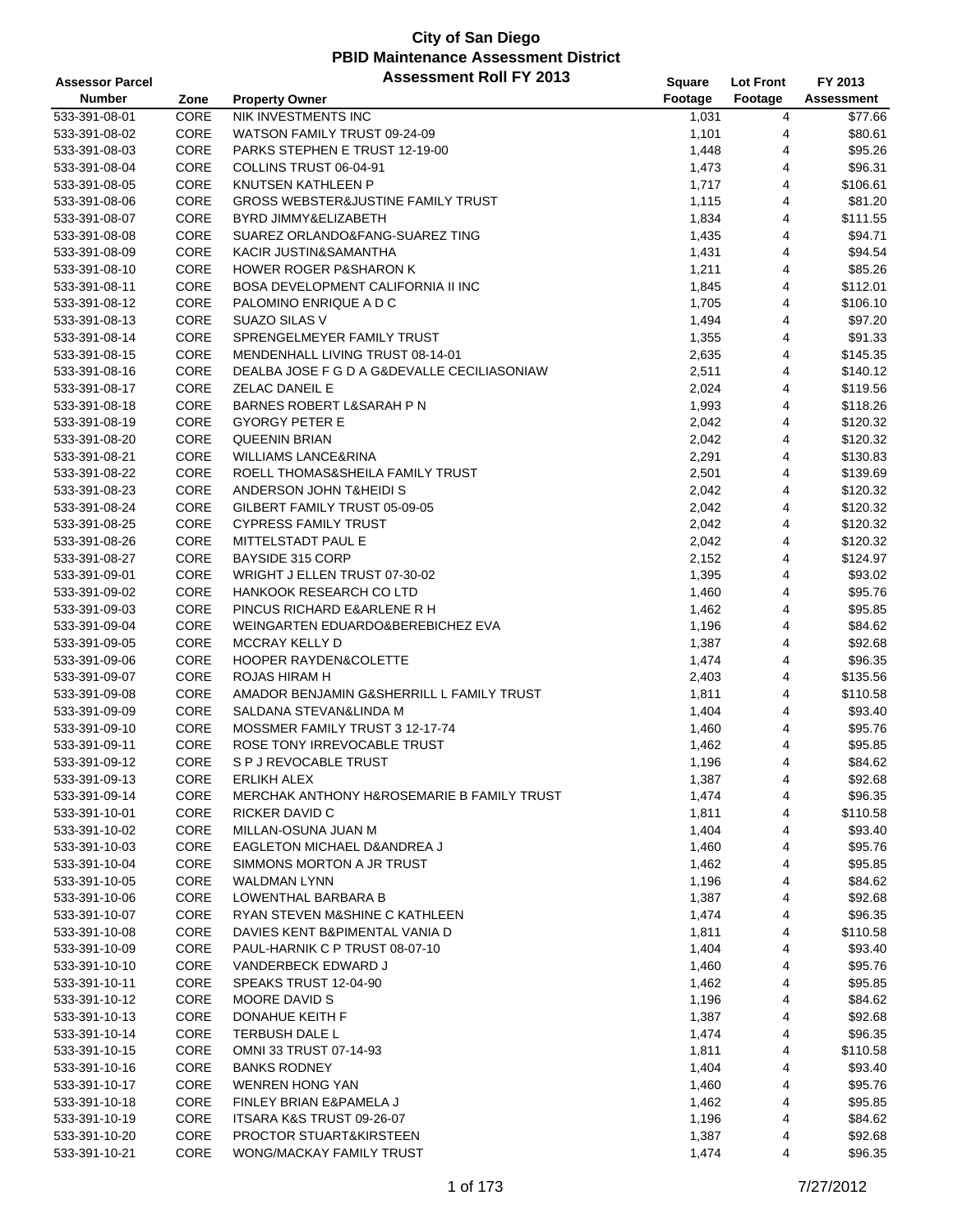| <b>Assessor Parcel</b> |      | <b>Assessment Roll FY 2013</b>                   | Square  | <b>Lot Front</b> | FY 2013    |
|------------------------|------|--------------------------------------------------|---------|------------------|------------|
| <b>Number</b>          | Zone | <b>Property Owner</b>                            | Footage | Footage          | Assessment |
| 533-391-10-22          | CORE | JOHNSON SUZANNE R TRUST                          | 1,811   | 4                | \$110.58   |
| 533-391-10-23          | CORE | STRAW MICHAEL D&PAULA E                          | 1,404   | 4                | \$93.40    |
| 533-391-10-24          | CORE | HUSCHER PAUL D&VIOLETA                           | 1,460   | 4                | \$95.76    |
| 533-391-10-25          | CORE | ANDERSON GARY W&DEBRA J                          | 1,462   | 4                | \$95.85    |
| 533-391-10-26          | CORE | ANGELO PAUL LIVING TRUST                         | 1,196   | 4                | \$84.62    |
| 533-391-10-27          | CORE | LUM STEVEN&SOOHOO-LUM LAI E                      | 1,387   | 4                | \$92.68    |
| 533-391-10-28          | CORE | CAVANAUGH WARD A FAMILY TRUST                    | 1,474   | 4                | \$96.35    |
| 533-391-10-29          | CORE | <b>GALLIGAN PATRICK T&amp;MICHAEL PATRICIA S</b> | 1,811   | 4                | \$110.58   |
| 533-391-10-30          | CORE | SAPERSTEIN IRENE PROPERTY TRUST                  | 1,404   | 4                | \$93.40    |
| 533-391-10-31          | CORE | <b>HILGERS FAMILY TRUST</b>                      | 1,460   | 4                | \$95.76    |
| 533-391-10-32          | CORE | <b>BLASGEN NICHOLAS W</b>                        | 1,462   | 4                | \$95.85    |
| 533-391-10-33          | CORE | ROSS ARDELL V                                    | 1,196   | 4                | \$84.62    |
| 533-391-10-34          | CORE | SAWIN JASON M                                    | 1,387   | 4                | \$92.68    |
| 533-391-10-35          | CORE | CANEDO-URIAS TRIGIO                              | 1,474   | 4                | \$96.35    |
| 533-391-10-36          | CORE | <b>G S INTERNATIONAL LLC</b>                     | 1,811   | 4                | \$110.58   |
| 533-391-10-37          | CORE | GONZALEZ JESUS M C&CORRAL CECILIA L D            | 1,404   | 4                | \$93.40    |
| 533-391-10-38          | CORE | LEE DONG SOO&HAN JI SUN                          | 1,460   | 4                | \$95.76    |
| 533-391-10-39          | CORE | <b>WAHLEN CHARLES E (DP)</b>                     | 1,462   | 4                | \$95.85    |
| 533-391-10-40          | CORE | PEREZ RUBEN                                      | 1,196   | 4                | \$84.62    |
| 533-391-10-41          | CORE | PARRA JOEL A V&ROMERO MARTHA G                   | 1,387   | 4                | \$92.68    |
| 533-391-10-42          | CORE | G S INTERNATIONAL LLC                            | 1,474   | 4                | \$96.35    |
| 533-391-10-43          | CORE | LEVIN FAMILY TRUST 08-02-11                      | 1,811   | 4                | \$110.58   |
| 533-391-10-44          | CORE | <b>SCHULTZ RANDALL S</b>                         | 1,404   | 4                | \$93.40    |
| 533-391-10-45          | CORE | SCHONEFELD ROBERT S&CRISTENE C                   | 1,460   | 4                | \$95.76    |
| 533-391-10-46          | CORE | FRANKENFIELD WAYNE C&LYNN F                      | 1,462   | 4                | \$95.85    |
| 533-391-10-47          | CORE | ENRIQUEZ GERARDO C                               | 1,196   | 4                | \$84.62    |
| 533-391-10-48          | CORE | TSUANG FAMILY TRUST 03-09-02                     | 1,387   | 4                | \$92.68    |
| 533-391-10-49          | CORE | <b>CLAYPOOL ROBERT S</b>                         | 1,474   | 4                | \$96.35    |
| 533-391-10-50          | CORE | KHOURY KENNETH A TRUST 05-08-98                  | 1,811   | 4                | \$110.58   |
| 533-391-10-51          | CORE | MOLL ANGELA M                                    | 1,404   | 4                | \$93.40    |
| 533-391-10-52          | CORE | RILEY EDWARD&KAREN TRUST 07-16-91                | 1,460   | 4                | \$95.76    |
| 533-391-10-53          | CORE | A C F TRUST 02-25-11                             | 1,462   | 4                | \$95.85    |
| 533-391-10-54          | CORE | <b>KAIDO THOMAS J</b>                            | 1,196   | 4                | \$84.62    |
| 533-391-10-55          | CORE | ZIEGLER V JAN                                    | 1,387   | 4                | \$92.68    |
| 533-391-10-56          | CORE | PEARSON JOHN J&PATRICIA H                        | 1,474   | 4                | \$96.35    |
| 533-391-10-57          | CORE | DEMKO FAMILY TRUST 06-25-95                      | 1,811   | 4                | \$110.58   |
| 533-391-10-58          | CORE | ROSTAMI FAMILY TRUST 11-11-11                    | 1,404   | 4                | \$93.40    |
| 533-391-10-59          | CORE | <b>HERZIG THOMAS C&amp;TAYLOR BLAIR E</b>        | 1,460   | 4                | \$95.76    |
| 533-391-10-60          | CORE | <b>SIMPSON TROY</b>                              | 1,462   | $\overline{4}$   | \$95.85    |
| 533-391-10-61          | CORE | WESSON FAMILY TRUST 07-20-06                     | 1,196   | 4                | \$84.62    |
| 533-391-10-62          | CORE | J&K R E VENTURES LLC                             | 1,387   | 4                | \$92.68    |
| 533-391-10-63          | CORE | KERN HOWARD E REVOCABLE TRUST 05-03-03           | 1,474   | 4                | \$96.35    |
| 533-391-10-64          | CORE | VAUGHN GARY R&JULIA D                            | 1,811   | 4                | \$110.58   |
| 533-391-10-65          | CORE | <b>SCHNEIDER BETH</b>                            | 1,404   | 4                | \$93.40    |
| 533-391-10-66          | CORE | ROMO ARTURO F A&LAMADRID MARIA A F               | 1,460   | 4                | \$95.76    |
| 533-391-10-67          | CORE | LAU LARRY                                        | 1,462   | 4                | \$95.85    |
| 533-391-10-68          | CORE | <b>LOREN CORP</b>                                | 1,196   | 4                | \$84.62    |
| 533-391-10-69          | CORE | NATHAN RAGHU&CHERIE-ANN                          | 1,387   | 4                | \$92.68    |
| 533-391-10-70          | CORE | <b>GIANTOMASO SALVATORE</b>                      | 1,474   | 4                | \$96.35    |
| 533-391-10-71          | CORE | UTSCHIG FAMILY TRUST 09-17-08                    | 1,811   | 4                | \$110.58   |
| 533-391-10-72          | CORE | VONSPRECKELSEN BURKHARD&ANNA-SOPHIE              | 1,404   | 4                | \$93.40    |
| 533-391-10-73          | CORE | <b>SHAKIB BABAK R</b>                            | 1,460   | 4                | \$95.76    |
| 533-391-10-74          | CORE | D S MARKETING INC                                | 1,462   | 4                | \$95.85    |
| 533-391-10-75          | CORE | AHRANJANI ALAEDIN                                | 1,196   | 4                | \$84.62    |
| 533-391-10-76          | CORE | F I S A INVESTMENTS CORP                         | 1,387   | 4                | \$92.68    |
| 533-391-10-77          | CORE | <b>CLARK RONALD R&amp;L ANN</b>                  | 1,474   | 4                | \$96.35    |
| 533-391-10-78          | CORE | LIONHEAD INVESTMENTS CORP                        | 1,811   | 4                | \$110.58   |
| 533-391-10-79          | CORE | NAYLOR-SMITH JAN                                 | 1,404   | 4                | \$93.40    |
| 533-391-10-80          | CORE | KOO FAMILY TRUST 05-09-11                        | 1,460   | 4                | \$95.76    |
| 533-391-10-81          | CORE | <b>BEAROFF THOMAS P&amp;GRETCHEN G</b>           | 1,462   | 4                | \$95.85    |
| 533-391-10-82          | CORE | KO ANDREW C&SEONG EUN                            | 1,196   | 4                | \$84.62    |
| 533-391-10-83          | CORE | HALLIDAY HOLDINGS LLC                            | 1,387   | 4                | \$92.68    |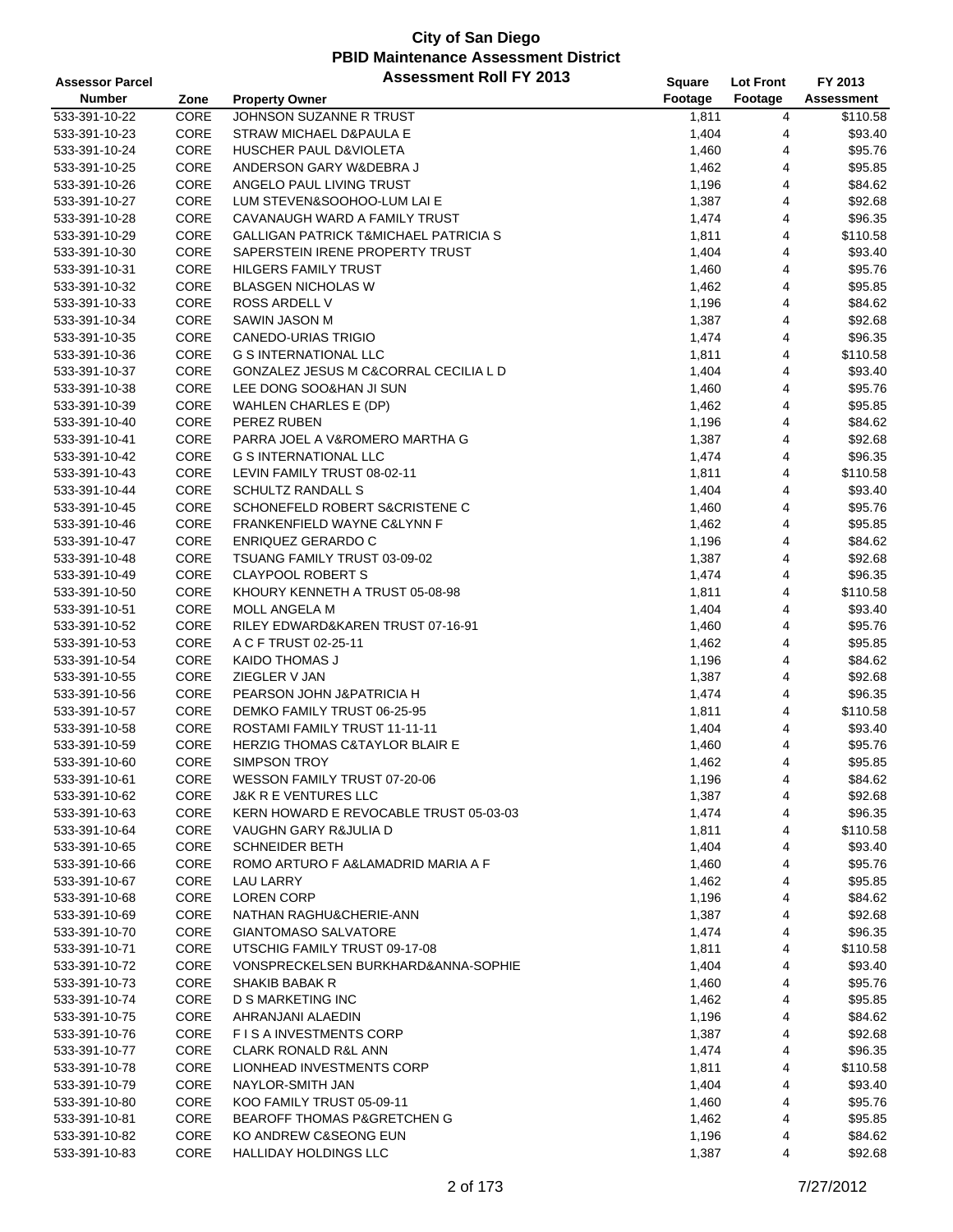| <b>Assessor Parcel</b> |              | <b>Assessment Roll FY 2013</b>                | Square  | <b>Lot Front</b> | FY 2013    |
|------------------------|--------------|-----------------------------------------------|---------|------------------|------------|
| <b>Number</b>          | Zone         | <b>Property Owner</b>                         | Footage | Footage          | Assessment |
| 533-391-10-84          | CORE         | <b>DCREILLC</b>                               | 1,474   | 4                | \$96.35    |
| 533-391-11-01          | CORE         | TRITT ROBERT L REVOCABLE TRUST 03-10-10       | 1,811   | 4                | \$110.58   |
| 533-391-11-02          | CORE         | MCGRAW JOHN A&SHARON S                        | 1,404   | 4                | \$93.40    |
| 533-391-11-03          | CORE         | CASTLEBERRY MARY J TRUST 07-28-05             | 1,460   | 4                | \$95.76    |
| 533-391-11-04          | CORE         | DEMIRANDA ERNANI L&REGINA M N                 | 1,462   | 4                | \$95.85    |
| 533-391-11-05          | CORE         | <b>SAKS JASON</b>                             | 1,196   | 4                | \$84.62    |
| 533-391-11-06          | CORE         | MOODALAGIRIAPPA JAYAPRAKASH&REDDY SATHYAVATHI | 1,387   | 4                | \$92.68    |
| 533-391-11-07          | CORE         | DEPROSPO JOHN                                 | 1,474   | 4                | \$96.35    |
| 533-391-11-08          | CORE         | JACKSON SEVERSON TRUST 06-22-07               | 1,811   | $\overline{4}$   | \$110.58   |
| 533-391-11-09          | CORE         | RUMSEY DANIEL W&CHERRY REBECCA                | 1,404   | 4                | \$93.40    |
| 533-391-11-10          | CORE         | <b>VELARDE MIGUEL A P L</b>                   | 1,460   | 4                | \$95.76    |
| 533-391-11-11          | CORE         | SWEDBERG THOMAS E                             | 1,462   | 4                | \$95.85    |
| 533-391-11-12          | CORE         | BIRDSELL ROBERT E&JOANN                       | 1,196   | 4                | \$84.62    |
| 533-391-11-13          | CORE         | HAMILL FAMILY TRUST 04-03-00                  | 1,387   | $\overline{4}$   | \$92.68    |
| 533-391-11-14          | CORE         | <b>WENZEL JOHN E</b>                          | 1,474   | $\overline{4}$   | \$96.35    |
| 533-391-11-15          | CORE         | RAHIMIAN JAVAD&SHIRIN FAMILY TRUST 01-31-96   | 1,811   | 4                | \$110.58   |
| 533-391-11-16          | CORE         | KOOL RUSSELL J REVOCABLE TRUST 12-23-96       | 1,404   | 4                | \$93.40    |
| 533-391-11-17          | CORE         | HERSHBERGER JOHN D&KRISTINE L                 | 1,460   | 4                | \$95.76    |
| 533-391-11-18          | CORE         | LUETH DAVID P TRUST 07-07-04                  | 1,462   | 4                | \$95.85    |
| 533-391-11-19          | CORE         | CALISE WILLIAM J&KATHRYN A                    | 1,196   | 4                | \$84.62    |
| 533-391-11-20          | CORE         | CONRAD MARTIN&TAMI TRUST 05-01-08             | 1,387   | 4                | \$92.68    |
| 533-391-11-21          | CORE         | WILLIAMS-GUERRA COMMUNITY TRUST 10-25-94      | 1,474   | 4                | \$96.35    |
| 533-391-11-22          | CORE         | RAMSEY MICHAEL TRUST 11-25-03                 | 1,811   | 4                | \$110.58   |
| 533-391-11-23          | CORE         | MANSFIELD WILLIAM P INC 401 K PLAN            | 1,404   | 4                | \$93.40    |
| 533-391-11-24          | CORE         | <b>HALLIDAY HOLDINGS LLC</b>                  |         | 4                | \$95.76    |
|                        | CORE         |                                               | 1,460   | $\overline{4}$   |            |
| 533-391-11-25          |              | LORKOWSKI GREGORY A&RHONDA K                  | 1,462   | 4                | \$95.85    |
| 533-391-11-26          | CORE<br>CORE | ROSENBLUM FREDERIC M&ANDREA                   | 1,196   | 4                | \$84.62    |
| 533-391-11-27          | CORE         | <b>CHEN HONG&amp;WANG YANGMEI</b>             | 1,387   |                  | \$92.68    |
| 533-391-11-28          | CORE         | CHEN JEFFREY WEN YU                           | 1,474   | 4<br>4           | \$96.35    |
| 533-391-11-29          | CORE         | THUNBERG TRUST 06-29-10                       | 1,811   | 4                | \$110.58   |
| 533-391-11-30          | CORE         | <b>BIZAL RUTH</b>                             | 1,404   |                  | \$93.40    |
| 533-391-11-31          |              | CROY DANIEL A&CAROLYN K                       | 1,460   | 4                | \$95.76    |
| 533-391-11-32          | CORE         | MUELLER MATTHIAS&FORRER ANDREA                | 1,462   | 4                | \$95.85    |
| 533-391-11-33          | CORE         | FEINSTEIN JASON&BAUER EDWARD                  | 1,196   | 4                | \$84.62    |
| 533-391-11-34          | CORE         | VARMA AMIT B                                  | 1,387   | 4                | \$92.68    |
| 533-391-11-35          | CORE         | LACCABUE LIVING TRUST 02-22-91                | 1,474   | 4                | \$96.35    |
| 533-391-11-36          | CORE         | BOYER JOHN&SARAH                              | 1,811   | 4                | \$110.58   |
| 533-391-11-37          | CORE         | <b>SVET JASON</b>                             | 1,404   | 4                | \$93.40    |
| 533-391-11-38          | CORE         | DONNELLY RICHARD E&TANYA C                    | 1,460   | $\overline{4}$   | \$95.76    |
| 533-391-11-39          | CORE         | CHUNG SU JI                                   | 1,462   | 4                | \$95.85    |
| 533-391-11-40          | CORE         | HALLIDAY JOHN M&PATRICIA D                    | 1,196   | 4                | \$84.62    |
| 533-391-11-41          | CORE         | NGUYEN NHAN THI MY SEPARATE PROPERTY TRUST    | 1,387   | 4                | \$92.68    |
| 533-391-11-42          | CORE         | DERMAN FAMILY TRUST 03-24-94                  | 1,474   | 4                | \$96.35    |
| 533-391-11-43          | CORE         | JARED DAVID J&DENISE D REVOCABLE TRUST        | 1,811   | 4                | \$110.58   |
| 533-391-11-44          | CORE         | BLACKWOOD THOMAS&MARGERY 2010 TRUST           | 1,404   | 4                | \$93.40    |
| 533-391-11-45          | CORE         | CHAMANARA MITCHELL                            | 1,460   | 4                | \$95.76    |
| 533-391-11-46          | CORE         | <b>MANN KENDALL</b>                           | 1,462   | 4                | \$95.85    |
| 533-391-11-47          | CORE         | MESSELBECK JAMES                              | 1,196   | 4                | \$84.62    |
| 533-391-11-48          | CORE         | MARTINEZ PETER A                              | 1,387   | 4                | \$92.68    |
| 533-391-11-49          | CORE         | THOMPSON FAMILY TRUST 08-13-91                | 1,474   | 4                | \$96.35    |
| 533-391-11-50          | CORE         | ANDREWS JOINT LIVING TRUST 04-01-02           | 1,811   | 4                | \$110.58   |
| 533-391-11-51          | CORE         | STRICKLAND WILLIAM                            | 1,404   | 4                | \$93.40    |
| 533-391-11-52          | CORE         | LE WEILIANG&LU WEI                            | 1,460   | 4                | \$95.76    |
| 533-391-11-53          | CORE         | DEVAN FAMILY TRUST 03-14-11                   | 1,462   | 4                | \$95.85    |
| 533-391-11-54          | CORE         | ROBERTSON JEFFREY W                           | 1,196   | 4                | \$84.62    |
| 533-391-11-55          | CORE         | <b>HAWKES CHRISTINE</b>                       | 1,387   | 4                | \$92.68    |
| 533-391-11-56          | CORE         | HAWKINS NANCY E TRUST 06-06-03                | 1,474   | 4                | \$96.35    |
| 533-391-11-57          | CORE         | NELSON ROBERT O                               | 1,811   | 4                | \$110.58   |
| 533-391-11-58          | CORE         | VARGHESE SAMUEL REVOCABLE TRUST 10-12-06      | 1,404   | 4                | \$93.40    |
| 533-391-11-59          | CORE         | CALEN TERRANCE J&BECKY D                      | 1,460   | 4                | \$95.76    |
| 533-391-11-60          | CORE         | COBB DAVID M&CATHERINE W FAMILY TRUST         | 1,462   | 4                | \$95.85    |
| 533-391-11-61          | CORE         | NIGAM VISHAL                                  | 1,196   | 4                | \$84.62    |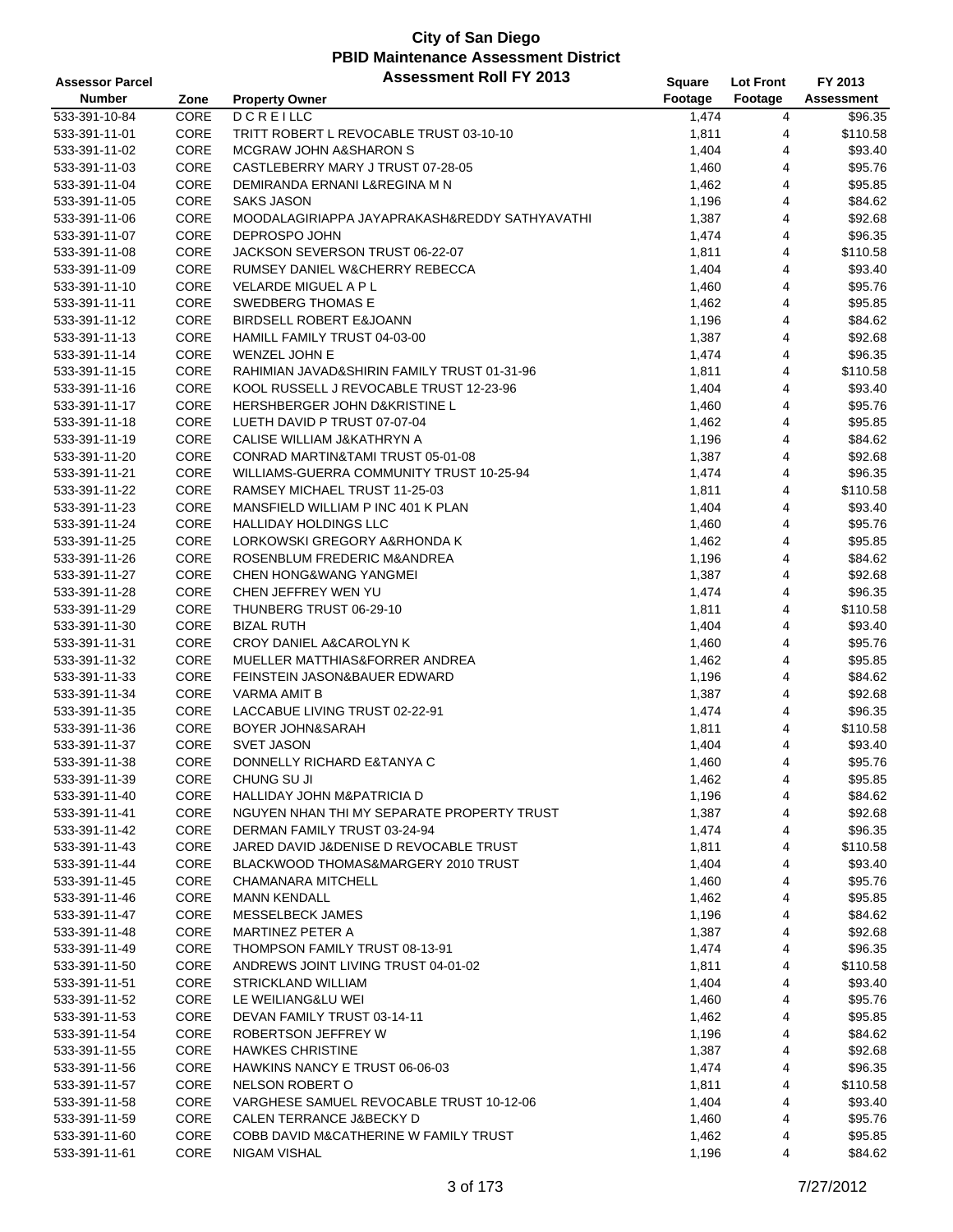| <b>Assessor Parcel</b> |      | <b>Assessment Roll FY 2013</b>                       | Square  | <b>Lot Front</b> | FY 2013     |
|------------------------|------|------------------------------------------------------|---------|------------------|-------------|
| <b>Number</b>          | Zone | <b>Property Owner</b>                                | Footage | Footage          | Assessment  |
| 533-391-11-62          | CORE | PASILLAS-ESCOBEDO ENRIQUE& DEPASILLAS GABRIELA D F S | 1,387   | 4                | \$92.68     |
| 533-391-11-63          | CORE | BINNINGER LIVING TRUST 02-23-06                      | 1,474   | 4                | \$96.35     |
| 533-391-11-64          | CORE | LE DIEU-THUONG&LAM BA                                | 1,811   | 4                | \$110.58    |
| 533-391-11-65          | CORE | SALOF GEORGE A&DONNA M                               | 1,404   | 4                | \$93.40     |
| 533-391-11-66          | CORE | BREWER KIMBERLY A                                    | 1,460   | 4                | \$95.76     |
| 533-391-11-67          | CORE | WEITEN FAMILY TRUST 01-31-01                         | 1,462   | 4                | \$95.85     |
|                        | CORE | DELHOMME JOSHUA J&XU QUN                             |         | 4                | \$84.62     |
| 533-391-11-68          | CORE |                                                      | 1,196   |                  |             |
| 533-391-11-69          |      | HOWLAND GRANT S&RUBY G                               | 1,387   | 4                | \$92.68     |
| 533-391-11-70          | CORE | <b>BUCH MARION S</b>                                 | 1,474   | 4                | \$96.35     |
| 533-391-11-71          | CORE | NIELSEN STEVEN L&ANN L                               | 1,811   | 4                | \$110.58    |
| 533-391-11-72          | CORE | SHARPE JEROME H FAMILY TRUST                         | 1,404   | 4                | \$93.40     |
| 533-391-11-73          | CORE | CHAPIN FAMILY REVOCABLE TRUST 02-06-03               | 1,460   | 4                | \$95.76     |
| 533-391-11-74          | CORE | NIPPS LYNDALL W&IRWIN JOHN K REVOCABLE TRUST         | 1,462   | 4                | \$95.85     |
| 533-391-11-75          | CORE | <b>BUCKNER MARK A&amp;BETH P</b>                     | 1,196   | 4                | \$84.62     |
| 533-391-11-76          | CORE | <b>CRENSHAW ROGER T&amp;SUSAN</b>                    | 1,387   | 4                | \$92.68     |
| 533-391-11-77          | CORE | GREENWOOD FAMILY LIVING TRUST 04-25-12               | 1,474   | 4                | \$96.35     |
| 533-391-12-01          | CORE | CALISE WILLIAM J JR&KATHRYN A                        | 1,860   | 4                | \$112.64    |
| 533-391-12-02          | CORE | <b>HEPLER MATTHEW P</b>                              | 1,894   | 4                | \$114.08    |
| 533-391-12-03          | CORE | NERUDA FRANCIS D&LAI CINDY S                         | 1,458   | 4                | \$95.68     |
| 533-391-12-04          | CORE | S D TRUST 03-01-12                                   | 1,183   | 4                | \$84.07     |
| 533-391-12-05          | CORE | BROWN KENNETH B&IDA M                                | 1,886   | 4                | \$113.74    |
| 533-391-12-06          | CORE | SULLIVAN FAMILY TRUST 09-02-99                       | 1,860   | 4                | \$112.64    |
| 533-391-12-07          | CORE | BOWMAN RONALD D REVOCABLE TRUST 11-07-95             | 1,894   | 4                | \$114.08    |
| 533-391-12-08          | CORE | PARK DAVID S&MYUNG W                                 | 1,458   | 4                | \$95.68     |
| 533-391-12-09          | CORE | <b>HOOPER RAY&amp;COLETTE</b>                        | 1,183   | 4                | \$84.07     |
| 533-391-12-10          | CORE | LINDNER ROGER P&PATRICIA J                           | 1,886   | 4                | \$113.74    |
| 533-391-12-11          | CORE | THOMAS RAYMOND V&LINDA L TRUST 06-15-89              | 1,860   | 4                | \$112.64    |
| 533-391-12-12          | CORE | JARAMILLO PAUL R FAMILY TRUST 06-14-94               | 2,384   | 4                | \$134.76    |
| 533-391-12-13          | CORE | KLINGER ERNEST T&GENEVIEVE D                         | 1,606   | 4                | \$101.92    |
| 533-391-12-14          | CORE | LINDMARK INVESMENTS LLC                              | 2,448   | 4                | \$137.46    |
| 533-391-12-15          | CORE | LEVY FAMILY TRUST 06-08-90                           | 1,860   | 4                | \$112.64    |
| 533-391-12-16          | CORE | <b>NORTON CHARLIE</b>                                | 2,384   | 4                | \$134.76    |
| 533-391-12-17          | CORE | FOWLER LOUIS L&MARTA L                               | 1,606   | 4                | \$101.92    |
| 533-391-12-18          | CORE | ECKARD DONALD A&VALERIE R                            | 2,448   | 4                | \$137.46    |
| 533-391-12-19          | CORE | YING YU-KANG&YEA-YEA                                 | 1,860   | 4                | \$112.64    |
| 533-391-12-20          | CORE | <b>BOSA CALIFORNIA LLC</b>                           | 3,226   | 4                | \$170.29    |
| 533-391-12-21          | CORE | WHITAKER FAMILY TRUST 10-22-79                       | 3,151   | 4                | \$167.12    |
| 533-391-12-22          | CORE | CUSHMAN FAMILY TRUST 03-12-09                        | 1,860   | 4                | \$112.64    |
| 533-391-12-23          | CORE | CUSHMAN FAMILY TRUST 03-12-09                        | 3,226   | 4                | \$170.29    |
| 533-391-12-24          | CORE | <b>BOSA CALIFORNIA LLC</b>                           |         |                  | \$167.12    |
|                        |      |                                                      | 3,151   | 4                |             |
| 533-391-12-25          | CORE | RONAGHI TRUST 05-15-10                               | 1,860   | 4                | \$112.64    |
| 533-391-12-26          | CORE | BYRD JIMMY D&ELIZABETH A                             | 3,226   | 4                | \$170.29    |
| 533-391-12-27          | CORE | E J G LAND INVESTMENTS LLC                           | 3,151   | 4                | \$167.12    |
| 533-391-12-28          | CORE | NICHELE GUERRINO G                                   | 1,860   | 4                | \$112.64    |
| 533-391-12-29          | CORE | BLASGEN MICHAEL W&SHARON W TRUST 08-24-00            | 3,226   | 4                | \$170.29    |
| 533-391-12-30          | CORE | NEMCEK ADRIAN R TRUST 03-27-02                       | 3,151   | 4                | \$167.12    |
| 533-392-06-00          | CORE | CATELLUS DEVELOPMENT CORP                            | 0       | 1182             | \$10,514.52 |
| 533-392-08-00          | CORE | BOSA DEVELOPMENT CALIFORNIA II INC                   | 0       | 598              | \$7,035.75  |
| 533-393-01-00          | CORE | RYAN STEPHEN M TRUST 06-28-90                        | 0       | 250              | \$2,767.45  |
| 533-393-02-00          | CORE | RYAN STEPHEN M TRUST 06-28-90                        | 12,138  | 100              | \$1,366.00  |
| 533-393-03-00          | CORE | RYAN STEPHEN M TRUST 06-28-90                        | 0       | 150              | \$1,491.67  |
| 533-393-04-00          | CORE | 1304 INDIA STREET LP                                 | 2,500   | 150              | \$1,491.67  |
| 533-393-05-00          | CORE | 1304 INDIA STREET LP                                 | 5,000   | 50               | \$637.89    |
| 533-393-06-00          | CORE | PLATT&WOLFF PARTNERSHIP                              | 0       | 50               | \$637.89    |
| 533-393-07-00          | CORE | T S K VENTURES LLC                                   | 5,000   | 50               | \$637.89    |
| 533-393-10-00          | CORE | WAX MARSHALL&KATHY FAMILY TRUST 05-11-92             | 27,326  | 200              | \$2,860.72  |
| 533-394-07-01          | CORE | REGAL REALTY LLC                                     | 639     | 66               | \$590.46    |
| 533-394-07-02          | CORE | HARBORFRONT PROPERTIES LLC                           | 1,700   | 68               | \$1,015.23  |
| 533-394-08-01          | CORE | <b>KALSI RANJIT</b>                                  | 1,477   | 3                | \$87.94     |
| 533-394-08-02          | CORE | <b>BUSHNELL JILLENE M</b>                            | 1,228   | 3                | \$77.44     |
| 533-394-08-03          | CORE | <b>HURST JULIE A 2011 TRUST 04-13-11</b>             | 1,234   | 3                | \$77.69     |
| 533-394-08-04          | CORE | SMITH CLIFFORD RAYMOND                               | 1,212   | 3                | \$76.76     |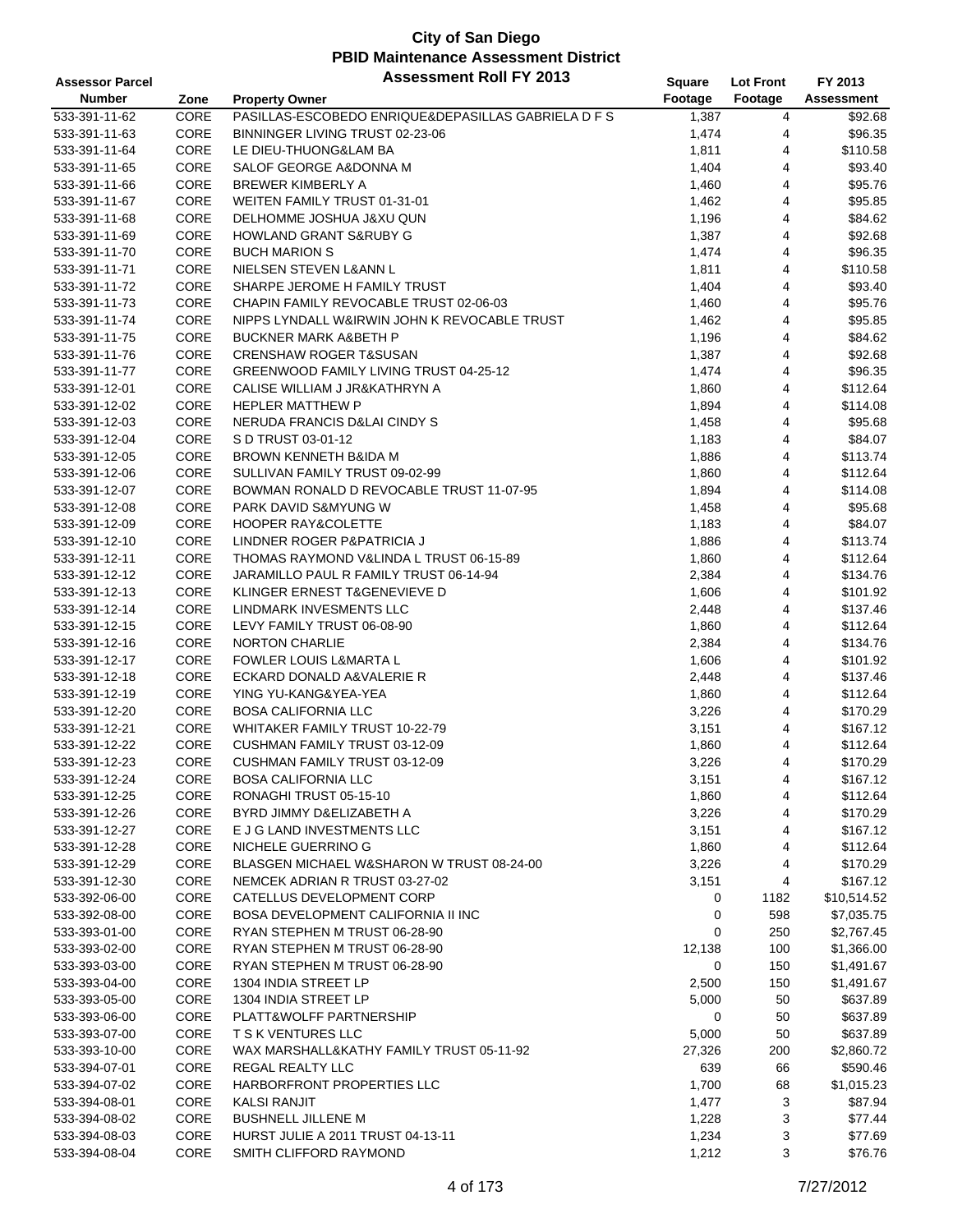| <b>Assessor Parcel</b> |      | <b>Assessment Roll FY 2013</b>                 | Square  | <b>Lot Front</b> | FY 2013           |
|------------------------|------|------------------------------------------------|---------|------------------|-------------------|
| <b>Number</b>          | Zone | <b>Property Owner</b>                          | Footage | Footage          | <b>Assessment</b> |
| 533-394-08-05          | CORE | <b>BOHAGER JASON P</b>                         | 733     | 3                | \$56.55           |
| 533-394-08-06          | CORE | <b>HOOVER TODD M</b>                           | 1,198   | 3                | \$76.17           |
| 533-394-08-07          | CORE | PEIRSON WILLIAM M&ROSALIE                      | 1,198   | 3                | \$76.17           |
| 533-394-08-08          | CORE | <b>MCCRAY LOUIS M</b>                          | 1,198   | 3                | \$76.17           |
| 533-394-08-09          | CORE | CHANTENGCO J R                                 | 1,198   | 3                | \$76.17           |
| 533-394-08-10          | CORE | GOMEZ MICHAEL J&FELICE R FAMILY TRUST 03-02-00 | 1,198   | 3                | \$76.17           |
| 533-394-08-11          | CORE | <b>VETTER DEBORAH</b>                          | 1,244   | 3                | \$78.11           |
| 533-394-08-12          | CORE | DROHAN BRANDON P                               | 986     | 3                | \$67.22           |
|                        | CORE |                                                |         |                  |                   |
| 533-394-08-13          | CORE | KIRSCHENSTEIN JOEL<br><b>KELLY ANDREW K</b>    | 693     | 3<br>3           | \$54.86           |
| 533-394-08-14          |      |                                                | 651     |                  | \$53.09           |
| 533-394-08-15          | CORE | RAQUEL FAMILY TRUST 04-12-08                   | 654     | 3                | \$53.21           |
| 533-394-08-16          | CORE | SONSINI JOSEPH                                 | 654     | 3                | \$53.21           |
| 533-394-08-17          | CORE | ABU-HAMDI FAMILY TRUST                         | 654     | 3                | \$53.21           |
| 533-394-08-18          | CORE | <b>CRUZ ROBERT P</b>                           | 654     | 3                | \$53.21           |
| 533-394-08-19          | CORE | <b>SPARROW CHRISTOPHER T</b>                   | 654     | 3                | \$53.21           |
| 533-394-08-20          | CORE | <b>LANSHAR LLC</b>                             | 654     | 3                | \$53.21           |
| 533-394-08-21          | CORE | SINGH FAMILY TRUST 04-24-96                    | 695     | 3                | \$54.94           |
| 533-394-08-22          | CORE | <b>RICE JASON</b>                              | 1,320   | 3                | \$81.32           |
| 533-394-08-23          | CORE | MARTIN BRIAND&GARCIA PHAEDRA                   | 680     | 3                | \$54.31           |
| 533-394-08-24          | CORE | CALDER BLAINE&BARBARA                          | 706     | 3                | \$55.41           |
| 533-394-08-25          | CORE | KIBBLE VANESSA M                               | 742     | 3                | \$56.93           |
| 533-394-08-26          | CORE | SHAPIRO FAMILY TRUST 05-30-85                  | 707     | 3                | \$55.45           |
| 533-394-08-27          | CORE | <b>MAHJOUB NAJLA</b>                           | 723     | 3                | \$56.12           |
| 533-394-08-28          | CORE | BLANCHET EDUARDO&MIRA SILVIA                   | 1,265   | 3                | \$79.00           |
| 533-394-08-29          | CORE | <b>FREWIN CHRISTOPHER</b>                      | 986     | 3                | \$67.22           |
| 533-394-08-30          | CORE | <b>CHINN STEVEN</b>                            | 693     | 3                | \$54.86           |
| 533-394-08-31          | CORE | VARGAS MYRNA C REVOCABLE TRUST 09-26-91        | 651     | 3                | \$53.09           |
| 533-394-08-32          | CORE | <b>ZIMSKY ANDREW T</b>                         | 654     | 3                | \$53.21           |
| 533-394-08-33          | CORE | ONG GLEN                                       | 654     | 3                | \$53.21           |
| 533-394-08-34          | CORE | <b>WHEAT DAVID G</b>                           | 654     | 3                | \$53.21           |
| 533-394-08-35          | CORE | <b>WELTY JUDITH</b>                            | 654     | 3                | \$53.21           |
| 533-394-08-36          | CORE | <b>WATERS EMILY A</b>                          | 654     | 3                | \$53.21           |
| 533-394-08-37          | CORE | THOMAS TUDOR L IV                              | 654     | 3                | \$53.21           |
| 533-394-08-38          | CORE | GOTTLIEB FAMILY TRUST 01-11-06                 | 695     | 3                | \$54.94           |
| 533-394-08-39          | CORE | ADDINGTON MICHELE C                            | 749     | 3                | \$57.22           |
| 533-394-08-40          | CORE | DIPIAZZA FRANK S                               | 706     | 3                | \$55.41           |
| 533-394-08-41          | CORE | FRIE ALEXANDER                                 | 742     | 3                | \$56.93           |
| 533-394-08-42          | CORE | <b>BAIK KYUNGBIN</b>                           | 707     | 3                | \$55.45           |
| 533-394-08-43          | CORE | MILLER STACEY ANISTACIA TRUST 06-08-07         | 723     | 3                | \$56.12           |
| 533-394-08-44          | CORE | <b>DELGADO JEANNIE</b>                         | 1,031   | 3                | \$69.12           |
| 533-394-08-45          | CORE | BISHOP FAMILY TRUST OF 2004 06-28-04           | 1,031   | 3                | \$69.12           |
|                        |      |                                                |         |                  | \$70.98           |
| 533-394-08-46          | CORE | COX FAMILY TRUST 08-12-05                      | 1,075   | 3                |                   |
| 533-394-08-47          | CORE | WARREN WALTER D                                | 1,032   | 3                | \$69.16           |
| 533-394-08-48          | CORE | LUDMER CHRISTOPHER L REVOCABLE TRUST 05-23-11  | 1,010   | 3                | \$68.24           |
| 533-394-08-49          | CORE | <b>CASPER STEVEN B</b>                         | 642     | 3                | \$52.71           |
| 533-394-08-50          | CORE | <b>MAILLOUX PRICE W</b>                        | 642     | 3                | \$52.71           |
| 533-394-08-51          | CORE | SINGER EDWARD L&EVELYN                         | 642     | 3                | \$52.71           |
| 533-394-08-52          | CORE | CAMACHO ABEL P&MAY M                           | 642     | 3                | \$52.71           |
| 533-394-08-53          | CORE | ZEVELY LEANNA S REVOCABLE TRUST 01-25-07       | 709     | 3                | \$55.53           |
| 533-394-09-01          | CORE | <b>BLANCHET EDUARDO M&amp;MIRA SILVIA E</b>    | 708     | 3                | \$55.49           |
| 533-394-09-02          | CORE | KONSTANTINOVIC MARIJA                          | 845     | 3                | \$61.27           |
| 533-394-09-03          | CORE | <b>GHAZIALAM HAMID S</b>                       | 1,470   | 3                | \$87.65           |
| 533-394-09-04          | CORE | <b>HENRY MICHAEL W</b>                         | 1,271   | 3                | \$79.25           |
| 533-394-09-05          | CORE | A T INVESTMENTS L P                            | 1,271   | 3                | \$79.25           |
| 533-394-09-06          | CORE | DAVIS BRANDON T G                              | 1,271   | 3                | \$79.25           |
| 533-394-09-07          | CORE | PERSELLO LEO D&SABATINI LUCIA                  | 1,271   | 3                | \$79.25           |
| 533-394-09-08          | CORE | BRIMMER/GREGG TRUST 05-29-02                   | 925     | 3                | \$64.65           |
| 533-394-09-09          | CORE | <b>WELCH JAMES E</b>                           | 687     | 3                | \$54.60           |
| 533-394-09-10          | CORE | SPADARO ANTHONY A                              | 768     | 3                | \$58.02           |
| 533-394-09-11          | CORE | CASUTT CAROLYN                                 | 772     | 3                | \$58.19           |
| 533-394-09-12          | CORE | OZKAN MEHMET F                                 | 772     | 3                | \$58.19           |
| 533-394-09-13          | CORE | ANDERSON KIM R                                 | 772     | 3                | \$58.19           |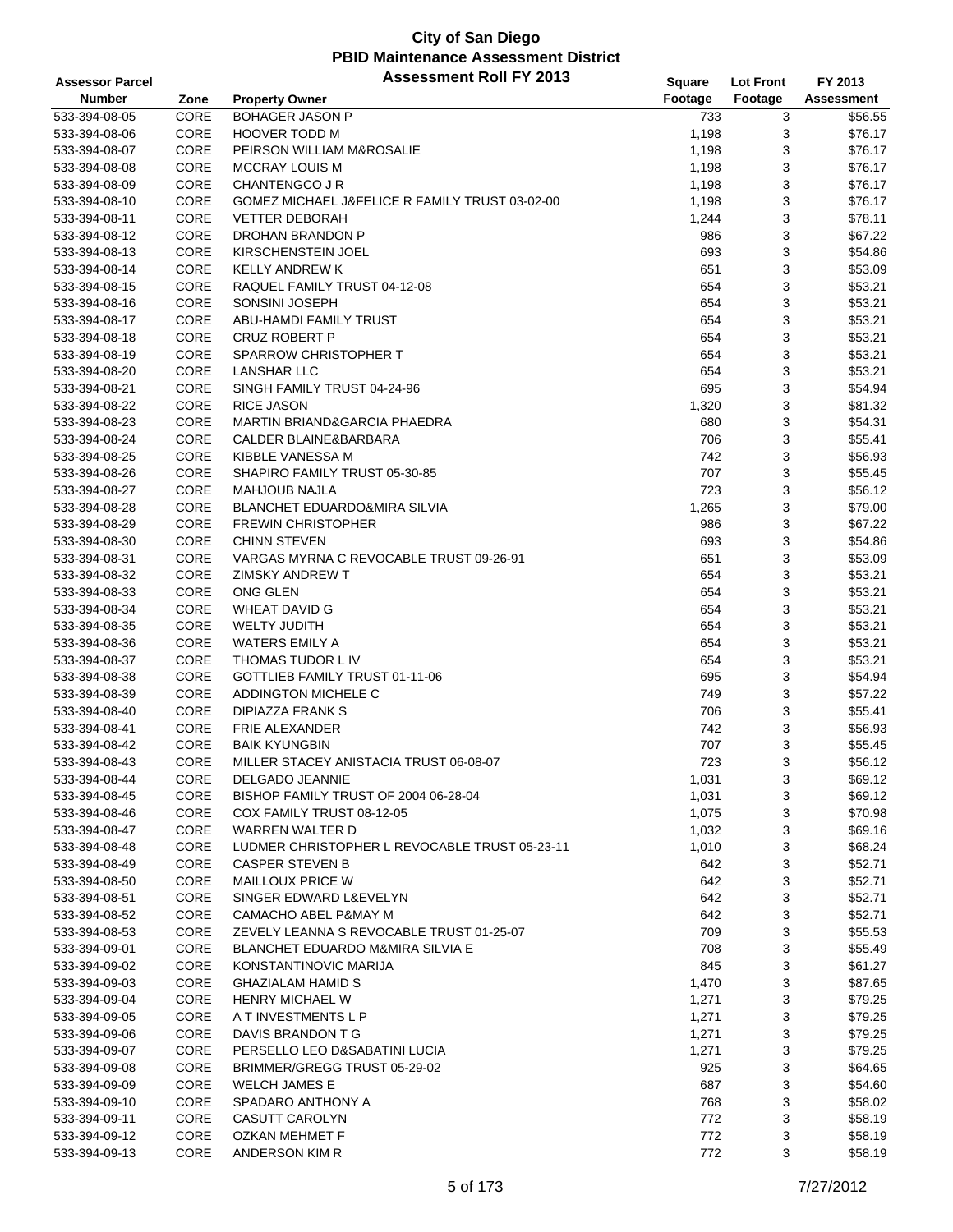| <b>Assessor Parcel</b> |      | <b>Assessment Roll FY 2013</b>               | Square  | <b>Lot Front</b> | FY 2013           |
|------------------------|------|----------------------------------------------|---------|------------------|-------------------|
| <b>Number</b>          | Zone | <b>Property Owner</b>                        | Footage | Footage          | <b>Assessment</b> |
| 533-394-09-14          | CORE | FATHY ANN T LIVING TRUST                     | 772     | 3                | \$58.19           |
| 533-394-09-15          | CORE | RECHIF LIVING TRUST 07-23-98                 | 921     | 3                | \$64.48           |
| 533-394-09-16          | CORE | HUGHES L A TRUST 04-09-03                    | 921     | 3                | \$64.48           |
| 533-394-09-17          | CORE | <b>RUSSELL CARL R SR</b>                     | 921     | 3                | \$64.48           |
| 533-394-09-18          | CORE | YURGEL JUDITH LIVING TRUST 03-04-94          | 921     | 3                | \$64.48           |
| 533-394-09-19          | CORE | LEE OTTO O                                   | 921     | 3                | \$64.48           |
| 533-394-09-20          | CORE | <b>PIVORIS ROBERT P</b>                      | 921     | 3                | \$64.48           |
| 533-394-09-21          | CORE | <b>GOVEA LYNN</b>                            | 921     | 3                | \$64.48           |
| 533-394-09-22          | CORE | <b>BROWN TRICIA</b>                          | 921     | 3                | \$64.48           |
| 533-394-09-23          | CORE | BAJA FAMILY TRUST 09-23-93                   | 1,594   | 3                | \$92.88           |
| 533-394-09-24          | CORE | SCHREMSER JAMIE A TRUST 06-14-00             | 925     | 3                | \$64.65           |
| 533-394-09-25          | CORE | <b>VELA ALBERT&amp;CYNTHIA L</b>             | 687     | 3                | \$54.60           |
| 533-394-09-26          | CORE | DETWEILER KYLE F                             | 768     | 3                | \$58.02           |
| 533-394-09-27          | CORE | SOTO GILBERTO&MARIA                          | 772     | 3                | \$58.19           |
| 533-394-09-28          | CORE | KATSIONIS PETER&MARIA                        | 772     | 3                | \$58.19           |
| 533-394-09-29          | CORE | <b>WARREN JENNIFER M</b>                     | 772     | 3                | \$58.19           |
| 533-394-09-30          | CORE | <b>GAMBINO LAUREN</b>                        | 772     | 3                | \$58.19           |
| 533-394-09-31          | CORE | <b>MISAGAL FRANCES M</b>                     | 925     | 3                | \$64.65           |
| 533-394-09-32          | CORE | <b>BONELLO JOHN A&amp;JAMIE E</b>            | 687     | 3                | \$54.60           |
| 533-394-09-33          | CORE | PATRICK REVOCABLE TRUST 03-20-08             | 768     | 3                | \$58.02           |
| 533-394-09-34          | CORE | <b>LOCANTO RYAN P</b>                        | 772     | 3                | \$58.19           |
| 533-394-09-35          | CORE | YOUNES MARK A&HANH V T P                     | 772     | 3                | \$58.19           |
| 533-394-09-36          | CORE | GRABER NORMA L REVOCABLE TRUST 02-18-82      | 772     | 3                | \$58.19           |
| 533-394-09-37          | CORE | RICH WILLIAM R&SUSAN L                       | 772     | 3                | \$58.19           |
| 533-394-09-38          | CORE | <b>LERNER MARK</b>                           | 921     | 3                | \$64.48           |
| 533-394-09-39          | CORE | MOGAN TRUST 08-03-07                         | 921     | 3                | \$64.48           |
| 533-394-09-40          | CORE | KOCIELSKI STEPHANIE                          | 921     | 3                | \$64.48           |
| 533-394-09-41          | CORE | SHEPARD DOUGLAS                              | 921     | 3                | \$64.48           |
| 533-394-09-42          | CORE | NASSER NEDEEN M                              | 921     | 3                | \$64.48           |
| 533-394-09-43          | CORE | <b>GREENBERG EDWARD</b>                      | 921     | 3                | \$64.48           |
| 533-394-09-44          | CORE | MOSES ARTHUR J IRA NO 70001055               | 921     | 3                | \$64.48           |
| 533-394-09-45          | CORE | CEBE ALLISON M REVOCABLE TRUST 09-24-04      | 921     | 3                | \$64.48           |
| 533-394-09-46          | CORE | <b>HINTZ RICHARD</b>                         | 1,594   | 3                | \$92.88           |
| 533-394-10-01          | CORE | <b>GLYNN THOMAS E</b>                        | 925     | 3                | \$64.65           |
| 533-394-10-02          | CORE | DIBA MANDANA                                 | 687     | 3                | \$54.60           |
| 533-394-10-03          | CORE | ANGELO PAUL LIVING TRUST 03-23-09            | 768     | 3                | \$58.02           |
| 533-394-10-04          | CORE | <b>CONTRERAS CLAUDINE J</b>                  | 772     | 3                | \$58.19           |
| 533-394-10-05          | CORE | SMITH FAMILY TRUST 03-26-99                  | 772     | 3                | \$58.19           |
| 533-394-10-06          | CORE | <b>RIDER DOUGLAS S</b>                       | 772     | 3                | \$58.19           |
| 533-394-10-07          | CORE | HARRIS-TURK FAMILY TRUST                     | 772     | 3                | \$58.19           |
| 533-394-10-08          | CORE | HOTZE FAMILY TRUST 11-07-03                  | 916     | 3                | \$64.27           |
| 533-394-10-09          | CORE | SINGH FAMILY TRUST 04-24-96                  | 667     | 3                | \$53.76           |
| 533-394-10-10          | CORE | OLDFIELD DEREK S                             | 675     | 3                | \$54.10           |
| 533-394-10-11          | CORE | ROWE FAMILY TRUST 02-12-85                   | 675     | 3                | \$54.10           |
| 533-394-10-12          | CORE | ROMIG MICHAEL S                              | 675     | 3                | \$54.10           |
| 533-394-10-13          | CORE | ATAEI ALI&AMY L                              | 675     | 3                | \$54.10           |
| 533-394-10-14          | CORE | PRYOR DAVID P&VERNA S                        | 675     | 3                | \$54.10           |
| 533-394-10-15          | CORE | DAMMEN SUSAN W                               | 1,139   | 3                | \$73.68           |
| 533-394-10-16          | CORE | <b>ABOY MARTIN P</b>                         | 1,139   | 3                | \$73.68           |
| 533-394-10-17          | CORE | <b>CURTIN RONALD K</b>                       | 1,139   | 3                | \$73.68           |
| 533-394-10-18          | CORE | KORONA ZBIGNIEW                              | 1,139   | 3                | \$73.68           |
| 533-394-10-19          | CORE | <b>WADDELL KATIE B</b>                       | 1,139   | 3                | \$73.68           |
| 533-394-10-20          | CORE | LOZANO BRUNO R                               | 1,139   | 3                | \$73.68           |
| 533-394-10-21          | CORE | SEYFRIED WERNER IRA ACCOUNT NO 70001294      | 1,139   | 3                | \$73.68           |
| 533-394-10-22          | CORE | LINDSEY MICHAEL K                            | 1,139   | 3                | \$73.68           |
| 533-394-10-23          | CORE | SLOCUM WAYNE F&JENNIFER A                    | 1,594   | 3                | \$92.88           |
| 533-394-10-24          | CORE | AYDINLAR ETEM E&ELIF                         | 1,629   | 3                | \$94.36           |
| 533-394-10-25          | CORE | <b>HUNT BYRON</b>                            | 2,000   | 3                | \$110.01          |
| 533-394-10-26          | CORE | DOAN LUC&TONG BETTY REVOCABLE TRUST 08-05-09 | 1,139   | 3                | \$73.68           |
| 533-394-10-27          | CORE | PARSA POURIA                                 | 1,139   | 3                | \$73.68           |
| 533-394-10-28          | CORE | SCHWARZ BRIAN&RYAN                           | 1,139   | 3                | \$73.68           |
| 533-394-10-29          | CORE | <b>DIIORIO SARA</b>                          | 1,139   | 3                | \$73.68           |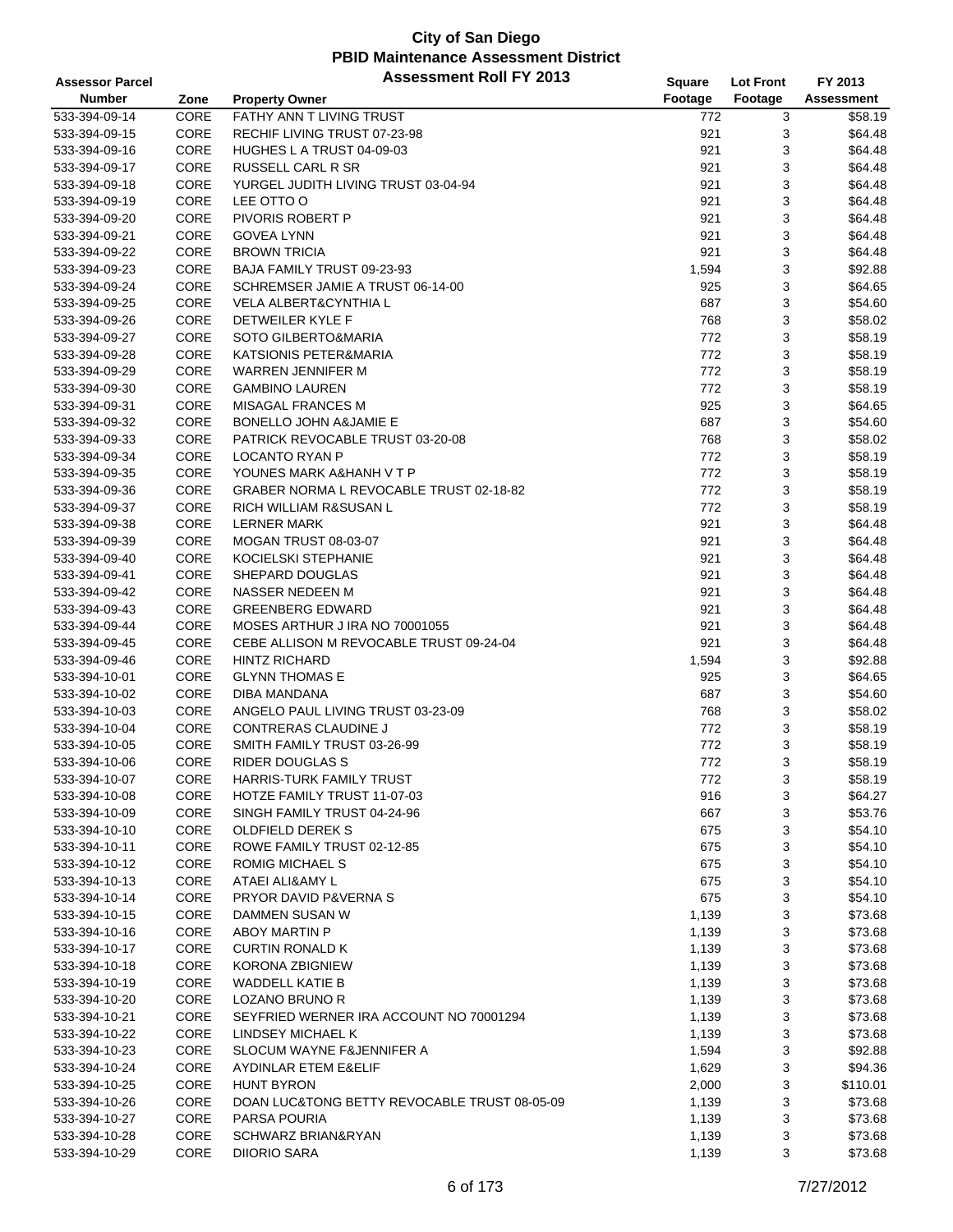| <b>Assessor Parcel</b> |      | <b>Assessment Roll FY 2013</b>                | <b>Square</b> | <b>Lot Front</b> | FY 2013           |
|------------------------|------|-----------------------------------------------|---------------|------------------|-------------------|
| <b>Number</b>          | Zone | <b>Property Owner</b>                         | Footage       | Footage          | <b>Assessment</b> |
| 533-394-10-30          | CORE | <b>CHANG WEINING C</b>                        | 1,139         | 3                | \$73.68           |
| 533-394-10-31          | CORE | WORMAN JEFF&SARAH                             | 1,139         | 3                | \$73.68           |
| 533-394-10-32          | CORE | <b>MAVER-SHUE NICOLE L</b>                    | 1,139         | 3                | \$73.68           |
| 533-394-10-33          | CORE | GALLEGO GUILLERMO&MONICA                      | 1,139         | 3                | \$73.68           |
| 533-394-10-34          | CORE | KANTARTZIS DEANA A                            | 1,355         | 3                | \$82.79           |
| 533-394-10-35          | CORE | SIA INVESTMENT T L D                          | 1,019         | 3                | \$68.62           |
| 533-394-10-36          | CORE | ELROD JASON A                                 | 1,139         | 3                | \$73.68           |
| 533-394-10-37          | CORE | <b>HALL ZACHARY C</b>                         | 1,139         | 3                | \$73.68           |
| 533-394-10-38          | CORE | LAVINE SEAN D&MASRI LENA S                    | 1,139         | 3                | \$73.68           |
| 533-394-10-39          | CORE | <b>MYERS DORIAN R</b>                         | 1,139         | 3                | \$73.68           |
| 533-394-10-40          | CORE | KISIEL THOMAS K                               | 1,139         | 3                | \$73.68           |
| 533-394-10-41          | CORE | <b>MURTHY NANDITA</b>                         | 1,139         | 3                | \$73.68           |
| 533-394-10-42          | CORE | SILVESTRI MARIO G&CAROLYN K                   | 1,139         | 3                | \$73.68           |
| 533-394-10-43          | CORE | <b>FRAZIER JEFFREY K&amp;SUSAN</b>            | 1,139         | 3                | \$73.68           |
| 533-394-10-44          | CORE | <b>MCGUIRE COLIN</b>                          | 1,280         | 3                | \$79.63           |
| 533-394-10-45          | CORE | SABERI NASRIN                                 | 1,019         | 3                | \$68.62           |
| 533-394-10-46          | CORE | <b>MASSEY CAROLE</b>                          | 1,139         | 3                | \$73.68           |
| 533-394-10-47          | CORE | FARRAR FAMILY REVOCABLE TRUST 07-26-01        | 1,139         | 3                | \$73.68           |
| 533-394-10-48          | CORE | VILLA GUILLERMO II&JENNIFER A                 | 1,139         | 3                | \$73.68           |
| 533-394-10-49          | CORE | NORCROSS KENNETH W                            | 1,139         | 3                | \$73.68           |
| 533-394-10-50          | CORE | <b>VIGIL LEILANI C LIVING TRUST</b>           | 1,139         | 3                | \$73.68           |
| 533-394-10-51          | CORE | LOCKHART THOMAS M TRUST 02-02-06              | 1,139         | 3                | \$73.68           |
| 533-394-10-52          | CORE | DABILLY MAXIME P&ZARGHUNA                     | 1,139         | 3                | \$73.68           |
| 533-394-10-53          | CORE | <b>HEINZ JAMES T</b>                          | 1,139         | 3                | \$73.68           |
| 533-394-10-54          | CORE | HEBERT MICHAEL L 2001 TRUST 03-22-01          | 1,280         | 3                | \$79.63           |
| 533-394-10-55          | CORE | NAIDU JAYACHANDRAN J                          | 1,005         | 3                | \$68.02           |
| 533-394-10-56          | CORE | SINCLAIR CYNTHIA C                            | 987           | 3                | \$67.26           |
| 533-394-10-57          | CORE | ALSHAYKH OSAMA                                | 1,019         | 3                | \$68.62           |
| 533-394-10-58          | CORE | ARCOVEDO RODOLFO&MONTOYA MARIA C              | 1,139         | 3                | \$73.68           |
| 533-394-10-59          | CORE | MUNOZ ENRIQUE L LIVING TRUST 01-17-08         | 1,139         | 3                | \$73.68           |
| 533-394-10-60          | CORE | LAU RYAN                                      | 1,139         | 3                | \$73.68           |
| 533-394-10-61          | CORE | <b>KALASHO RONNY</b>                          | 1,139         | 3                | \$73.68           |
| 533-394-10-62          | CORE | <b>BAGHERI HAMID</b>                          | 1,139         | 3                | \$73.68           |
| 533-394-10-63          | CORE | <b>WHITMORE ALEXANDER J</b>                   | 1,139         | 3                | \$73.68           |
| 533-394-10-64          | CORE | MCINTYRE BETTY J 2006 TRUST 02-10-06          | 2,123         | 3                | \$115.20          |
| 533-394-10-65          | CORE | <b>BALASESCU LUCIA</b>                        | 987           | 3                | \$67.26           |
| 533-394-10-66          | CORE | <b>DESAI PREMAL</b>                           | 1,019         | 3                | \$68.62           |
| 533-394-10-67          | CORE | CHANG SHANG YU&CHEW BEE NEO                   | 1,139         | 3                | \$73.68           |
| 533-394-10-68          | CORE | FARSETTA FAMILY TRUST 01-20-00                | 1,139         | 3                | \$73.68           |
| 533-394-10-69          | CORE | KAZEMAINI MOHSEN&AKRAM                        | 1,139         | 3                | \$73.68           |
| 533-394-10-70          | CORE | PARE TODD M                                   | 1,139         | 3                | \$73.68           |
| 533-394-10-71          | CORE | MASTER ADARBAD&LAKHANI NIVEDITA               | 2,123         | 3                | \$115.20          |
| 533-394-10-72          | CORE | ELDRED PAULA M                                | 987           | 3                | \$67.26           |
| 533-394-10-73          | CORE | MANSOUR RAMZI I&CHRISSIE L                    | 1,005         | 3                | \$68.02           |
| 533-394-10-74          | CORE | <b>CLARK ALAN D&amp;LYDIA V</b>               | 1,139         | 3                | \$73.68           |
| 533-394-10-75          | CORE | K J DOWNTOWN PROPERTIES LLC                   | 1,139         | 3                | \$73.68           |
| 533-394-10-76          | CORE | BINDER 1998 FAMILY LIVING TRUST 06-01-98      | 2,123         | 3                | \$115.20          |
| 533-394-10-77          | CORE | <b>CLEARY CATHERINE P</b>                     | 987           | 3                | \$67.26           |
| 533-394-10-78          | CORE | MASCARDO BENJAMIN A&OLIVIA M                  | 1,019         | 3                | \$68.62           |
| 533-394-10-79          | CORE | <b>JONES ERIC E&amp;SUSAN E</b>               | 2,123         | 3                | \$115.20          |
| 533-394-11-01          | CORE | ARANA CHRISTOPHER D&GARCIA-ARANA GEORGE A     | 1,501         | 3                | \$88.96           |
| 533-394-11-02          | CORE | MALE WILLIAM R LIVING TRUST 07-01-05          | 980           | 3                | \$66.97           |
| 533-394-11-03          | CORE | <b>CLARK EDWINA J</b>                         | 802           | 3                | \$59.46           |
| 533-394-11-04          | CORE | <b>CUNNINGHAM JOHN</b>                        | 1,355         | 3                | \$82.79           |
| 533-394-11-05          | CORE | HOLLAND JODI L                                | 1,248         | 3                | \$78.28           |
| 533-394-11-06          | CORE | <b>DUNN PAULA</b>                             | 768           | 3                | \$58.02           |
| 533-394-11-07          | CORE | POE RACHEL                                    | 1,253         | 3                | \$78.49           |
| 533-394-11-08          | CORE | <b>HART PATRICK D&amp;SHERIL</b>              | 943           | 3                | \$65.41           |
| 533-394-11-09          | CORE | <b>WONG EDMOND</b>                            | 871           | 3                | \$62.37           |
| 533-394-11-10          | CORE | FOLEY JOHN E&KATIE P REVOCABLE TRUST 10-07-11 | 1,079         | 3                | \$71.15           |
| 533-394-11-11          | CORE | ONEAL STEVEN M&ROBIN L                        | 1,441         | 3                | \$86.42           |
| 533-394-11-12          | CORE | UMMEL VERNON D&MARTHA L                       | 1,039         | 3                | \$69.46           |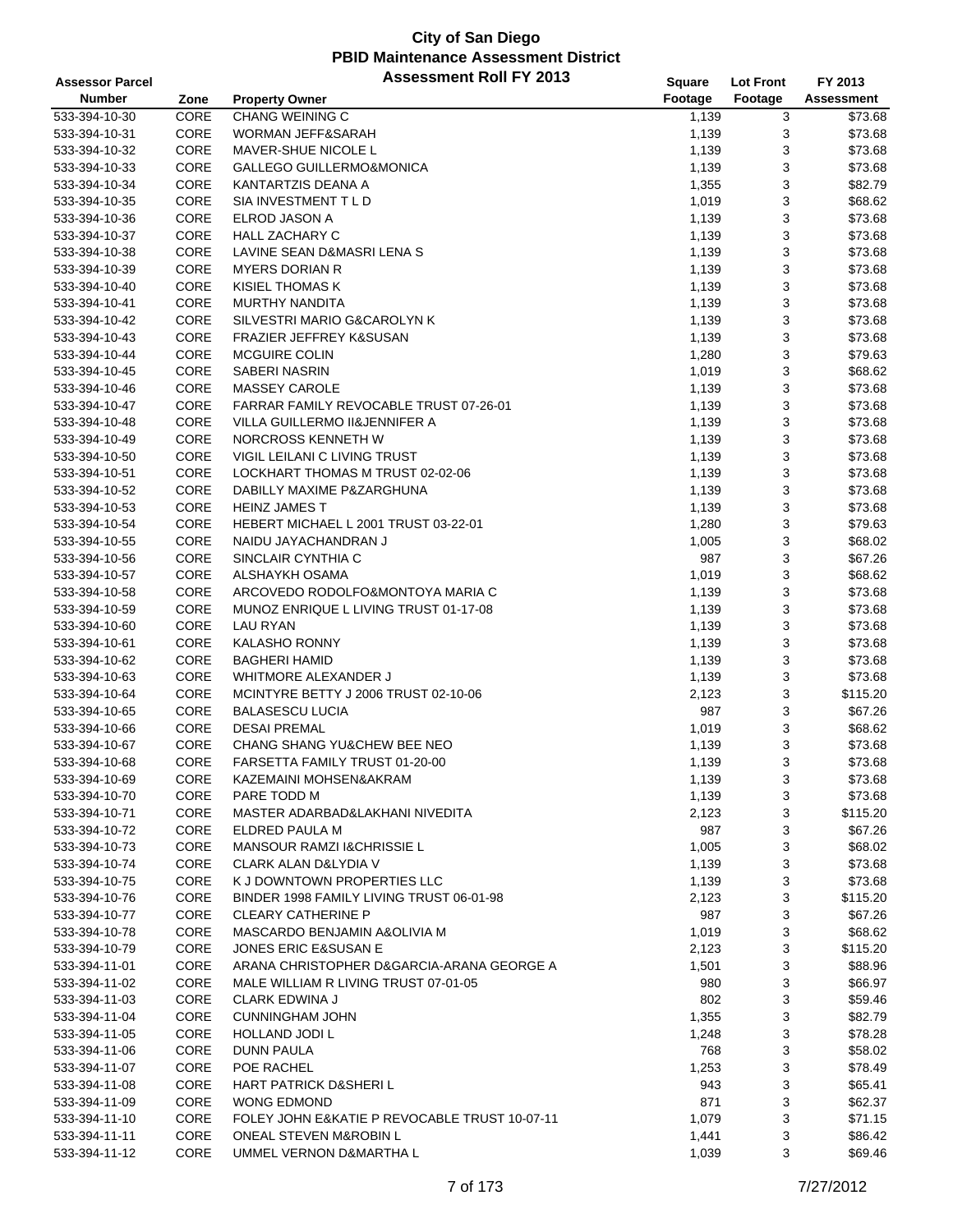| <b>Assessor Parcel</b> |             | <b>Assessment Roll FY 2013</b>                            | Square         | <b>Lot Front</b> | FY 2013    |
|------------------------|-------------|-----------------------------------------------------------|----------------|------------------|------------|
| <b>Number</b>          | Zone        | <b>Property Owner</b>                                     | Footage        | Footage          | Assessment |
| 533-394-11-13          | CORE        | OLESEN PETER J                                            | 1,039          | 3                | \$69.46    |
| 533-394-11-14          | CORE        | <b>AGUDA CLAIRE</b>                                       | 1,039          | 3                | \$69.46    |
| 533-394-11-15          | CORE        | MOMCHILOVICH STEVEN T                                     | 777            | 3                | \$58.40    |
| 533-394-11-16          | CORE        | TAKATA DAVID W&LINDSAY M REVOCABLE TRUST 01-27-10         | 1,253          | 3                | \$78.49    |
| 533-394-11-17          | CORE        | <b>CURAVIC EVA B</b>                                      | 943            | 3                | \$65.41    |
| 533-394-11-18          | CORE        | <b>BAUER WILLIAM C</b>                                    | 871            | 3                | \$62.37    |
| 533-394-11-19          | CORE        | <b>HWANG GLORIA W</b>                                     | 1,079          | 3                | \$71.15    |
| 533-394-11-20          | CORE        | WIEGAND FRANCIS P JR&LESLIE K                             | 1,441          | 3                | \$86.42    |
| 533-394-11-21          | CORE        | HO CHUN L                                                 | 1,253          | 3                | \$78.49    |
| 533-394-11-22          | CORE        | <b>CHEREPON GLEN</b>                                      | 943            | 3                | \$65.41    |
| 533-394-11-23          | CORE        | <b>CLEMENTS CHRISTOPHER L</b>                             | 871            | 3                | \$62.37    |
| 533-394-11-24          | CORE        | <b>DISMUKES PAMELA S</b>                                  | 1,079          | 3                | \$71.15    |
| 533-394-11-25          | CORE        | <b>GAMMON FAMILY TRUST</b>                                | 1,441          | 3                | \$86.42    |
| 533-394-11-26          | CORE        | CORDA FAMILY TRUST 06-04-90                               | 1,281          | 3                | \$79.67    |
| 533-394-11-27          | CORE        | LITVAK LIVING 2010 TRUST                                  | 1,305          | 3                | \$80.68    |
| 533-394-11-28          | CORE        | <b>KEENER JUSTIN W</b>                                    | 1,337          | 3                | \$82.03    |
| 533-394-11-29          | CORE        | GIAMETTA SALVATORE TRUST 07-28-98                         | 1,253          | 3                | \$78.49    |
| 533-394-11-30          | CORE        | FAGERLUND LAURA N                                         | 943            | 3                | \$65.41    |
| 533-394-11-31          | CORE        | SUITER WILLIAM J                                          | 871            | 3                | \$62.37    |
| 533-394-11-32          | CORE        | YEN KENT&KUO PHYLLIS                                      | 1,079          | 3                | \$71.15    |
| 533-394-11-33          | CORE        | <b>HOLM B GRANT</b>                                       |                | 3                | \$86.42    |
| 533-394-11-34          | CORE        | RAMCHANDANI SUNEIL R                                      | 1,441          | 3                | \$79.67    |
| 533-394-11-35          | CORE        | CROY FAMILY 2006 TRUST 11-30-06                           | 1,281<br>1,305 | 3                | \$80.68    |
|                        | CORE        | <b>CLEARY MARGARET</b>                                    |                |                  |            |
| 533-394-11-36          |             |                                                           | 1,337          | 3                | \$82.03    |
| 533-394-11-37          | <b>CORE</b> | GROSSMAN FAMILY TRUST 12-11-97                            | 1,253          | 3                | \$78.49    |
| 533-394-11-38          | CORE        | SELWYN STEVEN D                                           | 943            | 3                | \$65.41    |
| 533-394-11-39          | CORE        | WESTENGARD A J SURVIVORS TRUST 03-28-07                   | 871            | 3                | \$62.37    |
| 533-394-11-40          | CORE        | KNOX FAMILY TRUST 05-15-06                                | 1,079          | 3                | \$71.15    |
| 533-394-11-41          | CORE        | ESTES FAMILY REVOCABLE TRUST 07-14-00                     | 1,441          | 3                | \$86.42    |
| 533-394-11-42          | CORE        | CHUNG TAEYOUNG&MYUNGYI                                    | 1,281          | 3                | \$79.67    |
| 533-394-11-43          | CORE        | FEHLBERG JAMES H&NATALIE C                                | 1,305          | 3                | \$80.68    |
| 533-394-11-44          | CORE        | <b>HOLMES MARK P&amp;NEWTON-HOLMES BARBARA L</b>          | 1,337          | 3                | \$82.03    |
| 533-394-11-45          | CORE        | ROSOFF LAWRENCE D&LISA                                    | 1,253          | 3                | \$78.49    |
| 533-394-11-46          | CORE        | REHNBERG JEFFREY A&CYNTHIA A                              | 943            | 3                | \$65.41    |
| 533-394-11-47          | CORE        | WATKINS EDWARD R                                          | 871            | 3                | \$62.37    |
| 533-394-11-48          | CORE        | <b>MACFARLANE LETITIA</b>                                 | 1,079          | 3                | \$71.15    |
| 533-394-11-49          | CORE        | KENNEDY MEREDITH G TRUST 03-19-99                         | 1,441          | 3                | \$86.42    |
| 533-394-11-50          | CORE        | <b>MARCUS MICHAEL S</b>                                   | 1,281          | 3                | \$79.67    |
| 533-394-11-51          | CORE        | <b>HOPPENRATH DALE&amp;VICKI</b>                          | 1,305          | 3                | \$80.68    |
| 533-394-11-52          | CORE        | DOMDOM NOVELITA V                                         | 1,337          | 3                | \$82.03    |
| 533-394-11-53          | CORE        | MILLS CHRISTOPHER M                                       | 1,253          | 3                | \$78.49    |
| 533-394-11-54          | CORE        | PARYZ BLOSSOM                                             | 943            | 3                | \$65.41    |
| 533-394-11-55          | CORE        | <b>MARANGOS VICTORIA A</b>                                | 871            | 3                | \$62.37    |
| 533-394-11-56          | CORE        | BERRY KAREN L 2010 TRUST                                  | 1,079          | 3                | \$71.15    |
| 533-394-11-57          | CORE        | <b>SUTTON MARK S</b>                                      | 1,441          | 3                | \$86.42    |
| 533-394-11-58          | CORE        | MCGREGOR FAMILY TRUST 12-02-85                            | 1,281          | 3                | \$79.67    |
| 533-394-11-59          | CORE        | <b>RICE JOHN</b>                                          | 1,305          | 3                | \$80.68    |
| 533-394-11-60          | CORE        | DEPENTO MARY J REVOCABLE LIVING TRUST 10-30-98            | 1,337          | 3                | \$82.03    |
| 533-394-11-61          | CORE        | YASBEK STEVEN M&KELLEY M                                  | 680            | 3                | \$54.31    |
| 533-394-11-62          | CORE        | SIRE FAMILY TRUST 11-11-88                                | 724            | 3                | \$56.17    |
| 533-394-11-63          | CORE        | <b>CRAMP ANDREW&amp;KIMBERLY</b>                          | 1,107          | 3                | \$72.33    |
| 533-394-11-64          | CORE        | <b>SHEEN LAURA</b>                                        | 1,366          | 3                | \$83.26    |
| 533-394-11-65          | CORE        | LORETO VINCENT&ANNA M                                     | 1,220          | 3                | \$77.10    |
| 533-394-11-66          | CORE        | <b>MARTINEZ ADOLFO</b>                                    | 1,337          | 3                | \$82.03    |
| 533-394-12-01          | CORE        | GARCIA ANGELICA TRUST 09-12-07                            | 680            | 3                | \$54.31    |
| 533-394-12-02          | CORE        | HIRT DAVID&RU-CHIENG                                      | 724            | 3                | \$56.17    |
| 533-394-12-03          | CORE        | <b>KRINBRING JAMES D</b>                                  | 1,107          | 3                | \$72.33    |
| 533-394-12-04          | CORE        | PRZYBYLEK THADDEUS                                        | 1,366          | 3                | \$83.26    |
| 533-394-12-05          | CORE        | SERANO ALESSANDRA                                         | 1,220          | 3                | \$77.10    |
| 533-394-12-06          | CORE        | LEAP RICHARD A&JACQUELYN L REVOCABLE FAMILY TRUST 01-05-9 | 1,337          | 3                | \$82.03    |
| 533-394-12-07          | CORE        | TURELL ROBERT C                                           | 680            | 3                | \$54.31    |
| 533-394-12-08          | CORE        | BASMADJIAN EDWARD LIVING TRUST                            | 724            | 3                | \$56.17    |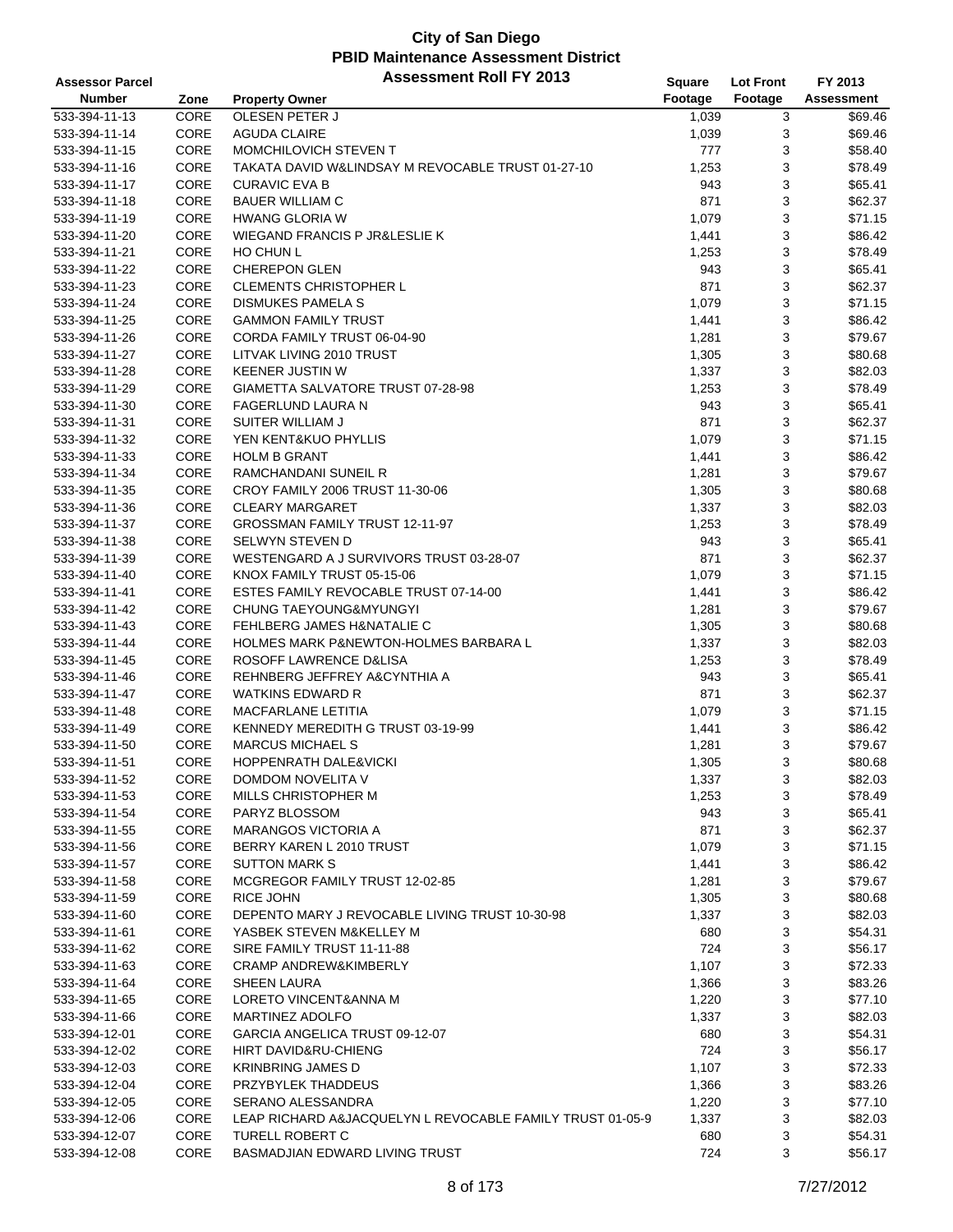| <b>Assessor Parcel</b> |      | <b>Assessment Roll FY 2013</b>                           | <b>Square</b> | <b>Lot Front</b> | FY 2013           |
|------------------------|------|----------------------------------------------------------|---------------|------------------|-------------------|
| <b>Number</b>          | Zone | <b>Property Owner</b>                                    | Footage       | Footage          | <b>Assessment</b> |
| 533-394-12-09          | CORE | WELKER J KENT&KOSTADINA                                  | 1,107         | 3                | \$72.33           |
| 533-394-12-10          | CORE | BROWN FAMILY LIVING TRUST 04-07-00                       | 1,366         | 3                | \$83.26           |
| 533-394-12-11          | CORE | CASSELL MARY L                                           | 1,220         | 3                | \$77.10           |
| 533-394-12-12          | CORE | <b>LADEN THOMAS R</b>                                    | 1,337         | 3                | \$82.03           |
| 533-394-12-13          | CORE | <b>GHANBARI SHEENA</b>                                   | 680           | 3                | \$54.31           |
| 533-394-12-14          | CORE | QUINLIVAN FAMILY REVOCABLE 2004 TRUST                    | 724           | 3                | \$56.17           |
| 533-394-12-15          | CORE | CHILDERS DANIELLE M                                      | 1,107         | 3                | \$72.33           |
| 533-394-12-16          | CORE | ZGLICZYNSKI FAMILY TRUST 12-18-03                        | 1,366         | 3                | \$83.26           |
| 533-394-12-17          | CORE | <b>SALEH FAREED</b>                                      | 1,220         | 3                | \$77.10           |
| 533-394-12-18          | CORE | <b>GOODEN LINDA R</b>                                    | 1,337         | 3                | \$82.03           |
| 533-394-12-19          | CORE | <b>BLAKELEY MICHAEL J</b>                                | 680           | 3                | \$54.31           |
| 533-394-12-20          | CORE | <b>BONOT JEROME H</b>                                    | 724           | 3                | \$56.17           |
| 533-394-12-21          | CORE | <b>FINNEGAN BRIAN T</b>                                  | 1,107         | 3                | \$72.33           |
| 533-394-12-22          | CORE | <b>BRODERICK BRYAN W&amp;JENNIFER</b>                    | 1,366         | 3                | \$83.26           |
| 533-394-12-23          | CORE | <b>NAIDU JAY</b>                                         | 1,220         | 3                | \$77.10           |
| 533-394-12-24          | CORE | PENNINGER DAVID L&MONICA L 2007 TRUST 11-13-07           | 1,337         | 3                | \$82.03           |
| 533-394-12-25          | CORE | <b>LANSHAR LLC</b>                                       | 680           | 3                | \$54.31           |
| 533-394-12-26          | CORE | KLINGER JOHN O JR                                        | 724           | 3                | \$56.17           |
| 533-394-12-27          | CORE | SHAWCROFT TIMOTHY J                                      | 1,107         | 3                | \$72.33           |
| 533-394-12-28          | CORE | COLBERT YADHIRA J SEPARATE PROPERTY TRUST 12-05-05       | 1,366         | 3                | \$83.26           |
| 533-394-12-29          | CORE | SKALMAN JAMES S&MOREBELLO DEBRA A                        | 1,220         | 3                | \$77.10           |
| 533-394-12-30          | CORE | <b>WOLF ANDY</b>                                         | 1,337         | 3                | \$82.03           |
| 533-394-12-31          | CORE | RAZON ADOR&JOSIE FAMILY 2007 TRUST                       | 680           | 3                | \$54.31           |
| 533-394-12-32          | CORE | <b>SUTA LUCIAN</b>                                       | 724           | 3                | \$56.17           |
| 533-394-12-33          | CORE | <b>COADY SEAN R</b>                                      | 1,107         | 3                | \$72.33           |
| 533-394-12-34          | CORE | REDMOND DANIEL L&JANET G                                 | 1,366         | 3                | \$83.26           |
| 533-394-12-35          | CORE | <b>RUSSELL CARL R SR</b>                                 | 1,220         | 3                | \$77.10           |
| 533-394-12-36          | CORE | POWELL DOUGLAS A                                         | 1,337         | 3                | \$82.03           |
| 533-394-12-37          | CORE | LU XINYU&WU HANRAN                                       | 680           | 3                | \$54.31           |
| 533-394-12-38          | CORE | HETTICH WALTER P REVOCABLE TRUST 11-17-09                | 724           | 3                | \$56.17           |
| 533-394-12-39          | CORE | <b>MESE SHINGO&amp;KAZUKO</b>                            | 1,107         | 3                | \$72.33           |
| 533-394-12-40          | CORE | FRY KENNETH C&PAOLETTI ALYSSA D                          | 1,366         | 3                | \$83.26           |
| 533-394-12-41          | CORE | LEE CHARLOTTE A REVOCABLE TRUST 02-12-03                 | 1,220         | 3                | \$77.10           |
| 533-394-12-42          | CORE | <b>ENGEL TRICIA</b>                                      | 1,337         | 3                | \$82.03           |
| 533-394-12-43          | CORE | FIRSHT FAMILY 2006 TRUST 05-10-06                        | 680           | 3                | \$54.31           |
| 533-394-12-44          | CORE | <b>REID TANYAL</b>                                       | 724           | 3                | \$56.17           |
| 533-394-12-45          | CORE | <b>SARAWGI NINA</b>                                      | 1,107         | 3                | \$72.33           |
| 533-394-12-46          | CORE | B FAMILY TRUST 01-11-06                                  | 1,366         | 3                | \$83.26           |
| 533-394-12-47          | CORE | KIGGINS RICHARD A&JANE B                                 | 1,220         | 3                | \$77.10           |
| 533-394-12-48          | CORE | MICKLOS 2006 TRUST                                       | 1,337         | 3                | \$82.03           |
| 533-394-12-49          | CORE | <b>BARNUM DEBORAH</b>                                    | 680           | 3                | \$54.31           |
| 533-394-12-50          | CORE | SZCZEPANIK JAMES E REVOCABLE TRUST 01-26-05              | 724           | 3                | \$56.17           |
| 533-394-12-51          | CORE | VAEZI MOHAMMAD R                                         | 1,107         | 3                | \$72.33           |
| 533-394-12-52          | CORE | CAMMARANO DAVID A& SHARON M                              | 1,366         | 3                | \$83.26           |
| 533-394-12-53          | CORE | PHILLIPS WILLIAM F JR                                    | 1,220         | 3                | \$77.10           |
| 533-394-12-54          | CORE | <b>MCGRATH EDWARD J</b>                                  | 1,337         | 3                | \$82.03           |
| 533-394-12-55          | CORE | <b>TORNATORE TRUST 05-19-01</b>                          | 680           | 3                | \$54.31           |
| 533-394-12-56          | CORE | OLMOS LILIA Y                                            | 724           | 3                | \$56.17           |
| 533-394-12-57          | CORE | DIEDERICHS PATRICK J&MELANIE A                           | 1,107         | 3                | \$72.33           |
| 533-394-12-58          | CORE | OUTCALT DANIEL H&AMRINE YVONNE D REVOCABLE TRUST 11-09-0 | 1,366         | 3                | \$83.26           |
| 533-394-12-59          | CORE | KIACHKO DAVID                                            | 1,220         | 3                | \$77.10           |
| 533-394-12-60          | CORE | PALAFOX FAUSTO&TONIETTE S                                | 1,337         | 3                | \$82.03           |
| 533-394-12-61          | CORE | <b>GEBERT SHANE</b>                                      | 680           | 3                | \$54.31           |
| 533-394-12-62          | CORE | TOLHURST MATTHEW C                                       | 724           | 3                | \$56.17           |
| 533-394-12-63          | CORE | VALDEZ MARK A&TRIGO-VALDEZ EDNA                          | 1,107         | 3                | \$72.33           |
| 533-394-12-64          | CORE | METZGER MARCIA P SAN DIEGO QUALIFIED PERSONAL RESIDENCE  | 1,366         | 3                | \$83.26           |
| 533-394-12-65          | CORE | PESTRAK TRUST 09-08-10                                   | 1,220         | 3                | \$77.10           |
| 533-394-12-66          | CORE | YEE JEFFREY J REVOCABLE 2005 TRUST                       | 1,337         | 3                | \$82.03           |
| 533-394-12-67          | CORE | SEVERANCE CAROL REVOCABLE SEPARATE PROPERTY TRUST 07-0   | 680           | 3                | \$54.31           |
| 533-394-12-68          | CORE | PEPPER REVOCABLE FAMILY TRUST 11-15-91                   | 724           | 3                | \$56.17           |
| 533-394-12-69          | CORE | <b>MORENO MICHAEL</b>                                    | 1,107         | 3                | \$72.33           |
| 533-394-12-70          | CORE | CORDA FAMILY TRUST 06-04-90                              | 1,366         | 3                | \$83.26           |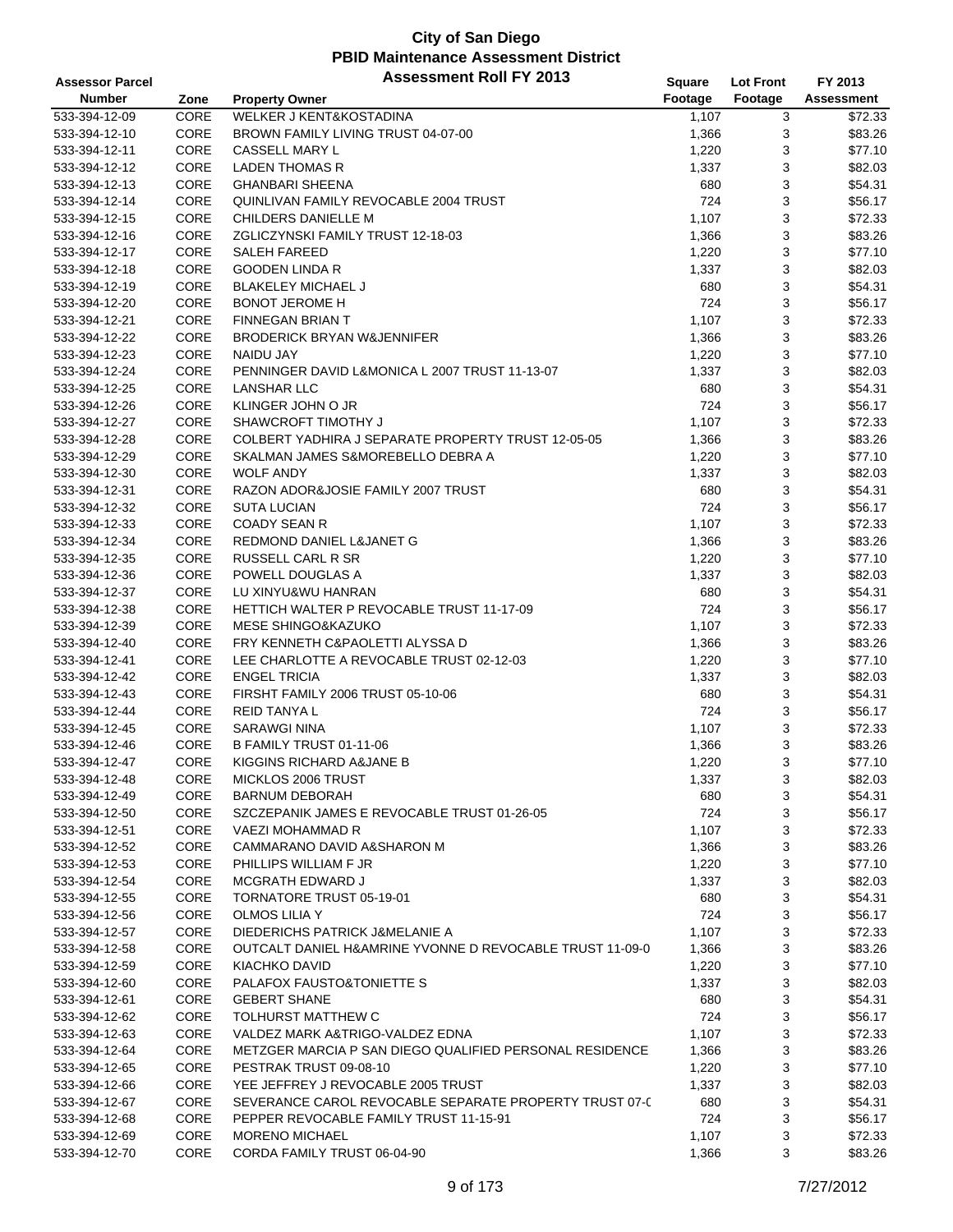| <b>Assessor Parcel</b> |             | <b>Assessment Roll FY 2013</b>                          | <b>Square</b> | <b>Lot Front</b> | FY 2013           |
|------------------------|-------------|---------------------------------------------------------|---------------|------------------|-------------------|
| <b>Number</b>          | Zone        | <b>Property Owner</b>                                   | Footage       | Footage          | <b>Assessment</b> |
| 533-394-12-71          | <b>CORE</b> | VARADARAJ JAISHREE                                      | 1,220         | 3                | \$77.10           |
| 533-394-12-72          | CORE        | POORE CAROL A TRUST 09-15-10                            | 1,337         | 3                | \$82.03           |
| 533-394-12-73          | CORE        | <b>BITONTE ROBERT A</b>                                 | 680           | 3                | \$54.31           |
| 533-394-12-74          | CORE        | <b>TRUNKO MARY E</b>                                    | 724           | 3                | \$56.17           |
| 533-394-12-75          | CORE        | REYES MAURA I LIVING TRUST 09-27-04                     | 1,107         | 3                | \$72.33           |
| 533-394-12-76          | CORE        | HARRELL JOHN A                                          | 1,366         | 3                | \$83.26           |
| 533-394-12-77          | CORE        | THAKKAR ATUL S&KALPANA A                                | 1,220         | 3                | \$77.10           |
| 533-394-12-78          | CORE        | RAGGIO RAUL&DOLORES                                     | 1,337         | 3                | \$82.03           |
| 533-394-12-79          | CORE        | TRUMP 2003 FAMILY TRUST 11-13-03                        | 680           | 3                | \$54.31           |
| 533-394-12-80          | CORE        | POLLOCK JOLEE J                                         | 724           | 3                | \$56.17           |
| 533-394-12-81          | CORE        | NAIDU FAMILY TRUST 10-03-06                             | 1,107         | 3                | \$72.33           |
| 533-394-12-82          | CORE        | NISHIYAMA KAZUHITO&YUKO                                 | 1,366         | 3                | \$83.26           |
| 533-394-12-83          | CORE        | BHATT ASHWIN N TR&BHATT SANGITA A TR                    | 1,220         | 3                | \$77.10           |
| 533-394-12-84          | CORE        | FORD DOUGLAS TRUST 05-22-08                             | 1,729         | 3                | \$98.58           |
| 533-395-02-00          | CORE        | <b>TWELVE O TWO KETTNER LLC</b>                         | 61,800        | 240              | \$4,657.03        |
| 533-401-03-00          | CORE        | 1331 INDIA STREET LLC                                   | 5,000         | 50               | \$637.89          |
| 533-401-04-00          | CORE        | WHITAKER INVESTMENT CORP RETIREMENT TRUST PRFT SHRNG PI | 0             | 200              | \$2,129.56        |
| 533-401-05-00          | CORE        | M G INVESTORS LLC                                       | 0             | 150              | \$1,491.67        |
| 533-401-09-00          | CORE        | TIC BAYSIDE INN LLC                                     | 99,300        | 400              | \$7,605.58        |
| 533-401-10-00          | CORE        | WHITAKER FAMILY TRUST 10-22-79                          | 19,265        | 100              | \$1,666.76        |
| 533-401-11-01          | CORE        | INDIA STREET VENTURE LLC                                | 6,375         | 9                | \$345.87          |
| 533-401-11-02          | CORE        | INDIA STREET VENTURE LLC                                | 4,151         | 9                | \$252.01          |
| 533-401-11-03          | CORE        | P V LITTLE ITALY LLC                                    | 2,719         | 3                | \$140.36          |
| 533-401-11-04          | CORE        | <b>BERKSON MARSHA</b>                                   | 1,573         | 3                | \$91.99           |
| 533-401-11-05          | CORE        | <b>BERKSON MARSHA</b>                                   | 1,188         | 3                | \$75.75           |
| 533-401-11-06          | CORE        | P V LITTLE ITALY LLC                                    | 2,752         | 3                | \$141.75          |
| 533-401-11-07          | CORE        | SAN DIEGO HARMONY L P                                   | 2,719         | 3                | \$140.36          |
| 533-401-11-08          | CORE        | <b>FRIESTAD CHRISTINE</b>                               | 1,573         | 3                | \$91.99           |
| 533-401-11-09          | CORE        | <b>WANG CHARLES</b>                                     | 1,188         | 3                | \$75.75           |
| 533-401-11-10          | CORE        | <b>BRODY DAVID W</b>                                    | 2,752         | 3                | \$141.75          |
| 533-401-11-11          | CORE        | MARRERO GUILLERMO&MAGGIORE JOYCE A                      | 2,719         | 3                | \$140.36          |
| 533-401-11-12          | CORE        | <b>FURGAL STEVEN R&amp;ANNE S</b>                       | 1,573         | 3                | \$91.99           |
| 533-401-11-13          | CORE        | <b>FURGAL STEVEN R&amp;ANNE S</b>                       | 1,188         | 3                | \$75.75           |
| 533-401-11-14          | CORE        | LAW FIRM OF SPECKMAN&ASSOCIATES                         | 2,752         | 3                | \$141.75          |
| 533-401-11-15          | CORE        | C F L&S COLUMBIA LLC                                    | 2,719         | 3                | \$140.36          |
| 533-401-11-16          | CORE        | C F L&S COLUMBIA LLC                                    | 1,573         | 3                | \$91.99           |
| 533-401-11-17          | CORE        | V Z FINANCIAL GROUP LLC                                 | 1,188         | 3                | \$75.75           |
| 533-401-11-18          | CORE        | <b>J M S INVESTMENTS LLC</b>                            | 2,752         | 3                | \$141.75          |
| 533-401-11-19          | CORE        | VZSDLLC                                                 | 2,719         | 3                | \$140.36          |
| 533-401-11-20          | CORE        | ANDREU JOSE L&VONEUW PATRICIA                           | 1,573         | 3                | \$91.99           |
| 533-401-11-21          | CORE        | <b>TRHINC</b>                                           | 1,188         | 3                | \$75.75           |
| 533-401-11-22          | CORE        | P V LITTLE ITALY LLC                                    | 2,752         | 3                | \$141.75          |
| 533-401-11-23          | CORE        | D R Z INVESTMENTS LLC                                   | 2,719         | 3                | \$140.36          |
| 533-401-11-24          | CORE        | P V LITTLE ITALY LLC                                    | 1,573         | 3                | \$91.99           |
| 533-401-11-25          | CORE        | P V LITTLE ITALY LLC                                    | 1,188         | 3                | \$75.75           |
| 533-401-11-26          | CORE        | P V LITTLE ITALY LLC                                    | 2,752         | 3                | \$141.75          |
| 533-401-11-27          | CORE        | P V LITTLE ITALY LLC                                    | 1,992         | 3                | \$109.68          |
| 533-401-11-28          | CORE        | P V LITTLE ITALY LLC                                    | 1,125         | 3                | \$73.09           |
| 533-401-11-29          | CORE        | P V LITTLE ITALY LLC                                    | 1,879         | 3                | \$104.91          |
| 533-402-01-00          | CORE        | 600 L P                                                 | 10,638        | 160              | \$1,814.97        |
| 533-402-02-00          | CORE        | 600 L P                                                 | 0             | 40               | \$510.31          |
| 533-402-03-00          | CORE        | <b>COLUMBIA PARKING L P</b>                             | 441           | 100              | \$1,275.78        |
| 533-402-04-00          | CORE        | <b>COLUMBIA PARKING L P</b>                             | 0             | 50               | \$637.89          |
| 533-402-05-00          | CORE        | 600 L P                                                 | 0             | 300              | \$2,983.34        |
| 533-402-06-00          | CORE        | 600 L P                                                 | 5,000         | 50               | \$637.89          |
| 533-402-07-00          | CORE        | CHHATRALA ASH&STATE LLC                                 | 0             | 100              | \$1,275.78        |
| 533-402-08-00          | CORE        | CHHATRALA ASH&STATE LLC                                 | 0             | 50               | \$637.89          |
| 533-402-09-00          | CORE        | CHHATRALA ASH&STATE LLC                                 | 0             | 150              | \$1,491.67        |
| 533-403-10-00          | CORE        | 401 WEST A STREET S D P T LLC                           | 553,715       | 1000             | \$31,904.57       |
| 533-404-01-00          | CORE        | COLUMBIA DOWNTOWN LLC                                   | 0             | 250              | \$2,767.45        |
| 533-404-02-00          | CORE        | COLUMBIA SQUARE PARTNERS LLC                            | 0             | 50               | \$637.89          |
| 533-404-03-00          | CORE        | 550 WEST B INVESTORS LLC                                | 36,131        | 200              | \$3,232.29        |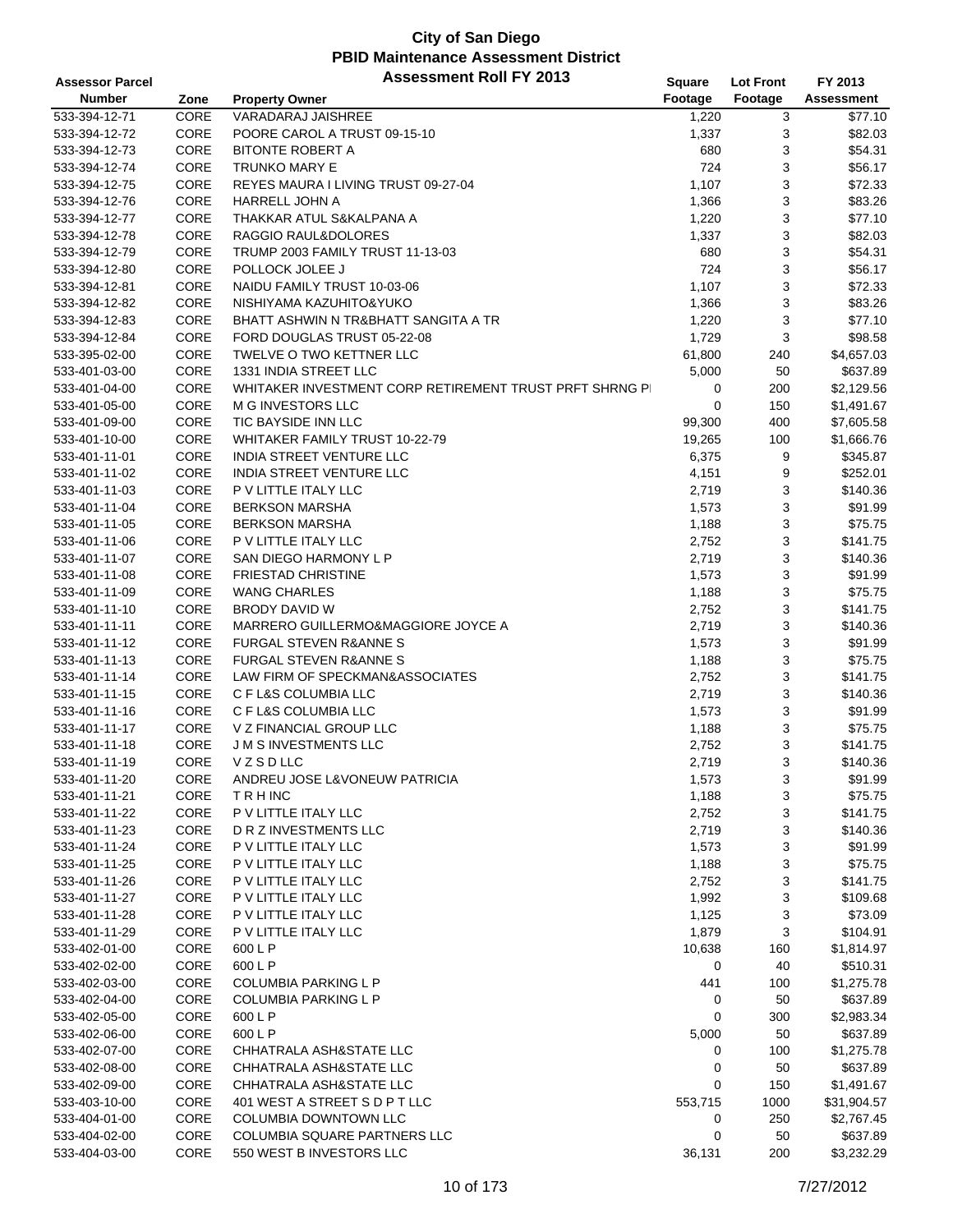| <b>Assessor Parcel</b> |      | <b>Assessment Roll FY 2013</b>                            | Square      | <b>Lot Front</b> | FY 2013           |
|------------------------|------|-----------------------------------------------------------|-------------|------------------|-------------------|
| <b>Number</b>          | Zone | <b>Property Owner</b>                                     | Footage     | Footage          | <b>Assessment</b> |
| 533-404-07-00          | CORE | <b>COLUMBIA DOWNTOWN LLC</b>                              | $\mathbf 0$ | 200              | \$2,129.56        |
| 533-404-08-00          | CORE | COLUMBIA SQUARE PARTNERS LLC                              | 143,574     | 300              | \$8,620.16        |
| 533-411-10-00          | CORE | <b>STATE OF CALIFORNIA</b>                                | 0           | 1000             | \$11,074.57       |
| 533-413-01-00          | CORE | <b>GLP PROPERTIES</b>                                     | 2,635       | 150              | \$1,491.67        |
| 533-413-03-00          | CORE | ROBERT CHARLES CLASS E L P                                | 4,806       | 50               | \$637.89          |
| 533-413-04-00          | CORE | CREELMAN MARY E TRUST 10-30-09                            | 0           | 50               | \$637.89          |
| 533-413-05-00          | CORE | CREELMAN MARY E TRUST 10-30-09                            | 0           | 50               | \$637.89          |
| 533-413-06-00          | CORE | CREELMAN MARY E TRUST 10-30-09                            | 0           | 150              | \$1,491.67        |
| 533-413-10-00          | CORE | STAHLMAN TRUST 12-06-85                                   | 0           | 50               | \$637.89          |
| 533-413-11-00          | CORE | STAHLMAN TRUST 12-06-85                                   | 0           | 35               | \$446.52          |
| 533-413-12-00          | CORE | STAHLMAN TRUST 12-06-85                                   | 0           | 165              | \$1,683.04        |
| 533-413-15-00          | CORE | SAN DIEGO COUNTY BAR ASSN                                 | 0           | 250              | \$2,765.34        |
| 533-413-16-00          | CORE | MCCLELLAN TRUST 01-20-93                                  | 5,000       | 50               | \$637.89          |
| 533-414-07-00          | CORE | COUNTY OF SAN DIEGO                                       | 34,682      | 1000             | \$11,069.80       |
| 533-433-06-00          | CORE | CENTRE CITY BUILDING PARTNERSHIP L P                      | 101,344     | 200              | \$5,984.28        |
| 533-433-10-00          | CORE | CIVIC CENTER ASSOCIATES LLC LOWE S D CALIFORNIA PROPERTY  | 29,115      | 100              | \$2,082.43        |
| 533-433-11-00          | CORE | CIVIC CENTER ASSOCIATES LLC LOWE S D CALIFORNIA PROPERTY  | 265,986     | 100              | \$12,078.39       |
| 533-433-13-00          | CORE | LOWE S D CALIFORNIA PROPERTY LLC                          | 0           | 100              | \$1,275.78        |
| 533-433-28-00          | CORE | CITY OF SAN DIEGO                                         | 780,239     | 2845             | \$57,216.13       |
| 533-434-02-00          | CORE | ACE PARKING INC                                           | 0           | 100              | \$1,275.78        |
| 533-434-03-00          | CORE | ACE PARKING MANAGEMENT INC                                | 0           | 50               | \$637.89          |
| 533-434-04-00          | CORE | SAN DIEGO METROPOLITAN CREDIT UNION                       | 10,000      | 200              | \$2,129.56        |
| 533-434-07-00          | CORE | ACE AUTO PARKS INC                                        | 0           | 25               | \$318.95          |
| 533-434-08-00          | CORE | JONES EVAN V CO                                           | 0           | 25               | \$318.95          |
| 533-434-09-00          | CORE | ACE AUTO PARKS INC                                        | 0           | 25               | \$318.95          |
| 533-434-10-00          | CORE | A A E PACIFIC PARK ASSOCIATES LLC                         | 15,000      | 175              | \$2,127.12        |
| 533-434-11-00          | CORE | SEAGROVE PROPERTIES LLC                                   | 20,000      | 200              | \$2,551.56        |
| 533-434-12-00          | CORE | CITY OF SAN DIEGO                                         | 41,500      | 200              | \$3,458.86        |
| 533-435-01-00          | CORE | S D C F D TOWER 8 OWNERS LLC                              | 277,000     | 1022             | \$20,415.03       |
| 533-436-01-00          | CORE | CHAMBER BUILDING L P KENNEDY ONA M FAMILY PARTNERSHIP L P | 177,725     | 250              | \$9,634.45        |
| 533-436-02-00          | CORE | COUNTY OF SAN DIEGO                                       | 0           | 750              | \$8,296.74        |
| 533-471-09-00          | CORE | <b>IRVINE COMPANY LLC</b>                                 | 0           | 508              | \$6,947.48        |
| 533-471-12-01          | CORE | NICHOLS ROSCOE D                                          | 1,956       | 3                | \$108.16          |
| 533-471-12-02          | CORE | MOMCHILOVICH STEVEN T                                     | 1,956       | 3                | \$108.16          |
| 533-471-12-03          | CORE | WISE JOHN C                                               | 1,956       | 3                | \$108.16          |
| 533-471-12-04          | CORE | ALCAZAR FAMILY TRUST 04-20-05                             | 1,956       | 3                | \$108.16          |
| 533-471-12-05          | CORE | FOWLER LOUIS L IRREVOCABLE TRUST                          | 1,956       | 3                | \$108.16          |
| 533-471-12-06          | CORE | WINGER HARLEY L&SIMONDS HEATHER L                         | 1,497       | 3                | \$88.79           |
| 533-471-12-07          | CORE | VARGAS MYRNA C REVOCABLE TRUST                            | 1,497       | 3                | \$88.79           |
| 533-471-12-08          | CORE | VALEIRAS FAMILY TRUST 07-20-07                            | 1,890       | 3                | \$105.37          |
| 533-471-12-09          | CORE | NAPAL BIPIN&WILLIAMS SHARON L                             | 1,890       | 3                | \$105.37          |
| 533-471-12-10          | CORE | <b>SCHWARZ MATTHEW</b>                                    | 1,325       | 3                | \$81.53           |
| 533-471-12-11          | CORE | TA MAN                                                    | 899         | 3                | \$63.55           |
| 533-471-12-12          | CORE | MCDONALD PATRICIA L                                       | 1,336       | 3                | \$81.99           |
| 533-471-12-13          | CORE | <b>BARRUTIA ALBERTO</b>                                   | 1,625       | 3                | \$94.19           |
| 533-471-12-14          | CORE | <b>GRANDE SOOUTH SANTAFE PLACE HOMEOWNERS ASSN</b>        | 810         | 4                | \$68.33           |
| 533-471-12-15          | CORE | KIVEL LEE A&JANE R                                        | 1,684       | 3                | \$96.68           |
| 533-471-12-16          | CORE | YEDID ELIAS B                                             | 1,325       | 3                | \$81.53           |
| 533-471-12-17          | CORE | WILLIAMS-GUERRA COMMUNITY TRUST                           | 899         | 3                | \$63.55           |
| 533-471-12-18          | CORE | <b>BORNHORST CYNTHIA M</b>                                | 1,336       | 3                | \$81.99           |
| 533-471-12-19          | CORE | PIERCE CHALEA                                             | 1,625       | 3                | \$94.19           |
| 533-471-12-20          | CORE | PADDIE ERICK                                              | 1,019       | 3                | \$68.62           |
| 533-471-12-21          | CORE | DELMUNDO ANGELITO B&MYLNA T                               | 1,055       | 3                | \$70.13           |
| 533-471-12-22          | CORE | <b>BHOLA RAVI K&amp;MARGARET A</b>                        | 1,684       | 3                | \$96.68           |
| 533-471-12-23          | CORE | <b>SILVERA ROSITA</b>                                     | 1,325       | 3                | \$81.53           |
| 533-471-12-24          | CORE | TAME ALFREDO&WRIGHT ANNIE L                               | 899         | 3                | \$63.55           |
| 533-471-12-25          | CORE | GILL RICHARD&VICTORIA M                                   | 1,336       | 3                | \$81.99           |
| 533-471-12-26          | CORE | AFAN ALBERTO&SUSANNA LIVING TRUST                         | 1,625       | 3                | \$94.19           |
| 533-471-12-27          | CORE | <b>VOLEN BART&amp;MARCIA</b>                              | 1,944       | 3                | \$107.65          |
| 533-471-12-28          | CORE | RAMJI ALNOOR                                              | 1,684       | 3                | \$96.68           |
| 533-471-12-29          | CORE | <b>BIANCHINI VICTOR</b>                                   | 1,325       | 3                | \$81.53           |
| 533-471-12-30          | CORE | PARONIK KARINA S                                          | 899         | 3                | \$63.55           |
|                        |      |                                                           |             |                  |                   |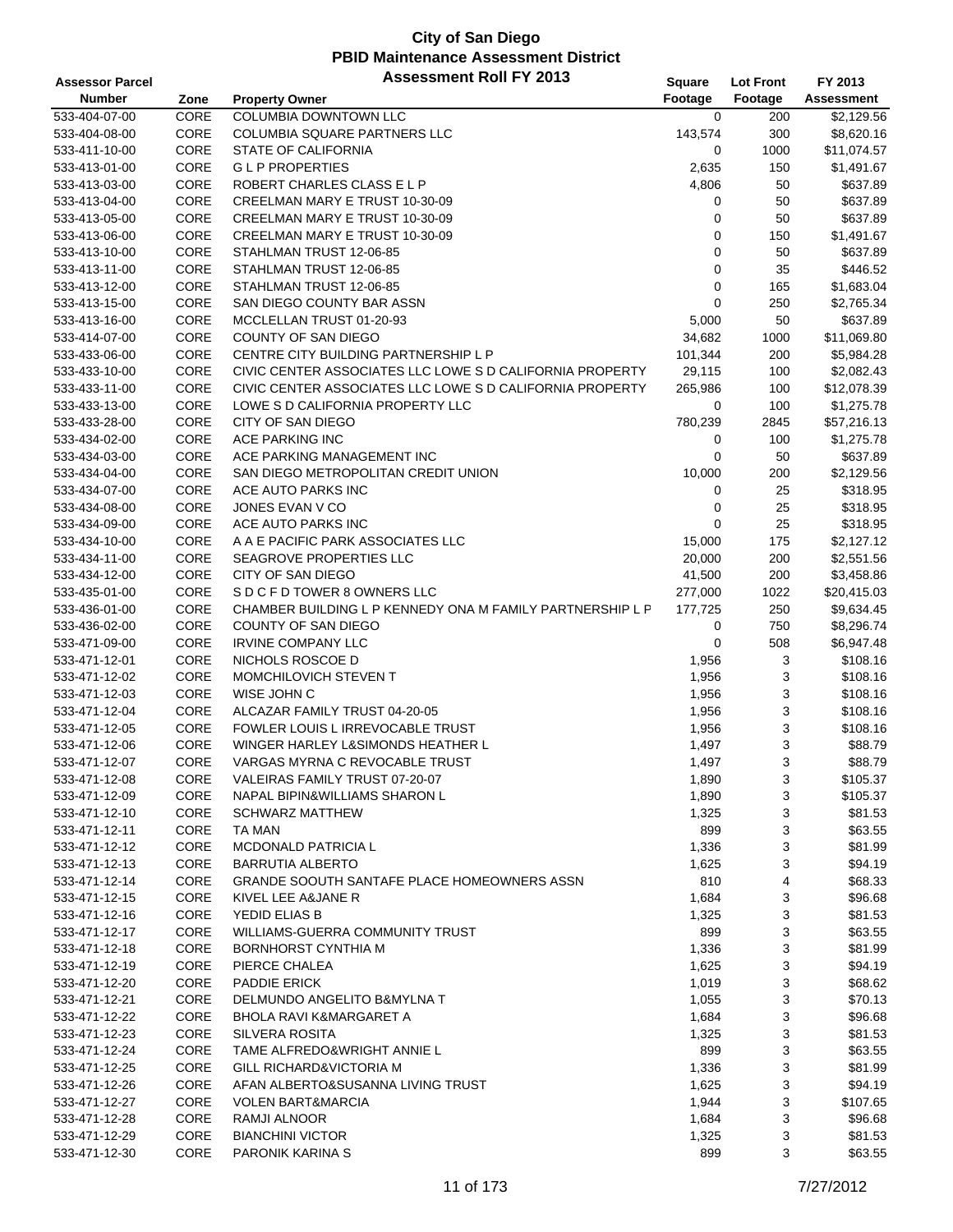| <b>Assessor Parcel</b> |      | <b>Assessment Roll FY 2013</b>                   | <b>Square</b> | <b>Lot Front</b> | FY 2013           |
|------------------------|------|--------------------------------------------------|---------------|------------------|-------------------|
| <b>Number</b>          | Zone | <b>Property Owner</b>                            | Footage       | Footage          | <b>Assessment</b> |
| 533-471-12-31          | CORE | FLORES ISAAC S&ROZEN DEBORA                      | 1,336         | 3                | \$81.99           |
| 533-471-12-32          | CORE | BENYAMIN SHAMSHOUM S&KAY L TRUST                 | 1,625         | 3                | \$94.19           |
| 533-471-12-33          | CORE | CAVALIERE EMILIO C 2011 TRUST                    | 1,944         | 3                | \$107.65          |
| 533-471-12-34          | CORE | PAUL MICHAEL J&BETH D                            | 1,684         | 3                | \$96.68           |
| 533-471-12-35          | CORE | ZISSEL CALVIN C&DONNA J                          | 1,325         | 3                | \$81.53           |
| 533-471-12-36          | CORE | <b>FRIEDMAN SUSAN L</b>                          | 899           | 3                | \$63.55           |
| 533-471-12-37          | CORE | SEROCHI GEORGE J JR TRUST                        | 1,336         | 3                | \$81.99           |
| 533-471-12-38          | CORE | VALEIRAS FAMILY TRUST 07-20-07                   | 1,625         | 3                | \$94.19           |
| 533-471-12-39          | CORE | <b>CHOPRA RAJ K&amp;SUE</b>                      | 1,944         | 3                | \$107.65          |
| 533-471-12-40          | CORE | TIELMAN LAURA A&EDUARD G                         | 1,684         | 3                | \$96.68           |
| 533-471-12-41          | CORE | <b>RAMOS WILLIS R</b>                            | 1,325         | $\sqrt{3}$       | \$81.53           |
| 533-471-12-42          | CORE | DELMUNDO ANGELITO B&MYLNA T                      | 899           | 3                | \$63.55           |
| 533-471-12-43          | CORE | <b>CAIDAR REENAT</b>                             | 1,336         | 3                | \$81.99           |
| 533-471-12-44          | CORE | <b>GUTKIN JEROME S</b>                           | 1,625         | 3                | \$94.19           |
| 533-471-12-45          | CORE | D S MARKETING INC                                | 1,944         | 3                | \$107.65          |
| 533-471-12-46          | CORE | GALLACHER STEVEN&HELEN FAMILY TRUST              | 1,684         | 3                | \$96.68           |
| 533-471-12-47          | CORE | <b>GRANDE SERIES OF SALOMA MANAGEMENT LLC</b>    | 1,325         | 3                | \$81.53           |
| 533-471-12-48          | CORE | ESPINUEVA FAMILY TRUST 05-31-95                  | 899           | 3                | \$63.55           |
| 533-471-12-49          | CORE | START UP INC                                     | 1,336         | 3                | \$81.99           |
| 533-471-12-50          | CORE | LENNON FAMILY TRUST 12-15-04                     | 1,625         | 3                | \$94.19           |
| 533-471-12-51          | CORE | <b>BIANCHINI VICTOR E</b>                        | 1,944         | 3                | \$107.65          |
| 533-471-12-52          | CORE | FUSON FAMILY TRUST 10-26-07                      | 1,684         | 3                | \$96.68           |
| 533-471-12-53          | CORE | SERAJ HASSAN S&SIMA S                            | 1,325         | 3                | \$81.53           |
| 533-471-12-54          | CORE | DEVIN FAMILY TRUST 02-17-05                      | 899           | 3                | \$63.55           |
| 533-471-12-55          | CORE | <b>GERARDI DENNIS&amp;BARBARA A FAMILY TRUST</b> | 1,336         | 3                | \$81.99           |
| 533-471-12-56          | CORE | VALENCIA ROGELIO R&LINDA O                       | 1,625         | 3                | \$94.19           |
| 533-471-12-57          | CORE | <b>GREEN DOLORES B</b>                           | 1,944         | 3                | \$107.65          |
| 533-471-12-58          | CORE | ELY FAMILY TRUST 11-14-96                        | 1,684         | 3                | \$96.68           |
| 533-471-12-59          | CORE | E R F FAMILY TRUST 09-10-97                      | 1,325         | 3                | \$81.53           |
| 533-471-12-60          | CORE | <b>DISCHER JEFFERY</b>                           | 899           | 3                | \$63.55           |
| 533-471-12-61          | CORE | DJAWADIAN SHAHIN                                 | 1,336         | 3                | \$81.99           |
| 533-471-12-62          | CORE | CONDO JAMES R&SILVER DIANE L                     | 1,625         | 3                | \$94.19           |
| 533-471-12-63          | CORE | COOK TIM&CHRISTY LIVING TRUST 03-03-03           | 1,944         | 3                | \$107.65          |
| 533-471-13-01          | CORE | NEWTON JAMES E&SANDRA J                          | 1,684         | 3                | \$96.68           |
| 533-471-13-02          | CORE | DWYER CHARLES F&JOHNS-DWYER MARY P               | 1,325         | 3                | \$81.53           |
| 533-471-13-03          | CORE | LEE CLARENCE O&MELVA C                           | 899           | 3                | \$63.55           |
| 533-471-13-04          | CORE | <b>REMO NOEL</b>                                 | 1,336         | 3                | \$81.99           |
| 533-471-13-05          | CORE | PEARLESCENT LLC                                  | 1,625         | 3                | \$94.19           |
| 533-471-13-06          | CORE | <b>MENGARELLI FAMILY TRUST 11-02-77</b>          | 1,944         | 3                | \$107.65          |
| 533-471-13-07          | CORE | BENSHOP FAMILY REVOCABLE TRUST                   | 1,684         | 3                | \$96.68           |
| 533-471-13-08          | CORE | STOS CHARLES J&SANDRA L LIVING TRUST             | 1,325         | 3                | \$81.53           |
| 533-471-13-09          | CORE | NAPPI REVOCABLE TRUST 04-19-06                   | 899           | 3                | \$63.55           |
| 533-471-13-10          | CORE | SZYCHER REVOCABLE TRUST                          | 1,336         | 3                | \$81.99           |
| 533-471-13-11          | CORE | MARKOWITZ SUSAN W                                | 1,625         | 3                | \$94.19           |
| 533-471-13-12          | CORE | ANDERSON ROBERT R REVOCABLE 2000 TRUST           | 1,944         | 3                | \$107.65          |
| 533-471-13-13          | CORE | WALJI AYAZ                                       | 1,684         | 3                | \$96.68           |
| 533-471-13-14          | CORE | MULUGETA YESHITLA&KEDEST                         | 1,325         | 3                | \$81.53           |
| 533-471-13-15          | CORE | OKURA KINUKO                                     | 899           | 3                | \$63.55           |
| 533-471-13-16          | CORE | DOUGHER DONALD J II LIVING 2002 TRUST            | 1,336         | 3                | \$81.99           |
| 533-471-13-17          | CORE | <b>VEGA PAOLA R</b>                              | 1,625         | 3                | \$94.19           |
| 533-471-13-18          | CORE | OVERLAND DANNY B&NANCY E                         | 1,944         | 3                | \$107.65          |
| 533-471-13-19          | CORE | <b>MURPHY KATHRYN B</b>                          | 1,684         | 3                | \$96.68           |
| 533-471-13-20          | CORE | LINNA JAMES&BOLGER-LINNA CARMEN C                | 1,325         | 3                | \$81.53           |
| 533-471-13-21          | CORE | EVANS LIVING TRUST 09-13-90                      | 899           | 3                | \$63.55           |
| 533-471-13-22          | CORE | KNAPP DEVELOPMENT LLC                            | 1,336         | 3                | \$81.99           |
| 533-471-13-23          | CORE | ZANN LESLIE A                                    | 1,625         | 3                | \$94.19           |
| 533-471-13-24          | CORE | MUNKSGAARD DONALD                                | 1,944         | 3                | \$107.65          |
| 533-471-13-25          | CORE | <b>HADAEGH MAZDAK</b>                            | 1,684         | 3                | \$96.68           |
| 533-471-13-26          | CORE | <b>SAGE LAURA</b>                                | 1,325         | 3                | \$81.53           |
| 533-471-13-27          | CORE | BELL FAMILY 2001 TRUST 05-15-01                  | 899           | 3                | \$63.55           |
| 533-471-13-28          | CORE | <b>WARREN CHRIS</b>                              | 1,336         | 3                | \$81.99           |
| 533-471-13-29          | CORE | NOVARE TRUST 08-22-97                            | 1,625         | 3                | \$94.19           |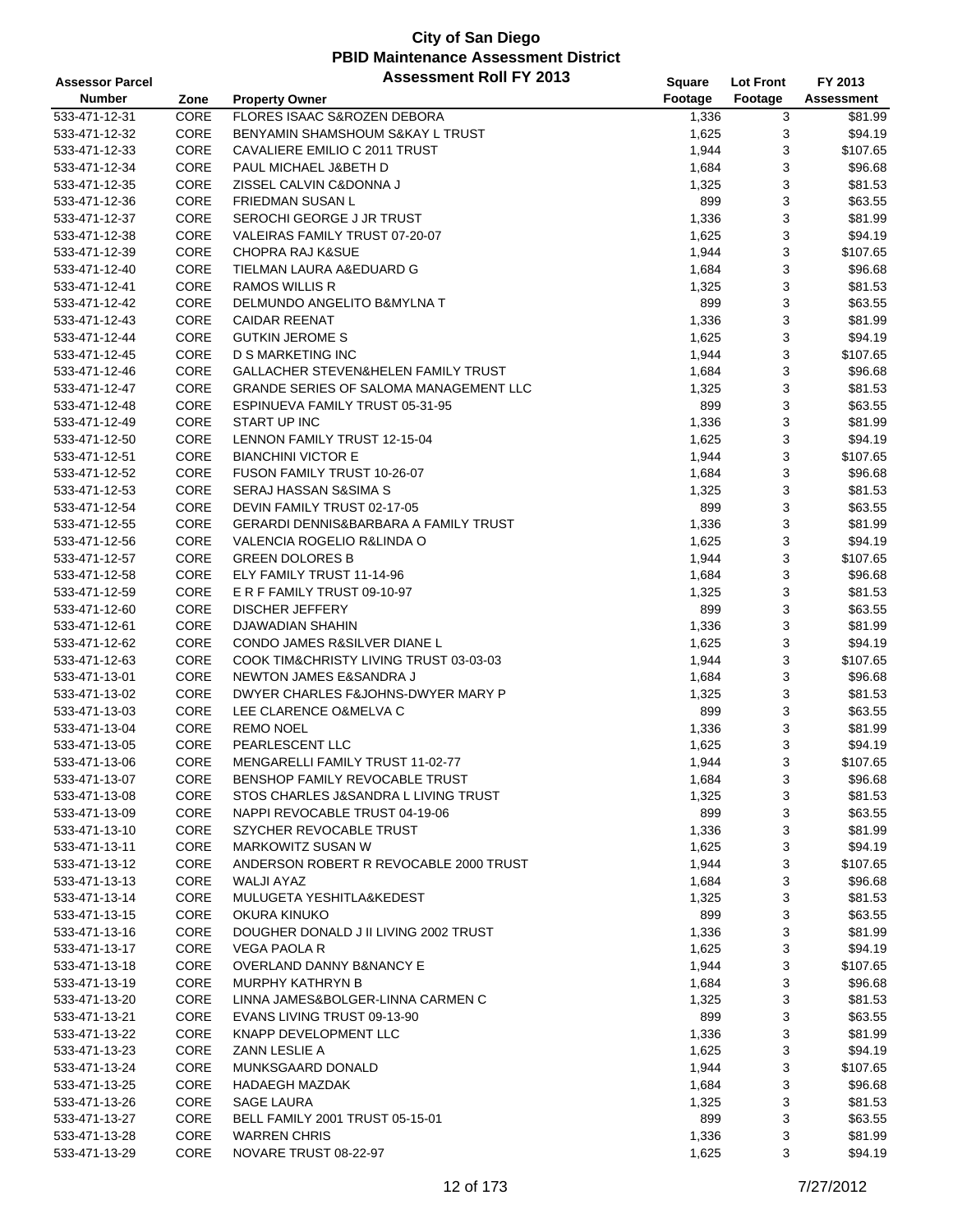| <b>Assessor Parcel</b> |      | <b>Assessment Roll FY 2013</b>                 | <b>Square</b> | <b>Lot Front</b> | FY 2013           |
|------------------------|------|------------------------------------------------|---------------|------------------|-------------------|
| <b>Number</b>          | Zone | <b>Property Owner</b>                          | Footage       | Footage          | <b>Assessment</b> |
| 533-471-13-30          | CORE | ROMO VICTOR 2004 TRUST 10-05-04                | 1,944         | 3                | \$107.65          |
| 533-471-13-31          | CORE | MAFEE MAHMOOD F&DONNA-MAHVASH                  | 1,684         | 3                | \$96.68           |
| 533-471-13-32          | CORE | <b>BURNETT EDWARD J</b>                        | 1,325         | 3                | \$81.53           |
| 533-471-13-33          | CORE | ROGERS JAMES&SANDRA FAMILY LIVING TRUST        | 899           | 3                | \$63.55           |
| 533-471-13-34          | CORE | A T INVESTMENTS L P                            | 1,336         | 3                | \$81.99           |
| 533-471-13-35          | CORE | RIDGE GARRY TRUST 06-16-08                     | 1,625         | 3                | \$94.19           |
| 533-471-13-36          | CORE | PENNINGTON WALTER&JANICE                       | 1,944         | 3                | \$107.65          |
| 533-471-13-37          | CORE | BERBERET WILLIAM G&CHERYL K                    | 1,684         | 3                | \$96.68           |
| 533-471-13-38          | CORE | <b>ZIRLIN STEPHEN A</b>                        | 1,325         | 3                | \$81.53           |
| 533-471-13-39          | CORE | MONROE MALIA REVOCABLE TRUST                   | 899           | 3                | \$63.55           |
| 533-471-13-40          | CORE | NELSON JAMES M&ARLENE M TRUST                  | 1,336         | 3                | \$81.99           |
| 533-471-13-41          | CORE | OSULLIVAN PETERSEN FAMILY TRUST                | 1,625         | 3                | \$94.19           |
| 533-471-13-42          | CORE | <b>BURKHARDT REVOCABLE TRUST</b>               | 1,944         | 3                | \$107.65          |
| 533-471-14-01          | CORE | SHINER JAMES A REVOCABLE TRUST                 | 1,684         | 3                | \$96.68           |
| 533-471-14-02          | CORE | MOOSHEH REVOCABLE TRUST                        | 1,325         | 3                | \$81.53           |
| 533-471-14-03          | CORE | <b>GANJI FRED&amp;FLORENCE</b>                 | 899           | 3                | \$63.55           |
| 533-471-14-04          | CORE | LUECK EVA R LIVING TRUST 01-09-09              | 1,336         | 3                | \$81.99           |
| 533-471-14-05          | CORE | LUNA MIGUEL A P                                | 1,625         | 3                | \$94.19           |
| 533-471-14-06          | CORE | ZUNDELY C V                                    | 1,944         | 3                | \$107.65          |
| 533-471-14-07          | CORE | NUNEZ MIGUEL A FAMILY TRUST 02-17-95           | 1,684         | 3                | \$96.68           |
| 533-471-14-08          | CORE | KASITZ ANGELA M TRUST(AKA DECARO ANGELA TRUST) | 1,325         | 3                | \$81.53           |
| 533-471-14-09          | CORE | WHITE JONATHAN&ANNAMARIA                       | 899           | 3                | \$63.55           |
| 533-471-14-10          | CORE | JAMES M&CHANTAL B LIVING TRUST                 | 1,336         | 3                | \$81.99           |
| 533-471-14-11          | CORE | <b>HARB WADIE F&amp;ELHAM S</b>                | 1,625         | 3                | \$94.19           |
| 533-471-14-12          | CORE | CHOI SEOUNG WOOK&MYUNG HYUN                    | 1,944         | 3                | \$107.65          |
| 533-471-14-13          | CORE | WELCH FAMILY TRUST 08-21-89                    | 1,684         | 3                | \$96.68           |
| 533-471-14-14          | CORE | ASTENGO MARTIN&LYNN                            | 1,325         | 3                | \$81.53           |
| 533-471-14-15          | CORE | LIFSHITZ MARTIN L&CAROL H                      | 899           | 3                | \$63.55           |
| 533-471-14-16          | CORE | <b>PARK SUE S</b>                              | 1,336         | 3                | \$81.99           |
| 533-471-14-17          | CORE | PRINCEVILLE TRUST                              | 1,625         | 3                | \$94.19           |
| 533-471-14-18          | CORE | <b>CONTRERAS FRANCIS TRUST</b>                 | 1,944         | 3                | \$107.65          |
| 533-471-14-19          | CORE | DELAVEGA JORGE L                               | 1,684         | 3                | \$96.68           |
| 533-471-14-20          | CORE | YANTA GERARD H TRUST                           | 1,325         | 3                | \$81.53           |
| 533-471-14-21          | CORE | ROSENBERG JOEY J                               | 899           | 3                | \$63.55           |
| 533-471-14-22          | CORE | STEINBERG HARRIS I REVOCABLE LIVING TRUST      | 1,336         | 3                | \$81.99           |
| 533-471-14-23          | CORE | SERHAN JAVIER A REVOCABLE TRUST                | 1,625         | 3                | \$94.19           |
| 533-471-14-24          | CORE | CAMPANARO LEONARD A 2009 REVOCABLE TRUST       | 1,944         | 3                | \$107.65          |
| 533-471-14-25          | CORE | STROUP FAMILY TRUST 10-07-08                   | 1,684         | 3                | \$96.68           |
| 533-471-14-26          | CORE | DALLO MICHAEL C                                | 1,325         | 3                | \$81.53           |
| 533-471-14-27          | CORE | DIAZ EVA                                       | 899           | 3                | \$63.55           |
| 533-471-14-28          | CORE | <b>JRLRTRUST 10-22-03</b>                      | 1,336         | 3                | \$81.99           |
| 533-471-14-29          | CORE | DRAG JOSEPH K&LEE KAREN L                      | 1,625         | 3                | \$94.19           |
| 533-471-14-30          | CORE | RIHA FAY P                                     | 1,944         | 3                | \$107.65          |
| 533-471-14-31          | CORE | NUNEZ MARIA E                                  | 1,684         | 3                | \$96.68           |
| 533-471-14-32          | CORE | AGPAOA FLORINO P&CORAZON R TRUST               | 1,325         | 3                | \$81.53           |
| 533-471-14-33          | CORE | DONALDSON DANIELLE M                           | 899           | 3                | \$63.55           |
| 533-471-14-34          | CORE | CASTANEDA FAMILY TRUST 01-09-06                | 1,336         | 3                | \$81.99           |
| 533-471-14-35          | CORE | VICENCIO JOSEPHINE F SEPARATE PROPERTY TRUST   | 1,625         | 3                | \$94.19           |
| 533-471-14-36          | CORE | BURGESS WILLIAM C 2008 TRUST 09-16-08          | 1,944         | 3                | \$107.65          |
| 533-471-15-01          | CORE | BERGSMA HAROLD&LILY 2005 TRUST                 | 1,684         | 3                | \$96.68           |
| 533-471-15-02          | CORE | WALDEN DAVID K&ANNABEL J JOINT LIVING TRUST    | 1,325         | 3                | \$81.53           |
| 533-471-15-03          | CORE | LARSON ALAN W&RUTH A REVOCABLE TRUST           | 899           | 3                | \$63.55           |
| 533-471-15-04          | CORE | <b>RIANDA WAYNE</b>                            | 1,336         | 3                | \$81.99           |
| 533-471-15-05          | CORE | TUBAO GERMINIANO F&ANGELES M                   | 1,625         | 3                | \$94.19           |
| 533-471-15-06          | CORE | KORNAFEL PETER R&LORRAINE A                    | 1,944         | 3                | \$107.65          |
| 533-471-15-07          | CORE | C J L REAL ESTATE LLC                          | 1,684         | 3                | \$96.68           |
| 533-471-15-08          | CORE | FONG JASON SHU-TE LIVING TRUST 02-12-04        | 1,325         | 3                | \$81.53           |
| 533-471-15-09          | CORE | NGUYEN DOUG VAN&TRANG ANDREA                   | 899           | 3                | \$63.55           |
| 533-471-15-10          | CORE | VAEZI MOHAMMAD R                               | 1,336         | 3                | \$81.99           |
| 533-471-15-11          | CORE | SHIFF JONATHAN M                               | 1,625         | 3                | \$94.19           |
| 533-471-15-12          | CORE | <b>GRIFFITH FAMILY TRUST 11-16-11</b>          | 1,944         | 3                | \$107.65          |
| 533-471-15-13          | CORE | <b>STROM WILLIAM H</b>                         | 1,684         | 3                | \$96.68           |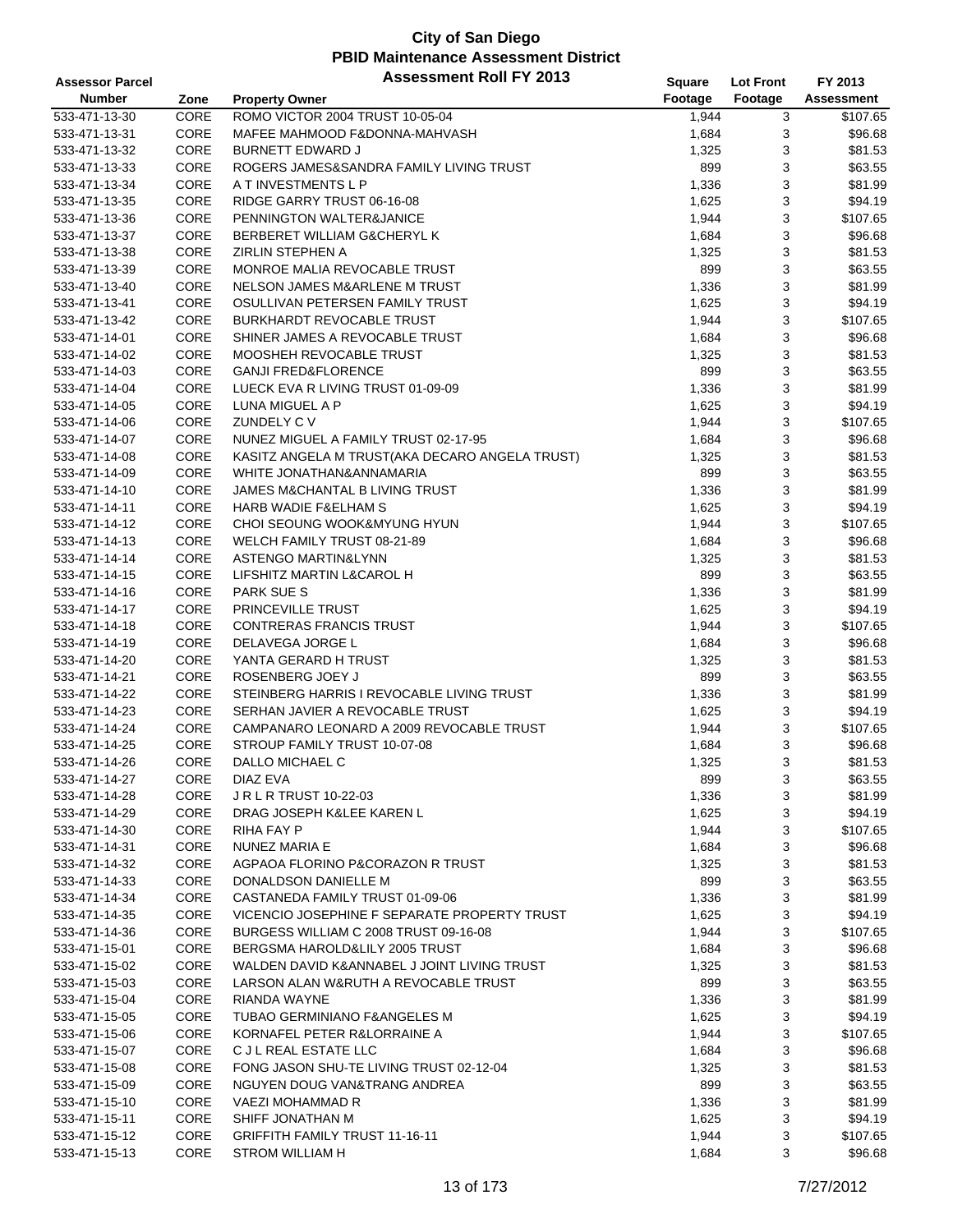| <b>Assessor Parcel</b> |             | <b>Assessment Roll FY 2013</b>                   | Square  | <b>Lot Front</b> | FY 2013    |
|------------------------|-------------|--------------------------------------------------|---------|------------------|------------|
| <b>Number</b>          | Zone        | <b>Property Owner</b>                            | Footage | Footage          | Assessment |
| 533-471-15-14          | <b>CORE</b> | LAFOND JEAN B REVOCABLE TRUST                    | 1,325   | 3                | \$81.53    |
| 533-471-15-15          | CORE        | <b>SOLACE TRUST</b>                              | 899     | 3                | \$63.55    |
| 533-471-15-16          | CORE        | NIEHAUS ERIC&DESPINA                             | 1,336   | 3                | \$81.99    |
| 533-471-15-17          | CORE        | <b>FAKE MARY J SEPARATE PROPERTY TRUST</b>       | 1,625   | 3                | \$94.19    |
| 533-471-15-18          | CORE        | <b>CROUCH ROBERT B&amp;ELISABETH H</b>           | 1,944   | 3                | \$107.65   |
| 533-471-15-19          | CORE        | BREEZE LEWIS L III                               | 1,684   | 3                | \$96.68    |
| 533-471-15-20          | CORE        | <b>FOLEY PETER F&amp;MAUREEN E</b>               | 1,325   | 3                | \$81.53    |
| 533-471-15-21          | CORE        | <b>ZBINDEN PHILIPPE</b>                          | 899     | 3                | \$63.55    |
| 533-471-15-22          | CORE        | NIXON BRANDON&MARKS JANINE                       | 1,336   | 3                | \$81.99    |
| 533-471-15-23          | CORE        | HEEB WALDEMAR TRUST 04-29-03                     | 1,625   | 3                | \$94.19    |
| 533-471-15-24          | CORE        | <b>WOLF MICHAEL A</b>                            | 1,944   | 3                | \$107.65   |
| 533-471-15-25          | CORE        | MCQUADE FAMILY TRUST 09-12-03                    | 1,684   | 3                | \$96.68    |
| 533-471-15-26          | CORE        | <b>MAURER SCOTT</b>                              | 1,325   | 3                | \$81.53    |
| 533-471-15-27          | CORE        | CHAPMAN WYATT D&MELISSA P                        | 899     | 3                | \$63.55    |
| 533-471-15-28          | CORE        | CHISUM GARETT D                                  | 1,336   | 3                | \$81.99    |
| 533-471-15-29          | CORE        | GAILING PETER TRUST 04-14-11                     | 1,625   | 3                | \$94.19    |
| 533-471-15-30          | CORE        | <b>HOUSTON JOHN A&amp;CHARLOTTE C</b>            | 1,944   | 3                | \$107.65   |
| 533-471-15-31          | CORE        | STEWART IVAN E&LINDA F                           | 1,684   | 3                | \$96.68    |
| 533-471-15-32          | CORE        | <b>HERR CARMEN</b>                               | 1,325   | 3                | \$81.53    |
| 533-471-15-33          | CORE        | ROCCO ARTHUR V&KRISTIE L 1991 TRUST              | 899     | 3                | \$63.55    |
| 533-471-15-34          | CORE        | BEACH FAMILY TRUST 07-22-92                      | 1,336   | 3                | \$81.99    |
| 533-471-15-37          | CORE        | CALDWELL HELEN M PERSONAL TRUST                  |         | 3                | \$96.68    |
| 533-471-15-38          | CORE        | AMBLER KIRBY P JR TRUST 09-17-04                 | 1,684   | 3                | \$81.53    |
|                        | CORE        |                                                  | 1,325   | 3                |            |
| 533-471-15-39          |             | PEREZ TRUST 09-29-03                             | 899     |                  | \$63.55    |
| 533-471-15-40          | CORE        | <b>DEMORDACCI ANDREA E</b>                       | 1,336   | 3                | \$81.99    |
| 533-471-15-41          | CORE        | MUSUMECI JOSEPH                                  | 1,625   | 3                | \$94.19    |
| 533-471-15-42          | CORE        | MOORE DAVID TRUST 02-16-07                       | 1,944   | 3                | \$107.65   |
| 533-471-15-43          | CORE        | FURGAL FAMILY TRUST 12-17-98                     | 3,569   | 3                | \$176.23   |
| 533-471-16-01          | CORE        | ALLMAN LAWRENCE L&HEIDI REVOCABLE LIVING TRUST   | 1,684   | 3                | \$96.68    |
| 533-471-16-02          | CORE        | MORGAN JOHN M                                    | 1,325   | 3                | \$81.53    |
| 533-471-16-03          | CORE        | <b>GUITARINI MARK S</b>                          | 899     | 3                | \$63.55    |
| 533-471-16-04          | CORE        | BROOKS JAMES W TRUST 07-25-08                    | 1,336   | 3                | \$81.99    |
| 533-471-16-05          | CORE        | MAYNE FAMILY TRUST 03-12-81                      | 1,625   | 3                | \$94.19    |
| 533-471-16-06          | CORE        | ANTONOWITSCH JAMES H&KATHLEEN G                  | 1,944   | 3                | \$107.65   |
| 533-471-16-07          | CORE        | GRAD FAMILY TRUST 03-07-01                       | 1,684   | 3                | \$96.68    |
| 533-471-16-08          | CORE        | <b>CJVENTURESLLLP</b>                            | 1,325   | 3                | \$81.53    |
| 533-471-16-09          | CORE        | <b>BOGOMOLNY ROMAN M</b>                         | 899     | 3                | \$63.55    |
| 533-471-16-10          | CORE        | <b>SCOTT STANLEY S</b>                           | 1,336   | 3                | \$81.99    |
| 533-471-16-11          | CORE        | LEE KUO LIN&CELIA LIPING                         | 1,625   | 3                | \$94.19    |
| 533-471-16-12          | CORE        | PASTORE LIVING TRUST 07-02-04                    | 1,944   | 3                | \$107.65   |
| 533-471-16-13          | CORE        | MOYERS RANDLE K&SYLVIA E JOINT LIVING TRUST      | 1,684   | 3                | \$96.68    |
| 533-471-16-14          | CORE        | ROTHFUS SALLY A REVOCABLE TRUST                  | 1,325   | 3                | \$81.53    |
| 533-471-16-15          | CORE        | <b>BILGRIEN RICKIE M&amp;KRISTINE S</b>          | 899     | 3                | \$63.55    |
| 533-471-16-16          | CORE        | WILLIAMS ROGER D II&DEBORAH L                    | 1,336   | 3                | \$81.99    |
| 533-471-16-17          | CORE        | BERGSMA HAROLD M&LILY C                          | 1,625   | 3                | \$94.19    |
| 533-471-16-18          | CORE        | MUSUMECI JOSEPH                                  | 1,944   | 3                | \$107.65   |
| 533-471-16-19          | CORE        | <b>JONES JEFFERSON WILLIAM</b>                   | 1,684   | 3                | \$96.68    |
| 533-471-16-20          | CORE        | LARSEN R DAVID&MARGARET L                        | 1,325   | 3                | \$81.53    |
| 533-471-16-21          | CORE        | DUNN JACK H&ROSEMARY M FAMILY TRUST              | 899     | 3                | \$63.55    |
| 533-471-16-22          | CORE        | <b>BRADFUTE DAVID L</b>                          | 1,336   | 3                | \$81.99    |
| 533-471-16-23          | CORE        | VISTA SAN JACINTO LLC                            | 1,625   | 3                | \$94.19    |
| 533-471-16-24          | CORE        | CENTRE GRAPHICS INC                              | 1,944   | 3                | \$107.65   |
| 533-471-16-25          | CORE        | LOMBARDELLI LORENZO L                            | 1,786   | 3                | \$100.98   |
| 533-471-16-26          | CORE        | VASKELIS FRANK M&GLENNA L REVOCABLE LIVING TRUST | 1,783   | 3                | \$100.86   |
| 533-471-16-27          | CORE        | NICHOLAS FAMILY TRUST 06-18-79                   | 1,944   | 3                | \$107.65   |
| 533-471-16-28          | CORE        | BROWNE TRUST 04-14-11                            | 1,786   | 3                | \$100.98   |
| 533-471-16-29          | CORE        | SHIFF JONATHAN M&TATIANA T                       | 1,783   | 3                | \$100.86   |
| 533-471-16-30          | CORE        | COOPER JAMES&CAROLYN                             | 1,944   | 3                | \$107.65   |
| 533-471-16-31          | CORE        | WRIGHT FAMILY TRUST 05-02-97                     | 1,786   | 3                | \$100.98   |
| 533-471-16-32          | CORE        | MALONE WILLIAM P&CAPEN LINDSAY C                 | 1,783   | 3                | \$100.86   |
| 533-471-16-33          | CORE        | SAMSON PATSY M TRUST 06-01-01                    | 1,944   | 3                | \$107.65   |
| 533-471-16-34          | CORE        | HOFFMAN FAMILY TRUST 07-31-06                    | 1,786   | 3                | \$100.98   |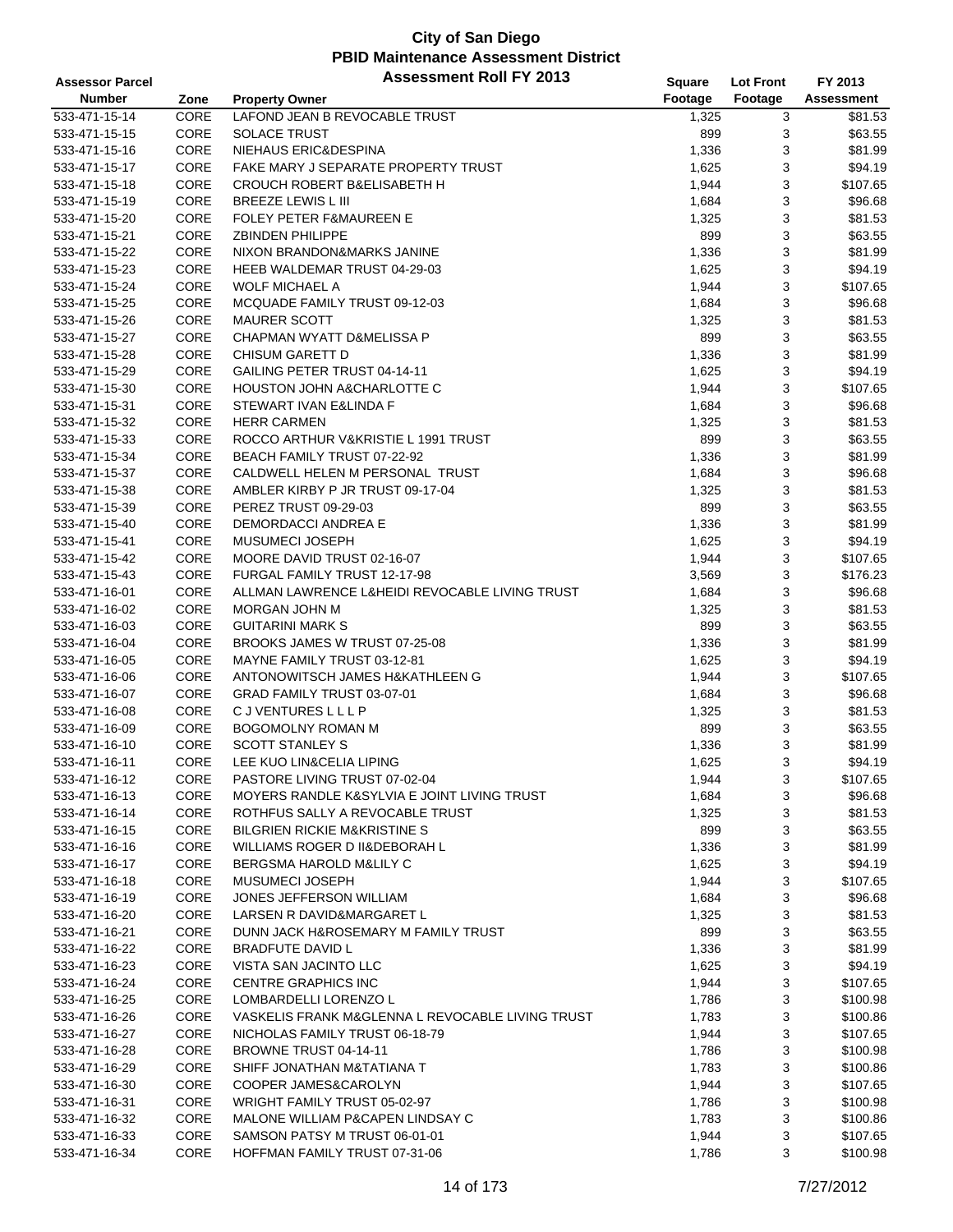| <b>Assessor Parcel</b> |      | <b>Assessment Roll FY 2013</b>                  | <b>Square</b> | <b>Lot Front</b> | FY 2013    |
|------------------------|------|-------------------------------------------------|---------------|------------------|------------|
| <b>Number</b>          | Zone | <b>Property Owner</b>                           | Footage       | Footage          | Assessment |
| 533-471-16-35          | CORE | MCEVOY JOHN M TRUST 11-18-04                    | 1,783         | 3                | \$100.86   |
| 533-471-16-36          | CORE | <b>BOSA NATALE&amp;FLORA</b>                    | 1,944         | 3                | \$107.65   |
| 533-471-16-37          | CORE | <b>CARSON BOBBIE E</b>                          | 1,786         | 3                | \$100.98   |
| 533-471-16-38          | CORE | VICPAC DEV INC DEFINED BENEFIT PENSION TRUST    | 1,783         | 3                | \$100.86   |
| 533-471-16-39          | CORE | MOORE DAVID K&COLLEEN L                         | 1,944         | 3                | \$107.65   |
| 533-471-17-01          | CORE | HANSEN FAMILY TRUST 06-24-91                    | 1,956         | 3                | \$108.16   |
| 533-471-17-02          | CORE | DORF ARTHUR&JOANIE FAMILY TRUST                 | 1,956         | 3                | \$108.16   |
| 533-471-17-03          | CORE | <b>SADEGHIAN NILOUFAR</b>                       | 1,956         | 3                | \$108.16   |
| 533-471-17-04          | CORE | <b>MCCABE MICHAEL P</b>                         | 1,956         | 3                | \$108.16   |
| 533-471-17-05          | CORE | WESSELLS CHRISTOPHER W                          | 1,956         | 3                | \$108.16   |
| 533-471-17-06          | CORE | SADEGHIAN YASAMAN                               | 1,497         | 3                | \$88.79    |
| 533-471-17-07          | CORE | SADEGHIAN LILI R                                | 1,497         | 3                | \$88.79    |
| 533-471-17-08          | CORE | CALDITO LUELLA M                                | 1,890         | 3                | \$105.37   |
| 533-471-17-09          | CORE | <b>BELL DARREN</b>                              | 1,890         | 3                | \$105.37   |
| 533-471-17-10          | CORE | SWETT GREGORY&JOYCE                             | 1,625         | 3                | \$94.19    |
| 533-471-17-11          | CORE | <b>MARTIN TADZIA A</b>                          | 1,336         | 3                | \$81.99    |
| 533-471-17-12          | CORE | MERRIMAN RICHARD D&SYLVIA A                     | 899           | 3                | \$63.55    |
| 533-471-17-13          | CORE | <b>SCHMIDT GREGORY R</b>                        | 1,625         | 3                | \$94.19    |
| 533-471-17-14          | CORE | GRANDE NORTH AT SANTA FE PLACE HOMEOWNERS ASSOC | 810           | 3                | \$59.80    |
| 533-471-17-15          | CORE | <b>LANGE KLAUS</b>                              | 1,055         | 3                | \$70.13    |
| 533-471-17-16          | CORE | LEENEY JAMES D&DECK JESSIE                      | 1,019         | 3                | \$68.62    |
| 533-471-17-17          | CORE | FONG MARVIN&SANDRA A                            | 1,625         | 3                | \$94.19    |
| 533-471-17-18          | CORE | GAMAGAMI ALLAN TRUST 11-29-07                   | 1,336         | 3                | \$81.99    |
| 533-471-17-19          | CORE | PAISIE DAVID L                                  | 899           | 3                | \$63.55    |
| 533-471-17-20          | CORE | ANTONOWITSCH JAMES H&KATHLEEN G                 | 1,325         | 3                | \$81.53    |
| 533-471-17-21          | CORE | YOO SUSIE                                       | 1,684         | 3                | \$96.68    |
| 533-471-17-22          | CORE | D Z R Z FAMILY TRUST 06-30-05                   | 1,944         | 3                | \$107.65   |
| 533-471-17-23          | CORE | DIGIOVANNI FAMILY TRUST 06-19-92                | 1,625         | 3                | \$94.19    |
| 533-471-17-24          | CORE | SARFARAZI FAEZEH M TRUST 04-27-05               | 1,336         | 3                | \$81.99    |
| 533-471-17-25          | CORE | ZAMPANTI JOHN M                                 | 899           | 3                | \$63.55    |
| 533-471-17-26          | CORE | <b>MENON JAYANT P</b>                           | 1,325         | 3                | \$81.53    |
| 533-471-17-27          | CORE | GRUNVALD LIVING TRUST 08-03-98                  | 1,684         | 3                | \$96.68    |
| 533-471-17-28          | CORE | <b>TAYLOR RIVIAN F</b>                          | 1,944         | 3                | \$107.65   |
| 533-471-17-29          | CORE | CHANCELLOR RONALD J IRREVOCABLE 2010 TRUST      | 1,625         | 3                | \$94.19    |
| 533-471-17-30          | CORE | PATEL SUMITRA B                                 | 1,336         | 3                | \$81.99    |
| 533-471-17-31          | CORE | DEITRICK DANIEL M                               | 899           | 3                | \$63.55    |
| 533-471-17-32          | CORE | LEE SOON SUK                                    | 1,325         | 3                | \$81.53    |
| 533-471-17-33          | CORE | SHARP JASON F                                   | 1,684         | 3                | \$96.68    |
| 533-471-17-34          | CORE | MCCLURE DANIEL J&KAREN A                        | 1,944         | 3                | \$107.65   |
| 533-471-17-35          | CORE | PRESSEL LIVING TRUST 02-03-00                   | 1,625         | 3                | \$94.19    |
| 533-471-17-36          | CORE | ODONNELL JOSEPH J&BRENNAN MARIE A               | 1,336         | 3                | \$81.99    |
| 533-471-17-37          | CORE | RYAN BETH R                                     | 899           | 3                | \$63.55    |
| 533-471-17-38          | CORE | CHAUVAPUN JOE P&JOANN H                         | 1,325         | 3                | \$81.53    |
| 533-471-17-39          | CORE | <b>ERSTINE JOSHUA</b>                           | 1,684         | 3                | \$96.68    |
| 533-471-17-40          | CORE | AYOUBI DAVID R                                  | 1,944         | 3                | \$107.65   |
| 533-471-17-41          | CORE | <b>FLOWERS JAMES&amp;JANET</b>                  | 1,625         | 3                | \$94.19    |
| 533-471-17-42          | CORE | BAILEY FAMILY 1988 TRUST 08-03-88               | 1,336         | 3                | \$81.99    |
| 533-471-17-43          | CORE | <b>KNAB JULIE</b>                               | 899           | 3                | \$63.55    |
| 533-471-17-44          | CORE | SMITH EDWARD LEE&LINDA MAE                      | 1,325         | 3                | \$81.53    |
| 533-471-17-45          | CORE | SKOLNIK S J TRUST 05-30-98                      | 1,684         | 3                | \$96.68    |
| 533-471-17-46          | CORE | <b>GENTRY RICHARD C&amp;DEBORAH G TRUST</b>     | 1,944         | 3                | \$107.65   |
| 533-471-17-47          | CORE | MCCLAIN FAMILY TRUST 04-19-02                   | 1,625         | 3                | \$94.19    |
| 533-471-17-48          | CORE | SCHLEGEL GARY L&ROBERTA L                       | 1,336         | 3                | \$81.99    |
| 533-471-17-49          | CORE | BAILEY FAMILY 1988 TRUST 08-03-88               | 899           | 3                | \$63.55    |
| 533-471-17-50          | CORE | <b>GEREMIA MARIAN K</b>                         | 1,325         | 3                | \$81.53    |
| 533-471-17-51          | CORE | DABDOUB JORDAN                                  | 1,684         | 3                | \$96.68    |
| 533-471-17-52          | CORE | KAMINSKI FAMILY 1993 TRUST 06-01-93             | 1,944         | 3                | \$107.65   |
| 533-471-17-53          | CORE | <b>CBHSIVLLC</b>                                | 1,625         | 3                | \$94.19    |
| 533-471-17-54          | CORE | <b>MAHROIAN SHAHIN</b>                          | 1,336         | 3                | \$81.99    |
| 533-471-17-55          | CORE | BANA FAMILY TRUST 12-29-94                      | 899           | 3                | \$63.55    |
| 533-471-17-56          | CORE | RODRIGUEZ ALEJANDRO&DULCE                       | 1,325         | 3                | \$81.53    |
| 533-471-17-57          | CORE | LOPEZ FRANCISCO D&REMEDIOS T                    | 1,684         | 3                | \$96.68    |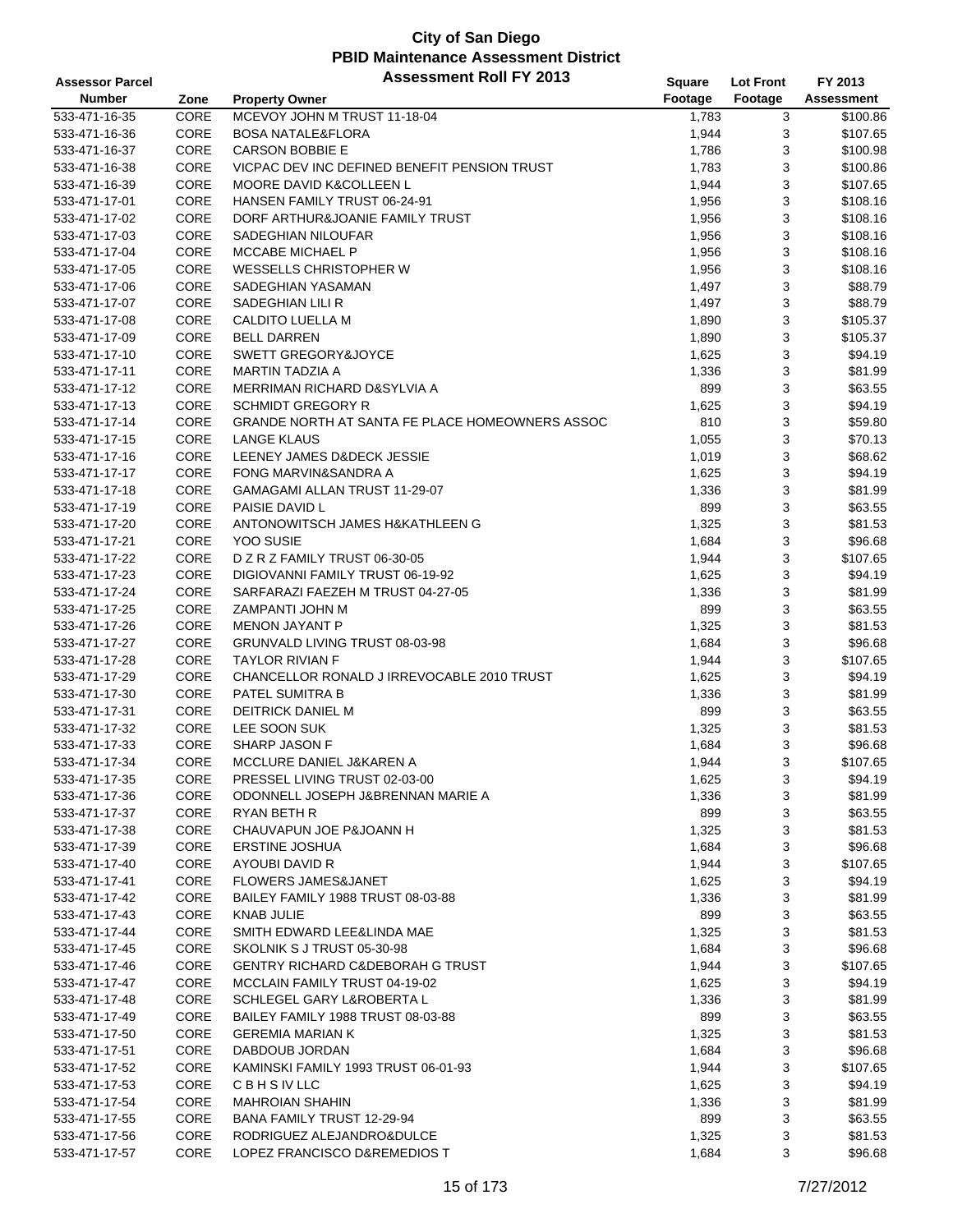| <b>Assessor Parcel</b> |      | <b>Assessment Roll FY 2013</b>                           | <b>Square</b> | <b>Lot Front</b> | FY 2013           |
|------------------------|------|----------------------------------------------------------|---------------|------------------|-------------------|
| <b>Number</b>          | Zone | <b>Property Owner</b>                                    | Footage       | Footage          | <b>Assessment</b> |
| 533-471-17-58          | CORE | <b>START UP INC</b>                                      | 1,944         | 3                | \$107.65          |
| 533-471-17-59          | CORE | NORTH HERMITAGE BUILDING TRUST L P                       | 1,625         | 3                | \$94.19           |
| 533-471-17-60          | CORE | <b>REMY BRADLEY S</b>                                    | 1,336         | 3                | \$81.99           |
| 533-471-17-61          | CORE | COLOMBO ANTHONY E JR                                     | 899           | 3                | \$63.55           |
| 533-471-17-62          | CORE | GALANG RANDOLPH D&MARISSA D                              | 1,325         | 3                | \$81.53           |
| 533-471-17-63          | CORE | CARR ROBERT D&SMITH CATHERINE T                          | 1,684         | 3                | \$96.68           |
| 533-471-18-01          | CORE | PHELPS EUGENE J                                          | 1,944         | 3                | \$107.65          |
| 533-471-18-02          | CORE | SADIGHI BIJAN& GLADYS                                    | 1,625         | 3                | \$94.19           |
| 533-471-18-03          | CORE | RAPP GARY A&MARGUERITE                                   | 1,336         | 3                | \$81.99           |
| 533-471-18-04          | CORE | GREENWOOD LINDA J TRUST 12-05-07                         | 899           | 3                | \$63.55           |
| 533-471-18-05          | CORE | HARMON ALBERT&CAROL D T                                  | 1,325         | 3                | \$81.53           |
| 533-471-18-06          | CORE | MOR EDDY&LEA                                             | 1,684         | 3                | \$96.68           |
| 533-471-18-07          | CORE | DEVERA JUANITO V&LEILANI F                               | 1,944         | 3                | \$107.65          |
| 533-471-18-08          | CORE | E M K TRUST 10-31-95                                     | 1,625         | 3                | \$94.19           |
| 533-471-18-09          | CORE | KOCHMANSKI MICHAEL S&ROSALIND C LIVING TRUST             | 1,336         | 3                | \$81.99           |
| 533-471-18-10          | CORE | KIRCOS MARC J REVOCABLE LIVING TRUST                     | 899           | 3                | \$63.55           |
| 533-471-18-11          | CORE | CHOI DONG JU&PARK HYUN                                   | 1,325         | 3                | \$81.53           |
| 533-471-18-12          | CORE | JAFFE LAWRENCE J LIVING TRUST                            | 1,684         | 3                | \$96.68           |
| 533-471-18-13          | CORE | BOWMAN RONALD D TRUST 11-07-95                           | 1,944         | 3                | \$107.65          |
| 533-471-18-14          | CORE | <b>VOLKERT ERIC M&amp;STEPHANIE M</b>                    | 1,625         | 3                | \$94.19           |
| 533-471-18-15          | CORE | <b>REGAN MARK S&amp;ELAINE M</b>                         | 1,336         | 3                | \$81.99           |
| 533-471-18-16          | CORE | BREUER GREGORY&ELIZABETH                                 | 899           | 3                | \$63.55           |
| 533-471-18-17          | CORE | MCKAY JOSEPH S&BIANCO-MCKAY BRIGIT                       | 1,325         | 3                | \$81.53           |
| 533-471-18-18          | CORE | S A INVESTMENTS L P                                      | 1,684         | 3                | \$96.68           |
| 533-471-18-19          | CORE | GOODRICH RENEE L REVOCABLE LIVING TRUST                  | 1,944         | 3                | \$107.65          |
| 533-471-18-20          | CORE | <b>NABI MAHIN A</b>                                      | 1,625         | 3                | \$94.19           |
| 533-471-18-21          | CORE | YOSICK FAMILY TRUST 07-06-99                             | 1,336         | 3                | \$81.99           |
| 533-471-18-22          | CORE | <b>CAMARIN PROPERTIES LLC</b>                            | 899           | 3                | \$63.55           |
| 533-471-18-23          | CORE | DIGAETANO FRANK A&WEITZMAN INA B                         | 1,325         | 3                | \$81.53           |
| 533-471-18-24          | CORE | <b>LUM GORDON</b>                                        | 1,684         | 3                | \$96.68           |
| 533-471-18-25          | CORE | PARROTT JEFFREY M&AMY B                                  | 1,944         | 3                | \$107.65          |
| 533-471-18-26          | CORE | <b>DEICAS LILIAN</b>                                     | 1,625         | 3                | \$94.19           |
| 533-471-18-27          | CORE | YOSHIDA ROLAND S&VICKY L LIVING TRUST                    | 1,336         | 3                | \$81.99           |
| 533-471-18-28          | CORE | <b>BANZON ERLINDA M</b>                                  | 899           | 3                | \$63.55           |
| 533-471-18-29          | CORE | FUTCH MICHAEL&IDA C TRUST 06-12-00                       | 1,325         | 3                | \$81.53           |
| 533-471-18-30          | CORE | <b>SCHMIDT REINER</b>                                    | 1,684         | 3                | \$96.68           |
| 533-471-18-31          | CORE | KO YOUNG JAE&KUM HARK REVOCABLE 2004 TRUST               | 1,944         | 3                | \$107.65          |
| 533-471-18-32          | CORE | DEPODESTA FAMILY TRUST 03-13-12                          | 1,625         | 3                | \$94.19           |
| 533-471-18-33          | CORE | <b>HOLINDRAKE FAMILY TRUST 11-30-84</b>                  | 1,336         | 3                | \$81.99           |
| 533-471-18-34          | CORE | ELIZONDO FAMILY TRUST 03-01-02                           | 899           | 3                | \$63.55           |
| 533-471-18-35          | CORE | HERNANDEZ CESAR C&JANINA                                 | 1,325         | 3                | \$81.53           |
| 533-471-18-36          | CORE | PICINICH FAMILY TRUST 04-15-11                           | 1,684         | 3                | \$96.68           |
| 533-471-18-37          | CORE | FEELY STEPHEN J 2006 TRUST 04-12-06                      | 1,944         | 3                | \$107.65          |
| 533-471-18-38          | CORE | <b>CHAO DANNY</b>                                        | 1,625         | 3                | \$94.19           |
| 533-471-18-39          | CORE | MOADDELI FAMILY LIVING TRUST                             | 1,336         | 3                | \$81.99           |
| 533-471-18-40          | CORE | COCHRANE DOUGLAS E&ROSARIO G                             | 899           | 3                | \$63.55           |
| 533-471-18-41          | CORE | SHAINE RICHARD N&JANE M                                  | 1,325         | 3                | \$81.53           |
| 533-471-18-42          | CORE | HISOIRE FRANCIS R JR&GRACE M                             | 1,684         | 3                | \$96.68           |
| 533-471-19-01          | CORE | FOX ALAN I&JANET C FAMILY TRUST                          | 1,944         | 3                | \$107.65          |
| 533-471-19-02          | CORE | PISKULE FAMILY TRUST 10-30-06                            | 1,625         | 3                | \$94.19           |
| 533-471-19-03          | CORE | GROVE ROBERT W TRUST 04-21-77                            | 1,336         | 3                | \$81.99           |
| 533-471-19-04          | CORE | SHEETS BRYAN J                                           | 899           | 3                | \$63.55           |
| 533-471-19-05          | CORE | FISCHER MARK J                                           | 1,325         | 3                | \$81.53           |
| 533-471-19-06          | CORE | SCRIPPS PLASTIC SURGERY MED GROUP PENSION PLAN-D GLYNN I | 1,684         | 3                | \$96.68           |
| 533-471-19-07          | CORE | NICHELE GUERRINO G                                       | 1,944         | 3                | \$107.65          |
| 533-471-19-08          | CORE | MARALLO DONALD&ELIZABETH                                 | 1,625         | 3                | \$94.19           |
| 533-471-19-09          | CORE | <b>CHRISTMAN GARY E&amp;CYMBRE K</b>                     | 1,336         | 3                | \$81.99           |
| 533-471-19-10          | CORE | STERNBERG JOHN                                           | 899           | 3                | \$63.55           |
| 533-471-19-11          | CORE | BERNABE BELINDA E                                        | 1,325         | 3                | \$81.53           |
| 533-471-19-12          | CORE | DUNNING BARBARA M                                        | 1,684         | 3                | \$96.68           |
| 533-471-19-13          | CORE | ROBBINS JAMES TRUST 11-02-11                             | 1,944         | 3                | \$107.65          |
| 533-471-19-14          | CORE | DAMERON ROBERT A&TINA M                                  | 1,625         | 3                | \$94.19           |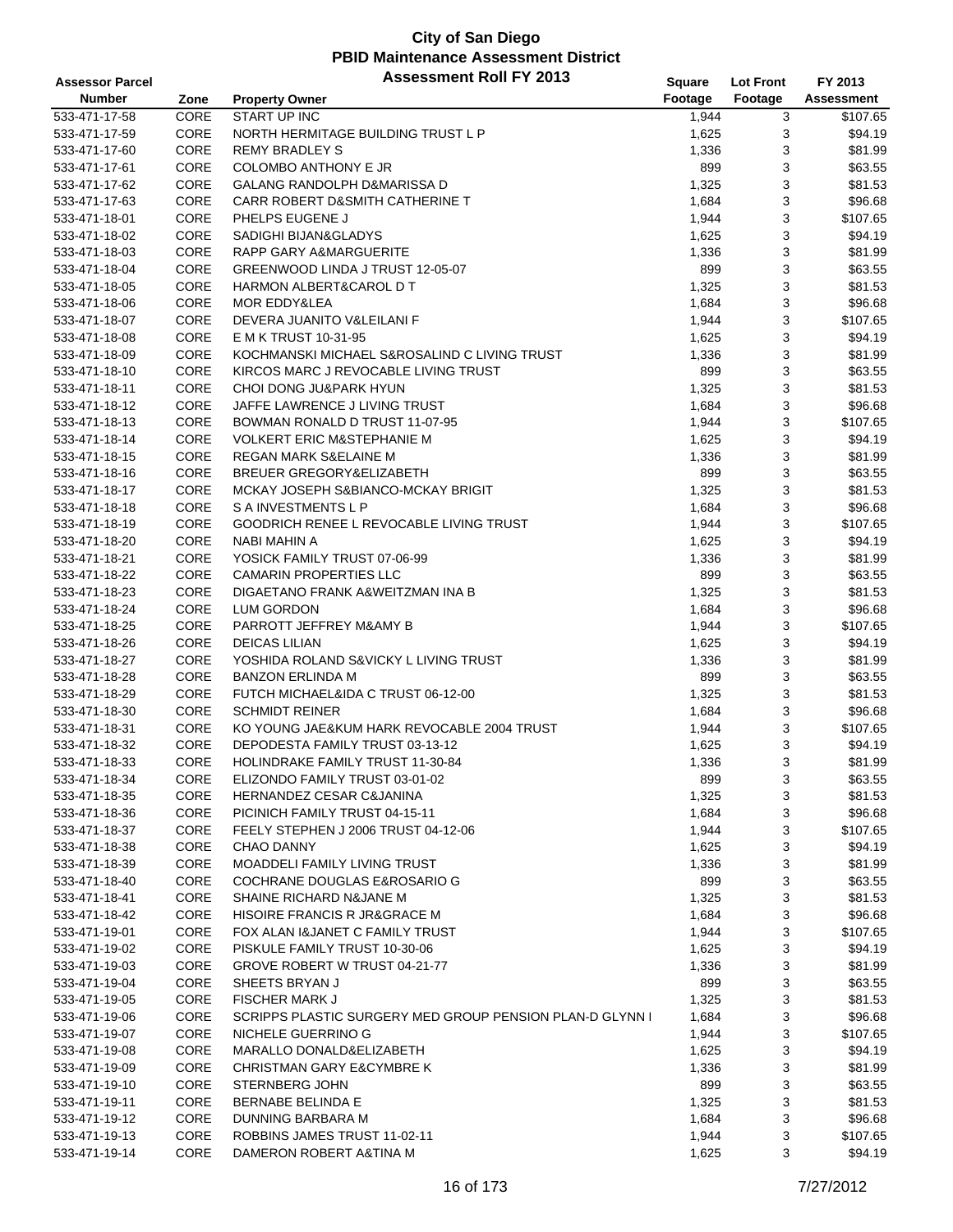| <b>Assessor Parcel</b> |             | <b>Assessment Roll FY 2013</b>                   | <b>Square</b> | <b>Lot Front</b> | FY 2013    |
|------------------------|-------------|--------------------------------------------------|---------------|------------------|------------|
| <b>Number</b>          | Zone        | <b>Property Owner</b>                            | Footage       | Footage          | Assessment |
| 533-471-19-15          | <b>CORE</b> | <b>WERNHOFF HUGO</b>                             | 1,336         | 3                | \$81.99    |
| 533-471-19-16          | CORE        | POE KYLE A                                       | 899           | 3                | \$63.55    |
| 533-471-19-17          | CORE        | <b>LEE LEONARD</b>                               | 1,325         | 3                | \$81.53    |
| 533-471-19-18          | CORE        | <b>ROSE DONNA T</b>                              | 1,684         | 3                | \$96.68    |
| 533-471-19-19          | CORE        | COHEN LOUIS A&VESTERFELT REBECCA A               | 1,944         | 3                | \$107.65   |
| 533-471-19-20          | CORE        | CAMPBELL WAYNE L&DONNA J REVOCABLE TRUST         | 1,625         | 3                | \$94.19    |
| 533-471-19-21          | CORE        | HAZLEWOOD HUGH H&MARSHA L                        | 1,336         | 3                | \$81.99    |
| 533-471-19-22          | CORE        | <b>BOELARD ROBERT M</b>                          | 899           | 3                | \$63.55    |
| 533-471-19-23          | CORE        | GAISER GARY V TRUST 12-22-98                     | 1,325         | 3                | \$81.53    |
| 533-471-19-24          | CORE        | WINNER-KORSMEYER IRREVOCABLE TRUST               | 1,684         | 3                | \$96.68    |
| 533-471-19-25          | CORE        | LEE CHARLIE&MYONG KYO FAMILY TRUST               | 1,944         | 3                | \$107.65   |
| 533-471-19-26          | CORE        | PAIK WOO H&KWANG H                               | 1,625         | 3                | \$94.19    |
| 533-471-19-27          | CORE        | MOEENZIAI TRUST 08-22-03                         | 1,336         | 3                | \$81.99    |
| 533-471-19-28          | CORE        | PALAZZO VINCENT                                  | 899           | 3                | \$63.55    |
| 533-471-19-29          | CORE        | ERICKSON FAMILY TRUST 01-29-07                   | 1,325         | 3                | \$81.53    |
| 533-471-19-30          | CORE        | LEVENSON MARVIN W&DIANA M                        | 1,684         | 3                | \$96.68    |
| 533-471-19-31          | CORE        | CHILDERS BRUCE K&KATHRYN A                       | 1,944         | 3                | \$107.65   |
| 533-471-19-32          | CORE        | <b>HEIDER DENNIS W&amp;MONICA S FAMILY TRUST</b> | 1,625         | 3                | \$94.19    |
| 533-471-19-33          | CORE        | SMITH SUSAN GIBBS                                | 1,336         | 3                | \$81.99    |
| 533-471-19-34          | CORE        | <b>SMITH SUSAN MARIE</b>                         | 899           | 3                | \$63.55    |
| 533-471-19-35          | CORE        | <b>CARLSON MARGARET M</b>                        | 1,325         | 3                | \$81.53    |
| 533-471-19-36          | CORE        | SABERI NASRIN                                    | 1,684         | 3                | \$96.68    |
| 533-471-20-01          | CORE        | <b>HARRIS THOMAS L JR&amp;SUSAN H</b>            | 1,944         | 3                | \$107.65   |
| 533-471-20-02          | CORE        | <b>MORALES ROBERT&amp;ELEANOR FAMILY TRUST</b>   | 1,625         | 3                | \$94.19    |
| 533-471-20-03          | CORE        | HAWKINS NANCY E TRUST 06-06-03                   | 1,336         | 3                | \$81.99    |
| 533-471-20-04          | CORE        | ABBASZADEGAN FAMILY TRUST 08-02-05               | 899           | 3                | \$63.55    |
| 533-471-20-05          | CORE        | VIOLA ROBERT M                                   | 1,325         | 3                | \$81.53    |
| 533-471-20-06          | CORE        | AIKEN BARBARA E                                  | 1,684         | 3                | \$96.68    |
| 533-471-20-07          | CORE        | WINTERS REVOCABLE TRUST 09-16-93                 | 1,944         | 3                | \$107.65   |
| 533-471-20-08          | CORE        | EVANS BRYANT R&SHARON M FAMILY TRUST             | 1,625         | 3                | \$94.19    |
| 533-471-20-09          | CORE        | <b>BENABIO FAMILY REVOCABLE TRUST</b>            | 1,336         | 3                | \$81.99    |
| 533-471-20-10          | CORE        | PEREZ OSCAR A&ROSA I                             | 899           | 3                | \$63.55    |
| 533-471-20-11          | CORE        | STEVENSON WINSTON P&MILLICENT A                  | 1,325         | 3                | \$81.53    |
| 533-471-20-12          | CORE        | CHOI CAROLINE Y                                  | 1,684         | 3                | \$96.68    |
| 533-471-20-13          | CORE        | <b>DEMPS WILLIAM</b>                             | 1,944         | 3                | \$107.65   |
| 533-471-20-14          | CORE        | KADANE JAMES&LOUISA K REVOCABLE TRUST            | 1,625         | 3                | \$94.19    |
| 533-471-20-15          | CORE        | <b>DIVELEY KENT</b>                              | 1,336         | 3                | \$81.99    |
| 533-471-20-16          | CORE        | <b>ME&amp;MEE LLC</b>                            | 899           | 3                | \$63.55    |
| 533-471-20-17          | CORE        | TALAZUS TRUST 09-21-00                           | 1,325         | 3                | \$81.53    |
| 533-471-20-18          | CORE        | <b>SANDERS ANDREW S</b>                          | 1,684         | 3                | \$96.68    |
| 533-471-20-19          | CORE        | RASTEGAR DARA A&SHANAZ                           | 1,944         | 3                | \$107.65   |
| 533-471-20-20          | CORE        | <b>BAGHERPOUR REVOCABLE TRUST</b>                | 1,625         | 3                | \$94.19    |
| 533-471-20-21          | CORE        | SADEGHIAN TRUST 10-25-04                         | 1,336         | 3                | \$81.99    |
| 533-471-20-22          | CORE        | <b>TREMAINE MICHAEL C</b>                        | 899           | 3                | \$63.55    |
| 533-471-20-23          | CORE        | POSADA ROD&YANG-POSADA ANNE                      | 1,325         | 3                | \$81.53    |
| 533-471-20-24          | CORE        | LEARD-HANSSON JAN B E&LAURA M                    | 1,684         | 3                | \$96.68    |
| 533-471-20-25          | CORE        | PASCHEN FAMILY TRUST                             | 1,944         | 3                | \$107.65   |
| 533-471-20-26          | CORE        | <b>GANDARA MARIA F</b>                           | 1,625         | 3                | \$94.19    |
| 533-471-20-27          | CORE        | <b>CLARK RONALD R</b>                            | 1,336         | 3                | \$81.99    |
| 533-471-20-28          | CORE        | ELSON DAVID H&KAREN S                            | 899           | 3                | \$63.55    |
| 533-471-20-29          | CORE        | CHIRUVOLU REKHA                                  | 1,325         | 3                | \$81.53    |
| 533-471-20-30          | CORE        | OH WON H&YOUNG E                                 | 1,684         | 3                | \$96.68    |
| 533-471-20-31          | CORE        | PAEZ JOE JR                                      | 1,944         | 3                | \$107.65   |
| 533-471-20-32          | CORE        | REHMEIER RAYMOND R LIVING TRUST                  | 1,625         | 3                | \$94.19    |
| 533-471-20-33          | CORE        | <b>BORGERDING WILLIAM</b>                        | 1,336         | 3                | \$81.99    |
| 533-471-20-34          | CORE        | S D X ENTERPRISES LTD                            | 899           | 3                | \$63.55    |
| 533-471-20-35          | CORE        | ZAMIRI JOSEPH J&MALIHE Z                         | 1,325         | 3                | \$81.53    |
| 533-471-20-36          | CORE        | MUNROE JOHN&KATHLEEN                             | 1,684         | 3                | \$96.68    |
| 533-471-20-37          | CORE        | KILLERI ALBERT D LIVING TRUST                    | 1,944         | 3                | \$107.65   |
| 533-471-20-38          | CORE        | STORER ROGER W                                   | 1,625         | 3                | \$94.19    |
| 533-471-20-39          | CORE        | ACKER MELODY A REVOCABLE TRUST                   | 1,336         | 3                | \$81.99    |
| 533-471-20-40          | CORE        | NIELSEN BO&VIBEKE TRUST 04-25-90                 | 899           | 3                | \$63.55    |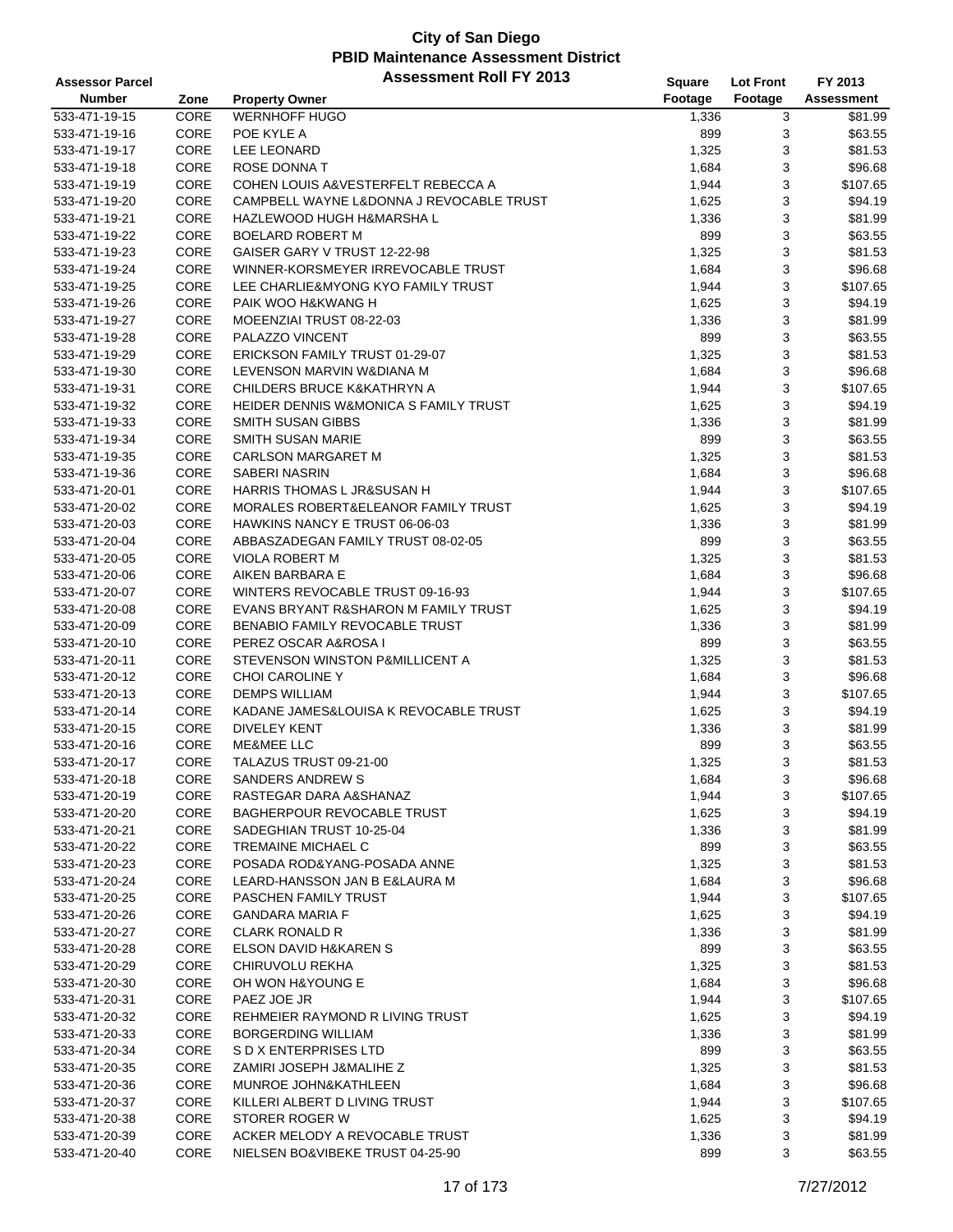| <b>Assessor Parcel</b> |      | <b>Assessment Roll FY 2013</b>           | Square  | <b>Lot Front</b> | FY 2013    |
|------------------------|------|------------------------------------------|---------|------------------|------------|
| <b>Number</b>          | Zone | <b>Property Owner</b>                    | Footage | Footage          | Assessment |
| 533-471-20-41          | CORE | PHILIPOVITCH REVOCABLE TRUST             | 1,325   | 3                | \$81.53    |
| 533-471-20-42          | CORE | <b>MOUNTAIN MEADOW LLC</b>               | 1,684   | 3                | \$96.68    |
| 533-471-21-01          | CORE | <b>HORAN THOMAS J II</b>                 | 1,944   | 3                | \$107.65   |
| 533-471-21-02          | CORE | POTOK MARTY&RANDY                        | 1,625   | 3                | \$94.19    |
| 533-471-21-03          | CORE | CLEVELAND BRET TRUST 08-01-06            | 1,336   | 3                | \$81.99    |
| 533-471-21-04          | CORE | SHARP JAMES D&CARELL CAROLINE E C        | 899     | 3                | \$63.55    |
| 533-471-21-05          | CORE | <b>MAGEE BRAD D&amp;MARCIA</b>           | 1,325   | 3                | \$81.53    |
| 533-471-21-06          | CORE | PRIETO/ROJAS FAMILY LIVING TRUST         | 1,684   | 3                | \$96.68    |
| 533-471-21-07          | CORE | MILLS FAMILY TRUST 09-12-00              | 1,944   | 3                | \$107.65   |
| 533-471-21-08          | CORE | FISHLOCK/WINN REVOCABLE TRUST            | 1,625   | 3                | \$94.19    |
| 533-471-21-09          | CORE | <b>JOHNSTON HEATHER</b>                  | 1,336   | 3                | \$81.99    |
| 533-471-21-10          | CORE | PRINCES TRUST 01-30-04                   | 899     | 3                | \$63.55    |
| 533-471-21-11          | CORE | SMITH CATHERINE M REVOCABLE TRUST        | 1,325   | 3                | \$81.53    |
| 533-471-21-12          | CORE | <b>GHADIMI KIAN</b>                      | 1,684   | 3                | \$96.68    |
| 533-471-21-13          | CORE | PILKINGTON JAMES J&CATHLEEN C            | 1,944   | 3                | \$107.65   |
| 533-471-21-14          | CORE | SWANTY MARTIN E FAMILY TRUST             | 1,625   | 3                | \$94.19    |
| 533-471-21-15          | CORE | <b>HUSAR JOHN T</b>                      | 1,336   | 3                | \$81.99    |
| 533-471-21-16          | CORE | A&M REVOCABLE TRUST 07-20-05             | 899     | 3                | \$63.55    |
| 533-471-21-17          | CORE | LOMELO ROBIN M&DEBRA                     | 1,325   | 3                | \$81.53    |
| 533-471-21-18          | CORE | ICKES FAMILY TRUST 06-25-97              | 1,684   | 3                | \$96.68    |
| 533-471-21-19          | CORE | SKOTS PROPERTY MANAGEMENT INC            | 1,944   | 3                | \$107.65   |
| 533-471-21-20          | CORE | A E M TRUST 08-17-10                     | 1,625   | 3                | \$94.19    |
| 533-471-21-21          | CORE | <b>GOMEZ CARLOS R E</b>                  | 1,336   | 3                | \$81.99    |
|                        | CORE | ESTRADA-GOMEZ MARIA L                    | 899     | 3                | \$63.55    |
| 533-471-21-22          | CORE | CORREIRA DOUGLAS REVOCABLE LIVING TRUST  |         |                  |            |
| 533-471-21-23          | CORE | P R P IRREVOCABLE REAL ESTATE TRUST      | 1,325   | 3                | \$81.53    |
| 533-471-21-24          |      |                                          | 1,684   | 3                | \$96.68    |
| 533-471-21-25          | CORE | MOUSSAVI ROBERT B REVOCABLE TRUST        | 1,944   | 3                | \$107.65   |
| 533-471-21-26          | CORE | ARRANGOIZ JOAQUIN                        | 1,783   | 3                | \$100.86   |
| 533-471-21-27          | CORE | YANG DEBRA A&YETTER CAROL L LIVING TRUST | 1,786   | 3                | \$100.98   |
| 533-471-21-28          | CORE | GOODES ARLENE M REVOCABLE TRUST 03-30-04 | 1,944   | 3                | \$107.65   |
| 533-471-21-29          | CORE | YAHYAI FAMILY TRUST 03-04-97             | 1,783   | 3                | \$100.86   |
| 533-471-21-30          | CORE | HUNTLEY FAMILY TRUST 04-04-02            | 1,786   | 3                | \$100.98   |
| 533-471-21-31          | CORE | HALLIDAY FAMILY TRUST 3 03-20-81         | 1,944   | 3                | \$107.65   |
| 533-471-21-32          | CORE | VERA MI MAX FAMILY 2002 TRUST            | 1,783   | 3                | \$100.86   |
| 533-471-21-33          | CORE | <b>BARKACS CRAIG&amp;LINDA</b>           | 1,786   | 3                | \$100.98   |
| 533-471-21-34          | CORE | T G DYNAMICS GROUP II LLC                | 1,944   | 3                | \$107.65   |
| 533-471-21-35          | CORE | <b>CUARESMA NAPOLEON B&amp;LUZ B</b>     | 1,783   | 3                | \$100.86   |
| 533-471-21-36          | CORE | LIETZKE FAMILY LIVING TRUST 05-26-93     | 1,786   | 3                | \$100.98   |
| 533-471-21-37          | CORE | TAMS CONNECTION LP                       | 1,944   | 3                | \$107.65   |
| 533-471-21-38          | CORE | CHAU TRUST 04-04-97                      | 1,783   | 3                | \$100.86   |
| 533-471-21-39          | CORE | <b>COLLINS KEVIN&amp;CYNTHIA</b>         | 1,786   | 3                | \$100.98   |
| 533-472-04-00          | CORE | CATELLUS DEVELOPMENT CORP                | 0       | 0                | \$3,216.91 |
| 533-472-05-00          | CORE | CATELLUS DEVELOPMENT CORP                | 30,661  | 394              | \$5,459.46 |
| 533-472-06-00          | CORE | MUSEUM OF CONTEMPORARY ART SAN DIEGO     | 12,976  | 168              | \$2,342.20 |
| 533-472-07-00          | CORE | MUSEUM OF CONTEMPORARY ART SAN DIEGO     | 21,157  | 92               | \$1,678.30 |
| 533-472-09-01          | CORE | COUTO DREW J&BALLERINI BETH A            | 1,762   | 3                | \$174.33   |
| 533-472-09-02          | CORE | NAVBAT LLC                               | 3,253   | 3                | \$270.08   |
| 533-472-09-03          | CORE | SOCIONE LLC                              | 6,087   | 3                | \$585.52   |
| 533-472-09-04          | CORE | COBB JONATHAN L&E DORIA                  | 1,702   | 3                | \$97.44    |
| 533-472-09-05          | CORE | <b>WHANG CALVIN I</b>                    | 1,240   | 3                | \$77.94    |
| 533-472-09-06          | CORE | <b>UDIN ROMAN</b>                        | 505     | 3                | \$46.92    |
| 533-472-09-07          | CORE | FLYNN PAUL J&ANN H                       | 682     | 3                | \$54.39    |
| 533-472-09-08          | CORE | <b>WINTER MICHAEL J</b>                  | 1,100   | 3                | \$72.03    |
| 533-472-09-09          | CORE | MALECHA MARVIN J&CYNTHIA M               | 1,535   | 3                | \$90.39    |
| 533-472-09-10          | CORE | <b>BURNS JOHN M</b>                      | 1,772   | 3                | \$100.39   |
| 533-472-09-11          | CORE | FRANCO-GUTIERREZ CLAUDIA                 | 1,240   | 3                | \$77.94    |
| 533-472-09-12          | CORE | OTTO-TUNNICLIFF FAMILY TRUST 04-17-06    | 505     | 3                | \$46.92    |
| 533-472-09-13          | CORE | LANIER KENNETH R&PATRICIA A              | 682     | 3                | \$54.39    |
| 533-472-09-14          | CORE | CARPENTER CAROL L                        | 1,100   | 3                | \$72.03    |
| 533-472-09-15          | CORE | BRILL FAMILY TRUST 04-30-02              | 1,535   | 3                | \$90.39    |
| 533-472-09-16          | CORE | MALLACE MICHAEL H&FRANCIE K              | 1,772   | 3                | \$100.39   |
| 533-472-09-17          | CORE | <b>FRAVER LLC</b>                        | 1,240   | 3                | \$77.94    |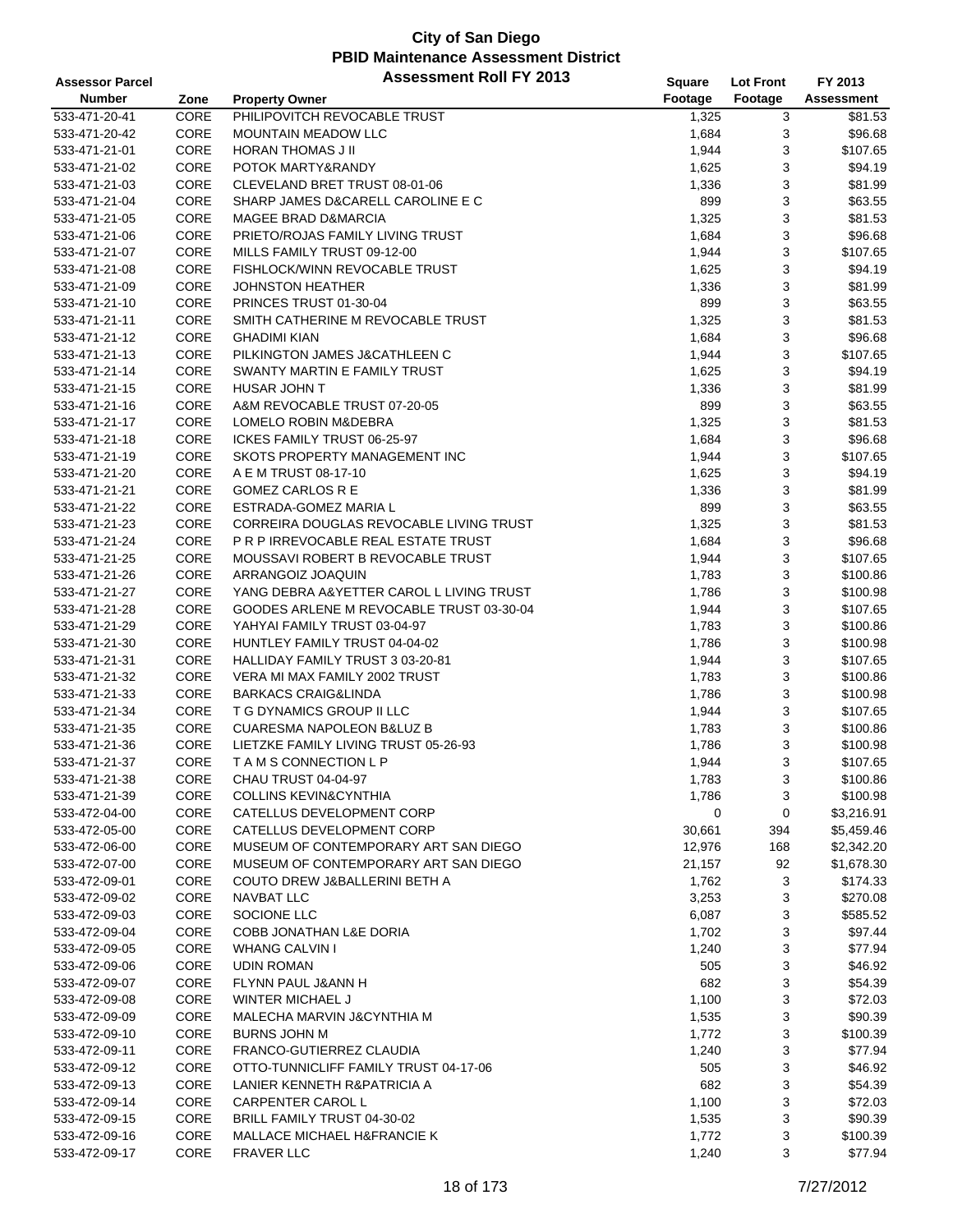| <b>Assessor Parcel</b> |              | <b>Assessment Roll FY 2013</b>                          | <b>Square</b> | <b>Lot Front</b> | FY 2013    |
|------------------------|--------------|---------------------------------------------------------|---------------|------------------|------------|
| <b>Number</b>          | Zone         | <b>Property Owner</b>                                   | Footage       | Footage          | Assessment |
| 533-472-09-18          | CORE         | <b>GODSHALL ERIC W&amp;GLENDA D</b>                     | 505           | 3                | \$46.92    |
| 533-472-09-19          | CORE         | TOKIN CHRISTOPHER A                                     | 682           | 3                | \$54.39    |
| 533-472-09-20          | CORE         | ARMSTRONG MICHAEL L                                     | 1,100         | 3                | \$72.03    |
| 533-472-09-21          | CORE         | MALEKADELI MEHDI&YADIRA L                               | 1,535         | 3                | \$90.39    |
| 533-472-09-22          | CORE         | <b>BURNS JOHN M</b>                                     | 1,772         | 3                | \$100.39   |
| 533-472-09-23          | CORE         | SUTHERLAND FAMILY TRUST                                 | 1,538         | 3                | \$90.52    |
| 533-472-09-24          | CORE         | ORIORDAN ANITA                                          | 1,100         | 3                | \$72.03    |
| 533-472-09-25          | CORE         | DIBA ALI&LIDIA LIVING TRUST 09-21-00                    | 1,535         | 3                | \$90.39    |
| 533-472-09-26          | CORE         | MCGOWAN MICHAEL V&GENETTE A TRS                         | 1,949         | 3                | \$107.86   |
| 533-472-09-27          | CORE         | NYSWONGER KYLE W&IRMA                                   | 1,283         | 3                | \$79.76    |
| 533-472-09-28          | CORE         | 414 DEVELOPMENT LLC                                     | 904           | 3                | \$63.76    |
| 533-472-09-29          | CORE         | JEFFERY DOUGLAS R                                       | 1,707         | 3                | \$97.65    |
| 533-472-09-30          | CORE         | GARWOOD JULIA M TRUST 04-08-98                          | 1,949         | 3                | \$107.86   |
| 533-472-09-31          | CORE         | <b>HAYES GERALDINE</b>                                  | 1,283         | 3                | \$79.76    |
| 533-472-09-32          | CORE         | DOSTART ZACHARIAH P                                     | 904           | 3                | \$63.76    |
| 533-472-09-33          | CORE         | CUSHMAN FAMILY TRUST 03-12-09                           | 1,707         | 3                | \$97.65    |
| 533-472-09-34          | CORE         | <b>BARDWELL WAYNE A</b>                                 | 1,949         | 3                | \$107.86   |
| 533-472-09-35          | CORE         | <b>FLYNN KAREN A</b>                                    | 1,283         | 3                | \$79.76    |
| 533-472-09-36          | CORE         | HASSELL SHIRLEY A                                       | 904           | 3                | \$63.76    |
| 533-472-09-37          | CORE         | BLUM STEPHEN D REVOCABLE 2009 TRUST 06-10-09            | 1,707         | 3                | \$97.65    |
| 533-472-09-38          | CORE         | LISS MARCIA A TRUST 09-16-10                            | 1,949         | 3                | \$107.86   |
| 533-472-09-39          | CORE         | BARRY FAMILY TRUST 08-06-08                             | 1,283         | 3                | \$79.76    |
| 533-472-09-40          | CORE         | GOODMAN ANNE LIVING TRUST 10-26-84                      | 904           | 3                | \$63.76    |
| 533-472-09-41          | CORE         | VICTOR FAMILY TRUST 12-06-96                            | 1,707         | 3                | \$97.65    |
| 533-472-10-01          | CORE         | WILLIAMS TRUST 06-10-08                                 | 1,949         | 3                | \$107.86   |
| 533-472-10-02          | CORE         | <b>IRWIN DONALD M&amp;PHYLLIS B</b>                     | 1,283         | 3                | \$79.76    |
| 533-472-10-03          | CORE         | SHELGIKAR SUHAS&SADHANA                                 | 904           | 3                | \$63.76    |
| 533-472-10-04          | CORE         | GORUP PAUL N&KATHRYN A                                  | 1,707         | 3                | \$97.65    |
| 533-472-10-05          | CORE         | SUTHERLAND FAMILY TRUST 09-17-02                        | 1,949         | 3                | \$107.86   |
|                        | CORE         | <b>BIANCHI JENNIFER M</b>                               | 1,283         | 3                | \$79.76    |
| 533-472-10-06          | CORE         | <b>BAR-ON TOMER</b>                                     | 904           | 3                | \$63.76    |
| 533-472-10-07          | CORE         |                                                         | 1,707         | 3                | \$97.65    |
| 533-472-10-08          |              | SCUDELLARI CARLA W TRUST 02-23-07                       |               |                  |            |
| 533-472-10-09          | CORE<br>CORE | DENNIS JOSEPH&LUCILE FAMILY TRUST 04-30-96              | 1,949         | 3                | \$107.86   |
| 533-472-10-10          |              | LEIBBRANDT HELMUT                                       | 1,283         | 3                | \$79.76    |
| 533-472-10-11          | CORE<br>CORE | YANG SUZIE JONG MI                                      | 904           | 3                | \$63.76    |
| 533-472-10-12          |              | KOHN STEPHEN&ENID R                                     | 1,707         | 3                | \$97.65    |
| 533-472-10-13          | <b>CORE</b>  | YOSHIDA JUNKI&LINDA                                     | 1,949         | 3                | \$107.86   |
| 533-472-10-14          | CORE<br>CORE | HART TERENCE J                                          | 1,283         | 3<br>3           | \$79.76    |
| 533-472-10-15          |              | MOORE RANDAL J&CYNTHIA L                                | 904           |                  | \$63.76    |
| 533-472-10-16          | CORE         | <b>TARUT ERNEST F</b><br>MCALISTER JAMES E SR&CAROLYN S | 1,707         | 3                | \$97.65    |
| 533-472-10-17          | CORE         |                                                         | 1,949         | 3                | \$107.86   |
| 533-472-10-18          | CORE         | LEVITT FAMILY TRUST 07-02-98                            | 1,283         | 3                | \$79.76    |
| 533-472-10-19          | CORE         | MARNELL DANIEL J&KIEU D                                 | 904           | 3                | \$63.76    |
| 533-472-10-20          | CORE         | MARNELL DANIEL J&KIEU D                                 | 1,707         | 3                | \$97.65    |
| 533-472-10-21          | CORE         | PATEL HEMANT&MINAXI                                     | 1,949         | 3                | \$107.86   |
| 533-472-10-22          | CORE         | MIZE FAMILY TRUST 11-14-84                              | 1,283         | 3                | \$79.76    |
| 533-472-10-23          | CORE         | PORTER KIM W&MARY C                                     | 904           | 3                | \$63.76    |
| 533-472-10-24          | CORE         | RINGNESS CURTIS W JR TRUST 07-26-96                     | 1,707         | 3                | \$97.65    |
| 533-472-10-25          | CORE         | EGROVICH JOANNE                                         | 1,949         | 3                | \$107.86   |
| 533-472-10-26          | CORE         | <b>BORGHEI SAMAN</b>                                    | 1,283         | 3                | \$79.76    |
| 533-472-10-27          | CORE         | TODD ANDREW&ALISON                                      | 904           | 3                | \$63.76    |
| 533-472-10-28          | CORE         | ELSADAT GAMAL A&ZEIN SHEREEN                            | 1,707         | 3                | \$97.65    |
| 533-472-10-29          | CORE         | ORIORDAN MICHAEL R&CARMEN E                             | 1,949         | 3                | \$107.86   |
| 533-472-10-30          | CORE         | WELLS PETER G                                           | 1,283         | 3                | \$79.76    |
| 533-472-10-31          | CORE         | WARD JAMES P&ANDA ALICE E                               | 904           | 3                | \$63.76    |
| 533-472-10-32          | CORE         | <b>FRAVER LLC</b>                                       | 1,707         | 3                | \$97.65    |
| 533-472-10-33          | CORE         | ABRAMSON FAMILY TRUST 02-15-95                          | 1,949         | 3                | \$107.86   |
| 533-472-10-34          | CORE         | ELSADAT GAMAL A&ZEIN SHEREEN F                          | 1,283         | 3                | \$79.76    |
| 533-472-10-35          | CORE         | <b>BECKER MARTIN W&amp;VICKI O</b>                      | 904           | 3                | \$63.76    |
| 533-472-10-36          | CORE         | NORTHSUT TRUST 09-01-05                                 | 1,707         | 3                | \$97.65    |
| 533-472-10-37          | CORE         | OSMAN PROPERTIES LTD                                    | 1,949         | 3                | \$107.86   |
| 533-472-10-38          | CORE         | <b>DUONG PHILONG</b>                                    | 1,283         | 3                | \$79.76    |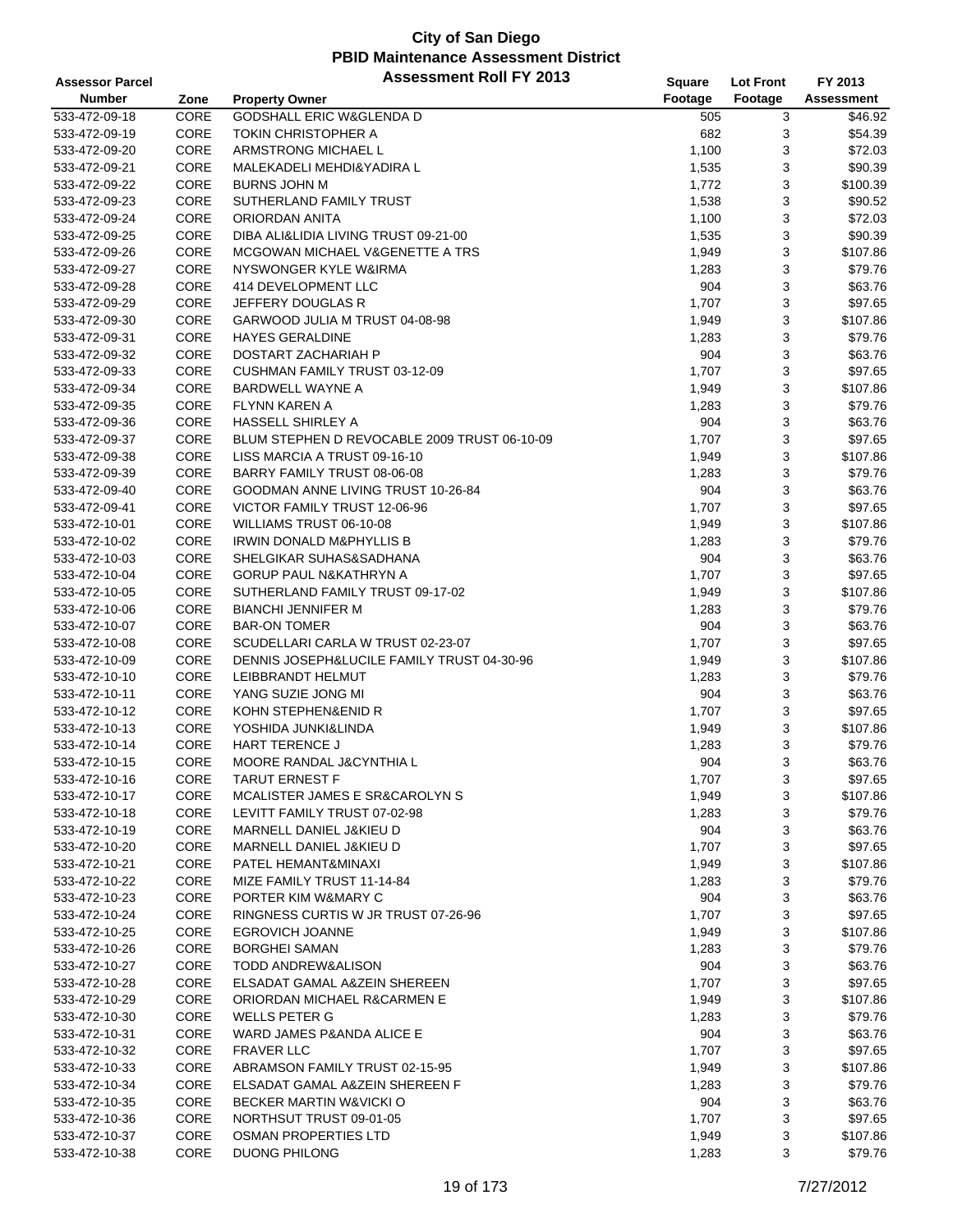| <b>Assessor Parcel</b> |      | <b>Assessment Roll FY 2013</b>                     | Square  | <b>Lot Front</b> | FY 2013           |
|------------------------|------|----------------------------------------------------|---------|------------------|-------------------|
| <b>Number</b>          | Zone | <b>Property Owner</b>                              | Footage | Footage          | <b>Assessment</b> |
| 533-472-10-39          | CORE | MCCULLOUGH FAYE E                                  | 904     | 3                | \$63.76           |
| 533-472-10-40          | CORE | <b>OSMAN PROPERTIES LTD</b>                        | 1,707   | 3                | \$97.65           |
| 533-472-10-41          | CORE | JAIME FAMILY TRUST 04-05-04                        | 2,981   | 3                | \$151.41          |
| 533-472-10-42          | CORE | <b>CHRISTENSEN LON</b>                             | 2,920   | 3                | \$148.84          |
| 533-472-10-43          | CORE | SCHEINKER MICHAEL&DARLENE LIVING TRUST             | 2,981   | 3                | \$151.41          |
| 533-472-10-44          | CORE | MCCLOE ANN M                                       | 2,823   | 3                | \$144.74          |
| 533-472-10-45          | CORE | WATKINS FAMILY TRUST 11-06-02                      | 2,981   | 3                | \$151.41          |
| 533-472-10-46          | CORE | C W SAN DIEGO TOWERS SAPPHIRE LLC                  | 2,823   | 3                | \$144.74          |
| 533-472-10-47          | CORE | C W SAN DIEGO TOWERS SAPPHIRE LLC                  | 2,981   | 3                | \$151.41          |
| 533-472-10-48          | CORE | C W SAN DIEGO TOWERS SAPPHIRE LLC                  | 2,823   | 3                | \$144.74          |
| 533-472-10-49          | CORE | C W SAN DIEGO TOWERS SAPPHIRE LLC                  | 2,981   | 3                | \$151.41          |
| 533-472-10-50          | CORE | C W SAN DIEGO TOWERS SAPPHIRE LLC                  | 2,823   | 3                | \$144.74          |
| 533-472-10-51          | CORE | C W SAN DIEGO TOWERS SAPPHIRE LLC                  | 2,981   | 3                | \$151.41          |
| 533-472-10-52          | CORE | C W SAN DIEGO TOWERS SAPPHIRE LLC                  | 2,823   | 3                | \$144.74          |
| 533-472-10-53          | CORE | TAURUS DREAM L P                                   | 2,981   | 3                | \$151.41          |
| 533-472-10-54          | CORE | C W SAN DIEGO TOWERS SAPPHIRE LLC                  | 2,823   | 3                | \$144.74          |
| 533-472-10-55          | CORE | TAURUS DREAM L P                                   | 2,986   | 3                | \$151.62          |
| 533-472-10-56          | CORE | C W SAN DIEGO TOWERS SAPPHIRE LLC                  | 2,827   | 3                | \$144.91          |
| 533-472-10-57          | CORE | TAURUS DREAM L P                                   | 2,944   | 3                | \$149.85          |
| 533-472-10-58          | CORE | C W SAN DIEGO TOWERS SAPPHIRE LLC                  | 2,801   | 3                | \$143.82          |
| 533-472-10-59          | CORE | <b>TAURUS DREAM L P</b>                            | 5,186   | 3                | \$244.46          |
| 533-474-04-00          | CORE | <b>IRVINE COMPANY LLC</b>                          | 254,592 | 0                | \$10,743.78       |
| 533-474-05-00          | CORE | <b>IRVINE COMPANY LLC</b>                          | 623,000 | 516              | \$30,696.10       |
| 533-474-06-00          | CORE | SAN DIEGO METROPOLITAN TRANSIT DEVELOPMENT BOARD   | 0       | 0                | \$0.00            |
| 533-474-07-00          | CORE | MUSEUM OF CONTEMPORARY ART S D IRVINE COMPANY LLC  | 11,506  | 204              | \$2,227.26        |
| 533-474-08-00          | CORE | CITY OF SAN DIEGO REDEVELOPMENT AGENCY             | 0       | 850              | \$10,014.48       |
| 533-481-08-00          | CORE | 550 CORPORATE CENTER INVESTMENT GROUP INC          | 357,477 | 1000             | \$23,623.33       |
| 533-482-02-00          | CORE | R P S C S W S D HOTEL LLC                          | 5,000   | 50               | \$637.89          |
| 533-482-03-00          | CORE | A A E PACIFIC PARK ASSOCIATES LLC                  | 22,139  | 100              | \$1,788.05        |
| 533-482-04-01          | CORE | COLUMBIA COURT INVESTORS LLC                       | 651     | 7                | \$87.24           |
| 533-482-04-02          | CORE | COLUMBIA COURT INVESTORS LLC                       | 1,771   | $\overline{7}$   | \$134.50          |
| 533-482-04-03          | CORE | LEPINE AMY J                                       | 1,940   | $\overline{7}$   | \$141.63          |
| 533-482-04-04          | CORE | COLUMBIA COURT INVESTORS LLC                       | 428     | $\overline{7}$   | \$77.83           |
| 533-482-04-05          | CORE | <b>COLUMBIA COURT INVESTORS LLC</b>                | 149     | $\overline{7}$   | \$66.05           |
| 533-482-04-06          | CORE | <b>COLUMBIA COURT INVESTORS LLC</b>                | 1,210   | 7                | \$110.83          |
| 533-482-04-07          | CORE | CALVIN K WONG M D P C                              | 451     | $\overline{7}$   | \$78.80           |
| 533-482-04-08          | CORE | <b>COLUMBIA COURT INVESTORS LLC</b>                | 2,141   | 7                | \$150.11          |
| 533-482-04-09          | CORE | CALVIN K WONG M D P C                              | 1,742   | $\overline{7}$   | \$133.28          |
| 533-482-04-10          | CORE | <b>MACKAY PETER F</b>                              | 1,741   | $\overline{7}$   | \$133.23          |
| 533-482-04-11          | CORE | <b>BLANK GERALD</b>                                | 1,370   | 7                | \$117.58          |
| 533-482-04-12          | CORE | <b>BLANK GERALD</b>                                | 855     | 7                | \$95.85           |
| 533-482-04-13          | CORE | <b>BLANK GERALD</b>                                | 3,920   | 7                | \$225.19          |
| 533-482-04-14          | CORE | COLUMBIA COURT INVESTORS LLC                       | 2,900   | 7                | \$182.14          |
| 533-482-04-15          | CORE | COLUMBIA COURT INVESTORS LLC                       | 1,686   | 7                | \$130.91          |
| 533-482-04-16          | CORE | <b>COLUMBIA COURT INVESTORS LLC</b>                | 2,255   | 7                | \$154.93          |
| 533-482-04-17          | CORE | COLUMBIA COURT INVESTORS LLC                       | 1,810   | 7                | \$136.15          |
| 533-482-04-18          | CORE | <b>MORRIS STEPHEN B</b>                            | 3,600   | 7                | \$211.68          |
| 533-482-04-19          | CORE | COLUMBIA COURT INVESTORS LLC                       | 1,800   | 7                | \$135.72          |
| 533-482-04-20          | CORE | COLUMBIA COURT INVESTORS LLC                       | 2,670   | 7                | \$172.44          |
| 533-482-04-21          | CORE | COLUMBIA COURT INVESTORS LLC                       | 3,135   | 7                | \$192.06          |
| 533-482-04-22          | CORE | DEHAAN-PHELPS TAMARA                               | 1,546   | 7                | \$125.01          |
| 533-482-04-23          | CORE | SANTACRUZ JOAN M SEPARATE PROPERTY REVOCABLE TRUST | 2,010   | 7                | \$144.59          |
| 533-482-04-24          | CORE | COLUMBIA COURT INVESTORS LLC                       | 3,260   | 7                | \$197.34          |
| 533-482-04-25          | CORE | COLUMBIA COURT INVESTORS LLC                       | 1,165   | 7                | \$108.93          |
| 533-482-04-26          | CORE | COLUMBIA COURT INVESTORS LLC                       | 2,065   | 7                | \$146.91          |
| 533-482-04-27          | CORE | COLUMBIA COURT INVESTORS LLC                       | 2,100   | 7                | \$148.38          |
| 533-482-04-28          | CORE | COLUMBIA COURT INVESTORS LLC                       | 2,750   | 7                | \$175.81          |
| 533-482-04-29          | CORE | COLUMBIA COURT INVESTORS LLC                       | 2,156   | 7                | \$150.75          |
| 533-482-04-30          | CORE | COLUMBIA COURT INVESTORS LLC                       | 1,281   | 7                | \$113.82          |
| 533-482-04-31          | CORE | COLUMBIA COURT INVESTORS LLC                       | 1,295   | 7                | \$114.41          |
| 533-482-05-00          | CORE | <b>MICHETTI PETER</b>                              | 0       | 250              | \$2,767.45        |
| 533-482-06-00          | CORE | MCCLELLAN TRUST 01-20-93                           | 4,528   | 50               | \$637.89          |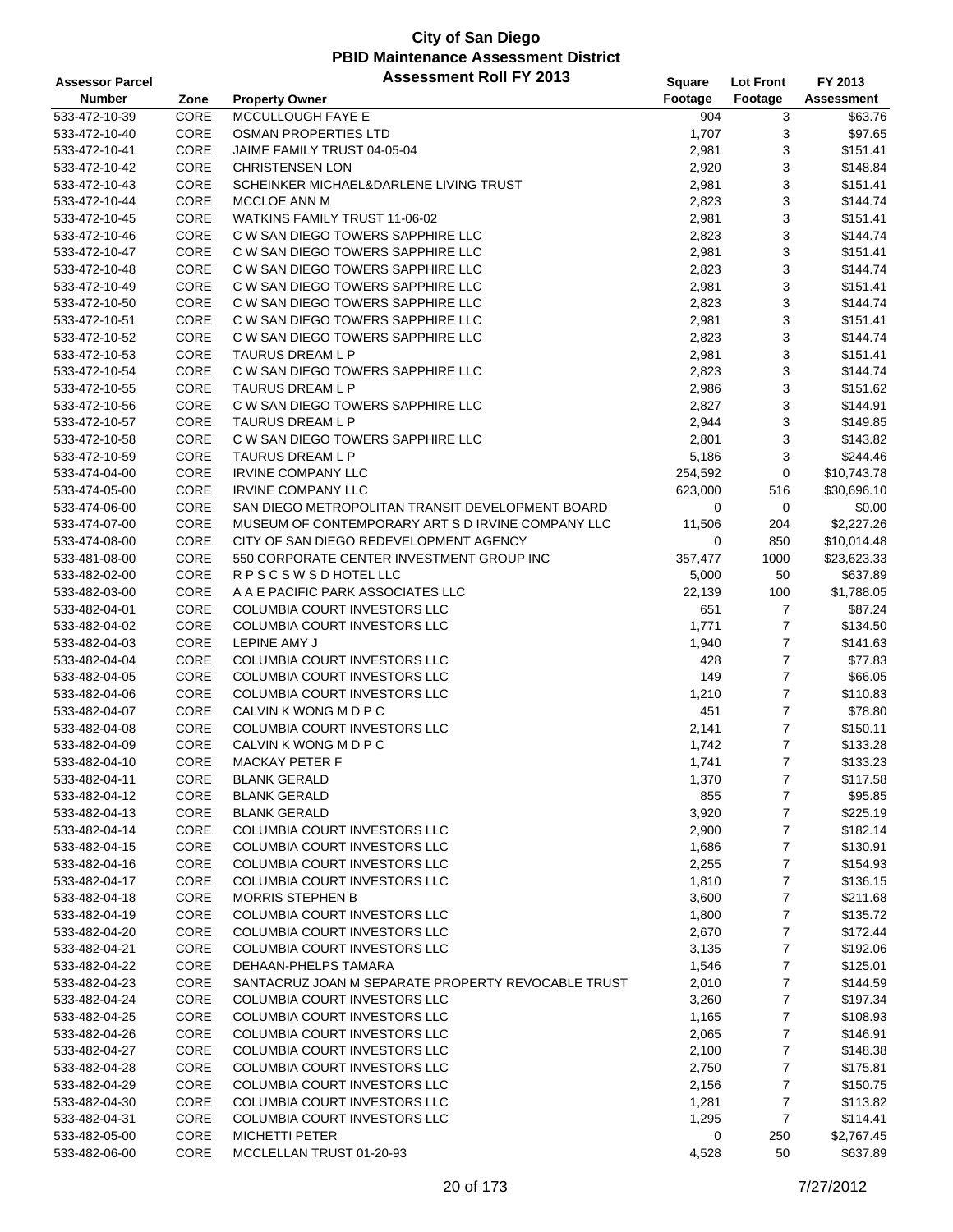| <b>Assessor Parcel</b> |      | <b>Assessment Roll FY 2013</b>                           | <b>Square</b> | <b>Lot Front</b> | FY 2013           |
|------------------------|------|----------------------------------------------------------|---------------|------------------|-------------------|
| <b>Number</b>          | Zone | <b>Property Owner</b>                                    | Footage       | Footage          | <b>Assessment</b> |
| 533-482-13-00          | CORE | <b>RPSCSWSDHOTELLLC</b>                                  | 250,000       | 350              | \$13,538.23       |
| 533-483-01-00          | CORE | STATE OF CALIFORNIA                                      | 0             | 150              | \$1,491.67        |
| 533-483-02-00          | CORE | STATE OF CALIFORNIA                                      | 0             | 100              | \$1,275.78        |
| 533-483-03-00          | CORE | STATE OF CALIFORNIA                                      | 0             | 100              | \$1,275.78        |
| 533-483-04-00          | CORE | <b>STATE OF CALIFORNIA</b>                               | 0             | 150              | \$1,491.67        |
| 533-483-05-00          | CORE | STATE OF CALIFORNIA                                      | 0             | 150              | \$1,491.67        |
| 533-483-06-00          | CORE | STATE OF CALIFORNIA                                      | 0             | 100              | \$1,275.78        |
| 533-483-07-00          | CORE | <b>STATE OF CALIFORNIA</b>                               | 21,645        | 50               | \$1,340.31        |
| 533-483-08-00          | CORE | STATE OF CALIFORNIA                                      | 5,000         | 50               | \$637.89          |
| 533-483-09-00          | CORE | STATE OF CALIFORNIA                                      | 16,043        | 150              | \$1,957.68        |
| 533-484-08-00          | CORE | <b>COUNTY OF SAN DIEGO</b>                               | 379,054       | 940              | \$24,021.61       |
| 533-485-06-02          | CORE | SHAPERY HOLDINGS L P W-EMERALD LLC                       | 4,155         | 54               | \$636.38          |
| 533-485-06-03          | CORE | W-EMERALD LLC                                            | 337,717       | 235              | \$16,258.04       |
| 533-485-06-04          | CORE | RREEF AMERICA REIT II CORP G G G G                       | 364,160       | 235              | \$17,373.94       |
| 533-485-06-05          | CORE | RREEF AMERICA REIT II CORP G G G G                       | 0             | 235              | \$2,006.38        |
| 533-486-05-00          | CORE | COLUMBIA GARAGE LLC ARMED SERVICES YMCA OF THE U S A     | 0             | 456              | \$4,977.78        |
| 533-486-06-00          | CORE | 500 WEST BROADWAY L P ARMED SERVICES YMCA OF THE USA     | 84,000        | 484              | \$7,677.10        |
| 533-514-01-01          | CORE | <b>BOLDRICK GEORGE F&amp;BOLDRICK MARY S TRUST</b>       | 24,510        | 75               | \$1,674.66        |
| 533-514-01-02          | CORE | MASKEY-FLEURY MARY ANNE                                  | 24,510        | 75               | \$1,674.66        |
| 533-514-03-00          | CORE | WESTGATE-CALIFORNIA CORP CARD ROBERT&PATRICIA TRUST      | 49,020        | 50               | \$2,495.53        |
| 533-514-04-00          | CORE | <b>WESTGATE HOTEL CO</b>                                 | 49,020        | 195              | \$3,733.52        |
| 533-514-06-01          | CORE | <b>WESTGATE HOTEL COMPANY</b>                            | 24,510        | 25               | \$1,247.77        |
| 533-514-06-02          | CORE | <b>WESTGATE HOTEL COMPANY</b>                            | 24,510        | 25               | \$1,247.77        |
| 533-514-11-00          | CORE | <b>WESTGATE HOTEL CO</b>                                 | 49,020        | 445              | \$5,867.97        |
| 533-515-01-00          | CORE | INTERNATIONAL HOTEL ASSOCIATES NO 5 LLC                  | 87,239        | 250              | \$5,815.94        |
| 533-515-02-00          | CORE | <b>EXECUTIVE COMPLEX L P</b>                             | 93,384        | 162              | \$5,323.93        |
| 533-515-03-00          | CORE | JRC EXECUTIVE ONE LTD PARTNERSHIP DAISY G RICHARDS BROAD | 53,100        | 58               | \$2,736.01        |
| 533-515-08-00          | CORE | EXECUTIVE COMPLEX L P                                    | 324,341       | 470              | \$17,699.96       |
| 533-516-01-00          | CORE | PICKWICK PARTNERS II L P                                 | 5,000         | 150              | \$1,491.67        |
| 533-516-02-00          | CORE | PICKWICK PARTNERS II L P                                 | 0             | 50               | \$637.89          |
| 533-516-03-00          | CORE | PICKWICK PARTNERS II L P                                 | 0             | 50               | \$637.89          |
| 533-516-04-00          | CORE | PICKWICK PARTNERS II L P                                 | 5,000         | 50               | \$637.89          |
| 533-516-05-00          | CORE | PICKWICK PARTNERS LTD                                    | 41,339        | 170              | \$3,195.93        |
| 533-516-06-00          | CORE | PICKWICK PARTNERS LTD                                    | 20,670        | 50               | \$1,299.16        |
| 533-516-07-00          | CORE | PICKWICK PARTNERS LTD                                    | 23,622        | 130              | \$2,106.76        |
| 533-516-08-00          | CORE | PICKWICK PARTNERS II L P                                 | 6,139         | 40               | \$600.58          |
| 533-516-09-00          | CORE | PICKWICK PARTNERS II L P                                 | 0             | 100              | \$1,275.78        |
| 533-516-10-00          | CORE | COLLEGE INN IRREVOCABLE TRUST                            | 5,000         | 150              | \$1,491.67        |
| 533-517-01-00          | CORE | STATE OF CALIFORNIA                                      | 500,443       | 1940             | \$37,682.03       |
| 533-521-01-00          | CORE | HALL/FISH INVESTMENTS INC                                | 0             | 200              | \$2,129.56        |
| 533-521-02-00          | CORE | 1131 THIRD AVE LLC                                       | 0             | 50               | \$637.89          |
| 533-521-03-00          | CORE | 1131 THIRD AVE LLC                                       | 0             | 50               | \$637.89          |
| 533-521-04-00          | CORE | SLOAN CAPITAL PARTNERS LLC                               | 19,504        | 200              | \$2,530.63        |
| 533-521-05-00          | CORE | SLOAN CAPITAL PARTNERS LLC                               | 53,244        | 200              | \$3,954.46        |
| 533-521-07-00          | CORE | <b>CROWN INVEST LLC</b>                                  | 15,000        | 250              | \$2,767.45        |
| 533-521-08-00          | CORE | <b>SLOAN CAPITAL PARTNERS LLC</b>                        | 0             | 50               | \$637.89          |
| 533-522-04-00          | CORE | 428 C COMPANY LLC                                        | 63,200        | 360              | \$5,740.65        |
| 533-522-11-00          | CORE | <b>IRVINE CO</b>                                         | 482,000       | 640              | \$25,804.59       |
| 533-523-14-00          | CORE | HINES 525 B STREET LP                                    | 447,159       | 450              | \$22,712.12       |
| 533-523-15-00          | CORE | HINES 525 B STREET LP                                    | 67,440        | 550              | \$7,541.76        |
| 533-524-07-00          | CORE | W S $I(II)$ -C S D LLC                                   | 126,742       | 250              | \$7,482.96        |
| 533-524-10-00          | CORE | 525 SCRIPPS LLC                                          | 30,000        | 150              | \$2,546.67        |
| 533-524-11-00          | CORE | WATT LOFTS LLC                                           | 108,065       | 200              | \$6,267.90        |
| 533-524-12-00          | CORE | MAMAN FAMILY TRUST 05-26-00                              | 15,000        | 150              | \$1,913.67        |
| 533-524-13-00          | CORE | K H P II SAN DIEGO HOTEL LLC                             | 75,878        | 250              | \$5,336.50        |
| 533-525-01-00          | CORE | BERES REVOCABLE TRUST 08-30-93                           | 17,260        | 200              | \$2,435.93        |
| 533-525-02-00          | CORE | NEW PLAZA HOTEL LTD                                      | 25,464        | 50               | \$1,501.47        |
| 533-525-03-00          | CORE | NEW PLAZA HOTEL LTD CHAVEZ MELISSA JOSLIN & CHAVEZ CHRIS | 60,000        | 50               | \$2,958.89        |
| 533-525-04-00          | CORE | ON BROADWAY S D PARTNERS L P U S GRANT JR REDEV CO       | 40,000        | 200              | \$3,395.56        |
| 533-525-05-00          | CORE | ON BROADWAY S D PARTNERS L P CITY OF SAN DIEGO           | 90,000        | 200              | \$5,505.56        |
| 533-525-06-00          | CORE | ON BROADWAY S D PARTNERS L P U S GRANT JR REDEV CO       | 80,000        | 100              | \$4,229.78        |
| 533-525-07-00          | CORE | HFLP II/MARSTON LLC                                      | 49,249        | 200              | \$3,785.87        |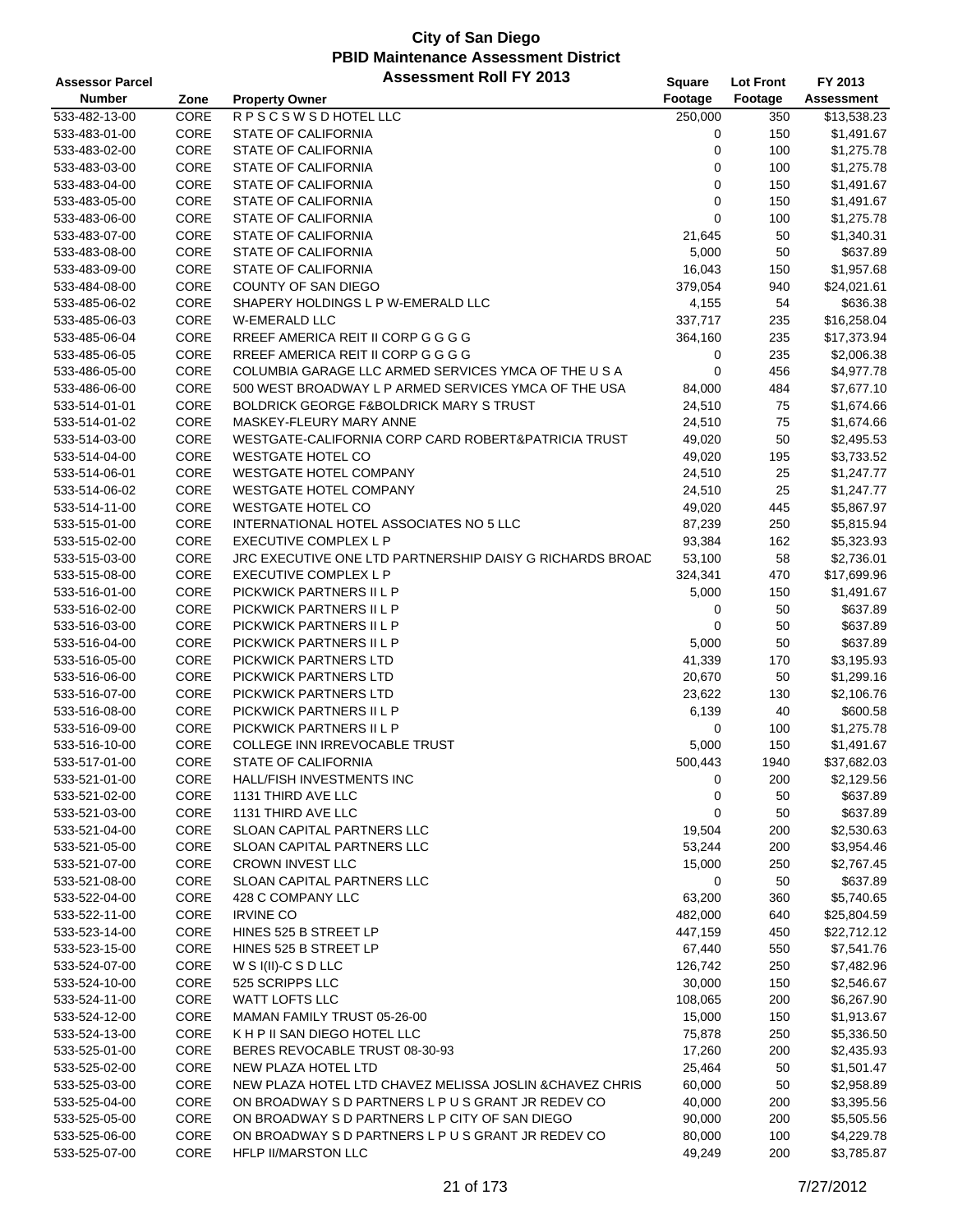| <b>Assessor Parcel</b> |      | <b>Assessment Roll FY 2013</b>                           | Square      | <b>Lot Front</b> | FY 2013     |
|------------------------|------|----------------------------------------------------------|-------------|------------------|-------------|
| <b>Number</b>          | Zone | <b>Property Owner</b>                                    | Footage     | Footage          | Assessment  |
| 533-526-02-00          | CORE | U S GRANT HOTEL VENTURES LLC                             | $\mathbf 0$ | 400              | \$4,259.12  |
| 533-526-03-00          | CORE | U S GRANT HOTEL VENTURES LLC                             | 412,563     | 600              | \$22,532.84 |
| 533-531-03-00          | CORE | BOSA DEVELOPMENT CALIFORNIA II INC                       | 0           | 701              | \$8,521.77  |
| 533-531-04-00          | CORE | ATCHISON TOPEKA&SANTA FE RAILWAY CO SANTA FE LAND IMPR C | 0           | 0                | \$0.00      |
| 533-532-05-00          | CORE | ATCHISON TOPEKA&SANTA FE RAILWAY CO SANTA FE LAND IMPR C | 0           | 0                | \$0.00      |
| 533-532-06-00          | CORE | SAN DIEGO GAS&ELECTRIC CO                                | 0           | 205              | \$2,077.68  |
| 533-532-08-01          | CORE | <b>BOSA DEVELOPMENT CA II INC</b>                        | 1,291       | 3                | \$80.09     |
| 533-532-08-02          | CORE | <b>BOSA DEVELOPMENT CA II INC</b>                        | 1,561       | 3                | \$91.49     |
| 533-532-09-01          | CORE | MAYO A B REVOCABLE LIVING TRUST                          | 1,305       | 3                | \$80.68     |
| 533-532-09-02          | CORE | <b>WILLIAMSON MARK R</b>                                 | 1,305       | 3                | \$80.68     |
| 533-532-09-03          | CORE | RADJABLI KIAMRAN                                         | 1,305       | 3                | \$80.68     |
| 533-532-09-04          | CORE | <b>JASKIW MELANIE</b>                                    | 1,305       | 3                | \$80.68     |
| 533-532-09-05          | CORE | GREMEL LORI A LIVING TRUST 01-11-12                      | 1,305       | 3                | \$80.68     |
| 533-532-09-06          | CORE | STROUD-ANDERSEN FAMILY TRUST                             | 1,305       | 3                | \$80.68     |
| 533-532-09-07          | CORE | <b>GOLDBERG ALAN S&amp;SUE K</b>                         | 1,235       | 3                | \$77.73     |
| 533-532-09-08          | CORE | BERGSMA HAROLD M&LILY CHU                                | 2,304       | 3                | \$122.84    |
| 533-532-09-09          | CORE | <b>B A C HOME LOANS SERVICING L P</b>                    | 2,450       | 3                | \$129.00    |
| 533-532-09-10          | CORE | <b>BACON PERRY H SR</b>                                  | 965         | 3                | \$66.34     |
| 533-532-09-11          | CORE | <b>STIFANO MARIO</b>                                     | 963         | 3                | \$66.25     |
| 533-532-09-12          | CORE | <b>KISLING RONALD</b>                                    | 962         | 3                | \$66.21     |
| 533-532-09-13          | CORE | DAVIS EARL A REVOCABLE LIVING TRUST                      | 962         | 3                | \$66.21     |
| 533-532-09-14          | CORE | YBARDOLAZA RENE L SR&MARIA N                             | 962         | 3                | \$66.21     |
| 533-532-09-15          | CORE | <b>GLADYS BRETT&amp;ELIZABETH</b>                        | 1,491       | 3                | \$88.53     |
| 533-532-09-16          | CORE | NICHOLAS PENELOPE                                        | 1,036       | 3                | \$69.33     |
| 533-532-09-17          | CORE | LONG LINDA D                                             | 709         | 3                | \$55.53     |
| 533-532-09-18          | CORE | <b>MESSIHA EVAN</b>                                      | 750         | 3                | \$57.26     |
| 533-532-09-19          | CORE | LANUZA ANI K REALTY TRUST 02-27-08                       | 750         | 3                | \$57.26     |
| 533-532-09-20          | CORE | <b>COHEN EDWARD</b>                                      | 1,123       | 3                | \$73.00     |
| 533-532-09-21          | CORE | <b>KARDAN ALI</b>                                        | 1,215       | 3                | \$76.89     |
| 533-532-09-22          | CORE | NICHOLS ROSCOE                                           | 1,370       | 3                | \$83.43     |
| 533-532-09-23          | CORE | <b>MCQUADE DAVID</b>                                     | 1,488       | 3                | \$88.41     |
| 533-532-09-24          | CORE | <b>GIFFIN SEAN I</b>                                     | 1,161       | 3                | \$74.61     |
| 533-532-09-25          | CORE | <b>HASS TYLER R</b>                                      | 1,201       | 3                | \$76.30     |
| 533-532-09-26          | CORE | <b>FERRAIOLI SCOTT D</b>                                 | 973         | 3                | \$66.67     |
| 533-532-09-27          | CORE | <b>BELOEIL JOSEPH P P</b>                                | 1,334       | 3                | \$81.91     |
| 533-532-09-28          | CORE | MCNANIE FAMILY TRUST 04-24-98                            | 1,355       | 3                | \$82.79     |
| 533-532-09-29          | CORE | <b>MCKIBBEN MICHAEL G</b>                                | 1,341       | 3                | \$82.20     |
| 533-532-09-30          | CORE | ABDELJABER RAMI A&MARIN ROSA I                           | 1,341       | 3                | \$82.20     |
| 533-532-09-31          | CORE | KARMA PROPERTY MANAGEMENT LLC                            | 1,173       | 3                | \$75.11     |
| 533-532-09-32          | CORE | PHUNG TUNG JAMES                                         | 1,041       | 3                | \$69.54     |
| 533-532-09-33          | CORE | <b>HOANG CATHERINE</b>                                   | 1,083       | 3                | \$71.32     |
| 533-532-09-34          | CORE | <b>MELERO RUTH</b>                                       | 1,450       | 3                | \$86.80     |
| 533-532-09-35          | CORE | SOTO MARTIN J&CHERYL D                                   | 1,505       | 3                | \$89.12     |
| 533-532-09-36          | CORE | <b>COSENZA ABEL M</b>                                    | 1,505       | 3                | \$89.12     |
| 533-532-09-37          | CORE | CONRAD WESLEY J&CHRISTINE M                              | 1,505       | 3                | \$89.12     |
| 533-532-09-38          | CORE | ELECTRA UNIT 518 LLC                                     | 1,513       | 3                | \$89.46     |
| 533-532-09-39          | CORE | <b>COOK DARREN M&amp;AMY L</b>                           | 1,551       | 3                | \$91.07     |
| 533-532-09-40          | CORE | STRACK JAN&GAEL                                          | 1,534       | 3                | \$90.35     |
| 533-532-09-41          | CORE | STOVALL JAN T&ROSEANNA L                                 | 1,582       | 3                | \$92.37     |
| 533-532-10-01          | CORE | LEE DONG SOO&HAN JI SUN                                  | 1,465       | 3                | \$87.44     |
| 533-532-10-02          | CORE | <b>BANZON ERLINDA M</b>                                  | 1,215       | 3                | \$76.89     |
| 533-532-10-03          | CORE | WINGER HARLEY L&SIMONDS HEATHER L                        | 1,370       | 3                | \$83.43     |
| 533-532-10-04          | CORE | WHIPPLE FRANK L&MARY E                                   | 1,468       | 3                | \$87.56     |
| 533-532-10-05          | CORE | <b>HEINZ JAMES T</b>                                     | 1,161       | 3                | \$74.61     |
| 533-532-10-06          | CORE | GEBHART JONATHAN L&CAROL A                               | 1,548       | 3                | \$90.94     |
| 533-532-10-07          | CORE | DAVIS THOMAS JR                                          | 1,465       | 3                | \$87.44     |
| 533-532-10-08          | CORE | BOLITHO DOUGLAS G&COLETTE                                | 1,215       | 3                | \$76.89     |
| 533-532-10-09          | CORE | YAO FAMILY TRUST 03-09-04                                | 1,370       | 3                | \$83.43     |
| 533-532-10-10          | CORE | <b>GEE ROSA M</b>                                        | 1,488       | 3                | \$88.41     |
| 533-532-10-11          | CORE | NORMART JULIE M                                          | 1,165       | 3                | \$74.78     |
| 533-532-10-12          | CORE | THOMAS ALAN B&SYLVIA S                                   | 1,548       | 3                | \$90.94     |
| 533-532-10-13          | CORE | WONG-STAAL FAMILY TRUST                                  | 1,465       | 3                | \$87.44     |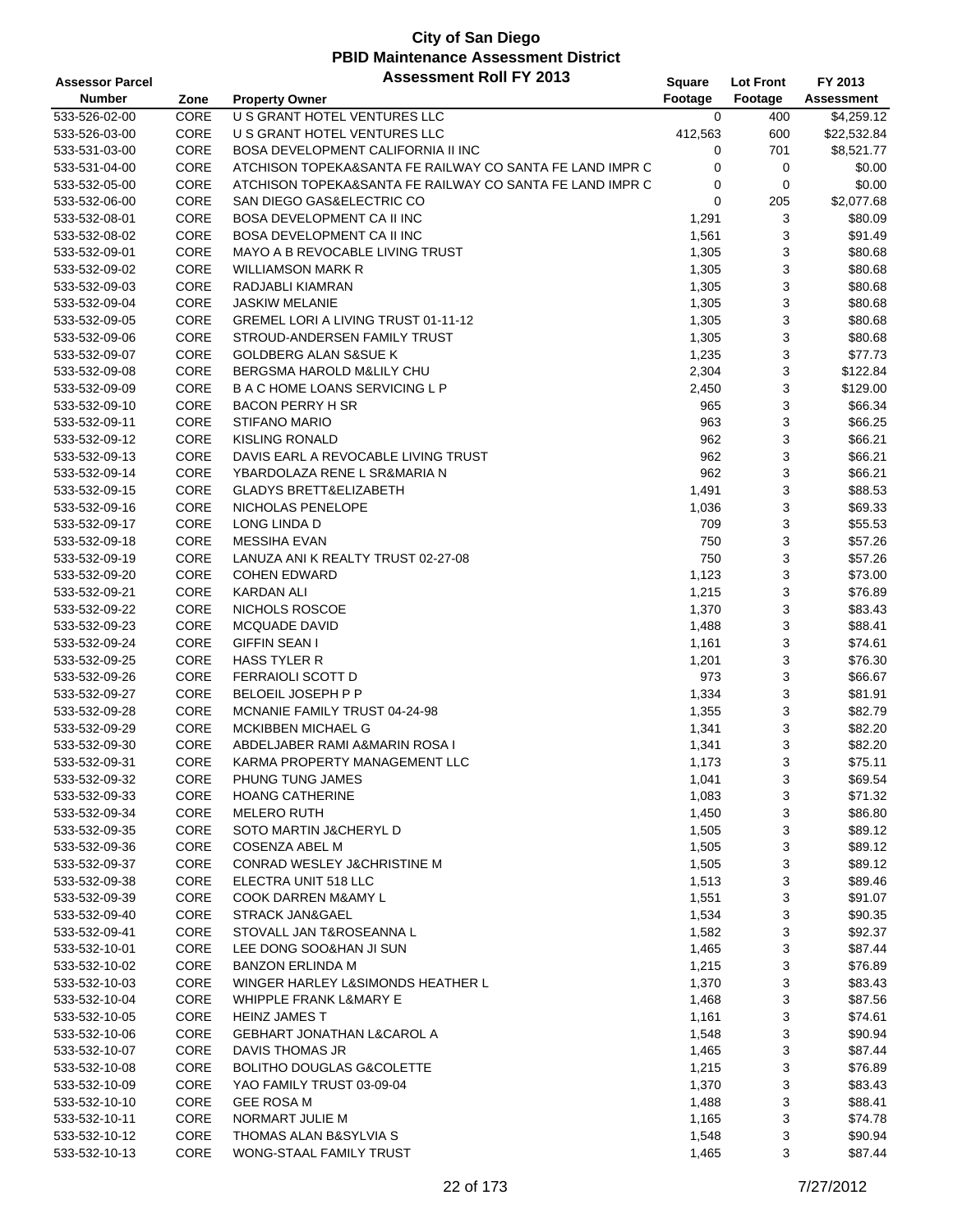| <b>Assessor Parcel</b> |      | <b>Assessment Roll FY 2013</b>                   | Square  | <b>Lot Front</b> | FY 2013    |
|------------------------|------|--------------------------------------------------|---------|------------------|------------|
| <b>Number</b>          | Zone | <b>Property Owner</b>                            | Footage | Footage          | Assessment |
| 533-532-10-14          | CORE | FRIAS RICHARD J&LUPE M                           | 1,215   | 3                | \$76.89    |
| 533-532-10-15          | CORE | <b>MALIK VEERINDER K</b>                         | 1,370   | 3                | \$83.43    |
| 533-532-10-16          | CORE | MONTENEGRO HERBERT A&ELLEN                       | 1,488   | 3                | \$88.41    |
| 533-532-10-17          | CORE | NICKUM KENNETH W&SUZETTE                         | 1,161   | 3                | \$74.61    |
| 533-532-10-18          | CORE | PARK DAVID C                                     | 1,548   | 3                | \$90.94    |
| 533-532-10-19          | CORE | MCQUADE DAVID W                                  | 1,465   | 3                | \$87.44    |
| 533-532-10-20          | CORE | PAUL PROBIR K&REBA                               | 1,215   | 3                | \$76.89    |
| 533-532-10-21          | CORE | PAPANIKOLAS GREGORY J                            | 1,370   | 3                | \$83.43    |
| 533-532-10-22          | CORE | SONG YOU WOO&CHOI SUN JUNG                       | 1,488   | 3                | \$88.41    |
| 533-532-10-23          | CORE | <b>SERRAGLIO DENNIS</b>                          | 1,161   | 3                | \$74.61    |
| 533-532-10-24          | CORE | TUBAO JOEL&ANNEMARIE FAMILY TRUST                | 1,548   | 3                | \$90.94    |
| 533-532-10-25          | CORE | M T SAN DIEGO PROPERTY LLC                       | 1,465   | 3                | \$87.44    |
| 533-532-10-26          | CORE | LENNON PATRICK W&CAROLYN J                       | 1,215   | 3                | \$76.89    |
| 533-532-10-27          | CORE | ASHAASHARI ALI R&ABBASZADEH TAHEREH FAMILY TRUST | 1,370   | 3                | \$83.43    |
| 533-532-10-28          | CORE | TOPAL EVAN J                                     | 1,488   | 3                | \$88.41    |
| 533-532-10-29          | CORE | WINGER HARLEY L&SIMONDS HEATHER L                | 1,161   | 3                | \$74.61    |
| 533-532-10-30          | CORE | BHOLA FAMILY TRUST 12-23-97                      | 1,548   | 3                | \$90.94    |
| 533-532-10-31          | CORE | LEE CLARENCE O&MELVA C                           | 1,465   | 3                | \$87.44    |
| 533-532-10-32          | CORE | MAMA KHURSHEED R LIVING TRUST                    | 1,215   | 3                | \$76.89    |
| 533-532-10-33          | CORE | <b>MENTGES MARK E LIVING TRUST</b>               | 1,370   | 3                | \$83.43    |
| 533-532-10-34          | CORE | <b>ZARRABI SEPAND</b>                            | 1,488   | 3                | \$88.41    |
| 533-532-10-35          | CORE | <b>GRZESKIEWICZ JOSEPH L</b>                     | 1,161   | 3                | \$74.61    |
| 533-532-10-36          | CORE | PARKS JOHN F&DIANE W REVOCABLE TRUST             | 1,548   | 3                | \$90.94    |
| 533-532-10-37          | CORE | PEREZ FAMILY REVOCABLE TRUST                     | 1,465   | 3                | \$87.44    |
| 533-532-10-38          | CORE | ROMERO JOSE G H                                  | 1,215   | 3                | \$76.89    |
| 533-532-10-39          | CORE | <b>KLEIN DONALD M</b>                            | 1,370   | 3                | \$83.43    |
| 533-532-10-40          | CORE | MALONE JANET F TRUST 08-08-11                    | 1,488   | 3                | \$88.41    |
| 533-532-10-41          | CORE | <b>FISCHBEIN DAVID</b>                           | 1,161   | 3                | \$74.61    |
| 533-532-10-42          | CORE | <b>FURUNO DAVID&amp;YUEN</b>                     | 1,548   | 3                | \$90.94    |
| 533-532-10-43          | CORE | HELIGMAN FAMILY TRUST 04-14-09                   | 1,465   | 3                | \$87.44    |
| 533-532-10-44          | CORE | SHIRAZIAN SHAUHIN                                | 1,215   | 3                | \$76.89    |
| 533-532-10-45          | CORE | BURKHARDT DIETMAR&TERRY                          | 1,370   | 3                | \$83.43    |
| 533-532-10-46          | CORE | MONSELL CRAIG C&ELIZABETH G                      | 1,488   | 3                | \$88.41    |
| 533-532-10-47          | CORE | LEE SHARON J                                     | 1,161   | 3                | \$74.61    |
| 533-532-10-48          | CORE | KIM FAMILY TRUST 12-19-96                        | 1,548   | 3                | \$90.94    |
| 533-532-10-49          | CORE | ERICKSON FAMILY TRUST 01-29-07                   | 1,465   | 3                | \$87.44    |
| 533-532-10-50          | CORE | SMITH ROBERT P&JOAN C                            | 1,215   | 3                | \$76.89    |
| 533-532-10-51          | CORE | MOORE COLLEN                                     | 1,370   | 3                | \$83.43    |
| 533-532-10-52          | CORE | <b>COGDILL LARRY D</b>                           | 1,488   | 3                | \$88.41    |
| 533-532-10-53          | CORE | <b>BIASEVICH NICHOLAS A</b>                      | 1,161   | 3                | \$74.61    |
| 533-532-10-54          | CORE | <b>SCIUTO VIOLET E</b>                           | 1,548   | 3                | \$90.94    |
| 533-532-10-55          | CORE | TOPETE VICTOR&IVELISSE 2007 TRUST                | 1,465   | 3                | \$87.44    |
| 533-532-10-56          | CORE | RODRIGUEZ EDUARDO&TERI L FAMILY TRUST            | 1,215   | 3                | \$76.89    |
| 533-532-10-57          | CORE | ZHENG YE                                         | 1,370   | 3                | \$83.43    |
| 533-532-10-58          | CORE | <b>ULRICH JOHN</b>                               | 1,488   | 3                | \$88.41    |
| 533-532-10-59          | CORE | WINGER HARLEY L&SIMONDS HEATHER L                | 1,161   | 3                | \$74.61    |
| 533-532-10-60          | CORE | KIM KUN S&KYOUNG R REVOCABLE TRUST               | 1,548   | 3                | \$90.94    |
| 533-532-10-61          | CORE | WARREN FAMILY TRUST 07-18-94                     | 1,465   | 3                | \$87.44    |
| 533-532-10-62          | CORE | CHIANG SHIH CHING&ANGELA HUI YING                | 1,215   | 3                | \$76.89    |
| 533-532-10-63          | CORE | SCHNUG FAMILY TRUST 01-12-99                     | 1,370   | 3                | \$83.43    |
| 533-532-10-64          | CORE | <b>HODGES BARRY H&amp;JULIE C</b>                | 1,488   | 3                | \$88.41    |
| 533-532-10-65          | CORE | <b>MANGSETH RON B</b>                            | 1,161   | 3                | \$74.61    |
| 533-532-10-66          | CORE | RADKE FAMILY TRUST 06-08-00                      | 1,548   | 3                | \$90.94    |
| 533-532-10-67          | CORE | KOHN SIDNEY&BONNIE                               | 1,465   | 3                | \$87.44    |
| 533-532-10-68          | CORE | COFFEE AMY D                                     | 1,215   | 3                | \$76.89    |
| 533-532-10-69          | CORE | PACHECO JAIME R&GASTELUM ALMA M H                | 1,370   | 3                | \$83.43    |
| 533-532-10-70          | CORE | MELLMAN ROBERT&CHERYL                            | 1,488   | 3                | \$88.41    |
| 533-532-10-71          | CORE | MALEKADELI MEHDI&YADIRAL L                       | 1,161   | 3                | \$74.61    |
| 533-532-10-72          | CORE | GROSSMAN-SWAIMAN FAMILY TRUST 01-06-10           | 1,548   | 3                | \$90.94    |
| 533-532-10-73          | CORE | <b>TSAO BILL C&amp;HELEN</b>                     | 1,465   | 3                | \$87.44    |
| 533-532-10-74          | CORE | LOCKE FAMILY TRUST 04-30-93                      | 1,215   | 3                | \$76.89    |
| 533-532-10-75          | CORE | <b>FARLEY BRIAN C</b>                            | 1,370   | 3                | \$83.43    |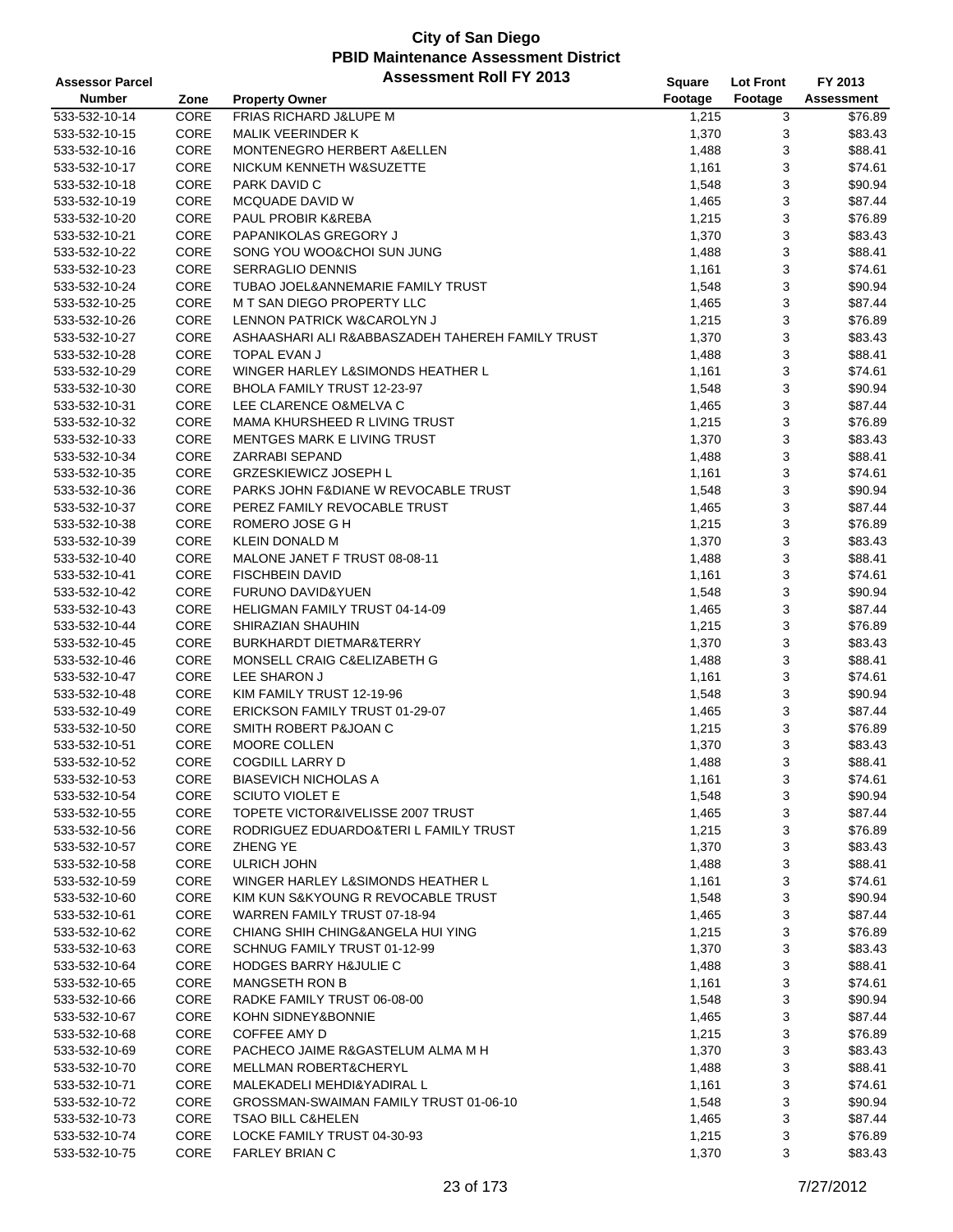| <b>Assessor Parcel</b> |      | <b>Assessment Roll FY 2013</b>                   | Square  | <b>Lot Front</b> | FY 2013    |
|------------------------|------|--------------------------------------------------|---------|------------------|------------|
| <b>Number</b>          | Zone | <b>Property Owner</b>                            | Footage | Footage          | Assessment |
| 533-532-10-76          | CORE | RAPOZA MATTHEW J&SARA J                          | 1,488   | 3                | \$88.41    |
| 533-532-10-77          | CORE | ROSSI LUCIANO&ANNIE A M REVOCABLE TRUST          | 1,161   | 3                | \$74.61    |
| 533-532-10-78          | CORE | KIM DANIEL K&MUNHEE                              | 1,548   | 3                | \$90.94    |
| 533-532-11-01          | CORE | MARKOWITZ TRUST 10-10-94                         | 1,465   | 3                | \$87.44    |
| 533-532-11-02          | CORE | ANDERSON ROSS B&SUSAN L REVOCABLE TRUST          | 1,215   | 3                | \$76.89    |
| 533-532-11-03          | CORE | BREWSTER SCOTT C&LAURA M                         | 1,370   | 3                | \$83.43    |
| 533-532-11-04          | CORE | MCFARLAND JERRY W                                | 1,488   | 3                | \$88.41    |
| 533-532-11-05          | CORE | HATAM RAMIN R FAMILY TRUST 11-19-01              | 1,161   | 3                | \$74.61    |
| 533-532-11-06          | CORE | <b>ASKAR RALPH</b>                               | 1,548   | 3                | \$90.94    |
| 533-532-11-07          | CORE | MCKIVERGAN TERRY&KAY A LIVING TRUST              | 1,465   | 3                | \$87.44    |
| 533-532-11-08          | CORE | <b>GOMEZ RAMIRO</b>                              | 1,215   | 3                | \$76.89    |
| 533-532-11-09          | CORE | HERNANDEZ ARTHUR S SR&CARLYNNE                   | 1,370   | 3                | \$83.43    |
| 533-532-11-10          | CORE | ANAN BASIN ENTERPRISES II LLC                    | 1,488   | 3                | \$88.41    |
| 533-532-11-11          | CORE | NOCILLY DAVID L&LOK LILY K                       | 1,161   | 3                | \$74.61    |
| 533-532-11-12          | CORE | LAST MICHAEL D&ANN E                             | 1,548   | 3                | \$90.94    |
| 533-532-11-13          | CORE | <b>INVENTO S A D E C V</b>                       | 1,465   | 3                | \$87.44    |
| 533-532-11-14          | CORE | VALLADOLID JUAN B L                              | 1,215   | 3                | \$76.89    |
| 533-532-11-15          | CORE | <b>COLEMAN LISA A</b>                            | 1,370   | 3                | \$83.43    |
| 533-532-11-16          | CORE | <b>CHOW AMY Y</b>                                | 1,488   | 3                | \$88.41    |
| 533-532-11-17          | CORE | TIELMAN EDUARD G&LAURA A                         | 1,161   | 3                | \$74.61    |
| 533-532-11-18          | CORE | <b>SCHAEFER CYNTHIA</b>                          | 1,548   | 3                | \$90.94    |
| 533-532-11-19          | CORE | <b>HAWKINS BRIAN P</b>                           | 1,465   | 3                | \$87.44    |
| 533-532-11-20          | CORE | WASMUTH GABRIEL G&JOANNA D                       | 1,215   | 3                | \$76.89    |
| 533-532-11-21          | CORE | HALL AARON S 2009 TRUST                          | 1,370   | 3                | \$83.43    |
| 533-532-11-22          | CORE | ROBBINS FAMILY TRUST 03-16-04                    | 1,488   | 3                | \$88.41    |
| 533-532-11-23          | CORE | <b>GONZALEZ GILDARDO</b>                         | 1,161   | 3                | \$74.61    |
| 533-532-11-24          | CORE | HIRSCH JAMES L&CATHY L                           | 1,548   | 3                | \$90.94    |
| 533-532-11-25          | CORE | <b>MAYER JOANNE</b>                              | 1,465   | 3                | \$87.44    |
| 533-532-11-26          | CORE | ENZALE FAMILY TRUST 02-11-09                     | 1,215   | 3                | \$76.89    |
| 533-532-11-27          | CORE | MCEVOY JOHN                                      | 1,370   | 3                | \$83.43    |
| 533-532-11-28          | CORE | DIMINO ROBERT&KIMBERLY                           | 1,488   | 3                | \$88.41    |
| 533-532-11-29          | CORE | <b>BERNABE BELINDA</b>                           | 1,161   | 3                | \$74.61    |
| 533-532-11-30          | CORE | ROSE FAMILY TRUST 10-06-71                       | 1,548   | 3                | \$90.94    |
| 533-532-11-31          | CORE | <b>ROSE MARK T</b>                               | 1,465   | 3                | \$87.44    |
| 533-532-11-32          | CORE | ALTAVAS AUGUSTO C&VALERIE C                      | 1,215   | 3                | \$76.89    |
| 533-532-11-33          | CORE | <b>HANNA HEIDI</b>                               | 1,370   | 3                | \$83.43    |
| 533-532-11-34          | CORE | PENG SHU MIN                                     | 1,488   | 3                | \$88.41    |
| 533-532-11-35          | CORE | KOZLOFF FAMILY TRUST                             | 1,161   | 3                | \$74.61    |
| 533-532-11-36          | CORE | SIMAS FAMILY TRUST 09-18-03                      | 1,548   | 3                | \$90.94    |
| 533-532-11-37          | CORE | KOHN STEPHEN REVOCABLE LIVING TRUST              | 1,465   | 3                | \$87.44    |
| 533-532-11-38          | CORE | <b>GERBER BART S</b>                             | 1,215   | 3                | \$76.89    |
| 533-532-11-39          | CORE | SHAHABI SHAWN                                    | 1,370   | 3                | \$83.43    |
| 533-532-11-40          | CORE | WEEMS EVA J                                      | 1,488   | 3                | \$88.41    |
| 533-532-11-41          | CORE | KWAN-GETT FAMILY TRUST 05-29-97                  | 1,161   | 3                | \$74.61    |
| 533-532-11-42          | CORE | DIIORIO COLLEEN K                                | 1,548   | 3                | \$90.94    |
| 533-532-11-43          | CORE | OLACHEA ABEL                                     | 1,465   | 3                | \$87.44    |
| 533-532-11-44          | CORE | LEDERER FAMILY TRUST 08-29-02                    | 1,215   | 3                | \$76.89    |
| 533-532-11-45          | CORE | <b>BYRNE JAMES A</b>                             | 1,370   | 3                | \$83.43    |
| 533-532-11-46          | CORE | YAHYAI FAMILY TRUST 03-04-97                     | 1,488   | 3                | \$88.41    |
| 533-532-11-47          | CORE | S R G PORTFOLIO TRUST 06-03-09                   | 1,161   | 3                | \$74.61    |
| 533-532-11-48          | CORE | S R G PORTFOLIO TRUST 06-03-09                   | 1,548   | 3                | \$90.94    |
| 533-532-11-49          | CORE | ARTEAGA LUIS F                                   | 1,465   | 3                | \$87.44    |
| 533-532-11-50          | CORE | ARRANGOIZ JOAQUIN                                | 1,215   | 3                | \$76.89    |
| 533-532-11-51          | CORE | <b>COHEN GARY D&amp;MARLENE K</b>                | 1,370   | 3                | \$83.43    |
| 533-532-11-52          | CORE | <b>ALAVI SASSAN</b>                              | 1,488   | 3                | \$88.41    |
| 533-532-11-53          | CORE | WINGER HARLEY L&SIMONDS HEATHER L                | 1,161   | 3                | \$74.61    |
| 533-532-11-54          | CORE | <b>GOEBEL FAMILY LIVING TRUST</b>                | 1,548   | 3                | \$90.94    |
| 533-532-11-55          | CORE | SEROCHI GEORGE J JR TRUST                        | 1,465   | 3                | \$87.44    |
| 533-532-11-56          | CORE | <b>HAR WOHN&amp;SUE</b>                          | 1,215   | 3                | \$76.89    |
| 533-532-11-57          | CORE | <b>BIANCHINI VICTOR E&amp;MARIE</b>              | 1,370   | 3                | \$83.43    |
| 533-532-11-58          | CORE | AHMED ABDEL-HAMID M                              | 1,488   | 3                | \$88.41    |
| 533-532-11-59          | CORE | FARAHMAND SHIRMARD&SHIRIN REVOCABLE LIVING TRUST | 1,161   | 3                | \$74.61    |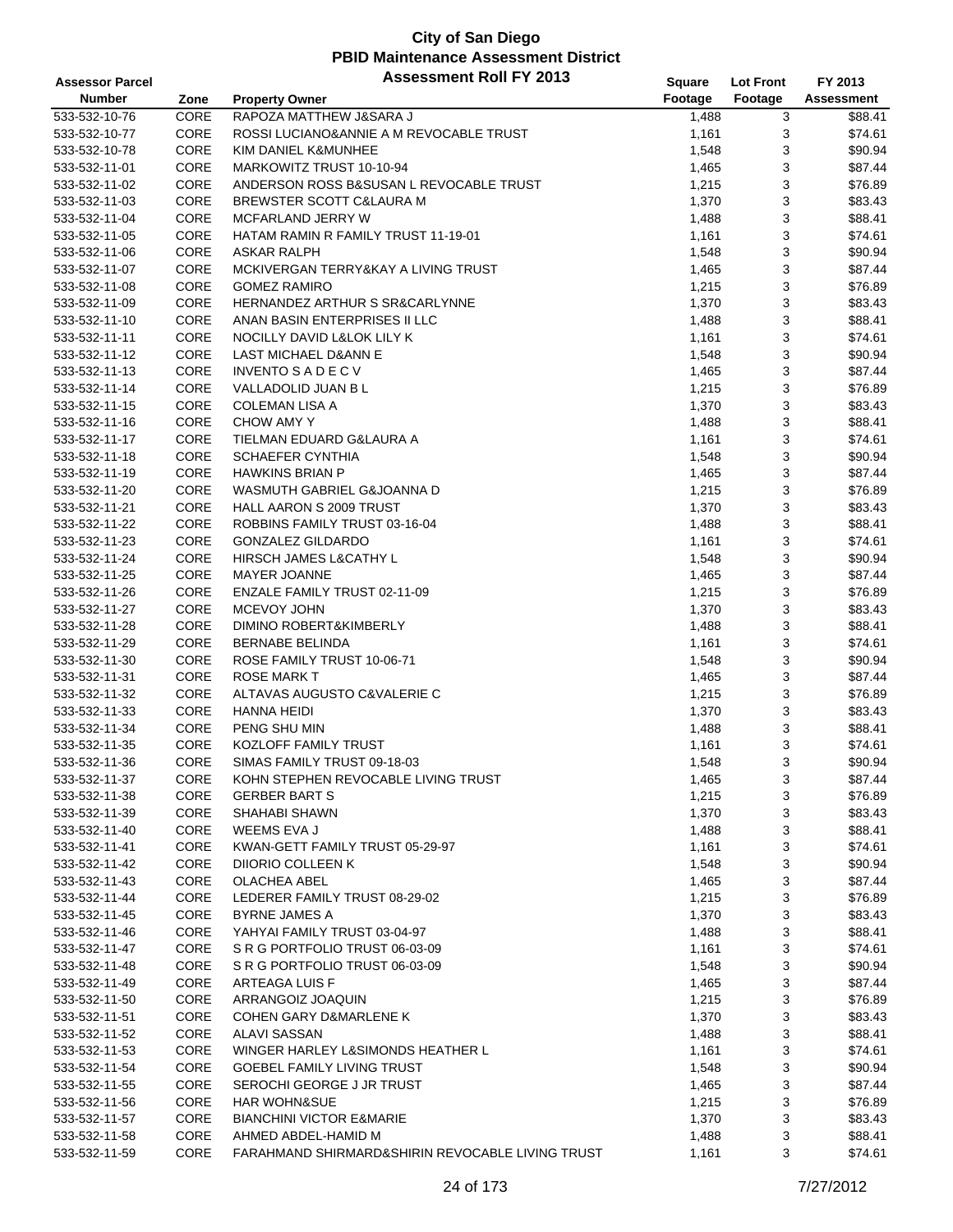| <b>Assessor Parcel</b> |      | <b>Assessment Roll FY 2013</b>                 | Square  | <b>Lot Front</b> | FY 2013    |
|------------------------|------|------------------------------------------------|---------|------------------|------------|
| <b>Number</b>          | Zone | <b>Property Owner</b>                          | Footage | Footage          | Assessment |
| 533-532-11-60          | CORE | TOPETE VICTOR&IVELISSE 2007 TRUST 05-24-07     | 1,548   | 3                | \$90.94    |
| 533-532-11-61          | CORE | HAWORTH ROBERT&JANET FAMILY TRUST              | 1,465   | 3                | \$87.44    |
| 533-532-11-62          | CORE | MAFEE MAHMOOD F&DONNA-MAHVASH                  | 1,215   | 3                | \$76.89    |
| 533-532-11-63          | CORE | ELECTRA ON BROADWAY LLC                        | 1,370   | 3                | \$83.43    |
| 533-532-11-64          | CORE | KLEIMAN MARY B TRUST                           | 1,488   | 3                | \$88.41    |
| 533-532-11-65          | CORE | THORNBURG MORTGAGE SECURITIES TRUST 2008-1     | 1,161   | 3                | \$74.61    |
| 533-532-11-66          | CORE | BARRERAS/ABERNATHY TRUST                       | 1,548   | 3                | \$90.94    |
| 533-532-11-67          | CORE | <b>MARTINI RENATO&amp;MARIA</b>                | 1,465   | 3                | \$87.44    |
| 533-532-11-68          | CORE | <b>GULITZ MICHAEL W&amp;KRIJAN JULIANA S</b>   | 1,215   | 3                | \$76.89    |
| 533-532-11-69          | CORE | <b>ZITEK DANA R&amp;ROXANN TRUST</b>           | 1,370   | 3                | \$83.43    |
| 533-532-11-70          | CORE | <b>BURNETT FAMILY SURVIVORS TRUST</b>          | 1,488   | 3                | \$88.41    |
| 533-532-11-71          | CORE | <b>MYRES RANDALL A</b>                         | 1,161   | 3                | \$74.61    |
| 533-532-11-72          | CORE | STOCK EDWARD D&MARJORIE E                      | 1,548   | 3                | \$90.94    |
| 533-532-12-01          | CORE | STONE FAMILY TRUST 05-24-10                    | 1,707   | 3                | \$97.65    |
| 533-532-12-02          | CORE | <b>VIVOLI MICHAEL W</b>                        | 1,584   | 3                | \$92.46    |
| 533-532-12-03          | CORE | ARCHULETA MICHAEL J&ALYCE J TRUST              | 1,389   | 3                | \$84.23    |
| 533-532-12-04          | CORE | <b>WIELICZKO ELIZABETH</b>                     | 993     | 3                | \$67.52    |
| 533-532-12-05          | CORE | LANG DAVID M                                   | 1,275   | 3                | \$79.42    |
| 533-532-12-06          | CORE | PARGOLLLP                                      | 1,518   | 3                | \$89.67    |
| 533-532-12-07          | CORE | <b>MORTENSEN MICHAEL S</b>                     | 1,456   | 3                | \$87.06    |
| 533-532-12-08          | CORE | LARKIN LIVING TRUST 10-22-10                   | 1,389   | 3                | \$84.23    |
| 533-532-12-09          | CORE | <b>VAZQUEZ NOEMI</b>                           | 993     | 3                | \$67.52    |
| 533-532-12-10          | CORE | <b>GOLDFARB STEVEN A</b>                       | 1,275   | 3                | \$79.42    |
| 533-532-12-11          | CORE | LOMBARDELLI LORENZO&KIMBERLEE S                | 1,518   | 3                | \$89.67    |
| 533-532-12-12          | CORE | KOOKLANI FAMILY REVOCABLE LIVING TRUST         | 1,456   | 3                | \$87.06    |
| 533-532-12-13          | CORE | STEARMAN JEFFREY N&NILI AMY                    | 1,389   | 3                | \$84.23    |
| 533-532-12-14          | CORE | GILL JAMES D&COONER BAILEY L                   | 993     | 3                | \$67.52    |
| 533-532-12-15          | CORE | H M R A FAMILY TRUST 06-30-10                  | 1,275   | 3                | \$79.42    |
| 533-532-12-16          | CORE | <b>ZAMIN LLC</b>                               | 1,518   | 3                | \$89.67    |
| 533-532-12-17          | CORE | CHANG MICHAEL N&CHE TESSIE M                   | 1,456   | 3                | \$87.06    |
| 533-532-12-18          | CORE | LUIS MARCO M                                   | 1,389   | 3                | \$84.23    |
| 533-532-12-19          | CORE | <b>COUTURE PATRICK</b>                         | 993     | 3                | \$67.52    |
| 533-532-12-20          | CORE | PATANKAR KAUSTUBH V&KANCHAN K                  | 1,275   | 3                | \$79.42    |
| 533-532-12-21          | CORE | YI WON SAM&SUNG EUN                            | 1,518   | 3                | \$89.67    |
| 533-532-12-22          | CORE | SUN MAU YUN&YU HSIA SU                         | 1,456   | 3                | \$87.06    |
| 533-532-12-23          | CORE | TUAN FAMILY TRUST 03-21-03                     | 1,389   | 3                | \$84.23    |
| 533-532-12-24          | CORE | SABOURI HAMIDREZA J                            | 993     | 3                | \$67.52    |
| 533-532-12-25          | CORE | <b>FABER TORBEN&amp;MIE</b>                    | 1,275   | 3                | \$79.42    |
| 533-532-12-26          | CORE | GAMMON FAMILY TRUST 01-12-09                   | 1,518   | 3                | \$89.67    |
| 533-532-12-27          | CORE | TUBAO GERMINIANO&ANGELES FAMILY TRUST          | 1,456   | 3                | \$87.06    |
| 533-532-12-28          | CORE | ANTOINE FAMILY TRUST 10-22-03                  | 1,389   | 3                | \$84.23    |
| 533-532-12-29          | CORE | <b>GONZALEZ MARTIN</b>                         | 993     | 3                | \$67.52    |
| 533-532-12-30          | CORE | NICHELE GUERRINO G                             | 1,275   | 3                | \$79.42    |
| 533-532-12-31          | CORE | HEINLE ANDREW T&PENSO JERROLD L                | 1,518   | 3                | \$89.67    |
| 533-532-12-32          | CORE | MATKOVICH ROBERT J TRUST 08-17-06              | 1,456   | 3                | \$87.06    |
| 533-532-12-33          | CORE | <b>GIRGIS CHERIF E</b>                         | 1,389   | 3                | \$84.23    |
| 533-532-12-34          | CORE | DEVENBERG JEFFERY F&AMY L                      | 993     | 3                | \$67.52    |
| 533-532-12-35          | CORE | <b>SCOTT STANLEY S</b>                         | 1,275   | 3                | \$79.42    |
| 533-532-12-36          | CORE | PRIETO/ROJAS FAMILY LIVING TRUST               | 1,518   | 3                | \$89.67    |
| 533-532-12-37          | CORE | DENNING KYLE&CHRISTEEN FAMILY TRUST            | 1,456   | 3                | \$87.06    |
| 533-532-12-38          | CORE | <b>BARNHART CHARLES&amp;PATTERSON DOREEN D</b> | 1,389   | 3                | \$84.23    |
| 533-532-12-39          | CORE | PANAHI ABRAHAM                                 | 993     | 3                | \$67.52    |
| 533-532-12-40          | CORE | NEWTON FAMILY TRUST 05-26-05                   | 1,275   | 3                | \$79.42    |
| 533-532-12-41          | CORE | <b>BOWMAN BARBARA C</b>                        | 1,518   | 3                | \$89.67    |
| 533-532-12-42          | CORE | HUDZINSKI LEONARD G REVOCABLE TRUST 04-08-04   | 1,456   | 3                | \$87.06    |
| 533-532-12-43          | CORE | KHOTANZAD ALIREZA&SHODJA SOGAND                | 1,389   | 3                | \$84.23    |
| 533-532-12-44          | CORE | ALTUWAIJRI MOHAMMED A&ALBUSAILY HUDA A         | 993     | 3                | \$67.52    |
| 533-532-12-45          | CORE | YU NICHOLAS K                                  | 1,275   | 3                | \$79.42    |
| 533-532-12-46          | CORE | BUELTER H THOMAS LIVING TRUST 08-19-96         | 1,834   | 3                | \$103.01   |
| 533-532-12-47          | CORE | TOP OF THE BAY LLC                             | 1,743   | 3                | \$99.17    |
| 533-532-12-48          | CORE | S R G PORTFOLIO TRUST 06-03-09                 | 1,460   | 3                | \$87.23    |
| 533-532-12-49          | CORE | LUSARDI WARNER C FAMILY TRUST 06-11-93         | 1,834   | 3                | \$103.01   |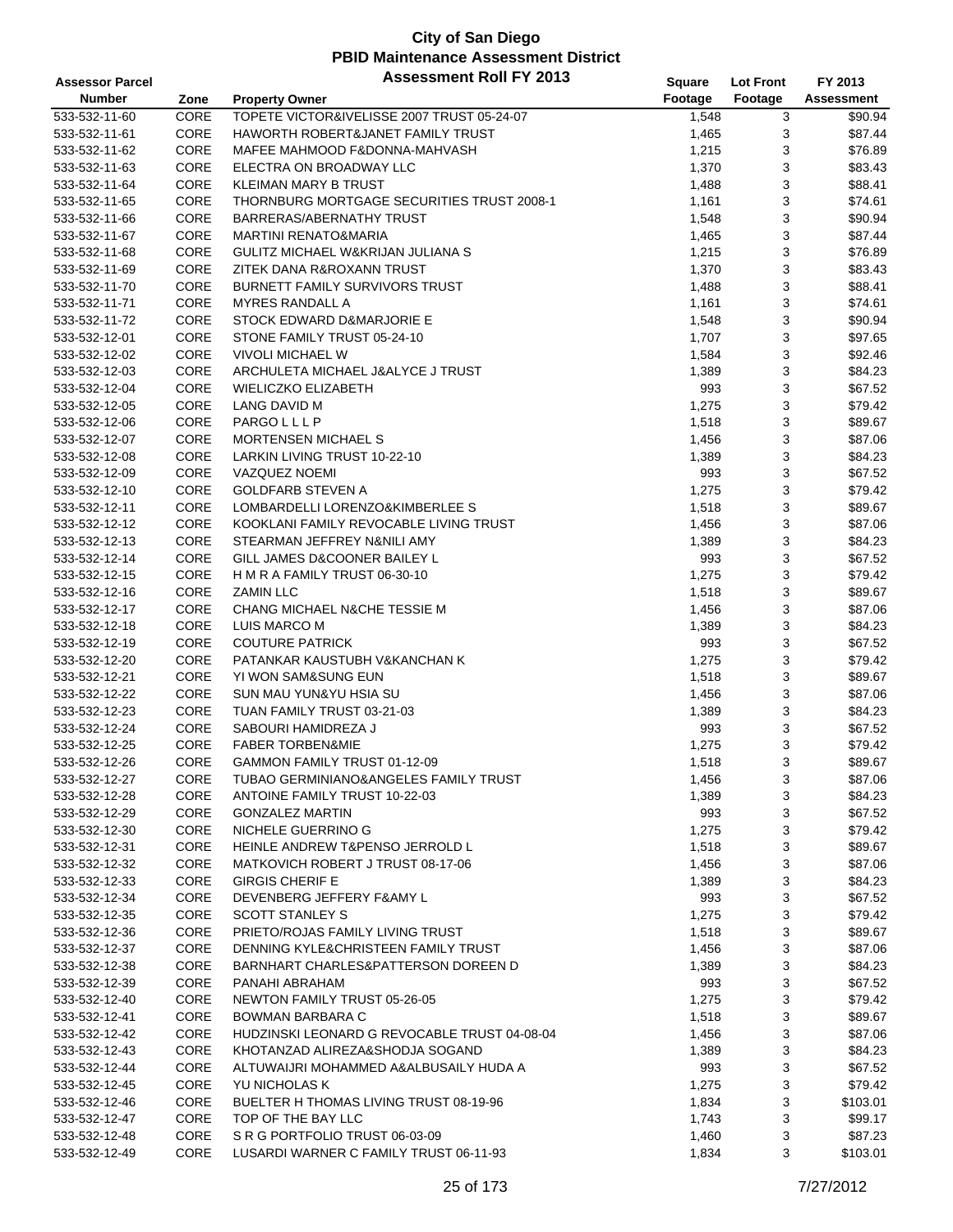| <b>Assessor Parcel</b> |      | <b>Assessment Roll FY 2013</b>                               | Square      | <b>Lot Front</b> | FY 2013           |
|------------------------|------|--------------------------------------------------------------|-------------|------------------|-------------------|
| <b>Number</b>          | Zone | <b>Property Owner</b>                                        | Footage     | Footage          | <b>Assessment</b> |
| 533-532-12-50          | CORE | BLACKBURN CLAUDE REVOCABLE TRUST                             | 1,674       | 3                | \$96.26           |
| 533-532-12-51          | CORE | SCHOENMAKERS KARIMI FAMILY TRUST 12-18-06                    | 1,590       | 3                | \$92.71           |
| 533-532-12-52          | CORE | <b>BAUM ROBERT L&amp;CHRISTINE B</b>                         | 1,834       | 3                | \$103.01          |
| 533-532-12-53          | CORE | MENNA PHILIP G LIVING TRUST 02-12-02                         | 1,674       | 3                | \$96.26           |
| 533-532-12-54          | CORE | BEHZAD ARYA R&ESHGHIPOUR MARYAM                              | 1,590       | 3                | \$92.71           |
| 533-532-12-55          | CORE | <b>SHAY JED</b>                                              | 1,834       | 3                | \$103.01          |
| 533-532-12-56          | CORE | <b>WEISS MARGARETTA</b>                                      | 1,674       | 3                | \$96.26           |
| 533-532-12-57          | CORE | <b>BORTOLUSSI EZIO</b>                                       | 1,590       | 3                | \$92.71           |
| 533-534-04-00          | CORE | SAN DIEGO GAS&ELECTRIC CO                                    | 0           | 150              | \$2,083.53        |
| 533-534-05-00          | CORE | SAN DIEGO GAS&ELECTRIC CO                                    | 0           | 193              | \$2,049.37        |
| 533-534-06-00          | CORE | <b>BOSA DEVELOPMENT CALIFORNIA II INC</b>                    | 26,293      | 813              | \$10,194.89       |
| 533-534-07-00          | CORE | ATCHISON TOPEKA&SANTA FE RAILWAY CO                          | 0           | $\pmb{0}$        | \$0.00            |
| 533-534-08-00          | CORE | SAN DIEGO METROPOLITAN TRANSIT DEVELOPMENT BOARD             | 0           | $\pmb{0}$        | \$0.00            |
| 533-538-03-00          | CORE | COLUMBIA TOWER CITY OF SAN DIEGO                             | 0           | 125              | \$1,700.23        |
| 533-538-04-00          | CORE | COLUMBIA TOWER CITY OF SAN DIEGO                             | 119,280     | 245              | \$7,125.38        |
| 533-538-07-00          | CORE | BROADWAY TOWER 655 LLC WOSK ENTERPRISES LLC                  | 50,038      | 100              | \$2,965.38        |
| 533-538-08-00          | CORE | BROADWAY TOWER 655 LLC WOSK ENTERPRISES LLC                  | 50,038      | 200              | \$3,819.16        |
| 533-538-09-00          | CORE | BROADWAY TOWER 655 LLC WOSK ENTERPRISES LLC                  | 100,075     | 300              | \$6,784.51        |
| 533-538-10-00          | CORE | BROADWAY TOWER 655 LLC WOSK ENTERPRISES LLC                  | 176,553     | 208              | \$9,226.40        |
| 533-538-12-00          | CORE | BROADWAY DAY CARE LLC CITY OF SAN DIEGO                      | 10,989      | 250              | \$3,274.15        |
| 533-538-13-00          | CORE | <b>IRVINE CO LLC</b>                                         | 394,031     | 307              | \$19,249.21       |
| 533-538-14-00          | CORE | <b>SGKC4 APARTMENTS LP</b>                                   | 20,054      | 147              | \$2,101.34        |
| 533-561-08-00          | CORE | 101 WEST BROADWAY LLC                                        | 401,000     | 970              | \$25,203.87       |
| 533-566-17-00          | CORE | UNITED STATES OF AMERICA                                     | 306,788     | 1000             | \$21,484.25       |
| 533-567-01-00          | CORE | UNITED STATES OF AMERICA                                     | 306,788     | 1000             | \$21,484.25       |
| 533-568-01-00          | CORE | UNITED STATES OF AMERICA                                     | 197,175     | 1000             | \$16,858.59       |
| 533-569-01-00          | CORE | UNITED STATES OF AMERICA                                     | 228,100     | 700              | \$15,602.28       |
| 533-569-02-00          | CORE | UNITED STATES OF AMERICA                                     | 10,000      | 200              | \$2,129.56        |
| 533-569-03-00          | CORE | UNITED STATES OF AMERICA                                     | 0           | 50               | \$637.89          |
| 533-569-04-00          | CORE | UNITED STATES OF AMERICA                                     | 0           | 25               | \$318.95          |
| 533-569-05-00          | CORE | UNITED STATES OF AMERICA                                     | $\mathbf 0$ | 25               | \$318.95          |
| 533-569-06-00          | CORE | UNITED STATES OF AMERICA                                     | 0           | 150              | \$1,491.67        |
| 533-569-07-00          | CORE | UNITED STATES OF AMERICA                                     | 0           | 50               | \$637.89          |
| 533-569-08-00          | CORE | UNITED STATES OF AMERICA                                     | 220,000     | 600              | \$14,406.68       |
| 533-569-09-00          | CORE | UNITED STATES OF AMERICA                                     | 27,756      | 200              | \$2,878.86        |
| 533-610-03-00          | CORE | CITY OF SAN DIEGO                                            | 46,000      | 150              | \$3,221.87        |
| 533-610-04-00          | CORE | <b>GOLDEN WEST HOTEL L P</b>                                 | 90,000      | 350              | \$6,786.23        |
| 533-610-05-00          | CORE | <b>BRUINS OWNER LLC</b>                                      | 476,182     | 428              | \$23,749.06       |
| 533-610-07-00          | CORE | <b>HORTON PLAZA LLC</b>                                      | 85,096      | 233              | \$5,580.36        |
| 533-610-08-00          | CORE | CARTER HAWLEY HALE STORES HORTON PLAZA LLC                   | 138,461     | 120              | \$6,867.59        |
| 533-610-09-00          | CORE | HORTON PLAZA LLC                                             | 101,994     | 208              | \$6,080.01        |
| 533-610-11-00          | CORE | NORDSTROM INC                                                | 148,889     | 310              | \$8,929.83        |
| 533-610-13-00          | CORE | 101 WEST BROADWAY LLC HORTON PLAZA LLC                       | 39,280      | 0                | \$2,435.53        |
| 533-610-14-00          | CORE | SPRECKELS PROPERTIES LLC                                     | 105,432     | 420              | \$8,035.11        |
| 533-610-15-00          | CORE | SPRECKELS PROPERTIES LLC                                     | 117,832     | 250              | \$7,106.96        |
| 533-610-16-00          | CORE | 225 BROADWAY LLC                                             | 346,000     | 970              | \$22,882.87       |
| 533-610-17-00          | CORE | CITY OF SAN DIEGO                                            | 0           | 418              | \$4,488.76        |
| 533-610-18-00          | CORE | HORTON FOURTH AVENUE LLC                                     | 51,317      | 382              | \$5,427.02        |
| 533-610-19-00          | CORE | HORTON PLAZA LLC                                             | 760,305     | 138              | \$33,263.09       |
| 533-610-20-00          | CORE | <b>HORTON PLAZA LLC</b>                                      | 513,230     | $\mathbf 0$      | \$21,658.31       |
| 533-610-21-00          | CORE | HORTON PLAZA LLC                                             | 0           | 290              | \$3,020.09        |
| 534-053-01-01          | CORE | THE IRVINE COMPANY NOIRO WEST LLC ET AL                      | 60,179      | 161              | \$3,914.14        |
| 534-053-08-01          | CORE | SAN DIEGO SYMPHONY ORCHESTRA ASSN                            | 0           | 139              | \$2,363.21        |
| 534-053-10-00          | CORE | NOIRO WEST LLC                                               | 329,400     | 161              | \$15,275.27       |
| 534-053-11-00          | CORE | SYMPHONY TOWER LLC                                           | 120,359     | 139              | \$6,265.90        |
| 534-053-12-00          | CORE | SYMPHONY TOWER LLC                                           | 559,392     | 400              | \$27,021.46       |
| 534-054-03-00          | CORE | NOMURA C D O 2007-2 - 600 B STREET LLC PERCIVAL JOHN M REVO( | 0           | 310              | \$3,110.92        |
| 534-054-07-00          | CORE | NOMURA C D O 2007-2 - 600 B STREET LLC COTTON MARGARET G TI  | 347,972     | 190              | \$16,306.60       |
| 534-054-08-00          | CORE | NOMURA C D O 2007-2 - 600 B STREET LLC                       | 0           | 50               | \$690.64          |
| 534-054-09-00          | CORE | NOMURA C D O 2007-2 - 600 B STREET LLC                       | 0           | 450              | \$4,853.04        |
| 534-055-01-00          | CORE | CITY OF SAN DIEGO REDEVELOPMENT AGENCY                       | 120,464     | 200              | \$6,791.14        |
| 534-055-02-00          | CORE | CITY OF SAN DIEGO REDEVELOPMENT AGENCY                       | 5,000       | 50               | \$637.89          |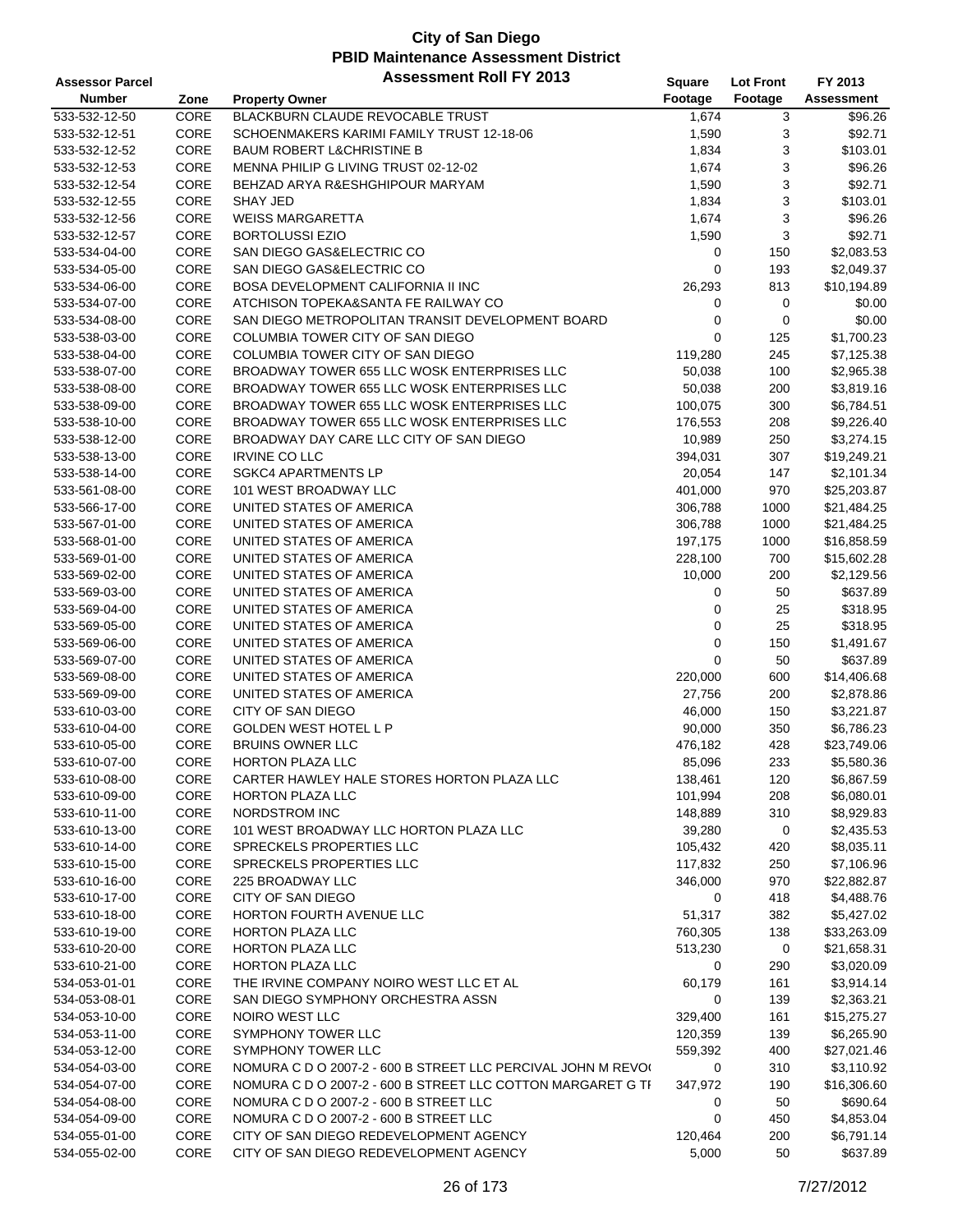| <b>Assessor Parcel</b>         |              | <b>Assessment Roll FY 2013</b>                             | Square      | <b>Lot Front</b> | FY 2013           |
|--------------------------------|--------------|------------------------------------------------------------|-------------|------------------|-------------------|
| <b>Number</b>                  | Zone         | <b>Property Owner</b>                                      | Footage     | Footage          | <b>Assessment</b> |
| 534-055-03-00                  | CORE         | UNION BANK OF CALIFORNIA N A                               | 227,000     | 500              | \$13,848.30       |
| 534-055-04-00                  | CORE         | CONNECTIONS HOUSING DOWNTOWN L P                           | 104,705     | 250              | \$6,553.00        |
| 534-064-01-00                  | CORE         | SIBBETT TRUST LIMITED                                      | 0           | 175              | \$1,810.62        |
| 534-064-02-00                  | CORE         | <b>DRAMIGA STACEY</b>                                      | 0           | 75               | \$956.84          |
| 534-064-03-00                  | CORE         | SOBKE CAROLE J REVOCABLE TRUST 03-11-04                    | 7,044       | 50               | \$724.15          |
| 534-064-06-00                  | CORE         | MILLARD MARILYN V W                                        | 0           | 100              | \$1,275.78        |
| 534-064-07-00                  | CORE         | MILLARD MARILYN V W                                        | 0           | 35               | \$446.52          |
| 534-064-08-00                  | CORE         | SIBBETT TRUST LIMITED&SIBBETT TRUST LIMITED                | $\mathbf 0$ | 165              | \$1,683.04        |
| 534-064-10-00                  | CORE         | TEN FIFTY B STREET L P                                     | $\mathbf 0$ | 449              | \$4,044.47        |
| 534-064-11-00                  | CORE         | 1050 B STREET LLC                                          | $\mathbf 0$ | 120              | \$1,235.54        |
| 534-064-12-00                  | CORE         | TEN FIFTY B STREET L P                                     | 97,166      | 686              | \$9,957.34        |
| 534-064-13-00                  | CORE         | TEN FIFTY B STREET HOUSING PARTNERS L P                    | 142,313     | 1004             | \$14,577.56       |
| 534-065-14-00                  | CORE         | EQR-VANTAGE POINTE LTD PARTNERSHIP                         | 1,161,115   | 1001             | \$57,545.39       |
| 534-066-01-00                  | CORE         | EAST VILLAGE SAN DIEGO LLC                                 | 0           | 200              | \$2,129.56        |
| 534-066-02-00                  | CORE         | EAST VILLAGE SAN DIEGO LLC                                 | 0           | 50               | \$637.89          |
| 534-066-03-00                  | CORE         | EAST VILLAGE SAN DIEGO LLC                                 | 0           | 50               | \$637.89          |
| 534-066-04-00                  | CORE         | EAST VILLAGE SAN DIEGO LLC                                 | $\mathbf 0$ | 200              | \$2,129.56        |
| 534-066-05-00                  | CORE         | EAST VILLAGE SAN DIEGO LLC                                 | 0           | 200              | \$2,129.56        |
| 534-066-06-00                  | CORE         | EAST VILLAGE SAN DIEGO LLC                                 | $\mathbf 0$ | 150              | \$1,913.67        |
| 534-066-07-00                  | CORE         | EAST VILLAGE SAN DIEGO LLC                                 | $\mathbf 0$ | 150              | \$1,491.67        |
| 534-071-01-00                  | CORE         | 12TH&A HOTEL PARTNERS LP                                   | $\mathbf 0$ | 126              | \$1,241.78        |
| 534-071-02-00                  | CORE         | 12TH&A HOTEL PARTNERS LP                                   | $\pmb{0}$   | 33               | \$364.71          |
| 534-071-03-00                  | CORE         | 12TH&A HOTEL PARTNERS LP                                   | $\mathbf 0$ | 150              | \$1,491.67        |
| 534-071-04-00                  | CORE         | <b>WORLDMARK THE CLUB</b>                                  | 47,540      | 309              | \$4,644.37        |
| 534-074-01-00                  | CORE         | <b>ESSERY SUBTRUST B</b>                                   | 9,644       | 200              | \$2,129.56        |
| 534-074-05-00                  | CORE         | <b>MCDONALDS CORP</b>                                      | 0           | 153              | \$1,529.94        |
| 534-074-06-00                  | CORE         | MCDONALDS CORP                                             | 0           | 67               | \$854.77          |
| 534-074-14-00                  | CORE         | <b>FRANCHISE REALTY INTERSTATE CORP</b>                    | 3,051       | 280              | \$3,150.18        |
| 534-074-15-00                  | CORE         | M B PROPERTY ACQUISITIONS LLC                              | 0           | 100              | \$1,275.78        |
| 534-074-16-00                  | CORE         | M B PROPERTY ACQUISITIONS LLC                              | $\mathbf 0$ | 200              | \$2,129.56        |
| 534-181-01-00                  | CORE         | SOUTHERN HOTEL LLC                                         | 50,000      | 200              | \$3,817.56        |
| 534-181-02-00                  | CORE         | LOESCH PROPERTY GROUP I LLC                                | 4,850       | 50               | \$637.89          |
| 534-181-03-00                  | CORE         | H STREET PLAZA LLC                                         | 5,000       | 25               | \$424.45          |
| 534-181-04-00                  | CORE         | H STREET PLAZA LLC                                         | 5,000       | 25               | \$424.45          |
| 534-181-07-00                  | CORE         | URBACH WALTER JR TRUST 05-31-90                            | 16,960      | 150              | \$1,996.38        |
| 534-181-10-00                  | CORE         | PERRY THOMAS SEPARATE PROPERTY TRUST                       | 2,784       | 25               | \$330.93          |
| 534-181-11-00                  | CORE         | PERRY THOMAS SEPARATE PROPERTY TRUST                       | 14,054      | 150              | \$1,873.75        |
| 534-181-12-00                  | CORE         | <b>ADATTO ROBERT I&amp;LISE E</b>                          | 72,996      | 200              | \$4,787.99        |
| 534-181-13-00                  | CORE         | WAS FUN REALTY INC                                         | 26,960      | 50               | \$1,564.60        |
| 534-181-14-00                  | CORE         | WAS FUN REALTY INC                                         | 20,000      | 100              | \$1,697.78        |
| 534-181-15-00                  | CORE         | WAS FUN REALTY INC                                         | 2,500       | 25               | \$318.95          |
| 534-182-03-00                  | CORE         | <b>GUREVITZ MARNIE H</b>                                   | 0           | 50               | \$637.89          |
| 534-182-04-00                  | CORE         | TRIZEC 701 B STREET LLC                                    | 150,000     | 450              | \$10,172.01       |
| 534-182-07-00                  | CORE         | TRIZEC 701 B STREET LLC                                    | 560,329     | 500              | \$27,914.78       |
| 534-183-01-00                  | CORE         | <b>BOSA CALIFORNIA LLC</b>                                 | 0           | 200              | \$2,129.56        |
| 534-183-03-00                  | CORE         | <b>BOSA CALIFORNIA LLC</b>                                 | 0           | 300              | \$3,517.21        |
| 534-183-05-00                  | CORE         | <b>BOSA CALIFORNIA LLC</b>                                 | 0           | 200              | \$2,129.56        |
| 534-183-06-00                  | CORE         | <b>BOSA CALIFORNIA LLC</b>                                 | 0           | 300              | \$3,299.84        |
| 534-184-01-00                  | CORE         | THREE BS&C LLC                                             | 10,000      | 200              | \$2,129.56        |
| 534-184-03-00                  | CORE         | MINTO INVESTMENT GROUP LLC                                 | 10,000      | 200              | \$2,129.56        |
| 534-184-04-00                  | CORE         | MINTO INVESTMENT GROUP LLC                                 | 6,200       | 150              | \$1,542.31        |
| 534-184-05-00                  | CORE         | MINTO INVESTMENT GROUP LLC<br>SAN DIEGO HOUSING COMMISSION | 4,600       | 50               | \$637.89          |
| 534-184-06-00                  | CORE         |                                                            | 0           | 50               | \$637.89          |
| 534-184-07-00                  | CORE         | SAN DIEGO HOUSING COMMISSION                               | 34,920      | 150              | \$2,754.29        |
| 534-184-08-00<br>534-185-01-00 | CORE<br>CORE | OKOVITA FAMILY REVOCABLE TRUST<br>WATERFALL CENTER LLC     | 0           | 200<br>150       | \$2,551.56        |
|                                |              |                                                            | 19,660      |                  | \$2,110.32        |
| 534-185-02-00                  | CORE         | WATERFALL CENTER LLC                                       | 0           | 50               | \$637.89          |
| 534-185-03-00                  | CORE         | WATERFALL CENTER LLC                                       | 10,000      | 50               | \$848.89          |
| 534-185-04-01                  | CORE         | <b>WATERFALL CENTER LLC</b>                                | 25,688      | 125              | \$2,151.26        |
| 534-185-04-02                  | CORE         | WATERFALL CENTER LLC                                       | 25,688      | 125              | \$2,151.26        |
| 534-185-05-00                  | CORE         | <b>WATERFALL CENTER LLC</b>                                | 7,500       | 25               | \$529.95          |
| 534-185-06-00                  | CORE         | BARMAN BIJAN&FARAH FAMILY TRUST                            | 1,825       | 25               | \$290.46          |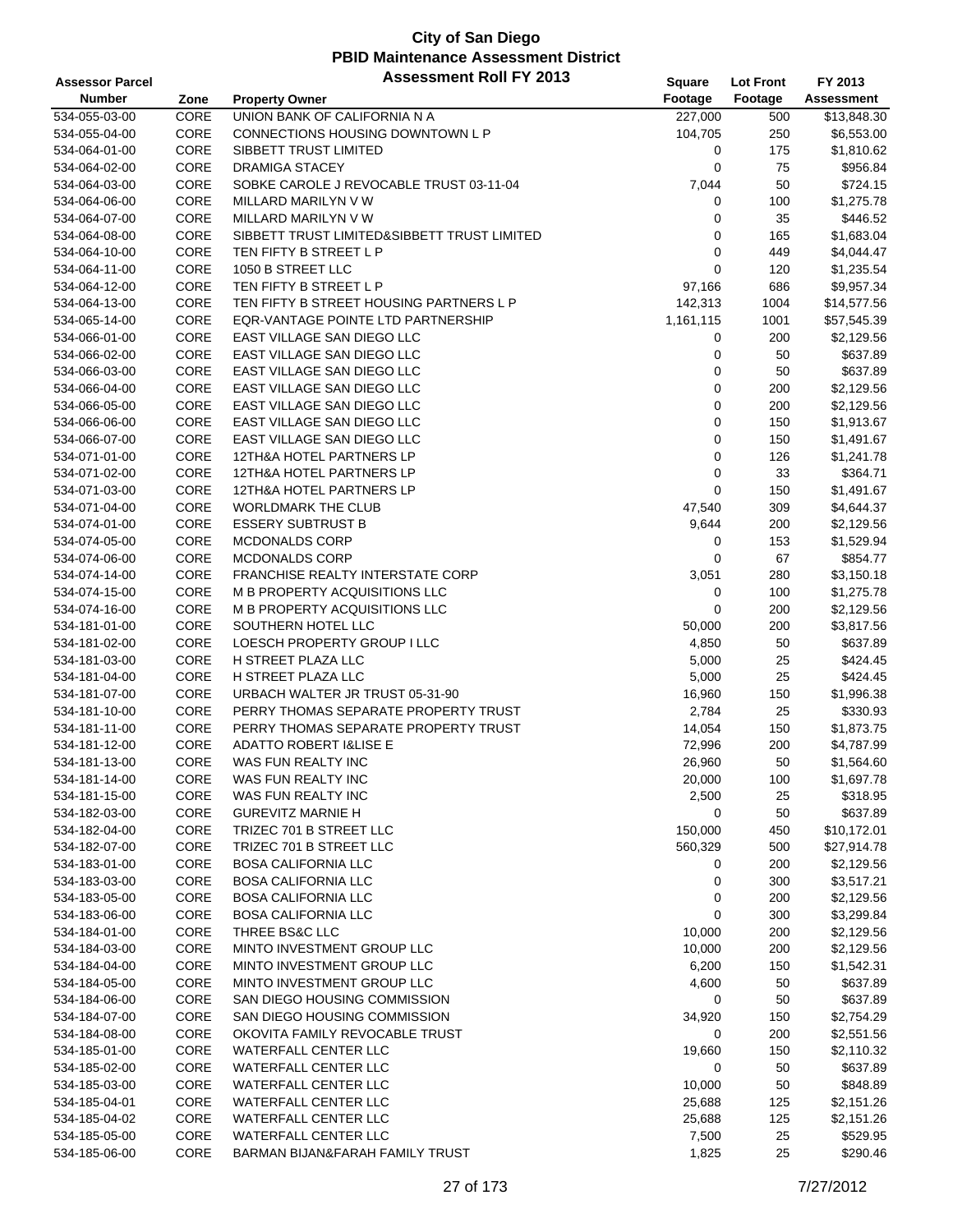| <b>Assessor Parcel</b> |      | <b>Assessment Roll FY 2013</b>                 | <b>Square</b> | <b>Lot Front</b> | FY 2013           |
|------------------------|------|------------------------------------------------|---------------|------------------|-------------------|
| <b>Number</b>          | Zone | <b>Property Owner</b>                          | Footage       | Footage          | <b>Assessment</b> |
| 534-185-07-00          | CORE | <b>WATERFALL CENTER LLC</b>                    | 9,980         | 123              | \$1,471.31        |
| 534-185-08-00          | CORE | WATERFALL CENTER LLC                           | 3,870         | 27               | \$393.83          |
| 534-185-09-00          | CORE | WATERFALL CENTER LLC                           | 0             | 50               | \$637.89          |
| 534-185-10-00          | CORE | WATERFALL CENTER LLC                           | 0             | 50               | \$637.89          |
| 534-185-14-00          | CORE | <b>INTERSTATE HOLDINGS INC</b>                 | 28,922        | 200              | \$2,928.07        |
| 534-186-02-00          | CORE | 1055 SIXTH LLC                                 | 17,350        | 50               | \$1,159.06        |
| 534-186-03-00          | CORE | PECKHAM MICHAEL P                              | 13,288        | 50               | \$987.64          |
| 534-186-04-00          | CORE | <b>J L 6TH AVENUE PROPERTY LLC</b>             | 5,000         | 25               | \$424.45          |
| 534-186-05-00          | CORE | WILLIAMS 1992 REVOCABLE FAMILY TRUST           | 6,000         | 25               | \$466.65          |
| 534-186-06-00          | CORE | M S KEARNY C T 1 LLC                           | 39,268        | 200              | \$3,364.67        |
| 534-186-07-00          | CORE | EISMAN-ALBAUM PROPERTY LLC                     | 32,000        | 200              | \$3,057.96        |
| 534-186-08-00          | CORE | R&E INVESTMENT PROPERTIES LLC                  | 5,000         | 50               | \$637.89          |
| 534-186-12-00          | CORE | <b>SCEFS LLC</b>                               | 50,000        | 200              | \$3,817.56        |
| 534-186-13-00          | CORE | <b>TAMCO HOLDINGS LLC</b>                      | 5,000         | 50               | \$637.89          |
| 534-186-14-00          | CORE | 605 C STREET LLC                               | 15,000        | 150              | \$1,913.67        |
| 534-191-08-00          | CORE | PACIFIC BELL                                   | 110,000       | 500              | \$8,910.90        |
| 534-191-11-00          | CORE | MARTIN HELEN M TRUST 07-31-87                  | 7,500         | 75               | \$956.84          |
| 534-191-12-00          | CORE | <b>TRICAN</b>                                  | 10,000        | 200              | \$2,129.56        |
| 534-191-13-00          | CORE | CAPRI-925 B STREET LLC                         | 64,581        | 225              | \$4,646.32        |
| 534-192-01-00          | CORE | <b>CITY OF SAN DIEGO</b>                       | 0             | 150              | \$1,491.67        |
| 534-192-02-00          | CORE | 11TH AND B INVESTMENT CO                       | 3,297         | 50               | \$637.89          |
| 534-192-03-00          | CORE | 11TH&B INVESTMENT COMPANY LLC                  | 3,136         | 50               | \$637.89          |
| 534-192-04-00          | CORE | Y W C A OF SAN DIEGO COUNTY                    | 50,935        | 250              | \$4,283.91        |
| 534-192-05-00          | CORE | <b>HARRIS BARBARA M TR</b>                     | 784           | 175              | \$1,810.62        |
| 534-192-06-00          | CORE | <b>MARCO VIRGILIO&amp;HILDA D</b>              | 8,274         | 75               | \$989.50          |
| 534-192-07-00          | CORE | 11TH&B INVESTMENT COMPANY LLC                  | 0             | 250              | \$2,767.45        |
| 534-193-05-00          | CORE | JACK IN THE BOX INC VICTORIA LAND PARTNERS L P | 1,865         | 200              | \$2,129.56        |
| 534-193-09-00          | CORE | ERPELDING THOMAS J LIVING TRUST                | 2,976         | 50               | \$637.89          |
| 534-193-10-00          | CORE | <b>FLOIT DAN</b>                               | 17,500        | 150              | \$2,019.17        |
| 534-193-11-00          | CORE | GAISER JAMES&DOROTHY TRUST 04-11-78            | 1,956         | 200              | \$2,129.56        |
| 534-193-13-00          | CORE | BFS RETAIL&COMMERCIAL OPERATIONS LLC           | 0             | 50               | \$637.89          |
| 534-193-14-00          | CORE | BFS RETAIL&COMMERCIAL OPERATIONS LLC           | 17,508        | 350              | \$4,054.41        |
| 534-194-10-00          | CORE | SAN DIEGO HOUSING COMMISSION                   | 0             | 0                | \$2,536.77        |
| 534-194-11-00          | CORE | SAN DIEGO HOUSING COMMISSION                   | 112,767       | 0                | \$4,758.77        |
| 534-194-13-01          | CORE | <b>CJUF SMART CORNER LLC</b>                   | 1,284         | 3                | \$79.80           |
| 534-194-13-02          | CORE | CJUF SMART CORNER LLC                          | 854           | 3                | \$61.65           |
| 534-194-13-03          | CORE | CJUF SMART CORNER LLC                          | 466           | 3                | \$45.28           |
| 534-194-13-04          | CORE | CJUF SMART CORNER LLC                          | 462           | 3                | \$45.11           |
| 534-194-13-05          | CORE | <b>LOCKYER GREGORY L</b>                       | 790           | 3                | \$58.95           |
| 534-194-13-06          | CORE | <b>BEARD ALAN R</b>                            | 472           | 3                | \$45.53           |
| 534-194-13-07          | CORE | PATEL DARSHAN                                  | 472           | 3                | \$45.53           |
| 534-194-13-08          | CORE | IRVIN LISA M REVOCABLE INTER-VIVOS TRUST       | 748           | 3                | \$57.18           |
| 534-194-13-09          | CORE | <b>YZQUIERDO ERIC S</b>                        | 711           | 3                | \$55.62           |
| 534-194-13-10          | CORE | RODERICK DAVID V& AUBREY K                     | 495           | 3                | \$46.50           |
| 534-194-13-11          | CORE | MCILWEE MAXWELL S                              | 731           | 3                | \$56.46           |
| 534-194-13-12          | CORE | HUYNH OANH T K                                 | 592           | 3                | \$50.60           |
| 534-194-13-13          | CORE | <b>HERR LEONARD&amp;TERESA</b>                 | 1,202         | 3                | \$76.34           |
| 534-194-13-14          | CORE | <b>CJUF SMART CORNER LLC</b>                   | 724           | 3                | \$56.17           |
| 534-194-13-15          | CORE | CJUF SMART CORNER LLC                          | 863           | 3                | \$62.03           |
| 534-194-13-16          | CORE | MCGRANE JOHN B                                 | 863           | 3                | \$62.03           |
| 534-194-13-17          | CORE | CJUF SMART CORNER LLC                          | 1,772         | 3                | \$100.39          |
| 534-194-14-01          | CORE | CJUF SMART CORNER LLC                          | 1,328         | 3                | \$81.66           |
| 534-194-14-02          | CORE | CJUF SMART CORNER LLC                          | 1,029         | 3                | \$69.04           |
| 534-194-14-03          | CORE | <b>DUBEN TRACY</b>                             | 618           | 3                | \$51.69           |
| 534-194-14-04          | CORE | <b>CADOR TARA R</b>                            | 854           | 3                | \$61.65           |
| 534-194-14-05          | CORE | PRADO PABLO J                                  | 466           | 3                | \$45.28           |
| 534-194-14-06          | CORE | ABED MIRS                                      | 462           | 3                | \$45.11           |
| 534-194-14-07          | CORE | <b>OLSON KRISTINE M</b>                        | 1,037         | 3                | \$69.37           |
| 534-194-14-08          | CORE | BOTTE FAMILY TRUST 08-16-88                    | 472           | 3                | \$45.53           |
| 534-194-14-09          | CORE | CJUF SMART CORNER LLC                          | 472           | 3                | \$45.53           |
| 534-194-14-10          | CORE | DAUTREMONT ROBERT W TRUST 05-13-99             | 748           | 3                | \$57.18           |
| 534-194-14-11          | CORE | HERR ASHLEY C                                  | 711           | 3                | \$55.62           |
|                        |      |                                                |               |                  |                   |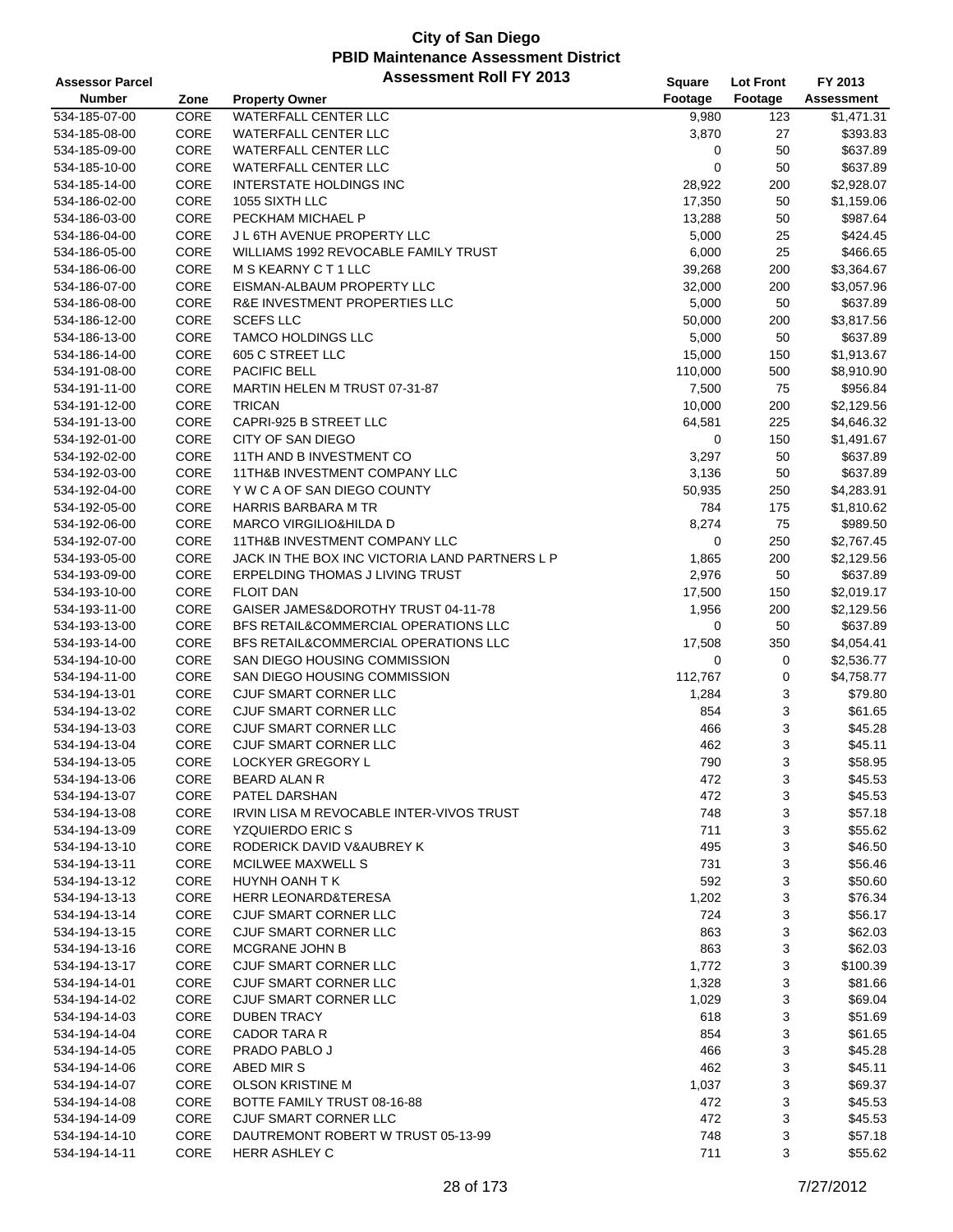| <b>Assessor Parcel</b>         |      | <b>Assessment Roll FY 2013</b>             | Square  | <b>Lot Front</b> | FY 2013           |
|--------------------------------|------|--------------------------------------------|---------|------------------|-------------------|
| <b>Number</b>                  | Zone | <b>Property Owner</b>                      | Footage | Footage          | <b>Assessment</b> |
| 534-194-14-12                  | CORE | MANUEL BRIAN R TRUST 05-04-10              | 495     | 3                | \$46.50           |
| 534-194-14-13                  | CORE | <b>CHENG MIKA</b>                          | 731     | 3                | \$56.46           |
| 534-194-14-14                  | CORE | <b>HANSEN CATHERINE M</b>                  | 592     | 3                | \$50.60           |
| 534-194-14-15                  | CORE | <b>HERAS JUAN CL</b>                       | 1,422   | 3                | \$85.62           |
| 534-194-14-16                  | CORE | KUZNETSKY RONALD M                         | 913     | 3                | \$64.14           |
| 534-194-14-17                  | CORE | <b>GEYER PROPERTIES LLC</b>                | 863     | 3                | \$62.03           |
| 534-194-14-18                  | CORE | CJUF SMART CORNER LLC                      | 863     | 3                | \$62.03           |
| 534-194-14-19                  | CORE | CJUF SMART CORNER LLC                      | 1,339   | 3                | \$82.12           |
| 534-194-14-20                  | CORE | HERRERA APOLINAR C&DECARRASCO GRACIELA L   | 1,029   | 3                | \$69.04           |
| 534-194-14-21                  | CORE | CJUF SMART CORNER LLC                      | 618     | 3                | \$51.69           |
| 534-194-14-22                  | CORE | <b>FUCHS STEVE R</b>                       | 854     | 3                | \$61.65           |
| 534-194-14-23                  | CORE | <b>HOFFOWER KRISTA L</b>                   | 466     | 3                | \$45.28           |
|                                | CORE | SMITH NICHOLAS JAMES                       | 462     | 3                | \$45.11           |
| 534-194-14-24                  | CORE |                                            |         | 3                | \$69.37           |
| 534-194-14-25                  |      | HURTLEY KRISTOPHER L                       | 1,037   |                  |                   |
| 534-194-14-26                  | CORE | PERONDI JAMES R                            | 472     | 3                | \$45.53           |
| 534-194-14-27                  | CORE | <b>LEE MONICA M</b>                        | 472     | 3                | \$45.53           |
| 534-194-14-28                  | CORE | CJUF SMART CORNER LLC                      | 748     | 3                | \$57.18           |
| 534-194-14-29                  | CORE | VILLAR HUGO O&VOUKELATOS MARIA A           | 711     | 3                | \$55.62           |
| 534-194-14-30                  | CORE | <b>FREEMAN JAMES</b>                       | 495     | 3                | \$46.50           |
| 534-194-14-31                  | CORE | CJUF SMART CORNER LLC                      | 731     | 3                | \$56.46           |
| 534-194-14-32                  | CORE | <b>FORTUNE ELEVEN INC</b>                  | 592     | 3                | \$50.60           |
| 534-194-14-33                  | CORE | CJUF SMART CORNER LLC                      | 1,422   | 3                | \$85.62           |
| 534-194-14-34                  | CORE | CJUF SMART CORNER LLC                      | 913     | 3                | \$64.14           |
| 534-194-14-35                  | CORE | CJUF SMART CORNER LLC                      | 863     | 3                | \$62.03           |
| 534-194-14-36                  | CORE | CJUF SMART CORNER LLC                      | 863     | 3                | \$62.03           |
| 534-194-14-37                  | CORE | WASOSKI GARY M (DP)                        | 1,328   | 3                | \$81.66           |
| 534-194-14-38                  | CORE | <b>GRANADO ROB G</b>                       | 1,029   | 3                | \$69.04           |
| 534-194-14-39                  | CORE | CJUF SMART CORNER LLC                      | 618     | 3                | \$51.69           |
| 534-194-14-40                  | CORE | WENTZEL GEOFFREY G SPECIAL NEEDS TRUST     | 854     | 3                | \$61.65           |
| 534-194-14-41                  | CORE | EDMONDSON ALEXANDRA                        | 466     | 3                | \$45.28           |
| 534-194-14-42                  | CORE | <b>DEVENBERG MIGUEL</b>                    | 462     | 3                | \$45.11           |
| 534-194-14-43                  | CORE | <b>AMANKWAH KOFI</b>                       | 1,037   | 3                | \$69.37           |
| 534-194-14-44                  | CORE | <b>WILLIAMS JOHN E</b>                     | 472     | 3                | \$45.53           |
| 534-194-14-45                  | CORE | CJUF SMART CORNER LLC                      | 472     | 3                | \$45.53           |
| 534-194-14-46                  | CORE | <b>FRAGIAO SHAWN&amp;TONYA</b>             | 748     | 3                | \$57.18           |
| 534-194-14-47                  | CORE | CJUF SMART CORNER LLC                      | 711     | 3                | \$55.62           |
| 534-194-14-48                  | CORE | GONZALEZ JOSE D J M&DEMORALES CONCEPCION S | 495     | 3                | \$46.50           |
| 534-194-14-49                  | CORE | <b>GALLERY NATHANIEL P</b>                 | 731     | 3                | \$56.46           |
| 534-194-14-50                  | CORE | <b>RICK HELEN</b>                          | 592     | 3                | \$50.60           |
| 534-194-14-51                  | CORE | WALSH KEN NO Z126430 I R A                 | 1,422   | 3                | \$85.62           |
| 534-194-14-52                  | CORE | CJUF SMART CORNER LLC                      | 913     | 3                | \$64.14           |
| 534-194-14-53                  | CORE | CJUF SMART CORNER LLC                      | 863     | 3                | \$62.03           |
| 534-194-14-54                  | CORE | CJUF SMART CORNER LLC                      | 863     | 3                | \$62.03           |
| 534-194-14-55                  | CORE | <b>GROSSMAN MARLENE</b>                    | 1,328   | 3                | \$81.66           |
| 534-194-14-56                  | CORE | MADERA OSCAR C                             | 1,029   | 3                | \$69.04           |
| 534-194-14-57                  | CORE | CJUF SMART CORNER LLC                      | 618     | 3                | \$51.69           |
| 534-194-14-58                  | CORE | <b>JACKSON VIRGINA M</b>                   | 854     | 3                | \$61.65           |
| 534-194-14-59                  | CORE | ASMUS JOHN R III                           | 466     | 3                | \$45.28           |
| 534-194-14-60                  | CORE | CJUF SMART CORNER LLC                      | 462     | 3                | \$45.11           |
|                                |      |                                            |         |                  |                   |
| 534-194-14-61<br>534-194-14-62 | CORE | <b>BROWN LAWRENCE D</b>                    | 1,037   | 3                | \$69.37           |
|                                | CORE | CJUF SMART CORNER LLC                      | 472     | 3                | \$45.53           |
| 534-194-14-63                  | CORE | CJUF SMART CORNER LLC                      | 472     | 3                | \$45.53           |
| 534-194-14-64                  | CORE | CJUF SMART CORNER LLC                      | 748     | 3                | \$57.18           |
| 534-194-14-65                  | CORE | <b>HUANG XINGRU</b>                        | 711     | 3                | \$55.62           |
| 534-194-14-66                  | CORE | LINES LESLIE E                             | 495     | 3                | \$46.50           |
| 534-194-14-67                  | CORE | SANTORO DOMENICK V&KERRY M                 | 731     | 3                | \$56.46           |
| 534-194-14-68                  | CORE | CHANG YAO HUI                              | 592     | 3                | \$50.60           |
| 534-194-14-69                  | CORE | CJUF SMART CORNER LLC                      | 1,422   | 3                | \$85.62           |
| 534-194-14-70                  | CORE | CJUF SMART CORNER LLC                      | 913     | 3                | \$64.14           |
| 534-194-14-71                  | CORE | YAFCHAK ROBERT A&MIGUELINA                 | 863     | 3                | \$62.03           |
| 534-194-14-72                  | CORE | CJUF SMART CORNER LLC                      | 863     | 3                | \$62.03           |
| 534-194-14-73                  | CORE | HAMER-WISSBAUM FAMILY TRUST 12-16-03       | 1,328   | 3                | \$81.66           |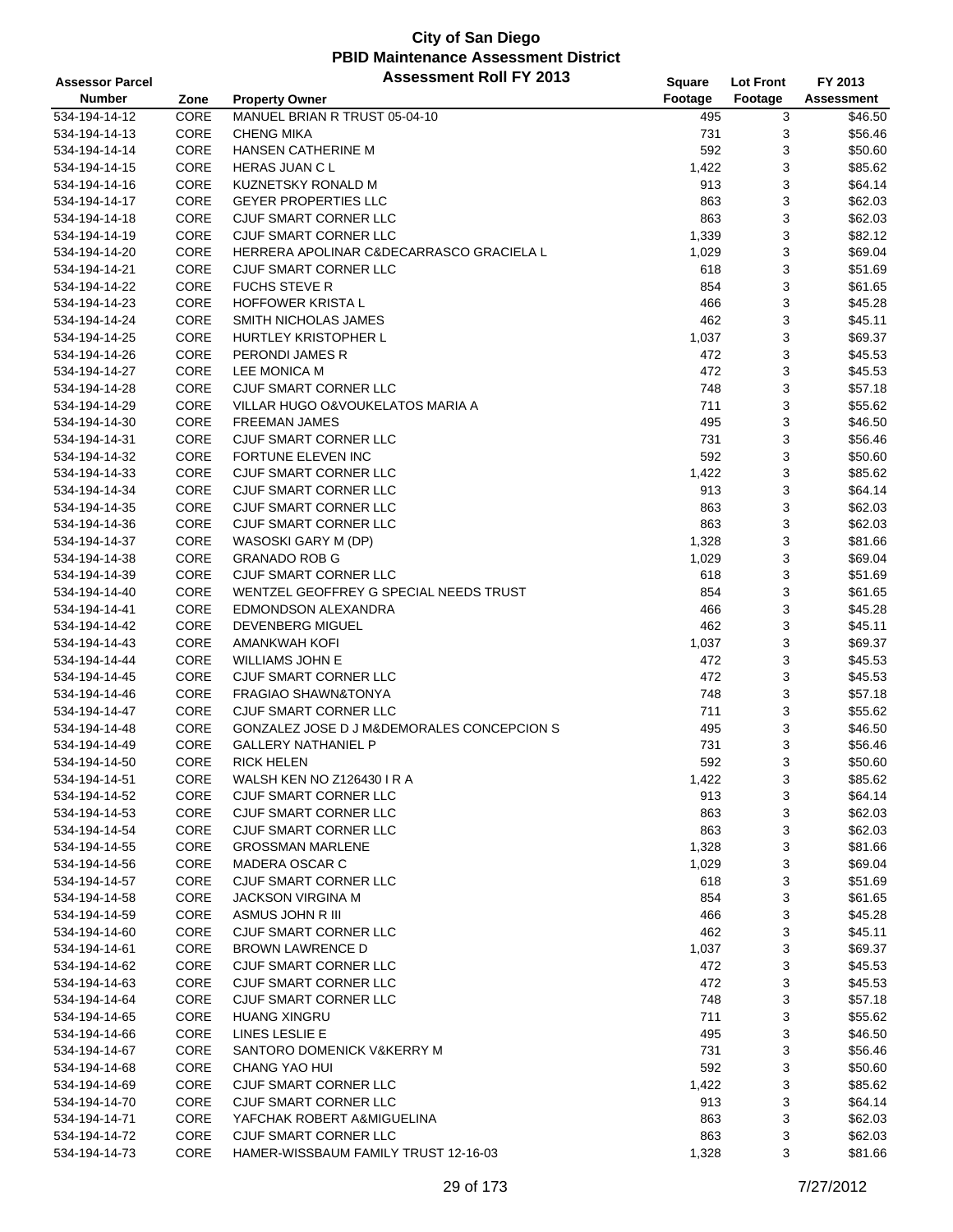| <b>Assessor Parcel</b> |      | <b>Assessment Roll FY 2013</b>           | Square  | <b>Lot Front</b> | FY 2013           |
|------------------------|------|------------------------------------------|---------|------------------|-------------------|
| <b>Number</b>          | Zone | <b>Property Owner</b>                    | Footage | Footage          | <b>Assessment</b> |
| 534-194-14-74          | CORE | FRONTIERS IN BIOSCIENCE INC              | 1,029   | 3                | \$69.04           |
| 534-194-14-75          | CORE | WRATE-COSTANTINO FAMILY TRUST 12-11-08   | 618     | 3                | \$51.69           |
| 534-194-14-76          | CORE | CJUF SMART CORNER LLC                    | 854     | 3                | \$61.65           |
| 534-194-14-77          | CORE | <b>SCHILPP MOLLY</b>                     | 466     | 3                | \$45.28           |
| 534-194-14-78          | CORE | <b>COTTAM HARRY H</b>                    | 462     | 3                | \$45.11           |
| 534-194-14-79          | CORE | SERAJI VIDA LIVING TRUST                 | 1,037   | 3                | \$69.37           |
|                        | CORE | LUM CHRISTOPHER K                        | 472     | 3                | \$45.53           |
| 534-194-14-80          |      |                                          |         |                  |                   |
| 534-194-14-81          | CORE | CJUF SMART CORNER LLC                    | 472     | 3                | \$45.53           |
| 534-194-14-82          | CORE | CJUF SMART CORNER LLC                    | 748     | 3                | \$57.18           |
| 534-194-14-83          | CORE | CJUF SMART CORNER LLC                    | 711     | 3                | \$55.62           |
| 534-194-14-84          | CORE | <b>NELSON KEITH</b>                      | 495     | 3                | \$46.50           |
| 534-194-14-85          | CORE | CJUF SMART CORNER LLC                    | 731     | 3                | \$56.46           |
| 534-194-14-86          | CORE | <b>MALEK ALI</b>                         | 592     | 3                | \$50.60           |
| 534-194-14-87          | CORE | <b>OLSON ERIK</b>                        | 1,422   | 3                | \$85.62           |
| 534-194-14-88          | CORE | CJUF SMART CORNER LLC                    | 913     | 3                | \$64.14           |
| 534-194-14-89          | CORE | CJUF SMART CORNER LLC                    | 863     | 3                | \$62.03           |
| 534-194-14-90          | CORE | CJUF SMART CORNER LLC                    | 863     | 3                | \$62.03           |
| 534-194-15-01          | CORE | CJUF SMART CORNER LLC                    | 1,328   | 3                | \$81.66           |
| 534-194-15-02          | CORE | <b>MIZZAU MARCOS</b>                     | 1,029   | 3                | \$69.04           |
| 534-194-15-03          | CORE | <b>CJUF SMART CORNER LLC</b>             | 618     | 3                | \$51.69           |
| 534-194-15-04          | CORE | <b>HOUGH MICHAEL W</b>                   | 854     | 3                | \$61.65           |
| 534-194-15-05          | CORE | CJUF SMART CORNER LLC                    | 466     | 3                | \$45.28           |
| 534-194-15-06          | CORE | <b>RAMOS VICTOR H</b>                    | 462     | 3                | \$45.11           |
| 534-194-15-07          | CORE | CJUF SMART CORNER LLC                    | 1,037   | 3                | \$69.37           |
| 534-194-15-08          | CORE | CJUF SMART CORNER LLC                    | 472     | 3                | \$45.53           |
| 534-194-15-09          | CORE | <b>MANTON PAMELA J</b>                   | 472     | 3                | \$45.53           |
| 534-194-15-10          | CORE | SZTAIN JACKLYNN                          | 748     | 3                | \$57.18           |
| 534-194-15-11          | CORE | CJUF SMART CORNER LLC                    | 711     | 3                | \$55.62           |
| 534-194-15-12          | CORE | SANCHEZ CARLOS G G                       | 495     | 3                | \$46.50           |
| 534-194-15-13          | CORE | CJUF SMART CORNER LLC                    | 731     | 3                | \$56.46           |
| 534-194-15-14          | CORE | ALIAGA ERIC G P                          | 592     | 3                | \$50.60           |
| 534-194-15-15          | CORE | CJUF SMART CORNER LLC                    | 1,422   | 3                | \$85.62           |
| 534-194-15-16          | CORE | CJUF SMART CORNER LLC                    | 913     | 3                | \$64.14           |
| 534-194-15-17          | CORE | PASION JEROME                            | 863     | 3                | \$62.03           |
| 534-194-15-18          | CORE | <b>MARTINEZ JORGE E</b>                  | 863     | 3                | \$62.03           |
| 534-194-15-19          | CORE | CJUF SMART CORNER LLC                    |         | 3                | \$81.66           |
|                        |      |                                          | 1,328   |                  |                   |
| 534-194-15-20          | CORE | ORTIZ LUIS G<br><b>MARCHIONI BRANDON</b> | 1,029   | 3                | \$69.04           |
| 534-194-15-21          | CORE |                                          | 618     | 3                | \$51.69           |
| 534-194-15-22          | CORE | CJUF SMART CORNER LLC                    | 854     | 3                | \$61.65           |
| 534-194-15-23          | CORE | <b>RAMOS VICTOR H</b>                    | 466     | 3                | \$45.28           |
| 534-194-15-24          | CORE | CJUF SMART CORNER LLC                    | 462     | 3                | \$45.11           |
| 534-194-15-25          | CORE | MUI RICK&YUET WAH CHAN                   | 1,037   | 3                | \$69.37           |
| 534-194-15-26          | CORE | CJUF SMART CORNER LLC                    | 472     | 3                | \$45.53           |
| 534-194-15-27          | CORE | NABEL JOCELYN L                          | 472     | 3                | \$45.53           |
| 534-194-15-28          | CORE | CJUF SMART CORNER LLC                    | 748     | 3                | \$57.18           |
| 534-194-15-29          | CORE | SEGURA EDWARD&BELINDA                    | 711     | 3                | \$55.62           |
| 534-194-15-30          | CORE | SOLLNER JACQUELYN                        | 495     | 3                | \$46.50           |
| 534-194-15-31          | CORE | WIGLEY MANUEL G JR                       | 731     | 3                | \$56.46           |
| 534-194-15-32          | CORE | <b>GALLAGHER WENDY</b>                   | 592     | 3                | \$50.60           |
| 534-194-15-33          | CORE | CJUF SMART CORNER LLC                    | 1,422   | 3                | \$85.62           |
| 534-194-15-34          | CORE | <b>CROWN CASEY S&amp;CHERITH</b>         | 913     | 3                | \$64.14           |
| 534-194-15-35          | CORE | WHANG JUN-SUN                            | 866     | 3                | \$62.16           |
| 534-194-15-36          | CORE | <b>BLASIC GREGORY J JR</b>               | 863     | 3                | \$62.03           |
| 534-194-15-37          | CORE | CJUF SMART CORNER LLC                    | 1,328   | 3                | \$81.66           |
| 534-194-15-38          | CORE | PETRY LAUREN                             | 1,029   | 3                | \$69.04           |
| 534-194-15-39          | CORE | CJUF SMART CORNER LLC                    | 618     | 3                | \$51.69           |
| 534-194-15-40          | CORE | CJUF SMART CORNER LLC                    | 854     | 3                | \$61.65           |
| 534-194-15-41          | CORE | PAWLIK MICHAEL J                         | 466     | 3                | \$45.28           |
| 534-194-15-42          | CORE | YUNK ROBERT M I R A                      | 462     | 3                | \$45.11           |
| 534-194-15-43          | CORE | <b>CASTON EFREN D&amp;VERONICA V</b>     | 1,037   | 3                | \$69.37           |
| 534-194-15-44          | CORE | LETARTE DIANE T                          | 472     | 3                | \$45.53           |
| 534-194-15-45          | CORE | <b>CSAPOCZI PETER</b>                    | 472     | 3                | \$45.53           |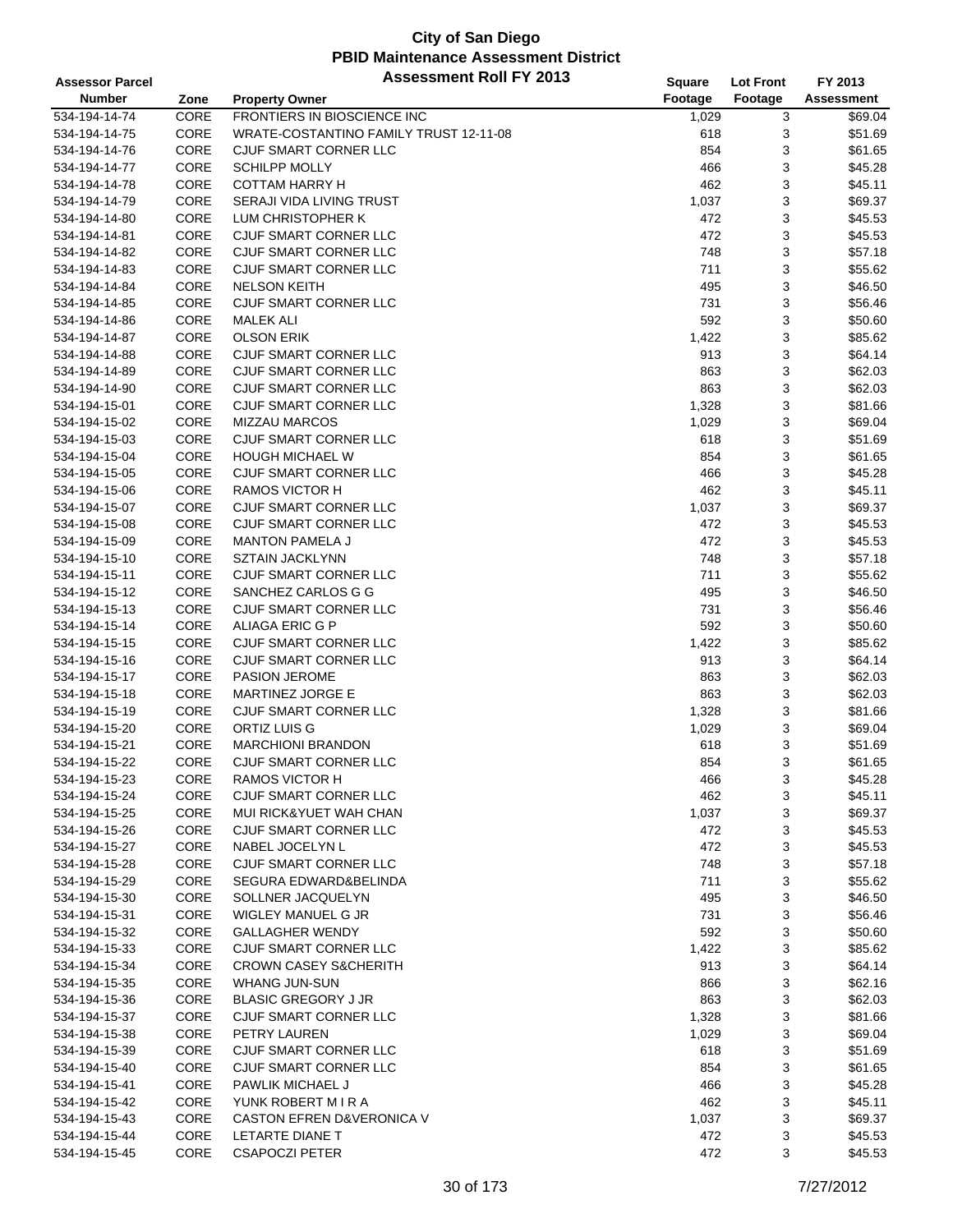| <b>Assessor Parcel</b>         |              | <b>Assessment Roll FY 2013</b>                 | Square       | <b>Lot Front</b> | FY 2013            |
|--------------------------------|--------------|------------------------------------------------|--------------|------------------|--------------------|
| <b>Number</b>                  | Zone         | <b>Property Owner</b>                          | Footage      | Footage          | <b>Assessment</b>  |
| 534-194-15-46                  | CORE         | <b>ROMERO CHRISTOPHER</b>                      | 748          | 3                | \$57.18            |
| 534-194-15-47                  | CORE         | CJUF SMART CORNER LLC                          | 711          | 3                | \$55.62            |
| 534-194-15-48                  | CORE         | HARRIS-SUTRO BERTA                             | 495          | 3                | \$46.50            |
| 534-194-15-49                  | CORE         | <b>CJUF SMART CORNER LLC</b>                   | 731          | 3                | \$56.46            |
| 534-194-15-50                  | CORE         | <b>GONZALES MARC V</b>                         | 592          | 3                | \$50.60            |
| 534-194-15-51                  | CORE         | POTTER ADAM J                                  | 1,422        | 3                | \$85.62            |
| 534-194-15-52                  | CORE         | CJUF SMART CORNER LLC                          | 913          | 3                | \$64.14            |
| 534-194-15-53                  | CORE         | <b>BYLER JIMMY C&amp;CYNTHIA M</b>             | 863          | 3                | \$62.03            |
| 534-194-15-54                  | CORE         | <b>HUBBARD NATALIE</b>                         | 863          | 3                | \$62.03            |
| 534-194-15-55                  | CORE         | <b>MINA WINSTON C R</b>                        | 1,328        | 3                | \$81.66            |
| 534-194-15-56                  | CORE         | <b>RIGGS DARIN</b>                             | 1,029        | 3                | \$69.04            |
| 534-194-15-57                  | CORE         | CJUF SMART CORNER LLC                          | 618          | 3                | \$51.69            |
| 534-194-15-58                  | CORE         | CJUF SMART CORNER LLC                          | 854          | 3                | \$61.65            |
| 534-194-15-59                  | CORE         | <b>MARTINEZ MIGUEL</b>                         | 466          | 3                | \$45.28            |
| 534-194-15-60                  | CORE         | CJUF SMART CORNER LLC                          | 462          | 3                | \$45.11            |
| 534-194-15-61                  | CORE         | <b>BAUGHER DWIGHT H&amp;PATRICIA A</b>         | 1,037        | 3                | \$69.37            |
| 534-194-15-62                  | CORE         | CJUF SMART CORNER LLC                          | 472          | 3                | \$45.53            |
| 534-194-15-63                  | CORE         | <b>CJUF SMART CORNER LLC</b>                   | 470          | 3                | \$45.45            |
| 534-194-15-64                  | CORE         | CJUF SMART CORNER LLC                          | 748          | 3                | \$57.18            |
| 534-194-15-65                  | CORE         | <b>CJUF SMART CORNER LLC</b>                   | 711          | 3                | \$55.62            |
| 534-194-15-66                  | CORE         | SINGH HARDIP&SAMANTHA                          | 495          | 3                | \$46.50            |
| 534-194-15-67                  | CORE         | CJUF SMART CORNER LLC                          | 731          | 3                | \$56.46            |
| 534-194-15-68                  | CORE         | HALL FAMILY TRUST 09-30-80                     | 592          | 3                | \$50.60            |
| 534-194-15-69                  | CORE         | HSIEH CHUNG LING&SUZIE                         | 1,422        | 3                | \$85.62            |
| 534-194-15-70                  | CORE         | CJUF SMART CORNER LLC                          | 913          | 3                | \$64.14            |
| 534-194-15-71                  | CORE         | <b>LAWRENCE ERIK</b>                           | 863          | 3                | \$62.03            |
| 534-194-15-72                  | CORE         | PERSSON HANNA C                                | 863          | 3                | \$62.03            |
| 534-194-15-73                  | CORE         | <b>MALGAPO VINCENT D</b>                       | 1,339        | 3                | \$82.12            |
| 534-194-15-74                  | CORE         | CJUF SMART CORNER LLC                          | 1,029        | 3                | \$69.04            |
| 534-194-15-75                  | CORE         | <b>EDELIST ALLEN</b>                           | 618          | 3                | \$51.69            |
| 534-194-15-76                  | CORE         | LARI EHSAN                                     | 854          | 3                | \$61.65            |
| 534-194-15-77                  | CORE         | SHERMAN SCOTT H&LORIE L                        | 466          | 3                | \$45.28            |
| 534-194-15-78                  | CORE         | <b>BROWN THOMAS S</b>                          | 462          | 3                | \$45.11            |
| 534-194-15-79                  | CORE         | <b>LUCKOW WILLIAM T</b>                        | 1,032        | 3                | \$69.16            |
| 534-194-15-80                  | CORE         | MANASTER ALFRED B&MARY F TRUST                 | 472          | 3                | \$45.53            |
| 534-194-15-81                  | CORE         | CJUF SMART CORNER LLC                          | 472          | 3                | \$45.53            |
| 534-194-15-82                  | CORE         | CHANG RIGIE Z                                  | 748          | 3                | \$57.18            |
| 534-194-15-83                  | CORE         | <b>KROUTIK VLADISLAV</b>                       | 711          | 3                | \$55.62            |
| 534-194-15-84                  | CORE         | CJUF SMART CORNER LLC                          | 495          | 3                | \$46.50            |
| 534-194-15-85                  | CORE         | CJUF SMART CORNER LLC                          | 731          | 3                | \$56.46            |
| 534-194-15-86                  | CORE         | TOMPKINS JAMES E REVOCABLE LIVING TRUST        | 592          | 3                | \$50.60            |
| 534-194-15-87                  | CORE         | PINERUA PASCUAL                                | 1,422        | 3                | \$85.62            |
| 534-194-15-88                  | <b>CORE</b>  | PARHAM JACKSON&PATRICIA                        | 913          | 3                | \$64.14            |
| 534-194-15-89                  | CORE         | GENNARO JOHN C&DEBRA J                         | 863          | 3                | \$62.03            |
| 534-194-15-90                  | CORE         | <b>GELUZ BRYAN B</b>                           | 863          | 3                | \$62.03            |
| 534-194-16-01                  | CORE         | CJUF SMART CORNER LLC                          | 1,328        | 3                | \$81.66            |
| 534-194-16-02                  | CORE         | <b>BARKLEY JOHN H</b>                          | 1,029        | 3                | \$69.04<br>\$51.69 |
| 534-194-16-03                  | CORE         | CJUF SMART CORNER LLC<br>CJUF SMART CORNER LLC | 618          | 3                |                    |
| 534-194-16-04                  | CORE         | CJUF SMART CORNER LLC                          | 854          | 3                | \$61.65            |
| 534-194-16-05<br>534-194-16-06 | CORE<br>CORE | <b>CJUF SMART CORNER LLC</b>                   | 466<br>462   | 3                | \$45.28<br>\$45.11 |
|                                | CORE         | <b>BLUMBERG DAVID L&amp;VALERIE M</b>          |              | 3<br>3           | \$69.37            |
| 534-194-16-07<br>534-194-16-08 | CORE         | CJUF SMART CORNER LLC                          | 1,037<br>472 | 3                | \$45.53            |
| 534-194-16-09                  | CORE         | CJUF SMART CORNER LLC                          | 472          | 3                | \$45.53            |
| 534-194-16-10                  | CORE         | CJUF SMART CORNER LLC                          | 748          | 3                | \$57.18            |
| 534-194-16-11                  | CORE         | CJUF SMART CORNER LLC                          | 711          | 3                | \$55.62            |
| 534-194-16-12                  | CORE         | CJUF SMART CORNER LLC                          | 495          | 3                | \$46.50            |
| 534-194-16-13                  | CORE         | CJUF SMART CORNER LLC                          | 731          | 3                | \$56.46            |
| 534-194-16-14                  | CORE         | <b>HOPFENSPIRGER LEE W</b>                     | 592          | 3                | \$50.60            |
| 534-194-16-15                  | CORE         | STOVEKEN JOHN J&CAROL A                        | 1,422        | 3                | \$85.62            |
| 534-194-16-16                  | CORE         | <b>MILLAN FELIPE</b>                           | 913          | 3                | \$64.14            |
| 534-194-16-17                  | CORE         | HARLOW KEVIN D                                 | 863          | 3                | \$62.03            |
|                                |              |                                                |              |                  |                    |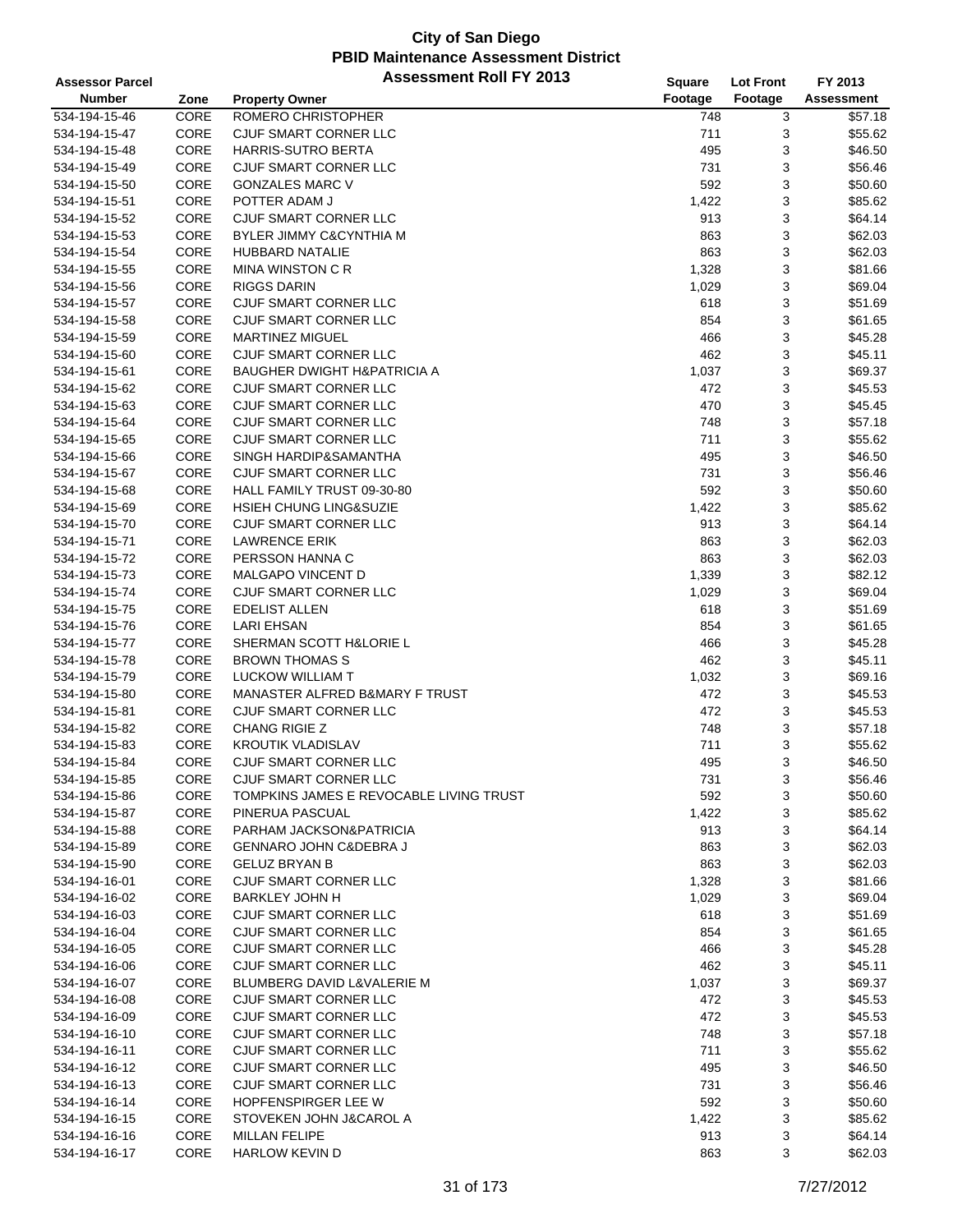| <b>Assessor Parcel</b> |      | <b>Assessment Roll FY 2013</b>            | Square  | <b>Lot Front</b> | FY 2013           |
|------------------------|------|-------------------------------------------|---------|------------------|-------------------|
| <b>Number</b>          | Zone | <b>Property Owner</b>                     | Footage | Footage          | <b>Assessment</b> |
| 534-194-16-18          | CORE | CJUF SMART CORNER LLC                     | 863     | 3                | \$62.03           |
| 534-194-16-19          | CORE | <b>GRIESINGER BETTY R</b>                 | 1,328   | 3                | \$81.66           |
| 534-194-16-20          | CORE | CJUF SMART CORNER LLC                     | 1,029   | 3                | \$69.04           |
| 534-194-16-21          | CORE | LALAS MARIE L                             | 618     | 3                | \$51.69           |
| 534-194-16-22          | CORE | CJUF SMART CORNER LLC                     | 854     | 3                | \$61.65           |
| 534-194-16-23          | CORE | CJUF SMART CORNER LLC                     | 466     | 3                | \$45.28           |
| 534-194-16-24          | CORE | <b>TAMRAZ SUSAN L</b>                     | 462     | 3                | \$45.11           |
| 534-194-16-25          | CORE | <b>WEIL JOHN A&amp;CRISTYN</b>            | 1,037   | 3                | \$69.37           |
| 534-194-16-26          | CORE | CJUF SMART CORNER LLC                     | 472     | 3                | \$45.53           |
| 534-194-16-27          | CORE | <b>JENCKS WILLIAM E</b>                   | 472     | 3                | \$45.53           |
| 534-194-16-28          | CORE | CJUF SMART CORNER LLC                     | 748     | 3                | \$57.18           |
| 534-194-16-29          | CORE | KHABURZANIYA YASON                        | 711     | 3                | \$55.62           |
| 534-194-16-30          | CORE | <b>JIMENEZ TOMAS L&amp;MARISA</b>         | 495     | 3                | \$46.50           |
| 534-194-16-31          | CORE | ROSALES MARIO G                           | 731     | 3                | \$56.46           |
| 534-194-16-32          | CORE | <b>LOMELI VALERIE</b>                     | 592     | 3                | \$50.60           |
| 534-194-16-33          | CORE | MARSHALL BRET D                           | 1,422   | 3                | \$85.62           |
| 534-194-16-34          | CORE | PERMA INVESTMENTS LLC                     | 913     | 3                | \$64.14           |
| 534-194-16-35          | CORE | WIEDENFELD MARYAN H LIVING TRUST 12-04-98 | 863     | 3                | \$62.03           |
| 534-194-16-36          | CORE | YAP LEIGH K                               | 863     | 3                | \$62.03           |
| 534-194-16-37          | CORE | CJUF SMART CORNER LLC                     | 1,328   | 3                | \$81.66           |
| 534-194-16-38          | CORE | CAHILL GERALD&BENKO DIANNE                | 1,029   | 3                | \$69.04           |
| 534-194-16-39          | CORE | <b>SIMS STEVEN</b>                        | 618     | 3                | \$51.69           |
| 534-194-16-40          | CORE | CJUF SMART CORNER LLC                     | 854     | 3                | \$61.65           |
| 534-194-16-41          | CORE | CJUF SMART CORNER LLC                     | 466     | 3                | \$45.28           |
| 534-194-16-42          | CORE | <b>BROMLEY LINDA P</b>                    | 462     | 3                | \$45.11           |
| 534-194-16-43          | CORE | CJUF SMART CORNER LLC                     | 1,037   | 3                | \$69.37           |
| 534-194-16-44          | CORE | CJUF SMART CORNER LLC                     | 472     | 3                | \$45.53           |
| 534-194-16-45          | CORE | <b>ARTIOLA LIDIA</b>                      | 472     | 3                | \$45.53           |
| 534-194-16-46          | CORE | AGHAKHANLOO SHAHRAM&FARIDI MARJAN         | 748     | 3                | \$57.18           |
| 534-194-16-47          | CORE | CJUF SMART CORNER LLC                     | 711     | 3                | \$55.62           |
| 534-194-16-48          | CORE | CJUF SMART CORNER LLC                     | 485     | 3                | \$46.08           |
| 534-194-16-49          | CORE | CJUF SMART CORNER LLC                     | 731     | 3                | \$56.46           |
| 534-194-16-50          | CORE | BRATTIN FAMILY SURVIVORS TRUST06-12-03    | 592     | 3                | \$50.60           |
| 534-194-16-51          | CORE | LONG JIMMY L                              | 1,422   | 3                | \$85.62           |
| 534-194-16-52          | CORE | CJUF SMART CORNER LLC                     | 913     | 3                | \$64.14           |
| 534-194-16-53          | CORE | <b>MORFIN EDUARDO</b>                     | 863     | 3                | \$62.03           |
| 534-194-16-54          | CORE | <b>BANDLE JESSE</b>                       | 863     | 3                | \$62.03           |
| 534-194-16-55          | CORE | CJUF SMART CORNER LLC                     | 1,328   | 3                | \$81.66           |
| 534-194-16-56          | CORE | YOUNG WAN K&SUSAN S                       | 1,029   | 3                | \$69.04           |
| 534-194-16-57          | CORE | SALVAGNI JASON                            | 618     | 3                | \$51.69           |
| 534-194-16-58          | CORE | <b>MARROQUIN SARA</b>                     | 854     | 3                | \$61.65           |
| 534-194-16-59          | CORE | <b>WEAVER THOMAS</b>                      | 466     | 3                | \$45.28           |
| 534-194-16-60          | CORE | PARKS STEPHEN E TRUST 12-19-00            | 462     | 3                | \$45.11           |
| 534-194-16-61          | CORE | ADAM JOHN R&LAUREL E                      | 1,037   | 3                | \$69.37           |
| 534-194-16-64          | CORE | CJUF SMART CORNER LLC                     | 748     | 3                | \$57.18           |
| 534-194-16-65          | CORE | <b>BOLAND KEVIN P</b>                     | 711     | 3                | \$55.62           |
| 534-194-16-66          | CORE | <b>LISING MARLON</b>                      | 495     | 3                | \$46.50           |
| 534-194-16-67          | CORE | <b>GREGG DAVID&amp;AKEMI</b>              | 731     | 3                | \$56.46           |
| 534-194-16-68          | CORE | <b>GALOS PATRICK A</b>                    | 592     | 3                | \$50.60           |
| 534-194-16-69          | CORE | <b>BRAVO-ELIAS ALFREDO</b>                | 1,422   | 3                | \$85.62           |
| 534-194-16-70          | CORE | S C LLC                                   | 913     | 3                | \$64.14           |
| 534-194-16-71          | CORE | REEB LYLE B&MASSIE SUSAN C                | 863     | 3                | \$62.03           |
| 534-194-16-72          | CORE | KERAN MICHAEL&HELENE REVOCABLE 2002 TRUST | 863     | 3                | \$62.03           |
| 534-194-16-73          | CORE | MOYER KEVIN A                             | 917     | 3                | \$64.31           |
| 534-194-17-01          | CORE | ASH STREET INVESTMENTS LLC                | 1,194   | 3                | \$76.00           |
| 534-194-17-02          | CORE | CJUF SMART CORNER LLC                     | 1,551   | 3                | \$91.07           |
| 534-194-17-03          | CORE | CHOUINARD JONATHAN W                      | 464     | 3                | \$45.19           |
| 534-194-17-04          | CORE | <b>NEWSHAM SHERRY</b>                     | 467     | 3                | \$45.32           |
| 534-194-17-05          | CORE | LOFTIN MARC T REVOCABLE TRUST 12-17-09    | 1,037   | 3                | \$69.37           |
| 534-194-17-06          | CORE | SHETH LIVING TRUST 05-15-08               | 920     | 3                | \$64.44           |
| 534-194-17-07          | CORE | CJUF SMART CORNER LLC                     | 748     | 3                | \$57.18           |
| 534-194-17-08          | CORE | CJUF SMART CORNER LLC                     | 711     | 3                | \$55.62           |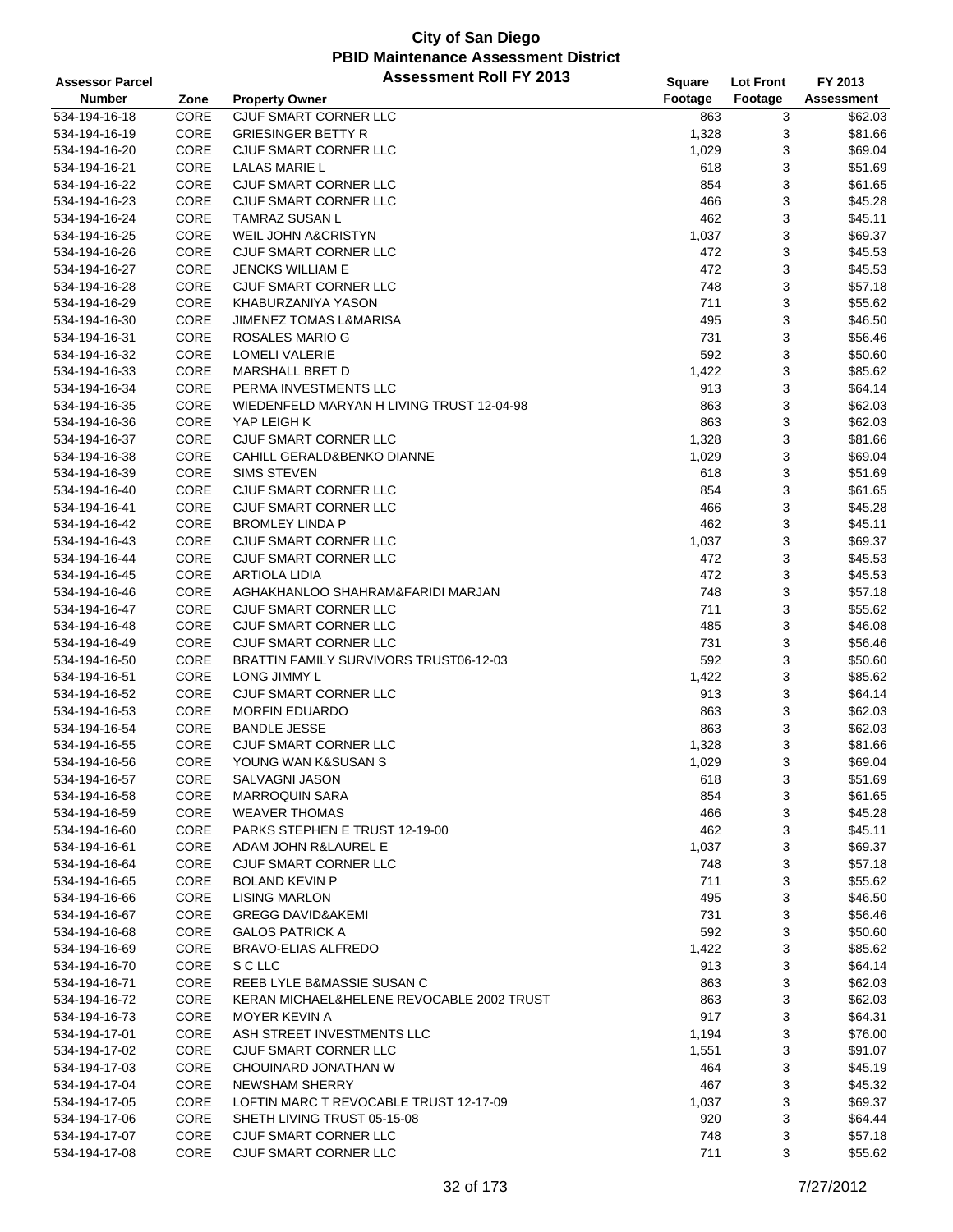| <b>Assessor Parcel</b>         |              | <b>Assessment Roll FY 2013</b>                                           | Square       | <b>Lot Front</b> | FY 2013                  |
|--------------------------------|--------------|--------------------------------------------------------------------------|--------------|------------------|--------------------------|
| <b>Number</b>                  | Zone         | <b>Property Owner</b>                                                    | Footage      | Footage          | Assessment               |
| 534-194-17-09                  | CORE         | <b>FARBER ROSE</b>                                                       | 495          | 3                | \$46.50                  |
| 534-194-17-10                  | CORE         | CJUF SMART CORNER LLC                                                    | 1,452        | 3                | \$86.89                  |
| 534-194-17-11                  | CORE         | RORABAUGH/FRANCIS TRUST 07-01-96                                         | 1,291        | 3                | \$80.09                  |
| 534-194-17-12                  | CORE         | DESHPANDE SHREESH D&SPANGENBERG CAROL L                                  | 860          | 3                | \$61.91                  |
| 534-194-17-13                  | CORE         | <b>HOTTA JOHN&amp;MARY S</b>                                             | 1,191        | 3                | \$75.87                  |
| 534-194-17-14                  | CORE         | 1802 S C LLC                                                             | 1,517        | 3                | \$89.63                  |
| 534-194-17-15                  | CORE         | CJUF SMART CORNER LLC                                                    | 466          | 3                | \$45.28                  |
| 534-194-17-16                  | CORE         | CJUF SMART CORNER LLC                                                    | 462          | 3                | \$45.11                  |
| 534-194-17-17                  | CORE         | CJUF SMART CORNER LLC                                                    | 1,037        | 3                | \$69.37                  |
| 534-194-17-18                  | CORE         | <b>CUPINI KIMBERLY</b>                                                   | 920          | 3                | \$64.44                  |
| 534-194-17-19                  | CORE         | CJUF SMART CORNER LLC                                                    | 758          | 3                | \$57.60                  |
| 534-194-17-20                  | CORE         | CJUF SMART CORNER LLC                                                    | 711          | 3                | \$55.62                  |
| 534-194-17-21                  | CORE         | <b>BEATY PETER M</b>                                                     | 495          | 3                | \$46.50                  |
| 534-194-17-22                  | CORE         | HUTCHINS TODD E                                                          | 1,600        | 3                | \$93.13                  |
| 534-194-17-23                  | CORE         | CHILDERS DANIELLE M                                                      | 1,291        | 3                | \$80.09                  |
| 534-194-17-24                  | CORE         | AFSAR MUHAMMAD&SCHUMACHER KARIN                                          | 859          | 3                | \$61.86                  |
| 534-194-18-01                  | CORE         | SONENBLICK ANDREW D                                                      | 1,191        | 3                | \$75.87                  |
| 534-194-18-02                  | CORE         | <b>HICKS WILLIAM&amp;GRACE</b>                                           | 1,396        | 3                | \$84.52                  |
| 534-194-18-03                  | CORE         | CHENG CHING-RONG&CHEN SHU-SHEN                                           | 686          | 3                | \$54.56                  |
| 534-194-18-04                  | CORE         | CJUF SMART CORNER LLC                                                    | 861          | 3                | \$61.95                  |
| 534-194-18-05                  | CORE         | CJUF SMART CORNER LLC                                                    | 781          | 3                | \$58.57                  |
| 534-194-18-06                  | CORE         | CJUF SMART CORNER LLC                                                    | 599          | 3                | \$50.89                  |
| 534-194-18-07                  | CORE         | <b>MURPHY JUDY</b>                                                       | 599          | 3                | \$50.89                  |
| 534-194-18-08                  | CORE         | <b>HAGERMAN STEPHEN R</b>                                                | 1,199        | 3                | \$76.21                  |
| 534-194-18-09                  | CORE         | PERMA INVESTMENTS LLC                                                    | 1,291        | 3                | \$80.09                  |
| 534-194-18-10                  | CORE         | <b>OSHRY DAVID P</b>                                                     | 832          | 3                | \$60.72                  |
| 534-194-19-00                  | CORE         | LANKFORD 818K LLC                                                        | 7,844        | 3                | \$356.63                 |
| 534-195-01-00                  | CORE         | ROSA RICARDO G TR                                                        | 0            | 150              | \$1,491.67               |
| 534-195-02-00                  | CORE         | ELLIOTT ROSS T&TENNYSON PATRICIA A                                       | 1,974        | 25               | \$318.95                 |
| 534-195-03-00                  | CORE         | <b>HILL PAUL</b>                                                         | 3,318        | 25               | \$353.46                 |
| 534-195-04-00                  | CORE         | UNIVENTURES GROUP INC                                                    | 10,000       | 50               | \$848.89                 |
| 534-195-05-01                  | CORE         | CAVUOTO JON                                                              | 2,100        | 13               | \$199.61                 |
| 534-195-05-02                  | CORE         | CAVUOTO JON                                                              | 1,750        | 13               | \$184.84                 |
| 534-195-05-03                  | CORE         | <b>MAYANS MARIO E</b>                                                    | 2,100        | 13               | \$199.61                 |
| 534-195-05-04                  | CORE         | CAVUOTO JONATHAN                                                         | 1,750        | 13               | \$184.84                 |
| 534-195-06-00                  | CORE         | <b>INTEGRITY OWNERS INC</b>                                              | 10,000       | 200              | \$2,129.56               |
| 534-195-07-00                  | CORE         | ROSA FAMILY CHILDRENS TRUST 09-09-93                                     | 3,036        | 200              | \$2,129.56               |
| 534-195-08-00                  | CORE         | ROSA FAMILY CHILDRENS TRUST 09-09-93                                     | 0            | 50               | \$637.89                 |
| 534-195-09-00                  | CORE         | ROSA RICARDO G TR                                                        | 0            | 250              | \$2,767.45               |
| 534-196-05-00                  | CORE         | CITY OF SAN DIEGO                                                        | 142,884      | 1000             | \$14,567.50              |
| 534-321-03-00                  | CORE         | <b>TOMA SABAH&amp;PATRICE</b>                                            | 15,761       | 50               | \$1,092.00               |
| 534-321-04-00                  | CORE         | HISTORIC BEAUMANOR APARTMENTS LLC                                        | 26,000       | 200              | \$2,804.76               |
| 534-321-05-00                  | CORE         | 625 BROADWAY HOLDINGS LLC                                                | 126,500      | 300              | \$7,899.64               |
| 534-321-06-00                  | CORE         | 625 BROADWAY HOLDINGS LLC                                                | 223,475      | 450              | \$13,272.66              |
| 534-322-01-00<br>534-322-02-00 | CORE<br>CORE | TRIZEC 707 BROADWAY LLC<br>TRIZEC 707 BROADWAY LLC CORNEAL ALICE P TRUST | 12,800       | 132              | \$1,667.15<br>\$7,734.99 |
| 534-322-03-00                  | CORE         | TRIZEC 707 BROADWAY LLC                                                  | 169,536<br>0 | 68<br>50         | \$637.89                 |
| 534-322-04-00                  | CORE         | TRIZEC 701 BROADWAY LLC                                                  | 58,000       | 50               | \$2,874.49               |
| 534-322-05-00                  | CORE         | TRIZEC 701 BROADWAY LLC                                                  | 58,000       | 200              | \$4,155.16               |
| 534-322-06-00                  | CORE         | TRIZEC 701 BROADWAY LLC                                                  | 58,000       | 150              | \$3,728.27               |
| 534-322-07-00                  | CORE         | TRIZEC 701 BROADWAY LLC                                                  | 58,000       | 50               |                          |
| 534-322-08-00                  | CORE         | TRIZEC 701 BROADWAY LLC                                                  |              |                  | \$2,874.49               |
| 534-322-09-00                  | CORE         | LIN JEFFREY H                                                            | 58,000<br>0  | 50<br>50         | \$2,874.49<br>\$637.89   |
| 534-322-10-00                  | CORE         | LIN JEFFREY H                                                            | 0            | 200              | \$2,129.56               |
| 534-323-01-00                  | CORE         | HALL/FISH INVESTMENTS INC                                                | 0            | 250              | \$2,767.45               |
| 534-323-02-00                  | CORE         | CITY OF SAN DIEGO                                                        | 150,000      | 500              | \$10,598.90              |
| 534-323-03-00                  | CORE         | COMMUNITY AT CARNEGIE BUILDING LLC                                       | 31,350       | 100              | \$2,176.75               |
| 534-323-04-00                  | CORE         | L B THREE LLC                                                            | 10,000       | 150              | \$1,702.67               |
| 534-331-01-00                  | CORE         | CITY OF SAN DIEGO                                                        | 0            | 200              | \$2,129.56               |
| 534-331-08-00                  | CORE         | TENTH AVENUE ARTS CENTER LLC                                             | 11,802       | 40               | \$839.56                 |
| 534-331-10-00                  | CORE         | <b>FRANCES APARTMENTS LLC</b>                                            | 28,336       | 210              | \$2,988.72               |
| 534-331-12-00                  | CORE         | <b>SJSLLC</b>                                                            | 0            | 45               | \$2,435.12               |
|                                |              |                                                                          |              |                  |                          |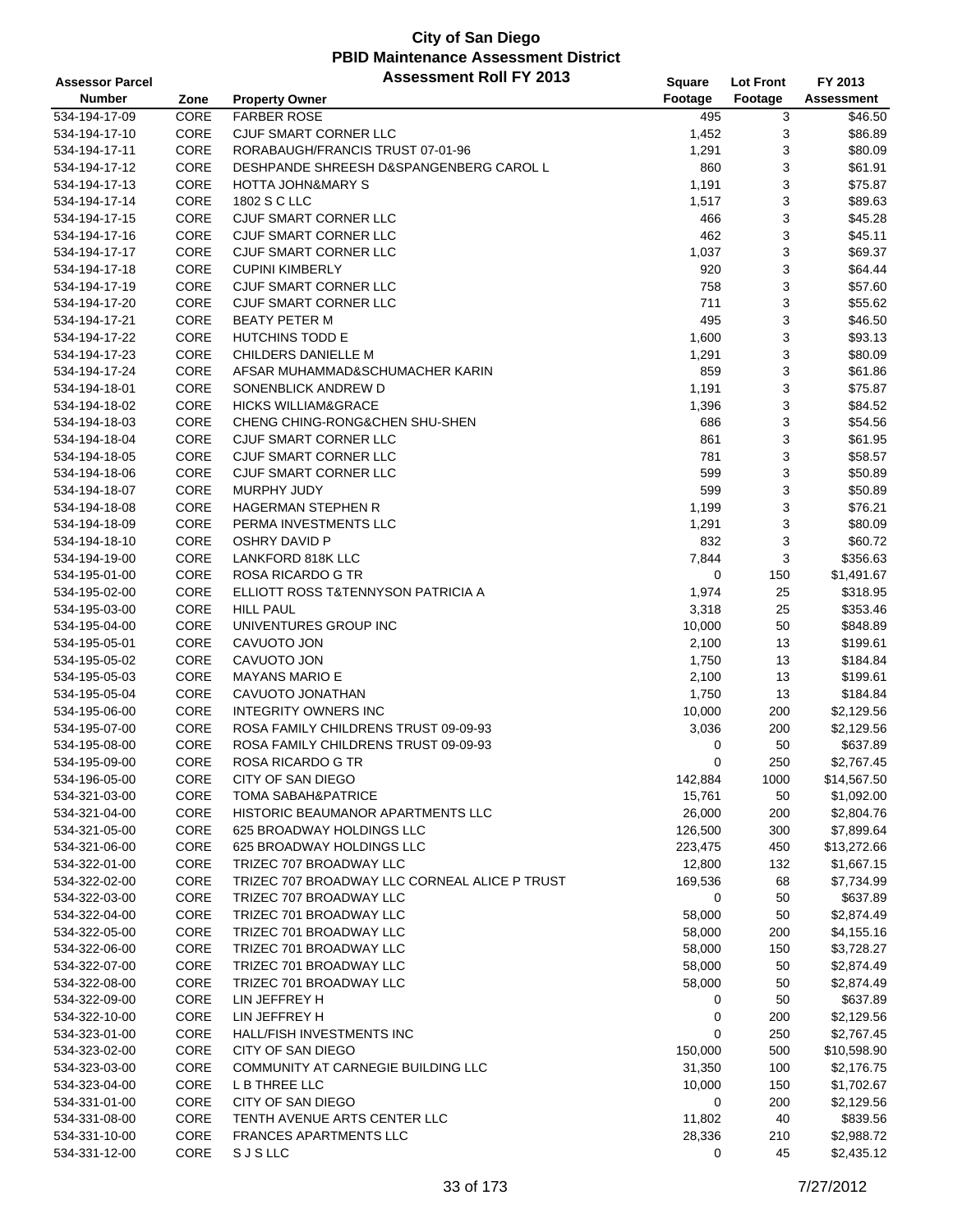| <b>Assessor Parcel</b> |               | <b>Assessment Roll FY 2013</b>                        | Square      | <b>Lot Front</b> | FY 2013        |
|------------------------|---------------|-------------------------------------------------------|-------------|------------------|----------------|
| <b>Number</b>          | Zone          | <b>Property Owner</b>                                 | Footage     | Footage          | Assessment     |
| 534-331-13-00          | CORE          | <b>SJSLLC</b>                                         | 0           | $\mathbf 0$      | \$0.00         |
| 534-331-14-00          | CORE          | <b>SJSLLC</b>                                         | 0           | 350              | \$3,621.23     |
| 534-331-15-00          | CORE          | CITY OF SAN DIEGO                                     | 3,500       | 150              | \$1,428.37     |
| 534-332-01-00          | CORE          | 1001 BROADWAY LLC                                     | 10,000      | 200              | \$2,129.56     |
| 534-332-02-00          | CORE          | SARA FRANCES HOMETEL LLC                              | 35,528      | 100              | \$2,353.06     |
| 534-332-03-00          | CORE          | FIRST AMERICAN TRUST (NO 82-0222-00) TR               | 3,668       | 50               | \$637.89       |
| 534-332-04-00          | CORE          | FIRST AMERICAN TRUST (NO 82-0222-00) TR               | 9,000       | 110              | \$1,318.96     |
| 534-332-05-00          | CORE          | FIRST AMERICAN TRUST TR                               | 3,249       | 40               | \$478.62       |
| 534-332-06-00          | CORE          | ELEVENTH&BROADWAY LLC                                 | 0           | 50               | \$637.89       |
| 534-332-07-00          | CORE          | TENG-SHULP                                            | 0           | 100              | \$959.28       |
| 534-332-08-00          | CORE          | TENG-SHULP                                            | 0           | 25               | \$266.20       |
| 534-332-09-00          | CORE          | TENG SHULP                                            | $\mathbf 0$ | 25               | \$266.20       |
| 534-332-10-00          | CORE          | TENG SHULP                                            | 0           | 50               | \$637.89       |
| 534-332-11-00          | CORE          | <b>MASADA CO</b>                                      | $\mathbf 0$ | 250              | \$2,767.45     |
| 534-333-02-00          | CORE          | PINNACLE BROADWAY U S LLC                             | 7,344       | 50               | \$736.81       |
| 534-333-03-00          | CORE          | PINNACLE 11TH AVENUE U S LLC                          | 0           | 50               | \$637.89       |
| 534-333-04-00          | CORE          | PINNACLE 11TH AVENUE U S LLC                          | 1,050       | 225              | \$2,448.51     |
| 534-333-05-00          | CORE          | PINNACLE 11TH AVENUE U S LLC                          | 0           | 175              | \$1,810.62     |
| 534-333-06-00          | CORE          | THIC TROLLEY COURT                                    | 38,000      | 100              | \$2,457.38     |
| 534-333-07-00          | CORE          | ELEVENTH&BROADWAY LLC                                 | 5,000       | 50               | \$637.89       |
| 534-333-08-00          | CORE          | <b>INTEGRITY OWNERS INC</b>                           | 8,000       | 150              | \$1,618.27     |
| 534-333-09-00          | CORE          | PINNACLE BROADWAY U S LLC                             | 0           | 200              | \$2,129.56     |
| 535-061-01-00          | CORE          | <b>BRISTOL SQUARE LLCC</b>                            | 60,749      | 200              | \$4,271.17     |
| 535-061-10-00          | CORE          | PAPPAS MARY                                           | 16,500      | 150              | \$1,976.97     |
| 535-061-12-00          | CORE          | PS IVANHOE LLC                                        | 156,273     | 650              | \$12,144.29    |
| <b>CORE Total</b>      |               |                                                       | 23,887,957  | 82,875           | \$1,787,653.46 |
|                        |               |                                                       |             |                  |                |
| 533-362-06-00          | <b>CORTEZ</b> | PINNACLE 1617 LLC                                     | 153,476     | 600              | \$12,243.47    |
| 533-363-01-00          | CORTEZ        | COOK BASIL LEROY TRUST 04-15-91                       | 4,131       | 200              | \$1,866.82     |
| 533-363-02-00          | CORTEZ        | MOTEL 6 OPERATING LP ROBERTS FAMILY TRUST             | 0           | 50               | \$601.21       |
| 533-363-03-00          | CORTEZ        | AMY EUGENE&CENTER-AMY BARBARA FAMILY TRUST            | 0           | 50               | \$601.21       |
| 533-363-04-00          | CORTEZ        | <b>H&amp;G G PROPERTIES CO</b>                        | $\mathbf 0$ | 50               | \$601.21       |
| 533-363-05-00          | <b>CORTEZ</b> | <b>H&amp;G G PROPERTIES CO</b>                        | 0           | 150              | \$1,265.62     |
| 533-363-06-00          | <b>CORTEZ</b> | MOTEL 6 OPERATING LP FRATERNAL SPIRITUALIST CHURCH CO | 0           | 200              | \$1,866.82     |
| 533-363-09-00          | <b>CORTEZ</b> | CLARK TRUST 02-13-03                                  | 9,459       | 50               | \$841.10       |
| 533-363-10-00          | CORTEZ        | <b>MCCARTHY HOLTHUS LP</b>                            | 3,660       | 150              | \$1,265.62     |
| 533-363-11-00          | CORTEZ        | MOTEL 6 OPERATING LP BHG PROPERTY LLC                 | 31,843      | 100              | \$2,377.56     |
| 533-364-13-01          |               | CORTEZ HERTEL RONALD J&BETTY REVOCABLE TRUST          | 950         | 4                | \$77.69        |
| 533-364-13-02          | <b>CORTEZ</b> | <b>FARACE RICHARD</b>                                 | 844         | 4                | \$71.98        |
| 533-364-13-03          |               | CORTEZ WIELAND JUSTIN                                 | 882         | 4                | \$74.03        |
| 533-364-13-04          |               | CORTEZ EVENSON JONAH M                                | 844         | 4                | \$71.98        |
| 533-364-13-05          |               | CORTEZ G S R MORTGAGE LOAN TRUST 2005-A R 6           | 1,225       | 4                | \$92.48        |
| 533-364-13-06          |               | CORTEZ CARLSON ROBERT W&KIMBERLY                      | 1,013       | 4                | \$81.08        |
| 533-364-13-07          |               | CORTEZ KOLLEGIAN LES                                  | 1,157       | 4                | \$88.82        |
| 533-364-13-08          | CORTEZ        | <b>BANCHERO CHRISTOPHER J</b>                         | 1,226       | 4                | \$92.54        |
| 533-364-13-09          |               | CORTEZ NEWSOME SEAN M                                 | 1,018       | 4                | \$81.34        |
| 533-364-13-10          |               | CORTEZ BALAGANSKY RUSLAN                              | 780         | 4                | \$68.54        |
| 533-364-13-11          |               | CORTEZ SULEIMAN SHAKILA                               | 829         | 4                | \$71.18        |
| 533-364-13-12          |               | CORTEZ KOTONIAS JAMES A                               | 860         | 4                | \$72.84        |
| 533-364-13-13          | CORTEZ        | DAILEY RICKY A                                        | 633         | 4                | \$60.63        |
| 533-364-13-14          |               | CORTEZ ZENTIC MICK REVOCABLE 2001 TRUST               | 667         | 4                | \$62.46        |
| 533-364-13-15          |               | CORTEZ UNGERLEIDER EDWARD&HOLLACE                     | 633         | 4                | \$60.63        |
| 533-364-13-16          |               | CORTEZ TAGLE MISAEL                                   | 1,096       | 4                | \$85.54        |
| 533-364-13-17          |               | CORTEZ JONES DOMINIC J                                | 821         | 4                | \$70.75        |
| 533-364-13-18          |               | CORTEZ ISRAEL JAIME P C&CHALJON R R D                 | 918         | 4                | \$75.96        |
| 533-364-14-01          |               | CORTEZ BRIDDICK LORNA C TRUST 07-29-08                | 1,568       | 4                | \$110.93       |
| 533-364-14-02          |               | CORTEZ MILLS JOHN A                                   | 1,058       | 4                | \$83.50        |
| 533-364-14-03          |               | CORTEZ WHITSELL DAVID&MCUMBER-WHITSELL NORA           | 781         | 4                | \$68.59        |
| 533-364-14-04          |               | CORTEZ KAWASAKI MASAKO                                | 888         | 4                | \$74.35        |
| 533-364-14-05          | CORTEZ        | <b>BROUSSARD BENNETT R&amp;LISA T</b>                 | 781         | 4                | \$68.59        |
| 533-364-14-06          | <b>CORTEZ</b> | <b>POWERS ROBERT J</b>                                | 1,058       | 4                | \$83.50        |
| 533-364-14-07          |               | CORTEZ OHORA MEGAN                                    | 1,106       | 4                | \$86.08        |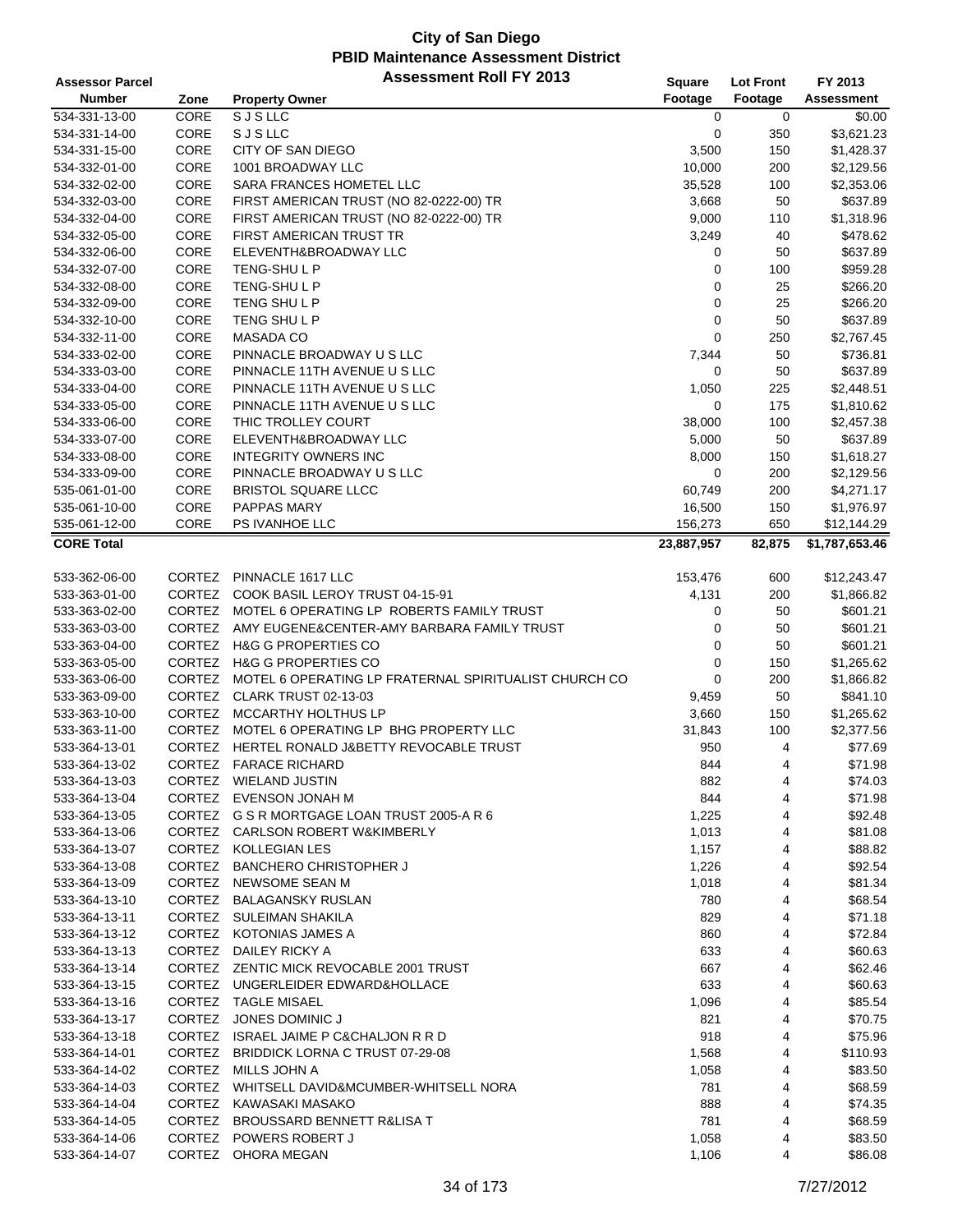| <b>Assessor Parcel</b> |               | <b>Assessment Roll FY 2013</b>                        | <b>Square</b> | <b>Lot Front</b> | FY 2013           |
|------------------------|---------------|-------------------------------------------------------|---------------|------------------|-------------------|
| <b>Number</b>          | Zone          | <b>Property Owner</b>                                 | Footage       | Footage          | <b>Assessment</b> |
| 533-364-14-08          | <b>CORTEZ</b> | <b>TUBMAN RYAN M</b>                                  | 781           | 4                | \$68.59           |
| 533-364-14-09          | CORTEZ        | SAZUNIC VICTORIA N D                                  | 599           | 4                | \$58.80           |
| 533-364-14-10          | CORTEZ        | WILLIAMS DAN L                                        | 1,068         | 4                | \$84.03           |
| 533-364-14-11          | <b>CORTEZ</b> | <b>BUI-TUONG BRYAN B</b>                              | 599           | 4                | \$58.80           |
| 533-364-14-12          |               | CORTEZ BOLAND DANIEL                                  | 845           | 4                | \$72.04           |
| 533-364-14-13          |               | CORTEZ ORTIZ LUIS R&NELSON VALERIE N                  | 1,106         | 4                | \$86.08           |
| 533-364-14-14          | <b>CORTEZ</b> | <b>MERFELD CHARLES H&amp;FELICIA F TRUST</b>          | 1,058         | 4                | \$83.50           |
| 533-364-14-15          | CORTEZ        | <b>LINH ALICE</b>                                     | 781           | 4                | \$68.59           |
| 533-364-14-16          | CORTEZ        | MANDELBAUM JOHN                                       | 888           | 4                | \$74.35           |
| 533-364-14-17          | <b>CORTEZ</b> | <b>HALL DANIEL AUBREY&amp;RAQUEL M TRUST</b>          | 781           | 4                | \$68.59           |
| 533-364-14-18          |               | CORTEZ HLUZA MARIGNY                                  | 1,058         | 4                | \$83.50           |
| 533-364-14-19          |               | CORTEZ NEWBORN FAMILY TRUST 05-25-07                  | 1,568         | 4                | \$110.93          |
| 533-364-14-20          |               | CORTEZ SACKS INTERVIVOS TRUST 11-01-84                | 781           | 4                | \$68.59           |
| 533-364-14-21          |               | CORTEZ ALME JOHN M&JEAN E                             | 1,068         | 4                | \$84.03           |
| 533-364-14-22          | <b>CORTEZ</b> | <b>BASTAWROUS AMIR</b>                                | 781           | 4                | \$68.59           |
| 533-364-14-23          |               | CORTEZ AFANASEV ALEX                                  | 721           | 4                | \$65.37           |
| 533-364-14-24          | CORTEZ        | <b>BOEHM MARC</b>                                     | 721           | 4                | \$65.37           |
| 533-364-14-25          |               | CORTEZ KANG JULIE                                     | 645           | 4                | \$61.28           |
| 533-364-14-26          | CORTEZ        | LINSTROM ZACHARY E                                    | 658           | 4                | \$61.98           |
| 533-364-14-27          |               | CORTEZ GREENFELD FAMILY TRUST 05-08-06                | 663           | 4                | \$62.25           |
| 533-364-14-28          | CORTEZ        | ATKIN CATHERINE S                                     | 966           | 4                | \$78.55           |
| 533-364-14-29          | CORTEZ        | SMITH DEBRA L TUCKER                                  | 966           | 4                | \$78.55           |
| 533-364-14-30          |               | CORTEZ DUSHATSKY FELIKS                               | 663           | 4                | \$62.25           |
| 533-364-14-31          |               | CORTEZ CARDONA TERESA                                 | 658           | 4                | \$61.98           |
| 533-364-14-32          |               | CORTEZ ORD MICHAEL A                                  | 721           | 4                | \$65.37           |
| 533-364-14-33          | CORTEZ        | MAY KEVIN                                             | 721           | 4                | \$65.37           |
| 533-364-14-34          |               | CORTEZ PERALTA FRANK&SURYA                            | 645           | 4                | \$61.28           |
| 533-364-14-35          |               | CORTEZ FORSTER FAMILY TRUST 09-08-98                  | 721           | 4                | \$65.37           |
| 533-364-14-36          |               | CORTEZ MCKINNEY DAVID A                               | 721           | 4                | \$65.37           |
| 533-364-14-37          | <b>CORTEZ</b> | LIGUORI JAMES&ROSE                                    | 658           | 4                | \$61.98           |
| 533-364-14-38          |               | CORTEZ KIM JI SOO                                     | 658           | 4                | \$61.98           |
| 533-364-14-39          | <b>CORTEZ</b> | <b>MANOS STEPHANIE</b>                                | 658           | 4                | \$61.98           |
| 533-364-14-40          | CORTEZ        | <b>SKUBIC STACY</b>                                   | 658           | 4                | \$61.98           |
| 533-364-14-41          | CORTEZ        | NGUYEN NATALIE T                                      | 658           | 4                | \$61.98           |
| 533-364-14-42          |               | CORTEZ NAGORSKI JOHN W&ANN T                          | 1,568         | 4                | \$110.93          |
| 533-364-14-43          | CORTEZ        | BLITT CASEY&KATHRYN FAMILY REVOCABLE TRUST            | 1,058         | 4                | \$83.50           |
| 533-364-14-44          | CORTEZ        | <b>GARRA GIL LIVING TRUST</b>                         | 781           | 4                | \$68.59           |
| 533-364-14-45          | CORTEZ        | <b>BRIGANTE SCOTT D</b>                               | 888           | 4                | \$74.35           |
| 533-364-14-46          |               | CORTEZ KERNS RICHARD D REVOCABLE TRUST                | 781           | $\overline{4}$   | \$68.59           |
| 533-364-14-47          |               | CORTEZ GREENLEAF WILLIAM&ANNIE                        | 1,058         | 4                | \$83.50           |
| 533-364-14-48          |               | CORTEZ LAYDEN KEVIN F&GINA S                          | 1,106         | 4                | \$86.08           |
| 533-364-14-49          |               | CORTEZ SALOTTI JOAN I                                 | 845           | 4                | \$72.04           |
| 533-364-14-50          |               | CORTEZ MASON NANCY S                                  | 599           | 4                | \$58.80           |
| 533-364-14-51          |               | CORTEZ POLENTZ CHRISTOPHER R&SALINA A                 | 1,068         | 4                | \$84.03           |
| 533-364-14-52          |               | CORTEZ DELAPENA D&T FAMILY LIVING TRUST               | 599           | 4                | \$58.80           |
| 533-364-14-53          |               | CORTEZ RICCIO GREGORY J&MARIA&RICCIO FELICIA P        | 845           | 4                | \$72.04           |
| 533-364-14-54          |               | CORTEZ FERNANDEZ DOVER M&MICHELLE J                   | 1,106         | 4                | \$86.08           |
| 533-364-14-55          |               | CORTEZ ABU-HAMDI NADERAH M                            | 1,058         | 4                | \$83.50           |
| 533-364-14-56          |               | CORTEZ BIDGOLI FAE FAMILY TRUST 12-05-00              | 781           | 4                | \$68.59           |
| 533-364-14-57          |               | CORTEZ ARONOFF PETER                                  | 888           | 4                | \$74.35           |
| 533-364-14-58          |               | CORTEZ SEVILLA EDGAR H III                            | 781           | 4                | \$68.59           |
| 533-364-14-59          |               | CORTEZ BACHMANN BROOKE A                              | 1,058         | 4                | \$83.50           |
| 533-364-14-60          |               | CORTEZ BENSON CHRISTOPHER E&ERIN R                    | 1,568         | 4                | \$110.93          |
| 533-364-14-61          |               | CORTEZ DEVAN VINOD                                    | 781           | 4                | \$68.59           |
| 533-364-14-62          |               | CORTEZ KISH FAMILY TRUST 11-28-01                     | 1,068         | 4                | \$84.03           |
| 533-364-14-63          |               | CORTEZ SMITH BRANDON C                                | 781           | 4                | \$68.59           |
| 533-364-14-64          |               | CORTEZ LOTFI ELLIE                                    | 721           | 4                | \$65.37           |
| 533-364-14-65          |               | CORTEZ HARTER CHRISTOPHER H&JESSICA M REVOCABLE TRUST | 721           | 4                | \$65.37           |
| 533-364-14-66          |               | CORTEZ SEBERHAGEN KRISTIN                             | 645           | 4                | \$61.28           |
| 533-364-14-67          |               | CORTEZ LE PETER                                       | 658           | 4                | \$61.98           |
| 533-364-14-68          |               | CORTEZ STEPHENSON ARLENE C                            | 663           | 4                | \$62.25           |
| 533-364-14-69          |               | CORTEZ CLEARY SHANNON A                               | 966           | 4                | \$78.55           |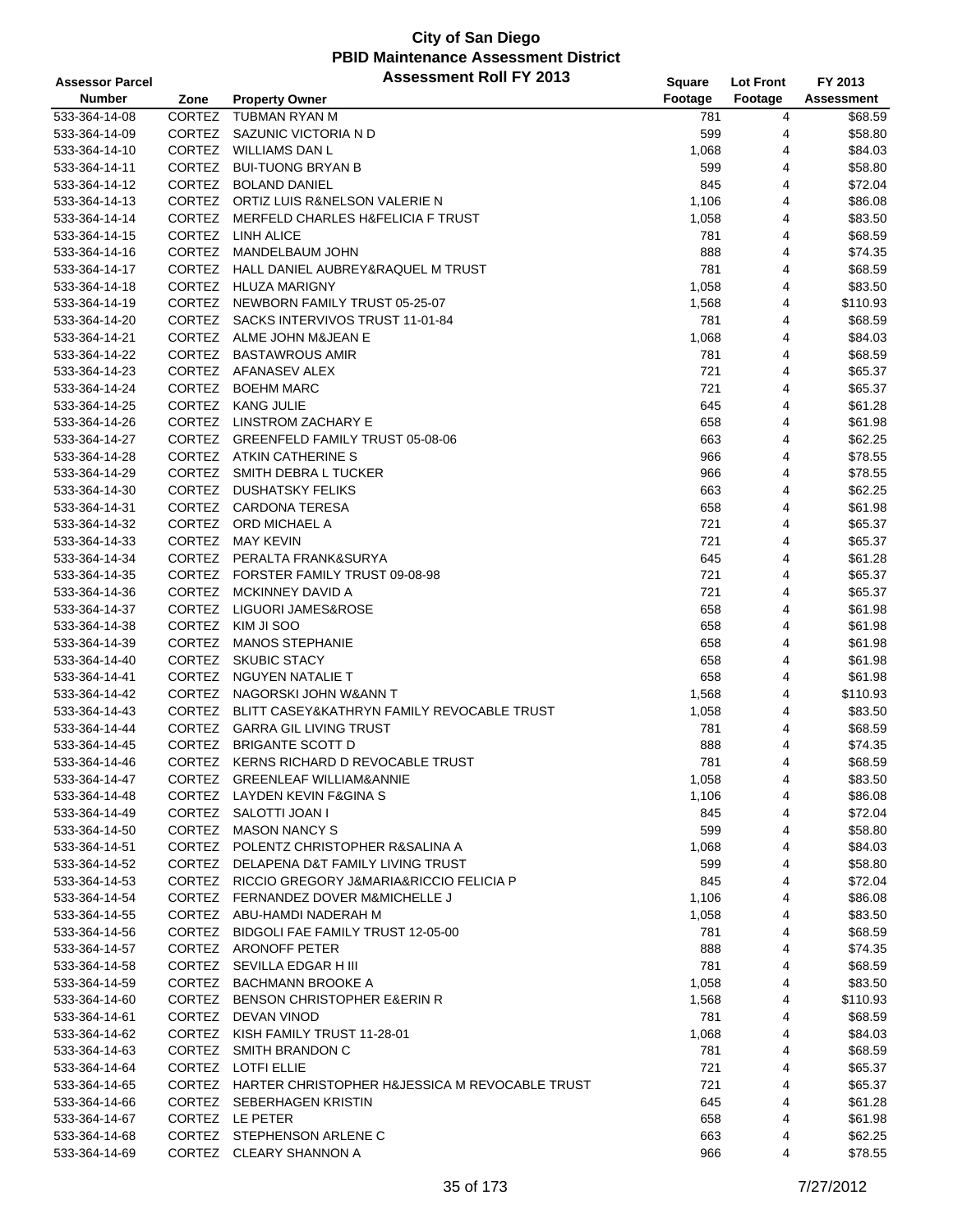| <b>Assessor Parcel</b> |               | <b>Assessment Roll FY 2013</b>                     | Square  | <b>Lot Front</b> | FY 2013           |
|------------------------|---------------|----------------------------------------------------|---------|------------------|-------------------|
| <b>Number</b>          | Zone          | <b>Property Owner</b>                              | Footage | Footage          | <b>Assessment</b> |
| 533-364-14-70          | <b>CORTEZ</b> | ROUGEUX KEVIN T TRUST 03-02-09                     | 966     | 4                | \$78.55           |
| 533-364-14-71          | CORTEZ        | PFISTER GREGORY L                                  | 663     | 4                | \$62.25           |
| 533-364-14-72          |               | CORTEZ QUINTAL ANTHONY L                           | 658     | 4                | \$61.98           |
| 533-364-14-73          | CORTEZ        | MURDOCK TODD J                                     | 721     | 4                | \$65.37           |
| 533-364-14-74          |               | CORTEZ SCHROEDER VANCE E& DEBRA L                  | 721     | 4                | \$65.37           |
| 533-364-14-75          |               | CORTEZ MOBLEY JENNIFER A                           | 645     | 4                | \$61.28           |
| 533-364-14-76          |               | CORTEZ ROHRBACH CHRISTOPHER F&MARILOU C            | 721     | 4                | \$65.37           |
| 533-364-14-77          |               | CORTEZ THEVENOT LAURENT                            | 721     | 4                | \$65.37           |
| 533-364-14-78          |               | CORTEZ RAIDER JOANNE                               | 658     | 4                | \$61.98           |
| 533-364-14-79          | <b>CORTEZ</b> | CABRAL EDWARD O                                    | 658     | 4                | \$61.98           |
| 533-364-14-80          |               | CORTEZ GRUTA MICHAEL I                             | 658     | 4                | \$61.98           |
| 533-364-14-81          |               | CORTEZ IRVING A J&MARTA                            | 658     | 4                | \$61.98           |
| 533-364-14-82          |               | CORTEZ RENZAS TERESA B                             | 658     | 4                | \$61.98           |
| 533-364-15-01          |               | CORTEZ CLARK JOHN H&DOROTHY R REVOCABLE TRUST      | 1,568   | 4                | \$110.93          |
| 533-364-15-02          |               | CORTEZ GRAY WILLIAM F&HELEN A TRUST 06-22-98       | 1,058   | 4                | \$83.50           |
| 533-364-15-03          |               | CORTEZ TODESCHI EDGAR A&PONCE GEORGINA             | 749     | 4                | \$66.87           |
| 533-364-15-04          |               | CORTEZ PETROSKI STEVEN K                           | 781     | 4                | \$68.59           |
| 533-364-15-05          |               | CORTEZ BRUMER KATHRYN T                            | 888     | 4                | \$74.35           |
| 533-364-15-06          |               | CORTEZ MANDELBAUM JUSTIN D SEPARATE PROPERTY TRUST | 781     | 4                | \$68.59           |
| 533-364-15-07          |               | CORTEZ CHINELLO MARIO&VICTORIA                     | 749     | 4                | \$66.87           |
| 533-364-15-08          | <b>CORTEZ</b> | DANZO LUKE                                         | 1,058   | 4                | \$83.50           |
| 533-364-15-09          |               | CORTEZ LAJEUNESSE MICHAEL&FELICIA 2006 TRUST       | 1,106   | 4                | \$86.08           |
| 533-364-15-10          |               | CORTEZ GENTLES SUZANNE M TR                        | 845     | 4                | \$72.04           |
| 533-364-15-11          |               | CORTEZ VAZQUEZ ALFONSO                             | 599     | 4                | \$58.80           |
| 533-364-15-12          |               | CORTEZ OPOLINER LARRY                              | 1,068   | 4                | \$84.03           |
| 533-364-15-13          |               | CORTEZ SORENSEN CHERI                              | 599     | 4                | \$58.80           |
| 533-364-15-14          |               | CORTEZ BORROMEO JR TRUST 09-16-02                  | 845     | 4                | \$72.04           |
| 533-364-15-15          |               | CORTEZ MANICKAM FAMILY TRUST 05-29-09              | 1,106   | 4                | \$86.08           |
| 533-364-15-16          |               | CORTEZ BOURQUE GLEN D                              | 1,058   | 4                | \$83.50           |
| 533-364-15-17          |               | CORTEZ RESNICK GILDA C                             | 749     | 4                | \$66.87           |
| 533-364-15-18          |               | CORTEZ MANDELBAUM JUSTIN D SEPARATE PROPERTY TRUST | 781     | 4                | \$68.59           |
| 533-364-15-19          | <b>CORTEZ</b> | ANDERSON ROSS L                                    | 888     | 4                | \$74.35           |
| 533-364-15-20          |               | CORTEZ REJALI SHIRIN M TRUST 07-19-06              | 781     | 4                | \$68.59           |
| 533-364-15-21          |               | CORTEZ GONZALES JAMES                              | 749     | 4                | \$66.87           |
| 533-364-15-22          |               | CORTEZ OLAES MELISSA                               | 1,058   | 4                | \$83.50           |
| 533-364-15-23          |               | CORTEZ CAWLEY SEAN&SERANO MARISA                   | 1,568   | 4                | \$110.93          |
| 533-364-15-24          |               | CORTEZ KAMIL AAMNA                                 | 781     | 4                | \$68.59           |
| 533-364-15-25          |               | CORTEZ DAHDOUH KARIM (DP)                          | 1,068   | 4                | \$84.03           |
| 533-364-15-26          |               | CORTEZ FEE STEPHEN M&NINA V                        | 781     | $\overline{4}$   | \$68.59           |
| 533-364-15-27          |               | CORTEZ MCMILLAN KELLI                              | 721     | 4                | \$65.37           |
| 533-364-15-28          |               | CORTEZ SIEGEL JAYNE E                              | 797     | 4                | \$69.46           |
| 533-364-15-29          |               | CORTEZ DAVIS DANICA P                              | 721     | 4                | \$65.37           |
| 533-364-15-30          |               | CORTEZ WU ALEX                                     | 645     | 4                | \$61.28           |
| 533-364-15-31          |               | CORTEZ TKKLLP                                      | 658     | 4                | \$61.98           |
| 533-364-15-32          |               | CORTEZ SEIPPEL KATE S                              | 663     | 4                | \$62.25           |
| 533-364-15-33          |               | CORTEZ KODESH KIM                                  | 966     | 4                | \$78.55           |
| 533-364-15-34          |               | CORTEZ VANHORN REVOCABLE FAMILY 1993 TRUST         | 966     | 4                | \$78.55           |
| 533-364-15-35          |               | CORTEZ PECK JOAN R                                 | 663     | 4                | \$62.25           |
| 533-364-15-36          | <b>CORTEZ</b> | SHERIDAN BELINDA                                   | 658     | 4                | \$61.98           |
| 533-364-15-37          |               | CORTEZ OWENS CODY                                  | 721     | 4                | \$65.37           |
| 533-364-15-38          |               | CORTEZ OXINA NATHANIEL                             | 721     | 4                | \$65.37           |
| 533-364-15-39          |               | CORTEZ LUTHER SARAH A                              | 645     | 4                | \$61.28           |
| 533-364-15-40          |               | CORTEZ COLETTIS JAMES                              | 721     | 4                | \$65.37           |
| 533-364-15-41          |               | CORTEZ COVEN LORIE                                 | 721     | 4                | \$65.37           |
| 533-364-15-42          |               | CORTEZ ROSS DANIELLE E                             | 658     | 4                | \$61.98           |
| 533-364-15-43          |               | CORTEZ FASACK FAMILY TRUST 09-30-11                | 658     | 4                | \$61.98           |
| 533-364-15-44          |               | CORTEZ HADLEY CHRISTOPHER                          | 658     | 4                | \$61.98           |
| 533-364-15-45          | CORTEZ        | SHANDOFF MARGARET E                                | 658     | 4                | \$61.98           |
| 533-364-15-46          |               | CORTEZ WAETJEN ERIC&DARIA C                        | 658     | 4                | \$61.98           |
| 533-364-16-01          | <b>CORTEZ</b> | DEMAURO DAVID&MYRNA                                | 1,568   | 4                | \$110.93          |
| 533-364-16-02          |               | CORTEZ 208 CAPITOL STREET LLC                      | 1,027   | 4                | \$81.83           |
| 533-364-16-03          |               | CORTEZ TERRICK ROBERT                              | 749     | 4                | \$66.87           |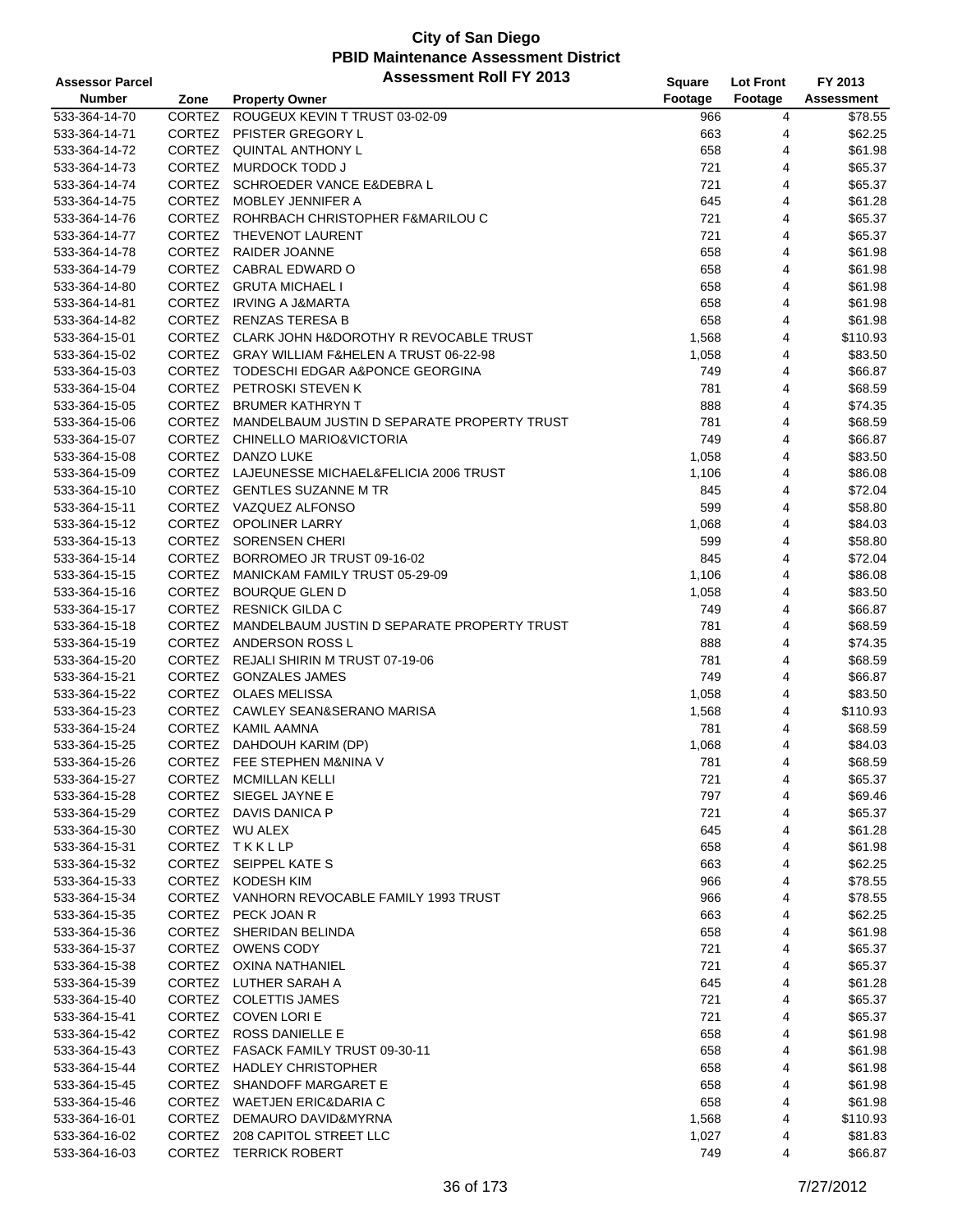| <b>Assessor Parcel</b> |               | <b>Assessment Roll FY 2013</b>                 | Square  | <b>Lot Front</b> | FY 2013           |
|------------------------|---------------|------------------------------------------------|---------|------------------|-------------------|
| <b>Number</b>          | Zone          | <b>Property Owner</b>                          | Footage | Footage          | <b>Assessment</b> |
| 533-364-16-04          | <b>CORTEZ</b> | KOELLER KEITH D&DEBRA A                        | 781     | 4                | \$68.59           |
| 533-364-16-05          | CORTEZ        | MANDELBAUM JUSTIN D SEPARATE PROPERTY TRUST    | 888     | 4                | \$74.35           |
| 533-364-16-06          |               | CORTEZ CALIXTO HEIDI D                         | 781     | 4                | \$68.59           |
| 533-364-16-07          |               | CORTEZ CORSER PAUL S                           | 749     | 4                | \$66.87           |
| 533-364-16-08          |               | CORTEZ SLATER THOMAS T                         | 1,027   | 4                | \$81.83           |
| 533-364-16-09          |               | CORTEZ CAZARES ALLEN E&ANNA M                  | 1,106   | 4                | \$86.08           |
| 533-364-16-10          |               | CORTEZ SABA FAMILY 1996 TRUST                  | 845     | 4                | \$72.04           |
| 533-364-16-11          |               | CORTEZ DEPERIO GENEVIEVE                       | 555     | 4                | \$56.44           |
| 533-364-16-12          |               | CORTEZ GOMEZ ARMANDO L E&MALO CLAUDIA C        | 1,068   | $\overline{4}$   | \$84.03           |
| 533-364-16-13          |               | CORTEZ CERVANTES NATIVIDAD                     | 555     | 4                | \$56.44           |
| 533-364-16-14          |               | CORTEZ WANDERSKI FRANK J III&LAURIE A          | 845     | 4                | \$72.04           |
| 533-364-16-15          |               | CORTEZ GAFFURI KEVIN T&MARIALEJANI             | 1,106   | 4                | \$86.08           |
| 533-364-16-16          |               | CORTEZ HADJIS GEORGE J                         | 1,027   | 4                | \$81.83           |
| 533-364-16-17          |               | CORTEZ REED FAMILY TRUST 11-20-90              | 749     | $\overline{4}$   | \$66.87           |
| 533-364-16-18          |               | CORTEZ WONG SANDY Y                            | 781     | 4                | \$68.59           |
| 533-364-16-19          |               | CORTEZ C W C REGIONAL HOUSING FUND LP          | 888     | 4                | \$74.35           |
| 533-364-16-20          |               | CORTEZ OIEN DELBERT L                          | 781     | 4                | \$68.59           |
| 533-364-16-21          |               | CORTEZ KAIN KELLY                              | 749     | 4                | \$66.87           |
| 533-364-16-22          |               | CORTEZ FARQUAR CHRIS R                         | 1,027   | 4                | \$81.83           |
| 533-364-16-23          |               | CORTEZ FORTNEY REVOCABLE LIVING TRUST 05-20-92 | 1,568   | 4                | \$110.93          |
| 533-364-16-24          |               | CORTEZ BUSH MODENE N TRUST 07-30-92            | 781     | 4                | \$68.59           |
| 533-364-16-25          |               | CORTEZ WAITE ERIC L JR                         | 781     | 4                | \$68.59           |
| 533-364-16-26          |               | CORTEZ VOLKOVA SVETLANA TRUST 06-30-09         | 721     | 4                | \$65.37           |
| 533-364-16-27          |               | CORTEZ MONTANA MARTIN A                        | 721     | 4                | \$65.37           |
| 533-364-16-28          |               | CORTEZ BECK FAMILY TRUST 04-03-01              | 645     | 4                | \$61.28           |
| 533-364-16-29          | <b>CORTEZ</b> | <b>MADEN GARETH</b>                            | 658     | $\overline{4}$   | \$61.98           |
| 533-364-16-30          |               | CORTEZ ROSENTHAL ARON D                        | 663     | 4                | \$62.25           |
| 533-364-16-31          |               | CORTEZ HOM WILLIAM J&JIANG XIAOLEI             | 966     | 4                | \$78.55           |
| 533-364-16-32          |               | CORTEZ GONZALEZ MERYLL C                       | 966     | 4                | \$78.55           |
| 533-364-16-33          |               | CORTEZ DIXON THOMAS T                          | 663     | 4                | \$62.25           |
| 533-364-16-34          |               | CORTEZ NGUYEN LINDA V                          | 658     | $\overline{4}$   | \$61.98           |
| 533-364-16-35          |               | CORTEZ ROMAN LYNN REVOCABLE 2005 TRUST         | 721     | 4                | \$65.37           |
| 533-364-16-36          |               | CORTEZ ROMAN LYNN REVOCABLE 2005 TRUST         | 721     | 4                | \$65.37           |
| 533-364-16-37          |               | CORTEZ HENDERSON JEFFREY                       | 645     | 4                | \$61.28           |
| 533-364-16-38          |               | CORTEZ AQUINO ARLENE S TRUST 06-16-06          | 721     | 4                | \$65.37           |
| 533-364-16-39          |               | CORTEZ HERTZOG KARLA J                         | 721     | 4                | \$65.37           |
| 533-364-16-40          |               | CORTEZ BOLOGNA FRANK                           | 658     | 4                | \$61.98           |
| 533-364-16-41          |               | CORTEZ POLYMATHIC PROPERTIES INC               | 658     | 4                | \$61.98           |
| 533-364-16-42          |               | CORTEZ CWMBS2005-HYB1                          | 658     | $\overline{4}$   | \$61.98           |
| 533-364-16-43          |               | CORTEZ POPE DEREK                              | 658     | 4                | \$61.98           |
| 533-364-16-44          |               | CORTEZ TRINIDAD CECILIA R G R                  | 658     | 4                | \$61.98           |
| 533-364-16-45          |               | CORTEZ CAZARES ALLEN E&ANNA M                  | 1,568   | 4                | \$110.93          |
| 533-364-16-46          |               | CORTEZ ELLIOTT BILL&MARY L                     | 1,027   | 4                | \$81.83           |
| 533-364-16-47          |               | CORTEZ HALL DIANE M                            | 781     | 4                | \$68.59           |
| 533-364-16-48          |               | CORTEZ BOSCOLO ANITA                           | 888     | 4                | \$74.35           |
| 533-364-16-49          |               | CORTEZ SOLLENNE JUSTIN P                       | 845     | 4                | \$72.04           |
| 533-364-16-50          |               | CORTEZ SARGENT SPECK FAMILY TRUST              | 1,027   | 4                | \$81.83           |
| 533-364-16-51          |               | CORTEZ CHINELLO MARIO&VICTORIA                 | 1,106   | 4                | \$86.08           |
| 533-364-16-52          |               | CORTEZ HAGAN STEPHEN H                         | 845     | 4                | \$72.04           |
| 533-364-16-53          |               | CORTEZ MARINOVICH NICOLAS F                    | 555     | 4                | \$56.44           |
| 533-364-16-54          |               | CORTEZ HOWELL R&D REVOCABLE TRUST 01-10-07     | 1,068   | 4                | \$84.03           |
| 533-364-16-55          |               | CORTEZ WOLVERTON JOEL                          | 555     | 4                | \$56.44           |
| 533-364-16-56          |               | CORTEZ CHRISTIE SAMUEL&ANGELA C                | 845     | 4                | \$72.04           |
| 533-364-16-57          |               | CORTEZ NICHOLS BOBBY G                         | 1,106   | 4                | \$86.08           |
| 533-364-16-58          |               | CORTEZ SCHMID ERNST P TR                       | 1,027   | 4                | \$81.83           |
| 533-364-16-59          |               | CORTEZ GUGGER PAUL R                           | 781     | 4                | \$68.59           |
| 533-364-16-60          |               | CORTEZ GARWOOD JULIA M TRUST 04-08-98          | 888     | 4                | \$74.35           |
| 533-364-16-61          |               | CORTEZ MILLER LOUIS M&SEMBLANTES SUSANA H      | 781     | 4                | \$68.59           |
| 533-364-16-62          |               | CORTEZ NAVIZI MAHYAR                           | 1,027   | 4                | \$81.83           |
| 533-364-16-63          |               | CORTEZ PONTE L&G REVOCABLE TRUST 03-28-00      | 1,568   | 4                | \$110.93          |
| 533-364-16-64          |               | CORTEZ M J B INVESTMENTS LLC                   | 813     | 4                | \$70.32           |
| 533-364-16-65          |               | CORTEZ BERNSTEIN ROBERT&ELIZABETH              | 813     | 4                | \$70.32           |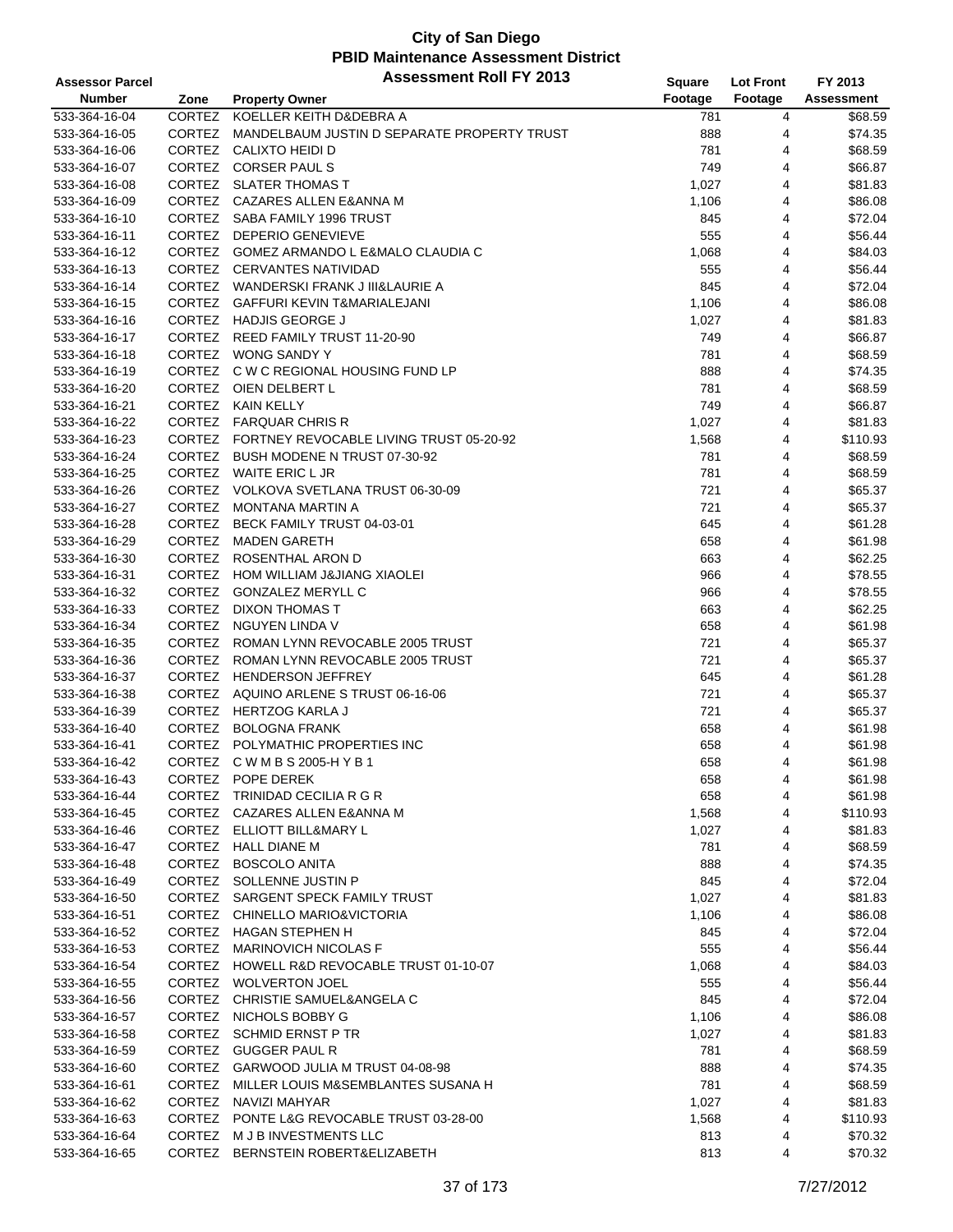| <b>Assessor Parcel</b> |               | <b>Assessment Roll FY 2013</b>                 | Square      | <b>Lot Front</b> | FY 2013     |
|------------------------|---------------|------------------------------------------------|-------------|------------------|-------------|
| <b>Number</b>          | Zone          | <b>Property Owner</b>                          | Footage     | Footage          | Assessment  |
| 533-364-16-66          | <b>CORTEZ</b> | <b>REYES LAWRENCE X</b>                        | 721         | 4                | \$65.37     |
| 533-364-16-67          | <b>CORTEZ</b> | PROL DEBRA L                                   | 721         | 4                | \$65.37     |
| 533-364-16-68          |               | CORTEZ PRINCE FAMILY TRUST 05-18-00            | 645         | 4                | \$61.28     |
| 533-364-16-69          | <b>CORTEZ</b> | <b>GARAPICH JOHN W&amp;AMIE L</b>              | 658         | 4                | \$61.98     |
| 533-364-16-70          |               | CORTEZ BORGES HENRY A TRUST 03-16-04           | 663         | 4                | \$62.25     |
| 533-364-16-71          |               | CORTEZ CORATE REYNALDO D&LEONILA M             | 966         | 4                | \$78.55     |
| 533-364-16-72          |               | CORTEZ LESEA LIVING 1989 TRUST 01-06-89        | 966         | 4                | \$78.55     |
| 533-364-16-73          |               | CORTEZ SNYDER DAVID B&RENEE M                  | 663         | 4                | \$62.25     |
| 533-364-16-74          | CORTEZ        | <b>MAUDE ANTHONY K</b>                         | 658         | 4                | \$61.98     |
| 533-364-16-75          | CORTEZ        | <b>BALLARD TAMIRA</b>                          | 721         | 4                | \$65.37     |
| 533-364-16-76          | CORTEZ        | <b>GARDINER DREW T</b>                         | 721         | 4                | \$65.37     |
| 533-364-16-77          |               | CORTEZ LAMBETH MICHAEL&LORA                    | 645         | 4                | \$61.28     |
| 533-364-16-78          |               | CORTEZ BROWN FAMILY TRUST 12-22-99             | 721         | 4                | \$65.37     |
| 533-364-16-79          |               | CORTEZ LEE LINDA R                             | 721         | $\overline{4}$   | \$65.37     |
| 533-364-16-80          | <b>CORTEZ</b> | PIZZO FRANK TRUST 07-15-11                     | 658         | 4                | \$61.98     |
| 533-364-16-81          |               | CORTEZ ROTH SUZANNE F                          | 658         | 4                | \$61.98     |
| 533-364-16-82          |               | CORTEZ NAVARRO REYNALDO R                      | 658         | 4                | \$61.98     |
| 533-364-16-83          |               | CORTEZ MANDELBAUM DAVID J                      | 658         | 4                | \$61.98     |
| 533-364-16-84          |               | CORTEZ SEPASSI SHAHIN&GABRIELLA                | 658         | 4                | \$61.98     |
| 533-366-04-00          |               | CORTEZ APROLLC                                 | 2,342       | 262              | \$2,617.69  |
| 533-366-05-00          |               | CORTEZ APROLLC                                 | 0           | 0                | \$222.73    |
| 533-371-01-00          |               | CORTEZ SUTHERLAND TRUST 05-29-96               | 0           | 38               | \$454.23    |
| 533-371-02-00          |               | CORTEZ SUTHERLAND TRUST 05-29-96               | 0           | 162              | \$1,377.62  |
| 533-371-03-00          |               | CORTEZ SUTHERLAND TRUST 05-29-96               | 0           | 50               | \$633.49    |
| 533-371-06-00          |               | CORTEZ SUTHERLAND TRUST 05-29-96               | $\mathbf 0$ | 26               | \$240.00    |
| 533-371-08-00          |               | CORTEZ CALIFORNIA WESTERN SCHOOL OF LAW        | 44,741      | 212              | \$3,815.62  |
| 533-372-01-00          |               | CORTEZ CALIFORNIA WESTERN SCHOOL OF LAW        | 47,750      | 400              | \$5,226.59  |
| 533-373-06-00          |               | CORTEZ ROMAN CATHOLIC BISHOP OF SAN DIEGO      | 36,213      | 376              | \$4,446.44  |
| 533-373-08-00          |               | CORTEZ CATHOLIC CHARITIES DIOCESE OF SAN DIEGO | 22,828      | 209              | \$2,616.76  |
| 533-373-09-00          |               | CORTEZ ROMAN CATHOLIC BISHOP OF SAN DIEGO      | 16,188      | 70               | \$1,336.00  |
| 533-373-10-00          |               | CORTEZ CATHEDRALPLAZA DEVELOPMENT CORP         | 146,440     | 347              | \$10,183.97 |
| 533-374-03-00          | <b>CORTEZ</b> | SAN DIEGO HISTORIC PROPERTIES VI LTD           | 10,438      | 50               | \$893.77    |
| 533-374-04-00          | CORTEZ        | 1525 SECOND AVE LP                             | 12,479      | 50               | \$1,003.58  |
| 533-374-12-00          |               | CORTEZ CALIFORNIA WESTERN SCHOOL OF LAW        | 26,748      | 375              | \$3,930.58  |
| 533-374-13-00          |               | CORTEZ R J M REAL ESTATE TRUST                 | 38,799      | 326              | \$4,253.36  |
| 533-374-14-00          |               | CORTEZ DDMMASLLC                               | 24,840      | 200              | \$2,665.21  |
| 533-381-01-00          | <b>CORTEZ</b> | 1620 FIFTH AVENUE LLC                          | 0           | 200              | \$5,955.62  |
| 533-381-02-00          | CORTEZ        | 1620 FIFTH AVE LLC LEWIS JOSEPH J III ET AL    | 86,964      | 200              | \$6,007.48  |
| 533-381-03-00          | <b>CORTEZ</b> | 1620 FIFTH AVENUE LLC                          | 0           | 39               | \$440.86    |
| 533-382-07-00          |               | CORTEZ CEDAR GATEWAY LP CITY OF SAN DIEGO      | 0           | 384              | \$3,479.38  |
| 533-382-08-00          |               | CORTEZ CITY OF SAN DIEGO                       | 3,800       | 43               | \$499.93    |
| 533-383-04-00          |               | CORTEZ HARDIN BRYANT 2006 TRUST 02-20-06       | 1,954       | 25               | \$300.60    |
| 533-383-05-00          |               | CORTEZ DEHGHANI FAMILY LTD PARTNERSHIP         | 43,670      | 225              | \$3,844.37  |
| 533-383-06-00          |               | CORTEZ ELLENTOWN PROPERTIES LLC                | 2,581       | 152              | \$1,148.76  |
| 533-383-07-00          |               | CORTEZ ELLENTOWN PROPERTIES LLC                | 4,000       | 50               | \$601.21    |
| 533-383-08-00          |               | CORTEZ ELLENTOWN PROPERTIES LLC                | 2,000       | 50               | \$601.21    |
| 533-383-09-00          |               | CORTEZ SIDIROPOULOS FAMILY TRUST               | 3,669       | 50               | \$601.21    |
| 533-383-11-00          |               | CORTEZ SEXTA AVENIDA LLC                       | 2,570       | 50               | \$601.21    |
| 533-383-12-00          |               | CORTEZ SEXTA AVENIDA LLC                       | 2,876       | 150              | \$1,265.62  |
| 533-383-13-00          |               | CORTEZ EKLUND FRIEDA C                         | 1,276       | 250              | \$2,468.03  |
| 533-384-08-00          |               | CORTEZ FINANCIAL 21 SERVICES LLC               | 0           | 25               | \$300.60    |
| 533-384-09-00          |               | CORTEZ FINANCIAL 21 SERVICES LLC               | 2,200       | 25               | \$300.60    |
| 533-384-10-00          |               | CORTEZ FINANCIAL 21 SERVICES LLC               | 3,064       | 50               | \$601.21    |
| 533-384-11-00          | <b>CORTEZ</b> | SHAHBAZ MAJID&NEGAR F                          | 8,529       | 150              | \$1,455.48  |
| 533-384-12-00          |               | CORTEZ WEST SENIOR WELLNESS CENTER             | 12,084      | 250              | \$2,468.13  |
| 533-384-13-00          |               | CORTEZ FINANCIAL 21 COMMUNITY CREDIT UNION     | 10,931      | 250              | \$2,468.03  |
| 533-384-17-01          |               | CORTEZ 1515 PARTNERS LLC                       | 7,894       | 10               | \$491.14    |
| 533-384-17-02          | <b>CORTEZ</b> | 1515 PARTNERS LLC                              | 9,587       | 10               | \$582.22    |
| 533-384-17-03          |               | CORTEZ ASCIONE LOUIS W                         | 736         | 3                | \$59.53     |
| 533-384-17-04          | <b>CORTEZ</b> | HADI MOHAMMAD                                  | 552         | 3                | \$49.63     |
| 533-384-17-05          | CORTEZ        | <b>SJOSTEDT SIMON</b>                          | 736         | 3                | \$59.53     |
| 533-384-17-06          |               | CORTEZ STECKMEST MELINDA                       | 922         | 3                | \$69.54     |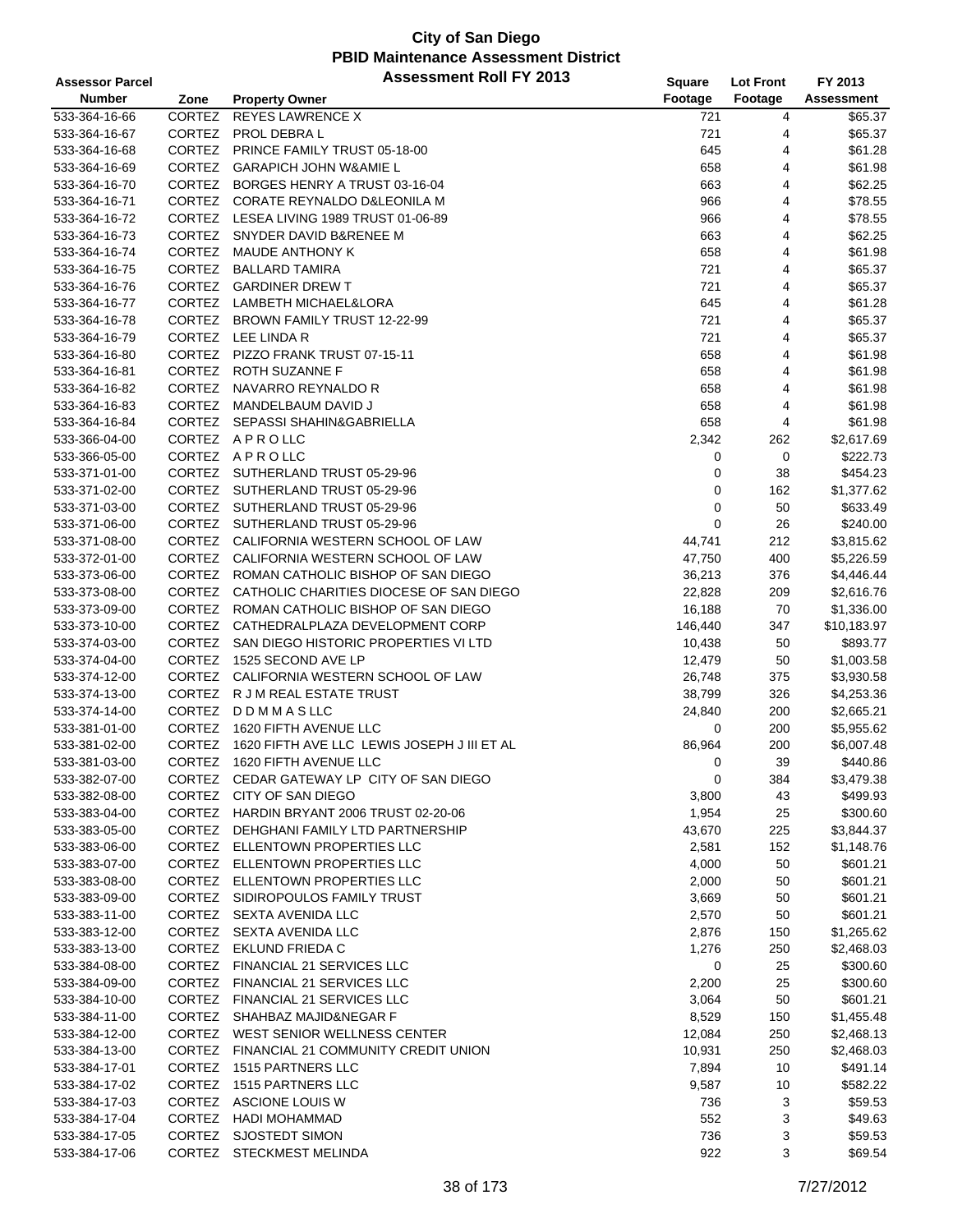| <b>Assessor Parcel</b> |               | <b>Assessment Roll FY 2013</b>             | <b>Square</b> | <b>Lot Front</b> | FY 2013           |
|------------------------|---------------|--------------------------------------------|---------------|------------------|-------------------|
| <b>Number</b>          | Zone          | <b>Property Owner</b>                      | Footage       | Footage          | <b>Assessment</b> |
| 533-384-17-07          | <b>CORTEZ</b> | KAMINSKI MICHAEL S&TENG PEGGY              | 1,263         | 3                | \$87.88           |
| 533-384-17-08          | CORTEZ        | RODRIGUEZ JORGE G                          | 978           | 3                | \$72.55           |
| 533-384-17-09          | CORTEZ        | SOHN CATHERINE K                           | 780           | 3                | \$61.90           |
| 533-384-17-10          | CORTEZ        | DIPP RANDOLF                               | 1,168         | 3                | \$82.77           |
| 533-384-17-11          | CORTEZ        | TAHBAZ MOHAMMAD H                          | 645           | 3                | \$54.63           |
| 533-384-17-12          |               | CORTEZ LONG THOMAS L&DOROTHY L             | 776           | 3                | \$61.68           |
| 533-384-17-13          |               | CORTEZ MILLER RUSSELL&MICHAELA             | 1,041         | 3                | \$75.94           |
| 533-384-17-14          |               | CORTEZ PHARISS AARON J&MONICA B            | 1,640         | 3                | \$108.16          |
| 533-384-17-15          |               | CORTEZ STINE ROBERT B                      | 552           | 3                | \$49.63           |
| 533-384-17-16          | <b>CORTEZ</b> | <b>CORLEW TIMOTHY W&amp;LINDA L</b>        | 805           | 3                | \$63.24           |
| 533-384-17-17          | CORTEZ        | <b>NAVIDI AMATECE</b>                      | 922           | 3                | \$69.54           |
| 533-384-17-18          |               | CORTEZ NASH CHRISTOPHER T                  | 726           | 3                | \$58.99           |
| 533-384-17-19          |               | CORTEZ PANGRAC MICHAEL R                   | 726           | 3                | \$58.99           |
| 533-384-17-20          |               | CORTEZ BRAUER LEE D&RIMA                   | 978           | 3                | \$72.55           |
| 533-384-17-21          | <b>CORTEZ</b> | WILSON GREGORY J                           | 780           | 3                | \$61.90           |
| 533-384-17-22          |               | CORTEZ RIOS JAMES E                        | 1,168         | 3                | \$82.77           |
| 533-384-17-23          |               | CORTEZ NELSON TIFANIE H                    | 645           | 3                | \$54.63           |
| 533-384-17-24          |               | CORTEZ LOVETT KIMBERLY M                   | 776           | 3                | \$61.68           |
| 533-384-17-25          |               | CORTEZ HILTZ JOHN P                        | 1,041         | 3                | \$75.94           |
| 533-384-17-26          |               | CORTEZ MOUCK ROBERT&PATRICIA               | 1,640         | 3                | \$108.16          |
| 533-384-17-27          | CORTEZ        | OLSON KYLE M                               | 552           | 3                | \$49.63           |
| 533-384-17-28          | CORTEZ        | NETTLETON HEATH V                          | 804           | 3                | \$63.19           |
| 533-384-17-29          | <b>CORTEZ</b> | MARTIN JUDY K                              | 922           | 3                | \$69.54           |
| 533-384-17-30          | <b>CORTEZ</b> | TRIAS SHAY U                               | 726           | 3                | \$58.99           |
| 533-384-17-31          |               | CORTEZ HUMARA JAIME M                      | 727           | 3                | \$59.04           |
| 533-384-17-32          | <b>CORTEZ</b> | <b>GINZBURG GARY</b>                       | 978           | 3                | \$72.55           |
| 533-384-17-33          |               | CORTEZ ANDERSON ALAN R&PATRICIA G          | 780           | 3                | \$61.90           |
| 533-384-17-34          |               | CORTEZ JOSEPHS JULEE E                     | 1,168         | 3                | \$82.77           |
| 533-384-17-35          |               | CORTEZ KELLAS KELSEY G                     | 645           | 3                | \$54.63           |
| 533-384-17-36          |               | CORTEZ ASL HOSSEIN T&COLLEEN IT            | 776           | 3                | \$61.68           |
| 533-384-17-37          |               | CORTEZ COSEO MARK P                        | 1,041         | 3                | \$75.94           |
| 533-384-17-38          | <b>CORTEZ</b> | <b>GROSSMAN IRA&amp;DANA T</b>             | 1,640         | 3                | \$108.16          |
| 533-384-17-39          | CORTEZ        | <b>WINGATE JONATHAN K</b>                  | 552           | 3                | \$49.63           |
| 533-384-17-40          |               | CORTEZ POMALES YAN TO                      | 866           | 3                | \$66.52           |
| 533-384-17-41          |               | CORTEZ VALENTINO FAMILY TRUST 07-02-10     | 922           | 3                | \$69.54           |
| 533-384-17-42          |               | CORTEZ SEMLIATSCHENKO AARON                | 804           | 3                | \$63.19           |
| 533-384-17-43          |               | CORTEZ FEY DONALD W&PAULA K                | 726           | 3                | \$58.99           |
| 533-384-17-44          | <b>CORTEZ</b> | MORSETH PATRICK F&KIMBERLY J               | 978           | 3                | \$72.55           |
| 533-384-17-45          |               | CORTEZ SJOBERG STEPHEN                     | 780           | 3                | \$61.90           |
| 533-384-17-46          |               | CORTEZ OBRIEN MICHAEL J&COURTNEY D         | 1,168         | 3                | \$82.77           |
| 533-384-17-47          | CORTEZ        | <b>BRANT KYLE</b>                          | 645           | 3                | \$54.63           |
| 533-384-17-48          |               | CORTEZ SANCHEZ JOSE JR                     | 776           | 3                | \$61.68           |
| 533-384-17-49          | CORTEZ        | JOHNSON PATRICK B&STEPHANIE R              | 1,041         | 3                | \$75.94           |
| 533-384-17-50          |               | CORTEZ 1515 PARTNERS LLC                   | 1,640         | 3                | \$108.16          |
| 533-384-17-51          |               | CORTEZ TEETS BRIAN K&ASHLEY P              | 552           | 3                | \$49.63           |
| 533-384-17-52          |               | CORTEZ FEDERAL NATIONAL MORTGAGE ASSN      | 1,299         | 3                | \$89.82           |
| 533-384-17-53          |               | CORTEZ GOODENOUGH GAY                      | 922           | 3                | \$69.54           |
| 533-384-17-54          |               | CORTEZ GRANTHAM WILLIAM N                  | 1,168         | 3                | \$82.77           |
| 533-384-17-55          |               | CORTEZ SANTANA RACHEL                      | 978           | 3                | \$72.55           |
| 533-384-17-56          |               | CORTEZ SOSAMON MICHAEL                     | 780           | 3                | \$61.90           |
| 533-384-17-57          |               | CORTEZ BRUNO FRANK J LIVING TRUST 09-18-02 | 1,168         | 3                | \$82.77           |
| 533-384-17-58          |               | CORTEZ SONG CAROLINE                       | 645           | 3                | \$54.63           |
| 533-384-17-59          |               | CORTEZ SICKINGER MICHAEL                   | 776           | 3                | \$61.68           |
| 533-384-17-60          |               | CORTEZ VILLA MIGUEL&NICOLA GRES            | 1,041         | 3                | \$75.94           |
| 533-384-17-61          |               | CORTEZ GAMINI JULIETTE                     | 1,640         | 3                | \$108.16          |
| 533-384-17-62          |               | CORTEZ JENSEN BARBARA A                    | 552           | 3                | \$49.63           |
| 533-384-17-63          |               | CORTEZ ALARCON JULIO A                     | 1,299         | 3                | \$89.82           |
| 533-384-17-64          |               | CORTEZ ALVAREZ ALBERTO                     | 922           | 3                | \$69.54           |
| 533-384-17-65          |               | CORTEZ 1515 PARTNERS LLC                   | 1,238         | 3                | \$86.54           |
| 533-384-17-66          | CORTEZ        | JONES EDWARD L                             | 978           | 3                | \$72.55           |
| 533-384-17-67          |               | CORTEZ ANNIBALE TERESA M                   | 780           | 3                | \$61.90           |
| 533-384-17-68          |               | CORTEZ GODEBU MICHAEL C&ELANA              | 1,168         | 3                | \$82.77           |
|                        |               |                                            |               |                  |                   |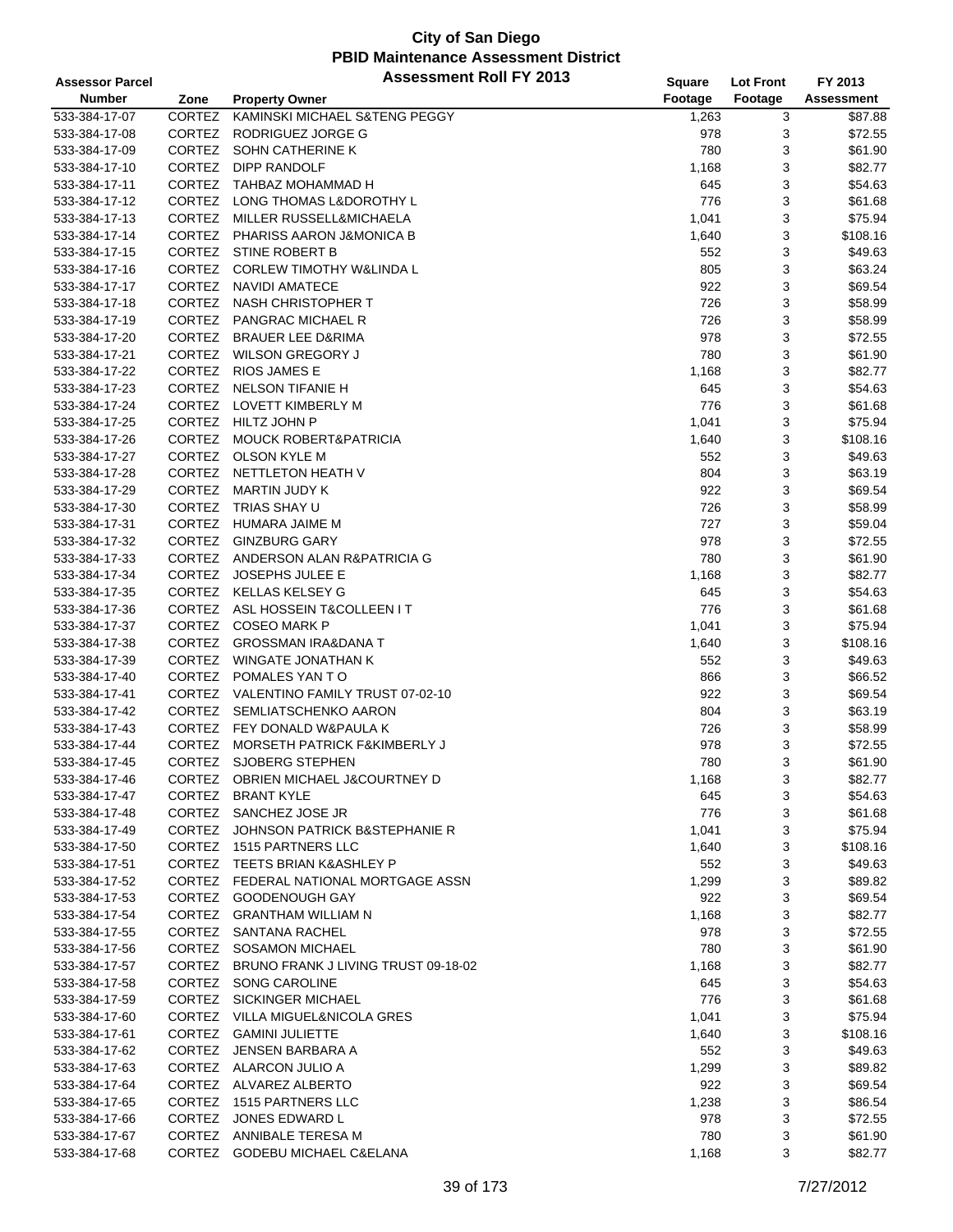| <b>Assessor Parcel</b> |               | <b>Assessment Roll FY 2013</b>                                   | Square      | <b>Lot Front</b> | FY 2013     |
|------------------------|---------------|------------------------------------------------------------------|-------------|------------------|-------------|
| <b>Number</b>          | Zone          | <b>Property Owner</b>                                            | Footage     | Footage          | Assessment  |
| 533-384-17-69          | CORTEZ        | <b>HONG JEANNE</b>                                               | 645         | 3                | \$54.63     |
| 533-384-17-70          | <b>CORTEZ</b> | RANDALL SOLEIL C                                                 | 776         | 3                | \$61.68     |
| 533-384-17-71          | CORTEZ        | ROSADO DESI E JR                                                 | 1,041       | 3                | \$75.94     |
| 533-384-17-72          | CORTEZ        | <b>SAREEN TAJ</b>                                                | 1,640       | 3                | \$108.16    |
| 533-384-17-73          | <b>CORTEZ</b> | <b>GEORGE THOMAS</b>                                             | 552         | 3                | \$49.63     |
| 533-384-17-74          | CORTEZ        | JAEGER-DAS BRENDA                                                | 1,299       | 3                | \$89.82     |
| 533-384-17-75          |               | CORTEZ PATERNO MARIA G                                           | 922         | 3                | \$69.54     |
| 533-384-17-76          | <b>CORTEZ</b> | BONIFANT BRIAN C&MAURA A LIVING TRUST                            | 1,301       | 3                | \$89.93     |
| 533-384-17-77          | CORTEZ        | 1515 PARTNERS LLC                                                | 1,357       | 3                | \$92.94     |
| 533-384-17-78          | <b>CORTEZ</b> | BORDEN SCOTT M TRUST 04-05-04                                    | 1,616       | 3                | \$106.87    |
| 533-384-17-79          | CORTEZ        | <b>BOSCO LAUREN E</b>                                            | 645         | 3                | \$54.63     |
| 533-412-07-00          |               | CORTEZ STATE OF CALIFORNIA                                       | 0           | 500              | \$4,939.06  |
| 533-422-01-00          | <b>CORTEZ</b> | SUTHERLAND TRUST 05-29-96                                        | 0           | 100              | \$798.91    |
| 533-422-02-00          |               | CORTEZ SUTHERLAND TRUST 05-29-96                                 | 0           | 50               | \$466.71    |
| 533-422-03-00          | <b>CORTEZ</b> | SUTHERLAND TRUST 05-29-96                                        | $\mathbf 0$ | 50               | \$601.21    |
| 533-422-04-00          | CORTEZ        | SAM G CAPARELL LLC                                               | 8,316       | 50               | \$779.61    |
| 533-422-07-00          |               | CORTEZ ESSEX PORTFOLIO LP HARRIS R E LLC                         | 0           | 50               | \$601.21    |
| 533-422-08-00          |               | CORTEZ ESSEX PORTFOLIO LP HARRIS R E LLC                         | 0           | 200              | \$1,866.82  |
| 533-422-09-00          | CORTEZ        | JOHN G CAPARELL LLC                                              | 17,668      | 50               | \$1,282.74  |
| 533-422-10-00          | CORTEZ        | JOHN G CAPARELL LLC                                              | 0           | 50               | \$601.21    |
| 533-422-11-00          | <b>CORTEZ</b> | JOHN G CAPARELL LLC                                              | 0           | 50               | \$601.21    |
| 533-422-12-00          | <b>CORTEZ</b> | SAN DIEGO PROGRESSIVE URBAN DEVELOPMENT CO                       | 10,980      | 150              | \$1,587.34  |
| 533-422-13-00          |               | CORTEZ ESSEX PORTFOLIO LP HARRIS FREDERICK L REVOCABLE FAMILY TF | 0           | 50               | \$601.21    |
| 533-422-14-00          |               | CORTEZ ESSEX PORTFOLIO LP HARRIS FREDERICK L REVOCABLE FAMILY TF | 0           | 150              | \$1,265.62  |
| 533-423-04-00          | <b>CORTEZ</b> | PINZINI LIVING REVOCABLE TRUST 10-15-93                          | 5,253       | 36               | \$521.80    |
| 533-423-05-00          | CORTEZ        | ONE ASH PLAZA LLC                                                | 0           | 50               | \$601.21    |
| 533-423-06-00          | CORTEZ        | ONE ASH PLAZA LLC                                                | 0           | 150              | \$1,265.62  |
| 533-423-07-00          | CORTEZ        | ONE ASH PLAZA LLC                                                | 0           | 150              | \$1,265.62  |
| 533-423-08-00          | CORTEZ        | ONE ASH PLAZA LLC                                                | 0           | 50               | \$601.21    |
| 533-423-09-00          | CORTEZ        | ONE ASH PLAZA LLC                                                | 0           | 50               | \$601.21    |
| 533-423-12-00          | CORTEZ        | <b>UNION BANK</b>                                                | 55,389      | 514              | \$6,395.00  |
| 533-424-11-00          | <b>CORTEZ</b> | GAS&ELECTRIC HEADQUARTERS BUILDING SAN DIEGO LP                  | 0           | 175              | \$1,566.22  |
| 533-424-14-00          | <b>CORTEZ</b> | GAS&ELECTRIC HEADQUARTERS BUILDING SAN DIEGO LP                  | 310,200     | 825              | \$22,170.14 |
| 533-425-08-00          | <b>CORTEZ</b> | ONE TEN INVESTORS LLC                                            | 325,976     | 1000             | \$24,181.61 |
| 533-441-05-00          | CORTEZ        | 12TH&A HOTELPARTNERS LP                                          | 1,956       | 50               | \$601.21    |
| 533-441-06-00          | <b>CORTEZ</b> | 12TH&A HOTELPARTNERS LP                                          | 4,576       | 150              | \$1,265.62  |
| 533-441-09-00          | <b>CORTEZ</b> | FIRST LUTHERAN CHURCH OF SAN DIEGO CAL THE                       | 10,475      | 50               | \$895.76    |
| 533-441-12-00          | <b>CORTEZ</b> | FIRST LUTHERAN CHURCH OF SAN DIEGO CA THE                        | 10,398      | 300              | \$3,069.23  |
| 533-441-13-00          |               | CORTEZ FIRST LUTHERAN DEVELOPMENTS INC                           | 127,260     | 450              | \$9,836.43  |
| 533-442-01-00          |               | CORTEZ ROMAN CATHOLIC BISHOP OF SAN DIEGO                        | 0           | 250              | \$2,468.03  |
| 533-442-02-00          | <b>CORTEZ</b> | CITY OF SAN DIEGO                                                | 15,000      | 250              | \$2,468.03  |
| 533-442-03-00          |               | CORTEZ HALL/FISH INVESTMENTS INC                                 | 0           | 250              | \$2,468.03  |
| 533-442-04-00          | <b>CORTEZ</b> | CITY OF SAN DIEGO                                                | 3,300       | 25               | \$343.64    |
| 533-442-05-00          | CORTEZ        | CITY OF SAN DIEGO                                                | 16,800      | 50               | \$1,236.05  |
| 533-442-06-00          |               | CORTEZ CITY OF SAN DIEGO                                         | 7,500       | 175              | \$1,566.22  |
| 533-443-01-00          | <b>CORTEZ</b> | TOPOLI LLC                                                       | 6,200       | 150              | \$1,330.18  |
| 533-443-02-00          | <b>CORTEZ</b> | THIRD AVENUE&A ASSOCIATES LLC                                    | 0           | 50               | \$601.21    |
| 533-443-03-00          | <b>CORTEZ</b> | THIRD AVENUE&A ASSOCIATES LLC                                    | 0           | 50               | \$601.21    |
| 533-443-04-00          | CORTEZ        | THIRD AVENUE&A ASSOCIATES LLC                                    | 37,485      | 250              | \$3,677.72  |
| 533-443-05-00          |               | CORTEZ WAYNLO BUILDING CORPORATION                               | 9,000       | 200              | \$1,866.82  |
| 533-443-09-00          |               | CORTEZ SAN DIEGO GAS&ELECTRIC CO                                 | 9,000       | 150              | \$1,480.82  |
| 533-443-10-00          |               | CORTEZ CHURCH OF SCIENTOLOGY OF SAN DIEGO                        | 29,700      | 150              | \$2,594.48  |
| 533-444-01-00          |               | CORTEZ SHINRYO CORP                                              | 0           | 150              | \$1,265.62  |
| 533-444-02-00          | <b>CORTEZ</b> | SHINRYO CORP                                                     | 0           | 50               | \$601.21    |
| 533-444-03-00          | <b>CORTEZ</b> | SHINRYO CORP                                                     | 0           | 50               | \$601.21    |
| 533-444-04-00          | CORTEZ        | SHINRYO CORP                                                     | 0           | 500              | \$4,939.06  |
| 533-444-05-00          | CORTEZ        | SHINRYO CORP                                                     | 0           | 50               | \$601.21    |
| 533-444-06-00          | CORTEZ        | SHINRYO CORP                                                     | 0           | 50               | \$601.21    |
| 533-444-07-00          | CORTEZ        | SHINRYO CORP                                                     | 0           | 150              | \$1,265.62  |
| 533-451-01-00          | <b>CORTEZ</b> | BEECHWOOD HOTEL                                                  | 4,966       | 150              | \$1,265.62  |
| 533-451-02-00          | CORTEZ        | CITY OF SAN DIEGO                                                | 0           | 50               | \$601.21    |
| 533-451-07-00          |               | CORTEZ MOAN FRANCES A 2009 TRUST 03-27-09                        | 7,200       | 125              | \$1,217.87  |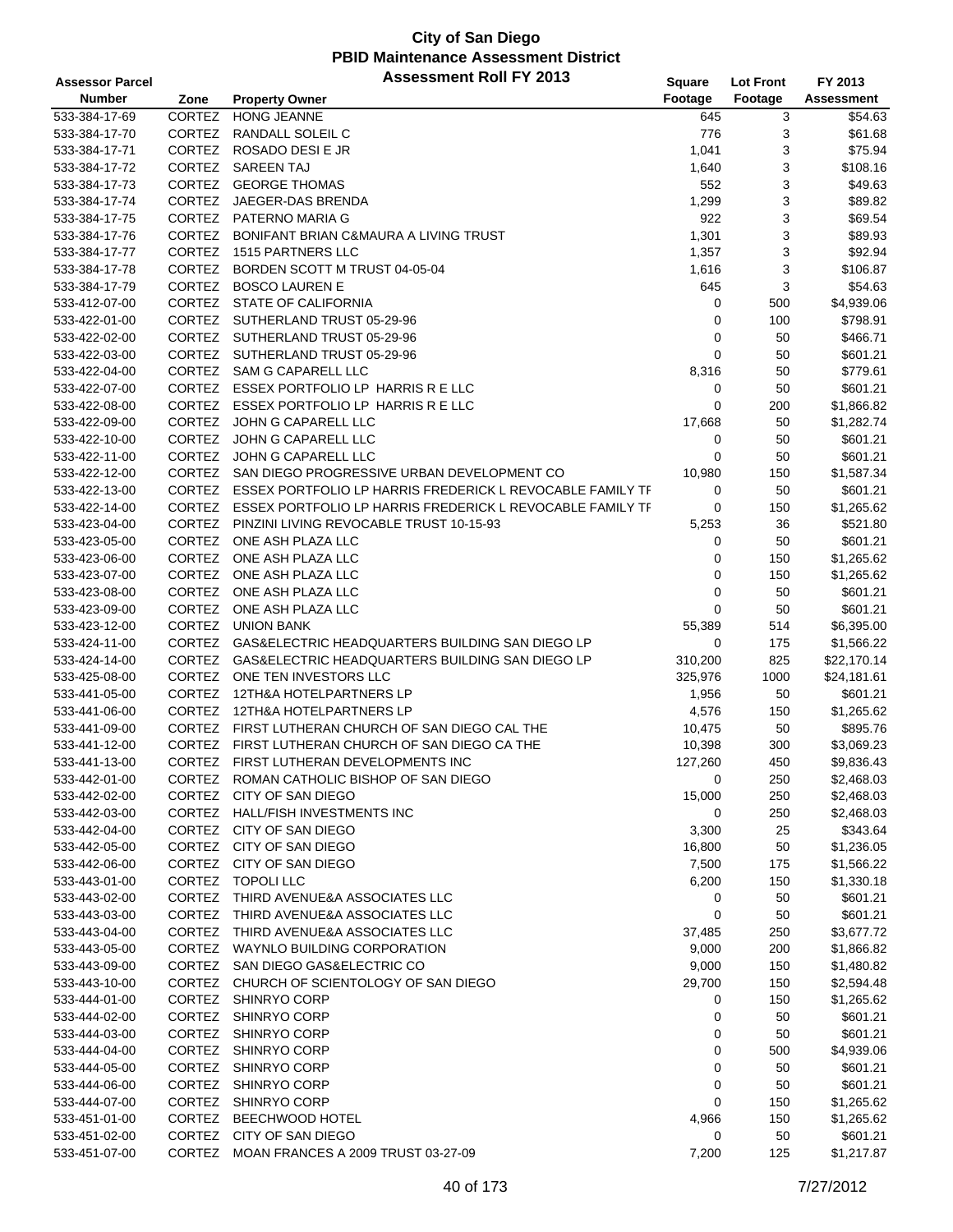| <b>Assessor Parcel</b> |               | <b>Assessment Roll FY 2013</b>                  | Square  | <b>Lot Front</b> | FY 2013           |
|------------------------|---------------|-------------------------------------------------|---------|------------------|-------------------|
| <b>Number</b>          | Zone          | <b>Property Owner</b>                           | Footage | Footage          | <b>Assessment</b> |
| 533-451-10-00          | CORTEZ        | REDEVELOPMENT AGENCY OF CITY SAN DIEGO          | 3,564   | 42               | \$505.01          |
| 533-451-11-00          | CORTEZ        | CITY OF SAN DIEGO                               | 0       | 75               | \$901.81          |
| 533-451-12-00          |               | CORTEZ CITY OF SAN DIEGO                        | 5,000   | 150              | \$1,265.62        |
| 533-451-14-00          | CORTEZ        | COUNTY OF SAN DIEGO                             | 45,000  | 75               | \$2,919.31        |
| 533-451-15-00          |               | CORTEZ TOUSSAINT TEEN CENTER LP                 | 30,956  | 283              | \$3,545.71        |
| 533-451-16-00          |               | CORTEZ CITY OF SAN DIEGO                        | 0       | 100              | \$1,202.41        |
| 533-452-01-00          | <b>CORTEZ</b> | MIDWEST TELEVISION INC                          | 10,000  | 200              | \$1,866.82        |
| 533-452-02-00          | <b>CORTEZ</b> | MIDWEST TELEVISION INC                          | 10,000  | 100              | \$1,202.41        |
| 533-452-03-00          | CORTEZ        | MIDWEST TELEVISION INC                          | 14,000  | 240              | \$2,347.78        |
| 533-452-04-00          | <b>CORTEZ</b> | <b>MIDWEST TELEVISION INC</b>                   | 11,500  | 160              | \$1,681.76        |
| 533-452-05-00          | CORTEZ        | MIDWEST TELEVISION INC                          | 5,000   | 50               | \$601.21          |
| 533-452-06-00          | CORTEZ        | MIDWEST TELEVISION INC                          | 5,000   | 50               | \$601.21          |
| 533-452-07-00          | CORTEZ        | MIDWEST TELEVISION INC                          | 5,000   | 50               | \$601.21          |
| 533-452-08-00          |               | CORTEZ MIDWEST TELEVISION INC                   | 5,000   | 150              | \$1,265.62        |
| 533-453-01-00          | CORTEZ        | SWEENEY ENTERPRISES LP                          | 10,000  | 200              | \$1,866.82        |
| 533-453-02-00          |               | CORTEZ H D P MASON HOUSING CORP                 | 20,000  | 50               | \$1,408.21        |
| 533-453-03-00          |               | CORTEZ SAN DIEGO HOUSING COMMISSION             | 71,682  | 250              | \$5,517.52        |
| 533-453-09-00          |               | CORTEZ L R-PARKING PALACE LLC                   | 230,162 | 500              | \$15,704.77       |
| 533-454-01-00          |               | CORTEZ LUTH EUGENE R&ROSE A TRS FOURTH ET AL    | 15,000  | 250              | \$2,468.03        |
| 533-454-02-00          |               | CORTEZ A STREET ASSOCIATES LLC                  | 0       | 50               | \$601.21          |
| 533-454-03-00          |               | CORTEZ A STREET ASSOCIATES LLC                  | 15,000  | 200              | \$2,135.82        |
| 533-454-04-00          |               | CORTEZ 450-A LLC                                | 19,375  | 150              | \$2,038.99        |
| 533-454-05-00          |               | CORTEZ TODD BARRY B                             | 14,900  | 50               | \$1,139.21        |
| 533-454-06-00          |               | CORTEZ A STREET ASSOCIATES LLC                  | 0       | 100              | \$1,202.41        |
| 533-454-07-00          |               | CORTEZ A STREET ASSOCIATES LLC                  | 9,200   | 200              | \$1,866.82        |
| 534-011-12-01          |               | CORTEZ TEMPLE JAMES L                           | 583     | 6                | \$71.23           |
| 534-011-12-02          | CORTEZ        | MARTINEZ FAMILY TRUST 06-13-11                  | 583     | 6                | \$71.23           |
| 534-011-12-03          |               | CORTEZ GUSTAFSON CARL G                         | 583     | 6                | \$71.23           |
| 534-011-12-04          |               | CORTEZ ASARO FAMILY TRUST 10-09-02              | 1,098   | 6                | \$98.94           |
| 534-011-12-05          |               | CORTEZ ROCKWELL RICHARD W JR&ISIS M             | 1,702   | 6                | \$131.43          |
| 534-011-12-06          |               | CORTEZ SCHEIBNER WILLIAM E JR                   | 400     | 6                | \$61.38           |
| 534-011-12-07          | CORTEZ        | ANTKOWIAK GREG                                  | 1,106   | 6                | \$99.37           |
| 534-011-12-08          |               | CORTEZ LEE JEFFREY H                            | 1,106   | 6                | \$99.37           |
| 534-011-12-09          |               | CORTEZ LANGLAIS JASON                           | 1,106   | 6                | \$99.37           |
| 534-011-12-10          | CORTEZ        | <b>HAMIDI BITA</b>                              | 1,106   | 6                | \$99.37           |
| 534-011-12-11          |               | CORTEZ HARWARD ROBERT S                         | 933     | 6                | \$90.06           |
| 534-011-12-12          | <b>CORTEZ</b> | BREDTHAUER FAMILY TRUST 02-18-09                | 1,082   | 6                | \$98.08           |
| 534-011-12-13          | CORTEZ        | GONZALEZ LIVING TRUST 01-31-12                  | 1,089   | 6                | \$98.45           |
| 534-011-12-14          | CORTEZ        | <b>BREEDLOVE LISA M</b>                         | 1,090   | 6                | \$98.51           |
| 534-011-12-15          |               | CORTEZ TOLY INVESTMENT GROUP LLC                | 1,702   | 6                | \$131.43          |
| 534-011-12-16          | CORTEZ        | <b>GARMAN ERICA L</b>                           | 400     | 6                | \$61.38           |
| 534-011-12-17          |               | CORTEZ KNIGHT JOSEPH B                          | 1,106   | 6                | \$99.37           |
| 534-011-12-18          |               | CORTEZ KADLEC MATTHEW                           | 1,106   | 6                | \$99.37           |
| 534-011-12-19          |               | CORTEZ GARMAN ERICA L                           | 732     | 6                | \$79.25           |
| 534-011-12-20          |               | CORTEZ CUEVAS DAVID C                           | 731     | 6                | \$79.19           |
| 534-011-12-21          |               | CORTEZ SEID FAMILY TRUST 06-05-02               | 1,106   | 6                | \$99.37           |
| 534-011-12-22          |               | CORTEZ PALMA REZLYN                             | 1,106   | 6                | \$99.37           |
| 534-011-12-23          |               | CORTEZ LEON PABLO H                             | 1,255   | 6                | \$107.38          |
| 534-011-12-24          |               | CORTEZ HASSELL CHRISTOPHER T                    | 443     | 6                | \$63.70           |
| 534-011-12-25          |               | CORTEZ MARGOLIS GARY T                          | 1,145   | 6                | \$101.47          |
| 534-011-12-26          |               | CORTEZ BAILEY MICAH L                           | 1,297   | 6                | \$109.64          |
| 534-011-12-27          |               | CORTEZ ONATE LARRY G                            | 446     | 6                | \$63.86           |
| 534-011-12-28          |               | CORTEZ CLASADONTE CRISTIANO O                   | 474     | 6                | \$65.37           |
| 534-011-12-29          |               | CORTEZ GREEN MELISSA                            | 1,007   | 6                | \$94.04           |
| 534-011-12-30          |               | CORTEZ SMITH CHRISTOPHER R                      | 1,089   | 6                | \$98.45           |
| 534-011-12-31          |               | CORTEZ RAHNA HOLDINGS LLC                       | 1,089   | 6                | \$98.45           |
| 534-011-12-32          |               | CORTEZ CLARK JAMES                              | 1,090   | 6                | \$98.51           |
| 534-011-12-33          |               | CORTEZ LEE SEUNG CHIN SEPARATE PROPERTY TRUST   | 1,702   | 6                | \$131.43          |
| 534-011-12-34          |               | CORTEZ LETTIERI MICHAEL F&JEAN M                | 400     | 6                | \$61.38           |
| 534-011-12-35          |               | CORTEZ SLOAN RICHARD U&MARTHA S REVOCABLE TRUST | 1,106   | 6                | \$99.37           |
| 534-011-12-36          |               | CORTEZ AUSTIN DANIEL M                          | 1,106   | 6                | \$99.37           |
| 534-011-12-37          |               | CORTEZ GARMAN STEVEN&KATHY 2000 TRUST 09-18-00  | 778     | 6                | \$81.72           |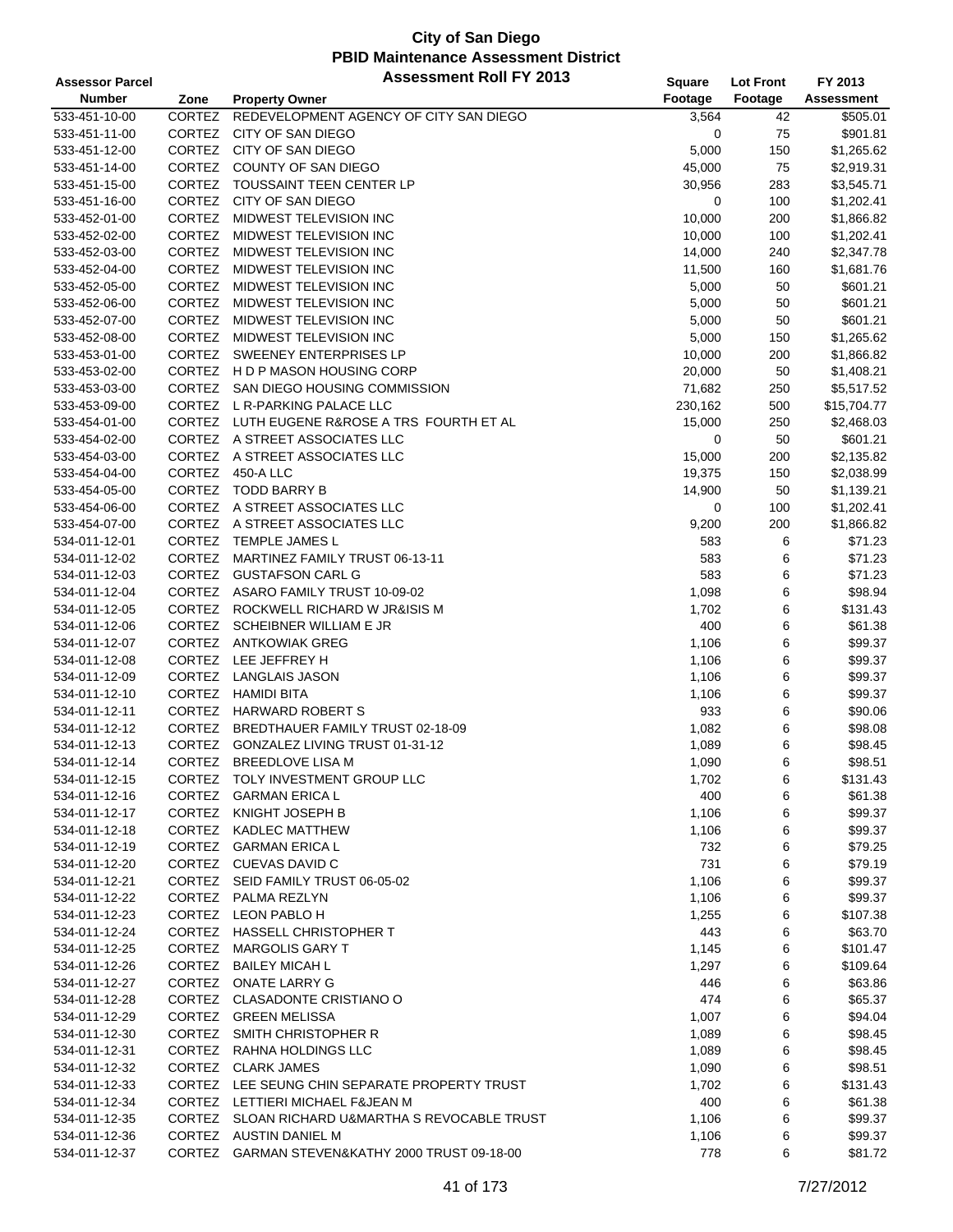| <b>Assessor Parcel</b> |               | <b>Assessment Roll FY 2013</b>                            | <b>Square</b> | <b>Lot Front</b> | FY 2013           |
|------------------------|---------------|-----------------------------------------------------------|---------------|------------------|-------------------|
| <b>Number</b>          | Zone          | <b>Property Owner</b>                                     | Footage       | Footage          | <b>Assessment</b> |
| 534-011-12-38          | CORTEZ        | VOLKOVA SVETLANA TRUST 06-30-09                           | 778           | 6                | \$81.72           |
| 534-011-12-39          | <b>CORTEZ</b> | WAZZI SUHA S&FUAD FADY                                    | 1,106         | 6                | \$99.37           |
| 534-011-12-40          |               | CORTEZ KEENAN JOANNE P                                    | 1,106         | 6                | \$99.37           |
| 534-011-12-41          | <b>CORTEZ</b> | KNODLE MARK S&LAURIE S                                    | 1,255         | 6                | \$107.38          |
| 534-011-12-42          |               | CORTEZ NELDAUGHTER STACIE                                 | 443           | 6                | \$63.70           |
| 534-011-12-43          |               | CORTEZ HERNANDEZ NEFI A                                   | 1,145         | 6                | \$101.47          |
| 534-011-12-44          |               | CORTEZ PALACIO ALLEN A                                    | 1,270         | 6                | \$108.19          |
| 534-011-12-45          |               | CORTEZ FEDERAL NATIONAL MORTGAGE ASSN                     | 446           | 6                | \$63.86           |
| 534-011-12-46          |               | CORTEZ YOUNG ALAN T                                       | 474           | 6                | \$65.37           |
| 534-011-12-47          | <b>CORTEZ</b> | REILLY THOMAS J JR&LINDA M                                | 965           | 6                | \$91.78           |
| 534-011-12-48          |               | CORTEZ HOFFMAN THEODORE J&SUSAN                           | 1,084         | 6                | \$98.18           |
| 534-011-12-49          |               | CORTEZ GRIFFIN JOEL B                                     | 1,084         | 6                | \$98.18           |
| 534-011-12-50          |               | CORTEZ GARMAN STEVEN&KATHY                                | 1,085         | 6                | \$98.24           |
| 534-011-12-51          |               | CORTEZ CLARE EDWARD T III                                 | 1,702         | 6                | \$131.43          |
| 534-011-12-52          |               | CORTEZ MASCARI WILLIAM&KATHLEEN                           | 400           | 6                | \$61.38           |
| 534-011-12-53          |               | CORTEZ LEE BARON B 2005 TRUST 02-16-05                    | 1,106         | 6                | \$99.37           |
| 534-011-12-54          |               | CORTEZ HENDERSON MATTHEW                                  | 1,106         | 6                | \$99.37           |
| 534-011-12-55          |               | CORTEZ CHOI SAM                                           | 778           | 6                | \$81.72           |
| 534-011-12-56          |               | CORTEZ HUCKABAY ANNA M                                    | 778           | 6                | \$81.72           |
| 534-011-12-57          |               | CORTEZ FERRANTE BRUCE A& DEBRA S AREVOCABLE TRUST         | 1,106         | 6                | \$99.37           |
| 534-011-12-58          | <b>CORTEZ</b> | STIGALL JUSTINA L                                         | 1,106         | 6                | \$99.37           |
| 534-011-12-59          |               | CORTEZ CORTEZ DEVELOPMENT LLC                             | 1,255         | 6                | \$107.38          |
| 534-011-12-60          |               | CORTEZ CORREA MARCO A                                     | 443           | 6                | \$63.70           |
| 534-011-12-61          |               | CORTEZ VALDEZ JEANETTE O                                  | 1,145         | 6                | \$101.47          |
| 534-011-12-62          |               | CORTEZ YOUNG ALAN T                                       | 1,297         | 6                | \$109.64          |
| 534-011-12-63          |               | CORTEZ NGUYEN MAIT                                        | 473           | 6                | \$65.31           |
| 534-011-12-64          |               | CORTEZ VILLALVA RUDY                                      | 474           | 6                | \$65.37           |
| 534-011-12-65          |               | CORTEZ KUPPER ROBERT I& CYNTHIA C FAMILY TRUST            | 1,273         | 6                | \$108.35          |
| 534-011-12-66          |               | CORTEZ DAVI ANTHONY                                       | 443           | 6                | \$63.70           |
| 534-011-12-67          | CORTEZ        | CHA AURORA H FAMILY TRUST 07-21-09                        | 1,145         | 6                | \$101.47          |
| 534-011-12-68          |               | CORTEZ LAMBERT TY B&CHARLENE                              | 1,297         | 6                | \$109.64          |
| 534-011-12-69          | <b>CORTEZ</b> | SHOBERT MATTHEW J&TAMI S                                  | 473           | 6                | \$65.31           |
| 534-011-12-70          | CORTEZ        | <b>DEARINGER MARK</b>                                     | 474           | 6                | \$65.37           |
| 534-011-12-71          |               | CORTEZ MILLS AT CORTEZ LLC                                | 3,303         | 6                | \$217.57          |
| 534-011-13-01          | CORTEZ        | DIAZ HOWARD                                               | 849           | 6                | \$85.54           |
| 534-011-13-02          |               | CORTEZ LANGOLF FAMILY TRUST 03-23-05                      | 460           | 6                | \$64.61           |
| 534-011-13-03          |               | CORTEZ STARKEY ERNEST J                                   | 738           | 6                | \$79.57           |
| 534-011-13-04          | CORTEZ        | CRUZ FAMILY TRUST 12-06-02                                | 757           | 6                | \$80.59           |
| 534-011-13-05          |               | CORTEZ FEARON HEIDIR                                      | 737           | 6                | \$79.52           |
| 534-011-13-06          |               | CORTEZ KIM LUCY < AKA AMANKWAH LUCY>                      | 761           | 6                | \$80.81           |
| 534-011-13-07          |               | CORTEZ JONES KELLI A                                      | 738           | 6                | \$79.57           |
| 534-011-13-08          |               | CORTEZ WILLIAMS ROBERT 2009 TRUST 10-01-09                | 761           | 6                | \$80.81           |
| 534-011-13-09          |               | CORTEZ NOLAN DAVID T                                      | 737           | 6                | \$79.52           |
| 534-011-13-10          |               | CORTEZ SHEPPARD CASSEY E                                  | 758           | 6                | \$80.65           |
| 534-011-13-11          |               | CORTEZ KLOTSCHE LAURA A                                   | 737           | 6                | \$79.52           |
| 534-011-13-12          |               | CORTEZ SHOBERT MATTHEW&TAMI                               | 841           | 6                | \$85.11           |
| 534-011-13-13          |               | CORTEZ DIREEN MICHAEL                                     | 664           | 6                | \$75.59           |
| 534-011-13-14          |               | CORTEZ ZITO LORI A                                        | 888           | 6                | \$87.64           |
| 534-011-13-15          |               | CORTEZ LEVAS ANTHONY J&CHRISTINA M                        | 747           | 6                | \$80.05           |
| 534-011-13-16          |               | CORTEZ CAIN CONNIE L                                      | 757           | 6                | \$80.59           |
| 534-011-13-17          |               | CORTEZ MULICK MARK E&LOURDES L                            | 737           | 6                | \$79.52           |
| 534-011-13-18          |               | CORTEZ FOO SASHA M                                        | 761           | 6                | \$80.81           |
| 534-011-13-19          |               | CORTEZ LOCKWAY JEFFREY R                                  | 747           | 6                | \$80.05           |
| 534-011-13-20          |               | CORTEZ EJERCITO VICTOR S&NEMESIA P REVOCABLE LIVING TRUST | 761           | 6                | \$80.81           |
| 534-011-13-21          |               | CORTEZ ALMADA JUAN C                                      | 737           | 6                | \$79.52           |
| 534-011-13-22          |               | CORTEZ OLDS PETER                                         | 758           | 6                | \$80.65           |
| 534-011-13-23          |               | CORTEZ SCHNITZER RON                                      | 747           | 6                | \$80.05           |
| 534-011-13-24          |               | CORTEZ BERKER ROBERT&ENOLA                                | 744           | 6                | \$79.89           |
| 534-011-13-25          |               | CORTEZ ZAHEDI FARAMARZ&SAMIRA                             | 841           | 6                | \$85.11           |
| 534-011-13-26          |               | CORTEZ MORRIS MELISSA D                                   | 664           | 6                | \$75.59           |
| 534-011-13-27          |               | CORTEZ MA BINH TU                                         | 888           | 6                | \$87.64           |
| 534-011-13-28          |               | CORTEZ CONNEL LIAM A&ATWOOD MEGHAN                        | 747           | 6                | \$80.05           |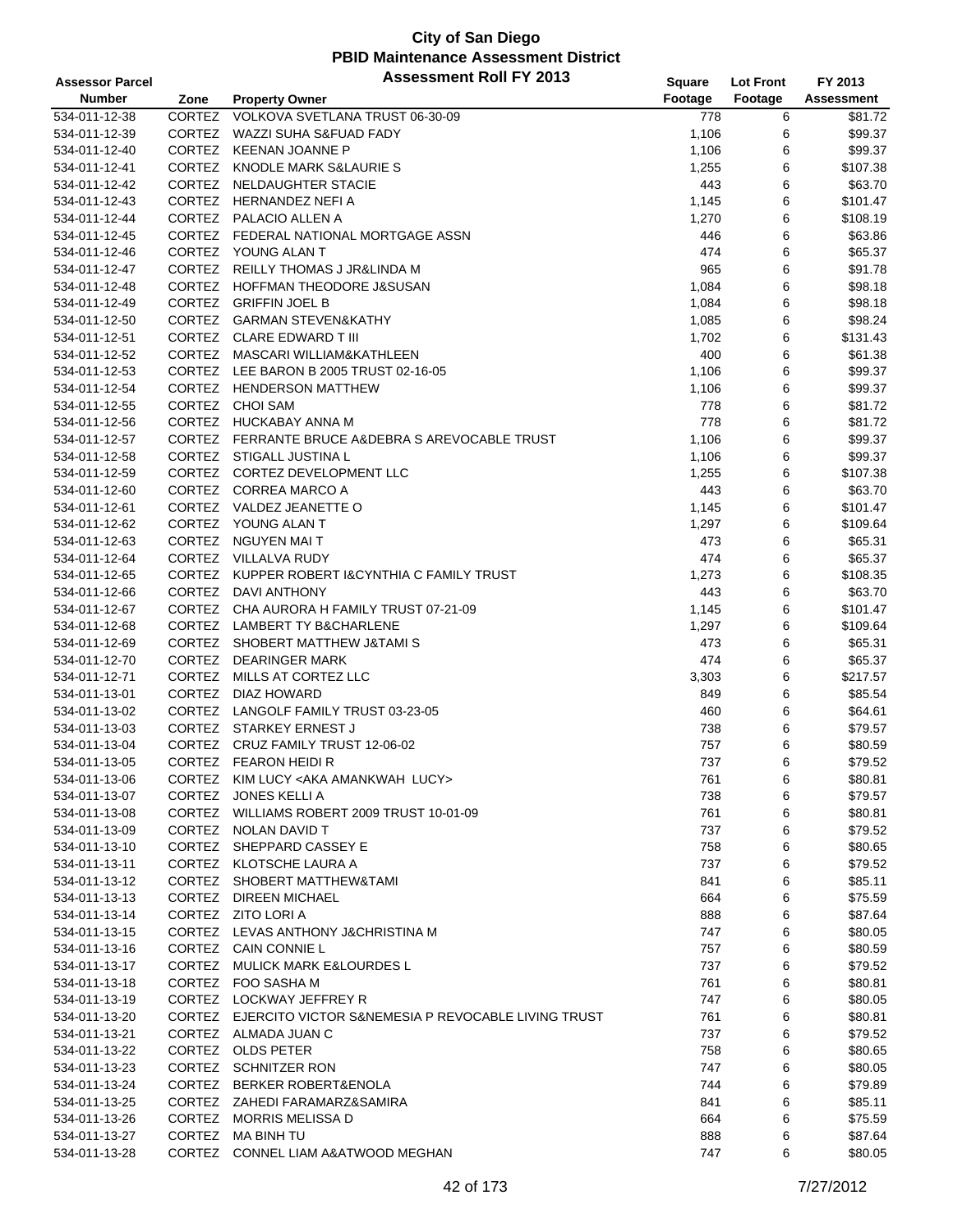| <b>Assessor Parcel</b> |               | <b>Assessment Roll FY 2013</b>                    | Square  | <b>Lot Front</b> | FY 2013           |
|------------------------|---------------|---------------------------------------------------|---------|------------------|-------------------|
| <b>Number</b>          | Zone          | <b>Property Owner</b>                             | Footage | Footage          | <b>Assessment</b> |
| 534-011-13-29          | CORTEZ        | BUTLER PATRICK&DAWN FAMILY 2006 TRUST             | 757     | 6                | \$80.59           |
| 534-011-13-30          | <b>CORTEZ</b> | <b>SHCHUPAK LEONID&amp;IRINA</b>                  | 737     | 6                | \$79.52           |
| 534-011-13-31          | CORTEZ        | PODMENIK MATTHEW E                                | 761     | 6                | \$80.81           |
| 534-011-13-32          | CORTEZ        | ZAKHARIA SANY                                     | 747     | 6                | \$80.05           |
| 534-011-13-33          |               | CORTEZ FASSLER CHRISTOPH&ELCHLEPP MOLLY           | 761     | 6                | \$80.81           |
| 534-011-13-34          |               | CORTEZ WONG HENRY&KRISTL                          | 737     | 6                | \$79.52           |
| 534-011-13-35          | CORTEZ        | WHITE STEPHEN P                                   | 758     | 6                | \$80.65           |
| 534-011-13-36          | <b>CORTEZ</b> | <b>LYNDEN ERICA J</b>                             | 747     | 6                | \$80.05           |
| 534-011-13-37          | CORTEZ        | <b>BEAM GARRETT</b>                               | 755     | 6                | \$80.48           |
| 534-011-13-38          | CORTEZ        | IQBAL MOHAMMAD&NASREEN                            | 841     | 6                | \$85.11           |
| 534-011-13-39          | CORTEZ        | WELTER JILL M                                     | 664     | 6                | \$75.59           |
| 534-011-13-40          |               | CORTEZ FISCHER PAUL&CYNTHIA C TRUST 01-09-97      | 888     | 6                | \$87.64           |
| 534-011-13-41          |               | CORTEZ RUPERT NATHAN D                            | 747     | 6                | \$80.05           |
| 534-011-13-42          |               | CORTEZ GENNARELLI JAMES V                         | 757     | 6                | \$80.59           |
| 534-011-13-43          | <b>CORTEZ</b> | MASTALISH-SUTTER TRUST                            | 747     | 6                | \$80.05           |
| 534-011-13-44          |               | CORTEZ SANCHEZ PETER J                            | 761     | 6                | \$80.81           |
| 534-011-13-45          |               | CORTEZ ELLIS CHRISTOPHER&LIM LEAKHENA             | 747     | 6                | \$80.05           |
| 534-011-13-46          |               | CORTEZ DEMEDUK DEREK J                            | 761     | 6                | \$80.81           |
| 534-011-13-47          |               | CORTEZ YOONG JESSICA                              | 747     | 6                | \$80.05           |
| 534-011-13-48          |               | CORTEZ WASHEK JONI                                | 758     | 6                | \$80.65           |
| 534-011-13-49          | CORTEZ        | LEVINE JOHN                                       | 747     | 6                | \$80.05           |
| 534-011-13-50          |               | CORTEZ WOODWORTH KELLY E SEPARATE PROPERTY TRUST  | 755     | 6                | \$80.48           |
| 534-011-13-51          |               | CORTEZ BROCK PAULA S TRUST 09-12-02               | 841     | 6                | \$85.11           |
| 534-011-13-52          |               | CORTEZ RECK ELYCE TRUST 11-15-07                  | 664     | 6                | \$75.59           |
|                        |               | CORTEZ QUINN ALBERT JR&FAIRWEATHER ROSE M         |         | 6                | \$87.64           |
| 534-011-13-53          | CORTEZ        | <b>GOYAL RAKESH</b>                               | 888     | 6                | \$91.14           |
| 534-011-13-54          | CORTEZ        | <b>MOORE DAVID</b>                                | 953     | 6                |                   |
| 534-011-13-55          | CORTEZ        | <b>MOORE DAVID</b>                                | 931     | 6                | \$89.95           |
| 534-011-13-56          |               |                                                   | 953     |                  | \$91.14           |
| 534-011-13-57          |               | CORTEZ KENNEDY MATTHEW S                          | 965     | 6                | \$91.78           |
| 534-011-13-58          |               | CORTEZ HEATH MICHELE S L&KAYE P Q                 | 953     | 6                | \$91.14           |
| 534-011-13-59          |               | CORTEZ KENNEY DANIEL F&LORRENE R                  | 965     | 6                | \$91.78           |
| 534-011-13-60          | CORTEZ        | LIEBER JASON I                                    | 953     | 6                | \$91.14           |
| 534-011-13-61          |               | CORTEZ CORTEZ DEVELOPMENT GROUP LLC               | 932     | 6                | \$90.01           |
| 534-011-13-62          |               | CORTEZ REES DAVID W                               | 953     | 6                | \$91.14           |
| 534-011-13-63          | <b>CORTEZ</b> | <b>HARRISON MICHAEL J</b>                         | 960     | 6                | \$91.51           |
| 534-012-05-00          | CORTEZ        | NOBEL GARY B                                      | 12,410  | 200              | \$1,996.48        |
| 534-012-06-00          | CORTEZ        | NOBEL GARY B                                      | 6,068   | 56               | \$698.53          |
| 534-012-07-00          | CORTEZ        | NOBEL GARY B                                      | 4,900   | 144              | \$1,220.37        |
| 534-012-11-01          |               | CORTEZ KLOPCHIN PATRICK G&CLAUDIA G FAMILY TRUST  | 919     | 10               | \$115.88          |
| 534-012-11-02          |               | CORTEZ CROKER STELLA M TRUST OF 2003 10-06-03     | 672     | 10               | \$102.59          |
| 534-012-11-03          |               | CORTEZ RAY BRUCE A EST OF                         | 1,035   | 10               | \$122.12          |
| 534-012-11-04          |               | CORTEZ DUNNING FREDERICK R III&DEBRA              | 1,126   | 10               | \$127.02          |
| 534-012-11-05          |               | CORTEZ M A W LIVING TRUST 09-10-08                | 1,118   | 10               | \$126.59          |
| 534-012-11-06          |               | CORTEZ CULLMER TRUST 03-18-02                     | 951     | 10               | \$117.60          |
| 534-012-11-07          |               | CORTEZ OTTE SHARELL J SEPARATE PROPERTY TRUST     | 951     | 10               | \$117.60          |
| 534-012-11-08          |               | CORTEZ MAYER JAMES L&WYNONA C                     | 951     | 10               | \$117.60          |
| 534-012-11-09          |               | CORTEZ MORAN MATTHEW M                            | 952     | 10               | \$117.66          |
| 534-012-11-10          |               | CORTEZ GRAUZINIS VALDAS J                         | 672     | 10               | \$102.59          |
| 534-012-11-11          |               | CORTEZ RAVELO ROMAN S&MARIA S                     | 957     | 10               | \$117.93          |
| 534-012-11-12          |               | CORTEZ DIBIASE SOFIA REVOCABLE LIVING TRUST       | 930     | 10               | \$116.48          |
| 534-012-11-13          |               | CORTEZ MUHART KEITH&CHRISTINE TRUST 06-19-07      | 957     | 10               | \$117.93          |
| 534-012-11-14          |               | CORTEZ DIVINE OLIVIA                              | 919     | 10               | \$115.88          |
| 534-012-11-15          |               | CORTEZ ZABACK HARLAN                              | 672     | 10               | \$102.59          |
| 534-012-11-16          |               | CORTEZ RIVERA LUAN B FAMILY TRUST 03-22-11        | 1,096   | 10               | \$125.41          |
| 534-012-11-17          |               | CORTEZ CANNON CATHERINE M SEPARATE PROPERTY TRUST | 1,126   | 10               | \$127.02          |
| 534-012-11-18          |               | CORTEZ MILLER THOMAS P Z&TRACEY                   | 1,118   | 10               | \$126.59          |
| 534-012-11-19          |               | CORTEZ DERWAE E JAY SEPERATE PROPERTY TRUST       | 951     | 10               | \$117.60          |
| 534-012-11-20          |               | CORTEZ HAGHIGHAT-JOU LISA F                       | 951     | 10               | \$117.60          |
| 534-012-11-21          |               | CORTEZ STACHOWICZ RICHARD E SR&WILINA TRUST       | 951     | 10               | \$117.60          |
| 534-012-11-22          |               | CORTEZ BARKER HERBERT J                           | 952     | 10               | \$117.66          |
| 534-012-11-23          |               | CORTEZ HERMANN GEORGE L LIVING TRUST              | 672     | 10               | \$102.59          |
| 534-012-11-24          |               | CORTEZ MCGUCKIN JEANNE M                          | 664     | 10               | \$102.16          |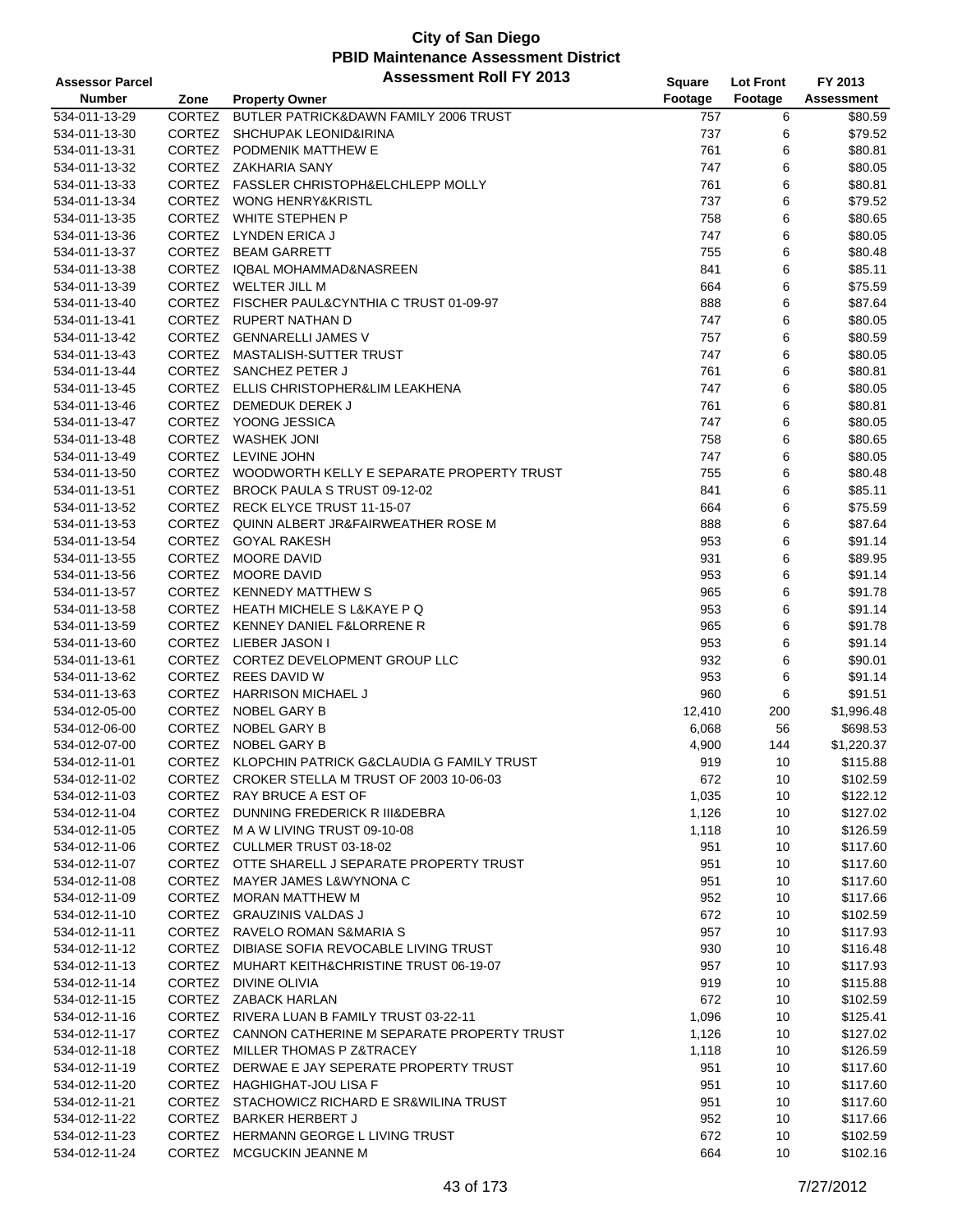| <b>Assessor Parcel</b> |               | <b>Assessment Roll FY 2013</b>                         | Square  | <b>Lot Front</b> | FY 2013           |
|------------------------|---------------|--------------------------------------------------------|---------|------------------|-------------------|
| <b>Number</b>          | Zone          | <b>Property Owner</b>                                  | Footage | Footage          | <b>Assessment</b> |
| 534-012-11-25          | CORTEZ        | <b>SCHMIDT MICHAEL R</b>                               | 951     | 10               | \$117.60          |
| 534-012-11-26          | CORTEZ        | NELSON DAVID W                                         | 1,073   | 10               | \$124.17          |
| 534-012-11-27          |               | CORTEZ SANFORD SANDRA K                                | 1,056   | 10               | \$123.25          |
| 534-012-11-28          | <b>CORTEZ</b> | GIL RACHEL YEAR 2002 FAMILY TRUST                      | 931     | 10               | \$116.53          |
| 534-012-11-29          | CORTEZ        | NEALON MARY R                                          | 919     | 10               | \$115.88          |
| 534-012-11-30          |               | CORTEZ WINGFIELD BETH A                                | 957     | 10               | \$117.93          |
| 534-012-11-31          |               | CORTEZ BIRKY CHASE T                                   | 930     | 10               | \$116.48          |
| 534-012-11-32          |               | CORTEZ BLAKE JESSE                                     | 957     | 10               | \$117.93          |
| 534-012-11-33          |               | CORTEZ BRADLEY FAMILY TRUST B 01-17-85                 | 919     | 10               | \$115.88          |
| 534-012-11-34          | CORTEZ        | BELAND FAMILY TRUST 07-09-92                           | 672     | 10               | \$102.59          |
| 534-012-11-35          |               | CORTEZ SALMON ANTHONY&SYLVIA                           | 1,096   | 10               | \$125.41          |
| 534-012-11-36          |               | CORTEZ PETERSON CHRISTOPHER L                          | 1,126   | 10               | \$127.02          |
| 534-012-11-37          |               | CORTEZ GUTHRIE CHARLES N                               | 1,118   | 10               | \$126.59          |
| 534-012-11-38          |               | CORTEZ VANACKER SUSAN                                  | 951     | 10               | \$117.60          |
| 534-012-11-39          | <b>CORTEZ</b> | MILLER RUSSELL O&JENNY C                               | 951     | 10               | \$117.60          |
| 534-012-11-40          |               | CORTEZ RICE DANIEL G&REBECCA L                         | 951     | 10               | \$117.60          |
| 534-012-11-41          |               | CORTEZ STOVER JOSEPH M                                 | 952     | 10               | \$117.66          |
| 534-012-11-42          |               | CORTEZ BARNES DAVID N                                  | 672     | 10               | \$102.59          |
| 534-012-11-43          |               | CORTEZ HARO YOLANDA I                                  | 664     | 10               | \$102.16          |
| 534-012-11-44          |               | CORTEZ SJOSTRAND KERSTIN B                             | 951     | 10               | \$117.60          |
| 534-012-11-45          |               | CORTEZ PEKAREK RONALD E&LUCAST NANCY A                 | 1,073   | 10               | \$124.17          |
| 534-012-11-46          |               | CORTEZ REVELS MARY A                                   | 1,056   | 10               | \$123.25          |
| 534-012-11-47          |               | CORTEZ LYNCH URBAN&JANET 2002 TRUST 07-16-02           | 931     | 10               | \$116.53          |
| 534-012-11-48          |               | CORTEZ BEDDOW FAMILY TRUST 05-25-00                    | 919     | 10               | \$115.88          |
| 534-012-11-49          |               | CORTEZ FITZGERALD MARLOW                               | 664     | 10               | \$102.16          |
| 534-012-11-50          |               | CORTEZ HANNON FAMILY TRUST 03-21-94                    | 951     | 10               | \$117.60          |
| 534-012-11-51          |               | CORTEZ EARNHART MILT REVOCABLE TRUST                   | 1,073   | 10               | \$124.17          |
| 534-012-11-52          |               | CORTEZ JODZIO FRANK M REVOCABLE TRUST                  | 1,056   | 10               | \$123.25          |
| 534-012-11-53          |               | CORTEZ MARINO CAROL A REVOCABLE TRUST                  | 931     | 10               | \$116.53          |
| 534-012-11-54          |               | CORTEZ ISRAEL MAURICE                                  | 919     | 10               | \$115.88          |
| 534-013-31-00          |               | CORTEZ F C CORTEZ HILL ASSOCIATES LP CITY OF SAN DIEGO | 135,912 | 1006             | \$13,996.03       |
| 534-014-04-00          |               | CORTEZ COUNTY OF SAN DIEGO                             | 24,314  | 200              | \$2,636.91        |
| 534-014-08-00          |               | CORTEZ SEVENTH AVE DIVERSIFIED INVESTMENTS LP          | 21,975  | 200              | \$2,511.08        |
| 534-014-12-00          |               | CORTEZ COUNTY OF SAN DIEGO                             | 19,598  | 300              | \$3,069.23        |
| 534-014-14-01          |               | CORTEZ COLLINS RICHARD L&MARIANNE V                    | 1,069   | 6                | \$97.38           |
| 534-014-14-02          |               | CORTEZ FIELDS MICHAEL                                  | 672     | 6                | \$76.02           |
| 534-014-14-03          | CORTEZ        | HOURY OMAR&IMRAN-KARRAM MAYA                           | 672     | 6                | \$76.02           |
| 534-014-14-04          | CORTEZ        | <b>DOBBINS CAROL L</b>                                 | 1,069   | 6                | \$97.38           |
| 534-014-14-05          | CORTEZ        | DANZO LUKE W&NANCY K                                   | 672     | 6                | \$76.02           |
| 534-014-14-06          |               | CORTEZ KELLY LOUIS G JR&MARY B                         | 672     | 6                | \$76.02           |
| 534-014-14-07          |               | CORTEZ DUROW LEONARD G&FOX ELDA N                      | 1,069   | 6                | \$97.38           |
| 534-014-14-08          |               | CORTEZ MCDONALD JAMES D&KATHRYN T                      | 1,348   | 6                | \$112.39          |
| 534-014-14-09          |               | CORTEZ DURKEE ANDREA                                   | 1,069   | 6                | \$97.38           |
| 534-014-14-10          |               | CORTEZ ISIDRO ROMEO L                                  | 672     | 6                | \$76.02           |
| 534-014-14-11          |               | CORTEZ CASEY KATHY REVOCABLE TRUST                     | 672     | 6                | \$76.02           |
| 534-014-14-12          |               | CORTEZ BROTHERS ERIC                                   | 1,348   | 6                | \$112.39          |
| 534-014-14-13          |               | CORTEZ BRUSSEAU MICHELE K                              | 1,069   | 6                | \$97.38           |
| 534-014-14-14          |               | CORTEZ IZQUIERDO CARLOS M TRUST 06-16-04               | 1,348   | 6                | \$112.39          |
| 534-014-14-15          | CORTEZ        | MAHBUBANI SHAAN                                        | 1,069   | 6                | \$97.38           |
| 534-014-14-16          |               | CORTEZ NICOLSON SHERNAZ M                              | 672     | 6                | \$76.02           |
| 534-014-14-17          |               | CORTEZ ROZZEN MICHAEL A                                | 672     | 6                | \$76.02           |
| 534-014-14-18          |               | CORTEZ SUMPTER DAVID G&ALIA A                          | 1,348   | 6                | \$112.39          |
| 534-014-14-19          |               | CORTEZ ZELLER DAVE R&CAROLYN W                         | 1,069   | 6                | \$97.38           |
| 534-014-14-20          |               | CORTEZ RESENDIZ REYNERO                                | 1,348   | 6                | \$112.39          |
| 534-014-14-21          |               | CORTEZ KODY GEOFFREY M                                 | 1,069   | 6                | \$97.38           |
| 534-014-14-22          |               | CORTEZ LAMBROS GEORGE&MICHELLE                         | 672     | 6                | \$76.02           |
| 534-014-14-23          |               | CORTEZ STANTON VIRGINIA R TRUST 01-29-91               | 672     | 6                | \$76.02           |
| 534-014-14-24          |               | CORTEZ SALAMEH GEORGE                                  | 1,348   | 6                | \$112.39          |
| 534-014-14-25          |               | CORTEZ KOHATSU YOVANNES                                | 1,069   | 6                | \$97.38           |
| 534-014-14-26          | CORTEZ        | SCHNEIDER MELVIN M&SANDRA FAMILY TRUST                 | 1,348   | 6                | \$112.39          |
| 534-014-14-27          |               | CORTEZ DILKS STEPHEN B                                 | 1,069   | 6                | \$97.38           |
| 534-014-14-28          |               | CORTEZ BUIE FAMILY TRUST 04-19-01                      | 672     | 6                | \$76.02           |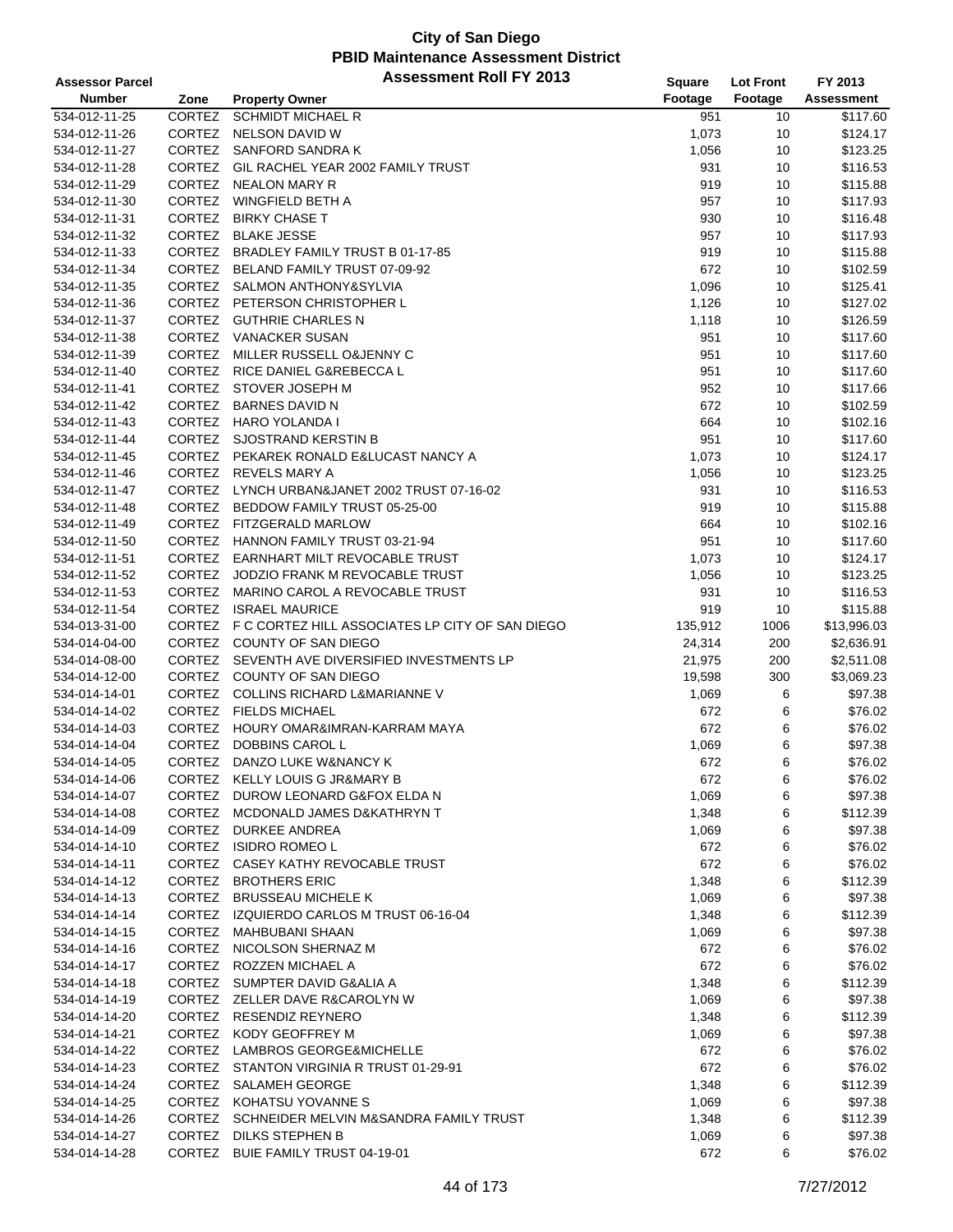| <b>Assessor Parcel</b> |               | <b>Assessment Roll FY 2013</b>                | <b>Square</b> | <b>Lot Front</b> | FY 2013    |
|------------------------|---------------|-----------------------------------------------|---------------|------------------|------------|
| <b>Number</b>          | Zone          | <b>Property Owner</b>                         | Footage       | Footage          | Assessment |
| 534-014-14-29          | CORTEZ        | <b>RAZINSKY MATTHEW J</b>                     | 672           | 6                | \$76.02    |
| 534-014-14-30          | CORTEZ        | <b>HOAG CHRISTIAN P</b>                       | 1,348         | 6                | \$112.39   |
| 534-014-14-31          |               | CORTEZ CASTILLE JOYCE L TRUST 08-09-89        | 1,069         | 6                | \$97.38    |
| 534-014-14-32          | CORTEZ        | PRICKETT JAMES M                              | 1,348         | 6                | \$112.39   |
| 534-014-14-33          |               | CORTEZ PETERSON FAMILY TRUST 09-17-99         | 1,069         | 6                | \$97.38    |
| 534-014-14-34          |               | CORTEZ ELLERBROCK THOMAS E                    | 672           | 6                | \$76.02    |
| 534-014-14-35          |               | CORTEZ FALLENSTEIN CALLY                      | 672           | 6                | \$76.02    |
| 534-014-14-36          |               | CORTEZ CONSER CYNTHIA N                       | 1,348         | 6                | \$112.39   |
| 534-014-14-37          |               | CORTEZ KEARNEY MICHAEL J&SANDRALEE H          | 1,069         | 6                | \$97.38    |
| 534-014-14-38          | <b>CORTEZ</b> | MACY RICHARD L JR&TERIS LIVING TRUST          | 1,348         | 6                | \$112.39   |
| 534-014-14-39          | CORTEZ        | <b>BANERJEE SUKUMAR</b>                       | 1,069         | 6                | \$97.38    |
| 534-014-14-40          |               | CORTEZ RAHE DONNA C                           | 672           | 6                | \$76.02    |
| 534-014-14-41          |               | CORTEZ ROSENQUIST LESLIE TRUST 04-10-02       | 672           | 6                | \$76.02    |
| 534-014-14-42          |               | CORTEZ COLLINS RICHARD L&MARIANNE V           | 1,348         | 6                | \$112.39   |
| 534-014-14-43          | CORTEZ        | SWANK CYNTHIA                                 | 1,069         | 6                | \$97.38    |
| 534-014-14-44          |               | CORTEZ GORDON JONATHAN M L                    | 1,348         | 6                | \$112.39   |
| 534-014-14-45          |               | CORTEZ GORDON SANDRA D TRUST 10-27-87         | 1,069         | 6                | \$97.38    |
| 534-014-14-46          |               | CORTEZ WOODALL JOSEPH I&JOANNE P LIVING TRUST | 672           | 6                | \$76.02    |
| 534-014-14-47          |               | CORTEZ ASARO ANTHONY J JR TRUST 02-14-04      | 672           | 6                | \$76.02    |
| 534-014-14-48          |               | CORTEZ KING JAMES R&GLADYS H TRUST A          | 1,348         | 6                | \$112.39   |
| 534-014-14-49          | CORTEZ        | <b>HUA TRIEU P</b>                            | 1,069         | 6                | \$97.38    |
| 534-014-14-50          |               | CORTEZ ROWLAND DORIS A                        | 1,348         | 6                | \$112.39   |
| 534-014-14-51          |               | CORTEZ GUCCIONE MATTHEW                       | 1,069         | 6                | \$97.38    |
| 534-014-14-52          |               | CORTEZ LAWRENCE JOHN C FAMILY TRUST           | 672           | 6                | \$76.02    |
| 534-014-14-53          |               | CORTEZ WEINER PAUL J                          | 672           | 6                | \$76.02    |
| 534-014-14-54          | CORTEZ        | <b>BOOS KEVIN</b>                             | 1,348         | 6                | \$112.39   |
| 534-021-02-00          |               | CORTEZ H F LP III/CORTEZ HILL LLC             | 11,880        | 200              | \$1,967.96 |
| 534-021-03-00          |               | CORTEZ H F LP III/CORTEZ HILL LLC             | 14,785        | 200              | \$2,124.25 |
| 534-021-04-01          |               | CORTEZ CORTEZ PARK LOFTS LLC                  | 872           | 3                | \$66.85    |
| 534-021-04-02          |               | CORTEZ CORTEZ PARK LOFTS LLC                  | 873           | 3                | \$66.90    |
| 534-021-04-03          |               | CORTEZ RICHARDS EFFIE CONDOMINIUM TRUST       | 601           | 3                | \$52.27    |
| 534-021-04-04          | <b>CORTEZ</b> | HAMOR FAMILY TRUST 10-04-96                   | 619           | 3                | \$53.23    |
| 534-021-04-05          | CORTEZ        | DARBONNE GREGORY                              | 601           | 3                | \$52.27    |
| 534-021-04-06          |               | CORTEZ SON JAE                                | 619           | 3                | \$53.23    |
| 534-021-04-07          | CORTEZ        | PUPA WILLIAM G                                | 601           | 3                | \$52.27    |
| 534-021-04-08          |               | CORTEZ BERNAL ANTHONY                         | 619           | 3                | \$53.23    |
| 534-021-04-09          |               | CORTEZ VILLAVICENCIO SYNTHIA E                | 575           | 3                | \$50.87    |
| 534-021-04-10          | CORTEZ        | <b>CORTEZ PARK LOFTS LLC</b>                  | 682           | 3                | \$56.62    |
| 534-021-04-11          | <b>CORTEZ</b> | CORTEZ PARK LOFTS LLC                         | 921           | 3                | \$69.48    |
| 534-021-04-12          |               | CORTEZ SPIEWAK ERIN E                         | 606           | 3                | \$52.54    |
| 534-021-04-13          |               | CORTEZ GLIDDEN JENNIFER                       | 940           | 3                | \$70.50    |
| 534-021-04-14          |               | CORTEZ CABRERA CARLOS M                       | 606           | 3                | \$52.54    |
| 534-021-04-15          |               | CORTEZ WILLIFORD SUZANNE G                    | 606           | 3                | \$52.54    |
| 534-021-04-16          |               | CORTEZ KRAWCZYK SUZANNE M                     | 809           | 3                | \$63.46    |
| 534-021-04-17          |               | CORTEZ BRUSER JOSHUA A TRUST 05-25-10         | 933           | 3                | \$70.13    |
| 534-021-04-18          |               | CORTEZ CORTEZ PARK LOFTS LLC                  | 601           | 3                | \$52.27    |
| 534-021-04-19          |               | CORTEZ REIGHLEY JENNIFER S                    | 619           | 3                | \$53.23    |
| 534-021-04-20          |               | CORTEZ SEELY KEVIN A&JIANQING C               | 601           | 3                | \$52.27    |
| 534-021-04-21          |               | CORTEZ CORTEZ PARK LOFTS LLC                  | 619           | 3                | \$53.23    |
| 534-021-04-22          |               | CORTEZ DIMOS CHRISTOPHER                      | 601           | 3                | \$52.27    |
| 534-021-04-23          |               | CORTEZ CORTEZ PARK LOFTS LLC                  | 619           | 3                | \$53.23    |
| 534-021-04-24          |               | CORTEZ PEZZOLA TRUST 03-12-07                 | 575           | 3                | \$50.87    |
| 534-021-04-25          |               | CORTEZ CORTEZ PARK LOFTS LLC                  | 682           | 3                | \$56.62    |
| 534-021-04-26          |               | CORTEZ CORTEZ PARK LOFTS LLC                  | 921           | 3                | \$69.48    |
| 534-021-04-27          |               | CORTEZ BERMUDEZ BERNARDO&MELANIE M            | 606           | 3                | \$52.54    |
| 534-021-04-28          |               | CORTEZ HERNANDEZ ANTHONY C                    | 606           | 3                | \$52.54    |
| 534-021-04-29          |               | CORTEZ GONZALES MICHAEL S                     | 606           | 3                | \$52.54    |
| 534-021-04-30          |               | CORTEZ BUSO ALFRED JR                         | 606           | 3                | \$52.54    |
| 534-021-04-31          |               | CORTEZ MERLINO ARIANA                         | 606           | 3                | \$52.54    |
| 534-021-04-32          | CORTEZ        | <b>REYES SCHEL V</b>                          | 606           | 3                | \$52.54    |
| 534-021-04-33          | CORTEZ        | MARTINEZ JOSEPH P II&SYLVIA M                 | 809           | 3                | \$63.46    |
| 534-021-04-34          |               | CORTEZ CORTEZ PARK LOFTS LLC                  | 933           | 3                | \$70.13    |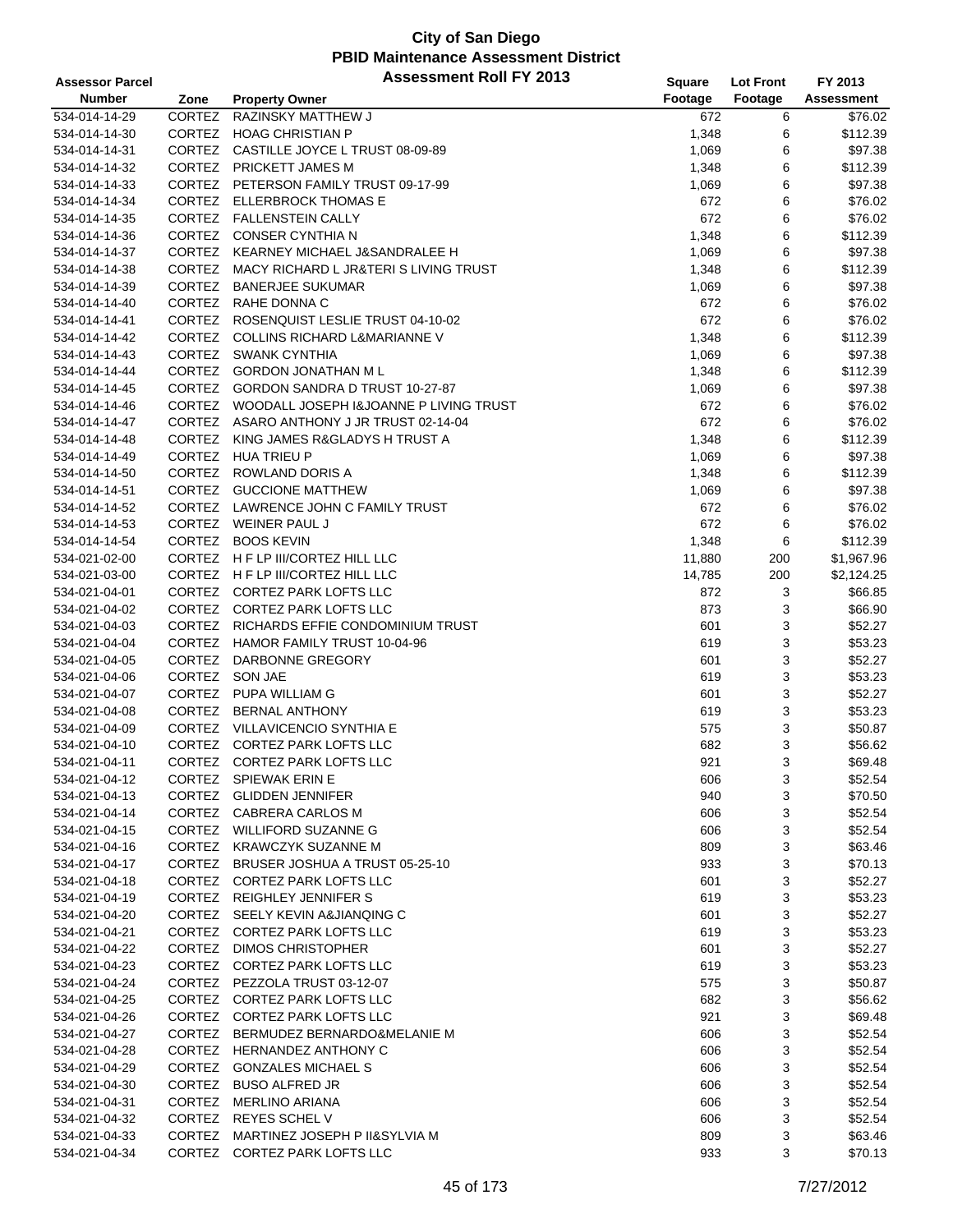| <b>Assessor Parcel</b> |                         | <b>Assessment Roll FY 2013</b>                              | <b>Square</b> | <b>Lot Front</b> | FY 2013            |
|------------------------|-------------------------|-------------------------------------------------------------|---------------|------------------|--------------------|
| <b>Number</b>          | Zone                    | <b>Property Owner</b>                                       | Footage       | Footage          | <b>Assessment</b>  |
| 534-021-04-35          | <b>CORTEZ</b>           | PUA ARCELY J LIVING TRUST 09-23-00                          | 601           | 3                | \$52.27            |
|                        | <b>CORTEZ</b>           |                                                             | 619           |                  |                    |
| 534-021-04-36          | <b>CORTEZ</b>           | NEU MICHAEL A&MEYER KAREN L<br><b>CORTEZ PARK LOFTS LLC</b> |               | 3<br>3           | \$53.23<br>\$52.27 |
| 534-021-04-37          | CORTEZ                  | <b>WILLSON EMILY</b>                                        | 601           |                  |                    |
| 534-021-04-38          | <b>CORTEZ</b>           |                                                             | 619           | 3                | \$53.23            |
| 534-021-04-39          |                         | CORTEZ PARK LOFTS LLC                                       | 601           | 3                | \$52.27            |
| 534-021-04-40          | CORTEZ                  | CORTEZ PARK LOFTS LLC                                       | 619           | 3                | \$53.23            |
| 534-021-04-41          | CORTEZ                  | <b>LEON ANNETTE</b>                                         | 575           | 3                | \$50.87            |
| 534-021-04-42          | CORTEZ                  | <b>CORTEZ PARK LOFTS LLC</b>                                | 682           | 3                | \$56.62            |
| 534-021-04-43          | CORTEZ                  | CAMACHO CELIA M                                             | 904           | 3                | \$68.57            |
| 534-021-04-44          | <b>CORTEZ</b>           | <b>UBOLDI CYRIL</b>                                         | 671           | 3                | \$56.03            |
| 534-021-04-45          | CORTEZ                  | <b>CORTEZ PARK LOFTS LLC</b>                                | 671           | 3                | \$56.03            |
| 534-021-04-46          | CORTEZ                  | <b>DELEON STACY</b>                                         | 606           | 3                | \$52.54            |
| 534-021-04-47          | CORTEZ                  | CORTEZ PARK LOFTS LLC                                       | 606           | 3                | \$52.54            |
| 534-021-04-48          |                         | CORTEZ CORTEZ PARK LOFTS LLC                                | 671           | 3                | \$56.03            |
| 534-021-04-49          | CORTEZ                  | CORTEZ PARK LOFTS LLC                                       | 671           | 3                | \$56.03            |
| 534-021-04-50          | CORTEZ                  | CORTEZ PARK LOFTS LLC                                       | 809           | 3                | \$63.46            |
| 534-021-04-51          | CORTEZ                  | CORTEZ PARK LOFTS LLC                                       | 933           | 3                | \$70.13            |
| 534-021-04-52          | <b>CORTEZ</b>           | <b>DELAROSA ROBERTO</b>                                     | 601           | 3                | \$52.27            |
| 534-021-04-53          | <b>CORTEZ</b>           | CORTEZ PARK LOFTS LLC                                       | 619           | 3                | \$53.23            |
| 534-021-04-54          | CORTEZ                  | <b>CORTEZ PARK LOFTS LLC</b>                                | 601           | 3                | \$52.27            |
| 534-021-04-55          | CORTEZ                  | <b>BASILIO DOMINGO O JR</b>                                 | 619           | 3                | \$53.23            |
| 534-021-04-56          | CORTEZ                  | <b>CORTEZ PARK LOFTS LLC</b>                                | 601           | 3                | \$52.27            |
| 534-021-04-57          | CORTEZ                  | <b>CORTEZ PARK LOFTS LLC</b>                                | 619           | 3                | \$53.23            |
| 534-021-04-58          | CORTEZ                  | CHENG ELENA C                                               | 575           | 3                | \$50.87            |
| 534-021-04-59          |                         | CORTEZ CORTEZ PARK LOFTS LLC                                | 682           | 3                | \$56.62            |
| 534-021-04-60          | CORTEZ                  | ELLIOT CATHY FAMILY LIVING TRUST                            | 904           | 3                | \$68.57            |
| 534-021-04-61          | CORTEZ                  | CORTEZ PARK LOFTS LLC                                       | 671           | 3                | \$56.03            |
| 534-021-04-62          | CORTEZ                  | CORTEZ PARK LOFTS LLC                                       | 671           | 3                | \$56.03            |
| 534-021-04-63          | CORTEZ                  | ELLYAZIDI SANAE                                             | 606           | 3                | \$52.54            |
| 534-021-04-64          | CORTEZ                  | <b>BOYD JEFFREY A</b>                                       | 606           | 3                | \$52.54            |
| 534-021-04-65          | CORTEZ                  | CORTEZ PARK LOFTS LLC                                       | 671           | 3                | \$56.03            |
| 534-021-04-66          | CORTEZ                  | CORTEZ PARK LOFTS LLC                                       | 671           | 3                | \$56.03            |
|                        | CORTEZ                  | <b>CORTEZ PARK LOFTS LLC</b>                                | 809           |                  |                    |
| 534-021-04-67          |                         |                                                             |               | 3                | \$63.46            |
| 534-021-04-68          | CORTEZ<br><b>CORTEZ</b> | <b>CORTEZ PARK LOFTS LLC</b><br>CHU MEI-HUA                 | 800           | 3                | \$62.97            |
| 534-021-04-69          |                         |                                                             | 601           | 3                | \$52.27            |
| 534-021-04-70          | CORTEZ                  | CORTEZ PARK LOFTS LLC                                       | 555           | 3                | \$49.79            |
| 534-021-04-71          | CORTEZ                  | <b>CORTEZ PARK LOFTS LLC</b>                                | 601           | 3                | \$52.27            |
| 534-021-04-72          | CORTEZ                  | MCCALLISTER JASON S                                         | 555           | 3                | \$49.79            |
| 534-021-04-73          | CORTEZ                  | FULINARA CYNTHIA A                                          | 601           | 3                | \$52.27            |
| 534-021-04-74          |                         | CORTEZ ALVAREZ ALEJANDRO P                                  | 555           | 3                | \$49.79            |
| 534-021-04-75          | <b>CORTEZ</b>           | LUND CHRISTOPHER J                                          | 575           | 3                | \$50.87            |
| 534-021-04-76          |                         | CORTEZ JAIME MONA J                                         | 612           | 3                | \$52.86            |
| 534-021-04-77          |                         | CORTEZ CORTEZ PARK LOFTS LLC                                | 904           | 3                | \$68.57            |
| 534-021-04-78          |                         | CORTEZ HUSSEY CHRISTOPHER P                                 | 847           | 3                | \$65.50            |
| 534-021-04-79          |                         | CORTEZ INIGO BRIAN L                                        | 847           | 3                | \$65.50            |
| 534-021-04-80          |                         | CORTEZ CORTEZ PARK LOFTS LLC                                | 847           | 3                | \$65.50            |
| 534-021-04-81          |                         | CORTEZ ZIMMERMANN MEGAN                                     | 847           | 3                | \$65.50            |
| 534-021-04-82          |                         | CORTEZ CORTEZ PARK LOFTS LLC                                | 847           | 3                | \$65.50            |
| 534-021-04-83          |                         | CORTEZ CORTEZ PARK LOFTS LLC                                | 847           | 3                | \$65.50            |
| 534-021-05-01          |                         | CORTEZ RICO MARIO A                                         | 606           | 3                | \$52.54            |
| 534-021-05-02          |                         | CORTEZ COHEN ALEXANDER K                                    | 606           | 3                | \$52.54            |
| 534-021-05-03          |                         | CORTEZ FEDERAL NATIONAL MORTGAGE ASSN                       | 606           | 3                | \$52.54            |
| 534-021-05-04          |                         | CORTEZ CORTEZ PARK LOFTS LLC                                | 606           | 3                | \$52.54            |
| 534-021-05-05          |                         | CORTEZ CORTEZ PARK LOFTS LLC                                | 922           | 3                | \$69.54            |
| 534-021-05-06          |                         | CORTEZ RIVERA CARLOS                                        | 690           | 3                | \$57.05            |
| 534-021-05-07          |                         | CORTEZ HOLLEY GARY P                                        | 671           | 3                | \$56.03            |
| 534-021-05-08          | <b>CORTEZ</b>           | LUCIO DIANA                                                 | 971           | 3                | \$72.17            |
| 534-021-05-09          |                         | CORTEZ CORTEZ PARK LOFTS LLC                                | 671           | 3                | \$56.03            |
| 534-021-05-10          |                         | CORTEZ ESPERANZA ROSEMARIE Z                                | 971           | 3                | \$72.17            |
| 534-021-05-11          | <b>CORTEZ</b>           | CORTEZ PARK LOFTS LLC                                       | 671           | 3                | \$56.03            |
| 534-021-05-12          |                         | CORTEZ MENDEZ JORGE G&MARISOL                               | 971           | 3                | \$72.17            |
| 534-021-05-13          |                         | CORTEZ CORTEZ PARK LOFTS LLC                                | 671           | 3                | \$56.03            |
|                        |                         |                                                             |               |                  |                    |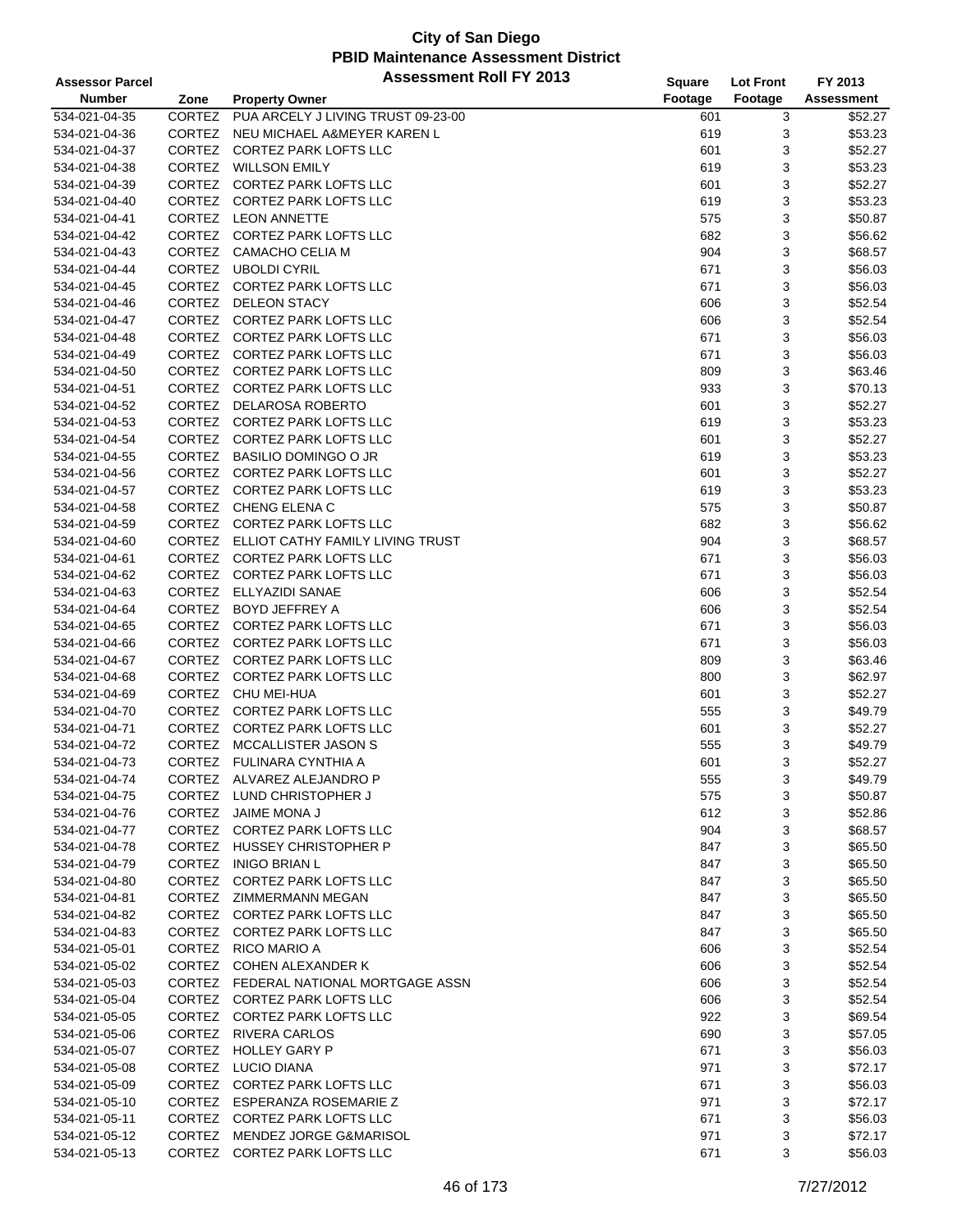| <b>Assessor Parcel</b> |               | <b>Assessment Roll FY 2013</b> | Square  | <b>Lot Front</b> | FY 2013           |
|------------------------|---------------|--------------------------------|---------|------------------|-------------------|
| <b>Number</b>          | Zone          | <b>Property Owner</b>          | Footage | Footage          | <b>Assessment</b> |
| 534-021-05-14          | <b>CORTEZ</b> | DER JUSTIN J                   | 971     | 3                | \$72.17           |
| 534-021-05-15          | CORTEZ        | CORTEZ PARK LOFTS LLC          | 695     | 3                | \$57.32           |
| 534-021-05-16          | CORTEZ        | <b>GARCIA DAVID D</b>          | 612     | 3                | \$52.86           |
| 534-021-05-17          | CORTEZ        | <b>CORTEZ PARK LOFTS LLC</b>   | 1,175   | 3                | \$83.15           |
| 534-021-05-18          | CORTEZ        | CORTEZ PARK LOFTS LLC          | 606     | 3                | \$52.54           |
| 534-021-05-19          |               | CORTEZ CORTEZ PARK LOFTS LLC   | 606     | 3                | \$52.54           |
| 534-021-05-20          | CORTEZ        | <b>MONTANA BRANDI</b>          | 606     | 3                | \$52.54           |
| 534-021-05-21          | CORTEZ        | <b>JOES VICTORIA C</b>         | 606     | 3                | \$52.54           |
| 534-021-05-22          |               | CORTEZ CORTEZ PARK LOFTS LLC   | 904     | 3                | \$68.57           |
| 534-021-05-23          | <b>CORTEZ</b> | <b>CORTEZ PARK LOFTS LLC</b>   | 690     | 3                | \$57.05           |
| 534-021-05-24          | CORTEZ        | CORTEZ PARK LOFTS LLC          | 671     | 3                | \$56.03           |
| 534-021-05-25          | CORTEZ        | <b>CORTEZ PARK LOFTS LLC</b>   | 971     | 3                | \$72.17           |
| 534-021-05-26          | CORTEZ        | <b>CORTEZ PARK LOFTS LLC</b>   | 671     | 3                | \$56.03           |
| 534-021-05-27          |               | CORTEZ FISCHER RACHEL          | 971     | 3                | \$72.17           |
| 534-021-05-28          | <b>CORTEZ</b> | CORTEZ PARK LOFTS LLC          | 671     | 3                | \$56.03           |
| 534-021-05-29          | CORTEZ        | CORTEZ PARK LOFTS LLC          | 971     | 3                | \$72.17           |
| 534-021-05-30          | CORTEZ        | CORTEZ PARK LOFTS LLC          | 671     | 3                | \$56.03           |
| 534-021-05-31          | CORTEZ        | CORTEZ PARK LOFTS LLC          | 971     | 3                | \$72.17           |
| 534-021-05-32          | CORTEZ        | <b>LADINSKY JACK</b>           | 695     | 3                | \$57.32           |
| 534-021-05-33          |               | CORTEZ CORTEZ PARK LOFTS LLC   | 612     | 3                | \$52.86           |
| 534-021-05-34          | <b>CORTEZ</b> | <b>CORTEZ PARK LOFTS LLC</b>   | 1,175   | 3                | \$83.15           |
| 534-021-05-35          | CORTEZ        | CORTEZ PARK LOFTS LLC          | 671     | 3                | \$56.03           |
| 534-021-05-36          |               | CORTEZ CORTEZ PARK LOFTS LLC   | 671     | 3                | \$56.03           |
| 534-021-05-37          | CORTEZ        | <b>CORTEZ PARK LOFTS LLC</b>   | 671     | 3                | \$56.03           |
| 534-021-05-38          |               | CORTEZ CORTEZ PARK LOFTS LLC   | 671     | 3                | \$56.03           |
| 534-021-05-39          | CORTEZ        | <b>CORTEZ PARK LOFTS LLC</b>   | 904     | 3                | \$68.57           |
| 534-021-05-40          | CORTEZ        | KARAS BARBARA M 2003 TRUST     | 690     | 3                | \$57.05           |
| 534-021-05-41          | CORTEZ        | <b>CORTEZ PARK LOFTS LLC</b>   | 671     | 3                | \$56.03           |
| 534-021-05-42          | CORTEZ        | CORTEZ PARK LOFTS LLC          | 971     | 3                | \$72.17           |
| 534-021-05-43          | CORTEZ        | HAND DON J                     | 671     | 3                | \$56.03           |
| 534-021-05-44          |               | CORTEZ CORTEZ PARK LOFTS LLC   | 971     | 3                | \$72.17           |
| 534-021-05-45          | <b>CORTEZ</b> | <b>CORTEZ PARK LOFTS LLC</b>   | 671     | 3                | \$56.03           |
| 534-021-05-46          | CORTEZ        | <b>CORTEZ PARK LOFTS LLC</b>   | 971     | 3                | \$72.17           |
| 534-021-05-47          |               | CORTEZ CORTEZ PARK LOFTS LLC   | 671     | 3                | \$56.03           |
| 534-021-05-48          | CORTEZ        | <b>CORTEZ PARK LOFTS LLC</b>   | 971     | 3                | \$72.17           |
| 534-021-05-49          |               | CORTEZ CORTEZ PARK LOFTS LLC   | 695     | 3                | \$57.32           |
| 534-021-05-50          | <b>CORTEZ</b> | KINSMAN KIMBERLY L             | 612     | 3                | \$52.86           |
| 534-021-05-51          | CORTEZ        | <b>CORTEZ PARK LOFTS LLC</b>   | 1,175   | 3                | \$83.15           |
| 534-021-05-52          | CORTEZ        | <b>CORTEZ PARK LOFTS LLC</b>   | 671     | 3                | \$56.03           |
| 534-021-05-53          |               | CORTEZ CORTEZ PARK LOFTS LLC   | 671     | 3                | \$56.03           |
| 534-021-05-54          |               | CORTEZ CORTEZ PARK LOFTS LLC   | 671     | 3                | \$56.03           |
| 534-021-05-55          |               | CORTEZ CORTEZ PARK LOFTS LLC   | 671     | 3                | \$56.03           |
| 534-021-05-56          |               | CORTEZ CORTEZ PARK LOFTS LLC   | 904     | 3                | \$68.57           |
| 534-021-05-57          |               | CORTEZ CORTEZ PARK LOFTS LLC   | 690     | 3                | \$57.05           |
| 534-021-05-58          |               | CORTEZ CORTEZ PARK LOFTS LLC   | 671     | 3                | \$56.03           |
| 534-021-05-59          |               | CORTEZ CORTEZ PARK LOFTS LLC   | 971     | 3                | \$72.17           |
| 534-021-05-60          |               | CORTEZ CORTEZ PARK LOFTS LLC   | 671     | 3                | \$56.03           |
| 534-021-05-61          |               | CORTEZ CORTEZ PARK LOFTS LLC   | 971     | 3                | \$72.17           |
| 534-021-05-62          |               | CORTEZ CORTEZ PARK LOFTS LLC   | 671     | 3                | \$56.03           |
| 534-021-05-63          |               | CORTEZ CORTEZ PARK LOFTS LLC   | 971     | 3                | \$72.17           |
| 534-021-05-64          |               | CORTEZ HAGEN MICHAEL E         | 671     | 3                | \$56.03           |
| 534-021-05-65          |               | CORTEZ PADUA JERILYN           | 971     | 3                | \$72.17           |
| 534-021-05-66          |               | CORTEZ CORTEZ PARK LOFTS LLC   | 671     | 3                | \$56.03           |
| 534-021-05-67          |               | CORTEZ BRITTO MITCHELL M       | 612     | 3                | \$52.86           |
| 534-021-05-68          |               | CORTEZ CORTEZ PARK LOFTS LLC   | 1,030   | 3                | \$75.35           |
| 534-021-05-69          |               | CORTEZ CORTEZ PARK LOFTS LLC   | 847     | 3                | \$65.50           |
| 534-021-05-70          |               | CORTEZ CORTEZ PARK LOFTS LLC   | 847     | 3                | \$65.50           |
| 534-021-05-71          |               | CORTEZ CORTEZ PARK LOFTS LLC   | 847     | 3                | \$65.50           |
| 534-021-05-72          |               | CORTEZ CORTEZ PARK LOFTS LLC   | 847     | 3                | \$65.50           |
| 534-021-05-73          | CORTEZ        | <b>CORTEZ PARK LOFTS LLC</b>   | 904     | 3                | \$68.57           |
| 534-021-05-74          |               | CORTEZ CORTEZ PARK LOFTS LLC   | 847     | 3                | \$65.50           |
| 534-021-05-75          |               | CORTEZ CORTEZ PARK LOFTS LLC   | 847     | 3                | \$65.50           |
|                        |               |                                |         |                  |                   |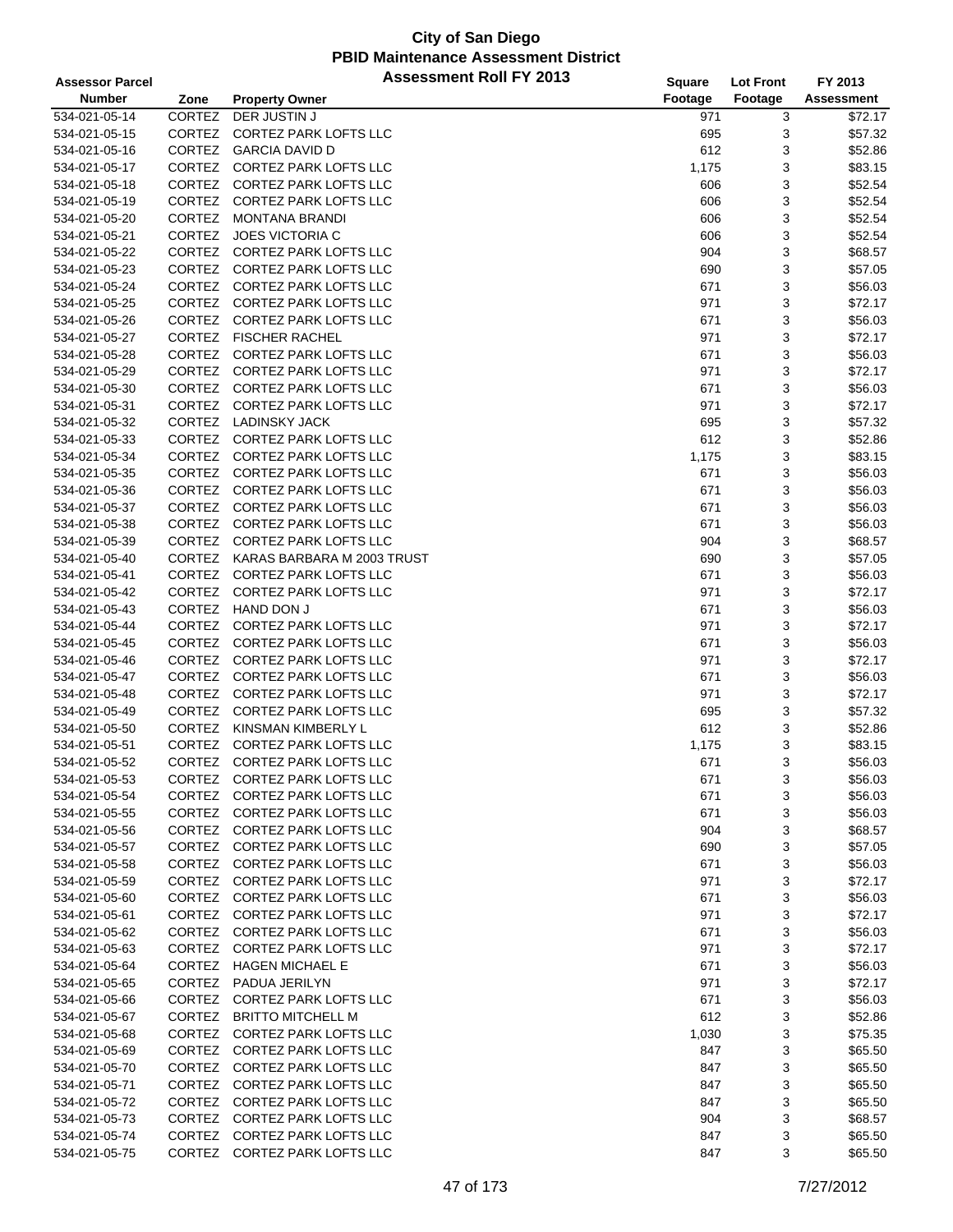| <b>Assessor Parcel</b> |               | <b>Assessment Roll FY 2013</b>                 | <b>Square</b> | <b>Lot Front</b> | FY 2013           |
|------------------------|---------------|------------------------------------------------|---------------|------------------|-------------------|
| <b>Number</b>          | Zone          | <b>Property Owner</b>                          | Footage       | Footage          | <b>Assessment</b> |
| 534-021-05-76          | CORTEZ        | <b>CORTEZ PARK LOFTS LLC</b>                   | 971           | 3                | \$72.17           |
| 534-021-05-77          | CORTEZ        | <b>CORTEZ PARK LOFTS LLC</b>                   | 847           | 3                | \$65.50           |
| 534-021-05-78          |               | CORTEZ OCONNELL DARCI M                        | 971           | 3                | \$72.17           |
| 534-021-05-79          |               | CORTEZ CORTEZ PARK LOFTS LLC                   | 847           | 3                | \$65.50           |
| 534-021-05-80          |               | CORTEZ CORTEZ PARK LOFTS LLC                   | 971           | 3                | \$72.17           |
| 534-021-05-81          |               | CORTEZ CORTEZ PARK LOFTS LLC                   | 847           | 3                | \$65.50           |
| 534-021-05-82          |               | CORTEZ ROGAN LIVING TRUST 06-03-02             | 971           | 3                | \$72.17           |
| 534-021-05-83          |               | CORTEZ CORTEZ PARK LOFTS LLC                   | 847           | 3                | \$65.50           |
| 534-021-05-84          |               | CORTEZ GALEANO JOSE                            | 612           | 3                | \$52.86           |
| 534-021-05-85          | CORTEZ        | <b>CORTEZ PARK LOFTS LLC</b>                   | 1,030         | 3                | \$75.35           |
| 534-022-01-00          |               | CORTEZ BOWDEN PROPERTIES INC                   | 8,568         | 181              | \$1,663.54        |
| 534-022-02-00          |               | CORTEZ BOWDEN PROPERTIES INC                   | 8,172         | 50               | \$771.86          |
| 534-022-03-00          |               | CORTEZ BRANT STEVEN                            | 3,144         | 50               | \$601.21          |
| 534-022-04-00          |               | CORTEZ LONGLEY FAMILY TRUST                    | 15,264        | 200              | \$2,150.02        |
| 534-022-09-00          | CORTEZ        | DENARDI DENNIS J&AVIE K TRS                    | 6,710         | 180              | \$1,626.34        |
| 534-022-13-01          |               | CORTEZ MOODY DIANE                             | 1,147         | 9                | \$121.51          |
| 534-022-13-02          |               | CORTEZ KRAUS KRIS J&MARIA M                    | 1,181         | 9                | \$123.33          |
| 534-022-13-03          |               | CORTEZ GUNTHER LINDA D                         | 1,244         | 9                | \$126.72          |
| 534-022-13-04          |               | CORTEZ CARSON RICHARD C II                     | 1,147         | 9                | \$121.51          |
| 534-022-13-05          |               | CORTEZ PURCZYNSKI RONALD A                     | 1,147         | 9                | \$121.51          |
| 534-022-13-06          | CORTEZ        | <b>HERRMANN AMY A TRUST</b>                    | 1,158         | 9                | \$122.10          |
| 534-022-13-07          |               | CORTEZ REDMAN DANIEL                           | 1,004         | 9                | \$113.81          |
| 534-022-13-08          |               | CORTEZ CLAIBORNE ALFORD L&RITA R               | 1,147         | 9                | \$121.51          |
| 534-022-13-09          |               | CORTEZ ENGLAND WENDELL E                       | 1,147         | 9                | \$121.51          |
| 534-022-13-10          |               | CORTEZ BERLIN MATTHEW                          | 1,181         | 9                | \$123.33          |
| 534-022-13-11          | CORTEZ        | DAVIS ALVIN L JR                               | 1,244         | 9                | \$126.72          |
| 534-022-13-12          | CORTEZ        | WHITSETT JEFFREY W                             | 1,147         | 9                | \$121.51          |
| 534-022-13-13          |               | CORTEZ BILLMEIER KENNETH                       | 1,147         | 9                | \$121.51          |
| 534-022-13-14          |               | CORTEZ BYERS BRANDON P                         | 1,158         | 9                | \$122.10          |
| 534-022-13-15          |               | CORTEZ FIMBRES RUBEN&INZUNZA ANNA L            | 1,131         | 9                | \$120.64          |
| 534-022-13-16          |               | CORTEZ SWANSON DAWN M                          | 1,147         | 9                | \$121.51          |
| 534-022-13-17          | <b>CORTEZ</b> | TJIOE JONATHAN                                 | 1,147         | 9                | \$121.51          |
| 534-022-13-18          |               | CORTEZ PRUTZMAN BOB&BUFF CARLA                 | 1,181         | 9                | \$123.33          |
| 534-022-13-19          |               | CORTEZ CONNOR SHARON C 2006 TRUST              | 1,244         | 9                | \$126.72          |
| 534-022-13-20          | CORTEZ        | PINE LYNNEANN                                  | 1,147         | 9                | \$121.51          |
| 534-022-13-21          |               | CORTEZ KING JOHN F                             | 1,147         | 9                | \$121.51          |
| 534-022-13-22          | <b>CORTEZ</b> | TURNBULL ANTHONY R                             | 1,158         | 9                | \$122.10          |
| 534-022-13-23          | <b>CORTEZ</b> | MCKEON SIMON C&GARCIA MARIA P                  | 1,131         | 9                | \$120.64          |
| 534-022-13-24          | CORTEZ        | <b>EGAN CHARLES L</b>                          | 1,147         | 9                | \$121.51          |
| 534-022-13-25          |               | CORTEZ MONTPETIT FAMILY 2005 TRUST             | 1,147         | 9                | \$121.51          |
| 534-022-13-26          |               | CORTEZ HERRMANN LILLIAN M TR                   | 1,181         | 9                | \$123.33          |
| 534-022-13-27          |               | CORTEZ MCEVOY MICHAEL S                        | 1,244         | 9                | \$126.72          |
| 534-022-13-28          |               | CORTEZ KLINE ELIZABETH A                       | 1,147         | 9                | \$121.51          |
| 534-022-13-29          |               | CORTEZ WAGNER WILLIAM A                        | 1,147         | 9                | \$121.51          |
| 534-022-13-30          |               | CORTEZ RUSSELL CHERYL                          | 1,158         | 9                | \$122.10          |
| 534-022-13-31          |               | CORTEZ MYHRO BRIDGET A TRUST 10-13-08          | 1,131         | 9                | \$120.64          |
| 534-022-13-32          |               | CORTEZ PERISIC SUZANNES                        | 1,147         | 9                | \$121.51          |
| 534-023-01-00          |               | CORTEZ DAVIES CLAUDIA MARY TRUST               | 5,464         | 150              | \$1,290.58        |
| 534-023-02-01          |               | CORTEZ ANTONACCI PETER L&JULIANA F             | 2,113         | 13               | \$200.05          |
| 534-023-02-02          |               | CORTEZ SCHNEIDER JAMES E&CANDICE L             | 2,113         | 13               | \$200.05          |
| 534-023-02-03          |               | CORTEZ SANCHEZ DANIEL J&MAKIKO                 | 1,254         | 13               | \$153.84          |
| 534-023-02-04          |               | CORTEZ KLEIN KELLIANN F                        | 1,254         | 13               | \$153.84          |
| 534-023-03-01          |               | CORTEZ HOFFMAN ANDREW J&CATHERINE A            | 2,113         | 13               | \$200.05          |
| 534-023-03-02          |               | CORTEZ DIFRANCESCA FAMILY CREDIT SHELTER TRUST | 2,113         | 13               | \$200.05          |
| 534-023-03-03          |               | CORTEZ DAVIS MARC A                            | 1,254         | 13               | \$153.84          |
| 534-023-03-04          |               | CORTEZ WILLOUGHBY FAMILY TRUST 12-24-86        | 1,254         | 13               | \$153.84          |
| 534-023-05-00          |               | CORTEZ SMITH ARMISTEAD B III TR                | 10,040        | 140              | \$1,470.33        |
| 534-023-06-00          |               | CORTEZ SOMERSET HOUSE LLC                      | 6,960         | 60               | \$773.09          |
| 534-023-07-00          |               | CORTEZ VISTA VENTANA APTS LLC                  | 15,120        | 150              | \$1,810.07        |
| 534-023-11-00          | CORTEZ        | DAVIES CLAUDIA MARY TRUST 09-22-89             | 6,622         | 200              | \$1,866.82        |
| 534-023-12-01          |               | CORTEZ WILSON TRUST 05-20-04                   | 1,742         | 13               | \$180.09          |
| 534-023-12-02          |               | CORTEZ SCHREYER DEAN M&SUSAN M                 | 1,985         | 13               | \$193.17          |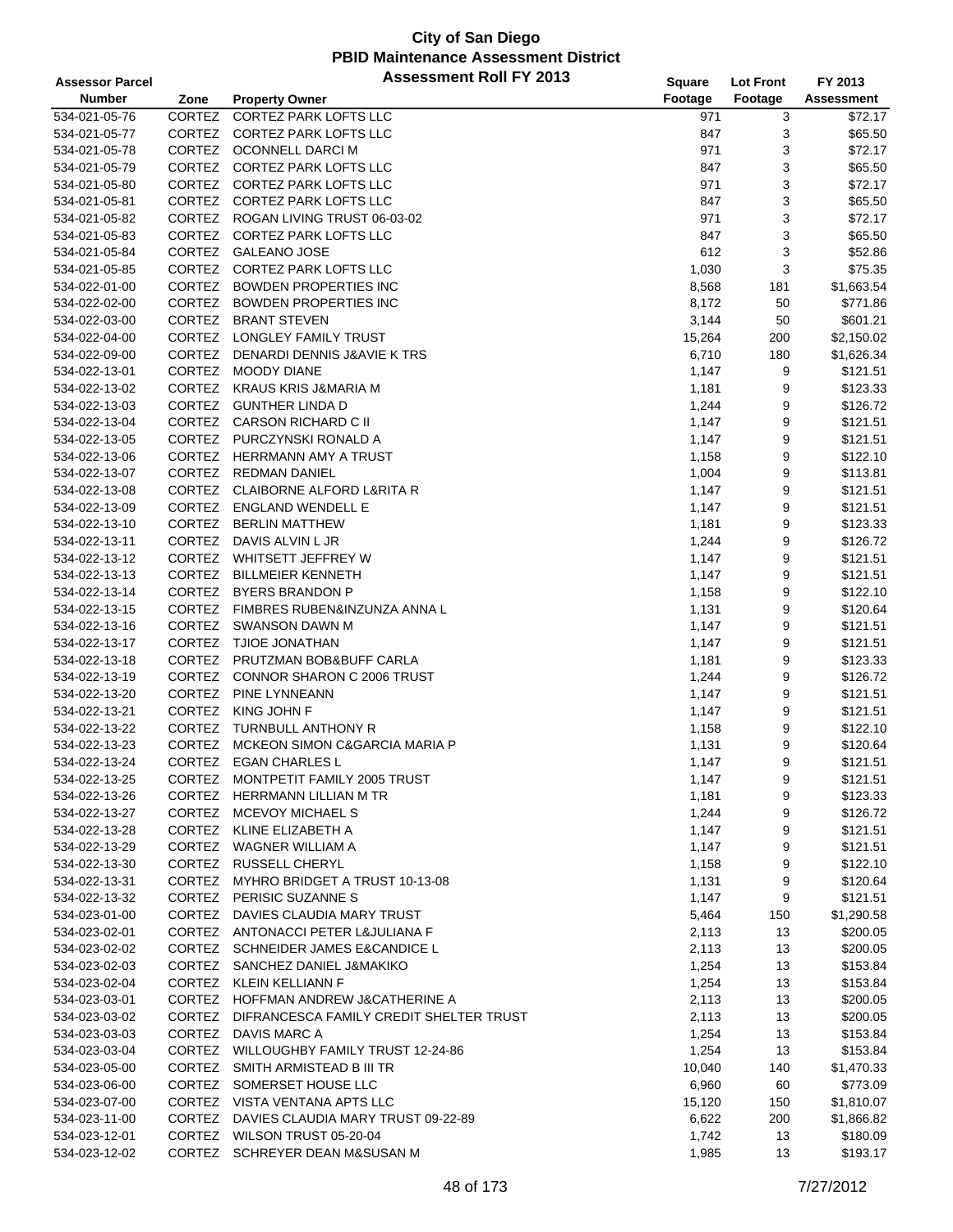| <b>Assessor Parcel</b> |               | <b>Assessment Roll FY 2013</b>                        | <b>Square</b> | <b>Lot Front</b> | FY 2013    |
|------------------------|---------------|-------------------------------------------------------|---------------|------------------|------------|
| <b>Number</b>          | Zone          | <b>Property Owner</b>                                 | Footage       | Footage          | Assessment |
| 534-023-13-03          | CORTEZ        | KARAS BARBARA M 2003 TRUST 11-12-03                   | 1,742         | 13               | \$180.09   |
| 534-023-13-04          | CORTEZ        | GONZALEZ ANTHONY&ELEANOR REVOCABLE TRUST              | 1,985         | 13               | \$193.17   |
| 534-023-14-05          | CORTEZ        | TADEVOSSIAN ALEXANDRE&COCCARO CHERYL                  | 1,423         | 13               | \$162.93   |
| 534-023-14-06          | CORTEZ        | <b>ERICKSON JANICE V</b>                              | 1,985         | 13               | \$193.17   |
| 534-023-15-07          | CORTEZ        | GOFF BRUCE&EILEEN 2005 TRUST                          | 1,423         | 13               | \$162.93   |
| 534-023-15-08          |               | CORTEZ FANGMANN ERIC W                                | 1,985         | 13               | \$193.17   |
| 534-023-16-09          |               | CORTEZ EISLER DAVID M                                 | 1,423         | 13               | \$162.93   |
| 534-023-16-10          | CORTEZ        | <b>WILLIAMSON MITCHELL 2006 TRUST</b>                 | 1,985         | 13               | \$193.17   |
| 534-023-17-11          | CORTEZ        | <b>BURLESON SEAN</b>                                  | 1,423         | 13               | \$162.93   |
| 534-023-17-12          | CORTEZ        | WOO PATRICK D TRUST 12-13-01                          | 1,985         | 13               | \$193.17   |
| 534-023-18-13          | CORTEZ        | <b>GARSON ADAM S</b>                                  | 1,423         | 13               | \$162.93   |
| 534-023-18-14          |               | CORTEZ DANIELSEN DAVID J                              | 1,985         | 13               | \$193.17   |
| 534-023-19-15          |               | CORTEZ GALASCIONE RALPH N                             | 1,423         | 13               | \$162.93   |
| 534-023-19-16          |               | CORTEZ COXWORTH RANDALL W                             | 1,985         | 13               | \$193.17   |
| 534-024-01-00          |               | CORTEZ ASTOR APTS LP                                  | 9,786         | 150              | \$1,523.10 |
| 534-024-02-00          |               | CORTEZ ASTOR APTS LP                                  | 11,070        | 50               | \$927.77   |
| 534-024-03-00          |               | CORTEZ SMITH SCOTT W                                  | 11,397        | 50               | \$945.36   |
| 534-024-12-00          | CORTEZ        | MADDALENA-SEWELL FAMILY TRUST                         | 3,987         | 150              | \$1,265.62 |
| 534-024-17-01          | <b>CORTEZ</b> | 1312 P C H LLC                                        | 1,670         | 3                | \$109.78   |
| 534-024-17-02          |               | CORTEZ OSBORN FAMILY REVOCABLE TRUST                  | 1,329         | 3                | \$91.43    |
| 534-024-17-03          | CORTEZ        | <b>BALCERZAK PAUL R</b>                               | 1,329         | 3                | \$91.43    |
| 534-024-17-04          |               | CORTEZ GWON SEUNG S                                   | 1,329         | 3                | \$91.43    |
| 534-024-17-05          |               | CORTEZ ECKERT PAUL D                                  | 1,329         | 3                | \$91.43    |
| 534-024-17-06          |               | CORTEZ ARNONOFF PETER                                 | 972           | 3                | \$72.23    |
| 534-024-17-07          |               | CORTEZ GENTRY JUSTIN                                  | 793           | 3                | \$62.60    |
| 534-024-17-08          |               | CORTEZ DABBAS FAMILY TRUST 01-19-11                   | 1,230         | 3                | \$86.11    |
| 534-024-17-09          |               | CORTEZ PEIRSON EDWARD K                               | 1,230         | 3                | \$86.11    |
| 534-024-17-10          |               | CORTEZ SPIEGEL NOAH L                                 | 1,160         | 3                | \$82.34    |
| 534-024-17-11          |               | CORTEZ ROHDY DAVID M LIVING TRUST 10-24-08            | 1,040         | 3                | \$75.88    |
| 534-024-17-12          | CORTEZ        | LENNON FAMILY TRUST 12-15-04                          | 1,040         | 3                | \$75.88    |
| 534-024-17-13          |               | CORTEZ RICHARDS TARA                                  | 1,040         | 3                | \$75.88    |
| 534-024-17-14          | <b>CORTEZ</b> | KILMER ELIZABETH                                      | 1,040         | 3                | \$75.88    |
| 534-024-17-15          |               | CORTEZ STOCK BRANDON T                                | 1,329         | 3                | \$91.43    |
| 534-024-17-16          |               | CORTEZ BLUTH GEORGE J                                 | 1,329         | 3                | \$91.43    |
| 534-024-17-17          |               | CORTEZ KRAMER BRADY                                   | 776           | 3                | \$61.68    |
| 534-024-17-18          |               | CORTEZ PETERSON BRETT                                 | 850           | 3                | \$65.66    |
| 534-024-17-19          |               | CORTEZ ABBOTT MARC&DEBORAH                            | 861           | 3                | \$66.25    |
| 534-024-18-01          | CORTEZ        | CARLSON ALAN B&PATRICIA N                             | 972           | 3                | \$72.23    |
| 534-024-18-02          | CORTEZ        | <b>BELANGER JON&amp;MARTA</b>                         | 793           | 3                | \$62.60    |
| 534-024-18-03          |               | CORTEZ LAPHEN STEVEN M                                | 1,230         | 3                | \$86.11    |
| 534-024-18-04          |               | CORTEZ BAMBERGER REBECCA                              | 1,230         | 3                | \$86.11    |
| 534-024-18-05          |               | CORTEZ MONROY EDUARDO C                               | 852           | 3                | \$65.77    |
| 534-024-18-06          |               | CORTEZ CORDOVA MARLA L                                | 1,124         | 3                | \$80.40    |
| 534-024-18-07          |               | CORTEZ TETZLAF DAVID                                  | 1,070         | 3                | \$77.50    |
| 534-024-18-08          |               | CORTEZ DARNELL JEROME C                               | 1,070         | 3                | \$77.50    |
| 534-024-18-09          |               | CORTEZ ANSARI MOHAMMAD&MONIREH                        | 1,070         | 3                | \$77.50    |
| 534-024-18-10          |               | CORTEZ GORDON KEVIN                                   | 1,070         | 3                | \$77.50    |
| 534-024-18-11          |               | CORTEZ ONEILLPATRICIA                                 | 1,383         | 3                | \$94.34    |
| 534-024-18-12          |               | CORTEZ DELARRAZABAL JOSE L                            | 1,230         | 3                | \$86.11    |
| 534-024-18-13          |               | CORTEZ HILL SARAH                                     | 1,230         | 3                | \$86.11    |
| 534-024-18-14          |               | CORTEZ HURLEY REVOCABLE 2001 TRUST 06-15-01           | 869           | 3                | \$66.68    |
| 534-024-18-15          |               | CORTEZ WILFORD KENNETH A                              | 1,040         | 3                | \$75.88    |
| 534-024-18-16          |               | CORTEZ KATZ PETER J                                   | 1,070         | 3                | \$77.50    |
| 534-024-18-17          |               | CORTEZ CORBETT MICHAEL Y&CAROL T 1999 REVOCABLE TRUST | 850           | 3                | \$65.66    |
| 534-024-18-18          |               | CORTEZ FLORES CICERO T                                | 861           | 3                | \$66.25    |
| 534-024-18-19          |               | CORTEZ COREY JOSEPH G TRUST 10-19-78                  | 972           | 3                | \$72.23    |
| 534-024-18-20          |               | CORTEZ SANTILLI ANN F 2005 TRUST                      | 793           | 3                | \$62.60    |
| 534-024-18-21          |               | CORTEZ COUTTOLENC PATRICIA C                          | 1,230         | 3                | \$86.11    |
| 534-024-18-22          |               | CORTEZ MCGREEVY NANCY M                               | 1,230         | 3                | \$86.11    |
| 534-024-18-23          | CORTEZ        | KINTNER ALLISON M                                     | 852           | 3                | \$65.77    |
| 534-024-18-24          |               | CORTEZ MIDKIFF MICHAEL K                              | 1,124         | 3                | \$80.40    |
| 534-024-18-25          |               | CORTEZ RADICK ANTHONY F 2003 LIVING TRUST             | 1,070         | 3                | \$77.50    |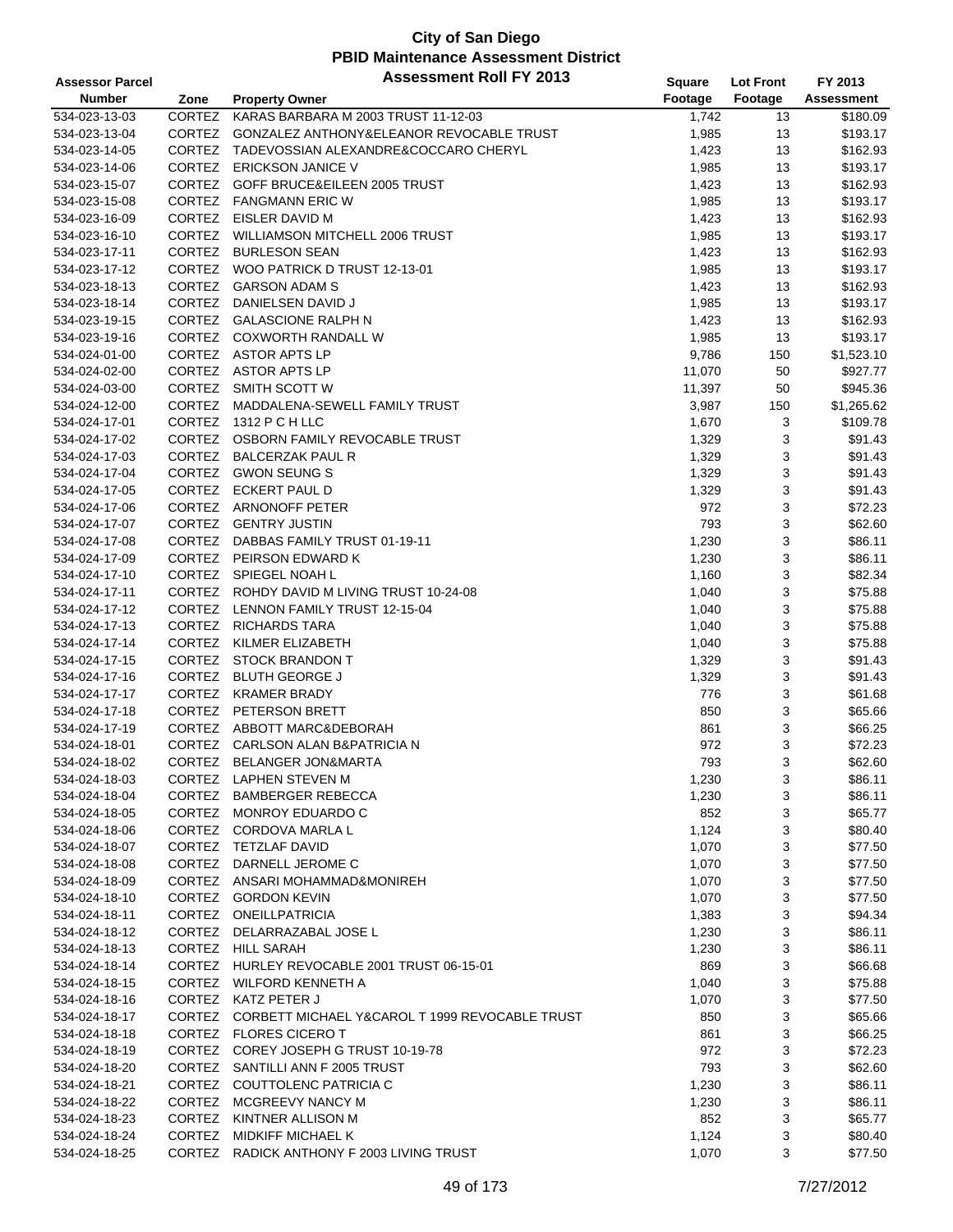| <b>Assessor Parcel</b> |               | <b>Assessment Roll FY 2013</b>                                       | <b>Square</b>  | <b>Lot Front</b> | FY 2013    |
|------------------------|---------------|----------------------------------------------------------------------|----------------|------------------|------------|
| <b>Number</b>          | Zone          | <b>Property Owner</b>                                                | Footage        | Footage          | Assessment |
| 534-024-18-26          | CORTEZ        | <b>BOLES LAJUANA J</b>                                               | 1,070          | 3                | \$77.50    |
| 534-024-18-27          |               | CORTEZ ROTHMAN EDWARD J&FRANCES P REVOCABLE TRUST                    | 1,070          | 3                | \$77.50    |
| 534-024-18-28          |               | CORTEZ BRANDON DAVID                                                 | 1,070          | 3                | \$77.50    |
| 534-024-18-29          |               | CORTEZ GREGORY STEVEN R&HAMIDA S                                     | 1,383          | 3                | \$94.34    |
| 534-024-18-30          |               | CORTEZ FAITH PAUL J                                                  | 1,230          | 3                | \$86.11    |
| 534-024-18-31          |               | CORTEZ HOLLEY FAMILY 1994 TRUST 03-22-94                             | 1,230          | 3                | \$86.11    |
| 534-024-18-32          |               | CORTEZ BORKUM TRACY J REVOCABLE TRUST                                | 1,383          | 3                | \$94.34    |
| 534-024-18-33          |               | CORTEZ BENITEZ ROGER T&CATHRYN C                                     | 1,040          | 3                | \$75.88    |
| 534-024-18-34          |               | CORTEZ MAHENDRA PRASAD                                               | 1,070          | 3                | \$77.50    |
| 534-024-18-35          | CORTEZ        | CHOW DAVID Y&RUNDLE MELANIE K                                        | 850            | 3                | \$65.66    |
| 534-024-18-36          |               | CORTEZ HAYDON DEBORAH I                                              | 861            | 3                | \$66.25    |
| 534-024-18-37          |               | CORTEZ ALEX ELMER B                                                  | 972            | 3                | \$72.23    |
| 534-024-18-38          |               | CORTEZ ARMSTRONG JOSEPH R                                            | 793            | 3                | \$62.60    |
| 534-024-18-39          |               | CORTEZ PAREKH MUSTAPHA                                               | 1,230          | 3                | \$86.11    |
| 534-024-18-40          | CORTEZ        | NATKIN KAREN L TRUST 10-26-10                                        | 1,230          | 3                | \$86.11    |
| 534-024-18-41          |               | CORTEZ DOMOTO BENJAMIN                                               | 852            | 3                | \$65.77    |
| 534-024-18-42          |               | CORTEZ SGUBINI ALESSANDRA LIVING TRUST                               | 1,124          | 3                | \$80.40    |
| 534-024-18-43          |               | CORTEZ JOHNSON KRISTIN                                               | 1,070          | 3                | \$77.50    |
| 534-024-18-44          |               | CORTEZ WRIGHT ERNEST H SR SURVIVORS TRUST                            | 1,070          | 3                | \$77.50    |
| 534-024-18-45          |               | CORTEZ FRITZ DOUGLAS J TRUST 07-10-96                                | 1,070          | 3                | \$77.50    |
| 534-024-18-46          |               | CORTEZ OSSOLA JUSTIN&NICOLE                                          | 1,070          | 3                | \$77.50    |
| 534-024-18-47          |               | CORTEZ BLUMENTHAL TRACY                                              | 1,383          | 3                | \$94.34    |
| 534-024-18-48          |               | CORTEZ SMITH ROBERT E&ELIZABETH M FAMILY TRUST                       | 1,230          | 3                | \$86.11    |
| 534-024-18-49          |               | CORTEZ LAWLER BRIAN J                                                | 1,230          | 3                | \$86.11    |
| 534-024-18-50          |               | CORTEZ TOTH DAVID&SASSO DAWN R                                       | 1,383          | 3                | \$94.34    |
| 534-024-18-51          |               | CORTEZ WONG ANDREW Y                                                 | 1,040          | 3                | \$75.88    |
| 534-024-18-52          |               | CORTEZ WEEMS EVA J                                                   | 1,070          | 3                | \$77.50    |
| 534-024-18-53          |               | CORTEZ CHOW DAVID Y&RUNDLE MELANIE K                                 | 850            | 3                | \$65.66    |
| 534-024-18-54          |               | CORTEZ CONTIER PAUL F                                                | 861            | 3                | \$66.25    |
| 534-024-18-55          |               | CORTEZ BARBEE MARK J&MEISHA K                                        | 972            | 3                | \$72.23    |
| 534-024-18-56          |               | CORTEZ JONES J CHRISTOPHER&PABLINA ULLOA                             | 793            | 3                | \$62.60    |
| 534-024-18-57          | <b>CORTEZ</b> | TORRES MARIA E C                                                     | 1,230          | 3                | \$86.11    |
| 534-024-18-58          |               | CORTEZ CASTRO FAMILY TRUST 07-11-07                                  | 1,230          | 3                | \$86.11    |
| 534-024-18-59          |               | CORTEZ HARTE WILLIAM J                                               | 852            | 3                | \$65.77    |
| 534-024-18-60          |               | CORTEZ LIVINGSTON RUSSELL L                                          | 1,124          | 3                | \$80.40    |
| 534-024-18-61          |               | CORTEZ GARRISON FAMILY TRUST 06-28-08                                | 1,070          | 3                | \$77.50    |
| 534-024-18-62          | CORTEZ        | MCDANIEL RUSSELL L                                                   | 1,070          | 3                | \$77.50    |
| 534-024-18-63          | CORTEZ        | MARUCCIA ANTHONY D&ANN M                                             | 1,070          | 3                | \$77.50    |
| 534-024-18-64          |               | CORTEZ RADOJCIC RATIBOR                                              | 1,070          | 3                | \$77.50    |
| 534-024-18-65          |               | CORTEZ WILSON-RAMON NANCY A TR&RAMON JOSE A TR                       | 1,383          | 3                | \$94.34    |
| 534-024-18-66          |               | CORTEZ WERY DANIEL K&SUGENO KIMI J                                   | 1,230          | 3                | \$86.11    |
| 534-024-18-67          |               | CORTEZ EISNER DARYL&TRIEBEL GRETCHEN J                               | 1,230          | 3                | \$86.11    |
| 534-024-18-68          |               | CORTEZ JONES ROBERT A&SUZAN F                                        | 1,383          | 3                | \$94.34    |
| 534-024-18-69          |               | CORTEZ MANIKOWSKI WALTER&WENDY K                                     | 1,040          | 3                | \$75.88    |
| 534-024-18-70          |               | CORTEZ SCARPELLI THOMAS F                                            | 1,070          | 3                | \$77.50    |
| 534-024-18-71          |               | CORTEZ ALYEA SARAH                                                   | 850            | 3                | \$65.66    |
| 534-024-18-72          |               | CORTEZ MARIN SERGIO G&FRAGA MARY R                                   | 861            | 3                | \$66.25    |
| 534-024-19-01          |               | CORTEZ CASPERSEN DANIEL R&KAREN A                                    | 972            | 3                | \$72.23    |
| 534-024-19-02          |               | CORTEZ LAU HSIN M                                                    | 793            | 3                | \$62.60    |
| 534-024-19-03          |               | CORTEZ MADARIAGA GUILLERMO                                           | 1,230          | 3                | \$86.11    |
| 534-024-19-04          |               | CORTEZ MANI NIKOUKARI FAMILY 2008 TRUST                              | 1,230          | 3                | \$86.11    |
| 534-024-19-05          |               | CORTEZ FILE TED                                                      | 852            | 3                | \$65.77    |
| 534-024-19-06          |               | CORTEZ GLINIECKI ROSS A&MEGAN                                        | 1,389          | 3                | \$94.66    |
| 534-024-19-07          |               | CORTEZ BISHOP CHARLES G JR&KAREN G FAMILY TRUST                      | 1,389          | 3                | \$94.66    |
| 534-024-19-08          |               | CORTEZ SCHMITZER DANIEL T                                            | 1,389          | 3                | \$94.66    |
| 534-024-19-09          |               | CORTEZ SUMMER TODD S TR                                              | 1,383          | 3                | \$94.34    |
| 534-024-19-10          |               | CORTEZ MURPHY ANN                                                    | 1,230          | 3                | \$86.11    |
| 534-024-19-11          |               | CORTEZ CAPITAL INVESTMENTS TRUST 03-30-06                            |                | 3                | \$86.11    |
| 534-024-19-12          |               | CORTEZ GHAHREMANI GARY G                                             | 1,230<br>1,383 | 3                | \$94.34    |
|                        |               |                                                                      |                |                  |            |
| 534-024-19-13          |               | CORTEZ MIGLIORE MARY E TR&MIGLIORE PAMELA TR<br>CORTEZ TOWLE TWILA L | 1,383          | 3                | \$94.34    |
| 534-024-19-14          |               |                                                                      | 1,230          | 3<br>3           | \$86.11    |
| 534-024-19-15          |               | CORTEZ HABER KATHERINE M                                             | 972            |                  | \$72.23    |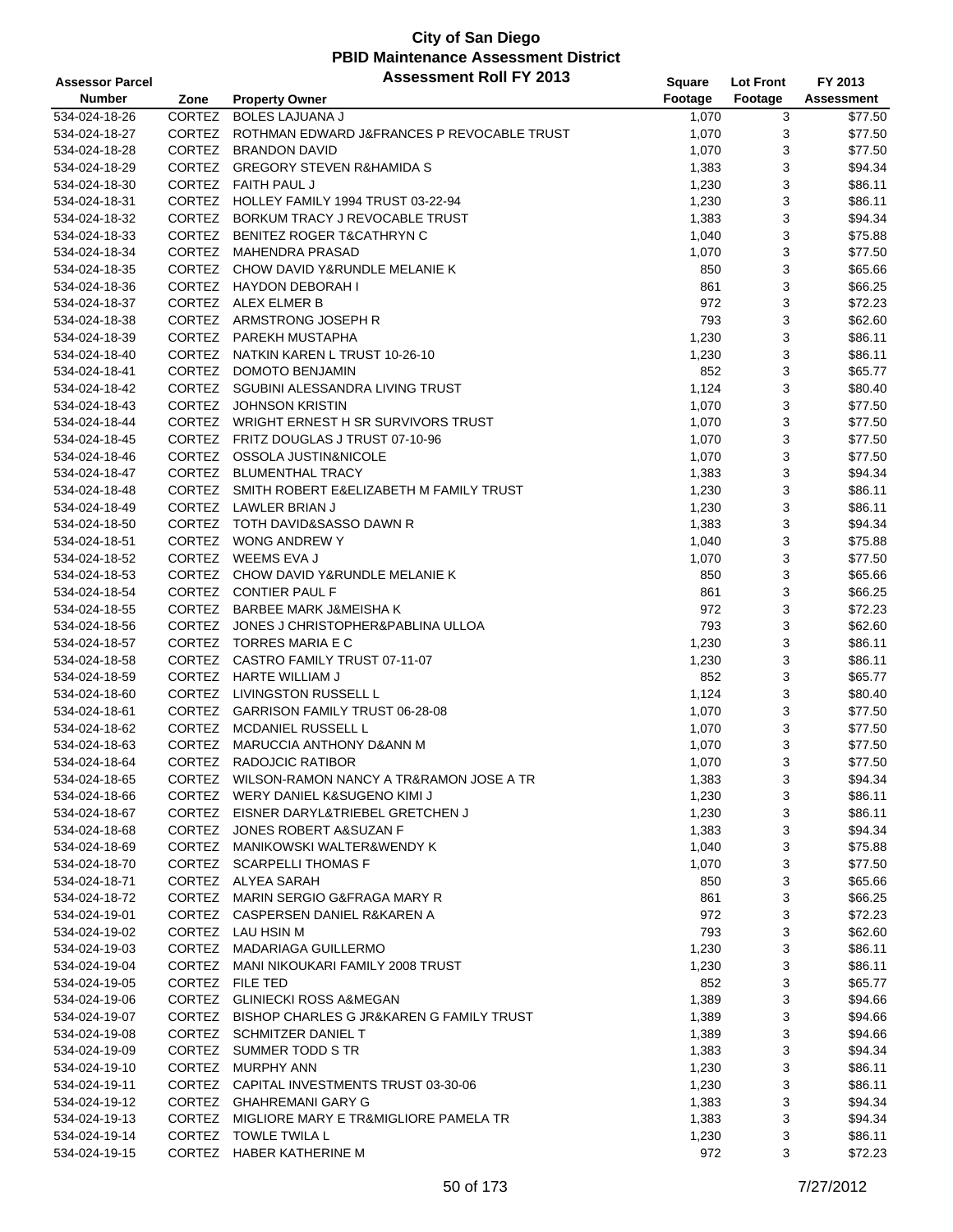| <b>Assessor Parcel</b> |               | <b>Assessment Roll FY 2013</b>                             | Square  | <b>Lot Front</b> | FY 2013           |
|------------------------|---------------|------------------------------------------------------------|---------|------------------|-------------------|
| <b>Number</b>          | Zone          | <b>Property Owner</b>                                      | Footage | Footage          | <b>Assessment</b> |
| 534-024-19-16          | CORTEZ        | <b>ARONOFF PETER</b>                                       | 793     | 3                | \$62.60           |
| 534-024-19-17          | CORTEZ        | <b>NOBLE FRANK</b>                                         | 1,230   | 3                | \$86.11           |
| 534-024-19-18          |               | CORTEZ BAYRAMOGLU FAMILY TRUST 02-04-11                    | 1,230   | 3                | \$86.11           |
| 534-024-19-19          | CORTEZ        | NEAL CLARK L                                               | 852     | 3                | \$65.77           |
| 534-024-19-20          |               | CORTEZ PENA ARNOLD R&PATRICIA L                            | 1,389   | 3                | \$94.66           |
| 534-024-19-21          |               | CORTEZ ROSENTHAL SARA G TRUST 04-22-91                     | 1,389   | 3                | \$94.66           |
| 534-024-19-22          |               | CORTEZ COLLIER BOYD D&RITA A                               | 1,389   | 3                | \$94.66           |
| 534-024-19-23          | CORTEZ        | RATTAN WILLIAM R 850 BEECH STREET TRUST                    | 1,383   | 3                | \$94.34           |
| 534-024-19-24          |               | CORTEZ CRAWFORD RICHARD E JR QUALIFIED MARITAL TRUST       | 1,230   | 3                | \$86.11           |
| 534-024-19-25          | <b>CORTEZ</b> | DEMARIO ROBERT M                                           | 1,230   | 3                | \$86.11           |
| 534-024-19-26          |               | CORTEZ RICHARDS-AMICO TERI L TRUST 10-14-08                | 1,383   | 3                | \$94.34           |
| 534-024-19-27          |               | CORTEZ BORKUM TRACY J                                      | 1,383   | 3                | \$94.34           |
| 534-024-19-28          |               | CORTEZ WILLETT BRIAN&CLARISSA                              | 1,230   | 3                | \$86.11           |
| 534-024-19-29          |               | CORTEZ BENSCH PETER A&HIDEKO O                             | 972     | 3                | \$72.23           |
| 534-024-19-30          |               | CORTEZ BELGAR MICHELLE                                     | 793     | 3                | \$62.60           |
| 534-024-19-31          |               | CORTEZ BECKER FAMILY TRUST 12-05-95                        | 1,389   | 3                | \$94.66           |
| 534-024-19-32          |               | CORTEZ MCKENZIE MARY M                                     | 1,389   | 3                | \$94.66           |
| 534-024-19-33          |               | CORTEZ KOSSONOGI ALON&SUNG PILNYU                          | 1,389   | 3                | \$94.66           |
| 534-024-19-34          | CORTEZ        | <b>ESKANDER RAMEZ</b>                                      | 1,383   | 3                | \$94.34           |
| 534-024-19-35          |               | CORTEZ ROSE PERRY L 1994 TRUST 01-21-94                    | 1,230   | 3                | \$86.11           |
| 534-024-19-36          | <b>CORTEZ</b> | BOGSETH-ROTH TRUST 06-18-97                                | 1,230   | 3                | \$86.11           |
| 534-024-19-37          |               | CORTEZ DIKRANIAN ARA                                       | 1,383   | 3                | \$94.34           |
| 534-024-19-38          |               | CORTEZ MCCULLAR DAN B                                      | 1,383   | 3                | \$94.34           |
| 534-024-19-39          | CORTEZ        | MCCLINTOCK STEPHANIE                                       | 1,230   | 3                | \$86.11           |
| 534-024-19-40          |               | CORTEZ KOZAK FAMILY TRUST 04-10-08                         | 1,383   | 3                | \$94.34           |
| 534-024-19-41          |               | CORTEZ VANKOV ANDRE V&MIRIANA E                            | 1,230   | 3                | \$86.11           |
| 534-024-19-42          | CORTEZ        | <b>MAYER DENNIS E</b>                                      | 1,230   | 3                | \$86.11           |
| 534-024-19-43          |               | CORTEZ CLINE LARRY A                                       | 1,383   | 3                | \$94.34           |
| 534-024-19-44          |               | CORTEZ ENGLER THOMAS N TR&DAVIS RON J TR                   | 1,383   | 3                | \$94.34           |
| 534-024-19-45          | CORTEZ        | SIMPSON LOUIS&MORGAN                                       | 1,230   | 3                | \$86.11           |
| 534-024-20-01          |               | CORTEZ HOVSEPIAN VAHE&SONIA                                | 1,230   | 3                | \$86.11           |
| 534-024-20-02          | <b>CORTEZ</b> | RANDOLPH DIANE M 2005 TRUST 12-07-05                       | 1,680   | 3                | \$110.32          |
| 534-024-20-03          | CORTEZ        | <b>IRWIN MICHAEL L</b>                                     | 1,230   | 3                | \$86.11           |
| 534-024-20-04          |               | CORTEZ MORRIS ROBERT B                                     | 1,230   | 3                | \$86.11           |
| 534-024-20-05          |               | CORTEZ CORDERO ALFONSO&MERCY                               | 1,383   | 3                | \$94.34           |
| 534-024-20-06          |               | CORTEZ SCHAD/REITER TRUST 04-01-11                         | 1,383   | 3                | \$94.34           |
| 534-024-20-07          |               | CORTEZ MORISSETTE LIVING TRUST 10-09-00                    | 1,230   | 3                | \$86.11           |
| 534-024-20-08          | CORTEZ        | COCHRANE STEVE&COCHRANE LINDA                              | 1,230   | 3                | \$86.11           |
| 534-024-20-09          |               | CORTEZ NEWKIRK FAMILY TRUST II 02-01-01                    | 1,680   | 3                | \$110.32          |
| 534-024-20-10          |               | CORTEZ LUCAS JONATHAN R                                    | 1,230   | 3                | \$86.11           |
| 534-024-20-11          |               | CORTEZ SOLEIMANPOUR FAMILY TRUST 09-04-08                  | 1,230   | 3                | \$86.11           |
| 534-024-20-12          |               | CORTEZ BELISARI JOSEPH A TRUST JENRETTE JOHN E TRUST       | 1,680   | 3                | \$110.32          |
| 534-024-20-13          |               | CORTEZ BELISARI JOSEPH*UMJTJENRETTE JOHN                   | 1,230   | 3                | \$86.11           |
| 534-024-20-14          |               | CORTEZ SHIELDS&MCINTYRE REVOCABLE TRUST                    | 1,230   | 3                | \$86.11           |
| 534-024-20-15          |               | CORTEZ NEWKIRK FAMILY TRUST II 02-01-01                    | 1,680   | 3                | \$110.32          |
| 534-024-20-16          |               | CORTEZ ROSENEWEIG CARLOS GONZALEZ D C&DECOSSIO ESPERANZA H | 1,230   | 3                | \$86.11           |
| 534-024-20-17          |               | CORTEZ CONTIER PAUL F                                      | 1,230   | 3                | \$86.11           |
| 534-024-20-18          |               | CORTEZ SPRUNG CAREN L                                      | 1,680   | 3                | \$110.32          |
| 534-024-20-19          |               | CORTEZ NEFF CHRISTOPHER                                    | 1,230   | 3                | \$86.11           |
| 534-024-20-20          |               | CORTEZ MORSE ROBERT E III                                  | 1,230   | 3                | \$86.11           |
| 534-024-20-21          |               | CORTEZ NEWKIRK FAMILY TRUST II 02-01-01                    | 1,680   | 3                | \$110.32          |
| 534-024-20-22          |               | CORTEZ BULLOCH KYLE M                                      | 1,230   | 3                | \$86.11           |
| 534-024-20-23          |               | CORTEZ MEHTA ARVIND C&MANJARI A FAMILY LIVING TRUST        | 1,230   | 3                | \$86.11           |
| 534-024-20-24          |               | CORTEZ PAI CHARLES C                                       | 1,680   | 3                | \$110.32          |
| 534-024-20-25          |               | CORTEZ BARSCHKIS EDUARDO A F                               | 1,230   | 3                | \$86.11           |
| 534-024-20-26          |               | CORTEZ GLADNICK RONALD&MARIE LIVING TRUST                  | 1,230   | 3                | \$86.11           |
| 534-024-20-27          |               | CORTEZ HICKEY SHANNON M                                    | 1,680   | 3                | \$110.32          |
| 534-024-20-28          |               | CORTEZ GUASTO BRYAN T                                      | 1,230   | 3                | \$86.11           |
| 534-024-20-29          |               | CORTEZ STAVREFF WALTER A                                   | 1,230   | 3                | \$86.11           |
| 534-024-20-30          |               | CORTEZ ROGOZIENSKI ERIC DUT A 06-30-85                     | 1,680   | 3                | \$110.32          |
| 534-024-20-31          |               | CORTEZ OBRIEN REVOCABLE LIVING TRUST 08-04-08              | 1,230   | 3                | \$86.11           |
| 534-024-20-32          |               | CORTEZ BROSIE STRONG 1996 TRUST 06-25-96                   | 1,230   | 3                | \$86.11           |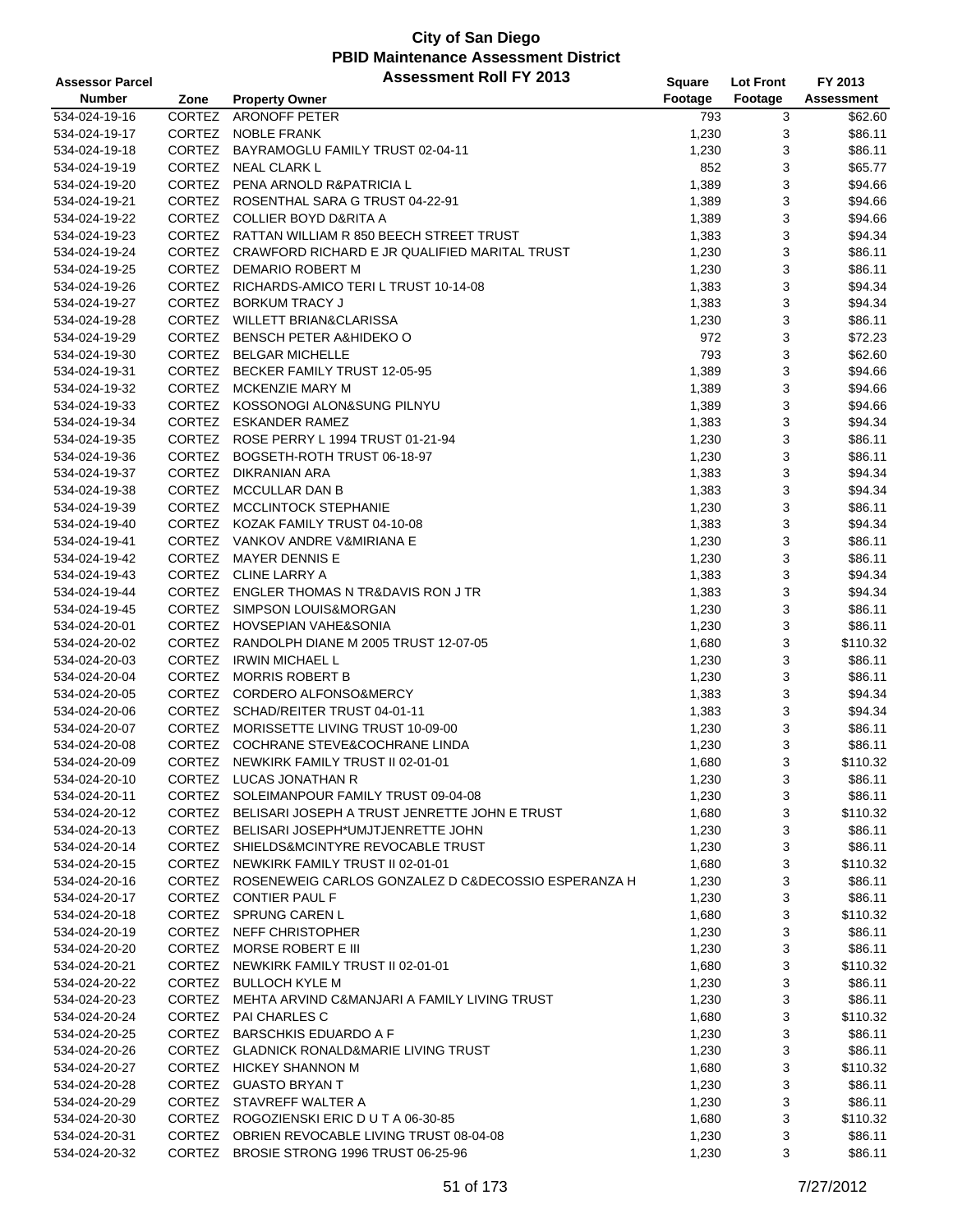| <b>Assessor Parcel</b> |               | <b>Assessment Roll FY 2013</b>                     | Square  | <b>Lot Front</b> | FY 2013    |
|------------------------|---------------|----------------------------------------------------|---------|------------------|------------|
| <b>Number</b>          | Zone          | <b>Property Owner</b>                              | Footage | Footage          | Assessment |
| 534-024-20-33          | CORTEZ        | POWELL STEPHEN E TR                                | 1,680   | 3                | \$110.32   |
| 534-024-20-34          | CORTEZ        | NORLANDER HUMBERTO M C&MONTEVERDE ALEXANDRA S B    | 1,230   | 3                | \$86.11    |
| 534-024-20-35          |               | CORTEZ GALLUP JOHN E SEPARATE PROPERTY TRUST       | 1,230   | 3                | \$86.11    |
| 534-024-20-36          |               | CORTEZ ALTMAN STEVEN FAMILY TRUST 05-04-94         | 1,680   | 3                | \$110.32   |
| 534-024-20-37          |               | CORTEZ WEINSTEIN LIVING TRUST 08-01-89             | 1,230   | 3                | \$86.11    |
| 534-024-20-38          |               | CORTEZ MARUMOTO JACQUELYN T                        | 1,230   | 3                | \$86.11    |
| 534-024-20-39          |               | CORTEZ SAN DIEGO RESIDENCE TRUST 10-11-07          | 1,680   | 3                | \$110.32   |
| 534-024-20-40          | <b>CORTEZ</b> | MORPHY MAXIMILIAN S A                              | 1,230   | 3                | \$86.11    |
| 534-024-20-41          |               | CORTEZ FLANDEZ ALAN B                              | 1,230   | 3                | \$86.11    |
| 534-024-20-42          | <b>CORTEZ</b> | DITTMAR LIVING TRUST                               | 1,680   | 3                | \$110.32   |
| 534-024-20-43          |               | CORTEZ WASYLIW BARRY J                             | 1,230   | 3                | \$86.11    |
| 534-024-20-44          |               | CORTEZ AMINI RACHELLE L                            | 1,615   | 3                | \$106.82   |
| 534-024-20-45          |               | CORTEZ SOLOMON STEPHEN L                           | 1,230   | 3                | \$86.11    |
| 534-024-20-46          |               | CORTEZ AFSHAR TONY&LEAH                            | 1,230   | 3                | \$86.11    |
| 534-024-20-47          | CORTEZ        | <b>PRUSMACK A JON&amp;PATRICE</b>                  | 1,615   | 3                | \$106.82   |
| 534-024-20-48          |               | CORTEZ GIRON ERNESTO V&LOPEZ DESIREE G N           | 1,615   | 3                | \$106.82   |
| 534-024-20-49          |               | CORTEZ DENTON LIVING TRUST 04-28-08                | 1,230   | 3                | \$86.11    |
| 534-024-20-50          |               | CORTEZ WILLARD GARY M                              | 1,230   | 3                | \$86.11    |
| 534-024-20-51          |               | CORTEZ WASSERBURGER JOHN T&LINDA M                 | 1,615   | 3                | \$106.82   |
| 534-024-20-52          |               | CORTEZ MORAN REVOCABLE TRUST 02-25-08              | 1,615   | 3                | \$106.82   |
| 534-024-20-53          | CORTEZ        | LEIVERS DAVID&ELIZABETH M FAMILY TRUST             | 1,230   | 3                | \$86.11    |
| 534-024-20-54          |               | CORTEZ MILLER FAMILY TRUST 04-24-07                | 1,230   | 3                | \$86.11    |
| 534-024-20-55          |               | CORTEZ KOELLE JONATHAN S                           | 1,615   | 3                | \$106.82   |
| 534-024-20-56          |               | CORTEZ FICHTER RONALD G REVOCABLE LIVING TRUST     | 1,615   | 3                | \$106.82   |
| 534-024-20-57          |               | CORTEZ DEDOMINICIS CARLA A SEPARATE PROPERTY TRUST | 1,230   | 3                | \$86.11    |
| 534-024-20-58          | CORTEZ        | JAHANBIN BEHFAR                                    | 1,230   | 3                | \$86.11    |
| 534-024-20-59          |               | CORTEZ BRILL JASON B&HARRISON EVAN K               | 1,615   | 3                | \$106.82   |
| 534-024-20-60          |               | CORTEZ THOMAS THOMAS S&ANNIE                       | 1,615   | 3                | \$106.82   |
| 534-024-20-61          | CORTEZ        | MEHTA ARVIND C&MANJARI A FAMILY LIVING TRUST       | 1,230   | 3                | \$86.11    |
| 534-024-20-62          |               | CORTEZ KAMEN LLC                                   | 1,230   | 3                | \$86.11    |
| 534-024-20-63          |               | CORTEZ DUNN FAMILY TRUST 03-01-04                  | 1,615   | 3                | \$106.82   |
| 534-031-01-00          | <b>CORTEZ</b> | BAY L&S FAMILY TRUST 03-07-06                      | 37,500  | 175              | \$3,180.22 |
| 534-031-02-00          |               | CORTEZ SAN DIEGO HOPE PARTNERS                     | 10,000  | 75               | \$1,036.31 |
| 534-031-03-00          |               | CORTEZ 6TH&ASH LLC                                 | 40,000  | 100              | \$2,816.41 |
| 534-031-04-00          |               | CORTEZ 6TH&ASH LLC                                 | 9,680   | 150              | \$1,517.40 |
| 534-031-09-00          |               | CORTEZ SAN DIEGO FARAH PARTNERS                    | 111,131 | 500              | \$9,300.90 |
| 534-032-03-00          |               | CORTEZ JSD2LLC                                     | 20,000  | 400              | \$3,733.64 |
| 534-032-04-01          |               | CORTEZ ABACNO2LLC                                  | 239     | 6                | \$52.72    |
| 534-032-04-02          |               | CORTEZ ABACNO2LLC                                  | 740     | 6                | \$79.68    |
| 534-032-04-03          |               | CORTEZ ABACNO2LLC                                  | 648     | 6                | \$74.73    |
| 534-032-04-04          |               | CORTEZ ABACNO2LLC                                  | 547     | 6                | \$69.29    |
| 534-032-04-05          |               | CORTEZ ABACNO2LLC                                  | 1,494   | 6                | \$120.24   |
| 534-032-04-06          |               | CORTEZ ABACNO2LLC                                  | 320     | 6                | \$57.08    |
| 534-032-04-07          |               | CORTEZ ZUCCHET MICHAEL                             | 350     | 6                | \$58.69    |
| 534-032-04-08          |               | CORTEZ ABACNO2LLC                                  | 1,206   | 6                | \$104.75   |
| 534-032-04-09          |               | CORTEZ ABACNO2LLC                                  | 3,300   | 6                | \$217.40   |
| 534-032-04-10          |               | CORTEZ JANOPAUL BLOCK SD NO 1 LLC                  | 0       | 0                | \$0.00     |
| 534-032-04-11          |               | CORTEZ ABACNO2LLC                                  | 2,716   | 6                | \$185.99   |
| 534-032-04-12          |               | CORTEZ ABACNO2LLC                                  | 0       | 0                | \$0.00     |
| 534-032-05-01          |               | CORTEZ ROBINSON DALE D&JANE H                      | 1,925   | 6                | \$143.43   |
| 534-032-05-02          |               | CORTEZ LONDON GARY H TRUST 08-25-03                | 1,807   | 6                | \$137.08   |
| 534-032-05-03          |               | CORTEZ BECKWITH LLYOD                              | 1,201   | 6                | \$104.48   |
| 534-032-05-04          |               | CORTEZ NISHIBA CINDY HISAE                         | 1,336   | 6                | \$111.74   |
| 534-032-05-05          | <b>CORTEZ</b> | NIEBLING JAMES A                                   | 1,101   | 6                | \$99.10    |
| 534-032-05-06          |               | CORTEZ GANDRIK ANASTASIA                           | 1,644   | 6                | \$128.31   |
| 534-032-05-07          |               | CORTEZ WICOMB ERIN                                 | 3,629   | 6                | \$235.10   |
| 534-032-05-08          |               | CORTEZ BOLOTIN GREGG S&LORRINE A                   | 2,433   | 6                | \$170.76   |
| 534-032-05-09          | <b>CORTEZ</b> | TOBIAS BARRY E&CHRISTINE C                         | 642     | 6                | \$74.40    |
| 534-032-05-10          |               | CORTEZ MILLARES JOSEPH                             | 685     | 6                | \$76.72    |
| 534-032-05-11          | <b>CORTEZ</b> | <b>CRUCE ELIZABETH</b>                             | 664     | 6                | \$75.59    |
| 534-032-05-12          | CORTEZ        | TOUSERKANI DANIEL                                  | 670     | 6                | \$75.91    |
| 534-032-05-13          |               | CORTEZ VANNESS PHILIP H                            | 1,118   | 6                | \$100.01   |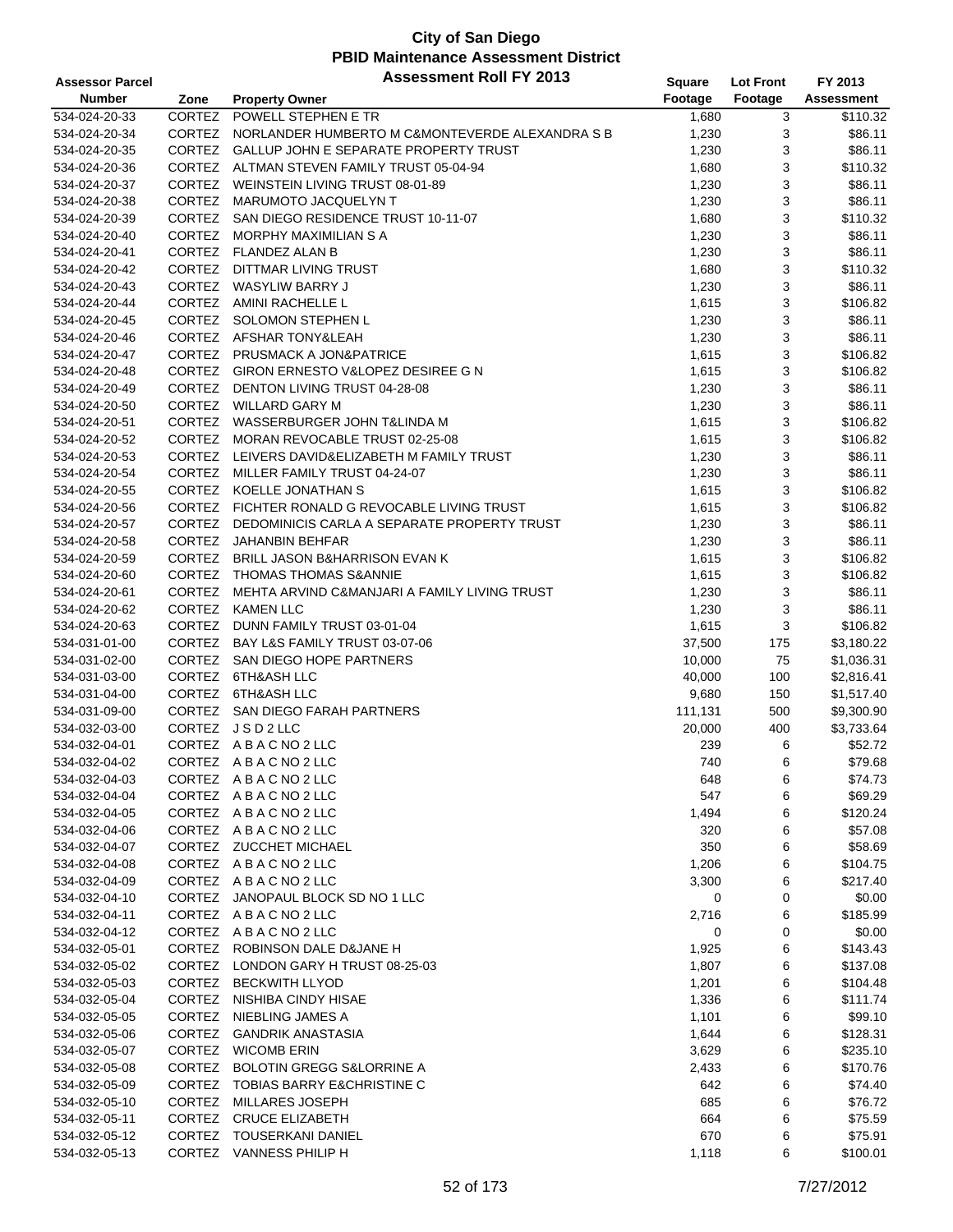| <b>Assessor Parcel</b> |               | <b>Assessment Roll FY 2013</b>                       | <b>Square</b> | <b>Lot Front</b> | FY 2013           |
|------------------------|---------------|------------------------------------------------------|---------------|------------------|-------------------|
| <b>Number</b>          | Zone          | <b>Property Owner</b>                                | Footage       | Footage          | <b>Assessment</b> |
| 534-032-05-14          | CORTEZ        | <b>WATSON THOMAS&amp;KELLY</b>                       | 1,002         | 6                | \$93.77           |
| 534-032-05-15          | CORTEZ        | SEA ISLAND BRICKELL CORP                             | 1,120         | 6                | \$100.12          |
| 534-032-05-16          |               | CORTEZ MOORE EDWARD F                                | 782           | 6                | \$81.94           |
| 534-032-05-17          | <b>CORTEZ</b> | DAMERON ROBERT A&TINA                                | 1,062         | 6                | \$97.00           |
| 534-032-05-18          |               | CORTEZ CONSTANT CAPITAL CORP                         | 888           | 6                | \$87.64           |
| 534-032-05-19          |               | CORTEZ DUNCAN MARY                                   | 642           | 6                | \$74.40           |
| 534-032-05-20          | CORTEZ        | DOOLEY BRENDAN T&LINDA L                             | 677           | 6                | \$76.29           |
| 534-032-05-21          |               | CORTEZ CUSTANCE MATTHEW D                            | 664           | 6                | \$75.59           |
| 534-032-05-22          |               | CORTEZ COOK LIVING TRUST 02-07-01                    | 680           | 6                | \$76.45           |
| 534-032-05-23          | <b>CORTEZ</b> | TOBIAS FAMILY TRUST 06-30-93                         | 1,118         | 6                | \$100.01          |
| 534-032-05-24          |               | CORTEZ TOBIAS BARRY                                  | 1,002         | 6                | \$93.77           |
| 534-032-05-25          |               | CORTEZ MCCARRON MICHAEL H                            | 1,120         | 6                | \$100.12          |
| 534-032-05-26          |               | CORTEZ FEDERAL HOME LOAN MORTGAGE CORP               | 782           | 6                | \$81.94           |
| 534-032-05-27          |               | CORTEZ ROTH JOSEPH <dva></dva>                       | 1,063         | 6                | \$97.05           |
| 534-032-05-28          |               | CORTEZ ESPELIEN JOEL&MAGDALENA A B LIVING TRUST      | 888           | 6                | \$87.64           |
| 534-032-05-29          |               | CORTEZ OTTO TIMOTHY J                                | 642           | 6                | \$74.40           |
| 534-032-05-30          |               | CORTEZ HALPERN PHILLIP                               | 877           | 6                | \$87.05           |
| 534-032-05-31          |               | CORTEZ DAMERON ROBERT A&TINA M                       | 664           | 6                | \$75.59           |
| 534-032-05-32          | CORTEZ        | <b>BRUINS BARRY&amp;DEBORAH</b>                      | 680           | 6                | \$76.45           |
| 534-032-05-33          |               | CORTEZ SAITO KYOKO                                   | 1,118         | 6                | \$100.01          |
| 534-032-05-34          | <b>CORTEZ</b> | BREAK-AWAY TOURS PROFIT SHARING PLAN                 | 1,002         | 6                | \$93.77           |
| 534-032-05-35          |               | CORTEZ BREAKAWAY TOURS PROFITT SHARING PLAN          | 1,120         | 6                | \$100.12          |
| 534-032-05-36          |               | CORTEZ ROTH JOSEPH L                                 | 782           | 6                | \$81.94           |
| 534-032-05-37          | CORTEZ        | LAMB FAMILY TRUST 10-27-09                           | 1,063         | 6                | \$97.05           |
| 534-032-05-38          |               | CORTEZ GROVE LANE LETTING LLC                        | 888           | 6                | \$87.64           |
| 534-032-05-39          |               | CORTEZ FULTON WILLIAM M&LORNA                        | 642           | 6                | \$74.40           |
| 534-032-05-40          |               | CORTEZ CORPORATIVO INMOBILIARIO SAGVENTO S DE        | 677           | 6                | \$76.29           |
| 534-032-05-41          |               | CORTEZ HALPERN PHILLIP&MARCIA TRUST 04-20-99         | 664           | 6                | \$75.59           |
| 534-032-05-42          |               | CORTEZ CWABS04-AB2                                   | 680           | 6                | \$76.45           |
| 534-032-05-43          |               | CORTEZ SIMMS RODNEY A                                | 1,118         | 6                | \$100.01          |
| 534-032-05-44          | CORTEZ        | <b>JAUERT RICK</b>                                   | 1,002         | 6                | \$93.77           |
| 534-032-05-45          | <b>CORTEZ</b> | WILE PETER B&LAURA TRUST 11-02-88                    | 1,120         | 6                | \$100.12          |
| 534-032-05-46          |               | CORTEZ LATTIN KILMA S TRUST 07-29-10                 | 782           | 6                | \$81.94           |
| 534-032-05-47          |               | CORTEZ UHL BARRY                                     | 1,063         | 6                | \$97.05           |
| 534-032-05-48          |               | CORTEZ SHALIT EMILY                                  | 888           | 6                | \$87.64           |
| 534-032-05-49          |               | CORTEZ REID MICHAEL H REVOCABLE TRUST 06-26-09       | 642           | 6                | \$74.40           |
| 534-032-05-50          | CORTEZ        | DAMERON ROBERT&TINA                                  | 677           | 6                | \$76.29           |
| 534-032-05-51          | CORTEZ        | <b>GHAZIANI SHAHDAD J</b>                            | 664           | 6                | \$75.59           |
| 534-032-05-52          | CORTEZ        | TAPPAN KENDALL                                       | 690           | 6                | \$76.99           |
| 534-032-05-53          |               | CORTEZ CURCIE STEPHEN R FAMILY TRUST 10-18-89        | 1,118         | 6                | \$100.01          |
| 534-032-05-54          |               | CORTEZ PERDUE DONALD G REVOCABLE TRUST               | 1,002         | 6                | \$93.77           |
| 534-032-05-55          |               | CORTEZ TOBIAS BARRY E&CHRISTINE C                    | 1,120         | 6                | \$100.12          |
| 534-032-05-56          |               | CORTEZ SCHOOFS A W                                   | 782           | 6                | \$81.94           |
| 534-032-05-57          |               | CORTEZ GROCK MARC (DP)                               | 1,063         | 6                | \$97.05           |
| 534-032-05-58          |               | CORTEZ BONE GERIL                                    | 888           | 6                | \$87.64           |
| 534-032-05-59          |               | CORTEZ VIKULINA ELENA                                | 1,212         | 6                | \$105.07          |
| 534-032-05-60          |               | CORTEZ WILEY-FLY I LLC                               | 805           | 6                | \$83.17           |
| 534-032-05-61          |               | CORTEZ SANTACRUZ JOAN M SEP PROPERTY REVOCABLE TRUST | 498           | 6                | \$66.66           |
| 534-032-05-62          |               | CORTEZ STEPHENS CONRAD B                             | 725           | 6                | \$78.87           |
| 534-032-05-63          |               | CORTEZ MACKLER REVOCABLE FAMILY TRUST 10-23-91       | 1,032         | 6                | \$95.39           |
| 534-032-05-64          |               | CORTEZ HUBER MARK W&YOLANDA A                        | 1,212         | 6                | \$105.07          |
| 534-032-05-65          |               | CORTEZ MILLS ROBERT M                                | 905           | 6                | \$88.55           |
| 534-032-05-66          |               | CORTEZ DRAKE JAMES A                                 | 725           | 6                | \$78.87           |
| 534-032-05-67          |               | CORTEZ SHECHTMAN AMOS                                | 725           | 6                | \$78.87           |
| 534-032-05-68          |               | CORTEZ NORTON BENJAMIN E SEPARATE PROPERTY TRUST     | 1,032         | 6                | \$95.39           |
| 534-032-05-69          |               | CORTEZ SEDAGHAT PARIMAH                              | 1,212         | 6                | \$105.07          |
| 534-032-05-70          |               | CORTEZ HOPKINS WILLIAM&TRACEY                        | 805           | 6                | \$83.17           |
| 534-032-05-71          |               | CORTEZ LAMB FAMILY TRUST                             | 498           | 6                | \$66.66           |
| 534-032-05-72          |               | CORTEZ ESPELIEN JOEL&MAGDALENA LIVING TRUST          | 725           | 6                | \$78.87           |
| 534-032-05-73          |               | CORTEZ EULERT CORNELIA H                             | 1,032         | 6                | \$95.39           |
| 534-032-05-74          |               | CORTEZ DIPP LAYLA TRUST 03-05-01                     | 1,212         | 6                | \$105.07          |
| 534-032-05-75          |               | CORTEZ MOORE MARLA TRUST 08-30-11                    | 805           | 6                | \$83.17           |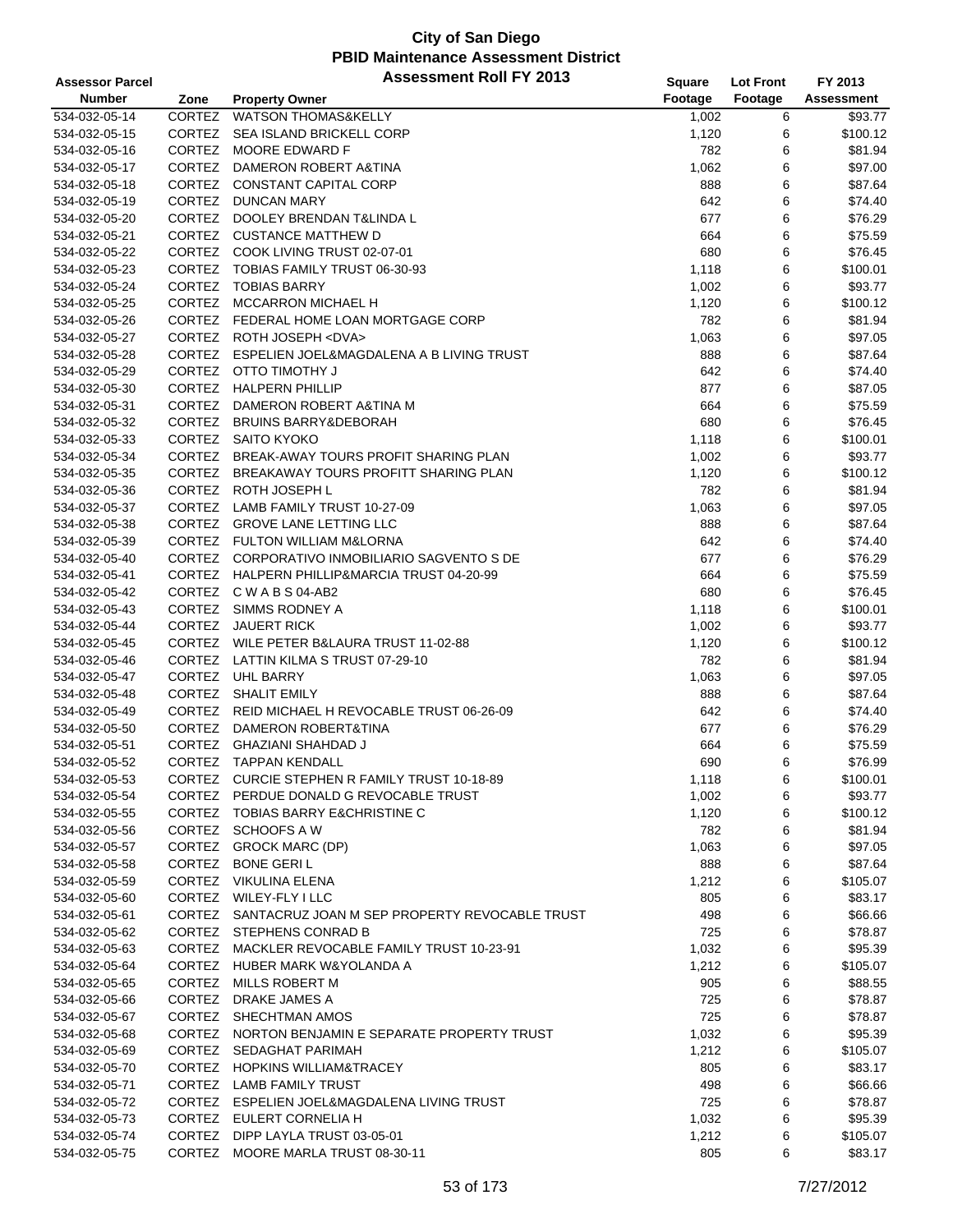| <b>Assessor Parcel</b> |               | <b>Assessment Roll FY 2013</b>                          | Square  | <b>Lot Front</b> | FY 2013     |
|------------------------|---------------|---------------------------------------------------------|---------|------------------|-------------|
| <b>Number</b>          | Zone          | <b>Property Owner</b>                                   | Footage | Footage          | Assessment  |
| 534-032-05-76          | CORTEZ        | <b>RAYA CANDY</b>                                       | 797     | 6                | \$82.74     |
| 534-032-05-77          |               | CORTEZ SPARTA JASON&DEBOER-SPARTA DONNA                 | 1,523   | 6                | \$121.80    |
| 534-032-05-78          |               | CORTEZ COKER PAMELA L TRUST 05-24-07                    | 1,212   | 6                | \$105.07    |
| 534-032-05-79          |               | CORTEZ ESPELIEN JOEL&MAGDALENA LIVING TRUST             | 805     | 6                | \$83.17     |
| 534-032-05-80          |               | CORTEZ KERENDIAN NASEEM M                               | 797     | 6                | \$82.74     |
| 534-032-05-81          |               | CORTEZ DAMERON EL CORTEZ 1103 LLC                       | 1,523   | 6                | \$121.80    |
| 534-032-05-82          |               | CORTEZ ANDREW CHRISTOPHER P                             | 2,161   | 6                | \$156.13    |
| 534-032-05-83          |               | CORTEZ AL-KOURAINY FAMILY TRUST 12-14-05                | 2,212   | 6                | \$158.87    |
| 534-032-05-84          |               | CORTEZ DAMERON ROBERT A&TINA M                          | 2,004   | 6                | \$147.68    |
| 534-032-05-85          |               | CORTEZ AL-KOURAINY FAMILY TRUST 12-14-05                | 2,680   | 6                | \$184.05    |
| 534-033-01-00          |               | CORTEZ BF HOSPITALITY LP                                | 29,994  | 475              | \$4,769.62  |
| 534-033-03-00          |               | CORTEZ BAHA FAMILY TRUST 09-14-05                       | 3,913   | 53               | \$605.00    |
| 534-033-04-00          |               | CORTEZ 1330-48 8TH AVENUE LLC                           | 1,282   | 25               | \$300.60    |
| 534-034-01-00          |               | CORTEZ ACE PARKING MANAGEMENT INC MURPHY GAIL T TRUST   | 13,000  | 175              | \$1,862.12  |
| 534-034-02-00          | CORTEZ        | <b>JUNIPER&amp;6TH LLC</b>                              | 4,343   | 25               | \$399.76    |
| 534-034-03-00          | CORTEZ        | MALEK INVESTMENTS LLC                                   | 0       | 50               | \$601.21    |
| 534-034-05-00          |               | CORTEZ MALEK INVESTMENTS LLC                            | 0       | 45               | \$541.08    |
| 534-034-06-00          |               | CORTEZ BOWDEN PROPERTIES INC                            | 15,188  | 50               | \$1,149.32  |
| 534-034-07-00          |               | CORTEZ ACE PARKING MANAGEMENT INC                       | 1,692   | 50               | \$601.21    |
| 534-034-08-00          |               | CORTEZ J B B ASSOCIATES LLC                             | 10,000  | 150              | \$1,534.62  |
| 534-034-09-00          | <b>CORTEZ</b> | MALEK INVESTMENTS LLC                                   | 15,239  | 253              | \$2,500.82  |
| 534-041-01-00          |               | CORTEZ F C CORTEZ HILL ASSCOCIATES LP CITY OF SAN DIEGO | 3,348   | 150              | \$1,265.62  |
| 534-041-06-00          |               | CORTEZ F C CORTEZ HILL ASSCOCIATES LP CITY OF SAN DIEGO | 354,039 | 850              | \$24,694.78 |
| 534-042-04-00          |               | CORTEZ HOM TRUST 12-17-74                               | 10,146  | 49               | \$871.42    |
| 534-042-05-00          |               | CORTEZ HOM TRUST 12-17-74                               | 0       | 25               | \$300.60    |
| 534-042-11-00          |               | CORTEZ CITY OF SAN DIEGO                                | 17,904  | 376              | \$3,461.42  |
| 534-042-13-01          |               | CORTEZ NIZAR JONATHAN M&CHIAO KRYSTAL WEN-TUNG          | 1,005   | 1                | \$60.71     |
| 534-042-13-02          |               | CORTEZ SIMON GILBERT&LOUISE M REVOCABLE TRUST           | 1,261   | 1                | \$74.49     |
| 534-042-13-03          |               | CORTEZ FRANCO JUAN P                                    | 1,391   | 1                | \$81.48     |
| 534-042-13-04          |               | CORTEZ DOUGHERTY PATRICK J&GARNET E FAMILY TRUST        | 990     | 1                | \$59.91     |
| 534-042-13-05          |               | CORTEZ SCOLA WILLIAM R                                  | 1,241   | 1                | \$73.41     |
| 534-042-13-06          | <b>CORTEZ</b> | <b>HAYES CLAUDIA B LIVING TRUST</b>                     | 1,213   | 1                | \$71.90     |
| 534-042-13-07          |               | CORTEZ GAGLIARDI ANNA A                                 | 870     | 1                | \$53.45     |
| 534-042-13-08          |               | CORTEZ HUNT ROBERT A                                    | 1,113   | 1                | \$66.52     |
| 534-042-13-09          |               | CORTEZ ZAZUETA ADRIANA R                                | 1,004   | 1                | \$60.66     |
| 534-042-13-10          |               | CORTEZ MISHRA SEEMA S                                   | 1,206   | 1                | \$71.53     |
| 534-042-13-11          |               | CORTEZ ABBOTT TRINAISE H                                | 1,261   | 1                | \$74.49     |
| 534-042-13-12          |               | CORTEZ POPEK REVOCABLE TRUST                            | 1,391   | 1                | \$81.48     |
| 534-042-13-13          |               | CORTEZ TRAMONTINI NICOLE                                | 990     | $\mathbf{1}$     | \$59.91     |
| 534-042-13-14          |               | CORTEZ VAIL ANTHONY&ILONA                               | 1,241   | 1                | \$73.41     |
| 534-042-13-15          |               | CORTEZ ADLER DAVID                                      | 1,213   | 1                | \$71.90     |
| 534-042-13-16          |               | CORTEZ FOISY JAIME M                                    | 870     | 1                | \$53.45     |
| 534-042-13-17          |               | CORTEZ CRAIG DAVID S                                    | 849     | 1                | \$52.32     |
| 534-042-13-18          |               | CORTEZ LEWIS GREGORY S&RINGHOFF JENNIFER E              | 1,253   | 1                | \$74.06     |
| 534-042-13-19          |               | CORTEZ KATUSIAN BRIAN&ZINA                              | 1,113   | 1                | \$66.52     |
| 534-042-13-20          |               | CORTEZ MITCHELL KRISTIN A                               | 1,004   | 1                | \$60.66     |
| 534-042-13-21          |               | CORTEZ BUENO MARILOU                                    | 1,206   | 1                | \$71.53     |
| 534-042-13-22          |               | CORTEZ GUTTIN ORI                                       | 1,261   | 1                | \$74.49     |
| 534-042-13-23          |               | CORTEZ SCIEVCIW ANDRE G P&DASILVA ANA C P               | 1,391   | 1                | \$81.48     |
| 534-042-13-24          |               | CORTEZ SEFO DIANNE L                                    | 990     | 1                | \$59.91     |
| 534-042-13-25          |               | CORTEZ CRUM GEORGE&ALICE                                | 1,241   | 1                | \$73.41     |
| 534-042-13-26          |               | CORTEZ FRISCHWASSER EDUARDO                             | 1,213   | 1                | \$71.90     |
| 534-042-13-27          |               | CORTEZ ORTIZ VERONICA E                                 | 870     | 1                | \$53.45     |
| 534-042-13-28          |               | CORTEZ LENGYEL TAMAS&EVA                                | 849     | 1                | \$52.32     |
| 534-042-13-29          |               | CORTEZ SENHAJI JOSEPH                                   | 1,253   | 1                | \$74.06     |
| 534-042-13-30          |               | CORTEZ CAMACHO TYEARA L                                 | 1,113   | 1                | \$66.52     |
| 534-042-13-31          |               | CORTEZ PATEL DHAVAL D                                   | 1,004   | 1                | \$60.66     |
| 534-042-13-32          |               | CORTEZ STARKS FAMILY TRUST                              | 1,206   | 1                | \$71.53     |
| 534-042-13-33          |               | CORTEZ DEHGHANI BABAK                                   | 1,261   | 1                | \$74.49     |
| 534-042-13-34          |               | CORTEZ BJORNSON HJALMAR&CAROLYN                         | 1,391   | 1                | \$81.48     |
| 534-042-13-35          |               | CORTEZ JACOBS NATALIE M                                 | 990     | 1                | \$59.91     |
| 534-042-13-36          |               | CORTEZ CHANG ERICA E                                    | 1,241   | 1                | \$73.41     |
|                        |               |                                                         |         |                  |             |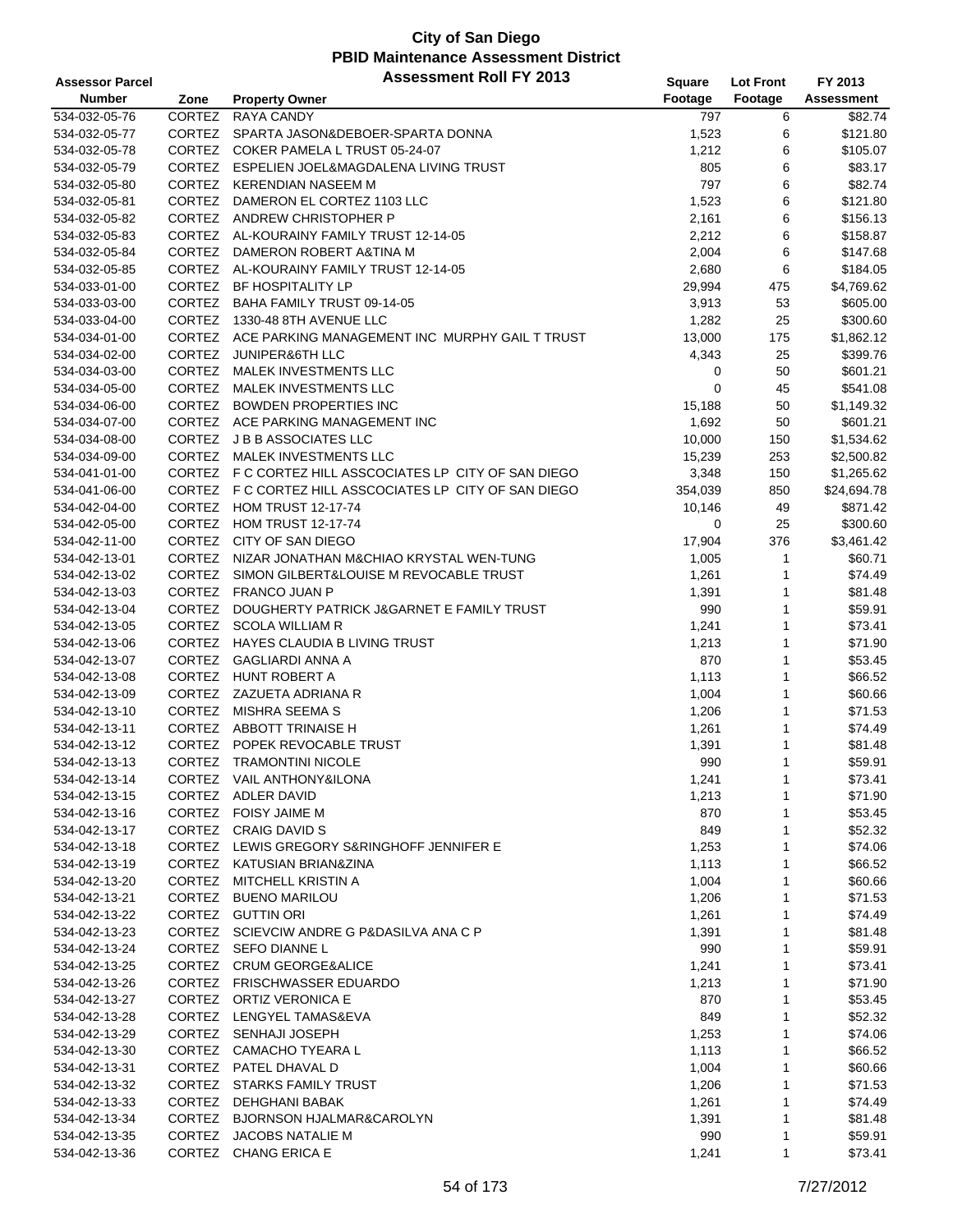| <b>Assessor Parcel</b> |               | <b>Assessment Roll FY 2013</b>                     | Square       | <b>Lot Front</b> | FY 2013           |
|------------------------|---------------|----------------------------------------------------|--------------|------------------|-------------------|
| <b>Number</b>          | Zone          | <b>Property Owner</b>                              | Footage      | Footage          | <b>Assessment</b> |
| 534-042-13-37          | CORTEZ        | <b>YU PETER K</b>                                  | 1,213        | 1                | \$71.90           |
| 534-042-13-38          | CORTEZ        | PUYOT CHRISTOPHER M                                | 870          | 1                | \$53.45           |
| 534-042-13-39          | CORTEZ        | MOBINI KOUROSH&ROMANO PAOLA                        | 849          | 1                | \$52.32           |
| 534-042-13-40          | <b>CORTEZ</b> | TRIMMER HAROLD C                                   | 1,253        | 1                | \$74.06           |
| 534-042-13-41          | CORTEZ        | MATA JORGE TRUST 04-18-12                          | 1,113        | 1                | \$66.52           |
| 534-042-13-42          |               | CORTEZ THARP DOUGLAS R                             | 1,004        | 1                | \$60.66           |
| 534-042-13-43          | CORTEZ        | SANCHEZ NINOTCHKA O                                | 1,206        | 1                | \$71.53           |
| 534-042-13-44          | CORTEZ        | BAVASI WILLIAM J&TRACY D REVOCABLE TRUST           | 1,261        | 1                | \$74.49           |
| 534-042-13-45          |               | CORTEZ FREYE JONATHAN M&ROBYN P                    | 1,391        | 1                | \$81.48           |
| 534-042-13-46          | <b>CORTEZ</b> | <b>HANSEN JULIE</b>                                | 990          | 1                | \$59.91           |
| 534-042-13-47          |               | CORTEZ CHEN CHEYEN B                               | 1,241        | 1                | \$73.41           |
| 534-042-13-48          |               | CORTEZ STONE SANJAY&HUMMEL ANN                     |              | 1                | \$71.90           |
| 534-042-13-49          | CORTEZ        | SIRIRATSIVAWONG KRIS                               | 1,213<br>870 | 1                | \$53.45           |
|                        |               | CORTEZ GORGES WILL M                               | 849          | 1                | \$52.32           |
| 534-042-13-50          |               |                                                    |              | 1                |                   |
| 534-042-13-51          |               | CORTEZ STORJOHANN BRIAN P                          | 1,253        |                  | \$74.06           |
| 534-042-13-52          |               | CORTEZ BLOOM KENNETH R                             | 1,113        | 1                | \$66.52           |
| 534-042-13-53          |               | CORTEZ OSUNA-CAPUCHINO DANIA A                     | 1,004        | 1                | \$60.66           |
| 534-042-13-54          |               | CORTEZ BANDA SERGIO A                              | 1,206        | 1                | \$71.53           |
| 534-042-13-55          |               | CORTEZ GRANT SEKITA E                              | 1,261        | 1                | \$74.49           |
| 534-042-13-56          |               | CORTEZ REGIN BENJAMIN C&AMANDA M                   | 1,391        | 1                | \$81.48           |
| 534-042-13-57          | <b>CORTEZ</b> | DAVIES KENT B&PIMENTEL VANIA D                     | 990          | 1                | \$59.91           |
| 534-042-13-58          |               | CORTEZ TALIA LAUREN J TRUST 10-27-11               | 1,241        | 1                | \$73.41           |
| 534-042-13-59          |               | CORTEZ WRIGHT DARREN B                             | 1,213        | 1                | \$71.90           |
| 534-042-13-60          |               | CORTEZ PASCUAL ARTHUR G                            | 870          | 1                | \$53.45           |
| 534-042-13-61          |               | CORTEZ PATEL HEMANT                                | 849          | 1                | \$52.32           |
| 534-042-13-62          | CORTEZ        | HARIRI REVOCABLE TRUST                             | 1,253        | 1                | \$74.06           |
| 534-042-13-63          | CORTEZ        | SAMMONS GREGG J REVOCABLE TRUST                    | 1,113        | 1                | \$66.52           |
| 534-042-13-64          |               | CORTEZ QUITIQUIT MELVIN M                          | 1,004        | 1                | \$60.66           |
| 534-042-13-65          |               | CORTEZ CLACK BRIAN R                               | 1,206        | 1                | \$71.53           |
| 534-042-13-66          |               | CORTEZ RENGAL ROBERTO A U                          | 1,261        | 1                | \$74.49           |
| 534-042-13-67          |               | CORTEZ KIRBY NANCY J                               | 1,391        | 1                | \$81.48           |
| 534-042-13-68          | <b>CORTEZ</b> | <b>BOKATH WILLIAM A&amp;MARY</b>                   | 990          | 1                | \$59.91           |
| 534-042-13-69          | CORTEZ        | <b>GARCIA PATRICIA</b>                             | 1,241        | 1                | \$73.41           |
| 534-042-13-70          |               | CORTEZ BELEF ANTHONY C (DP)                        | 1,213        | 1                | \$71.90           |
| 534-042-13-71          | CORTEZ        | <b>BRYNICZKA TRISHA</b>                            | 870          | 1                | \$53.45           |
| 534-042-13-72          |               | CORTEZ WALTER ZACHARY B                            | 849          | 1                | \$52.32           |
| 534-042-13-73          |               | CORTEZ ANGELES LOS R                               | 1,253        | 1                | \$74.06           |
| 534-042-13-74          |               | CORTEZ HOWELL ALEXANDER                            | 1,235        | 1                | \$73.09           |
| 534-042-13-75          | <b>CORTEZ</b> | SAMPLE FAMILY TRUST 11-18-02                       | 1,251        | 1                | \$73.95           |
| 534-042-13-76          |               | CORTEZ EGROVICH JOANNE                             | 1,451        | 1                | \$84.71           |
| 534-042-13-77          |               | CORTEZ KING STEVEN                                 | 849          | 1                | \$52.32           |
| 534-042-13-78          |               | CORTEZ NEDEFF RUTH E                               | 1,253        | 1                | \$74.06           |
| 534-042-13-79          |               | CORTEZ FRANSEN KARINE                              | 1,235        | 1                | \$73.09           |
| 534-042-13-80          |               | CORTEZ NELSON GRAHAM C&ALISSA H                    | 1,251        | 1                | \$73.95           |
| 534-042-13-81          |               | CORTEZ POLLARD KEVIN M TRUST                       | 1,451        | 1                | \$84.71           |
| 534-042-13-82          |               | CORTEZ IBANEZ MARIA D A                            | 849          | 1                | \$52.32           |
| 534-042-13-83          |               | CORTEZ REID MARNEY F                               | 1,253        | 1                | \$74.06           |
| 534-042-14-01          |               | CORTEZ DEGABRIELE DAVID M&RAGAIN KATHY L           | 1,235        | 1                | \$73.09           |
| 534-042-14-02          |               | CORTEZ SANFORD FAMILY TRUST 10-15-04               | 1,251        | 1                | \$73.95           |
| 534-042-14-03          |               | CORTEZ TAYLOR RODNEY T JR&SUSHMA D REVOCABLE TRUST | 1,371        | 1                | \$80.40           |
| 534-042-14-04          |               | CORTEZ SLOCUM BARRY&ANNA TRUST 08-19-08            | 1,355        | 1                | \$79.54           |
| 534-042-14-05          |               | CORTEZ MACKEY CLAUDIA 2005 TRUST 08-08-05          | 1,235        | 1                | \$73.09           |
| 534-042-14-06          |               | CORTEZ BAFFI MICHAEL                               | 1,251        | 1                | \$73.95           |
| 534-042-14-07          |               | CORTEZ CASTILLO GILBERT A SURVIVORS TRUST          | 1,371        | 1                | \$80.40           |
| 534-042-14-08          |               | CORTEZ HORSLEY JOSHUA L&DIAZ-HORSLEY JANNELL F     | 1,355        | 1                | \$79.54           |
| 534-042-14-09          |               | CORTEZ BONNEY RICHARD                              | 1,235        | 1                | \$73.09           |
| 534-042-14-10          |               | CORTEZ BURLIN JOEL                                 | 1,251        | 1                | \$73.95           |
| 534-042-14-11          |               | CORTEZ DEHKORDI HOMAR                              | 1,371        | 1                | \$80.40           |
| 534-042-14-12          |               | CORTEZ FONTAINE DENNIS                             | 1,355        | 1                | \$79.54           |
| 534-042-14-13          |               | CORTEZ RUGG DONALD M&SANDRA W                      |              | 1                | \$73.09           |
| 534-042-14-14          |               | CORTEZ SERIO KENNETH J                             | 1,235        |                  | \$73.95           |
| 534-042-14-15          |               | CORTEZ CHUDY MATHEW M III&ERIN E                   | 1,251        | 1<br>1           | \$80.40           |
|                        |               |                                                    | 1,371        |                  |                   |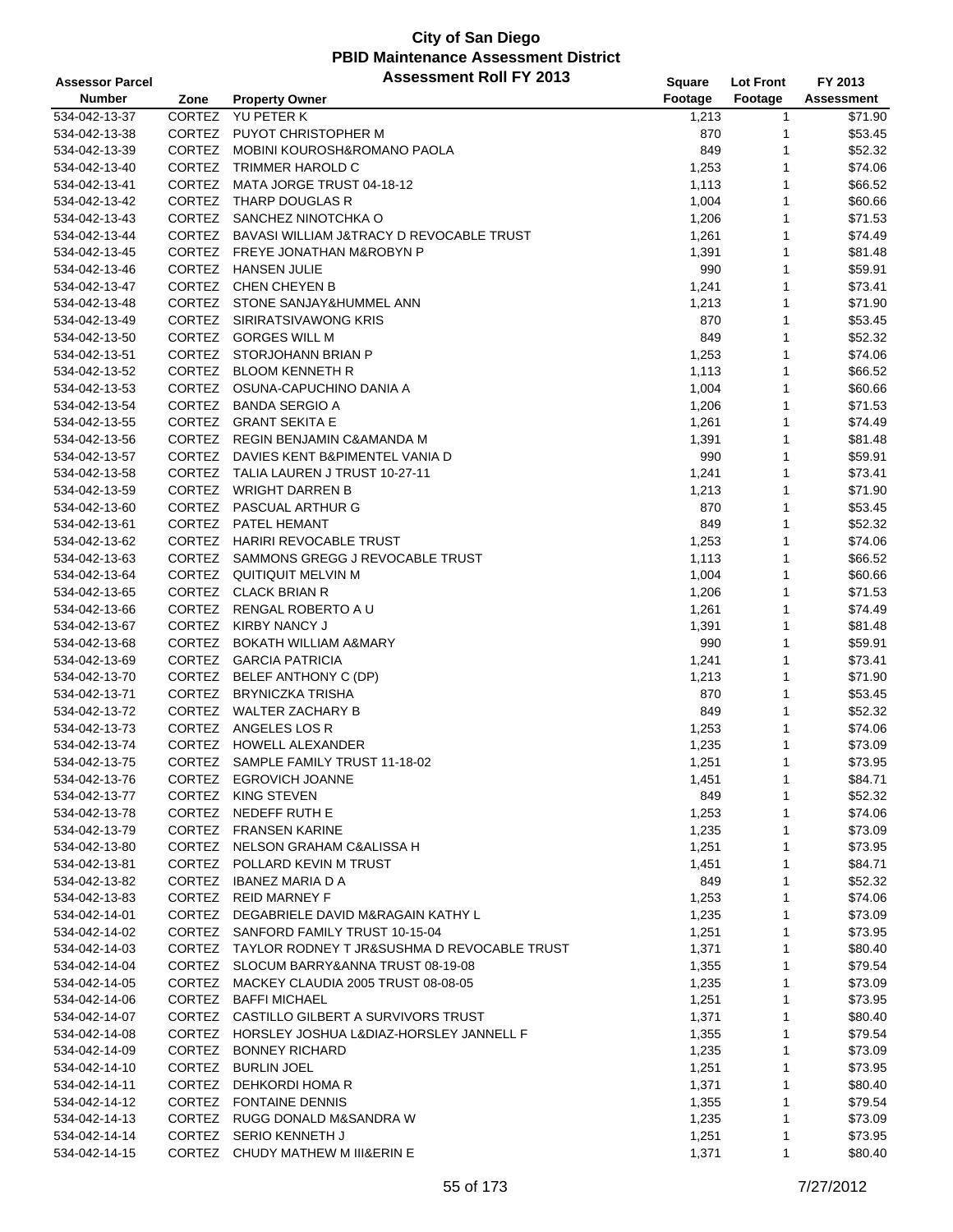| <b>Assessor Parcel</b> |               | <b>Assessment Roll FY 2013</b>                                 | <b>Square</b> | <b>Lot Front</b> | FY 2013     |
|------------------------|---------------|----------------------------------------------------------------|---------------|------------------|-------------|
| <b>Number</b>          | Zone          | <b>Property Owner</b>                                          | Footage       | Footage          | Assessment  |
| 534-042-14-16          | CORTEZ        | <b>FRANSEN PATRICK P A</b>                                     | 1,355         | 1                | \$79.54     |
| 534-042-14-17          | CORTEZ        | JANZER JOSEPH M&MINDY                                          | 1,235         | 1                | \$73.09     |
| 534-042-14-18          |               | CORTEZ FISHER TODD&JENNIFER                                    | 1,251         | 1                | \$73.95     |
| 534-042-14-19          | CORTEZ        | <b>PRESTON HEATHER</b>                                         | 1,371         | 1                | \$80.40     |
| 534-042-14-20          |               | CORTEZ SAPERSTEIN FAMILY TRUST 07-09-09                        | 1,355         | 1                | \$79.54     |
| 534-042-14-21          |               | CORTEZ JONES J CHRISTOPHER&PABLINA ULLOA                       | 1,235         | 1                | \$73.09     |
| 534-042-14-22          |               | CORTEZ TREBLIN HOWARD                                          | 1,251         | 1                | \$73.95     |
| 534-042-14-23          | CORTEZ        | <b>HOW STEPHEN K</b>                                           | 1,371         | 1                | \$80.40     |
| 534-042-14-24          |               | CORTEZ TSAKIRIS BASILIOS T&MARY A                              | 1,355         | 1                | \$79.54     |
| 534-042-14-25          | CORTEZ        | ROSENBLEDT REIS W                                              | 1,235         | 1                | \$73.09     |
| 534-042-14-26          |               | CORTEZ MCNUTT WILLIAM R&REGINA                                 | 1,251         | 1                | \$73.95     |
| 534-042-14-27          |               | CORTEZ ARIANPOUR ARDAVAN& CHINI NIOUFAR                        | 1,371         | 1                | \$80.40     |
| 534-042-14-28          |               | CORTEZ DOYLE WESTON P                                          | 1,355         | 1                | \$79.54     |
| 534-042-14-29          |               | CORTEZ PERKINS FAMILY TRUST 12-27-11                           | 1,235         | 1                | \$73.09     |
| 534-042-14-30          |               | CORTEZ LEDGER BRIAN                                            | 1,251         | 1                | \$73.95     |
| 534-042-14-31          |               | CORTEZ LINDOP CHRISTOPHER J&LAURA W                            | 1,371         | 1                | \$80.40     |
| 534-042-14-32          |               | CORTEZ FRANSEN KARINE                                          | 1,355         | 1                | \$79.54     |
| 534-042-14-33          |               | CORTEZ NORNHOLM RICARD G&REBMAN ELIZABETH E                    | 1,235         | 1                | \$73.09     |
| 534-042-14-34          |               | CORTEZ VOGEL BRUCE S&RITTER-VOGEL JACKIE                       | 1,251         | 1                | \$73.95     |
| 534-042-14-35          |               | CORTEZ AFSHARI NAZILLA                                         | 1,371         | 1                | \$80.40     |
| 534-042-14-36          | CORTEZ        | JOHNSON ROBERT L                                               | 1,355         | 1                | \$79.54     |
| 534-042-14-37          |               | CORTEZ HARTZLER J ALEX                                         | 1,616         | 1                | \$93.58     |
| 534-042-14-38          |               | CORTEZ XENOS WILLIAM P                                         | 1,371         | 1                | \$80.40     |
| 534-042-14-39          |               | CORTEZ BISHOP JUDI                                             | 1,355         | 1                | \$79.54     |
| 534-042-14-40          |               | CORTEZ LEBOVITZ RUSSELL M&ANDREA K                             | 1,616         | 1                | \$93.58     |
| 534-042-14-41          |               | CORTEZ LUTTGERS JOHN H TRUST 01-01-07                          | 1,371         | 1                | \$80.40     |
| 534-042-14-42          |               | CORTEZ LEESON MARK A                                           | 1,355         | 1                | \$79.54     |
| 534-042-14-43          |               | CORTEZ GUR DAVID&ZIPORA                                        | 1,616         | 1                | \$93.58     |
| 534-042-14-44          |               | CORTEZ PARKS FRANK D                                           | 1,371         | 1                | \$80.40     |
| 534-042-14-45          |               | CORTEZ CHEN WEI-YI                                             | 1,355         | 1                | \$79.54     |
| 534-042-14-46          |               | CORTEZ DOHERTY TRUST 12-19-07                                  | 1,616         | 1                | \$93.58     |
| 534-042-14-47          | <b>CORTEZ</b> | SOLOMONSON STAN                                                | 1,371         | 1                | \$80.40     |
| 534-042-14-48          | CORTEZ        | <b>SMART DANIEL C</b>                                          | 1,355         | 1                | \$79.54     |
| 534-042-14-49          |               | CORTEZ BURNELL JEFFREY P&LORI                                  | 1,616         | 1                | \$93.58     |
| 534-042-14-50          |               | CORTEZ OUM RAMONY                                              | 1,371         | 1                | \$80.40     |
| 534-042-14-51          |               | CORTEZ COLLIER GLEN A&MELINDA J                                | 1,355         | $\mathbf{1}$     | \$79.54     |
| 534-042-14-52          |               | CORTEZ PARROTTINO ANTONIO M                                    | 1,616         | 1                | \$93.58     |
| 534-042-14-53          | <b>CORTEZ</b> | BARTHELL FAMILY TRUST 12-12-02                                 | 1,371         | 1                | \$80.40     |
| 534-042-14-54          |               | CORTEZ LECHOWICZ CAROLYN S REVOCABLE TRUST 07-31-93            | 1,355         | $\mathbf{1}$     | \$79.54     |
| 534-043-01-00          |               | CORTEZ PATEL BIPIN N                                           | 11,832        | 265              | \$2,460.09  |
| 534-044-13-00          | CORTEZ        | BAY APARTMENT COMMUNITIES INC                                  | 225,685       | 800              | \$17,457.13 |
| 534-044-14-00          |               | CORTEZ BAY APARTMENT COMMUNITIES INC KOVALCHECK FAMILY PRTNRSI | 0             | 50               | \$601.21    |
| 534-044-15-00          |               | CORTEZ BAY APARTMENT COMMUNITIES INC DIEDERICHSEN FAMILY TRUST | 0             | 150              | \$1,265.62  |
| 534-045-05-00          |               | CORTEZ CABRILLO GARDEN INN LLC                                 | 0             | 48               | \$577.16    |
| 534-045-09-00          |               | CORTEZ JOHNSON JAN L TRUST 01-06-04                            | 27,468        | 250              | \$3,138.80  |
| 534-045-10-01          |               | CORTEZ HARPHAM JAMES H BYPASS TRUST                            | 673           | 5                | \$69.43     |
| 534-045-10-02          |               | CORTEZ FRITZER RICHARD L TR                                    | 673           | 5                | \$69.43     |
| 534-045-10-03          |               | CORTEZ ANDREWS NICHOLAS J                                      | 1,143         | 5                | \$94.71     |
| 534-045-10-04          |               | CORTEZ SCHLESINGER FAMILY TRUST                                | 1,143         | 5                | \$94.71     |
| 534-045-10-05          |               | CORTEZ WHEELER KEVIN                                           | 673           | 5                | \$69.43     |
| 534-045-10-06          |               | CORTEZ HARP LINDSEY                                            | 673           | 5                | \$69.43     |
| 534-045-10-07          |               | CORTEZ RAMOS CHRISTOPHER R                                     | 673           | 5                | \$69.43     |
| 534-045-10-08          |               | CORTEZ BELLINGER JEFFREY N                                     | 673           | 5                | \$69.43     |
| 534-045-10-09          |               | CORTEZ LARSON DEAN T                                           | 1,143         | 5                | \$94.71     |
| 534-045-10-10          |               | CORTEZ DONATO ADELE TRUST 12-20-04                             | 673           | 5                | \$69.43     |
| 534-045-10-11          |               | CORTEZ ROGERS TRACY B                                          | 673           | 5                | \$69.43     |
| 534-045-10-12          |               | CORTEZ BARTOLI PETER J                                         | 1,143         | 5                | \$94.71     |
| 534-045-10-13          |               | CORTEZ EVANS BRADLEY                                           | 673           | 5                | \$69.43     |
| 534-045-10-14          |               | CORTEZ DIFRANCO STEPHANIE                                      | 673           | 5                | \$69.43     |
| 534-045-10-15          | CORTEZ        | SITTO FAMILY 1993 TRUST 03-01-93                               | 673           | 5                | \$69.43     |
| 534-045-10-16          |               | CORTEZ DOYLE DENNIS&PALMA                                      | 673           | 5                | \$69.43     |
| 534-045-10-17          |               | CORTEZ SALAS CAROLINA I                                        | 1,143         | 5                | \$94.71     |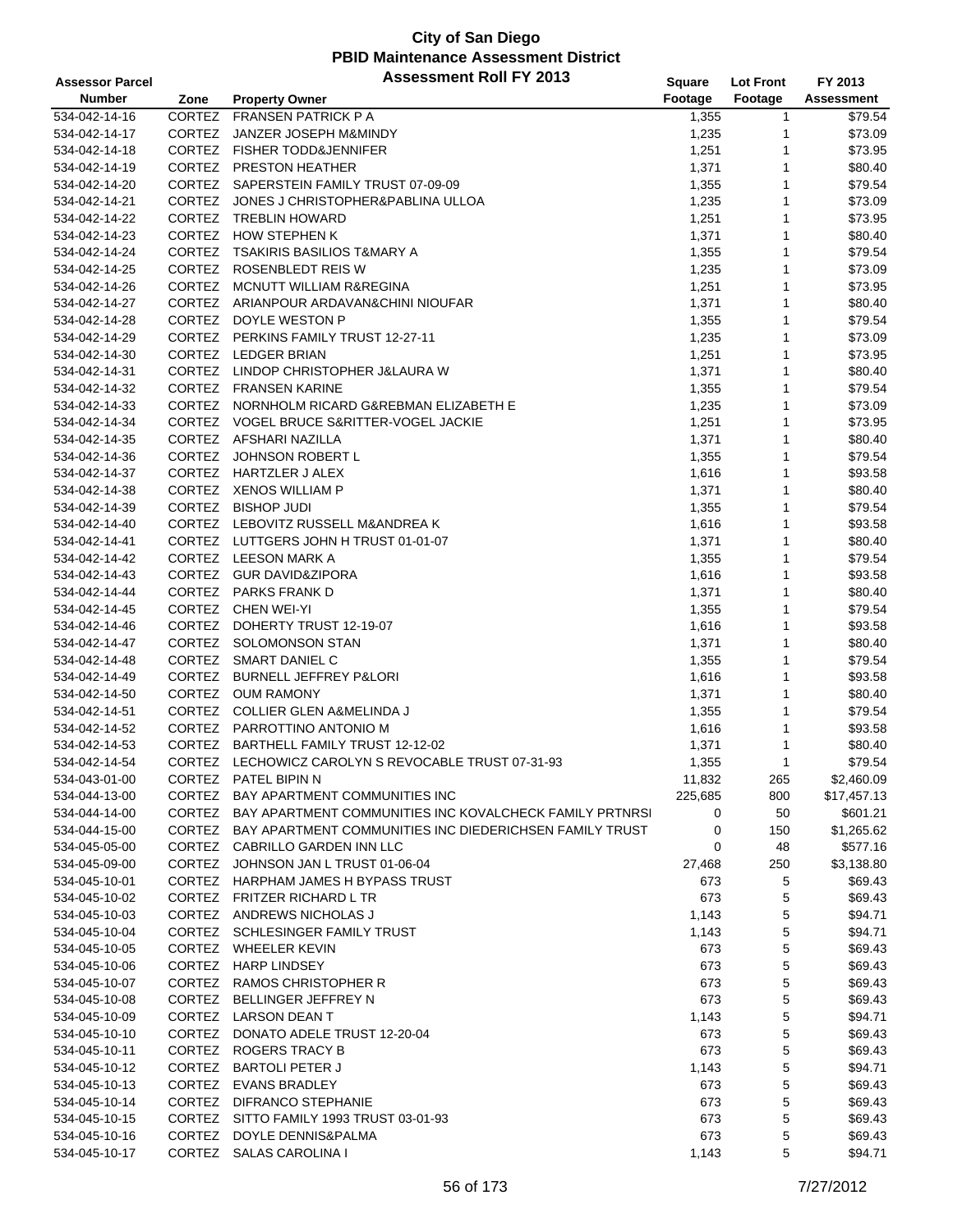| <b>Assessor Parcel</b>         |               | <b>Assessment Roll FY 2013</b>                              | Square         | <b>Lot Front</b> | FY 2013             |
|--------------------------------|---------------|-------------------------------------------------------------|----------------|------------------|---------------------|
| <b>Number</b>                  | Zone          | <b>Property Owner</b>                                       | Footage        | Footage          | <b>Assessment</b>   |
| 534-045-10-18                  | CORTEZ        | KUBIE ROBERT D REVOCABLE TRUST                              | 673            | 5                | \$69.43             |
| 534-045-10-19                  | CORTEZ        | DIMARIANO RITA                                              | 673            | 5                | \$69.43             |
| 534-045-10-20                  |               | CORTEZ BROWN FANNIA ELIZABETH FAMILY TRUST                  | 1,143          | 5                | \$94.71             |
| 534-045-10-21                  | CORTEZ        | LUMANLAN FRANK O                                            | 673            | 5                | \$69.43             |
| 534-045-10-22                  |               | CORTEZ POLI GRACE TRUST 09-27-90                            | 673            | 5                | \$69.43             |
| 534-045-10-23                  |               | CORTEZ LEMDEN PROPERTIES LLC                                | 673            | $\mathbf 5$      | \$69.43             |
| 534-045-10-24                  |               | CORTEZ PRICKETT RICK R                                      | 673            | 5                | \$69.43             |
| 534-045-10-25                  | CORTEZ        | GUNDERSON LIVING TRUST 07-13-00                             | 1,143          | 5                | \$94.71             |
| 534-045-10-26                  |               | CORTEZ EVANS BRADLEY                                        | 673            | 5                | \$69.43             |
| 534-045-10-27                  | <b>CORTEZ</b> | <b>BISHOP-DOWNTOWN LLC</b>                                  | 673            | 5                | \$69.43             |
| 534-045-10-28                  |               | CORTEZ RINARD KAREN                                         | 1,143          | 5                | \$94.71             |
| 534-045-10-29                  |               | CORTEZ ONEILL KEVIN&MARGANELLA DONNA                        | 673            | 5                | \$69.43             |
| 534-045-10-30                  | CORTEZ        | DAVIES DARLENE G                                            | 673            | 5                | \$69.43             |
| 534-045-10-31                  |               | CORTEZ SHEPHERD SAMUEL M                                    | 673            | 5                | \$69.43             |
| 534-045-10-32                  | CORTEZ        | JUSTIN P R                                                  | 673            | 5                | \$69.43             |
| 534-045-10-33                  |               | CORTEZ POWELL SCOTT A                                       | 1,143          | 5                | \$94.71             |
| 534-045-10-34                  |               | CORTEZ QUAVE ROSS J (DP)                                    | 673            | $\mathbf 5$      | \$69.43             |
| 534-045-10-35                  |               | CORTEZ BONIN LANCE R                                        | 673            | 5                | \$69.43             |
| 534-045-10-36                  | CORTEZ        | <b>CAIN ROBERT</b>                                          | 1,143          | 5                | \$94.71             |
| 534-045-10-37                  |               | CORTEZ CALLEJO FENINA F LIVING TRUST                        | 1,384          | 5                | \$107.68            |
| 534-045-10-38                  | CORTEZ        | <b>BEER ARI</b>                                             | 1,384          | 5                | \$107.68            |
| 534-045-10-39                  |               | CORTEZ GOLDBERG DARREN                                      | 1,143          | 5                | \$94.71             |
| 534-045-10-40                  |               | CORTEZ WADE GEOFFREY P                                      | 1,384          | $\mathbf 5$      | \$107.68            |
| 534-045-10-41                  |               | CORTEZ AUSLEY GREG                                          | 1,143          | 5                | \$94.71             |
| 534-045-10-42                  |               | CORTEZ UPLAND DEBORAH                                       | 1,384          | 5                | \$107.68            |
| 534-045-10-43                  |               | CORTEZ ONEIL CORY J&NINA J TRS                              | 1,384          | 5                | \$107.68            |
| 534-045-10-44                  |               | CORTEZ EVANS BRADLEY                                        | 1,143          | 5                | \$94.71             |
| 534-045-10-45                  |               | CORTEZ CHATTERJEE AMITABH TRUST                             | 1,384          | $\mathbf 5$      | \$107.68            |
| 534-045-10-46                  |               | CORTEZ CUBIC CORP                                           | 1,143          | 5                | \$94.71             |
| 534-045-10-47                  | CORTEZ        | DAVISON BONNIE B                                            | 1,384          | 5                | \$107.68            |
| 534-045-10-48                  | CORTEZ        | MCBRIDE RITA K                                              | 1,384          | 5                | \$107.68            |
| 534-045-10-49                  | <b>CORTEZ</b> | <b>NEFF SHEREE</b>                                          | 1,143          | 5                | \$94.71             |
| 534-045-10-50                  |               | CORTEZ POBLETE PAULP&CYNTHIA M                              |                | 5                | \$107.68            |
| 534-045-10-51                  |               | CORTEZ SHIH CHIA-HUI REVOCABLE TRUST                        | 1,384<br>1,143 | $\mathbf 5$      | \$94.71             |
| 534-045-10-52                  |               | CORTEZ GEORGE DANNY L                                       |                | 5                | \$107.68            |
|                                |               | CORTEZ MONEGAN KATHLEEN                                     | 1,384          |                  |                     |
| 534-045-10-53                  | CORTEZ        | WASSON GERARD J                                             | 1,384          | 5                | \$107.68            |
| 534-045-10-54                  |               |                                                             | 1,143          | 5                | \$94.71             |
| 534-045-10-55<br>534-045-10-56 | CORTEZ        | CORTEZ PORTER ROSS E (DP)<br>BARRETT FAMILY TRUST OF 1986   | 1,384          | 5<br>5           | \$107.68<br>\$94.71 |
| 534-045-11-01                  |               | CORTEZ CRUZ ADAM J V                                        | 1,143<br>1,113 |                  | \$79.81             |
| 534-045-11-02                  |               | CORTEZ VELAZQUEZ ISMAEL JR                                  | 1,409          | 3<br>3           | \$95.74             |
|                                |               |                                                             |                |                  |                     |
| 534-045-11-03<br>534-045-11-04 |               | CORTEZ SPANGLER MATTHEW Q&MEGAN B<br>CORTEZ JOHNSTON CARLYN | 1,221<br>981   | 3<br>3           | \$85.62<br>\$72.71  |
| 534-045-11-05                  |               | CORTEZ LI SHUJUN&WANG YUQIN                                 |                | 3                | \$86.91             |
| 534-045-11-06                  |               | CORTEZ RAJU VIJAY                                           | 1,245<br>1,254 | 3                | \$87.40             |
| 534-045-11-07                  |               | CORTEZ H&S FAMILY ESTATE TRUST                              |                | 3                | \$83.36             |
| 534-045-11-08                  |               | CORTEZ MENCHACA ROBERT                                      | 1,179          | 3                | \$66.47             |
|                                |               | CORTEZ SANDIFUR WILLIAM&KAREN                               | 865<br>973     | 3                | \$72.28             |
| 534-045-11-09                  |               | CORTEZ ZUTLER EDWARD F&LOUIS P                              |                | 3                | \$80.08             |
| 534-045-11-10                  |               |                                                             | 1,118          |                  |                     |
| 534-045-11-11                  |               | CORTEZ MOLTENI ALICE                                        | 1,221          | 3                | \$85.62             |
| 534-045-11-12                  |               | CORTEZ VOTH STEVEN M&MARIA E D                              | 1,089          | 3                | \$78.52             |
| 534-045-11-13                  |               | CORTEZ WEST PATTON N REVOCABLE LIVING TRUST                 | 869            | 3                | \$66.68             |
| 534-045-11-14                  |               | CORTEZ BARTO HEATHER                                        | 985            | 3                | \$72.93             |
| 534-045-11-15                  |               | CORTEZ EMERALD TROY A                                       | 1,156          | 3                | \$82.13             |
| 534-045-11-16                  |               | CORTEZ SANDSTROM VIOLETTE R LIVING TRUST                    | 1,254          | 3                | \$87.40             |
| 534-045-11-17                  |               | CORTEZ HUNTER BRANDON                                       | 1,089          | 3                | \$78.52             |
| 534-045-11-18                  |               | CORTEZ ROOS WAI-LEAN M TRUST 12-17-10                       | 869            | 3                | \$66.68             |
| 534-045-11-19                  |               | CORTEZ FRERES RICHARD T& LILLIAN R                          | 973            | 3                | \$72.28             |
| 534-045-11-20                  |               | CORTEZ CAYERE CHRISTOPHER                                   | 1,118          | 3                | \$80.08             |
| 534-045-11-21                  |               | CORTEZ OKUDA IRENE K                                        | 1,221          | 3                | \$85.62             |
| 534-045-11-22                  |               | CORTEZ LEIGHLAND LLC                                        | 1,089          | 3                | \$78.52             |
| 534-045-11-23                  |               | CORTEZ ROGERS KENNETH L&LAMEIJAVAN BAHAREH                  | 869            | 3                | \$66.68             |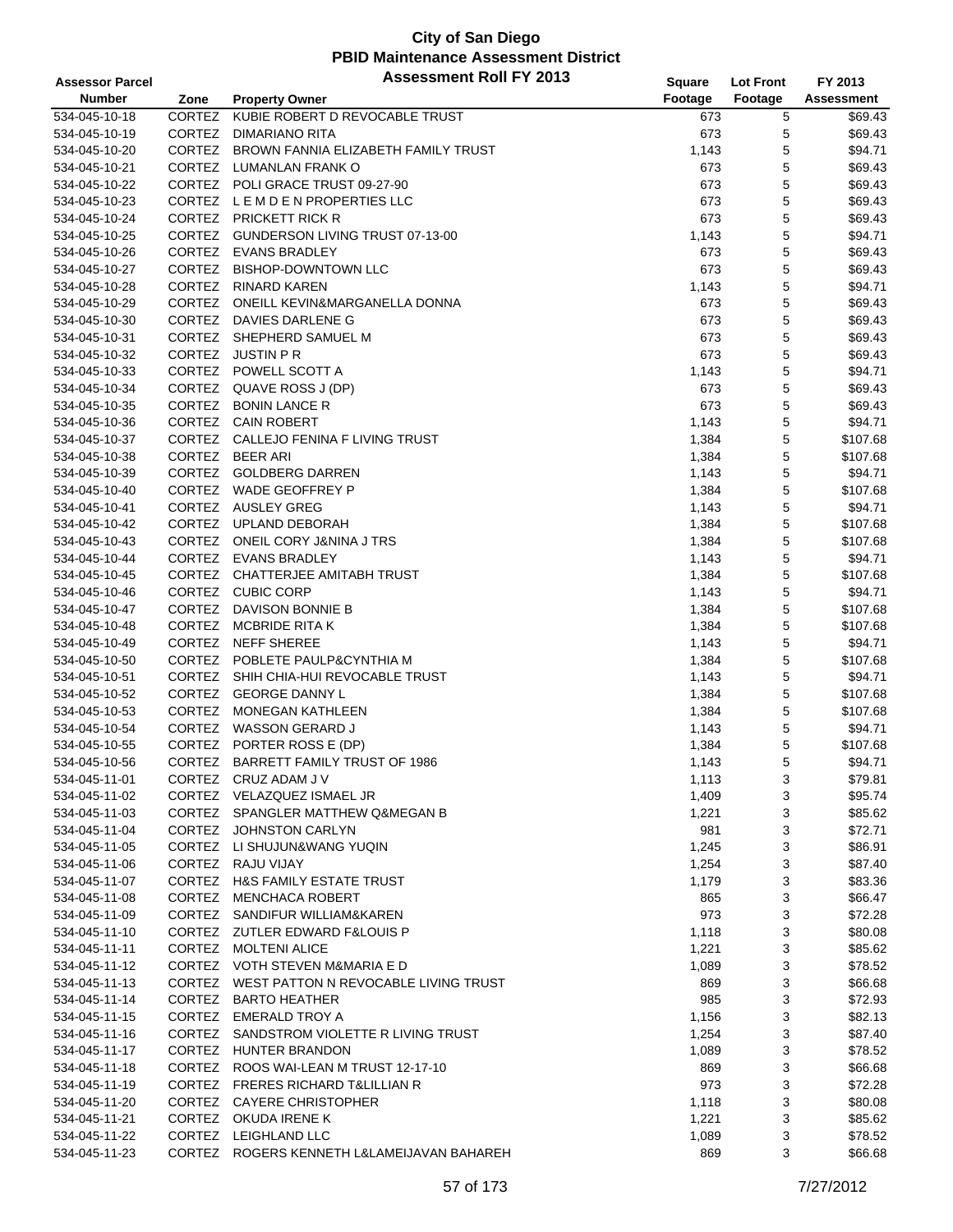| <b>Assessor Parcel</b> |                   | <b>Assessment Roll FY 2013</b>            | <b>Square</b> | <b>Lot Front</b> | FY 2013            |
|------------------------|-------------------|-------------------------------------------|---------------|------------------|--------------------|
| <b>Number</b>          | Zone              | <b>Property Owner</b>                     | Footage       | Footage          | Assessment         |
| 534-045-11-24          | CORTEZ            | <b>FRIESTAD SHAWN</b>                     | 985           | 3                | \$72.93            |
| 534-045-11-25          | CORTEZ            | <b>BAINS GURPREET&amp;KAUR KAMALJIT</b>   | 1,156         | 3                | \$82.13            |
| 534-045-11-26          |                   | CORTEZ CABRAL SCOTT A                     | 1,254         | 3                | \$87.40            |
| 534-045-11-27          | <b>CORTEZ</b>     | SHAMMAS FAMILY TRUST 09-16-96             | 1,089         | 3                | \$78.52            |
| 534-045-11-28          |                   | CORTEZ RICCIO GREGORY J&MARIA             | 869           | 3                | \$66.68            |
| 534-045-11-29          |                   | CORTEZ SMITH CHRISTOPHER&MCCROARTY MARY H | 1,625         | 3                | \$107.36           |
| 534-045-11-30          |                   | CORTEZ WELCH FAMILY TRUST 03-27-08        | 1,480         | 3                | \$99.56            |
| 534-045-11-31          |                   | CORTEZ CAUVET BRUCE D&CHRISTINE           | 1,221         | 3                | \$85.62            |
| 534-045-11-32          |                   | CORTEZ LUMBA FAMILY TRUST 04-26-96        | 1,217         | 3                | \$85.41            |
| 534-045-11-33          | <b>CORTEZ</b>     | BRUNER ERIC L SEPARATE PROPERTY TRUST     | 580           | 3                | \$51.14            |
| 534-045-11-34          |                   | CORTEZ ZAITZOW CATHY                      | 1,254         | 3                | \$87.40            |
| 534-045-11-35          |                   | CORTEZ SERAJI MAUNI                       | 1,217         | 3                | \$85.41            |
| 534-045-11-36          |                   | CORTEZ MARTIN VIRGINIA                    | 598           | 3                | \$52.10            |
| 534-045-11-37          |                   | CORTEZ NERAD RICHARD E TRUST              | 1,221         | 3                | \$85.62            |
| 534-045-11-38          | <b>CORTEZ</b>     | DAHLKE DOUGLAS A&MILY G                   | 1,217         | 3                | \$85.41            |
| 534-045-11-39          |                   | CORTEZ BOSMIA RASIK&ASMITA                | 580           | 3                | \$51.14            |
| 534-045-11-40          |                   | CORTEZ HODGES ROBERT H JR                 | 1,254         | 3                | \$87.40            |
| 534-045-11-41          |                   | CORTEZ ARAB REVOCABLE 2008 TRUST          | 1,217         | 3                | \$85.41            |
| 534-045-11-42          |                   | CORTEZ GOLBECK FRANK&THERESA              | 580           | 3                | \$51.14            |
| 534-045-11-43          |                   | CORTEZ H&S FAMILY ESTATE TRUST            | 1,254         | 3                | \$87.40            |
| 534-045-11-44          | CORTEZ            | SMITH WHITAKER L&RENATA Y                 | 1,217         | 3                | \$85.41            |
| 534-045-11-45          | CORTEZ            | SHAHHAL IMAD                              | 580           | 3                | \$51.14            |
| 534-045-11-46          |                   | CORTEZ DRAUDE RICHARD                     | 1,254         | 3                | \$87.40            |
| 534-045-11-47          |                   | CORTEZ FASSINGER RICHARD                  | 1,217         | 3                | \$85.41            |
| 534-045-11-48          |                   | CORTEZ TURALBA LUZVIMINDA                 | 580           | 3                | \$51.14            |
|                        |                   | CORTEZ WELSH ROGER&CHRISTINA              |               |                  | \$87.40            |
| 534-045-11-49          |                   | CORTEZ FISHER EARL A                      | 1,254         | 3                |                    |
| 534-045-11-50          |                   | CORTEZ SHAHHAL RIMA                       | 1,217         | 3                | \$85.41<br>\$51.14 |
| 534-045-11-51          |                   |                                           | 580           | 3                |                    |
| 534-045-11-52          |                   | CORTEZ BALDRATI LAURA                     | 1,254         | 3                | \$87.40            |
| 534-045-11-53          |                   | CORTEZ LIPARIDIS GEORGE S&KATHLEEN A      | 1,217         | 3                | \$85.41            |
| 534-045-11-54          |                   | CORTEZ ADVANI ATMA&SHIREEN                | 580           | 3                | \$51.14            |
| 534-045-11-55          | <b>CORTEZ</b>     | WATTERS JAMES D&SHANEY A                  | 1,254         | 3                | \$87.40            |
| 534-045-11-56          | CORTEZ            | <b>CHETAL KISHORE</b>                     | 1,217         | 3                | \$85.41            |
| 534-045-11-57          |                   | CORTEZ HOMAYOONMEHR AFSHIN                | 580           | 3                | \$51.14            |
| 534-045-11-58          |                   | CORTEZ SHAMMAS FAMILY TRUST 09-16-96      | 1,254         | 3                | \$87.40            |
| 534-045-11-59          |                   | CORTEZ JAHANSHAHI BEHNAM                  | 1,217         | 3                | \$85.41            |
| 534-045-11-60          |                   | CORTEZ SCOTT PAUL D                       | 580           | 3                | \$51.14            |
| 534-045-11-61          |                   | CORTEZ ESPINOSA HENRY R&EMILIE R          | 1,254         | 3                | \$87.40            |
| 534-045-11-62          |                   | CORTEZ GARRETT ART&CAROL REVOCABLE TRUST  | 1,217         | 3                | \$85.41            |
| 534-045-11-63          | <b>CORTEZ</b>     | TAYLOR WILLIAM H&DENISE A                 | 580           | 3                | \$51.14            |
| 534-045-11-64          | CORTEZ            | HEFTMANN ERICH&BRIGITTE                   | 1,254         | 3                | \$87.40            |
| 534-045-11-65          |                   | CORTEZ URANGA M&D FAMILY TRUST            | 1,712         | 3                | \$112.04           |
| 534-045-11-66          |                   | CORTEZ H&S FAMILY TRUST                   | 1,221         | 3                | \$85.62            |
| 534-045-11-67          |                   | CORTEZ AVILLA BRYAN F                     | 1,882         | 3                | \$121.18           |
| 534-051-04-00          |                   | CORTEZ MALEK INVESTMENTS LLC              | 5,250         | 50               | \$614.66           |
| 534-051-06-00          |                   | CORTEZ OK TRADE LLC                       | 13,923        | 155              | \$1,778.89         |
| 534-052-02-00          |                   | CORTEZ ANDREWS RICHARD A&MARY R           | 22,416        | 200              | \$2,534.80         |
| 534-052-03-00          | CORTEZ            | SAN DIEGO COUNTY BAR ASSN                 | 22,768        | 246              | \$2,859.37         |
| 534-061-03-00          | <b>CORTEZ</b>     | CABRILLO GARDEN INN LLC                   | 10,026        | 208              | \$1,921.37         |
| 534-063-01-00          |                   | CORTEZ CHACON PARKING INC                 | 0             | 50               | \$466.71           |
| 534-063-02-00          | <b>CORTEZ</b>     | <b>CHACON PARKING INC</b>                 | 0             | 50               | \$466.71           |
| 534-063-03-00          | <b>CORTEZ</b>     | <b>CHACON PARKING INC</b>                 | 0             | 100              | \$798.91           |
| <b>CORTEZ Total</b>    |                   |                                           | 5,186,378     | 36,739           | \$551,388.00       |
|                        |                   |                                           |               |                  |                    |
| 534-205-01-00          | EAST V            | WOON PING H                               | 0             | 140              | \$1,222.67         |
| 534-205-02-00          | EAST <sub>V</sub> | WOON PING H                               | 0             | 75               | \$978.71           |
| 534-205-03-00          | EAST V            | WOON PING H                               | 0             | 25               | \$326.24           |
| 534-205-06-00          | EAST <sub>V</sub> | <b>BABY DRAGONS LLC</b>                   | 5,000         | 50               | \$689.78           |
| 534-205-08-00          | EAST V            | CITY OF SAN DIEGO                         | 0             | 390              | \$3,888.25         |
| 534-205-09-00          | EAST <sub>V</sub> | <b>13TH STREET TRUST</b>                  | 4,500         | 55               | \$758.75           |
| 534-205-10-00          | EAST <sub>V</sub> | 13TH STREET TRUST                         | 5,000         | 50               | \$689.78           |
| 534-205-11-00          | EAST <sub>V</sub> | 1028 14TH STREET OWNERS LLC               | 9,828         | 55               | \$1,081.62         |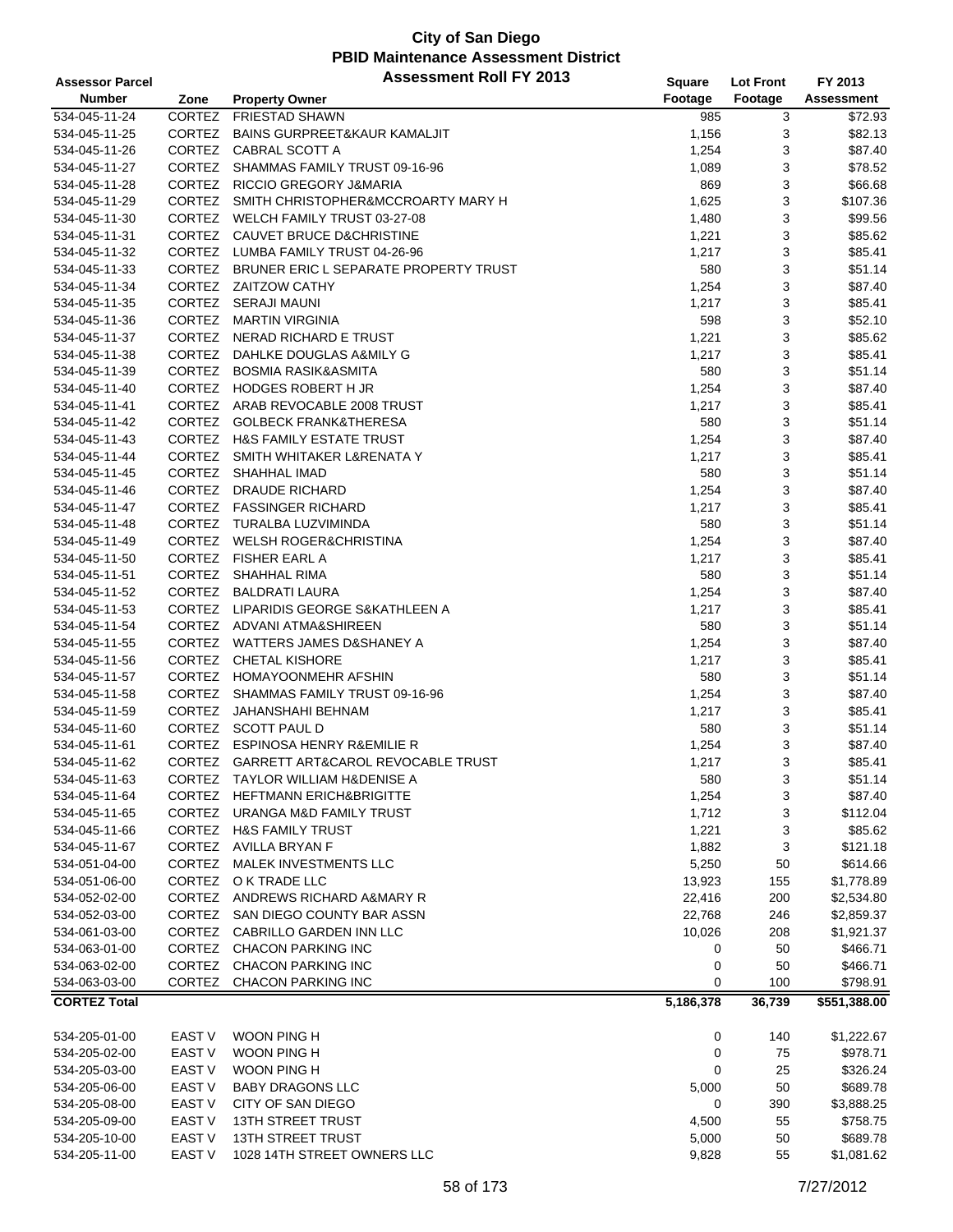| <b>Assessor Parcel</b>                                    | <b>Assessment Roll FY 2013</b>                      | <b>Square</b> | <b>Lot Front</b> | FY 2013             |
|-----------------------------------------------------------|-----------------------------------------------------|---------------|------------------|---------------------|
| <b>Number</b><br>Zone<br><b>Property Owner</b>            |                                                     | Footage       | Footage          | <b>Assessment</b>   |
| 534-205-12-00<br>EAST <sub>V</sub>                        | 1343 HOLDINGS LTD PARTNERSHIP                       | 5,780         | 140              | \$1,318.16          |
| <b>EAST V</b><br>534-206-01-00                            | DOWNTOWN PARK WILLMARK COMMUNITIES INC              | 0             | 200              | \$2,013.10          |
| <b>EAST V</b><br>534-206-02-00                            | DOWNTOWN PARK WILLMARK COMMUNITIES INC              | 3,360         | 50               | \$689.78            |
| 534-206-03-00<br><b>EAST V</b>                            | <b>SALVATION ARMY</b>                               | 0             | 250              | \$2,702.88          |
| <b>EAST V</b><br>534-206-04-00                            | <b>SALVATION ARMY</b>                               | 0             | 250              | \$2,702.88          |
| EAST <sub>V</sub><br>534-206-05-00                        | DOWNTOWN PARK WILLMARK COMMUNITIES INC              | 1,250         | 50               | \$689.78            |
| EAST V<br>534-206-06-00                                   | DOWNTOWN PARK WILLMARK COMMUNITIES INC              | 5,184         | 200              | \$2,013.10          |
| <b>EAST V</b><br>534-210-08-00                            | JAHUDKA MILOS J&LINDA C                             | 3,000         | 130              | \$1,047.42          |
| <b>EAST V</b><br><b>CBSD LLC</b><br>534-210-09-00         |                                                     | 4,500         | 46               | \$631.98            |
| <b>EAST V</b><br>534-210-10-00                            | AMC/C&G INVESTORS I LLC                             | 7,500         | 74               | \$1,028.33          |
| EAST <sub>V</sub><br>534-210-11-00                        | LOPEZ LOUIS A TRUST 08-19-92                        | 0             | 50               | \$801.68            |
| EAST <sub>V</sub><br>534-210-12-00                        | EPISCOPAL COMMUNITY SERVICES                        | 7,361         | 59               | \$994.91            |
| <b>EAST V</b><br>534-210-14-01                            | <b>BURDETT JUSTIN E</b>                             | 1,077         | 6                | \$118.36            |
| <b>EAST V</b><br>534-210-14-02                            | NEXT CAPITAL L P                                    | 1,435         | 6                | \$145.06            |
| 534-210-14-03<br><b>EAST V</b>                            | LAFATA STEPHEN M                                    | 713           | 6                | \$91.20             |
| EAST <sub>V</sub><br>534-210-14-04                        | SHURE FAMILY TRUST 07-17-00                         | 734           | 6                | \$92.77             |
| <b>EAST V</b><br>534-210-14-05                            | <b>CLEMENTE JESUS&amp;HO PIH-HSIEN</b>              | 827           | 6                | \$99.71             |
| <b>EAST V</b><br>534-210-14-06                            | JOHNSON CALVIN R&GEORGIA C                          | 682           | 6                | \$88.89             |
| <b>EAST V</b><br>534-210-14-07                            | <b>NEXT CAPITAL L P</b>                             | 1,170         | 6                | \$125.30            |
| <b>EAST V</b><br>534-210-14-08                            | NAKAMURA MATTHEW S                                  | 1,131         | 6                | \$122.39            |
| <b>EAST V</b><br><b>GARCIA MONICA</b><br>534-210-14-09    |                                                     | 741           | 6                | \$93.29             |
| <b>EAST V</b><br>534-210-14-10                            |                                                     |               | 6                |                     |
| 534-210-14-11                                             | TOILLION JEFFREY P&ANN J<br><b>SCHARFF MICHEL S</b> | 753           |                  | \$94.19             |
| <b>EAST V</b>                                             |                                                     | 856           | 6                | \$101.87            |
| <b>EAST V</b><br>534-210-14-12                            | SHERLOCK DANIEL B&JULIE E                           | 712           | 6                | \$91.13             |
| <b>EAST V</b><br>LEE MICHAEL<br>534-210-14-13             |                                                     | 1,215         | 6                | \$128.65            |
| <b>EAST V</b><br>534-210-14-14                            | SOLOMON WILLIAM H                                   | 1,131         | 6                | \$122.39            |
| <b>EAST V</b><br>LAFATA PAUL J<br>534-210-14-15           |                                                     | 741           | 6                | \$93.29             |
| <b>EAST V</b><br>534-210-14-16                            | FARRAR FAMILY TRUST 02-07-07                        | 753           | 6                | \$94.19             |
| 534-210-14-17<br>EAST V<br><b>JAMAL RASHAAD</b>           |                                                     | 856           | 6                | \$101.87            |
| <b>EAST V</b><br>534-210-14-18                            | PEREZ LIVING TRUST 04-09-01                         | 712           | 6                | \$91.13             |
| <b>EAST V</b><br><b>ALLEY DARRYL</b><br>534-210-14-19     |                                                     | 1,215         | 6                | \$128.65            |
| <b>GATZKE DAVID C</b><br><b>EAST V</b><br>534-210-14-20   |                                                     | 1,131         | 6                | \$122.39            |
| <b>EAST V</b><br><b>WARREN KRIS</b><br>534-210-14-21      |                                                     | 741           | 6                | \$93.29             |
| <b>EAST V</b><br>534-210-14-22                            | <b>BAUMBACH RICHARD T</b>                           | 753           | 6                | \$94.19             |
| <b>EAST V</b><br>534-210-14-23                            | DONEV GEORGI A&DONEVA NADIA I                       | 856           | 6                | \$101.87            |
| <b>EAST V</b><br>534-210-14-24                            | LEONARD ALDEN J&LINDA A                             | 712           | 6                | \$91.13             |
| 534-210-14-25<br>EAST <sub>V</sub>                        | <b>CLARIDGE REAL ESTATE LLC</b>                     | 1,215         | 6                | \$128.65            |
| <b>EAST V</b><br>WHITE DENISE D<br>534-210-14-26          |                                                     | 1,131         | 6                | \$122.39            |
| <b>EAST V</b><br>534-210-14-27                            | <b>GARCIE JANET K REVOCABLE TRUST</b>               | 823           | 6                | \$99.41             |
| 534-210-14-28<br>EAST V                                   | <b>CLAVIER-LABARTHE CARINE E</b>                    | 838           | 6                | \$100.53            |
| 534-210-14-29<br>EAST V                                   | KREDER PATRICIA A REVOCABLE TRUST                   | 950           | 6                | \$108.88            |
| <b>EAST V</b><br>534-210-14-30                            | DEVERA JUANITO V&LEILANI F                          | 777           | 6                | \$95.98             |
| 534-210-14-31<br>EAST V                                   | DOLPH KEITH R&ELLEN H                               | 1,344         | 6                | \$138.28            |
| <b>EAST V</b><br>534-210-14-32                            | <b>CASEY KENNETH&amp;KATHERINE</b>                  | 1,299         | 6                | \$134.92            |
| EAST V<br>534-210-15-01<br>LAU HENRY                      |                                                     | 913           | 4                | \$93.45             |
| EAST V<br>534-210-15-02<br>MEDINA ALEX R                  |                                                     | 913           | 4                | \$93.45             |
| EAST V<br>534-210-15-03                                   | NORRIS NICHOLAS C                                   | 913           | 4                | \$93.45             |
| EAST <sub>V</sub><br><b>HICKS KEVIN</b><br>534-210-15-04  |                                                     | 913           | 4                | \$93.45             |
| EAST <sub>V</sub><br>JAFARI DONNA K<br>534-210-15-05      |                                                     | 913           | 4                | \$93.45             |
| <b>EAST V</b><br>534-210-15-06                            | <b>GONZALEZ PAULO&amp;SABRINA</b>                   | 1,029         | 4                | \$102.11            |
| <b>EAST V</b><br><b>TAYLOR DAVID G</b><br>534-210-15-07   |                                                     | 710           | 4                | \$78.31             |
| EAST V<br>534-210-15-08                                   | HAGEE EDMON D&CHRISTINE R FAMILY TRUST              | 1,381         | 4                | \$128.36            |
| EAST V<br>534-210-15-09                                   | <b>OCAMPO ADRIAN</b>                                | 1,474         | 4                | \$135.30            |
| 534-210-15-10<br>EAST V                                   | SEVESTRE GERARD&CHRISTENSEN JOANNE LIVING TRUST     | 1,068         | 4                | \$105.01            |
| 534-210-15-11<br>EAST V<br><b>HYDER GILFORD</b>           |                                                     | 1,084         | 4                | \$106.21            |
| EAST V<br>534-210-15-12                                   | MCDERMOTT JAMES J                                   | 929           | 4                | \$94.65             |
| EAST V<br>534-210-15-13                                   | <b>CANADY JAMES C</b>                               | 691           | 4                | \$76.89             |
| 534-210-15-14<br>EAST V                                   | TROTTER PHILIP C                                    | 621           | 4                | \$71.67             |
| EAST <sub>V</sub><br><b>CRAIG KATY C</b><br>534-210-15-15 |                                                     | 710           | 4                | \$78.31             |
| EAST V<br><b>DEVERA CRIS</b><br>534-210-15-16             |                                                     | 710           | 4                |                     |
|                                                           |                                                     |               |                  |                     |
| 534-210-15-17<br>EAST V                                   | HARVESTON STEVEN G                                  | 1,095         | 4                | \$78.31<br>\$107.03 |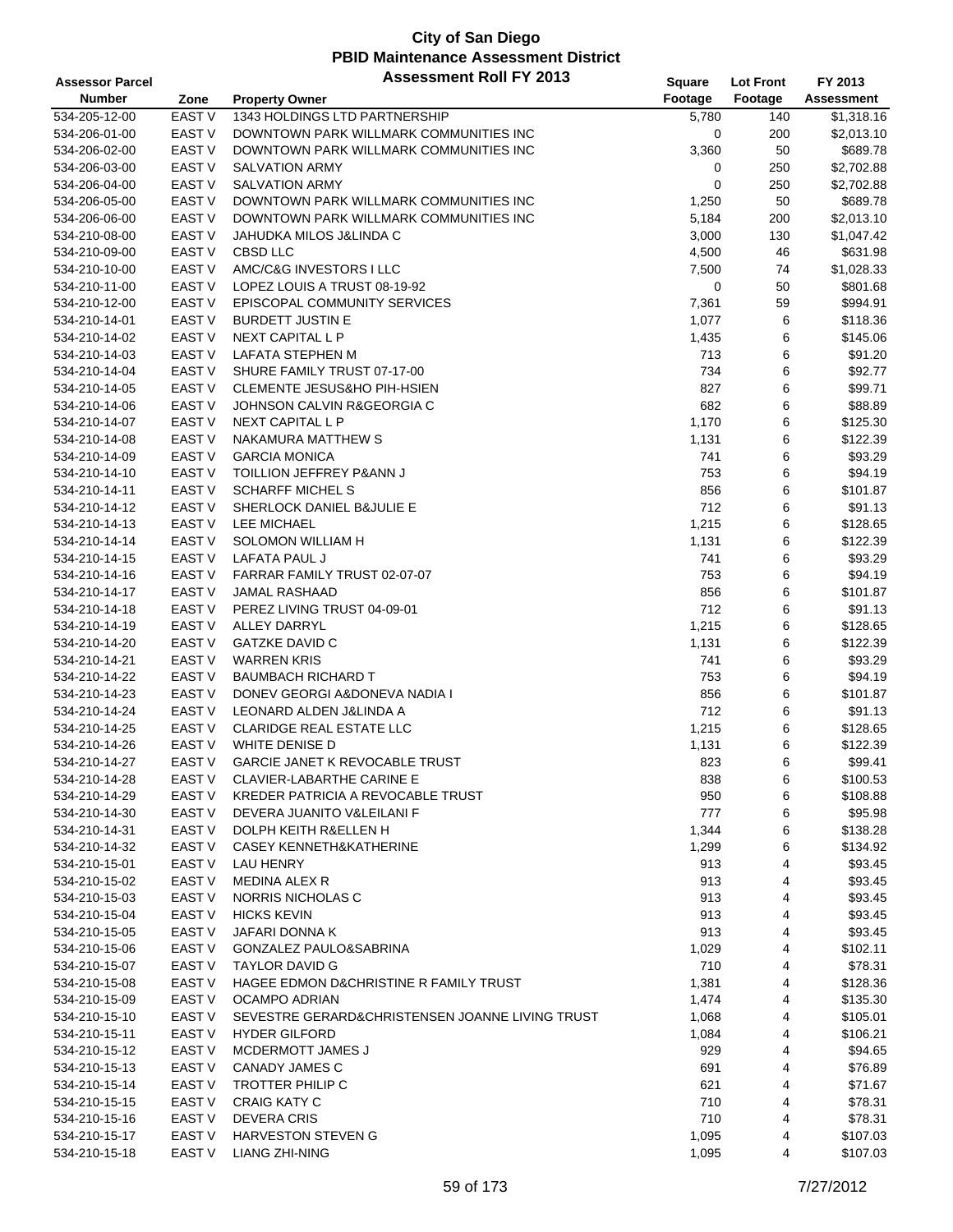| <b>Assessor Parcel</b> |                   | <b>Assessment Roll FY 2013</b>                       | Square  | <b>Lot Front</b> | FY 2013           |
|------------------------|-------------------|------------------------------------------------------|---------|------------------|-------------------|
| <b>Number</b>          | Zone              | <b>Property Owner</b>                                | Footage | Footage          | <b>Assessment</b> |
| 534-210-15-19          | EAST V            | <b>CRUZ ANGEL S</b>                                  | 1,193   | 4                | \$114.34          |
| 534-210-15-20          | EAST <sub>V</sub> | MALIEPAARD MARK E&SANDRA L                           | 1,193   | 4                | \$114.34          |
| 534-210-15-21          | <b>EAST V</b>     | RODRIGUEZ EMILIO P                                   | 1,095   | 4                | \$107.03          |
| 534-210-15-22          | <b>EAST V</b>     | <b>BORNHOFT MCNABB TRUST</b>                         | 1,095   | 4                | \$107.03          |
| 534-210-15-23          | EAST <sub>V</sub> | SATO BLAINE Y                                        | 676     | 4                | \$75.77           |
| 534-210-15-24          | EAST <sub>V</sub> | ELDOT JEFFREY A                                      | 763     | 4                | \$82.26           |
| 534-210-15-25          | EAST <sub>V</sub> | <b>TANAKA STEPHANIE</b>                              | 1,328   | 4                | \$124.41          |
| 534-210-15-26          | <b>EAST V</b>     | HOGAN ELIZABETH M                                    | 1,077   | 4                | \$105.69          |
| 534-210-15-27          | EAST <sub>V</sub> | RAMOS ABRAHAM E&GRACE C                              | 1,084   | 4                | \$106.21          |
| 534-210-15-28          | <b>EAST V</b>     | ROWLAND JONATHAN&ALISA                               | 1,084   | 4                | \$106.21          |
| 534-210-15-29          | <b>EAST V</b>     | PEREZ MIGUEL A                                       | 929     | 4                | \$94.65           |
| 534-210-15-30          | EAST V            | LITTIER JOHN Q&MARILYN A                             | 1,095   | 4                | \$107.03          |
| 534-210-16-01          | EAST <sub>V</sub> | SOLOMON WILLIAM H                                    | 1,381   | 4                | \$128.36          |
| 534-210-16-02          | <b>EAST V</b>     | SIMMONS FRED&DIANA                                   | 1,474   | 4                | \$135.30          |
| 534-210-16-03          | <b>EAST V</b>     | RAUTENBERG YENNIE L                                  | 1,068   | 4                | \$105.01          |
| 534-210-16-04          | EAST <sub>V</sub> | KO FRANCIS&MYERS MELISSA                             | 1,084   | 4                | \$106.21          |
| 534-210-16-05          | <b>EAST V</b>     | <b>BUTLER MARK C&amp;LORETTA G</b>                   | 929     | 4                | \$94.65           |
| 534-210-16-06          | EAST V            | SECRETARY OF HOUSING&URBAN DEVELOPMENT OF WASHINGTON | 691     | 4                | \$76.89           |
| 534-210-16-07          | EAST <sub>V</sub> | <b>CHIN CYNTHIA</b>                                  | 621     | 4                | \$71.67           |
| 534-210-16-08          | EAST <sub>V</sub> | <b>CHARLTON KENNETH B</b>                            | 710     | 4                | \$78.31           |
| 534-210-16-09          | <b>EAST V</b>     | <b>ISIP AGUSTIN A</b>                                | 710     | 4                | \$78.31           |
| 534-210-16-10          | EAST <sub>V</sub> | DECKER MARY M                                        | 1,095   | 4                | \$107.03          |
| 534-210-16-11          | EAST <sub>V</sub> | <b>HUSTON MARK E&amp;HAVEN CATHY E</b>               | 1,095   | 4                | \$107.03          |
|                        | EAST V            |                                                      |         | 4                | \$125.16          |
| 534-210-16-12          |                   | CAVANAH KENNETH&NANCY                                | 1,338   |                  |                   |
| 534-210-16-13          | <b>EAST V</b>     | HOLDERBEIN ROBERT L&DORIS J                          | 1,193   | 4                | \$114.34          |
| 534-210-16-14          | <b>EAST V</b>     | NAGORNER SOL&BARBARA                                 | 1,095   | 4                | \$107.03          |
| 534-210-16-15          | EAST <sub>V</sub> | <b>GUADERRAMA PATRICIA TRUST</b>                     | 1,095   | 4                | \$107.03          |
| 534-210-16-16          | <b>EAST V</b>     | TIBBETTS DEBORAH J                                   | 795     | 4                | \$84.65           |
| 534-210-16-17          | EAST V            | RADICI ANNA REVOCABLE TRUST                          | 617     | 4                | \$71.37           |
| 534-210-16-18          | EAST <sub>V</sub> | <b>BRENNECKE ERIC D</b>                              | 1,170   | 4                | \$112.62          |
| 534-210-16-19          | EAST <sub>V</sub> | HERNANDEZ DAVID A FAMILY TRUST                       | 1,358   | 4                | \$126.65          |
| 534-210-16-20          | EAST <sub>V</sub> | <b>BLUM ROBERT J</b>                                 | 1,119   | 4                | \$108.82          |
| 534-210-16-21          | <b>EAST V</b>     | ABRAHAM PHILIP M                                     | 1,126   | 4                | \$109.34          |
| 534-210-16-22          | EAST <sub>V</sub> | <b>SUNDSTROM LEE</b>                                 | 1,126   | 4                | \$109.34          |
| 534-210-16-23          | EAST <sub>V</sub> | <b>BAUTISTA ABIGAIL</b>                              | 929     | 4                | \$94.65           |
| 534-210-16-24          | EAST V            | <b>ZALEWSKI ANDREW</b>                               | 1,095   | 4                | \$107.03          |
| 534-210-16-25          | EAST V            | YACURA SANDRA L                                      | 1,381   | 4                | \$128.36          |
| 534-210-16-26          | EAST <sub>V</sub> | RUDE LEROY D                                         | 1,474   | 4                | \$135.30          |
| 534-210-16-27          | <b>EAST V</b>     | AWAN AMJAD                                           | 1,068   | $\overline{4}$   | \$105.01          |
| 534-210-16-28          | <b>EAST V</b>     | <b>GRAY CHRISTOPHER A</b>                            | 1,084   | 4                | \$106.21          |
| 534-210-16-29          | EAST <sub>V</sub> | <b>FISHMAN LAORA R</b>                               | 929     | 4                | \$94.65           |
| 534-210-16-30          | EAST V            | SUTTLES MICHAEL S                                    | 691     | 4                | \$76.89           |
| 534-210-16-31          | EAST V            | OTTO JODI L                                          | 621     | 4                | \$71.67           |
| 534-210-16-32          | EAST <sub>V</sub> | JAKOVICH DANIEL A                                    | 710     | 4                | \$78.31           |
| 534-210-16-33          | EAST <sub>V</sub> | <b>MONDRAGON GRACIELA</b>                            | 710     | 4                | \$78.31           |
| 534-210-16-34          | EAST V            | <b>WHITSITT JEREMY B</b>                             | 1,095   | 4                | \$107.03          |
| 534-210-16-35          | EAST V            | TAYLOR BEAN&WHITAKER MORTGAGE CORP                   | 1,095   | 4                | \$107.03          |
| 534-210-16-36          | EAST <sub>V</sub> | SANGER PAUL R&KAREN A                                | 1,338   | 4                | \$125.16          |
| 534-210-16-37          | EAST <sub>V</sub> | RUDOLPH KAREN                                        | 1,193   | 4                | \$114.34          |
| 534-210-16-38          | EAST <sub>V</sub> | KHUU ESTHER Y                                        | 1,095   | 4                | \$107.03          |
| 534-210-16-39          | <b>EAST V</b>     | MUELLER GREGORY J                                    | 1,095   | 4                | \$107.03          |
| 534-210-16-40          | EAST V            | SCHINDLER MARNA                                      | 821     | 4                | \$86.59           |
| 534-210-16-41          | EAST <sub>V</sub> | <b>LABAS NICOLA</b>                                  | 640     | 4                | \$73.09           |
| 534-210-16-42          | EAST <sub>V</sub> | CHO JUN S                                            | 1,170   | 4                | \$112.62          |
| 534-210-16-43          | EAST <sub>V</sub> | <b>LEHMAN STEVEN M</b>                               | 1,358   | 4                | \$126.65          |
| 534-210-16-44          | EAST V            | RAPHAEL LAWRENCE A                                   | 1,119   | 4                | \$108.82          |
| 534-210-16-45          | EAST V            | <b>BRAHMS BRANDON J</b>                              | 1,126   | 4                | \$109.34          |
| 534-210-16-46          | EAST <sub>V</sub> | MOULIOS FAMILY TRUST 01-11-05                        | 1,126   | 4                | \$109.34          |
| 534-210-16-47          | EAST <sub>V</sub> | <b>HUTTER SARA E</b>                                 | 929     | 4                | \$94.65           |
| 534-210-16-48          | EAST V            | ARKIN FAMILY TRUST 05-27-99                          | 1,095   | 4                | \$107.03          |
| 534-210-16-49          | EAST <sub>V</sub> | VANEK RANDOLPH J&ELENA N                             | 1,381   | 4                | \$128.36          |
| 534-210-16-50          | EAST <sub>V</sub> | WOJCIK ALBERT J&JOAN M                               | 1,474   | 4                | \$135.30          |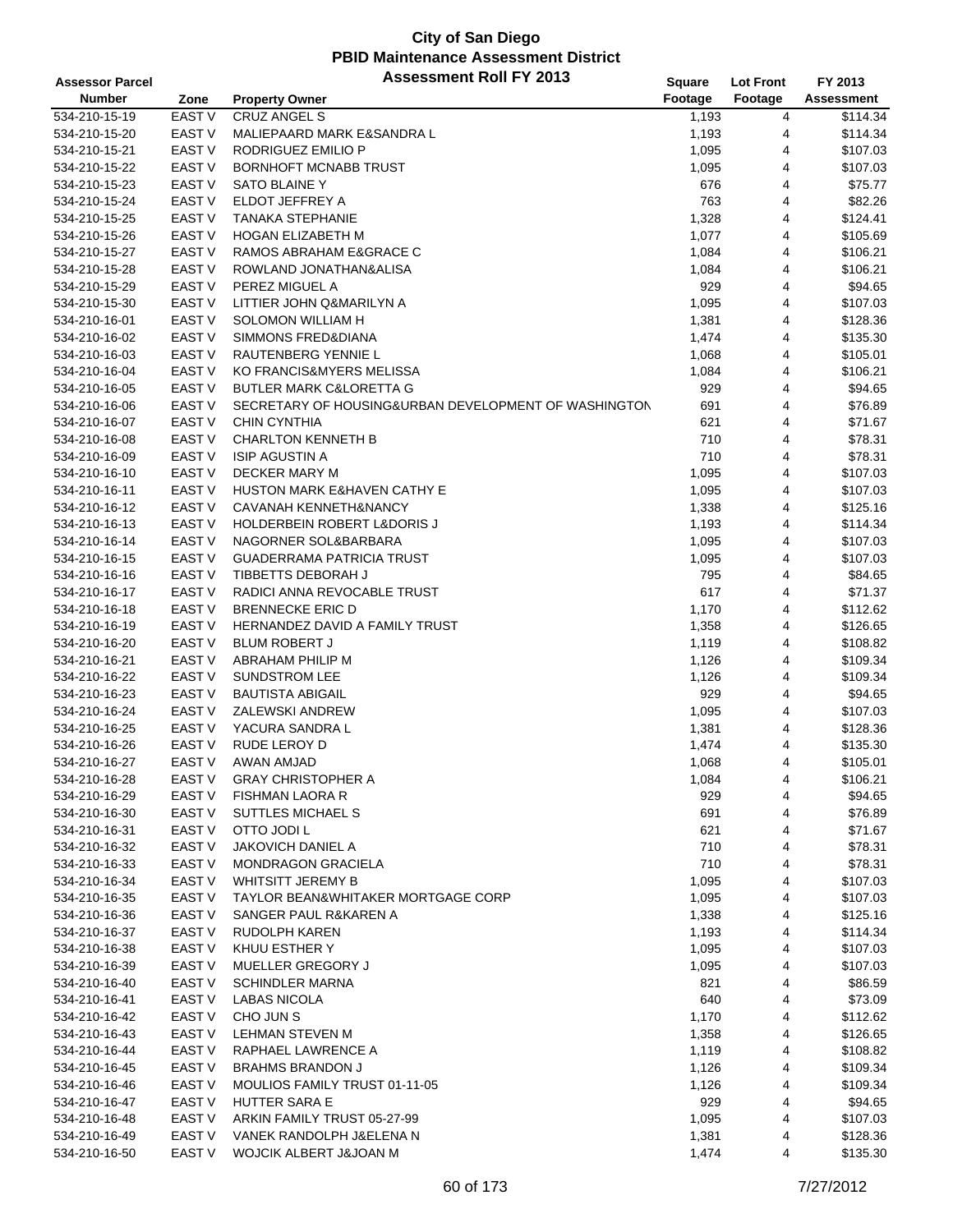#### **City of San Diego PBID Maintenance Assessment District Assessor Parcel Assessment Roll FY 2013**

| <b>Assessor Parcel</b> |                   | ASSESSINENT KOIL FT ZUTS                           | <b>Square</b> | <b>Lot Front</b> | FY 2013    |
|------------------------|-------------------|----------------------------------------------------|---------------|------------------|------------|
| <b>Number</b>          | Zone              | <b>Property Owner</b>                              | Footage       | Footage          | Assessment |
| 534-210-16-51          | <b>EAST V</b>     | <b>FLORES LUIS A</b>                               | 1,068         | 4                | \$105.01   |
| 534-210-16-52          | <b>EAST V</b>     | GALVEZ JULIO C                                     | 1,084         | 4                | \$106.21   |
| 534-210-16-53          | <b>EAST V</b>     | UNION SQUARE AT BROADWAY HOMEOWNERS ASSN           | 929           | 4                | \$94.65    |
|                        | <b>EAST V</b>     |                                                    |               |                  |            |
| 534-210-16-54          |                   | ODONNELL JOHN N&BRIDGET A                          | 621           | 4                | \$71.67    |
| 534-210-16-55          | <b>EAST V</b>     | <b>HAGHGOO SASSAN</b>                              | 621           | 4                | \$71.67    |
| 534-210-16-56          | <b>EAST V</b>     | <b>MICHELSON MATT</b>                              | 710           | 4                | \$78.31    |
| 534-210-16-57          | EAST V            | <b>GEIGER DANIEL J</b>                             | 710           | 4                | \$78.31    |
| 534-210-16-58          | <b>EAST V</b>     | <b>ENGLER CATHERINE A</b>                          | 1,095         | 4                | \$107.03   |
| 534-210-16-59          | <b>EAST V</b>     | MEHDIZADEH MEHRAN&RAKI MEHRANA                     | 1,095         | 4                | \$107.03   |
| 534-210-16-60          | <b>EAST V</b>     | <b>INIGUEZ MIGUEL C JR&amp;VALERIE D</b>           | 1,338         | 4                | \$125.16   |
| 534-210-16-61          | <b>EAST V</b>     | SZOKA MATTHEW <dva></dva>                          | 1,193         | 4                | \$114.34   |
| 534-210-16-62          | <b>EAST V</b>     | BROWN DONALD S&VIRGINIA T                          | 1,095         | 4                | \$107.03   |
| 534-210-16-63          | <b>EAST V</b>     | SHOBAR JEFFREY J                                   | 1,095         | 4                | \$107.03   |
| 534-210-16-64          | <b>EAST V</b>     | <b>OWSLEY WILLIAM</b>                              | 821           | 4                | \$86.59    |
| 534-210-16-65          | EAST V            | <b>CERVANTES JORGE A&amp;KARLA M</b>               | 640           | 4                | \$73.09    |
| 534-210-16-66          | EAST V            | SCUDDER JEFFREY L                                  | 1,170         | 4                | \$112.62   |
| 534-210-16-67          | EAST V            | <b>BOLT BRIAN</b>                                  | 1,358         | 4                | \$126.65   |
|                        |                   |                                                    |               |                  |            |
| 534-210-16-68          | <b>EAST V</b>     | <b>MULLIGAN SHEILA</b>                             | 1,119         | 4                | \$108.82   |
| 534-210-16-69          | <b>EAST V</b>     | <b>WAITE ERIC L</b>                                | 1,126         | 4                | \$109.34   |
| 534-210-16-70          | EAST V            | <b>IVERSON PSY J</b>                               | 1,126         | 4                | \$109.34   |
| 534-210-16-71          | <b>EAST V</b>     | ANDO MARC                                          | 929           | 4                | \$94.65    |
| 534-210-16-72          | <b>EAST V</b>     | NARDI DAN A                                        | 1,095         | 4                | \$107.03   |
| 534-210-16-73          | EAST V            | VANLANEN JAMES L&JUDITH                            | 1,565         | 4                | \$142.09   |
| 534-210-16-74          | <b>EAST V</b>     | LINK ROBERT B&JOYCE L                              | 1,702         | 4                | \$152.31   |
| 534-210-16-75          | <b>EAST V</b>     | CALDERON JULIO&DONNA                               | 1,252         | 4                | \$118.74   |
| 534-210-16-76          | EAST V            | BORKENHEIM FAMILY TRUST 03-02-06                   | 1,239         | 4                | \$117.77   |
| 534-210-16-77          | EAST V            | SPANOVIC MICHAEL&DJURIC SANJA                      | 1,070         | 4                | \$105.16   |
| 534-210-16-78          | EAST V            | SABONJIAN SANDRA M                                 | 821           | 4                | \$86.59    |
| 534-210-16-79          | EAST <sub>V</sub> | <b>PASION LAUREN N</b>                             | 621           | 4                | \$71.67    |
| 534-210-16-80          | <b>EAST V</b>     | ULLRICH J J                                        | 932           | 4                | \$94.87    |
| 534-210-16-81          | EAST V            | STILTZ GEOFFREY&MELISSA                            | 932           | 4                | \$94.87    |
| 534-210-16-82          | <b>EAST V</b>     | ADAMSON CHRISTOPHER J                              | 1,290         | 4                | \$121.58   |
| 534-210-16-83          | <b>EAST V</b>     | WHITE ALBERT R&REBEKAH L                           | 1,290         | 4                | \$121.58   |
| 534-210-16-84          | EAST V            | <b>MANN BRIAN C</b>                                | 1,558         | 4                | \$141.57   |
| 534-210-16-85          | EAST V            | MCFARLAND S&M FAMILY TRUST                         | 1,414         | 4                | \$130.83   |
| 534-210-16-86          | EAST V            | MAHRER MICHAEL K SEPARATE PROPERTY REVOCABLE TRUST | 1,290         | 4                | \$121.58   |
| 534-210-16-87          | <b>EAST V</b>     | JOUBRAN-WOLD TRUST 12-17-08                        | 1,290         | 4                | \$121.58   |
|                        | <b>EAST V</b>     | <b>TAMACCIO ROBERT A</b>                           |               |                  |            |
| 534-210-16-88          |                   |                                                    | 990           | 4                | \$99.20    |
| 534-210-16-89          | <b>EAST V</b>     | YAP CLAUDIA                                        | 808           | 4                | \$85.62    |
| 534-210-16-90          | EAST V            | HERNANDEZ MARCOS                                   | 1,266         | 4                | \$119.79   |
| 534-210-16-91          | EAST <sub>V</sub> | DEGUZMAN MARC                                      | 1,481         | 4                | \$135.82   |
| 534-210-16-92          | EAST <sub>V</sub> | NITSCH CYNTHIA C                                   | 1,232         | 4                | \$117.25   |
| 534-210-16-93          | EAST V            | <b>COLLINS JULIA</b>                               | 1,239         | 4                | \$117.77   |
| 534-210-16-94          | EAST <sub>V</sub> | ASAKAWA PATRICIA L                                 | 1,239         | 4                | \$117.77   |
| 534-210-16-95          | <b>EAST V</b>     | <b>KRUPKA MICHAEL A</b>                            | 1,070         | 4                | \$105.16   |
| 534-210-16-96          | EAST <sub>V</sub> | ULLRICH J J                                        | 1,250         | 4                | \$118.59   |
| 534-210-18-01          | EAST <sub>V</sub> | SHELTON KEITH W                                    | 709           | 4                | \$78.23    |
| 534-210-18-02          | EAST <sub>V</sub> | <b>BOWLING DAVID A</b>                             | 998           | 4                | \$99.79    |
| 534-210-18-03          | EAST V            | <b>HAUGE TANYAL</b>                                | 1,249         | 4                | \$118.52   |
| 534-210-18-04          | EAST <sub>V</sub> | ROSS RICHARD D JR                                  | 1,249         | 4                | \$118.52   |
| 534-210-18-05          | EAST <sub>V</sub> | <b>OKANE SEAN&amp;JOY</b>                          | 1,249         | 4                | \$118.52   |
| 534-210-18-06          | EAST <sub>V</sub> | <b>BARTSCH ROLAND&amp;KRISTEN A</b>                | 1,249         | 4                | \$118.52   |
| 534-210-18-07          | EAST <sub>V</sub> | <b>MCGARRY VILMA V</b>                             | 1,046         | 4                | \$103.37   |
| 534-210-18-08          | EAST <sub>V</sub> | <b>IVERSON KEVIN M</b>                             | 1,061         | 4                | \$104.49   |
| 534-210-18-09          | EAST <sub>V</sub> | <b>WATSON DARREN E</b>                             | 1,013         | 4                | \$100.91   |
|                        |                   |                                                    |               |                  |            |
| 534-210-18-10          | EAST V            | <b>BLUE PATRICK M&amp;CAROLYN D</b>                | 1,013         | 4                | \$100.91   |
| 534-210-18-11          | EAST <sub>V</sub> | GONZALES RALPH D JR&THEODORA I REVOCABLE TRUST     | 1,030         | 4                | \$102.18   |
| 534-210-18-12          | EAST V            | <b>CONTINENTE PERRY J</b>                          | 721           | 4                | \$79.13    |
| 534-210-18-13          | EAST V            | CAMPOS RAUL C                                      | 720           | 4                | \$79.05    |
| 534-210-18-14          | EAST V            | <b>BOWIE NATALIE N</b>                             | 1,083         | 4                | \$106.13   |
| 534-210-18-15          | EAST <sub>V</sub> | BAGA LUIS A&MIETZNER KRISTI J                      | 1,083         | 4                | \$106.13   |
| 534-210-18-16          | EAST V            | <b>FAIR JASON T</b>                                | 720           | 4                | \$79.05    |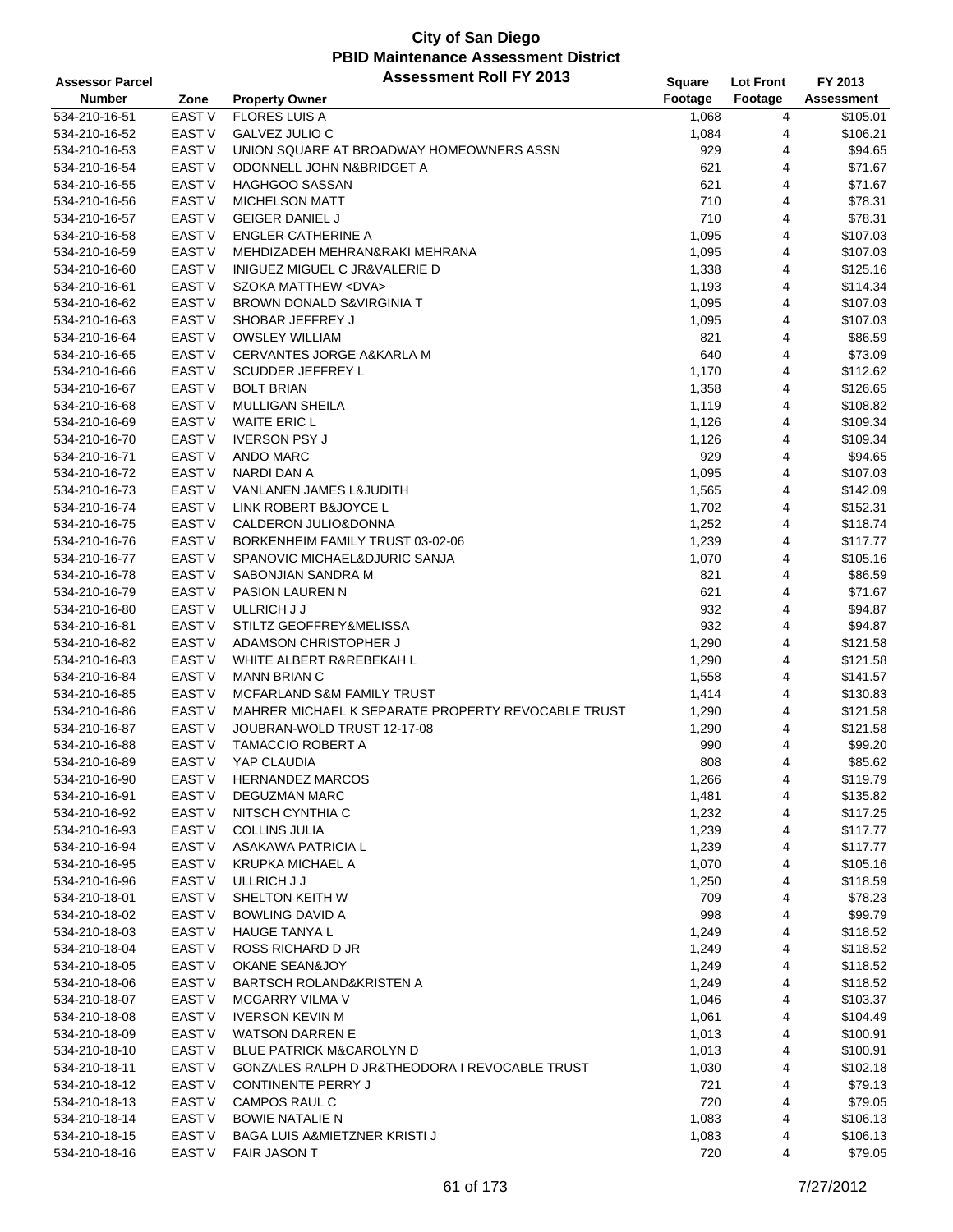| <b>Assessor Parcel</b> |                   | <b>Assessment Roll FY 2013</b>                   | Square  | <b>Lot Front</b> | FY 2013           |
|------------------------|-------------------|--------------------------------------------------|---------|------------------|-------------------|
| <b>Number</b>          | Zone              | <b>Property Owner</b>                            | Footage | Footage          | <b>Assessment</b> |
| 534-210-18-17          | <b>EAST V</b>     | ARMSTRONG MELISSA N                              | 720     | 4                | \$79.05           |
| 534-210-18-18          | EAST <sub>V</sub> | FITZGERALD KYLE R                                | 1,083   | 4                | \$106.13          |
| 534-210-18-19          | <b>EAST V</b>     | <b>DECIMA ANGELICA</b>                           | 1,083   | 4                | \$106.13          |
| 534-210-18-20          | EAST V            | WASSUM JONATHAN M                                | 720     | 4                | \$79.05           |
| 534-210-18-21          | EAST <sub>V</sub> | LACHMAN NED J&THERESA L                          | 744     | 4                | \$80.84           |
| 534-210-19-01          | EAST <sub>V</sub> | <b>HEALY RYAN&amp;MONICA</b>                     | 1,050   | 4                | \$103.67          |
| 534-210-19-02          | EAST V            | RIGGS-ZEIGEN ADAM                                | 1,361   | 4                | \$126.87          |
| 534-210-19-03          | EAST V            | BALLARD ROBIN C&CARMEN J                         | 1,361   | 4                | \$126.87          |
| 534-210-19-04          | <b>EAST V</b>     | <b>HOWELL DOUGLAS P</b>                          | 1,361   | 4                | \$126.87          |
| 534-210-19-05          | EAST V            | SEGALL FAMILY TRUST 10-27-07                     | 1,361   | 4                | \$126.87          |
| 534-210-19-06          | <b>EAST V</b>     | <b>MONET MARIE L</b>                             | 1,211   | 4                | \$115.68          |
| 534-210-19-07          | <b>EAST V</b>     | <b>TAROKH LEILA</b>                              | 1,061   | 4                | \$104.49          |
| 534-210-19-08          | EAST V            | PARIS JACK D&CROISSANT-PARIS JULIETTE M          | 1,013   | 4                | \$100.91          |
| 534-210-19-09          | EAST V            | <b>LANDEROS EMMA T</b>                           | 1,013   | 4                | \$100.91          |
| 534-210-19-10          | <b>EAST V</b>     | <b>MARTINEZ MATTHEW&amp;ARTI</b>                 | 1,030   | 4                | \$102.18          |
| 534-210-19-11          | EAST <sub>V</sub> | <b>DANIELS PHILLIP</b>                           | 721     | 4                | \$79.13           |
| 534-210-19-12          | <b>EAST V</b>     | <b>JUDGE PETER S</b>                             | 720     | 4                | \$79.05           |
| 534-210-19-13          | EAST V            | <b>MAURO KAREN M</b>                             | 1,083   | 4                | \$106.13          |
| 534-210-19-14          | EAST <sub>V</sub> | <b>CULBERTSON EDWARD L</b>                       | 1,083   | 4                | \$106.13          |
| 534-210-19-15          | <b>EAST V</b>     | <b>MANN TANYA&amp;LARRY E</b>                    | 720     | 4                | \$79.05           |
| 534-210-19-16          | EAST V            | UNION SQUARE AT BROADWAY HOMEOWNERS ASSOCIATION  | 720     | 4                | \$79.05           |
| 534-210-19-17          | EAST V            | MILLER JOAN M TR                                 | 720     | 4                | \$79.05           |
| 534-210-19-18          | <b>EAST V</b>     | FEUERLICHT SAMMY&SIMPSON SUSANNE LIVING TRUST    | 1,083   | 4                | \$106.13          |
| 534-210-19-19          | EAST V            | GANGE WILMER N B&LADY A G                        | 1,083   | 4                | \$106.13          |
| 534-210-19-20          | <b>EAST V</b>     | <b>CARTER HEATHER</b>                            | 720     | 4                | \$79.05           |
| 534-210-19-21          | EAST V            | <b>TALLAK LLC</b>                                | 744     | 4                | \$80.84           |
| 534-210-19-22          | EAST <sub>V</sub> | POTTER KENNETH E&CLAUDETTE                       | 1,050   | 4                | \$103.67          |
| 534-210-19-23          | EAST V            | SMITH JEFF R&SHERRIE L                           | 1,361   | 4                | \$126.87          |
| 534-210-19-24          | EAST V            | LEPAGE TONI A R                                  | 1,361   | 4                | \$126.87          |
| 534-210-19-25          | EAST <sub>V</sub> | KLAPPROTH COLLEEN R REVOCABLE TRUST 04-02-10     | 1,361   | 4                | \$126.87          |
| 534-210-19-26          | <b>EAST V</b>     | <b>RAMOS RENEE L</b>                             | 1,361   | 4                | \$126.87          |
| 534-210-19-27          | EAST V            | RODRIGUEZ RICARDO A                              | 1,211   | 4                | \$115.68          |
| 534-210-19-28          | EAST <sub>V</sub> | JAVDANI JAVID FAMILY 2007 TRUST 08-27-07         | 1,061   | 4                | \$104.49          |
| 534-210-19-29          | <b>EAST V</b>     | ZRUCKY DAVID P&HARUKO                            | 1,013   | 4                | \$100.91          |
| 534-210-19-30          | EAST V            | SANCHEZ ALVAMONICA                               | 1,013   | 4                | \$100.91          |
| 534-210-19-31          | EAST V            | TRASK SCOTT A&ADELAINE D                         | 1,030   | 4                | \$102.18          |
| 534-210-19-32          | <b>EAST V</b>     | <b>WILLIAMS RACHEL D</b>                         | 721     | 4                | \$79.13           |
| 534-210-19-33          | EAST <sub>V</sub> | LEE CHOO SENG                                    | 720     | 4                | \$79.05           |
| 534-210-19-34          | <b>EAST V</b>     | FLECK MICHAEL A&SMITH JEANNINE M                 | 1,083   | 4                | \$106.13          |
| 534-210-19-35          | EAST V            | MELVIN ZACHARY H                                 | 1,083   | 4                | \$106.13          |
| 534-210-19-36          | EAST V            | <b>MARDIS JULIE</b>                              | 720     | 4                | \$79.05           |
| 534-210-19-37          | EAST V            | <b>MCDONAGH JOHN</b>                             | 720     | 4                | \$79.05           |
| 534-210-19-38          | EAST V            | <b>BUCK AMBER P</b>                              | 720     | 4                | \$79.05           |
| 534-210-19-39          | EAST V            | MURPHY TRUST 07-18-07                            | 1,083   | 4                | \$106.13          |
| 534-210-19-40          | EAST V            | <b>GRUNVALD EDUARDO&amp;HAYLEY</b>               | 1,083   | 4                | \$106.13          |
| 534-210-19-41          | EAST V            | DECKER HUNTER R&SHANNON M                        | 720     | 4                | \$79.05           |
| 534-210-19-42          | EAST V            | ALEXANDER ELIZA J                                | 744     | 4                | \$80.84           |
| 534-210-19-43          | EAST V            | HUTCHISON VANESSA P (DP)                         | 1,050   | 4                | \$103.67          |
| 534-210-19-44          | EAST V            | LENTS BRAD&LORI                                  | 1,361   | 4                | \$126.87          |
| 534-210-19-45          | EAST V            | PROCTOR VICTORIA                                 | 1,361   | 4                | \$126.87          |
| 534-210-19-46          | <b>EAST V</b>     | <b>BERHANU ESKINDER</b>                          | 1,361   | 4                | \$126.87          |
| 534-210-19-47          | EAST V            | CLAIRMONT JASON&LAUREN                           | 1,361   | 4                | \$126.87          |
| 534-210-19-48          | EAST V            | STERRETT MICHELE A                               | 1,211   | 4                | \$115.68          |
| 534-210-19-49          | EAST V            | CHRISTIAN PAUL T                                 | 1,061   | 4                | \$104.49          |
| 534-210-19-50          | EAST V            | OUTCALT DANIEL H&AMRINE YVONNE D REVOCABLE TRUST | 1,013   | 4                | \$100.91          |
| 534-210-19-51          | EAST V            | WIDMARK DOUGLAS J&ALYSSA                         | 1,013   | 4                | \$100.91          |
| 534-210-19-52          | EAST V            | BOWLER BRIDGET REVOCABLE TRUST 01-10-08 ET AL    | 1,030   | 4                | \$102.18          |
| 534-210-19-53          | EAST V            | <b>WELLS JAMES R&amp;CLARE L</b>                 | 721     | 4                | \$79.13           |
| 534-210-19-54          | EAST <sub>V</sub> | DREWS PETER J                                    | 720     | 4                | \$79.05           |
| 534-210-19-55          | EAST V            | PAKANDAM MEHRDAD                                 | 1,083   | 4                | \$106.13          |
| 534-210-19-56          | EAST V            | <b>MANNO CHRISTOPHER S</b>                       | 1,083   | 4                | \$106.13          |
| 534-210-19-57          | EAST V            | <b>GUTIERREZ MONICA V</b>                        | 720     | 4                | \$79.05           |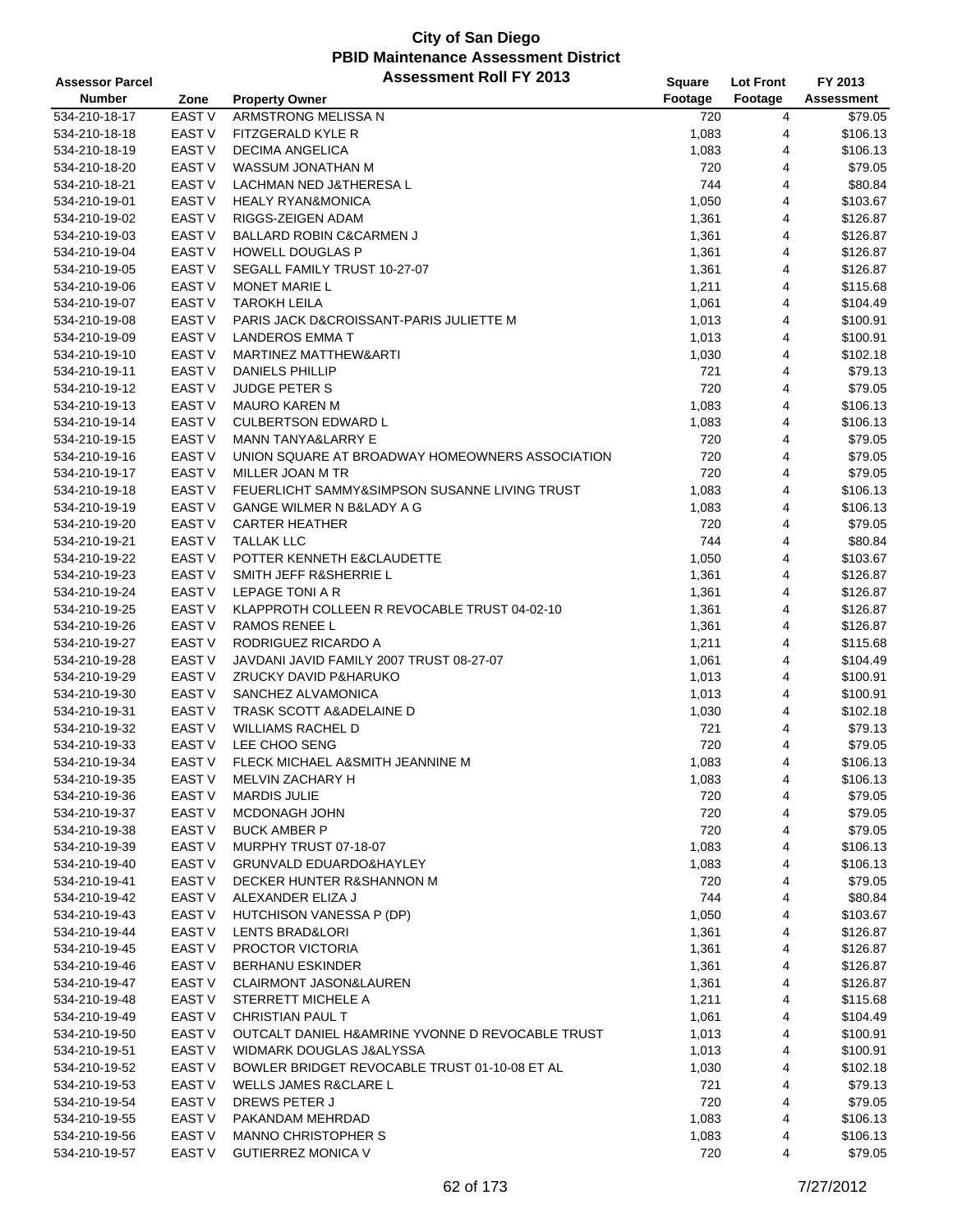| <b>Assessor Parcel</b> |                   | <b>Assessment Roll FY 2013</b>                         | Square  | <b>Lot Front</b> | FY 2013           |
|------------------------|-------------------|--------------------------------------------------------|---------|------------------|-------------------|
| <b>Number</b>          | Zone              | <b>Property Owner</b>                                  | Footage | Footage          | <b>Assessment</b> |
| 534-210-19-58          | <b>EAST V</b>     | ORZYNSKI YAIR C M                                      | 720     | 4                | \$79.05           |
| 534-210-19-59          | EAST V            | <b>MACKLEY CAMERON J</b>                               | 720     | 4                | \$79.05           |
| 534-210-19-60          | <b>EAST V</b>     | PRIMERANO KIMBERLY                                     | 1,083   | 4                | \$106.13          |
| 534-210-19-61          | <b>EAST V</b>     | <b>METZGER WILLIAM</b>                                 | 1,083   | 4                | \$106.13          |
| 534-210-19-62          | <b>EAST V</b>     | DAVIS JESSICA L                                        | 720     | 4                | \$79.05           |
| 534-210-19-63          | EAST <sub>V</sub> | LAKIS JARRED A                                         | 744     | 4                | \$80.84           |
| 534-210-19-64          | EAST V            | ROCKWOOD BRYAN D&HEIDI M FAMILY TRUST                  | 1,250   | 4                | \$118.59          |
| 534-210-19-65          | <b>EAST V</b>     | <b>GARMIANI HASSAN</b>                                 | 1,585   | 4                | \$143.58          |
| 534-210-19-66          | <b>EAST V</b>     | SRINIVASAMURTHY COIMBATORE R                           | 1,585   | 4                | \$143.58          |
| 534-210-19-67          | EAST V            | <b>OVIEDO DANIZA</b>                                   | 1,585   | 4                | \$143.58          |
| 534-210-19-68          | <b>EAST V</b>     | <b>HICKERSON FAMILY REVOCABLE LIVING 1998 TRUST</b>    | 1,585   | 4                | \$143.58          |
| 534-210-19-69          | <b>EAST V</b>     | <b>HARRINGTON BENJAMIN S</b>                           | 1,430   | 4                | \$132.02          |
| 534-210-19-70          | <b>EAST V</b>     | <b>JAMINAL MARC S</b>                                  | 998     | 4                | \$99.79           |
| 534-210-19-71          | <b>EAST V</b>     | <b>MATUS ANTHONY J&amp;ROSENGART NIKKI I</b>           | 1,185   | 4                | \$113.74          |
| 534-210-19-72          | EAST V            | <b>CHIN CYNTHIA</b>                                    | 1,185   | 4                | \$113.74          |
| 534-210-19-73          | <b>EAST V</b>     | KLAPPROTH COLLEEN R REVOCABLE TRUST                    | 1,177   | 4                | \$113.15          |
| 534-210-19-74          | <b>EAST V</b>     | ALEGRIA DANIEL                                         | 881     | 4                | \$91.06           |
| 534-210-19-75          | <b>EAST V</b>     | <b>BALLARD REGINA A</b>                                | 881     | 4                | \$91.06           |
| 534-210-19-76          | <b>EAST V</b>     | DUK ALEXANDER J                                        | 1,271   | 4                | \$120.16          |
| 534-210-19-77          | <b>EAST V</b>     | PECORARO JAMES S&PATRICIA K                            | 1,271   | 4                | \$120.16          |
| 534-210-19-78          | <b>EAST V</b>     | <b>KRAUSE RYAN</b>                                     | 881     | 4                | \$91.06           |
| 534-210-19-79          | EAST V            | C W C REGIONAL HOUSING FUNDS L P                       | 881     | 4                | \$91.06           |
| 534-210-19-80          | <b>EAST V</b>     | CORBETT MICHAEL E TRUST 03-06-09                       | 881     | 4                | \$91.06           |
| 534-210-19-81          | EAST <sub>V</sub> | <b>BARAO MARIA L</b>                                   | 1,271   | 4                | \$120.16          |
| 534-210-19-82          | <b>EAST V</b>     | <b>MARIANO EDWARD R</b>                                | 1,271   | 4                | \$120.16          |
| 534-210-19-83          | <b>EAST V</b>     | VANTASSEL AARON C                                      | 720     | 4                | \$79.05           |
| 534-210-19-84          | EAST <sub>V</sub> | <b>MARTIN SCOTT J</b>                                  | 744     | 4                | \$80.84           |
| 534-224-04-00          | <b>EAST V</b>     | SAN DIEGO LESBIAN GAY BISEXUAL&TRANSGENDER COMM CENTEF | 12,288  | 150              | \$1,867.01        |
| 534-224-09-00          | <b>EAST V</b>     | SAN DIEGO COMMUNITY COLLEGE DISTRICT                   | 0       | 650              | \$7,497.60        |
| 534-224-10-00          | <b>EAST V</b>     | SAN DIEGO COMMUNITY COLLEGE DISTRICT                   | 0       | 200              | \$2,013.10        |
| 534-225-04-00          | <b>EAST V</b>     | SAN DIEGO COMMUNITY COLLEGE DISTRICT                   | 1,236   | 38               | \$520.50          |
| 534-225-05-00          | <b>EAST V</b>     | SAN DIEGO COMMUNITY COLLEGE DISTRICT                   | 1,762   | 38               | \$520.50          |
| 534-225-06-00          | <b>EAST V</b>     | SAN DIEGO COMMUNITY COLLEGE DISTRICT                   | 0       | 133              | \$1,088.80        |
| 534-225-07-00          | <b>EAST V</b>     | SAN DIEGO COMMUNITY COLLEGE DISTRICT                   | 2,855   | 117              | \$1,611.09        |
| 534-225-08-00          | EAST V            | SAN DIEGO COMMUNITY COLLEGE DISTRICT                   | 18,000  | 150              | \$2,293.13        |
| 534-225-09-00          | <b>EAST V</b>     | SAN DIEGO COMMUNITY COLLEGE DISTRICT                   | 54      | 50               | \$689.78          |
| 534-225-11-00          | EAST <sub>V</sub> | SAN DIEGO COMMUNITY COLLEGE DISTRICT                   | 0       | 50               | \$689.78          |
| 534-225-12-00          | <b>EAST V</b>     | SAN DIEGO COMMUNITY COLLEGE DISTRICT                   | 1,844   | 73               | \$648.99          |
| 534-225-16-00          | <b>EAST V</b>     | SAN DIEGO COMMUNITY COLLEGE DISTRICT                   | 0       | 25               | \$344.89          |
| 534-225-17-00          | EAST V            | SAN DIEGO COMMUNITY COLLEGE DISTRICT                   | 21,075  | 225              | \$2,997.68        |
| 534-225-18-00          | EAST V            | SAN DIEGO COMMUNITY COLLEGE DISTRICT                   | 2,500   | 102              | \$840.18          |
| 534-324-01-00          | <b>EAST V</b>     | UNITED STATES OF AMERICA                               | 60,000  | 1000             | \$10,819.93       |
| 534-325-22-00          | EAST V            | SALVATION ARMY SAN DIEGO RESIDENCES INC                | 19,473  | 350              | \$3,670.11        |
| 534-325-23-00          | EAST V            | SALVATION ARMY THE                                     | 0       | 650              | \$7,465.15        |
| 534-326-01-00          | <b>EAST V</b>     | SAN DIEGO JEWELERS EXCHANGE LLC                        | 83,704  | 225              | \$7,669.81        |
| 534-326-02-00          | EAST V            | <b>GASLAMP APARTMENTS LLC</b>                          | 26,544  | 75               | \$2,455.34        |
| 534-326-03-00          | EAST V            | 630 F STREET LLC                                       | 135,000 | 400              | \$12,605.20       |
| 534-326-04-00          | EAST V            | SAN DIEGO GAS&ELECTRIC CO                              | 0       | 75               | \$1,034.66        |
| 534-326-05-00          | EAST V            | LA JOLLA FAY CO LLC                                    | 0       | 75               | \$1,034.66        |
| 534-326-06-00          | <b>EAST V</b>     | LA JOLLA FAY CO LLC                                    | 0       | 150              | \$1,323.33        |
| 534-334-03-00          | <b>EAST V</b>     | RLP&L-PEP                                              | 0       | 50               | \$689.78          |
| 534-334-04-00          | EAST V            | RLP&L-PEP                                              | 0       | 150              | \$1,323.33        |
| 534-334-05-00          | <b>EAST V</b>     | R L P&L-PEP                                            | 0       | 50               | \$689.78          |
| 534-334-06-00          | EAST V            | RLP&L-PEP                                              | 0       | 200              | \$2,013.10        |
| 534-334-07-00          | EAST V            | <b>SWANSON DON II&amp;BETH</b>                         | 11,535  | 50               | \$1,177.29        |
| 534-334-10-00          | EAST V            | STARKEY RODNEY R                                       | 21,053  | 500              | \$5,405.75        |
| 534-335-01-01          | EAST V            | DICK WILLIAM R JR&RUTH D TRUST                         | 0       | 38               | \$334.00          |
| 534-335-01-02          | EAST V            | PORTER BYPASS TRUST 06-01-82                           | 0       | 38               | \$334.00          |
| 534-335-01-03          | EAST <sub>V</sub> | <b>HALL TRUST B 03-02-00</b>                           | 0       | 38               | \$334.00          |
| 534-335-01-04          | EAST V            | <b>HALL JAMES M</b>                                    | 0       | 38               | \$334.00          |
| 534-335-02-01          | EAST V            | DICK WILLIAM R JR&RUTH D TRUST                         | 0       | 13               | \$175.61          |
| 534-335-02-02          | EAST V            | PORTER BYPASS TRUST 06-01-82                           | 0       | 13               | \$175.61          |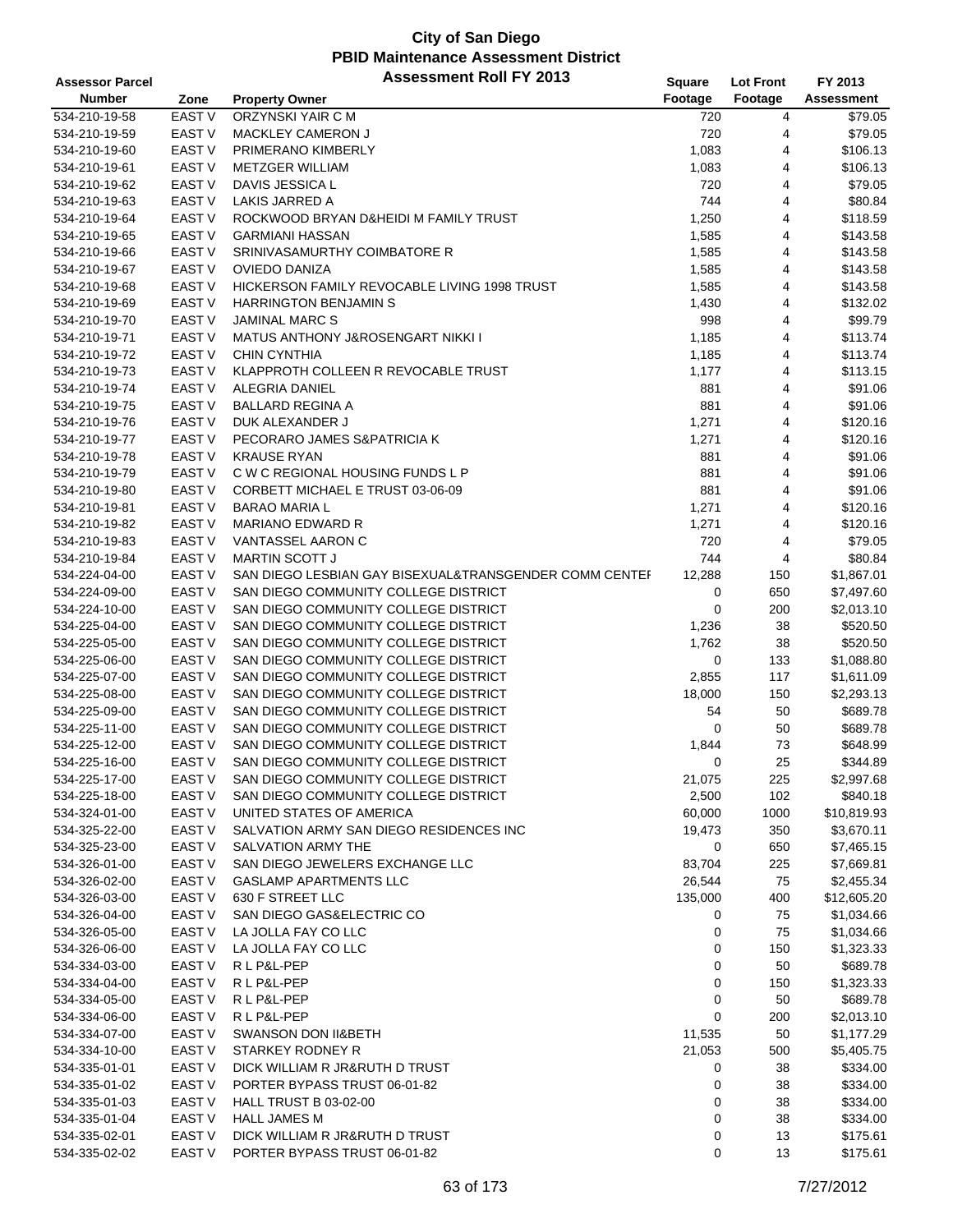| <b>Assessor Parcel</b> |                   | <b>Assessment Roll FY 2013</b>        | Square      | <b>Lot Front</b> | FY 2013           |
|------------------------|-------------------|---------------------------------------|-------------|------------------|-------------------|
| <b>Number</b>          | Zone              | <b>Property Owner</b>                 | Footage     | Footage          | <b>Assessment</b> |
| 534-335-02-03          | <b>EAST V</b>     | HALL TRUST B 03-02-00                 | 0           | 13               | \$175.61          |
| 534-335-02-04          | <b>EAST V</b>     | <b>HALL JAMES M</b>                   | 0           | 13               | \$175.61          |
| 534-335-03-01          | <b>EAST V</b>     | LIANG BRYAN A&BIGGS SHANNON           | 3,586       | 25               | \$425.90          |
| 534-335-03-02          | <b>EAST V</b>     | NARDONE RICHARD J                     | 3,586       | 25               | \$425.90          |
| 534-335-03-03          | <b>EAST V</b>     | LOPEZ FAMILY TRUST 06-26-05           | 3,586       | 25               | \$425.90          |
| 534-335-03-04          | <b>EAST V</b>     | <b>BENTON KAYE D</b>                  | 3,586       | 25               | \$425.90          |
| 534-335-08-01          | <b>EAST V</b>     | DICK WILLIAM R JR&RUTH D TRUST        | 0           | 12               | \$163.68          |
| 534-335-08-02          | <b>EAST V</b>     | PORTER BYPASS TRUST 06-01-82          | 0           | 12               | \$163.68          |
| 534-335-08-03          | <b>EAST V</b>     | <b>HALL TRUST B 03-02-00</b>          | $\mathbf 0$ | 12               | \$163.68          |
| 534-335-08-04          | <b>EAST V</b>     | <b>HALL JAMES M</b>                   | $\mathbf 0$ | 12               | \$163.68          |
| 534-335-09-00          | <b>EAST V</b>     | TORTUGA MANAGEMENT LLC                | 7,100       | 153              | \$1,498.99        |
| 534-335-10-00          | <b>EAST V</b>     | <b>STARKEY RODNEY R</b>               | 12,500      | 125              | \$1,724.44        |
| 534-335-11-00          | <b>EAST V</b>     | 10TH AVENUE LLC                       | 1,415       | 22               | \$244.94          |
| 534-335-12-00          | <b>EAST V</b>     | <b>FREITAG KRISTA L</b>               | 1,376       | 22               | \$242.03          |
| 534-335-13-00          | <b>EAST V</b>     | MONGER JACK&DARBY TRUST               | 1,376       | 22               | \$242.03          |
| 534-335-14-00          | EAST <sub>V</sub> | <b>WANG STEVEN</b>                    | 1,376       | 22               | \$242.03          |
| 534-335-15-00          | <b>EAST V</b>     | JONES DEAN M                          | 1,420       | 22               | \$245.31          |
| 534-335-16-00          | <b>EAST V</b>     | <b>PATEL SWETA</b>                    | 1,376       | 22               | \$242.03          |
| 534-335-17-00          | <b>EAST V</b>     | DICK RODERICK A&SCOTT CLAUDINE        | 1,376       | 22               | \$242.03          |
| 534-335-18-00          | <b>EAST V</b>     | RODRIGUEZ ROMEO H JR                  | 1,376       | 22               | \$242.03          |
| 534-335-19-00          | <b>EAST V</b>     | <b>MARCANO STEWART B</b>              | 1,580       | 22               | \$257.25          |
| 534-335-20-00          | <b>EAST V</b>     | ICHIMURA HISASHI REVOCABLE 2002 TRUST | 1,536       | 22               | \$253.97          |
| 534-335-21-00          | <b>EAST V</b>     | NIERVA EFREN V                        | 1,536       | 22               | \$253.97          |
| 534-335-22-00          | EAST V            | FRANZ FAMILY REVOCABLE TRUST 06-26-96 | 1,435       | 22               | \$246.43          |
| 534-335-23-00          | <b>EAST V</b>     | <b>LONDON GARY H TR</b>               | 1,748       | 22               | \$269.78          |
| 534-335-24-00          | <b>EAST V</b>     | <b>CHADWICK SCOTT</b>                 | 1,748       | 22               | \$269.78          |
| 534-335-25-00          | <b>EAST V</b>     | KIRK JOAN M TRUST 12-19-06            | 1,485       | 22               | \$250.16          |
| 534-335-26-00          | <b>EAST V</b>     | STULL JOHN D                          | 1,177       | 22               | \$227.19          |
| 534-335-27-00          | <b>EAST V</b>     | DEFREITAS TRUST 11-26-02              | 905         | 22               | \$206.89          |
| 534-336-01-00          | <b>EAST V</b>     | GREENBERG INTERVIVOS TRUST 09-08-93   | 4,600       | 150              | \$1,323.33        |
| 534-336-08-00          | <b>EAST V</b>     | SHAH REVOCABLE FAMILY TRUST 05-02-00  | 4,692       | 50               | \$689.78          |
| 534-336-09-00          | <b>EAST V</b>     | GREENBERG INTERVIVOS TRUST 09-08-93   | 4,595       | 150              | \$1,323.33        |
| 534-336-10-00          | <b>EAST V</b>     | 900 F STREET PARTNERS L P             | 84,136      | 650              | \$10,394.62       |
| 534-341-10-00          | <b>EAST V</b>     | CITY OF SAN DIEGO                     | 10,000      | 400              | \$4,026.20        |
| 534-341-11-00          | <b>EAST V</b>     | THE SALVATION ARMY INC                | 9,700       | 600              | \$6,790.90        |
| 534-342-14-00          | <b>EAST V</b>     | THE SALVATION ARMY INC                | 104,000     | 1000             | \$14,093.90       |
| 534-344-01-00          | <b>EAST V</b>     | NAVARRA 1401-85 E STREET L P          | 0           | 362              | \$4,665.66        |
| 534-344-03-00          | <b>EAST V</b>     | NAVARRA PROPERTIES 14TH&F L P         | 0           | 70               | \$1,226.79        |
| 534-344-04-00          | <b>EAST V</b>     | NAVARRA PROPERTIES 14TH&F L P         | 0           | 35               | \$613.39          |
| 534-344-05-00          | EAST V            | NAVARRA FAMILY TRUST A 12-16-86       | 80,200      | 220              | \$7,376.73        |
| 534-345-01-00          | <b>EAST V</b>     | THIRTEENTH&E LLC                      | 2,016       | 200              | \$2,013.10        |
| 534-345-02-00          | <b>EAST V</b>     | <b>WONG MARGARET</b>                  | 9,180       | 50               | \$1,001.60        |
| 534-345-03-00          | EAST V            | SAN DIEGO COMMUNITY COLLEGE DISTRICT  | 0           | 50               | \$689.78          |
| 534-345-04-00          | <b>EAST V</b>     | 825 13TH ST LLC                       | 0           | 50               | \$689.78          |
| 534-345-08-00          | <b>EAST V</b>     | SAN DIEGO COMMUNITY COLLEGE DISTRICT  | 0           | 50               | \$689.78          |
| 534-345-09-00          | EAST V            | SAN DIEGO COMMUNITY COLLEGE DISTRICT  | 0           | 50               | \$689.78          |
| 534-345-10-00          | EAST V            | HOTEL MEDITERRANEAN LLC               | 4,340       | 50               | \$689.78          |
| 534-345-11-00          | EAST V            | SAN DIEGO COMMUNITY COLLEGE DISTRICT  | 0           | 150              | \$1,323.33        |
| 534-345-12-00          | EAST V            | SAN DIEGO COMMUNITY COLLEGE DISTRICT  | 20,000      | 200              | \$2,759.10        |
| 534-345-13-00          | <b>EAST V</b>     | 825 13TH ST LLC                       | 3,875       | 150              | \$1,323.33        |
| 534-346-01-00          | <b>EAST V</b>     | SAN DIEGO COMMUNITY COLLEGE DISTRICT  | 0           | 1000             | \$10,819.93       |
| 534-351-05-00          | <b>EAST V</b>     | CITY OF SAN DIEGO                     | 235,000     | 1297             | \$25,748.14       |
| 534-352-01-00          | EAST <sub>V</sub> | NAVARRA PROPERTIES BROADWAY L P       | 10,000      | 250              | \$2,702.88        |
| 534-352-02-00          | EAST V            | NAVARRA PROPERTIES BROADWAY L P       | 13,000      | 250              | \$2,702.88        |
| 534-352-03-00          | EAST V            | NAVARRA PROPERTIES BROADWAY L P       | 10,000      | 200              | \$2,013.10        |
| 534-352-04-00          | EAST V            | NAVARRA PROPERTIES BROADWAY L P       | 0           | 300              | \$3,392.65        |
| 534-353-03-00          | EAST V            | SIEGAN CRAIG H                        | 0           | 50               | \$838.98          |
| 534-353-04-00          | <b>EAST V</b>     | SIEGAN CRAIG H                        | 5,000       | 150              | \$1,323.33        |
| 534-353-05-00          | <b>EAST V</b>     | KRUEGEL HOWARD J TRUST 04-23-04       | 1,030       | 25               | \$344.89          |
| 534-353-06-00          | EAST V            | <b>LAMSON MARK</b>                    | 1,850       | 25               | \$344.89          |
| 534-353-07-00          | EAST V            | RAMIREZ MANUEL FLORES                 | 1,450       | 40               | \$551.82          |
| 534-353-12-00          | <b>EAST V</b>     | NAVARRA PROPERTIES 14TH&F L P         | 0           | 45               | \$755.08          |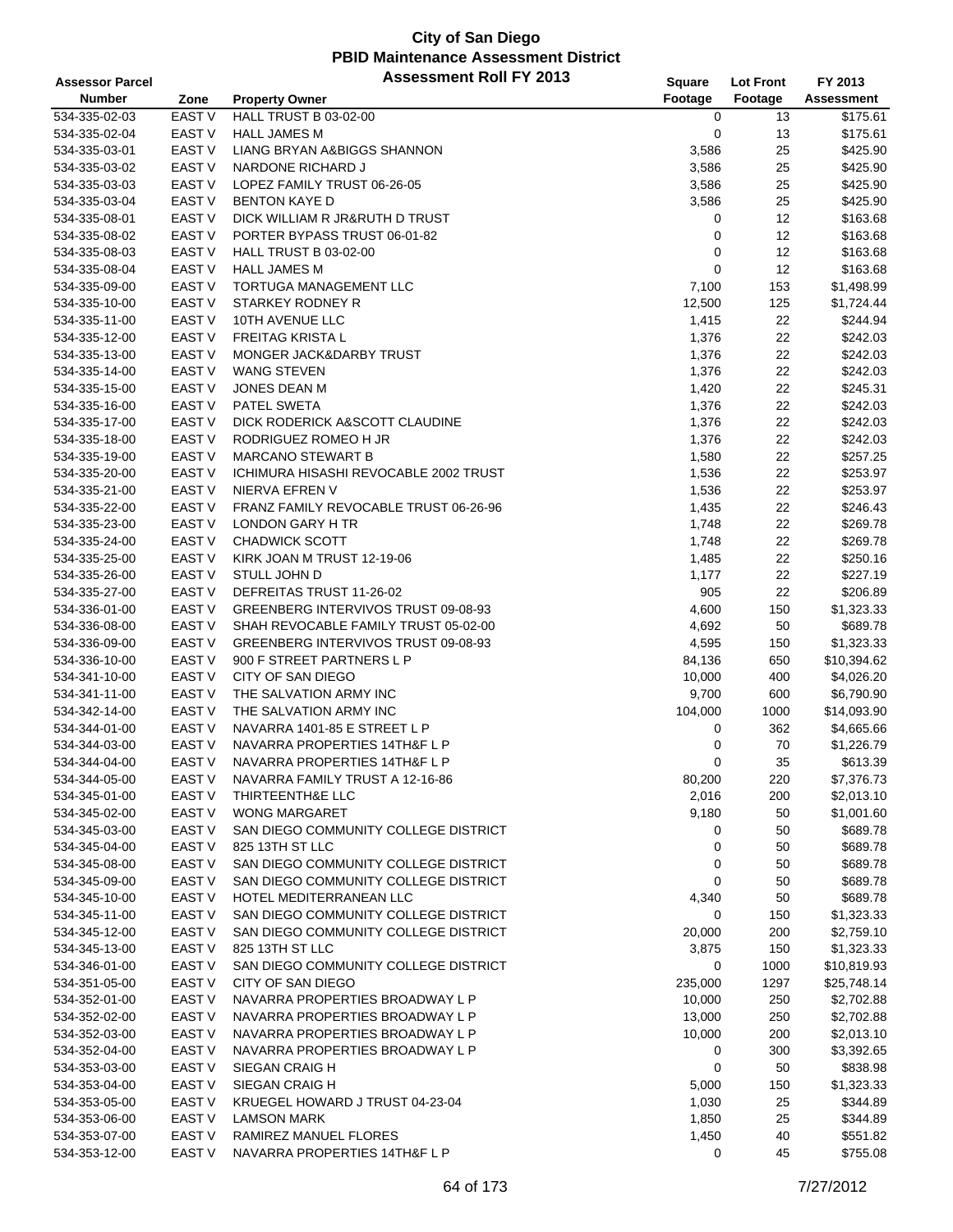| <b>Assessor Parcel</b> |                                    | <b>Assessment Roll FY 2013</b>                                        | Square     | <b>Lot Front</b> | FY 2013            |
|------------------------|------------------------------------|-----------------------------------------------------------------------|------------|------------------|--------------------|
| <b>Number</b>          | Zone                               | <b>Property Owner</b>                                                 | Footage    | Footage          | <b>Assessment</b>  |
| 534-353-13-00          | <b>EAST V</b>                      | NAVARRA PROPERTIES 14TH&F L P                                         | 0          | 170              | \$1,379.91         |
| 534-353-15-00          | <b>EAST V</b>                      | PETERS FAMILY TRUST 10-28-94                                          | 6,000      | 190              | \$1,725.95         |
| 534-353-16-00          | <b>EAST V</b>                      | S&G ZAVARO LLC                                                        | 0          | 190              | \$1,875.15         |
| 534-353-17-00          | <b>EAST V</b>                      | S&G ZAVARO LLC                                                        | 1,724      | 75               | \$1,109.26         |
| 534-354-01-00          | <b>EAST V</b>                      | NAVARRA 1401-85 E STREET L P                                          | 0          | 33               | \$578.34           |
| 534-354-02-00          | <b>EAST V</b>                      | NAVARRA 1401-85 E STREET L P                                          | 52,315     | 310              | \$5,866.70         |
| 534-354-04-00          | <b>EAST V</b>                      | NAVARRA PROPERTIES 14TH&F L P                                         | 73,656     | 385              | \$7,933.91         |
| 534-360-05-00          | <b>EAST V</b>                      | NAVARRA PROPERTIES BROADWAY L P                                       | 0          | 50               | \$689.78           |
| 534-360-06-00          | <b>EAST V</b>                      | NAVARRA PROPERTIES BROADWAY L P                                       | 0          | 150              | \$1,323.33         |
| 534-360-07-00          | <b>EAST V</b>                      | PURDIN JOHN B TRUST 03-02-09                                          | 11,070     | 200              | \$2,092.92         |
| 534-360-12-00          | <b>EAST V</b>                      | WELLS JOHN G TR&WELLS SARA M TR                                       | 8,098      | 200              | \$2,013.10         |
| 534-360-19-00          | <b>EAST V</b>                      | GOODWILL INDUSTRIES OF SAN DIEGO COUNTY                               | 18,227     | 600              | \$6,790.90         |
| 534-360-20-00          | <b>EAST V</b>                      | S R P ANNEX LLC                                                       | 38,796     | 300              | \$4,794.83         |
| 534-360-21-00          | <b>EAST V</b>                      | N AVENUE L P                                                          | 100,000    | 469              | \$10,431.35        |
| 535-101-02-00          | <b>EAST V</b>                      | SHERMAN M H CO                                                        | 5,155      | 50               | \$701.34           |
| 535-101-03-00          | EAST <sub>V</sub>                  | SHERMAN M H CO                                                        | 4,840      | 150              | \$1,323.33         |
| 535-101-04-00          | <b>EAST V</b>                      | <b>GASLAMP VILLAGE L P</b>                                            | 35,372     | 200              | \$3,905.85         |
| 535-101-05-00          | EAST V                             | YOMAMA LTD                                                            | 0          | 25               | \$344.89           |
| 535-101-06-00          | <b>EAST V</b>                      | YOMAMA LTD                                                            | 0          | 25               | \$344.89           |
| 535-101-07-00          | <b>EAST V</b>                      | SHECHTMAN FAMILY TRUST 10-15-98 ET AL                                 | 5,000      | 50               | \$689.78           |
| 535-101-10-01          | <b>EAST V</b>                      | <b>BACA ANTONIO S</b>                                                 | 733        | 0                | \$54.68            |
| 535-101-10-02          | <b>EAST V</b>                      | <b>RUBIN LAURENCE S</b>                                               | 733        | 0                | \$54.68            |
| 535-101-10-03          | <b>EAST V</b>                      | <b>FARRAHI MOHAMMAD</b>                                               | 726        | 0                | \$54.16            |
| 535-101-10-04          | EAST <sub>V</sub>                  | <b>MURDOCK TRAVIS</b>                                                 | 910        | 0                | \$67.89            |
|                        | <b>EAST V</b>                      |                                                                       |            | 0                |                    |
| 535-101-10-05          | <b>EAST V</b>                      | WING CALIFORNIA REAL ESTATE INC<br><b>VIEIRA GLEN P</b>               | 726        | 0                | \$54.16            |
| 535-101-10-06          |                                    |                                                                       | 733        |                  | \$54.68            |
| 535-101-10-07          | <b>EAST V</b><br><b>EAST V</b>     | WING CALIFORNIA REAL ESTATE INC                                       | 726<br>733 | 0                | \$54.16            |
| 535-101-10-08          |                                    | FLOR FAMILY REVOCABLE LIVING TRUST                                    |            | 0<br>0           | \$54.68            |
| 535-101-10-09          | <b>EAST V</b>                      | KATAKALIDIS FAMILY TRUST 10-09-00                                     | 7,180      | 0                | \$535.63           |
| 535-101-10-10          | <b>EAST V</b>                      | HAMLIN WILLIAM R&JANE L FAMILY TRUST                                  | 1,314      |                  | \$98.02            |
| 535-101-10-11          | EAST <sub>V</sub>                  | <b>HAJJAR ZAHI</b>                                                    | 1,198      | 0                | \$89.37            |
| 535-101-10-12          | <b>EAST V</b>                      | PARKER&CROSLAND L L P                                                 | 873        | 0                | \$65.13            |
| 535-101-10-13          | <b>EAST V</b>                      | CHOU DAVID S                                                          | 873        | 0                | \$65.13            |
| 535-101-10-14          | <b>EAST V</b>                      | PEJI BENNETT F&LILIA                                                  | 873        | 0                | \$65.13            |
| 535-101-10-15          | <b>EAST V</b>                      | DERUBERTIS DAVID M                                                    | 725        | 0                | \$54.09            |
| 535-101-10-16          | EAST V                             | <b>SOLANO ERIN</b>                                                    | 656        | 0                | \$48.94            |
| 535-101-10-17          | EAST <sub>V</sub>                  | SORIANO REYNAN E                                                      | 725        | 0                | \$54.09            |
| 535-101-10-18          | EAST <sub>V</sub><br><b>EAST V</b> | JAJA ALEX                                                             | 656<br>725 | 0                | \$48.94            |
| 535-101-10-19          |                                    | SCHNITZER GEOFFREY TRUST 05-18-11                                     |            | 0                | \$54.09            |
| 535-101-10-20          | EAST <sub>V</sub>                  | DEUTSCHE ATL-A SECURITIES MORTGAGE LOAN TRUST                         | 656        | 0                | \$48.94            |
| 535-101-10-21          | EAST V                             | <b>GOLDEN JOHN H</b><br>DEUTSCHE ATL-A SECURITIES MORTGAGE LOAN TRUST | 725        | 0                | \$54.09            |
| 535-101-10-22          | EAST V                             |                                                                       | 656        | 0                | \$48.94            |
| 535-101-10-23          | EAST V                             | MORENO MANUEL A III                                                   | 725        | 0                | \$54.09            |
| 535-101-10-24          | EAST <sub>V</sub>                  | MATSUOKA TERRY HIROYUKI                                               | 656        | 0                | \$48.94            |
| 535-101-10-25          | EAST V                             | HAMLIN WILLIAM R&JANE L                                               | 749        | 0                | \$55.88<br>\$51.85 |
| 535-101-10-26          | EAST V                             | LEPINSKI FAMILY TRUST 06-19-03                                        | 695        | 0                |                    |
| 535-101-10-27          | EAST V                             | MUNK WILLIAM M N&PENNYE K                                             | 770        | 0                | \$57.44            |
| 535-101-10-28          | EAST <sub>V</sub>                  | <b>BACKSTER CLEVE</b>                                                 | 544        | 0                | \$40.58            |
| 535-101-10-29          | EAST V                             | <b>IVES BRUCE A&amp;GAIL L</b>                                        | 737        | 0                | \$54.98            |
| 535-101-10-30          | EAST V                             | <b>HWANG YOUNG I R A 37-10660</b>                                     | 585        | 0                | \$43.64            |
| 535-101-10-31          | EAST V                             | VIEIRA GLEN&LISA REVOCABLE TRUST                                      | 737        | 0                | \$54.98            |
| 535-101-10-32          | EAST V                             | <b>BANK OF AMERICA TR</b>                                             | 1,111      | 0                | \$82.88            |
| 535-101-10-33          | EAST V                             | FEDERAL NATIONAL MORTGAGE ASSN                                        | 631        | 0                | \$47.07            |
| 535-101-10-34          | EAST V                             | <b>FIBICH SARAH A</b>                                                 | 941        | 0                | \$70.20            |
| 535-101-10-35          | EAST V                             | SILER JASON&YAARA E                                                   | 1,002      | 0                | \$74.75            |
| 535-101-10-36          | EAST V                             | KREITZER FAMILY TRUST 01-07-08                                        | 788        | 0                | \$58.78            |
| 535-101-10-37          | EAST V                             | <b>IRWIN NICHOLAS J</b>                                               | 746        | 0                | \$55.65            |
| 535-101-10-38          | EAST V                             | CARROLL JASON M                                                       | 746        | 0                | \$55.65            |
| 535-101-10-39          | EAST V                             | DYCHTER LEON&ROBYN                                                    | 585        | 0                | \$43.64            |
| 535-101-10-40          | EAST V                             | <b>BROSSARD HYRUM T</b>                                               | 746        | 0                | \$55.65            |
| 535-101-10-41          | EAST V                             | DYCHTER ALEXANDER I                                                   | 544        | 0                | \$40.58            |
| 535-101-10-42          | EAST V                             | WAKEFIELD ANDREW D                                                    | 746        | 0                | \$55.65            |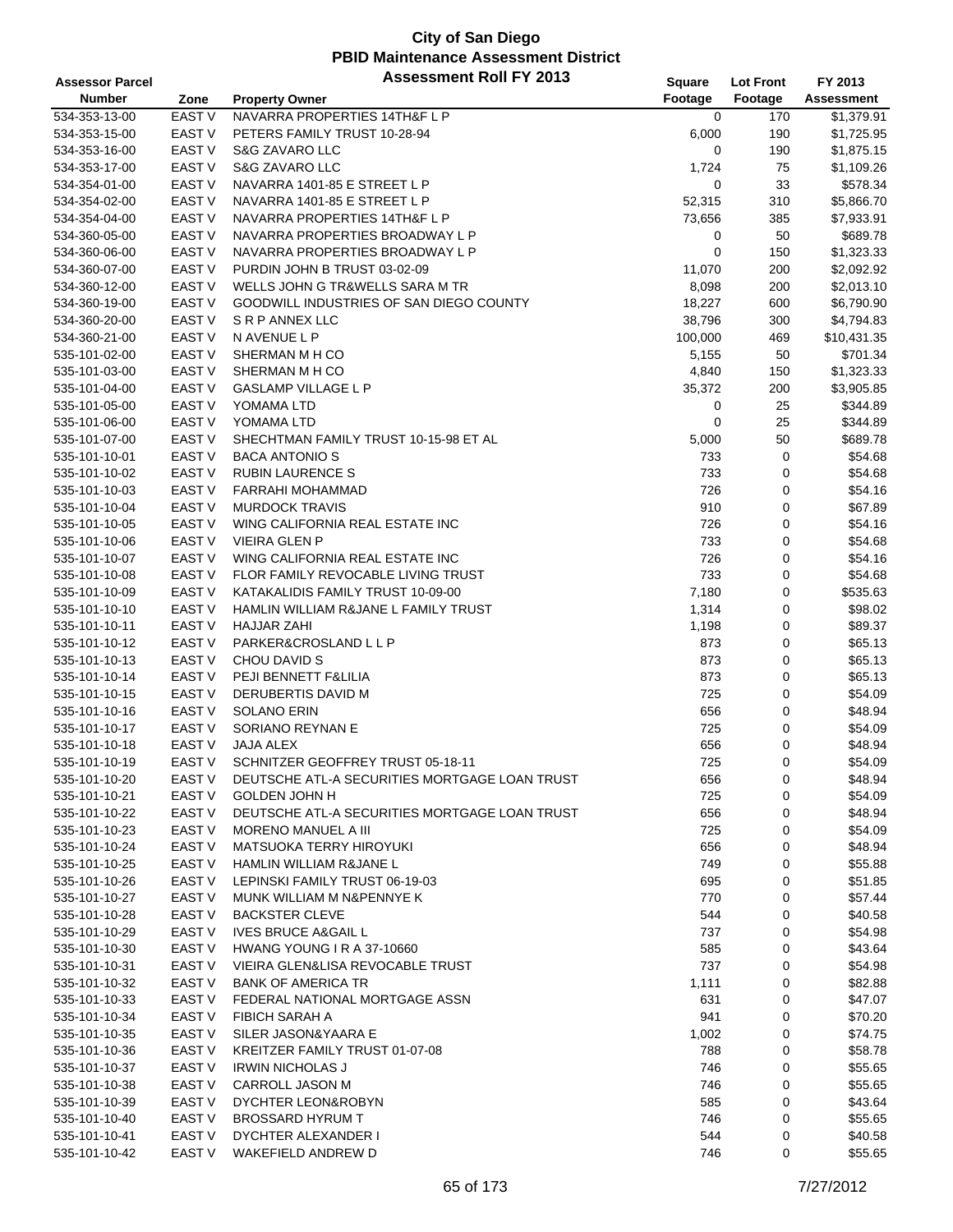| <b>Assessor Parcel</b> |               | <b>Assessment Roll FY 2013</b>                | Square  | <b>Lot Front</b> | FY 2013           |
|------------------------|---------------|-----------------------------------------------|---------|------------------|-------------------|
| <b>Number</b>          | Zone          | <b>Property Owner</b>                         | Footage | Footage          | <b>Assessment</b> |
| 535-101-10-43          | <b>EAST V</b> | MCCOY TED                                     | 695     | 0                | \$51.85           |
| 535-101-10-44          | <b>EAST V</b> | <b>SHIU NING</b>                              | 788     | 0                | \$58.78           |
| 535-101-10-45          | <b>EAST V</b> | MILLER JASON L&JAGIR MONICA                   | 725     | 0                | \$54.09           |
| 535-101-10-46          | <b>EAST V</b> | ROMONOSKI FAMILY 2008 TRUST                   | 692     | 0                | \$51.62           |
| 535-101-10-47          | <b>EAST V</b> | HAMLIN WILLIAM R&JANE L                       | 725     | 0                | \$54.09           |
| 535-101-10-48          | <b>EAST V</b> | <b>SPICER MATTHEW L</b>                       | 656     | 0                | \$48.94           |
| 535-101-10-49          | EAST V        | HAN JOSEPH H                                  | 725     | 0                | \$54.09           |
| 535-101-10-50          | EAST V        | PINEGAR HELEN R                               | 656     | 0                | \$48.94           |
| 535-101-10-51          | EAST V        | SPENCE CHRISTOPHER M TRUST                    | 725     | 0                | \$54.09           |
| 535-101-10-52          | EAST V        | <b>HENDERSHOT JOSHUA L</b>                    |         | 0                | \$48.94           |
|                        |               |                                               | 656     |                  |                   |
| 535-101-10-53          | EAST V        | <b>FARRAHI NICK</b>                           | 725     | 0                | \$54.09           |
| 535-101-10-54          | EAST V        | <b>THARAYIL JIMSON</b>                        | 656     | 0                | \$48.94           |
| 535-101-10-55          | <b>EAST V</b> | <b>ROBINSON JAMES</b>                         | 749     | 0                | \$55.88           |
| 535-101-10-56          | EAST V        | HAMLIN WILLIAM R&JANE L                       | 695     | 0                | \$51.85           |
| 535-101-10-57          | EAST V        | SLIVKA MATTHEW J                              | 747     | 0                | \$55.73           |
| 535-101-10-58          | <b>EAST V</b> | <b>HURTADO DIEGO</b>                          | 544     | 0                | \$40.58           |
| 535-101-10-59          | EAST V        | KUHN DENNIS M&LAURA P REVOCABLE TRUST         | 714     | 0                | \$53.26           |
| 535-101-10-60          | EAST V        | <b>HALTERMAN RICK</b>                         | 585     | 0                | \$43.64           |
| 535-101-10-61          | EAST V        | MITCHELL MARTIN A&RAMONA W                    | 714     | 0                | \$53.26           |
| 535-101-10-62          | EAST V        | DERUBERTIS DAVID M                            | 1,119   | 0                | \$83.48           |
| 535-101-10-63          | EAST V        | <b>MOGHADAS FARZAN</b>                        | 631     | 0                | \$47.07           |
| 535-101-10-64          | EAST V        | <b>JOSLYN LARRY</b>                           | 941     | 0                | \$70.20           |
| 535-101-10-65          | EAST V        | KREITZER FAMILY TRUST 01-07-08                | 1,002   | 0                | \$74.75           |
| 535-101-10-66          | <b>EAST V</b> | DIAMOND SCOTT M                               | 788     | 0                | \$58.78           |
| 535-101-10-67          | EAST V        | <b>SCOTT DUNCAN</b>                           | 746     | 0                | \$55.65           |
| 535-101-10-68          | EAST V        | LEWIS GREGORY J                               | 746     | 0                | \$55.65           |
| 535-101-10-69          | <b>EAST V</b> | KLOOCK STEVEN C&UHRICH ANITA L                | 585     | 0                | \$43.64           |
| 535-101-10-70          | EAST V        | HUERTA EDWARD D JR&JESSICA                    | 746     | 0                | \$55.65           |
| 535-101-10-71          | EAST V        | DUTCHOVER JACOB D                             | 544     | 0                | \$40.58           |
| 535-101-10-72          | EAST V        | <b>SMILEY MARK</b>                            | 746     | 0                | \$55.65           |
| 535-101-10-73          | <b>EAST V</b> | EMAMI MOHAMMAD S&FOROOZANIAN MARZIYEH         | 695     | 0                | \$51.85           |
| 535-101-10-74          | <b>EAST V</b> | <b>KUSKE MARK</b>                             | 788     | 0                | \$58.78           |
| 535-101-11-01          | EAST V        | POLO ANGEL                                    | 680     | 0                | \$50.73           |
| 535-101-11-02          | EAST V        | <b>GLANDING CHARLES A III&amp;JANET M</b>     | 692     | 0                | \$51.62           |
| 535-101-11-03          | <b>EAST V</b> | VANASSCHE JOHN&CANDACE                        | 680     | 0                | \$50.73           |
| 535-101-11-04          | EAST V        | POOLE DENIS&ANNETTE                           | 656     | 0                | \$48.94           |
| 535-101-11-05          | EAST V        | VANDAMME KENNETH R II TRUST                   | 680     | $\mathbf 0$      | \$50.73           |
| 535-101-11-06          | EAST V        | NAZARENKOV DENIS&ANNA                         | 656     | 0                | \$48.94           |
| 535-101-11-07          | <b>EAST V</b> | <b>VIEIRA GLEN P</b>                          | 680     | $\mathbf 0$      | \$50.73           |
|                        | <b>EAST V</b> |                                               |         |                  |                   |
| 535-101-11-08          |               | <b>BRACER JASON M&amp;MARIBEL</b>             | 656     | 0                | \$48.94           |
| 535-101-11-09          | EAST V        | HAMLIN WILLIAM R&JANE L                       | 680     | 0                | \$50.73           |
| 535-101-11-10          | EAST V        | MCCANN FAMILY REVOCABLE LIVING TRUST          | 656     | 0                | \$48.94           |
| 535-101-11-11          | EAST V        | HORNE KEITH J TRUST 12-23-03                  | 749     | 0                | \$55.88           |
| 535-101-11-12          | EAST V        | <b>VIEIRA GLEN P</b>                          | 695     | 0                | \$51.85           |
| 535-101-11-13          | EAST V        | KREITZER FAMILY TRUST 01-07-08                | 747     | 0                | \$55.73           |
| 535-101-11-14          | EAST V        | <b>BUNYARD LEONARD A&amp;CHARLENE M TRUST</b> | 544     | 0                | \$40.58           |
| 535-101-11-15          | EAST V        | SILER JASON R                                 | 714     | 0                | \$53.26           |
| 535-101-11-16          | EAST V        | CRANDALL LAWRENCE D&PATRICIA T TRUST          | 585     | 0                | \$43.64           |
| 535-101-11-17          | EAST V        | MORTON FAMILY TRUST 05-03-00                  | 714     | 0                | \$53.26           |
| 535-101-11-18          | EAST V        | YAP FAMILY TRUST 07-30-99                     | 1,119   | 0                | \$83.48           |
| 535-101-11-19          | EAST V        | LEVY DAVID                                    | 631     | 0                | \$47.07           |
| 535-101-11-20          | EAST V        | <b>CABUGAO KRISTIAN E</b>                     | 941     | 0                | \$70.20           |
| 535-101-11-21          | EAST V        | SNOWBERGER ROBERT P                           | 1,002   | 0                | \$74.75           |
| 535-101-11-22          | EAST V        | <b>FRANSEN KARINE</b>                         | 788     | 0                | \$58.78           |
| 535-101-11-23          | EAST V        | OSWALD HENRY R&LINDA G                        | 746     | 0                | \$55.65           |
| 535-101-11-24          | EAST V        | SILER JASON                                   | 746     | 0                | \$55.65           |
| 535-101-11-25          | EAST V        | HAMLIN WILLIAM R&JANE L FAMILY TRUST          | 585     | 0                | \$43.64           |
| 535-101-11-26          | EAST V        | <b>EYRICH CATHERINE U</b>                     | 746     | 0                | \$55.65           |
| 535-101-11-27          | EAST V        | PERANDO CASSANDRA A                           | 544     | 0                | \$40.58           |
| 535-101-11-28          | EAST V        | <b>STEVENSON DESHAWN</b>                      | 746     | 0                | \$55.65           |
| 535-101-11-29          | EAST V        | <b>KREITZER FAMILY TRUST</b>                  | 695     | 0                | \$51.85           |
| 535-101-11-30          | EAST V        | WISEMAN JEFFREY D                             | 788     | 0                | \$58.78           |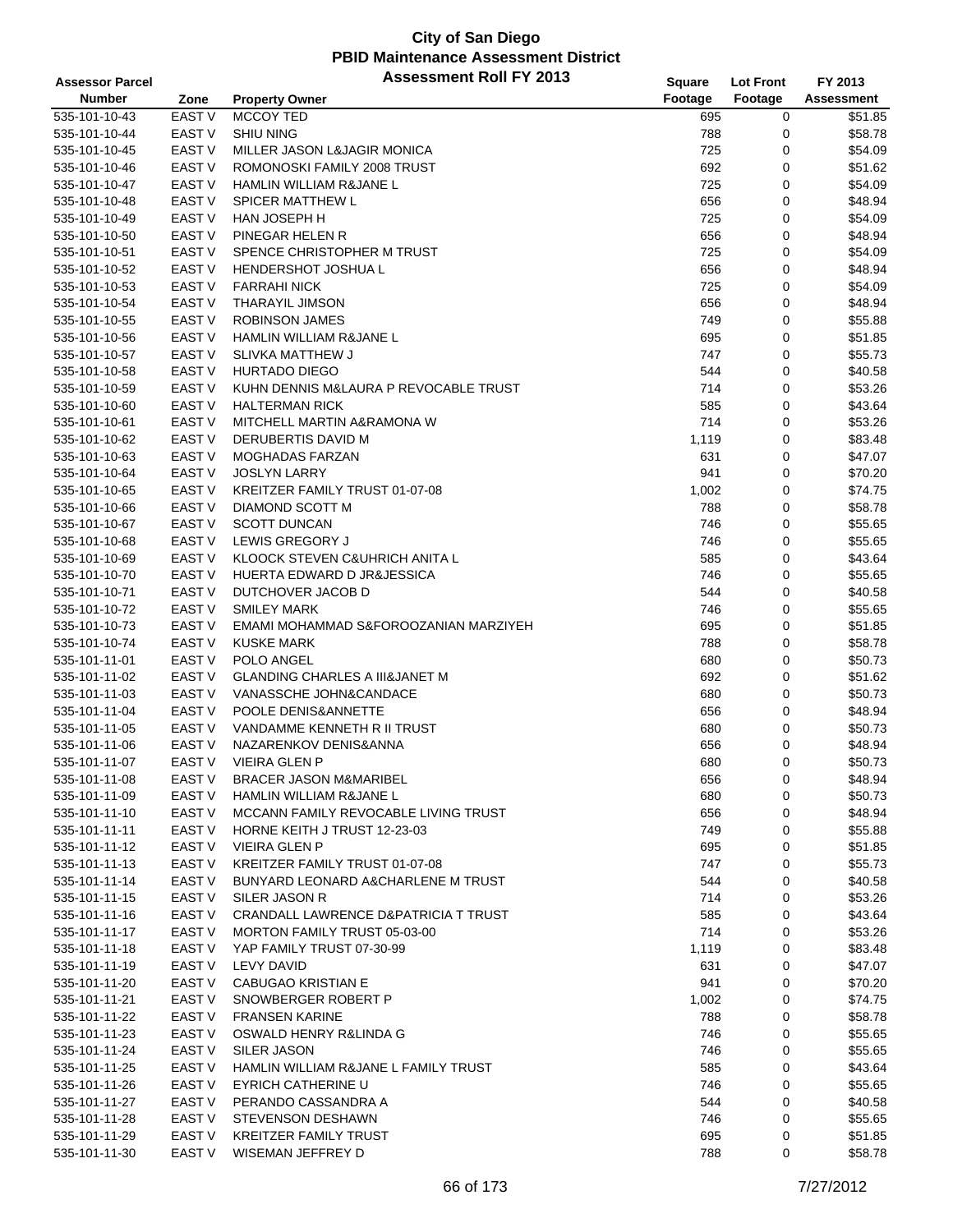| <b>Assessor Parcel</b> |                   | <b>Assessment Roll FY 2013</b>                 | Square  | <b>Lot Front</b> | FY 2013           |
|------------------------|-------------------|------------------------------------------------|---------|------------------|-------------------|
| <b>Number</b>          | Zone              | <b>Property Owner</b>                          | Footage | Footage          | <b>Assessment</b> |
| 535-102-01-00          | <b>EAST V</b>     | SLA-WALLLC                                     | 0       | 125              | \$1,071.69        |
| 535-102-02-00          | EAST V            | SLA-WALLLC                                     | 0       | 25               | \$251.64          |
| 535-102-03-00          | <b>EAST V</b>     | SLA-WALLLC                                     | 10,000  | 50               | \$1,062.78        |
| 535-102-04-00          | <b>EAST V</b>     | SLA-BRALLC                                     | 0       | 50               | \$689.78          |
| 535-102-05-00          | <b>EAST V</b>     | SLA-BRALLC                                     | 0       | 50               | \$689.78          |
| 535-102-06-00          | EAST <sub>V</sub> | <b>ARLINGTON LLC</b>                           | 23,904  | 250              | \$3,367.11        |
| 535-102-07-00          | <b>EAST V</b>     | M B S STUDIOS LLC                              | 10,000  | 150              | \$1,696.33        |
| 535-102-08-00          | <b>EAST V</b>     | M B S STUDIOS LLC                              | 10,000  | 50               | \$1,062.78        |
| 535-102-09-00          | <b>EAST V</b>     | SLA-BRALLC                                     | 10,000  | 50               | \$1,062.78        |
| 535-102-10-00          | <b>EAST V</b>     | SLA-BRALLC                                     | 20,000  | 200              | \$2,759.10        |
| 535-103-01-00          | <b>EAST V</b>     | COHEN CYRUS BEN FAMILY TRUST                   | 4,600   | 150              | \$1,323.33        |
| 535-103-02-00          | <b>EAST V</b>     | CATHOLIC CHARITIES DIOCESE OF SAN DIEGO        | 8,800   | 50               | \$973.26          |
| 535-103-03-00          | <b>EAST V</b>     | OLIVERMCMILLAN GASLAMP BUCA LLC                | 19,715  | 100              | \$2,104.29        |
| 535-103-04-00          | <b>EAST V</b>     | <b>SCARVELIS STEVEN G TR</b>                   | 15,000  | 200              | \$2,386.10        |
| 535-103-05-00          | <b>EAST V</b>     | ELLIS INVESTMENTS LLC                          | 10,000  | 200              | \$2,013.10        |
| 535-103-06-00          | EAST <sub>V</sub> | ROSENTHAL DORON E LIVING TRUST                 | 4,750   | 50               | \$689.78          |
| 535-103-08-00          | <b>EAST V</b>     | CATHOLIC CHARITIES 9TH&F STREET APARTMENTS L P | 24,156  | 50               | \$2,118.81        |
| 535-103-09-00          | EAST V            | CATHOLIC CHARITIES 9TH&F STREET APARTMENTS L P | 24,156  | 138              | \$2,676.34        |
| 535-103-10-00          | <b>EAST V</b>     | OLIVERMCMILLAN GASLAMP BUCA LLC                | 0       | 62               | \$855.32          |
| 535-104-01-00          | <b>EAST V</b>     | 8TH AND G PROPERTY LLC                         | 0       | 250              | \$2,701.08        |
| 535-104-02-00          | <b>EAST V</b>     | <b>THOMPSON RALPH TR</b>                       | 14,400  | 51               | \$1,397.35        |
| 535-104-03-00          | <b>EAST V</b>     | <b>BARRY HOTEL LLC</b>                         | 25,000  | 150              | \$2,815.33        |
| 535-104-04-00          | <b>EAST V</b>     | <b>CARDAN DAVID</b>                            | 0       | 50               | \$689.78          |
| 535-104-05-00          | EAST V            | MITCHELL INVESTMENTS                           | 2,500   | 50               | \$689.78          |
| 535-104-06-00          | <b>EAST V</b>     | MITCHELL INVESTMENTS                           | 3,750   | 150              | \$1,323.33        |
| 535-104-07-00          | <b>EAST V</b>     | MITCHELL INVESTMENTS                           | 0       | 50               | \$689.78          |
| 535-104-09-01          | EAST <sub>V</sub> | HANRAHAN&ASSOCIATES LLC                        | 1,104   | 4                | \$107.70          |
| 535-104-09-02          | <b>EAST V</b>     | OLIVERMCMILLANFOSTER G9TH LLC                  | 1,977   | 4                | \$172.83          |
| 535-104-09-03          | EAST V            | <b>IKEMINC</b>                                 | 409     | 4                | \$55.85           |
| 535-104-09-04          | EAST <sub>V</sub> | <b>BUTT MICHAEL A</b>                          | 734     | 4                | \$80.10           |
| 535-104-09-05          | <b>EAST V</b>     | TRAN KIM THUY                                  | 1,018   | 4                | \$101.28          |
| 535-104-09-06          | <b>EAST V</b>     | BORHO RYAN W&PYUN CYNTHIA SUN YI               | 934     | 4                | \$95.02           |
| 535-104-09-07          | EAST <sub>V</sub> | DUNCAN JOHN M&AMANDA                           | 737     | 4                | \$80.32           |
| 535-104-09-08          | <b>EAST V</b>     | <b>WARDHAUGH TYLER</b>                         | 689     | 4                | \$76.74           |
| 535-104-09-09          | EAST V            | VARGAS MYRNA C REVOCABLE TRUST                 | 784     | 4                | \$83.83           |
| 535-104-09-10          | EAST V            | SYBRANDY 03 LLC                                | 805     | 4                | \$85.40           |
| 535-104-09-11          | <b>EAST V</b>     | HILL LLOYD&CAROL FAMILY TRUST                  | 834     | 4                | \$87.56           |
| 535-104-09-12          | <b>EAST V</b>     | <b>GREENSPAN REVOCABLE TRUST</b>               | 1,033   | 4                | \$102.40          |
| 535-104-09-13          | <b>EAST V</b>     | TARANTINO FRANK LIVING TRUST                   | 768     | $\overline{4}$   | \$82.63           |
| 535-104-09-14          | EAST V            | HUNTER DAPHNE                                  | 735     | 4                | \$80.17           |
| 535-104-09-15          | EAST V            | <b>KRAWCZEL ANDREW A</b>                       | 760     | 4                | \$82.04           |
| 535-104-09-16          | <b>EAST V</b>     | NAKAWATASE ASHLEY                              | 745     | 4                | \$80.92           |
| 535-104-09-17          | <b>EAST V</b>     | <b>HELM DEBORAH</b>                            | 734     | 4                | \$80.10           |
| 535-104-09-18          | EAST <sub>V</sub> | <b>ROHRER LINDA D</b>                          | 1,018   | 4                | \$101.28          |
| 535-104-09-19          | EAST <sub>V</sub> | <b>HOFFOS DREW</b>                             | 934     | 4                | \$95.02           |
| 535-104-09-20          | EAST V            | <b>BERGE LOREN N</b>                           | 737     | 4                | \$80.32           |
| 535-104-09-21          | EAST V            | STORDAHL FAMILY TRUST                          | 689     | 4                | \$76.74           |
| 535-104-09-22          | <b>EAST V</b>     | PENATELLO JOSE M                               | 784     | 4                | \$83.83           |
| 535-104-09-23          | EAST <sub>V</sub> | <b>WARNER CHRISTINE</b>                        | 805     | 4                | \$85.40           |
| 535-104-09-24          | EAST V            | <b>CHRISTIANSEN COREY</b>                      | 839     | 4                | \$87.93           |
| 535-104-09-25          | EAST <sub>V</sub> | <b>LOHMAN FAMILY TRUST</b>                     | 1,033   | 4                | \$102.40          |
| 535-104-09-26          | EAST V            | <b>IMPAC SECURED ASSETS CORP</b>               | 768     | 4                | \$82.63           |
| 535-104-09-27          | <b>EAST V</b>     | MILLER TIMOTHY L&KRISTINE A                    | 725     | 4                | \$79.43           |
| 535-104-09-28          | EAST V            | <b>PAO FRANK</b>                               | 760     | 4                | \$82.04           |
| 535-104-09-29          | EAST <sub>V</sub> | ROONEY JILL                                    | 745     | 4                | \$80.92           |
| 535-104-09-30          | EAST <sub>V</sub> | ADAMS KEVIN A                                  | 734     | 4                | \$80.10           |
| 535-104-09-31          | EAST V            | <b>BERMAN MICHAEL</b>                          | 1,018   | 4                | \$101.28          |
| 535-104-09-32          | EAST <sub>V</sub> | <b>BURKE NANCY S FAMILY TRUST</b>              | 934     | 4                | \$95.02           |
| 535-104-09-33          | <b>EAST V</b>     | <b>MARTINEZ RENE&amp;MARIA R</b>               | 737     | 4                | \$80.32           |
| 535-104-09-34          | EAST V            | <b>TOKOPH TOM</b>                              | 689     | 4                | \$76.74           |
| 535-104-09-35          | <b>EAST V</b>     | RELVAS ANTHONY&KATHLEEN                        | 784     | 4                | \$83.83           |
| 535-104-09-36          | EAST <sub>V</sub> | SOLOMON CHRISTINA                              | 805     | 4                | \$85.40           |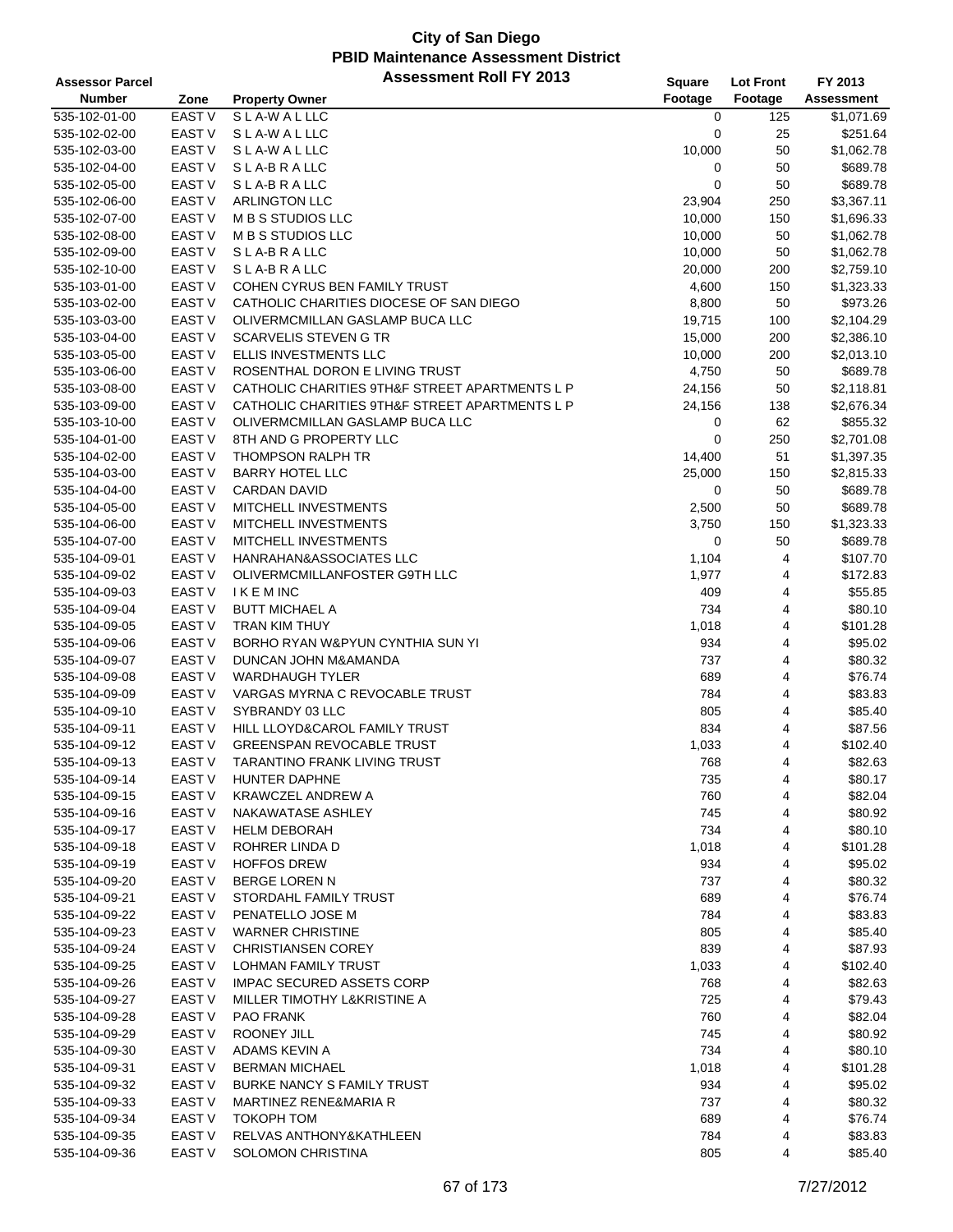| <b>Assessor Parcel</b>         |                             | <b>Assessment Roll FY 2013</b>                                              | Square            | <b>Lot Front</b> | FY 2013                   |
|--------------------------------|-----------------------------|-----------------------------------------------------------------------------|-------------------|------------------|---------------------------|
| <b>Number</b>                  | Zone                        | <b>Property Owner</b>                                                       | Footage           | Footage          | <b>Assessment</b>         |
| 535-104-09-37                  | <b>EAST V</b>               | ROLINSKI HEATHER                                                            | 839               | 4                | \$87.93                   |
| 535-104-09-38                  | <b>EAST V</b>               | <b>HECKER EILEEN LIVING TRUST</b>                                           | 1,033             | 4                | \$102.40                  |
| 535-104-09-39                  | <b>EAST V</b>               | <b>GERMIN MILA</b>                                                          | 768               | 4                | \$82.63                   |
| 535-104-09-40                  | <b>EAST V</b>               | DOYLE CAROLINE W                                                            | 725               | 4                | \$79.43                   |
| 535-104-09-41                  | EAST <sub>V</sub>           | <b>CROMWELL DEAN&amp;DIANE</b>                                              | 760               | 4                | \$82.04                   |
| 535-104-09-42                  | <b>EAST V</b>               | OSGOOD NICHOLAS L                                                           | 745               | 4                | \$80.92                   |
| 535-104-09-43                  | <b>EAST V</b>               | DOWELL ERIK A&ISABEL TRUST                                                  | 734               | 4                | \$80.10                   |
| 535-104-09-44                  | <b>EAST V</b>               | <b>RAPP WILLIAM D</b>                                                       | 1,018             | 4                | \$101.28                  |
| 535-104-09-45                  | <b>EAST V</b>               | <b>HAY RANDY L</b>                                                          | 934               | 4                | \$95.02                   |
| 535-104-09-46                  | <b>EAST V</b>               | NICHOLS YVONNE                                                              | 658               | 4                | \$74.43                   |
| 535-104-09-47                  | <b>EAST V</b>               | FEDERAL NATIONAL MORTGAGE ASSN                                              | 620               | 4                | \$71.59                   |
| 535-104-09-48                  | <b>EAST V</b>               | TOTH STEPHEN P&JENNIFER                                                     | 715               | 4                | \$78.68                   |
| 535-104-09-49                  | EAST V                      | <b>TORTI MICHAEL J</b>                                                      | 735               | 4                | \$80.17                   |
| 535-104-09-50                  | <b>EAST V</b>               | CHILDERS DANIELLE M                                                         | 765               | 4                | \$82.41                   |
| 535-104-09-51                  | <b>EAST V</b>               | <b>FREEMAN JACQUELINE C</b>                                                 | 966               | 4                | \$97.41                   |
| 535-104-09-52                  | EAST <sub>V</sub>           | THREE ARCH CAPITAL INC                                                      | 768               | 4                | \$82.63                   |
| 535-104-09-53                  | <b>EAST V</b>               | SHEARER CHRISTINE M                                                         | 725               | 4                | \$79.43                   |
| 535-104-09-54                  | <b>EAST V</b>               | <b>RIOS WILLY</b>                                                           | 760               | 4                | \$82.04                   |
| 535-104-09-55                  | <b>EAST V</b>               | <b>DIAB HAE Y&amp;SAMIR</b>                                                 | 745               | 4                | \$80.92                   |
| 535-104-09-56                  | <b>EAST V</b>               | DEGHERI RYAN A                                                              | 734               | 4                | \$80.10                   |
| 535-104-09-57                  | <b>EAST V</b>               | <b>MCDERMOTT DAVID</b>                                                      | 1,018             | 4                | \$101.28                  |
| 535-104-09-58                  | <b>EAST V</b>               | <b>FICHTLER MARK E</b>                                                      | 740               | 4                | \$80.55                   |
| 535-104-09-59                  | <b>EAST V</b>               | <b>FLEMING SEAN</b>                                                         | 927               | 4                | \$94.50                   |
| 535-104-09-60                  | EAST <sub>V</sub>           | PANERO DAN&SALLY REVOCABLE TRUST                                            | 1,060             | 4                | \$104.42                  |
| 535-104-09-61                  | <b>EAST V</b>               | <b>KIRKMAN ERIC</b>                                                         | 1,256             | 4                | \$119.04                  |
| 535-104-09-62                  | <b>EAST V</b>               | LYON SCOTT C&CAROLE A                                                       | 768               | 4                | \$82.63                   |
| 535-104-09-63                  | EAST <sub>V</sub>           | <b>CHENG JASON</b>                                                          | 725               | 4                | \$79.43                   |
| 535-104-09-64                  | <b>EAST V</b>               | TEES ACCENT DEFINED BENEFIT PLAN                                            | 760               | 4                | \$82.04                   |
| 535-104-09-65                  | <b>EAST V</b>               | DEVOY STEPHEN D&PAULA S                                                     | 760               | 4                | \$82.04                   |
| 535-104-09-66                  | <b>EAST V</b>               | MANI UMA&CHINNAIAH MANI                                                     | 593               | 4                | \$69.58                   |
| 535-104-09-67                  | <b>EAST V</b>               | DUNLAP BRIAN R&SHELLEY E                                                    | 1,018             | 4                | \$101.28                  |
| 535-104-09-68                  | <b>EAST V</b>               | ADAMS JULIE M                                                               | 1,352             | 4                | \$126.20                  |
| 535-104-09-69                  | <b>EAST V</b>               | <b>SHAPIRO ROBERT</b>                                                       | 1,175             | 4                | \$113.00                  |
| 535-104-09-70                  | EAST V                      | SHAUGHNESSY SAMANTHA L                                                      | 709               | 4                | \$78.23                   |
| 535-104-09-71                  | <b>EAST V</b>               | <b>COOK KAREN D</b>                                                         | 687               | 4                | \$76.59                   |
| 535-104-09-72                  | EAST V                      | <b>CREBS MARK B&amp;DIANA</b>                                               | 678               | 4                | \$75.92                   |
| 535-104-09-73                  | EAST <sub>V</sub>           | ADRIENNE MICHELE HUNTER PARTNERSHIP LTD                                     | 555               | 4                | \$66.75                   |
| 535-104-09-74                  | EAST <sub>V</sub>           | <b>KRAUSE RYAN D</b>                                                        | 593               | 4                | \$69.58                   |
| 535-104-09-75                  | <b>EAST V</b>               | AGUILAR DANIEL G                                                            | 1,018             | 4                | \$101.28                  |
| 535-104-09-76                  | EAST V                      | PENTELLA RICHARD I R A                                                      | 984               | 4                | \$98.75                   |
| 535-104-09-77                  | EAST V                      | <b>ESTUDILLO GLORIA</b>                                                     | 1,294             | 4                | \$121.87                  |
| 535-104-09-78                  | EAST V                      | PENKALA FAMILY TRUST 07-23-04                                               | 840               | 4                | \$88.01                   |
| 535-104-09-79                  | <b>EAST V</b>               | RAMOS ERIC A                                                                | 681               | 4                | \$76.14                   |
| 535-105-05-00                  | EAST <sub>V</sub>           | CLINE CECELIA FAMILY TRUST 07-17-07                                         | 0                 | 50               | \$689.78                  |
| 535-105-06-00                  | EAST V                      | OLIVERMCMILLANFOSTER MARKET7TH LLC                                          | 0                 | 200              | \$2,013.10                |
| 535-105-07-00                  | EAST V                      | 8 STAR INC                                                                  | 15,000            | 50               | \$1,435.78                |
| 535-105-08-00                  | EAST V                      | 740-44 MARKET STREET LLC                                                    | 12,825            | 150              | \$1,907.07                |
| 535-105-09-00                  | EAST <sub>V</sub>           | GILLIAM BARBARA J                                                           | 2,696             | 50               | \$689.78                  |
| 535-105-12-00                  | EAST V<br><b>EAST V</b>     | OLIVERMCMILLANFOSTERG7TH LLC                                                | 0                 | 500              | \$5,409.93                |
| 535-106-10-00                  |                             | <b>LEON LIMITED PARTNERSHIP</b>                                             | 7,175             | 50               | \$852.03                  |
| 535-106-11-00                  | <b>EAST V</b>               | OLIVERMCMILLANFOSTER PANNIKIN LLC<br>CITY OF SAN DIEGO REDEVELOPMENT AGENCY | 20,000            | 200              | \$2,759.10                |
| 535-106-13-00                  | EAST V<br>EAST <sub>V</sub> | OLIVERMCMILLANFOSTER G6TH LLC                                               | 150,000<br>99,528 | 479<br>273       | \$14,224.70<br>\$9,154.38 |
| 535-106-14-00<br>535-111-07-00 | EAST V                      | <b>TIVOLI ENTERPRISES INC</b>                                               | 3,792             | 125              | \$1,074.82                |
| 535-111-08-00                  | EAST V                      | HOTEL ETOILE CORP                                                           | 20,000            | 200              | \$2,759.10                |
| 535-111-09-00                  | EAST <sub>V</sub>           | <b>HOSHI MANAGEMENT CORP</b>                                                | 1,400             |                  | \$689.78                  |
| 535-111-15-00                  | EAST <sub>V</sub>           | <b>BALTIC INN LTD</b>                                                       | 45,004            | 50<br>125        | \$4,149.24                |
| 535-111-17-01                  | EAST <sub>V</sub>           | P S F H MARKET STREET LLC                                                   | 8,337             | 71               | \$1,071.76                |
| 535-111-17-02                  | EAST V                      | P S F H MARKET STREET LLC                                                   | 6,963             | 71               | \$969.26                  |
|                                | EAST V                      | YAKUT FAMILY TRUST 10-06-95                                                 |                   |                  | \$58.25                   |
| 535-111-18-01<br>535-111-18-02 | EAST V                      | FIELDS ROBERT B                                                             | 611<br>578        | 2<br>2           | \$55.79                   |
| 535-111-18-03                  | EAST <sub>V</sub>           | MARTINI S&T LIVING TRUST 10-11-07                                           | 585               | $\overline{2}$   | \$56.31                   |
|                                |                             |                                                                             |                   |                  |                           |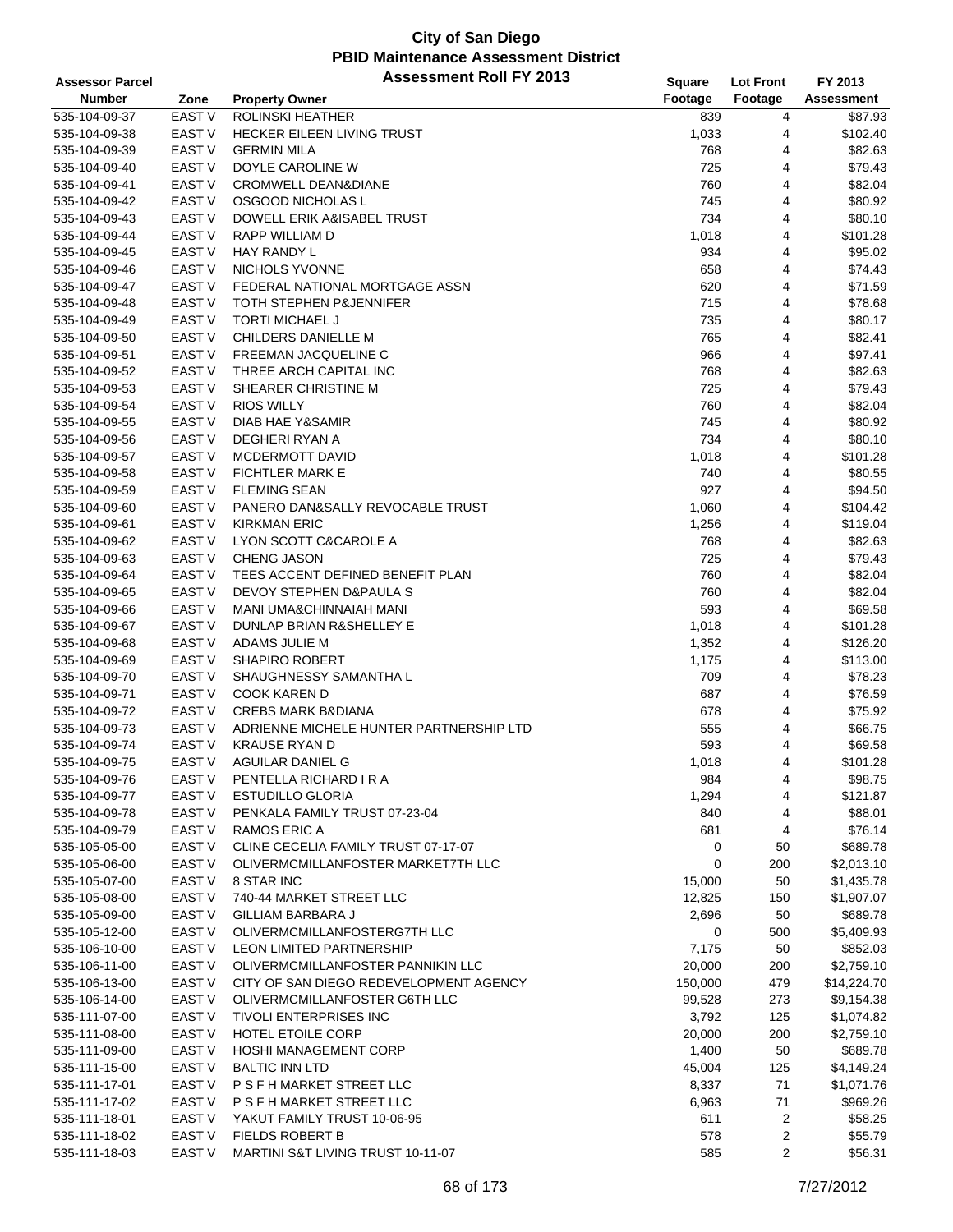| <b>Assessor Parcel</b> |                   | <b>Assessment Roll FY 2013</b>                     | <b>Square</b> | <b>Lot Front</b>        | FY 2013           |
|------------------------|-------------------|----------------------------------------------------|---------------|-------------------------|-------------------|
| <b>Number</b>          | Zone              | <b>Property Owner</b>                              | Footage       | Footage                 | <b>Assessment</b> |
| 535-111-18-04          | EAST V            | <b>BURKETT JOSLYNN</b>                             | 497           | 2                       | \$49.75           |
| 535-111-18-05          | EAST V            | <b>BRIGGS JEREMY D</b>                             | 764           | 2                       | \$69.67           |
| 535-111-18-06          | <b>EAST V</b>     | <b>GOTTLIEB JESSICA</b>                            | 607           | 2                       | \$57.95           |
| 535-111-18-07          | EAST V            | SAMPHANTHARAK KRISLERT                             | 632           | 2                       | \$59.82           |
| 535-111-18-08          | <b>EAST V</b>     | C M S GASLAMP LLC                                  | 663           | 2                       | \$62.13           |
| 535-111-18-09          | <b>EAST V</b>     | C M S GASLAMP LLC                                  | 663           | 2                       | \$62.13           |
| 535-111-18-10          | EAST V            | SMIDT MATTHEW A                                    | 632           | 2                       | \$59.82           |
| 535-111-18-11          | <b>EAST V</b>     | WALKER LIVING TRUST 07-24-98                       | 607           | 2                       | \$57.95           |
| 535-111-18-12          | <b>EAST V</b>     | <b>KASS IRVING</b>                                 | 764           | 2                       | \$69.67           |
| 535-111-18-13          | <b>EAST V</b>     | LONDON GARY H REVOCABLE TRUST                      | 497           | 2                       | \$49.75           |
| 535-111-18-14          | <b>EAST V</b>     | ALTSHULER BRUCE&LESLIE                             | 585           | 2                       | \$56.31           |
| 535-111-18-15          | <b>EAST V</b>     | GILLUM FAMILY TRUST 04-15-05                       | 578           | $\overline{\mathbf{c}}$ | \$55.79           |
| 535-111-18-16          | EAST V            | LIANG TEH SHAN&CINDY SHIH                          | 611           | 2                       | \$58.25           |
| 535-111-18-17          | <b>EAST V</b>     | ACKER MELODY A                                     | 653           | 2                       | \$61.38           |
| 535-111-18-18          | EAST V            | MARAOUI CLAUDE&RANYIKA H                           | 1,032         | 2                       | \$89.66           |
| 535-111-18-19          | EAST V            | <b>FOSTER THEODORE III</b>                         | 482           | 2                       | \$48.63           |
| 535-111-18-20          | <b>EAST V</b>     | <b>FRANSEN KARINE</b>                              | 960           | 2                       | \$84.29           |
| 535-111-18-21          | EAST V            | KONG CANDACE M                                     | 679           | 2                       | \$63.32           |
| 535-111-18-22          | <b>EAST V</b>     | <b>GRASELA BETH L</b>                              | 1,144         | 2                       | \$98.01           |
| 535-111-18-23          | <b>EAST V</b>     | LEE CHRISTOPHER M                                  | 679           | 2                       | \$63.32           |
| 535-111-18-24          | EAST V            | SHAMBLEN DOUGLAS P                                 | 960           | 2                       | \$84.29           |
| 535-111-18-25          | <b>EAST V</b>     | <b>HARRINGTON PEGGY A</b>                          | 482           | $\overline{2}$          | \$48.63           |
| 535-111-18-26          | <b>EAST V</b>     | <b>BRONTE BRIAN</b>                                | 1,032         | $\overline{\mathbf{c}}$ | \$89.66           |
| 535-111-18-27          | EAST V            | HANSON DENNIS A 2005 TRUST 02-28-05                | 653           | 2                       | \$61.38           |
| 535-111-18-28          | <b>EAST V</b>     | ROSEN MATTHEW T IRREVOCABLE TRUST                  | 653           | 2                       | \$61.38           |
| 535-111-18-29          | <b>EAST V</b>     | <b>HANSJI SAJAN A</b>                              | 1,032         | 2                       | \$89.66           |
| 535-111-18-30          | EAST V            | <b>HARRIS WILLIAM V</b>                            | 482           | 2                       | \$48.63           |
| 535-111-18-31          | <b>EAST V</b>     | SRIVASTAVA PRAVAR                                  | 960           | 2                       | \$84.29           |
| 535-111-18-32          | EAST V            | KAPLAN JUDY TRUST 01-31-12                         | 679           | 2                       | \$63.32           |
| 535-111-18-33          | EAST V            | <b>GRANT FREDERICK D</b>                           | 1,144         | 2                       | \$98.01           |
| 535-111-18-34          | EAST V            | ALARICO PAUL M                                     | 679           | 2                       | \$63.32           |
| 535-111-18-35          | EAST V            | COOPRIDER GARY A&PATRICIA D                        | 960           | 2                       | \$84.29           |
| 535-111-18-36          | <b>EAST V</b>     | JAKUBEK GEORGE A                                   | 482           | 2                       | \$48.63           |
| 535-111-18-37          | <b>EAST V</b>     | SCHORR ANDREW&TRISA FAMILY TRUST                   | 1,032         | 2                       | \$89.66           |
| 535-111-18-38          | EAST V            | SMITH MICHAEL J&JENNIFER A                         | 653           | 2                       | \$61.38           |
| 535-111-18-39          | EAST V            | DANIELSON FAMILY TRUST 07-14-10                    | 653           | 2                       | \$61.38           |
| 535-111-18-40          | EAST V            | ADAMS FAMILY TRUST 04-02-11                        | 1,032         | 2                       | \$89.66           |
| 535-111-18-41          | EAST V            | DUONG DAIHUNG JAY                                  | 482           | 2                       | \$48.63           |
| 535-111-18-42          | <b>EAST V</b>     | <b>ERKKILA KARIN M</b>                             | 960           | $\overline{2}$          | \$84.29           |
| 535-111-18-43          | EAST V            | SMITH-NAKAMURA TRUST 07-09-06                      | 679           | 2                       | \$63.32           |
| 535-111-18-44          | EAST V            | XU YAO JUAN                                        | 1,144         | 2                       | \$98.01           |
| 535-111-18-45          | EAST V            | SAVOJI HOSSIEN K                                   | 679           | 2                       | \$63.32           |
| 535-111-18-46          | EAST V            | <b>CRETU PETRU</b>                                 | 960           | 2                       | \$84.29           |
| 535-111-18-47          | EAST V            | KATRAS CONSULT S P R L                             | 482           | 2                       | \$48.63           |
| 535-111-18-48          | EAST V            | <b>GOLAN NIR</b>                                   | 1,032         | 2                       | \$89.66           |
| 535-111-18-49          | EAST V            | <b>GELBART CARL&amp;REBECCA JOINT LIVING TRUST</b> | 653           | 2                       | \$61.38           |
| 535-111-18-50          | EAST V            | <b>SCORN ROCCO</b>                                 | 653           | 2                       | \$61.38           |
| 535-111-18-51          | EAST <sub>V</sub> | KIDD ERIK R                                        | 1,032         | 2                       | \$89.66           |
| 535-111-18-52          | EAST V            | FELICIANO-DAMIANI AREN&COLANER KEVIN               | 482           | 2                       | \$48.63           |
| 535-111-18-53          | EAST V            | <b>TARNOW GARRISON B&amp;PAULINE R</b>             | 960           | 2                       | \$84.29           |
| 535-111-18-54          | EAST V            | WICKSTROM JAMES C&GLENDA M                         | 679           | 2                       | \$63.32           |
| 535-111-18-55          | EAST V            | GUAJARDO ENRIQUE&HAKALA-GUAJARDO LESLEY K          | 1,144         | 2                       | \$98.01           |
| 535-111-18-56          | EAST V            | DIBA ALI A&LIDIA                                   | 679           | 2                       | \$63.32           |
| 535-111-18-57          | EAST V            | MADIA DAVID F                                      | 960           | 2                       | \$84.29           |
| 535-111-18-58          | EAST V            | ROBIN ALAN M FAMILY 2011 TRUST                     | 482           | 2                       | \$48.63           |
| 535-111-18-59          | EAST V            | LECHTENBERG FAMILY TRUST 02-05-86                  | 1,032         | 2                       | \$89.66           |
| 535-111-18-60          | EAST V            | SCHWARTZ EDWIN N&BARRIE E                          | 653           | 2                       | \$61.38           |
| 535-111-18-61          | EAST V            | <b>GORDON LISA L</b>                               | 653           | 2                       | \$61.38           |
| 535-111-18-62          | EAST V            | SEBERT JOSHUA A&REITA R                            | 1,032         | 2                       | \$89.66           |
| 535-111-18-63          | EAST V            | LILLIOTT AARON W                                   | 482           | 2                       | \$48.63           |
| 535-111-18-64          | EAST V            | <b>WRIGHT CASEY&amp;JACQUELINE</b>                 | 960           | 2                       | \$84.29           |
| 535-111-18-65          | EAST V            | MCBRIDE TRUST 05-16-06                             | 679           | 2                       | \$63.32           |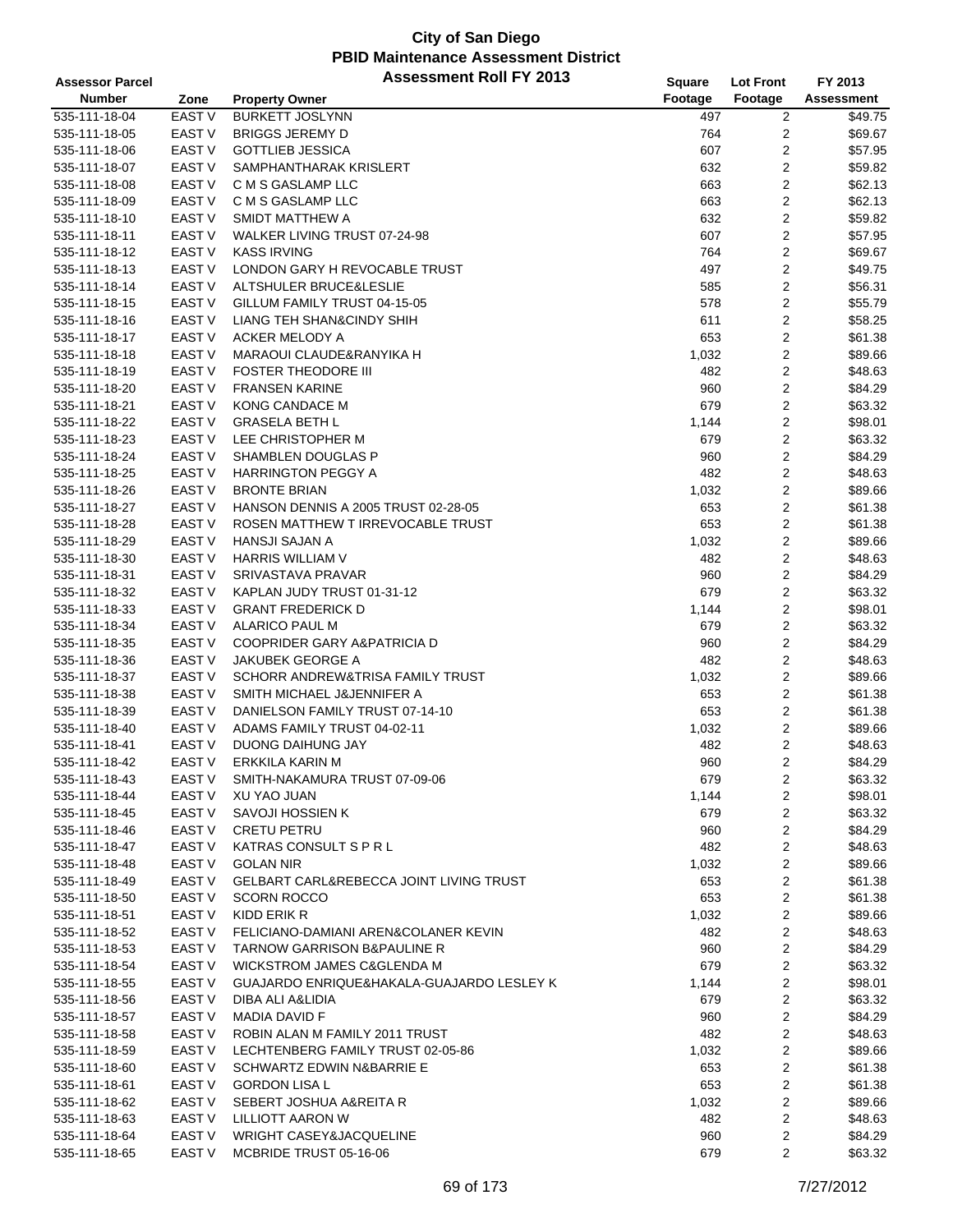| <b>Assessor Parcel</b>         |                   | <b>Assessment Roll FY 2013</b>                   | <b>Square</b> | <b>Lot Front</b>        | FY 2013           |
|--------------------------------|-------------------|--------------------------------------------------|---------------|-------------------------|-------------------|
| <b>Number</b>                  | Zone              | <b>Property Owner</b>                            | Footage       | Footage                 | <b>Assessment</b> |
| 535-111-18-66                  | EAST V            | <b>BERGONIO AIDA</b>                             | 1,144         | $\overline{c}$          | \$98.01           |
| 535-111-18-67                  | EAST V            | <b>LARSEN DANIEL</b>                             | 679           | 2                       | \$63.32           |
| 535-111-18-68                  | <b>EAST V</b>     | IZADI ALI&FIROOZEH Z                             | 960           | 2                       | \$84.29           |
| 535-111-18-69                  | <b>EAST V</b>     | <b>SOLOMON THOMAS J</b>                          | 482           | 2                       | \$48.63           |
| 535-111-18-70                  | <b>EAST V</b>     | VANDENHEUVEL KELLY L                             | 1,032         | $\overline{c}$          | \$89.66           |
| 535-111-18-71                  | <b>EAST V</b>     | WU MICHAEL&JUDY                                  | 653           | $\overline{\mathbf{c}}$ | \$61.38           |
| 535-111-18-72                  | <b>EAST V</b>     | SMITH ANN MARIE                                  | 653           | $\overline{\mathbf{c}}$ | \$61.38           |
| 535-111-18-73                  | <b>EAST V</b>     | ROSS GARY W REVOCABLE TRUST                      | 1,032         | 2                       | \$89.66           |
| 535-111-18-74                  | <b>EAST V</b>     | DAMBROSIA MICHAEL J                              | 482           | 2                       | \$48.63           |
| 535-111-18-75                  | <b>EAST V</b>     | SAWARD LAWRENCE E&ANGELA MREVOCABLE LIVING TRUST | 960           | $\overline{2}$          | \$84.29           |
| 535-111-18-76                  | <b>EAST V</b>     | LASALLE JUSTIN B&ANALICIA                        | 679           | $\boldsymbol{2}$        | \$63.32           |
| 535-111-18-77                  | <b>EAST V</b>     | DREWRY DOUGLAS R                                 | 1,144         | $\overline{\mathbf{c}}$ | \$98.01           |
| 535-111-18-78                  | EAST V            | <b>GEORGE SAN F</b>                              | 679           | $\overline{\mathbf{c}}$ | \$63.32           |
| 535-111-18-79                  | <b>EAST V</b>     | ANGLEITNER JOSEPH                                | 960           | 2                       | \$84.29           |
| 535-111-18-80                  | <b>EAST V</b>     | REJNERT RICHARD&KIMBERLY                         | 482           | 2                       | \$48.63           |
| 535-111-18-81                  | EAST V            | <b>FRANK LAWRENCE</b>                            | 1,032         | 2                       | \$89.66           |
| 535-111-18-82                  | <b>EAST V</b>     | STEFFEY JOHN W                                   | 653           | 2                       | \$61.38           |
| 535-111-19-01                  | <b>EAST V</b>     | <b>WESTBERG ANDREW D</b>                         | 653           | $\overline{\mathbf{c}}$ | \$61.38           |
| 535-111-19-02                  | <b>EAST V</b>     | KOVEN FAMILY TRUST 05-13-11                      | 1,032         | 2                       | \$89.66           |
| 535-111-19-03                  | <b>EAST V</b>     | ROBIN ALAN M FAMILY 2011 TRUST                   | 482           | 2                       | \$48.63           |
| 535-111-19-04                  | <b>EAST V</b>     | EFTEKHARI AFSHIN&TERA D                          | 960           | $\overline{\mathbf{c}}$ | \$84.29           |
| 535-111-19-05                  | <b>EAST V</b>     | NATHENSON JON D&MOLYNEAUX JILL C                 | 679           | $\boldsymbol{2}$        | \$63.32           |
|                                | <b>EAST V</b>     | <b>FRANSEN KARINE</b>                            |               | $\overline{\mathbf{c}}$ | \$98.01           |
| 535-111-19-06<br>535-111-19-07 | <b>EAST V</b>     | ORNELAS MIGUEL A                                 | 1,144<br>679  |                         | \$63.32           |
|                                |                   |                                                  |               | 2                       |                   |
| 535-111-19-08                  | <b>EAST V</b>     | PRESKILL SECURITY TRUST 06-25-87                 | 960           | 2                       | \$84.29           |
| 535-111-19-09                  | <b>EAST V</b>     | PRESKILL SECURITY TRUST 06-25-87                 | 482           | 2                       | \$48.63           |
| 535-111-19-10                  | EAST <sub>V</sub> | OCHOA PHILIP TRUST 10-31-11                      | 1,032         | 2                       | \$89.66           |
| 535-111-19-11                  | <b>EAST V</b>     | SOCAL AUCTION PROPERTIES INC                     | 653           | 2                       | \$61.38           |
| 535-111-19-12                  | <b>EAST V</b>     | YAKUT FAMILY TRUST 10-06-95                      | 653           | $\overline{\mathbf{c}}$ | \$61.38           |
| 535-111-19-13                  | <b>EAST V</b>     | ARENAS MICHAEL A                                 | 1,032         | 2                       | \$89.66           |
| 535-111-19-14                  | <b>EAST V</b>     | PRITZKER FAMILY REVOCABLE TRUST                  | 482           | 2                       | \$48.63           |
| 535-111-19-15                  | <b>EAST V</b>     | RODRIGUEZ MICHAEL J&MARYROSE                     | 960           | $\overline{\mathbf{c}}$ | \$84.29           |
| 535-111-19-16                  | <b>EAST V</b>     | <b>CATHEY STEVE&amp;CATHY</b>                    | 679           | $\boldsymbol{2}$        | \$63.32           |
| 535-111-19-17                  | <b>EAST V</b>     | <b>KERR JOHN R&amp;LOREALI A</b>                 | 1,144         | 2                       | \$98.01           |
| 535-111-19-18                  | <b>EAST V</b>     | MATELLA JAMES I&LYNN FAMILY TRUST                | 679           | 2                       | \$63.32           |
| 535-111-19-19                  | <b>EAST V</b>     | BRANCA MELANIE A REVOCABLE 2008 TRUST            | 960           | 2                       | \$84.29           |
| 535-111-19-20                  | EAST <sub>V</sub> | <b>BRANCA MELANIE R</b>                          | 482           | 2                       | \$48.63           |
| 535-111-19-21                  | EAST <sub>V</sub> | SMYTHE DONALD J&DONNA                            | 1,032         | 2                       | \$89.66           |
| 535-111-19-22                  | <b>EAST V</b>     | <b>CATHEY STEVE&amp;CATHY</b>                    | 653           | $\overline{2}$          | \$61.38           |
| 535-111-19-23                  | EAST V            | OKADA TOSHIHIRO&NOBUKO                           | 653           | 2                       | \$61.38           |
| 535-111-19-24                  | EAST V            | BARNEBEE MARGARET S SEPARATE PROPERTY TRUST      | 1,032         | 2                       | \$89.66           |
| 535-111-19-25                  | EAST V            | SCHLEHNER JOSEPH W&REGINA                        | 482           | 2                       | \$48.63           |
| 535-111-19-26                  | EAST V            | GIGLIO MICHAEL S TRUST 12-10-10                  | 960           | 2                       | \$84.29           |
| 535-111-19-27                  | EAST V            | <b>WEATHERUP MILES N</b>                         | 679           | 2                       | \$63.32           |
| 535-111-19-28                  | EAST V            | <b>BROWN DANIEL&amp;ANN</b>                      | 1,144         | 2                       | \$98.01           |
| 535-111-19-29                  | EAST V            | <b>GONZALES GEORGE R</b>                         | 679           | 2                       | \$63.32           |
| 535-111-19-30                  | EAST V            | <b>BURKHART SUSAN E</b>                          | 960           | 2                       | \$84.29           |
| 535-111-19-31                  | EAST V            | <b>LOBERG MARK T</b>                             | 482           | 2                       | \$48.63           |
| 535-111-19-32                  | EAST V            | HECHT SIDNEY&SALLY                               | 1,032         | 2                       | \$89.66           |
| 535-111-19-33                  | EAST V            | SIMPSON MATTHEW                                  | 653           | 2                       | \$61.38           |
| 535-111-19-34                  | EAST V            | NIELSEN BO E&VIBEKE B TRUST 04-25-90             | 750           | 2                       | \$68.62           |
| 535-111-19-35                  | EAST V            | <b>SUSKO STEVEN&amp;MONIKA</b>                   | 1,159         | 2                       | \$99.13           |
| 535-111-19-36                  | EAST V            | <b>BALLARD R&amp;K FAMILY LTD PARTNERSHIP</b>    | 482           | 2                       | \$48.63           |
| 535-111-19-37                  | EAST V            | R&K BALLARD F L P                                | 960           | 2                       | \$84.29           |
| 535-111-19-38                  | EAST V            | SLOSKI CHESTER W JR                              | 695           | $\overline{2}$          | \$64.52           |
| 535-111-19-39                  | EAST V            | <b>GORUP STEVEN P</b>                            | 1,144         | 2                       | \$98.01           |
| 535-111-19-40                  | EAST V            | GALLUP JOHN E SEPARATE PROPERTY TRUST            | 1,195         | 2                       | \$101.82          |
| 535-111-19-41                  | EAST V            | <b>KIKAPOO LTD</b>                               | 1,227         | 2                       | \$104.21          |
| 535-111-19-42                  | EAST <sub>V</sub> | BLOOD CLAYTON 2004 TRUST 01-16-04                | 750           | 2                       | \$68.62           |
| 535-111-19-43                  | EAST <sub>V</sub> | HSU FAMILY TRUST 03-08-04                        | 1,159         | 2                       | \$99.13           |
| 535-111-19-44                  | EAST V            | WORTHINGTON MARK&FUNKHOUSER WENDY                | 482           | 2                       | \$48.63           |
| 535-111-19-45                  | EAST <sub>V</sub> | NASSERI FRED&MITRA                               | 960           | 2                       | \$84.29           |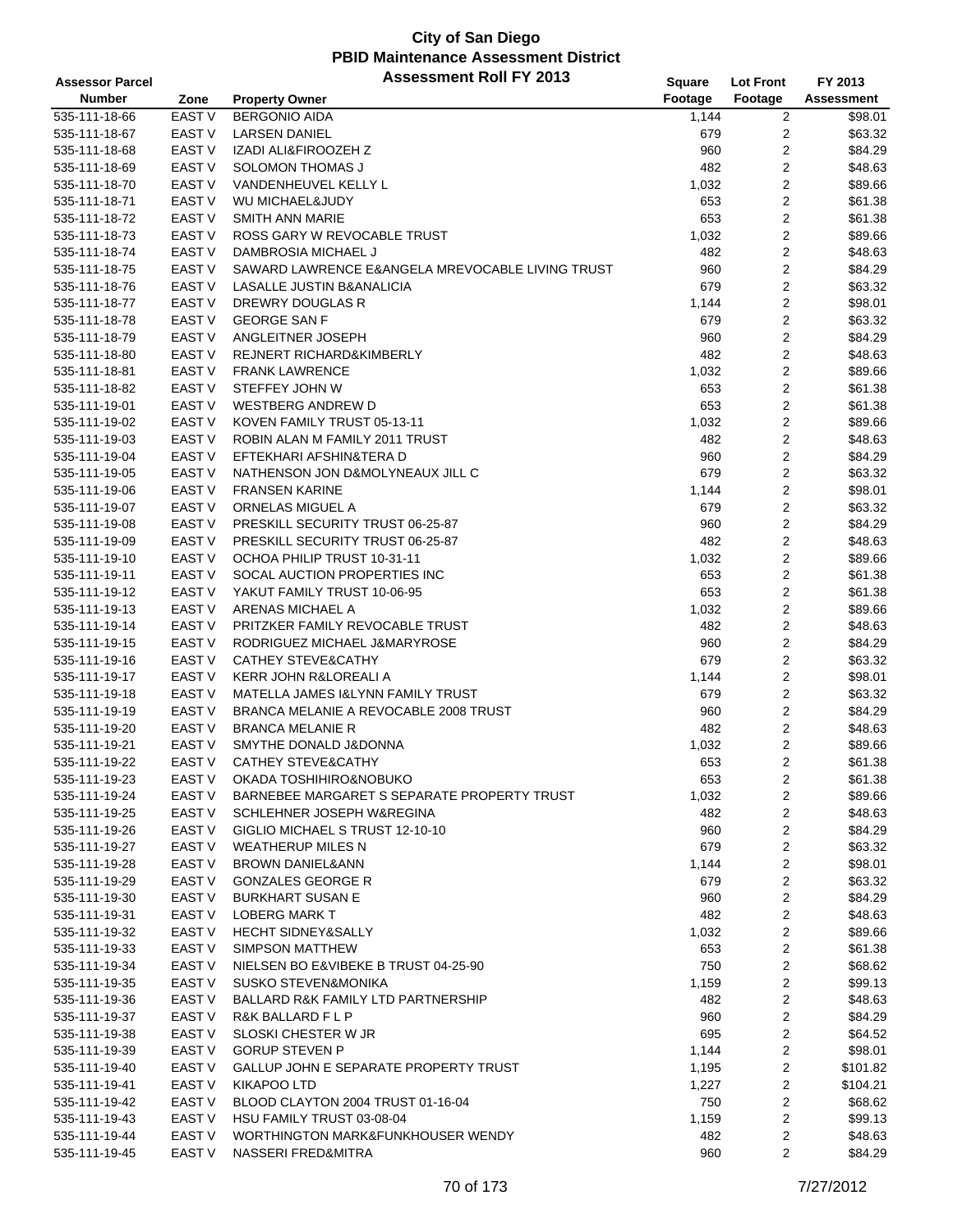| <b>Assessor Parcel</b> |                   | <b>Assessment Roll FY 2013</b>                  | <b>Square</b> | Lot Front        | FY 2013    |
|------------------------|-------------------|-------------------------------------------------|---------------|------------------|------------|
| <b>Number</b>          | Zone              | <b>Property Owner</b>                           | Footage       | Footage          | Assessment |
| 535-111-19-46          | <b>EAST V</b>     | <b>EFTEKHARY NIMA</b>                           | 695           | 2                | \$64.52    |
| 535-111-19-47          | EAST V            | I C P AMERICA INC 401 K PRFT SHARING PLAN&TRUST | 1,144         | 2                | \$98.01    |
| 535-111-19-48          | EAST V            | RYAN RONALD C&BETSY M                           | 1,195         | $\overline{c}$   | \$101.82   |
| 535-111-19-49          | <b>EAST V</b>     | GIAMMONA DAVID J 2006 TRUST                     | 1,227         | $\overline{c}$   | \$104.21   |
| 535-111-20-01          | <b>EAST V</b>     | <b>MATSUSHIMA MICHITO</b>                       | 750           | $\overline{c}$   | \$68.62    |
| 535-111-20-02          | <b>EAST V</b>     | MARTINEZ ERNEST&TAMIKO                          | 1,013         | $\overline{c}$   | \$88.24    |
| 535-111-20-03          | EAST <sub>V</sub> | JONES ERIC E&SUSAN E                            | 1,195         | $\overline{c}$   | \$101.82   |
| 535-111-20-04          | <b>EAST V</b>     | <b>BIRDWELL FAMILY L P</b>                      | 1,144         | $\overline{c}$   | \$98.01    |
| 535-111-20-05          | <b>EAST V</b>     | HANNA JOSHUA D                                  | 1,195         | $\overline{c}$   | \$101.82   |
| 535-111-20-06          | EAST V            | JOHNSON JEFFREY D                               | 1,227         | $\overline{2}$   | \$104.21   |
| 535-111-20-07          | <b>EAST V</b>     | MALONE GAYLE E                                  | 750           | $\mathbf{2}$     | \$68.62    |
| 535-111-20-08          | EAST V            | YU DAVID                                        | 1,013         | $\sqrt{2}$       | \$88.24    |
| 535-111-20-09          | EAST V            | PAK JAMES&WENDY REVOCABLE TRUST                 | 1,195         | $\overline{c}$   | \$101.82   |
| 535-111-20-10          | <b>EAST V</b>     | EYER LARRY D&CHERYL L FAMILY TRUST              | 1,144         | $\overline{c}$   | \$98.01    |
| 535-111-20-11          | EAST V            | LINARES RICARDO TRUST 11-10-04                  | 1,195         | $\overline{c}$   | \$101.82   |
| 535-111-20-12          | EAST V            | KLINEDINST JOHN D&CYNTHIA L                     | 1,227         | $\overline{c}$   | \$104.21   |
| 535-111-20-13          | <b>EAST V</b>     | LEITZKE JAMES&DIANE TRUST 11-01-01              | 750           | $\overline{c}$   | \$68.62    |
| 535-111-20-14          | EAST V            | FINCH BARNABY E&ANNE P                          | 1,013         | $\overline{c}$   | \$88.24    |
| 535-111-20-15          | <b>EAST V</b>     | <b>LARSEN LANE</b>                              | 1,195         | $\overline{c}$   | \$101.82   |
| 535-111-20-16          | EAST V            | HSIAO JAMES&BALLARD BROOKE L                    | 1,144         | $\overline{c}$   | \$98.01    |
| 535-111-20-17          | EAST V            | LEVIN MARC A REVOCABLE TRUST                    | 1,195         | $\mathbf{2}$     | \$101.82   |
| 535-111-20-18          | <b>EAST V</b>     | WIMSATT JOHN&TRICIA LIVING TRUST                | 1,227         | $\mathbf{2}$     | \$104.21   |
| 535-111-20-19          | EAST V            | 89 PERCENT LLC                                  | 750           | $\overline{c}$   | \$68.62    |
| 535-111-20-20          | EAST V            | DENEUVE MITRA LIVING TRUST                      | 1,013         | $\overline{c}$   | \$88.24    |
| 535-111-20-21          | <b>EAST V</b>     | <b>HORTON LUTHER W</b>                          | 1,195         | 2                | \$101.82   |
| 535-111-20-22          | EAST V            | <b>BLAZIE STEPHEN TRUST</b>                     | 1,144         | $\mathbf{2}$     | \$98.01    |
| 535-111-20-23          | EAST <sub>V</sub> | MILLER DWIGHT A&ALICE S                         | 1,195         | $\overline{c}$   | \$101.82   |
| 535-111-20-24          | <b>EAST V</b>     | <b>BRAMZON DAVID J</b>                          | 1,227         | $\overline{c}$   | \$104.21   |
| 535-111-20-25          | EAST V            | ROBIN ALAN M FAMILY 2011 TRUST                  | 750           | $\overline{c}$   | \$68.62    |
| 535-111-20-26          | EAST V            | <b>SUSKO STEVEN&amp;MONIKA</b>                  | 1,013         | $\overline{c}$   | \$88.24    |
| 535-111-20-27          | EAST <sub>V</sub> | GAVIN JOSEPH M&CONNIE J                         | 1,195         | $\overline{c}$   | \$101.82   |
| 535-111-20-28          | EAST V            | ZAHEDI ALEXANDER SEPARATE PROPERTY TRUST        | 1,144         | $\overline{c}$   | \$98.01    |
| 535-111-20-29          | <b>EAST V</b>     | SAMUELS FAMILY TRUST 10-19-05                   | 1,195         | $\overline{c}$   | \$101.82   |
| 535-111-20-30          | <b>EAST V</b>     | <b>FRANSEN PATRICK</b>                          | 1,227         | $\overline{c}$   | \$104.21   |
| 535-111-20-31          | EAST <sub>V</sub> | MEZA-PENA EDUARDO                               | 750           | $\sqrt{2}$       | \$68.62    |
| 535-111-20-32          | EAST V            | PETERSON RYAN R                                 | 1,013         | $\overline{c}$   | \$88.24    |
| 535-111-20-33          | <b>EAST V</b>     | MULALLY ALAN R&JANE N                           | 1,195         | $\mathbf{2}$     | \$101.82   |
| 535-111-20-34          | EAST <sub>V</sub> | <b>GUR DAVID&amp;ZIPORA</b>                     | 1,144         | 2                | \$98.01    |
| 535-111-20-35          | <b>EAST V</b>     | <b>SARAN LAKHBIR</b>                            | 1,195         | $\mathbf{2}$     | \$101.82   |
| 535-111-20-36          | EAST V            | KINSELLA PATRICK L REVOCABLE TRUST              | 1,227         | $\overline{c}$   | \$104.21   |
| 535-111-20-37          | EAST V            | <b>SETZER STEVEN</b>                            | 750           | 2                | \$68.62    |
| 535-111-20-38          | EAST <sub>V</sub> | <b>DELAFUENTE ISAAC</b>                         | 1,013         | 2                | \$88.24    |
| 535-111-20-39          | EAST <sub>V</sub> | <b>OBRIEN FAMILY TRUST</b>                      | 1,195         | 2                | \$101.82   |
| 535-111-20-40          | EAST V            | WISE ALEXANDRA E TRUST 08-20-85                 | 1,144         | 2                | \$98.01    |
| 535-111-20-41          | EAST V            | WERLEMANN BRYAN A                               | 1,195         | $\boldsymbol{2}$ | \$101.82   |
| 535-111-20-42          | EAST V            | PHILBIN FAMILY TRUST 09-16-96                   | 1,227         | 2                | \$104.21   |
| 535-111-20-43          | EAST V            | MORRIS MONA 2007 TRUST 08-30-07                 | 750           | $\overline{c}$   | \$68.62    |
| 535-111-20-44          | <b>EAST V</b>     | <b>LOWES RITA</b>                               | 1,013         | 2                | \$88.24    |
| 535-111-20-45          | EAST <sub>V</sub> | HALLOCK FAMILY LTD LIABLITY CO                  | 1,195         | $\boldsymbol{2}$ | \$101.82   |
| 535-111-20-46          | EAST V            | <b>MAJMUDAR DEV</b>                             | 1,144         | $\overline{c}$   | \$98.01    |
| 535-111-20-47          | <b>EAST V</b>     | <b>WESTERN CAPITAL TRUST</b>                    | 1,195         | $\overline{c}$   | \$101.82   |
| 535-111-20-48          | EAST V            | NISHIBA YOSHIAKI                                | 1,227         | $\overline{c}$   | \$104.21   |
| 535-112-01-00          | EAST V            | CITY OF SAN DIEGO                               | 0             | 200              | \$2,013.10 |
| 535-112-02-00          | EAST <sub>V</sub> | CITY OF SAN DIEGO                               | 0             | 50               | \$689.78   |
| 535-112-03-00          | EAST V            | CITY OF SAN DIEGO                               | 0             | 100              | \$1,379.55 |
| 535-112-04-00          | EAST V            | A L S INVESTMENT GROUP LLC                      | 11,400        | 150              | \$1,800.77 |
| 535-112-05-00          | EAST V            | CITY OF SAN DIEGO                               | 0             | 150              | \$1,323.33 |
| 535-112-06-00          | EAST V            | CITY OF SAN DIEGO                               | 0             | 50               | \$689.78   |
| 535-112-07-00          | EAST V            | CITY OF SAN DIEGO                               | 0             | 50               | \$689.78   |
| 535-112-08-00          | EAST V            | CITY OF SAN DIEGO                               | 0             | 50               | \$689.78   |
| 535-112-09-00          | EAST <sub>V</sub> | CITY OF SAN DIEGO                               | 0             | 25               | \$344.89   |
| 535-112-10-00          | EAST <sub>V</sub> | CITY OF SAN DIEGO                               | 0             | 25               | \$344.89   |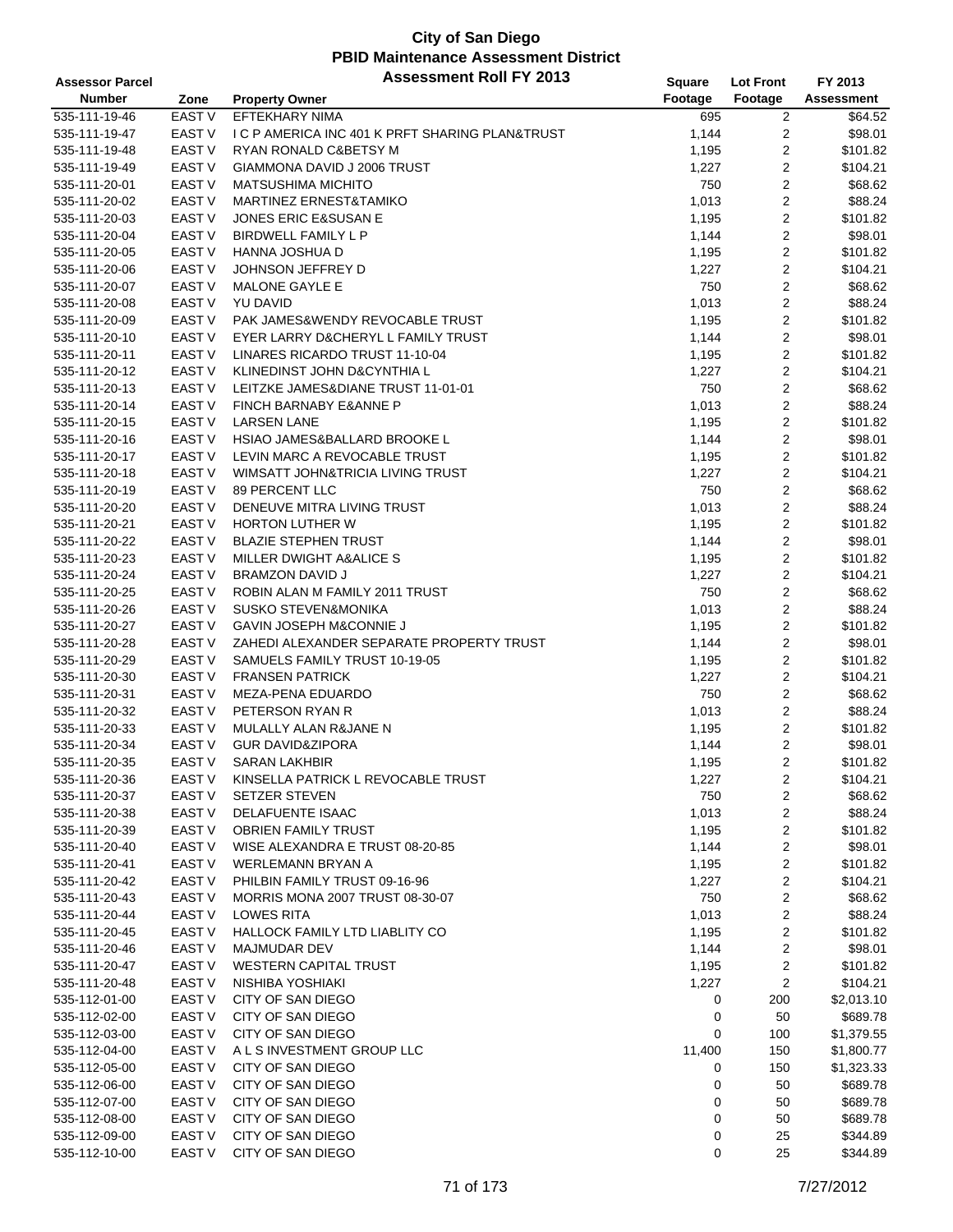| <b>Assessor Parcel</b> |                   | <b>Assessment Roll FY 2013</b>           | Square  | <b>Lot Front</b> | FY 2013           |
|------------------------|-------------------|------------------------------------------|---------|------------------|-------------------|
| <b>Number</b>          | Zone              | <b>Property Owner</b>                    | Footage | Footage          | <b>Assessment</b> |
| 535-112-11-00          | <b>EAST V</b>     | CITY OF SAN DIEGO                        | 420     | 150              | \$1,323.33        |
| 535-113-10-01          | EAST V            | 3 TIER-THE MARK LLC                      | 2,622   | 4                | \$220.94          |
| 535-113-10-02          | <b>EAST V</b>     | 3 TIER-THE MARK LLC                      | 1,094   | 4                | \$106.95          |
| 535-113-10-03          | EAST V            | 3 TIER-THE MARK LLC                      | 1,125   | 4                | \$109.27          |
| 535-113-10-04          | EAST V            | 3 TIER-THE MARK LLC                      | 1,175   | 4                | \$113.00          |
| 535-113-10-05          | EAST V            | 3 TIER-THE MARK LLC                      | 1,195   | 4                | \$114.49          |
| 535-113-10-06          | EAST V            | 3 TIER-THE MARK LLC                      | 1,415   | 4                | \$130.90          |
| 535-113-11-01          | EAST V            | GUARDDON-PUEYO JUAN C&RODAS MARIA O      | 1,268   | 4                | \$119.93          |
| 535-113-11-02          | <b>EAST V</b>     | <b>WILSON MARK D</b>                     | 803     | 4                | \$85.25           |
| 535-113-11-03          | <b>EAST V</b>     | <b>FALK TODD M</b>                       | 1,080   | 4                | \$105.91          |
| 535-113-11-04          | <b>EAST V</b>     | <b>BEUTH JEFFREY J</b>                   | 1,588   | 4                | \$143.81          |
| 535-113-11-05          | EAST V            | YELASKA MICHAEL A                        | 1,584   | 4                | \$143.51          |
| 535-113-11-06          | EAST V            | MIDDLETON F ALEXANDER III                | 1,577   | 4                | \$142.99          |
| 535-113-11-07          | EAST <sub>V</sub> | STREET PROPERTIES INC                    | 1,683   | 4                | \$150.89          |
| 535-113-11-08          | <b>EAST V</b>     | RESSLAR MELISSA A                        | 1,594   | 4                | \$144.25          |
| 535-113-11-09          | EAST <sub>V</sub> | BERNSTEIN DANIEL&DALE                    | 1,596   | 4                | \$144.40          |
| 535-113-11-10          | <b>EAST V</b>     | <b>J&amp;D CAPITAL HOLDINGS INC</b>      | 1,581   | 4                | \$143.28          |
| 535-113-11-11          | <b>EAST V</b>     | ARTHUR NICHOLAS&PADDI FAMILY TRUST       | 1,702   | 4                | \$152.31          |
| 535-113-11-12          | EAST V            | COUGHLAN RAYMOND J JR&LESLIE A           | 1,734   | 4                | \$154.70          |
| 535-113-11-13          | EAST <sub>V</sub> | <b>LAUB ERIC&amp;MARY</b>                | 1,577   | 4                | \$142.99          |
| 535-113-11-14          | <b>EAST V</b>     | MARQUEZ JUAN A&DEITEMEYER RACHEL         | 1,585   | 4                | \$143.58          |
| 535-113-11-15          | <b>EAST V</b>     | FIFTH AVENUE CORP                        | 960     | 4                | \$96.96           |
| 535-113-11-16          | EAST <sub>V</sub> | JOHNSON CASEY STEWART                    | 988     | 4                | \$99.05           |
| 535-113-11-17          | EAST V            | MURRAY JOSEPH B&ROWENA C                 | 988     | 4                | \$99.05           |
| 535-113-11-18          | <b>EAST V</b>     | THORN SCOTT M                            | 967     | 4                | \$97.48           |
| 535-113-11-19          | EAST <sub>V</sub> | PARIS BLESSED KT                         | 1,681   | 4                | \$150.74          |
| 535-113-11-20          | EAST <sub>V</sub> | STEIN JEFFREY E                          | 1,008   | 4                | \$100.54          |
| 535-113-11-21          | <b>EAST V</b>     | DICKEY PATRICK&KIMBERLY                  | 991     | 4                | \$99.27           |
| 535-113-11-22          | <b>EAST V</b>     | MANE INVESTMENTS LLC                     | 1,345   | 4                | \$125.68          |
| 535-113-11-23          | EAST <sub>V</sub> | HANSEN LAURENCE W&VALERIE R              | 1,780   | 4                | \$158.13          |
| 535-113-11-24          | <b>EAST V</b>     | WILLIAMS MICHAEL R 2009 TRUST            | 967     | 4                | \$97.48           |
| 535-113-11-25          | <b>EAST V</b>     | RICHLEY RICHARD C FAMILY TRUST           | 743     | 4                | \$80.77           |
| 535-113-11-26          | <b>EAST V</b>     | DANDAMUDI NAGAMANI                       | 1,272   | 4                | \$120.23          |
| 535-113-11-27          | <b>EAST V</b>     | MILLER SCOTTY G II&NOELLE A              | 1,543   | 4                | \$140.45          |
| 535-113-11-28          | <b>EAST V</b>     | HARTSTEIN COURTNEY L                     | 919     | 4                | \$93.90           |
| 535-113-11-29          | EAST <sub>V</sub> | FIFTH AVENUE CORP                        | 902     | 4                | \$92.63           |
| 535-113-11-30          | EAST <sub>V</sub> | LARSEN TORREY L&CAROL L                  | 878     | 4                | \$90.84           |
| 535-113-11-31          | EAST <sub>V</sub> | SANSONE PHILIP L&REGINA                  | 842     | 4                | \$88.16           |
| 535-113-11-32          | <b>EAST V</b>     | SHAPIRO LON LIVING TRUST 07-18-06        | 993     | 4                | \$99.42           |
| 535-113-11-33          | EAST V            | KOPROWSKI PAUL F                         | 1,467   | 4                | \$134.78          |
| 535-113-11-34          | EAST V            | SEMMER KWOKA TRUST 08-18-99              | 1,228   | 4                | \$116.95          |
| 535-113-11-35          | EAST V            | RICHLEY RICHARD C FAMILY TRUST           | 739     | 4                | \$80.47           |
| 535-113-11-36          | EAST V            | PATTI ROBERT A&SANDRA                    | 778     | 4                | \$83.38           |
| 535-113-11-37          | EAST V            | YOUNGER THOMAS H&DAVIDSON DOROTHY K      | 1,002   | 4                | \$100.09          |
| 535-113-11-38          | EAST <sub>V</sub> | <b>BROWN THOMAS W</b>                    | 919     | 4                | \$93.90           |
| 535-113-11-39          | EAST V            | <b>BAUTISTA FLORENCIO H&amp;AIDA E</b>   | 902     | 4                | \$92.63           |
| 535-113-11-40          | <b>EAST V</b>     | <b>BENDESKY EITAN</b>                    | 878     | 4                | \$90.84           |
| 535-113-11-41          | EAST <sub>V</sub> | <b>REILLY MICHAEL</b>                    | 842     | 4                | \$88.16           |
| 535-113-11-42          | EAST V            | ADAM NICHOLAS R&JENNIFER N               | 993     | 4                | \$99.42           |
| 535-113-11-43          | EAST V            | STEWART FAMILY TRUST                     | 1,467   | 4                | \$134.78          |
| 535-113-11-44          | EAST V            | FARAHANI TIBA M                          | 1,228   | 4                | \$116.95          |
| 535-113-11-45          | EAST V            | MANDEL DANIEL J                          | 739     | 4                | \$80.47           |
| 535-113-11-46          | EAST <sub>V</sub> | NAGIB DINA H                             | 778     | 4                | \$83.38           |
| 535-113-11-47          | EAST V            | <b>HABERKORN MICHAEL S</b>               | 1,002   | 4                | \$100.09          |
| 535-113-11-48          | EAST V            | MUNRO ROBIN M                            | 919     | 4                | \$93.90           |
| 535-113-11-49          | EAST V            | ESPIRITU JAROLD V                        | 902     | 4                | \$92.63           |
| 535-113-11-50          | EAST V            | JOHNSON NATHAN D&YOTHER-JOHNSON MICHELLE | 878     | 4                | \$90.84           |
| 535-113-11-51          | EAST <sub>V</sub> | POWELL BRADFORD W                        | 842     | 4                | \$88.16           |
| 535-113-11-52          | EAST <sub>V</sub> | <b>MONTOYA ERNEST</b>                    | 993     | 4                | \$99.42           |
| 535-113-11-53          | EAST V            | ALTMAN JAMIE L                           | 1,467   | 4                | \$134.78          |
| 535-113-11-54          | EAST <sub>V</sub> | ALEXON LAURA E TRUST 09-20-06            | 1,228   | 4                | \$116.95          |
| 535-113-11-55          | EAST <sub>V</sub> | LUDWIG KARLA                             | 739     | 4                | \$80.47           |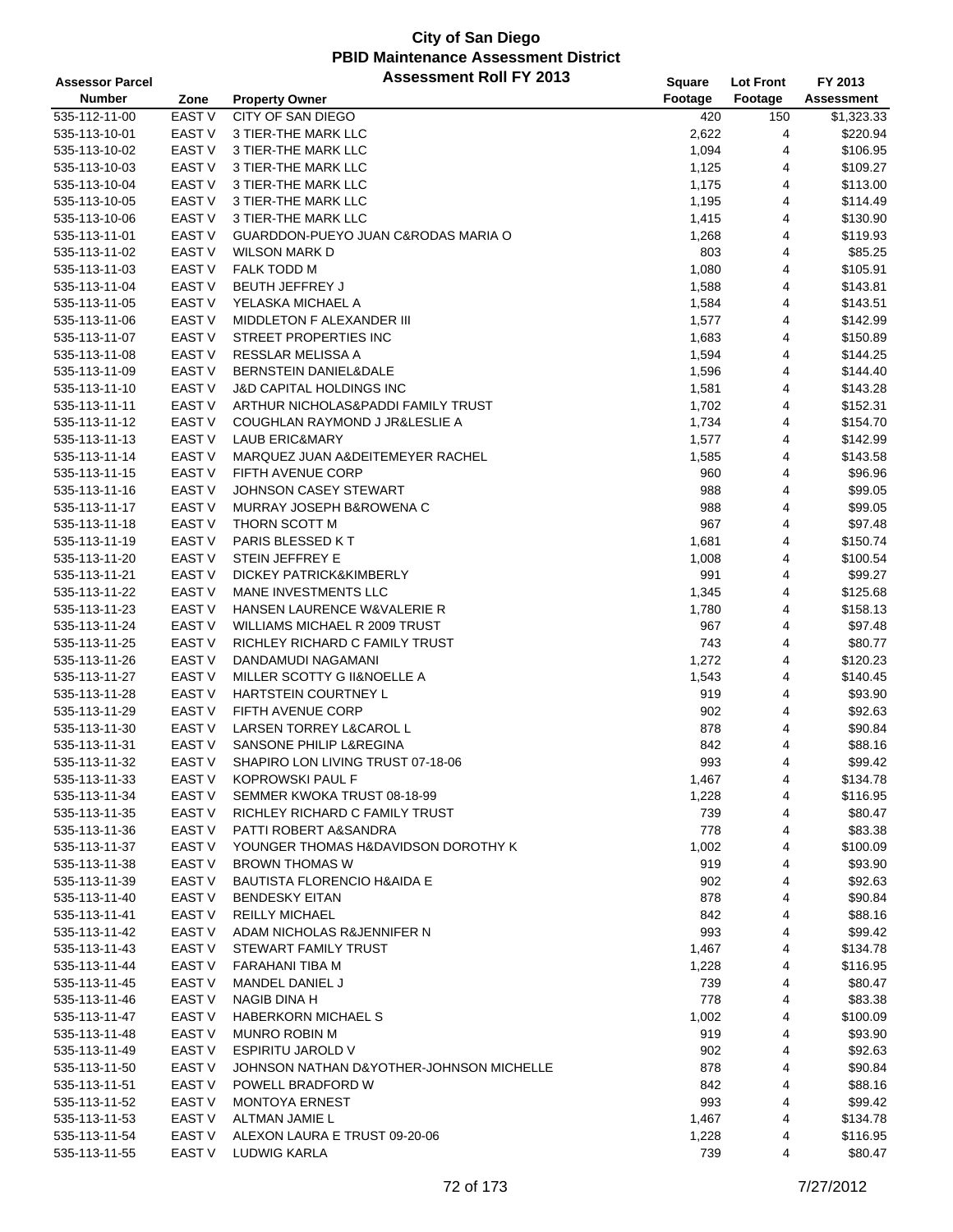| <b>Assessor Parcel</b> |                   | <b>Assessment Roll FY 2013</b>                      | Square  | <b>Lot Front</b> | FY 2013    |
|------------------------|-------------------|-----------------------------------------------------|---------|------------------|------------|
| <b>Number</b>          | Zone              | <b>Property Owner</b>                               | Footage | Footage          | Assessment |
| 535-113-11-56          | <b>EAST V</b>     | GOLDBERG RACHELLE REVOCABLE TRUST 03-26-07          | 875     | 4                | \$90.62    |
| 535-113-11-57          | EAST V            | <b>VOLPE ANTHONY</b>                                | 1,163   | 4                | \$112.10   |
| 535-113-11-58          | <b>EAST V</b>     | BAGLEY CHRISTINE A REVOCABLE LIVING 2000 TRUST      | 919     | 4                | \$93.90    |
| 535-113-11-59          | <b>EAST V</b>     | MULL STEPHANIE L                                    | 902     | 4                | \$92.63    |
| 535-113-11-60          | EAST <sub>V</sub> | <b>FRY GERALD W&amp;TASANEE P</b>                   | 878     | 4                | \$90.84    |
| 535-113-11-61          | EAST V            | <b>WU MICHAEL</b>                                   | 842     | 4                | \$88.16    |
| 535-113-11-62          | EAST V            | <b>GONZALEZ PAOLA A</b>                             | 993     | 4                | \$99.42    |
|                        | EAST V            | WENIG HERBERT REVOCABLE TRUST 04-15-98              | 1,467   | 4                | \$134.78   |
| 535-113-11-63          |                   | MAGAJNA PATRICK W&STEPHANIE A                       |         |                  |            |
| 535-113-11-64          | <b>EAST V</b>     |                                                     | 1,228   | 4                | \$116.95   |
| 535-113-11-65          | EAST V            | <b>CHANG JENNIFER W</b>                             | 739     | 4                | \$80.47    |
| 535-113-11-66          | EAST V            | OSTLUND FAMILY LIVING TRUST 02-21-01                | 875     | 4                | \$90.62    |
| 535-113-11-67          | EAST V            | HONEYFIELD STEVE J&REBECCA K                        | 1,163   | 4                | \$112.10   |
| 535-113-11-68          | EAST V            | <b>BADYAL AMAN</b>                                  | 1,246   | 4                | \$118.29   |
| 535-113-11-69          | EAST V            | <b>WHITER JOHN</b>                                  | 902     | 4                | \$92.63    |
| 535-113-11-70          | <b>EAST V</b>     | <b>JOHNSON SARAH</b>                                | 878     | 4                | \$90.84    |
| 535-113-11-71          | EAST <sub>V</sub> | ANDRADE MICHAEL L&SHERRY R REVOCABLE TRUST 10-19-78 | 842     | 4                | \$88.16    |
| 535-113-11-72          | <b>EAST V</b>     | <b>MARIENBERG MARCO</b>                             | 993     | 4                | \$99.42    |
| 535-113-11-73          | EAST V            | <b>BOWEN WILLIAM S</b>                              | 1,467   | 4                | \$134.78   |
| 535-113-11-74          | <b>EAST V</b>     | <b>GREGSON RANDALL C</b>                            | 1,228   | 4                | \$116.95   |
| 535-113-11-75          | <b>EAST V</b>     | <b>NAPPI LISA</b>                                   | 739     | 4                | \$80.47    |
| 535-113-11-76          | <b>EAST V</b>     | MANCUSO JOHN A                                      | 875     | 4                | \$90.62    |
| 535-113-11-77          | EAST V            | <b>GAMBLE RODERICK H&amp;JOAN L</b>                 | 1,214   | 4                | \$115.91   |
| 535-113-11-78          | EAST V            | <b>CAPETOWN INDUSTRIES LLC</b>                      | 1,246   | 4                | \$118.29   |
| 535-113-11-79          | EAST V            | <b>LAI ERIC</b>                                     | 902     | 4                | \$92.63    |
| 535-113-11-80          | EAST V            | PRYSTALOSKI DIANE F                                 | 878     | 4                | \$90.84    |
| 535-113-11-81          | EAST V            | SCHNEIDER JOANNA E                                  | 842     | 4                | \$88.16    |
| 535-113-11-82          | EAST V            | <b>SCHUSTER JULIE</b>                               | 993     | 4                | \$99.42    |
| 535-113-11-83          | EAST V            | CHU HOANG D (DP)                                    | 1,467   | 4                | \$134.78   |
| 535-113-11-84          | EAST V            | FOX ALEXANDER A LIVING TRUST 10-20-09               | 1,228   | 4                | \$116.95   |
| 535-113-11-85          | EAST V            | STREETER MATTHEW P TRUST 10-23-09                   | 739     | 4                | \$80.47    |
| 535-113-11-86          | EAST V            | CARMACK GARY&KRANTZ DIANNE                          | 875     | 4                | \$90.62    |
| 535-113-11-87          | EAST V            | <b>SELIG DANIEL E</b>                               | 1,214   | 4                | \$115.91   |
| 535-113-12-01          | EAST <sub>V</sub> | PELLETIER PAUL G                                    | 1,324   | 4                | \$124.11   |
| 535-113-12-02          | EAST V            | WARSAW ROBERT&CAROL                                 | 902     | 4                | \$92.63    |
| 535-113-12-03          | EAST V            | <b>SWAN EWA</b>                                     | 878     | 4                | \$90.84    |
| 535-113-12-04          | EAST V            | HACKETT CHRISTOPHER J&TAUS JILL E                   | 1,108   | 4                | \$108.00   |
| 535-113-12-05          | EAST <sub>V</sub> | <b>MELBROD SCOTT</b>                                | 1,345   | 4                | \$125.68   |
| 535-113-12-06          | EAST <sub>V</sub> | SHEPLEY CHARLES A                                   | 739     | 4                | \$80.47    |
|                        | <b>EAST V</b>     |                                                     | 875     | $\overline{4}$   | \$90.62    |
| 535-113-12-07          | EAST V            | <b>MAOR ERAN</b>                                    |         |                  |            |
| 535-113-12-08          |                   | MANE INVESTMENTS L LC                               | 1,240   | 4                | \$117.85   |
| 535-113-12-09          | EAST V            | CANTER STEPHEN R TRUST 03-20-07                     | 1,324   | 4                | \$124.11   |
| 535-113-12-10          | EAST V            | <b>GIBSON NAOTOMO K</b>                             | 902     | 4                | \$92.63    |
| 535-113-12-11          | EAST V            | <b>KEENS ED&amp;MARIE</b>                           | 878     | 4                | \$90.84    |
| 535-113-12-12          | EAST V            | ZIMMERMAN BRETT M&CAROLYN                           | 905     | 4                | \$92.86    |
| 535-113-12-13          | EAST V            | WEAVER MICHAEL J&VALERIE S                          | 879     | 4                | \$90.92    |
| 535-113-12-14          | EAST V            | PONTARELLI VINCENT J                                | 760     | 4                | \$82.04    |
| 535-113-12-15          | EAST V            | KING DAVID L&KIMBERLY M                             | 739     | 4                | \$80.47    |
| 535-113-12-16          | EAST <sub>V</sub> | WHALEN JOHN E TRUST                                 | 875     | 4                | \$90.62    |
| 535-113-12-17          | EAST V            | ZIMMERMAN EDWARD C                                  | 1,240   | 4                | \$117.85   |
| 535-113-12-18          | EAST V            | MANE INVESTMENT LLC                                 | 1,324   | 4                | \$124.11   |
| 535-113-12-19          | <b>EAST V</b>     | QUIRARTE LUIS A A                                   | 902     | 4                | \$92.63    |
| 535-113-12-20          | EAST V            | CLAUER MICHAEL B&MICHELLE J                         | 878     | 4                | \$90.84    |
| 535-113-12-21          | EAST V            | <b>ABNEY TYLER</b>                                  | 905     | 4                | \$92.86    |
| 535-113-12-22          | EAST V            | VIMCO PROPERTIES LLC                                | 1,126   | 4                | \$109.34   |
| 535-113-12-23          | EAST <sub>V</sub> | LEE CRISTOFFER M                                    | 760     | 4                | \$82.04    |
| 535-113-12-24          | EAST V            | SOLORZANO FRANCISCO A                               | 739     | 4                | \$80.47    |
| 535-113-12-25          | EAST V            | <b>JORGENSON DEREK A</b>                            | 875     | 4                | \$90.62    |
| 535-113-12-26          | EAST <sub>V</sub> | WILLIAMS MICHAEL B&MARLENE G                        | 1,240   | 4                | \$117.85   |
| 535-113-12-27          | EAST <sub>V</sub> | MORA FAMILY TRUST 3 06-30-82                        | 1,324   | 4                | \$124.11   |
| 535-113-12-28          | EAST V            | HUSTED FAMILY TRUST 03-21-88                        | 902     | 4                | \$92.63    |
| 535-113-12-29          | EAST V            | <b>BAKER RICHARD C&amp;BERTHA</b>                   | 878     | 4                | \$90.84    |
| 535-113-12-30          | EAST V            | <b>CUADAL FAMILY TRUST</b>                          | 905     | 4                | \$92.86    |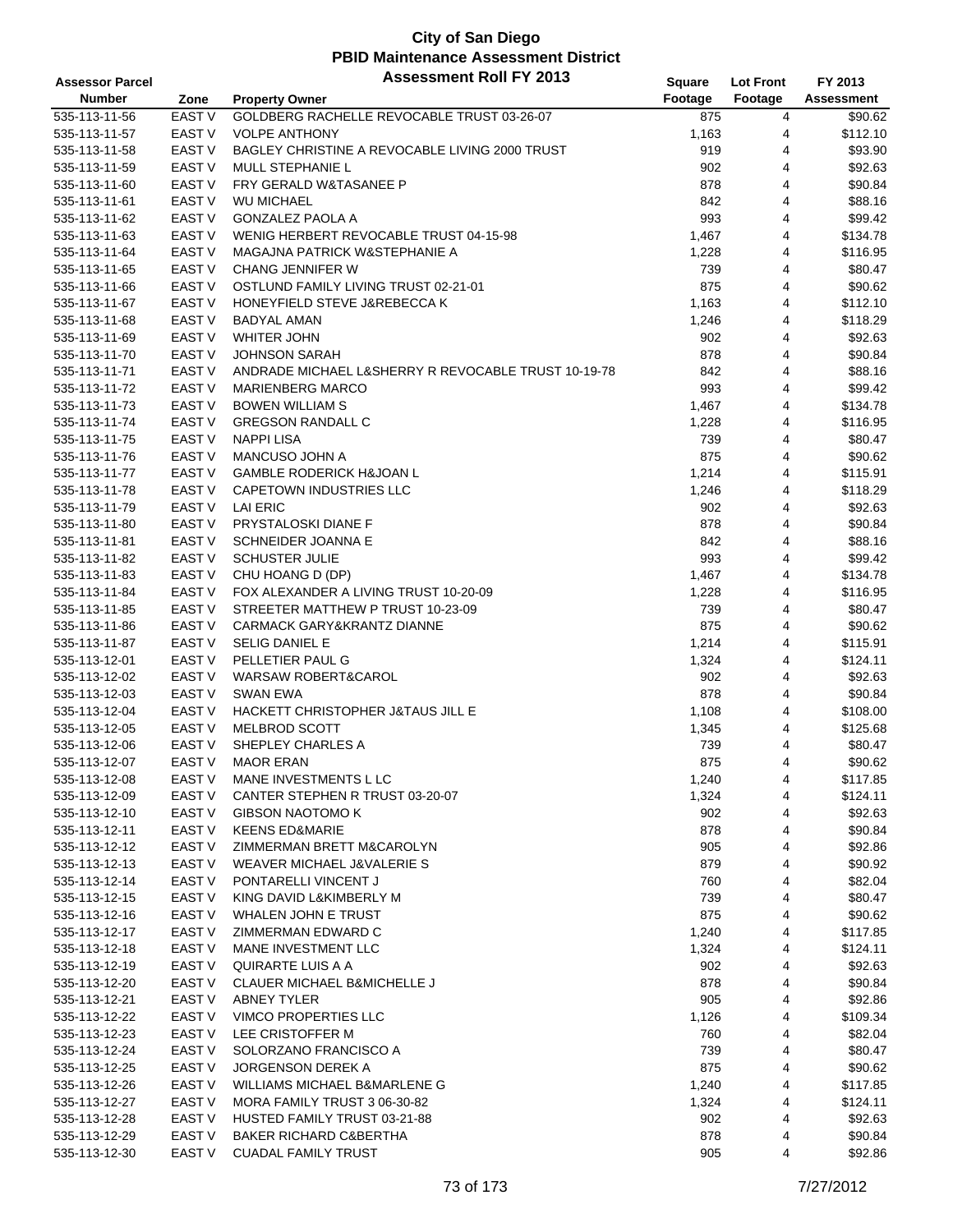| <b>Assessor Parcel</b> |                   | <b>Assessment Roll FY 2013</b>                 | <b>Square</b> | <b>Lot Front</b> | FY 2013           |
|------------------------|-------------------|------------------------------------------------|---------------|------------------|-------------------|
| <b>Number</b>          | Zone              | <b>Property Owner</b>                          | Footage       | Footage          | <b>Assessment</b> |
| 535-113-12-31          | EAST V            | <b>ELLIS PAUL</b>                              | 1,126         | 4                | \$109.34          |
| 535-113-12-32          | EAST V            | <b>LIANG TING</b>                              | 760           | 4                | \$82.04           |
| 535-113-12-33          | <b>EAST V</b>     | ALEJO CONRAD J M                               | 739           | 4                | \$80.47           |
| 535-113-12-34          | <b>EAST V</b>     | FREEMAN JACQUELINE                             | 875           | 4                | \$90.62           |
| 535-113-12-35          | EAST <sub>V</sub> | SERGELIN ANTONIN Z                             | 1,240         | 4                | \$117.85          |
| 535-113-12-36          | EAST V            | CHOW THOMAS H&HAN SUNGKUEN ANGIE               | 1,324         | 4                | \$124.11          |
| 535-113-12-37          | EAST V            | LEUTHE DEDRA L                                 | 902           | 4                | \$92.63           |
| 535-113-12-38          | <b>EAST V</b>     | JAYARAJ MEGAN                                  | 878           | 4                | \$90.84           |
| 535-113-12-39          | <b>EAST V</b>     | <b>RIIS DANIEL J</b>                           | 905           | 4                | \$92.86           |
| 535-113-12-40          | <b>EAST V</b>     | FISCHER ARNOLD G&ESTHER FAMILY TRUST 12-19-83  | 1,126         | 4                | \$109.34          |
| 535-113-12-41          | EAST V            | MARY V HOYT P LLC                              | 760           | 4                | \$82.04           |
| 535-113-12-42          | EAST V            | <b>GRASELA JAMES</b>                           | 739           | 4                | \$80.47           |
| 535-113-12-43          | EAST V            | VADNAIS JULIE SEPARATE PROPERTY TRUST 06-18-97 | 875           | 4                | \$90.62           |
| 535-113-12-44          | <b>EAST V</b>     | <b>MORA MARINA</b>                             | 1,240         | 4                | \$117.85          |
| 535-113-12-45          | <b>EAST V</b>     | FELSBURG CHRISTOPHER M&JENNIFER J              | 1,324         | 4                | \$124.11          |
| 535-113-12-46          | EAST <sub>V</sub> | ROCKFELD MICHAEL                               | 902           | 4                | \$92.63           |
| 535-113-12-47          | <b>EAST V</b>     | <b>MASAKI RANDAL</b>                           | 878           | 4                | \$90.84           |
| 535-113-12-48          | EAST V            | LUCKETT LAWRENCE G&JEANELLE G                  | 905           | 4                | \$92.86           |
| 535-113-12-49          | <b>EAST V</b>     | THARP PAUL A                                   | 1,126         | 4                | \$109.34          |
| 535-113-12-50          | EAST <sub>V</sub> | ALLEN JAMES S III                              | 760           | 4                | \$82.04           |
| 535-113-12-51          | <b>EAST V</b>     | <b>RILEY MATTHEW</b>                           | 739           | 4                | \$80.47           |
| 535-113-12-52          | EAST <sub>V</sub> | <b>TOBEY STEVEN R</b>                          | 875           | 4                | \$90.62           |
| 535-113-12-53          | EAST V            | <b>VU MYLINH</b>                               | 1,240         | 4                | \$117.85          |
| 535-113-12-54          | EAST V            | JUDKINS GREG&JUDY FAMILY TRUST 02-12-93        | 1,324         | 4                | \$124.11          |
| 535-113-12-55          | <b>EAST V</b>     | <b>BUTLER CASEY W</b>                          | 902           | 4                | \$92.63           |
| 535-113-12-56          | <b>EAST V</b>     | <b>FICARA CHRISTOPHER</b>                      | 878           | 4                | \$90.84           |
| 535-113-12-57          | EAST V            | MACKEY JAMES A&KATHLEEN A                      | 905           | 4                | \$92.86           |
| 535-113-12-58          | EAST V            | BRADLEY TRUST 07-02-04                         | 1,126         | 4                | \$109.34          |
| 535-113-12-59          | EAST V            | <b>ABRAMS MARC I&amp;TONIS</b>                 | 1,051         | 4                | \$103.75          |
| 535-113-12-60          | <b>EAST V</b>     | <b>ABRAMS MARC I&amp;TONIS</b>                 | 1,309         | 4                | \$122.99          |
| 535-113-12-61          | EAST V            | <b>WILTSEY CHRIS&amp;WYONA</b>                 | 1,240         | 4                | \$117.85          |
| 535-113-12-62          | <b>EAST V</b>     | BRAY TRAVIS M&KATHERINE C                      | 1,324         | 4                | \$124.11          |
| 535-113-12-63          | EAST <sub>V</sub> | HUMPERT ANDRIA N                               | 902           | 4                | \$92.63           |
| 535-113-12-64          | <b>EAST V</b>     | <b>BAKER KEVING</b>                            | 878           | 4                | \$90.84           |
| 535-113-12-65          | EAST V            | <b>HARNER PAUL</b>                             | 905           | 4                | \$92.86           |
| 535-113-12-66          | EAST V            | <b>HULL KEVIN P</b>                            | 1,126         | 4                | \$109.34          |
| 535-113-12-67          | EAST <sub>V</sub> | ROBBINS BARRY H                                | 1,051         | 4                | \$103.75          |
| 535-113-12-68          | EAST V            | CIRUZZI VINCENT R&LAURA L                      | 1,309         | 4                | \$122.99          |
| 535-113-12-69          | <b>EAST V</b>     | LEIN HOWARD P&DEBRA A                          | 1,240         | 4                | \$117.85          |
| 535-113-12-70          | EAST V            | RAAZEE MUHAMMAD H                              | 1,324         | 4                | \$124.11          |
| 535-113-12-71          | EAST V            | MARTTILA PETER M                               | 902           | 4                | \$92.63           |
| 535-113-12-72          | EAST V            | BAUER SCOTT A TR&BAUER LINDSAY TR              | 878           | 4                | \$90.84           |
| 535-113-12-73          | EAST V            | <b>CAROLLO JEROME T&amp;PAMELA D</b>           | 905           | 4                | \$92.86           |
| 535-113-12-74          | EAST V            | <b>MCGUIRE DREW E</b>                          | 1,126         | 4                | \$109.34          |
| 535-113-12-75          | EAST V            | SAAVEDRA DEEPIKA                               | 1,051         | 4                | \$103.75          |
| 535-113-12-76          | EAST V            | <b>BRAR VEERPAL</b>                            | 1,309         | 4                | \$122.99          |
| 535-113-12-77          | EAST V            | <b>MOHSENI JAFAR</b>                           | 1,240         | 4                | \$117.85          |
| 535-113-12-78          | EAST V            | <b>STEVEN THOMAS C</b>                         | 1,324         | 4                | \$124.11          |
| 535-113-12-79          | EAST V            | <b>MENTON JEAN</b>                             | 902           | 4                | \$92.63           |
| 535-113-12-80          | EAST V            | VANDYKE KYLE M                                 | 878           | 4                | \$90.84           |
| 535-113-12-81          | EAST V            | <b>RITCHIE MARK</b>                            | 905           | 4                | \$92.86           |
| 535-113-12-82          | EAST V            | <b>SCHMIDT SHAUN</b>                           | 1,126         | 4                | \$109.34          |
| 535-113-12-83          | EAST V            | <b>GUSTAFSON FAMILY TRUST</b>                  | 1,051         | 4                | \$103.75          |
| 535-113-12-84          | EAST V            | ATIYA RAMSEY                                   | 1,309         | 4                | \$122.99          |
| 535-113-12-85          | EAST V            | <b>GIGLIO MICHAEL S TRUST</b>                  | 1,240         | 4                | \$117.85          |
| 535-113-13-01          | EAST V            | ROSSUM BRENT C                                 | 1,321         | 4                | \$123.89          |
| 535-113-13-02          | EAST V            | <b>ERVIN LUKE</b>                              | 902           | 4                | \$92.63           |
| 535-113-13-03          | EAST V            | WALBURN ALLEN B&ROBIN A                        | 902           | 4                | \$92.63           |
| 535-113-13-04          | EAST V            | DAY JEREMY C                                   | 905           | 4                | \$92.86           |
| 535-113-13-05          | EAST V            | LENDIN WILLIAM P JR&CYNTHIA                    | 1,133         | 4                | \$109.86          |
| 535-113-13-06          | EAST V            | <b>SCHULTZ PETER R</b>                         | 1,054         | 4                | \$103.97          |
| 535-113-13-07          | EAST V            | V W REVOCABLE LIVING TRUST                     | 1,312         | 4                | \$123.22          |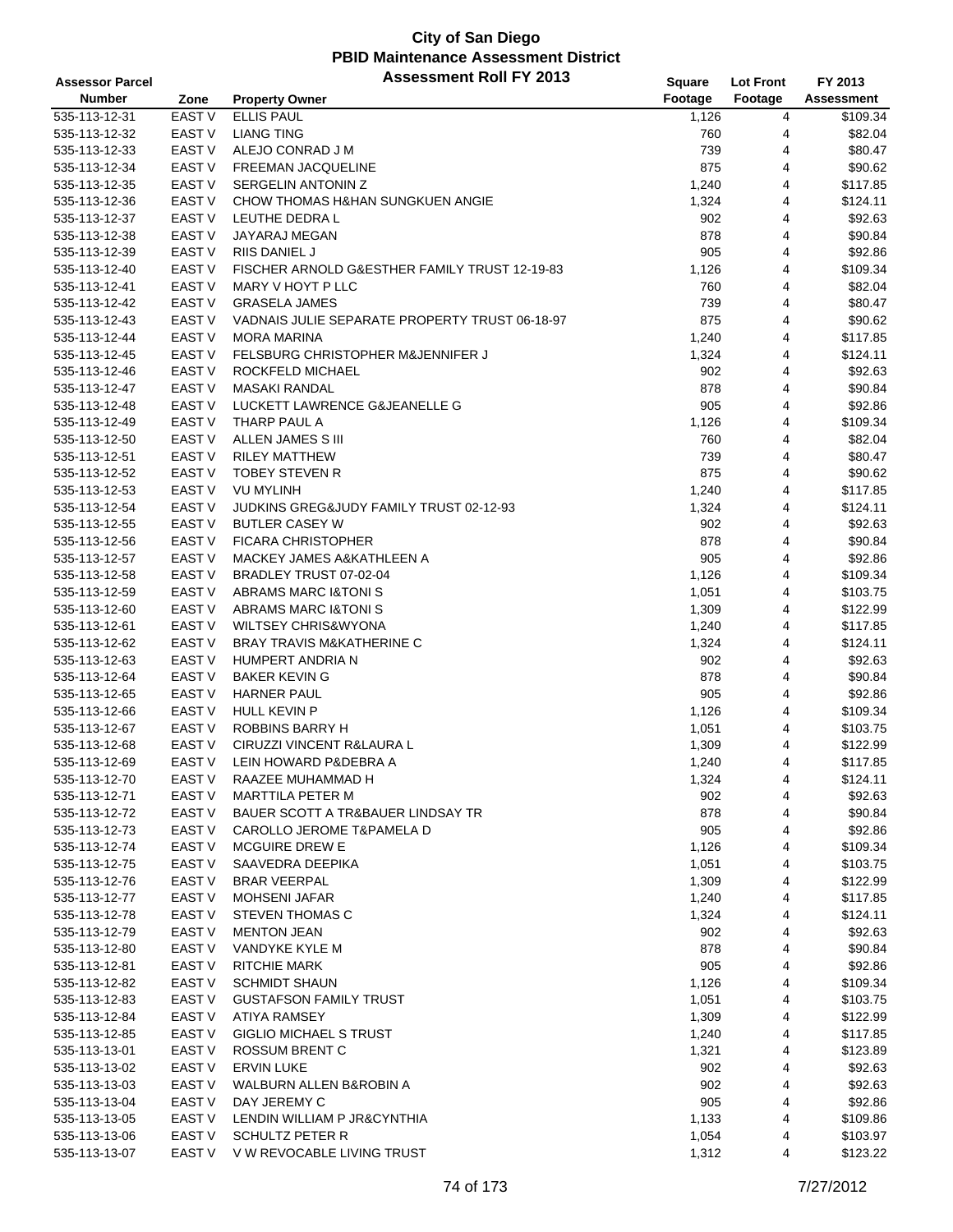| <b>Assessor Parcel</b> |                   | <b>Assessment Roll FY 2013</b>                     | Square  | <b>Lot Front</b> | FY 2013    |
|------------------------|-------------------|----------------------------------------------------|---------|------------------|------------|
| <b>Number</b>          | Zone              | <b>Property Owner</b>                              | Footage | Footage          | Assessment |
| 535-113-13-08          | EAST V            | STEINERT JAN A (DP)&BOSSE RICHARD D JR (DP)        | 1,243   | 4                | \$118.07   |
| 535-113-13-09          | EAST V            | ETIE JOHN M&ZANGER JAMES A                         | 1,321   | 4                | \$123.89   |
| 535-113-13-10          | EAST V            | <b>HANCE EMMET III</b>                             | 902     | 4                | \$92.63    |
| 535-113-13-11          | EAST V            | <b>BUTT MICHAEL A</b>                              | 878     | 4                | \$90.84    |
| 535-113-13-12          | EAST <sub>V</sub> | <b>CASIAN GINA L</b>                               | 905     | 4                | \$92.86    |
| 535-113-13-13          | EAST <sub>V</sub> | KUSHNER HARVEY                                     | 1,133   | 4                | \$109.86   |
| 535-113-13-14          | EAST <sub>V</sub> | MELUCCI IRREVOCABLE TRUST                          | 1,054   | 4                | \$103.97   |
| 535-113-13-15          | EAST V            | V&P G SERVICE STATION SUPPLIERS LLC                | 1,312   | 4                | \$123.22   |
| 535-113-13-16          | EAST V            | <b>BAZARJANI FAMILY TRUST</b>                      | 1,243   | 4                | \$118.07   |
| 535-113-13-17          | EAST V            | WERFEL STEVEN J&JEANNETTE M                        | 1,321   | 4                | \$123.89   |
| 535-113-13-18          | EAST <sub>V</sub> | SENEVIRATNE ARUNA& PERIES DHARSHYNIS               | 902     | 4                | \$92.63    |
| 535-113-13-19          | EAST V            | DEERING STEVEN M&IRMA M                            | 878     | 4                | \$90.84    |
|                        | EAST V            | <b>MARTIN TODD S</b>                               | 905     | 4                | \$92.86    |
| 535-113-13-20          |                   |                                                    |         |                  |            |
| 535-113-13-21          | <b>EAST V</b>     | LACY CRAIG W&NANCY S                               | 1,133   | 4                | \$109.86   |
| 535-113-13-22          | <b>EAST V</b>     | IRISH JAMES M FAMILY TRUST                         | 1,054   | 4                | \$103.97   |
| 535-113-13-23          | EAST V            | <b>BOYAR LISA F</b>                                | 1,312   | 4                | \$123.22   |
| 535-113-13-24          | EAST V            | <b>GALEY JOHN N</b>                                | 1,243   | 4                | \$118.07   |
| 535-113-13-25          | EAST V            | SAUNDERS LOPEZ-ROSENDE TRUST                       | 1,321   | 4                | \$123.89   |
| 535-113-13-26          | <b>EAST V</b>     | WOOD DANIEL C FAMILY TRUST                         | 902     | 4                | \$92.63    |
| 535-113-13-27          | <b>EAST V</b>     | <b>LOVETT MARK P</b>                               | 878     | 4                | \$90.84    |
| 535-113-13-28          | EAST V            | MALLORY EDWARD W                                   | 905     | 4                | \$92.86    |
| 535-113-13-29          | EAST V            | MCCLOSKEY WILLIAM M&KATHY L FAMILY TRUST           | 1,133   | 4                | \$109.86   |
| 535-113-13-30          | <b>EAST V</b>     | <b>RANGLAS ATHAN</b>                               | 1,054   | 4                | \$103.97   |
| 535-113-13-31          | EAST V            | SPERCO FAMILY TRUST 12-22-94                       | 1,312   | 4                | \$123.22   |
| 535-113-13-32          | EAST V            | FORSYTH FAMILY TRUST 07-20-01                      | 1,243   | 4                | \$118.07   |
| 535-113-13-33          | EAST V            | MATZINGER FAMILY TRUST 01-30-03                    | 1,321   | 4                | \$123.89   |
| 535-113-13-34          | EAST V            | ROZNOWSKI AMY B                                    | 902     | 4                | \$92.63    |
| 535-113-13-35          | EAST V            | VALLABHANATH PRASHANTH                             | 878     | 4                | \$90.84    |
| 535-113-13-36          | EAST V            | <b>HARLEY LURA L</b>                               | 905     | 4                | \$92.86    |
| 535-113-13-37          | EAST V            | MCNAMARA TIMOTHY R&ADLER KIMBERLEY L               | 1,133   | 4                | \$109.86   |
| 535-113-13-38          | EAST <sub>V</sub> | WHALEN JOHN E REVOCABLE TRUST                      | 1,054   | 4                | \$103.97   |
| 535-113-13-39          | EAST V            | SALISBURY DAVID                                    | 1,312   | 4                | \$123.22   |
| 535-113-13-40          | EAST <sub>V</sub> | SUH DAVID YONGSUK&JEE UN                           | 1,243   | 4                | \$118.07   |
| 535-113-13-41          | <b>EAST V</b>     | PERSSON CARL A                                     | 1,321   | 4                | \$123.89   |
| 535-113-13-42          | EAST V            | VERCOLLONE JOHN P                                  | 902     | 4                | \$92.63    |
| 535-113-13-43          | EAST V            | <b>REID AARON T</b>                                | 878     | 4                | \$90.84    |
| 535-113-13-44          | EAST V            | THOMPSON BRUCE F&LINDA M                           | 905     | 4                | \$92.86    |
| 535-113-13-45          | EAST V            | DADA FAMILY TRUST 06-16-94                         | 1,358   | 4                | \$126.65   |
| 535-113-13-46          | <b>EAST V</b>     | <b>EGROVICH JOANNE</b>                             | 1,172   | 4                | \$112.77   |
| 535-113-13-47          | EAST V            | <b>WILLIAMS THOMAS G</b>                           | 1,654   | 4                | \$148.73   |
| 535-113-13-48          | EAST V            | ZELKO GERALD W                                     | 1,130   | 4                | \$109.64   |
| 535-113-13-49          | EAST V            | CHEN DANIEL IFU& YU CHUNG-LIN SHIRLEY              | 902     | 4                | \$92.63    |
| 535-113-13-50          | EAST V            | SUMMERHAYS CAROL G                                 | 878     | 4                | \$90.84    |
| 535-113-13-51          | EAST V            | LARSON RONALD E&MARY L REVOCABLE TRUST             | 1,548   | 4                | \$140.82   |
| 535-113-13-52          | EAST V            | SHAW FAMILY TRUST 03-07-97                         | 1,524   | 4                | \$139.03   |
| 535-113-13-53          | EAST V            | PLEIN LIVING TRUST 05-08-03                        | 1,948   | 4                | \$170.66   |
| 535-113-13-54          | EAST V            | SIEWERT JEREMY R                                   | 1,130   | 4                | \$109.64   |
| 535-113-13-55          | EAST V            | <b>JUREK HEATHER J</b>                             | 902     | 4                | \$92.63    |
| 535-113-13-56          | EAST V            | MENDELSON PHIL&JOAN Q                              | 878     | 4                | \$90.84    |
| 535-113-13-57          | EAST V            | GILSON FAMILY TRUST 11-05-93                       | 1,548   | 4                | \$140.82   |
| 535-113-13-58          | EAST V            | ANDRADE MICHAEL L&SHERRY R COM&SEPARATE PROP TRUST | 1,524   | 4                | \$139.03   |
| 535-113-13-59          | EAST V            | STIEFEL MICHAEL A                                  | 1,685   | 4                | \$151.04   |
| 535-113-13-60          | EAST V            | BAILEY JEFFREY W&PEGGY L                           | 2,011   | 4                | \$175.36   |
| 535-113-13-61          | EAST V            | STEWART FAMILY TRUST                               | 1,878   | 4                | \$165.44   |
| 535-113-13-62          | EAST V            | LOWDER JAMES N&SANDY                               | 2,430   | 4                | \$206.62   |
| 535-113-13-63          | EAST V            | <b>BERG FAMILY TRUST</b>                           | 2,011   | 4                | \$175.36   |
| 535-113-13-64          | EAST V            | <b>EMERY FAMILY TRUST</b>                          | 1,878   | 4                | \$165.44   |
| 535-113-13-65          | EAST V            | ALEMANY ARTURO&LINDA L                             | 2,430   | 4                | \$206.62   |
| 535-113-13-66          | EAST V            | VAZQUEZ WALTER D                                   | 2,011   | 4                | \$175.36   |
| 535-113-13-67          | EAST V            | <b>WLOHJR GENTOO TRUST 11-15-11</b>                | 1,878   | 4                | \$165.44   |
| 535-113-13-68          | EAST V            | <b>JOHNSON MARK S</b>                              | 2,430   | 4                | \$206.62   |
| 535-113-13-69          | EAST <sub>V</sub> | 3101 LLC                                           | 2,011   | 4                | \$175.36   |
|                        |                   |                                                    |         |                  |            |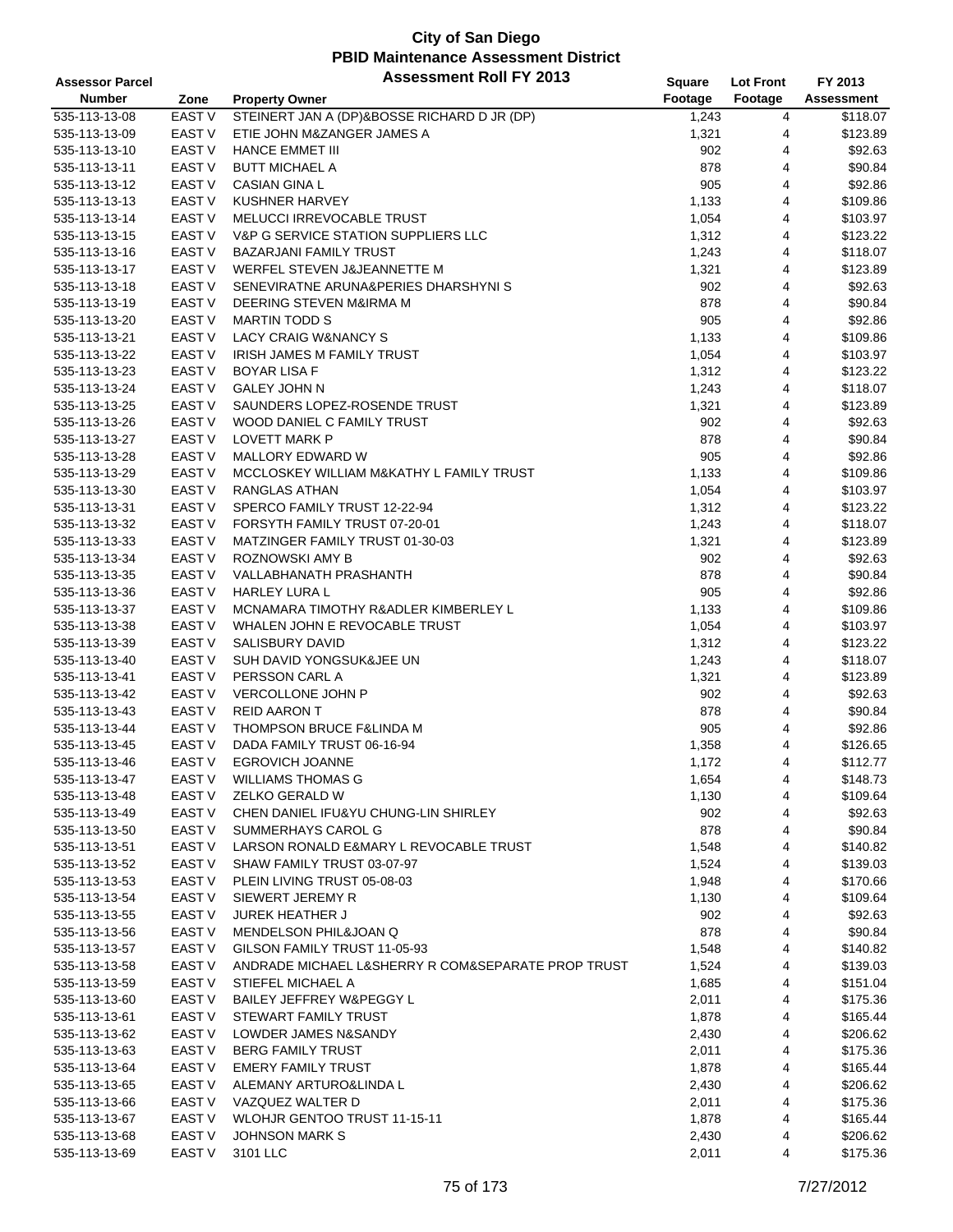| <b>Assessor Parcel</b> |                   | <b>Assessment Roll FY 2013</b>                                    | <b>Square</b>  | <b>Lot Front</b> | FY 2013              |
|------------------------|-------------------|-------------------------------------------------------------------|----------------|------------------|----------------------|
| <b>Number</b>          | Zone              | <b>Property Owner</b>                                             | Footage        | Footage          | Assessment           |
| 535-113-13-70          | EAST V            | TALBOT G ANTHONY                                                  | 1,878          | 4                | \$165.44             |
| 535-113-13-71          | <b>EAST V</b>     | LEYTON MITCHELL TRUST 09-06-00                                    | 2,430          | 4                | \$206.62             |
| 535-113-13-72          | EAST V            | V W LIVING REVOCABLE LIVING TRUST                                 | 2,838          | 4                | \$237.06             |
| 535-114-03-01          | EAST V            | PADOCLE L P                                                       | 1,506          | 5                | \$144.03             |
| 535-114-03-02          | <b>EAST V</b>     | <b>GERBERG TATIANA</b>                                            | 1,099          | 5                | \$113.66             |
| 535-114-03-03          | <b>EAST V</b>     | GLASSMAN FAMILY TRUST 12-16-02                                    | 1,137          | 5                | \$116.50             |
| 535-114-03-04          | EAST V            | LYNN FAMILY TRUST 08-24-10                                        | 1,325          | 5                | \$130.52             |
| 535-114-03-05          | EAST V            | COX JAMES A REVOCABLE TRUST                                       | 1,499          | 5                | \$143.50             |
| 535-114-03-06          | EAST <sub>V</sub> | <b>BAKKE STEPHEN M</b>                                            | 1,515          | 5                | \$144.70             |
| 535-114-03-07          | EAST V            | SIEFERT ALAN                                                      | 1,169          | 5                | \$118.88             |
| 535-114-03-08          | <b>EAST V</b>     | ALLEN MICHAEL B&PRIOTO MARIA G                                    | 1,507          | 5                | \$144.10             |
| 535-114-03-09          | EAST V            | SUN YUAN NING&YEH CHEN YI                                         | 1,671          | 5                | \$156.33             |
| 535-114-03-10          | <b>EAST V</b>     | HAJJAR FRED F JR                                                  | 1,317          | 5                | \$129.93             |
| 535-114-03-11          | EAST V            | <b>CANTOR TIMOTHY A&amp;AMY E</b>                                 | 2,116          | 5                | \$189.53             |
| 535-114-03-12          | EAST V            | WENDLANDT IAN J                                                   | 1,248          | 5                | \$124.78             |
| 535-114-03-13          | <b>EAST V</b>     | SERGELIN ANTONIN Z                                                | 1,603          | 5                | \$151.26             |
| 535-114-03-14          | EAST <sub>V</sub> | <b>BORILLO RAMONETTE M</b>                                        | 1,301          | 5                | \$128.73             |
| 535-114-03-15          | EAST V            | FORTINI BERNADETTE M                                              | 1,228          | 5                | \$123.29             |
| 535-114-03-16          | EAST V            | <b>CHBAT ELIE&amp;ROLA</b>                                        | 1,710          | 5                | \$159.24             |
| 535-114-03-17          | <b>EAST V</b>     | <b>WILSON PATRICIA A TRUST</b>                                    | 1,296          | 5                | \$128.36             |
| 535-114-03-18          | EAST V            | <b>PALMER CHRISTINE</b>                                           | 1,564          | 5                | \$148.35             |
| 535-114-03-19          | <b>EAST V</b>     | DANIELS FAMILY TRUST 08-13-81                                     | 891            | 5                | \$98.15              |
| 535-114-03-20          | <b>EAST V</b>     | <b>BARNES ADIA O</b>                                              | 1,077          | 5                | \$112.02             |
| 535-114-03-21          | EAST V            | MERRILL DANIEL E 2006 TRUST                                       | 1,275          | 5                | \$126.79             |
| 535-114-03-24          | EAST <sub>V</sub> | SCHEMPP DONALD L&DONNA W                                          | 1,934          | 5                | \$175.95             |
| 535-114-03-25          | EAST V            | MCDANIEL JANET E TRUST 05-13-05                                   | 1,254          | 5                | \$125.23             |
| 535-114-03-26          | <b>EAST V</b>     | <b>CURTIS ERIN E</b>                                              | 1,352          | 5                | \$132.54             |
| 535-114-03-27          | EAST <sub>V</sub> | WU JIMMY C                                                        | 1,279          | 5                | \$127.09             |
| 535-114-03-28          | EAST V            | MCDONALD DAVID A&ERWIN DALE E                                     | 1,281          | 5                | \$127.24             |
| 535-114-03-29          | <b>EAST V</b>     | SHINN ROBERT C&ROTTER LAURA                                       | 1,696          | 5                | \$158.20             |
| 535-114-03-30          | <b>EAST V</b>     | <b>BALIS GREGG</b>                                                | 1,951          | 5                | \$177.22             |
| 535-114-03-31          | <b>EAST V</b>     | RICHTER WILLIAM L                                                 | 1,431          | 5                | \$138.43             |
| 535-114-03-32          | <b>EAST V</b>     | <b>HAJJAR ZAHI</b>                                                |                | 5                | \$129.03             |
| 535-114-03-33          | <b>EAST V</b>     | SWITTEL STEVEN A&SANG HUI                                         | 1,305          | 5                | \$127.09             |
| 535-114-03-34          | EAST V            | RILEY AUDREY J TRUST 07-11-03                                     | 1,279<br>1,718 | 5                | \$159.84             |
| 535-114-03-35          | EAST V            | <b>GHISELLI ROBERT</b>                                            | 1,674          | 5                | \$156.56             |
| 535-114-03-36          | EAST V            | <b>LANDIN RICK</b>                                                | 1,620          | 5                | \$152.53             |
| 535-114-03-37          | EAST V            | HOLLINGSWORTH ANDREW D&JOANNE                                     | 1,051          | 5                | \$110.08             |
| 535-114-03-38          | <b>EAST V</b>     | <b>SPARKS GLEN</b>                                                | 1,113          | 5                | \$114.71             |
| 535-114-03-39          | EAST V            | SLACK DANIEL M&PETTIT BEVERLY J                                   | 1,164          | 5                | \$118.51             |
| 535-114-03-40          | EAST V            | DLUGOLENSKI MATHEW A                                              | 1,257          | 5                | \$125.45             |
| 535-114-03-41          |                   |                                                                   |                |                  |                      |
| 535-114-03-42          | EAST V<br>EAST V  | SIMS JOSEPH R REVOCABLE TRUST<br>LIETZOW WILLIAM A TRUST 08-31-80 | 1,306          | 5                | \$129.11<br>\$129.70 |
| 535-114-03-43          | EAST V            | BRENNER FAMILY TRUST 11-19-97                                     | 1,314          | 5<br>5           | \$128.43             |
| 535-114-03-44          | EAST V            | BERNSTEIN ALEXANDER J&DONNA                                       | 1,297          | 5                | \$136.79             |
|                        | EAST V            | CASILLAS STEVE                                                    | 1,409          | 5                | \$101.95             |
| 535-114-03-45          | EAST V            | <b>MAST WILLIAM C</b>                                             | 942            |                  | \$158.72             |
| 535-114-03-46          | EAST V            | BERGENER PHILLIP R&BEVERLY L LIVING TRUST                         | 1,703          | 5                | \$177.22             |
| 535-114-03-47          | EAST V            | <b>HENSLEY THOMAS O&amp;BARBARA L</b>                             | 1,951          | 5                |                      |
| 535-114-03-48          |                   |                                                                   | 1,432          | 5                | \$138.50             |
| 535-114-03-49          | EAST V            | <b>BLAKELY CAROLYN J</b><br>STEVES KEVIN J                        | 1,309          | 5                | \$129.33             |
| 535-114-03-50          | EAST V            |                                                                   | 1,278          | 5                | \$127.02             |
| 535-114-03-51          | EAST V            | <b>BURGESS TERRENCE J</b>                                         | 1,719          | 5                | \$159.91             |
| 535-114-03-52          | EAST V            | <b>HAJJAR FRED F</b>                                              | 1,674          | 5                | \$156.56             |
| 535-114-03-53          | EAST V            | OLSEN BARRY L&HILL-OLSEN KIM L                                    | 1,631          | 5                | \$153.35             |
| 535-114-03-54          | EAST V            | <b>MATSON REALTY CORP</b>                                         | 1,041          | 5                | \$109.34             |
| 535-114-03-55          | EAST V            | LITTLE KENNETH D                                                  | 989            | 5                | \$105.46             |
| 535-114-03-56          | EAST V            | <b>FITCHITT GREG</b>                                              | 1,162          | 5                | \$118.36             |
| 535-114-03-57          | EAST V            | FREIZE ROGER A II&REGINA M                                        | 1,298          | 5                | \$128.51             |
| 535-114-03-58          | EAST V            | WISZ MICHAEL J                                                    | 1,273          | 5                | \$126.64             |
| 535-114-03-59          | EAST V            | PEREZ ROBERT H                                                    | 1,380          | 5                | \$134.63             |
| 535-114-03-60          | EAST V            | BADAMI RICHARD&DEAVON LIVING TRUST                                | 1,226          | 5                | \$123.14             |
| 535-114-03-61          | EAST V            | VAZQUEZ W DAVID                                                   | 1,409          | 5                | \$136.79             |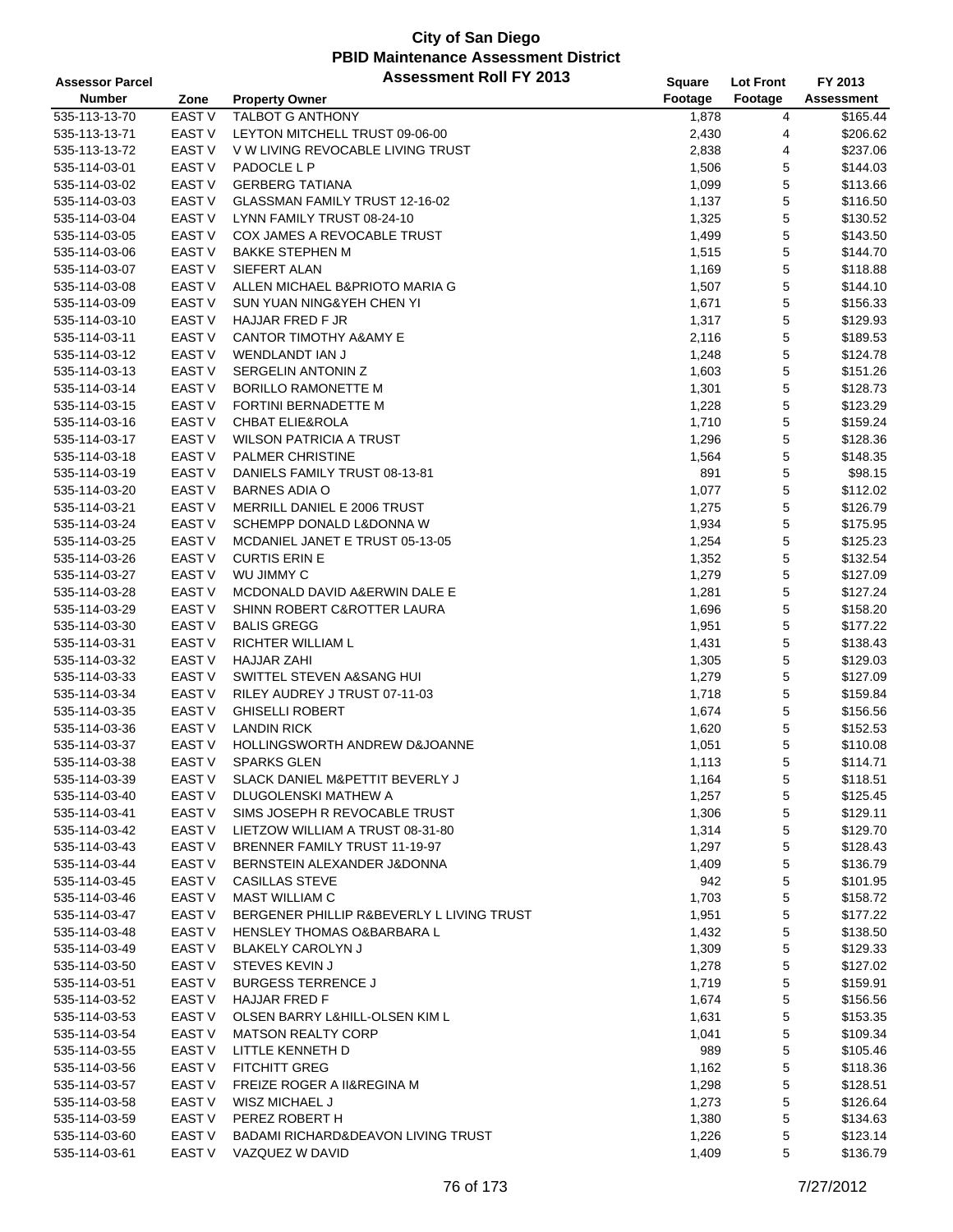| <b>Assessor Parcel</b>         |                   | <b>Assessment Roll FY 2013</b>          | Square  | <b>Lot Front</b> | FY 2013    |
|--------------------------------|-------------------|-----------------------------------------|---------|------------------|------------|
| <b>Number</b>                  | Zone              | <b>Property Owner</b>                   | Footage | Footage          | Assessment |
| 535-114-03-62                  | EAST V            | CAPETOWN INDUSTRIES LLC                 | 942     | 5                | \$101.95   |
| 535-114-03-63                  | EAST V            | ROYSTON IVOR&COLETTE C                  | 1,689   | 5                | \$157.68   |
| 535-114-03-64                  | <b>EAST V</b>     | <b>RANGLAS TOM</b>                      | 1,598   | 5                | \$150.89   |
| 535-114-03-65                  | EAST V            | <b>WENTZ DAVID</b>                      | 1,625   | 5                | \$152.90   |
| 535-114-03-66                  | EAST <sub>V</sub> | <b>BAMBERGER REBECCA</b>                | 1,574   | 5                | \$149.10   |
|                                | EAST <sub>V</sub> | YOUNG FAMILY TRUST                      |         | 5                | \$150.74   |
| 535-114-03-67                  | EAST V            | WHITE ROBIN M TRUST                     | 1,596   | 5                |            |
| 535-114-03-68                  |                   |                                         | 1,464   |                  | \$140.89   |
| 535-114-03-69                  | EAST <sub>V</sub> | <b>BROWN GEORGE</b>                     | 2,036   | 5                | \$183.56   |
| 535-114-03-70                  | <b>EAST V</b>     | <b>MADIGAN LAURIE A</b>                 | 1,859   | 5                | \$170.36   |
| 535-114-03-71                  | EAST V            | <b>KELLEY FAMILY TRUST</b>              | 2,289   | 5                | \$202.44   |
| 535-114-03-72                  | EAST V            | <b>MYERS BRUCE S</b>                    | 1,377   | 5                | \$134.40   |
| 535-114-03-73                  | <b>EAST V</b>     | PORTER JACK&HUKLE MARIAN                | 1,211   | $\mathbf 5$      | \$122.02   |
| 535-114-03-74                  | EAST V            | <b>UMEDA MARC M TRUST</b>               | 1,904   | 5                | \$173.72   |
| 535-114-03-75                  | EAST V            | DACHTLER ROGER                          | 3,396   | 10               | \$316.70   |
| 535-114-04-01                  | EAST V            | CLOYD REVOCABLE 1997 TRUST              | 1,692   | 5                | \$157.90   |
| 535-114-04-02                  | EAST <sub>V</sub> | WALKER ANDREW M                         | 1,609   | 5                | \$151.71   |
| 535-114-04-03                  | <b>EAST V</b>     | HAGEE EDMON D&CHRISTINE R FAMILY TRUST  | 1,333   | 5                | \$131.12   |
| 535-114-04-04                  | EAST V            | SHANNON DEBRA J TRUST 06-03-05          | 1,330   | 5                | \$130.90   |
| 535-114-04-05                  | EAST V            | DALLO MIKE&MONA                         | 1,208   | 5                | \$121.79   |
| 535-114-04-06                  | EAST <sub>V</sub> | CONE FAMILY TRUST 06-03-99              | 1,925   | 5                | \$175.28   |
| 535-114-04-07                  | EAST <sub>V</sub> | <b>HARRIS BRYAN</b>                     | 2,300   | 5                | \$203.26   |
| 535-114-04-08                  | EAST V            | OHR DANIEL M&DONNA M                    | 1,390   | 5                | \$135.37   |
| 535-114-04-09                  | <b>EAST V</b>     | AYALA MICHELE H                         | 1,210   | 5                | \$121.94   |
| 535-114-04-10                  | <b>EAST V</b>     | COSSUM FAMILY TRUST 05-15-08            | 1,909   | 5                | \$174.09   |
| 535-114-04-11                  | <b>EAST V</b>     | BOGART GARY N TRUST 11-11-11            | 1,538   | 5                | \$146.41   |
| 535-114-04-12                  | EAST <sub>V</sub> | MOLLERING WILLIAM D&CESENA ALMA L       | 1,574   | 5                | \$149.10   |
| 535-114-04-13                  | EAST <sub>V</sub> | JAMES JASON D&DEBORAH A                 | 1,369   | 5                | \$133.80   |
| 535-114-04-14                  | <b>EAST V</b>     | <b>FRENCH MATTHEW W</b>                 | 1,562   | 5                | \$148.20   |
| 535-114-04-15                  | EAST V            | ADKINS ALAN D&SHARON K                  | 1,925   | 5                | \$175.28   |
| 535-114-04-16                  | EAST <sub>V</sub> | H F PARK LOFT LLC                       | 2,322   | 5                | \$204.90   |
| 535-114-04-17                  | <b>EAST V</b>     | ARMBRUSTER CHRIS&LORI                   | 1,390   | 5                | \$135.37   |
| 535-114-04-18                  | EAST <sub>V</sub> | LIVINGSTON STANLEY C                    | 1,210   | 5                | \$121.94   |
| 535-114-04-19                  | <b>EAST V</b>     | METLITZ WAYNE A                         | 1,915   | 5                | \$174.54   |
| 535-114-04-20                  | <b>EAST V</b>     | OSS JAMES M                             | 1,539   | 5                | \$146.49   |
|                                | EAST V            | M O R K FAMILY TRUST                    |         | 5                | \$149.77   |
| 535-114-04-21<br>535-114-04-22 | EAST V            | <b>TAFAZOLI ZIBA</b>                    | 1,583   | 5                | \$134.40   |
|                                |                   |                                         | 1,377   |                  |            |
| 535-114-04-23                  | EAST <sub>V</sub> | WURCH WILLIAM A&MARY E A B LIVING TRUST | 1,562   | 5                | \$148.20   |
| 535-114-04-24                  | EAST <sub>V</sub> | TRAYLOR FAMILY TRUST 06-08-07           | 1,925   | 5                | \$175.28   |
| 535-114-04-25                  | <b>EAST V</b>     | MARNELL DANIEL J&KIEU REVOCABLE TRUST   | 2,325   | 5                | \$205.12   |
| 535-114-04-26                  | EAST V            | HOLLINGSWORTH ANDREW&JOANNE             | 1,390   | 5                | \$135.37   |
| 535-114-04-27                  | EAST V            | RUDICK WAYNE M&DANA                     | 1,210   | 5                | \$121.94   |
| 535-114-04-28                  | EAST V            | FREUNDT C KENT&BARBARA C                | 1,918   | 5                | \$174.76   |
| 535-114-04-29                  | EAST V            | OTTO-TUNNICLIFF FAMILY TRUST            | 1,539   | 5                | \$146.49   |
| 535-114-04-30                  | EAST V            | <b>JORALMON RICHARD A</b>               | 1,585   | 5                | \$149.92   |
| 535-114-04-31                  | EAST V            | ATIYA RAMSEY W                          | 1,375   | 5                | \$134.25   |
| 535-114-04-32                  | EAST V            | SINGER ROBERT                           | 1,562   | 5                | \$148.20   |
| 535-114-04-33                  | EAST V            | DAVENPORT CHARLES                       | 1,925   | 5                | \$175.28   |
| 535-114-04-34                  | EAST V            | WEEGE FAMILY TRUST 06-21-89             | 2,330   | 5                | \$205.50   |
| 535-114-04-35                  | EAST V            | HOVEY 2006 TRUST 02-23-06               | 1,377   | 5                | \$134.40   |
| 535-114-04-36                  | <b>EAST V</b>     | <b>BECERRIL CESAR</b>                   | 1,210   | 5                | \$121.94   |
| 535-114-04-37                  | EAST V            | KOCH GREGORY G TRUST 02-20-03           | 1,924   | 5                | \$175.21   |
| 535-114-04-38                  | EAST V            | WILSON DOUGLAS&KATHLEEN                 | 2,623   | 5                | \$227.35   |
| 535-114-04-39                  | EAST V            | JANSEN-PETERS FAMILY TRUST              | 1,969   | 5                | \$178.56   |
| 535-114-04-40                  | EAST V            | EVANS SCOTT M LIVING TRUST              | 2,290   | 5                | \$202.51   |
| 535-114-04-41                  | EAST V            | FERNANDEZ MAURICIO                      | 2,322   | 5                | \$204.90   |
| 535-114-04-42                  | EAST V            | VUOZZO MARK TRUST 12-22-00              | 2,033   | 5                | \$183.34   |
| 535-114-04-43                  | EAST V            | FREUNDT C KENT&BARBARA C                | 3,075   | 5                | \$261.07   |
| 535-114-04-44                  | EAST V            | MARGAIN FERNANDEZ FAMILY TRUST          | 2,454   | 5                | \$214.75   |
| 535-114-04-45                  | EAST V            | HUEY MICHAEL L FAMILY TRUST             | 2,234   | 5                | \$198.33   |
| 535-114-04-46                  | EAST V            | WHEELER DAVID G JR&MARTA A              | 2,914   | 5                | \$249.06   |
| 535-114-05-00                  | EAST V            | TR PRODUCE LLC                          | 545     | 13               | \$123.02   |
| 535-114-06-00                  | EAST V            | TR PRODUCE LLC                          | 988     | 13               | \$156.07   |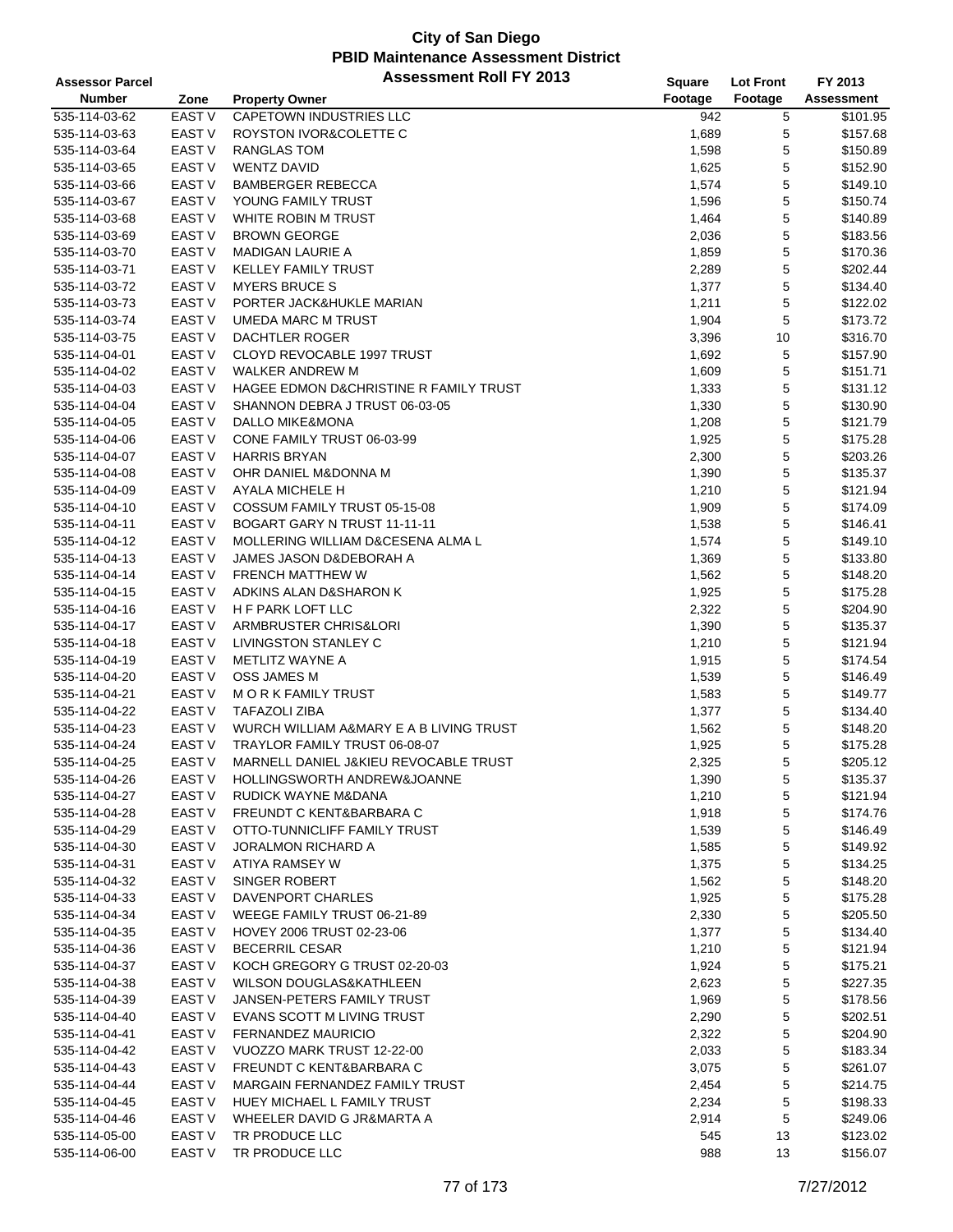| <b>Assessor Parcel</b> |                   | <b>Assessment Roll FY 2013</b>           | Square  | <b>Lot Front</b> | FY 2013     |
|------------------------|-------------------|------------------------------------------|---------|------------------|-------------|
| <b>Number</b>          | Zone              | <b>Property Owner</b>                    | Footage | Footage          | Assessment  |
| 535-114-07-00          | <b>EAST V</b>     | TR PRODUCE LLC                           | 19,350  | 13               | \$1,525.87  |
| 535-114-08-01          | EAST <sub>V</sub> | LIFE LLC                                 | 777     | 0                | \$57.96     |
| 535-114-08-02          | <b>EAST V</b>     | LIFE LLC                                 | 765     | 0                | \$57.07     |
| 535-114-08-03          | <b>EAST V</b>     | TRIWEST FINANCIAL GROUP INC              | 765     | $\mathbf 0$      | \$57.07     |
| 535-114-08-04          | <b>EAST V</b>     | DOWNTOWN PROJECT LLC                     | 712     | 0                | \$53.12     |
| 535-114-08-05          | EAST <sub>V</sub> | R I M M PROPERTIES LLC                   | 712     | 0                | \$53.12     |
| 535-114-08-06          | EAST <sub>V</sub> | R I M M PROPERTIES LLC                   | 765     | 0                | \$57.07     |
| 535-114-08-07          | <b>EAST V</b>     | DAVENPORT CHAS FAMILY 1999 TRUST         | 765     | 0                | \$57.07     |
| 535-114-08-08          | <b>EAST V</b>     | <b>RIMM PROPERTIES LLC</b>               | 1,207   | $\pmb{0}$        | \$90.04     |
| 535-114-08-09          | <b>EAST V</b>     | <b>EAST VILLAGE PROPERTIES LLC</b>       | 1,297   | 0                | \$96.76     |
| 535-114-08-10          | <b>EAST V</b>     | <b>EAST VILLAGE PROPERTIES LLC</b>       | 1,068   | 0                | \$79.67     |
| 535-114-08-11          | <b>EAST V</b>     | HILL TERI J TRUST 11-20-03               | 1,165   | $\pmb{0}$        | \$86.91     |
| 535-114-08-12          | <b>EAST V</b>     | SHAMOUN RONSON J&MELANIE                 | 1,165   | 0                | \$86.91     |
| 535-114-08-13          | <b>EAST V</b>     | CARPENTER RICHARD A&MIRIAM A             | 1,068   | $\mathbf 0$      | \$79.67     |
| 535-114-08-14          | EAST V            | MARKOWICZ JOSEPH P&AVILA LETICIA C       | 1,294   | $\mathbf 0$      | \$96.53     |
| 535-114-08-15          | <b>EAST V</b>     | <b>ENGARDT GARY</b>                      | 777     | 0                | \$57.96     |
| 535-114-08-16          | <b>EAST V</b>     | ARALCO INVESTMENT LLC                    | 765     | 0                | \$57.07     |
| 535-114-08-17          | EAST V            | PEDRETTI MICHAEL&SABRIYA                 | 765     | $\mathbf 0$      | \$57.07     |
| 535-114-08-18          | <b>EAST V</b>     | <b>WELLS FARGO BANK</b>                  | 712     | 0                | \$53.12     |
| 535-114-08-19          | <b>EAST V</b>     | <b>HORJUS PETER E</b>                    | 712     | $\mathbf 0$      | \$53.12     |
| 535-114-08-20          | <b>EAST V</b>     | T R PRODUCE LLC                          | 765     | 0                | \$57.07     |
| 535-114-08-21          | <b>EAST V</b>     | CARPENTER RICHARD&MIRIAM                 | 765     | 0                | \$57.07     |
| 535-114-08-22          | <b>EAST V</b>     | <b>KELLY CAPITAL GROUP INC</b>           |         | $\pmb{0}$        | \$90.04     |
|                        |                   |                                          | 1,207   |                  |             |
| 535-114-08-23          | EAST <sub>V</sub> | DANIELSON D S S LLC                      | 1,297   | 0                | \$96.76     |
| 535-114-08-24          | <b>EAST V</b>     | R I M M PROPERTIES LLC                   | 1,068   | 0                | \$79.67     |
| 535-114-08-25          | <b>EAST V</b>     | RULE 29 ENTERPRISES LLC                  | 1,165   | $\mathbf 0$      | \$86.91     |
| 535-114-08-26          | <b>EAST V</b>     | TR PRODUCE LLC                           | 1,165   | $\pmb{0}$        | \$86.91     |
| 535-114-08-27          | <b>EAST V</b>     | <b>CASTANOS FAMILY TRUST</b>             | 1,068   | $\pmb{0}$        | \$79.67     |
| 535-114-08-28          | EAST V            | WHEELHOUSE PROPERTIES LLC                | 1,294   | 0                | \$96.53     |
| 535-115-01-00          | EAST V            | S D G-LEFT FIELD LLC                     | 20,000  | 200              | \$2,759.10  |
| 535-115-02-00          | EAST <sub>V</sub> | S D G-LEFT FIELD LLC                     | 0       | 50               | \$689.78    |
| 535-115-03-00          | <b>EAST V</b>     | S D G-LEFT FIELD LLC                     | 0       | 50               | \$689.78    |
| 535-115-04-00          | <b>EAST V</b>     | S D G-LEFT FIELD LLC                     | 30,000  | 200              | \$3,505.10  |
| 535-115-05-00          | <b>EAST V</b>     | CITY OF SAN DIEGO                        | 7,120   | 150              | \$1,481.48  |
| 535-115-06-00          | EAST V            | S D G-LEFT FIELD LLC                     | 0       | 100              | \$1,379.55  |
| 535-115-07-00          | EAST V            | S D G-LEFT FIELD LLC                     | 0       | 50               | \$689.78    |
| 535-115-08-00          | EAST <sub>V</sub> | S D G-LEFT FIELD LLC                     | 0       | 200              | \$2,013.10  |
| 535-116-01-00          | EAST <sub>V</sub> | <b>ISLAND STORAGE LLC</b>                | 80,000  | 400              | \$8,502.20  |
| 535-116-02-01          | <b>EAST V</b>     | P A S HOLDINGS LLC                       | 2,500   | 25               | \$344.89    |
| 535-116-02-02          | EAST V            | 453 SIXTH AVENUE LLC                     | 2,500   | 25               | \$344.89    |
| 535-116-03-00          | EAST V            | SOULDRIVER LP 6TH&J STREET LANDOWNER LLC | 0       | 75               | \$1,034.66  |
| 535-116-04-00          | <b>EAST V</b>     | SOULDRIVER LP 6TH&J STREET LANDOWNER LLC | 191,409 | 25               | \$14,437.50 |
| 535-116-05-00          | EAST V            | SOULDRIVER LP 6TH&J STREET LANDOWNER LLC | 5,000   | 50               | \$689.78    |
| 535-116-06-00          | <b>EAST V</b>     | SOULDRIVER LP 6TH&J STREET LANDOWNER LLC | 5,000   | 150              | \$1,323.33  |
| 535-116-07-00          | <b>EAST V</b>     | SOULDRIVER LP 6TH&J STREET LANDOWNER LLC | 0       | 250              | \$2,702.88  |
| 535-121-02-00          | EAST V            | DIESTRO INC                              | 9,000   | 30               | \$861.47    |
| 535-121-04-00          | EAST V            | C H S P SAN DIEGO LLC                    | 0       | 50               | \$689.78    |
| 535-121-05-00          | EAST V            | CHSP SAN DIEGO LLC                       | 185,889 | 150              | \$14,817.64 |
| 535-121-06-00          | EAST <sub>V</sub> | DURKETMEADS LLC                          | 6,000   | 150              | \$1,397.93  |
| 535-121-07-00          | <b>EAST V</b>     | <b>CARDAN DAVID</b>                      | 0       | 25               | \$344.89    |
| 535-121-08-00          | EAST V            | <b>CARDAN DAVID</b>                      | 2,500   | 25               | \$344.89    |
| 535-121-11-00          | EAST V            | C H S P SAN DIEGO LLC                    | 1,000   | 70               | \$965.69    |
| 535-121-12-00          | EAST V            | STRATA PROPERTIES LLC                    | 279,887 | 501              | \$24,053.66 |
| 535-122-18-01          | EAST V            | SCOTTI MARY A SEPARATE PROPERTY TRUST    | 1,533   | 4                | \$139.70    |
| 535-122-18-02          | EAST V            | <b>BALLSY BROADS LLC</b>                 | 915     | 4                | \$93.60     |
| 535-122-18-03          | EAST V            | PEDROZA FEDERICO                         | 915     | 4                | \$93.60     |
| 535-122-18-04          | EAST V            | ROMERO JAMES D                           | 915     | 4                | \$93.60     |
| 535-122-18-05          | EAST V            | LANDER JOSHUA T                          | 915     | 4                | \$93.60     |
| 535-122-18-06          | EAST <sub>V</sub> | <b>GRIMSKOG PER</b>                      | 915     | 4                | \$93.60     |
| 535-122-18-07          | EAST <sub>V</sub> | <b>KLEMM PAUL&amp;DINA M</b>             | 915     | 4                | \$93.60     |
| 535-122-18-08          | EAST <sub>V</sub> | FASACK FAMILY TRUST 09-30-11             | 1,911   | 4                | \$167.90    |
| 535-122-18-09          | EAST V            | TRAN MIKE B                              | 1,956   | 4                | \$171.26    |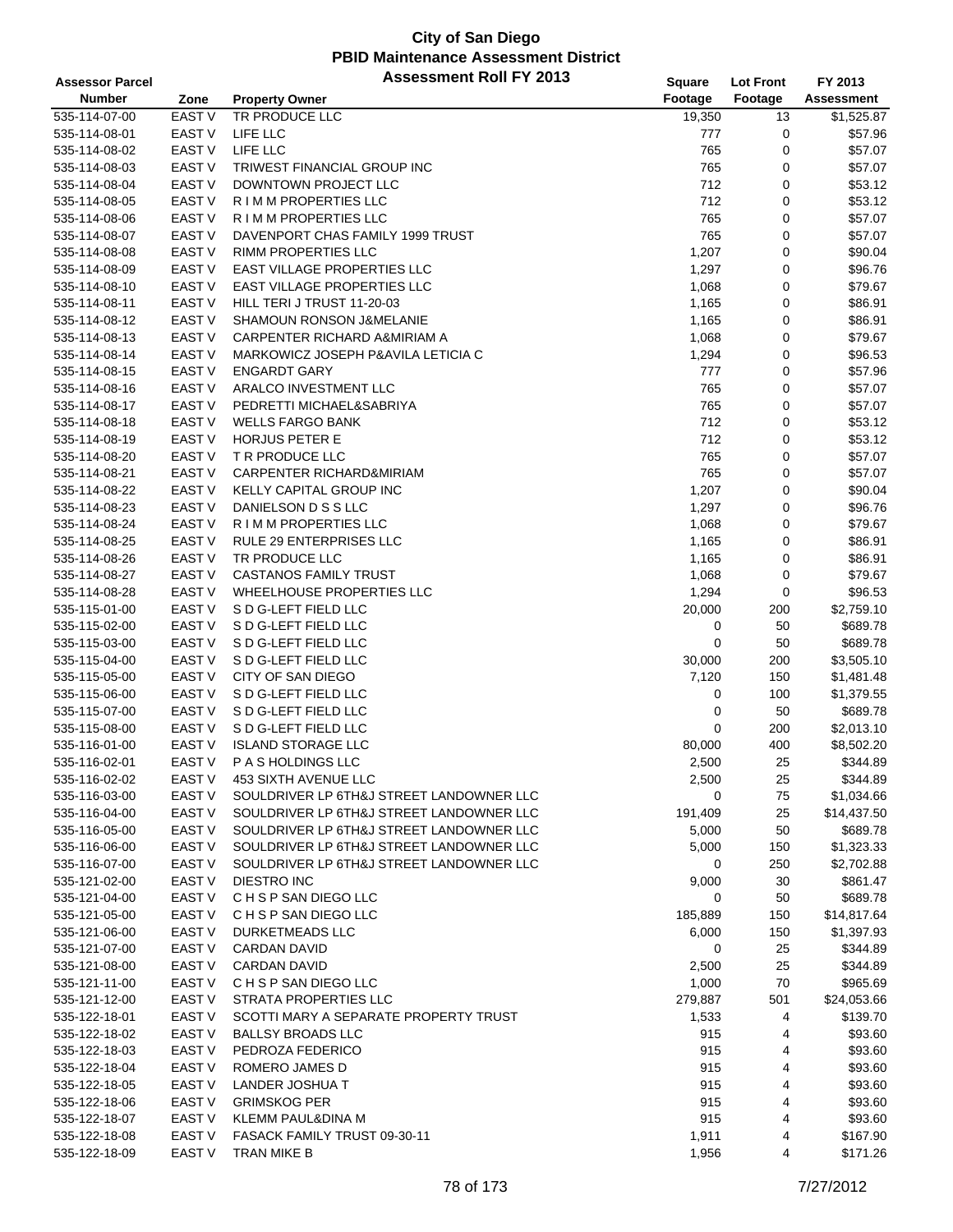| <b>Assessor Parcel</b> |                   | <b>Assessment Roll FY 2013</b>              | Square       | Lot Front      | FY 2013    |
|------------------------|-------------------|---------------------------------------------|--------------|----------------|------------|
| <b>Number</b>          | Zone              | <b>Property Owner</b>                       | Footage      | Footage        | Assessment |
| 535-122-18-10          | <b>EAST V</b>     | ZATT RYAN M                                 | 919          | 4              | \$93.90    |
| 535-122-18-11          | <b>EAST V</b>     | DOREN JASON A                               | 919          | 4              | \$93.90    |
| 535-122-18-12          | <b>EAST V</b>     | DOODLE PUNQUE E REVOCABLE TRUST             | 919          | 4              | \$93.90    |
| 535-122-18-13          | <b>EAST V</b>     | <b>DIDIO CHRISTIAN</b>                      | 919          | 4              | \$93.90    |
| 535-122-18-14          | <b>EAST V</b>     | GILMORE THEODORE W&MICHELLE R               | 919          | 4              | \$93.90    |
| 535-122-18-15          | EAST <sub>V</sub> | <b>BRIN DARIN</b>                           | 919          | 4              | \$93.90    |
| 535-122-18-16          | EAST V            | CHEN MICHAEL&LIANG KAICHAN                  | 1,403        | 4              | \$130.01   |
| 535-122-18-17          | <b>EAST V</b>     | <b>HOFFOSS DIANE</b>                        | 1,242        | 4              | \$118.00   |
| 535-122-18-18          | <b>EAST V</b>     | FRASER REVOCABLE FAMILY TRUST               | 1,172        | 4              | \$112.77   |
| 535-122-18-19          | EAST V            | ROBERTS JOEL M                              | 718          | 4              | \$78.90    |
| 535-122-18-20          | EAST <sub>V</sub> | KUZMAN WILLIAM S&SUNNY                      | 552          | 4              | \$66.52    |
| 535-122-18-21          | EAST V            | <b>LOONEY STACY</b>                         | 1,172        | 4              | \$112.77   |
| 535-122-18-22          | <b>EAST V</b>     | HUERTA RAMON&ESCALA CLAUDIA                 | 1,265        | 4              | \$119.71   |
| 535-122-18-23          | <b>EAST V</b>     | <b>ABBOTT MARTIN</b>                        | 814          | 4              | \$86.07    |
| 535-122-18-24          | EAST V            | <b>SCHMIDT MARNI J</b>                      | 1,003        | 4              | \$100.17   |
| 535-122-18-25          | EAST V            | <b>BLANK BENNETT R</b>                      | 1,003        | 4              | \$100.17   |
| 535-122-18-26          | <b>EAST V</b>     | LOPEZ ARTURO&SYLVIA C                       | 894          | 4              | \$92.03    |
| 535-122-18-27          | EAST V            | MARCOTTE JOSEPH G                           | 828          | 4              | \$87.11    |
| 535-122-18-28          | <b>EAST V</b>     | KOBOLD KYLE D                               | 894          | 4              | \$92.03    |
| 535-122-18-29          | <b>EAST V</b>     | <b>CRONIN COURTNEY L</b>                    | 1,003        | 4              | \$100.17   |
| 535-122-18-30          | <b>EAST V</b>     | <b>MAKI ROBERT&amp;FRANCES FAMILY TRUST</b> | 1,003        | 4              | \$100.17   |
| 535-122-18-31          | <b>EAST V</b>     | <b>GOBLE TRESSA L</b>                       | 814          | 4              | \$86.07    |
| 535-122-18-32          | EAST V            | <b>M2I PROPERTIES LLC</b>                   |              | 5              | \$120.97   |
|                        | EAST V            | <b>M2I PROPERTIES LLC</b>                   | 1,197<br>918 | 5              | \$100.16   |
| 535-122-18-33          |                   |                                             |              |                |            |
| 535-122-19-01          | <b>EAST V</b>     | DAVID MICHAEL S TR&DENEEN MARY F TR         | 1,364        | 4              | \$127.10   |
| 535-122-19-02          | EAST V            | DAILEY THOMAS P&KRYSTYNA M                  | 1,094        | 4              | \$106.95   |
| 535-122-19-03          | <b>EAST V</b>     | <b>HALEY KEVIN&amp;SUSAN</b>                | 603          | 4              | \$70.33    |
| 535-122-19-04          | <b>EAST V</b>     | <b>MCINNIS AMY</b>                          | 1,283        | 4              | \$121.05   |
| 535-122-19-05          | EAST V            | MCCULLOCH MICHAEL J&NAKAMURA APRIL T        | 1,283        | 4              | \$121.05   |
| 535-122-19-06          | EAST V            | <b>HAAN BRANDON</b>                         | 603          | 4              | \$70.33    |
| 535-122-19-07          | EAST <sub>V</sub> | <b>OBRIEN SHANNON M</b>                     | 1,172        | 4              | \$112.77   |
| 535-122-19-08          | <b>EAST V</b>     | BLAKE JESSE&SANTOS-BLAKE CLARISSE           | 1,155        | 4              | \$111.51   |
| 535-122-19-09          | <b>EAST V</b>     | <b>STROUP SHELBY</b>                        | 718          | 4              | \$78.90    |
| 535-122-19-10          | <b>EAST V</b>     | TILLINGHAST TAWNY                           | 552          | 4              | \$66.52    |
| 535-122-19-11          | EAST V            | <b>WOLF ANDREAS M</b>                       | 1,029        | 4              | \$102.11   |
| 535-122-19-12          | EAST V            | THOMPSON DIANNE E TRUST 05-15-01            | 1,172        | 4              | \$112.77   |
| 535-122-19-13          | EAST V            | CROSTHWAITE LUCIAN P&MORRISON WENDY L       | 603          | 4              | \$70.33    |
| 535-122-19-14          | EAST V            | ECKENROTH DEAN K JR                         | 1,283        | 4              | \$121.05   |
| 535-122-19-15          | <b>EAST V</b>     | ROCK FUND CAPITAL LLC                       | 1,283        | $\overline{4}$ | \$121.05   |
| 535-122-19-16          | EAST V            | OGO RAYMOND M                               | 603          | 4              | \$70.33    |
| 535-122-19-17          | EAST V            | <b>CHUNG EUGENE</b>                         | 1,094        | 4              | \$106.95   |
| 535-122-19-18          | EAST V            | PRESZ CHRISTOPHER&MEINHARDT DONNA           | 1,364        | 4              | \$127.10   |
| 535-122-19-19          | EAST V            | <b>EVANS MARTHA</b>                         | 814          | 4              | \$86.07    |
| 535-122-19-20          | EAST V            | WIEME THOMAS&SHARON FAMILY TRUST            | 1,003        | 4              | \$100.17   |
| 535-122-19-21          | EAST V            | <b>MESSICK BRYAN C</b>                      | 1,003        | 4              | \$100.17   |
| 535-122-19-22          | EAST V            | PINEDA ANDRES&ALEMZADEH NAZANINE            | 894          | 4              | \$92.03    |
| 535-122-19-23          | EAST V            | <b>DAVIS ALLISON</b>                        | 828          | 4              | \$87.11    |
| 535-122-19-24          | EAST V            | HOWE NANCY L LIVING TRUST                   | 894          | 4              | \$92.03    |
| 535-122-19-25          | EAST V            | BANIGO ALBERT&KARI L K                      | 1,003        | 4              | \$100.17   |
| 535-122-19-26          | EAST V            | BERKUS DANIEL&BOLDUC CLAUDIE D              | 1,003        | 4              | \$100.17   |
| 535-122-19-27          | EAST V            | OBRIEN TERRANCE&LORRAINE TRUST              | 814          | 4              | \$86.07    |
| 535-122-19-28          | EAST V            | <b>KLINGE JAMES C</b>                       | 1,364        | 4              | \$127.10   |
| 535-122-19-29          | EAST V            | MATUSESKI JOEL P                            | 1,094        | 4              | \$106.95   |
| 535-122-19-30          | EAST V            | CARRILLO FRANCISCO TRUST                    | 603          | 4              | \$70.33    |
| 535-122-19-31          | EAST V            | <b>CUCCIA FRANCIS M&amp;DEBRA S</b>         | 1,283        | 4              | \$121.05   |
| 535-122-19-32          | EAST V            | MCCROSKEY DANIEL J                          | 1,283        | 4              | \$121.05   |
| 535-122-19-33          | EAST V            | <b>SANTOS GLENN B</b>                       | 603          | 4              | \$70.33    |
| 535-122-19-34          | EAST V            | <b>HENDERSON AMY</b>                        | 1,172        | 4              | \$112.77   |
| 535-122-19-35          | EAST V            | RAMSEY LEE P&JENNIFER M                     | 1,155        | 4              | \$111.51   |
| 535-122-19-36          | EAST V            | <b>VELASCO DIEGO</b>                        | 718          | 4              | \$78.90    |
| 535-122-19-37          | EAST V            | <b>GAGLIONE ANDREW T</b>                    | 552          | 4              | \$66.52    |
| 535-122-19-38          | EAST V            | GHIO FAMILY LIVING 2003 TRUST               | 1,029        | 4              | \$102.11   |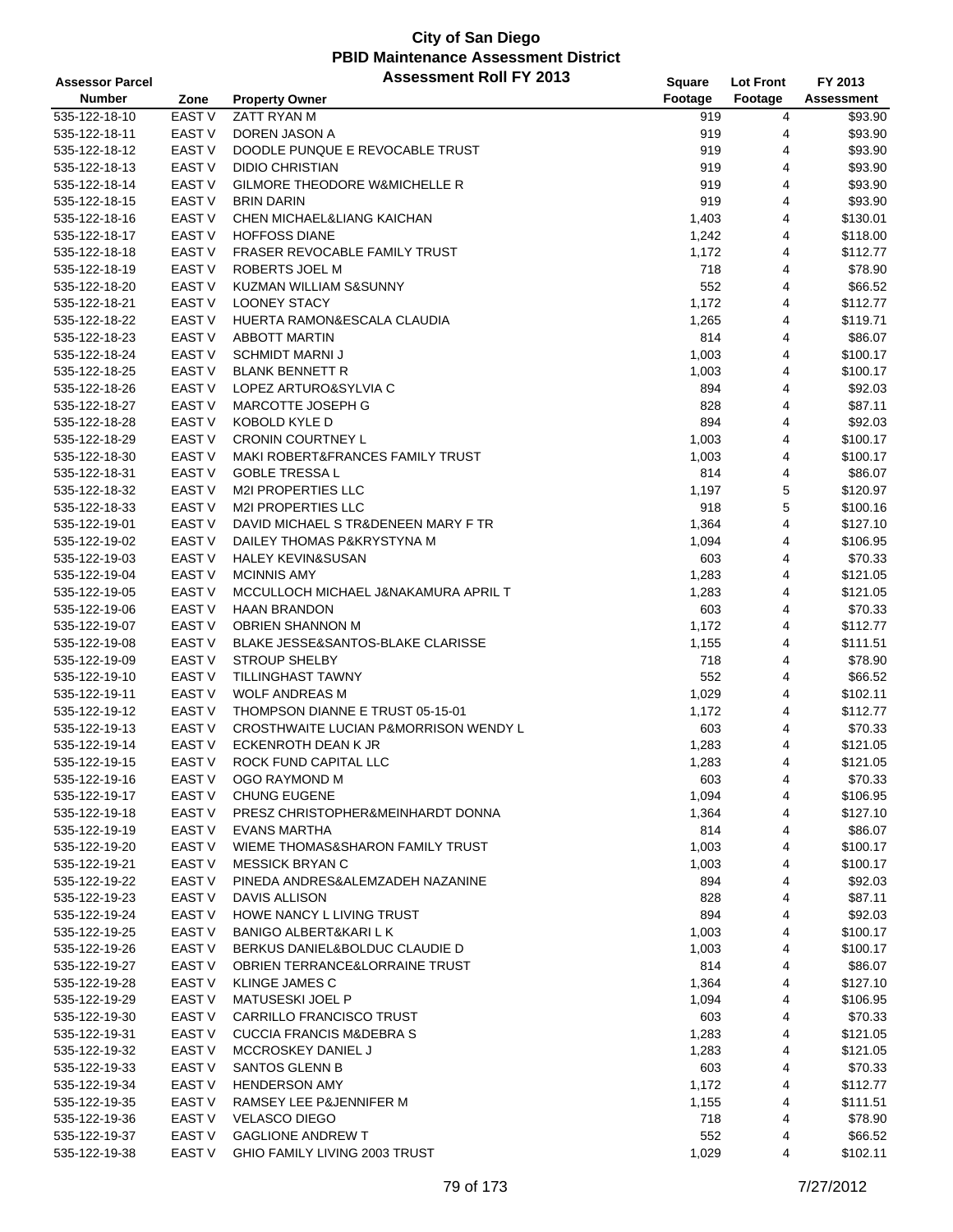| <b>Assessor Parcel</b> |                   | <b>Assessment Roll FY 2013</b>                | Square  | <b>Lot Front</b> | FY 2013           |
|------------------------|-------------------|-----------------------------------------------|---------|------------------|-------------------|
| <b>Number</b>          | Zone              | <b>Property Owner</b>                         | Footage | Footage          | <b>Assessment</b> |
| 535-122-19-39          | <b>EAST V</b>     | <b>CUTRI JOSEPH D</b>                         | 1,172   | 4                | \$112.77          |
| 535-122-19-40          | EAST V            | CHING JAMISON K                               | 603     | 4                | \$70.33           |
| 535-122-19-41          | <b>EAST V</b>     | <b>MARTIN MICHAEL E&amp;DANIELLE L</b>        | 1,283   | 4                | \$121.05          |
| 535-122-19-42          | <b>EAST V</b>     | WILL PETER S                                  | 1,283   | 4                | \$121.05          |
| 535-122-19-43          | EAST <sub>V</sub> | PHAM VU DAI                                   | 603     | 4                | \$70.33           |
| 535-122-19-44          | <b>EAST V</b>     | <b>KRAFT JOSEPH</b>                           | 1,094   | 4                | \$106.95          |
| 535-122-19-45          | EAST V            | EVANS SCOTT M LIVING TRUST                    | 1,364   | 4                | \$127.10          |
| 535-122-19-46          | <b>EAST V</b>     | <b>JUSTINIANO PATRICK</b>                     | 814     | 4                | \$86.07           |
| 535-122-19-47          | <b>EAST V</b>     | <b>MARTIN MICHAEL R</b>                       |         | 4                | \$100.17          |
| 535-122-19-48          | <b>EAST V</b>     | MURRAY JENNIFER L                             | 1,003   |                  |                   |
|                        | <b>EAST V</b>     |                                               | 1,003   | 4                | \$100.17          |
| 535-122-19-49          |                   | <b>CONSIGLIO PAUL</b>                         | 894     | 4                | \$92.03           |
| 535-122-19-50          | <b>EAST V</b>     | LAUG ISABELLE M                               | 828     | 4                | \$87.11           |
| 535-122-19-51          | EAST V            | <b>SHERMAN SAM</b>                            | 894     | 4                | \$92.03           |
| 535-122-19-52          | <b>EAST V</b>     | NGUYEN DAT&TRAN                               | 1,003   | 4                | \$100.17          |
| 535-122-19-53          | <b>EAST V</b>     | <b>BRUGNA PAOLO</b>                           | 1,003   | 4                | \$100.17          |
| 535-122-19-54          | EAST <sub>V</sub> | <b>BAILEY KENNETH A</b>                       | 814     | 4                | \$86.07           |
| 535-122-20-01          | <b>EAST V</b>     | HILDERMAN KEVIN D                             | 1,364   | 4                | \$127.10          |
| 535-122-20-02          | EAST V            | <b>RUIZ ROBERT A&amp;VANESSA E</b>            | 1,094   | 4                | \$106.95          |
| 535-122-20-03          | <b>EAST V</b>     | BOEGE LIVING 2006 TRUST NO                    | 603     | 4                | \$70.33           |
| 535-122-20-04          | <b>EAST V</b>     | ENGLISH WILLIAM S&JANET D                     | 1,283   | 4                | \$121.05          |
| 535-122-20-05          | <b>EAST V</b>     | LANDIS TRUST 01-22-98                         | 1,283   | 4                | \$121.05          |
| 535-122-20-06          | <b>EAST V</b>     | <b>WIDMANN SCOTT W</b>                        | 603     | 4                | \$70.33           |
| 535-122-20-07          | <b>EAST V</b>     | <b>KAZARIAN BRIAN C</b>                       | 1,172   | 4                | \$112.77          |
| 535-122-20-08          | EAST <sub>V</sub> | NICHOLS ERICKA N                              | 1,155   | 4                | \$111.51          |
| 535-122-20-09          | <b>EAST V</b>     | <b>HOLEVA JOSEPH E</b>                        | 718     | 4                | \$78.90           |
| 535-122-20-10          | <b>EAST V</b>     | DILONARDO MARIO A                             | 552     | 4                | \$66.52           |
| 535-122-20-11          | <b>EAST V</b>     | WIENKE/COHEN FAMILY TRUST                     | 1,029   | 4                | \$102.11          |
| 535-122-20-12          | <b>EAST V</b>     | TROST FAMILY TRUST 02-04-04                   | 1,172   | 4                | \$112.77          |
| 535-122-20-13          | EAST V            | H P COMMERCIAL LLC                            | 603     | 4                | \$70.33           |
| 535-122-20-14          | EAST V            | GAGLIANO SALVATORE&MARTHA A                   | 1,283   | 4                | \$121.05          |
| 535-122-20-15          | EAST <sub>V</sub> | SMITH DAVID M REVOCABLE TRUST                 | 1,283   | 4                | \$121.05          |
| 535-122-20-16          | <b>EAST V</b>     | ROBERTS FAMILY TRUST 03-21-07                 | 603     | 4                | \$70.33           |
| 535-122-20-17          | <b>EAST V</b>     | MERRILL ANGELA J REVOCABLE LIVING TRUST       | 1,094   | 4                | \$106.95          |
| 535-122-20-18          | <b>EAST V</b>     | SAULS WILLIAM H&STACY STRS                    | 1,364   | 4                | \$127.10          |
| 535-122-20-19          | <b>EAST V</b>     | COLEMAN RUSSELL J&MARIA E                     | 814     | 4                | \$86.07           |
| 535-122-20-20          | EAST V            | LEIGH JONATHAN W                              | 1,003   | 4                | \$100.17          |
| 535-122-20-21          | EAST <sub>V</sub> | COONS ANNA 2005 TRUST                         | 1,003   | 4                | \$100.17          |
| 535-122-20-22          | EAST <sub>V</sub> | VAUGHN JAMES A&BRACKEN WENDY S                | 894     | 4                | \$92.03           |
| 535-122-20-23          | <b>EAST V</b>     | <b>LARSEN TORREY L</b>                        | 828     | 4                | \$87.11           |
| 535-122-20-24          | EAST V            | RIPPERGER MARK A&LEANNE C TRUST               | 894     | 4                | \$92.03           |
| 535-122-20-25          | EAST V            | <b>MOSON TAYLOR B</b>                         |         | 4                | \$100.17          |
|                        |                   |                                               | 1,003   |                  |                   |
| 535-122-20-26          | EAST V            | <b>HARGRAVES NICHOLAS</b>                     | 1,003   | 4                | \$100.17          |
| 535-122-20-27          | EAST V            | KAPIN SCOTT A                                 | 814     | 4                | \$86.07           |
| 535-122-20-28          | EAST V            | <b>BAXTER JASON</b>                           | 1,364   | 4                | \$127.10          |
| 535-122-20-29          | EAST V            | <b>CUTHBERTSON RICHARD</b>                    | 1,094   | 4                | \$106.95          |
| 535-122-20-30          | EAST V            | MILLER CHRISTINE R                            | 603     | 4                | \$70.33           |
| 535-122-20-31          | EAST V            | KONECHNY KYLO&KAYLEEN N                       | 1,283   | 4                | \$121.05          |
| 535-122-20-32          | EAST V            | LE THUAN D                                    | 1,283   | 4                | \$121.05          |
| 535-122-20-33          | EAST V            | HARRIS FAMILY TRUST 06-12-09                  | 603     | 4                | \$70.33           |
| 535-122-20-34          | <b>EAST V</b>     | <b>HOLLAND MARTIN C&amp;CHOW PING HOLLAND</b> | 1,172   | 4                | \$112.77          |
| 535-122-20-35          | EAST V            | THINNES FAMILY TRUST 05-05-06                 | 1,155   | 4                | \$111.51          |
| 535-122-20-36          | EAST V            | MANDELBAUM DAVID                              | 718     | 4                | \$78.90           |
| 535-122-20-37          | EAST V            | JENKIN DAVE J                                 | 552     | 4                | \$66.52           |
| 535-122-20-38          | EAST V            | <b>KELCO CHAD</b>                             | 1,029   | 4                | \$102.11          |
| 535-122-20-39          | EAST V            | ARBAUGH AMIEE                                 | 1,172   | 4                | \$112.77          |
| 535-122-20-40          | EAST V            | <b>MCNAMARA S KEEGAN</b>                      | 603     | 4                | \$70.33           |
| 535-122-20-41          | EAST V            | NGUYEN HOPE A                                 | 1,283   | 4                | \$121.05          |
| 535-122-20-42          | EAST V            | LARKIN SCOTT C&JULIE M                        | 1,283   | 4                | \$121.05          |
| 535-122-20-43          | EAST V            | JOHNSON RICHARD C&JUDIANN L                   | 603     | 4                | \$70.33           |
| 535-122-20-44          | EAST V            | NEILSON CLINT TRUST 05-23-05                  | 1,094   | 4                | \$106.95          |
| 535-122-20-45          | EAST V            | <b>CIAMPA V MICHAEL&amp;JENNIFER L</b>        | 1,364   | 4                | \$127.10          |
| 535-122-20-46          | EAST V            | MCDONALD GLENN                                | 814     | 4                | \$86.07           |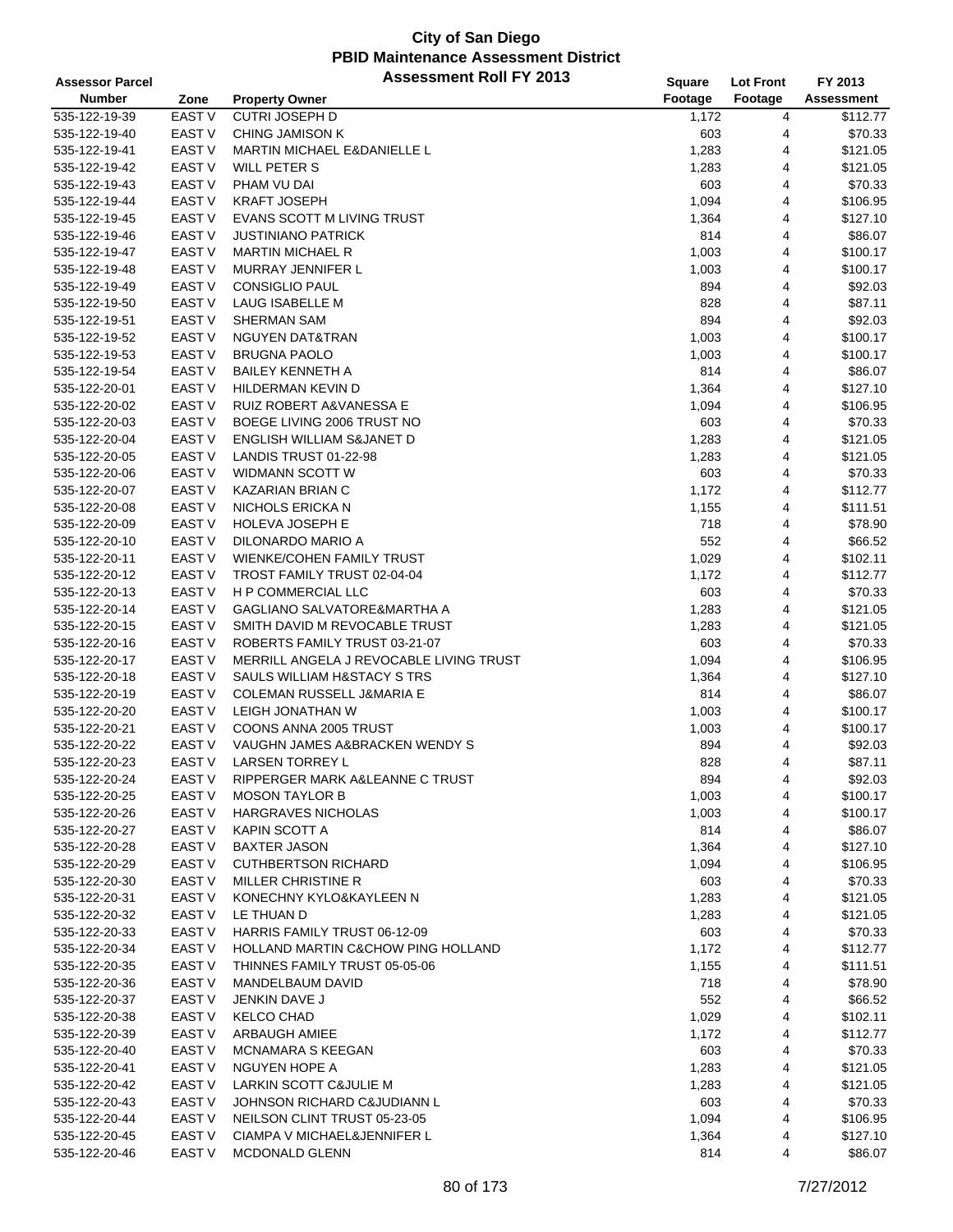| <b>Assessor Parcel</b>         |                   | <b>Assessment Roll FY 2013</b>          | Square  | <b>Lot Front</b> | FY 2013    |
|--------------------------------|-------------------|-----------------------------------------|---------|------------------|------------|
| <b>Number</b>                  | Zone              | <b>Property Owner</b>                   | Footage | Footage          | Assessment |
| 535-122-20-47                  | <b>EAST V</b>     | MEYERSON FAMILY TRUST 12-15-99          | 1,003   | 4                | \$100.17   |
| 535-122-20-48                  | EAST V            | <b>GROOMS ROXANNE</b>                   | 1,003   | 4                | \$100.17   |
| 535-122-20-49                  | <b>EAST V</b>     | BELIVEAU JOSHUA E                       | 894     | 4                | \$92.03    |
| 535-122-20-50                  | <b>EAST V</b>     | ANZALONE JOSEPH D                       | 828     | 4                | \$87.11    |
| 535-122-20-51                  | EAST V            | <b>MELLEIN BRIAN P</b>                  | 894     | 4                | \$92.03    |
|                                |                   |                                         |         |                  |            |
| 535-122-20-52                  | <b>EAST V</b>     | <b>KWONG JUSTIN&amp;MARIA</b>           | 1,003   | 4                | \$100.17   |
| 535-122-20-53                  | <b>EAST V</b>     | REID KENNETH A                          | 1,003   | 4                | \$100.17   |
| 535-122-20-54                  | EAST V            | CHERNOVETZKY MAURICO                    | 814     | 4                | \$86.07    |
| 535-122-21-01                  | <b>EAST V</b>     | <b>BURKEL JAMES A&amp;ELIANA M</b>      | 1,765   | 4                | \$157.01   |
| 535-122-21-02                  | EAST V            | OKAMOTO LANCE N&VIRGINIA L S            | 1,295   | 4                | \$121.95   |
| 535-122-21-03                  | <b>EAST V</b>     | <b>GREEN JOSEPH&amp;DORIS</b>           | 1,295   | 4                | \$121.95   |
| 535-122-21-04                  | <b>EAST V</b>     | <b>GARRETT ANN G</b>                    | 1,604   | 4                | \$145.00   |
| 535-122-21-05                  | EAST V            | <b>SCHMITZER DAN</b>                    | 1,274   | 4                | \$120.38   |
| 535-122-21-06                  | <b>EAST V</b>     | ISLAND AVE TRUST NO 1050-706            | 1,094   | 4                | \$106.95   |
| 535-122-21-07                  | <b>EAST V</b>     | KARVELIS PETER N&CALLIE A               | 1,604   | 4                | \$145.00   |
| 535-122-21-08                  | EAST V            | DOLAN PATRICIA A TRUST 08-01-05         | 1,295   | 4                | \$121.95   |
| 535-122-21-09                  | <b>EAST V</b>     | OSBORNE DARIN V                         | 1,295   | 4                | \$121.95   |
| 535-122-21-10                  | EAST V            | LEE WAYNE                               | 1,765   | 4                | \$157.01   |
| 535-122-21-11                  | EAST V            | HIX TY&JENNIFER DAWN                    | 814     | 4                | \$86.07    |
| 535-122-21-12                  | EAST V            | <b>COUILLARD MARC</b>                   | 1,003   | 4                | \$100.17   |
| 535-122-21-13                  | <b>EAST V</b>     | MANDELBAUM DAVID                        | 1,003   | 4                | \$100.17   |
| 535-122-21-14                  | <b>EAST V</b>     | <b>ROBERTS KEVIN</b>                    | 894     | 4                | \$92.03    |
| 535-122-21-15                  | EAST V            | BOCANEGRA CARLOS M TRUST 07-26-06       | 828     | 4                | \$87.11    |
| 535-122-21-16                  | EAST V            | TANTAMA STEPHEN S&LAURA                 | 894     | 4                | \$92.03    |
|                                | <b>EAST V</b>     |                                         |         | 4                |            |
| 535-122-21-17                  |                   | <b>ULRICH KRISTIN E</b>                 | 1,003   |                  | \$100.17   |
| 535-122-21-18                  | <b>EAST V</b>     | LYONS DANIEL J                          | 1,003   | 4                | \$100.17   |
| 535-122-21-19                  | <b>EAST V</b>     | HEJDUK FRANK D&ELISSA B                 | 814     | 4                | \$86.07    |
| 535-122-22-01                  | <b>EAST V</b>     | <b>M2I PROPERTIES LLC</b>               | 1,924   | 4                | \$168.87   |
| 535-122-22-02                  | EAST V            | <b>M2I PROPERTIES LLC</b>               | 1,193   | 5                | \$120.68   |
| 535-122-22-03                  | EAST V            | M2I PROPERTIES LLC                      | 1,081   | 5                | \$112.32   |
| 535-122-22-04                  | <b>EAST V</b>     | <b>M2I PROPERTIES LLC</b>               | 1,472   | 5                | \$141.49   |
| 535-122-22-05                  | <b>EAST V</b>     | <b>M2I PROPERTIES LLC</b>               | 1,565   | 5                | \$148.43   |
| 535-122-22-06                  | <b>EAST V</b>     | M2I PROPERTIES LLC                      | 1,094   | 5                | \$113.29   |
| 535-122-22-07                  | EAST V            | <b>M2I PROPERTIES LLC</b>               | 1,575   | 5                | \$149.17   |
| 535-122-22-08                  | EAST V            | <b>M2I PROPERTIES LLC</b>               | 902     | 5                | \$98.97    |
| 535-122-23-01                  | EAST V            | <b>SAULS JAMES&amp;MICHELE</b>          | 1,372   | 4                | \$127.69   |
| 535-122-23-02                  | <b>EAST V</b>     | KAFKA RYUMA L                           | 883     | 4                | \$91.21    |
| 535-122-23-03                  | EAST <sub>V</sub> | MARCHAND BLAKE A&BRIANA K               | 1,255   | 4                | \$118.97   |
| 535-122-23-04                  | <b>EAST V</b>     | <b>BRANDT NATHAN</b>                    | 1,423   | $\overline{4}$   | \$131.50   |
| 535-122-23-05                  | EAST V            | <b>GEORGE TIMOTHY</b>                   | 1,348   | 4                | \$125.90   |
| 535-122-23-06                  | EAST V            | <b>BOGAN ROBERT L JR</b>                | 1,383   | 4                | \$128.51   |
| 535-122-23-07                  | EAST V            | <b>SKURSKI HOWARD E</b>                 | 1,367   | 4                | \$127.32   |
| 535-122-23-08                  | EAST V            | MOTOLA JOSEPH M&LANE MARYELLEN          | 666     | 4                | \$75.03    |
| 535-122-23-09                  | EAST V            | <b>BASACCHI JOHN</b>                    | 1,395   | 4                | \$129.41   |
| 535-122-23-10                  | EAST V            | LANG EDWARD&TSANOVA ROSITSA             | 1,078   | 4                | \$105.76   |
| 535-122-23-11                  | EAST V            | HASTIE JOHN R&SMITH KATHLEEN SALLY      | 1,187   | 4                | \$113.89   |
|                                | EAST V            | DAVIDSON JEFF                           |         | 4                | \$109.34   |
| 535-122-23-12<br>535-122-23-13 | EAST V            | MEJIA FAMILY TRUST 10-08-01             | 1,126   |                  | \$127.69   |
|                                |                   |                                         | 1,372   | 4                |            |
| 535-122-23-14                  | EAST V            | <b>FESSLER BRADLEY</b>                  | 883     | 4                | \$91.21    |
| 535-122-23-15                  | EAST V            | TERHUNE GENTRY G 1999 TRUST             | 1,255   | 4                | \$118.97   |
| 535-122-23-16                  | EAST V            | <b>CRESS FAMILY 2006 TRUST</b>          | 1,423   | 4                | \$131.50   |
| 535-122-23-17                  | EAST V            | OLSEN FAMILY TRUST 06-08-99             | 1,348   | 4                | \$125.90   |
| 535-122-23-18                  | EAST V            | SHAH REENA K                            | 1,383   | 4                | \$128.51   |
| 535-122-23-19                  | EAST V            | <b>WESTON SIMON</b>                     | 1,619   | 4                | \$146.12   |
| 535-122-23-20                  | EAST V            | HEBBLEWHITE MALCOLM                     | 666     | 4                | \$75.03    |
| 535-122-23-21                  | EAST V            | RAPPOLD JOSEPH F                        | 1,395   | 4                | \$129.41   |
| 535-122-23-22                  | EAST V            | MALLETT NIGEL J SEPARATE PROPERTY TRUST | 1,078   | 4                | \$105.76   |
| 535-122-23-23                  | EAST V            | SMELTZER TOBY M                         | 1,187   | 4                | \$113.89   |
| 535-122-23-24                  | EAST V            | TRINIDAD CHERYL J                       | 1,126   | 4                | \$109.34   |
| 535-122-23-25                  | EAST V            | <b>LATONE PHILIP</b>                    | 1,372   | 4                | \$127.69   |
| 535-122-23-26                  | EAST V            | SHULTS KIMBERLEE                        | 883     | 4                | \$91.21    |
| 535-122-23-27                  | EAST V            | CHEATHAM SCOT&AILEEN                    | 1,255   | 4                | \$118.97   |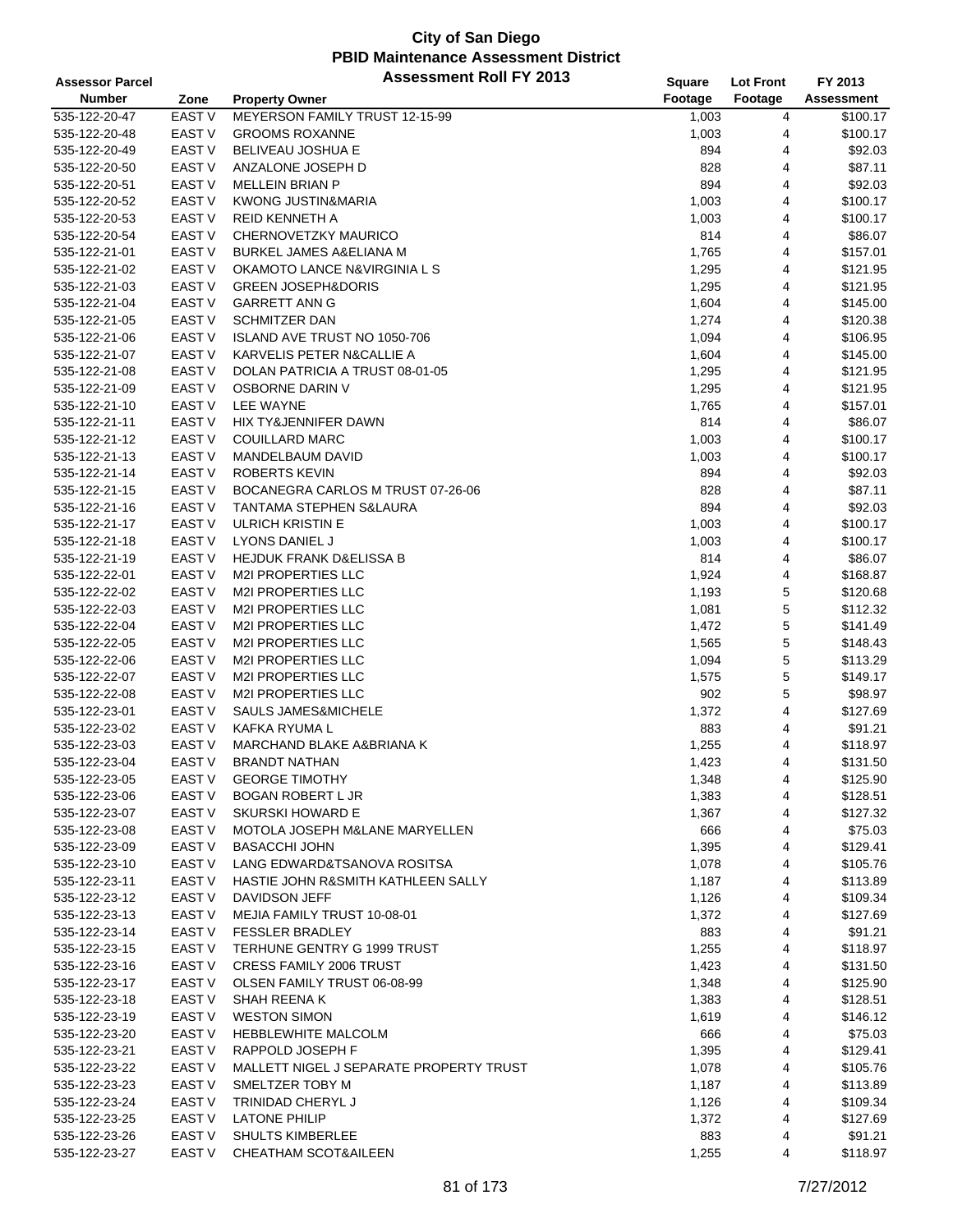| <b>Assessor Parcel</b> |                   | <b>Assessment Roll FY 2013</b>                        | Square  | <b>Lot Front</b> | FY 2013    |
|------------------------|-------------------|-------------------------------------------------------|---------|------------------|------------|
| <b>Number</b>          | Zone              | <b>Property Owner</b>                                 | Footage | Footage          | Assessment |
| 535-122-23-28          | <b>EAST V</b>     | FRANKFORTH DEREK J&LYERLA JENNIFER M                  | 1,423   | 4                | \$131.50   |
| 535-122-23-29          | EAST V            | NEBO MATTHEW Z                                        | 1,348   | 4                | \$125.90   |
| 535-122-23-30          | <b>EAST V</b>     | <b>WILFONG FABRICE R JR</b>                           | 1,383   | 4                | \$128.51   |
| 535-122-23-31          | <b>EAST V</b>     | <b>REZNICEK RANDY L&amp;JANA</b>                      | 1,619   | 4                | \$146.12   |
| 535-122-23-32          | EAST <sub>V</sub> | <b>SCHULTE TAYLOR J</b>                               | 666     | 4                | \$75.03    |
| 535-122-23-33          | EAST <sub>V</sub> | SHIMOGUCHI TY                                         | 1,395   | 4                | \$129.41   |
| 535-122-23-34          | EAST V            | <b>CLEMENTE CLIFFORD&amp;JENNIFER L</b>               | 1,078   | 4                | \$105.76   |
| 535-122-23-35          | <b>EAST V</b>     | DUNSFORD PHILLIP J                                    | 1,187   | 4                | \$113.89   |
| 535-122-23-36          | <b>EAST V</b>     | <b>BUI TIN THE</b>                                    | 1,126   | 4                | \$109.34   |
| 535-122-23-37          | <b>EAST V</b>     | KONORTI JODI A                                        | 1,372   | 4                | \$127.69   |
| 535-122-23-38          | <b>EAST V</b>     | MASON ANN REVOCABLE TRUST                             | 883     | 4                | \$91.21    |
| 535-122-23-39          | EAST V            | <b>MENIKTOS MARIA K</b>                               | 1,255   | 4                | \$118.97   |
| 535-122-23-40          | EAST V            | <b>CHOE PETER</b>                                     | 1,423   | 4                | \$131.50   |
| 535-122-23-41          | <b>EAST V</b>     | <b>WILL ALFRED&amp;THERESE</b>                        | 1,348   | 4                | \$125.90   |
| 535-122-23-42          | <b>EAST V</b>     | <b>BLAIR JEREMY C</b>                                 | 1,383   | 4                | \$128.51   |
| 535-122-23-43          | EAST V            | <b>WU KUANG-HUI</b>                                   | 1,619   | 4                | \$146.12   |
| 535-122-23-44          | <b>EAST V</b>     | PEEBLES PRISCILLA                                     | 666     | 4                | \$75.03    |
| 535-122-23-45          | EAST V            | STRUCTURED ADJUSTABLE RATE MORTGAGE LOAN TRUST        | 1,395   | 4                | \$129.41   |
| 535-122-23-46          | EAST V            | <b>MANICKAM FELIX&amp;JENNIFER</b>                    | 1,078   | 4                | \$105.76   |
| 535-122-23-47          | <b>EAST V</b>     | PERRY ALEXANDER S                                     | 1,187   | 4                | \$113.89   |
| 535-122-23-48          | <b>EAST V</b>     | HASTIE JOHN R&SMITH KATHLEEN S                        | 1,126   | 4                | \$109.34   |
| 535-122-23-49          | EAST V            | <b>MASAMO SERVICES LLC</b>                            | 1,372   | 4                | \$127.69   |
| 535-122-23-50          | EAST V            | BECK DAVID JR TRUST 06-12-07                          | 883     | 4                | \$91.21    |
| 535-122-23-51          | EAST V            | KALB C J                                              | 1,255   | 4                | \$118.97   |
| 535-122-23-52          | <b>EAST V</b>     | NAPPI REVOCABLE TRUST 04-19-06                        | 1,423   | 4                | \$131.50   |
| 535-122-23-53          | <b>EAST V</b>     | MICKLE CHRISTOPHER J                                  | 1,348   | 4                | \$125.90   |
| 535-122-23-54          | EAST <sub>V</sub> | BOLLAG FAMILY TRUST 03-27-97                          | 1,383   | 4                | \$128.51   |
| 535-122-23-55          | <b>EAST V</b>     | <b>TUCKER CHRISTOPHER</b>                             | 1,619   | 4                | \$146.12   |
| 535-122-23-56          | EAST V            | LEDEZMA ABEL I                                        | 666     | 4                | \$75.03    |
| 535-122-23-57          | <b>EAST V</b>     | KOSTY MICHAEL P TRUST 12-18-07                        | 1,395   | 4                | \$129.41   |
| 535-122-23-58          | EAST V            | CASTILLEJA MARIA C                                    | 1,078   | 4                | \$105.76   |
| 535-122-23-59          | <b>EAST V</b>     | RODRIGO KEVIN P                                       | 1,187   | 4                | \$113.89   |
| 535-122-23-60          | <b>EAST V</b>     | MCCLELLAND RYAN A&LOYA MARISSA E                      | 1,126   | 4                | \$109.34   |
| 535-122-23-61          | <b>EAST V</b>     | BJURSTROM FAMILY TRUST 07-14-92                       | 1,372   | 4                | \$127.69   |
| 535-122-23-62          | EAST V            | <b>GRISWOLD GRETCHEN</b>                              | 883     | 4                | \$91.21    |
| 535-122-23-63          | EAST V            | <b>CURBBUN FAMILY TRUST 09-27-05</b>                  | 1,255   | 4                | \$118.97   |
| 535-122-23-64          | EAST V            | OSTERRIETH ALEXANDER                                  | 1,423   | 4                | \$131.50   |
| 535-122-23-65          | EAST <sub>V</sub> | PHAM SON THANH&HANH TIET                              | 1,348   | 4                | \$125.90   |
| 535-122-23-66          | <b>EAST V</b>     | <b>GAPP DAVID W&amp;JEANNA L</b>                      | 1,383   | $\overline{4}$   | \$128.51   |
| 535-122-23-67          | EAST V            | BEYOR BRUCE B&GUTMAN-BEYOR HILDEGARDE REVOCABLE TRUS' | 1,619   | 4                | \$146.12   |
| 535-122-23-68          | EAST V            | VALENCIA LEONARD JR&SUSAN                             | 666     | 4                | \$75.03    |
| 535-122-23-69          | EAST <sub>V</sub> | MAYES MARK&VANESSA                                    | 1,395   | 4                | \$129.41   |
| 535-122-23-70          | EAST V            | <b>MCCRAY DENNIS&amp;MELISSA</b>                      | 1,078   | 4                | \$105.76   |
| 535-122-23-71          | EAST <sub>V</sub> | <b>HANSON CHARLES K</b>                               | 1,187   | 4                | \$113.89   |
| 535-122-23-72          | EAST V            | BLAKELEY MICHAEL J                                    | 1,126   | 4                | \$109.34   |
| 535-123-10-00          | EAST V            | UNION BANK OF CALIFORNIA N A                          | 5,550   | 232              | \$2,428.15 |
| 535-123-12-00          | EAST V            | CITY OF SAN DIEGO                                     | 0       | 357              | \$2,261.77 |
| 535-123-13-01          | EAST <sub>V</sub> | <b>BRISARD STEPHAN</b>                                | 734     | 4                | \$80.10    |
| 535-123-13-02          | EAST V            | <b>SCHOOLER RONALD L</b>                              | 1,015   | 4                | \$101.06   |
| 535-123-13-03          | EAST <sub>V</sub> | KOZICH DAVID T&ERIN E                                 | 762     | 4                | \$82.19    |
| 535-123-13-04          | <b>EAST V</b>     | <b>CAPILITAN JOSEPH E</b>                             | 1,015   | 4                | \$101.06   |
| 535-123-13-05          | EAST V            | DAIBER ERIN R                                         | 910     | 4                | \$93.23    |
| 535-123-13-06          | EAST <sub>V</sub> | ORLOFF JEFFERY H                                      | 1,006   | 4                | \$100.39   |
| 535-123-13-07          | EAST <sub>V</sub> | CARRANZA ROGELIO                                      | 1,032   | 4                | \$102.33   |
| 535-123-13-08          | EAST <sub>V</sub> | NELSON FAMILY LIVING TRUST 10-07-10                   | 969     | 4                | \$97.63    |
| 535-123-13-09          | EAST <sub>V</sub> | NICHOLS JEREMY                                        | 689     | 4                | \$76.74    |
| 535-123-13-10          | EAST V            | <b>WEI MICAH T&amp;ALICE M</b>                        | 1,036   | 4                | \$102.63   |
| 535-123-13-11          | EAST <sub>V</sub> | <b>BROWN DEAN F</b>                                   | 676     | 4                | \$75.77    |
| 535-123-13-12          | EAST <sub>V</sub> | ABEL THOMAS E                                         | 969     | 4                | \$97.63    |
| 535-123-13-13          | EAST V            | <b>GUGLIOTTA BRIAN&amp;KIMBERLY</b>                   | 1,006   | 4                | \$100.39   |
| 535-123-13-14          | EAST V            | <b>HUDGENS JOSHUA K</b>                               | 970     | 4                | \$97.70    |
| 535-123-13-15          | EAST <sub>V</sub> | <b>LARKIN RYAN F</b>                                  | 689     | 4                | \$76.74    |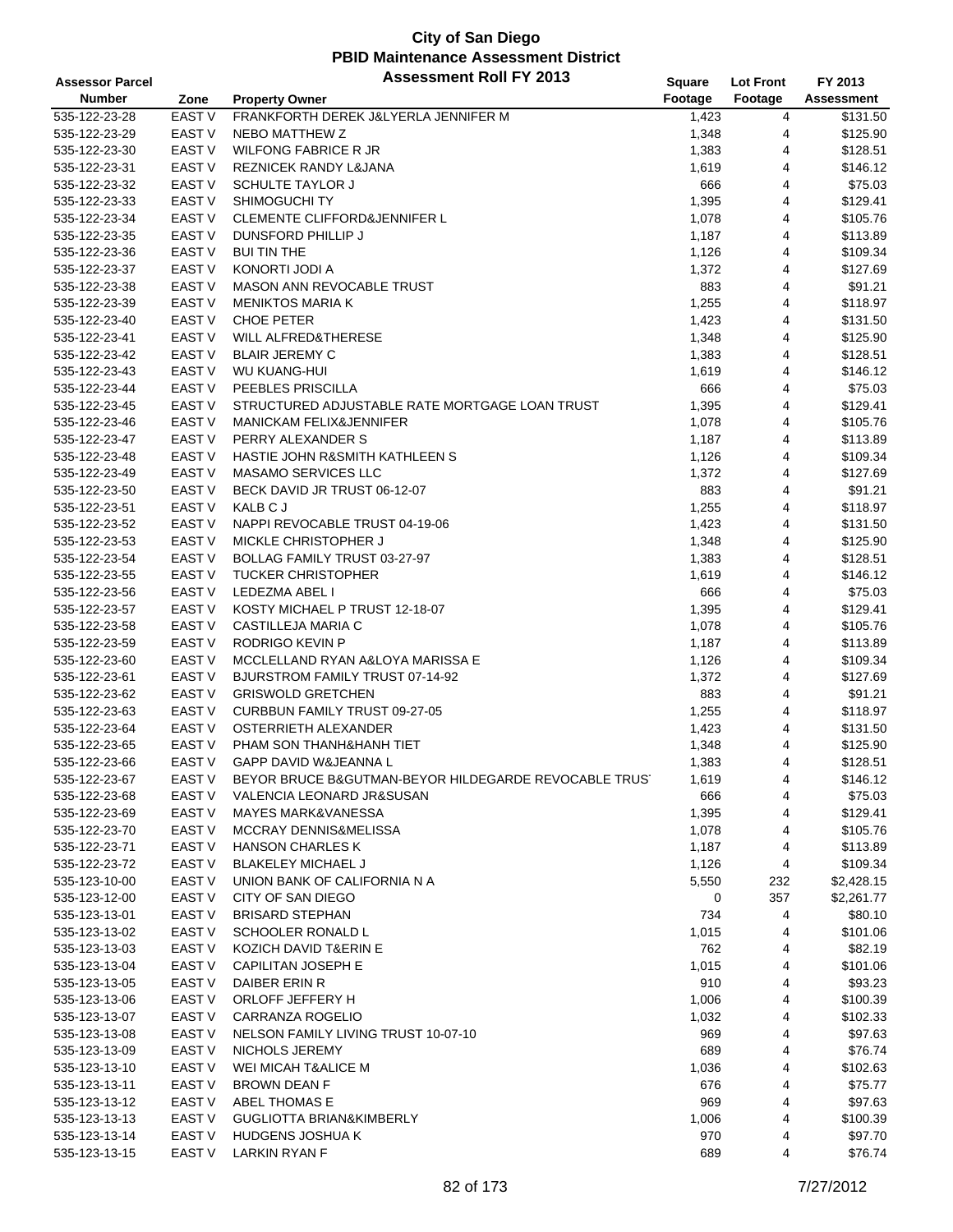| <b>Assessor Parcel</b> |                   | <b>Assessment Roll FY 2013</b>                  | Square  | Lot Front | FY 2013    |
|------------------------|-------------------|-------------------------------------------------|---------|-----------|------------|
| <b>Number</b>          | Zone              | <b>Property Owner</b>                           | Footage | Footage   | Assessment |
| 535-123-13-16          | <b>EAST V</b>     | SHAH TARA D                                     | 734     | 4         | \$80.10    |
| 535-123-13-17          | EAST V            | <b>CACERES JOANNE</b>                           | 689     | 4         | \$76.74    |
| 535-123-13-18          | <b>EAST V</b>     | SMITH JAMES Z                                   | 762     | 4         | \$82.19    |
| 535-123-13-19          | EAST V            | <b>STILES ABIGAIL L</b>                         | 1,036   | 4         | \$102.63   |
| 535-123-13-20          | EAST <sub>V</sub> | PEPPER STEPHEN J&DENISE FAMILY TRUST            | 910     | 4         | \$93.23    |
| 535-123-13-21          | EAST V            | QUINLAN DANIEL J                                | 689     | 4         | \$76.74    |
| 535-123-13-22          | EAST V            | MARKIEWITZ FAMILY LIVING TRUST                  | 1,032   | 4         | \$102.33   |
| 535-123-13-23          | EAST V            | SEVESTRE GERARD&CHRISTENSEN JOANNE LIVING TRUST | 676     | 4         | \$75.77    |
| 535-123-13-24          | EAST V            | <b>CLANCY GERARD H&amp;DEBRA A</b>              | 966     | 4         | \$97.41    |
| 535-123-13-25          | <b>EAST V</b>     | FINNEY MICHAEL S&JULI A                         | 689     | 4         | \$76.74    |
| 535-123-13-26          | EAST <sub>V</sub> | <b>GAGLIONE ANDREW T</b>                        | 966     | 4         | \$97.41    |
| 535-123-13-27          | EAST V            | <b>FANDRICH CHRISTA K</b>                       | 726     | 4         | \$79.50    |
| 535-123-13-28          | EAST V            | CREEGAN COLLETTE FAMILY TRUST 03-15-04          | 1,032   | 4         | \$102.33   |
| 535-123-13-29          | EAST V            | <b>CUMERLATO CARYN</b>                          | 754     | 4         | \$81.59    |
| 535-123-13-30          | EAST V            | SANDLER MARSHA                                  | 1,112   | 4         | \$108.30   |
| 535-123-13-31          | EAST <sub>V</sub> | DINARDO JOSEPH A&JACLYN A                       | 910     | 4         | \$93.23    |
| 535-123-13-32          | <b>EAST V</b>     | HAMMOND DAVID J&REBECCA J B                     | 754     | 4         | \$81.59    |
| 535-123-13-33          | EAST V            | THIBEAULT DANIEL A TR&THIBAULT SHARON A TR      | 1,032   | 4         | \$102.33   |
| 535-123-13-34          | EAST V            | C T LAND TRUST                                  | 1,036   | 4         | \$102.63   |
| 535-123-13-35          | <b>EAST V</b>     | <b>JORGENSEN DAMIEN</b>                         | 966     | 4         | \$97.41    |
| 535-123-13-36          | <b>EAST V</b>     | DELGADILLO GERALD A                             | 754     | 4         | \$81.59    |
| 535-123-13-37          | EAST V            | <b>BURTON ALLISON</b>                           | 966     | 4         | \$97.41    |
| 535-123-13-38          | EAST V            | LOEW ADAM R&TERRI L REVOCABLE TRUST             | 1,101   | 4         | \$107.48   |
| 535-123-13-39          | EAST V            | ANDERSON KAMILI M TRUST 08-12-04                | 754     | 4         | \$81.59    |
| 535-123-13-40          | <b>EAST V</b>     | PATRICK RICHARD D&MEGAN L                       | 754     | 4         | \$81.59    |
| 535-123-13-41          | <b>EAST V</b>     | <b>BIELAWSKI ANTHONY</b>                        | 726     | 4         | \$79.50    |
| 535-123-13-42          | EAST <sub>V</sub> | TKKLLP                                          | 1,054   | 4         | \$103.97   |
| 535-123-13-43          | <b>EAST V</b>     | <b>BONGIOVANNI JOSEPH</b>                       | 754     | 4         | \$81.59    |
| 535-123-13-44          | EAST V            | MILLER LIVING TRUST 11-06-09                    | 1,112   | 4         | \$108.30   |
| 535-123-13-45          | <b>EAST V</b>     | RAKIB YASEEB                                    | 910     | 4         | \$93.23    |
| 535-123-13-46          | <b>EAST V</b>     | HIRT DAVID&RU-CHIENG                            | 754     | 4         | \$81.59    |
| 535-123-13-47          | <b>EAST V</b>     | STRUCTURED ASSET MORTGAGE INVESTMENTS II TRUST  | 1,054   | 4         | \$103.97   |
| 535-123-13-48          | <b>EAST V</b>     | <b>SCHEER ADAM</b>                              | 1,036   | 4         | \$102.63   |
| 535-123-13-49          | <b>EAST V</b>     | <b>DILLON KEVIN J</b>                           | 966     | 4         | \$97.41    |
| 535-123-13-50          | <b>EAST V</b>     | ZALIS LAWRENCE I&GRACYN                         | 754     | 4         | \$81.59    |
| 535-123-13-51          | EAST V            | NORTON REVOCABLE TRUST                          | 966     | 4         | \$97.41    |
| 535-123-13-52          | EAST <sub>V</sub> | WU MICHAEL W&JUDY                               | 1,101   | 4         | \$107.48   |
| 535-123-13-53          | EAST V            | <b>HOLBERT SEAN</b>                             | 754     | 4         | \$81.59    |
| 535-123-13-54          | <b>EAST V</b>     | <b>CAMERON CRAIG&amp;LIN CHIA-YING</b>          | 754     | 4         | \$81.59    |
| 535-123-13-55          | <b>EAST V</b>     | SUTTON ROBERT E JR                              | 863     | 4         | \$89.72    |
| 535-123-13-56          | EAST V            | SNYDER GEORGIA L C                              | 1,144   | 4         | \$110.68   |
| 535-123-13-57          | EAST V            | MANGOLD THOMAS E III                            | 949     | 4         | \$96.14    |
| 535-123-13-58          | EAST V            | JONES ROBERT BRENT                              | 1,204   | 4         | \$115.16   |
| 535-123-13-59          | EAST V            | FABRIKANT HANNAH L                              | 1,062   | 4         | \$104.57   |
| 535-123-13-60          | EAST V            | <b>VOLF ROMAN</b>                               | 949     | 4         | \$96.14    |
| 535-123-13-61          | EAST V            | XU YAO JUAN                                     | 1,144   | 4         | \$110.68   |
| 535-123-13-62          | <b>EAST V</b>     | <b>BRAUN IAN C</b>                              | 1,199   | 4         | \$114.79   |
| 535-123-13-63          | EAST <sub>V</sub> | SIMANTEL BRIAN                                  | 1,101   | 4         | \$107.48   |
| 535-123-13-64          | EAST V            | DUBE FAMILY TRUST 04-02-12                      | 949     | 4         | \$96.14    |
| 535-123-13-65          | EAST <sub>V</sub> | <b>BOONSIRISERMSOOK KITTIMA</b>                 | 1,078   | 4         | \$105.76   |
| 535-123-13-66          | <b>EAST V</b>     | <b>LAMONT ALEANA</b>                            | 1,204   | 4         | \$115.16   |
| 535-123-13-67          | EAST V            | MCDONOUGH RICHARD C                             | 949     | 4         | \$96.14    |
| 535-123-13-68          | EAST <sub>V</sub> | BATREZ JOSHUA M&VERONICA                        | 949     | 4         | \$96.14    |
| 535-123-14-01          | <b>EAST V</b>     | <b>KLING STEVEN</b>                             | 1,288   | 4         | \$121.43   |
| 535-123-14-02          | EAST V            | M M C REAL ESTATE HOLDINGS LLC                  | 3,415   | 4         | \$280.10   |
| 535-123-14-03          | EAST V            | DAVIS FAMILY REVOCABLE LIVING                   | 1,062   | 4         | \$104.57   |
| 535-123-14-04          | EAST V            | M M C REAL ESTATE HOLDINGS LLC                  | 2,927   | 4         | \$243.70   |
| 535-123-14-05          | EAST <sub>V</sub> | KIRBY ROBERT A&CHRISTINA M                      | 810     | 4         | \$85.77    |
| 535-123-14-06          | EAST <sub>V</sub> | <b>ASSAD WILLIAM</b>                            | 1,105   | 4         | \$107.78   |
| 535-123-14-07          | EAST V            | FITZGERALD KEVIN                                | 810     | 4         | \$85.77    |
| 535-123-14-08          | EAST <sub>V</sub> | <b>HUNTER ERIC</b>                              | 1,096   | 4         | \$107.10   |
| 535-123-14-09          | <b>EAST V</b>     | RASCHKE REVOCABLE FAMILY TRUST                  | 1,098   | 4         | \$107.25   |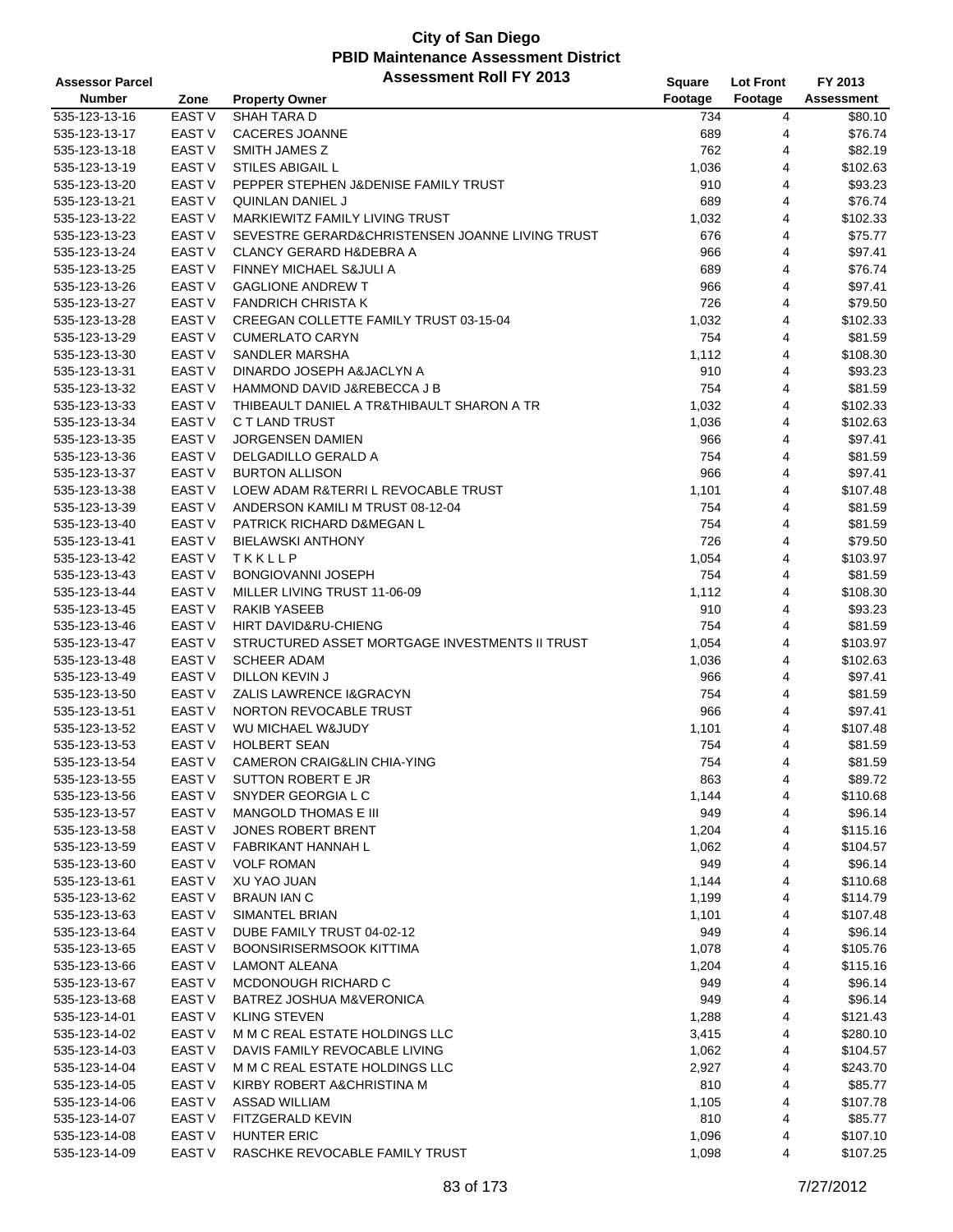| <b>Assessor Parcel</b> |                   | <b>Assessment Roll FY 2013</b>                         | <b>Square</b> | <b>Lot Front</b> | FY 2013     |
|------------------------|-------------------|--------------------------------------------------------|---------------|------------------|-------------|
| <b>Number</b>          | Zone              | <b>Property Owner</b>                                  | Footage       | Footage          | Assessment  |
| 535-123-14-10          | EAST V            | <b>WALKER WILLIAM T</b>                                | 738           | 4                | \$80.40     |
| 535-123-14-11          | EAST V            | COYLE TIMOTHY&RONDA FAMILY TRUST                       | 1,368         | 4                | \$127.39    |
| 535-123-14-12          | EAST <sub>V</sub> | MCFARLAND S&M FAMILY TRUST 12-22-02                    | 760           | 4                | \$82.04     |
| 535-123-14-13          | <b>EAST V</b>     | YOST KEVIN R S&NIKITIN SHELBY M                        | 1,020         | 4                | \$101.43    |
| 535-123-14-14          | <b>EAST V</b>     | <b>CLARKE TONY</b>                                     | 970           | 4                | \$97.70     |
| 535-123-14-15          | <b>EAST V</b>     | PORCELLI MARK                                          | 810           | 4                | \$85.77     |
| 535-123-14-16          | EAST V            | MILLER FAMILY TRUST 07-14-09                           | 1,089         | 4                | \$106.58    |
| 535-123-14-17          | <b>EAST V</b>     | SELECTIVE HOLDINGS LLC                                 | 810           | 4                | \$85.77     |
| 535-123-14-18          | <b>EAST V</b>     | HARMER SHERMAN D JR&WISSBAUM BECKY S                   | 1,084         | 4                | \$106.21    |
| 535-123-14-19          | <b>EAST V</b>     | ANDERSON DARRELL R&LADONA K FAMILY TRUST               | 1,098         | 4                | \$107.25    |
| 535-123-14-20          | <b>EAST V</b>     | DIXON ARTHUR A&HEATHER N                               | 738           | 4                | \$80.40     |
| 535-123-14-21          | <b>EAST V</b>     | <b>CONGDON THOMAS</b>                                  | 1,368         | 4                | \$127.39    |
| 535-123-14-22          | <b>EAST V</b>     | VOGEL BRADLEY A                                        | 760           | 4                | \$82.04     |
| 535-123-14-23          | <b>EAST V</b>     | <b>BRAND JASON P</b>                                   | 1,084         | 4                | \$106.21    |
| 535-123-14-24          | <b>EAST V</b>     | <b>HAISHA SAHERA</b>                                   | 1,028         | 4                | \$102.03    |
| 535-123-14-25          | <b>EAST V</b>     | KONUR ANIL V                                           | 810           | 4                | \$85.77     |
| 535-123-14-26          | <b>EAST V</b>     | NESTERENKO IGOR V                                      | 1,117         | 4                | \$108.67    |
| 535-123-14-27          | <b>EAST V</b>     | <b>HAMRICK ROBERT A&amp;TIFFANY</b>                    | 810           | 4                | \$85.77     |
| 535-123-14-28          | <b>EAST V</b>     | <b>ESCOBAR JOSE J</b>                                  | 1,112         | 4                | \$108.30    |
| 535-123-14-29          | <b>EAST V</b>     | STONEHAM TAMMY T                                       | 1,098         | 4                | \$107.25    |
| 535-123-14-30          | EAST V            | <b>SMITH CHAD</b>                                      | 738           | 4                | \$80.40     |
| 535-123-14-31          | <b>EAST V</b>     | PARK BLVD LAND TRUST                                   | 1,368         | 4                | \$127.39    |
| 535-123-14-32          | EAST <sub>V</sub> | ABDELNOUR LORI A                                       | 754           | 4                | \$81.59     |
| 535-123-14-33          | <b>EAST V</b>     | HANGER DASHTI TRUST 06-14-05                           | 1,036         | 4                | \$102.63    |
|                        |                   |                                                        |               |                  |             |
| 535-123-14-34          | <b>EAST V</b>     | STENEHJEM IAN&NATALIE                                  | 1,028         | 4                | \$102.03    |
| 535-123-14-35          | <b>EAST V</b>     | <b>J K G NOMINEE TRUST</b>                             | 810           | 4                | \$85.77     |
| 535-123-14-36          | <b>EAST V</b>     | YASTIC CHONGHWA                                        | 1,117         | 4                | \$108.67    |
| 535-123-14-37          | <b>EAST V</b>     | SPARKS ROBERT H III&LAURIE JO FITZMAURICE LIVING TRUST | 810           | 4                | \$85.77     |
| 535-123-14-38          | EAST V            | LEE TOM S                                              | 1,112         | 4                | \$108.30    |
| 535-123-14-39          | EAST V            | SAVENA MICHAEL J                                       | 1,098         | 4                | \$107.25    |
| 535-123-14-40          | <b>EAST V</b>     | KELLY MICHAEL K&ELIZABETH R                            | 738           | 4                | \$80.40     |
| 535-123-14-41          | <b>EAST V</b>     | LOMBARDI THOMAS P&DAWN                                 | 1,368         | 4                | \$127.39    |
| 535-123-14-42          | <b>EAST V</b>     | TETER SEAN M                                           | 754           | 4                | \$81.59     |
| 535-123-14-43          | <b>EAST V</b>     | MOORE JACK E JR&BRENDA S                               | 1,036         | 4                | \$102.63    |
| 535-123-14-44          | EAST V            | TURNWALL JAMES D II                                    | 1,028         | 4                | \$102.03    |
| 535-123-14-45          | EAST V            | ARSHAM FREDERIC J&SANDRA S TRUST                       | 1,018         | 4                | \$101.28    |
| 535-123-14-46          | <b>EAST V</b>     | SETTER TODD M                                          | 1,389         | 4                | \$128.96    |
| 535-123-14-47          | EAST V            | HOANG JOHN A                                           | 1,018         | 4                | \$101.28    |
| 535-123-14-48          | <b>EAST V</b>     | HENNESSY THOMAS A FAMILY TRUST                         | 1,313         | 4                | \$123.29    |
| 535-123-14-49          | EAST V            | <b>SCHERE IAN</b>                                      | 1,300         | 4                | \$122.32    |
| 535-123-14-50          | EAST V            | MADIGAN MICHAEL D&LAURIE                               | 933           | 4                | \$94.94     |
| 535-123-14-51          | EAST V            | MILLER FAMILY 2009 TRUST 08-24-09                      | 1,475         | 4                | \$135.38    |
| 535-123-14-52          | EAST V            | PHIPPS THOMAS C                                        | 923           | 4                | \$94.20     |
| 535-123-14-53          | <b>EAST V</b>     | VALDEZ TERESITA O                                      | 1,237         | 4                | \$117.62    |
| 535-123-14-54          | EAST V            | GELBART FAMILY TRUST 11-05-93                          | 1,234         | 4                | \$117.40    |
| 535-124-03-00          | EAST V            | THOMAS JEFFERSON SCHOOL OF LAW                         | 298,519       | 472              | \$25,259.87 |
| 535-124-04-00          | EAST V            | CITY OF SAN DIEGO                                      | 0             | 24               | \$155.71    |
| 535-124-05-01          | EAST <sub>V</sub> | DEROOS FAMILY TRUST 10-03-05                           | 631           | 3                | \$66.08     |
| 535-124-05-02          | EAST <sub>V</sub> | <b>MARTINEZ RICHARD</b>                                | 1,414         | 3                | \$124.49    |
| 535-124-05-03          | EAST <sub>V</sub> | <b>ROLNICK DANIEL</b>                                  | 986           | 3                | \$92.56     |
| 535-124-05-04          | <b>EAST V</b>     | FREY/STEINKE LIVING TRUST 12-06-07                     | 967           | 3                | \$91.14     |
| 535-124-05-05          | EAST V            | <b>GENTLES LESTER A EST OF</b>                         | 966           | 3                | \$91.07     |
| 535-124-05-06          | EAST V            | LINN JEFFREY&SUSAN                                     | 966           | 3                | \$91.07     |
| 535-124-05-07          | EAST V            | FORTIN CHRISTOPHER A                                   | 1,280         | 3                | \$114.49    |
| 535-124-05-08          | EAST V            | SPANIOL FAMILY TRUST 09-21-94                          | 1,323         | 3                | \$117.70    |
| 535-124-05-09          | EAST V            | LUMBRERAS LILIBETH P                                   | 735           | 3                | \$73.84     |
| 535-124-05-10          | EAST V            | LEA GREGORY S                                          | 735           | 3                | \$73.84     |
| 535-124-05-11          | EAST V            | HANSEN ROBERT H&BARBARA T                              | 735           | 3                | \$73.84     |
| 535-124-05-12          | EAST V            | <b>STEWART PETER</b>                                   | 692           | 3                | \$70.63     |
| 535-124-05-13          | EAST V            | WILLIAMS ANTHONY A                                     | 984           | 3                | \$92.41     |
| 535-124-05-14          | EAST V            | OCHOA DAVID                                            | 735           | 3                | \$73.84     |
| 535-124-05-15          | EAST V            | COE BRIAN J&CATHERINE A                                | 1,323         | 3                | \$117.70    |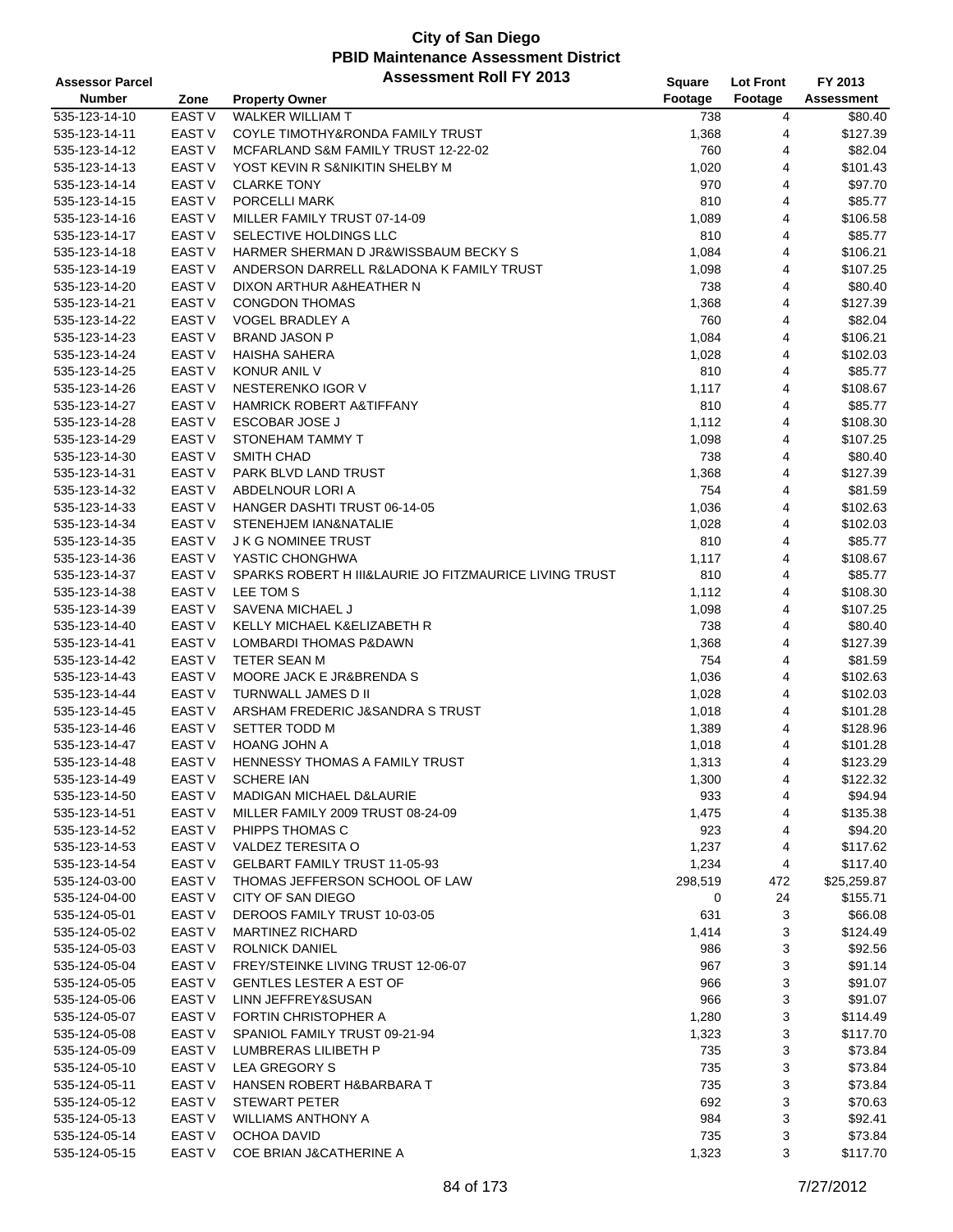| <b>Assessor Parcel</b> |                                    | <b>Assessment Roll FY 2013</b>                     | <b>Square</b> | <b>Lot Front</b> | FY 2013           |
|------------------------|------------------------------------|----------------------------------------------------|---------------|------------------|-------------------|
| <b>Number</b>          | Zone                               | <b>Property Owner</b>                              | Footage       | Footage          | <b>Assessment</b> |
| 535-124-05-16          | EAST V                             | <b>BLACK LESLIE L</b>                              | 1,394         | 3                | \$123.00          |
| 535-124-05-17          | EAST <sub>V</sub>                  | LABRUNO JASON&JENNIFER L                           | 966           | 3                | \$91.07           |
| 535-124-05-18          | <b>EAST V</b>                      | LONGO CORY                                         | 966           | 3                | \$91.07           |
| 535-124-05-19          | <b>EAST V</b>                      | NORRIS FAMILY TRUST 12-06-84                       | 742           | 3                | \$74.36           |
| 535-124-05-20          | <b>EAST V</b>                      | THUMBI WAIRIMU                                     | 966           | 3                | \$91.07           |
| 535-124-05-21          | <b>EAST V</b>                      | <b>GULOY MARNEY F</b>                              | 966           | 3                | \$91.07           |
| 535-124-05-22          | <b>EAST V</b>                      | FLEUROV VLADIMIR&BOWMAN-FLEUROV SAMANTHA S         | 966           | 3                | \$91.07           |
| 535-124-05-23          | <b>EAST V</b>                      | <b>HAUGH ALEXANDER Q</b>                           | 1,116         | 3                | \$102.26          |
| 535-124-05-24          | <b>EAST V</b>                      | ESTUPINAN MIGUEL J&JODI N                          | 681           | 3                | \$69.81           |
| 535-124-05-25          | <b>EAST V</b>                      | <b>JACINTO F L P</b>                               | 1,148         | 3                | \$104.65          |
| 535-124-05-26          | <b>EAST V</b>                      | BARAJAS ALEJANDRO L&REBECCA                        | 735           | 3                | \$73.84           |
| 535-124-05-27          | EAST <sub>V</sub>                  | <b>SMITH HALLIE E</b>                              | 735           | 3                | \$73.84           |
| 535-124-05-28          | EAST <sub>V</sub>                  | <b>BALLE CRAIG M</b>                               | 735           | 3                | \$73.84           |
| 535-124-05-29          | <b>EAST V</b>                      | SPELTA AMY M                                       | 605           | 3                | \$64.14           |
| 535-124-05-30          | <b>EAST V</b>                      | <b>BOWMAN BARRY A</b>                              | 735           | 3                | \$73.84           |
| 535-124-05-31          | <b>EAST V</b>                      | NORA ROBERT J JR&MADIGAN MELINDA K                 | 735           | 3                | \$73.84           |
| 535-124-05-32          | <b>EAST V</b>                      | BARTOLI JAMES P&JUSTINE B FAMILY TRUST             | 735           | 3                | \$73.84           |
| 535-124-05-33          | <b>EAST V</b>                      | MARX PAUL&DEBBIE F L P                             | 1,148         | 3                | \$104.65          |
| 535-124-05-34          | EAST <sub>V</sub>                  | SACKS INTER VIVOS TRUST 11-01-84                   | 681           | 3                | \$69.81           |
| 535-124-05-35          | <b>EAST V</b>                      | HUNTINGTON JARED K                                 | 1,116         | 3                | \$102.26          |
| 535-124-05-36          | <b>EAST V</b>                      | ABEL BILL G&FLAVIA                                 | 966           | 3                | \$91.07           |
| 535-124-05-37          | EAST <sub>V</sub>                  | GUNDOLFF FAMILY TRUST 02-05-09                     | 966           | 3                | \$91.07           |
| 535-124-05-38          | EAST <sub>V</sub>                  | DELEON HERMINIO F&TERESITA M                       | 966           | 3                | \$91.07           |
| 535-124-05-39          | <b>EAST V</b>                      | <b>CHEN MICHAEL</b>                                | 572           | 3                | \$61.68           |
|                        | <b>EAST V</b>                      |                                                    |               | 3                |                   |
| 535-124-05-40          | <b>EAST V</b>                      | <b>HARKINS STEPHEN&amp;TERI B</b>                  | 744           |                  | \$74.51           |
| 535-124-05-41          |                                    | RUNNELLS REVOCABLE LIVING TRUST                    | 742           | 3                | \$74.36           |
| 535-124-05-42          | EAST <sub>V</sub><br><b>EAST V</b> | MANDELBAUM DAVID J                                 | 718           | 3                | \$72.57           |
| 535-124-05-43          |                                    | <b>JORDAN MICHAEL E&amp;ROSEMARY S</b>             | 571           | 3                | \$61.60           |
| 535-124-05-44          | <b>EAST V</b>                      | <b>BARRUTIA ALBERTO</b>                            | 994           | 3                | \$93.16           |
| 535-124-05-45          | EAST <sub>V</sub>                  | <b>WOLFE MATTHEW</b>                               | 994           | 3                | \$93.16           |
| 535-124-05-46          | <b>EAST V</b>                      | RUMBAOA REVOCABLE LIVING TRUST                     | 994           | 3                | \$93.16           |
| 535-124-05-47          | <b>EAST V</b>                      | <b>JOHNSON MEGAN</b>                               | 1,116         | 3                | \$102.26          |
| 535-124-05-48          | <b>EAST V</b>                      | <b>NELSON K WILL</b>                               | 716           | 3                | \$72.42           |
| 535-124-05-49          | <b>EAST V</b>                      | PEREZ LEONARDO                                     | 1,148         | 3                | \$104.65          |
| 535-124-05-50          | EAST V                             | <b>CAROLLO ANDREW M</b>                            | 735           | 3                | \$73.84           |
| 535-124-05-51          | EAST <sub>V</sub>                  | <b>FREDERICK JOHN L</b>                            | 735           | 3                | \$73.84           |
| 535-124-05-52          | <b>EAST V</b>                      | SALDUA NEIL N S                                    | 735           | 3                | \$73.84           |
| 535-124-05-53          | EAST <sub>V</sub>                  | <b>SMITH BRECK</b>                                 | 605           | 3                | \$64.14           |
| 535-124-05-54          | <b>EAST V</b>                      | BOBBITT FAMILY TRUST 04-18-05                      | 735           | 3                | \$73.84           |
| 535-124-05-55          | EAST V                             | <b>MARQUEZ JUAN A</b>                              | 735           | 3                | \$73.84           |
| 535-124-05-56          | EAST V                             | RHODES EDWARD P&MARASKA ANDREA D                   | 735           | 3                | \$73.84           |
| 535-124-05-57          | EAST V                             | LIEBEL JAN L                                       | 1,148         | 3                | \$104.65          |
| 535-124-05-58          | EAST V                             | RHODES EDWARD P JR&MARASKA ANDREA D                | 716           | 3                | \$72.42           |
| 535-124-05-59          | EAST V                             | DEGUZMAN ALAN C                                    | 1,116         | 3                | \$102.26          |
| 535-124-05-60          | EAST V                             | DEVACK JOSHUA C                                    | 994           | 3                | \$93.16           |
| 535-124-05-61          | EAST V                             | <b>HELMLE ANGELA F</b>                             | 994           | 3                | \$93.16           |
| 535-124-05-62          | EAST V                             | <b>ENGLISH ERIC E&amp;MICHELLE S</b>               | 994           | 3                | \$93.16           |
| 535-124-05-63          | EAST V                             | <b>LARSEN TORREY L</b>                             | 572           | 3                | \$61.68           |
| 535-124-05-64          | EAST V                             | BISHIP MICHAEL B TRUST 01-11-06                    | 718           | 3                | \$72.57           |
| 535-124-05-65          | EAST V                             | <b>KROUTIK VLADISLAV</b>                           | 742           | 3                | \$74.36           |
| 535-124-05-66          | <b>EAST V</b>                      | <b>REIBERT MATTHEW J</b>                           | 718           | 3                | \$72.57           |
| 535-124-05-67          | EAST V                             | PENNER DEBBRA                                      | 571           | 3                | \$61.60           |
| 535-124-05-68          | EAST V                             | <b>CRENSHAW DANIEL R</b>                           | 994           | 3                | \$93.16           |
| 535-124-05-69          | EAST V                             | PRESCOTT STEVEN                                    | 994           | 3                | \$93.16           |
| 535-124-05-70          | EAST V                             | <b>WALL STEVEN S</b>                               | 994           | 3                | \$93.16           |
| 535-124-05-71          | EAST V                             | <b>CAMPANO JOSEPH</b>                              | 1,116         | 3                | \$102.26          |
| 535-124-05-72          | EAST V                             | <b>CONTINENTE ANTHONY</b>                          | 716           | 3                | \$72.42           |
| 535-124-05-73          | EAST V                             | <b>BLACK JEFFREY M</b>                             | 1,148         | 3                | \$104.65          |
| 535-124-05-74          | EAST <sub>V</sub>                  | RODRIGUEZ DENNIS J&GAYTAN CHRISTINA A LIVING TRUST | 735           | 3                | \$73.84           |
| 535-124-05-75          | EAST V                             | WEBB PAULO J                                       | 735           | 3                | \$73.84           |
| 535-124-05-76          | EAST V                             | SCHWARTZ SCOTT J&ALEXANDRA K                       | 735           | 3                | \$73.84           |
| 535-124-05-77          | EAST V                             | <b>TYSON TERRY L&amp;BOCK SUSAN</b>                | 605           | 3                | \$64.14           |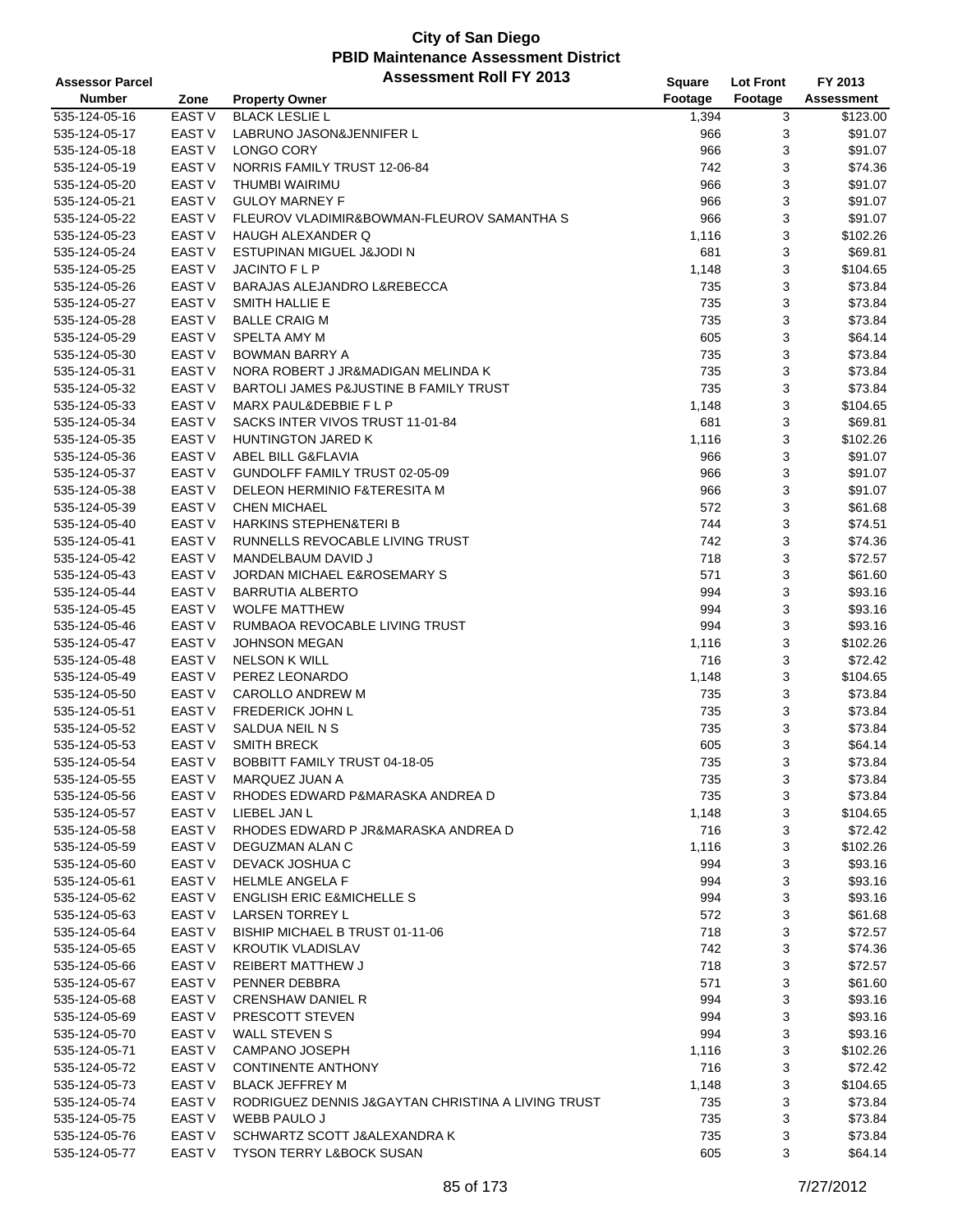| <b>Assessor Parcel</b> |                                | <b>Assessment Roll FY 2013</b>                      | <b>Square</b> | <b>Lot Front</b> | FY 2013           |
|------------------------|--------------------------------|-----------------------------------------------------|---------------|------------------|-------------------|
| <b>Number</b>          | Zone                           | <b>Property Owner</b>                               | Footage       | Footage          | <b>Assessment</b> |
| 535-124-05-78          | <b>EAST V</b>                  | MITCHELL JENNIFER M                                 | 735           | 3                | \$73.84           |
| 535-124-05-79          | EAST V                         | <b>WALL JUSTIN M</b>                                | 735           | 3                | \$73.84           |
| 535-124-05-80          | <b>EAST V</b>                  | KOCH KIMBERLY A                                     | 735           | 3                | \$73.84           |
| 535-124-05-81          | <b>EAST V</b>                  | <b>HAJJAR FRED</b>                                  | 1,148         | 3                | \$104.65          |
| 535-124-05-82          | EAST V                         | CASAS LISA M                                        | 716           | 3                | \$72.42           |
| 535-124-05-83          | <b>EAST V</b>                  | <b>GARCIA RALPHY&amp;JOSEFINA C</b>                 | 1,116         | 3                | \$102.26          |
| 535-124-05-84          | <b>EAST V</b>                  | KETCHAM EDWARD J SR&ALICIA FAMILY TRUST             | 994           | 3                | \$93.16           |
| 535-124-05-85          | EAST V                         | HORNER ROBERT S IV                                  | 994           | 3                | \$93.16           |
| 535-124-05-86          | EAST V                         | 3-V INC                                             | 994           | 3                | \$93.16           |
| 535-124-05-87          | <b>EAST V</b>                  | <b>DUBBINI GIACOMO</b>                              | 572           | 3                | \$61.68           |
| 535-124-05-88          | EAST V                         | VARGAS MYRNA C REVOCABLE TRUST                      | 718           | 3                | \$72.57           |
| 535-124-06-01          | <b>EAST V</b>                  | SIMMS ROBERT L&LINDA N                              | 753           | 3                | \$75.18           |
| 535-124-06-02          | <b>EAST V</b>                  | TILBURY THOMAS L&DEBORAH A                          | 718           | 3                | \$72.57           |
| 535-124-06-03          | <b>EAST V</b>                  | HENRY&DEBBIE HOLDINGS LLC                           | 571           | 3                | \$61.60           |
| 535-124-06-04          | EAST V                         | LAWLER JOHN                                         | 994           | 3                | \$93.16           |
| 535-124-06-05          | EAST V                         | C W A B S INC 2005-HYB9                             | 994           | 3                | \$93.16           |
| 535-124-06-06          | <b>EAST V</b>                  | <b>GRAMLING ANA</b>                                 | 994           | 3                | \$93.16           |
| 535-124-06-07          | EAST V                         | BEACHLEY ROBERT J III                               | 1,199         | 3                | \$108.45          |
| 535-124-06-08          | <b>EAST V</b>                  | ARMAS GEORGE C W                                    | 716           | 3                | \$72.42           |
| 535-124-06-09          | <b>EAST V</b>                  | MILLS JASON B&KOREY N                               | 1,224         | 3                | \$110.32          |
|                        |                                | LEGACY REAL ESTATE VENTURES LLC                     |               | 3                |                   |
| 535-124-06-10          | <b>EAST V</b><br><b>EAST V</b> |                                                     | 735           | 3                | \$73.84           |
| 535-124-06-11          | <b>EAST V</b>                  | SOTOMANGO GERARDO O& ELIZABETH B<br>ARMSTRONG SCOTT | 735           |                  | \$73.84           |
| 535-124-06-12          | EAST V                         |                                                     | 735           | 3                | \$73.84           |
| 535-124-06-13          |                                | <b>COURTIS MICHAELENE F</b>                         | 605           | 3                | \$64.14           |
| 535-124-06-14          | <b>EAST V</b>                  | <b>MAUER KATHERINE</b>                              | 735           | 3                | \$73.84           |
| 535-124-06-15          | <b>EAST V</b>                  | MANGANIELLO GENE&LILLIAN                            | 735           | 3                | \$73.84           |
| 535-124-06-16          | <b>EAST V</b>                  | RODRIGUEZ FEDERICO H&LLAUSAS MARIA C Q              | 735           | 3                | \$73.84           |
| 535-124-06-17          | <b>EAST V</b>                  | ABBEY RACHEL L                                      | 1,224         | 3                | \$110.32          |
| 535-124-06-18          | EAST V                         | YAHRES WILLIAM E                                    | 716           | 3                | \$72.42           |
| 535-124-06-19          | EAST V                         | SINOCRUZ MARY A B                                   | 1,199         | 3                | \$108.45          |
| 535-124-06-20          | <b>EAST V</b>                  | LOPEZ EMMA T                                        | 994           | 3                | \$93.16           |
| 535-124-06-21          | <b>EAST V</b>                  | <b>HOPKINS CRAIG A</b>                              | 994           | 3                | \$93.16           |
| 535-124-06-22          | <b>EAST V</b>                  | LANCASTER J MICHAEL&BARBARA FAMILY TRUST            | 994           | 3                | \$93.16           |
| 535-124-06-23          | <b>EAST V</b>                  | <b>HAYS ROBERT T&amp;GINA</b>                       | 572           | 3                | \$61.68           |
| 535-124-06-24          | EAST V                         | <b>MAYER SEAN D</b>                                 | 718           | 3                | \$72.57           |
| 535-124-06-25          | EAST V                         | MCCLELLAND JAMES T E&JACKSON ERIN M                 | 753           | 3                | \$75.18           |
| 535-124-06-26          | <b>EAST V</b>                  | <b>GIOVANNI CERISSA L</b>                           | 718           | 3                | \$72.57           |
| 535-124-06-27          | EAST V                         | BALK FAMILY REVOCABLE 1998 TRUST                    | 571           | 3                | \$61.60           |
| 535-124-06-28          | <b>EAST V</b>                  | AHLBERG STEPHANIE PENSION FUND&TRUST                | 994           | 3                | \$93.16           |
| 535-124-06-29          | EAST V                         | VALONE RUSSELL&SANDRA FAMILY TRUST                  | 994           | 3                | \$93.16           |
| 535-124-06-30          | EAST V                         | <b>BESTETTI FRANCESCA</b>                           | 994           | 3                | \$93.16           |
| 535-124-06-31          | EAST V                         | <b>VELASQUEZ FRANCISCO&amp;DEBORAH</b>              | 1,199         | 3                | \$108.45          |
| 535-124-06-32          | EAST V                         | SAGHAFI CYRUS M&JAHAVERIAN EMMA P                   | 716           | 3                | \$72.42           |
| 535-124-06-33          | EAST V                         | <b>BEVIL ANDREW B</b>                               | 1,224         | 3                | \$110.32          |
| 535-124-06-34          | EAST V                         | MILLER EVAN G                                       | 735           | 3                | \$73.84           |
| 535-124-06-35          | EAST V                         | STITTSWORTH KENNETH D                               | 735           | 3                | \$73.84           |
| 535-124-06-36          | EAST V                         | ARMSTRONG FAMILY TRUST 02-29-00                     | 735           | 3                | \$73.84           |
| 535-124-06-37          | EAST V                         | LOVE ZACHARY                                        | 605           | 3                | \$64.14           |
| 535-124-06-38          | EAST V                         | SCHRECENGOST KELLEY P                               | 735           | 3                | \$73.84           |
| 535-124-06-39          | EAST V                         | <b>CASTRO IVAN</b>                                  | 735           | 3                | \$73.84           |
| 535-124-06-40          | EAST V                         | SACKS TRUST 11-01-84                                | 735           | 3                | \$73.84           |
| 535-124-06-41          | EAST V                         | ANDERSON STEVEN J                                   | 1,224         | 3                | \$110.32          |
| 535-124-06-42          | EAST V                         | ROSE MARY M                                         | 716           | 3                | \$72.42           |
| 535-124-06-43          | EAST V                         | MARONEY JON S&JODI T                                | 1,199         | 3                | \$108.45          |
| 535-124-06-44          | EAST V                         | FRANCISCO LIVING TRUST 10-27-05                     | 994           | 3                | \$93.16           |
| 535-124-06-45          | EAST V                         | <b>CAMERON CRAIG&amp;LIN CHIA-YING</b>              | 994           | 3                | \$93.16           |
| 535-124-06-46          | EAST V                         | ROBINSON APRIL L                                    | 994           | 3                | \$93.16           |
| 535-124-06-47          | EAST V                         | LINZMEYER JOHN&GEORGIA C REVOCABLE LIVING TRUST     | 572           | 3                | \$61.68           |
| 535-124-06-48          | EAST V                         | SIMMONS ANTHONY R                                   | 718           | 3                | \$72.57           |
| 535-124-06-49          | EAST V                         | ATTAWAY WILLIAM J                                   | 753           | 3                | \$75.18           |
| 535-124-06-50          | EAST V                         | MANDELBAUM DAVID                                    | 718           | 3                | \$72.57           |
| 535-124-06-51          | EAST V                         | OLEARY ABIGAIL L TRUST 12-06-07                     | 571           | 3                | \$61.60           |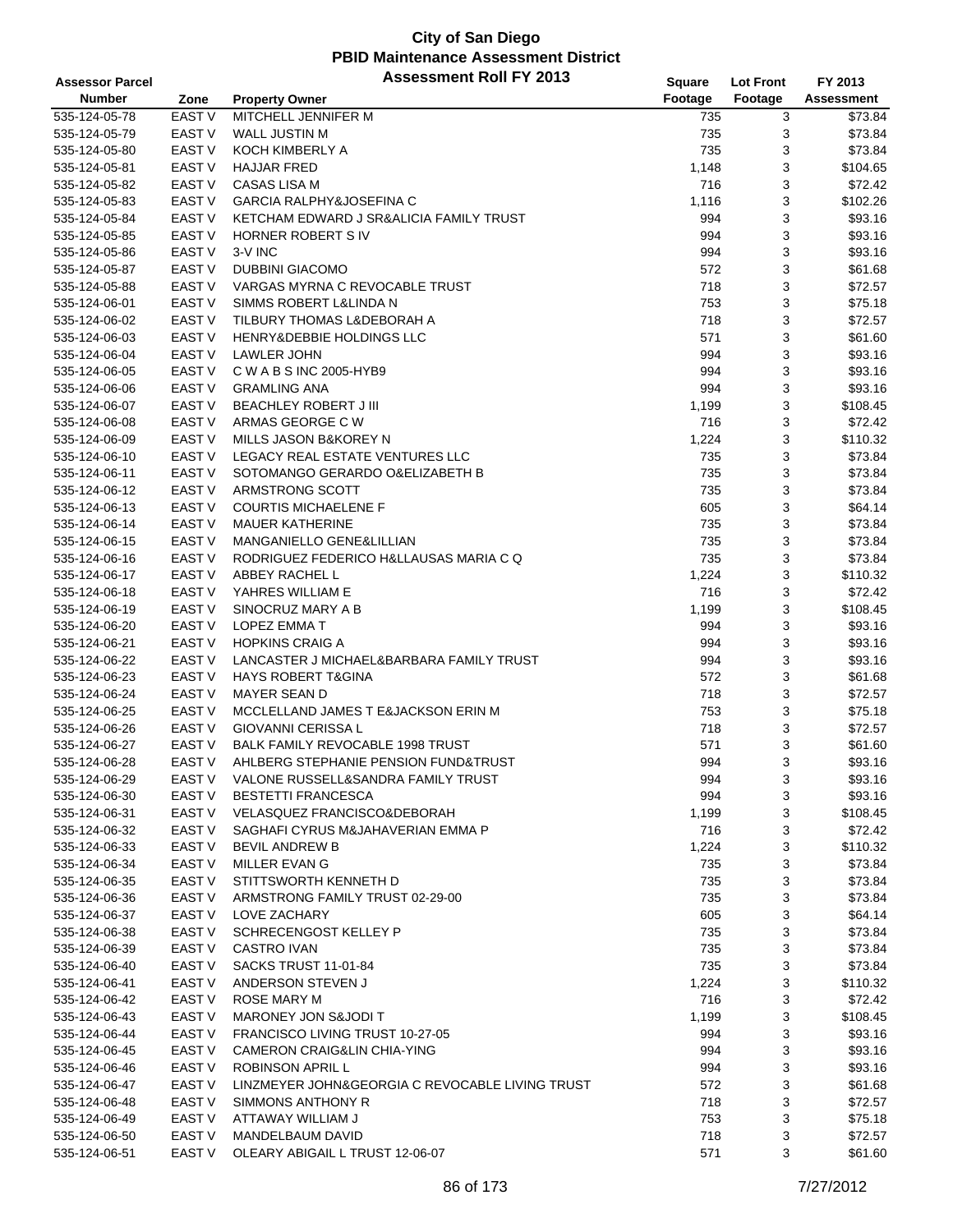| <b>Assessor Parcel</b> |                   | <b>Assessment Roll FY 2013</b>         | <b>Square</b> | <b>Lot Front</b> | FY 2013           |
|------------------------|-------------------|----------------------------------------|---------------|------------------|-------------------|
| <b>Number</b>          | Zone              | <b>Property Owner</b>                  | Footage       | Footage          | <b>Assessment</b> |
| 535-124-06-52          | EAST <sub>V</sub> | <b>BARRY BETHANN</b>                   | 994           | 3                | \$93.16           |
| 535-124-06-53          | EAST <sub>V</sub> | <b>BROWN JANICE</b>                    | 994           | 3                | \$93.16           |
| 535-124-06-54          | EAST <sub>V</sub> | CACTUS CANYON LLC                      | 994           | 3                | \$93.16           |
| 535-124-06-55          | EAST V            | BEACHLEY ROBERT J JR&CAROL S           | 1,199         | 3                | \$108.45          |
| 535-124-06-56          | EAST <sub>V</sub> | WANG MINJUAN REVOCABLE 2004 TRUST      | 716           | 3                | \$72.42           |
| 535-124-06-57          | EAST <sub>V</sub> | <b>HARTLEY SAMUEL F</b>                | 1,224         | 3                | \$110.32          |
| 535-124-06-58          | EAST V            | DOWD PAUL R&MARY A FAMILY TRUST        | 735           | 3                | \$73.84           |
| 535-124-06-59          | EAST <sub>V</sub> | <b>SCHIMMEL ERIKA L</b>                | 735           | 3                | \$73.84           |
| 535-124-06-60          | <b>EAST V</b>     | STIEREN GEORGE W                       | 735           | 3                | \$73.84           |
| 535-124-06-61          | EAST V            | SCHWARTZ EDWIN N&BARRIE E              | 605           | 3                | \$64.14           |
| 535-124-06-62          | EAST <sub>V</sub> | LINDSEY CARINA M                       | 735           | 3                | \$73.84           |
| 535-124-06-63          | EAST <sub>V</sub> | <b>WALCH DENNIS</b>                    | 735           | 3                | \$73.84           |
| 535-124-06-64          | EAST V            | <b>CLEMENS DALE L&amp;VERONICA</b>     | 735           | 3                | \$73.84           |
| 535-124-06-65          | <b>EAST V</b>     | HARMER-WISSBAUM FAMILY TRUST           | 1,224         | 3                | \$110.32          |
| 535-124-06-66          | EAST V            | <b>BURMISTROVA NATALYA</b>             | 716           | 3                | \$72.42           |
| 535-124-06-67          | <b>EAST V</b>     | OCHOA FAMILY TRUST 01-02-97            | 1,199         | 3                | \$108.45          |
| 535-124-06-68          | <b>EAST V</b>     | <b>MANDELBAUM DAVID</b>                | 994           | 3                | \$93.16           |
| 535-124-06-69          | EAST V            | BOYLE JONATHAN J&DIANA E               | 994           | 3                | \$93.16           |
| 535-124-06-70          | EAST <sub>V</sub> | <b>FAUST LANI</b>                      | 994           | 3                | \$93.16           |
| 535-124-06-71          | <b>EAST V</b>     | NING ONNA LIVING TRUST 07-08-04        | 572           | 3                | \$61.68           |
| 535-124-06-72          | <b>EAST V</b>     | RAY SUJIT&MALLIK INDRANI               | 718           | 3                | \$72.57           |
| 535-124-06-73          | EAST <sub>V</sub> | <b>TAYLOR DELIA</b>                    | 753           | 3                | \$75.18           |
| 535-124-06-74          | EAST <sub>V</sub> | <b>HAYWAS ASKOLD T&amp;NADIA M</b>     | 718           | 3                | \$72.57           |
|                        |                   |                                        |               |                  |                   |
| 535-124-06-75          | EAST V            | PEDROZA RICHARD 2006 TRUST             | 571           | 3                | \$61.60           |
| 535-124-06-76          | EAST <sub>V</sub> | SHIRA GARY A&RACHEL I                  | 994           | 3                | \$93.16           |
| 535-124-06-77          | <b>EAST V</b>     | ALVAREZ LEON S&AIDA M                  | 994           | 3                | \$93.16           |
| 535-124-06-78          | <b>EAST V</b>     | <b>KRISTENSEN COLLEEN</b>              | 994           | 3                | \$93.16           |
| 535-124-06-79          | EAST <sub>V</sub> | <b>SHAKIB BABAK R</b>                  | 1,199         | 3                | \$108.45          |
| 535-124-06-80          | EAST V            | P F C INVESTMENT GROUP LLC             | 716           | 3                | \$72.42           |
| 535-124-06-81          | EAST V            | NALBANDIAN KAREN FAMILY TRUST          | 1,224         | 3                | \$110.32          |
| 535-124-06-82          | <b>EAST V</b>     | LUCERO RICHARD L&MARYANN               | 735           | 3                | \$73.84           |
| 535-124-06-83          | <b>EAST V</b>     | <b>WANG ISAAC</b>                      | 735           | 3                | \$73.84           |
| 535-124-06-84          | EAST <sub>V</sub> | <b>WONG RONALD</b>                     | 735           | 3                | \$73.84           |
| 535-124-06-85          | EAST <sub>V</sub> | VAGNONE RALPH S JR                     | 605           | 3                | \$64.14           |
| 535-124-06-86          | EAST V            | PRIVARA NADIA M                        | 735           | 3                | \$73.84           |
| 535-124-06-87          | EAST <sub>V</sub> | DAVIS FAMILY 2003 TRUST 12-05-03       | 735           | 3                | \$73.84           |
| 535-124-06-88          | <b>EAST V</b>     | <b>FLORA MICHAEL</b>                   | 735           | 3                | \$73.84           |
| 535-124-06-89          | EAST <sub>V</sub> | <b>SHAKIB BABAK</b>                    | 1,224         | 3                | \$110.32          |
| 535-124-06-90          | <b>EAST V</b>     | LUNA ELENA                             | 716           | 3                | \$72.42           |
| 535-124-06-91          | EAST V            | HESSABI FARHAD&MARYAM                  | 1,199         | 3                | \$108.45          |
| 535-124-06-92          | EAST V            | BALK JUDITH A FAMILY REVOCABLE TRUST   | 994           | 3                | \$93.16           |
| 535-124-06-93          | EAST V            | STEWART PETER J                        | 994           | 3                | \$93.16           |
| 535-124-06-94          | EAST V            | HARMER-WISSBAUM FAMILY TRUST           | 994           | 3                | \$93.16           |
| 535-124-06-95          | EAST V            | ALARCON SAMUEL JR                      | 572           | 3                | \$61.68           |
| 535-124-06-96          | EAST V            | H C M PROPERTIES LLC                   | 718           | 3                | \$72.57           |
| 535-125-15-00          | EAST V            | SAN DIEGO BALLPARK FUNDING LLC         | 0             | 528              | \$6,464.77        |
| 535-125-16-01          | EAST V            | AGRAVIADOR ANDRE M                     | 998           | 6                | \$112.46          |
| 535-125-16-02          | EAST V            | ANDREU-VON EUW CHRISTIAN               | 1,012         | 6                | \$113.51          |
| 535-125-16-03          | EAST V            | <b>GIGI PROPERTIES LLC</b>             | 1,012         | 6                | \$113.51          |
| 535-125-16-04          | <b>EAST V</b>     | KENNELLY PETER&GRETCHEN                | 997           | 6                | \$112.39          |
| 535-125-16-05          | <b>EAST V</b>     | CITYMARK PROPERTIES LLC                | 2,058         | 6                | \$191.54          |
| 535-125-16-06          | EAST V            | RUMMONDS JAMES S&SUE C                 | 1,632         | 6                | \$159.76          |
| 535-125-16-07          | EAST V            | FORBES JOSEPH C                        | 1,084         | 6                | \$118.88          |
| 535-125-16-08          | EAST V            | HOOK CHRISTOPHER G&TEMKIN JACQUELINE C | 1,569         | 6                | \$155.06          |
| 535-125-16-09          | EAST V            | <b>SUPKO MICHAEL</b>                   | 1,518         | 6                | \$151.26          |
| 535-125-16-10          | EAST V            | C J S ISLAND GROUP LLC                 | 1,528         | 6                | \$152.00          |
| 535-125-16-11          | EAST V            | 89 PERCENT LLC                         | 726           | 6                | \$92.17           |
| 535-125-16-12          | EAST V            | NIERVA EFREN V                         | 2,195         | 6                | \$201.76          |
| 535-125-16-13          | EAST V            | TAUS ROBERT L&LANA E                   | 2,620         | 6                | \$233.47          |
| 535-125-16-14          | EAST V            | QUINTIN DIANE L REVOCABLE 2005 TRUST   | 1,976         | 6                | \$185.42          |
| 535-125-16-15          | EAST V            | OJEDA ALONSO                           | 1,284         | 6                | \$133.80          |
| 535-125-16-16          | EAST V            | DAVIS GLENN&ANN FAMILY TRUST           | 1,046         | 6                | \$116.04          |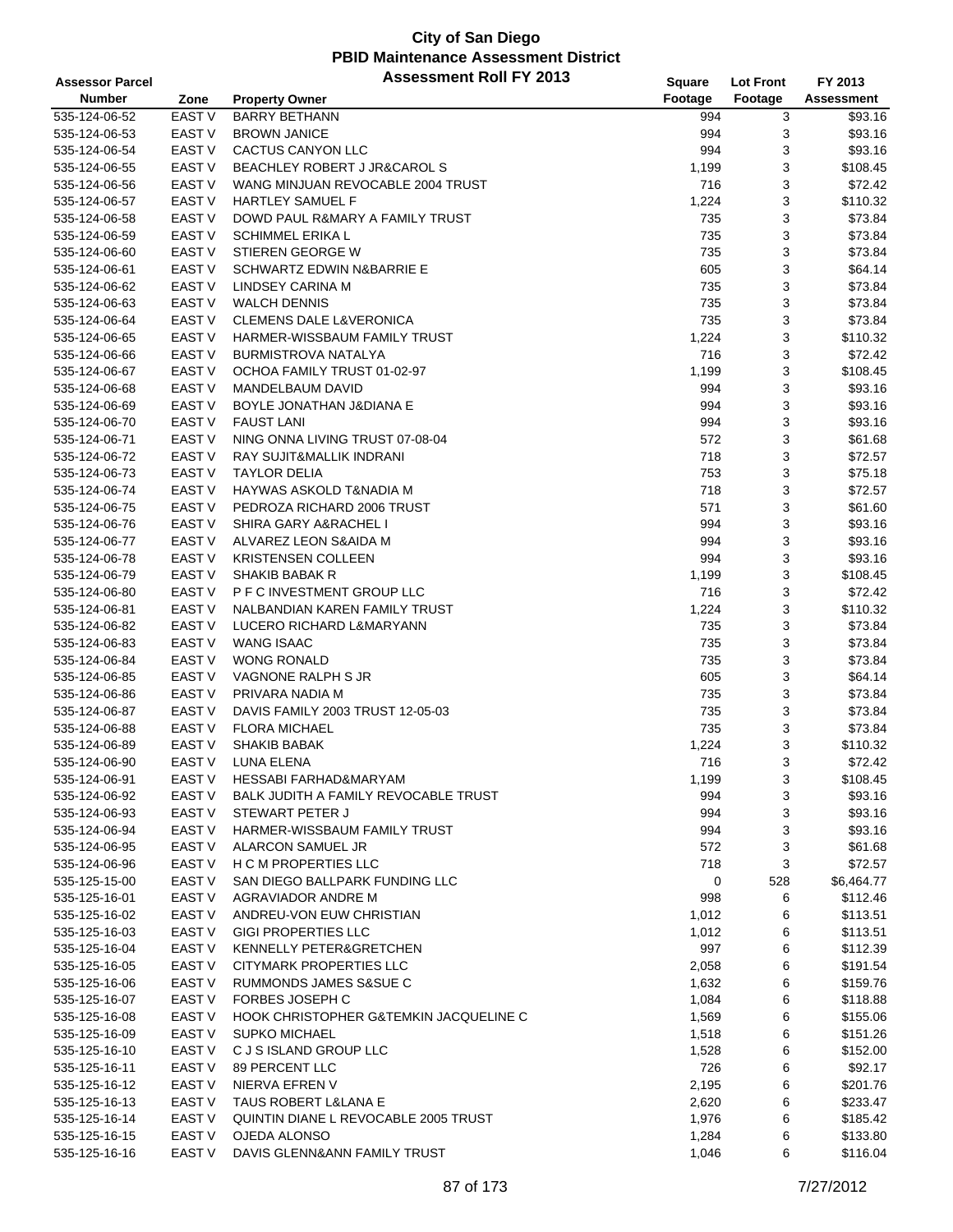| <b>Assessor Parcel</b>         |                   | <b>Assessment Roll FY 2013</b>            | Square  | <b>Lot Front</b> | FY 2013           |
|--------------------------------|-------------------|-------------------------------------------|---------|------------------|-------------------|
| <b>Number</b>                  | Zone              | <b>Property Owner</b>                     | Footage | Footage          | <b>Assessment</b> |
| 535-125-16-17                  | <b>EAST V</b>     | STICHT STEFANIE                           | 1,060   | 6                | \$117.09          |
| 535-125-16-18                  | EAST V            | KOMATIREDDY RAVI                          | 1,060   | 6                | \$117.09          |
| 535-125-16-19                  | <b>EAST V</b>     | SMITH JANIS LIVING TRUST 05-09-08         | 1,044   | 6                | \$115.90          |
| 535-125-16-20                  | <b>EAST V</b>     | HUANG ALAIN H&MING HUA LI REVOCABLE TRUST | 1,317   | 6                | \$136.26          |
| 535-125-16-21                  | EAST V            | SMITH LAURA B TRUST 06-08-08              | 1,043   | 6                | \$115.82          |
| 535-125-16-22                  | EAST <sub>V</sub> | <b>JORDAN RICARDO</b>                     | 1,027   | 6                | \$114.63          |
| 535-125-16-23                  | EAST V            | <b>FLEMING ADAM M</b>                     | 727     | 6                | \$92.25           |
| 535-125-16-24                  | <b>EAST V</b>     | <b>HICKS JASON&amp;MICHELLE</b>           | 766     | 6                | \$95.16           |
| 535-125-16-25                  | EAST V            | <b>SUN INVESTMENT CORP</b>                | 768     | 6                | \$95.31           |
|                                | <b>EAST V</b>     | PAAP JOSHUA D                             | 726     | 6                | \$92.17           |
| 535-125-16-26<br>535-125-16-27 | <b>EAST V</b>     | JOHNSON PHILIP H IRA                      |         | 6                | \$114.70          |
|                                |                   |                                           | 1,028   |                  |                   |
| 535-125-16-28                  | EAST V            | NICOL DAVID C                             | 1,276   | 6                | \$133.20          |
| 535-125-16-29                  | EAST V            | A R C BUSINESS VENTURES INC               | 1,217   | 6                | \$128.80          |
| 535-125-16-30                  | <b>EAST V</b>     | LOH KONG GAY                              | 1,317   | 6                | \$136.26          |
| 535-125-16-31                  | <b>EAST V</b>     | <b>KRISPIN SEAN J</b>                     | 1,043   | 6                | \$115.82          |
| 535-125-16-32                  | EAST V            | SATRYA FRANCISCUS C                       | 1,027   | 6                | \$114.63          |
| 535-125-16-33                  | <b>EAST V</b>     | DOWNING DOUGLAS W                         | 725     | 6                | \$92.10           |
| 535-125-16-34                  | EAST V            | <b>GAROFOLO TIMOTHY R</b>                 | 768     | 6                | \$95.31           |
| 535-125-16-35                  | EAST V            | <b>JUDGE PETER S</b>                      | 768     | 6                | \$95.31           |
| 535-125-16-36                  | <b>EAST V</b>     | RANDALL BEAU J                            | 726     | 6                | \$92.17           |
| 535-125-16-37                  | <b>EAST V</b>     | <b>MCELROY MICHAEL</b>                    | 1,028   | 6                | \$114.70          |
| 535-125-16-38                  | EAST V            | <b>VELASCO ANA M FAMILY TRUST</b>         | 1,276   | 6                | \$133.20          |
| 535-125-16-39                  | <b>EAST V</b>     | PINEDA ANDRES&NAZANINE A                  | 1,217   | 6                | \$128.80          |
| 535-125-16-40                  | EAST V            | ONEIL JASON M                             | 996     | 6                | \$112.31          |
| 535-125-16-41                  | EAST V            | <b>CHAMPION MICHAEL J</b>                 | 1,046   | 6                | \$116.04          |
| 535-125-16-42                  | <b>EAST V</b>     | WILSON JEFFREY A&AMANDA B                 | 1,060   | 6                | \$117.09          |
| 535-125-16-43                  | EAST V            | RODRIGUEZ RICHARD D                       | 1,060   | 6                | \$117.09          |
| 535-125-16-44                  | <b>EAST V</b>     | <b>GALLAGHER KELSEY E&amp;DESIREE R</b>   | 1,044   | 6                | \$115.90          |
| 535-125-16-45                  | EAST V            | <b>GODTHRO PROPERTIES LLC</b>             | 1,317   | 6                | \$136.26          |
| 535-125-16-46                  | EAST V            | AHN EZRA&KIM SANDRA                       | 1,043   | 6                | \$115.82          |
| 535-125-16-47                  | <b>EAST V</b>     | <b>MAGNUS RICHARD D&amp;CANDICE D</b>     | 1,027   | 6                | \$114.63          |
| 535-125-16-48                  | <b>EAST V</b>     | <b>GERONIMO GERALD G</b>                  | 724     | 6                | \$92.02           |
| 535-125-16-49                  | <b>EAST V</b>     | K M P FAMILY LTD PARTNERSHIP              | 768     | 6                | \$95.31           |
| 535-125-16-50                  | EAST V            | MANDELBAUM DAVID J                        | 768     | 6                | \$95.31           |
| 535-125-16-51                  | EAST V            | LEIVERS GARY P                            | 726     | 6                | \$92.17           |
| 535-125-16-52                  | EAST V            | ROMAN RICARDO&DIAZ YESSICA                | 1,028   | 6                | \$114.70          |
| 535-125-16-53                  | EAST <sub>V</sub> | ROSENWALD PETER C                         | 1,276   | 6                | \$133.20          |
| 535-125-16-54                  | EAST V            | HERNANDEZ ALFONSO III                     | 1,217   | 6                | \$128.80          |
| 535-125-16-55                  | <b>EAST V</b>     | <b>BARAJAS HECTOR S&amp;KATHLEEN J G</b>  | 1,317   | 6                | \$136.26          |
| 535-125-16-56                  | EAST V            | <b>HAUSMANN MATTHEW D</b>                 | 1,043   | 6                | \$115.82          |
| 535-125-16-57                  | EAST V            | WANG STEVEN&YE YUN                        | 1,027   | 6                | \$114.63          |
| 535-125-16-58                  | EAST V            | PAVIS ESTELLE I                           | 724     | 6                | \$92.02           |
| 535-125-16-59                  | EAST V            | <b>BOLZ RICHARD</b>                       | 768     | 6                | \$95.31           |
| 535-125-16-60                  | EAST V            | RUSSELL TRAVIS G <dva></dva>              | 768     | 6                | \$95.31           |
| 535-125-16-61                  | EAST V            | AMOTT ALENA P                             | 726     | 6                | \$92.17           |
| 535-125-16-62                  | EAST V            | <b>HSIEH CHUNG-LING&amp;SUZIE</b>         | 1,028   | 6                | \$114.70          |
| 535-125-16-63                  | EAST V            | FERNANDES ALEXANDRE M                     | 1,276   | 6                | \$133.20          |
| 535-125-16-64                  | EAST V            | RABE GENE P                               | 1,217   | 6                | \$128.80          |
| 535-125-16-65                  | EAST V            | KIM FAMILY TRUST 01-30-09                 | 996     | 6                | \$112.31          |
|                                | EAST V            | <b>GODZILA CORP</b>                       | 932     |                  | \$107.54          |
| 535-125-16-66                  |                   |                                           |         | 6                |                   |
| 535-125-16-67                  | EAST V            | RAMOS ABRAHAM E&GRACE C                   | 932     | 6                | \$107.54          |
| 535-125-16-68                  | EAST V            | <b>STJSSD LLC</b>                         | 1,220   | 6                | \$129.03          |
| 535-125-16-69                  | EAST V            | PARSAI PANTEA                             | 1,043   | 6                | \$115.82          |
| 535-125-16-70                  | EAST V            | MILICIC GREGORY J                         | 1,027   | 6                | \$114.63          |
| 535-125-16-71                  | EAST V            | CHURCHILL FAMILY REVOCABLE LIVING TRUST   | 724     | 6                | \$92.02           |
| 535-125-16-72                  | EAST V            | WANDELL ERIC W                            | 768     | 6                | \$95.31           |
| 535-125-16-73                  | EAST V            | <b>VOGT PATRICK E</b>                     | 768     | 6                | \$95.31           |
| 535-125-16-74                  | EAST V            | POWELL ALEXIS                             | 726     | 6                | \$92.17           |
| 535-125-16-75                  | EAST V            | <b>BEATON ALEXANDER P</b>                 | 1,028   | 6                | \$114.70          |
| 535-125-16-76                  | EAST V            | <b>BEARDSLEY PETER H&amp;NANCY T</b>      | 1,276   | 6                | \$133.20          |
| 535-125-16-77                  | EAST V            | <b>SMILEY KAREN K</b>                     | 1,217   | 6                | \$128.80          |
| 535-126-01-00                  | EAST <sub>V</sub> | URBANCALIFORNIA I LLC                     | 2,632   | 113              | \$912.26          |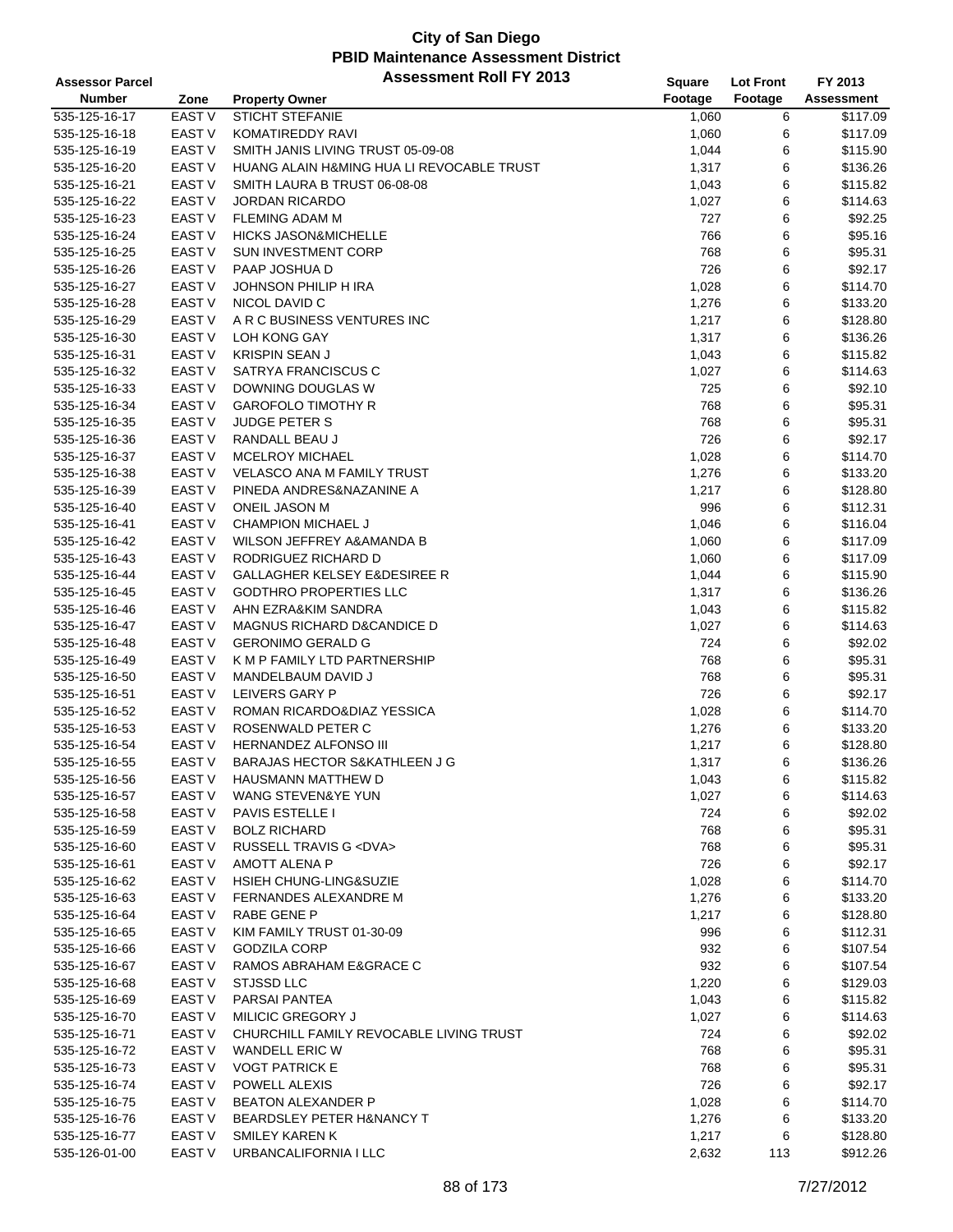| <b>Assessor Parcel</b> |                   | <b>Assessment Roll FY 2013</b>        | Square  | <b>Lot Front</b> | FY 2013           |
|------------------------|-------------------|---------------------------------------|---------|------------------|-------------------|
| <b>Number</b>          | Zone              | <b>Property Owner</b>                 | Footage | Footage          | <b>Assessment</b> |
| 535-126-02-00          | <b>EAST V</b>     | HARROLL BENJAMIN R&POORE GLORIA J     | 6,500   | 53               | \$820.68          |
| 535-126-03-00          | EAST V            | POORE GLORIA                          | 1,263   | 33               | \$374.98          |
| 535-126-08-00          | <b>EAST V</b>     | BERRY STEVEN E TRUST 03-27-91         | 5,000   | 150              | \$1,323.33        |
| 535-126-09-00          | <b>EAST V</b>     | FENTON TENTH AVENUE LLC               | 2,500   | 50               | \$689.78          |
| 535-126-10-00          | EAST <sub>V</sub> | FENTON TENTH AVENUE LLC               | 0       | 50               | \$689.78          |
| 535-126-11-00          | <b>EAST V</b>     | FENTON TENTH AVENUE LLC               | 0       | 50               | \$689.78          |
| 535-126-12-00          | EAST <sub>V</sub> | <b>FENTON TENTH AVENUE LLC</b>        | 5,000   | 50               | \$689.78          |
| 535-126-13-01          | <b>EAST V</b>     | <b>GUANZON RYAN L</b>                 | 580     | 14               | \$131.97          |
|                        |                   |                                       |         |                  |                   |
| 535-126-13-02          | EAST <sub>V</sub> | RUDDELL ANDREW J                      | 580     | 14               | \$131.97          |
| 535-126-13-03          | <b>EAST V</b>     | QUINTERO GUILLERMO                    | 660     | 14               | \$137.93          |
| 535-126-13-04          | <b>EAST V</b>     | <b>MAST WILLIAM C</b>                 | 774     | 14               | \$146.44          |
| 535-126-13-05          | EAST V            | DIEPHOLZ FAMILY LIVING TRUST          | 598     | 14               | \$133.31          |
| 535-126-13-06          | EAST V            | SHOWALTER COREY D                     | 598     | 14               | \$133.31          |
| 535-126-13-07          | EAST <sub>V</sub> | <b>RAY CHRISTINA L</b>                | 633     | 14               | \$135.92          |
| 535-126-13-08          | EAST V            | <b>CHAUDHRY HALA</b>                  | 633     | 14               | \$135.92          |
| 535-126-13-09          | <b>EAST V</b>     | PURCELL CYNTHIA                       | 1,014   | 14               | \$164.34          |
| 535-126-13-10          | <b>EAST V</b>     | <b>MARASIGAN MILA E</b>               | 420     | 14               | \$120.03          |
| 535-126-13-11          | EAST V            | <b>KAFFER CURTIS</b>                  | 615     | 14               | \$134.58          |
| 535-126-15-01          | <b>EAST V</b>     | LIANG INVESTMENT LLC                  | 6,215   | 3                | \$482.65          |
| 535-126-15-02          | <b>EAST V</b>     | WHITEHEAD JASON A&JADDOU RA           | 2,263   | 3                | \$187.83          |
| 535-126-15-03          | <b>EAST V</b>     | S B A TOWERS II LLC                   | 40,072  | 0                | \$2,989.37        |
| 535-126-16-01          | <b>EAST V</b>     | FERREIRA FAMILY LIVING TRUST          | 843     | 3                | \$81.89           |
| 535-126-16-02          | EAST V            | <b>HOLDEN TIMOTHY P</b>               | 1,080   | 3                | \$99.57           |
| 535-126-16-03          | EAST V            | TUREK FAMILY TRUST 05-13-08           | 1,018   | 3                | \$94.95           |
| 535-126-16-04          | <b>EAST V</b>     | JOHNSON FAMILY LIVING TRUST           | 872     | 3                | \$84.06           |
| 535-126-16-05          | <b>EAST V</b>     | LUNA MICHELLE A                       | 856     | 3                | \$82.86           |
| 535-126-16-06          | EAST V            | LARKIN JEFFREY D                      | 965     | 3                | \$91.00           |
| 535-126-16-07          | <b>EAST V</b>     | NICHOLS KATHRYN D FAMILY TRUST        | 479     | 3                | \$54.74           |
| 535-126-16-08          | EAST V            | KAMMEIJER SPENCER C&KIMBERLY          | 660     | 3                | \$68.24           |
| 535-126-16-09          | EAST <sub>V</sub> | MERCADO ROBERTO E                     | 826     | 3                | \$80.63           |
| 535-126-16-10          | EAST <sub>V</sub> | BERZAK HARRY&AMANDA                   | 843     | 3                | \$81.89           |
| 535-126-16-11          | EAST <sub>V</sub> | PASION JASON A                        | 1,090   | 3                | \$100.32          |
| 535-126-16-12          | EAST <sub>V</sub> | HUBBELL CLEGG TRUST 09-01-01          | 1,018   | 3                | \$94.95           |
| 535-126-16-13          | <b>EAST V</b>     | ALDERMAN ALIX                         | 871     | 3                | \$83.98           |
| 535-126-16-14          | <b>EAST V</b>     | SANDOVAL JORGE E                      | 855     | 3                | \$82.79           |
| 535-126-16-15          | EAST V            | DROSIS MICHELLE D 2012 TRUST          | 963     | 3                | \$90.85           |
| 535-126-16-16          | EAST <sub>V</sub> | <b>BURK ALISSA</b>                    | 487     | 3                | \$55.34           |
| 535-126-16-17          | EAST V            | <b>MYERS ROBERT M</b>                 | 670     | 3                | \$68.99           |
| 535-126-16-18          | <b>EAST V</b>     | <b>GUSTARD CHRISTOPHER I</b>          | 826     | 3                | \$80.63           |
| 535-126-16-19          | EAST V            | <b>GERARD STEVEN M</b>                | 843     | 3                | \$81.89           |
|                        | EAST V            | <b>COLLINS TIMOTHY</b>                |         |                  | \$100.32          |
| 535-126-16-20          |                   |                                       | 1,090   | 3                |                   |
| 535-126-16-21          | EAST V            | MCATEE REVOCABLE LIVING TRUST         | 1,018   | 3                | \$94.95           |
| 535-126-16-22          | EAST V            | PAYNE KEVIN E                         | 871     | 3                | \$83.98           |
| 535-126-16-23          | EAST V            | <b>RHODES TRENTON</b>                 | 855     | 3                | \$82.79           |
| 535-126-16-24          | EAST V            | LI INGDAN                             | 963     | 3                | \$90.85           |
| 535-126-16-25          | EAST V            | LARIOS FREMA L FAMILY REVOCABLE TRUST | 487     | 3                | \$55.34           |
| 535-126-16-26          | EAST V            | <b>CHUANG MICHAEL&amp;CARRIE</b>      | 670     | 3                | \$68.99           |
| 535-126-16-27          | EAST <sub>V</sub> | MIRANDA MIGUEL D                      | 826     | 3                | \$80.63           |
| 535-126-16-28          | EAST V            | THOMPSON KATHLEEN A                   | 843     | 3                | \$81.89           |
| 535-126-16-29          | EAST V            | <b>MIDDLETON WILLIAM J</b>            | 1,090   | 3                | \$100.32          |
| 535-126-16-30          | EAST V            | BRENT JUDITH E FAMILY TRUST           | 1,018   | 3                | \$94.95           |
| 535-126-16-31          | EAST V            | MIRANDA OLGA                          | 871     | 3                | \$83.98           |
| 535-126-16-32          | EAST V            | <b>CORBETT MICHAEL E TRUST</b>        | 855     | 3                | \$82.79           |
| 535-126-16-33          | <b>EAST V</b>     | NAVARRO SALINA                        | 963     | 3                | \$90.85           |
| 535-126-16-34          | EAST V            | LOCATELLI DEBORA                      | 487     | 3                | \$55.34           |
| 535-126-16-35          | EAST V            | JAHNKE JEFFREY                        | 670     | 3                | \$68.99           |
| 535-126-16-36          | EAST V            | MAHOMED FAMILY TRUST                  | 826     | 3                | \$80.63           |
| 535-126-16-37          | EAST V            | <b>BIRD ROCK VENTURES LLC</b>         | 843     | 3                | \$81.89           |
| 535-126-16-38          | EAST <sub>V</sub> | <b>MAYNARD ROBERT V&amp;TINA</b>      | 1,090   | 3                | \$100.32          |
| 535-126-16-39          | EAST V            | WALKER KEVIN M&AIMEE D                | 1,018   | 3                | \$94.95           |
| 535-126-16-40          | EAST V            | <b>HALL MICHAEL R&amp;VERONICA A</b>  | 871     | 3                | \$83.98           |
| 535-126-16-41          | EAST V            | COFFIN ALAN M&CINDY D TRUST           | 855     | 3                | \$82.79           |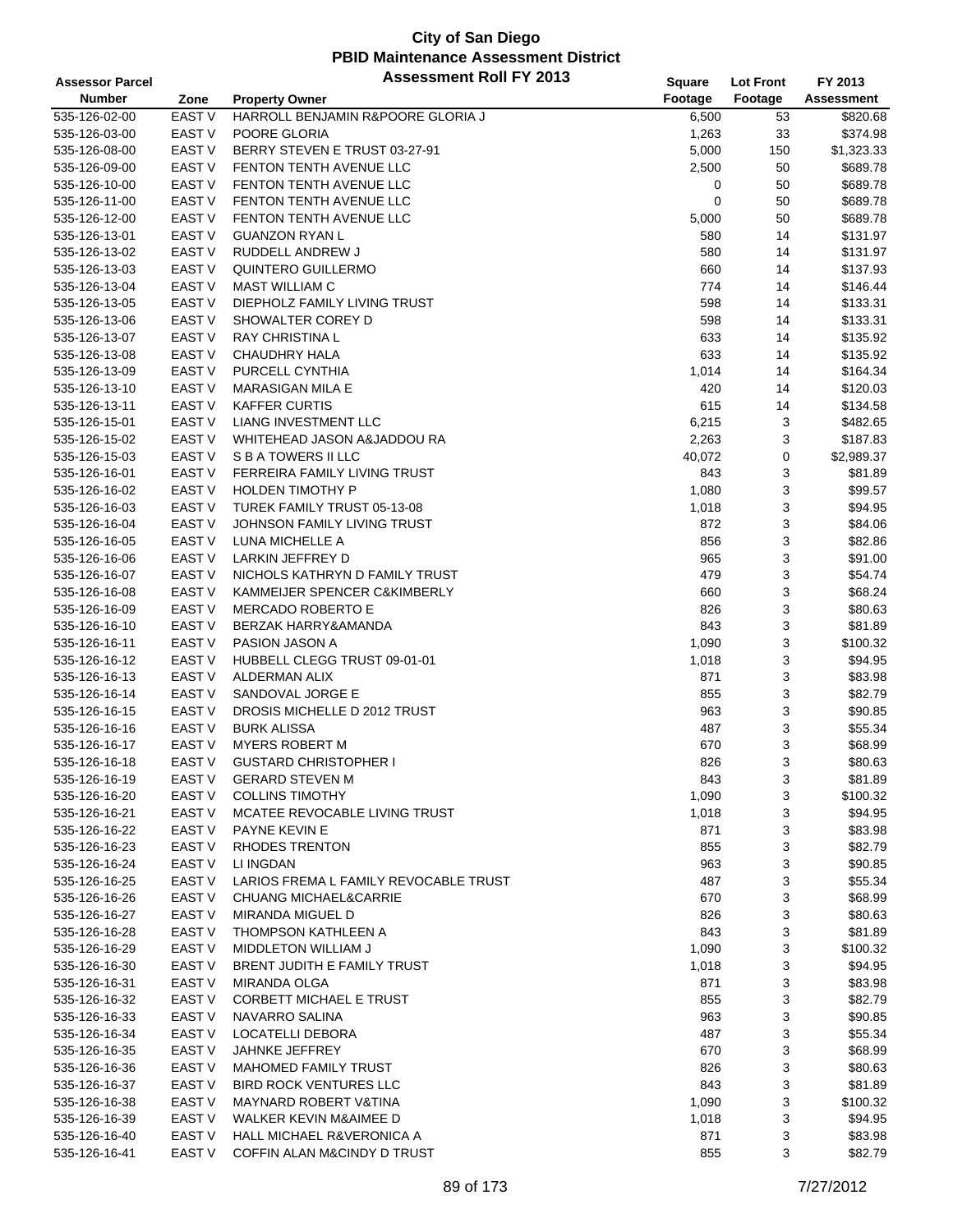| <b>Assessor Parcel</b> |                   | <b>Assessment Roll FY 2013</b>         | Square  | <b>Lot Front</b> | FY 2013           |
|------------------------|-------------------|----------------------------------------|---------|------------------|-------------------|
| <b>Number</b>          | Zone              | <b>Property Owner</b>                  | Footage | Footage          | <b>Assessment</b> |
| 535-126-16-42          | <b>EAST V</b>     | <b>CIAOLISARN LLC</b>                  | 963     | 3                | \$90.85           |
| 535-126-16-43          | <b>EAST V</b>     | MCLEMORE TREVOR D                      | 487     | 3                | \$55.34           |
| 535-126-16-44          | <b>EAST V</b>     | NOBLE MELVIN R&DALETHA                 | 670     | 3                | \$68.99           |
| 535-126-16-45          | <b>EAST V</b>     | LINDBLOOM JAMES A&ROBIN F              | 826     | 3                | \$80.63           |
|                        | <b>EAST V</b>     | CARLSON RUSSELL E TRUST                | 843     | 3                | \$81.89           |
| 535-126-16-46          |                   | FOLTZ FAMILY 2012 TRUST                |         |                  |                   |
| 535-126-16-47          | <b>EAST V</b>     |                                        | 1,090   | 3                | \$100.32          |
| 535-126-16-48          | EAST V            | SANTACATERINA DOMINIC J                | 1,018   | 3                | \$94.95           |
| 535-126-16-49          | <b>EAST V</b>     | <b>HARRISON CHRISTINE LIVING TRUST</b> | 871     | 3                | \$83.98           |
| 535-126-16-50          | <b>EAST V</b>     | <b>MCNALLY CHARLES F</b>               | 855     | 3                | \$82.79           |
| 535-126-16-51          | <b>EAST V</b>     | PAUL STEVEN D                          | 963     | 3                | \$90.85           |
| 535-126-16-52          | <b>EAST V</b>     | <b>SIMPSON MATTHEW</b>                 | 487     | 3                | \$55.34           |
| 535-126-16-53          | EAST V            | <b>KRACKOWIZER DAGA L TRUST</b>        | 670     | 3                | \$68.99           |
| 535-126-16-54          | EAST V            | <b>MIN KYUNG S</b>                     | 826     | 3                | \$80.63           |
| 535-126-17-01          | <b>EAST V</b>     | <b>GOODMAN INVESTMENTS LLC</b>         | 843     | 3                | \$81.89           |
| 535-126-17-02          | <b>EAST V</b>     | <b>JONES FORREST H</b>                 | 1,090   | 3                | \$100.32          |
| 535-126-17-03          | EAST <sub>V</sub> | SHEKHTER BORIS                         | 1,018   | 3                | \$94.95           |
| 535-126-17-04          | <b>EAST V</b>     | <b>ENGARDT GARY</b>                    | 871     | 3                | \$83.98           |
| 535-126-17-05          | <b>EAST V</b>     | LAVELLE ROBERT J&NANCY V               | 855     | 3                | \$82.79           |
| 535-126-17-06          | <b>EAST V</b>     | MVM HOLDINGS LLC                       | 963     | 3                | \$90.85           |
| 535-126-17-07          | <b>EAST V</b>     | PESQUEIRA ALBERT R&ELSA                | 487     | 3                | \$55.34           |
| 535-126-17-08          | <b>EAST V</b>     | <b>HICKEY KATHRYN M</b>                | 670     | 3                | \$68.99           |
| 535-126-17-09          | <b>EAST V</b>     | <b>BALTYANSKY FLORA</b>                | 826     | 3                | \$80.63           |
| 535-126-17-10          | EAST V            | RUSSO JACKIE H                         | 843     | 3                | \$81.89           |
| 535-126-17-11          | <b>EAST V</b>     | SCHERZINGER ROBERT P&AZUSA             | 1,090   | 3                | \$100.32          |
|                        | EAST <sub>V</sub> |                                        |         |                  |                   |
| 535-126-17-12          |                   | SAGE TRUST 07-25-05                    | 1,018   | 3                | \$94.95           |
| 535-126-17-13          | <b>EAST V</b>     | VARCO WALTER L FAMILY TRUST            | 871     | 3                | \$83.98           |
| 535-126-17-14          | <b>EAST V</b>     | UY VINCENT J                           | 855     | 3                | \$82.79           |
| 535-126-17-15          | <b>EAST V</b>     | <b>WITHAAR HENDRIK E</b>               | 963     | 3                | \$90.85           |
| 535-126-17-16          | <b>EAST V</b>     | JOHNSON GARWIN FAMILY TRUST            | 487     | 3                | \$55.34           |
| 535-126-17-17          | EAST V            | SOUTHWOOD FAMILY TRUST                 | 670     | 3                | \$68.99           |
| 535-126-17-18          | <b>EAST V</b>     | <b>SIMPSON MATTHEW</b>                 | 826     | 3                | \$80.63           |
| 535-126-17-19          | <b>EAST V</b>     | <b>SIGNAIGO THOMAS</b>                 | 843     | 3                | \$81.89           |
| 535-126-17-20          | <b>EAST V</b>     | <b>AJAM INC</b>                        | 1,090   | 3                | \$100.32          |
| 535-126-17-21          | <b>EAST V</b>     | FOLTZ BRADLEY D&KAY L 2012 TRUST       | 1,018   | 3                | \$94.95           |
| 535-126-17-22          | EAST V            | ZAMBA FAMILY TRUST 04-25-07            | 871     | 3                | \$83.98           |
| 535-126-17-23          | EAST V            | MANDELBAUM DAVID                       | 855     | 3                | \$82.79           |
| 535-126-17-24          | EAST <sub>V</sub> | <b>OSTOICH KRISTA</b>                  | 963     | 3                | \$90.85           |
| 535-126-17-25          | EAST V            | SMITH JOHN&ELLEN                       | 487     | 3                | \$55.34           |
| 535-126-17-26          | <b>EAST V</b>     | KINPORTS DAVID J&JENNIFER A            | 670     | 3                | \$68.99           |
| 535-126-17-27          | EAST V            | <b>ISTWAN JOHN</b>                     | 826     | 3                | \$80.63           |
| 535-126-17-28          | EAST V            | SCHMAUSS JUDITH A TRUST 12-12-95       | 843     | 3                | \$81.89           |
| 535-126-17-29          | <b>EAST V</b>     | HILLIS ROY D                           | 1,090   | 3                | \$100.32          |
| 535-126-17-30          | <b>EAST V</b>     | TONKS ROBERT REVOCABLE TRUST           | 1,018   | 3                | \$94.95           |
| 535-126-17-31          | EAST V            | <b>BEAU VENTURES LLC</b>               | 871     | 3                | \$83.98           |
| 535-126-17-32          | EAST V            | MACK 2004 TRUST                        | 855     | 3                | \$82.79           |
| 535-126-17-33          | EAST V            | <b>WALSH JOHN P</b>                    | 963     | 3                | \$90.85           |
|                        | <b>EAST V</b>     | LIANG TEH S&CINDY S                    |         |                  | \$55.34           |
| 535-126-17-34          |                   |                                        | 487     | 3                |                   |
| 535-126-17-35          | EAST <sub>V</sub> | SHEIBANI SABA                          | 670     | 3                | \$68.99           |
| 535-126-17-36          | EAST V            | CARLMARK EDWARD A LIVING TRUST         | 826     | 3                | \$80.63           |
| 535-126-17-37          | EAST V            | <b>KLEIN SCOTT</b>                     | 843     | 3                | \$81.89           |
| 535-126-17-38          | EAST V            | UNGER FAMILY TRUST                     | 1,090   | 3                | \$100.32          |
| 535-126-17-39          | EAST V            | <b>MCCASLIN MARK A</b>                 | 1,018   | 3                | \$94.95           |
| 535-126-17-40          | <b>EAST V</b>     | <b>LEPRE DAVID</b>                     | 871     | 3                | \$83.98           |
| 535-126-17-41          | <b>EAST V</b>     | <b>SIGNAIGO THOMAS</b>                 | 855     | 3                | \$82.79           |
| 535-126-17-42          | EAST V            | <b>COLLINS RICHARD R&amp;JANICE E</b>  | 963     | 3                | \$90.85           |
| 535-126-17-43          | EAST V            | <b>CURTIS YVONNE E</b>                 | 487     | 3                | \$55.34           |
| 535-126-17-44          | EAST V            | <b>LYNN MOIRA</b>                      | 670     | 3                | \$68.99           |
| 535-126-17-45          | EAST V            | SHILO RIDGE LLC                        | 826     | 3                | \$80.63           |
| 535-126-17-46          | EAST <sub>V</sub> | MOOSHEH REVOCABLE TRUST                | 843     | 3                | \$81.89           |
| 535-126-17-47          | EAST V            | COLLETT FAMILY TRUST 01-16-10          | 1,090   | 3                | \$100.32          |
| 535-126-17-48          | EAST V            | REINICKE ROBERT W TRUST 10-15-03       | 1,018   | 3                | \$94.95           |
| 535-126-17-49          | EAST V            | CRITTENDEN MARK&BARBARA FAMILY TRUST   | 871     | 3                | \$83.98           |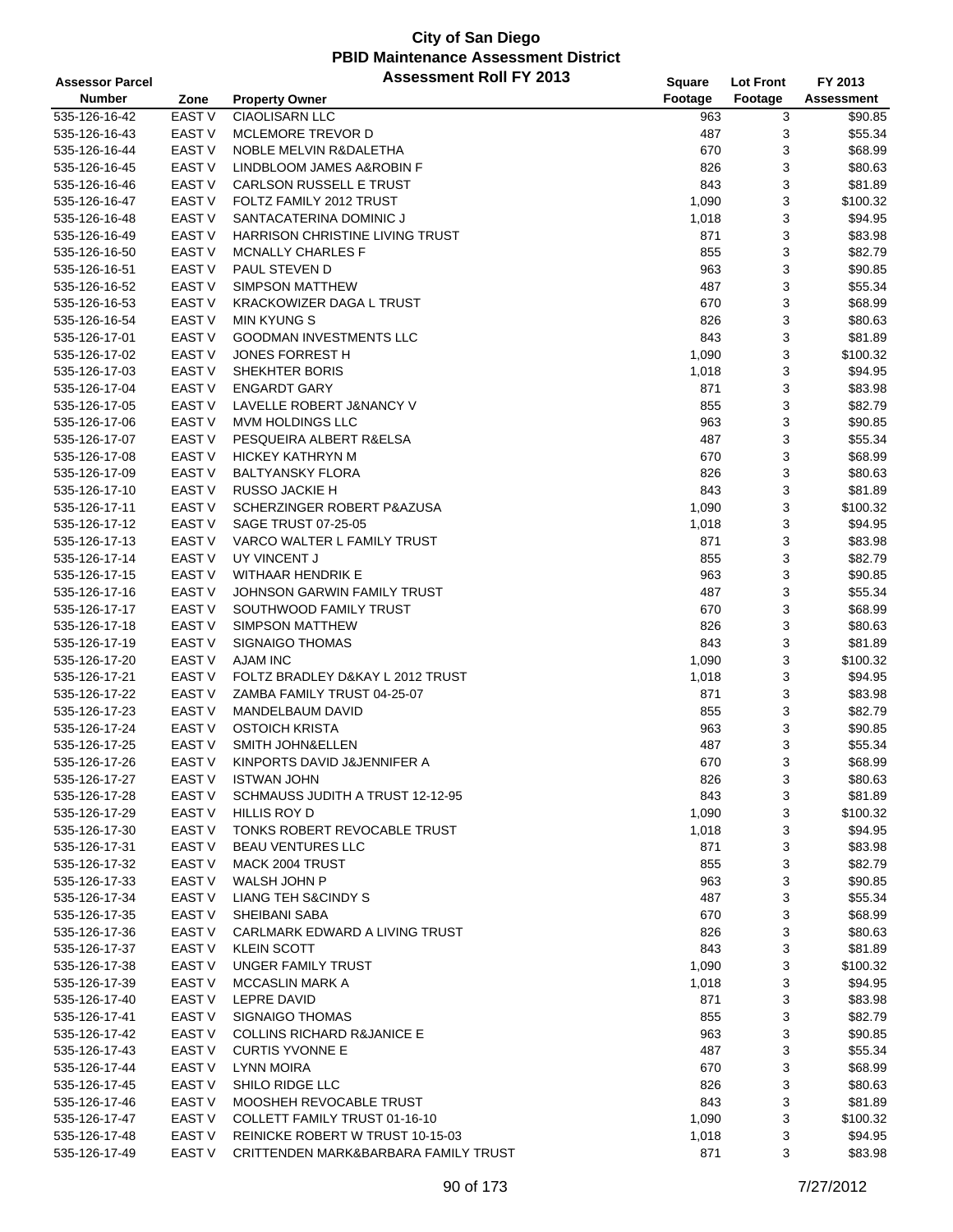| <b>Assessor Parcel</b>         |                   | <b>Assessment Roll FY 2013</b>             | Square  | <b>Lot Front</b> | FY 2013                |
|--------------------------------|-------------------|--------------------------------------------|---------|------------------|------------------------|
| <b>Number</b>                  | Zone              | <b>Property Owner</b>                      | Footage | Footage          | Assessment             |
| 535-126-17-50                  | <b>EAST V</b>     | MOFFSON FAMILY INTER VIVOS TRUST           | 855     | 3                | \$82.79                |
| 535-126-17-51                  | EAST V            | <b>TUREK WALTER</b>                        | 963     | 3                | \$90.85                |
| 535-126-17-52                  | EAST V            | ZAMBA DUSTIN R                             | 487     | 3                | \$55.34                |
| 535-126-17-53                  | EAST V            | TUCKER-DARR JERRIE A                       | 670     | 3                | \$68.99                |
| 535-126-17-54                  | EAST V            | BERENTER FAMILY TRUST 10-08-03             | 826     | 3                | \$80.63                |
| 535-126-17-55                  | EAST V            | WEBER FAMILY TRUST 06-21-00                | 1,172   | 3                | \$106.44               |
| 535-126-17-56                  | EAST V            | WEBER STEVEN A&HOLLY A                     | 1,097   | 3                | \$100.84               |
| 535-126-17-57                  | EAST V            | <b>BUSHEY DAVID R&amp;ERIN C</b>           | 848     | 3                | \$82.27                |
| 535-126-17-58                  | EAST <sub>V</sub> | J SQUARED K LLC                            | 1,124   | 3                | \$102.86               |
| 535-126-17-59                  | <b>EAST V</b>     | MILLBERN STEPHEN&DOROTHY                   | 1,132   | 3                | \$103.45               |
| 535-131-02-00                  | EAST V            | E L D INVESTMENTS INC                      | 10,000  | 50               | \$1,062.78             |
| 535-131-03-00                  | EAST V            | BALLPARK BLUEBOX LOFTS LLC                 | 9,316   | 60               | \$1,075.10             |
| 535-131-04-01                  | EAST V            | <b>EXPLORER HOLDINGS L P</b>               | 619     | 11               | \$115.87               |
| 535-131-04-02                  | <b>EAST V</b>     | <b>HOANG ANDY</b>                          | 1,010   | 11               | \$145.04               |
| 535-131-04-03                  | <b>EAST V</b>     | DENNEY STEVE&ALISON                        | 1,010   | 11               | \$145.04               |
| 535-131-04-04                  | EAST <sub>V</sub> | GERSTEN JENNIFER A LIVING TRUST            | 1,010   | 11               | \$145.04               |
| 535-131-04-05                  | <b>EAST V</b>     | <b>SCALES FRANK</b>                        | 1,010   | 11               | \$145.04               |
| 535-131-04-06                  | <b>EAST V</b>     | CHUANG JACKSON H&MARGRET L                 | 920     | 11               | \$138.32               |
| 535-131-04-07                  | EAST V            | EXPLOXER HOLDINGS L P                      | 860     | 11               | \$133.85               |
| 535-131-04-08                  | EAST V            | <b>FLORES RICARDO A</b>                    | 545     | 11               | \$110.35               |
| 535-131-04-09                  | <b>EAST V</b>     | <b>EXCONDE ACEY</b>                        | 545     | 11               | \$110.35               |
| 535-131-04-10                  | EAST V            | <b>BIER BENNETT</b>                        | 860     | 11               | \$133.85               |
| 535-131-04-11                  | EAST V            | PLUMMER IRA L&JOY S                        | 650     | 11               | \$118.18               |
| 535-131-04-12                  | EAST V            | <b>TERADA MASAKO</b>                       | 650     | 11               | \$118.18               |
| 535-131-04-13                  | EAST V            | PEZIC DANIEL                               | 650     | 11               | \$118.18               |
| 535-131-04-14                  | <b>EAST V</b>     | <b>BECKWITH ADELE</b>                      | 650     | 11               | \$118.18               |
| 535-131-04-15                  | EAST V            | ALFARO DENNIS A                            | 660     | 11               | \$118.93               |
| 535-131-04-16                  | <b>EAST V</b>     | TRIMLETT KELLEN C                          | 660     | 11               | \$118.93               |
| 535-131-04-17                  | EAST V            | <b>MIDDLETON LUKE E&amp;GUERRA PAOLA C</b> | 660     | 11               | \$118.93               |
| 535-131-04-18                  | EAST V            | STROUD-ANDERSEN FAMILY TRUST               | 660     | 11               | \$118.93               |
| 535-131-04-19                  | EAST <sub>V</sub> | HIMELSTEIN HENRIETTA S REVOCABLE TRUST     | 650     | 11               | \$118.18               |
| 535-131-04-20                  | <b>EAST V</b>     | KONG CHRISTIE C                            | 650     | 11               | \$118.18               |
| 535-131-04-21                  | <b>EAST V</b>     | COYLE TIMOTHY S&RONDA L                    | 650     | 11               | \$118.18               |
| 535-131-04-22                  | EAST <sub>V</sub> | <b>KREY BRADLEY D</b>                      | 650     | 11               | \$118.18               |
| 535-131-04-23                  | EAST V            | MORGAN WILLIAM P JR&GRETCHEN FAMILY TRUST  | 660     | 11               | \$118.93               |
| 535-131-04-24                  | <b>EAST V</b>     | PICKETT MELANIE                            | 660     | 11               | \$118.93               |
| 535-131-04-25                  | EAST <sub>V</sub> | <b>LAM NGA MY</b>                          | 660     | 11               | \$118.93               |
| 535-131-04-26                  | EAST V            | <b>FUERTE JAMES P</b>                      | 660     | 11               | \$118.93               |
| 535-131-04-27                  | <b>EAST V</b>     | ALEMANY ALEXANDER A                        | 650     | 11               | \$118.18               |
| 535-131-04-28                  | EAST V            | KELLEY KEVIN M&MARYROSE                    | 650     | 11               | \$118.18               |
| 535-131-04-29                  | <b>EAST V</b>     | <b>FARFAN JUAN C</b>                       | 640     | 11               | \$117.43               |
| 535-131-04-30                  | EAST V            | <b>HASENIN ISAMY</b>                       | 640     | 11               | \$117.43               |
| 535-131-04-31                  | EAST V            | <b>SMITH CRAIG A</b>                       | 660     | 11               | \$118.93               |
| 535-131-04-32                  | EAST V            | <b>KAKAR AUSTIN E K</b>                    | 660     | 11               | \$118.93               |
| 535-131-04-33                  | EAST V            | CHUANG MARGRET L&JACKSON H                 | 660     | 11               | \$118.93               |
| 535-131-04-34                  | EAST V            | SEMON DAVID A                              | 660     | 11               | \$118.93               |
| 535-131-04-35                  | EAST V            | SALAZAR RANDY J                            | 650     | 11               | \$118.18               |
| 535-131-04-36                  | EAST V            | <b>HOANG ANDY</b>                          | 650     | 11               | \$118.18               |
| 535-131-05-00                  | EAST V            | <b>J&amp;A FENWICK LLC</b>                 | 9,534   | 50               | \$1,028.01             |
| 535-131-06-00                  | EAST V            | <b>J&amp;A FENWICK LLC</b>                 | 0       | 70               | \$965.69               |
| 535-131-09-00                  | <b>EAST V</b>     | THIC-PEACHTREE                             | 58,520  | 380              | \$6,773.08             |
| 535-132-01-00                  | EAST V            | R G K C CORP                               | 5,514   | 110              | \$1,108.25             |
| 535-132-03-00                  | EAST V            | FUNES MICHAEL A&LINDA S                    | 3,366   | 36               | \$479.18               |
| 535-132-04-00                  | EAST V            | FENWICK 2007 TRUST                         | 6,120   | 50               | \$773.33               |
| 535-132-05-00                  | EAST V            | OLIVERMCMILLANFOSTER G10TH LLC             | 93,508  | 501              | \$10,149.78            |
|                                | EAST V            | NEUHAUS ATELIERS LLC                       |         | 75               |                        |
| 535-132-06-00                  | EAST V            | NEUHAUS STUDIO LOFTS LLC                   | 22,485  |                  | \$2,152.54             |
| 535-132-07-00                  | EAST V            | MIGLIORE SALVATORE A                       | 10,566  | 175              | \$1,896.94<br>\$264.72 |
| 535-132-08-00                  | EAST V            | WEST SUSAN D LIVING TRUST                  | 1,850   | 20               | \$245.71               |
| 535-132-09-00                  | EAST V            | DIEPHOLZ DOUGLAS&KATIE                     | 1,850   | 17               | \$249.74               |
| 535-132-10-00<br>535-133-01-00 | EAST V            | REICHBART STEPHEN D LIVING TRUST           | 1,850   | 17               |                        |
| 535-133-02-00                  | EAST <sub>V</sub> | DICKINSON/FRANKLIN L P                     | 12,498  | 150<br>50        | \$1,882.68<br>\$689.78 |
|                                |                   |                                            | 4,201   |                  |                        |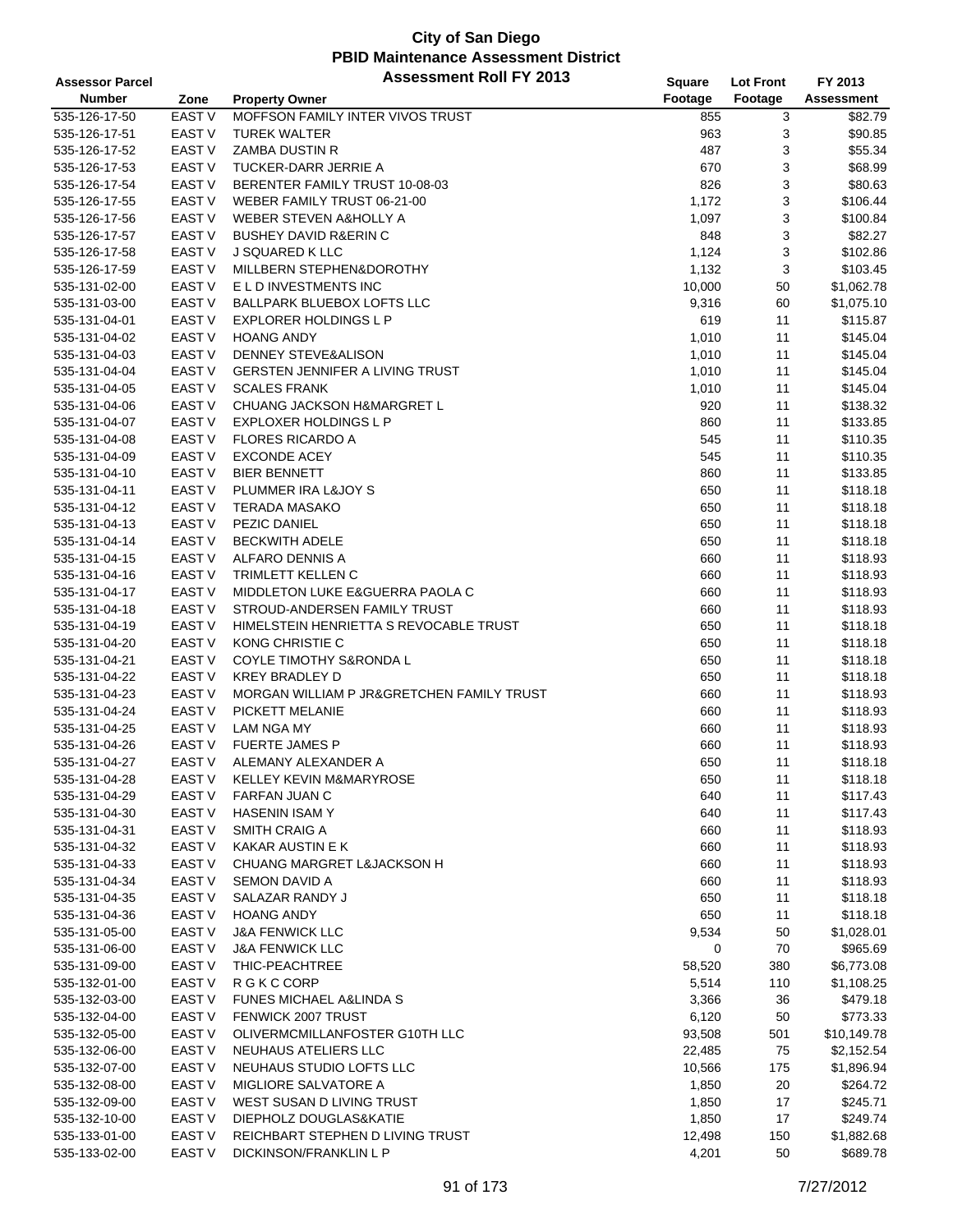| <b>Assessor Parcel</b> |                   | <b>Assessment Roll FY 2013</b>         | <b>Square</b> | <b>Lot Front</b> | FY 2013           |
|------------------------|-------------------|----------------------------------------|---------------|------------------|-------------------|
| <b>Number</b>          | Zone              | <b>Property Owner</b>                  | Footage       | Footage          | <b>Assessment</b> |
| 535-133-03-00          | <b>EAST V</b>     | <b>DICKINSON/FRANKLIN L P</b>          | 3,072         | 50               | \$689.78          |
| 535-133-09-00          | EAST V            | FINTZELBERG NICHOLAS M TRUST           | 0             | 100              | \$1,379.55        |
| 535-133-10-00          | <b>EAST V</b>     | 770 12TH AVE LLC                       | 0             | 150              | \$1,323.33        |
| 535-133-14-00          | <b>EAST V</b>     | OLIVERMCMILLANFOSTER G11TH LLC         | 0             | 400              | \$3,987.86        |
| 535-133-15-00          | EAST <sub>V</sub> | 727 ELEVENTH AVE LLC                   | 7,532         | 50               | \$878.66          |
| 535-133-16-00          | EAST <sub>V</sub> | 727 ELEVENTH AVE LLC                   | 0             | 50               | \$678.59          |
| 535-134-09-00          | EAST V            | CITY OF SAN DIEGO                      | 0             | 356              | \$2,882.08        |
| 535-134-14-00          | <b>EAST V</b>     | CITY OF SAN DIEGO                      | 0             | 0                | \$3,849.36        |
| 535-135-09-00          | <b>EAST V</b>     | <b>STADIUM VIEW LLC</b>                | 9,270         | 38               | \$932.29          |
| 535-135-10-00          | <b>EAST V</b>     | <b>STADIUM VIEW LLC</b>                | 0             | 162              | \$1,486.41        |
| 535-135-11-00          | <b>EAST V</b>     | <b>STADIUM VIEW LLC</b>                | 14,000        | 200              | \$2,311.50        |
| 535-135-12-00          | <b>EAST V</b>     | 1002 MARKET ST PROPERTY HOLDINGS L P   | 18,056        | 600              | \$6,790.90        |
| 535-136-01-00          | EAST V            | 4 LEE TENTH LLC                        | 21,944        | 450              | \$4,703.22        |
| 535-136-02-00          | EAST <sub>V</sub> | MITCHELL INVESTMENTS                   | 17,500        | 250              | \$2,889.38        |
| 535-136-03-00          | <b>EAST V</b>     | MITCHELL INVESTMENTS                   | 5,000         | 50               | \$689.78          |
| 535-136-04-00          | <b>EAST V</b>     | FRIEDMAN JANICE K TRUST 08-29-00       | 5,000         | 150              | \$1,323.33        |
| 535-136-05-00          | <b>EAST V</b>     | T E J ENTERPRISES LLC                  | 0             | 50               | \$689.78          |
| 535-136-06-00          | <b>EAST V</b>     | TEN MARKET LLC                         | 5,000         | 50               | \$689.78          |
| 535-141-01-00          | EAST <sub>V</sub> | <b>DOWNTOWN LLC</b>                    | 30,000        | 250              | \$3,821.88        |
| 535-141-02-00          | <b>EAST V</b>     | ART CENTER LOFTS LLC                   | 5,000         | 50               | \$689.78          |
| 535-141-03-00          | <b>EAST V</b>     | ART CENTER LOFTS LLC                   | 10,000        | 210              | \$2,151.06        |
| 535-141-04-00          | <b>EAST V</b>     | ART CENTER LOFTS LLC                   | 27,000        | 190              | \$3,217.95        |
| 535-141-05-00          | <b>EAST V</b>     | ART CENTER LOFTS LLC                   | 33,000        | 110              | \$3,158.71        |
| 535-141-06-00          | EAST V            | ART CENTER LOFTS LLC                   | 50,000        | 200              | \$4,997.10        |
| 535-142-01-00          | <b>EAST V</b>     | CITY OF SAN DIEGO REDEVELOPMENT AGENCY | 5,000         | 150              | \$1,323.33        |
| 535-142-02-00          | <b>EAST V</b>     | CITY OF SAN DIEGO REDEVELOPMENT AGENCY | 5,000         | 50               | \$689.78          |
| 535-142-04-00          | EAST <sub>V</sub> | CITY OF SAN DIEGO REDEVELOPMENT AGENCY | 5,000         | 50               | \$689.78          |
| 535-142-05-00          | <b>EAST V</b>     | CITY OF SAN DIEGO REDEVELOPMENT AGENCY | 3,000         | 150              | \$1,323.33        |
| 535-142-06-00          | <b>EAST V</b>     | CITY OF SAN DIEGO REDEVELOPMENT AGENCY | 5,000         | 50               | \$689.78          |
| 535-142-09-00          | <b>EAST V</b>     | CITY OF SAN DIEGO REDEVELOPMENT AGENCY | 5,000         | 150              | \$1,323.33        |
| 535-142-10-00          | <b>EAST V</b>     | CITY OF SAN DIEGO REDEVELOPMENT AGENCY | 20,000        | 400              | \$4,772.20        |
| 535-143-01-00          | <b>EAST V</b>     | SAN DIEGO GAS&ELECTRIC CO              | 0             | 150              | \$1,323.33        |
| 535-143-02-00          | <b>EAST V</b>     | SAN DIEGO GAS&ELECTRIC CO              | 0             | 50               | \$689.78          |
| 535-143-03-00          | EAST V            | SAN DIEGO GAS&ELECTRIC CO              | 0             | 50               | \$689.78          |
| 535-143-04-00          | EAST V            | SAN DIEGO GAS&ELECTRIC CO              | $\mathbf 0$   | 50               | \$689.78          |
| 535-143-05-00          | <b>EAST V</b>     | REDEVELOPMENT AGENCY OF CITY SD        | 3,772         | 50               | \$689.78          |
| 535-143-06-00          | <b>EAST V</b>     | CITY OF SAN DIEGO REDEVELOPMENT AGENCY | 4,000         | 150              | \$1,323.33        |
| 535-143-07-00          | <b>EAST V</b>     | CITY OF SAN DIEGO REDEVELOPMENT AGENCY | 5,000         | 150              | \$1,323.33        |
| 535-143-08-00          | <b>EAST V</b>     | REDEVELOPMENT AGENCY OF CITY SD        | 3,080         | 50               | \$689.78          |
| 535-143-09-00          | EAST V            | SAN DIEGO GAS&ELECTRIC CO              | 0             | 100              | \$1,370.60        |
| 535-143-10-00          | EAST V            | SAN DIEGO GAS&ELECTRIC CO              | 0             | 50               | \$689.78          |
| 535-143-11-00          | <b>EAST V</b>     | SAN DIEGO GAS&ELECTRIC CO              | 0             | 49               | \$674.71          |
| 535-144-14-00          | <b>EAST V</b>     | NEW ALBERTSONS INC EVALBS LLC          | 44,446        | 234              | \$4,798.18        |
| 535-144-15-00          | <b>EAST V</b>     | E Q R-MARKET VILLAGE LLC               | 215,336       | 234              | \$17,546.57       |
| 535-144-16-00          | EAST <sub>V</sub> | E Q R-MARKET VILLAGE LLC               | 0             | 233              | \$2,971.01        |
| 535-144-17-00          | <b>EAST V</b>     | 15TH&MARKET INVESTORS L P              | 0             | 710              | \$9,112.59        |
| 535-145-04-00          | EAST <sub>V</sub> | <b>13TH&amp;MARKET PROPERTIES LLC</b>  | 0             | 50               | \$689.78          |
| 535-145-05-00          | <b>EAST V</b>     | <b>13TH&amp;MARKET PROPERTIES LLC</b>  | 0             | 150              | \$1,323.33        |
| 535-145-08-00          | EAST <sub>V</sub> | 13TH&MARKET PROPERTIES LLC             | 0             | 800              | \$8,805.41        |
| 535-146-01-00          | EAST <sub>V</sub> | <b>12TH&amp;G PARTNERS LLC</b>         | 5,100         | 200              | \$2,013.10        |
| 535-146-02-00          | <b>EAST V</b>     | 12TH&G PARTNERS LLC                    | 0             | 50               | \$689.78          |
| 535-146-03-00          | EAST V            | TEE LLC                                | 0             | 250              | \$2,702.88        |
| 535-146-04-00          | EAST <sub>V</sub> | 12TH&G PARTNERS LLC                    | 10,000        | 200              | \$2,013.10        |
| 535-146-05-00          | <b>EAST V</b>     | <b>12TH&amp;G PARTNERS LLC</b>         | 0             | 50               | \$689.78          |
| 535-146-07-00          | <b>EAST V</b>     | 12TH&G PARTNERS LLC                    | 0             | 200              | \$2,013.10        |
| 535-146-08-00          | EAST V            | 12TH&G PARTNERS LLC                    | 0             | 50               | \$689.78          |
| 535-151-11-00          | <b>EAST V</b>     | 12TH&A HOTEL PARTNERS L P              | 32,750        | 280              | \$4,217.09        |
| 535-151-12-00          | EAST <sub>V</sub> | <b>ISLAND-PALMS APARTMENTS L P</b>     | 109,726       | 722              | \$12,759.79       |
| 535-152-01-00          | <b>EAST V</b>     | CITY OF SAN DIEGO                      | 5,000         | 150              | \$1,323.33        |
| 535-152-02-00          | <b>EAST V</b>     | CITY OF SAN DIEGO                      | 5,000         | 50               | \$689.78          |
| 535-152-03-00          | <b>EAST V</b>     | TB WRAPS INC                           | 1,608         | 30               | \$413.87          |
| 535-152-04-00          | EAST <sub>V</sub> | CITY OF SAN DIEGO                      | 660           | 20               | \$275.91          |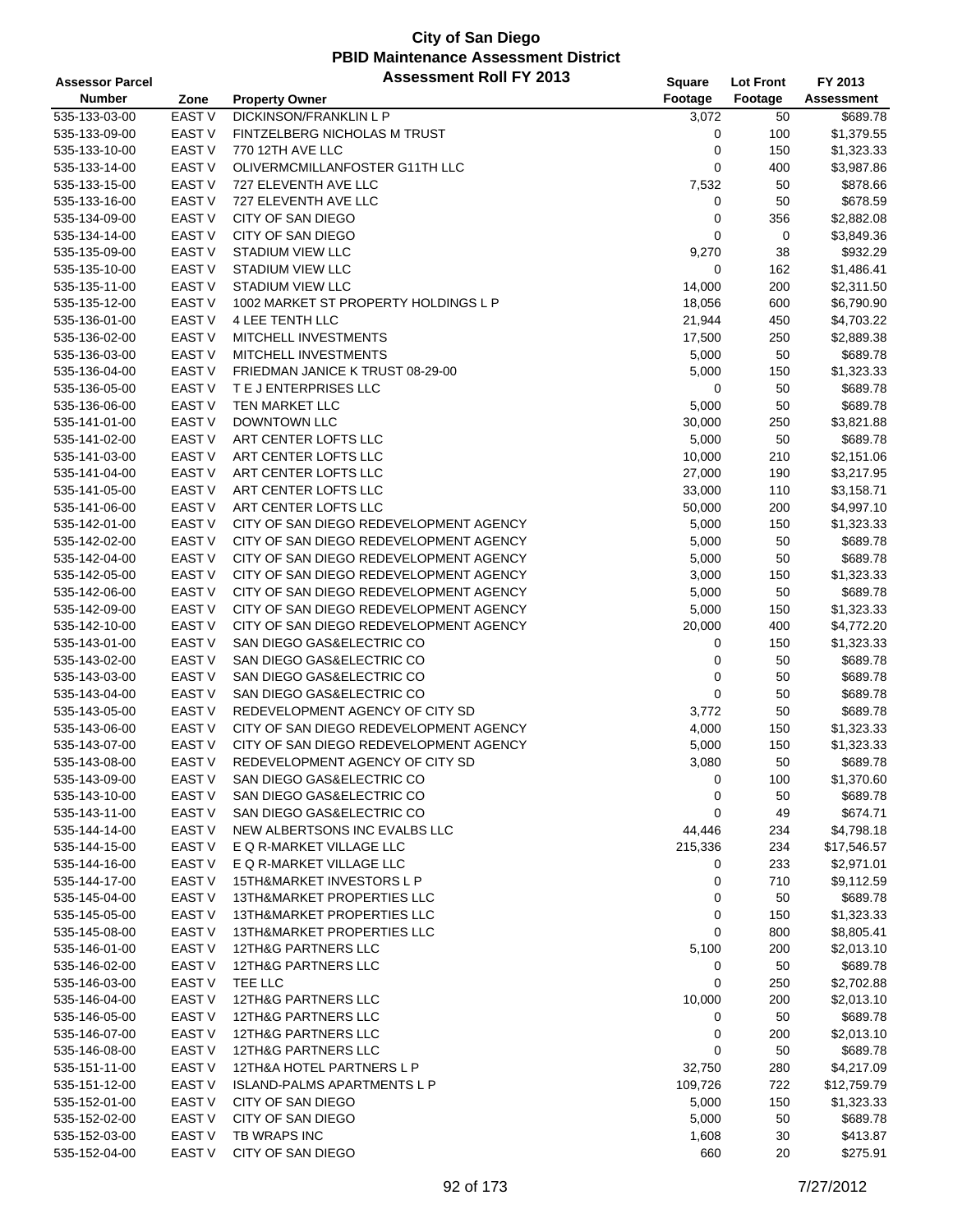| <b>Assessor Parcel</b> |                   | <b>Assessment Roll FY 2013</b>                | Square  | <b>Lot Front</b> | FY 2013     |
|------------------------|-------------------|-----------------------------------------------|---------|------------------|-------------|
| <b>Number</b>          | Zone              | <b>Property Owner</b>                         | Footage | Footage          | Assessment  |
| 535-152-05-00          | <b>EAST V</b>     | <b>CITY OF SAN DIEGO</b>                      | 3,069   | 50               | \$689.78    |
| 535-152-09-00          | <b>EAST V</b>     | HONLLLP                                       | 5,030   | 50               | \$692.01    |
| 535-152-10-00          | EAST V            | HONLLLP                                       | 2,335   | 50               | \$689.78    |
| 535-152-11-00          | EAST V            | CITY OF SAN DIEGO                             | 1,980   | 50               | \$689.78    |
| 535-152-12-00          | <b>EAST V</b>     | PROVIDENT SAVINGS BANK                        | 5,500   | 150              | \$1,360.63  |
| 535-152-14-00          | <b>EAST V</b>     | PARKSIDE TERRACE L P                          | 99,350  | 200              | \$8,678.61  |
|                        | EAST <sub>V</sub> | EAST VILLAGE COMMUNITY CHURCH                 | 10,864  | 200              |             |
| 535-152-15-00          |                   |                                               |         |                  | \$2,077.55  |
| 535-153-01-00          | EAST <sub>V</sub> | MARKET SQUARE MANOR ASSOCIATES L P            | 34,844  | 200              | \$3,866.44  |
| 535-153-02-00          | EAST <sub>V</sub> | MARKET SQUARE MANOR ASSOCIATES L P            | 17,422  | 50               | \$1,616.45  |
| 535-153-03-00          | <b>EAST V</b>     | MARKET SQUARE MANOR ASSOCIATES L P            | 17,422  | 50               | \$1,616.45  |
| 535-153-04-00          | EAST V            | MARKET SQUARE MANOR ASSOCIATES L P            | 17,422  | 50               | \$1,616.45  |
| 535-153-05-00          | <b>EAST V</b>     | MARKET SQUARE MANOR ASSOCIATES L P            | 17,422  | 150              | \$2,250.00  |
| 535-153-06-00          | <b>EAST V</b>     | MARKET SQUARE MANOR ASSOCIATES L P            | 17,422  | 100              | \$1,933.22  |
| 535-153-07-00          | EAST <sub>V</sub> | MARKET SQUARE MANOR ASSOCIATES L P            | 17,422  | 0                | \$1,299.67  |
| 535-153-08-00          | EAST V            | OLIVERMCMILLANFOSTER ISLAND 15TH LLC          | 3,750   | 0                | \$373.00    |
| 535-153-11-00          | <b>EAST V</b>     | BAHIA VIEW CONDOMINIUMS LLC                   | 0       | 50               | \$876.28    |
| 535-153-14-00          | <b>EAST V</b>     | <b>BAHIA VIEW CONDOMINIUMS LLC</b>            | 5,612   | 50               | \$876.28    |
| 535-154-05-00          | EAST V            | PINNACLE BAYSIDE DEVELOPMNET US L P           | 52,000  | 1397             | \$17,754.50 |
| 535-155-01-00          | EAST V            | S P ENTRADA LLC                               | 0       | 150              | \$1,323.33  |
| 535-155-02-00          | EAST V            | S P ENTRADA LLC                               | 0       | 50               | \$689.78    |
| 535-155-03-00          | EAST V            | <b>S P ENTRADA LLC</b>                        | 0       | 50               | \$689.78    |
| 535-155-04-00          | <b>EAST V</b>     | SAN DIEGO HOUSING COMMISSION                  | 28,810  | 50               | \$2,466.00  |
| 535-155-05-00          | <b>EAST V</b>     | SAN DIEGO HOUSING COMMISSION                  | 13,502  | 50               | \$1,324.02  |
| 535-155-06-01          | <b>EAST V</b>     | LAY FAMILY TRUST 04-10-07                     | 1,125   | 38               | \$334.00    |
| 535-155-06-02          | <b>EAST V</b>     | LAY FAMILY TRUST 04-10-07                     | 1,125   | 38               | \$334.00    |
| 535-155-06-03          | EAST V            | LAY FAMILY TRUST 04-10-07                     | 1,125   | 38               | \$334.00    |
| 535-155-06-04          | <b>EAST V</b>     | LAY FAMILY TRUST 04-10-07                     | 1,125   | 38               | \$334.00    |
| 535-155-07-00          | EAST V            | EHMCKE TRUST B 10-08-90                       | 15,000  | 250              | \$2,702.88  |
| 535-155-08-00          | EAST V            | S P ENTRADA LLC                               | 0       | 50               | \$689.78    |
| 535-155-09-00          | EAST V            | S P ENTRADA LLC                               | 0       | 50               | \$689.78    |
| 535-155-10-00          | <b>EAST V</b>     | S P ENTRADA LLC                               | 0       | 150              | \$1,323.33  |
|                        | EAST V            | B B G J STREET/SAN DIEGO LLC                  |         | 158              |             |
| 535-156-04-00          |                   |                                               | 6,800   |                  | \$1,508.29  |
| 535-156-05-00          | EAST V            | <b>B B G J STREET/SAN DIEGO LLC</b>           | 0       | 155              | \$1,413.34  |
| 535-156-06-00          | EAST V            | <b>QUIGLEY HALLAHAN LLC</b>                   | 1,280   | 42               | \$579.41    |
| 535-156-07-00          | <b>EAST V</b>     | SAN DIEGO HOUSING COMMISSION                  | 13,502  | 50               | \$1,324.02  |
| 535-156-08-00          | <b>EAST V</b>     | RATLIFF JEFFERY D                             | 1,350   | 42               | \$579.41    |
| 535-156-09-00          | <b>EAST V</b>     | <b>ISLAND PARTNERS</b>                        | 5,000   | 166              | \$1,544.05  |
| 535-156-12-01          | EAST V            | <b>FERGUSON RAY J</b>                         | 1,988   | 3                | \$167.31    |
| 535-156-12-02          | <b>EAST V</b>     | YOUNG GARY                                    | 1,415   | 3                | \$124.57    |
| 535-156-12-03          | <b>EAST V</b>     | ZALIS LAWRENCE&GRACYN                         | 1,305   | 3                | \$116.36    |
| 535-156-12-04          | EAST V            | <b>MACRI MICHAEL</b>                          | 1,488   | 3                | \$130.01    |
| 535-156-12-05          | EAST V            | <b>LARSEN TORREY L</b>                        | 776     | 3                | \$76.90     |
| 535-156-12-06          | EAST V            | CHAHINIAN MICHAEL J                           | 865     | 3                | \$83.54     |
| 535-156-12-07          | EAST V            | ALLEN JARED M                                 | 785     | 3                | \$77.57     |
| 535-156-12-08          | EAST V            | <b>CABILING KEVIN D</b>                       | 740     | 3                | \$74.21     |
| 535-156-12-09          | EAST V            | <b>MOYER CHRISTOPHER G&amp;DINA D</b>         | 694     | 3                | \$70.78     |
| 535-156-12-10          | EAST V            | <b>FALKNER MATTHEW C</b>                      | 667     | 3                | \$68.76     |
| 535-156-12-11          | EAST V            | <b>QUINN ROBERT&amp;DEBORAH</b>               | 667     | 3                | \$68.76     |
| 535-156-12-12          | EAST V            | <b>MELTON JOHN M&amp;WHITE-MELTON CAROL A</b> | 1,172   | 3                | \$106.44    |
| 535-156-12-13          | EAST V            | <b>JABER AFSHIN</b>                           | 1,172   | 3                | \$106.44    |
| 535-156-12-14          | EAST V            | ALLEN STEVEN C&KAREN C                        | 892     | 3                | \$85.55     |
| 535-156-12-15          | EAST V            | <b>WURDACK MICHAEL&amp;MARY L</b>             | 646     | 3                | \$67.20     |
| 535-156-12-16          | EAST V            | MIDDLETON FRED A                              | 646     | 3                | \$67.20     |
| 535-156-12-17          | EAST V            | WILLIAMS EDWARD C&CINDY M                     | 1,077   | 3                | \$99.35     |
| 535-156-12-18          | EAST V            | KNIPE BRENDA J&JAMES H REVOCABLE TRUST        | 988     | 3                | \$92.71     |
| 535-156-12-19          | EAST V            | TAYLOR DAVID G                                | 1,172   | 3                | \$106.44    |
| 535-156-12-20          | EAST V            | OLIVA RODRIGO M JR TRUST 11-30-09             | 815     | 3                | \$79.81     |
| 535-156-12-21          | EAST V            | LECLERE LANCE E                               | 1,111   | 3                | \$101.89    |
| 535-156-12-22          | EAST V            | BASTIEN JAMES L&YUKARI F                      | 995     | 3                | \$93.23     |
| 535-156-12-23          | EAST V            | <b>THOMPSON DIANAL</b>                        | 959     | 3                | \$90.55     |
|                        | EAST V            | <b>GALLOWAY CHRISTINE M</b>                   | 720     |                  | \$72.72     |
| 535-156-12-24          |                   |                                               | 1,111   | 3<br>3           |             |
| 535-156-12-25          | EAST V            | <b>HAMMES MATTHEW</b>                         |         |                  | \$101.89    |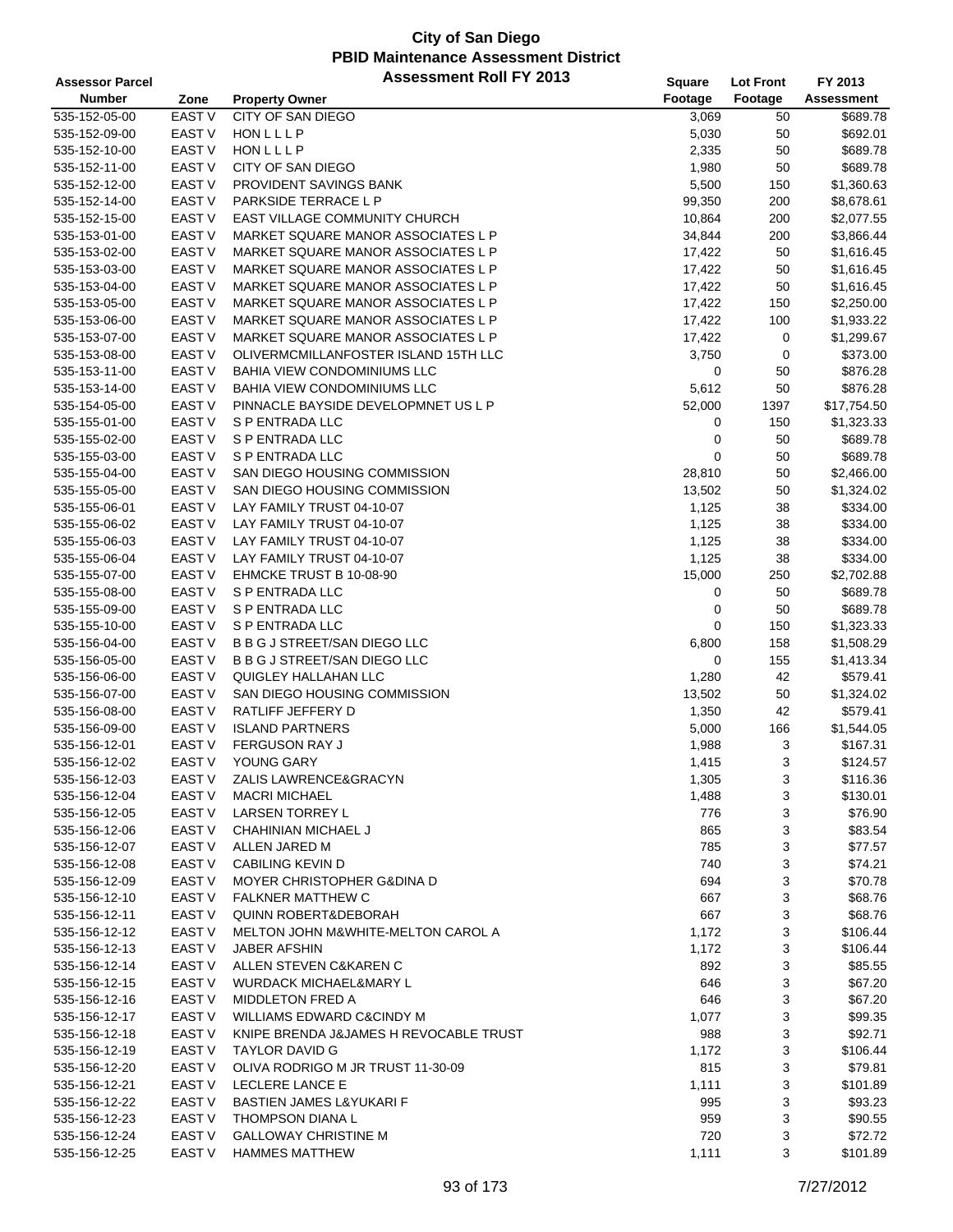| <b>Assessor Parcel</b>         |                   | <b>Assessment Roll FY 2013</b>          | Square       | <b>Lot Front</b> | FY 2013           |
|--------------------------------|-------------------|-----------------------------------------|--------------|------------------|-------------------|
| <b>Number</b>                  | Zone              | <b>Property Owner</b>                   | Footage      | Footage          | <b>Assessment</b> |
| 535-156-12-26                  | <b>EAST V</b>     | CORRALEJO PAUL T                        | 898          | 3                | \$86.00           |
| 535-156-12-27                  | EAST V            | ZIMMERMAN ROBERT R                      | 667          | 3                | \$68.76           |
| 535-156-12-28                  | <b>EAST V</b>     | <b>KENT KHRISTOPHER W</b>               | 667          | 3                | \$68.76           |
| 535-156-12-29                  | <b>EAST V</b>     | ARBOGAST STEVEN M                       | 1,172        | 3                | \$106.44          |
| 535-156-12-30                  | EAST <sub>V</sub> | <b>ENG CHRISTOPHER D</b>                | 1,172        | 3                | \$106.44          |
| 535-156-12-31                  | EAST <sub>V</sub> | CHEN MICHAEL&LIANG KAICHAN              | 892          | 3                | \$85.55           |
| 535-156-12-32                  | EAST V            | PANAHI ABRAHAM                          | 646          | 3                | \$67.20           |
| 535-156-12-33                  | <b>EAST V</b>     | <b>LASH MARTE L</b>                     | 646          | 3                | \$67.20           |
| 535-156-12-34                  | <b>EAST V</b>     | LEVI PAUL&ROBERTA LIVING TRUST          | 1,077        | 3                | \$99.35           |
|                                | <b>EAST V</b>     | SALAVATCIOGLU ERIC                      |              | 3                |                   |
| 535-156-12-35                  | <b>EAST V</b>     |                                         | 1,153        |                  | \$105.02          |
| 535-156-12-36                  | <b>EAST V</b>     | <b>GOLDSTON DANIEL L</b>                | 988          | 3                | \$92.71           |
| 535-156-12-37                  |                   | SMITH ROBERT P&JOAN C                   | 1,172        | 3                | \$106.44          |
| 535-156-12-38                  | EAST <sub>V</sub> | <b>BARRE HANS</b>                       | 875          | 3                | \$84.28           |
| 535-156-12-39                  | <b>EAST V</b>     | LLUCH FAMILY TRUST 12-09-97             | 1,172        | 3                | \$106.44          |
| 535-156-12-40                  | <b>EAST V</b>     | <b>TOROK GREG T&amp;YOLANDA V</b>       | 1,034        | 3                | \$96.14           |
| 535-156-12-41                  | EAST <sub>V</sub> | STACHURA ROBERT R&MARY E                | 959          | 3                | \$90.55           |
| 535-156-12-42                  | <b>EAST V</b>     | DRAKE JAMES R&ROSA A                    | 720          | 3                | \$72.72           |
| 535-156-12-43                  | EAST V            | <b>WATKINS SARAH W</b>                  | 1,111        | 3                | \$101.89          |
| 535-156-12-44                  | <b>EAST V</b>     | CHAN LISA K                             | 898          | 3                | \$86.00           |
| 535-156-12-45                  | <b>EAST V</b>     | <b>MAHONEY MATTHEW K&amp;JENNIFER T</b> | 667          | 3                | \$68.76           |
| 535-156-12-46                  | <b>EAST V</b>     | ETTEFAGH MARYAM TR                      | 667          | 3                | \$68.76           |
| 535-156-12-47                  | EAST V            | <b>BRAZIL KELLY</b>                     | 1,172        | 3                | \$106.44          |
| 535-156-12-48                  | EAST V            | STEADMAN REBECCA                        | 1,172        | 3                | \$106.44          |
| 535-156-12-49                  | EAST <sub>V</sub> | ALVAREZ ORENSE B                        | 892          | 3                | \$85.55           |
| 535-156-12-50                  | <b>EAST V</b>     | <b>BELCEVICH MILOS</b>                  | 646          | 3                | \$67.20           |
| 535-156-12-51                  | <b>EAST V</b>     | BANDA JOAQUIN C TRUST 08-13-02          | 646          | 3                | \$67.20           |
| 535-156-12-52                  | EAST <sub>V</sub> | <b>BALLMAN BROOKE E</b>                 | 1,077        | 3                | \$99.35           |
| 535-156-12-53                  | <b>EAST V</b>     | <b>CRANE TRUST 05-03-11</b>             | 1,153        | 3                | \$105.02          |
| 535-156-13-01                  | <b>EAST V</b>     | <b>MERZIOTIS DENO</b>                   | 980          | 4                | \$98.45           |
| 535-156-13-02                  | EAST <sub>V</sub> | FERRARA STEPHEN&ELIZABETH               | 1,172        | 4                | \$112.77          |
| 535-156-13-03                  | <b>EAST V</b>     | DAVIS BRIAN K                           | 875          | 4                | \$90.62           |
| 535-156-13-04                  | <b>EAST V</b>     | <b>BRANDIS SIERRA S</b>                 | 1,172        | 4                | \$112.77          |
| 535-156-13-05                  | EAST <sub>V</sub> | KOVALEVSKY MARINA LIVING TRUST          | 995          | 4                | \$99.57           |
| 535-156-13-06                  | <b>EAST V</b>     | <b>LOWE HEIDI</b>                       | 883          | 4                | \$91.21           |
| 535-156-13-07                  | EAST V            | LOCKWOOD MELISSA A                      | 720          | 4                | \$79.05           |
| 535-156-13-08                  | EAST V            | <b>GILMORE THOMAS H&amp;TINA A TRS</b>  | 1,111        | 4                | \$108.22          |
| 535-156-13-09                  | EAST <sub>V</sub> | <b>GRIGOREAN CHRISTOPHER G</b>          | 898          | 4                | \$92.33           |
| 535-156-13-10                  | EAST V            | <b>VOGEL BRAD</b>                       | 667          | 4                | \$75.10           |
| 535-156-13-11                  | <b>EAST V</b>     | ZEITZ DAVID C&BELASCO-ZEITZ MARIANNE    | 667          | 4                | \$75.10           |
| 535-156-13-12                  | EAST V            | CONN WILLIAM&MONICA K                   | 1,172        | 4                | \$112.77          |
| 535-156-13-13                  | EAST V            | RASMUSSEN SHIRLEY A                     | 1,172        | 4                | \$112.77          |
| 535-156-13-14                  | EAST V            | <b>PAISLEY CRAIG</b>                    | 892          | 4                | \$91.89           |
| 535-156-13-15                  | EAST V            | <b>RIGNEY LOUIS</b>                     | 646          | 4                | \$73.53           |
| 535-156-13-16                  | EAST V            | KNIPE ZACHARY J                         | 646          | 4                | \$73.53           |
| 535-156-13-17                  | EAST V            | SULLIVAN DOUGLAS S                      | 1,077        | 4                | \$105.69          |
| 535-156-13-18                  | EAST V            | ANDERSON CHRISTOPHER A                  | 1,153        | 4                | \$111.36          |
| 535-156-13-19                  | EAST V            | NOEL JOHN&MARILYN                       | 980          | 4                | \$98.45           |
| 535-156-13-20                  | <b>EAST V</b>     | <b>MCMAHON HEATHER</b>                  | 1,172        | 4                | \$112.77          |
| 535-156-13-21                  | EAST V            | FASACK FAMILY TRUST 09-30-11            | 892          | 4                | \$91.89           |
|                                | EAST V            | LEIMAN AMANDA B                         |              |                  | \$108.22          |
| 535-156-13-22<br>535-156-13-23 | EAST V            | SHAPIRO FAMILY TRUST 05-30-95           | 1,111<br>995 | 4<br>4           | \$99.57           |
|                                |                   |                                         |              |                  |                   |
| 535-156-13-24                  | EAST V            | <b>HUI ESTHER</b>                       | 883          | 4                | \$91.21           |
| 535-156-13-25                  | EAST V            | <b>WRIGHT RICHARD</b>                   | 720          | 4                | \$79.05           |
| 535-156-13-26                  | EAST V            | <b>FROST MATTHEW R</b>                  | 1,111        | 4                | \$108.22          |
| 535-156-13-27                  | EAST V            | TAVANI LIAM P                           | 898          | 4                | \$92.33           |
| 535-156-13-28                  | EAST <sub>V</sub> | EHRIE ROBERT N&YUKO                     | 667          | 4                | \$75.10           |
| 535-156-13-29                  | EAST V            | MONEY MAKER INC PROFIT SHARING PLAN     | 667          | 4                | \$75.10           |
| 535-156-13-30                  | EAST V            | JAHN AARON M&DARCI R                    | 1,172        | 4                | \$112.77          |
| 535-156-13-31                  | EAST <sub>V</sub> | LOUPIAS PASCAL&KANG-LOUPIAS KELLIE      | 1,172        | 4                | \$112.77          |
| 535-156-13-32                  | EAST V            | SWINDULL CHRISTOPHER M                  | 892          | 4                | \$91.89           |
| 535-156-13-33                  | EAST V            | OKUHARA JASON                           | 646          | 4                | \$73.53           |
| 535-156-13-34                  | EAST V            | PLANT JAMES P TRUST                     | 646          | 4                | \$73.53           |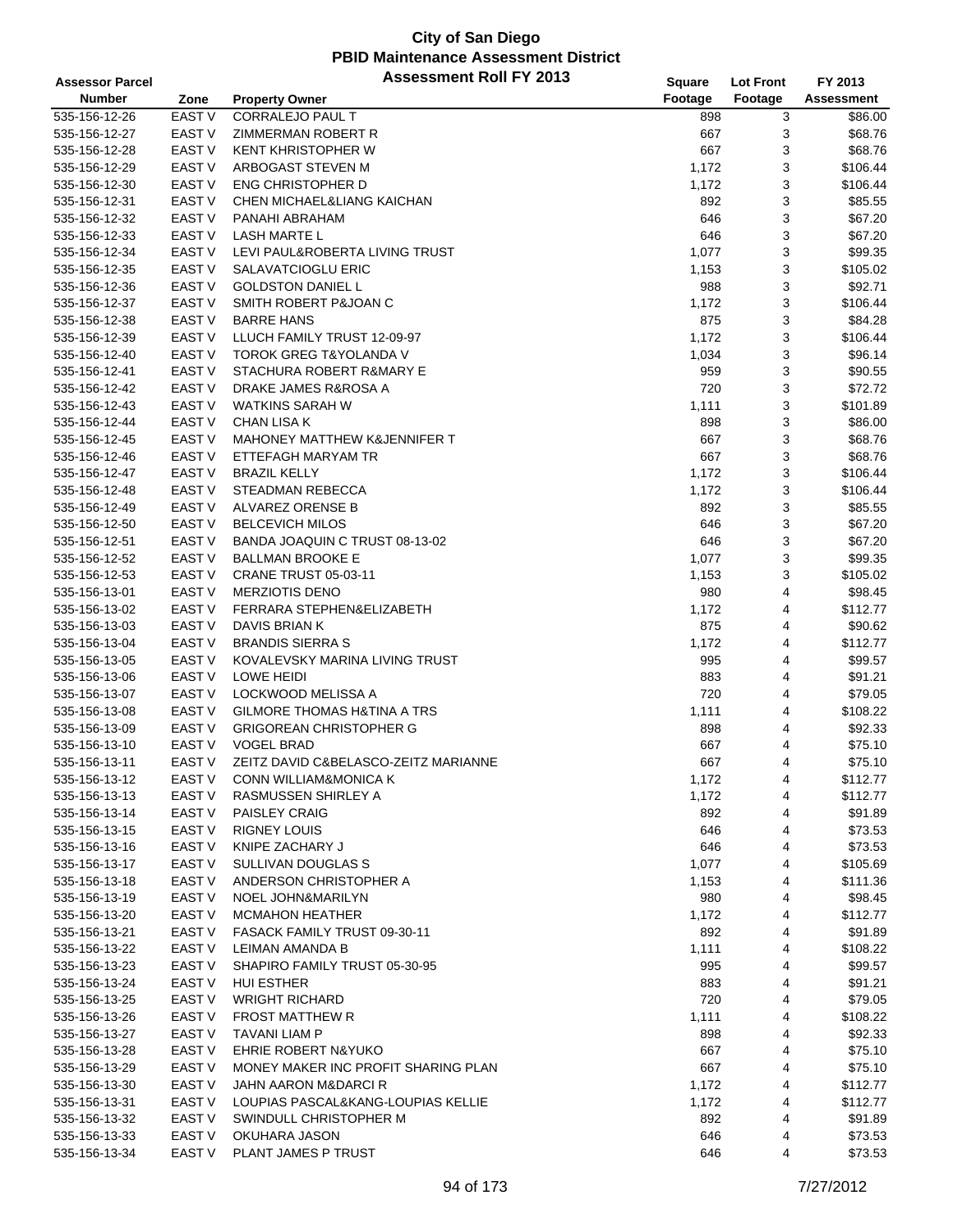| <b>Assessor Parcel</b> |                   | <b>Assessment Roll FY 2013</b>         | <b>Square</b> | <b>Lot Front</b> | FY 2013     |
|------------------------|-------------------|----------------------------------------|---------------|------------------|-------------|
| <b>Number</b>          | Zone              | <b>Property Owner</b>                  | Footage       | Footage          | Assessment  |
| 535-156-13-35          | EAST V            | FELLENBAUM THOMAS&MARGARET             | 1,077         | 4                | \$105.69    |
| 535-156-13-36          | EAST V            | GOODMAN LISA M TRUST 06-01-05          | 1,153         | 4                | \$111.36    |
| 535-156-13-37          | EAST V            | <b>SPIEWAK DAVE</b>                    | 1,047         | 4                | \$103.45    |
| 535-156-13-38          | <b>EAST V</b>     | <b>HILTSCHER CARRIE E</b>              | 1,172         | 4                | \$112.77    |
| 535-156-13-39          | EAST <sub>V</sub> | BONGIOVANNI FRANK&KATHLEEN             | 875           | 4                | \$90.62     |
| 535-156-13-40          | <b>EAST V</b>     | <b>MOSS ADAM</b>                       | 1,172         | 4                | \$112.77    |
| 535-156-13-41          | EAST V            | <b>BOYER ERICA</b>                     | 1,034         | 4                | \$102.48    |
| 535-156-13-42          | <b>EAST V</b>     | EVANS JOHN A                           | 883           | 4                | \$91.21     |
| 535-156-13-43          | EAST <sub>V</sub> | MILLER SCOTTY G II&NOELLE A            | 720           | 4                | \$79.05     |
| 535-156-13-44          | <b>EAST V</b>     | LUSCHE DAVID J                         | 1,111         | 4                | \$108.22    |
| 535-156-13-45          | EAST <sub>V</sub> | NAUTA FAMILY TRUST 03-10-07            | 898           | 4                | \$92.33     |
| 535-156-13-46          | <b>EAST V</b>     | <b>COOK MICHELE Z</b>                  | 667           | 4                | \$75.10     |
| 535-156-13-47          | EAST V            | PARENTE ABIGAIL G                      | 667           | 4                | \$75.10     |
| 535-156-13-48          | <b>EAST V</b>     | CHIN EDWARD&BETTY B TRUST              | 1,172         | 4                | \$112.77    |
| 535-156-13-49          | <b>EAST V</b>     | <b>BRODERICK BRYAN W&amp;JENNIFER</b>  | 1,172         | 4                | \$112.77    |
| 535-156-13-50          | EAST <sub>V</sub> | <b>GUIMOND CHRISTOPHER N</b>           | 892           | 4                | \$91.89     |
| 535-156-13-51          | <b>EAST V</b>     | SHUTTLEWORTH PAUL P G                  | 646           | 4                | \$73.53     |
| 535-156-13-52          | <b>EAST V</b>     | <b>GERO RYAN M</b>                     | 646           | 4                | \$73.53     |
| 535-156-13-53          | EAST <sub>V</sub> | <b>BASHEW LINKON</b>                   | 1,077         | 4                | \$105.69    |
| 535-156-13-54          | <b>EAST V</b>     | CALEDONIA GREGG A&SARAH E              | 1,153         | 4                | \$111.36    |
| 535-162-05-00          | <b>EAST V</b>     | 16TH&MARKET L P                        | 250,000       | 200              | \$19,917.10 |
| 535-162-06-00          | <b>EAST V</b>     | 16TH&MARKET L P                        | 0             | 33               | \$455.25    |
| 535-162-07-00          | <b>EAST V</b>     | SALAZAR FRANK&BARBARA TRUST            | 0             | 233              | \$2,468.35  |
| 535-163-01-00          | EAST V            | JADE GROUP I LLC                       | 8,050         | 30               | \$790.60    |
| 535-163-02-00          | <b>EAST V</b>     | JADE GROUP I LLC                       | 2,537         | 43               | \$593.21    |
| 535-163-03-00          | <b>EAST V</b>     | MARKET STREET REAL ESTATE HOLDINGS LLC | 707           | 390              | \$3,888.25  |
| 535-164-01-00          | EAST <sub>V</sub> | MILICEVIC NIKOLA&NADA FAMILY TRUST     | 10,000        | 250              | \$2,702.88  |
| 535-164-03-00          | <b>EAST V</b>     | SEVENTEENTH&ISLAND LAND TRUST          | 3,204         | 200              | \$2,013.10  |
| 535-164-04-00          | EAST V            | PRECIADO FRANCISCA S                   | 0             | 50               | \$689.78    |
| 535-164-07-00          | <b>EAST V</b>     | VONGEHR DISCLAIMER TRUST               | 0             | 250              | \$2,702.88  |
| 535-164-08-00          | <b>EAST V</b>     | <b>PASU PROPERTIES LLC</b>             | 9,000         | 250              | \$2,702.88  |
| 535-165-05-00          | <b>EAST V</b>     | PUBLIC STORAGE PROPERTIES XIX INC      | 134,550       | 1000             | \$16,372.93 |
| 535-166-16-00          | <b>EAST V</b>     | <b>SECVINC</b>                         | 20,200        | 50               | \$1,823.70  |
| 535-166-17-01          | <b>EAST V</b>     | <b>TOMAI TIMOTHY R</b>                 | 1,333         | 4                | \$124.78    |
| 535-166-17-02          | EAST V            | <b>LSF7NPLIVTRUST</b>                  | 1,448         | 4                | \$133.36    |
| 535-166-17-03          | EAST V            | URBAN INFILL PARTNERS 2 LLC            | 1,794         | 3                | \$152.84    |
| 535-166-17-04          | EAST <sub>V</sub> | SYBRANDY 03 LLC                        | 726           | 3                | \$73.17     |
| 535-166-17-05          | EAST V            | SMITH JUSTIN C                         | 691           | 3                | \$70.56     |
| 535-166-17-06          | <b>EAST V</b>     | <b>FREIWALD STACEY</b>                 | 526           | 3                | \$58.25     |
| 535-166-17-07          | EAST V            | MUHTASEB TALAL R                       | 884           | 3                | \$84.95     |
| 535-166-17-08          | EAST <sub>V</sub> | NOTTBERG JOHN G&GAIL L                 | 970           | 3                | \$91.37     |
| 535-166-17-09          | EAST <sub>V</sub> | <b>BEST BRADFORD E</b>                 | 884           | 3                | \$84.95     |
| 535-166-17-10          | EAST V            | FLAX RONALD A                          | 526           | 3                | \$58.25     |
| 535-166-17-11          | EAST V            | DELVALLE XAVIER A                      | 691           | 3                | \$70.56     |
| 535-166-17-12          | EAST V            | <b>KREUTZER KENT</b>                   | 725           | 3                | \$73.09     |
| 535-166-17-13          | EAST V            | BEAUCHAMP JIM D&NANCY J                | 726           | 3                | \$73.17     |
| 535-166-17-14          | EAST V            | TRIEU THANH&ANA NER                    | 691           | 3                | \$70.56     |
| 535-166-17-15          | EAST <sub>V</sub> | <b>REVILLA PABLO</b>                   | 526           | 3                | \$58.25     |
| 535-166-17-16          | EAST V            | <b>HIDALGO MARK V</b>                  | 884           | 3                | \$84.95     |
| 535-166-17-17          | EAST V            | <b>SHAW TIMOTHY E</b>                  | 970           | 3                | \$91.37     |
| 535-166-17-18          | EAST V            | LYON SCOTT C&CAROLE A                  | 884           | 3                | \$84.95     |
| 535-166-17-19          | EAST V            | LAVALLIE ERIC A                        | 526           | 3                | \$58.25     |
| 535-166-17-20          | EAST V            | DONEV GEORGI A&DONEVA NADIA I          | 691           | 3                | \$70.56     |
| 535-166-17-21          | EAST V            | DUGAS ANDREW W&JENNIFER A              | 725           | 3                | \$73.09     |
| 535-166-17-22          | EAST V            | DUGAS ANDREW W&JENNIFER A              | 726           | 3                | \$73.17     |
| 535-166-17-23          | EAST V            | <b>EDMONSTON FAMILY TRUST 03-09-11</b> | 691           | 3                | \$70.56     |
| 535-166-17-24          | EAST V            | IRIBE EFRAIM&JENNIFER A                | 526           | 3                | \$58.25     |
| 535-166-17-25          | EAST V            | <b>GRUBER TARA A</b>                   | 884           | 3                | \$84.95     |
| 535-166-17-26          | EAST V            | DONEV GEORGI&DONEVA NADIA              | 970           | 3                | \$91.37     |
| 535-166-17-27          | EAST V            | STUART SABRINA A                       | 884           | 3                | \$84.95     |
| 535-166-17-28          | EAST V            | SPLIDE KATHERINE A                     | 526           | 3                | \$58.25     |
| 535-166-17-29          | EAST <sub>V</sub> | PERIGNON MARIA                         | 691           | 3                | \$70.56     |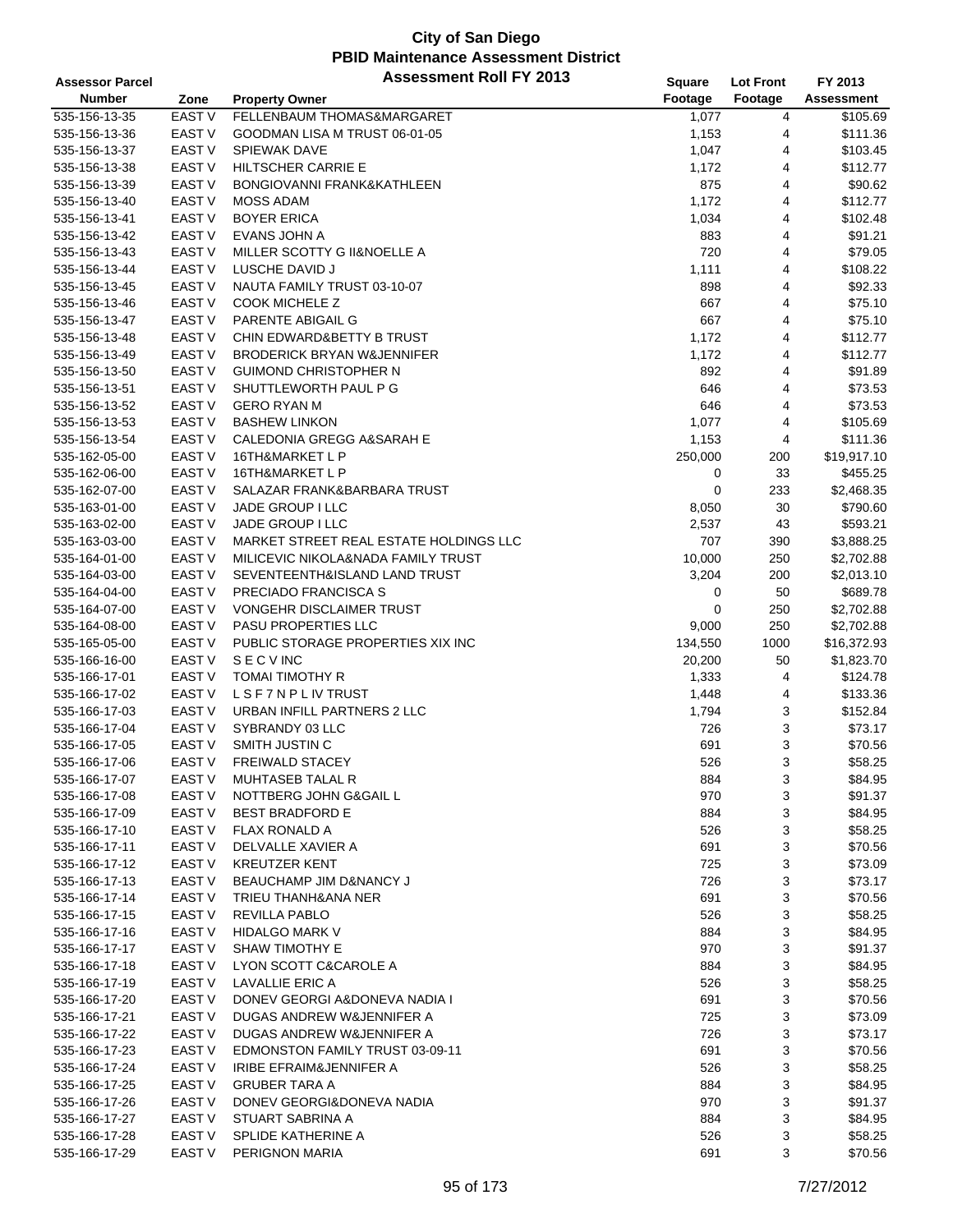| Assessor Parcel |                   | <b>Assessment Roll FY 2013</b>                   | Square  | <b>Lot Front</b> | FY 2013    |
|-----------------|-------------------|--------------------------------------------------|---------|------------------|------------|
| <b>Number</b>   | Zone              | <b>Property Owner</b>                            | Footage | Footage          | Assessment |
| 535-166-17-30   | EAST V            | PERMA INVESTMENTS                                | 725     | 3                | \$73.09    |
| 535-166-17-31   | EAST V            | RAMOS CHRISTOPHER H                              | 726     | 3                | \$73.17    |
| 535-166-17-32   | EAST V            | SYBRANDY 03 LLC                                  | 691     | 3                | \$70.56    |
| 535-166-17-33   | <b>EAST V</b>     | <b>BOURNE JOSHUA&amp;MICHELLE</b>                | 526     | 3                | \$58.25    |
| 535-166-17-34   | <b>EAST V</b>     | MATHA CHANDRASHEKARA                             | 884     | 3                | \$84.95    |
| 535-166-17-35   | <b>EAST V</b>     | DONEV JIVKO A                                    | 970     | 3                | \$91.37    |
|                 | EAST V            |                                                  |         | 3                | \$84.95    |
| 535-166-17-36   |                   | SANI FAMILY TRUST 11-19-99                       | 884     |                  |            |
| 535-166-17-37   | <b>EAST V</b>     | MONTEGNA GREGORY A                               | 526     | 3                | \$58.25    |
| 535-166-17-38   | <b>EAST V</b>     | <b>GEORGES RONY</b>                              | 691     | 3                | \$70.56    |
| 535-166-17-39   | EAST <sub>V</sub> | PARASKEVOV LEONID                                | 725     | 3                | \$73.09    |
| 535-166-17-40   | <b>EAST V</b>     | SHARKEY SCOTT G                                  | 726     | 3                | \$73.17    |
| 535-166-17-41   | EAST <sub>V</sub> | RAGGIO RAUL&DOLORES                              | 691     | 3                | \$70.56    |
| 535-166-17-42   | <b>EAST V</b>     | <b>BERG DAVID M</b>                              | 526     | 3                | \$58.25    |
| 535-166-17-43   | EAST V            | SINGER STEVEN L&CAROLINE                         | 884     | 3                | \$84.95    |
| 535-166-17-44   | <b>EAST V</b>     | <b>BAKER DAVID A&amp;YUKI</b>                    | 970     | 3                | \$91.37    |
| 535-166-17-45   | <b>EAST V</b>     | ACENAS EDUARDO A&LUCITA R                        | 884     | 3                | \$84.95    |
| 535-166-17-46   | <b>EAST V</b>     | DOWELL ERIK A&ISABEL FAMILY TRUST                | 526     | 3                | \$58.25    |
| 535-166-17-47   | EAST <sub>V</sub> | LYON SCOTT C&CAROLE A                            | 691     | 3                | \$70.56    |
| 535-166-17-48   | EAST V            | <b>BERG DAVID M</b>                              | 725     | 3                | \$73.09    |
| 535-166-17-49   | <b>EAST V</b>     | HUNTER DAPHNE                                    | 726     | 3                | \$73.17    |
| 535-166-17-50   | <b>EAST V</b>     | <b>BURBACK GEEGEE</b>                            | 691     | 3                | \$70.56    |
| 535-166-17-51   | EAST <sub>V</sub> | SIMMONS ADATTO FAMILY TRUST                      | 526     | 3                | \$58.25    |
| 535-166-17-52   | <b>EAST V</b>     | <b>KLASS KATHIE</b>                              | 884     | 3                | \$84.95    |
| 535-166-17-53   | EAST V            | MCDONALD GREG D                                  | 970     | 3                | \$91.37    |
| 535-166-17-54   | <b>EAST V</b>     | PORTER SURVIVORS TRUST 06-01-82                  | 884     | 3                | \$84.95    |
| 535-166-17-55   | <b>EAST V</b>     | <b>CURTISS WADE S</b>                            | 526     | 3                | \$58.25    |
| 535-166-17-56   | <b>EAST V</b>     | <b>MORTON WILLIAM H</b>                          | 691     | 3                | \$70.56    |
| 535-166-17-57   | <b>EAST V</b>     | <b>RYAN BRANDON</b>                              | 725     | 3                | \$73.09    |
| 535-166-17-58   | EAST V            | <b>ZANOTELLI JOSEPH</b>                          | 726     | 3                | \$73.17    |
| 535-166-17-59   | <b>EAST V</b>     | DIZON DENNIS Q&VERONNA B                         | 691     | 3                | \$70.56    |
| 535-166-17-60   | <b>EAST V</b>     | ZUNIGA 2008 TRUST 07-29-08                       | 526     | 3                | \$58.25    |
| 535-166-17-61   | <b>EAST V</b>     | KOEPF JONATHAN                                   | 884     | 3                | \$84.95    |
| 535-166-17-62   | <b>EAST V</b>     | <b>SANI MEHDI</b>                                | 970     | 3                | \$91.37    |
| 535-166-17-63   | <b>EAST V</b>     | <b>KAMINSKI JANELLE L</b>                        | 884     | 3                | \$84.95    |
| 535-166-17-64   | EAST V            | <b>CURTISS KATHYRN G</b>                         | 526     | 3                | \$58.25    |
|                 | EAST V            | <b>CLINTON RICHARD</b>                           | 691     | 3                | \$70.56    |
| 535-166-17-65   |                   |                                                  |         |                  |            |
| 535-166-17-66   | EAST <sub>V</sub> | A Q ENGINEERING CONSULTANTS INC SOLO K PLAN      | 725     | 3                | \$73.09    |
| 535-166-18-00   | EAST <sub>V</sub> | OLIVERMCMILLANFOSTER ISLAND 15TH LLC             | 33,584  | 340              | \$4,659.44 |
| 535-166-19-00   | <b>EAST V</b>     | <b>NELSON STEPHANIE R</b>                        | 2,400   | 40               | \$551.52   |
| 535-166-21-00   | EAST V            | <b>COKIN RENEE TR</b>                            | 0       | 0                | \$0.00     |
| 535-166-22-00   | <b>EAST V</b>     | SITKA PROPERTIES LLC                             | 18,319  | 50               | \$1,683.37 |
| 535-171-01-00   | <b>EAST V</b>     | CITY OF SAN DIEGO REDEVELOPMENT AGENCY           | 1,228   | 26               | \$434.18   |
| 535-171-04-00   | <b>EAST V</b>     | SMART&FINAL STORES LLC REALTY INCOME PROP 16 LLC | 0       | 214              | \$2,128.65 |
| 535-171-07-00   | <b>EAST V</b>     | SMART&FINAL STORES LLC REALTY INCOME PROP 16 LLC | 0       | 40               | \$671.18   |
| 535-171-08-00   | <b>EAST V</b>     | SMART&FINAL STORES LLC REALTY INCOME PROP 16 LLC | 17,350  | 300              | \$3,571.69 |
| 535-171-09-00   | EAST <sub>V</sub> | <b>BOURKE KENNETH P</b>                          | 1,513   | 25               | \$288.94   |
| 535-171-11-00   | EAST V            | CITY OF SAN DIEGO REDEVELOPMENT AGENCY           | 0       | 50               | \$577.88   |
| 535-171-13-00   | EAST <sub>V</sub> | CITY OF SAN DIEGO REDEVELOPMENT AGENCY           | 0       | 25               | \$811.14   |
| 535-172-01-00   | EAST <sub>V</sub> | NAVARRA PROPERTIES A J2LP                        | 0       | 100              | \$820.05   |
| 535-172-02-00   | <b>EAST V</b>     | NAVARRA PROPERTIES A J 2 L P                     | 0       | 50               | \$503.28   |
| 535-172-03-00   | <b>EAST V</b>     | NAVARRA PROPERTIES A J 2 L P                     | 0       | 50               | \$689.78   |
| 535-172-04-00   | <b>EAST V</b>     | NAVARRA PROPERTIES A J 1 L P                     | 5,000   | 50               | \$689.78   |
| 535-172-05-00   | <b>EAST V</b>     | NAVARRA PROPERTIES A J 1 L P                     | 0       | 50               | \$689.78   |
| 535-172-06-00   | <b>EAST V</b>     | NAVARRA PROPERTIES A J 1 L P                     | 6,000   | 200              | \$2,013.10 |
| 535-172-07-00   | <b>EAST V</b>     | MCNITT PAUL&WINONA QTIP TRUST C                  | 0       | 150              | \$1,323.33 |
| 535-172-08-00   | EAST <sub>V</sub> | MCNITT PAUL&WINONA QTIP TRUST C                  | 0       | 50               | \$689.78   |
| 535-172-11-00   | EAST <sub>V</sub> | NAVARRA PROPERTIES A J 2 L P                     | 1,054   | 200              | \$2,013.10 |
| 535-172-13-00   | EAST <sub>V</sub> | NAVARRA PROPERTIES A J 1 L P                     | 5,741   | 50               | \$745.05   |
| 535-172-14-00   | <b>EAST V</b>     | NAVARRA PROPERTIES A J 1 L P                     | 4,938   | 50               | \$689.78   |
| 535-173-01-00   | EAST <sub>V</sub> | BURGGRAF FAMILY 1991 TRUST                       | 12,500  | 226              | \$2,374.32 |
| 535-173-02-00   | EAST <sub>V</sub> | BURGGRAF FAMILY 1991 TRUST                       | 1,470   | 50               | \$689.78   |
| 535-173-03-00   | EAST V            | 16TH&MARKET L P                                  | 0       | 100              | \$1,379.55 |
|                 |                   |                                                  |         |                  |            |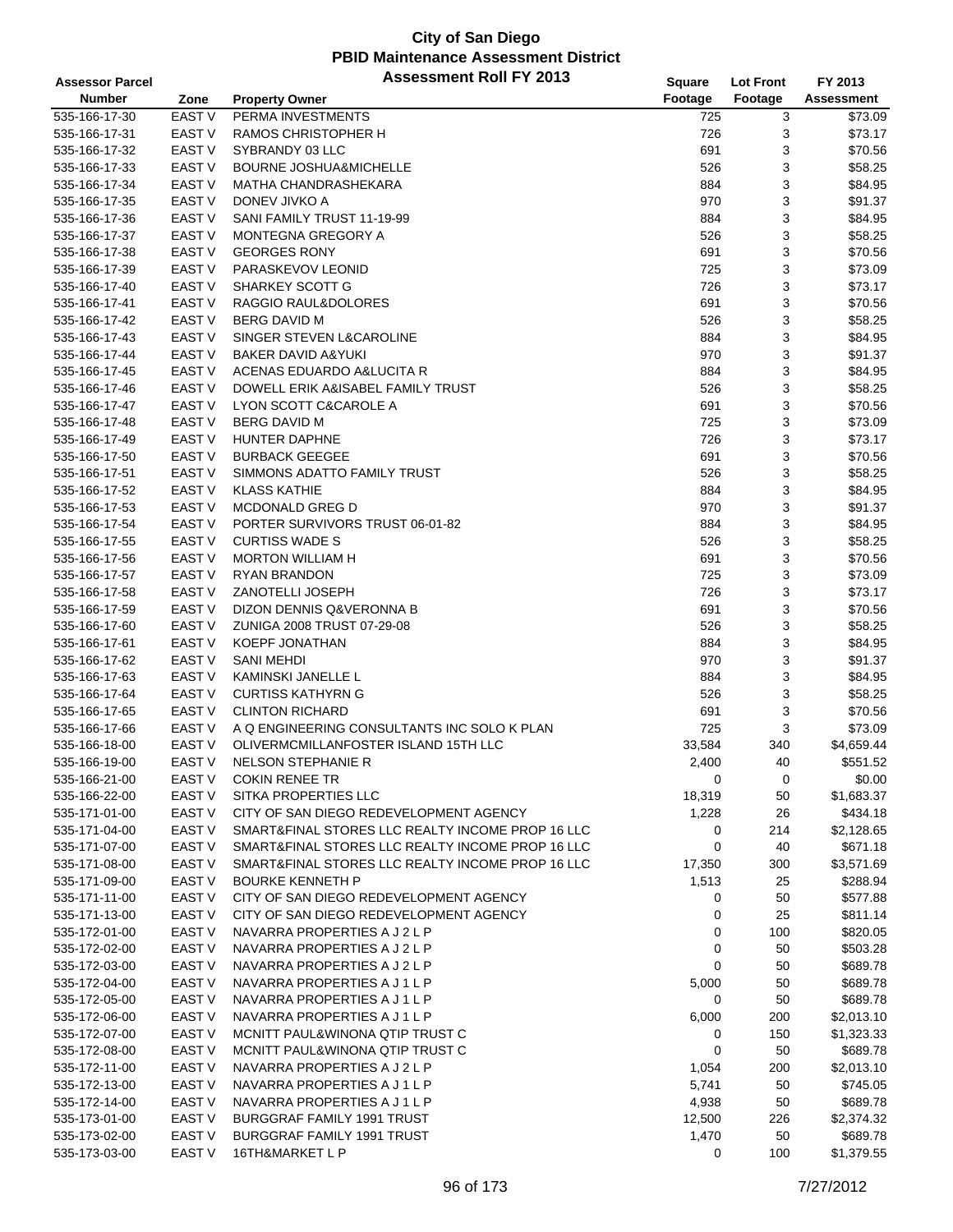| <b>Assessor Parcel</b> |                   | <b>Assessment Roll FY 2013</b>                        | Square      | <b>Lot Front</b> | FY 2013           |
|------------------------|-------------------|-------------------------------------------------------|-------------|------------------|-------------------|
| <b>Number</b>          | Zone              | <b>Property Owner</b>                                 | Footage     | Footage          | <b>Assessment</b> |
| 535-173-04-00          | <b>EAST V</b>     | BURGGRAF FAMILY 1991 TRUST                            | 0           | 175              | \$1,668.21        |
| 535-180-02-00          | EAST V            | SAN DIEGO MEGA BLOCK LLC                              | 0           | 50               | \$689.78          |
| 535-180-03-00          | <b>EAST V</b>     | SD MEGA BLOCK LLC                                     | 0           | 42               | \$577.84          |
| 535-180-04-00          | <b>EAST V</b>     | SD MEGA BLOCK LLC                                     | 0           | 46               | \$490.39          |
| 535-180-05-00          | <b>EAST V</b>     | EISENDRATH NOAH R                                     | $\mathbf 0$ | 112              | \$944.86          |
| 535-180-06-00          | <b>EAST V</b>     | <b>WILLIAMS RAYMOND P</b>                             | 3,520       | 80               | \$919.53          |
| 535-180-10-00          | EAST <sub>V</sub> | BAGDASAR AMAD E&MANAL                                 | 0           | 200              | \$2,013.10        |
| 535-180-11-00          | <b>EAST V</b>     | JADE GROUP I LLC                                      | 0           | 50               | \$689.78          |
| 535-180-12-00          | <b>EAST V</b>     | JADE GROUP I LLC                                      | 0           | 28               | \$386.27          |
| 535-180-13-00          | <b>EAST V</b>     | JADE GROUP LLC                                        | 0           | 25               | \$344.89          |
| 535-180-14-00          | <b>EAST V</b>     | JADE GROUP I LLC                                      | 9,080       | 50               | \$994.14          |
| 535-180-19-00          | <b>EAST V</b>     | MARTINEZ-BERGUM CARMEN TRUST 12-14-00                 | 3,772       | 200              | \$2,013.10        |
| 535-180-20-00          | <b>EAST V</b>     | SMITH FAMILY TRUST 09-19-02                           | 2,106       | 75               | \$1,034.66        |
| 535-180-23-00          | <b>EAST V</b>     | ADKINS MICHAEL R&SUSAN C FAMILY TRUST                 | 2,100       | 128              | \$1,114.94        |
| 535-180-24-00          | <b>EAST V</b>     | BAGDASAR AMAD E&MANAL                                 | 0           | 200              | \$2,013.10        |
| 535-180-25-00          | EAST <sub>V</sub> | BLOOMFIELD TRUST 06-03-93                             | 0           | 230              | \$2,296.19        |
| 535-180-26-00          | <b>EAST V</b>     | <b>MTS INVESTMENTS INC</b>                            | 29,700      | 250              | \$3,799.50        |
| 535-180-27-00          | <b>EAST V</b>     | SAN DIEGO MEGA BLOCK LLC                              | 32,238      | 500              | \$5,572.70        |
| 535-190-01-00          | <b>EAST V</b>     | SMITH FAMILY TRUST 09-19-02                           | 731         | 37               | \$510.43          |
| 535-190-02-00          | <b>EAST V</b>     | CHASE-MARKET STREET TRUST 03-20-00                    | 3,360       | 196              | \$1,957.92        |
| 535-190-07-00          | <b>EAST V</b>     | LITTLE ITALY BALLPARK APARTMENTS LLC                  | 2,052       | 150              | \$1,323.33        |
| 535-190-08-00          | <b>EAST V</b>     | <b>WATERMAN DEAN C&amp;TERESA C</b>                   | 3,878       | 50               | \$689.78          |
| 535-190-09-00          | <b>EAST V</b>     | E&F TRUST 07-17-06                                    | 786         | 25               | \$344.89          |
| 535-190-10-00          | <b>EAST V</b>     | LIMON FRUCTUOSO C&MARGARITA                           | 1,148       | 25               | \$344.89          |
| 535-190-13-00          | <b>EAST V</b>     | <b>CHOI CARL</b>                                      | 844         | 35               | \$352.29          |
| 535-190-14-00          | <b>EAST V</b>     | NEGADO EDMUNDO&LORETO LIVING TRUST                    | 881         | 82               | \$638.87          |
| 535-190-15-00          | EAST <sub>V</sub> | RODRIGUEZ FAMILY TRUST 06-28-01                       | 1,176       | 50               | \$566.69          |
| 535-190-40-00          | <b>EAST V</b>     | RAMIREZ FAMILY TRUST 02-23-96                         | 0           | 50               | \$689.78          |
| 535-190-41-00          | <b>EAST V</b>     | ROBLES FRANCISCO J&PILAR                              | 0           | 33               | \$455.25          |
| 535-351-01-00          | EAST <sub>V</sub> | JULIAN BUILDING LLC                                   | 6,750       | 150              | \$1,453.88        |
| 535-351-02-00          | <b>EAST V</b>     | A STREET ASSOCIATES LLC                               | 6,065       | 50               | \$769.22          |
| 535-351-03-00          | <b>EAST V</b>     | H P A-345 SIXTH AVENUE LLC                            | 8,000       | 50               | \$913.58          |
| 535-351-04-00          | <b>EAST V</b>     | AHERN FRITZ C&SUSANA REVOCABLE TRUST                  | 5,000       | 50               | \$689.78          |
| 535-351-08-00          | <b>EAST V</b>     | AHERN FRITZ C&SUSANA TRUST 02-14-05                   | 0           | 50               | \$689.78          |
| 535-351-09-00          | EAST V            | AHERN FRITZ C&SUSANA REVOCABLE TRUST                  | 5,000       | 50               | \$689.78          |
| 535-351-10-00          | <b>EAST V</b>     | <b>JULIAN BUILDING LLC</b>                            | 20,000      | 200              | \$2,759.10        |
| 535-351-11-00          | <b>EAST V</b>     | SAN DIEGO HOTEL CO LLC                                | 278,124     | 400              | \$23,282.25       |
| 535-352-19-00          | EAST <sub>V</sub> | SIMON LEVI LLC                                        | 30,000      | 225              | \$3,663.49        |
| 535-356-01-00          | <b>EAST V</b>     | SAN DIEGO BALLPARK HOTEL CO LLC CITY OF SD REDEV AGEN | 0           | 175              | \$1,668.21        |
| 535-356-02-00          | EAST V            | SD BALLPARK HOTEL CO LLC CITY OF SD REDEV AGEN        | 0           | 50               | \$689.78          |
| 535-356-03-00          | EAST V            | SD BALLPARK HOTEL CO LLC CITY OF SD REDEV AGEN        | 0           | 250              | \$3,448.88        |
| 535-356-04-00          | EAST V            | SD BALLPARK HOTEL CO LLC CITY OF SD REDEV AGEN        | 0           | 150              | \$1,323.33        |
| 535-356-05-00          | EAST V            | SD BALLPARK HOTEL CO LLC CITY OF SD REDEV AGEN        | 0           | 150              | \$1,323.33        |
| 535-356-09-00          | EAST V            | SD BALLPARK HOTEL CO LLC CITY OF SD REDEV AGEN        | 0           | 225              | \$2,357.99        |
| 535-362-13-01          | <b>EAST V</b>     | 369 TENTH AVE LLC                                     | 3,750       | 90               | \$849.95          |
| 535-362-13-02          | EAST V            | CARROLL STEPHEN C LIVING TRUST 10-12-05               | 2,000       | 40               | \$402.62          |
| 535-362-13-03          | EAST V            | PRESTON RYAN A                                        | 0           | 20               | \$251.22          |
| 535-362-16-00          | EAST V            | CITY OF SAN DIEGO                                     | 0           | 1133             | \$12,377.44       |
| 535-362-18-00          | EAST V            | <b>BALLPARK VILLAGE LLC</b>                           | 0           | 163              | \$1,281.48        |
| 535-362-20-01          | EAST V            | 10TH&PARK LLC                                         | 4,369       | 4                | \$351.27          |
| 535-362-20-02          | <b>EAST V</b>     | 10TH&PARK LLC                                         | 4,142       | 4                | \$334.34          |
| 535-362-20-03          | EAST V            | 10TH&PARK LLC                                         | 2,085       | 4                | \$180.88          |
| 535-362-20-04          | EAST V            | 10TH&PARK LLC                                         | 1,348       | 4                | \$125.90          |
| 535-362-20-05          | EAST V            | 10TH&PARK LLC                                         | 3,060       | 4                | \$253.62          |
| 535-362-20-06          | EAST V            | 10TH&PARK LLC                                         | 4,307       | 4                | \$346.64          |
| 535-362-20-07          | EAST <sub>V</sub> | 10TH&PARK LLC                                         | 2,254       | 4                | \$193.49          |
| 535-362-21-01          | EAST V            | POST KAI W                                            | 881         | 4                | \$91.06           |
| 535-362-21-02          | EAST <sub>V</sub> | NORRIS FAMILY TRUST 12-06-84                          | 696         | 4                | \$77.26           |
| 535-362-21-03          | EAST <sub>V</sub> | LEPORE MICHAEL JR                                     | 1,103       | 4                | \$107.63          |
| 535-362-21-04          | EAST V            | DALY MICHAEL C                                        | 1,101       | 4                | \$107.48          |
| 535-362-21-05          | EAST V            | CALMONT PHOENIX TRUST 08-08-02                        | 619         | 4                | \$71.52           |
| 535-362-21-06          | EAST V            | <b>FLIPSE BRAD</b>                                    | 823         | 4                | \$86.74           |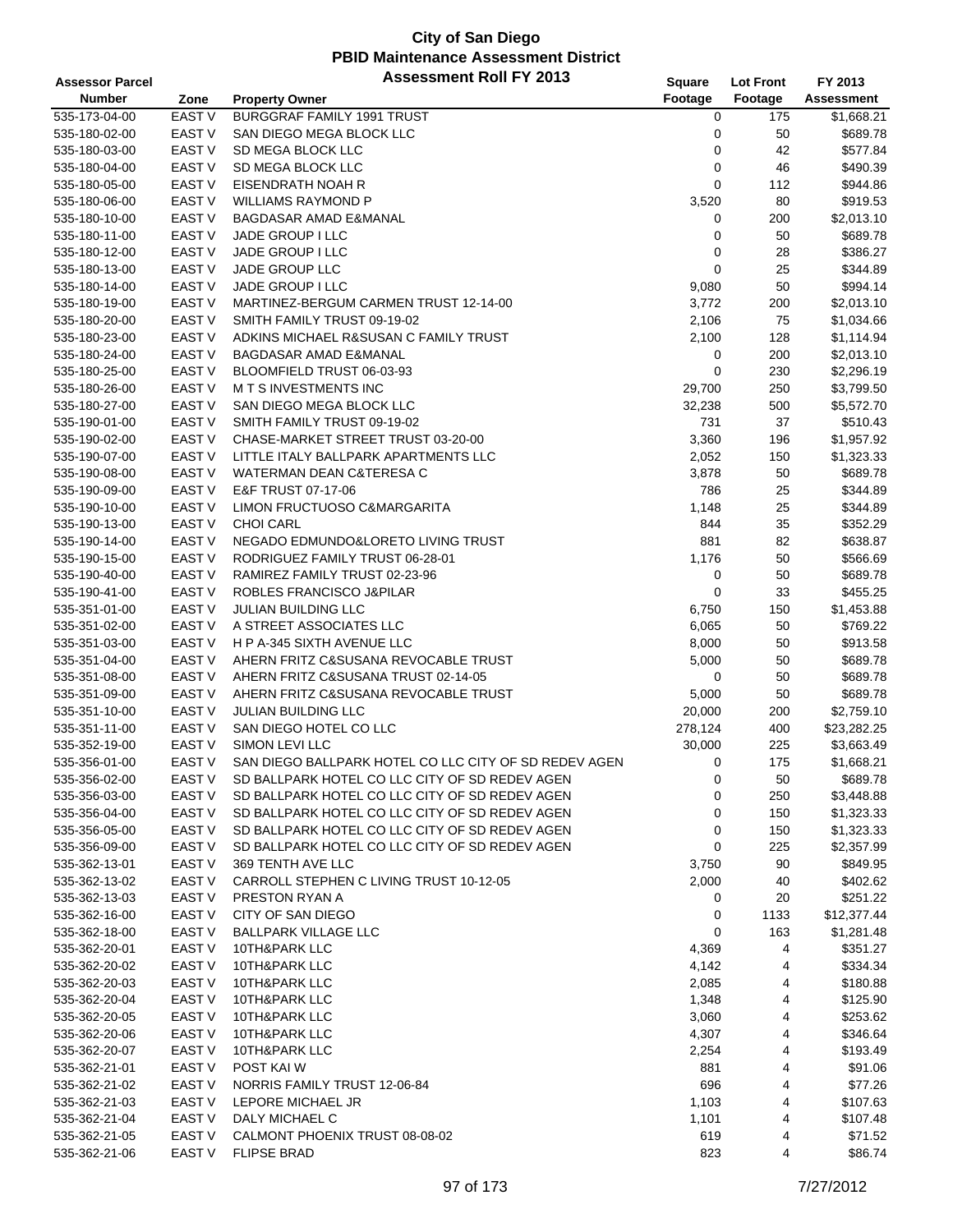| <b>Assessor Parcel</b> |                   | <b>Assessment Roll FY 2013</b>        | Square  | <b>Lot Front</b> | FY 2013           |
|------------------------|-------------------|---------------------------------------|---------|------------------|-------------------|
| <b>Number</b>          | Zone              | <b>Property Owner</b>                 | Footage | Footage          | <b>Assessment</b> |
| 535-362-21-07          | <b>EAST V</b>     | WHITE DAVID G&MELINDA                 | 819     | 4                | \$86.44           |
| 535-362-21-08          | <b>EAST V</b>     | <b>MILIAN HANS G</b>                  | 821     | 4                | \$86.59           |
| 535-362-21-09          | <b>EAST V</b>     | KHESHTI PUYAN A                       | 877     | 4                | \$90.77           |
| 535-362-21-10          | <b>EAST V</b>     | POWELL ROBERT L&GIUFFRIDA MARIA L     | 1,033   | 4                | \$102.40          |
| 535-362-21-11          | EAST <sub>V</sub> | S I S ENTERPRISES INC                 | 441     | 4                | \$58.24           |
| 535-362-21-12          | <b>EAST V</b>     | DUFFY ZACHARY G                       | 947     | 4                | \$95.99           |
| 535-362-21-13          | EAST V            | <b>ABREGO LETICIA</b>                 | 694     | 4                | \$77.11           |
| 535-362-21-14          | <b>EAST V</b>     | <b>DOOLEY WILLIAM T&amp;CHRISTINE</b> | 826     | 4                | \$86.96           |
| 535-362-21-15          | <b>EAST V</b>     | C W A L T INC ALTERNATIVE LOAN TRUST  |         |                  |                   |
|                        |                   |                                       | 1,205   | 4                | \$115.24          |
| 535-362-21-16          | <b>EAST V</b>     | FONTENOT JOSEPH M&MICHELLE R          | 1,015   | 4                | \$101.06          |
| 535-362-21-17          | <b>EAST V</b>     | PEREZ CHRISTIAN                       | 739     | 4                | \$80.47           |
| 535-362-21-18          | EAST <sub>V</sub> | BRILL LIVING TRUST 01-24-03           | 1,065   | 4                | \$104.79          |
| 535-362-21-19          | <b>EAST V</b>     | NORD ANDREW&MICHELLE                  | 739     | 4                | \$80.47           |
| 535-362-21-20          | <b>EAST V</b>     | <b>HILL JANE</b>                      | 1,017   | 4                | \$101.21          |
| 535-362-21-21          | <b>EAST V</b>     | EURE KATHRYN L                        | 993     | 4                | \$99.42           |
| 535-362-21-22          | EAST <sub>V</sub> | <b>HANNA ZUHAIR</b>                   | 800     | 4                | \$85.02           |
| 535-362-21-23          | <b>EAST V</b>     | RONEY BRENDA R                        | 514     | 4                | \$63.69           |
| 535-362-21-24          | EAST V            | <b>CLAY FREDERICK A</b>               | 832     | 4                | \$87.41           |
| 535-362-21-25          | <b>EAST V</b>     | <b>MAGAT PATROCINIA A</b>             | 1,171   | 4                | \$112.70          |
| 535-362-21-26          | <b>EAST V</b>     | ROMERO CRESENCIO                      | 812     | 4                | \$85.92           |
| 535-362-21-27          | <b>EAST V</b>     | <b>PAWLAK JASON</b>                   | 827     | 4                | \$87.04           |
| 535-362-21-28          | <b>EAST V</b>     | ROSE MARK R&KIMBERLY S                | 808     | 4                | \$85.62           |
| 535-362-21-29          | EAST V            | <b>SCHMIDT BENJAMIN G</b>             | 905     | 4                | \$92.86           |
| 535-362-21-30          | EAST <sub>V</sub> | <b>BOWERS TOURE L</b>                 | 881     | 4                | \$91.06           |
| 535-362-21-31          | <b>EAST V</b>     | <b>WATSON SHARON L</b>                | 696     | 4                | \$77.26           |
| 535-362-21-32          | <b>EAST V</b>     | KNOTT PHILLIP C                       | 1,103   | 4                | \$107.63          |
| 535-362-21-33          | <b>EAST V</b>     | CAMACHO ABEL P&MAY M                  | 1,101   | 4                | \$107.48          |
| 535-362-21-34          | <b>EAST V</b>     | <b>GONZALEZ CARLOS A&amp;TERRIE J</b> | 619     | 4                | \$71.52           |
| 535-362-21-35          | EAST V            | WALL STEVEN S&FICARA FRANNE M         | 823     | 4                | \$86.74           |
|                        | <b>EAST V</b>     |                                       |         | 4                |                   |
| 535-362-21-36          |                   | JUDD DANIEL P&KELLY L                 | 877     |                  | \$90.77           |
| 535-362-21-37          | <b>EAST V</b>     | DROBOT GREGORY G                      | 877     | 4                | \$90.77           |
| 535-362-21-38          | <b>EAST V</b>     | <b>STEVENS EDWIN</b>                  | 877     | 4                | \$90.77           |
| 535-362-21-39          | <b>EAST V</b>     | <b>BARUELO AMELIA R</b>               | 1,033   | 4                | \$102.40          |
| 535-362-21-40          | <b>EAST V</b>     | DORSEY WILLIAM A                      | 441     | 4                | \$58.24           |
| 535-362-21-41          | EAST V            | <b>MOODY SEAN R</b>                   | 947     | 4                | \$95.99           |
| 535-362-21-42          | EAST V            | FEDERAL NATIONAL MORTGAGE ASSN        | 694     | 4                | \$77.11           |
| 535-362-21-43          | EAST <sub>V</sub> | LOWE JERRY W&SALLY A                  | 826     | 4                | \$86.96           |
| 535-362-21-44          | EAST <sub>V</sub> | MILLER JOSHUA A                       | 1,205   | 4                | \$115.24          |
| 535-362-21-45          | <b>EAST V</b>     | SIBUG/PUNSALAN TRUST 04-25-91         | 1,015   | $\overline{4}$   | \$101.06          |
| 535-362-21-46          | EAST V            | <b>GREEN ALEXANDER C</b>              | 739     | 4                | \$80.47           |
| 535-362-21-47          | EAST V            | <b>BANES GREGORY</b>                  | 1,065   | 4                | \$104.79          |
| 535-362-21-48          | <b>EAST V</b>     | <b>CUMMINS MICAH R</b>                | 739     | 4                | \$80.47           |
| 535-362-21-49          | EAST V            | <b>BURNINGHAM PATRICIA L</b>          | 1,017   | 4                | \$101.21          |
| 535-362-21-50          | EAST V            | SHAFFER LUKE B                        | 993     | 4                | \$99.42           |
| 535-362-21-51          | EAST V            | EARLE EDWIN B                         | 800     | 4                | \$85.02           |
| 535-362-21-52          | EAST V            | LOTHIAN LAURA                         | 514     | 4                | \$63.69           |
| 535-362-21-53          | EAST V            | ANDERSON MICHAEL G                    | 831     | 4                | \$87.33           |
| 535-362-21-54          | EAST V            | FLAGG JOAN M                          | 1,257   | 4                | \$119.11          |
| 535-362-21-55          | EAST V            | DAVIDSON TED E&MARADI                 | 812     | 4                | \$85.92           |
| 535-362-21-56          | EAST V            | DANESHJOO PARVIZ&PARI                 | 827     | 4                | \$87.04           |
| 535-362-21-57          | EAST V            | <b>SUMMERS JAYSON V</b>               | 808     | 4                | \$85.62           |
| 535-362-21-58          | EAST V            | <b>LESTER KEVIN F</b>                 | 905     | 4                | \$92.86           |
|                        | EAST V            | SHEETZ HUNTER D                       |         | 4                | \$91.06           |
| 535-362-21-59          |                   |                                       | 881     |                  |                   |
| 535-362-21-60          | EAST V            | ANASTACIO MATTHEW                     | 696     | 4                | \$77.26           |
| 535-362-21-61          | EAST V            | JUAN GERARDO D&MARIA L C              | 1,103   | 4                | \$107.63          |
| 535-362-21-62          | EAST V            | LAMAR DEVELOPMENT CO INC              | 1,101   | 4                | \$107.48          |
| 535-362-21-63          | EAST V            | PIERCE/HATLEBERG FAMILY TRUST         | 619     | 4                | \$71.52           |
| 535-362-21-64          | EAST V            | <b>BRODERICK BRYAN W&amp;JENNIFER</b> | 823     | 4                | \$86.74           |
| 535-362-21-65          | EAST V            | FEUERSTEIN RICHARD P&SHAWN S          | 819     | 4                | \$86.44           |
| 535-362-21-66          | EAST V            | <b>JENSEN ERIC J</b>                  | 821     | 4                | \$86.59           |
| 535-362-21-67          | EAST V            | <b>MCGILL DEMARRE</b>                 | 877     | 4                | \$90.77           |
| 535-362-21-68          | EAST V            | <b>ARNETT PATRICK</b>                 | 1,033   | 4                | \$102.40          |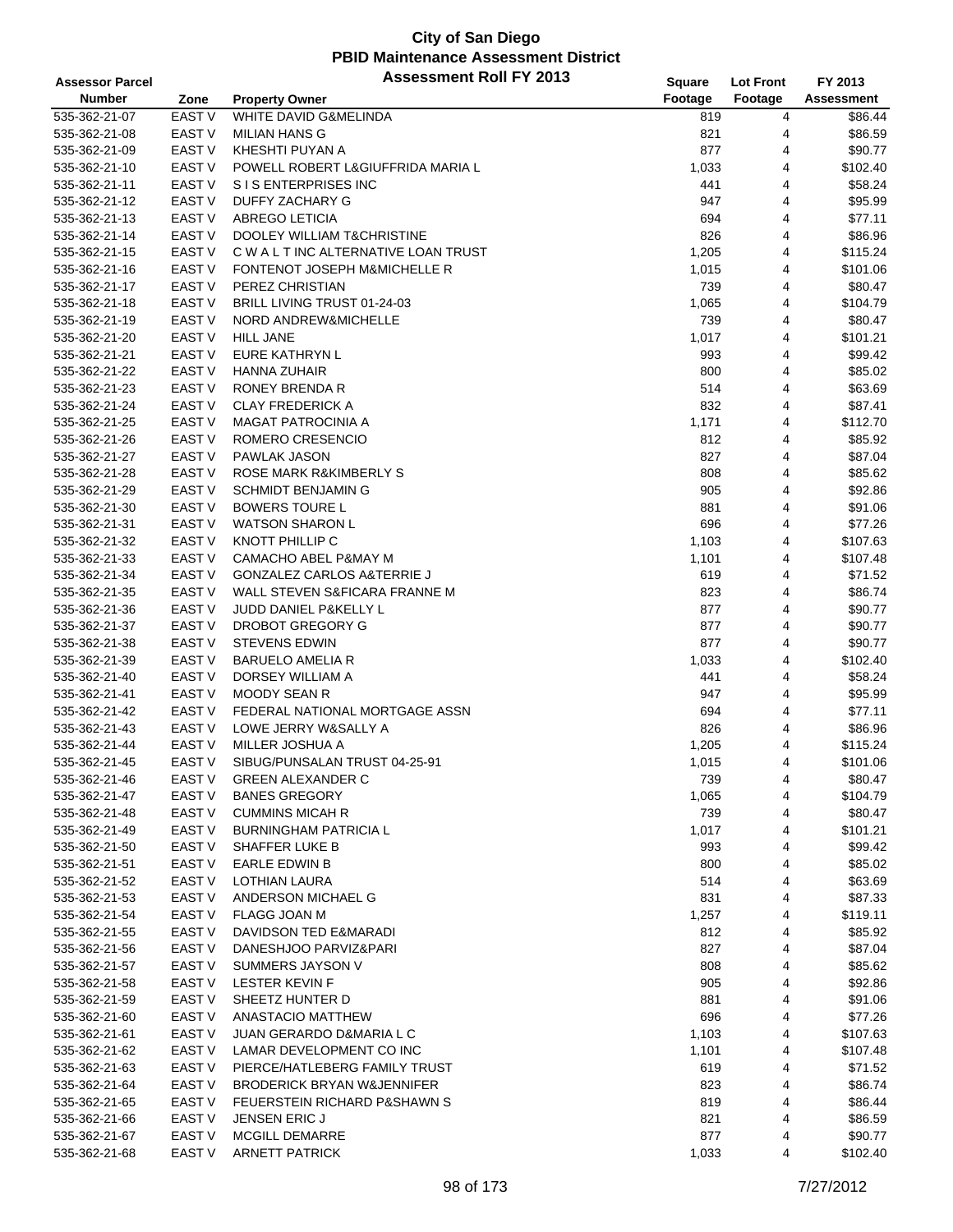| <b>Assessor Parcel</b> |                   | <b>Assessment Roll FY 2013</b>             | Square  | <b>Lot Front</b> | FY 2013           |
|------------------------|-------------------|--------------------------------------------|---------|------------------|-------------------|
| <b>Number</b>          | Zone              | <b>Property Owner</b>                      | Footage | Footage          | <b>Assessment</b> |
| 535-362-21-69          | <b>EAST V</b>     | HANNULA DANIEL L&MARGARET                  | 441     | 4                | \$58.24           |
| 535-362-21-70          | <b>EAST V</b>     | <b>CALLAHAN PATRICK</b>                    | 947     | 4                | \$95.99           |
| 535-362-21-71          | <b>EAST V</b>     | <b>GERBER EVAN R</b>                       | 694     | 4                | \$77.11           |
| 535-362-21-72          | EAST V            | VALVERDE PAULINA A                         | 826     | 4                | \$86.96           |
| 535-362-21-73          | <b>EAST V</b>     | <b>FUHRER NATHAN</b>                       | 1,205   | 4                | \$115.24          |
| 535-362-21-74          | <b>EAST V</b>     | WHITE LYNN REVOCABLE TRUST 11-28-97        | 1,015   | 4                | \$101.06          |
| 535-362-21-75          | <b>EAST V</b>     | <b>JONES PETER</b>                         | 739     | 4                | \$80.47           |
| 535-362-21-76          | <b>EAST V</b>     | <b>GEEKAY INVESTMENTS LLC</b>              | 1,065   | 4                | \$104.79          |
| 535-362-21-77          | <b>EAST V</b>     | <b>MCANDREW COREY</b>                      | 739     | 4                | \$80.47           |
| 535-362-21-78          | <b>EAST V</b>     | POMEROY KENNETH                            | 1,017   | 4                | \$101.21          |
| 535-362-21-79          | <b>EAST V</b>     | KHOTANZAD LAUDAN                           | 993     | 4                | \$99.42           |
| 535-362-21-80          | EAST <sub>V</sub> | FEDERAL NATIONAL MORTGAGE ASSN             | 800     | 4                | \$85.02           |
| 535-362-21-81          | <b>EAST V</b>     | <b>HOGUE JIMI K</b>                        | 514     | 4                | \$63.69           |
| 535-362-21-82          | <b>EAST V</b>     | <b>MANSOUR BENJAMIN L</b>                  | 831     | 4                | \$87.33           |
| 535-362-21-83          | <b>EAST V</b>     | OLSON ROBERT W FAMILY TRUST 11-19-96       | 1,257   | 4                | \$119.11          |
| 535-362-21-84          | EAST <sub>V</sub> | RAO ASHWIN P                               | 812     | 4                | \$85.92           |
| 535-362-21-85          | <b>EAST V</b>     | MILLER REBECCA J                           | 827     | 4                | \$87.04           |
| 535-362-21-86          | <b>EAST V</b>     | LUBIN MICHAEL D                            | 808     | 4                | \$85.62           |
| 535-362-21-87          | <b>EAST V</b>     | MANATT JOSEPH J                            | 905     | 4                | \$92.86           |
| 535-362-22-01          | <b>EAST V</b>     | DANESHJOO PARVIZ&PARI                      | 881     | 4                | \$91.06           |
| 535-362-22-02          | <b>EAST V</b>     | JOHNSON MARTIN L&MAXINE F                  | 696     | 4                | \$77.26           |
| 535-362-22-03          | <b>EAST V</b>     | RAZALAN LEE G&ZENAIDA G TRUST 06-03-92     | 1,103   | 4                | \$107.63          |
| 535-362-22-04          | EAST <sub>V</sub> | ARELLANO MARIO A&LIZA R                    | 1,101   | 4                | \$107.48          |
| 535-362-22-05          | <b>EAST V</b>     | ARVIDSON WILLIAM D REVOCQABLE LIVING TRUST | 619     | 4                | \$71.52           |
| 535-362-22-06          | <b>EAST V</b>     | <b>SCHMIDT SANDRA S</b>                    | 823     | 4                | \$86.74           |
| 535-362-22-07          | <b>EAST V</b>     | <b>TROUTMAN JONATHAN E</b>                 | 819     | 4                | \$86.44           |
| 535-362-22-08          | <b>EAST V</b>     | HERNANDEZ ROSAURO O&JOSEFINA B             | 821     | 4                | \$86.59           |
| 535-362-22-09          | <b>EAST V</b>     | <b>GOODMAN LINDSAY R</b>                   | 831     | 4                | \$87.33           |
| 535-362-22-10          | <b>EAST V</b>     | JOSENHANS JEFFREY B&EMMA K J               | 713     | 4                | \$78.53           |
| 535-362-22-11          | EAST V            | LOPEZ NICK J                               | 826     | 4                | \$86.96           |
| 535-362-22-12          | <b>EAST V</b>     | LUECK DAVID P                              | 1,205   | 4                | \$115.24          |
| 535-362-22-13          | <b>EAST V</b>     | HILL TOM&TALVE LYNDA                       | 1,015   | 4                | \$101.06          |
| 535-362-22-14          | <b>EAST V</b>     | <b>ASPIRAS HENRY R</b>                     | 739     | 4                | \$80.47           |
| 535-362-22-15          | EAST V            | <b>MESGHALI PARVIN S</b>                   | 1,065   | 4                | \$104.79          |
| 535-362-22-16          | <b>EAST V</b>     | <b>EASTON HENRY M&amp;LESLIE C S</b>       | 739     | 4                | \$80.47           |
| 535-362-22-17          | EAST V            | BARDMESS CARLOS S&SANDRA L                 | 1,017   | 4                | \$101.21          |
| 535-362-22-18          | <b>EAST V</b>     | SOCAL BUSINESS PARTNERS LLC                | 993     | 4                | \$99.42           |
| 535-362-22-19          | <b>EAST V</b>     | <b>MIKA GLEN A&amp;LINDY S</b>             | 743     | 4                | \$80.77           |
| 535-362-22-20          | <b>EAST V</b>     | <b>CEDILLO MARICARMEN</b>                  | 514     | $\overline{4}$   | \$63.69           |
| 535-362-22-21          | EAST V            | DOAK KENNETH&GEDIMAN STACIE                | 831     | 4                | \$87.33           |
| 535-362-22-22          | EAST V            | PUGMIRE JERRY&SHERRY                       | 812     | 4                | \$85.92           |
| 535-362-22-23          | EAST V            | <b>BIANCARDI SERGIO&amp;JANEEN</b>         | 827     | 4                | \$87.04           |
| 535-362-22-24          | EAST V            | <b>HEINRICH DANIEL</b>                     | 808     | 4                | \$85.62           |
| 535-362-22-25          | EAST <sub>V</sub> | RIVERA CLIFFORD S                          | 905     | 4                | \$92.86           |
| 535-362-22-26          | EAST V            | <b>GHAHERI NIMA</b>                        | 881     | 4                | \$91.06           |
| 535-362-22-27          | EAST V            | MUHAMMAD RABB O                            | 696     | 4                | \$77.26           |
| 535-362-22-28          | EAST V            | <b>HARTUNG SARAH</b>                       | 1,103   | 4                | \$107.63          |
| 535-362-22-29          | EAST <sub>V</sub> | MULLEN NATE&CHRISTINA C                    | 1,101   | 4                | \$107.48          |
| 535-362-22-30          | EAST <sub>V</sub> | PALADIN EQUITIES L P                       | 619     | 4                | \$71.52           |
| 535-362-22-31          | EAST V            | DURAN FRANCISCO M JR                       | 797     | 4                | \$84.80           |
| 535-362-22-32          | EAST V            | <b>GUILD ROGAN</b>                         | 735     | 4                | \$80.17           |
| 535-362-22-33          | EAST V            | <b>SEALES ANDREW J</b>                     | 821     | 4                | \$86.59           |
| 535-362-22-34          | EAST V            | HANKINS CAROL A 1998 TRUST 02-27-98        | 876     | 4                | \$90.69           |
| 535-362-22-35          | EAST V            | <b>MORA FERNANDO</b>                       | 713     | 4                | \$78.53           |
| 535-362-22-36          | EAST V            | GOLEMBIEWSKI LEO B&PAULA J                 | 826     | 4                | \$86.96           |
| 535-362-22-37          | EAST V            | CRUZ CHARLES A&MARY S REVOCABLE TRUST      | 1,205   | 4                | \$115.24          |
| 535-362-22-38          | EAST V            | BURNS FAMILY TRUST 10-05-88                | 1,015   | 4                | \$101.06          |
| 535-362-22-39          | EAST <sub>V</sub> | DIAZ JULIO                                 | 739     | 4                | \$80.47           |
| 535-362-22-40          | EAST <sub>V</sub> | BAKER TIMOTHY C&JENNIFER A                 | 1,065   | 4                | \$104.79          |
| 535-362-22-41          | EAST <sub>V</sub> | 89 PERCENT LLC                             | 739     | 4                | \$80.47           |
| 535-362-22-42          | EAST V            | <b>WYNKOOP JAMES R</b>                     | 1,017   | 4                | \$101.21          |
| 535-362-22-43          | EAST <sub>V</sub> | <b>TAMBALO CHARLENE</b>                    | 993     | 4                | \$99.42           |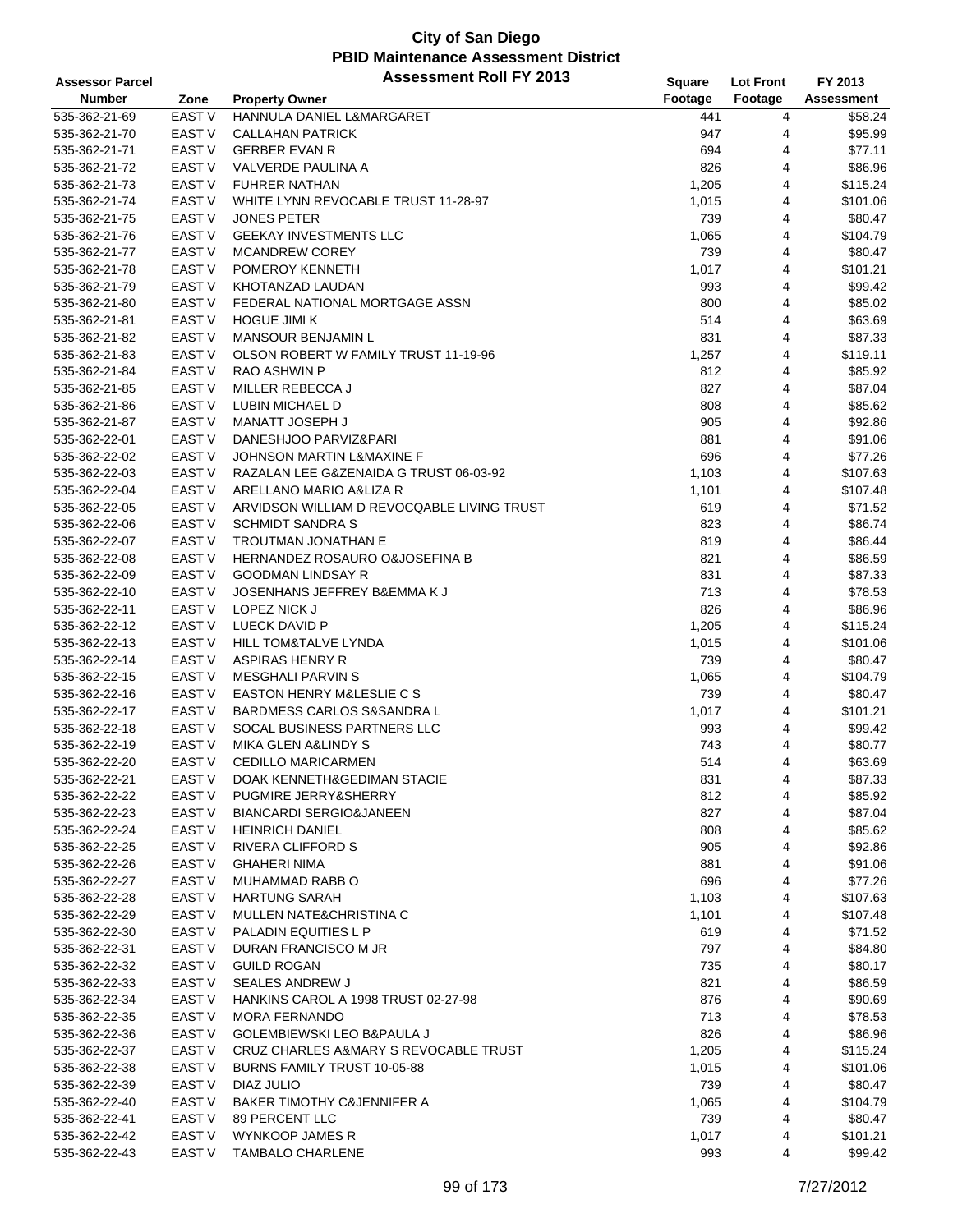| <b>Assessor Parcel</b>         |                   | <b>Assessment Roll FY 2013</b>                | Square  | <b>Lot Front</b> | FY 2013           |
|--------------------------------|-------------------|-----------------------------------------------|---------|------------------|-------------------|
| <b>Number</b>                  | Zone              | <b>Property Owner</b>                         | Footage | Footage          | <b>Assessment</b> |
| 535-362-22-44                  | <b>EAST V</b>     | HAGHVERDIAN ANDRE                             | 800     | 4                | \$85.02           |
| 535-362-22-45                  | EAST V            | <b>MARQUEZ LUIS</b>                           | 514     | 4                | \$63.69           |
| 535-362-22-46                  | <b>EAST V</b>     | <b>MATSON REALTY CORP</b>                     | 831     | 4                | \$87.33           |
| 535-362-22-47                  | <b>EAST V</b>     | <b>TINSLEY BARBARA</b>                        | 812     | 4                | \$85.92           |
| 535-362-22-48                  | <b>EAST V</b>     | LICHTENSTEIN DAVID                            | 827     | 4                | \$87.04           |
| 535-362-22-49                  | <b>EAST V</b>     | ALBRECHT MICHAEL R                            | 808     | 4                | \$85.62           |
| 535-362-22-50                  | EAST V            | STOFFEL CHRISTOPHER                           | 905     | 4                | \$92.86           |
| 535-362-22-51                  | <b>EAST V</b>     | <b>WITWER TRACEY M</b>                        | 881     | 4                | \$91.06           |
| 535-362-22-52                  | <b>EAST V</b>     | ZIEGAUS-WAHL FAMILY TRUST 08-22-02            | 696     | 4                | \$77.26           |
| 535-362-22-53                  | <b>EAST V</b>     | PARONIK LIVING TRUST 12-29-05                 |         | 4                | \$107.63          |
| 535-362-22-54                  | <b>EAST V</b>     | SANDOVAL STEPHEN T                            | 1,103   | 4                | \$107.48          |
|                                | <b>EAST V</b>     |                                               | 1,101   |                  |                   |
| 535-362-22-55                  | EAST V            | GUZMAN FAMILY TRUST 04-26-93                  | 619     | 4                | \$71.52           |
| 535-362-22-56                  |                   | RIDDLESPURGER DARRYL                          | 797     | 4                | \$84.80           |
| 535-362-22-57                  | <b>EAST V</b>     | J Y C SAN DIEGO LLC                           | 735     | 4                | \$80.17           |
| 535-362-22-58                  | <b>EAST V</b>     | <b>MERZIOTIS DENO&amp;MARGAUX</b>             | 1,105   | 4                | \$107.78          |
| 535-362-22-59                  | <b>EAST V</b>     | <b>SCHUTZ MARK A</b>                          | 1,045   | 4                | \$103.30          |
| 535-362-22-60                  | <b>EAST V</b>     | PROTIUM MASTER GRANTOR TRUST                  | 1,205   | 4                | \$115.24          |
| 535-362-22-61                  | <b>EAST V</b>     | PUGH TODD W                                   | 1,015   | 4                | \$101.06          |
| 535-362-22-62                  | <b>EAST V</b>     | PEREIRA GLENN&AYESHA                          | 739     | 4                | \$80.47           |
| 535-362-22-63                  | <b>EAST V</b>     | <b>CONTRARIAN PRESS LLC</b>                   | 1,065   | 4                | \$104.79          |
| 535-362-22-64                  | <b>EAST V</b>     | <b>FUZET MONIQUE</b>                          | 739     | 4                | \$80.47           |
| 535-362-22-65                  | <b>EAST V</b>     | POQUIZ NAPOLEON F&EMILY B                     | 1,017   | 4                | \$101.21          |
| 535-362-22-66                  | <b>EAST V</b>     | <b>LOYA ALEJANDRO I</b>                       | 993     | 4                | \$99.42           |
| 535-362-22-67                  | <b>EAST V</b>     | CLEVELAND TINA C                              | 800     | 4                | \$85.02           |
| 535-362-22-68                  | <b>EAST V</b>     | NEWMAN-LEHMAN TEILHARD                        | 514     | 4                | \$63.69           |
| 535-362-22-69                  | <b>EAST V</b>     | LYON CHARLES L&ERIN Z                         | 831     | 4                | \$87.33           |
| 535-362-22-70                  | <b>EAST V</b>     | ULRICH WILLIAM S&KAREN J                      | 1,181   | 4                | \$113.44          |
| 535-362-22-71                  | <b>EAST V</b>     | <b>HEZLEP ELLEN</b>                           | 808     | 4                | \$85.62           |
| 535-362-22-72                  | <b>EAST V</b>     | ROSING JOSEPH                                 | 905     | 4                | \$92.86           |
| 535-362-23-01                  | <b>EAST V</b>     | PARK TERRACE 801 LLC                          | 1,270   | 4                | \$120.08          |
| 535-362-23-02                  | EAST <sub>V</sub> | KIM JOHN D                                    | 696     | 4                | \$77.26           |
| 535-362-23-03                  | <b>EAST V</b>     | BEAL FAMILY TRUST 07-27-89                    | 1,103   | 4                | \$107.63          |
| 535-362-23-04                  | <b>EAST V</b>     | DEPHILIPPIS ROBERT D                          | 1,101   | 4                | \$107.48          |
| 535-362-23-05                  | <b>EAST V</b>     | SOMERS JOSEPH T&SUSAN L                       | 619     | 4                | \$71.52           |
| 535-362-23-06                  | <b>EAST V</b>     | <b>JACKSON ROBERT V</b>                       | 797     | 4                | \$84.80           |
| 535-362-23-07                  | EAST V            | PUM EXEMPTION TRUST 12-26-96                  | 1,111   | 4                | \$108.22          |
| 535-362-23-08                  | <b>EAST V</b>     | ANTOINE JOHNFRITZ E&MOLLICA ALISON            | 1,107   | 4                | \$107.92          |
| 535-362-23-09                  | EAST V            | COVARRUBIAS JUAN C&ROSA B                     | 1,015   | 4                | \$101.06          |
| 535-362-23-10                  | <b>EAST V</b>     | MAURO ANTHONY P II&ANGELA C TRUST 02-08-00    | 739     | 4                | \$80.47           |
| 535-362-23-11                  | EAST V            | <b>CARTER ROBERT H&amp;SANDRA L</b>           | 1,001   | 4                | \$100.02          |
| 535-362-23-12                  | EAST V            | <b>CLARK HELEN C</b>                          | 739     | 4                | \$80.47           |
| 535-362-23-13                  | EAST V            | ZEPPERNICK DONALD A                           | 1,017   | 4                | \$101.21          |
| 535-362-23-14                  | EAST V            | HAMMELL GRANDIN J&MONIQUE I                   | 993     | 4                | \$99.42           |
| 535-362-23-15                  | EAST V            | <b>GROSSKOPF AARON J</b>                      | 800     | 4                | \$85.02           |
| 535-362-23-16                  | EAST V            | MAZE FREIDA&HOBART FAMILY TRUST 03-07-05      | 986     | 4                | \$98.90           |
| 535-362-23-17                  | EAST V            | MATHIEU MICHAEL&SHIGLEY ELENOR M LIVING TRUST | 1,379   | 4                | \$128.22          |
| 535-362-23-18                  | EAST V            | <b>CURTIN SARAH A</b>                         | 905     | 4                | \$92.86           |
| 535-362-23-19                  | EAST V            | WAMPLER JAY&FOUTS-WAMPLER AMY                 | 1,062   | 4                | \$104.57          |
| 535-362-23-20                  | EAST V            | ARELLANO INVESTMENT TRUST 03-30-06            | 1,015   | 4                | \$101.06          |
| 535-362-23-21                  | EAST V            | KIACHKO DAVID                                 | 739     | 4                | \$80.47           |
| 535-362-23-22                  | EAST V            | KASSEL PAUL&CYNTHIA                           | 1,065   | 4                | \$104.79          |
| 535-362-23-23                  | EAST V            | <b>FLANAGAN WILLIAM P</b>                     | 739     | 4                | \$80.47           |
|                                | EAST V            | LAPID HERMINIO S&MARY G                       | 1,017   | 4                | \$101.21          |
| 535-362-23-24<br>535-362-23-25 | EAST V            | CABRAL JASON                                  |         |                  | \$104.57          |
|                                |                   |                                               | 1,062   | 4                |                   |
| 535-362-23-26                  | EAST V            | SCHECHTER REVOCABLE TRUST 02-05-10            | 1,074   | 4                | \$105.46          |
| 535-362-23-27                  | EAST V            | SHAW TIM E                                    | 1,062   | 4                | \$104.57          |
| 535-362-23-28                  | EAST V            | PRICE FAMILY SURVIVORS TRUST 05-22-87         | 1,015   | 4                | \$101.06          |
| 535-362-23-29                  | EAST V            | <b>LIBERMAN TOVIK</b>                         | 739     | 4                | \$80.47           |
| 535-362-23-30                  | EAST V            | M V M HOLDINGS LLC                            | 1,065   | 4                | \$104.79          |
| 535-362-23-31                  | EAST V            | SANDY FEET FAMILY TRUST 07-09-07              | 739     | 4                | \$80.47           |
| 535-362-23-32                  | EAST V            | <b>EM BURITA</b>                              | 1,017   | 4                | \$101.21          |
| 535-362-23-33                  | EAST V            | JONES MICHAEL S                               | 1,062   | 4                | \$104.57          |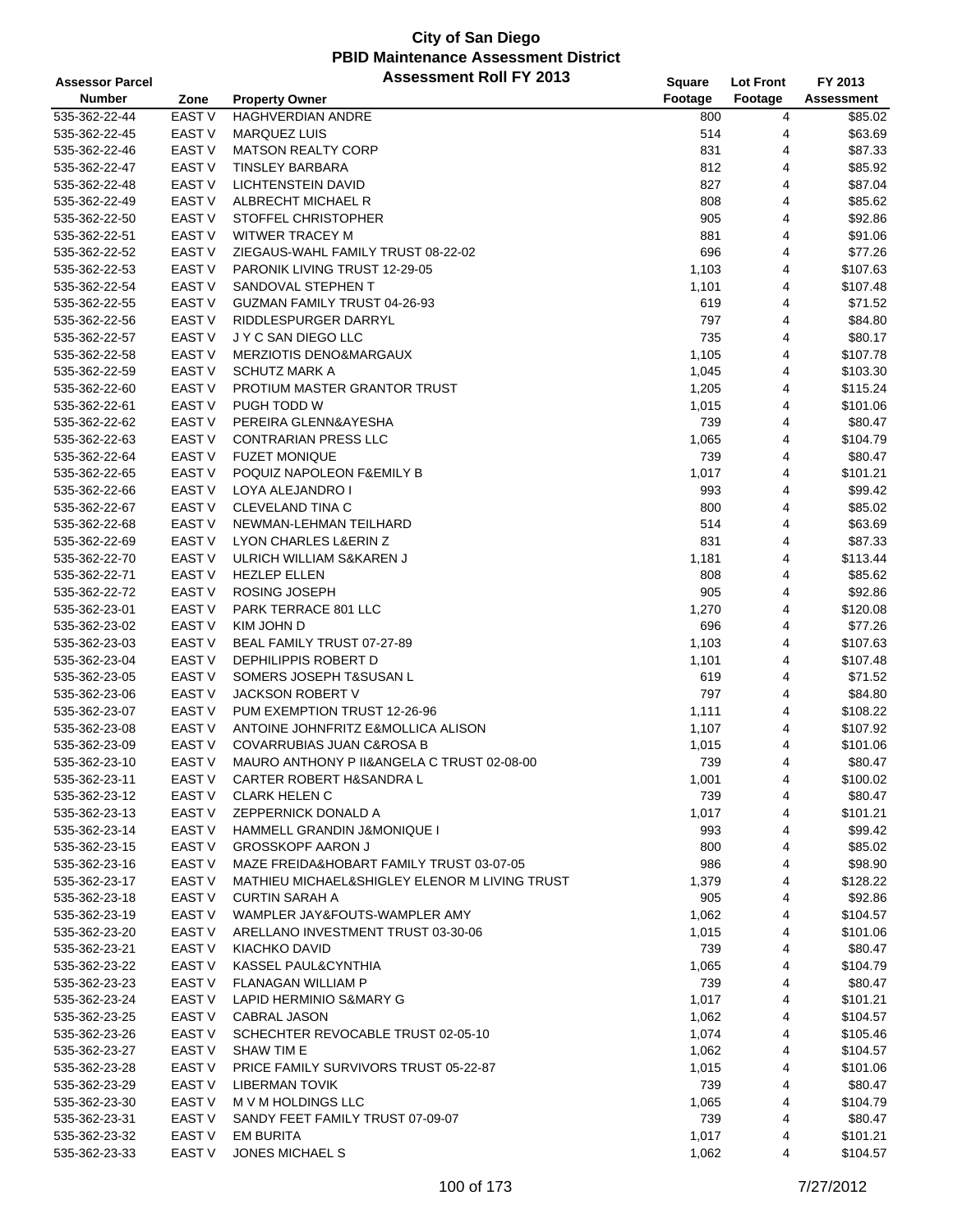| <b>Assessor Parcel</b> |                   | <b>Assessment Roll FY 2013</b>                   | <b>Square</b> | <b>Lot Front</b>        | FY 2013           |
|------------------------|-------------------|--------------------------------------------------|---------------|-------------------------|-------------------|
| <b>Number</b>          | Zone              | <b>Property Owner</b>                            | Footage       | Footage                 | <b>Assessment</b> |
| 535-362-23-34          | EAST V            | <b>GOLDEN TIMOTHY C</b>                          | 1,074         | 4                       | \$105.46          |
| 535-362-23-35          | EAST <sub>V</sub> | JOSSY-FUNK FAMILY TRUST 02-27-01                 | 1,062         | 4                       | \$104.57          |
| 535-362-23-36          | EAST <sub>V</sub> | <b>BERNAL MICHAEL</b>                            | 1,015         | 4                       | \$101.06          |
| 535-362-23-37          | <b>EAST V</b>     | SISEL GARY D REVOCABLE TRUST 01-15-10            | 739           | 4                       | \$80.47           |
| 535-362-23-38          | EAST V            | <b>WADLEY WILLIAM J TR</b>                       | 1,065         | 4                       | \$104.79          |
| 535-362-23-39          | EAST <sub>V</sub> | HIRT DAVID&RU-CHIENG                             | 739           | 4                       | \$80.47           |
| 535-362-23-40          | EAST V            | WILKE FAMILY TRUST 11-03-04                      | 1,017         | 4                       | \$101.21          |
| 535-362-23-41          | <b>EAST V</b>     | ARELLANO SECUNDINO FAMILY 2006 TRUST             | 1,062         | 4                       | \$104.57          |
| 535-362-23-42          | <b>EAST V</b>     | <b>WEBSTER DANIEL H&amp;MARIA F</b>              | 1,074         | 4                       | \$105.46          |
| 535-362-23-43          | EAST <sub>V</sub> | YU HERBERT B                                     |               | 4                       | \$104.57          |
|                        | EAST <sub>V</sub> |                                                  | 1,062         |                         |                   |
| 535-362-23-44          |                   | ANDERSON ROSS B&SUSAN L REVOCABLE TRUST          | 1,015         | 4                       | \$101.06          |
| 535-362-23-45          | EAST <sub>V</sub> | <b>BOURGEOIS JANET E TR</b>                      | 739           | 4                       | \$80.47           |
| 535-362-23-46          | EAST <sub>V</sub> | REES FAMILY SURVIVORS TRUST 09-10-86             | 1,065         | 4                       | \$104.79          |
| 535-362-23-47          | EAST <sub>V</sub> | PROVANSAL JERRY J&SHERRI L                       | 739           | $\overline{4}$          | \$80.47           |
| 535-362-23-48          | <b>EAST V</b>     | KOGEL LIVING TRUST 04-06-00                      | 1,017         | 4                       | \$101.21          |
| 535-362-23-49          | <b>EAST V</b>     | JENTZ DAVID                                      | 1,062         | 4                       | \$104.57          |
| 535-362-23-50          | EAST <sub>V</sub> | <b>BEDFORD FLP</b>                               | 1,074         | 4                       | \$105.46          |
| 535-362-23-51          | EAST V            | <b>RIVES THOMAS H&amp;JANICE L</b>               | 1,062         | 4                       | \$104.57          |
| 535-362-23-52          | EAST <sub>V</sub> | REES DAVID D LIVING TRUST 07-07-11               | 1,015         | 4                       | \$101.06          |
| 535-362-23-53          | EAST <sub>V</sub> | SCHUSTER-KASS FAMILY TRUST 01-22-10              | 739           | 4                       | \$80.47           |
| 535-362-23-54          | EAST <sub>V</sub> | WAGGONER REVOCABLE TRUST 03-11-02                | 1,065         | 4                       | \$104.79          |
| 535-362-23-55          | EAST <sub>V</sub> | EVANS ROY L& CREEDON-EVANS HELENA R FAMILY TRUST | 739           | 4                       | \$80.47           |
| 535-362-23-56          | EAST V            | SWITCHENKO ARTHUR C&MARGARET D                   | 1,017         | 4                       | \$101.21          |
| 535-362-23-57          | EAST V            | ANDERSON ROSS B&SUSAN L REVOCABLE TRUST          | 1,062         | 4                       | \$104.57          |
| 535-362-23-58          | <b>EAST V</b>     | <b>EVANS ROY L&amp;HELENA R</b>                  | 1,074         | 4                       | \$105.46          |
| 535-362-23-59          | EAST <sub>V</sub> | SANDER MATTHEW P                                 | 1,129         | 4                       | \$109.57          |
| 535-362-23-60          | EAST <sub>V</sub> | AGUILAR ANTONIO M                                | 739           | 4                       | \$80.47           |
| 535-362-23-61          | EAST <sub>V</sub> | <b>BLEDSOE GREG&amp;JESSICA</b>                  | 1,001         | 4                       | \$100.02          |
| 535-362-23-62          | EAST V            | VALERIO NOEL C&LILIAN G                          | 739           | 4                       | \$80.47           |
| 535-362-23-63          | EAST <sub>V</sub> | HANLON FAMILY TRUST 02-05-03                     | 1,129         | 4                       | \$109.57          |
| 535-362-23-64          | EAST <sub>V</sub> | <b>GUILLOTY RUBEN&amp;ZORDELL CATHERINE J</b>    | 1,074         | 4                       | \$105.46          |
| 535-362-24-01          | <b>EAST V</b>     | T K M N PROPERTY LLC                             | 1,358         | 2                       | \$113.98          |
| 535-362-24-02          | EAST <sub>V</sub> | <b>TAYLOR DARCY C</b>                            | 1,451         | 3                       | \$127.25          |
| 535-362-24-03          | EAST <sub>V</sub> | <b>RE-CREATE LLC</b>                             | 1,417         | 3                       | \$124.71          |
| 535-362-24-04          | EAST V            | CARTER DAVID H                                   | 1,279         | 3                       | \$114.42          |
| 535-362-24-05          | EAST V            | YOUNG SCOTT                                      | 1,290         | 3                       | \$115.24          |
| 535-362-24-06          | EAST V            | BITTERMAN JOSEPH&PAMELA REVOCABLE TRUST          | 1,290         | 3                       | \$115.24          |
| 535-362-24-07          | <b>EAST V</b>     | H P COMMERCIAL LLC                               | 1,247         | 3                       | \$112.03          |
| 535-362-24-08          | <b>EAST V</b>     | <b>H P COMMERCIAL LLC</b>                        | 1,379         | 3                       | \$121.88          |
| 535-362-24-09          | EAST V            | FIRST COMMERCIAL REAL ESTATE FINANCING           | 3,595         | 2                       | \$280.86          |
| 535-362-24-10          | EAST V            | FIRST COMMERCIAL REAL ESTATE FINANCING           | 3,039         |                         | \$239.38          |
|                        |                   | FIRST COMMERCIAL REAL ESTATE FINANCING           |               | 2                       |                   |
| 535-362-24-11          | EAST V            |                                                  | 3,570         | 2                       | \$278.99          |
| 535-362-24-12          | EAST V            | KITABAYASHI DEREK K&TOMOKO I                     | 965           | 3                       | \$91.00           |
| 535-362-24-13          | <b>EAST V</b>     | <b>CHAIYAKUL PICHET</b>                          | 738           | 3                       | \$74.06           |
| 535-362-24-14          | <b>EAST V</b>     | <b>BUDDHIST TZU CHI FOUNDATION</b>               | 926           | $\overline{\mathbf{c}}$ | \$81.75           |
| 535-362-24-15          | EAST V            | HOPEFL JOHN                                      | 702           | 3                       | \$71.38           |
| 535-362-24-16          | EAST V            | <b>BUDDHIST TZU CHI FOUNDATION</b>               | 945           | 2                       | \$83.17           |
| 535-362-24-17          | EAST V            | <b>GARCIA RICHARD</b>                            | 1,079         | 3                       | \$99.50           |
| 535-362-24-18          | EAST V            | ESFANDIARI ALI                                   | 1,040         | 2                       | \$90.26           |
| 535-362-24-19          | EAST V            | <b>CHANG MICHAEL&amp;CHE TESSIE</b>              | 2,556         | 2                       | \$203.35          |
| 535-362-24-20          | <b>EAST V</b>     | <b>CHANG MICHAEL&amp;CHE TESSIE</b>              | 1,458         | 2                       | \$121.44          |
| 535-362-24-21          | EAST V            | <b>ICON LLC</b>                                  | 1,614         | 2                       | \$133.08          |
| 535-362-24-22          | EAST V            | BONELLI GARRY J&MARTHA J                         | 1,103         | 3                       | \$101.29          |
| 535-362-24-23          | EAST V            | MANDELBAUM DAVID                                 | 1,077         | 3                       | \$99.35           |
| 535-362-24-24          | EAST V            | MOUGEOT EILEEN 2005 TRUST 04-08-05               | 621           | 3                       | \$65.33           |
| 535-362-24-25          | EAST V            | NAVARRO RIGOBERTO                                | 671           | 3                       | \$69.06           |
| 535-362-24-26          | EAST V            | <b>COOPER STUART J</b>                           | 603           | 3                       | \$63.99           |
| 535-362-24-27          | EAST V            | ANTCZAK CHRISTINE M                              | 736           | 3                       | \$73.91           |
| 535-362-24-28          | EAST V            | SHANAHAN MICHAEL D                               | 956           | 3                       | \$90.32           |
| 535-362-24-29          | EAST V            | <b>GELBART ZACHARY D</b>                         | 1,077         | 3                       | \$99.35           |
| 535-362-24-30          | EAST V            | DAVIS WALTER T                                   | 1,078         | 3                       | \$99.43           |
| 535-362-24-31          | EAST V            | LIANO JORGE R                                    | 674           | 3                       | \$69.29           |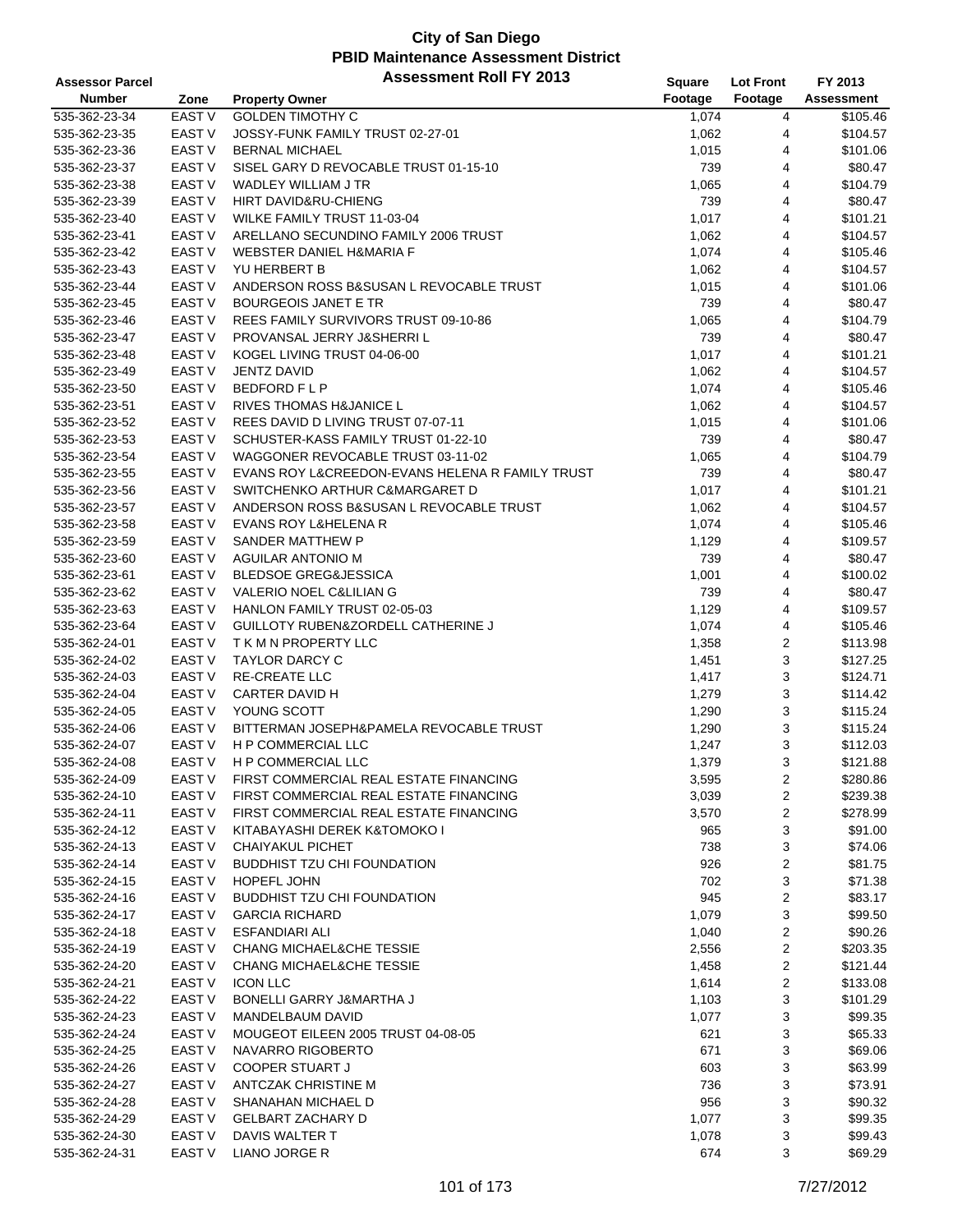| <b>Assessor Parcel</b> |                   | <b>Assessment Roll FY 2013</b>            | <b>Square</b> | <b>Lot Front</b> | FY 2013           |
|------------------------|-------------------|-------------------------------------------|---------------|------------------|-------------------|
| <b>Number</b>          | Zone              | <b>Property Owner</b>                     | Footage       | Footage          | <b>Assessment</b> |
| 535-362-24-32          | EAST <sub>V</sub> | CRISOSTOMO DOM R&LUCILA H REVOCABLE TRUST | 645           | 3                | \$67.12           |
| 535-362-24-33          | EAST <sub>V</sub> | WARD FAMILY TRUST 09-26-02                | 1,061         | 3                | \$98.16           |
| 535-362-24-34          | <b>EAST V</b>     | PACHECO DONALD L&JOANNE M                 | 798           | 3                | \$78.54           |
| 535-362-24-35          | <b>EAST V</b>     | <b>ESPEJO KIMBERLY J</b>                  | 785           | 3                | \$77.57           |
| 535-362-24-36          | EAST <sub>V</sub> | CHEUNG ALEX                               | 777           | 3                | \$76.97           |
| 535-362-24-37          | EAST <sub>V</sub> | THORNTON DUSTIN J&BURCH JANELLE R         | 777           | 3                | \$76.97           |
| 535-362-24-38          | EAST V            | KOEBKE-FRENCH FAMILY TRUST 03-12-08       | 794           | 3                | \$78.24           |
| 535-362-24-39          | <b>EAST V</b>     | <b>RITTER SUZANNE A</b>                   | 656           | 3                | \$67.94           |
| 535-362-24-40          | <b>EAST V</b>     | <b>LENCIONI MARIA G</b>                   | 1,003         | 3                | \$93.83           |
| 535-362-24-41          | <b>EAST V</b>     | <b>NELLER SHANNON J</b>                   | 972           | 3                | \$91.52           |
| 535-362-24-42          | <b>EAST V</b>     | <b>GELBART FAMILY TRUST 11-05-93</b>      | 1,338         | 3                | \$118.82          |
| 535-362-24-43          | EAST <sub>V</sub> | <b>NORMAN CAROL</b>                       | 1,310         | 3                | \$116.73          |
| 535-362-24-44          | EAST <sub>V</sub> | <b>KILTZ KRISTINE E</b>                   | 1,310         | 3                | \$116.73          |
| 535-362-24-45          | <b>EAST V</b>     | <b>FERRIS RICHARD F&amp;SANDRA L</b>      | 1,341         | 3                | \$119.05          |
| 535-362-24-46          | <b>EAST V</b>     | <b>VILD JEFF&amp;INGRID</b>               | 1,343         | 3                | \$119.19          |
| 535-362-24-47          | <b>EAST V</b>     | <b>GONZALES ANTHONY C</b>                 | 1,309         | 3                | \$116.66          |
| 535-362-24-48          | <b>EAST V</b>     | <b>CEREZO GREGORY E</b>                   | 1,265         | 3                | \$113.38          |
| 535-362-24-49          | EAST <sub>V</sub> | <b>UPTON HEATHER S</b>                    | 1,103         | 3                | \$101.29          |
| 535-362-24-50          | EAST <sub>V</sub> | <b>LAGUARDIA MICHAEL</b>                  | 1,077         | 3                | \$99.35           |
| 535-362-24-51          | <b>EAST V</b>     | <b>WALKER HUNTER T</b>                    | 621           | 3                | \$65.33           |
| 535-362-24-52          | <b>EAST V</b>     | OROPALLO RYAN A                           | 671           | 3                | \$69.06           |
| 535-362-24-53          | EAST <sub>V</sub> | <b>FERRIS RICAHRD F&amp;SANDRA L</b>      | 603           | 3                | \$63.99           |
|                        | EAST <sub>V</sub> | <b>SLAVIK CHRISTOPHER L</b>               | 726           |                  |                   |
| 535-362-24-54          |                   |                                           |               | 3                | \$73.17           |
| 535-362-24-55          | <b>EAST V</b>     | TAMBORELLI FAMILY TRUST 08-10-94          | 1,103         | 3                | \$101.29          |
| 535-362-24-56          | EAST <sub>V</sub> | <b>CHAMMAS GEORGES J</b>                  | 1,077         | 3                | \$99.35           |
| 535-362-24-57          | <b>EAST V</b>     | MCCALLUM JEFFREY T                        | 1,035         | 3                | \$96.22           |
| 535-362-24-58          | <b>EAST V</b>     | YEAGER JEFFREY&KAREN                      | 1,078         | 3                | \$99.43           |
| 535-362-24-59          | <b>EAST V</b>     | PRINCE JOHN A&JESSICA                     | 855           | 3                | \$82.79           |
| 535-362-24-60          | EAST V            | BERMAN ERIC B 2006 TRUST                  | 674           | 3                | \$69.29           |
| 535-362-24-61          | EAST <sub>V</sub> | GEIGER FAMILY TRUST 05-08-06              | 855           | 3                | \$82.79           |
| 535-362-24-62          | <b>EAST V</b>     | <b>SWIFT TIMOTHY L&amp;ANGELA R</b>       | 656           | 3                | \$67.94           |
| 535-362-24-63          | <b>EAST V</b>     | <b>REED BRENDAN J</b>                     | 855           | 3                | \$82.79           |
| 535-362-24-64          | EAST <sub>V</sub> | <b>GORDON JEFFREY&amp;MELANI</b>          | 822           | 3                | \$80.33           |
| 535-362-24-65          | EAST <sub>V</sub> | <b>SMITH WILLIAM S</b>                    | 847           | 3                | \$82.19           |
| 535-362-24-66          | EAST <sub>V</sub> | HUNT ERIC R&WENDY L                       | 1,049         | 3                | \$97.26           |
| 535-362-24-67          | <b>EAST V</b>     | <b>JOHNSON BRADLEY W</b>                  | 833           | 3                | \$81.15           |
| 535-362-24-68          | <b>EAST V</b>     | ALLEN RAYMOND F&LORI R                    | 801           | 3                | \$78.76           |
| 535-362-24-69          | EAST V            | HEWEY TIMOTHY K&SUSAN M                   | 803           | 3                | \$78.91           |
| 535-362-24-70          | <b>EAST V</b>     | SOCAL BUSINESS PARTNERS LLC               | 776           | 3                | \$76.90           |
| 535-362-24-71          | EAST V            | <b>FOULADI NAZANIN</b>                    | 1,096         | 3                | \$100.77          |
| 535-362-24-72          | EAST <sub>V</sub> | BERNAL VANESSA                            | 1,018         | 3                | \$94.95           |
| 535-362-24-73          | <b>EAST V</b>     | TORA NI                                   | 798           | 3                | \$78.54           |
| 535-362-24-74          | EAST V            | <b>ROBERTS MARK W</b>                     | 785           | 3                | \$77.57           |
| 535-362-24-75          | <b>EAST V</b>     | <b>CAMPBELL MICHAEL&amp;KELLY</b>         | 777           | 3                | \$76.97           |
| 535-362-24-76          | EAST V            | AGUILERA GILBERT JR                       | 777           | 3                | \$76.97           |
| 535-362-24-77          | EAST V            | <b>ABBOTT MARTIN</b>                      | 794           | 3                | \$78.24           |
| 535-362-24-78          | EAST V            | <b>JORDAN HARRY</b>                       | 656           | 3                | \$67.94           |
| 535-362-24-79          | EAST V            | <b>COOPER CLAUDETTE</b>                   | 1,003         | 3                | \$93.83           |
| 535-362-24-80          | EAST <sub>V</sub> | JOHNSTON CHRISTOPHER T R                  | 972           | 3                | \$91.52           |
| 535-362-25-01          | <b>EAST V</b>     | CAMPBELL HARVEY R&MARY A TRS              | 1,103         | 3                | \$101.29          |
| 535-362-25-02          | <b>EAST V</b>     | HISKEY BERNADETTE A                       | 1,077         | 3                | \$99.35           |
| 535-362-25-03          | EAST V            | <b>HATHER BRENT</b>                       | 621           | 3                | \$65.33           |
| 535-362-25-04          | EAST V            | <b>MIRANDON AARON</b>                     | 671           | 3                | \$69.06           |
| 535-362-25-05          | EAST V            | JEPSON SUZANNE G                          | 603           | 3                | \$63.99           |
| 535-362-25-06          | EAST V            | ARNETT WARREN J III                       | 736           | 3                | \$73.91           |
| 535-362-25-07          | EAST V            | PENNEY JAY R&DIXIE L                      | 1,103         | 3                | \$101.29          |
| 535-362-25-08          | EAST V            | <b>HALPIN GARY</b>                        | 1,077         | 3                | \$99.35           |
| 535-362-25-09          | EAST V            | WEBB DAVID C JR&GALICHON-WEB TRUST        | 1,025         | 3                | \$95.47           |
| 535-362-25-10          | EAST <sub>V</sub> | A T G C PARTNERS LLC                      | 1,078         | 3                | \$99.43           |
| 535-362-25-11          | EAST <sub>V</sub> | ACEVES FAMILY TRUST 11-04-05              | 673           | 3                | \$69.21           |
| 535-362-25-12          | EAST V            | HOBER JEFF P                              | 674           | 3                | \$69.29           |
| 535-362-25-13          | EAST V            | <b>ONEILL RORY S</b>                      | 675           | 3                | \$69.36           |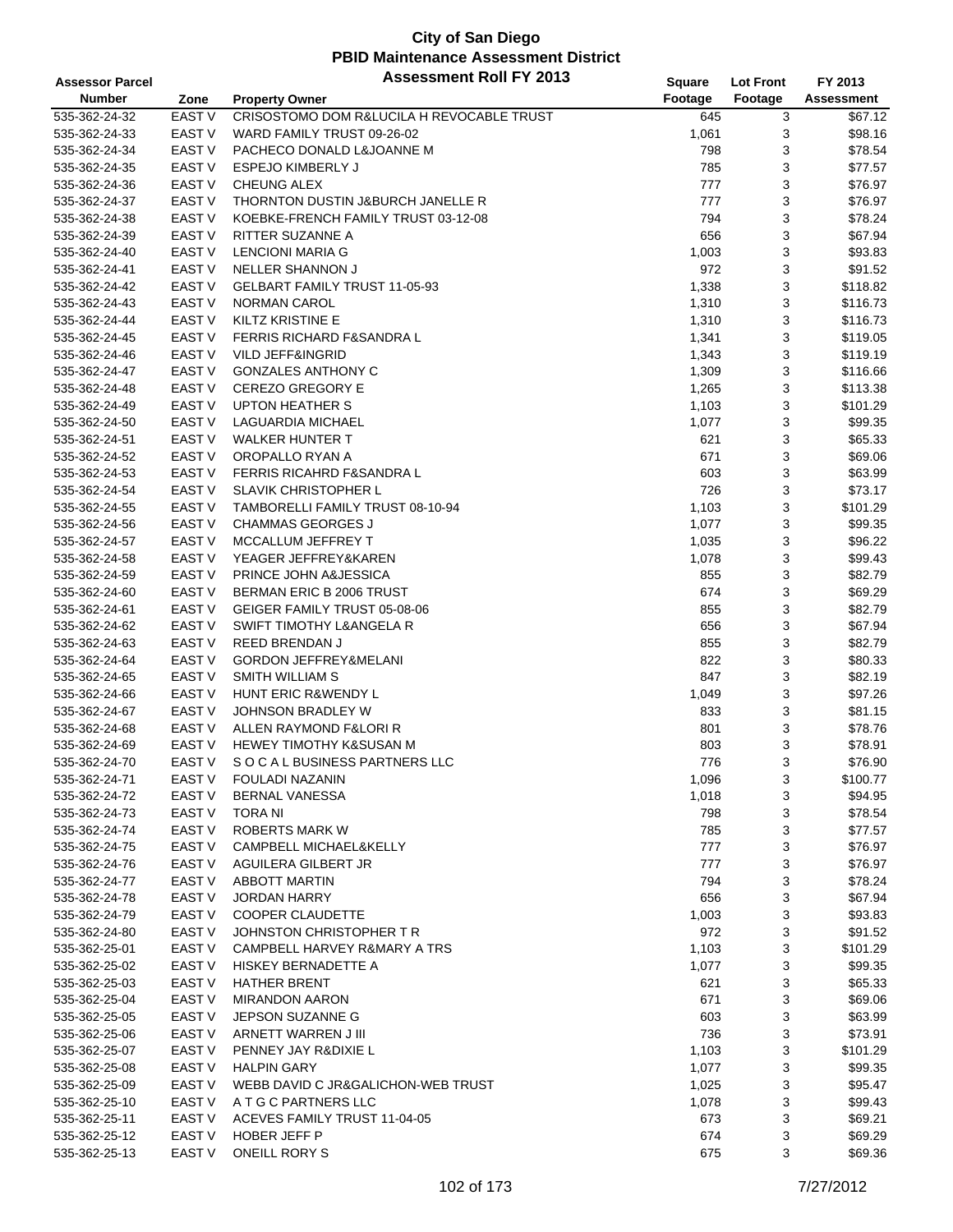| <b>Assessor Parcel</b> |                   | <b>Assessment Roll FY 2013</b>             | Square  | <b>Lot Front</b> | FY 2013           |
|------------------------|-------------------|--------------------------------------------|---------|------------------|-------------------|
| <b>Number</b>          | Zone              | <b>Property Owner</b>                      | Footage | Footage          | <b>Assessment</b> |
| 535-362-25-14          | <b>EAST V</b>     | ABARY FAMILY TRUST 01-24-02                | 656     | 3                | \$67.94           |
| 535-362-25-15          | EAST V            | HARRIS CHRISTOPHER J LIVING TRUST          | 976     | 3                | \$91.82           |
| 535-362-25-16          | <b>EAST V</b>     | COATES SHERRI R TRUST 09-26-07             | 837     | 3                | \$81.45           |
| 535-362-25-17          | <b>EAST V</b>     | TANAKA MICHAEL I&LALAINE A                 | 1,256   | 3                | \$112.70          |
| 535-362-25-18          | EAST <sub>V</sub> | SNYDER WILLIAM H&CARMODY CATHERINE A       | 1,966   | 3                | \$165.67          |
| 535-362-25-19          | <b>EAST V</b>     | <b>BRZESKI MACIEJ&amp;KAY</b>              | 798     | 3                | \$78.54           |
| 535-362-25-20          | <b>EAST V</b>     | FLYNN DONALD R                             | 785     | 3                | \$77.57           |
| 535-362-25-21          | EAST V            | THOMPSON MATTHEW S&KIRA B                  | 776     | 3                | \$76.90           |
| 535-362-25-22          | <b>EAST V</b>     | <b>SALMAN MOHAMED</b>                      | 776     | 3                | \$76.90           |
| 535-362-25-23          | <b>EAST V</b>     | SMITH JULIE LORENE                         | 794     | 3                | \$78.24           |
| 535-362-25-24          | EAST <sub>V</sub> | CAMPBELL MALCOLM&SUSAN M                   | 656     | 3                | \$67.94           |
| 535-362-25-25          | EAST <sub>V</sub> | ROBINSON JAMES M TRUST                     | 1,005   | 3                | \$93.98           |
| 535-362-25-26          | EAST <sub>V</sub> | <b>TAKAMURA MICHAEL</b>                    | 972     | 3                | \$91.52           |
| 535-362-25-27          | <b>EAST V</b>     | LEYVA DANIELLE N                           | 1,103   | 3                | \$101.29          |
| 535-362-25-28          | <b>EAST V</b>     | MONACO DARRELL L JR                        | 1,077   | 3                | \$99.35           |
| 535-362-25-29          | <b>EAST V</b>     | SANDOC ERLYNN E                            | 621     | 3                | \$65.33           |
| 535-362-25-30          | <b>EAST V</b>     | MILLER KIRK A                              | 671     | 3                | \$69.06           |
| 535-362-25-31          | EAST V            | <b>WATERS CHRISTOPHER J</b>                | 603     | 3                | \$63.99           |
| 535-362-25-32          | <b>EAST V</b>     | <b>IDETA ERIK M</b>                        | 736     | 3                | \$73.91           |
| 535-362-25-33          | <b>EAST V</b>     | <b>FINLEY DONNA L</b>                      | 956     | 3                | \$90.32           |
| 535-362-25-34          | <b>EAST V</b>     | <b>MAYLING ERIC</b>                        | 1,077   | 3                | \$99.35           |
|                        | <b>EAST V</b>     |                                            |         |                  |                   |
| 535-362-25-35          | EAST <sub>V</sub> | KIRBY ROBERT A&CHRISTINA M                 | 1,025   | 3                | \$95.47           |
| 535-362-25-36          |                   | PAUL FAMILY REVOCABLE TRUST                | 1,078   | 3                | \$99.43           |
| 535-362-25-37          | EAST V            | DELINO DANIEL T                            | 673     | 3                | \$69.21           |
| 535-362-25-38          | <b>EAST V</b>     | <b>COVARRUBIAS ROMAN J</b>                 | 674     | 3                | \$69.29           |
| 535-362-25-39          | <b>EAST V</b>     | HARDIE TRUST 04-07-06                      | 675     | 3                | \$69.36           |
| 535-362-25-40          | <b>EAST V</b>     | <b>BREHMER JACK&amp;EMILY</b>              | 656     | 3                | \$67.94           |
| 535-362-25-41          | <b>EAST V</b>     | MUMM ANGELA J                              | 950     | 3                | \$89.88           |
| 535-362-25-42          | EAST <sub>V</sub> | DELTESTA DONALD P&VALERIE A FAMILY TRUST   | 930     | 3                | \$88.38           |
| 535-362-25-43          | <b>EAST V</b>     | RICHMOND MICHAEL S&MICHELLE C FAMILY TRUST | 798     | 3                | \$78.54           |
| 535-362-25-44          | <b>EAST V</b>     | <b>INOUYE BENJAMIN R</b>                   | 785     | 3                | \$77.57           |
| 535-362-25-45          | <b>EAST V</b>     | PERRY ROBERT                               | 776     | 3                | \$76.90           |
| 535-362-25-46          | <b>EAST V</b>     | <b>MCGOVERN TODD</b>                       | 776     | 3                | \$76.90           |
| 535-362-25-47          | <b>EAST V</b>     | <b>HAMILTON ANTHONY L</b>                  | 794     | 3                | \$78.24           |
| 535-362-25-48          | <b>EAST V</b>     | <b>CIRCO BENJAMIN SANG HOONLEE</b>         | 656     | 3                | \$67.94           |
| 535-362-25-49          | EAST <sub>V</sub> | <b>DUNCAN BRANDON D</b>                    | 1,005   | 3                | \$93.98           |
| 535-362-25-50          | <b>EAST V</b>     | DILLON KEVIN J                             | 972     | 3                | \$91.52           |
| 535-362-25-51          | <b>EAST V</b>     | BORHANI REVOCABLE LIVING TRUST             | 1,338   | 3                | \$118.82          |
| 535-362-25-52          | <b>EAST V</b>     | DUNN FAMILY TRUST 07-03-09                 | 1,310   | 3                | \$116.73          |
| 535-362-25-53          | EAST V            | <b>CARTIN SEAN C</b>                       | 1,310   | 3                | \$116.73          |
| 535-362-25-54          | EAST V            | MCALLISTER GLORMINDA A TRUST               | 1,341   | 3                | \$119.05          |
| 535-362-25-55          | <b>EAST V</b>     | <b>CARDONE MICHAEL E</b>                   | 1,343   | 3                | \$119.19          |
| 535-362-25-56          | <b>EAST V</b>     | ROBERTS TIMOTHY D&JOHANNA L                | 1,309   | 3                | \$116.66          |
| 535-362-25-57          | EAST V            | <b>FERRARI TODD</b>                        | 1,265   | 3                | \$113.38          |
| 535-362-26-01          | EAST V            | LINDLEY JOAN M                             | 1,103   | 3                | \$101.29          |
| 535-362-26-02          | EAST V            | <b>SIU DAVID</b>                           | 1,077   | 3                | \$99.35           |
| 535-362-26-03          | EAST V            | AUSTIN SCOTT V I R A                       | 621     | 3                | \$65.33           |
| 535-362-26-04          | EAST <sub>V</sub> | LIEGNER JOSHUA P&ANGELA D                  | 671     | 3                | \$69.06           |
| 535-362-26-05          | EAST V            | BERNABE JOSEPHINE F                        | 603     | 3                | \$63.99           |
| 535-362-26-06          | EAST V            | <b>JENNINGS RORY</b>                       | 736     | 3                | \$73.91           |
| 535-362-26-07          | EAST V            | <b>GELBART JAY E&amp;ALISA B TRUST</b>     | 1,103   | 3                | \$101.29          |
| 535-362-26-08          | EAST V            | MILLER GERALD F&GEGHETSIK K                | 1,077   | 3                | \$99.35           |
| 535-362-26-09          | EAST V            | <b>GUNTHER JULIE</b>                       | 1,025   | 3                | \$95.47           |
| 535-362-26-10          | <b>EAST V</b>     | ROLLINS GARRY                              | 1,078   | 3                | \$99.43           |
| 535-362-26-11          | EAST V            | <b>AKRE ERIC</b>                           | 673     | 3                | \$69.21           |
| 535-362-26-12          | EAST V            | EAGLE JASON R                              | 674     | 3                | \$69.29           |
| 535-362-26-13          | EAST V            | NESS DAVID A&KAREN J                       | 675     | 3                | \$69.36           |
| 535-362-26-14          | EAST V            | <b>CROSSLAND NICHOLAS P</b>                | 656     | 3                | \$67.94           |
| 535-362-26-15          | EAST <sub>V</sub> | FREUND LAURA C                             | 950     | 3                | \$89.88           |
| 535-362-26-16          | EAST <sub>V</sub> | KHARRAZIAN PEJMAN D                        | 930     | 3                | \$88.38           |
| 535-362-26-17          | EAST <sub>V</sub> | PARKER JUSTIN D                            | 1,464   | 3                | \$128.22          |
| 535-362-26-18          | EAST <sub>V</sub> | <b>ICON LLC</b>                            | 1,439   | 3                | \$126.36          |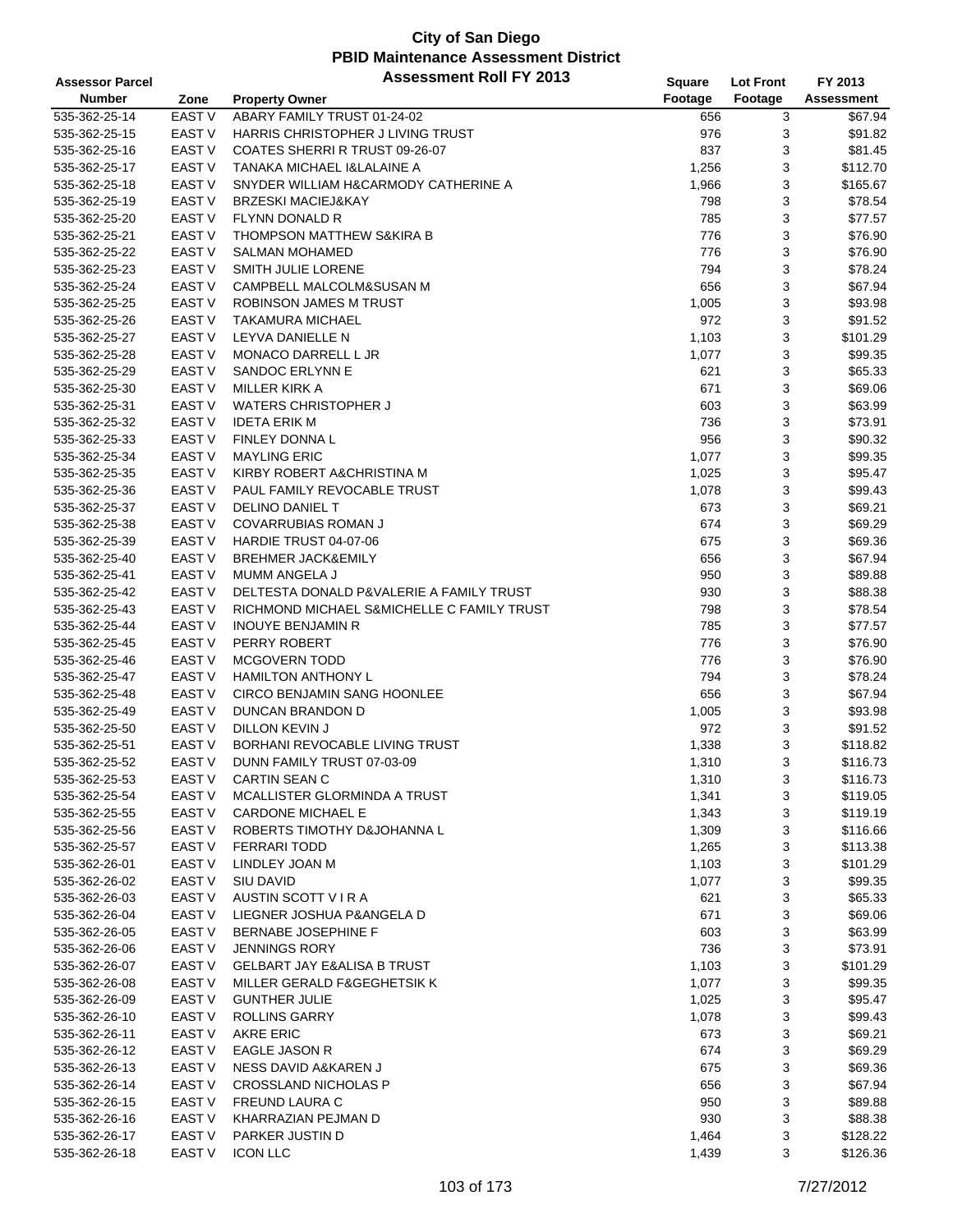| <b>Assessor Parcel</b> |                   | <b>Assessment Roll FY 2013</b>            | <b>Square</b> | <b>Lot Front</b> | FY 2013           |
|------------------------|-------------------|-------------------------------------------|---------------|------------------|-------------------|
| <b>Number</b>          | Zone              | <b>Property Owner</b>                     | Footage       | Footage          | <b>Assessment</b> |
| 535-362-26-19          | <b>EAST V</b>     | DEMPSEY JOHN J                            | 1,454         | 3                | \$127.47          |
| 535-362-26-20          | <b>EAST V</b>     | GONZALEZ ARTURO&MINERVA TRUST             | 1,460         | 3                | \$127.92          |
| 535-362-26-21          | <b>EAST V</b>     | <b>MOSCRIP MARILYNN S</b>                 | 1,529         | 3                | \$133.07          |
| 535-362-26-22          | <b>EAST V</b>     | <b>WILKINSON MARK S</b>                   | 1,175         | 3                | \$106.66          |
| 535-362-26-23          | <b>EAST V</b>     | <b>MORRIS FAMILY TRUST 10-01-04</b>       | 1,611         | 3                | \$139.19          |
| 535-362-26-24          | <b>EAST V</b>     | S D CONDO 616 LLC                         | 1,600         | 3                | \$138.37          |
| 535-362-26-25          | <b>EAST V</b>     | RIVERAORTIZ WILLIAM&SYLVIA A              | 1,103         | 3                | \$101.29          |
| 535-362-26-26          | <b>EAST V</b>     | PERRY CHARLES L                           | 1,077         | 3                | \$99.35           |
| 535-362-26-27          | <b>EAST V</b>     | <b>WRIGHT MICHAEL R</b>                   | 621           | 3                | \$65.33           |
| 535-362-26-28          | <b>EAST V</b>     | MCGUCKIN ROBERT A                         | 671           | 3                | \$69.06           |
| 535-362-26-29          | <b>EAST V</b>     | <b>NGUYEN PETER K</b>                     | 603           | 3                | \$63.99           |
| 535-362-26-30          | <b>EAST V</b>     | <b>L MHOL OIMOTMA</b>                     | 736           | 3                | \$73.91           |
| 535-362-26-31          | <b>EAST V</b>     | PETRASANTA JOHN C                         | 1,103         | 3                | \$101.29          |
| 535-362-26-32          | <b>EAST V</b>     | HEUSNER JOHN&BINDU LIVING TRUST           | 1,077         | 3                | \$99.35           |
| 535-362-26-33          | <b>EAST V</b>     | <b>GANZ&amp;HAUF CHARTERED</b>            | 1,025         | 3                | \$95.47           |
| 535-362-26-34          | <b>EAST V</b>     | <b>JING ZHIGANG</b>                       | 1,078         | 3                | \$99.43           |
| 535-362-26-35          | <b>EAST V</b>     | PHAM-IWATA FAMILY LIVING TRUST            | 673           | 3                | \$69.21           |
| 535-362-26-36          | <b>EAST V</b>     | <b>DEBONIS JAMIE</b>                      | 674           | 3                | \$69.29           |
| 535-362-26-37          | <b>EAST V</b>     | <b>JONES MEGAN A</b>                      | 675           | 3                | \$69.36           |
| 535-362-26-38          | <b>EAST V</b>     | NICHOLS JARED W                           | 656           | 3                | \$67.94           |
|                        |                   |                                           |               |                  |                   |
| 535-362-26-39          | <b>EAST V</b>     | DOLLARHIDE STACY J                        | 950           | 3                | \$89.88           |
| 535-362-26-40          | <b>EAST V</b>     | <b>HART MEGAN</b>                         | 930           | 3                | \$88.38           |
| 535-362-26-41          | <b>EAST V</b>     | DASALLA SHERRIE L D                       | 1,103         | 3                | \$101.29          |
| 535-362-26-42          | <b>EAST V</b>     | CARSON ROBERT&SALLY FAMILY TRUST          | 1,077         | 3                | \$99.35           |
| 535-362-26-43          | <b>EAST V</b>     | <b>BOYLE JAMES F&amp;PAMELA M</b>         | 621           | 3                | \$65.33           |
| 535-362-26-44          | <b>EAST V</b>     | FERNANDEZ TROY V&MARIA A                  | 671           | 3                | \$69.06           |
| 535-362-26-45          | <b>EAST V</b>     | <b>HENRICKSON KYLE B</b>                  | 603           | 3                | \$63.99           |
| 535-362-26-46          | <b>EAST V</b>     | RODGERS DAVID                             | 736           | 3                | \$73.91           |
| 535-362-26-47          | <b>EAST V</b>     | RICE WILLIAM G IV                         | 1,103         | 3                | \$101.29          |
| 535-362-26-48          | <b>EAST V</b>     | DOYEN FAMILY TRUST 10-09-02               | 1,077         | 3                | \$99.35           |
| 535-362-26-49          | <b>EAST V</b>     | LUCERO JOSEPH M JR&AMPARO F               | 1,025         | 3                | \$95.47           |
| 535-362-26-50          | <b>EAST V</b>     | <b>WHELIHAN KENT P</b>                    | 1,078         | 3                | \$99.43           |
| 535-362-26-51          | <b>EAST V</b>     | LATIMER GEOFFREY R                        | 673           | 3                | \$69.21           |
| 535-362-26-52          | <b>EAST V</b>     | <b>SALAMAT JORDAN G</b>                   | 674           | 3                | \$69.29           |
| 535-362-26-53          | <b>EAST V</b>     | <b>JOHNSON TYLER R</b>                    | 675           | 3                | \$69.36           |
| 535-362-26-54          | <b>EAST V</b>     | LACOSTA RONALD S                          | 656           | 3                | \$67.94           |
| 535-362-26-55          | <b>EAST V</b>     | <b>WHITLEY GARY S</b>                     | 950           | 3                | \$89.88           |
| 535-362-26-56          | EAST <sub>V</sub> | STALEY JENNINGS R SEPARATE PROPERTY TRUST | 930           | 3                | \$88.38           |
| 535-362-26-57          | <b>EAST V</b>     | <b>WILLIAMS FAMILY TRUST 11-14-00</b>     | 1,103         | 3                | \$101.29          |
| 535-362-26-58          | EAST V            | LEE PAUL YUAN CHIANG TR&LEE ANN BAO TR    | 1,077         | 3                | \$99.35           |
| 535-362-26-59          | EAST V            | YOUNG BRETT F                             | 621           | 3                | \$65.33           |
| 535-362-26-60          | EAST V            | <b>CARBAJAL SHARINA</b>                   | 671           | 3                | \$69.06           |
| 535-362-26-61          | EAST V            | OROPALLO CAROL L                          | 603           | 3                | \$63.99           |
| 535-362-26-62          | EAST V            | ABBOTT MARTIN P                           | 736           | 3                | \$73.91           |
| 535-362-26-63          | EAST V            | <b>BROWN JESSE A</b>                      | 1,103         | 3                | \$101.29          |
| 535-362-26-64          | EAST V            | GASTELUM JOSE A&ORTIZ-GASTELUM ANGELICA   | 1,077         | 3                | \$99.35           |
| 535-362-26-65          | EAST V            | ELDER STEVEN E                            | 1,025         | 3                | \$95.47           |
| 535-362-26-66          | EAST V            | SINISI ANTHONY J&PENNY J                  | 1,078         | 3                | \$99.43           |
| 535-362-26-67          | EAST V            | <b>STANGLIN BETHANY</b>                   | 673           | 3                | \$69.21           |
| 535-362-26-68          | EAST V            | CHEN JENNIFER YU-TYAN                     | 674           | 3                | \$69.29           |
| 535-362-26-69          | EAST V            | KOZA DAVID J                              | 675           | 3                | \$69.36           |
| 535-362-26-70          | EAST V            | DIEBNER CHRISTOPHER L                     | 656           | 3                | \$67.94           |
| 535-362-26-71          | EAST <sub>V</sub> | MANSOUR TED O                             | 950           | 3                | \$89.88           |
| 535-362-26-72          | EAST <sub>V</sub> | <b>FISCHLER GEORGE&amp;MICHELLE Y</b>     | 930           | 3                | \$88.38           |
| 535-362-26-73          | EAST V            | <b>FINN FRANCINE M</b>                    | 1,448         | 3                | \$127.03          |
| 535-362-26-74          | EAST V            | CIAMPA VINCENT M&OLIVIA C                 | 1,438         | 3                | \$126.28          |
| 535-362-26-75          | EAST V            | HEATH RICHARD E&ANNA-LEIGH E A            | 1,458         | 3                | \$127.77          |
| 535-362-26-76          | EAST V            | <b>BURCHARD GERALD H</b>                  | 1,464         | 3                | \$128.22          |
| 535-362-26-77          | EAST <sub>V</sub> | BALIS GREGORY K                           | 1,531         | 3                | \$133.22          |
| 535-362-26-78          | EAST <sub>V</sub> | SIMMONS LIVING TRUST 11-15-07             | 1,198         | 3                | \$108.38          |
| 535-362-27-01          | EAST <sub>V</sub> | NG CHESTER&CHAU GRACIE                    | 1,103         | 3                | \$101.29          |
| 535-362-27-02          | EAST <sub>V</sub> | KLEWER SCOTT E&JULIE S                    | 1,077         | 3                | \$99.35           |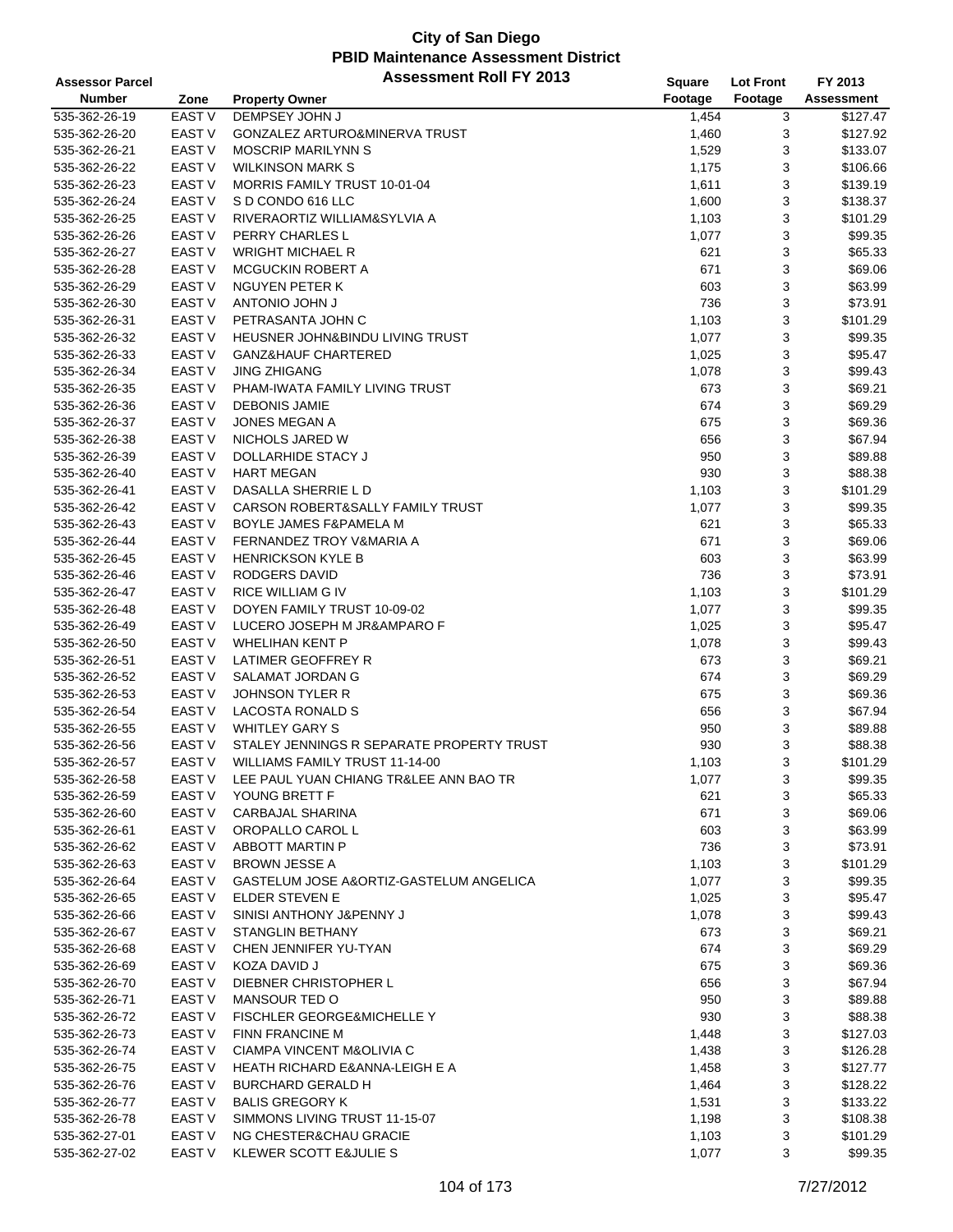| <b>Assessor Parcel</b> |                   | <b>Assessment Roll FY 2013</b>                   | <b>Square</b> | <b>Lot Front</b> | FY 2013    |
|------------------------|-------------------|--------------------------------------------------|---------------|------------------|------------|
| Number                 | Zone              | <b>Property Owner</b>                            | Footage       | Footage          | Assessment |
| 535-362-27-03          | EAST <sub>V</sub> | MEDINA PEDRO REVOCABLE TRUST 05-11-06            | 621           | 3                | \$65.33    |
| 535-362-27-04          | <b>EAST V</b>     | HURLEY FAMILY TRUST 02-26-95                     | 671           | 3                | \$69.06    |
| 535-362-27-05          | <b>EAST V</b>     | <b>KOPP RYAN</b>                                 | 603           | 3                | \$63.99    |
| 535-362-27-06          | <b>EAST V</b>     | <b>ESCHIMI MICHAEL</b>                           | 736           | 3                | \$73.91    |
| 535-362-27-07          | <b>EAST V</b>     | VANHOOSE PATRICK C&VIONA L                       | 1,103         | 3                | \$101.29   |
| 535-362-27-08          | <b>EAST V</b>     | <b>CRESPO KEVIN M</b>                            | 1,077         | 3                | \$99.35    |
| 535-362-27-09          | <b>EAST V</b>     | PETERS SCOTT L&KELLY A                           | 1,103         | 3                | \$101.29   |
| 535-362-27-10          | <b>EAST V</b>     | SVOBODA TRUST 04-29-08                           | 1,077         | 3                | \$99.35    |
| 535-362-27-11          | <b>EAST V</b>     | <b>HAHN CORA R</b>                               | 621           | 3                | \$65.33    |
| 535-362-27-12          | <b>EAST V</b>     | ALFONSO ROBEN E                                  | 671           | 3                | \$69.06    |
| 535-362-27-13          | <b>EAST V</b>     | SINGH FAMILY TRUST 04-24-96                      | 603           | 3                | \$63.99    |
| 535-362-27-14          | EAST <sub>V</sub> | OMINGO ILDEFONSO M&CHARLENE A                    | 736           | 3                | \$73.91    |
| 535-362-27-15          | EAST <sub>V</sub> | SWEARINGEN LEAH J TRUST 08-31-11                 | 1,103         | 3                | \$101.29   |
| 535-362-27-16          | <b>EAST V</b>     | STARK F PATRICK&ROSEMARY TRUST                   | 1,077         | 3                | \$99.35    |
| 535-362-27-17          | <b>EAST V</b>     | ROSENBERG ROBERT P                               | 1,336         | 3                | \$118.67   |
| 535-362-27-18          | <b>EAST V</b>     | DUNCAN STEPHEN K&VICTORIA C                      | 1,333         | 3                | \$118.45   |
| 535-362-27-19          | <b>EAST V</b>     | AHLBERG LIVING TRUST 04-28-06                    | 1,298         | 3                | \$115.84   |
| 535-362-27-20          | <b>EAST V</b>     | DEVENDRA FAMILY TRUST 09-01-04                   | 1,308         | 3                | \$116.58   |
| 535-362-27-21          | <b>EAST V</b>     | <b>SENTONARIS TERRY</b>                          | 1,281         | 3                | \$114.57   |
| 535-362-27-22          | <b>EAST V</b>     | YUSI GREGORY L                                   | 1,275         | 3                | \$114.12   |
| 535-362-27-23          | <b>EAST V</b>     | <b>ISTRATOFF MARK W</b>                          |               | 3                | \$119.72   |
|                        | <b>EAST V</b>     |                                                  | 1,350         |                  |            |
| 535-362-27-24          | <b>EAST V</b>     | <b>COLE BRENT C&amp;ERICA L</b><br>LINGLE TODD B | 1,126         | 3                | \$103.01   |
| 535-362-28-01          |                   |                                                  | 1,103         | 3                | \$101.29   |
| 535-362-28-02          | <b>EAST V</b>     | <b>FERRER MIGUEL</b>                             | 1,077         | 3                | \$99.35    |
| 535-362-28-03          | <b>EAST V</b>     | HENDERSON DARREN L FAMILY TRUST                  | 621           | 3                | \$65.33    |
| 535-362-28-04          | <b>EAST V</b>     | <b>ARMAS RANELO S</b>                            | 671           | 3                | \$69.06    |
| 535-362-28-05          | <b>EAST V</b>     | LARSON LINDA L REVOCABLE TRUST                   | 603           | 3                | \$63.99    |
| 535-362-28-06          | <b>EAST V</b>     | <b>FABER SCOTT</b>                               | 736           | 3                | \$73.91    |
| 535-362-28-07          | <b>EAST V</b>     | <b>RUIZ BENITO</b>                               | 1,103         | 3                | \$101.29   |
| 535-362-28-08          | <b>EAST V</b>     | BRYANT ROB M&AMY L                               | 1,077         | 3                | \$99.35    |
| 535-362-28-09          | <b>EAST V</b>     | PELICON URBAN                                    | 1,103         | 3                | \$101.29   |
| 535-362-28-10          | <b>EAST V</b>     | ELLSWORTH RICHARD K&SUSAN A REVOCABLE TRUST      | 1,077         | 3                | \$99.35    |
| 535-362-28-11          | <b>EAST V</b>     | ALVAREZ RICHARD A                                | 621           | 3                | \$65.33    |
| 535-362-28-12          | <b>EAST V</b>     | <b>SCHULTE TAYLOR R</b>                          | 671           | 3                | \$69.06    |
| 535-362-28-13          | <b>EAST V</b>     | <b>HIKA JAMES</b>                                | 603           | 3                | \$63.99    |
| 535-362-28-14          | <b>EAST V</b>     | ANDREA GEORGE                                    | 736           | 3                | \$73.91    |
| 535-362-28-15          | <b>EAST V</b>     | <b>AUSTIN ERIK LIVING TRUST 05-18-11</b>         | 1,103         | 3                | \$101.29   |
| 535-362-28-16          | <b>EAST V</b>     | <b>BLAIR RYAN E</b>                              | 1,077         | 3                | \$99.35    |
| 535-362-28-17          | <b>EAST V</b>     | DEE DELIA M                                      | 1,103         | 3                | \$101.29   |
| 535-362-28-18          | <b>EAST V</b>     | POTTER TRUST 09-27-03                            | 1,077         | 3                | \$99.35    |
| 535-362-28-19          | EAST V            | ALSOP NIKKI M REVOCABLE LIVING TRUST             | 621           | 3                | \$65.33    |
| 535-362-28-20          | <b>EAST V</b>     | <b>MASON PAUL M</b>                              | 671           | 3                | \$69.06    |
| 535-362-28-21          | <b>EAST V</b>     | MENDOZA CARLOS O III                             | 603           | 3                | \$63.99    |
| 535-362-28-22          | EAST V            | MCFARLAND STEVEN R J                             | 736           | 3                | \$73.91    |
| 535-362-28-23          | EAST V            | ALMOND STEPHEN D&MONA A F                        | 1,103         | 3                | \$101.29   |
| 535-362-28-24          | EAST V            | BAREFIELD BARBARA 1991 LIVING TRUST              | 1,077         | 3                | \$99.35    |
| 535-362-28-25          | EAST V            | <b>TYLER JACK A JR&amp;CAROL S</b>               | 1,103         | 3                | \$101.29   |
| 535-362-28-26          | EAST V            | SAVAGE DAVID B                                   | 1,077         | 3                | \$99.35    |
| 535-362-28-27          | EAST V            | ABALOS RAYNARD                                   | 621           | 3                | \$65.33    |
| 535-362-28-28          | EAST V            | DELROSARIO LIVING TRUST 01-19-11                 | 671           | 3                | \$69.06    |
| 535-362-28-29          | <b>EAST V</b>     | <b>GELBART FAMILY TRUST 11-05-93</b>             | 603           | 3                | \$63.99    |
| 535-362-28-30          | EAST V            | SUMMER TODD S 2006 TRUST 06-06-06                | 736           | 3                | \$73.91    |
| 535-362-28-31          | EAST V            | ZIMMERMAN RICARDO&SHARON K                       | 1,103         | 3                | \$101.29   |
| 535-362-28-32          | EAST V            | <b>JUDSON HOWARD H&amp;MARY Z</b>                | 1,077         | 3                | \$99.35    |
| 535-362-28-33          | EAST V            | RACZYLA EUGENE&PATRICIA                          | 1,103         | 3                | \$101.29   |
| 535-362-28-34          | EAST V            | BIEHLER WILLIAM A&JERIS                          | 1,077         | 3                | \$99.35    |
| 535-362-28-35          | EAST V            | SEGO JAY C                                       | 621           | 3                | \$65.33    |
| 535-362-28-36          | <b>EAST V</b>     | PETTINE MARK V&LORI                              | 671           | 3                | \$69.06    |
| 535-362-28-37          | EAST V            | <b>WILSON EARLE F III</b>                        | 603           | 3                | \$63.99    |
| 535-362-28-38          | <b>EAST V</b>     | <b>NELSON MARK</b>                               | 736           | 3                | \$73.91    |
| 535-362-28-39          | EAST <sub>V</sub> | <b>SPRAGUE MARK T</b>                            | 1,103         | 3                | \$101.29   |
| 535-362-28-40          | EAST <sub>V</sub> | <b>ICON LLC</b>                                  | 1,077         | 3                | \$99.35    |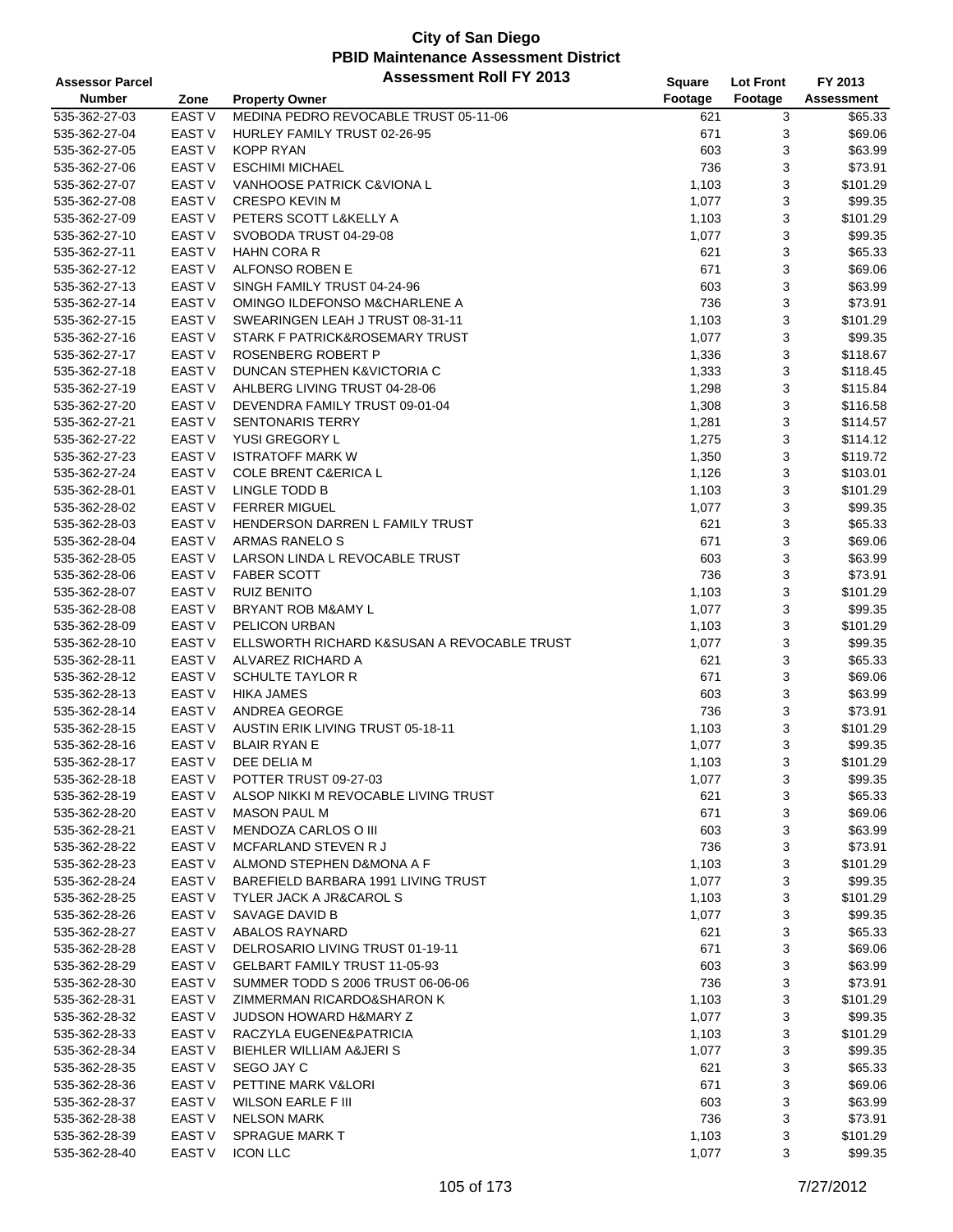| <b>Assessor Parcel</b> |                   | <b>Assessment Roll FY 2013</b>                   | <b>Square</b> | <b>Lot Front</b> | FY 2013           |
|------------------------|-------------------|--------------------------------------------------|---------------|------------------|-------------------|
| <b>Number</b>          | Zone              | <b>Property Owner</b>                            | Footage       | Footage          | <b>Assessment</b> |
| 535-362-28-41          | EAST V            | DUNMIRE VINCY S TRUST 02-28-12                   | 1,103         | 3                | \$101.29          |
| 535-362-28-42          | <b>EAST V</b>     | AGHALOO JAVAD S                                  | 1,077         | 3                | \$99.35           |
| 535-362-28-43          | <b>EAST V</b>     | <b>NORMAN CAROL</b>                              | 621           | 3                | \$65.33           |
| 535-362-28-44          | <b>EAST V</b>     | <b>LIBERMAN TOVIK</b>                            | 671           | 3                | \$69.06           |
| 535-362-28-45          | <b>EAST V</b>     | <b>BRIZ PROPERTIES LLC</b>                       | 603           | 3                | \$63.99           |
| 535-362-28-46          | <b>EAST V</b>     | EVERETT DAVID H&MAUREEN H REVOCABLE LIVING TRUST | 736           | 3                | \$73.91           |
| 535-362-28-47          | <b>EAST V</b>     | <b>ICON LLC</b>                                  | 1,103         | 3                | \$101.29          |
| 535-362-28-48          | <b>EAST V</b>     | <b>MENASHE LINDA W</b>                           | 1,077         | 3                | \$99.35           |
| 535-362-29-01          | <b>EAST V</b>     | CANAVAN DANIEL B&SUSAN E                         | 1,103         | 3                | \$101.29          |
| 535-362-29-02          | <b>EAST V</b>     | PATEL BIMAL                                      | 1,077         | 3                | \$99.35           |
| 535-362-29-03          | <b>EAST V</b>     | ARCHULETA FAMILY TRUST 08-28-08                  | 621           | 3                | \$65.33           |
| 535-362-29-04          | <b>EAST V</b>     | MANDELBAUM DAVID                                 | 671           | 3                | \$69.06           |
| 535-362-29-05          | EAST V            | <b>BRIZ PROPERTIES LLC</b>                       | 603           | 3                | \$63.99           |
| 535-362-29-06          | <b>EAST V</b>     | SALINAS NICOLAS&FLORA                            | 736           | 3                | \$73.91           |
| 535-362-29-07          | <b>EAST V</b>     | LARSON LINDA L REVOCABLE TRUST                   | 1,103         | 3                | \$101.29          |
| 535-362-29-08          | <b>EAST V</b>     | <b>MOSCRIP MARILYNN</b>                          | 1,077         | 3                | \$99.35           |
| 535-362-29-09          | <b>EAST V</b>     | ARSENAULT GLENN                                  | 1,103         | 3                | \$101.29          |
| 535-362-29-10          | <b>EAST V</b>     | ROGERSON ROBERT J                                | 1,077         | 3                | \$99.35           |
| 535-362-29-11          | <b>EAST V</b>     | <b>HOWARD ELIZABETH B</b>                        | 621           | 3                | \$65.33           |
| 535-362-29-12          | <b>EAST V</b>     | <b>MANDELBAUM DAVID</b>                          | 671           | 3                | \$69.06           |
| 535-362-29-13          | <b>EAST V</b>     | FATOLAHZADEH SHALIZEH                            | 603           | 3                | \$63.99           |
| 535-362-29-14          | <b>EAST V</b>     | <b>COSART JOSEPH L</b>                           | 736           | 3                | \$73.91           |
| 535-362-29-15          | EAST V            | <b>BLACK CHARLES E JR</b>                        | 1,103         | 3                | \$101.29          |
| 535-362-29-16          | EAST V            | MOORES BARRY O 1991 TRUST 01-28-91               | 1,077         | 3                | \$99.35           |
| 535-362-29-17          | <b>EAST V</b>     | <b>TSANG EDMOND</b>                              | 1,103         | 3                | \$101.29          |
| 535-362-29-18          | <b>EAST V</b>     | WOOD FAMILY TRUST 06-20-05                       | 1,077         | 3                | \$99.35           |
| 535-362-29-19          | <b>EAST V</b>     | FEDERAL NATIONAL MORTGAGE ASSOCIATION            | 621           | 3                | \$65.33           |
| 535-362-29-20          | <b>EAST V</b>     | LEIBLE NATHANIEL A                               | 671           | 3                | \$69.06           |
| 535-362-29-21          | <b>EAST V</b>     | LUDWIG ERIC J&VALERIE J                          | 603           | 3                | \$63.99           |
| 535-362-29-22          | <b>EAST V</b>     | DIFILIPPO NATHAN                                 | 736           | 3                | \$73.91           |
| 535-362-29-23          | <b>EAST V</b>     | <b>ICON LLC</b>                                  | 1,103         | 3                | \$101.29          |
| 535-362-29-24          | <b>EAST V</b>     | <b>ROLAND SHERYL</b>                             | 1,077         | 3                | \$99.35           |
| 535-362-29-25          | <b>EAST V</b>     | STRAUSS FAMILY TRUST 01-25-05                    | 1,103         | 3                | \$101.29          |
| 535-362-29-26          | EAST V            | AMUNDSON JAMES A TRUST 07-07-06                  | 1,077         | 3                | \$99.35           |
| 535-362-29-27          | EAST V            | STREET JOE C TR&STREET CHERYL W TR               | 621           | 3                | \$65.33           |
| 535-362-29-28          | <b>EAST V</b>     | <b>HEYDET ROBERT A</b>                           | 671           | 3                | \$69.06           |
| 535-362-29-29          | <b>EAST V</b>     | BETRY FAMILY TRUST 01-08-97                      | 603           | 3                | \$63.99           |
| 535-362-29-30          | <b>EAST V</b>     | DEDOMENICO MICHAEL H&KATHLEEN JOINT LIVING TRUST | 736           | 3                | \$73.91           |
| 535-362-29-31          | <b>EAST V</b>     | GHAFOURI FARAMARZ&SAFA MARYAM                    | 1,103         | 3                | \$101.29          |
| 535-362-29-32          | EAST V            | <b>ICON LLC</b>                                  | 1,077         | 3                | \$99.35           |
| 535-362-30-01          | EAST V            | TSAI JOANNA Y TRUST 03-09-06                     | 1,103         | 3                | \$101.29          |
| 535-362-30-02          | EAST V            | <b>ICON LLC</b>                                  | 1,077         | 3                | \$99.35           |
| 535-362-30-03          | EAST V            | DEJESUS LIVING TRUST 07-07-89                    | 1,099         | 3                | \$100.99          |
| 535-362-30-04          | <b>EAST V</b>     | YANG ROBERT                                      | 1,254         | 3                | \$112.55          |
| 535-362-30-05          | <b>EAST V</b>     | <b>ICON LLC</b>                                  | 1,103         | 3                | \$101.29          |
| 535-362-30-06          | EAST V            | ALTHOFF ANDREW P                                 | 1,077         | 3                | \$99.35           |
| 535-362-30-07          | <b>EAST V</b>     | MARTINEZ RAOUL& CHRISTINE S                      | 1,103         | 3                | \$101.29          |
| 535-362-30-08          | EAST <sub>V</sub> | BETRY FAMILY TRUST 03-28-09                      | 1,077         | 3                | \$99.35           |
| 535-362-30-09          | EAST V            | SIMONDS JOHN&NANCY FAMILY TRUST                  | 1,098         | 3                | \$100.92          |
| 535-362-30-10          | EAST <sub>V</sub> | <b>MOREA DOMINICK JR</b>                         | 1,254         | 3                | \$112.55          |
| 535-362-30-11          | <b>EAST V</b>     | <b>ICON LLC</b>                                  | 1,103         | 3                | \$101.29          |
| 535-362-30-12          | <b>EAST V</b>     | STEVENS FAMILY TRUST 04-06-06                    | 1,077         | 3                | \$99.35           |
| 535-362-30-13          | EAST <sub>V</sub> | <b>ICON LLC</b>                                  | 1,103         | 3                | \$101.29          |
| 535-362-30-14          | <b>EAST V</b>     | ZIEGAUS LIVING TRUST 08-03-90                    | 1,077         | 3                | \$99.35           |
| 535-362-30-15          | <b>EAST V</b>     | <b>MATSON REALTY CORP</b>                        | 1,098         | 3                | \$100.92          |
| 535-362-30-16          | <b>EAST V</b>     | ROCCO ARTHUR V&KRISTIE L 1991 TRUST              | 1,254         | 3                | \$112.55          |
| 535-362-30-17          | EAST V            | <b>NATILE LLC</b>                                | 1,103         | 3                | \$101.29          |
| 535-362-30-18          | EAST <sub>V</sub> | OLIVEIRA LOUIS D&GRETCHEN D                      | 1,077         | 3                | \$99.35           |
| 535-371-01-00          | EAST <sub>V</sub> | <b>WHEELWORKS LLC</b>                            | 10,000        | 200              | \$2,013.10        |
| 535-371-02-00          | EAST V            | C W SAN DIEGO TOWERS O L C LLC                   | 0             | 50               | \$689.78          |
| 535-371-03-00          | EAST V            | C W SAN DIEGO TOWERS O L C LLC                   | 0             | 50               | \$689.78          |
| 535-371-04-00          | EAST V            | C W SAN DIEGO TOWERS O L C LLC                   | 0             | 50               | \$689.78          |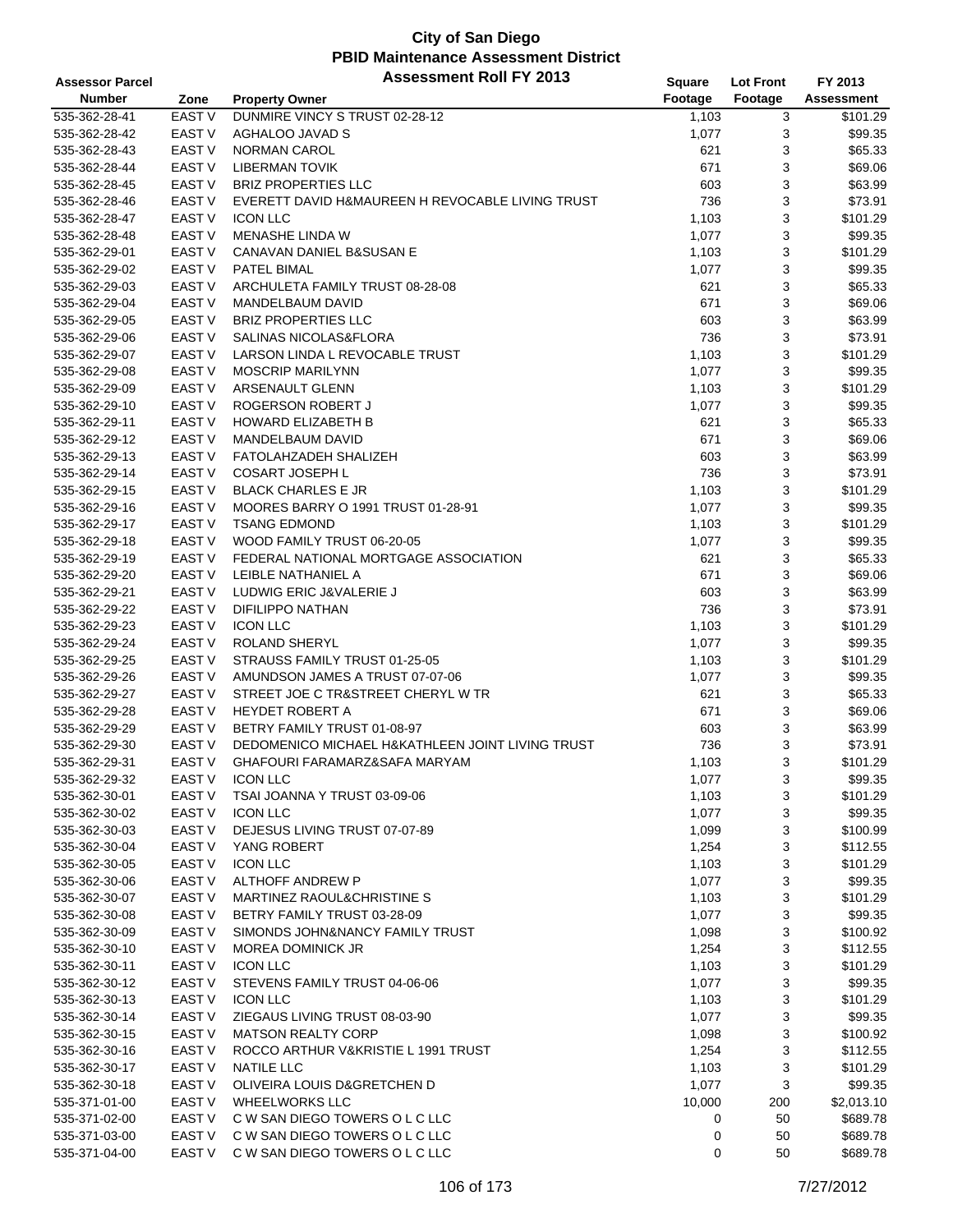| <b>Assessor Parcel</b> |                   | <b>Assessment Roll FY 2013</b>              | <b>Square</b> | <b>Lot Front</b> | FY 2013           |
|------------------------|-------------------|---------------------------------------------|---------------|------------------|-------------------|
| <b>Number</b>          | Zone              | <b>Property Owner</b>                       | Footage       | Footage          | <b>Assessment</b> |
| 535-371-05-00          | <b>EAST V</b>     | C W SAN DIEGO TOWERS O L C LLC              | 0             | 150              | \$1,323.33        |
| 535-371-06-00          | <b>EAST V</b>     | C W SAN DIEGO TOWERS O L C LLC              | 0             | 50               | \$689.78          |
| 535-371-07-00          | <b>EAST V</b>     | C W SAN DIEGO TOWERS O L C LLC              | 4,000         | 150              | \$1,323.33        |
| 535-371-08-00          | <b>EAST V</b>     | C W SAN DIEGO TOWERS O L C LLC              | 0             | 50               | \$689.78          |
| 535-371-09-00          | <b>EAST V</b>     | C W SAN DIEGO TOWERS O L C LLC              | 0             | 50               | \$689.78          |
| 535-371-10-00          | <b>EAST V</b>     | <b>WHEELWORKS LLC</b>                       | 1,560         | 50               | \$689.78          |
| 535-371-11-00          | <b>EAST V</b>     | <b>WHEELWORKS LLC</b>                       | 2,499         | 150              | \$1,323.33        |
| 535-372-01-00          | <b>EAST V</b>     | CAREER LOFTS-S D LLC                        | 0             | 100              | \$820.05          |
| 535-372-02-00          | <b>EAST V</b>     | CAREER LOFTS-S D LLC                        | 0             | 50               | \$503.28          |
| 535-372-03-00          | <b>EAST V</b>     | CAREER LOFTS-S D LLC                        | 3,641         | 50               | \$689.78          |
| 535-372-04-00          | <b>EAST V</b>     | CAREER LOFTS-S D LLC                        | 2,400         | 50               | \$689.78          |
| 535-372-05-00          | <b>EAST V</b>     | CAREER LOFTS-S D LLC                        | 1,156         | 50               | \$689.78          |
| 535-372-06-00          | <b>EAST V</b>     | CAREER LOFTS-S D LLC                        | 5,000         | 150              | \$1,323.33        |
| 535-372-07-00          | <b>EAST V</b>     | CAREER LOFTS-S D LLC                        | 0             | 25               | \$344.89          |
| 535-372-08-00          | <b>EAST V</b>     | CAREER LOFTS-S D LLC                        | 0             | 25               | \$344.89          |
| 535-372-09-00          | <b>EAST V</b>     | CAREER LOFTS-S D LLC                        | 0             | 50               | \$689.78          |
| 535-372-10-00          | <b>EAST V</b>     | CAREER LOFTS-S D LLC                        | 0             | 150              | \$1,323.33        |
| 535-372-14-00          | <b>EAST V</b>     | <b>WORKMAN HOTEL LTD</b>                    | 0             | 50               | \$689.78          |
| 535-372-15-00          | <b>EAST V</b>     | <b>WORKMAN HOTEL LTD</b>                    | 16,458        | 150              | \$2,178.09        |
| 535-372-16-00          | EAST <sub>V</sub> | CAREER LOFTS-S D LLC                        | 5,560         | 100              | \$1,379.55        |
| 535-373-01-00          | <b>EAST V</b>     | LILLIAN PLACE L P                           | 6,440         | 150              | \$1,430.75        |
| 535-373-06-00          | <b>EAST V</b>     | LILLIAN PLACE L P                           | 49,628        | 50               | \$4,019.02        |
| 535-373-07-00          | <b>EAST V</b>     | LILLIAN PLACE L P                           | 0             | 50               | \$689.78          |
| 535-373-08-00          | <b>EAST V</b>     | US SPRINT COMMUNICATIONS CO LTD PARTNERSHIP | 21,000        | 450              | \$6,198.05        |
| 535-374-01-00          | <b>EAST V</b>     | <b>GW PROPERTIES LP</b>                     | 0             | 695              | \$8,822.63        |
| 535-375-02-00          | <b>EAST V</b>     | <b>CITY OF SAN DIEGO</b>                    | 6,250         | 50               | \$783.03          |
| 535-375-03-00          | <b>EAST V</b>     | <b>CITY OF SAN DIEGO</b>                    | 44,867        | 500              | \$6,514.83        |
| 535-375-04-00          | <b>EAST V</b>     | CITY OF SAN DIEGO                           | 8,750         | 50               | \$969.53          |
| 535-376-02-00          | <b>EAST V</b>     | CITY OF SAN DIEGO                           | 59,677        | 700              | \$8,886.75        |
| 535-376-03-00          | <b>EAST V</b>     | CITY OF SAN DIEGO                           | 0             | 0                | \$0.00            |
| 535-383-01-00          | EAST V            | DELUCA JOSEPH P TR                          | 0             | 150              | \$1,323.33        |
| 535-383-02-00          | <b>EAST V</b>     | DELUCA JOSEPH P TR                          | 0             | 50               | \$689.78          |
| 535-383-03-00          | <b>EAST V</b>     | JONES RICHARD&LAVONDA LEE REVOCABLE TRUST   | 46,151        | 200              | \$4,709.96        |
| 535-383-04-00          | <b>EAST V</b>     | SIXTEENTH STREET HOLDINGS LLC               | 15,700        | 280              | \$3,853.64        |
| 535-383-05-00          | <b>EAST V</b>     | <b>RAY MARIA EST OF</b>                     | 710           | 25               | \$344.89          |
| 535-383-09-00          | EAST <sub>V</sub> | QUALITYFIRST COMMERCIAL LLC                 | 7,500         | 175              | \$1,668.21        |
| 535-384-01-00          | <b>EAST V</b>     | <b>BREITBARD PROPERTIES LLC</b>             | 43,700        | 880              | \$10,644.61       |
| 535-386-01-00          | <b>EAST V</b>     | SAN DIEGO METROPOLITAN TRANSIT DEV BOARD    | 0             | 240              | \$7,629.74        |
| 535-386-02-00          | <b>EAST V</b>     | SAN DIEGO METROPOLITAN TRANSIT DEV BOARD    | 169,000       | 1200             | \$25,150.31       |
| 535-386-03-00          | EAST V            | SAN DIEGO HOUSING COMMISSION                | 0             | 75               | \$1,034.66        |
| 535-386-04-00          | EAST <sub>V</sub> | SARAH INVESTMENTS LLC                       | 3,102         | 125              | \$1,023.35        |
| 535-392-08-00          | EAST <sub>V</sub> | 15TH ISLAND LLC                             | 0             | 1001             | \$10,826.27       |
| 535-393-04-00          | <b>EAST V</b>     | DUNN FAMILY TRUST 05-16-97                  | 1,284         | 25               | \$344.89          |
| 535-393-05-00          | <b>EAST V</b>     | COBLEIGH JAMES M TR&COBLEIGH BARBARA M TR   | 2,043         | 175              | \$1,668.21        |
| 535-393-06-00          | <b>EAST V</b>     | STANGL LIVING TRUST 12-23-96                | 885           | 29               | \$335.17          |
| 535-393-07-00          | EAST V            | LENETT HOWARD&STERRITT LAURIE               | 1,878         | 141              | \$1,264.07        |
| 535-393-08-00          | EAST V            | TAZBAZ GEORGE TRUST 03-03-06                | 1,044         | 30               | \$413.87          |
| 535-393-09-00          | EAST <sub>V</sub> | <b>RUDOLPH JAMES</b>                        | 7,000         | 50               | \$838.98          |
| 535-393-10-00          | EAST <sub>V</sub> | LIN PEI-LEE                                 | 1,232         | 50               | \$689.78          |
| 535-393-11-00          | <b>EAST V</b>     | SIMON&ASSOCIATES LLC                        | 1,224         | 50               | \$689.78          |
| 535-393-13-00          | <b>EAST V</b>     | <b>GODS EXTENDED HAND</b>                   | 5,944         | 303              | \$2,688.04        |
| 535-393-14-00          | <b>EAST V</b>     | WOLDT FAMILY TRUST 1 10-12-11               | 10,400        | 147              | \$2,027.94        |
| 535-394-01-00          | <b>EAST V</b>     | NAVARRA JEROME FAMILY TRUST                 | 1,916         | 150              | \$1,323.33        |
| 535-394-03-00          | <b>EAST V</b>     | LIN JEFFREY H&PAULINA Y                     | 7,400         | 100              | \$1,379.55        |
| 535-394-04-00          | <b>EAST V</b>     | PHAM TOAN                                   | 1,926         | 150              | \$1,323.33        |
| 535-394-13-00          | EAST V            | <b>VINEYARD BANK</b>                        | 0             | $\mathbf{1}$     | \$16.03           |
| 535-394-14-00          | EAST V            | NAVARRA JEROME FAMILY TRUST                 | 6,850         | 99               | \$1,363.52        |
| 535-394-16-00          | <b>EAST V</b>     | <b>HACIENDA TOWNHOMES LTD</b>               | 72,652        | 500              | \$8,587.59        |
| 535-395-01-00          | <b>EAST V</b>     | EHMCKE TRUST B 10-08-80                     | 5,000         | 150              | \$1,323.33        |
| 535-395-02-00          | EAST <sub>V</sub> | MODERN MACHINERY LLC                        | 15,000        | 50               | \$1,435.78        |
| 535-395-03-00          | EAST <sub>V</sub> | MODERN MACHINERY LLC                        | 3,500         | 50               | \$689.78          |
| 535-395-04-00          | EAST <sub>V</sub> | MODERN MACHINERY LLC                        | 6,500         | 50               | \$801.68          |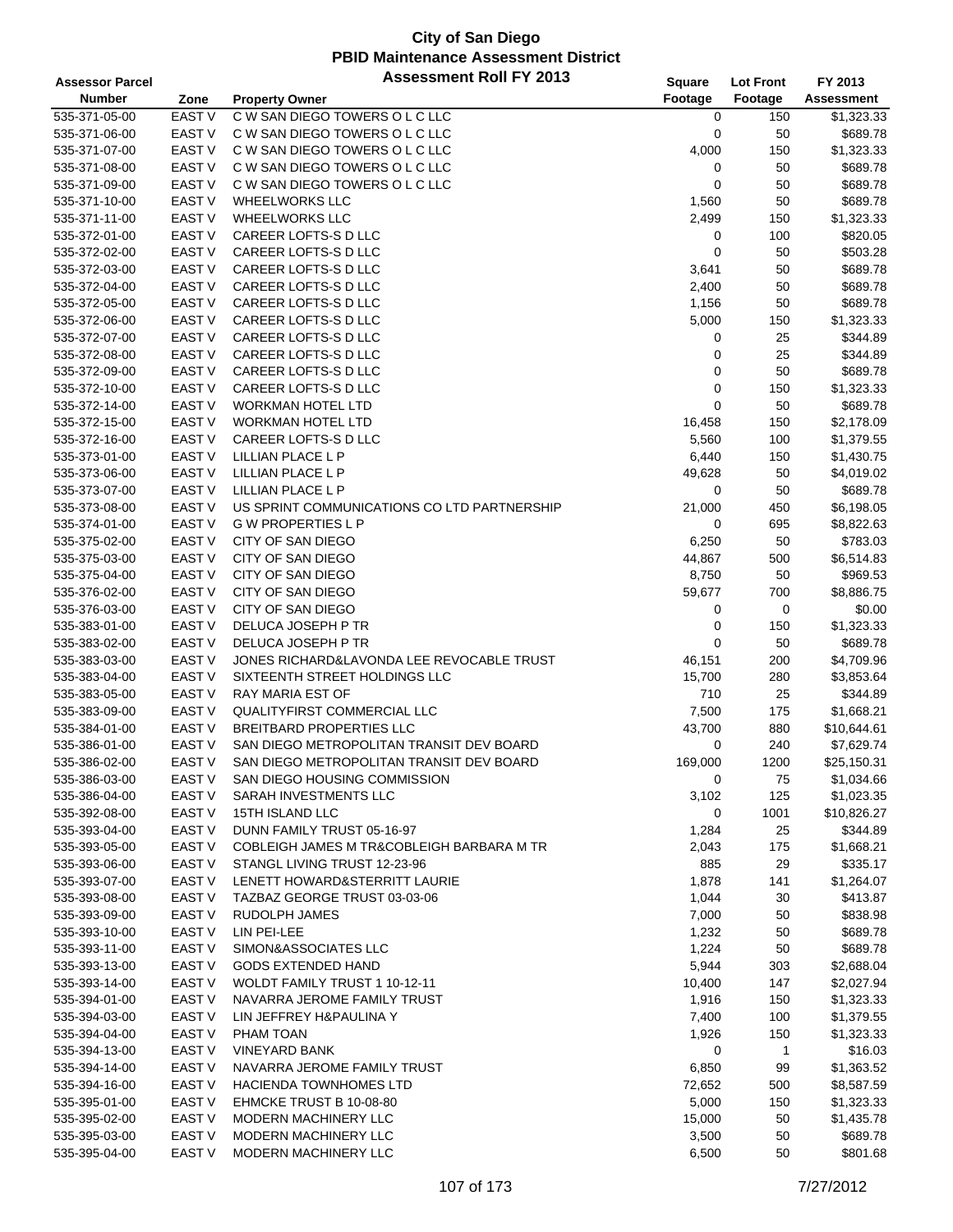| <b>Assessor Parcel</b>         |                   | <b>Assessment Roll FY 2013</b>                                | Square         | <b>Lot Front</b> | FY 2013              |
|--------------------------------|-------------------|---------------------------------------------------------------|----------------|------------------|----------------------|
| <b>Number</b>                  | Zone              | <b>Property Owner</b>                                         | Footage        | Footage          | <b>Assessment</b>    |
| 535-395-05-00                  | <b>EAST V</b>     | <b>CLARK WILSON F CO INC</b>                                  | 0              | 200              | \$2,013.10           |
| 535-395-06-00                  | <b>EAST V</b>     | <b>CLARK WILSON F CO</b>                                      | 0              | 175              | \$1,668.21           |
| 535-395-07-00                  | <b>EAST V</b>     | <b>CLARK WILSON F CO</b>                                      | 3,900          | 25               | \$449.33             |
| 535-395-08-00                  | <b>EAST V</b>     | MODERN MACHINERY LLC                                          | 4,280          | 50               | \$689.78             |
| 535-395-09-00                  | <b>EAST V</b>     | MODERN MACHINERY LLC                                          | 0              | 50               | \$689.78             |
| 535-395-10-00                  | <b>EAST V</b>     | MODERN MACHINERY LLC                                          | 0              | 50               | \$689.78             |
| 535-395-11-00                  | <b>EAST V</b>     | 21ST CENTURY BOB PENSION PLAN                                 | 0              | 150              | \$1,323.33           |
| 535-396-01-00                  | <b>EAST V</b>     | LILLIAN PLACE L P                                             | 0              | 62               | \$762.82             |
| 535-396-04-00                  | <b>EAST V</b>     | 12TH&A HOTEL PARTNERS L P                                     | 5,064          | 135              | \$1,233.07           |
| 535-396-07-00                  | <b>EAST V</b>     | PERISCOPE BUILDING LLC                                        | 0              | 25               | \$344.89             |
| 535-396-09-00                  | <b>EAST V</b>     | LILLIAN PLACE L P                                             | 22,068         | 0                | \$1,646.27           |
| 535-396-11-00                  | <b>EAST V</b>     | <b>BELL HOTEL LP</b>                                          | 0              | 60               | \$626.31             |
| 535-396-12-00                  | <b>EAST V</b>     | <b>BELL HOTEL LP</b>                                          | 10,674         | 135              | \$1,651.57           |
| 535-396-14-00                  | <b>EAST V</b>     | <b>TPP ENTERPRISES LLC</b>                                    | 17,160         | 145              | \$2,433.03           |
| 535-396-15-00                  | <b>EAST V</b>     | LILLIAN PLACE L P                                             | 90,561         | 118              | \$7,503.44           |
| 535-401-03-00                  | EAST <sub>V</sub> | <b>BARBERA DAVID</b>                                          | 958            | 50               | \$689.78             |
| 535-401-04-00                  | <b>EAST V</b>     | KELLEY SEAN P TRUST 07-31-06                                  | 972            | 60               | \$827.73             |
| 535-401-05-00                  | <b>EAST V</b>     | <b>KREIT ALEX</b>                                             | 0              | 40               | \$551.82             |
| 535-401-06-00                  | <b>EAST V</b>     | ORTIZ ROBERT& GUADALUPE TRUST 03-30-04                        | 1,600          | 118              | \$1,001.23           |
| 535-401-07-00                  | <b>EAST V</b>     | <b>TOLIVER LYNN M</b>                                         | 900            | 32               | \$322.10             |
| 535-401-08-00                  | <b>EAST V</b>     | <b>T-STAR LLC</b>                                             | 7,000          | 200              | \$2,013.10           |
| 535-406-01-00                  | <b>EAST V</b>     | SALIBA GABRIEL J 2006 TRUST 08-11-06                          | 0              | 200              | \$2,013.10           |
| 535-406-02-00                  | <b>EAST V</b>     | SALIBA GABRIEL J 2006 TRUST 08-11-06                          | 0              | 105              | \$1,189.29           |
| 535-412-01-00                  | <b>EAST V</b>     | <b>BREITBARD PROPERTIES LLC</b>                               | 966            | 200              | \$2,013.10           |
| 535-412-02-00                  | <b>EAST V</b>     | <b>BREITBARD PROPERTIES LLC</b>                               | 0              | 200              | \$2,522.62           |
| 535-550-08-00                  | <b>EAST V</b>     | SAN DIEGO&ARIZONA EASTERN RAILWAY CO                          | 0              | 0                | \$0.00               |
|                                | <b>EAST V</b>     | ATCHISON TOPEKA&SANTA FE RAILWAY CO                           | 0              | 0                | \$0.00               |
| 535-550-14-00<br>535-550-15-00 | <b>EAST V</b>     | SAN DIEGO METROPOLITAN TRANSIT DEVELOPMENT BOARD              | 0              | 0                | \$0.00               |
| 535-550-16-00                  | <b>EAST V</b>     | ATCHISON TOPEKA&SANTA FE RAILWAY CO                           | 0              | 0                | \$0.00               |
| 535-550-17-00                  | <b>EAST V</b>     | SAN DIEGO METROPOLITAN TRANSIT DEVELOPMENT BOARD              | 0              | 0                | \$0.00               |
| 535-550-21-00                  | <b>EAST V</b>     | CITY OF SAN DIEGO REDEVELOPMENT AGENCY                        | 0              | 0                | \$0.00               |
|                                | <b>EAST V</b>     | SAN DIEGO BALLPARK HOTEL CO LLC                               |                |                  | \$35,957.20          |
| 535-550-22-00                  | <b>EAST V</b>     | ATCHISON TOPEKA&SANTA FE RAILWAY CO                           | 482,000        | 0                |                      |
| 535-550-25-00                  | <b>EAST V</b>     | SAN DIEGO METROPOLITAN TRANSIT DEVELOPMENT BOARD              | 0              | 0                | \$0.00               |
| 535-550-27-00                  | <b>EAST V</b>     |                                                               | 0              | 0                | \$0.00               |
| 535-550-28-01<br>535-550-28-02 | <b>EAST V</b>     | JAFFE ELEANOR TRUST 09-05-96<br>HOUSE OF WORTH TRUST 07-09-82 | 3,716          | 8<br>8           | \$327.90<br>\$154.60 |
| 535-550-28-03                  | <b>EAST V</b>     | THIRD AVENUE&A STREET LLC                                     | 1,393          | 8                | \$175.94             |
|                                | EAST <sub>V</sub> | <b>MATSON REALTY CORP</b>                                     | 1,679          | 8                | \$168.85             |
| 535-550-28-04<br>535-550-28-05 | <b>EAST V</b>     | MAUDSLEY RICHARD REVOCABLE TRUST                              | 1,584<br>1,991 | 8                | \$199.21             |
| 535-550-28-06                  | EAST V            | KREITZER FAMILY TRUST 01-07-08                                | 2,058          | 8                | \$204.21             |
| 535-550-28-07                  | EAST V            | GREEN WAYNE R TRUST 11-28-86                                  | 2,466          | 8                | \$234.65             |
|                                | EAST V            | WEST FRED FAMILY TRUST 05-11-06                               |                |                  | \$168.85             |
| 535-550-28-08                  |                   |                                                               | 1,584          | 8                |                      |
| 535-550-28-09<br>535-550-28-10 | EAST V<br>EAST V  | WALSH COLEMAN J JR<br>CORPORATE BUSINESS SERVICES INC         | 1,991          | 8                | \$199.21<br>\$204.21 |
| 535-550-28-11                  |                   |                                                               | 2,058          | 8                | \$234.65             |
|                                | EAST V            | WEST FRED FAMILY TRUST 05-11-06<br>WHITEHEAD JASON&JADDOU RA  | 2,466          | 8                | \$168.85             |
| 535-550-28-12                  | EAST V            |                                                               | 1,584          | 8                |                      |
| 535-550-28-13                  | EAST V            | NEWGARD ROBERT J&JOANNE                                       | 1,991          | 8                | \$199.21<br>\$204.21 |
| 535-550-28-14                  | EAST <sub>V</sub> | <b>VOLLMAR JOACHIM</b>                                        | 2,058          | 8                |                      |
| 535-550-28-15                  | EAST V            | VELIZ JOSE G                                                  | 2,466          | 8                | \$234.65             |
| 535-550-28-16                  | EAST V            | TH T NO 00 7879                                               | 1,584          | 8                | \$168.85             |
| 535-550-28-17                  | EAST V            | COPLEY DAVID C TRUST 12-16-83                                 | 1,991          | 8                | \$199.21             |
| 535-550-28-18                  | EAST V            | COPLEY DAVID C TRUST 12-16-83                                 | 2,058          | 8                | \$204.21             |
| 535-550-28-19                  | EAST <sub>V</sub> | HOLLAND TERRY L TRUST 10-05-01                                | 2,466          | 8                | \$234.65             |
| 535-550-28-20                  | EAST V            | <b>GAINES PATRICIA LIVING TRUST</b>                           | 1,584          | 8                | \$168.85             |
| 535-550-28-21                  | EAST V            | CHENG JULIA R                                                 | 1,991          | 8                | \$199.21             |
| 535-550-28-22                  | EAST V            | BINFORD FAMILY TRUST 09-30-88                                 | 2,058          | 8                | \$204.21             |
| 535-550-28-23                  | EAST V            | KLUSKY JOINT TRUST 03-27-96                                   | 2,466          | 8                | \$234.65             |
| 535-550-28-24                  | EAST <sub>V</sub> | PRESTERA MARC                                                 | 1,584          | 8                | \$168.85             |
| 535-550-28-25                  | EAST <sub>V</sub> | PINHEAD 4 LLC                                                 | 1,991          | 8                | \$199.21             |
| 535-550-28-26                  | EAST <sub>V</sub> | MARQUEZ GUSTAVO JR                                            | 2,058          | 8                | \$204.21             |
| 535-550-28-27                  | EAST V            | SCHNEIDER J&D FAMILY TRUST                                    | 2,466          | 8                | \$234.65             |
| 535-550-28-28                  | EAST <sub>V</sub> | MOORES REBECCA A FAMILY TRUST                                 | 1,991          | 8                | \$199.21             |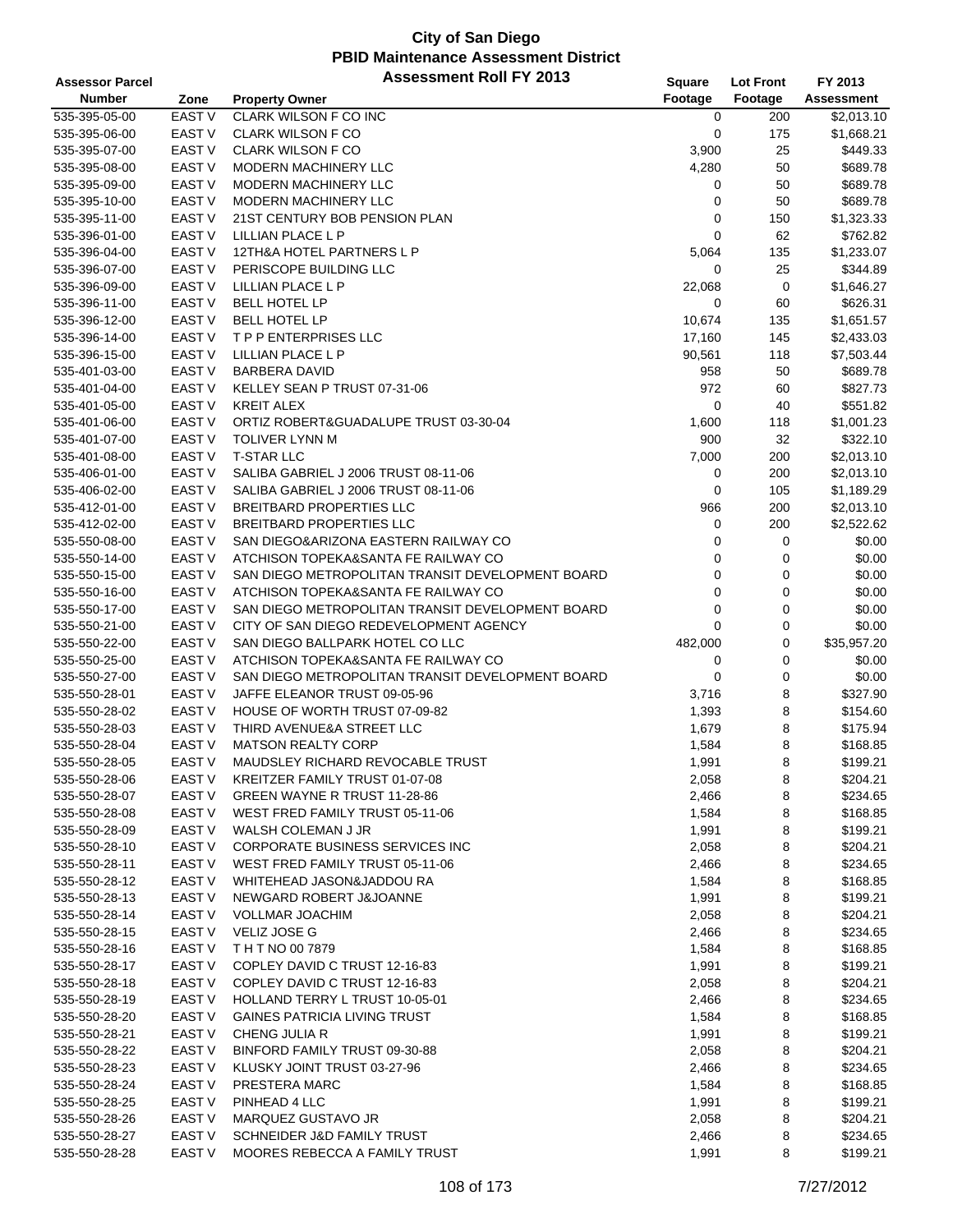| <b>Assessor Parcel</b> |                   | <b>Assessment Roll FY 2013</b>         | Square      | <b>Lot Front</b> | FY 2013           |
|------------------------|-------------------|----------------------------------------|-------------|------------------|-------------------|
| <b>Number</b>          | Zone              | <b>Property Owner</b>                  | Footage     | Footage          | <b>Assessment</b> |
| 535-550-28-29          | EAST V            | WALLAESA HARRY&MARIANNE                | 1,991       | 8                | \$199.21          |
| 535-550-28-30          | EAST V            | <b>TUREK WALTER</b>                    | 2,058       | 8                | \$204.21          |
| 535-550-28-31          | <b>EAST V</b>     | MOORES REBECCA A FAMILY TRUST          | 2,466       | 8                | \$234.65          |
| 535-550-28-32          | <b>EAST V</b>     | BENSON J SCOTT LIVING TRUST            | 1,584       | 8                | \$168.85          |
| 535-550-28-33          | <b>EAST V</b>     | EISENBERG JAMES TRUST 10-02-03         | 1,991       | 8                | \$199.21          |
| 535-550-28-34          | <b>EAST V</b>     | LEBHERZ RESIDENTIAL LLC                | 2,058       | 8                | \$204.21          |
| 535-550-28-35          | <b>EAST V</b>     | BENSON J SCOTT LIVING TRUST            | 2,466       | 8                | \$234.65          |
| 535-550-28-36          | <b>EAST V</b>     | MOORES REBECCA A FAMILY TRUST          | 8,853       | 8                | \$711.12          |
| 535-550-28-37          | <b>EAST V</b>     | MOORES JOHN J                          | 5,353       | 8                | \$450.02          |
| 535-550-28-38          | <b>EAST V</b>     | MOORES JOHN J                          | 2,755       | 8                | \$256.21          |
| 535-563-02-00          | <b>EAST V</b>     | <b>LEGEND CONDOMINIUM ASSN</b>         | 0           | 3                | \$41.39           |
| 535-563-07-00          | <b>EAST V</b>     | <b>BALLPARK VILLAGE LLC</b>            | 0           | 272              | \$2,456.05        |
| 535-563-08-00          | <b>EAST V</b>     | <b>BALLPARK VILLAGE LLC</b>            | $\mathbf 0$ | 100              | \$5,540.44        |
| 535-563-09-00          | <b>EAST V</b>     | <b>JMIR-CHILLED WATER LLC</b>          | 4,698       | 40               | \$1,797.71        |
| 535-563-10-00          | <b>EAST V</b>     | <b>BALLPARK VILLAGE LLC</b>            | 0           | 40               | \$1,149.96        |
| 535-563-11-00          | EAST V            | CITY OF SAN DIEGO REDEVELOPMENT AGENCY | 0           | 220              | \$1,963.01        |
| 535-563-12-00          | <b>EAST V</b>     | <b>BALLPARK VILLAGE LLC</b>            | 0           | 353              | \$7,305.80        |
| 535-563-13-00          | <b>EAST V</b>     | <b>BALLPARK VILLAGE LLC</b>            | 0           | 607              | \$8,427.58        |
| 535-563-14-00          | EAST V            | <b>BALLPARK VILLAGE LLC</b>            | $\mathbf 0$ | 363              | \$7,011.67        |
| 535-563-15-00          | <b>EAST V</b>     | <b>BALLPARK VILLAGE LLC</b>            | $\mathbf 0$ | 489              | \$6,315.11        |
| 535-563-16-00          | <b>EAST V</b>     | <b>BALLPARK VILLAGE LLC</b>            | 0           | 72               | \$649.59          |
| 535-563-17-00          | EAST V            | SAN DIEGO&ARIZONA EASTERN RAILWAY CO   | $\mathbf 0$ | 0                | \$0.00            |
| 535-563-18-00          | EAST V            | SAN DIEGO&ARIZONA EASTERN RAILWAY CO   | $\mathbf 0$ | 0                | \$0.00            |
| 535-563-30-00          | EAST V            | CITY OF SAN DIEGO                      | 0           | 2720             | \$73,287.75       |
| 535-563-32-01          | <b>EAST V</b>     | RIVERA FAMILY RESTAURANT LLC           | 680         | 14               | \$139.43          |
| 535-563-32-02          | <b>EAST V</b>     | RIVERA FAMILY RESTAURANT LLC           | 690         | 14               | \$140.17          |
| 535-563-32-03          | <b>EAST V</b>     | RIVERA FAMILY RESTAURANT LLC           | 1,100       | 14               | \$170.76          |
| 535-563-32-04          | <b>EAST V</b>     | MARSHALL LIVING TRUST 11-23-87         | 680         | 14               | \$139.43          |
| 535-563-32-05          | <b>EAST V</b>     | MEDEL KENNETH J&DEBRA M                | 690         | 14               | \$140.17          |
| 535-563-32-06          | EAST V            | V P A PROPERTIES LLC                   | 1,100       | 14               | \$170.76          |
| 535-563-32-07          | <b>EAST V</b>     | DOWNTOWN VENTURES LLC                  | 2,302       | 14               | \$260.43          |
| 535-563-33-00          | <b>EAST V</b>     | WERELDHAVE U S A-CA LLC                | 306,750     | 501              | \$26,057.64       |
| 535-563-34-00          | <b>EAST V</b>     | J S M CANDY FACTORY LLC                | 30,000      | 0                | \$2,238.00        |
| 535-563-35-00          | <b>EAST V</b>     | <b>BOSA DEVELOPMENT CALIF II INC</b>   | 25,934      | 94               | \$2,530.21        |
| 535-563-36-01          | EAST V            | STAWISKI JACEK&REBECCA                 | 1,684       | 1                | \$131.96          |
| 535-563-36-02          | <b>EAST V</b>     | PETERSON ROBERT D                      | 1,806       | 1                | \$141.06          |
| 535-563-36-03          | <b>EAST V</b>     | GRANDA JAVIER E&BAUMGARTNER JESSICA R  | 1,889       | 1                | \$147.25          |
| 535-563-36-04          | <b>EAST V</b>     | SIEGEL WILLIAM C&BECKY SV              | 1,800       | 1                | \$140.62          |
| 535-563-36-05          | <b>EAST V</b>     | MOYERS RANDLE K&SYLVIA E LIVING TRUST  | 1,802       | $\mathbf{1}$     | \$140.76          |
| 535-563-36-06          | EAST <sub>V</sub> | <b>TEIXEIRA TOM&amp;CINDY</b>          | 1,876       | 1                | \$146.29          |
| 535-563-36-07          | EAST V            | KANAAN DOUGLAS A&KATHRYN J             | 1,803       | 1                | \$140.84          |
| 535-563-36-08          | EAST V            | SORIANO FAMILY TRUST 01-25-06          | 1,894       | 1                | \$147.63          |
| 535-563-36-09          | EAST V            | JANNARONE ROBERT J&MACERA CAROLINE A   | 1,426       | 1                | \$112.72          |
| 535-563-36-10          | EAST <sub>V</sub> | SHAW VALERIE                           | 807         | 1                | \$66.54           |
| 535-563-36-11          | EAST <sub>V</sub> | OCONNOR MICHAEL J JR                   | 1,096       | 1                | \$88.10           |
| 535-563-36-12          | EAST V            | <b>DAVIDSON TED E&amp;MARADI</b>       | 1,169       | 1                | \$93.54           |
| 535-563-36-13          | EAST V            | ZIRKENBACH ALEC                        | 1,042       | 1                | \$84.07           |
| 535-563-36-14          | <b>EAST V</b>     | REX RETIREMENT PLAN 02-01-05           | 849         | 1                | \$69.67           |
| 535-563-36-15          | EAST V            | SLAVENS VINCENT D&MARIA A              | 1,100       | 1                | \$88.40           |
| 535-563-36-16          | EAST <sub>V</sub> | CONVENTO SALVADOR C                    | 1,138       | 1                | \$91.23           |
| 535-563-36-17          | EAST <sub>V</sub> | ANDERHOLM FAMILY LLC                   | 935         | 1                | \$76.09           |
| 535-563-36-18          | EAST V            | <b>FRANK WALKER T</b>                  | 807         | 1                | \$66.54           |
| 535-563-36-19          | EAST <sub>V</sub> | KOUZA FAWAZ P                          | 1,115       | 1                | \$89.51           |
| 535-563-36-20          | EAST <sub>V</sub> | SAKAI ICHIRO&MI YOUNG                  | 1,208       | 1                | \$96.45           |
| 535-563-36-21          | EAST <sub>V</sub> | JONES DAVID A                          | 1,062       | 1                | \$85.56           |
| 535-563-36-22          | EAST <sub>V</sub> | ROBINSON DANIEL J                      | 849         | 1                | \$69.67           |
| 535-563-36-23          | EAST V            | ARELLANO ESTYLAN D                     | 1,114       | 1                | \$89.44           |
| 535-563-36-24          | EAST <sub>V</sub> | <b>M&amp;N INVESTMENT CO</b>           | 927         | 1                | \$75.49           |
| 535-563-36-25          | <b>EAST V</b>     | <b>MCKECHNIE JAMES R</b>               | 935         | 1                | \$76.09           |
| 535-563-36-26          | EAST V            | HENTSCHEL TIMOTHY&JULIE                | 1,138       | 1                | \$91.23           |
| 535-563-36-27          | EAST <sub>V</sub> | DEAL JAMES&JOLE                        | 1,138       | 1                | \$91.23           |
| 535-563-36-28          | <b>EAST V</b>     | VALDEZ XAVIER I                        | 973         | 1                | \$78.92           |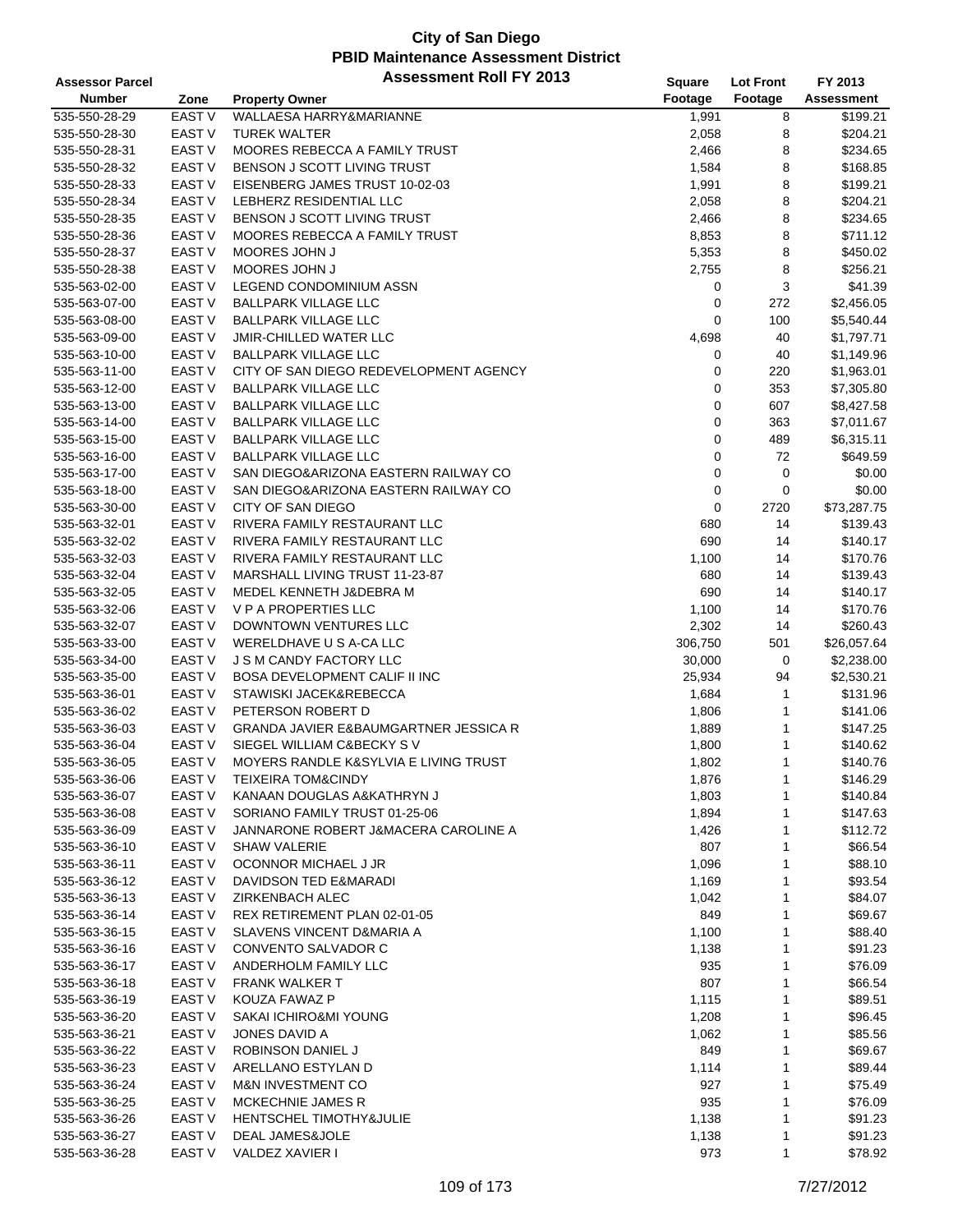| <b>Assessor Parcel</b> |                   | <b>Assessment Roll FY 2013</b>               | Square  | <b>Lot Front</b> | FY 2013           |
|------------------------|-------------------|----------------------------------------------|---------|------------------|-------------------|
| <b>Number</b>          | Zone              | <b>Property Owner</b>                        | Footage | Footage          | <b>Assessment</b> |
| 535-563-36-29          | <b>EAST V</b>     | <b>STEFANSKI CHEIL M</b>                     | 696     | 1                | \$58.26           |
| 535-563-36-30          | EAST V            | PETERSON ROBERT D                            | 1,115   | 1                | \$89.51           |
| 535-563-36-31          | <b>EAST V</b>     | J L T 1989 TRUST                             | 1,208   | 1                | \$96.45           |
| 535-563-36-32          | <b>EAST V</b>     | NORMAN ALAN&JANICE LIVING TRUST              | 1,062   | 1                | \$85.56           |
| 535-563-36-33          | <b>EAST V</b>     | LIETZOW WILLIAM A TRUST 08-31-80             | 849     | 1                | \$69.67           |
| 535-563-36-34          | <b>EAST V</b>     | ASHCRAFT SEAN K                              | 1,114   | 1                | \$89.44           |
| 535-563-36-35          | EAST V            | OZONIAN KOLIN S                              | 934     | 1                | \$76.01           |
| 535-563-36-36          | <b>EAST V</b>     | <b>JARVIS JASON T</b>                        | 935     | 1                | \$76.09           |
| 535-563-36-37          | EAST V            | <b>SPILLANE KEVIN</b>                        | 1,138   | 1                | \$91.23           |
| 535-563-36-38          | <b>EAST V</b>     | MOUAIKEL FAMILY TRUST 08-11-06               | 1,138   | 1                | \$91.23           |
| 535-563-36-39          | <b>EAST V</b>     | <b>LLORENS RYAN A</b>                        | 973     | 1                | \$78.92           |
| 535-563-36-40          | <b>EAST V</b>     | MACCARTEE ROBIN D                            | 807     | 1                | \$66.54           |
| 535-563-36-41          | EAST V            | RESCO PROPERTIES LLC RESCO LEGEND 504 SERIES | 1,115   | 1                | \$89.51           |
| 535-563-36-42          | <b>EAST V</b>     | BEUERLE STEPHEN C&VICTORIA L TRUST           | 1,208   | 1                | \$96.45           |
| 535-563-36-43          | EAST V            | BOZIGIAN MARK&KAREN 2001 TRUST               | 1,062   | 1                | \$85.56           |
| 535-563-36-44          | <b>EAST V</b>     | BREHM LINDSAY W&KRISTY M REVOCABLE TRUST     | 849     | 1                | \$69.67           |
| 535-563-36-45          | <b>EAST V</b>     | SEYMOUR JOHN L                               | 1,179   | 1                | \$94.29           |
| 535-563-36-46          | EAST V            | <b>BURRIS BARRY B&amp;DEBORAH J</b>          | 934     | 1                | \$76.01           |
| 535-563-36-47          | EAST V            | DALDRUP JOSEPH C                             | 935     | 1                | \$76.09           |
| 535-563-36-48          | EAST V            | DUDLEY WILLIAM&MARTINEZ LISA                 |         | 1                | \$91.23           |
|                        |                   |                                              | 1,138   |                  |                   |
| 535-563-36-49          | EAST V            | LEUTHE ANDREW P                              | 1,203   | 1                | \$96.08           |
| 535-563-36-50          | <b>EAST V</b>     | <b>TUCKER MATTHEW B</b>                      | 973     | 1                | \$78.92           |
| 535-563-36-51          | EAST V            | <b>ENCIN REAL ESTATE</b>                     | 807     | 1                | \$66.54           |
| 535-563-36-52          | EAST V            | ALEGRIA REAL ESTATE FUND I LLC               | 1,115   | 1                | \$89.51           |
| 535-563-36-53          | <b>EAST V</b>     | <b>BOEKAMP HERBERT C</b>                     | 1,208   | 1                | \$96.45           |
| 535-563-36-54          | EAST V            | <b>BROCKLAND MARY C</b>                      | 1,062   | 1                | \$85.56           |
| 535-563-36-55          | EAST V            | <b>GRUBBS RICHARD D II&amp;SARA A</b>        | 849     | 1                | \$69.67           |
| 535-563-36-56          | <b>EAST V</b>     | <b>GREGORY GENE&amp;JULIE C</b>              | 1,179   | 1                | \$94.29           |
| 535-563-36-57          | EAST V            | A A U TRUST 03-07-11                         | 934     | 1                | \$76.01           |
| 535-563-36-58          | EAST V            | <b>SCHUEREN PAUL W&amp;MICHELLE</b>          | 935     | 1                | \$76.09           |
| 535-563-36-59          | EAST V            | <b>FARRIS BAIN J&amp;NANCY A</b>             | 1,138   | 1                | \$91.23           |
| 535-563-36-60          | EAST V            | <b>WARBURTON KENNETH M</b>                   | 1,203   | 1                | \$96.08           |
| 535-563-36-61          | <b>EAST V</b>     | <b>FASULO MICHAEL A&amp;PATRICIA A</b>       | 973     | 1                | \$78.92           |
| 535-563-36-62          | <b>EAST V</b>     | <b>WALKER JOHN R&amp;KAREN S</b>             | 1,119   | 1                | \$89.81           |
| 535-563-36-63          | EAST V            | LANE TODD M&CAROLINE L                       | 1,180   | 1                | \$94.36           |
| 535-563-36-64          | EAST V            | BERNAL ROMAN E&LISA M                        | 972     | 1                | \$78.85           |
| 535-563-36-65          | <b>EAST V</b>     | <b>FRAZIER CHARLES JR&amp;HELIS</b>          | 935     | 1                | \$76.09           |
| 535-563-36-66          | EAST V            | ALVAREZ EUGENIO&MARIA E FAMILY LIVING TRUST  | 1,138   | 1                | \$91.23           |
| 535-563-36-67          | <b>EAST V</b>     | STEWARDSHIP INTEREST LLC                     | 1,234   | 1                | \$98.39           |
| 535-563-36-68          | EAST V            | <b>GASKINS WILLIAM L</b>                     | 973     | 1                | \$78.92           |
| 535-563-36-69          | EAST V            | WHITE CHRIS TRUST 02-07-11                   | 934     | 1                | \$76.01           |
| 535-563-36-70          | EAST V            | SCHNURR GEORGE A FAMILY TRUST                | 1,115   | 1                | \$89.51           |
| 535-563-36-71          | EAST V            | LESNIK FAMILY TRUST 03-22-04                 | 1,180   | 1                | \$94.36           |
| 535-563-36-72          | EAST V            | <b>GRACE MEGAN L IRREVOCABLE TRUST</b>       | 972     | 1                | \$78.85           |
| 535-563-36-73          | EAST V            | VAZQUEZ JOSE J D                             | 935     | 1                | \$76.09           |
| 535-563-36-74          | EAST V            | JOHNSON GEORGE H REVOCABLE TRUST             | 1,138   | 1                | \$91.23           |
| 535-563-36-75          | EAST V            | <b>WILLIAMS MICHAEL E</b>                    | 1,234   | 1                | \$98.39           |
| 535-563-36-76          | EAST <sub>V</sub> | <b>VAUGHT JOSEPH</b>                         | 973     | 1                | \$78.92           |
| 535-563-36-77          | EAST V            | ALEXANDER LARRY&BARBARA TRUST                | 934     | 1                | \$76.01           |
| 535-563-36-78          | EAST V            | EDWARDS GWYNETH A                            | 1,115   | 1                | \$89.51           |
| 535-563-36-79          | <b>EAST V</b>     | OROSZ SCOTT A&CHOW LYNN T                    | 1,180   |                  | \$94.36           |
| 535-563-36-80          | EAST V            | GEFFEN BRIAN M TRUST 12-26-02                | 972     | 1                | \$78.85           |
| 535-563-36-81          | EAST V            | LALL CHANDANA                                | 935     | 1                | \$76.09           |
| 535-563-36-82          | EAST V            | CASTANEDADELRIO GERARDO S                    | 1,138   | 1                | \$91.23           |
| 535-563-36-83          | EAST V            | MORALES MONTY C                              | 1,234   | 1                | \$98.39           |
| 535-563-36-84          | EAST V            | LANDERS JOHN F&DEBRA L                       | 973     | 1                | \$78.92           |
| 535-563-36-85          | EAST V            | HILL JOSEPH A                                | 972     | 1                | \$78.85           |
| 535-563-36-86          | EAST V            | KATZ JEFFERY A&DIANE L                       | 1,115   | 1                | \$89.51           |
| 535-563-36-87          | EAST V            | <b>GADDY PHILIP C&amp;GLENNA A</b>           | 1,180   | 1                | \$94.36           |
| 535-563-36-88          | EAST V            | MEEK TERRY&BERNARD CHERYL                    | 972     | 1                | \$78.85           |
| 535-563-36-89          | EAST V            | <b>HAVIKEN JEFF M</b>                        | 935     | 1                | \$76.09           |
| 535-563-36-90          | EAST V            | SPRINGSTUBB BRENDAN B&ADITI B                | 1,138   | 1                | \$91.23           |
|                        |                   |                                              |         |                  |                   |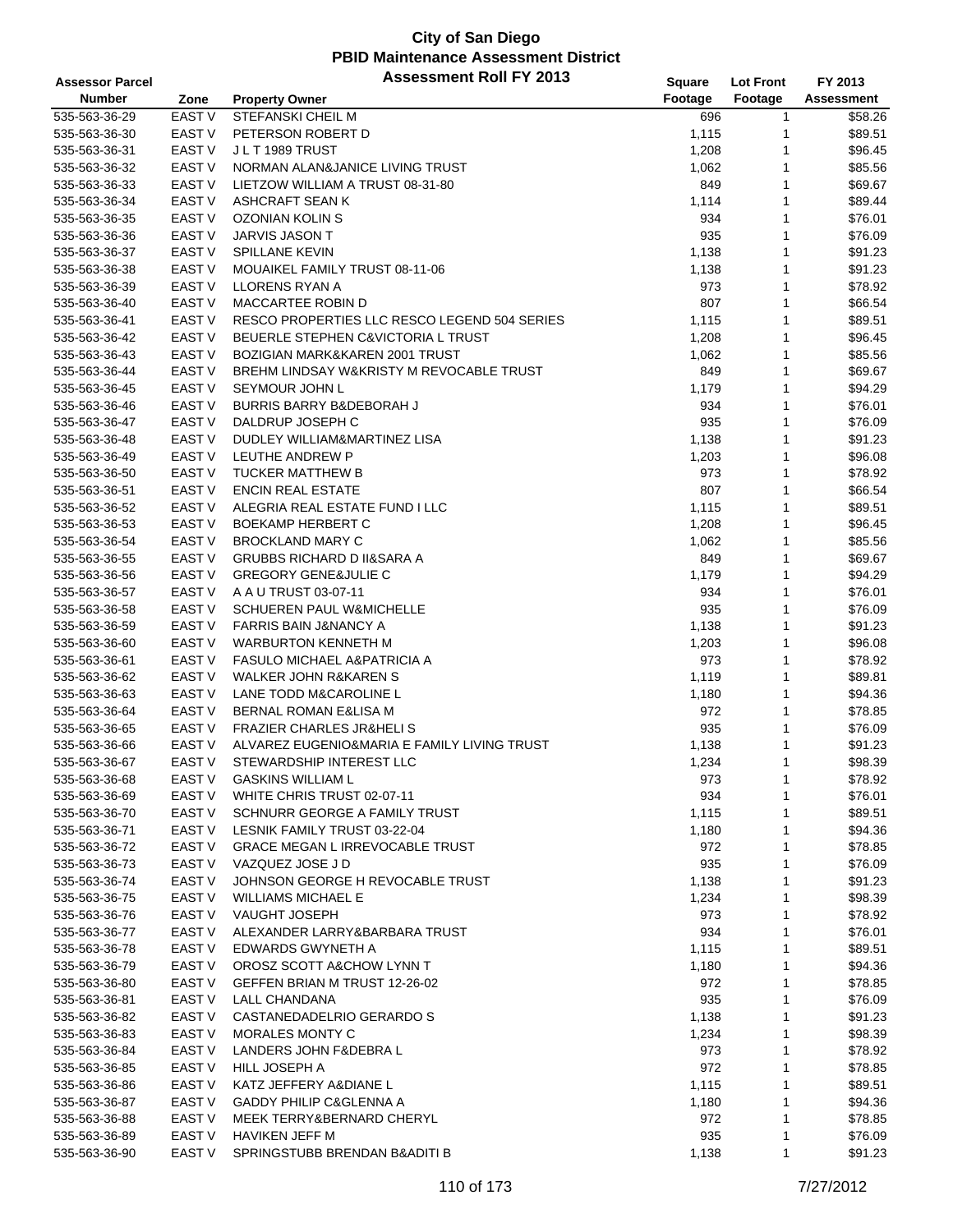| <b>Assessor Parcel</b>         |                   | <b>Assessment Roll FY 2013</b>             | <b>Square</b>  | <b>Lot Front</b> | FY 2013            |
|--------------------------------|-------------------|--------------------------------------------|----------------|------------------|--------------------|
| <b>Number</b>                  | Zone              | <b>Property Owner</b>                      | Footage        | Footage          | Assessment         |
| 535-563-37-01                  | <b>EAST V</b>     | CHRISTENSEN JEFFREY P TRUST 0              | 1,234          | 1                | \$98.39            |
| 535-563-37-02                  | <b>EAST V</b>     | SHIFF GLORIA                               | 973            | 1                | \$78.92            |
| 535-563-37-03                  | <b>EAST V</b>     | RETANA LUIS&RAMIREZ MARGARITA              | 972            | 1                | \$78.85            |
| 535-563-37-04                  | <b>EAST V</b>     | REED CHARLES D JR                          | 1,135          | 1                | \$91.01            |
| 535-563-37-05                  | <b>EAST V</b>     | DURAND STEPHEN W&ANNIS J                   | 1,183          | 1                | \$94.59            |
| 535-563-37-06                  | <b>EAST V</b>     | KINNEY FAMILY TRUST 10-29-08               | 972            | 1                | \$78.85            |
| 535-563-37-07                  | <b>EAST V</b>     | PETRACCA EVAN L                            | 935            | $\mathbf{1}$     | \$76.09            |
| 535-563-37-08                  | <b>EAST V</b>     | <b>FLIPSE BRAD R</b>                       | 1,138          | 1                | \$91.23            |
| 535-563-37-09                  | <b>EAST V</b>     | <b>BLACKWELL C L&amp;LYNN R TRS</b>        | 1,234          | 1                | \$98.39            |
| 535-563-37-10                  | <b>EAST V</b>     | HIKEL GEORGE TRUST 02-11-03                | 973            | 1                | \$78.92            |
| 535-563-37-11                  | <b>EAST V</b>     | TAYLOR TRUST 12-09-93                      | 972            | 1                | \$78.85            |
| 535-563-37-12                  | <b>EAST V</b>     | <b>CASTRO NELSON S</b>                     | 1,200          | 1                | \$95.86            |
| 535-563-37-13                  | <b>EAST V</b>     | SCAFIDDI FAMILY TRUST 01-16-06             | 1,183          | 1                | \$94.59            |
| 535-563-37-14                  | <b>EAST V</b>     | <b>BURGESS WILLIAM M&amp;SHARON D</b>      | 972            | 1                | \$78.85            |
| 535-563-37-15                  | <b>EAST V</b>     | FULLER JEFFREY J                           | 935            | 1                | \$76.09            |
| 535-563-37-16                  | EAST V            | LYTLE SCOTT                                | 1,138          | 1                | \$91.23            |
| 535-563-37-17                  | <b>EAST V</b>     | <b>JOHNSON JILL&amp;JAMES</b>              | 1,169          | 1                | \$93.54            |
| 535-563-37-18                  | <b>EAST V</b>     | <b>PARIKH SHITAL</b>                       | 935            | 1                | \$76.09            |
| 535-563-37-19                  | <b>EAST V</b>     | <b>MAROON ROBERT&amp;ILEANA</b>            | 973            | 1                | \$78.92            |
| 535-563-37-20                  | <b>EAST V</b>     | WILLIAM R & SALLIE A RAWLINGS HOLDINGS LLC | 1,200          | 1                | \$95.86            |
| 535-563-37-21                  | <b>EAST V</b>     | <b>QUIMET LLC</b>                          | 1,183          | 1                | \$94.59            |
| 535-563-37-22                  | <b>EAST V</b>     | <b>STOVER JEFF</b>                         | 973            | 1                | \$78.92            |
| 535-563-37-23                  | <b>EAST V</b>     | MIYAJI WINFRED K                           | 935            | 1                | \$76.09            |
| 535-563-37-24                  | EAST <sub>V</sub> | KALISH STEPHEN M                           | 1,234          | 1                | \$98.39            |
| 535-563-37-25                  | <b>EAST V</b>     | RENZELLA DAVID P                           | 1,169          | 1                | \$93.54            |
| 535-563-37-26                  | <b>EAST V</b>     | KHERADYAR DAVID&MASAMED RINAT              | 935            | 1                | \$76.09            |
| 535-563-37-27                  | EAST <sub>V</sub> | <b>WATKINS ANDREW D</b>                    | 973            | 1                | \$78.92            |
| 535-563-37-28                  | <b>EAST V</b>     | <b>VICENCIO ROBERT J</b>                   | 1,200          | 1                | \$95.86            |
| 535-563-37-29                  | <b>EAST V</b>     | BRUNNHOELZL MIKE A&JANINE M                | 1,183          | 1                | \$94.59            |
| 535-563-37-30                  | <b>EAST V</b>     | <b>MARTINEZ MORRIS M</b>                   | 973            | 1                | \$78.92            |
| 535-563-37-31                  | <b>EAST V</b>     | OHARA TIMOTHY M                            | 973            | 1                | \$78.92            |
| 535-563-37-32                  | <b>EAST V</b>     | <b>GOTTLIEB ALLAN&amp;ALICE</b>            | 1,234          | 1                | \$98.39            |
| 535-563-37-33                  | <b>EAST V</b>     | DIAZ FAMILY 1997 TRUST 10-31-97            | 1,169          | 1                | \$93.54            |
| 535-563-37-34                  | <b>EAST V</b>     | <b>MILLER HARRIS C</b>                     | 935            | 1                | \$76.09            |
| 535-563-37-35                  | EAST V            | 4A LLC                                     | 973            | 1                | \$78.92            |
| 535-563-37-36                  | <b>EAST V</b>     | <b>EZZET LAITH B</b>                       | 1,200          | 1                | \$95.86            |
| 535-563-37-37                  | EAST <sub>V</sub> | SMITH KENNETH&KATHY                        | 1,118          | 1                | \$89.74            |
| 535-563-37-38                  | EAST <sub>V</sub> | MANACO FAMILY 1994 TRUST                   | 935            | 1                | \$76.09            |
| 535-563-37-39                  | <b>EAST V</b>     | LUSK-SMITH FAMILY TRUST 10-21-03           | 973            | 1                | \$78.92            |
| 535-563-37-40                  | EAST V            | <b>HOOPER RAYDEN&amp;COLETTE</b>           | 1,234          | 1                | \$98.39            |
| 535-563-37-41                  | EAST V            | NG CAREY&LUU NHU                           | 1,138          | 1                | \$91.23            |
| 535-563-37-42                  | EAST V            | <b>FAKHIMI ALI</b>                         | 935            | 1                | \$76.09            |
| 535-563-37-43                  | <b>EAST V</b>     | <b>MACHIN PAUL&amp;GERRI</b>               | 973            | 1                | \$78.92            |
| 535-563-37-44                  | EAST V            | <b>HAHN JAMES B&amp;HAHN FRANCES A</b>     | 1,200          | 1                | \$95.86            |
| 535-563-37-45                  | EAST V            | KOMENDA JOSHUA                             | 1,118          | 1                | \$89.74            |
| 535-563-37-46                  | EAST V            | CHANG DAVID C                              | 935            | 1                | \$76.09            |
| 535-563-37-47                  | EAST V            | LORIA REVOCABLE TRUST 06-28-07             | 973            | 1                | \$78.92            |
| 535-563-37-48                  | EAST <sub>V</sub> | ROBBINS PATRICIA R REVOCABLE TRUST         | 1,203          | 1                | \$96.08            |
| 535-563-37-49                  | EAST V            | <b>HECHTER ISRAEL TRUST 01-04-10</b>       | 1,138          | 1                | \$91.23            |
| 535-563-37-50                  | EAST V            | <b>BROWN MOSES B</b>                       | 935            | 1                | \$76.09            |
| 535-563-37-51                  | <b>EAST V</b>     | <b>BUSBY SPENCER&amp;ANGELA</b>            | 973            | 1                | \$78.92            |
| 535-563-37-52                  | EAST V            | <b>BUCH MARION S C</b>                     | 1,200          | 1                | \$95.86            |
| 535-563-37-53                  | EAST V            | LEAR JOHN M TRUST 01-24-08                 | 1,118          | 1                | \$89.74            |
| 535-563-37-54                  | EAST V            | OSTLUND SCOTT ROTH NO 37451                | 935            | 1                | \$76.09            |
| 535-563-37-55                  | EAST V            | HADLEY FAMILY REVOCABLE TRUST              | 973            | 1                | \$78.92            |
| 535-563-37-56                  | EAST V            | ADAMS JAMES S&APRIL                        | 1,203          | 1                | \$96.08            |
| 535-563-37-57                  | EAST V            | SHERMAN JAMES A                            | 1,138          | 1                | \$91.23            |
|                                | EAST V            | DOTSETH KRISTI N                           |                | 1                | \$76.09            |
| 535-563-37-58                  | EAST V            | SIMONETTI MARTIN A&MARY A                  | 935<br>935     | 1                |                    |
| 535-563-37-59                  |                   | JAHANPANAH SAEID&SUSAN                     |                | 1                | \$76.09            |
| 535-563-37-60<br>535-563-37-61 | EAST V<br>EAST V  | NEAL FAMILY TRUST 10-15-11                 | 1,135<br>1,118 | 1                | \$91.01<br>\$89.74 |
| 535-563-37-62                  | EAST V            | CORBLEY JOHN R                             | 935            | 1                | \$76.09            |
|                                |                   |                                            |                |                  |                    |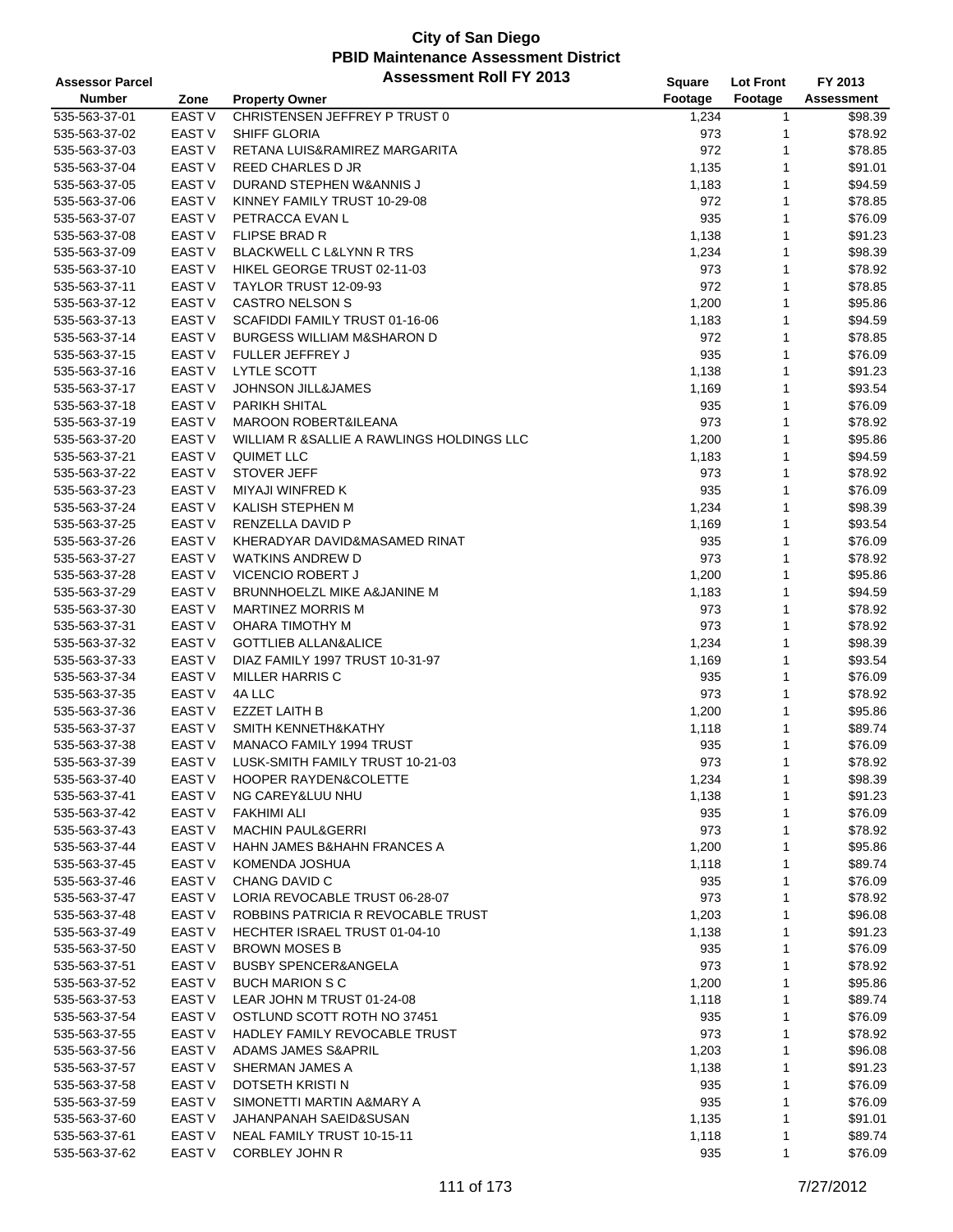| <b>Assessor Parcel</b> |                   | <b>Assessment Roll FY 2013</b>                   | Square  | <b>Lot Front</b> | FY 2013           |
|------------------------|-------------------|--------------------------------------------------|---------|------------------|-------------------|
| <b>Number</b>          | Zone              | <b>Property Owner</b>                            | Footage | Footage          | <b>Assessment</b> |
| 535-563-37-63          | <b>EAST V</b>     | SMITH JEFFREY ALLEN IRA NO 10205-S C             | 973     | $\mathbf{1}$     | \$78.92           |
| 535-563-37-64          | EAST V            | TRZOS WILLIAM REVOCABLE LIVING TRUST             | 1,203   | 1                | \$96.08           |
| 535-563-37-65          | <b>EAST V</b>     | PENDLETON SCOTT E&MONA L                         | 1,138   | 1                | \$91.23           |
| 535-563-37-66          | <b>EAST V</b>     | ARISTIZABAL FERNANDO                             | 935     | 1                | \$76.09           |
| 535-563-37-67          | <b>EAST V</b>     | <b>COLEMAN LISA A</b>                            | 1,483   | 1                | \$116.97          |
| 535-563-37-68          | <b>EAST V</b>     | REED CHARLES JR&JUDITH                           | 1,466   | 1                | \$115.70          |
| 535-563-37-69          | <b>EAST V</b>     | BRYANT ROBERT L&PHYLLIS J                        | 935     | 1                | \$76.09           |
| 535-563-37-70          | <b>EAST V</b>     | HANSON RICHARD D&ELIZABETH M                     | 1,138   | 1                | \$91.23           |
| 535-563-37-71          | <b>EAST V</b>     | MAGORIEN FAMILY REVOCABLE TRUST                  | 1,138   | 1                | \$91.23           |
| 535-563-37-72          | <b>EAST V</b>     | AYLSWORTH JOHN S&KAREN                           | 935     | 1                | \$76.09           |
| 535-563-37-73          | <b>EAST V</b>     | HUIZAR CLAUDIA D Z                               | 1,483   | 1                | \$116.97          |
| 535-563-37-74          | <b>EAST V</b>     | CHARD MICHAEL G&LUCY A TRUST                     | 1,466   | 1                | \$115.70          |
| 535-563-37-75          | <b>EAST V</b>     | CHARD MICHAEL G&LUCY A TRUST                     | 935     | 1                | \$76.09           |
| 535-563-37-76          | <b>EAST V</b>     | MCNAMARA NATHAN J                                | 1,138   | 1                | \$91.23           |
| 535-563-37-77          | <b>EAST V</b>     | ALEXANDER FAMILY TRUST                           | 1,587   | 1                | \$124.73          |
| 535-563-37-78          | EAST <sub>V</sub> | MATSON KEITH J&JOANNE R                          | 1,483   | 1                | \$116.97          |
| 535-563-37-79          | <b>EAST V</b>     | <b>WILLIAMS MICHAEL E</b>                        | 1,466   | 1                | \$115.70          |
| 535-563-37-80          | <b>EAST V</b>     | SHENK WILLIAM A REVOCABLE 1996 TRUST             | 1,587   | 1                | \$124.73          |
| 535-563-37-81          | <b>EAST V</b>     | TUBAO JOEL&ANNE-MARIE FAMILY TRUST               | 1,587   | 1                | \$124.73          |
| 535-563-37-82          | <b>EAST V</b>     | <b>STRICKER RAPHAEL B</b>                        | 1,483   | 1                | \$116.97          |
| 535-563-37-83          | <b>EAST V</b>     | <b>CHINTALA THOMAS J</b>                         | 1,466   | 1                | \$115.70          |
| 535-563-37-84          | <b>EAST V</b>     | VALLE FAMILY TRUST 08-08-11                      | 1,587   | 1                | \$124.73          |
| 535-563-37-85          | <b>EAST V</b>     | MALLET HAL W JR&DEBORAH                          | 1,587   | 1                | \$124.73          |
| 535-563-37-86          | EAST V            | BLUE FIELD HORIZON LLC                           | 1,483   | 1                | \$116.97          |
| 535-563-37-87          | <b>EAST V</b>     | DANIEL/KATHLEEN TRUST                            | 1,466   | 1                | \$115.70          |
| 535-563-37-88          | <b>EAST V</b>     | <b>HORNBROOK DAVID S</b>                         | 1,587   | 1                | \$124.73          |
| 535-570-03-00          | <b>EAST V</b>     | CITY OF SAN DIEGO REDEVELOPMENT AGENCY           | 0       | 0                | \$0.00            |
| 535-570-09-00          | <b>EAST V</b>     | SAN DIEGO&ARIZONA EASTERN RAILWAY CO             | 0       | 0                | \$0.00            |
| 535-570-10-00          | <b>EAST V</b>     | ATCHISON TOPEKA&SANTA FE RAILWAY CO              | 0       | 0                | \$0.00            |
| 535-570-11-00          | <b>EAST V</b>     | SAN DIEGO METROPOLITAN TRANSIT DEVELOPMENT BOARD | 0       | 0                | \$0.00            |
| 535-570-12-00          | <b>EAST V</b>     | ATCHISON TOPEKA&SANTA FE RAILWAY CO              | 0       | 0                | \$0.00            |
| 535-570-13-00          | <b>EAST V</b>     | SAN DIEGO METROPOLITAN TRANSIT DEVELOPMENT BOARD | 0       | 0                | \$0.00            |
| 535-570-14-00          | <b>EAST V</b>     | ATCHISON TOPEKA&SANTA FE RAILWAY CO              | 0       | 0                | \$0.00            |
| 535-570-15-00          | <b>EAST V</b>     | SAN DIEGO METROPOLITAN TRANSIT DEVELOPMENT BOARD | 0       | 0                | \$0.00            |
| 535-570-18-00          | <b>EAST V</b>     | SAN DIEGO&ARIZONA EASTERN RAILWAY CO             | 0       | 0                | \$0.00            |
| 535-601-01-00          | <b>EAST V</b>     | CITY OF SAN DIEGO                                | 0       | 200              | \$2,013.10        |
| 535-601-04-00          | <b>EAST V</b>     | CITY OF SAN DIEGO                                | 0       | 162              | \$1,396.52        |
| 535-601-05-00          | <b>EAST V</b>     | CITY OF SAN DIEGO                                | 0       | 50               | \$689.78          |
| 535-601-06-00          | <b>EAST V</b>     | CITY OF SAN DIEGO                                | 0       | 50               | \$689.78          |
| 535-601-07-00          | EAST V            | CITY OF SAN DIEGO                                | 0       | 50               | \$689.78          |
| 535-601-08-00          | <b>EAST V</b>     | CITY OF SAN DIEGO                                | 10,000  | 200              | \$2,013.10        |
| 535-601-09-00          | <b>EAST V</b>     | CITY OF SAN DIEGO                                | 0       | 167              | \$1,682.43        |
| 535-601-10-00          | <b>EAST V</b>     | CITY OF SAN DIEGO                                | 0       | 50               | \$689.78          |
| 535-602-01-00          | EAST <sub>V</sub> | CITY OF SAN DIEGO                                | 11,400  | 500              | \$5,405.75        |
| 535-602-02-00          | <b>EAST V</b>     | CITY OF SAN DIEGO                                | 10,000  | 500              | \$5,405.75        |
| 535-603-01-00          | EAST <sub>V</sub> | <b>MODERN MACHINERY LLC</b>                      | 72,140  | 566              | \$8,967.54        |
| 535-603-02-00          | <b>EAST V</b>     | SAN DIEGO METROPOLITAN TRANSIT DEV BOARD         | 0       | 134              | \$2,346.40        |
| 535-612-01-00          | EAST <sub>V</sub> | SAN DIEGO METROPOLITAN TRANSIT DEV BOARD         | 11,200  | 602              | \$4,951.77        |
| 535-613-04-00          | <b>EAST V</b>     | SAN DIEGO METROPOLITAN TRANSIT DEV BOARD         | 0       | 694              | \$6,184.10        |
| 535-614-01-00          | <b>EAST V</b>     | <b>COSEO CHRISTOPHER J</b>                       | 0       | 150              | \$1,323.33        |
| 535-614-02-00          | <b>EAST V</b>     | <b>COSEO CHRISTOPHER J</b>                       | 0       | 50               | \$689.78          |
| 535-614-10-00          | <b>EAST V</b>     | JASPER&SMITH INCORPORATED                        | 0       | 98               | \$1,348.38        |
| 535-614-11-00          | <b>EAST V</b>     | S V D P MANAGEMENT INC                           | 0       | 376              | \$5,274.24        |
| 535-621-01-00          | <b>EAST V</b>     | STUDIO 15 HOUSING PARTNERS L P                   | 98,087  | 340              | \$9,471.36        |
| 535-621-02-00          | <b>EAST V</b>     | S V D P MANAGEMENT INC                           | 50,472  | 340              | \$5,919.28        |
| 535-622-07-00          | EAST <sub>V</sub> | 15TH&COMMERCIAL L P                              | 0       | 375              | \$3,821.78        |
| 535-622-08-00          | EAST V            | S V D P MANAGEMENT INC                           | 0       | 63               | \$800.11          |
| 535-622-09-00          | <b>EAST V</b>     | S V D P MANAGEMENT INC                           | 0       | 63               | \$804.07          |
| 535-622-10-00          | <b>EAST V</b>     | S V D P MANAGEMENT INC                           | 0       | 500              | \$5,377.48        |
| 535-623-01-00          | EAST <sub>V</sub> | VILLA HARVEY MANDEL L P                          | 0       | 150              | \$1,323.33        |
| 535-623-02-00          | <b>EAST V</b>     | VILLA HARVEY MANDEL L P                          | 0       | 25               | \$344.89          |
| 535-623-03-00          | EAST <sub>V</sub> | GARIBAY REVOCABLE FAMILY TRUST                   | 0       | 37               | \$510.43          |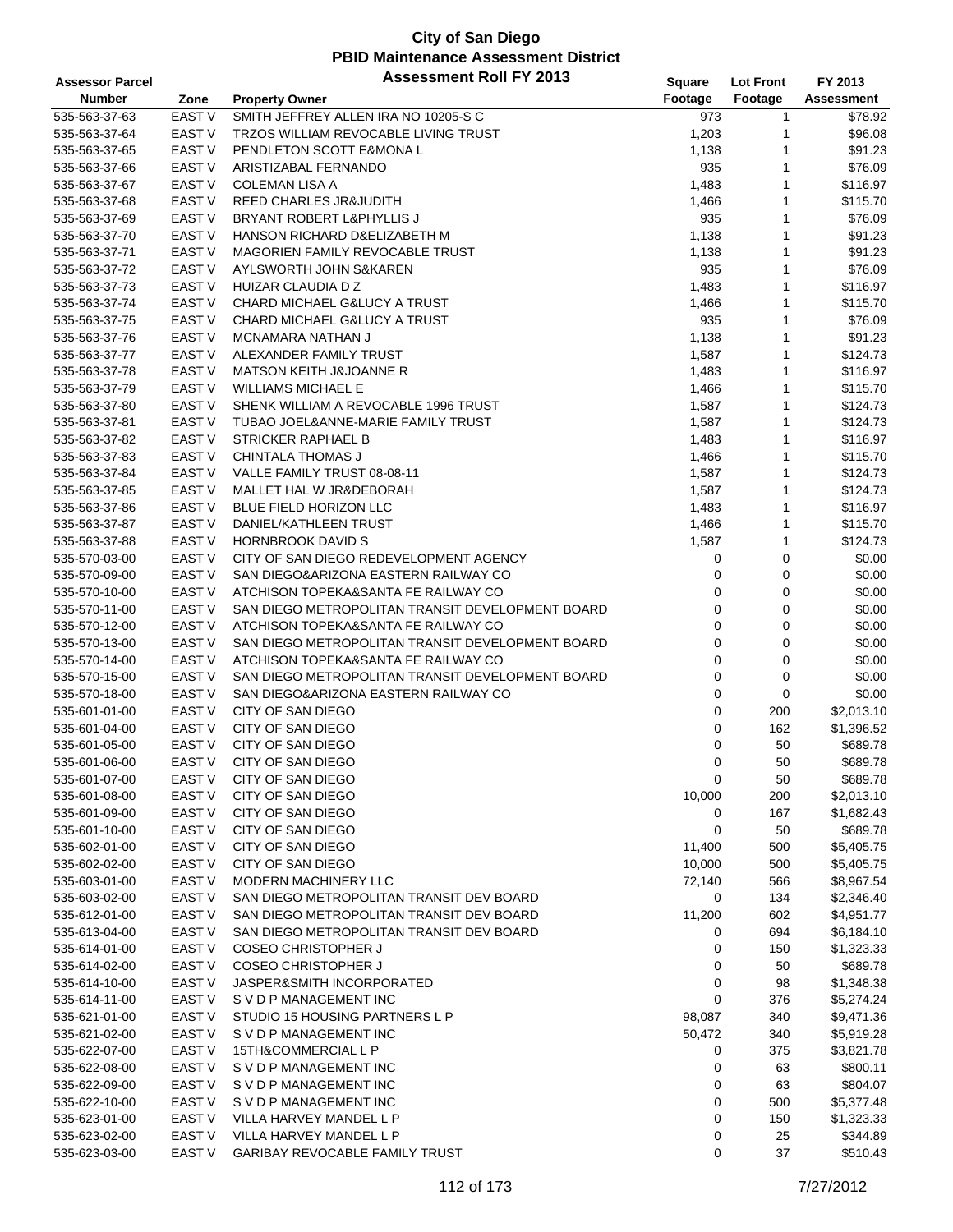| <b>Assessor Parcel</b> |               | <b>Assessment Roll FY 2013</b>                         | Square     | <b>Lot Front</b> | FY 2013           |
|------------------------|---------------|--------------------------------------------------------|------------|------------------|-------------------|
| <b>Number</b>          | Zone          | <b>Property Owner</b>                                  | Footage    | Footage          | <b>Assessment</b> |
| 535-623-04-00          | <b>EAST V</b> | S V D P MANAGEMENT INC                                 | 854        | 38               | \$524.23          |
| 535-623-05-00          | <b>EAST V</b> | S V D P MANAGEMENT INC                                 | 744        | 25               | \$344.89          |
| 535-623-06-00          | <b>EAST V</b> | <b>GEORGE WILLIAM A</b>                                | 0          | 50               | \$689.78          |
| 535-623-07-00          | <b>EAST V</b> | SVDP MANAGEMENT INC                                    | 0          | 25               | \$344.89          |
| 535-623-08-00          | <b>EAST V</b> | SVDP MANAGEMENT INC                                    | 0          | 150              | \$1,323.33        |
| 535-623-09-00          | <b>EAST V</b> | SVDP MANAGEMENT INC                                    | 0          | 175              | \$1,668.21        |
| 535-623-10-00          | EAST V        | S V D P MANAGEMENT INC                                 | 0          | 25               | \$344.89          |
| 535-623-15-00          | EAST V        | VILLA HARVEY MANDEL L P                                | 0          | 30               | \$413.87          |
| 535-623-16-00          | <b>EAST V</b> | VILLA HARVEY MANDEL L P                                | 14,194     | 35               | \$1,280.61        |
| 535-623-17-00          | <b>EAST V</b> | VILLA HARVEY MANDEL L P                                | 51,774     | 115              | \$4,590.92        |
| 535-623-18-00          | <b>EAST V</b> | VILLAGE PLACE APTS L P                                 | 29,193     | 120              | \$2,938.06        |
| 535-630-01-00          | EAST V        | TUDOR R J GORDON IRA ACCOUNT TU1CE                     | 0          | 183              | \$1,751.65        |
| 535-630-02-00          | EAST V        | PAYAN FAMILY TRUST 03-20-06                            | 0          | 50               | \$605.18          |
| 535-630-03-00          | EAST V        | S V D P MANAGEMENT INC                                 | 0          | 50               | \$609.51          |
| 535-630-04-00          | EAST V        | S V D P MANAGEMENT INC                                 | 0          | 25               | \$319.45          |
| 535-630-25-00          | <b>EAST V</b> | S V D P MANAGEMENT INC                                 | 0          | 160              | \$1,485.08        |
| 538-010-23-00          | <b>EAST V</b> | SAN DIEGO&ARIZONA EASTERN RAILWAY CO                   | 0          | 0                | \$0.00            |
| 538-010-31-00          | EAST V        | ATCHISON TOPEKA&SANTA FE RAILWAY CO                    | 0          | 0                | \$0.00            |
| 538-010-32-00          | EAST V        | SAN DIEGO METROPOLITAN TRANSIT DEVELOPMENT BOARD       | 0          | $\mathbf 0$      | \$0.00            |
| 538-010-33-00          | <b>EAST V</b> | SAN DIEGO REGIONAL BUILDING AUTHORITY                  | 283,740    | $\mathbf 0$      | \$21,167.00       |
| 538-010-34-00          | <b>EAST V</b> | SAN DIEGO METROPOLITAN TRANSIT DEVELOPMENT BOARD       | 183,245    | 0                | \$13,670.08       |
| <b>EAST V Total</b>    |               |                                                        | 11,193,716 | 99,828           | \$1,751,227.08    |
|                        |               |                                                        |            |                  |                   |
| 533-573-01-00          |               | GASLAMP OLIVERMCMILLAN BROADWAY LLC 411 BROADWAY LLC   | 24,807     | 175              | \$9,561.32        |
| 533-573-02-00          |               | GASLAMP WASSERMAN MELVIN&ISABELLE TRS                  | 6,384      | 28               | \$2,051.67        |
| 533-573-05-00          |               | GASLAMP CHABRA LIVING 2003 TRUST 12-26-03              | 17,646     | 150              | \$7,413.75        |
| 533-573-06-00          |               | GASLAMP KIM FAMILY REVOCABLE TRUST 03-23-97            | 5,000      | 50               | \$2,280.65        |
| 533-573-07-01          |               | GASLAMP MOSSMER FAMILY TRUST 3 12-17-74                | 2,050      | 25               | \$1,140.33        |
| 533-573-07-02          |               | GASLAMP MOSSMER FAMILY TRUST 3 12-17-74                | 2,285      | 25               | \$1,140.33        |
| 533-573-08-00          |               | GASLAMP PARK YONG K&HAEJA REVOCABLE TRUST              | 2,500      | 25               | \$1,140.33        |
| 533-573-09-00          |               | GASLAMP GRANGER ASSOCIATES                             | 47,500     | 225              | \$15,665.43       |
| 533-573-10-00          |               | GASLAMP HORTON COURT LP                                | 47,304     | 250              | \$16,223.14       |
| 533-573-11-00          |               | GASLAMP RELNA LLC                                      | 23,500     | 47               | \$6,206.49        |
| 533-574-01-00          |               | GASLAMP HUTCHINS JEANNE D LIVING TRUST 01-04-93        | 16,066     | 150              | \$7,072.31        |
| 533-574-02-00          |               | GASLAMP WILLIAMS REVOCABLE FAMILY TRUST                | 20,140     | 50               | \$5,552.40        |
| 533-574-03-00          |               | GASLAMP BARR RICHARD A                                 | 7,356      | 25               | \$2,189.71        |
| 533-574-04-00          |               | GASLAMP U B S PROPERTIES LP                            | 10,300     | 25               | \$2,825.91        |
| 533-574-05-00          |               | GASLAMP BARMAN TOURADJ&CYNTHIA G                       | 5,000      | 25               | \$1,680.58        |
| 533-574-06-00          |               | GASLAMP TRENDWEST LEASING LLC WYNDHAM VACA RESORTS INC | 44,491     | 75               | \$11,414.73       |
| 533-574-08-00          |               | GASLAMP JUSTIN DEVELOPMENT LLC                         | 0          | 150              | \$4,680.95        |
| 533-574-09-00          |               | GASLAMP JUSTIN DEVELOPMENT LLC                         | 0          | 100              | \$4,561.30        |
| 533-574-10-00          |               | GASLAMP JUSTIN DEVELOPMENT LLC                         | 0          | 50               | \$2,280.65        |
| 533-574-11-01          |               | GASLAMP CHAMPION SAM FOX LTD                           | 8,457      | 10               | \$2,067.59        |
| 533-574-11-02          |               | GASLAMP MORRIS STEVEN&CHRISTINE                        | 0          | 10               | \$429.12          |
| 533-574-11-03          |               | GASLAMP OVERSTREET BRIAN                               | 1,993      | 8                | \$622.71          |
| 533-574-11-04          |               | GASLAMP KOHN BARRY J                                   | 1,212      | 8                | \$453.94          |
| 533-574-11-05          |               | GASLAMP BALZANO GERALD J&CLARKE LORIS                  | 1,420      | 8                | \$498.89          |
| 533-574-11-06          |               | GASLAMP MANSOR THOMAS&HEATHER                          | 1,222      | 8                | \$456.10          |
| 533-574-11-07          |               | GASLAMP BONNEY BRADFORD L&CHANDLER A                   | 1,134      | 8                | \$437.08          |
| 533-574-11-08          |               | GASLAMP PITTNER RICHARD A&CRABTREE PENNI               | 1,246      | 8                | \$461.28          |
| 533-574-11-09          |               | GASLAMP ZIEGLER SCOTT W&ANGELA J                       | 1,705      | 8                | \$560.47          |
| 533-574-11-10          |               | GASLAMP BELOTT ROBERT&LINDA                            | 1,211      | 8                | \$453.72          |
| 533-574-11-13          |               | GASLAMP HEDEN JOHN F&STEFANIE A                        | 1,082      | 8                | \$425.84          |
| 533-574-11-14          |               | GASLAMP MOUSAVIZADEH NASSER FAMILY TRUST               | 1,015      | 8                | \$411.37          |
| 533-574-11-15          |               | GASLAMP C&V 6TH AVE LLC                                | 770        | 8                | \$358.42          |
| 533-574-11-16          |               | GASLAMP HARRIS WILLIAM O                               | 1,218      | 8                | \$455.23          |
| 533-574-11-17          |               | GASLAMP KRANTZ GARY&DARLENE                            | 1,201      | 8                | \$451.56          |
| 533-574-11-18          |               | GASLAMP RECHIF RICHARD HIII&SARAH C                    | 1,435      | 8                | \$502.13          |
| 533-574-11-19          |               | GASLAMP HARRIS ADAM B                                  | 1,224      | 8                | \$456.53          |
| 533-574-11-20          |               | GASLAMP HOCHMAN BRUCE TRUST 10-10-11                   | 1,090      | 8                | \$427.57          |
| 533-574-11-21          |               | GASLAMP YOUNES MARK A&HANH VINH THUY PHAM              | 1,187      | 8                | \$448.53          |
| 533-574-11-22          |               | GASLAMP NELSON JULIA A                                 | 903        | 8                | \$387.16          |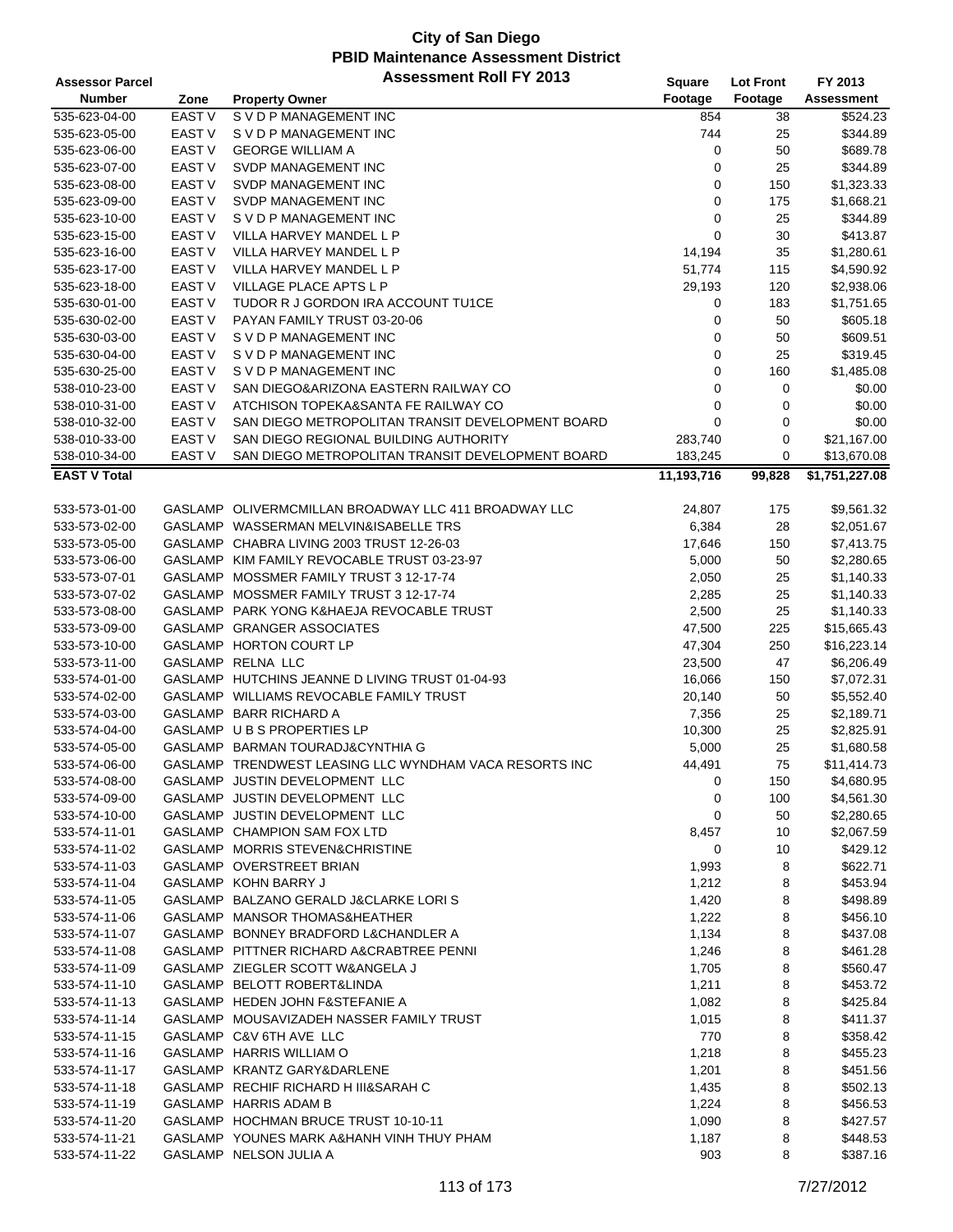| <b>Assessor Parcel</b> |      | <b>Assessment Roll FY 2013</b>                    | <b>Square</b> | <b>Lot Front</b> | FY 2013           |
|------------------------|------|---------------------------------------------------|---------------|------------------|-------------------|
| <b>Number</b>          | Zone | <b>Property Owner</b>                             | Footage       | Footage          | <b>Assessment</b> |
| 533-574-11-23          |      | <b>GASLAMP ICKE ERIC</b>                          | 822           | 8                | \$369.66          |
| 533-574-11-24          |      | GASLAMP RECHIF RICHARD H III&SARAH C              | 985           | 8                | \$404.88          |
| 533-574-11-25          |      | GASLAMP KUCHUK LEONID                             | 2,680         | 16               | \$963.20          |
| 533-574-73-00          |      | GASLAMP GASLAMP PLAZA LTD                         | 5,000         | 150              | \$4,680.95        |
| 533-575-01-00          |      | GASLAMP 5TH&E ASSOCIATES LLC                      | 8,504         | 400              | \$13,923.20       |
| 533-575-02-00          |      | GASLAMP EARP CORP                                 | 23,600        | 50               | \$6,300.11        |
| 533-575-03-00          |      | GASLAMP SAMPIETRO JORGE D                         | 19,380        | 50               | \$5,388.17        |
| 533-575-05-00          |      | GASLAMP PIPITONE CHARLES V FAMILY LTD PARTNERSHIP | 10,000        | 150              | \$5,761.45        |
| 533-575-06-00          |      | GASLAMP NEW MOON LLC                              | 5,000         | 150              | \$4,680.95        |
| 533-575-08-00          |      | GASLAMP ST JAMES HOTEL LLC                        | 44,284        | 50               | \$10,769.92       |
| 533-575-09-00          |      | GASLAMP FIFTH&E ASSOCIATES LLC                    | 0             | 25               | \$1,140.33        |
| 533-575-10-00          |      | GASLAMP FIFTH&E ASSCS LLC                         | $\mathbf 0$   | 25               | \$1,140.33        |
| 533-575-11-00          |      | GASLAMP PIPITONE CHARLES V FAMILY LTD PARTNERSHIP | 33,607        | 100              | \$9,662.77        |
| 533-576-01-00          |      | GASLAMP DENICKS LLC                               | 23,080        | 200              | \$9,788.19        |
| 533-576-02-00          |      | GASLAMP WINDSOR PARTNERSHIP                       | 12,139        | 50               | \$3,823.39        |
|                        |      | GASLAMP MOZZANI FAMILY TRUST 4/17/90              |               | 50               |                   |
| 533-576-03-00          |      |                                                   | 4,784         |                  | \$2,280.65        |
| 533-576-04-00          |      | GASLAMP GOLDEN LION LLC                           | 0             | 50               | \$2,280.65        |
| 533-576-05-00          |      | GASLAMP GOLDEN LION LLC                           | 13,850        | 150              | \$6,593.44        |
| 533-576-06-00          |      | GASLAMP KEATING BUILDING LLC                      | 38,500        | 160              | \$12,160.33       |
| 533-576-07-00          |      | GASLAMP MERCANTILE PROPERTY LLC                   | 8,080         | 40               | \$2,706.21        |
| 533-576-08-00          |      | GASLAMP 762&826 5TH AVE LLC                       | 4,800         | 25               | \$1,637.36        |
| 533-576-09-00          |      | GASLAMP 762&826 5TH AVE LLC                       | 4,875         | 25               | \$1,653.56        |
| 533-576-10-00          |      | GASLAMP 840 5TH AVE LLC                           | 20,000        | 50               | \$5,522.15        |
| 533-576-13-00          |      | GASLAMP BAHYAH INC                                | 10,000        | 150              | \$5,761.45        |
| 533-576-14-00          |      | GASLAMP 852 ONYX LLC                              | 13,610        | 50               | \$4,141.27        |
| 535-081-07-00          |      | GASLAMP SAMPIETRO JORGE D                         | 4,834         | 40               | \$2,004.75        |
| 535-081-14-00          |      | GASLAMP COSS FAMILY TRUST 03-24-94                | 13,000        | 210              | \$7,849.93        |
| 535-081-15-00          |      | GASLAMP 554 4TH AVE LLC                           | 11,200        | 50               | \$3,620.47        |
| 535-081-16-00          |      | GASLAMP 554 4TH AVE LLC                           | 5,200         | 50               | \$2,323.87        |
| 535-081-17-00          |      | GASLAMP FREY BLOCK LLC                            | 10,000        | 150              | \$5,761.45        |
| 535-082-01-00          |      | GASLAMP GASLAMP HERITAGE LP                       | 10,650        | 150              | \$5,901.92        |
| 535-082-02-00          |      | GASLAMP JEONG FAMILY TRUST 08-29-91               | 1,875         | 25               | \$1,005.26        |
| 535-082-03-00          |      | GASLAMP SHIVAY LP                                 | 15,000        | 50               | \$4,441.65        |
| 535-082-04-00          |      | GASLAMP LEUNG CHAU HA SUKI                        | 5,000         | 25               | \$1,680.58        |
| 535-082-05-00          |      | GASLAMP AHERN FRITZ                               | 0             | 50               | \$2,280.65        |
| 535-082-06-00          |      | GASLAMP EUSTON PROPERTIES LLC                     | 17,053        | 50               | \$4,885.30        |
| 535-082-07-00          |      | GASLAMP CITY OF SAN DIEGO                         | 0             | 150              | \$4,680.95        |
| 535-082-08-00          |      | GASLAMP CALLAN HOTEL LLC                          | 15,000        | 150              | \$6,841.95        |
| 535-082-11-00          |      | GASLAMP 528 5TH AVENUE LLC                        | 2,044         | 25               | \$1,140.33        |
| 535-082-12-00          |      | GASLAMP LINCOLN HOTELPARTNERSHIP SD REDEV AGENCY  | 11,470        | 26               | \$3,102.75        |
| 535-082-13-00          |      | GASLAMP WILLIAMS CHARLES J TRUST 04-20-06         | 3,000         | 24               | \$1,224.37        |
| 535-082-14-00          |      | GASLAMP SMITH-NAKAMURA TRUST 07-09-06             | 4,725         | 25               | \$1,621.15        |
| 535-082-15-00          |      | GASLAMP 548-552 5TH AVENUE LLC                    | 12,808        | 25               | \$3,367.88        |
| 535-082-16-00          |      | GASLAMP 560 5TH AVENUE LLC                        | 2,755         | 25               | \$1,195.43        |
| 535-082-17-00          |      | GASLAMP KIM FAMILY TRUST 09-01-93                 | 9,650         | 150              | \$5,685.82        |
| 535-082-18-00          |      | GASLAMP 516 5TH AVENUE LLC                        | 4,300         | 25               | \$1,529.31        |
| 535-082-19-00          |      | GASLAMP APPRECIATED PROPERTY HOLDINGS LLC         | 2,500         | 25               | \$1,140.33        |
| 535-083-01-00          |      | GASLAMP MCCLURKEN INC                             | 15,000        | 150              | \$6,841.95        |
| 535-083-02-00          |      | GASLAMP MCCLURKEN INC                             | 16,000        | 50               | \$4,657.75        |
| 535-083-06-00          |      | GASLAMP LLJRETAIL VENTURES 3 LLC                  | 4,560         | 24               | \$1,561.49        |
| 535-083-07-00          |      | GASLAMP KRAUSS ASSOCIATES                         | 5,000         | 150              | \$4,680.95        |
| 535-083-08-00          |      | GASLAMP HORTON GRAND LLC                          | 0             | 150              | \$4,680.95        |
| 535-083-11-00          |      | GASLAMP CLASSICA PROPERTIES LLC                   | 0             | 50               | \$2,280.65        |
| 535-083-12-00          |      | GASLAMP MCCLURKEN INC                             | 12,380        | 50               | \$3,875.47        |
| 535-083-13-00          |      | GASLAMP MCCLURKEN INC                             | 55,310        | 200              | \$16,753.09       |
| 535-083-15-00          |      | GASLAMP BLOOM SCOTT                               | 8,875         | 50               | \$3,118.04        |
| 535-083-16-00          |      | GASLAMP BLAIR MARTIN L&CYNTHIA S                  | 16,319        | 126              | \$6,550.91        |
| 535-084-01-00          |      | GASLAMP WONG A Y MANAGEMENT CO                    | 20,000        | 200              | \$9,122.60        |
| 535-084-02-00          |      | GASLAMP GRH LLC                                   | 0             | 25               | \$1,140.33        |
| 535-084-03-00          |      | GASLAMP GRH LLC                                   | 0             | 25               | \$1,140.33        |
| 535-084-04-00          |      | GASLAMP GRH LLC                                   | 0             | 200              | \$9,122.60        |
| 535-084-05-00          |      | GASLAMP GRH LLC                                   | 0             | 150              | \$4,680.95        |
|                        |      |                                                   |               |                  |                   |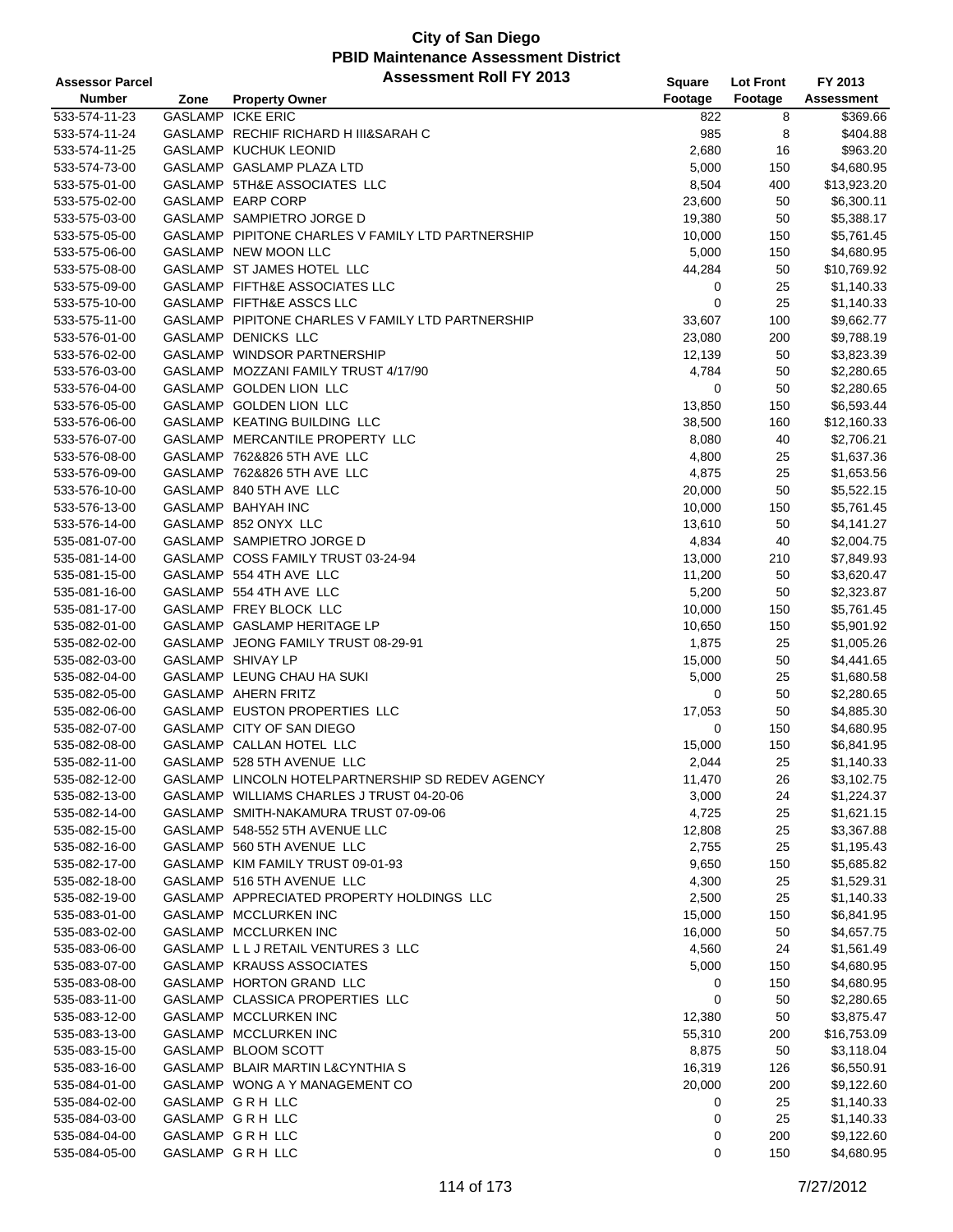| <b>Assessor Parcel</b> |      | <b>Assessment Roll FY 2013</b>                       | Square  | <b>Lot Front</b> | FY 2013           |
|------------------------|------|------------------------------------------------------|---------|------------------|-------------------|
| <b>Number</b>          | Zone | <b>Property Owner</b>                                | Footage | Footage          | <b>Assessment</b> |
| 535-084-07-00          |      | GASLAMP GRH LLC                                      | 0       | 50               | \$2,280.65        |
| 535-084-09-00          |      | GASLAMP GRH LLC                                      | 0       | 150              | \$4,680.95        |
| 535-084-10-00          |      | GASLAMP MELLOS FAMILY TRUST B                        | 16,903  | 200              | \$8,453.34        |
| 535-085-12-01          |      | GASLAMP ASHFORD SHELBY                               | 807     | 4                | \$270.40          |
| 535-085-12-02          |      | GASLAMP CHAOUI RANI A                                | 681     | 4                | \$243.18          |
| 535-085-12-03          |      | GASLAMP HWANG LENNY HYUN                             | 636     | 4                | \$233.45          |
| 535-085-12-04          |      | GASLAMP MURPHY DANIEL                                | 623     | 4                | \$230.64          |
| 535-085-12-05          |      | GASLAMP HERNANDEZ RAYMOND E                          | 1,113   | 4                | \$336.53          |
| 535-085-12-06          |      | GASLAMP STEARMAN JEFFRERY N IRA ACCOUNT NO 30940LA   | 547     | 4                | \$214.22          |
| 535-085-12-07          |      | GASLAMP BERGERON DENIS J III&SARAH M                 | 807     | 4                | \$270.40          |
| 535-085-12-08          |      | GASLAMP ORR RICHARD F&LORIS                          | 764     | 4                | \$261.11          |
| 535-085-12-09          |      | GASLAMP RUIZ-GALINDO ARMANDO                         | 807     | 4                | \$270.40          |
| 535-085-12-10          |      | GASLAMP ANTONIADIS IOANNIS                           | 807     | 4                | \$270.40          |
| 535-085-12-11          |      | GASLAMP CULL SCOTT D&JENNIE M                        | 807     | 4                | \$270.40          |
| 535-085-12-12          |      | GASLAMP STARGATE TRUST 09-18-03                      | 483     | 4                | \$200.39          |
| 535-085-12-13          |      | GASLAMP VARGAS MYRNA C REVOCABLE TRUST 09-26-91      | 807     | 4                | \$270.40          |
| 535-085-12-14          |      | GASLAMP ERICKSON NICHOLAS C                          | 846     | 4                | \$278.83          |
| 535-085-12-15          |      | GASLAMP KAYACHANIAN ESTELA                           | 807     | 4                | \$270.40          |
| 535-085-12-16          |      | GASLAMP ANDERSON MICHAEL J D                         | 1,113   | 4                | \$336.53          |
| 535-085-12-17          |      | GASLAMP RICHARDS DOUGLAS D&TRINA                     | 483     | 4                | \$200.39          |
| 535-085-12-18          |      | GASLAMP SHEPARD DREW                                 | 807     | 4                | \$270.40          |
| 535-085-12-19          |      | GASLAMP WIND&SKI PROPERTIES LLC                      | 832     | 4                | \$275.81          |
| 535-085-12-20          |      | GASLAMP WEBER JEFFREY&CHERRY A FAMILY TRUST 12-18-09 | 846     | 4                | \$278.83          |
| 535-085-12-21          |      | GASLAMP JAIN PAUL A                                  | 1,209   | 4                | \$357.28          |
| 535-085-12-22          |      | GASLAMP IDAHOSA STEPHEN I                            | 1,209   | 4                | \$357.28          |
| 535-085-12-23          |      | GASLAMP NGUYEN ALEXIE K                              | 1,209   | 4                | \$357.28          |
| 535-085-12-24          |      | GASLAMP WELLS STEPHEN T                              | 807     | 4                | \$270.40          |
| 535-085-12-25          |      | GASLAMP DOBRANSKY MICHAEL T                          | 754     | 4                | \$258.95          |
| 535-085-12-26          |      | GASLAMP RAYVIN LLC                                   | 636     | 4                | \$233.45          |
| 535-085-12-27          |      | GASLAMP REITER TRUST 11-11-09                        | 623     | 4                | \$230.64          |
| 535-085-12-28          |      | GASLAMP ROSE MARVIN REVOCABLE TRUST 06-17-08         | 1,113   | 4                | \$336.53          |
| 535-085-12-29          |      | GASLAMP DOUGLAS MICHAEL W&CINDY REVOCABLE 2001 TRUST | 547     | 4                | \$214.22          |
| 535-085-12-30          |      | GASLAMP DIDOMIZIO PETER                              | 807     | 4                | \$270.40          |
| 535-085-12-31          |      | GASLAMP SANDERS RYAN M                               | 764     | 4                | \$261.11          |
| 535-085-12-32          |      | GASLAMP CHILLING OUT IN SAN DIEGO LLC                | 807     | 4                | \$270.40          |
| 535-085-12-33          |      | GASLAMP KNYTYCH PATRICK J&SHARON J                   | 807     | 4                | \$270.40          |
| 535-085-12-34          |      | GASLAMP DEAL RACHELLE                                | 807     | 4                | \$270.40          |
| 535-085-12-35          |      | GASLAMP SARNAT ANDREW J&CATHERINE A                  | 483     | 4                | \$200.39          |
| 535-085-12-36          |      | GASLAMP JONES LARRY E&DIANE MASKELL                  | 807     | 4                | \$270.40          |
| 535-085-12-37          |      | <b>GASLAMP HOWES TERESA</b>                          | 846     | 4                | \$278.83          |
| 535-085-12-38          |      | GASLAMP HOPKINS MICHAEL R&BETTY J                    | 807     | 4                | \$270.40          |
| 535-085-12-39          |      | GASLAMP CHANG EDDIE L&MAGDALENA C                    | 1,113   | 4                | \$336.53          |
| 535-085-12-40          |      | GASLAMP MOYER JON&JUHIE                              | 483     | 4                | \$200.39          |
| 535-085-12-41          |      | GASLAMP DECHAVEZ FAMILY TRUST 09-05-07               | 807     | 4                | \$270.40          |
| 535-085-12-42          |      | <b>GASLAMP JONNES PETER</b>                          | 832     | 4                | \$275.81          |
| 535-085-12-43          |      | GASLAMP JOHNSTON LARRY D&JOANNE P                    | 846     | 4                | \$278.83          |
| 535-085-12-44          |      | GASLAMP BROVICK EUGENE M                             | 935     | 4                | \$298.07          |
| 535-085-12-45          |      | GASLAMP BARKHODAEE PAUL                              | 681     | 4                | \$243.18          |
| 535-085-12-46          |      | GASLAMP BEAN PERRY B                                 | 636     | 4                | \$233.45          |
| 535-085-12-47          |      | GASLAMP KERSULIS RICHARD J&SANDRA D                  | 623     | 4                | \$230.64          |
| 535-085-12-48          |      | GASLAMP LAKSHMI 2010 LLC                             | 1,113   | 4                | \$336.53          |
| 535-085-12-49          |      | GASLAMP ABDULLAH AMBER P                             | 547     | 4                | \$214.22          |
| 535-085-12-50          |      | GASLAMP ALLAS MANUEL S                               | 807     | 4                | \$270.40          |
| 535-085-12-51          |      | GASLAMP MOSLEY ROGER W&ELAINE C REVOCABLE TRUST      | 764     | 4                | \$261.11          |
| 535-085-12-52          |      | GASLAMP FOEGAL ANN                                   | 807     | 4                | \$270.40          |
| 535-085-12-53          |      | GASLAMP KU WINSTON                                   | 807     | 4                | \$270.40          |
| 535-085-12-54          |      | GASLAMP BAJAJ AKASH                                  | 807     | 4                | \$270.40          |
| 535-085-12-55          |      | GASLAMP MURCRAY THEODORE&BROOK                       | 483     | 4                | \$200.39          |
| 535-085-12-56          |      | GASLAMP STEELE PETER E                               | 807     | 4                | \$270.40          |
| 535-085-12-57          |      | GASLAMP SEDLACHEK MICHAEL J                          | 846     | 4                | \$278.83          |
| 535-085-12-58          |      | GASLAMP FEENEY JAMES C&BONITA L                      | 807     | 4                | \$270.40          |
| 535-085-12-59          |      | GASLAMP CAVANAUGH ERIN M                             | 1,113   | 4                | \$336.53          |
|                        |      |                                                      |         |                  |                   |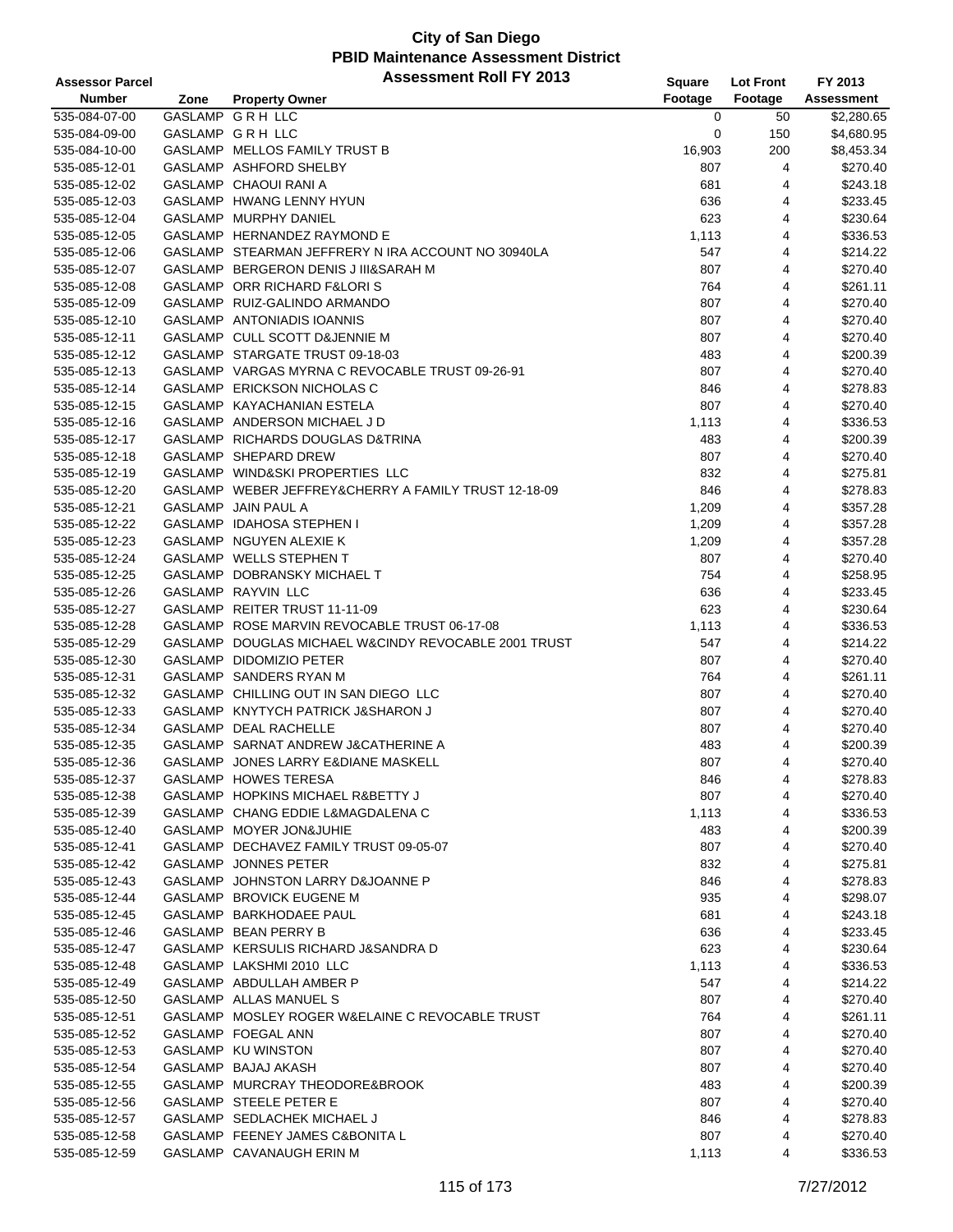| <b>Assessor Parcel</b> |      | <b>Assessment Roll FY 2013</b>                         | Square  | <b>Lot Front</b> | FY 2013     |
|------------------------|------|--------------------------------------------------------|---------|------------------|-------------|
| <b>Number</b>          | Zone | <b>Property Owner</b>                                  | Footage | Footage          | Assessment  |
| 535-085-12-60          |      | GASLAMP NING ONNA LIVING TRUST 07-08-04                | 483     | 4                | \$200.39    |
| 535-085-12-61          |      | GASLAMP LUKER BRYAN                                    | 807     | 4                | \$270.40    |
| 535-085-12-62          |      | GASLAMP FONG LEROY Y&JULIE A LIVING TRUST 08-21-92     | 832     | 4                | \$275.81    |
| 535-085-12-63          |      | GASLAMP HARTNETT DANIEL J&LEONOR S                     | 846     | 4                | \$278.83    |
| 535-085-12-64          |      | GASLAMP BIRCHARD CLYDE&SUZANNE                         | 935     | 4                | \$298.07    |
| 535-085-12-65          |      | GASLAMP OUYANG JENNIFER                                | 681     | 4                | \$243.18    |
| 535-085-12-66          |      | GASLAMP PERLOFF MARVIN                                 | 636     | 4                | \$233.45    |
| 535-085-12-67          |      | GASLAMP LY CAN GIA&JULIETTE K                          | 623     | 4                | \$230.64    |
| 535-085-12-68          |      | GASLAMP THREE ARCH CAPITAL INC                         | 1,113   | 4                | \$336.53    |
| 535-085-12-69          |      | GASLAMP COMBRA ANDREW J                                | 547     | 4                | \$214.22    |
| 535-085-12-70          |      | GASLAMP ROLLS THOMAS TR&ROLLS ANNA M TR                | 807     | 4                | \$270.40    |
| 535-085-12-71          |      | GASLAMP SESSIONS MICHAEL S                             | 764     | 4                | \$261.11    |
| 535-085-12-72          |      | GASLAMP QUITMEYER DOUGLAS C                            | 807     | 4                | \$270.40    |
| 535-085-12-73          |      | GASLAMP CATHER GEORGE A III                            | 807     | 4                | \$270.40    |
| 535-085-12-74          |      | GASLAMP STRAMGE FAMILY TRUST 03-16-11                  | 807     | 4                | \$270.40    |
| 535-085-12-75          |      | GASLAMP JUNG JACK&MELFI ANGELA                         | 483     | 4                | \$200.39    |
| 535-085-12-76          |      | GASLAMP TROSHKIN VADIM                                 | 807     | 4                | \$270.40    |
| 535-085-12-77          |      | GASLAMP STELZNER S BRUCE&JULIE B                       | 846     | 4                | \$278.83    |
| 535-085-12-78          |      | GASLAMP CURCIO BRIAN                                   | 807     | 4                | \$270.40    |
| 535-085-12-79          |      | GASLAMP MOULAISON DAVID K&BARBARA S                    | 1,113   | 4                | \$336.53    |
| 535-085-12-80          |      | GASLAMP FERGUSON LIGAYA M SEPARATE PROPERTY TRUST      | 483     | 4                | \$200.39    |
| 535-085-12-81          |      | GASLAMP SAID ADNAN A                                   | 807     | 4                | \$270.40    |
| 535-085-12-82          |      | GASLAMP PEDDER DAVID A                                 | 832     | 4                | \$275.81    |
| 535-085-12-83          |      | GASLAMP SECURITY SYS TECHNIQUES INC 401 K SAVINGS PLAN | 846     | 4                | \$278.83    |
| 535-085-12-84          |      | GASLAMP GASLAMP RETAILPHASE TWO LTD                    | 20,128  | 4                | \$4,445.67  |
| 535-085-12-85          |      | GASLAMP GASLAMP RETAILPHASE TWO LTD                    | 47,040  | 4                | \$10,261.36 |
| 535-085-13-01          |      | GASLAMP MOADDELI BRIAN                                 | 777     | 5                | \$287.92    |
| 535-085-13-02          |      | GASLAMP FREDERICKS JOHN C&MARY J                       | 736     | 5                | \$279.06    |
| 535-085-13-03          |      | GASLAMP KAPLAN KENNETH D&DIANA REVOCABLE 2005 TRUST    | 1,016   | 5                | \$339.57    |
| 535-085-13-04          |      | GASLAMP WILSON MELISSA M                               | 736     | 5                | \$279.06    |
| 535-085-13-05          |      | GASLAMP SALEM BASSAM                                   | 777     | 5                | \$287.92    |
| 535-085-13-06          |      | GASLAMP VALENTINE DAVID L&STACIA A                     | 958     | 5                | \$327.04    |
| 535-085-13-07          |      | GASLAMP PALEN WILLIAM R                                | 1,016   | 5                | \$339.57    |
| 535-085-13-08          |      | GASLAMP GUZIK JANELLE A                                | 778     | 5                | \$288.14    |
| 535-085-13-09          |      | GASLAMP CAPSTONE PROPERTIES I INC                      | 777     | 5                | \$287.92    |
| 535-085-13-10          |      | GASLAMP EGGER WALTER T&MARIANNE REVOCABLE TRUST        | 655     | 5                | \$261.56    |
| 535-085-13-11          |      | GASLAMP BINNO-TAYLOR TANYA                             | 777     | 5                | \$287.92    |
| 535-085-13-12          |      | GASLAMP BUSH MODENE N FAMILY TRUST 07-30-92            | 519     | 5                | \$232.17    |
| 535-085-13-13          |      | GASLAMP SHAFIZ FAMILY TRUST 04-26-07                   | 993     | 5                | \$334.60    |
| 535-085-13-14          |      | GASLAMP HARP MICHAEL&DEBRA A                           | 1,016   | 5                | \$339.57    |
| 535-085-13-15          |      | GASLAMP SYBRANDY 03 LLC                                | 777     | 5                | \$287.92    |
| 535-085-13-16          |      | GASLAMP ORZYNSKI EVA                                   | 448     | 5                | \$216.83    |
| 535-085-13-17          |      | GASLAMP SAUNDERS AUBREY S                              | 777     | 5                | \$287.92    |
| 535-085-13-18          |      | GASLAMP BURNS PATRICK J&CATHY M                        | 777     | 5                | \$287.92    |
| 535-085-13-19          |      | GASLAMP SCHONFELD FAMILY 2002 TRUST 12-04-02           | 1,016   | 5                | \$339.57    |
| 535-085-13-20          |      | GASLAMP MALONE GAYLE E                                 | 820     | 5                | \$297.22    |
| 535-085-13-21          |      | GASLAMP MILLS MARK W                                   | 1,013   | 5                | \$338.92    |
| 535-085-13-22          |      | GASLAMP MARTIN FAMILY TRUST 04-19-99                   | 1,016   | 5                | \$339.57    |
| 535-085-13-23          |      | GASLAMP WALZ PATRICK T                                 | 1,020   | 5                | \$340.44    |
| 535-085-13-24          |      | GASLAMP MERCADO ROBERTO                                | 1,256   | 5                | \$391.44    |
| 535-085-13-25          |      | GASLAMP POTTER DAVID R                                 | 1,256   | 5                | \$391.44    |
| 535-085-13-26          |      | GASLAMP TAYLOR DANIEL L                                | 1,256   | 5                | \$391.44    |
| 535-085-13-27          |      | GASLAMP WELLER LAWRENCE                                | 1,256   | 5                | \$391.44    |
| 535-085-13-28          |      | GASLAMP GRAVELLE KELLY                                 | 1,256   | 5                | \$391.44    |
| 535-085-13-29          |      | GASLAMP WILNER HOWARD M&KAREN G                        | 777     | 5                | \$287.92    |
| 535-085-13-30          |      | GASLAMP DELEON SERGIO D                                | 799     | 5                | \$292.68    |
| 535-085-13-31          |      | GASLAMP DINNEL JEREMY&ESMERALDA O                      | 1,016   | 5                | \$339.57    |
| 535-085-13-32          |      | GASLAMP CASTELLANOS FAMILY TRUST 06-09-09              | 799     | 5                | \$292.68    |
| 535-085-13-33          |      | GASLAMP MORRIS RONALD L II                             | 777     | 5                | \$287.92    |
| 535-085-13-34          |      | GASLAMP POTTER DAVID                                   | 958     | 5                | \$327.04    |
| 535-085-13-35          |      | GASLAMP LOTZOF FAMILY TRUST 01-18-07                   | 1,016   | 5                | \$339.57    |
| 535-085-13-36          |      | GASLAMP ROBINSON SCOTT O&JAMIE M                       | 778     | 5                | \$288.14    |
|                        |      |                                                        |         |                  |             |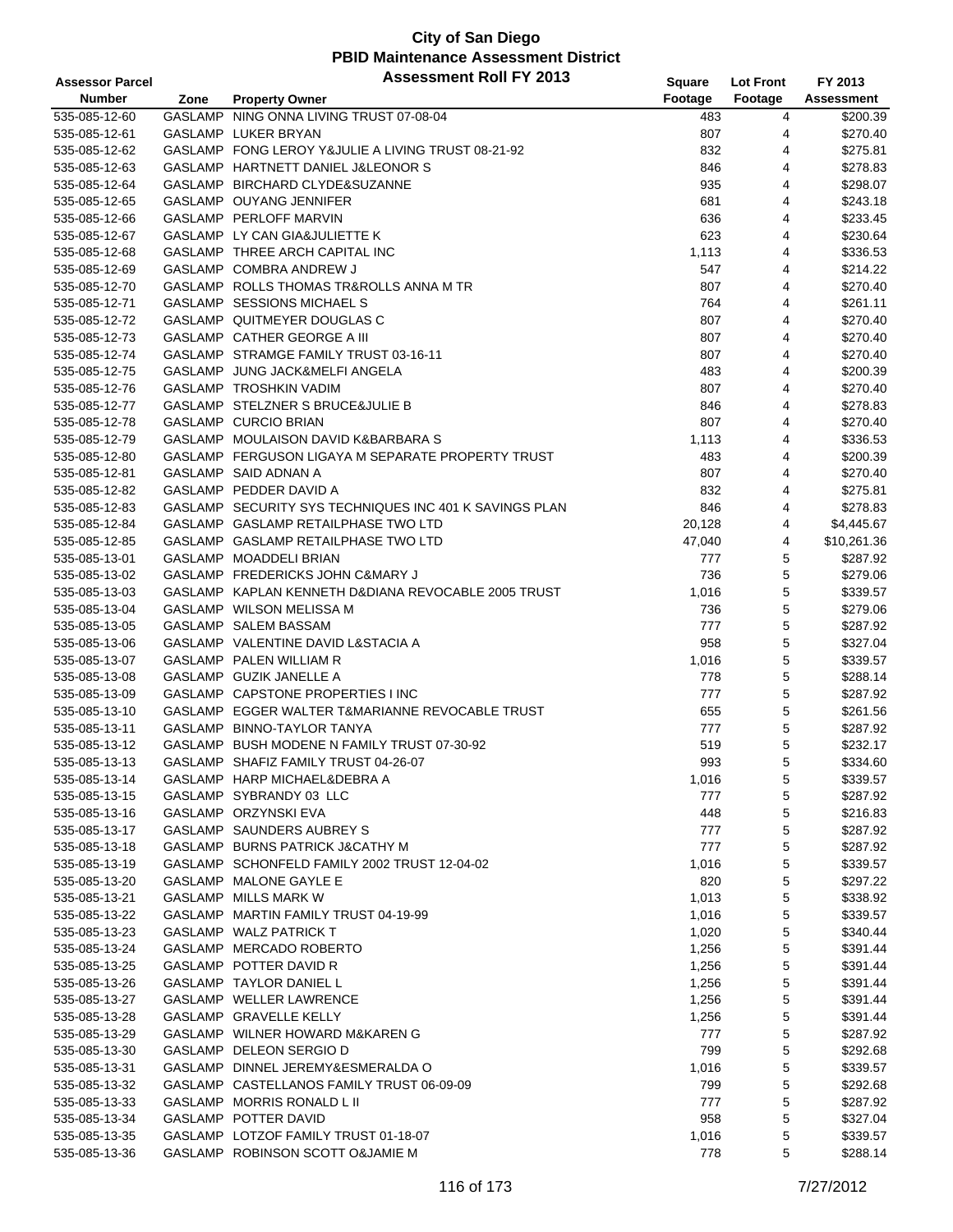| <b>Assessor Parcel</b> |      | <b>Assessment Roll FY 2013</b>                               | Square  | <b>Lot Front</b> | FY 2013           |
|------------------------|------|--------------------------------------------------------------|---------|------------------|-------------------|
| <b>Number</b>          | Zone | <b>Property Owner</b>                                        | Footage | Footage          | <b>Assessment</b> |
| 535-085-13-37          |      | GASLAMP ALDERETE IGNACIO J&MICHELLE J                        | 777     | 5                | \$287.92          |
| 535-085-13-38          |      | GASLAMP V R PRIME HOLDINGS LLC                               | 655     | 5                | \$261.56          |
| 535-085-13-39          |      | GASLAMP GHAFFARI-TABRIZI FRED&SHIRAZI FERI                   | 777     | 5                | \$287.92          |
| 535-085-13-40          |      | GASLAMP ENGARDT GARY                                         | 519     | 5                | \$232.17          |
| 535-085-13-41          |      | GASLAMP PIETRZAK JEFF&LINDA                                  | 993     | 5                | \$334.60          |
| 535-085-13-42          |      | GASLAMP STEARMAN JEFFREY N&NILI A                            | 1,016   | 5                | \$339.57          |
| 535-085-13-43          |      | GASLAMP SIEGEL BORIS&MARSHA A                                | 777     | 5                | \$287.92          |
| 535-085-13-44          |      | GASLAMP MORRISSEY RICHARD J&EKATERINA L                      | 512     | 5                | \$230.66          |
| 535-085-13-45          |      | GASLAMP STERNBACH JOSHUA                                     | 777     | 5                | \$287.92          |
| 535-085-13-46          |      | GASLAMP VOLKOVA SVETLANA TRUST 06-30-09                      | 777     | 5                | \$287.92          |
| 535-085-13-47          |      | GASLAMP HARRIS WILLIAM V&MARY J                              | 1,016   | 5                | \$339.57          |
| 535-085-13-48          |      | GASLAMP BARKHODAEE PAULP LIVING TRUST 11-13-08               | 820     | 5                | \$297.22          |
| 535-085-13-49          |      | GASLAMP YOSHIDA MASATSUGU TRUST 05-03-00                     | 1,013   | 5                | \$338.92          |
| 535-085-13-50          |      | GASLAMP SLATER LIVING TRUST 08-26-98                         | 1,016   | 5                | \$339.57          |
| 535-085-13-51          |      | GASLAMP FOSTER JOHN M LIVING TRUST 04-05-05                  | 1,020   | 5                | \$340.44          |
| 535-085-13-52          |      | GASLAMP GASLAMP RETAILPHASE ONE LTD                          | 34,711  | 5                | \$7,621.06        |
| 535-085-13-53          |      | GASLAMP GASLAMP RETAILPHASE TWO LTD                          | 98,580  | 5                | \$21,423.15       |
| 535-085-14-01          |      | GASLAMP SACKS JEFFREY                                        | 777     | 5                | \$287.92          |
| 535-085-14-02          |      | GASLAMP BOUCHER RONALD J&TANYA A                             | 799     | 5                | \$292.68          |
| 535-085-14-03          |      | GASLAMP SHAHI KAVIAN&PARISA REVOCABLE LIVING TRUST           | 1,016   | 5                | \$339.57          |
| 535-085-14-04          |      | GASLAMP ROMERO DAVID P&MICHELLE K                            | 799     | 5                | \$292.68          |
| 535-085-14-05          |      | GASLAMP PRUETT MICHAEL&KATRIINA                              | 777     | 5                | \$287.92          |
| 535-085-14-06          |      | <b>GASLAMP SRIDHAR PRIYA</b>                                 | 958     | 5                | \$327.04          |
| 535-085-14-07          |      | GASLAMP JOHNSON NOAH&MELISSA 2007 TRUST                      | 1,016   | 5                | \$339.57          |
| 535-085-14-08          |      | <b>GASLAMP THEISEN THOMAS D</b>                              | 778     | 5                | \$288.14          |
| 535-085-14-09          |      | GASLAMP KIM EDWARD H&MICHELLE C LIVING TRUST                 | 777     | 5                | \$287.92          |
| 535-085-14-10          |      | GASLAMP KUEBLBECK MARTIN J                                   | 655     | 5                | \$261.56          |
| 535-085-14-11          |      | GASLAMP KIRBY CHRISTOPHER                                    | 777     | 5                | \$287.92          |
| 535-085-14-12          |      | GASLAMP LEVY DAVID J                                         | 519     | 5                | \$232.17          |
| 535-085-14-13          |      | GASLAMP GILL SATWANT                                         | 993     | 5                | \$334.60          |
| 535-085-14-14          |      | GASLAMP TRISKELE ACQUISITIONS LLC                            | 1,016   | 5                | \$339.57          |
| 535-085-14-15          |      | GASLAMP MCCOLGAN BRIAN P                                     | 777     | 5                | \$287.92          |
| 535-085-14-16          |      | GASLAMP FILGO GREGORY L&LINDA M                              | 512     | 5                | \$230.66          |
| 535-085-14-17          |      | GASLAMP MENDOZA FRANK&LYN                                    | 777     | 5                | \$287.92          |
| 535-085-14-18          |      | GASLAMP COLLINS CASSIDY B                                    | 777     | 5                | \$287.92          |
| 535-085-14-19          |      | GASLAMP CAMP RANDALL J&TOUSI SUSAN H                         | 1,016   | 5                | \$339.57          |
| 535-085-14-20          |      | GASLAMP SOLOMON GREGG                                        | 820     | 5                | \$297.22          |
| 535-085-14-21          |      | GASLAMP LABIAK SEPARATE PROPERTY TRUST 07-11-11              | 1,013   | 5                | \$338.92          |
| 535-085-14-22          |      | GASLAMP JONES MARY SUSAN                                     | 1,016   | 5                | \$339.57          |
| 535-085-14-23          |      | GASLAMP ROBERTS MELVIN A&NORMA L                             | 1,020   | 5                | \$340.44          |
| 535-085-14-24          |      | GASLAMP AGHA VANESSA E                                       | 777     | 5                | \$287.92          |
| 535-085-14-25          |      | GASLAMP MILLS-MAZER NEIL B&MARGUERITE M                      | 799     | 5                | \$292.68          |
| 535-085-14-26          |      | GASLAMP GABRIEL CEASAR D                                     | 1,016   | 5                | \$339.57          |
| 535-085-14-27          |      | GASLAMP POORMAN BRETT C&HARADA-POORMAN ALISSA C FAMILY TRUST | 799     | 5                | \$292.68          |
| 535-085-14-28          |      | GASLAMP MARTIN JAMES R                                       | 777     | 5                | \$287.92          |
| 535-085-14-29          |      | GASLAMP PACIFIC COAST RENTALS LLC                            | 958     | 5                | \$327.04          |
| 535-085-14-30          |      | GASLAMP WAISE WILLIAM                                        | 1,016   | 5                | \$339.57          |
| 535-085-14-31          |      | GASLAMP CHEN MICHAEL&LIANG KAICHAN                           | 778     | 5                | \$288.14          |
| 535-085-14-32          |      | GASLAMP GRAFF DAVID E                                        | 777     | 5                | \$287.92          |
| 535-085-14-33          |      | GASLAMP NOLTE MARK W&PAMELA G                                | 655     | 5                | \$261.56          |
| 535-085-14-34          |      | GASLAMP BUCK JAMES G                                         | 777     | 5                | \$287.92          |
| 535-085-14-35          |      | GASLAMP WARREN CAROL                                         | 519     | 5                | \$232.17          |
| 535-085-14-36          |      | GASLAMP JUNG DIANA G                                         | 993     | 5                | \$334.60          |
| 535-085-14-37          |      | GASLAMP JAIN PAUL A                                          | 1,016   | 5                | \$339.57          |
| 535-085-14-38          |      | GASLAMP CADENA MAXIMO J                                      | 777     | 5                | \$287.92          |
| 535-085-14-39          |      | GASLAMP PROVERBS 3-5 TRUST 05-18-07                          | 512     | 5                | \$230.66          |
| 535-085-14-40          |      | GASLAMP MANACO FAMILY 1994 TRUST 05-02-94                    | 777     | 5                | \$287.92          |
| 535-085-14-41          |      | GASLAMP SHEPARD FAMILY TRUST                                 | 777     | 5                | \$287.92          |
| 535-085-14-42          |      | GASLAMP ELIZALDE TODD P&FARA S TRUST 11-02-98                | 1,016   | 5                | \$339.57          |
| 535-085-14-43          |      | GASLAMP FRAZIER POLINA                                       | 820     | 5                | \$297.22          |
| 535-085-14-44          |      | GASLAMP REARDON TIGHE M&JENNIFER C                           | 1,013   | 5                | \$338.92          |
| 535-085-14-45          |      | GASLAMP OLIVEIRA LIVING TRUST 08-24-06                       | 1,016   | 5                | \$339.57          |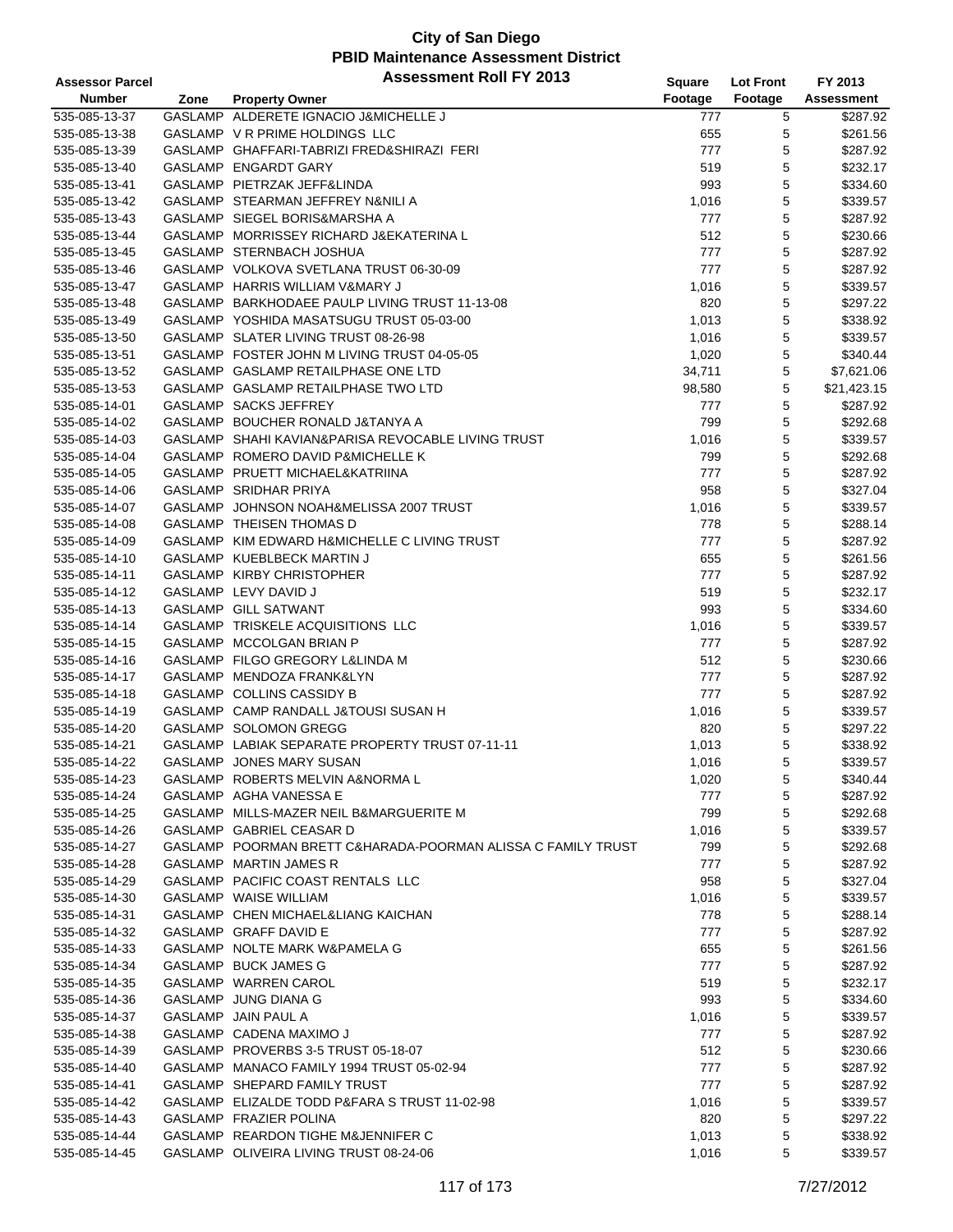| <b>Assessor Parcel</b> |                 | <b>Assessment Roll FY 2013</b>                            | <b>Square</b> | <b>Lot Front</b> | FY 2013           |
|------------------------|-----------------|-----------------------------------------------------------|---------------|------------------|-------------------|
| <b>Number</b>          | Zone            | <b>Property Owner</b>                                     | Footage       | Footage          | <b>Assessment</b> |
| 535-085-14-46          |                 | GASLAMP NEUMAN FAMILY TRUST 09-08-04                      | 1,020         | 5                | \$340.44          |
| 535-085-14-47          |                 | GASLAMP SALEMME DEBRA M REVOCABLE TRUST 06-10-99          | 777           | 5                | \$287.92          |
| 535-085-14-48          |                 | GASLAMP LEROUX MICHAEL R&ROACH NANCY H                    | 799           | 5                | \$292.68          |
| 535-085-14-49          |                 | GASLAMP BARRIOS BENNETT R&LAURA G                         | 1,016         | 5                | \$339.57          |
| 535-085-14-50          |                 | GASLAMP MOADDELI BRIAN                                    | 799           | 5                | \$292.68          |
| 535-085-14-51          |                 | GASLAMP ORTIZ AMANCIO                                     | 777           | 5                | \$287.92          |
| 535-085-14-52          |                 | GASLAMP HUIN VALERIE R                                    | 958           | 5                | \$327.04          |
| 535-085-14-53          |                 | GASLAMP LY REVOCABLE TRUST 01-04-94                       | 1,016         | 5                | \$339.57          |
| 535-085-14-54          |                 | GASLAMP STARKIE WILLIAM                                   | 778           | 5                | \$288.14          |
| 535-085-14-55          |                 | GASLAMP MIDDLETON F ALEXANDER III                         | 777           | 5                | \$287.92          |
| 535-085-14-56          |                 | GASLAMP LESSANI SALTANAT FAMILY TRUST 01-10-10            | 472           | 5                | \$222.01          |
| 535-085-14-57          |                 | GASLAMP WILLIAMS PAUL                                     | 777           | 5                | \$287.92          |
| 535-085-14-58          |                 | GASLAMP MOADDELI BRIAN B                                  | 519           | 5                | \$232.17          |
| 535-085-14-59          |                 | GASLAMP REIN SCOTT                                        | 993           | 5                | \$334.60          |
| 535-085-14-60          |                 | GASLAMP KAWANO JAY                                        | 1,016         | 5                | \$339.57          |
| 535-085-14-61          |                 | GASLAMP VADNAL VANESSA L                                  | 777           | 5                | \$287.92          |
| 535-085-14-62          |                 | GASLAMP WILSON JOHN B&ALFORD-WILSON SHARON                | 512           | 5                | \$230.66          |
| 535-085-14-63          |                 | GASLAMP SIRSI AJAY&TAMMARA                                | 777           | 5                | \$287.92          |
| 535-085-14-64          |                 | GASLAMP ROOT FAMILY TRUST 08-30-96                        | 777           | 5                | \$287.92          |
| 535-085-14-65          |                 | GASLAMP GOLDEN JOHN C                                     | 1,016         | 5                | \$339.57          |
| 535-085-14-66          |                 | GASLAMP LEVY DAVID J                                      | 820           | 5                | \$297.22          |
| 535-085-14-67          |                 | GASLAMP GAGNON ROBERT D&LORI A                            | 1,013         | 5                | \$338.92          |
| 535-085-14-68          |                 | GASLAMP HABEL TRUST 03-18-03                              | 1,016         | 5                | \$339.57          |
| 535-085-14-69          | GASLAMP VI LOAN |                                                           | 1,020         | 5                | \$340.44          |
| 535-085-15-01          |                 | GASLAMP SHAFIZ FAMILY TRUST 04-26-07                      | 935           | 4                | \$298.07          |
| 535-085-15-02          |                 | GASLAMP KOSOWSKI JOAN C                                   | 681           | 4                | \$243.18          |
| 535-085-15-03          |                 | GASLAMP EDELIST ALLEN                                     | 636           | 4                | \$233.45          |
| 535-085-15-04          |                 | GASLAMP FEARRIEN JEAN BYPASS TRUST                        | 623           | 4                | \$230.64          |
| 535-085-15-05          |                 | GASLAMP BENNETT BROOKE M                                  | 1,113         | 4                | \$336.53          |
| 535-085-15-06          |                 | GASLAMP VALADEZ ELIZABETH                                 | 547           | 4                | \$214.22          |
| 535-085-15-07          |                 | GASLAMP ELDER CONNIE                                      | 807           | 4                | \$270.40          |
| 535-085-15-08          |                 | GASLAMP ALIAMIRI ALIREZA                                  | 764           | 4                | \$261.11          |
| 535-085-15-09          |                 | GASLAMP REESE FAMILY 2006 TRUST 07-24-06                  | 807           | 4                | \$270.40          |
| 535-085-15-10          |                 | GASLAMP NOCKENGUST REX T                                  | 807           | 4                | \$270.40          |
| 535-085-15-11          |                 | GASLAMP LACKEY FAMILY TRUST 12-09-87                      | 807           | 4                | \$270.40          |
| 535-085-15-12          |                 | GASLAMP DAVIDSON TED E&MARADI                             | 483           | 4                | \$200.39          |
| 535-085-15-13          |                 | GASLAMP GALVIN DANIEL J&RUIZ-GALVIN PATRICIA A            | 807           | 4                | \$270.40          |
| 535-085-15-14          |                 | GASLAMP UPDIKE JOHN R                                     | 846           | 4                | \$278.83          |
| 535-085-15-15          |                 | GASLAMP BORDA BLOOD REVOCABLE TRUST 05-27-05              | 807           | $\overline{4}$   | \$270.40          |
| 535-085-15-16          |                 | GASLAMP BOSMIA RASIK H&ASMITA                             | 1,113         | 4                | \$336.53          |
| 535-085-15-17          |                 | GASLAMP JOBE KRISTEN M                                    | 483           | 4                | \$200.39          |
| 535-085-15-18          |                 | GASLAMP ALLEN MELISSA M                                   | 807           | 4                | \$270.40          |
| 535-085-15-19          |                 | GASLAMP HERTEL BLAKE R                                    | 832           | 4                | \$275.81          |
| 535-085-15-20          |                 | GASLAMP HADDAD MALEK S&ANNA                               | 846           | 4                | \$278.83          |
| 535-092-01-00          |                 | GASLAMP SJS LLC                                           | 17,140        | 200              | \$8,504.55        |
| 535-092-02-00          |                 | GASLAMP FRYDENLUND/KELLER TRUST 05-25-05                  | 9,820         | 50               | \$3,322.25        |
| 535-092-03-00          |                 | GASLAMP LAS FLORES GASLAMP LLC                            | 18,740        | 50               | \$5,249.86        |
| 535-092-04-00          |                 | GASLAMP GASLAMP INVESTMENTS LTD                           | 11,712        | 50               | \$3,731.11        |
| 535-092-05-00          |                 | GASLAMP SAMIMI HOUCHANG TRUST 07-31-78                    | 8,681         | 150              | \$5,476.41        |
| 535-092-06-00          |                 | GASLAMP FIRST B M S PROPERTIES LLC                        | 22,500        | 175              | \$9,062.78        |
| 535-092-07-00          |                 | GASLAMP 722 5TH AVE LLC                                   | 12,020        | 50               | \$3,797.67        |
| 535-092-08-00          |                 | GASLAMP FIFTH AVE LLC                                     | 2,000         | 25               | \$1,140.33        |
| 535-092-09-00          |                 | GASLAMP ALLOS PETER P&DORIS K LIVING TRUST 04-30-90       | 2,500         | 25               | \$1,140.33        |
| 535-092-10-00          |                 | GASLAMP ALLOS PETER P&DORIS K LIVING TRUST 04-30-90       | 2,500         | 25               | \$1,140.33        |
| 535-092-11-00          |                 | GASLAMP EDMAN ANGELA TRUST 05-24-90                       | 4,750         | 25               | \$1,626.55        |
| 535-092-12-00          |                 | GASLAMP GENARO LOZANO LLC                                 | 7,108         | 25               | \$2,136.11        |
| 535-092-13-00          |                 | GASLAMP 762&826 5TH AVE LLC                               | 7,440         | 25               | \$2,207.86        |
| 535-092-15-00          |                 | GASLAMP OGDEN HOLDING CO LP                               | 7,500         | 125              | \$4,621.13        |
| 535-093-01-00          |                 | GASLAMP PENN LLC                                          | 31,111        | 150              | \$10,323.54       |
| 535-093-02-00          |                 | GASLAMP AHERN FRITZ                                       | 2,500         | 25               | \$1,140.33        |
| 535-093-03-00          |                 | GASLAMP AHERN FRITZ                                       | 2,500         | 25               | \$1,140.33        |
| 535-093-06-00          |                 | GASLAMP CSLDTD AMSMNT THEATRES INC OLIVERMCMILLAN GASLAMP | 0             | 25               | \$1,140.33        |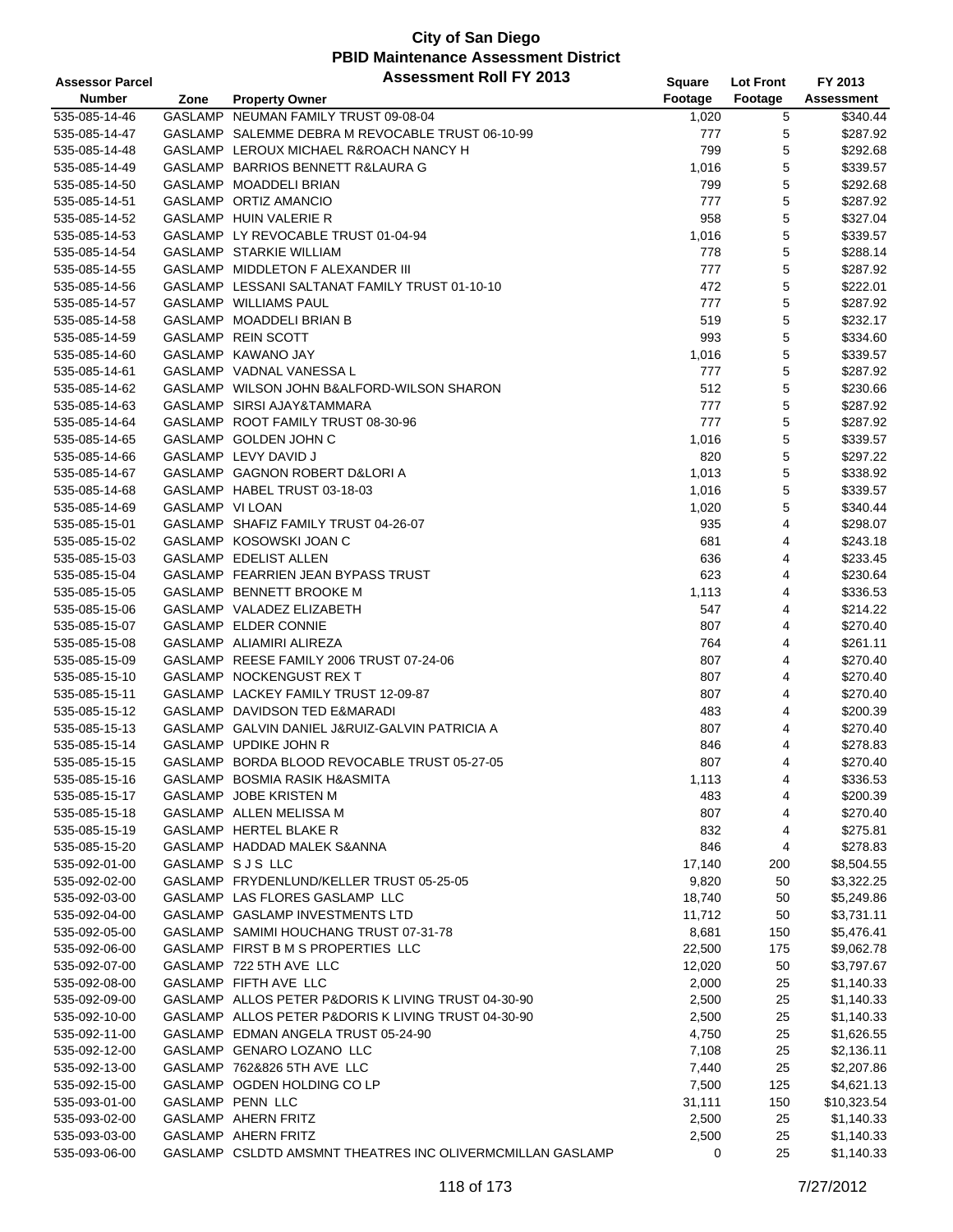| <b>Assessor Parcel</b> |                         | <b>Assessment Roll FY 2013</b>                             | Square      | <b>Lot Front</b> | FY 2013           |
|------------------------|-------------------------|------------------------------------------------------------|-------------|------------------|-------------------|
| <b>Number</b>          | Zone                    | <b>Property Owner</b>                                      | Footage     | Footage          | <b>Assessment</b> |
| 535-093-08-00          |                         | GASLAMP CSLDTD AMSMNT THEATRES INC OLIVERMCMILLAN GASLAMP  | 0           | 25               | \$1,140.33        |
| 535-093-09-00          |                         | GASLAMP CSLDTD AMSMNT THEATRES INC OLIVERMCMILLAN GASLAMP  | 3,500       | 35               | \$1,596.46        |
| 535-093-11-00          |                         | GASLAMP COSS FAMILY TRUST 03-24-94                         | 4,790       | 50               | \$2,280.65        |
| 535-093-12-00          |                         | GASLAMP HILL S D LLC                                       | 9,790       | 150              | \$5,716.07        |
| 535-093-13-00          |                         | GASLAMP CSLDTD AMSMNT THEATRES INC OLIVERMCMILLAN GASLAMP  | 53,869      | 200              | \$16,441.69       |
| 535-093-15-00          |                         | GASLAMP CSLDTD AMSMNT THEATRES INC OLIVERMCMILLAN GASLAMP  |             | 50               | \$2,280.65        |
|                        |                         |                                                            | 0           |                  |                   |
| 535-093-16-00          |                         | GASLAMP CSLDTD AMSMNT THEATRES INC OLIVERMCMILLAN GASLAMP  | $\mathbf 0$ | 150              | \$4,680.95        |
| 535-093-17-00          |                         | GASLAMP MAJESTIC EMPIRE HOLDINGS LLC                       | 23,092      | 75               | \$6,790.41        |
| 535-094-01-00          |                         | GASLAMP STREET RETAIL WEST I LP                            | 10,000      | 150              | \$5,761.45        |
| 535-094-02-00          |                         | GASLAMP STREET RETAIL WEST I LP                            | 2,000       | 25               | \$1,140.33        |
| 535-094-03-00          |                         | GASLAMP STREET RETAIL WEST I LP                            | 4,769       | 50               | \$2,280.65        |
| 535-094-04-00          |                         | GASLAMP 635 5TH AVE LLC                                    | 2,350       | 25               | \$1,140.33        |
| 535-094-07-00          |                         | GASLAMP ZEIDEN PROPERTIES LLC                              | 25,270      | 200              | \$10,261.45       |
| 535-094-08-00          |                         | GASLAMP 6TH AND MARKET STREET LLC                          | 14,220      | 175              | \$7,273.47        |
| 535-094-16-00          |                         | GASLAMP SEWELL-SHEA MARSHA TR                              | 6,950       | 25               | \$2,101.97        |
| 535-094-17-00          |                         | GASLAMP ZEIDEN PROPERTIES LLC                              | 0           | 25               | \$1,136.22        |
| 535-094-18-00          |                         | GASLAMP BORDERS INC BEAR STEARNS COMM MORTG SECURITIES INC | 31,245      | 305              | \$14,072.96       |
| 535-094-19-00          |                         | <b>GASLAMP BORSAN LLC</b>                                  | 0           | 20               | \$912.26          |
| 535-095-03-00          |                         | GASLAMP CARRIAGE WORKS                                     | 5,000       | 50               | \$2,280.65        |
| 535-095-04-00          |                         | GASLAMP WEINHAUS FAMILY TRUST                              | 40,000      | 200              | \$13,444.60       |
| 535-095-05-00          |                         | GASLAMP GASLAMP QUARTER ASSOCIATES LLC                     | 0           | 150              | \$4,680.95        |
| 535-095-06-00          |                         | GASLAMP GASLAMP QUARTER ASSOCIATES LLC                     | 30,700      | 200              | \$11,434.87       |
| 535-095-07-01          | <b>GASLAMP NIXI LLC</b> |                                                            | 1,389       | 0                | \$300.16          |
| 535-095-07-02          |                         | GASLAMP ENZA INVESTMENTS A LLC                             | 1,136       | 0                | \$245.49          |
| 535-095-07-03          |                         | GASLAMP ENZA INVESTMENTS A LLC                             | 868         | 0                | \$187.57          |
| 535-095-07-04          |                         | GASLAMP ENZA INVESTMENTS A LLC                             | 940         | 0                | \$203.13          |
| 535-095-07-05          |                         | GASLAMP ENZA INVESTMENTS A LLC                             | 908         | 0                | \$196.22          |
|                        |                         |                                                            |             |                  |                   |
| 535-095-07-06          |                         | GASLAMP ENZA INVESTMENTS A LLC                             | 1,108       | 0                | \$239.44          |
| 535-095-07-07          |                         | GASLAMP ENZA INVESTMENTS A LLC                             | 872         | 0                | \$188.44          |
| 535-095-07-08          |                         | GASLAMP ENZA INVESTMENTS A LLC                             | 954         | 0                | \$206.16          |
| 535-095-07-09          |                         | GASLAMP ENZA INVESTMENTS A LLC                             | 904         | 0                | \$195.35          |
| 535-095-07-10          |                         | GASLAMP ENZA INVESTMENTS A LLC                             | 1,818       | 0                | \$392.87          |
| 535-095-07-11          |                         | GASLAMP ENZA INVESTMENTS A LLC                             | 1,289       | 0                | \$278.55          |
| 535-095-07-12          |                         | GASLAMP ENZA INVESTMENTS A LLC                             | 1,215       | 0                | \$262.56          |
| 535-095-07-13          |                         | GASLAMP ENZA INVESTMENTS A LLC                             | 1,073       | 0                | \$231.88          |
| 535-095-08-00          |                         | GASLAMP CARRIAGE WORKS                                     | 20,066      | 250              | \$10,337.01       |
| 535-342-07-00          |                         | GASLAMP PIONEER PROPERTIES LLC                             | 4,000       | 50               | \$2,066.49        |
| 535-342-10-00          |                         | GASLAMP SWEENEY ENTERPRISES LP                             | 14,514      | 150              | \$6,736.93        |
| 535-342-11-00          |                         | GASLAMP CALIFORNIA REAL ESTATE INVESTMENTS LLC             | 41,000      | 400              | \$18,461.30       |
| 535-342-12-00          |                         | GASLAMP PIONEER PROPERTIES LLC                             | 61,328      | 400              | \$22,854.18       |
| 535-343-04-00          |                         | GASLAMP J5TH LLC SHICKRY PROPERTIES LLC                    | 0           | 50               | \$2,280.65        |
| 535-343-05-00          |                         | GASLAMP J5TH LLC SHICKRY PROPERTIES LLC                    | 0           | 25               | \$1,140.33        |
| 535-343-06-00          |                         | GASLAMP J5TH LLC SHICKRY PROPERTIES LLC                    | 275,000     | 25               | \$60,027.58       |
| 535-343-10-00          |                         | GASLAMP J5TH LLC SHICKRY PROPERTIES LLC                    | 0           | 150              | \$4,680.95        |
| 535-343-13-01          |                         | GASLAMP SMITH STEPHANIE                                    | 714         | 3                | \$226.30          |
| 535-343-13-02          |                         | GASLAMP MALAMUD HERMAN L                                   | 949         | 3                | \$277.09          |
| 535-343-13-03          |                         | GASLAMP MAZE FREIDA L                                      | 943         | 3                | \$275.79          |
| 535-343-13-04          |                         | GASLAMP AUYEUNG DORIS M                                    | 913         | 3                | \$269.31          |
| 535-343-13-05          |                         | GASLAMP MULVIHILL FAMILY TRUST 06-12-08                    | 912         | 3                | \$269.09          |
| 535-343-13-06          |                         | GASLAMP JUAN GERARDO D&MARIA L C                           | 669         | 3                | \$216.58          |
| 535-343-13-07          |                         | GASLAMP WEISE MARCEL FAMILY TRUST 02-12-10                 | 661         | 3                | \$214.85          |
|                        |                         | GASLAMP APPLEGATE JERRY                                    | 441         | 3                | \$167.31          |
| 535-343-13-08          |                         |                                                            |             |                  | \$212.47          |
| 535-343-13-09          |                         | GASLAMP WILLIAMSON DEBBIE A                                | 650         | 3                |                   |
| 535-343-13-10          |                         | GASLAMP LEOW JACK G                                        | 725         | 3                | \$228.68          |
| 535-343-13-11          |                         | GASLAMP CIELINSKI ADDIE J                                  | 811         | 3                | \$247.27          |
| 535-343-13-12          |                         | GASLAMP CHALHOUB FAMILY REVOCABLE TRUST 09-22-05           | 981         | 3                | \$284.00          |
| 535-343-13-13          |                         | GASLAMP K ST TRUST NO 530-303                              | 1,002       | 3                | \$288.54          |
| 535-343-13-14          |                         | GASLAMP MOUSSAVIAN SALOMEH                                 | 940         | 3                | \$275.14          |
| 535-343-13-15          |                         | GASLAMP K ST TRUST NO 530-305                              | 939         | 3                | \$274.93          |
| 535-343-13-16          |                         | GASLAMP BROWN RICHARD H                                    | 697         | 3                | \$222.63          |
| 535-343-13-17          |                         | GASLAMP LUCORE FAMILY TRUST 10-07-02                       | 689         | 3                | \$220.90          |
| 535-343-13-18          |                         | GASLAMP MATSON REALTY CORP                                 | 441         | 3                | \$167.31          |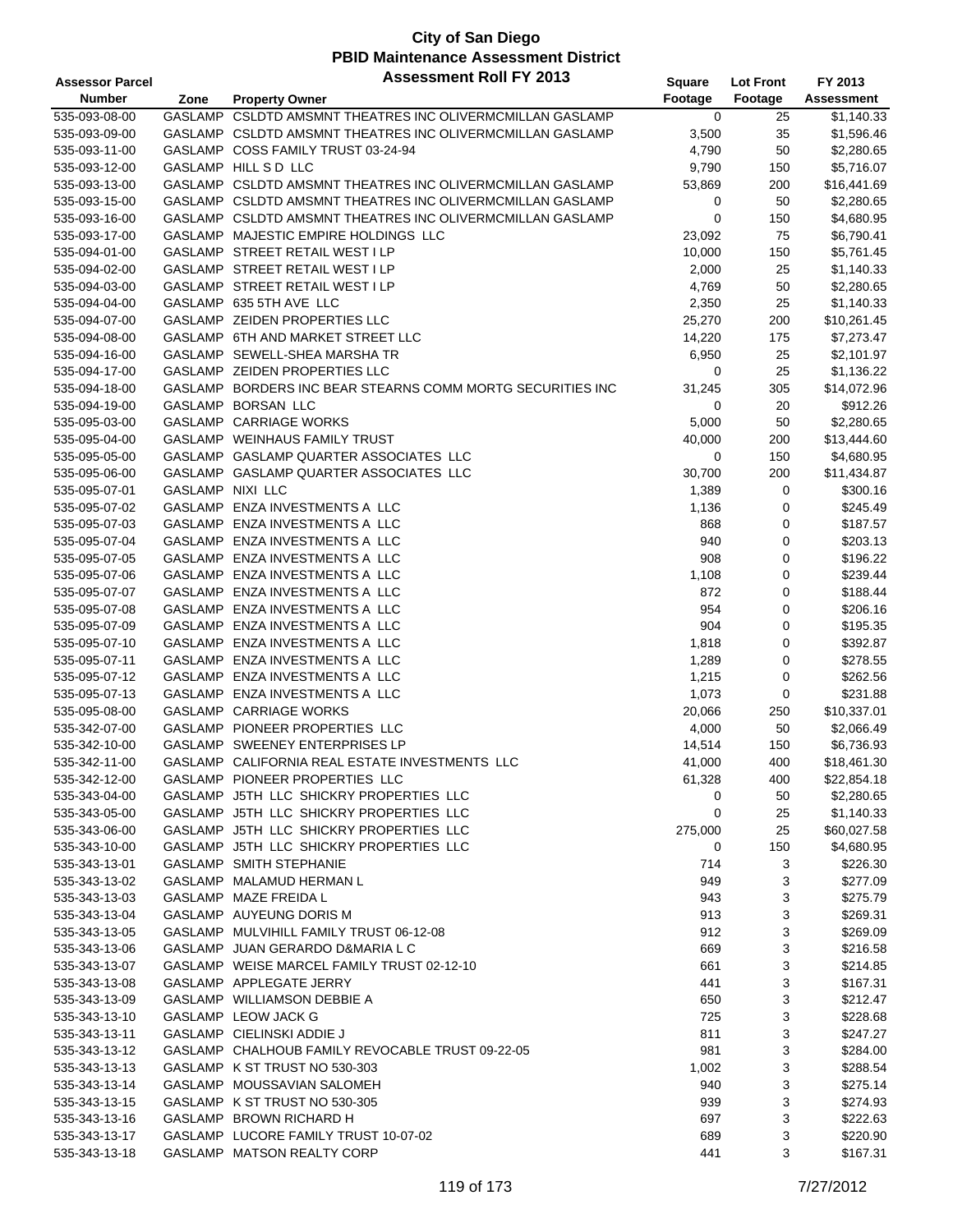| <b>Assessor Parcel</b> |      | <b>Assessment Roll FY 2013</b>                      | <b>Square</b> | <b>Lot Front</b> | FY 2013           |
|------------------------|------|-----------------------------------------------------|---------------|------------------|-------------------|
| <b>Number</b>          | Zone | <b>Property Owner</b>                               | Footage       | Footage          | <b>Assessment</b> |
| 535-343-13-19          |      | GASLAMP DU EMERALD T                                | 678           | 3                | \$218.52          |
| 535-343-13-20          |      | GASLAMP NONOS 5 TRUST 05-14-01                      | 823           | 3                | \$249.86          |
| 535-343-13-21          |      | GASLAMP MCNAMARA PATRICIA A                         | 811           | 3                | \$247.27          |
| 535-343-13-22          |      | GASLAMP WERNER STEVEN P&JENNIFER L                  | 981           | 3                | \$284.00          |
| 535-343-13-23          |      | GASLAMP IRISH TIMOTHY T&AUDREY M                    | 1,002         | 3                | \$288.54          |
| 535-343-13-24          |      | GASLAMP MAWHINNEY NORA P                            | 940           | 3                | \$275.14          |
| 535-343-13-25          |      | GASLAMP SATURN 3 LLC                                | 939           | 3                | \$274.93          |
| 535-343-13-26          |      | GASLAMP MCGAHEY THOMAS P                            | 697           | 3                | \$222.63          |
| 535-343-13-27          |      | GASLAMP TUREK FAMILY TRUST 05-13-08                 | 689           | 3                | \$220.90          |
|                        |      | GASLAMP GONZALES GEORGE R                           |               | 3                | \$167.31          |
| 535-343-13-28          |      |                                                     | 441           |                  |                   |
| 535-343-13-29          |      | GASLAMP WACHTER SCOTT E                             | 678           | 3                | \$218.52          |
| 535-343-13-30          |      | GASLAMP ROMEO JOHN                                  | 823           | 3                | \$249.86          |
| 535-343-13-31          |      | GASLAMP CESAR AMELIE                                | 811           | 3                | \$247.27          |
| 535-343-13-32          |      | <b>GASLAMP TUREK WALTER</b>                         | 981           | 3                | \$284.00          |
| 535-343-13-33          |      | GASLAMP QUINTA AVENIDA INVESTMENTS LLC              | 1,002         | 3                | \$288.54          |
| 535-343-13-34          |      | GASLAMP FITZGERALD KATHLEEN                         | 940           | 3                | \$275.14          |
| 535-343-13-35          |      | GASLAMP BROWN RICHARD H                             | 939           | 3                | \$274.93          |
| 535-343-13-36          |      | GASLAMP CRITTENDEN MARK&BARBARA FAMILY TRUST        | 697           | 3                | \$222.63          |
| 535-343-13-37          |      | GASLAMP DEWOLF LIVING 1990 TRUST                    | 689           | 3                | \$220.90          |
| 535-343-13-38          |      | GASLAMP DEWOLF DONALD&SUSAN LIVING TRUST 06-26-90   | 441           | 3                | \$167.31          |
| 535-343-13-39          |      | GASLAMP LAWSON BRUCE F                              | 678           | 3                | \$218.52          |
| 535-343-13-40          |      | GASLAMP HEFFNER JOHN E&ANN L                        | 823           | 3                | \$249.86          |
| 535-343-13-41          |      | GASLAMP WHITFIELD CAPITAL LLC                       | 780           | 3                | \$240.57          |
| 535-343-13-42          |      | GASLAMP MANDELBAUM DAVID                            | 949           | 3                | \$277.09          |
| 535-343-13-43          |      | GASLAMP JACOBSON BRAD L TRUST 12-20-11              | 943           | 3                | \$275.79          |
| 535-343-13-44          |      | GASLAMP HABEGER WILLIAM F&ALICE K TRUST REVOC TRUST | 913           | 3                | \$269.31          |
| 535-343-13-45          |      | GASLAMP MERONOFF STACY J                            | 912           | 3                | \$269.09          |
| 535-343-13-46          |      | GASLAMP WALTZ DOUGLAS S REVOCABLE LIVING TRUST      | 669           | 3                | \$216.58          |
| 535-343-13-47          |      | GASLAMP BATES SCOTT                                 | 661           | 3                | \$214.85          |
| 535-343-13-48          |      | GASLAMP TAKAGI ALEX M                               | 441           | 3                | \$167.31          |
| 535-343-13-49          |      | GASLAMP EDSALL FRANCIS E JR&KAREN J                 | 650           | 3                | \$212.47          |
| 535-343-13-50          |      | GASLAMP FLIPSE BRAD                                 | 792           | 3                | \$243.16          |
| 535-343-13-51          |      | GASLAMP 5TH&K RETAIL ASSOCIATES LLC                 | 6,000         | 3                | \$1,368.61        |
| 535-343-13-52          |      | GASLAMP 5TH&K RETAIL ASSOCIATES LLC                 | 2,700         | 3                | \$655.48          |
| 535-343-13-53          |      | GASLAMP 5TH&K RETAIL ASSOCIATES LLC                 | 12,660        | 3                | \$2,807.84        |
| 535-343-13-54          |      | GASLAMP 5TH&K RETAIL ASSOCIATES LLC                 | 5,604         | 3                | \$1,283.03        |
| 535-343-14-01          |      | GASLAMP SEBERT JOSHUA A&REITA R                     | 707           | 3                | \$224.79          |
| 535-343-14-02          |      | GASLAMP SANDIEGOCORPORATECONDO LLC                  | 949           | 3                | \$277.09          |
| 535-343-14-03          |      | GASLAMP GHERARDINI FAMILY REVOCABLE TRUST 10-30-07  | 943           | 3                | \$275.79          |
| 535-343-14-04          |      | GASLAMP RAMIREZ GABRIEL                             | 912           | 3                | \$269.09          |
|                        |      | GASLAMP DESANDOVAL MARISELA FAMILY TRUST            | 910           | 3                | \$268.66          |
| 535-343-14-05          |      |                                                     |               |                  |                   |
| 535-343-14-06          |      | GASLAMP VAZQUEZ FAMILY TRUST 01-15-05               | 669           | 3                | \$216.58          |
| 535-343-14-07          |      | GASLAMP FLICK SUSAN                                 | 661           | 3                | \$214.85          |
| 535-343-14-08          |      | GASLAMP JAIN MUKESH                                 | 430           | 3                | \$164.93          |
| 535-343-14-09          |      | GASLAMP CURTIS LEE A                                | 651           | 3                | \$212.69          |
| 535-343-14-10          |      | GASLAMP RISON DARRELL&CHU HOANG LIVING TRUST        | 803           | 3                | \$245.54          |
| 535-343-14-11          |      | GASLAMP VASWANI FAMILY TRUST 10-04-07               | 981           | 3                | \$284.00          |
| 535-343-14-12          |      | GASLAMP BRETTS LIVING TRUST 09-08-04                | 1,002         | 3                | \$288.54          |
| 535-343-14-13          |      | GASLAMP HALKIDES FAMILY REVOCABLE LIVING 1999 TRUST | 939           | 3                | \$274.93          |
| 535-343-14-14          |      | GASLAMP BLACKWELL TODD                              | 937           | 3                | \$274.49          |
| 535-343-14-15          |      | GASLAMP SIMPAUCO MICHAEL                            | 697           | 3                | \$222.63          |
| 535-343-14-16          |      | GASLAMP WEICHSELBAUM STEVEN D&CILLA E               | 689           | 3                | \$220.90          |
| 535-343-14-17          |      | GASLAMP CHERNEY CRAIG P                             | 487           | 3                | \$177.25          |
| 535-343-14-18          |      | GASLAMP ANDREOTTI SUSAN                             | 678           | 3                | \$218.52          |
| 535-343-14-19          |      | GASLAMP MCMONAGLE MICHELE                           | 815           | 3                | \$248.13          |
| 535-343-14-20          |      | GASLAMP CHRISTENSEN JENNIFER                        | 803           | 3                | \$245.54          |
| 535-343-14-21          |      | GASLAMP MILLER MICHAEL I&NICHOL L G                 | 981           | 3                | \$284.00          |
| 535-343-14-22          |      | GASLAMP BYI BRONSON TRUST 04-06-06                  | 1,002         | 3                | \$288.54          |
| 535-343-14-23          |      | GASLAMP MOORE FAMILY TRUST 11-02-11                 | 939           | 3                | \$274.93          |
| 535-343-14-24          |      | GASLAMP FAY GERALD W&LEA A                          | 937           | 3                | \$274.49          |
| 535-343-14-25          |      | GASLAMP HENTSCHEL REVOCABLE TRUST 11-26-08          | 697           | 3                | \$222.63          |
| 535-343-14-26          |      | GASLAMP MATUS WILLIAM E                             | 689           | 3                | \$220.90          |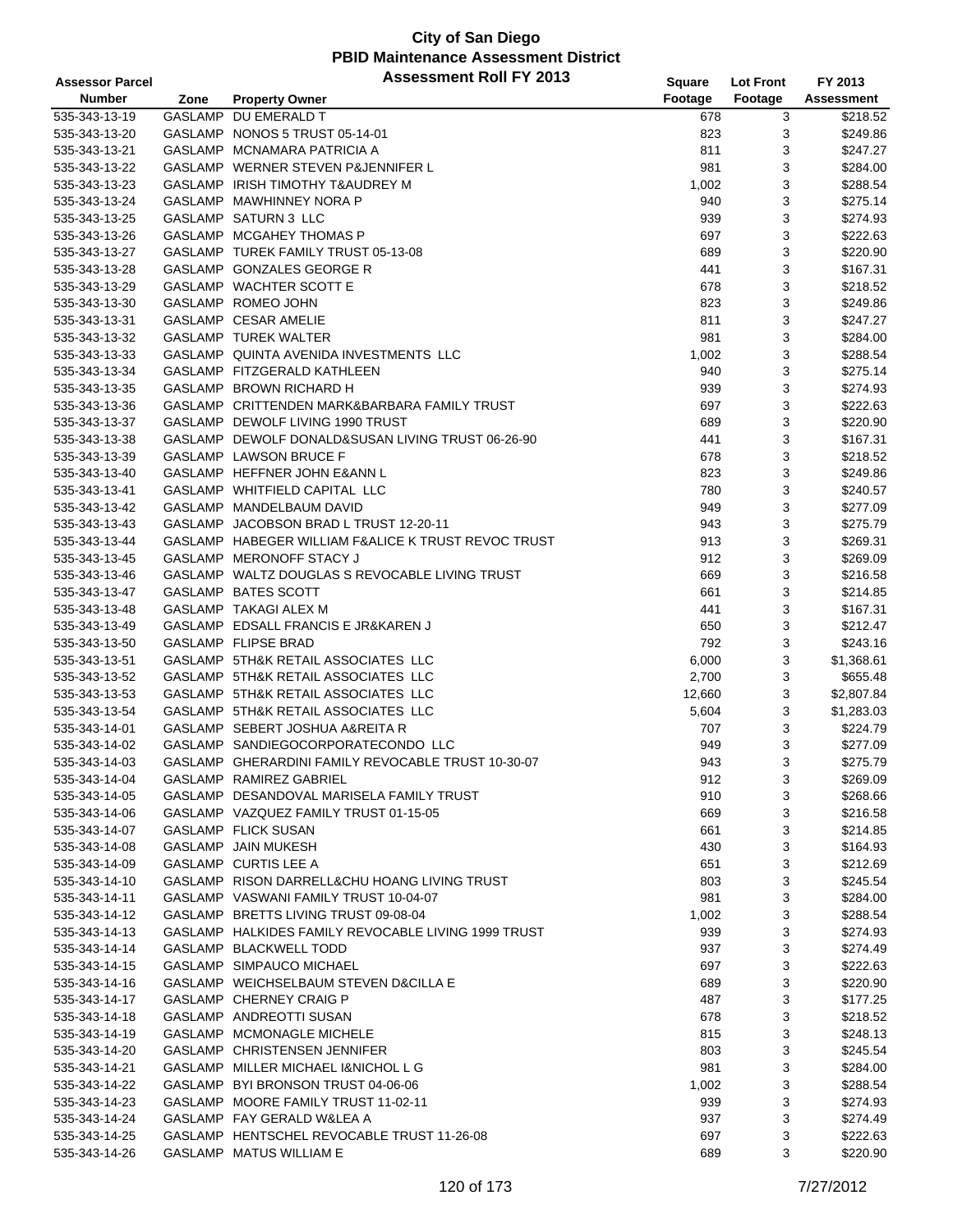| <b>Assessor Parcel</b> |      | <b>Assessment Roll FY 2013</b>                                       | <b>Square</b> | <b>Lot Front</b> | FY 2013    |
|------------------------|------|----------------------------------------------------------------------|---------------|------------------|------------|
| <b>Number</b>          | Zone | <b>Property Owner</b>                                                | Footage       | Footage          | Assessment |
| 535-343-14-27          |      | GASLAMP ALLEN JOHN R II                                              | 487           | 3                | \$177.25   |
| 535-343-14-28          |      | GASLAMP BUHLER FAMILY TRUST 10-18-99                                 | 678           | 3                | \$218.52   |
| 535-343-14-29          |      | GASLAMP KIEWEL HAROLD D&PATRICIA A                                   | 815           | 3                | \$248.13   |
| 535-343-14-30          |      | GASLAMP CEDILLO MARICARMEN                                           | 803           | 3                | \$245.54   |
| 535-343-14-31          |      | GASLAMP WRIGHT CALEB G                                               | 981           | 3                | \$284.00   |
| 535-343-14-32          |      | GASLAMP VILKAR INC                                                   | 1,002         | 3                | \$288.54   |
| 535-343-14-33          |      | GASLAMP PFISTER CHARLES B&SHELLEY S                                  | 939           | 3                | \$274.93   |
| 535-343-14-34          |      | GASLAMP BERNARDO RAINIER&JENNIFER                                    | 937           | 3                | \$274.49   |
| 535-343-14-35          |      | GASLAMP SIMPAUCO 2005 TRUST 05-09-05                                 | 697           | 3                | \$222.63   |
| 535-343-14-36          |      | GASLAMP LAGUATAN FAMILY TRUST 01-08-03                               | 689           | 3                | \$220.90   |
| 535-343-14-37          |      | GASLAMP CASTRO FAMILY TRUST 05-17-07                                 | 487           | 3                | \$177.25   |
| 535-343-14-38          |      | GASLAMP TARTARO THOMAS&PATRICIA                                      | 678           | 3                | \$218.52   |
| 535-343-14-39          |      | GASLAMP LI HIU TING                                                  | 815           | 3                | \$248.13   |
| 535-343-14-40          |      | GASLAMP HYUN TINA MIN                                                | 803           | 3                | \$245.54   |
| 535-343-14-41          |      | GASLAMP BROWN JUSTIN P                                               | 981           | 3                | \$284.00   |
| 535-343-14-42          |      | GASLAMP MERTEN SCOTT                                                 | 1,002         | 3                | \$288.54   |
| 535-343-14-43          |      | GASLAMP AFLAN OVERSEAS LIMITED                                       | 939           | 3                | \$274.93   |
| 535-343-14-44          |      | GASLAMP HABEGER WILLIAM F&ALICE K REVOCABLE TRUST                    | 937           | 3                | \$274.49   |
| 535-343-14-45          |      | GASLAMP MALLORY MATTHEW                                              | 697           | 3                | \$222.63   |
| 535-343-14-46          |      | GASLAMP CHRISTOPHERSON MICHELLE                                      | 689           | 3                | \$220.90   |
| 535-343-14-47          |      | GASLAMP DULCAMARO MARIUS A                                           |               | 3                | \$177.25   |
| 535-343-14-48          |      | GASLAMP WHIPPLE NANCY E TRUST 09-17-03                               | 487           |                  | \$218.52   |
|                        |      |                                                                      | 678           | 3                |            |
| 535-343-14-49          |      | GASLAMP MINCE FAMILY TRUST 12-25-97<br>GASLAMP KNORR FREDERICK A III | 815           | 3                | \$248.13   |
| 535-343-14-50          |      |                                                                      | 803           | 3                | \$245.54   |
| 535-343-14-51          |      | GASLAMP FORD SARA                                                    | 981           | 3                | \$284.00   |
| 535-343-14-52          |      | GASLAMP ODABAEE ALIREZA                                              | 1,002         | 3                | \$288.54   |
| 535-343-14-53          |      | GASLAMP BRIED JAMES&HOLLIE                                           | 939           | 3                | \$274.93   |
| 535-343-14-54          |      | GASLAMP SANDUSKY BRIDGET                                             | 937           | 3                | \$274.49   |
| 535-343-14-55          |      | GASLAMP KUY JOANNE LIAO                                              | 697           | 3                | \$222.63   |
| 535-343-14-56          |      | GASLAMP BREEZE LEWIS L III                                           | 689           | 3                | \$220.90   |
| 535-343-14-57          |      | GASLAMP BURK ALISSA                                                  | 487           | 3                | \$177.25   |
| 535-343-14-58          |      | GASLAMP WAGNER PAMELA J TRUST 09-26-02                               | 678           | 3                | \$218.52   |
| 535-343-14-59          |      | GASLAMP WARREN PAULA                                                 | 815           | 3                | \$248.13   |
| 535-343-15-01          |      | GASLAMP HANLON FAMILY TRUST 02-05-03                                 | 772           | 3                | \$238.84   |
| 535-343-15-02          |      | GASLAMP S D 812 LLC                                                  | 949           | 3                | \$277.09   |
| 535-343-15-03          |      | GASLAMP GOMEZ RUBEN                                                  | 943           | 3                | \$275.79   |
| 535-343-15-04          |      | GASLAMP SUNTRUST BANK                                                | 912           | 3                | \$269.09   |
| 535-343-15-05          |      | GASLAMP DYBSKY STEPHEN R                                             | 910           | 3                | \$268.66   |
| 535-343-15-06          |      | GASLAMP CARLOS CARSON A&CHANG SANDY H                                | 669           | 3                | \$216.58   |
| 535-343-15-07          |      | GASLAMP KAPLAN ALVIN&LEONA                                           | 661           | 3                | \$214.85   |
| 535-343-15-08          |      | GASLAMP KIM FAMILY TRUST 01-21-06                                    | 468           | 3                | \$173.14   |
| 535-343-15-09          |      | GASLAMP KELLY JEFFREY G&SMYTH LINDA A                                | 648           | 3                | \$212.04   |
| 535-343-15-10          |      | GASLAMP VIENNA SAMUEL G&PATRICIA L                                   | 784           | 3                | \$241.43   |
| 535-343-15-11          |      | GASLAMP WEISE MARCEL FAMILY TRUST 02-12-10                           | 772           | 3                | \$238.84   |
| 535-343-15-12          |      | GASLAMP DEJESUS LIVING TRUST 07-07-89                                | 949           | 3                | \$277.09   |
| 535-343-15-13          |      | GASLAMP STEVENS MELBOURN R&BEVERLY A                                 | 943           | 3                | \$275.79   |
| 535-343-15-14          |      | GASLAMP WILKINSON FRANK J&DEBORAH A REVOC LIV TRUST                  | 912           | 3                | \$269.09   |
| 535-343-15-15          |      | GASLAMP YAO FAMILY TRUST 03-09-04                                    | 910           | 3                | \$268.66   |
| 535-343-15-16          |      | GASLAMP KEWLEY GLEN A III                                            | 669           | 3                | \$216.58   |
| 535-343-15-17          |      | GASLAMP BREEZE LEWIS L III                                           | 661           | 3                | \$214.85   |
| 535-343-15-18          |      | GASLAMP DIRTADIAN ARA                                                | 468           | 3                | \$173.14   |
| 535-343-15-19          |      | GASLAMP BIRD ROCK VENTURES LLC                                       | 648           | 3                | \$212.04   |
| 535-343-15-20          |      | GASLAMP SANTOS DEBORAH D                                             | 784           | 3                | \$241.43   |
| 535-343-15-21          |      | GASLAMP TOBIAS FAMILY TRUST 08-12-95                                 | 772           | 3                | \$238.84   |
| 535-343-15-22          |      | GASLAMP DRAGUESKU PEGGY J                                            | 949           | 3                | \$277.09   |
| 535-343-15-23          |      | GASLAMP BAILEY FAMILY TRUST 01-31-08                                 | 943           | 3                | \$275.79   |
| 535-343-15-24          |      | GASLAMP ESTRADA JOSE H I                                             | 912           | 3                | \$269.09   |
| 535-343-15-25          |      | GASLAMP FLIPSE BRAD R                                                | 910           | 3                | \$268.66   |
| 535-343-15-26          |      | GASLAMP NUNEZ ESTEBAN                                                | 669           | 3                | \$216.58   |
| 535-343-15-27          |      | GASLAMP SMITH RAYMOND N DEFINED BENEFIT PLAN&TRUST                   | 661           | 3                | \$214.85   |
| 535-343-15-28          |      | GASLAMP COLOGGI GRACE A                                              | 468           | 3                | \$173.14   |
| 535-343-15-29          |      | GASLAMP POSEY FAMILY TRUST 01-02-97                                  | 648           | 3                | \$212.04   |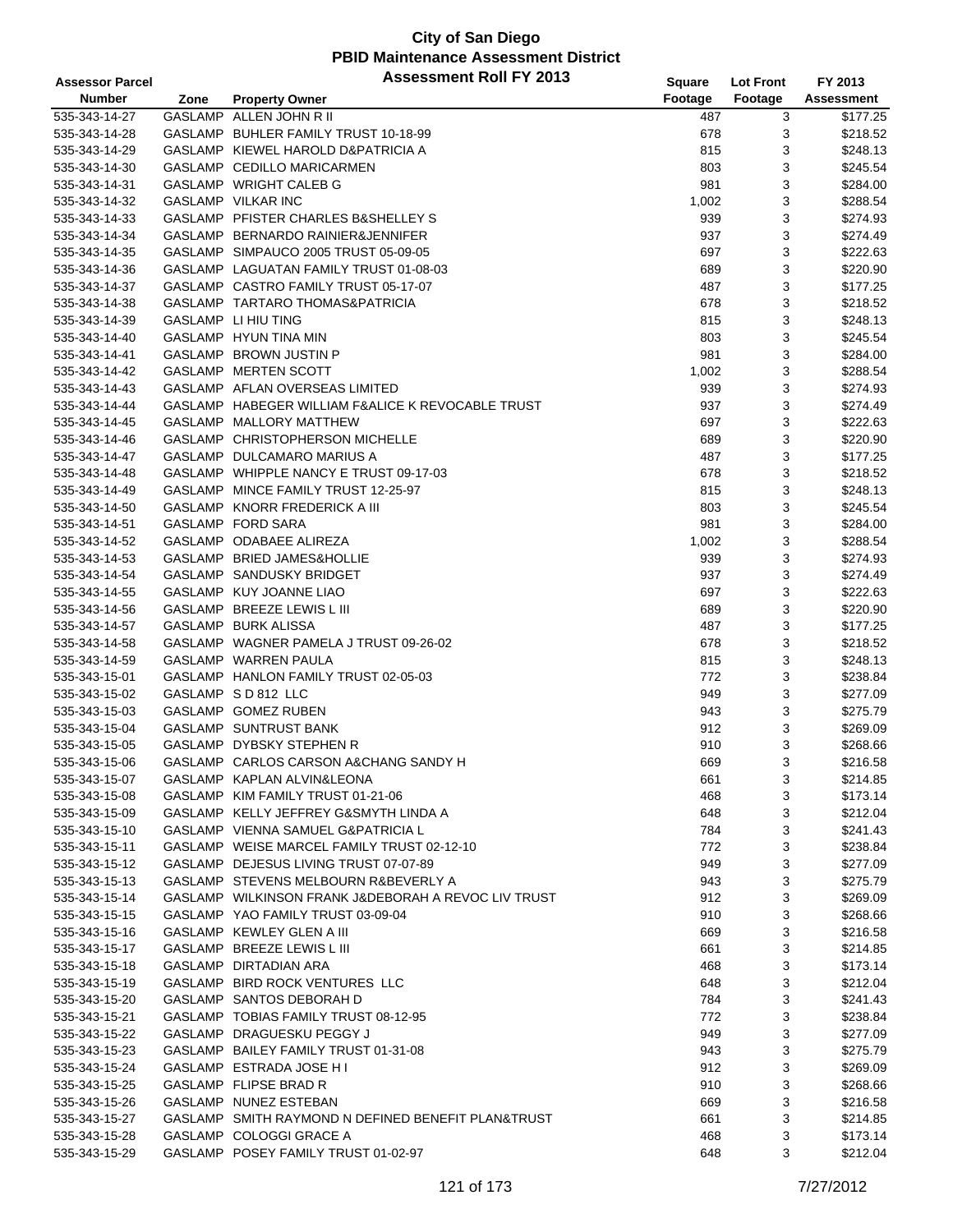| <b>Assessor Parcel</b> |      | <b>Assessment Roll FY 2013</b>                             | Square  | <b>Lot Front</b>        | FY 2013           |
|------------------------|------|------------------------------------------------------------|---------|-------------------------|-------------------|
| <b>Number</b>          | Zone | <b>Property Owner</b>                                      | Footage | Footage                 | <b>Assessment</b> |
| 535-343-15-30          |      | GASLAMP ARTHUR CHRISTOPHER                                 | 784     | 3                       | \$241.43          |
| 535-343-15-31          |      | GASLAMP RONCONE PETER T                                    | 772     | 3                       | \$238.84          |
| 535-343-15-32          |      | GASLAMP 530 TRELLIS LLC                                    | 949     | 3                       | \$277.09          |
| 535-343-15-33          |      | GASLAMP MJJM LLC                                           | 943     | 3                       | \$275.79          |
| 535-343-15-34          |      | GASLAMP GALLEGO LAWRENCE A&MIERZWA MICHELLE A              | 912     | 3                       | \$269.09          |
| 535-343-15-35          |      | GASLAMP K ST TRUST NO 530-1115                             | 910     | 3                       | \$268.66          |
| 535-343-15-36          |      | GASLAMP WILSON ERIC                                        | 669     | 3                       | \$216.58          |
|                        |      |                                                            |         |                         |                   |
| 535-343-15-37          |      | GASLAMP JULIUSSEN MARTIN C<br>GASLAMP BUTCHER NOEL L       | 661     | 3                       | \$214.85          |
| 535-343-15-38          |      |                                                            | 468     | 3                       | \$173.14          |
| 535-343-15-39          |      | GASLAMP FINN FAMILY 2004 TRUST 03-22-04                    | 648     | 3                       | \$212.04          |
| 535-343-15-40          |      | GASLAMP MEANEY RICHARD                                     | 784     | 3                       | \$241.43          |
| 535-343-16-00          |      | GASLAMP SHICKRY PROPERTIES LLC                             | 36,000  | 200                     | \$12,580.20       |
| 535-343-17-00          |      | GASLAMP J5TH LLC SHICKRY PROPERTIES LLC                    | 0       | 50                      | \$2,280.65        |
| 535-344-01-00          |      | GASLAMP FURSTENFELD GARY C&LINDA P                         | 22,506  | 175                     | \$9,064.07        |
| 535-344-12-01          |      | GASLAMP T-12 THREE LLC H R G HOLDINGS LLC                  | 74,970  | 17                      | \$16,609.07       |
| 535-344-12-02          |      | GASLAMP T-12 THREE LLC H R G HOLDINGS LLC                  | 83,098  | 17                      | \$18,365.53       |
| 535-344-12-03          |      | GASLAMP T-12 THREE LLC H R G HOLDINGS LLC                  | 11,000  | 17                      | \$2,785.15        |
| 535-344-12-04          |      | GASLAMP T-12 THREE LLC H R G HOLDINGS LLC                  | 1,498   | 17                      | \$731.77          |
| 535-344-12-05          |      | GASLAMP T-12 THREE LLC H R G HOLDINGS LLC                  | 791     | 16                      | \$554.98          |
| 535-344-12-06          |      | GASLAMP SPM LLC HRG HOLDINGS LLC                           | 202     | 17                      | \$451.70          |
| 535-344-12-07          |      | GASLAMP T-12 THREE LLC H R G HOLDINGS LLC                  | 869     | 17                      | \$595.84          |
| 535-344-12-08          |      | GASLAMP T-12 THREE LLC H R G HOLDINGS LLC                  | 4,652   | 17                      | \$1,413.35        |
| 535-344-12-09          |      | GASLAMP T-12 THREE LLC H R G HOLDINGS LLC                  | 5,000   | 17                      | \$1,488.55        |
| 535-344-12-10          |      | GASLAMP T-12 THREE LLC H R G HOLDINGS LLC                  | 1,122   | 17                      | \$650.52          |
| 535-344-12-11          |      | GASLAMP T-12 THREE LLC H R G HOLDINGS LLC                  | 8,278   | 17                      | \$2,196.93        |
| 535-344-12-12          |      | GASLAMP T-12 THREE LLC H R G HOLDINGS LLC                  | 6,152   | 17                      | \$1,737.50        |
| 535-344-12-13          |      | GASLAMP T-12 THREE LLC H R G HOLDINGS LLC                  | 8,166   | 17                      | \$2,172.72        |
| 535-344-12-14          |      | GASLAMP T-12 THREE LLC H R G HOLDINGS LLC                  | 2,143   | 17                      | \$871.15          |
| 535-344-12-15          |      | GASLAMP T-12 THREE LLC H R G HOLDINGS LLC                  | 1,260   | 17                      | \$680.34          |
| 535-344-12-16          |      | GASLAMP T-12 THREE LLC H R G HOLDINGS LLC                  | 3,621   | 17                      | \$1,190.55        |
| 535-344-12-17          |      | GASLAMP T-12 THREE LLC H R G HOLDINGS LLC                  | 5,778   | 17                      | \$1,656.68        |
| 535-344-15-01          |      | GASLAMP SMITH OF 5 REAL ESTATE LLC                         | 326     | $\overline{c}$          | \$118.45          |
|                        |      | GASLAMP POVENMIRE DANIEL&MCPECK CLARISSA                   | 326     |                         |                   |
| 535-344-15-02          |      | GASLAMP VONSNYDER KLIFTON                                  |         | 2                       | \$118.45          |
| 535-344-15-03          |      |                                                            | 326     | $\overline{\mathbf{c}}$ | \$118.45          |
| 535-344-15-04          |      | GASLAMP SCHMIDT ZONDRA L TRUST 07-08-97                    | 326     | $\overline{\mathbf{c}}$ | \$118.45          |
| 535-344-15-05          |      | GASLAMP REAH LLC                                           | 330     | 2                       | \$119.32          |
| 535-344-15-06          |      | GASLAMP JD 207 5TH AVE LLC                                 | 330     | 2                       | \$119.32          |
| 535-344-15-07          |      | <b>GASLAMP STROM ERIK</b>                                  | 318     | 2                       | \$116.73          |
| 535-344-15-08          |      | GASLAMP DOCTOLERO FAMILY TRUST 06-11-04                    | 318     | $\overline{2}$          | \$116.73          |
| 535-344-15-09          |      | GASLAMP EAST WEST BANK                                     | 311     | 2                       | \$115.21          |
| 535-344-15-10          |      | GASLAMP MORGAN CHRISTOPHER&RACHEL                          | 311     | 2                       | \$115.21          |
| 535-344-15-11          |      | GASLAMP MARTINEZ MANUEL I                                  | 311     | 2                       | \$115.21          |
| 535-344-15-12          |      | GASLAMP MILLER CHRISTOPHER S                               | 311     | 2                       | \$115.21          |
| 535-344-15-13          |      | GASLAMP EAST WEST BANK                                     | 311     | 2                       | \$115.21          |
| 535-344-15-14          |      | <b>GASLAMP STROM ERIK</b>                                  | 326     | 2                       | \$118.45          |
| 535-344-15-15          |      | GASLAMP KUSHEN CRAIG&HUGHES-KUSHEN MEREDITH COM PROP TRUST | 337     | 2                       | \$120.83          |
| 535-344-15-16          |      | GASLAMP ANNETT CECIL T&BECKER ELIZABETH C                  | 337     | 2                       | \$120.83          |
| 535-344-15-17          |      | GASLAMP EAST WEST BANK                                     | 337     | 2                       | \$120.83          |
| 535-344-15-18          |      | GASLAMP HEYDET ROCK LLC                                    | 337     | 2                       | \$120.83          |
| 535-344-15-19          |      | GASLAMP EAST WEST BANK                                     | 340     | 2                       | \$121.48          |
| 535-344-15-20          |      | GASLAMP HOMESALES INC                                      | 340     | $\overline{\mathbf{c}}$ | \$121.48          |
| 535-344-15-21          |      | GASLAMP TANG STEVEN DON                                    | 318     | 2                       | \$116.73          |
| 535-344-15-22          |      | GASLAMP KUENSTER FAMILY TRUST 08-26-03                     | 318     | 2                       | \$116.73          |
| 535-344-15-23          |      | GASLAMP KIMBALL FAMILY TRUST 05-18-04                      | 311     | 2                       | \$115.21          |
| 535-344-15-24          |      | GASLAMP SOO FAMILY TRUST 02-18-08                          | 311     | 2                       | \$115.21          |
| 535-344-15-25          |      | GASLAMP EAST WEST BANK                                     | 311     | 2                       | \$115.21          |
| 535-344-15-26          |      | GASLAMP FATICONE CARRIE A                                  | 311     | 2                       | \$115.21          |
| 535-344-15-27          |      | GASLAMP HARRISON DANNY J                                   | 311     | 2                       | \$115.21          |
| 535-344-15-28          |      | GASLAMP CHACON ROBERT&NICOLAY CHRISTY M                    | 326     | 2                       | \$118.45          |
| 535-344-15-29          |      | GASLAMP FIFTH STREET INVESTORS LLC                         | 337     | 2                       | \$120.83          |
| 535-344-15-30          |      | GASLAMP SILVERBAY PROPERTIES INC                           | 337     | 2                       | \$120.83          |
| 535-344-15-31          |      | GASLAMP DORIAN BARET&MARIAM                                | 337     | $\overline{2}$          | \$120.83          |
|                        |      |                                                            |         |                         |                   |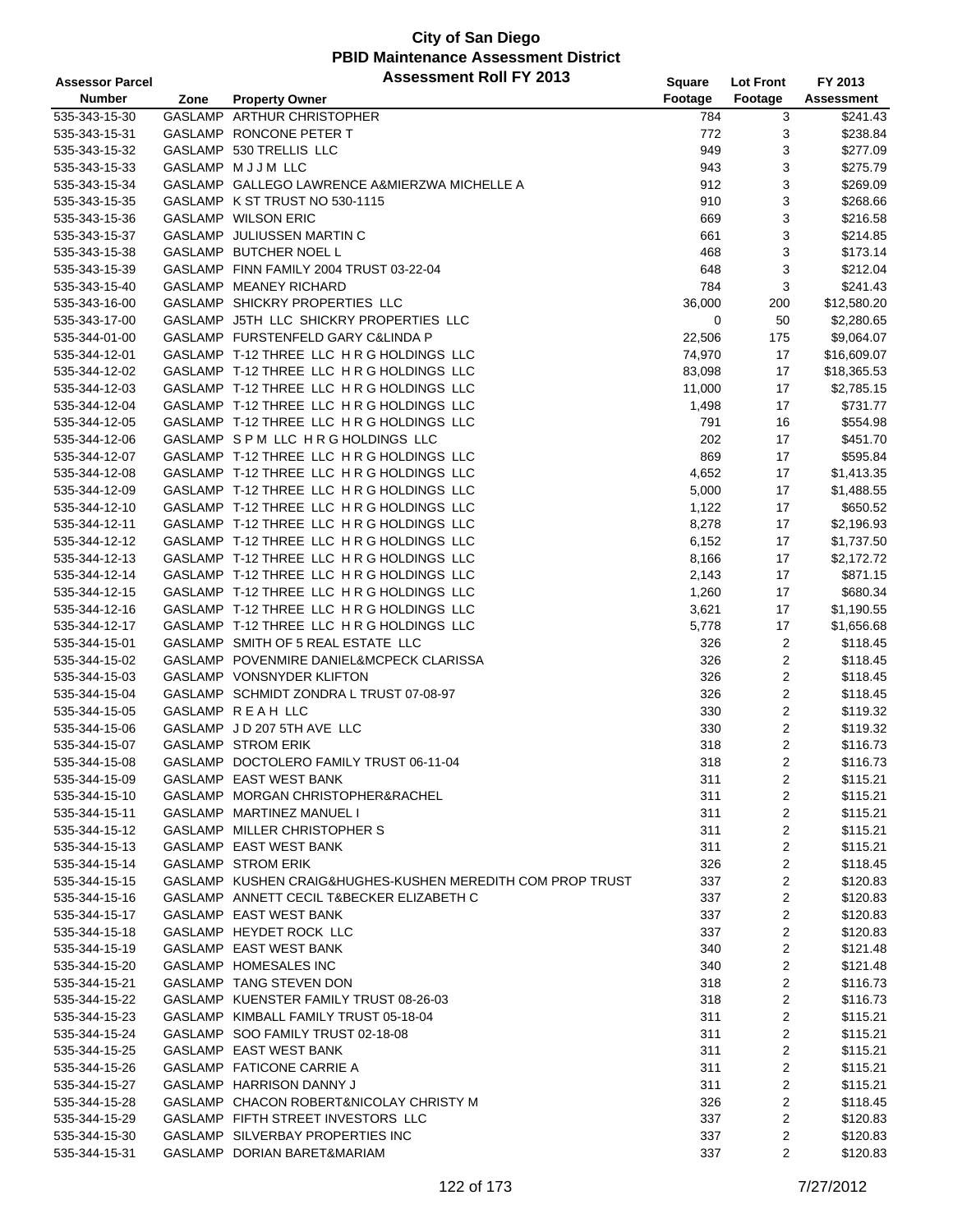| <b>Assessor Parcel</b> |                | <b>Assessment Roll FY 2013</b>                    | <b>Square</b> | <b>Lot Front</b>        | FY 2013           |
|------------------------|----------------|---------------------------------------------------|---------------|-------------------------|-------------------|
| <b>Number</b>          | Zone           | <b>Property Owner</b>                             | Footage       | Footage                 | <b>Assessment</b> |
| 535-344-15-32          |                | GASLAMP N C O PROPERTIES LLC                      | 337           | $\overline{c}$          | \$120.83          |
| 535-344-15-33          |                | GASLAMP REAH LLC                                  | 340           | 2                       | \$121.48          |
| 535-344-15-34          |                | GASLAMP MARBURY FRANCHESTA LIVING TRUST           | 340           | $\overline{2}$          | \$121.48          |
| 535-344-15-35          |                | GASLAMP ERSKINE JOSHUA                            | 318           | $\overline{2}$          | \$116.73          |
| 535-344-15-36          |                | GASLAMP WELLS MARC C&MARGARET J                   | 318           | $\overline{2}$          | \$116.73          |
| 535-344-15-37          |                | GASLAMP CHRISMAN ROBERT G                         | 318           | 2                       | \$116.73          |
| 535-344-15-38          |                | GASLAMP JOLLY KEVIN                               | 330           | 2                       | \$119.32          |
| 535-344-15-39          | GASLAMP TRYMAX |                                                   | 330           | 2                       | \$119.32          |
| 535-344-15-40          |                | GASLAMP SCHINDLER MARK E                          | 330           | 2                       | \$119.32          |
| 535-344-15-41          |                | GASLAMP VIGIL FAMILY TRUST 10-11-98               | 372           | 2                       | \$128.40          |
| 535-344-15-42          |                | GASLAMP TECSON PAUL C                             | 330           | $\overline{2}$          | \$119.32          |
| 535-344-16-01          |                | GASLAMP VOLORE BRANDON                            | 372           | 2                       | \$128.40          |
| 535-344-16-02          |                | GASLAMP KASS IRVING                               | 296           | 2                       | \$111.97          |
| 535-344-16-03          |                | GASLAMP MAUDSLEY RICHARD REVOCABLE TRUST 01-01-01 | 311           | 2                       | \$115.21          |
| 535-344-16-04          |                | GASLAMP STANZAZ LLC                               | 296           | 2                       | \$111.97          |
| 535-344-16-05          |                | GASLAMP JAMES E SCHNEIDER L L M INC               | 311           | $\overline{2}$          | \$115.21          |
| 535-344-16-06          |                | GASLAMP ST CLAIR JEFF&DENA                        | 311           | $\overline{c}$          | \$115.21          |
| 535-344-16-07          |                | GASLAMP EAST WEST BANK                            | 311           | $\overline{2}$          | \$115.21          |
| 535-344-16-08          |                | GASLAMP DOGAN JARROD TRUST 12-12-03               | 311           | 2                       | \$115.21          |
| 535-344-16-09          |                | GASLAMP ACHARYA BELLA                             | 311           | 2                       | \$115.21          |
| 535-344-16-10          |                | GASLAMP HAVLUCIYAN TRUST 05-30-07                 | 311           | 2                       | \$115.21          |
| 535-344-16-11          |                | GASLAMP SHERIF GREGORY&IRINA                      | 311           | 2                       | \$115.21          |
| 535-344-16-12          |                | GASLAMP RODIL BELINDA L                           | 311           | 2                       | \$115.21          |
| 535-344-16-13          |                | GASLAMP HOM YAU KEUNG                             | 326           | 2                       | \$118.45          |
| 535-344-16-14          |                | GASLAMP GOLDSTEIN EYAL&MAYTAL TRUST 09-17-10      | 337           | $\overline{2}$          | \$120.83          |
| 535-344-16-15          |                | GASLAMP TASSIELLO RICHARD&AMY C                   | 337           | 2                       | \$120.83          |
| 535-344-16-16          |                | GASLAMP EAST WEST BANK                            | 337           | 2                       | \$120.83          |
| 535-344-16-17          |                | GASLAMP F J H PROPERTIES LLC                      | 331           | 2                       | \$119.54          |
| 535-344-16-18          |                | GASLAMP SUNABE JACK M&MARIAN D                    | 337           | 2                       | \$120.83          |
| 535-344-16-19          |                | GASLAMP MAUDSLEY RICHARD REVOCABLE TRUST 01-01-01 | 337           | 2                       | \$120.83          |
| 535-344-16-20          |                | GASLAMP EAST WEST BANK                            | 340           | 2                       | \$121.48          |
| 535-344-16-21          |                | GASLAMP WALSH 2001 FAMILY TRUST 12-05-01          | 337           | 2                       | \$120.83          |
| 535-344-16-22          |                | GASLAMP SUNABE JACK M&MARIAN D                    | 340           | $\overline{2}$          | \$121.48          |
| 535-344-16-23          |                | GASLAMP X B R FINANCIAL SERVICES LLC              | 337           | 2                       | \$120.83          |
| 535-344-16-24          |                | GASLAMP PRUSKI TIMOTHY C                          | 318           | 2                       | \$116.73          |
| 535-344-16-25          |                | GASLAMP HAMMOND MYLE E                            | 338           | $\overline{2}$          | \$121.05          |
| 535-344-16-26          |                | GASLAMP SAUCEDO PHILLIP C                         | 318           | 2                       | \$116.73          |
| 535-344-16-27          |                | GASLAMP FRANCESCON LEWIS J&KIMBERLY               | 340           | $\overline{2}$          | \$121.48          |
| 535-344-16-28          |                | GASLAMP JD 207 5TH AVENUE LLC                     | 528           | $\overline{2}$          | \$162.11          |
| 535-344-16-29          |                | GASLAMP 5TH ROCK LLC                              | 1,125         | 2                       | \$291.12          |
| 535-344-16-30          |                | GASLAMP X B R FINANCIAL SERVICES LLC              | 350           | 2                       | \$123.64          |
| 535-344-16-31          |                | GASLAMP ORIOL CAESAR&JULIE FAMILY TRUST 04-25-02  | 338           | 2                       | \$121.05          |
| 535-344-16-32          |                | GASLAMP MOUGHAN FAMILY TRUST 12-18-07             | 350           | 2                       | \$123.64          |
| 535-344-16-33          |                | GASLAMP CIMO FAMILY TRUST 03-26-91                | 296           | 2                       | \$111.97          |
| 535-344-16-34          |                | GASLAMP MODIANO FAMILY TRUST 11-30-93             | 350           | 2                       | \$123.64          |
| 535-344-16-35          |                | GASLAMP YOUNG SELDON                              | 311           | 2                       | \$115.21          |
| 535-344-16-36          |                | GASLAMP SCOLINOS FRANK&MARIA                      | 311           | 2                       | \$115.21          |
| 535-344-16-37          |                | GASLAMP GORNE BRIAN&LEEANN                        | 311           | 2                       | \$115.21          |
| 535-344-16-38          |                | GASLAMP STROM ERIK R                              | 311           | 2                       | \$115.21          |
| 535-344-16-39          |                | GASLAMP STANZAZ LLC                               | 311           | 2                       | \$115.21          |
| 535-344-16-40          |                | GASLAMP SCHNEIDER NICHOLAS C                      | 311           | 2                       | \$115.21          |
| 535-344-16-41          |                | GASLAMP MAUDSLEY RICHARD REVOCABLE TRUST 01-01-01 | 311           | 2                       | \$115.21          |
| 535-344-16-42          |                | GASLAMP JD 207 5TH AVE LLC                        | 326           | 2                       | \$118.45          |
| 535-344-16-43          |                | GASLAMP BAKSHI UMINDERJIT                         | 337           | 2                       | \$120.83          |
| 535-344-16-44          |                | GASLAMP CHAISONGKRAM FAMILY TRUST 10-15-05        | 337           | 2                       | \$120.83          |
| 535-344-16-45          |                | GASLAMP ENCISO CESAR                              | 337           | $\overline{\mathbf{c}}$ | \$120.83          |
| 535-344-16-46          |                | GASLAMP DELGADO SAMUEL&ROSE M                     | 331           | 2                       | \$119.54          |
| 535-344-16-47          |                | GASLAMP ADELMAN STEVEN B                          | 337           | 2                       | \$120.83          |
| 535-344-16-48          |                | GASLAMP SCHNEIDER DOUGLAS M&ANN M M               | 337           | 2                       | \$120.83          |
| 535-344-16-49          |                | GASLAMP CHEN YEI-HUANG&YU ANH TUY TRUST 06-05-04  | 340           | 2                       | \$121.48          |
| 535-344-16-50          |                | GASLAMP F J H PROPERTIES LLC                      | 337           | 2                       | \$120.83          |
| 535-344-16-51          |                | GASLAMP TAYLOE MICHAEL A                          | 340           | 2                       | \$121.48          |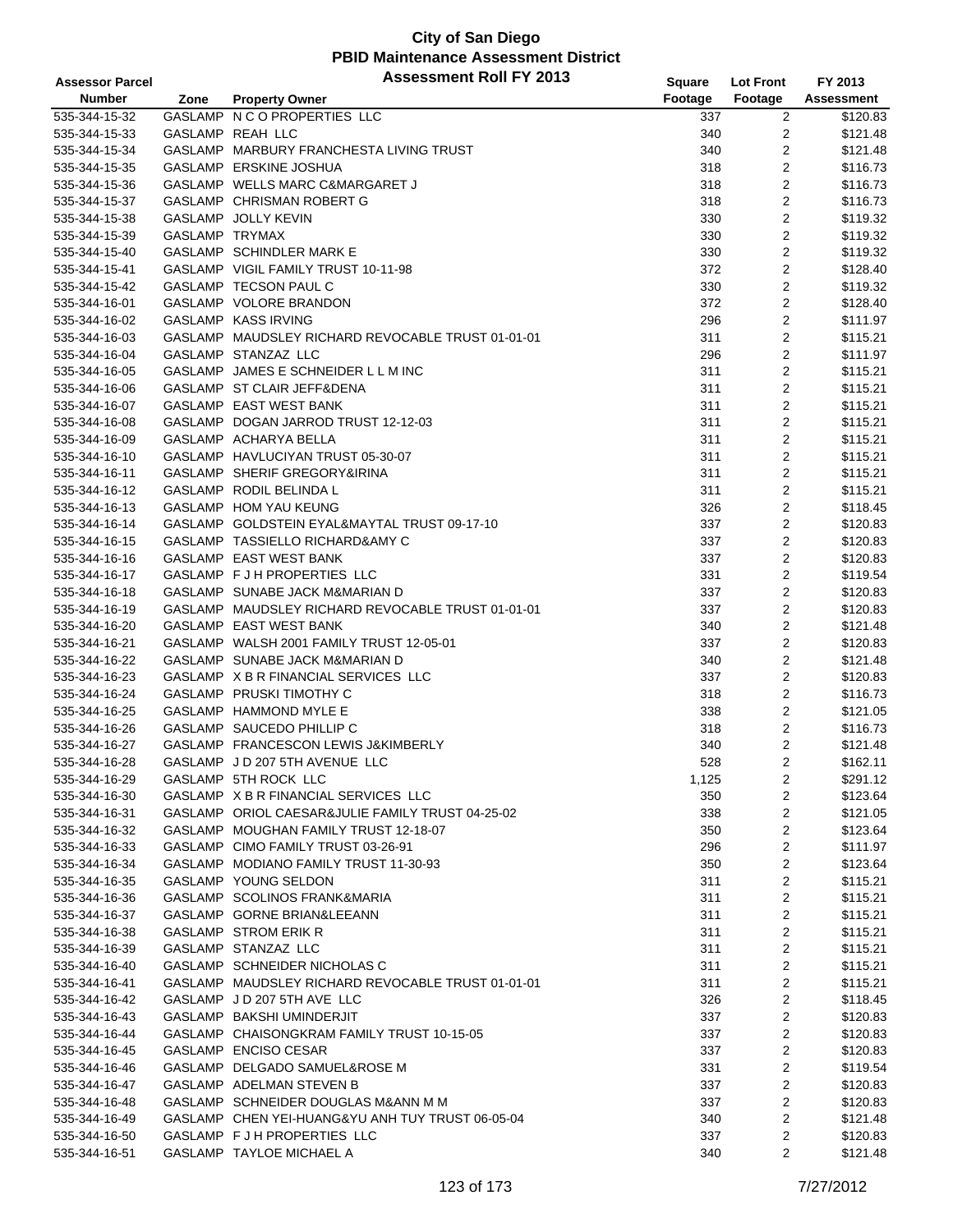| <b>Assessor Parcel</b> |      | <b>Assessment Roll FY 2013</b>                    | Square  | <b>Lot Front</b>        | FY 2013           |
|------------------------|------|---------------------------------------------------|---------|-------------------------|-------------------|
| <b>Number</b>          | Zone | <b>Property Owner</b>                             | Footage | Footage                 | <b>Assessment</b> |
| 535-344-16-52          |      | GASLAMP MULLEN JESSE                              | 337     | 2                       | \$120.83          |
| 535-344-16-53          |      | GASLAMP BERMAN FAMILY TRUST 04-26-95              | 318     | 2                       | \$116.73          |
| 535-344-16-54          |      | GASLAMP CHEN CARL CHING F&SHIRLEY REVOCABLE TRUST | 372     | 2                       | \$128.40          |
| 535-344-16-55          |      | GASLAMP TRAN BINH PHUONG&NAITO RISA               | 318     | 2                       | \$116.73          |
| 535-344-16-56          |      | GASLAMP 5TH AVE TRUST                             | 340     | 2                       | \$121.48          |
| 535-344-16-57          |      | GASLAMP ROCK DADDY LLC                            | 473     | 2                       | \$150.22          |
| 535-344-16-58          |      | GASLAMP VILLASENOR JOSE                           | 664     | 2                       | \$191.50          |
| 535-344-16-59          |      | GASLAMP BENNETT INVESMENTS LP                     | 350     | 2                       | \$123.64          |
| 535-344-16-60          |      | GASLAMP VILLASENOR JOSE                           | 296     | 2                       | \$111.97          |
| 535-344-16-61          |      | GASLAMP HENDERSON JON                             | 350     | 2                       | \$123.64          |
|                        |      | GASLAMP HOLLIS DAVID A                            |         |                         |                   |
| 535-344-16-62          |      |                                                   | 296     | 2                       | \$111.97          |
| 535-344-16-63          |      | GASLAMP MAUDSLEY RICHARD REVOCABLE TRUST 01-01-01 | 350     | 2                       | \$123.64          |
| 535-344-16-64          |      | GASLAMP ORTIZ RONALS S&SLOAN-ORTIZ SUSAN          | 311     | $\overline{2}$          | \$115.21          |
| 535-344-16-65          |      | GASLAMP STANZAZ LLC                               | 311     | $\overline{2}$          | \$115.21          |
| 535-344-16-66          |      | GASLAMP KIANPOUR ALIREZA S                        | 311     | 2                       | \$115.21          |
| 535-344-16-67          |      | GASLAMP NYE TROY D&CINDY L                        | 311     | 2                       | \$115.21          |
| 535-344-16-68          |      | GASLAMP ENCISO CESAR                              | 311     | 2                       | \$115.21          |
| 535-344-16-69          |      | GASLAMP SCHROADTER ADAM&SUSANNA                   | 311     | 2                       | \$115.21          |
| 535-344-16-70          |      | GASLAMP SIGNAIGO THOMAS                           | 311     | 2                       | \$115.21          |
| 535-344-16-71          |      | GASLAMP SCHWARTZ PAMELA R                         | 326     | 2                       | \$118.45          |
| 535-344-16-72          |      | GASLAMP PAUL ANDREW M                             | 337     | 2                       | \$120.83          |
| 535-344-16-73          |      | GASLAMP ZANOTELLI JOSEPH V&MARY R                 | 337     | $\overline{2}$          | \$120.83          |
| 535-344-16-74          |      | GASLAMP PHANTOM TECHNOLOGIES INC                  | 337     | 2                       | \$120.83          |
| 535-344-16-75          |      | GASLAMP X B R FINANCIAL SERVICES LLC              | 331     | 2                       | \$119.54          |
| 535-344-16-76          |      | GASLAMP ROBERTSON CHRISTOPHER A                   | 337     | $\overline{2}$          | \$120.83          |
| 535-344-16-77          |      | GASLAMP PARKOS ROBERT&DONNA                       | 337     | 2                       | \$120.83          |
| 535-344-16-78          |      | GASLAMP STANZAZ LLC                               | 340     | 2                       | \$121.48          |
| 535-344-16-79          |      | GASLAMP TERHUNE GENTRY G 1999 TRUST 12-09-99      | 337     | 2                       | \$120.83          |
| 535-344-16-80          |      | GASLAMP OTA BOWEN&ALEXANDRA                       | 340     | $\overline{2}$          | \$121.48          |
| 535-344-16-81          |      | GASLAMP KLINE KELLY P                             | 337     | 2                       | \$120.83          |
| 535-344-16-82          |      | GASLAMP PORCELLI JOSEPH S                         | 318     | 2                       | \$116.73          |
| 535-344-16-83          |      | GASLAMP ALVARENGA ROBERT                          | 338     | 2                       | \$121.05          |
| 535-344-16-84          |      | GASLAMP COLLINS WILLIAM&LISA                      | 318     | 2                       | \$116.73          |
| 535-344-16-85          |      | GASLAMP CHASE HOME FINANCE LLC                    | 340     | 2                       | \$121.48          |
| 535-344-17-01          |      | GASLAMP N C O PROPERTIES LLC                      | 473     | 2                       | \$150.22          |
| 535-344-17-02          |      | GASLAMP EXETER FIDUCIARY SERVICES                 | 664     | $\overline{2}$          | \$191.50          |
| 535-344-17-03          |      | GASLAMP SYBRANDY 03 LLC                           | 350     | 2                       | \$123.64          |
| 535-344-17-04          |      | GASLAMP WELLS DAVID D&DONNA K                     | 296     | $\overline{2}$          | \$111.97          |
| 535-344-17-05          |      | GASLAMP MAUDSLEY RICHARD REVOCABLE TRUST 01-01-01 | 350     | $\overline{2}$          | \$123.64          |
| 535-344-17-06          |      | GASLAMP J P MORGAN CHASE BANK                     | 296     | 2                       | \$111.97          |
| 535-344-17-07          |      | GASLAMP MOHLER FLOYD                              | 350     | 2                       | \$123.64          |
| 535-344-17-08          |      | GASLAMP FERRER FREDERICK                          | 311     |                         | \$115.21          |
|                        |      |                                                   |         | 2                       |                   |
| 535-344-17-09          |      | GASLAMP AMADIO BRIAN                              | 311     | 2                       | \$115.21          |
| 535-344-17-10          |      | GASLAMP HENRY KEVIN&KIM                           | 311     | 2                       | \$115.21          |
| 535-344-17-11          |      | GASLAMP HOMESALES INC                             | 311     | 2                       | \$115.21          |
| 535-344-17-12          |      | GASLAMP EVANS RONALDS                             | 311     | 2                       | \$115.21          |
| 535-344-17-13          |      | GASLAMP CHILDERS DANIELLE                         | 311     | 2                       | \$115.21          |
| 535-344-17-14          |      | GASLAMP PRIME COORDINATES LLC                     | 311     | 2                       | \$115.21          |
| 535-344-17-15          |      | GASLAMP SADRIAN SEDIGHEH R                        | 326     | 2                       | \$118.45          |
| 535-344-17-16          |      | GASLAMP LEVINE JAMIE                              | 337     | 2                       | \$120.83          |
| 535-344-17-17          |      | GASLAMP STANZAZ LLC                               | 337     | 2                       | \$120.83          |
| 535-344-17-18          |      | GASLAMP METROYANIS FRANK A&TERESA M               | 337     | 2                       | \$120.83          |
| 535-344-17-19          |      | GASLAMP USUI MARK                                 | 331     | 2                       | \$119.54          |
| 535-344-17-20          |      | GASLAMP STRADA NELSON C                           | 337     | 2                       | \$120.83          |
| 535-344-17-21          |      | GASLAMP VLCEK JAN&TOSH DIANE S                    | 337     | 2                       | \$120.83          |
| 535-344-17-22          |      | GASLAMP TKACH ADAM J&ANGELA C                     | 340     | $\overline{\mathbf{c}}$ | \$121.48          |
| 535-344-17-23          |      | GASLAMP TRUONG RICHARD HUNG                       | 337     | 2                       | \$120.83          |
| 535-344-17-24          |      | GASLAMP OPTIMUM REAL ESTATE GROUP LLC             | 340     | 2                       | \$121.48          |
| 535-344-17-25          |      | GASLAMP MATIASIC PAUL A                           | 337     | 2                       | \$120.83          |
| 535-344-17-26          |      | GASLAMP STANZAZ LLC                               | 318     | 2                       | \$116.73          |
| 535-344-17-27          |      | GASLAMP LUTTRULL RONALD C&KIMBERLY F              | 338     | 2                       | \$121.05          |
| 535-344-17-28          |      | GASLAMP LOUIS J CONTENTO I R A NO 17-14588        | 318     | 2                       | \$116.73          |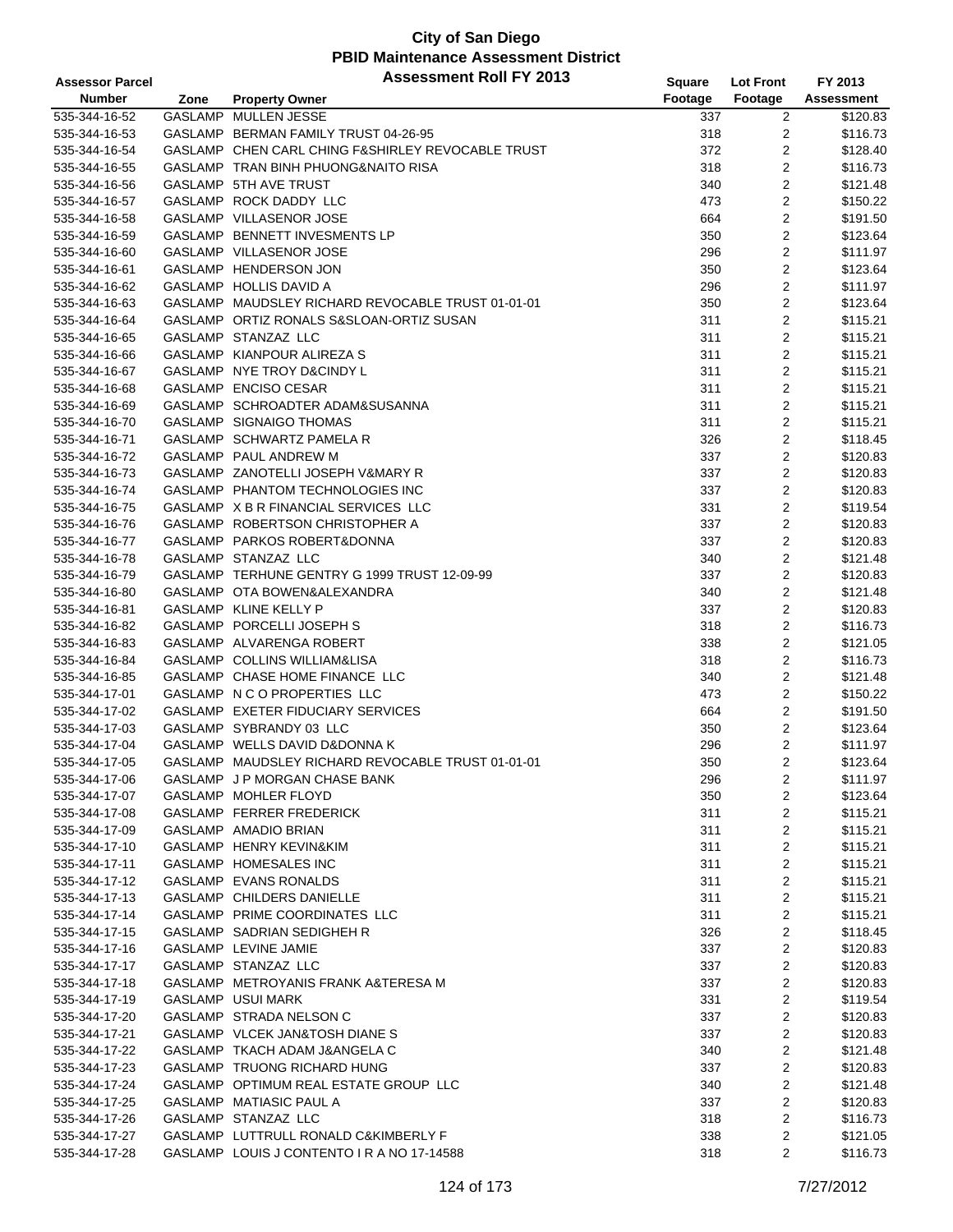| <b>Assessor Parcel</b> |                 | <b>Assessment Roll FY 2013</b>                             | <b>Square</b> | <b>Lot Front</b>        | FY 2013           |
|------------------------|-----------------|------------------------------------------------------------|---------------|-------------------------|-------------------|
| <b>Number</b>          | Zone            | <b>Property Owner</b>                                      | Footage       | Footage                 | <b>Assessment</b> |
| 535-344-17-29          |                 | GASLAMP J D 207 5TH AVENUE LLC                             | 340           | $\overline{c}$          | \$121.48          |
| 535-344-17-30          |                 | GASLAMP SCHMALLE JORAL&PATRICIA D                          | 473           | 2                       | \$150.22          |
| 535-344-17-31          |                 | GASLAMP CASTRO ERNIE REVOCABLE TRUST 12-01-89              | 664           | $\overline{2}$          | \$191.50          |
| 535-344-17-32          |                 | GASLAMP BAKER KATHRYN D                                    | 350           | 2                       | \$123.64          |
| 535-344-17-33          |                 | GASLAMP SCHMALLE JORAL&ROMAN-SCHMALLE PATRICIA D           | 296           | $\overline{2}$          | \$111.97          |
| 535-344-17-34          |                 | GASLAMP ERICKSON MICHAEL                                   | 350           | 2                       | \$123.64          |
| 535-344-17-35          |                 | GASLAMP WALSH FAMILY 2001 TRUST                            | 296           | 2                       | \$111.97          |
| 535-344-17-36          |                 | GASLAMP SMITH TODD DEREK&HEATHER LEIGH                     | 350           | 2                       | \$123.64          |
| 535-344-17-37          | GASLAMP FU DUKE |                                                            | 311           | 2                       | \$115.21          |
| 535-344-17-38          |                 | GASLAMP STANZAZ LLC                                        | 311           | 2                       | \$115.21          |
| 535-344-17-39          |                 | GASLAMP ALHADEFF JACK C                                    | 311           | $\overline{c}$          | \$115.21          |
| 535-344-17-40          |                 | GASLAMP MEZICH DANIEL C                                    | 311           | 2                       | \$115.21          |
| 535-344-17-41          |                 | GASLAMP GAERTNER GRANT&TIANA P                             | 311           | 2                       | \$115.21          |
| 535-344-17-42          |                 | GASLAMP CASPER JOSEPH&SUSAN                                | 311           | 2                       | \$115.21          |
| 535-344-17-43          |                 | GASLAMP ONG-VELOSO GLENN L TRUST 04-26-10                  | 311           | 2                       | \$115.21          |
| 535-344-17-44          |                 | GASLAMP WALSH PATRICK T                                    | 326           | 2                       | \$118.45          |
| 535-344-17-45          |                 | GASLAMP ROBERTS KRISTOFER                                  | 337           | $\overline{c}$          | \$120.83          |
| 535-344-17-46          |                 | <b>GASLAMP LEVINE JAMIE</b>                                | 337           | $\overline{2}$          | \$120.83          |
| 535-344-17-47          |                 | GASLAMP SIGNAIGO THOMAS M                                  | 337           | 2                       | \$120.83          |
| 535-344-17-48          |                 | GASLAMP RACOFSKY RICHARD R                                 | 331           | 2                       | \$119.54          |
| 535-344-17-49          |                 | GASLAMP LU YVONNE P LIVING TRUST 05-13-10                  | 337           | 2                       | \$120.83          |
| 535-344-17-50          |                 | GASLAMP GUANILL EDWARD&VERONICA                            | 337           | $\overline{\mathbf{c}}$ | \$120.83          |
| 535-344-17-51          |                 | GASLAMP MENDOZA FRANK&LYN G                                | 340           | $\overline{\mathbf{c}}$ | \$121.48          |
| 535-344-17-52          |                 | GASLAMP 303 SOLUTIONS LLC                                  | 337           | 2                       | \$120.83          |
| 535-344-17-53          |                 | GASLAMP SHERIF O 2008 TRUST                                | 340           | $\overline{c}$          | \$121.48          |
| 535-344-17-54          |                 | GASLAMP ACOSTA RUBEN                                       | 337           | 2                       | \$120.83          |
| 535-344-17-55          |                 | GASLAMP STANZAZ LLC                                        | 318           | 2                       | \$116.73          |
| 535-344-17-56          |                 | GASLAMP HASSEN SAM A                                       | 338           | $\overline{\mathbf{c}}$ | \$121.05          |
| 535-344-17-57          |                 | GASLAMP BENARON JOSEPH                                     | 318           | 2                       | \$116.73          |
| 535-344-17-58          |                 | GASLAMP HAWKINS GARY J&ZHU YAFEI                           | 340           | 2                       | \$121.48          |
| 535-344-17-59          |                 | GASLAMP KUSHEN CRAIG&HUGHES-KUSHEN MEREDITH COM PROP TRUST | 768           | 2                       | \$213.97          |
| 535-344-17-60          | GASLAMP TRYMAX  |                                                            | 664           | $\overline{2}$          | \$191.50          |
| 535-344-17-61          |                 | GASLAMP PACK SCOTT M                                       | 296           | $\overline{2}$          | \$111.97          |
| 535-344-17-62          |                 | GASLAMP SCHMALLE JORAL&PATRICIA D                          | 350           | 2                       | \$123.64          |
| 535-344-17-63          |                 | GASLAMP MENDOZA FRANK&LYN                                  | 296           | 2                       | \$111.97          |
| 535-344-17-64          |                 | GASLAMP X B R FINANCIAL SERVICES LLC                       | 350           | 2                       | \$123.64          |
| 535-344-17-65          |                 | GASLAMP RUIZ MIGUEL F A                                    | 311           | 2                       | \$115.21          |
| 535-344-17-66          |                 | GASLAMP HUGHES GARY D&JUDY Y                               | 311           | 2                       | \$115.21          |
| 535-344-17-67          |                 | GASLAMP MOSLEY FAMILY TRUST 04-18-94                       | 311           | $\overline{2}$          | \$115.21          |
| 535-344-17-68          |                 | GASLAMP PORTER BROOK F&BETH A                              | 311           | 2                       | \$115.21          |
| 535-344-17-69          |                 | GASLAMP KIM SADOUX                                         | 311           | 2                       | \$115.21          |
| 535-344-17-70          |                 | GASLAMP K A G HARD ROCK LLC                                | 311           | 2                       | \$115.21          |
| 535-344-17-71          |                 | GASLAMP LEE STEPHEN&JOJI S                                 | 311           | 2                       | \$115.21          |
| 535-344-17-72          |                 | GASLAMP LOW NELMAN&KAREN K                                 | 326           | 2                       | \$118.45          |
| 535-344-17-73          |                 | GASLAMP ROBERTS JOHN&JOANNE T                              | 337           | $\overline{\mathbf{c}}$ | \$120.83          |
| 535-344-17-74          |                 | GASLAMP SHEAN KEITH E&CHARLOTTE A                          | 337           | 2                       | \$120.83          |
| 535-344-17-75          |                 | GASLAMP MONUMENT PARTNERS LLC                              | 337           | 2                       | \$120.83          |
| 535-344-17-76          |                 | GASLAMP STEIGERWALT KERRY L&BETH                           | 331           | 2                       | \$119.54          |
| 535-344-17-77          |                 | GASLAMP MILES DEAN                                         | 337           | 2                       | \$120.83          |
| 535-344-17-78          |                 | GASLAMP STURM MARCO                                        | 337           | $\overline{\mathbf{c}}$ | \$120.83          |
| 535-344-17-79          |                 | <b>GASLAMP TAKE 2 LLC</b>                                  | 340           | $\overline{\mathbf{c}}$ | \$121.48          |
| 535-344-17-80          |                 | GASLAMP ESTORIL LP                                         | 337           | 2                       | \$120.83          |
| 535-344-17-81          |                 | GASLAMP CONGTANG YENCHIT                                   | 340           | 2                       | \$121.48          |
| 535-344-17-82          |                 | GASLAMP ROSENBERGER CATHERINE M REVOCABLE LIV TRUST        | 337           | 2                       | \$120.83          |
| 535-344-17-83          |                 | GASLAMP LINDSAY GREG T&OLGA M                              | 318           | 2                       | \$116.73          |
| 535-344-17-84          |                 | GASLAMP ESTORILLP                                          | 338           | $\overline{\mathbf{c}}$ | \$121.05          |
| 535-344-17-85          |                 | GASLAMP N C O PROPERTIES LLC                               | 318           | 2                       | \$116.73          |
| 535-344-17-86          |                 | GASLAMP DARDEN JON&CHRISTINE                               | 340           | 2                       | \$121.48          |
| 535-344-18-01          |                 | GASLAMP VILLASENOR JOSE                                    | 994           | 2                       | \$262.81          |
| 535-344-18-02          | GASLAMP TRYMAX  |                                                            | 670           | 2                       | \$192.79          |
| 535-344-18-03          |                 | GASLAMP VELIZ JOSE G                                       | 311           | 2                       | \$115.21          |
| 535-344-18-04          |                 | GASLAMP ARVIELO FAMILY TRUST 03-18-08                      | 311           | 2                       | \$115.21          |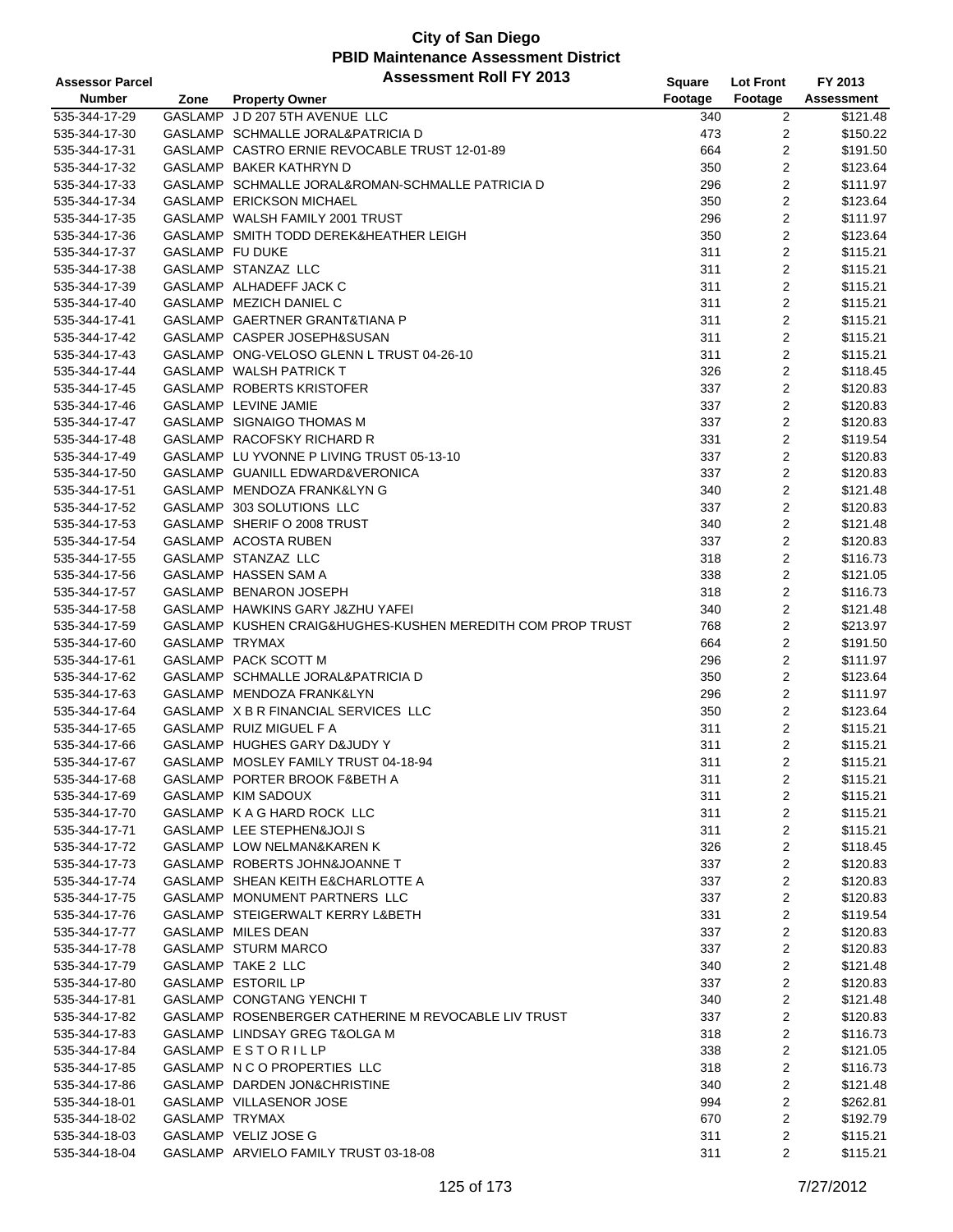| <b>Assessor Parcel</b>         |                | <b>Assessment Roll FY 2013</b>                          | Square     | <b>Lot Front</b>    | FY 2013              |
|--------------------------------|----------------|---------------------------------------------------------|------------|---------------------|----------------------|
| <b>Number</b>                  | Zone           | <b>Property Owner</b>                                   | Footage    | Footage             | <b>Assessment</b>    |
| 535-344-18-05                  |                | GASLAMP CONTENTO LOUIS J                                | 311        | $\overline{2}$      | \$115.21             |
| 535-344-18-06                  |                | GASLAMP MERRELL DAVID E                                 | 311        | $\overline{2}$      | \$115.21             |
| 535-344-18-07                  |                | GASLAMP HARRIS RANDALL S&CAROLAN G                      | 326        | $\overline{c}$      | \$118.45             |
| 535-344-18-08                  |                | GASLAMP MIRRA DAVID R&KATHLEEN                          | 337        | 2                   | \$120.83             |
| 535-344-18-09                  |                | GASLAMP S H G HOLDINGS LLC                              | 337        | $\overline{2}$      | \$120.83             |
| 535-344-18-10                  |                | GASLAMP STANZAZ LLC                                     | 337        | $\overline{c}$      | \$120.83             |
| 535-344-18-11                  |                | GASLAMP PARK DAVID Y& ELAINE S                          | 331        | $\overline{2}$      | \$119.54             |
| 535-344-18-12                  |                | GASLAMP DAO MYMY                                        | 337        | $\overline{2}$      | \$120.83             |
| 535-344-18-13                  |                | GASLAMP ROSE EDWARD A JR&JANICE A                       | 337        | $\overline{c}$      | \$120.83             |
| 535-344-18-14                  |                | GASLAMP LORD MARC&SHANNON FAMILY TRUST 04-23-04         | 340        | 2                   | \$121.48             |
| 535-344-18-15                  |                | GASLAMP FABIAN ROSIE                                    | 337        | $\overline{c}$      | \$120.83             |
| 535-344-18-16                  |                | GASLAMP DENG DAVID                                      | 340        | $\overline{c}$      | \$121.48             |
| 535-344-18-17                  |                | GASLAMP FLETCHER RONALD R SEPARATE PROPERTY TRUST       | 337        | $\mathbf{2}$        | \$120.83             |
| 535-344-18-18                  |                | GASLAMP GAO DAYONG&LIU CAROLYN CHI                      | 318        | $\overline{c}$      | \$116.73             |
| 535-344-18-19                  |                | GASLAMP MARTEL WILLIAM J JR                             | 338        | $\overline{c}$      | \$121.05             |
| 535-344-18-20                  |                | GASLAMP BOROWSKI FAMILY TRUST 05-25-88                  | 318        | $\overline{c}$      | \$116.73             |
| 535-344-18-21                  |                | GASLAMP CHEW EDWARD H III                               | 340        | $\overline{c}$      | \$121.48             |
| 535-344-18-22                  |                | GASLAMP VILLASENOR JOSE                                 | 659        | $\overline{c}$      | \$190.42             |
| 535-344-18-23                  |                | GASLAMP VARGAS FAMILY TRUST 01-24-01                    | 311        | $\overline{c}$      | \$115.21             |
| 535-344-18-24                  |                | GASLAMP VILLASENOR JOSE                                 | 326        | $\overline{c}$      | \$118.45             |
| 535-344-18-25                  |                | GASLAMP MULTHAUF CARMEN FAMILY TRUST 05-11-04           | 311        | $\overline{2}$      | \$115.21             |
| 535-344-18-26                  |                | GASLAMP ZINN LAUREL E                                   | 311        | $\mathbf{2}$        | \$115.21             |
| 535-344-18-27                  |                | GASLAMP VARGAS FAMILY TRUST 01-24-01                    | 311        | $\overline{c}$      | \$115.21             |
| 535-344-18-28                  |                | GASLAMP CHASE HOME FINANCIAL LLC                        | 311        | $\overline{c}$      | \$115.21             |
| 535-344-18-29                  |                | GASLAMP ARVIELO FAMILY TRUST 03-18-08                   | 311        | $\mathbf{2}$        | \$115.21             |
| 535-344-18-30                  |                | GASLAMP SOWDEN DOUGLAS S LIVING TRUST                   | 326        | $\boldsymbol{2}$    | \$118.45             |
| 535-344-18-31                  |                | GASLAMP PEREIRA MITCHELL J                              | 337        | $\overline{c}$      | \$120.83             |
| 535-344-18-32                  |                | GASLAMP SIMINGTON KENNETH&MARUEEN                       | 337        | $\mathbf 2$         | \$120.83             |
| 535-344-18-33                  |                | GASLAMP D H R E HOLDINGS LLC                            | 337        | $\mathbf{2}$        | \$120.83             |
| 535-344-18-34                  |                | GASLAMP MARCEAU RAYMOND                                 | 337        | 2                   | \$120.83             |
| 535-344-18-35                  |                | GASLAMP 1226 HARD ROCK LLC                              | 337        | $\overline{c}$      | \$120.83             |
| 535-344-18-36                  |                | GASLAMP L O M FAMILY TRUST 09-10-09                     | 337        | 2                   | \$120.83             |
| 535-344-18-37                  |                | GASLAMP SCHREINER ROBERT E                              | 340        | $\overline{2}$      | \$121.48             |
| 535-344-18-38                  |                | GASLAMP HENRICA HOLDINGS LLC                            | 337        | $\overline{c}$      | \$120.83             |
| 535-344-18-39                  |                | GASLAMP NAGY REVOCABLE TRUST                            | 340        | $\overline{c}$      | \$121.48             |
| 535-344-18-40                  | GASLAMP TRYMAX |                                                         | 337        | $\mathbf{2}$        | \$120.83             |
| 535-344-18-41                  |                | GASLAMP CHAPPELL JASON J                                | 318        | $\overline{c}$      | \$116.73             |
| 535-344-18-42                  |                | GASLAMP PADUA ANTHONY                                   | 338        | $\overline{2}$      | \$121.05             |
| 535-344-18-43                  |                | GASLAMP OSLEY JOHN P JR                                 | 318        | 2                   | \$116.73             |
| 535-344-18-44                  |                | GASLAMP JOSEPH DONALD L&TERESA                          | 340        | 2                   | \$121.48             |
| 535-344-19-01                  |                | GASLAMP ZWASS JOSEF                                     | 431        | $\overline{c}$      | \$141.15             |
| 535-344-19-02                  |                | GASLAMP GUILLET CHRISTOPHER G                           | 431        | 2                   | \$141.15             |
| 535-344-19-03                  |                | GASLAMP EAST WEST BANK                                  | 431        | 2                   | \$141.15             |
| 535-344-19-04                  |                | GASLAMP MAUDSLEY RICHARD REVOCABLE TRUST 01-01-01       | 431        | $\overline{2}$      | \$141.15             |
| 535-344-19-05                  |                | GASLAMP VANDEZILVER ERIC                                | 390        | $\overline{c}$      | \$132.29             |
| 535-344-19-06                  |                | GASLAMP SCHNEIDER CHARLES W JR&MARY J                   | 473        | $\overline{2}$      | \$150.22             |
| 535-344-19-07                  |                | GASLAMP FEENEY FAMILY TRUST 10-22-03                    | 431        | $\overline{c}$      | \$141.15             |
| 535-344-19-08                  |                | GASLAMP HAND JASON B                                    | 431        | 2                   | \$141.15             |
| 535-344-19-09                  |                | GASLAMP SIMPSON-GALLIGAN NICOLE V                       | 431        | 2                   | \$141.15             |
| 535-344-19-10                  |                | GASLAMP GAUBE DINESH&DOBEE SHEILA                       | 431        | $\overline{2}$      | \$141.15             |
| 535-344-19-11                  |                | GASLAMP EAST WEST BANK                                  | 431        | 2                   | \$141.15             |
| 535-344-19-12                  |                | GASLAMP BEAVER DEAN&KINOSHITA-BEAVER LAURIE             | 438        | 2                   | \$142.66             |
| 535-344-19-13                  |                | GASLAMP WOLMAN STUART M                                 | 525        | 2                   | \$161.46             |
| 535-344-19-14                  |                | GASLAMP PANICCIA MARIO&RACHEL                           | 431        | 2                   | \$141.15             |
|                                |                | GASLAMP LAPSI AMAR A                                    | 431        | $\overline{2}$      | \$141.15             |
| 535-344-19-15                  |                | GASLAMP MAUTNER KEITH&SUSAN H                           |            | $\overline{2}$      |                      |
| 535-344-19-16<br>535-344-19-17 |                | GASLAMP REAH LLC                                        | 431<br>431 | 2                   | \$141.15<br>\$141.15 |
| 535-344-19-18                  |                | GASLAMP MCCAFFERTY DOUGLAS M&DEVONE-MCCAFFERTY YVONNE M | 390        |                     | \$132.29             |
|                                |                | GASLAMP MARTON ANITA                                    | 473        | $\overline{c}$<br>2 | \$150.22             |
| 535-344-19-19<br>535-344-19-20 |                | GASLAMP MONTOYA GABRIEL H JR&VICKIE P                   | 431        | 2                   | \$141.15             |
| 535-344-19-21                  |                | GASLAMP LU YVONNE P LIVING TRUST 05-13-10               | 431        | $\overline{2}$      | \$141.15             |
| 535-344-19-22                  |                | GASLAMP STANZAZ LLC                                     | 431        | $\overline{2}$      | \$141.15             |
|                                |                |                                                         |            |                     |                      |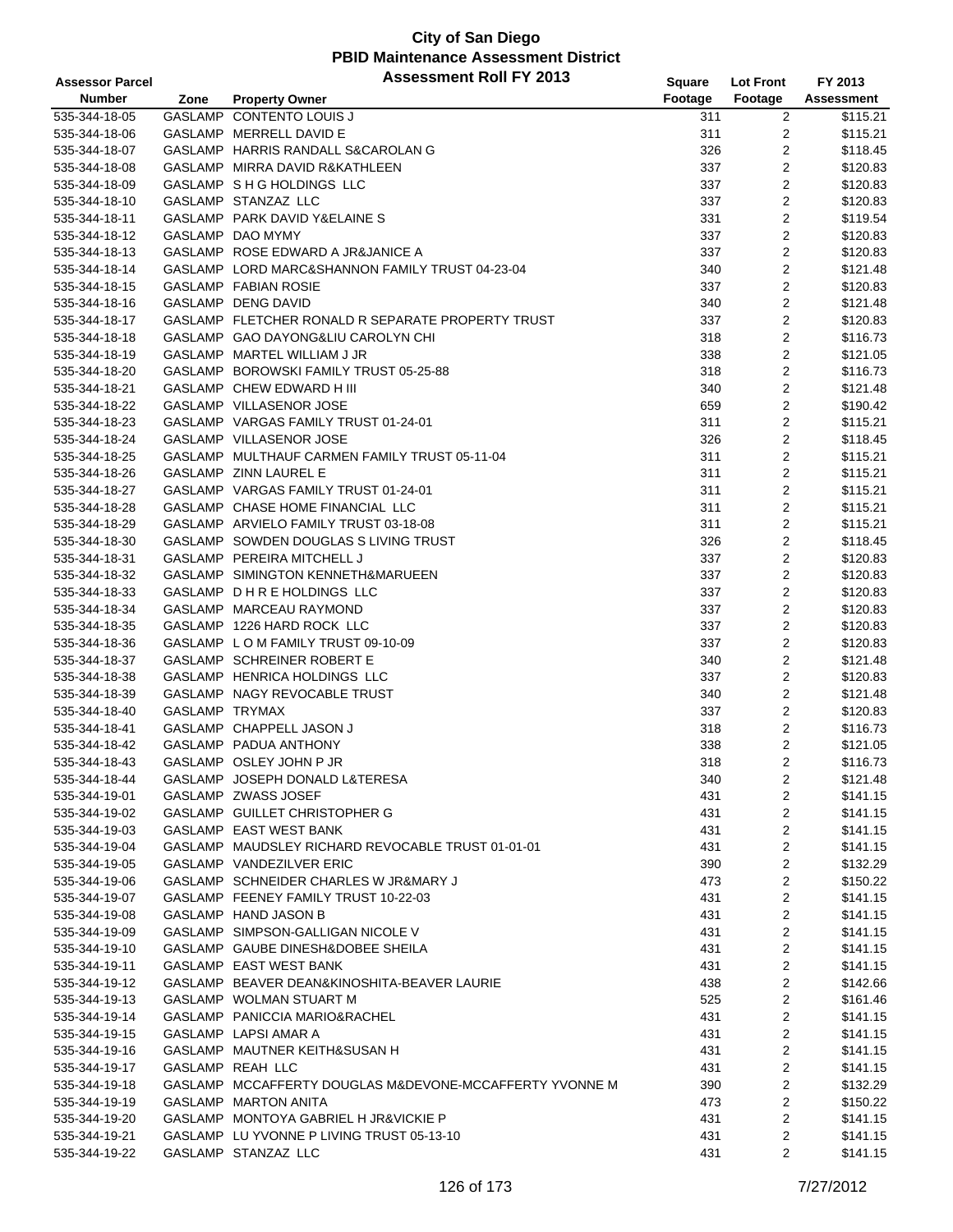| Footage<br><b>Number</b><br>Footage<br><b>Assessment</b><br><b>Property Owner</b><br>Zone<br>GASLAMP DIEGO ROCK PARTNERS LLC<br>535-344-19-23<br>$\overline{c}$<br>\$141.15<br>431<br>535-344-19-24<br><b>GASLAMP STROM ERIK R</b><br>431<br>2<br>\$141.15<br>$\overline{2}$<br>GASLAMP STROM ERIK&VERNEKA<br>\$142.66<br>535-344-19-25<br>438<br>$\overline{2}$<br>GASLAMP J D 207 5TH AVENUE L LLC<br>\$161.46<br>535-344-19-26<br>525<br>$\overline{2}$<br>\$141.15<br>535-344-19-27<br>GASLAMP ANGULO VICTOR&LAURA H<br>431<br>2<br>431<br>\$141.15<br>535-344-19-28<br>GASLAMP BAIRD BRIAN&MEAGAN<br>2<br>\$183.07<br>535-344-19-29<br>GASLAMP WATERSTONE BANK SSB<br>625<br>2<br>\$141.15<br>535-344-19-30<br>GASLAMP X B R FINANCIAL SERVICES LLC<br>431<br>2<br>535-344-19-31<br>\$141.15<br>GASLAMP SALAZAR LAURIE M<br>431<br>$\overline{2}$<br>GASLAMP DENG DAVID C R<br>\$141.15<br>535-344-19-32<br>431<br>$\overline{c}$<br>GASLAMP SALAZAR LAURIE M<br>\$141.15<br>535-344-19-33<br>431<br>2<br>GASLAMP GAY DAVID<br>\$141.15<br>535-344-19-34<br>431<br>2<br>GASLAMP DURFEE TRUST 05-12-92<br>\$132.29<br>535-344-19-35<br>390<br>2<br>GASLAMP BRANNON KELYN TRUST 09-24-10<br>\$150.22<br>535-344-19-36<br>473<br>2<br>\$141.15<br>535-344-19-37<br>GASLAMP C X 3 LLC<br>431<br>$\overline{2}$<br>535-344-19-38<br>GASLAMP GALLANOSA JOSE F&VIRGINIA P<br>431<br>\$141.15<br>$\overline{c}$<br>GASLAMP LEE PHILIX&YU YEN<br>\$141.15<br>535-344-19-39<br>431<br>$\overline{2}$<br>GASLAMP CELESTE LEON D&LISA L<br>\$141.15<br>535-344-19-40<br>431<br>GASLAMP MERRIMAN SHAWNE<br>2<br>\$141.15<br>535-344-19-41<br>431<br>2<br>GASLAMP HETHERINGTON ROY&MARIA<br>\$142.66<br>535-344-19-42<br>438<br>2<br>535-344-19-43<br>GASLAMP RABINDRANAUTH PREMNAUTH&ZAKY MARY<br>525<br>\$161.46<br>2<br>535-344-19-44<br>GASLAMP FRIEDMAN GREGORY L&LINDA S<br>431<br>\$141.15<br>2<br>GASLAMP ELBLING FAMILY TRUST 07-27-05<br>\$141.15<br>535-344-19-45<br>431<br>2<br>GASLAMP 5TH ROCK LLC<br>625<br>\$183.07<br>535-344-19-46<br>$\overline{c}$<br>535-344-19-47<br>GASLAMP MOKHTARI MOHSEN<br>431<br>\$141.15<br>$\overline{2}$<br>GASLAMP VIESCA LAS VEGAS LLC<br>\$141.15<br>535-344-19-48<br>431<br>2<br>GASLAMP HAND JASON B<br>\$141.15<br>535-344-19-49<br>431<br>2<br>\$141.15<br>535-344-19-50<br>GASLAMP SCHMALLE JORAL T&ROMAN-SCHMALLE PATRICIA D<br>431<br>2<br>GASLAMP X B R FINANCIAL SERVICES LLC<br>\$141.15<br>535-344-19-51<br>431<br>390<br>2<br>\$132.29<br>535-344-19-52<br>GASLAMP KATZ MICHAEL<br>2<br>GASLAMP KLINE KELLY P<br>473<br>\$150.22<br>535-344-19-53<br>2<br>GASLAMP PANICCIA MARIO J&RACHEL L<br>431<br>\$141.15<br>535-344-19-54<br>$\overline{2}$<br>GASLAMP KATZ MICHAEL<br>431<br>\$141.15<br>535-344-19-55<br>2<br>GASLAMP HIGGINS QUINN<br>\$141.15<br>535-344-19-56<br>431<br>2<br>GASLAMP J D 207 5TH AVENUE LLC<br>\$141.15<br>535-344-19-57<br>431<br>$\overline{2}$<br>\$141.15<br>535-344-19-58<br>GASLAMP WILSON BRIAN S&ELIZABETH M<br>431<br>2<br>GASLAMP ERICKSON MICHAEL T<br>535-344-19-59<br>438<br>\$142.66<br>$\overline{2}$<br>GASLAMP ROPER SCOTT T<br>525<br>535-344-19-60<br>\$161.46<br>$\overline{2}$<br>535-344-20-01<br>GASLAMP RED BLUFF FUNDING LLC<br>431<br>\$141.15<br>GASLAMP RED BLUFF FUNDING LLC<br>\$134.66<br>535-344-20-02<br>401<br>2<br>GASLAMP OU JOY SEPARATE PROPERTY TRUST 06-15-00<br>2<br>535-344-20-03<br>431<br>\$141.15<br>2<br>535-344-20-04<br>GASLAMP WONG FAMILY TRUSTE 11-10-07<br>\$141.15<br>431<br>2<br>535-344-20-05<br>GASLAMP PINKERTON WILLIAM A&NICOLE D<br>\$141.15<br>431<br>2<br>GASLAMP AXELGAARD MELANIE J<br>431<br>\$141.15<br>535-344-20-06<br>2<br>535-344-20-07<br>GASLAMP AVON JOSEPH G&PATRICIA S<br>431<br>\$141.15<br>2<br>GASLAMP CEDAR MOUNTAIN LLC<br>\$141.15<br>535-344-20-08<br>431<br>2<br>GASLAMP GESKE JENNIFER<br>\$141.15<br>535-344-20-09<br>431<br>2<br>GASLAMP LU YVONNE P LIVING TRUST 05-13-10 ET AL<br>390<br>\$132.29<br>535-344-20-10<br>2<br>GASLAMP BUSHEY DAVID R<br>535-344-20-11<br>473<br>\$150.22<br>2<br>535-344-20-12<br>GASLAMP HENDERSON JON<br>431<br>\$141.15<br>2<br>535-344-20-13<br>GASLAMP THREE ARCH CAPITAL INC<br>431<br>\$141.15<br>2<br>GASLAMP HUGO JONATHAN<br>\$141.15<br>535-344-20-14<br>431<br>2<br>GASLAMP MEGALOPOLIS LLC<br>\$141.15<br>535-344-20-15<br>431<br>2<br>GASLAMP BERMAN FAMILY TRUST 04-26-95<br>\$141.15<br>535-344-20-16<br>431<br>2<br>GASLAMP MYHEDYN MARK&VANALSTYNE TRACIE<br>\$142.66<br>535-344-20-17<br>438<br>$\overline{\mathbf{c}}$<br>GASLAMP RIPLEY RODNEY J<br>525<br>\$161.46<br>535-344-20-18<br>2<br>GASLAMP A D D PROPERTIES LLC<br>535-344-20-19<br>431<br>\$141.15<br>2<br>535-344-20-20<br>GASLAMP VALDIVIESO LAWRENCE A<br>401<br>\$134.66<br>2<br>535-344-20-21<br>GASLAMP L&H R LLC<br>\$141.15<br>431<br>GASLAMP KORN ERROL R IRA<br>2<br>535-344-20-22<br>431<br>\$141.15<br>GASLAMP NUTE JAMES | <b>Assessor Parcel</b> | <b>Assessment Roll FY 2013</b> | <b>Square</b> | <b>Lot Front</b> | FY 2013  |
|----------------------------------------------------------------------------------------------------------------------------------------------------------------------------------------------------------------------------------------------------------------------------------------------------------------------------------------------------------------------------------------------------------------------------------------------------------------------------------------------------------------------------------------------------------------------------------------------------------------------------------------------------------------------------------------------------------------------------------------------------------------------------------------------------------------------------------------------------------------------------------------------------------------------------------------------------------------------------------------------------------------------------------------------------------------------------------------------------------------------------------------------------------------------------------------------------------------------------------------------------------------------------------------------------------------------------------------------------------------------------------------------------------------------------------------------------------------------------------------------------------------------------------------------------------------------------------------------------------------------------------------------------------------------------------------------------------------------------------------------------------------------------------------------------------------------------------------------------------------------------------------------------------------------------------------------------------------------------------------------------------------------------------------------------------------------------------------------------------------------------------------------------------------------------------------------------------------------------------------------------------------------------------------------------------------------------------------------------------------------------------------------------------------------------------------------------------------------------------------------------------------------------------------------------------------------------------------------------------------------------------------------------------------------------------------------------------------------------------------------------------------------------------------------------------------------------------------------------------------------------------------------------------------------------------------------------------------------------------------------------------------------------------------------------------------------------------------------------------------------------------------------------------------------------------------------------------------------------------------------------------------------------------------------------------------------------------------------------------------------------------------------------------------------------------------------------------------------------------------------------------------------------------------------------------------------------------------------------------------------------------------------------------------------------------------------------------------------------------------------------------------------------------------------------------------------------------------------------------------------------------------------------------------------------------------------------------------------------------------------------------------------------------------------------------------------------------------------------------------------------------------------------------------------------------------------------------------------------------------------------------------------------------------------------------------------------------------------------------------------------------------------------------------------------------------------------------------------------------------------------------------------------------------------------------------------------------------------------------------------------------------------------------------------------------------------------------------------------------------------------------------------------------------------------------------------------------------------------------------------------------------------------------------------------|------------------------|--------------------------------|---------------|------------------|----------|
|                                                                                                                                                                                                                                                                                                                                                                                                                                                                                                                                                                                                                                                                                                                                                                                                                                                                                                                                                                                                                                                                                                                                                                                                                                                                                                                                                                                                                                                                                                                                                                                                                                                                                                                                                                                                                                                                                                                                                                                                                                                                                                                                                                                                                                                                                                                                                                                                                                                                                                                                                                                                                                                                                                                                                                                                                                                                                                                                                                                                                                                                                                                                                                                                                                                                                                                                                                                                                                                                                                                                                                                                                                                                                                                                                                                                                                                                                                                                                                                                                                                                                                                                                                                                                                                                                                                                                                                                                                                                                                                                                                                                                                                                                                                                                                                                                                                                                                                            |                        |                                |               |                  |          |
|                                                                                                                                                                                                                                                                                                                                                                                                                                                                                                                                                                                                                                                                                                                                                                                                                                                                                                                                                                                                                                                                                                                                                                                                                                                                                                                                                                                                                                                                                                                                                                                                                                                                                                                                                                                                                                                                                                                                                                                                                                                                                                                                                                                                                                                                                                                                                                                                                                                                                                                                                                                                                                                                                                                                                                                                                                                                                                                                                                                                                                                                                                                                                                                                                                                                                                                                                                                                                                                                                                                                                                                                                                                                                                                                                                                                                                                                                                                                                                                                                                                                                                                                                                                                                                                                                                                                                                                                                                                                                                                                                                                                                                                                                                                                                                                                                                                                                                                            |                        |                                |               |                  |          |
|                                                                                                                                                                                                                                                                                                                                                                                                                                                                                                                                                                                                                                                                                                                                                                                                                                                                                                                                                                                                                                                                                                                                                                                                                                                                                                                                                                                                                                                                                                                                                                                                                                                                                                                                                                                                                                                                                                                                                                                                                                                                                                                                                                                                                                                                                                                                                                                                                                                                                                                                                                                                                                                                                                                                                                                                                                                                                                                                                                                                                                                                                                                                                                                                                                                                                                                                                                                                                                                                                                                                                                                                                                                                                                                                                                                                                                                                                                                                                                                                                                                                                                                                                                                                                                                                                                                                                                                                                                                                                                                                                                                                                                                                                                                                                                                                                                                                                                                            |                        |                                |               |                  |          |
|                                                                                                                                                                                                                                                                                                                                                                                                                                                                                                                                                                                                                                                                                                                                                                                                                                                                                                                                                                                                                                                                                                                                                                                                                                                                                                                                                                                                                                                                                                                                                                                                                                                                                                                                                                                                                                                                                                                                                                                                                                                                                                                                                                                                                                                                                                                                                                                                                                                                                                                                                                                                                                                                                                                                                                                                                                                                                                                                                                                                                                                                                                                                                                                                                                                                                                                                                                                                                                                                                                                                                                                                                                                                                                                                                                                                                                                                                                                                                                                                                                                                                                                                                                                                                                                                                                                                                                                                                                                                                                                                                                                                                                                                                                                                                                                                                                                                                                                            |                        |                                |               |                  |          |
|                                                                                                                                                                                                                                                                                                                                                                                                                                                                                                                                                                                                                                                                                                                                                                                                                                                                                                                                                                                                                                                                                                                                                                                                                                                                                                                                                                                                                                                                                                                                                                                                                                                                                                                                                                                                                                                                                                                                                                                                                                                                                                                                                                                                                                                                                                                                                                                                                                                                                                                                                                                                                                                                                                                                                                                                                                                                                                                                                                                                                                                                                                                                                                                                                                                                                                                                                                                                                                                                                                                                                                                                                                                                                                                                                                                                                                                                                                                                                                                                                                                                                                                                                                                                                                                                                                                                                                                                                                                                                                                                                                                                                                                                                                                                                                                                                                                                                                                            |                        |                                |               |                  |          |
|                                                                                                                                                                                                                                                                                                                                                                                                                                                                                                                                                                                                                                                                                                                                                                                                                                                                                                                                                                                                                                                                                                                                                                                                                                                                                                                                                                                                                                                                                                                                                                                                                                                                                                                                                                                                                                                                                                                                                                                                                                                                                                                                                                                                                                                                                                                                                                                                                                                                                                                                                                                                                                                                                                                                                                                                                                                                                                                                                                                                                                                                                                                                                                                                                                                                                                                                                                                                                                                                                                                                                                                                                                                                                                                                                                                                                                                                                                                                                                                                                                                                                                                                                                                                                                                                                                                                                                                                                                                                                                                                                                                                                                                                                                                                                                                                                                                                                                                            |                        |                                |               |                  |          |
|                                                                                                                                                                                                                                                                                                                                                                                                                                                                                                                                                                                                                                                                                                                                                                                                                                                                                                                                                                                                                                                                                                                                                                                                                                                                                                                                                                                                                                                                                                                                                                                                                                                                                                                                                                                                                                                                                                                                                                                                                                                                                                                                                                                                                                                                                                                                                                                                                                                                                                                                                                                                                                                                                                                                                                                                                                                                                                                                                                                                                                                                                                                                                                                                                                                                                                                                                                                                                                                                                                                                                                                                                                                                                                                                                                                                                                                                                                                                                                                                                                                                                                                                                                                                                                                                                                                                                                                                                                                                                                                                                                                                                                                                                                                                                                                                                                                                                                                            |                        |                                |               |                  |          |
|                                                                                                                                                                                                                                                                                                                                                                                                                                                                                                                                                                                                                                                                                                                                                                                                                                                                                                                                                                                                                                                                                                                                                                                                                                                                                                                                                                                                                                                                                                                                                                                                                                                                                                                                                                                                                                                                                                                                                                                                                                                                                                                                                                                                                                                                                                                                                                                                                                                                                                                                                                                                                                                                                                                                                                                                                                                                                                                                                                                                                                                                                                                                                                                                                                                                                                                                                                                                                                                                                                                                                                                                                                                                                                                                                                                                                                                                                                                                                                                                                                                                                                                                                                                                                                                                                                                                                                                                                                                                                                                                                                                                                                                                                                                                                                                                                                                                                                                            |                        |                                |               |                  |          |
|                                                                                                                                                                                                                                                                                                                                                                                                                                                                                                                                                                                                                                                                                                                                                                                                                                                                                                                                                                                                                                                                                                                                                                                                                                                                                                                                                                                                                                                                                                                                                                                                                                                                                                                                                                                                                                                                                                                                                                                                                                                                                                                                                                                                                                                                                                                                                                                                                                                                                                                                                                                                                                                                                                                                                                                                                                                                                                                                                                                                                                                                                                                                                                                                                                                                                                                                                                                                                                                                                                                                                                                                                                                                                                                                                                                                                                                                                                                                                                                                                                                                                                                                                                                                                                                                                                                                                                                                                                                                                                                                                                                                                                                                                                                                                                                                                                                                                                                            |                        |                                |               |                  |          |
|                                                                                                                                                                                                                                                                                                                                                                                                                                                                                                                                                                                                                                                                                                                                                                                                                                                                                                                                                                                                                                                                                                                                                                                                                                                                                                                                                                                                                                                                                                                                                                                                                                                                                                                                                                                                                                                                                                                                                                                                                                                                                                                                                                                                                                                                                                                                                                                                                                                                                                                                                                                                                                                                                                                                                                                                                                                                                                                                                                                                                                                                                                                                                                                                                                                                                                                                                                                                                                                                                                                                                                                                                                                                                                                                                                                                                                                                                                                                                                                                                                                                                                                                                                                                                                                                                                                                                                                                                                                                                                                                                                                                                                                                                                                                                                                                                                                                                                                            |                        |                                |               |                  |          |
|                                                                                                                                                                                                                                                                                                                                                                                                                                                                                                                                                                                                                                                                                                                                                                                                                                                                                                                                                                                                                                                                                                                                                                                                                                                                                                                                                                                                                                                                                                                                                                                                                                                                                                                                                                                                                                                                                                                                                                                                                                                                                                                                                                                                                                                                                                                                                                                                                                                                                                                                                                                                                                                                                                                                                                                                                                                                                                                                                                                                                                                                                                                                                                                                                                                                                                                                                                                                                                                                                                                                                                                                                                                                                                                                                                                                                                                                                                                                                                                                                                                                                                                                                                                                                                                                                                                                                                                                                                                                                                                                                                                                                                                                                                                                                                                                                                                                                                                            |                        |                                |               |                  |          |
|                                                                                                                                                                                                                                                                                                                                                                                                                                                                                                                                                                                                                                                                                                                                                                                                                                                                                                                                                                                                                                                                                                                                                                                                                                                                                                                                                                                                                                                                                                                                                                                                                                                                                                                                                                                                                                                                                                                                                                                                                                                                                                                                                                                                                                                                                                                                                                                                                                                                                                                                                                                                                                                                                                                                                                                                                                                                                                                                                                                                                                                                                                                                                                                                                                                                                                                                                                                                                                                                                                                                                                                                                                                                                                                                                                                                                                                                                                                                                                                                                                                                                                                                                                                                                                                                                                                                                                                                                                                                                                                                                                                                                                                                                                                                                                                                                                                                                                                            |                        |                                |               |                  |          |
|                                                                                                                                                                                                                                                                                                                                                                                                                                                                                                                                                                                                                                                                                                                                                                                                                                                                                                                                                                                                                                                                                                                                                                                                                                                                                                                                                                                                                                                                                                                                                                                                                                                                                                                                                                                                                                                                                                                                                                                                                                                                                                                                                                                                                                                                                                                                                                                                                                                                                                                                                                                                                                                                                                                                                                                                                                                                                                                                                                                                                                                                                                                                                                                                                                                                                                                                                                                                                                                                                                                                                                                                                                                                                                                                                                                                                                                                                                                                                                                                                                                                                                                                                                                                                                                                                                                                                                                                                                                                                                                                                                                                                                                                                                                                                                                                                                                                                                                            |                        |                                |               |                  |          |
|                                                                                                                                                                                                                                                                                                                                                                                                                                                                                                                                                                                                                                                                                                                                                                                                                                                                                                                                                                                                                                                                                                                                                                                                                                                                                                                                                                                                                                                                                                                                                                                                                                                                                                                                                                                                                                                                                                                                                                                                                                                                                                                                                                                                                                                                                                                                                                                                                                                                                                                                                                                                                                                                                                                                                                                                                                                                                                                                                                                                                                                                                                                                                                                                                                                                                                                                                                                                                                                                                                                                                                                                                                                                                                                                                                                                                                                                                                                                                                                                                                                                                                                                                                                                                                                                                                                                                                                                                                                                                                                                                                                                                                                                                                                                                                                                                                                                                                                            |                        |                                |               |                  |          |
|                                                                                                                                                                                                                                                                                                                                                                                                                                                                                                                                                                                                                                                                                                                                                                                                                                                                                                                                                                                                                                                                                                                                                                                                                                                                                                                                                                                                                                                                                                                                                                                                                                                                                                                                                                                                                                                                                                                                                                                                                                                                                                                                                                                                                                                                                                                                                                                                                                                                                                                                                                                                                                                                                                                                                                                                                                                                                                                                                                                                                                                                                                                                                                                                                                                                                                                                                                                                                                                                                                                                                                                                                                                                                                                                                                                                                                                                                                                                                                                                                                                                                                                                                                                                                                                                                                                                                                                                                                                                                                                                                                                                                                                                                                                                                                                                                                                                                                                            |                        |                                |               |                  |          |
|                                                                                                                                                                                                                                                                                                                                                                                                                                                                                                                                                                                                                                                                                                                                                                                                                                                                                                                                                                                                                                                                                                                                                                                                                                                                                                                                                                                                                                                                                                                                                                                                                                                                                                                                                                                                                                                                                                                                                                                                                                                                                                                                                                                                                                                                                                                                                                                                                                                                                                                                                                                                                                                                                                                                                                                                                                                                                                                                                                                                                                                                                                                                                                                                                                                                                                                                                                                                                                                                                                                                                                                                                                                                                                                                                                                                                                                                                                                                                                                                                                                                                                                                                                                                                                                                                                                                                                                                                                                                                                                                                                                                                                                                                                                                                                                                                                                                                                                            |                        |                                |               |                  |          |
|                                                                                                                                                                                                                                                                                                                                                                                                                                                                                                                                                                                                                                                                                                                                                                                                                                                                                                                                                                                                                                                                                                                                                                                                                                                                                                                                                                                                                                                                                                                                                                                                                                                                                                                                                                                                                                                                                                                                                                                                                                                                                                                                                                                                                                                                                                                                                                                                                                                                                                                                                                                                                                                                                                                                                                                                                                                                                                                                                                                                                                                                                                                                                                                                                                                                                                                                                                                                                                                                                                                                                                                                                                                                                                                                                                                                                                                                                                                                                                                                                                                                                                                                                                                                                                                                                                                                                                                                                                                                                                                                                                                                                                                                                                                                                                                                                                                                                                                            |                        |                                |               |                  |          |
|                                                                                                                                                                                                                                                                                                                                                                                                                                                                                                                                                                                                                                                                                                                                                                                                                                                                                                                                                                                                                                                                                                                                                                                                                                                                                                                                                                                                                                                                                                                                                                                                                                                                                                                                                                                                                                                                                                                                                                                                                                                                                                                                                                                                                                                                                                                                                                                                                                                                                                                                                                                                                                                                                                                                                                                                                                                                                                                                                                                                                                                                                                                                                                                                                                                                                                                                                                                                                                                                                                                                                                                                                                                                                                                                                                                                                                                                                                                                                                                                                                                                                                                                                                                                                                                                                                                                                                                                                                                                                                                                                                                                                                                                                                                                                                                                                                                                                                                            |                        |                                |               |                  |          |
|                                                                                                                                                                                                                                                                                                                                                                                                                                                                                                                                                                                                                                                                                                                                                                                                                                                                                                                                                                                                                                                                                                                                                                                                                                                                                                                                                                                                                                                                                                                                                                                                                                                                                                                                                                                                                                                                                                                                                                                                                                                                                                                                                                                                                                                                                                                                                                                                                                                                                                                                                                                                                                                                                                                                                                                                                                                                                                                                                                                                                                                                                                                                                                                                                                                                                                                                                                                                                                                                                                                                                                                                                                                                                                                                                                                                                                                                                                                                                                                                                                                                                                                                                                                                                                                                                                                                                                                                                                                                                                                                                                                                                                                                                                                                                                                                                                                                                                                            |                        |                                |               |                  |          |
|                                                                                                                                                                                                                                                                                                                                                                                                                                                                                                                                                                                                                                                                                                                                                                                                                                                                                                                                                                                                                                                                                                                                                                                                                                                                                                                                                                                                                                                                                                                                                                                                                                                                                                                                                                                                                                                                                                                                                                                                                                                                                                                                                                                                                                                                                                                                                                                                                                                                                                                                                                                                                                                                                                                                                                                                                                                                                                                                                                                                                                                                                                                                                                                                                                                                                                                                                                                                                                                                                                                                                                                                                                                                                                                                                                                                                                                                                                                                                                                                                                                                                                                                                                                                                                                                                                                                                                                                                                                                                                                                                                                                                                                                                                                                                                                                                                                                                                                            |                        |                                |               |                  |          |
|                                                                                                                                                                                                                                                                                                                                                                                                                                                                                                                                                                                                                                                                                                                                                                                                                                                                                                                                                                                                                                                                                                                                                                                                                                                                                                                                                                                                                                                                                                                                                                                                                                                                                                                                                                                                                                                                                                                                                                                                                                                                                                                                                                                                                                                                                                                                                                                                                                                                                                                                                                                                                                                                                                                                                                                                                                                                                                                                                                                                                                                                                                                                                                                                                                                                                                                                                                                                                                                                                                                                                                                                                                                                                                                                                                                                                                                                                                                                                                                                                                                                                                                                                                                                                                                                                                                                                                                                                                                                                                                                                                                                                                                                                                                                                                                                                                                                                                                            |                        |                                |               |                  |          |
|                                                                                                                                                                                                                                                                                                                                                                                                                                                                                                                                                                                                                                                                                                                                                                                                                                                                                                                                                                                                                                                                                                                                                                                                                                                                                                                                                                                                                                                                                                                                                                                                                                                                                                                                                                                                                                                                                                                                                                                                                                                                                                                                                                                                                                                                                                                                                                                                                                                                                                                                                                                                                                                                                                                                                                                                                                                                                                                                                                                                                                                                                                                                                                                                                                                                                                                                                                                                                                                                                                                                                                                                                                                                                                                                                                                                                                                                                                                                                                                                                                                                                                                                                                                                                                                                                                                                                                                                                                                                                                                                                                                                                                                                                                                                                                                                                                                                                                                            |                        |                                |               |                  |          |
|                                                                                                                                                                                                                                                                                                                                                                                                                                                                                                                                                                                                                                                                                                                                                                                                                                                                                                                                                                                                                                                                                                                                                                                                                                                                                                                                                                                                                                                                                                                                                                                                                                                                                                                                                                                                                                                                                                                                                                                                                                                                                                                                                                                                                                                                                                                                                                                                                                                                                                                                                                                                                                                                                                                                                                                                                                                                                                                                                                                                                                                                                                                                                                                                                                                                                                                                                                                                                                                                                                                                                                                                                                                                                                                                                                                                                                                                                                                                                                                                                                                                                                                                                                                                                                                                                                                                                                                                                                                                                                                                                                                                                                                                                                                                                                                                                                                                                                                            |                        |                                |               |                  |          |
|                                                                                                                                                                                                                                                                                                                                                                                                                                                                                                                                                                                                                                                                                                                                                                                                                                                                                                                                                                                                                                                                                                                                                                                                                                                                                                                                                                                                                                                                                                                                                                                                                                                                                                                                                                                                                                                                                                                                                                                                                                                                                                                                                                                                                                                                                                                                                                                                                                                                                                                                                                                                                                                                                                                                                                                                                                                                                                                                                                                                                                                                                                                                                                                                                                                                                                                                                                                                                                                                                                                                                                                                                                                                                                                                                                                                                                                                                                                                                                                                                                                                                                                                                                                                                                                                                                                                                                                                                                                                                                                                                                                                                                                                                                                                                                                                                                                                                                                            |                        |                                |               |                  |          |
|                                                                                                                                                                                                                                                                                                                                                                                                                                                                                                                                                                                                                                                                                                                                                                                                                                                                                                                                                                                                                                                                                                                                                                                                                                                                                                                                                                                                                                                                                                                                                                                                                                                                                                                                                                                                                                                                                                                                                                                                                                                                                                                                                                                                                                                                                                                                                                                                                                                                                                                                                                                                                                                                                                                                                                                                                                                                                                                                                                                                                                                                                                                                                                                                                                                                                                                                                                                                                                                                                                                                                                                                                                                                                                                                                                                                                                                                                                                                                                                                                                                                                                                                                                                                                                                                                                                                                                                                                                                                                                                                                                                                                                                                                                                                                                                                                                                                                                                            |                        |                                |               |                  |          |
|                                                                                                                                                                                                                                                                                                                                                                                                                                                                                                                                                                                                                                                                                                                                                                                                                                                                                                                                                                                                                                                                                                                                                                                                                                                                                                                                                                                                                                                                                                                                                                                                                                                                                                                                                                                                                                                                                                                                                                                                                                                                                                                                                                                                                                                                                                                                                                                                                                                                                                                                                                                                                                                                                                                                                                                                                                                                                                                                                                                                                                                                                                                                                                                                                                                                                                                                                                                                                                                                                                                                                                                                                                                                                                                                                                                                                                                                                                                                                                                                                                                                                                                                                                                                                                                                                                                                                                                                                                                                                                                                                                                                                                                                                                                                                                                                                                                                                                                            |                        |                                |               |                  |          |
|                                                                                                                                                                                                                                                                                                                                                                                                                                                                                                                                                                                                                                                                                                                                                                                                                                                                                                                                                                                                                                                                                                                                                                                                                                                                                                                                                                                                                                                                                                                                                                                                                                                                                                                                                                                                                                                                                                                                                                                                                                                                                                                                                                                                                                                                                                                                                                                                                                                                                                                                                                                                                                                                                                                                                                                                                                                                                                                                                                                                                                                                                                                                                                                                                                                                                                                                                                                                                                                                                                                                                                                                                                                                                                                                                                                                                                                                                                                                                                                                                                                                                                                                                                                                                                                                                                                                                                                                                                                                                                                                                                                                                                                                                                                                                                                                                                                                                                                            |                        |                                |               |                  |          |
|                                                                                                                                                                                                                                                                                                                                                                                                                                                                                                                                                                                                                                                                                                                                                                                                                                                                                                                                                                                                                                                                                                                                                                                                                                                                                                                                                                                                                                                                                                                                                                                                                                                                                                                                                                                                                                                                                                                                                                                                                                                                                                                                                                                                                                                                                                                                                                                                                                                                                                                                                                                                                                                                                                                                                                                                                                                                                                                                                                                                                                                                                                                                                                                                                                                                                                                                                                                                                                                                                                                                                                                                                                                                                                                                                                                                                                                                                                                                                                                                                                                                                                                                                                                                                                                                                                                                                                                                                                                                                                                                                                                                                                                                                                                                                                                                                                                                                                                            |                        |                                |               |                  |          |
|                                                                                                                                                                                                                                                                                                                                                                                                                                                                                                                                                                                                                                                                                                                                                                                                                                                                                                                                                                                                                                                                                                                                                                                                                                                                                                                                                                                                                                                                                                                                                                                                                                                                                                                                                                                                                                                                                                                                                                                                                                                                                                                                                                                                                                                                                                                                                                                                                                                                                                                                                                                                                                                                                                                                                                                                                                                                                                                                                                                                                                                                                                                                                                                                                                                                                                                                                                                                                                                                                                                                                                                                                                                                                                                                                                                                                                                                                                                                                                                                                                                                                                                                                                                                                                                                                                                                                                                                                                                                                                                                                                                                                                                                                                                                                                                                                                                                                                                            |                        |                                |               |                  |          |
|                                                                                                                                                                                                                                                                                                                                                                                                                                                                                                                                                                                                                                                                                                                                                                                                                                                                                                                                                                                                                                                                                                                                                                                                                                                                                                                                                                                                                                                                                                                                                                                                                                                                                                                                                                                                                                                                                                                                                                                                                                                                                                                                                                                                                                                                                                                                                                                                                                                                                                                                                                                                                                                                                                                                                                                                                                                                                                                                                                                                                                                                                                                                                                                                                                                                                                                                                                                                                                                                                                                                                                                                                                                                                                                                                                                                                                                                                                                                                                                                                                                                                                                                                                                                                                                                                                                                                                                                                                                                                                                                                                                                                                                                                                                                                                                                                                                                                                                            |                        |                                |               |                  |          |
|                                                                                                                                                                                                                                                                                                                                                                                                                                                                                                                                                                                                                                                                                                                                                                                                                                                                                                                                                                                                                                                                                                                                                                                                                                                                                                                                                                                                                                                                                                                                                                                                                                                                                                                                                                                                                                                                                                                                                                                                                                                                                                                                                                                                                                                                                                                                                                                                                                                                                                                                                                                                                                                                                                                                                                                                                                                                                                                                                                                                                                                                                                                                                                                                                                                                                                                                                                                                                                                                                                                                                                                                                                                                                                                                                                                                                                                                                                                                                                                                                                                                                                                                                                                                                                                                                                                                                                                                                                                                                                                                                                                                                                                                                                                                                                                                                                                                                                                            |                        |                                |               |                  |          |
|                                                                                                                                                                                                                                                                                                                                                                                                                                                                                                                                                                                                                                                                                                                                                                                                                                                                                                                                                                                                                                                                                                                                                                                                                                                                                                                                                                                                                                                                                                                                                                                                                                                                                                                                                                                                                                                                                                                                                                                                                                                                                                                                                                                                                                                                                                                                                                                                                                                                                                                                                                                                                                                                                                                                                                                                                                                                                                                                                                                                                                                                                                                                                                                                                                                                                                                                                                                                                                                                                                                                                                                                                                                                                                                                                                                                                                                                                                                                                                                                                                                                                                                                                                                                                                                                                                                                                                                                                                                                                                                                                                                                                                                                                                                                                                                                                                                                                                                            |                        |                                |               |                  |          |
|                                                                                                                                                                                                                                                                                                                                                                                                                                                                                                                                                                                                                                                                                                                                                                                                                                                                                                                                                                                                                                                                                                                                                                                                                                                                                                                                                                                                                                                                                                                                                                                                                                                                                                                                                                                                                                                                                                                                                                                                                                                                                                                                                                                                                                                                                                                                                                                                                                                                                                                                                                                                                                                                                                                                                                                                                                                                                                                                                                                                                                                                                                                                                                                                                                                                                                                                                                                                                                                                                                                                                                                                                                                                                                                                                                                                                                                                                                                                                                                                                                                                                                                                                                                                                                                                                                                                                                                                                                                                                                                                                                                                                                                                                                                                                                                                                                                                                                                            |                        |                                |               |                  |          |
|                                                                                                                                                                                                                                                                                                                                                                                                                                                                                                                                                                                                                                                                                                                                                                                                                                                                                                                                                                                                                                                                                                                                                                                                                                                                                                                                                                                                                                                                                                                                                                                                                                                                                                                                                                                                                                                                                                                                                                                                                                                                                                                                                                                                                                                                                                                                                                                                                                                                                                                                                                                                                                                                                                                                                                                                                                                                                                                                                                                                                                                                                                                                                                                                                                                                                                                                                                                                                                                                                                                                                                                                                                                                                                                                                                                                                                                                                                                                                                                                                                                                                                                                                                                                                                                                                                                                                                                                                                                                                                                                                                                                                                                                                                                                                                                                                                                                                                                            |                        |                                |               |                  |          |
|                                                                                                                                                                                                                                                                                                                                                                                                                                                                                                                                                                                                                                                                                                                                                                                                                                                                                                                                                                                                                                                                                                                                                                                                                                                                                                                                                                                                                                                                                                                                                                                                                                                                                                                                                                                                                                                                                                                                                                                                                                                                                                                                                                                                                                                                                                                                                                                                                                                                                                                                                                                                                                                                                                                                                                                                                                                                                                                                                                                                                                                                                                                                                                                                                                                                                                                                                                                                                                                                                                                                                                                                                                                                                                                                                                                                                                                                                                                                                                                                                                                                                                                                                                                                                                                                                                                                                                                                                                                                                                                                                                                                                                                                                                                                                                                                                                                                                                                            |                        |                                |               |                  |          |
|                                                                                                                                                                                                                                                                                                                                                                                                                                                                                                                                                                                                                                                                                                                                                                                                                                                                                                                                                                                                                                                                                                                                                                                                                                                                                                                                                                                                                                                                                                                                                                                                                                                                                                                                                                                                                                                                                                                                                                                                                                                                                                                                                                                                                                                                                                                                                                                                                                                                                                                                                                                                                                                                                                                                                                                                                                                                                                                                                                                                                                                                                                                                                                                                                                                                                                                                                                                                                                                                                                                                                                                                                                                                                                                                                                                                                                                                                                                                                                                                                                                                                                                                                                                                                                                                                                                                                                                                                                                                                                                                                                                                                                                                                                                                                                                                                                                                                                                            |                        |                                |               |                  |          |
|                                                                                                                                                                                                                                                                                                                                                                                                                                                                                                                                                                                                                                                                                                                                                                                                                                                                                                                                                                                                                                                                                                                                                                                                                                                                                                                                                                                                                                                                                                                                                                                                                                                                                                                                                                                                                                                                                                                                                                                                                                                                                                                                                                                                                                                                                                                                                                                                                                                                                                                                                                                                                                                                                                                                                                                                                                                                                                                                                                                                                                                                                                                                                                                                                                                                                                                                                                                                                                                                                                                                                                                                                                                                                                                                                                                                                                                                                                                                                                                                                                                                                                                                                                                                                                                                                                                                                                                                                                                                                                                                                                                                                                                                                                                                                                                                                                                                                                                            |                        |                                |               |                  |          |
|                                                                                                                                                                                                                                                                                                                                                                                                                                                                                                                                                                                                                                                                                                                                                                                                                                                                                                                                                                                                                                                                                                                                                                                                                                                                                                                                                                                                                                                                                                                                                                                                                                                                                                                                                                                                                                                                                                                                                                                                                                                                                                                                                                                                                                                                                                                                                                                                                                                                                                                                                                                                                                                                                                                                                                                                                                                                                                                                                                                                                                                                                                                                                                                                                                                                                                                                                                                                                                                                                                                                                                                                                                                                                                                                                                                                                                                                                                                                                                                                                                                                                                                                                                                                                                                                                                                                                                                                                                                                                                                                                                                                                                                                                                                                                                                                                                                                                                                            |                        |                                |               |                  |          |
|                                                                                                                                                                                                                                                                                                                                                                                                                                                                                                                                                                                                                                                                                                                                                                                                                                                                                                                                                                                                                                                                                                                                                                                                                                                                                                                                                                                                                                                                                                                                                                                                                                                                                                                                                                                                                                                                                                                                                                                                                                                                                                                                                                                                                                                                                                                                                                                                                                                                                                                                                                                                                                                                                                                                                                                                                                                                                                                                                                                                                                                                                                                                                                                                                                                                                                                                                                                                                                                                                                                                                                                                                                                                                                                                                                                                                                                                                                                                                                                                                                                                                                                                                                                                                                                                                                                                                                                                                                                                                                                                                                                                                                                                                                                                                                                                                                                                                                                            |                        |                                |               |                  |          |
|                                                                                                                                                                                                                                                                                                                                                                                                                                                                                                                                                                                                                                                                                                                                                                                                                                                                                                                                                                                                                                                                                                                                                                                                                                                                                                                                                                                                                                                                                                                                                                                                                                                                                                                                                                                                                                                                                                                                                                                                                                                                                                                                                                                                                                                                                                                                                                                                                                                                                                                                                                                                                                                                                                                                                                                                                                                                                                                                                                                                                                                                                                                                                                                                                                                                                                                                                                                                                                                                                                                                                                                                                                                                                                                                                                                                                                                                                                                                                                                                                                                                                                                                                                                                                                                                                                                                                                                                                                                                                                                                                                                                                                                                                                                                                                                                                                                                                                                            |                        |                                |               |                  |          |
|                                                                                                                                                                                                                                                                                                                                                                                                                                                                                                                                                                                                                                                                                                                                                                                                                                                                                                                                                                                                                                                                                                                                                                                                                                                                                                                                                                                                                                                                                                                                                                                                                                                                                                                                                                                                                                                                                                                                                                                                                                                                                                                                                                                                                                                                                                                                                                                                                                                                                                                                                                                                                                                                                                                                                                                                                                                                                                                                                                                                                                                                                                                                                                                                                                                                                                                                                                                                                                                                                                                                                                                                                                                                                                                                                                                                                                                                                                                                                                                                                                                                                                                                                                                                                                                                                                                                                                                                                                                                                                                                                                                                                                                                                                                                                                                                                                                                                                                            |                        |                                |               |                  |          |
|                                                                                                                                                                                                                                                                                                                                                                                                                                                                                                                                                                                                                                                                                                                                                                                                                                                                                                                                                                                                                                                                                                                                                                                                                                                                                                                                                                                                                                                                                                                                                                                                                                                                                                                                                                                                                                                                                                                                                                                                                                                                                                                                                                                                                                                                                                                                                                                                                                                                                                                                                                                                                                                                                                                                                                                                                                                                                                                                                                                                                                                                                                                                                                                                                                                                                                                                                                                                                                                                                                                                                                                                                                                                                                                                                                                                                                                                                                                                                                                                                                                                                                                                                                                                                                                                                                                                                                                                                                                                                                                                                                                                                                                                                                                                                                                                                                                                                                                            |                        |                                |               |                  |          |
|                                                                                                                                                                                                                                                                                                                                                                                                                                                                                                                                                                                                                                                                                                                                                                                                                                                                                                                                                                                                                                                                                                                                                                                                                                                                                                                                                                                                                                                                                                                                                                                                                                                                                                                                                                                                                                                                                                                                                                                                                                                                                                                                                                                                                                                                                                                                                                                                                                                                                                                                                                                                                                                                                                                                                                                                                                                                                                                                                                                                                                                                                                                                                                                                                                                                                                                                                                                                                                                                                                                                                                                                                                                                                                                                                                                                                                                                                                                                                                                                                                                                                                                                                                                                                                                                                                                                                                                                                                                                                                                                                                                                                                                                                                                                                                                                                                                                                                                            |                        |                                |               |                  |          |
|                                                                                                                                                                                                                                                                                                                                                                                                                                                                                                                                                                                                                                                                                                                                                                                                                                                                                                                                                                                                                                                                                                                                                                                                                                                                                                                                                                                                                                                                                                                                                                                                                                                                                                                                                                                                                                                                                                                                                                                                                                                                                                                                                                                                                                                                                                                                                                                                                                                                                                                                                                                                                                                                                                                                                                                                                                                                                                                                                                                                                                                                                                                                                                                                                                                                                                                                                                                                                                                                                                                                                                                                                                                                                                                                                                                                                                                                                                                                                                                                                                                                                                                                                                                                                                                                                                                                                                                                                                                                                                                                                                                                                                                                                                                                                                                                                                                                                                                            |                        |                                |               |                  |          |
|                                                                                                                                                                                                                                                                                                                                                                                                                                                                                                                                                                                                                                                                                                                                                                                                                                                                                                                                                                                                                                                                                                                                                                                                                                                                                                                                                                                                                                                                                                                                                                                                                                                                                                                                                                                                                                                                                                                                                                                                                                                                                                                                                                                                                                                                                                                                                                                                                                                                                                                                                                                                                                                                                                                                                                                                                                                                                                                                                                                                                                                                                                                                                                                                                                                                                                                                                                                                                                                                                                                                                                                                                                                                                                                                                                                                                                                                                                                                                                                                                                                                                                                                                                                                                                                                                                                                                                                                                                                                                                                                                                                                                                                                                                                                                                                                                                                                                                                            |                        |                                |               |                  |          |
|                                                                                                                                                                                                                                                                                                                                                                                                                                                                                                                                                                                                                                                                                                                                                                                                                                                                                                                                                                                                                                                                                                                                                                                                                                                                                                                                                                                                                                                                                                                                                                                                                                                                                                                                                                                                                                                                                                                                                                                                                                                                                                                                                                                                                                                                                                                                                                                                                                                                                                                                                                                                                                                                                                                                                                                                                                                                                                                                                                                                                                                                                                                                                                                                                                                                                                                                                                                                                                                                                                                                                                                                                                                                                                                                                                                                                                                                                                                                                                                                                                                                                                                                                                                                                                                                                                                                                                                                                                                                                                                                                                                                                                                                                                                                                                                                                                                                                                                            |                        |                                |               |                  |          |
|                                                                                                                                                                                                                                                                                                                                                                                                                                                                                                                                                                                                                                                                                                                                                                                                                                                                                                                                                                                                                                                                                                                                                                                                                                                                                                                                                                                                                                                                                                                                                                                                                                                                                                                                                                                                                                                                                                                                                                                                                                                                                                                                                                                                                                                                                                                                                                                                                                                                                                                                                                                                                                                                                                                                                                                                                                                                                                                                                                                                                                                                                                                                                                                                                                                                                                                                                                                                                                                                                                                                                                                                                                                                                                                                                                                                                                                                                                                                                                                                                                                                                                                                                                                                                                                                                                                                                                                                                                                                                                                                                                                                                                                                                                                                                                                                                                                                                                                            |                        |                                |               |                  |          |
|                                                                                                                                                                                                                                                                                                                                                                                                                                                                                                                                                                                                                                                                                                                                                                                                                                                                                                                                                                                                                                                                                                                                                                                                                                                                                                                                                                                                                                                                                                                                                                                                                                                                                                                                                                                                                                                                                                                                                                                                                                                                                                                                                                                                                                                                                                                                                                                                                                                                                                                                                                                                                                                                                                                                                                                                                                                                                                                                                                                                                                                                                                                                                                                                                                                                                                                                                                                                                                                                                                                                                                                                                                                                                                                                                                                                                                                                                                                                                                                                                                                                                                                                                                                                                                                                                                                                                                                                                                                                                                                                                                                                                                                                                                                                                                                                                                                                                                                            |                        |                                |               |                  |          |
|                                                                                                                                                                                                                                                                                                                                                                                                                                                                                                                                                                                                                                                                                                                                                                                                                                                                                                                                                                                                                                                                                                                                                                                                                                                                                                                                                                                                                                                                                                                                                                                                                                                                                                                                                                                                                                                                                                                                                                                                                                                                                                                                                                                                                                                                                                                                                                                                                                                                                                                                                                                                                                                                                                                                                                                                                                                                                                                                                                                                                                                                                                                                                                                                                                                                                                                                                                                                                                                                                                                                                                                                                                                                                                                                                                                                                                                                                                                                                                                                                                                                                                                                                                                                                                                                                                                                                                                                                                                                                                                                                                                                                                                                                                                                                                                                                                                                                                                            |                        |                                |               |                  |          |
|                                                                                                                                                                                                                                                                                                                                                                                                                                                                                                                                                                                                                                                                                                                                                                                                                                                                                                                                                                                                                                                                                                                                                                                                                                                                                                                                                                                                                                                                                                                                                                                                                                                                                                                                                                                                                                                                                                                                                                                                                                                                                                                                                                                                                                                                                                                                                                                                                                                                                                                                                                                                                                                                                                                                                                                                                                                                                                                                                                                                                                                                                                                                                                                                                                                                                                                                                                                                                                                                                                                                                                                                                                                                                                                                                                                                                                                                                                                                                                                                                                                                                                                                                                                                                                                                                                                                                                                                                                                                                                                                                                                                                                                                                                                                                                                                                                                                                                                            |                        |                                |               |                  |          |
|                                                                                                                                                                                                                                                                                                                                                                                                                                                                                                                                                                                                                                                                                                                                                                                                                                                                                                                                                                                                                                                                                                                                                                                                                                                                                                                                                                                                                                                                                                                                                                                                                                                                                                                                                                                                                                                                                                                                                                                                                                                                                                                                                                                                                                                                                                                                                                                                                                                                                                                                                                                                                                                                                                                                                                                                                                                                                                                                                                                                                                                                                                                                                                                                                                                                                                                                                                                                                                                                                                                                                                                                                                                                                                                                                                                                                                                                                                                                                                                                                                                                                                                                                                                                                                                                                                                                                                                                                                                                                                                                                                                                                                                                                                                                                                                                                                                                                                                            |                        |                                |               |                  |          |
|                                                                                                                                                                                                                                                                                                                                                                                                                                                                                                                                                                                                                                                                                                                                                                                                                                                                                                                                                                                                                                                                                                                                                                                                                                                                                                                                                                                                                                                                                                                                                                                                                                                                                                                                                                                                                                                                                                                                                                                                                                                                                                                                                                                                                                                                                                                                                                                                                                                                                                                                                                                                                                                                                                                                                                                                                                                                                                                                                                                                                                                                                                                                                                                                                                                                                                                                                                                                                                                                                                                                                                                                                                                                                                                                                                                                                                                                                                                                                                                                                                                                                                                                                                                                                                                                                                                                                                                                                                                                                                                                                                                                                                                                                                                                                                                                                                                                                                                            |                        |                                |               |                  |          |
|                                                                                                                                                                                                                                                                                                                                                                                                                                                                                                                                                                                                                                                                                                                                                                                                                                                                                                                                                                                                                                                                                                                                                                                                                                                                                                                                                                                                                                                                                                                                                                                                                                                                                                                                                                                                                                                                                                                                                                                                                                                                                                                                                                                                                                                                                                                                                                                                                                                                                                                                                                                                                                                                                                                                                                                                                                                                                                                                                                                                                                                                                                                                                                                                                                                                                                                                                                                                                                                                                                                                                                                                                                                                                                                                                                                                                                                                                                                                                                                                                                                                                                                                                                                                                                                                                                                                                                                                                                                                                                                                                                                                                                                                                                                                                                                                                                                                                                                            |                        |                                |               |                  |          |
|                                                                                                                                                                                                                                                                                                                                                                                                                                                                                                                                                                                                                                                                                                                                                                                                                                                                                                                                                                                                                                                                                                                                                                                                                                                                                                                                                                                                                                                                                                                                                                                                                                                                                                                                                                                                                                                                                                                                                                                                                                                                                                                                                                                                                                                                                                                                                                                                                                                                                                                                                                                                                                                                                                                                                                                                                                                                                                                                                                                                                                                                                                                                                                                                                                                                                                                                                                                                                                                                                                                                                                                                                                                                                                                                                                                                                                                                                                                                                                                                                                                                                                                                                                                                                                                                                                                                                                                                                                                                                                                                                                                                                                                                                                                                                                                                                                                                                                                            |                        |                                |               |                  |          |
|                                                                                                                                                                                                                                                                                                                                                                                                                                                                                                                                                                                                                                                                                                                                                                                                                                                                                                                                                                                                                                                                                                                                                                                                                                                                                                                                                                                                                                                                                                                                                                                                                                                                                                                                                                                                                                                                                                                                                                                                                                                                                                                                                                                                                                                                                                                                                                                                                                                                                                                                                                                                                                                                                                                                                                                                                                                                                                                                                                                                                                                                                                                                                                                                                                                                                                                                                                                                                                                                                                                                                                                                                                                                                                                                                                                                                                                                                                                                                                                                                                                                                                                                                                                                                                                                                                                                                                                                                                                                                                                                                                                                                                                                                                                                                                                                                                                                                                                            |                        |                                |               |                  |          |
|                                                                                                                                                                                                                                                                                                                                                                                                                                                                                                                                                                                                                                                                                                                                                                                                                                                                                                                                                                                                                                                                                                                                                                                                                                                                                                                                                                                                                                                                                                                                                                                                                                                                                                                                                                                                                                                                                                                                                                                                                                                                                                                                                                                                                                                                                                                                                                                                                                                                                                                                                                                                                                                                                                                                                                                                                                                                                                                                                                                                                                                                                                                                                                                                                                                                                                                                                                                                                                                                                                                                                                                                                                                                                                                                                                                                                                                                                                                                                                                                                                                                                                                                                                                                                                                                                                                                                                                                                                                                                                                                                                                                                                                                                                                                                                                                                                                                                                                            |                        |                                |               |                  |          |
|                                                                                                                                                                                                                                                                                                                                                                                                                                                                                                                                                                                                                                                                                                                                                                                                                                                                                                                                                                                                                                                                                                                                                                                                                                                                                                                                                                                                                                                                                                                                                                                                                                                                                                                                                                                                                                                                                                                                                                                                                                                                                                                                                                                                                                                                                                                                                                                                                                                                                                                                                                                                                                                                                                                                                                                                                                                                                                                                                                                                                                                                                                                                                                                                                                                                                                                                                                                                                                                                                                                                                                                                                                                                                                                                                                                                                                                                                                                                                                                                                                                                                                                                                                                                                                                                                                                                                                                                                                                                                                                                                                                                                                                                                                                                                                                                                                                                                                                            |                        |                                |               |                  |          |
|                                                                                                                                                                                                                                                                                                                                                                                                                                                                                                                                                                                                                                                                                                                                                                                                                                                                                                                                                                                                                                                                                                                                                                                                                                                                                                                                                                                                                                                                                                                                                                                                                                                                                                                                                                                                                                                                                                                                                                                                                                                                                                                                                                                                                                                                                                                                                                                                                                                                                                                                                                                                                                                                                                                                                                                                                                                                                                                                                                                                                                                                                                                                                                                                                                                                                                                                                                                                                                                                                                                                                                                                                                                                                                                                                                                                                                                                                                                                                                                                                                                                                                                                                                                                                                                                                                                                                                                                                                                                                                                                                                                                                                                                                                                                                                                                                                                                                                                            |                        |                                |               |                  |          |
|                                                                                                                                                                                                                                                                                                                                                                                                                                                                                                                                                                                                                                                                                                                                                                                                                                                                                                                                                                                                                                                                                                                                                                                                                                                                                                                                                                                                                                                                                                                                                                                                                                                                                                                                                                                                                                                                                                                                                                                                                                                                                                                                                                                                                                                                                                                                                                                                                                                                                                                                                                                                                                                                                                                                                                                                                                                                                                                                                                                                                                                                                                                                                                                                                                                                                                                                                                                                                                                                                                                                                                                                                                                                                                                                                                                                                                                                                                                                                                                                                                                                                                                                                                                                                                                                                                                                                                                                                                                                                                                                                                                                                                                                                                                                                                                                                                                                                                                            |                        |                                |               |                  |          |
|                                                                                                                                                                                                                                                                                                                                                                                                                                                                                                                                                                                                                                                                                                                                                                                                                                                                                                                                                                                                                                                                                                                                                                                                                                                                                                                                                                                                                                                                                                                                                                                                                                                                                                                                                                                                                                                                                                                                                                                                                                                                                                                                                                                                                                                                                                                                                                                                                                                                                                                                                                                                                                                                                                                                                                                                                                                                                                                                                                                                                                                                                                                                                                                                                                                                                                                                                                                                                                                                                                                                                                                                                                                                                                                                                                                                                                                                                                                                                                                                                                                                                                                                                                                                                                                                                                                                                                                                                                                                                                                                                                                                                                                                                                                                                                                                                                                                                                                            |                        |                                |               |                  |          |
|                                                                                                                                                                                                                                                                                                                                                                                                                                                                                                                                                                                                                                                                                                                                                                                                                                                                                                                                                                                                                                                                                                                                                                                                                                                                                                                                                                                                                                                                                                                                                                                                                                                                                                                                                                                                                                                                                                                                                                                                                                                                                                                                                                                                                                                                                                                                                                                                                                                                                                                                                                                                                                                                                                                                                                                                                                                                                                                                                                                                                                                                                                                                                                                                                                                                                                                                                                                                                                                                                                                                                                                                                                                                                                                                                                                                                                                                                                                                                                                                                                                                                                                                                                                                                                                                                                                                                                                                                                                                                                                                                                                                                                                                                                                                                                                                                                                                                                                            |                        |                                |               |                  |          |
|                                                                                                                                                                                                                                                                                                                                                                                                                                                                                                                                                                                                                                                                                                                                                                                                                                                                                                                                                                                                                                                                                                                                                                                                                                                                                                                                                                                                                                                                                                                                                                                                                                                                                                                                                                                                                                                                                                                                                                                                                                                                                                                                                                                                                                                                                                                                                                                                                                                                                                                                                                                                                                                                                                                                                                                                                                                                                                                                                                                                                                                                                                                                                                                                                                                                                                                                                                                                                                                                                                                                                                                                                                                                                                                                                                                                                                                                                                                                                                                                                                                                                                                                                                                                                                                                                                                                                                                                                                                                                                                                                                                                                                                                                                                                                                                                                                                                                                                            |                        |                                |               |                  |          |
|                                                                                                                                                                                                                                                                                                                                                                                                                                                                                                                                                                                                                                                                                                                                                                                                                                                                                                                                                                                                                                                                                                                                                                                                                                                                                                                                                                                                                                                                                                                                                                                                                                                                                                                                                                                                                                                                                                                                                                                                                                                                                                                                                                                                                                                                                                                                                                                                                                                                                                                                                                                                                                                                                                                                                                                                                                                                                                                                                                                                                                                                                                                                                                                                                                                                                                                                                                                                                                                                                                                                                                                                                                                                                                                                                                                                                                                                                                                                                                                                                                                                                                                                                                                                                                                                                                                                                                                                                                                                                                                                                                                                                                                                                                                                                                                                                                                                                                                            |                        |                                |               |                  |          |
|                                                                                                                                                                                                                                                                                                                                                                                                                                                                                                                                                                                                                                                                                                                                                                                                                                                                                                                                                                                                                                                                                                                                                                                                                                                                                                                                                                                                                                                                                                                                                                                                                                                                                                                                                                                                                                                                                                                                                                                                                                                                                                                                                                                                                                                                                                                                                                                                                                                                                                                                                                                                                                                                                                                                                                                                                                                                                                                                                                                                                                                                                                                                                                                                                                                                                                                                                                                                                                                                                                                                                                                                                                                                                                                                                                                                                                                                                                                                                                                                                                                                                                                                                                                                                                                                                                                                                                                                                                                                                                                                                                                                                                                                                                                                                                                                                                                                                                                            | 535-344-20-23          |                                | 431           | 2                | \$141.15 |
| 2<br>\$141.15<br>GASLAMP GEISEN GRANT<br>431                                                                                                                                                                                                                                                                                                                                                                                                                                                                                                                                                                                                                                                                                                                                                                                                                                                                                                                                                                                                                                                                                                                                                                                                                                                                                                                                                                                                                                                                                                                                                                                                                                                                                                                                                                                                                                                                                                                                                                                                                                                                                                                                                                                                                                                                                                                                                                                                                                                                                                                                                                                                                                                                                                                                                                                                                                                                                                                                                                                                                                                                                                                                                                                                                                                                                                                                                                                                                                                                                                                                                                                                                                                                                                                                                                                                                                                                                                                                                                                                                                                                                                                                                                                                                                                                                                                                                                                                                                                                                                                                                                                                                                                                                                                                                                                                                                                                               | 535-344-20-24          |                                |               |                  |          |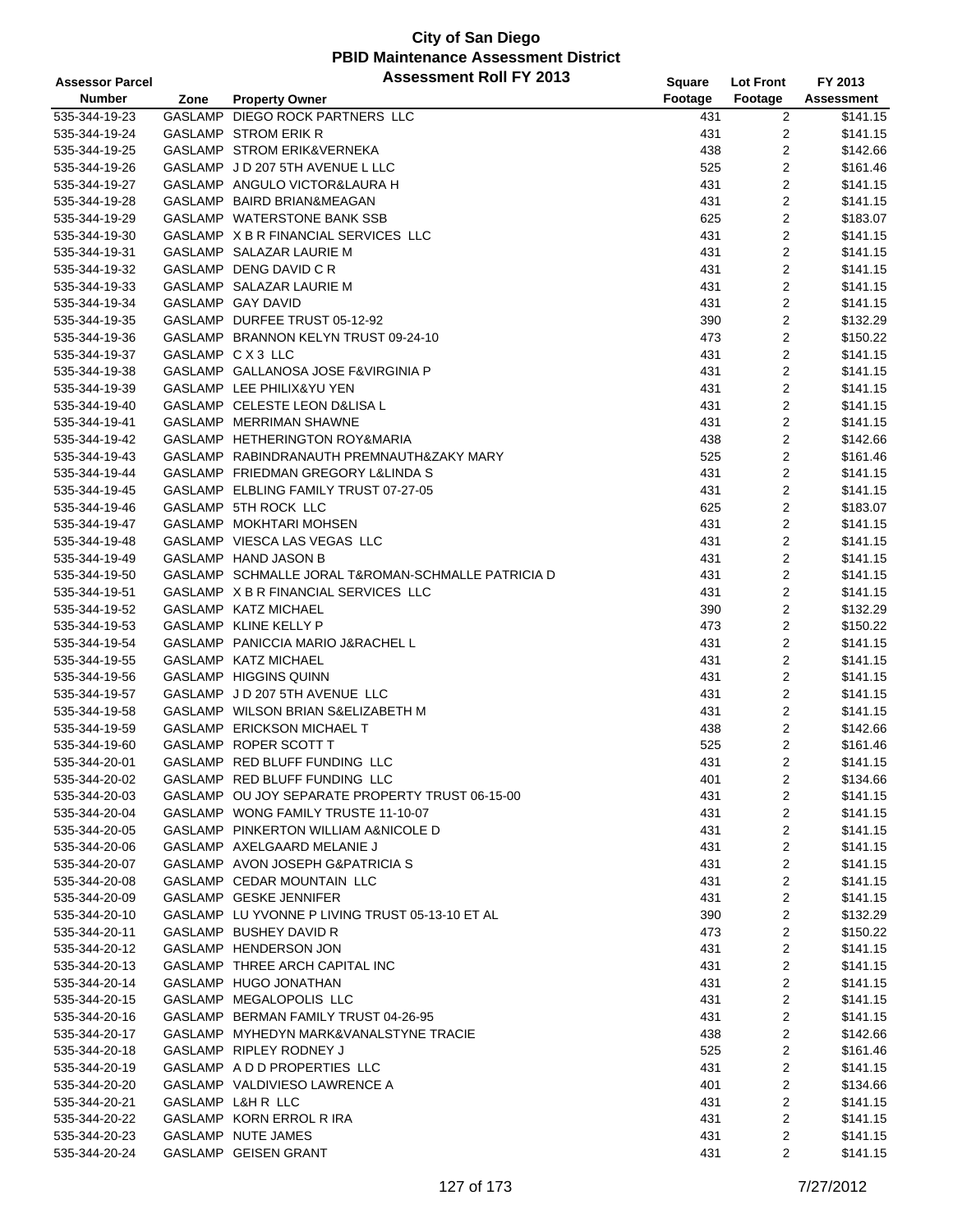| <b>Assessor Parcel</b> |                | <b>Assessment Roll FY 2013</b>                       | <b>Square</b> | <b>Lot Front</b>    | FY 2013              |
|------------------------|----------------|------------------------------------------------------|---------------|---------------------|----------------------|
| <b>Number</b>          | Zone           | <b>Property Owner</b>                                | Footage       | Footage             | <b>Assessment</b>    |
| 535-344-20-25          |                | GASLAMP LOVEJOY MARIAH                               | 431           | $\overline{c}$      | $\overline{$141.15}$ |
| 535-344-20-26          |                | GASLAMP KENNA KEVIN C&VERONICA N                     | 431           | 2                   | \$141.15             |
| 535-344-20-27          |                | GASLAMP ALHADEFF JACK                                | 431           | 2                   | \$141.15             |
| 535-344-20-28          |                | GASLAMP GIAMPAOLO FAMILY TRUST 06-24-02              | 390           | 2                   | \$132.29             |
| 535-344-20-29          |                | GASLAMP BIRD ROCK VENTURES LLC                       | 473           | $\overline{2}$      | \$150.22             |
| 535-344-20-30          |                | GASLAMP CHEN CARL CHING FENG&SHIRLEY REVOCABLE TRUST | 431           | $\overline{2}$      | \$141.15             |
| 535-344-20-31          |                | GASLAMP CHEN YEI-HUANG&TU ANH TUY TRUST 06-05-04     | 431           | $\overline{2}$      | \$141.15             |
| 535-344-20-32          |                | GASLAMP KOUZA FAWAZ P                                | 431           | 2                   | \$141.15             |
| 535-344-20-33          |                | GASLAMP KANAFANI GHASSAN L                           | 431           | 2                   | \$141.15             |
|                        |                |                                                      |               |                     | \$141.15             |
| 535-344-20-34          | GASLAMP TRYMAX | GASLAMP JD 207 5TH AVENUE LLC                        | 431           | 2<br>$\overline{2}$ | \$142.66             |
| 535-344-20-35          |                |                                                      | 438           |                     |                      |
| 535-344-20-36          |                | GASLAMP MARCHESE JAMES                               | 525           | 2                   | \$161.46             |
| 535-344-20-37          |                | GASLAMP E R TRUST 10-08-02                           | 431           | $\overline{2}$      | \$141.15             |
| 535-344-20-38          |                | GASLAMP DEVITO JOHN&KNAPIC KRISTINA                  | 401           | $\overline{2}$      | \$134.66             |
| 535-344-20-39          |                | GASLAMP BARRETT ROBYN L                              | 431           | $\overline{2}$      | \$141.15             |
| 535-344-20-40          |                | GASLAMP BLUESTAR DEVELOPMENT LLC                     | 431           | $\overline{2}$      | \$141.15             |
| 535-344-20-41          |                | GASLAMP FRANKELPAUL R SEPARATE PROPERTY TRUST        | 431           | $\overline{2}$      | \$141.15             |
| 535-344-20-42          |                | GASLAMP FRANKEL FAMILY 1998 TRUST 09-18-98           | 431           | $\overline{2}$      | \$141.15             |
| 535-344-20-43          |                | GASLAMP FOLETTA MARK G                               | 431           | 2                   | \$141.15             |
| 535-344-20-44          |                | GASLAMP JUPP PETER&STEWART-JUPP BETH                 | 431           | 2                   | \$141.15             |
| 535-344-20-45          |                | GASLAMP NGUYEN DORIS K                               | 431           | 2                   | \$141.15             |
| 535-344-20-46          |                | GASLAMP J K E HOLDINGS LLC                           | 390           | $\overline{2}$      | \$132.29             |
| 535-344-20-47          |                | GASLAMP TVORIK STEPHEN J&KATHRYN                     | 473           | 2                   | \$150.22             |
| 535-344-20-48          |                | GASLAMP MAUDSLEY RICHARD REVOCABLE TRUST 01-01-01    | 431           | 2                   | \$141.15             |
| 535-344-20-49          |                | GASLAMP 207 FIFTH AVENUE LLC                         | 431           | $\overline{2}$      | \$141.15             |
| 535-344-20-50          |                | GASLAMP HOMESALES INC                                | 431           | 2                   | \$141.15             |
| 535-344-20-51          |                | GASLAMP SZE GEORDIE                                  | 431           | 2                   | \$141.15             |
| 535-344-20-52          |                | GASLAMP GLOBAL HOTEL CONDOS LLC                      | 431           | $\overline{2}$      | \$141.15             |
| 535-344-20-53          |                | GASLAMP STRAUSS FAMILY TRUST 11-13-03                | 438           | $\overline{2}$      | \$142.66             |
| 535-344-20-54          |                | GASLAMP GECO CAPITAL GROUP LLC                       | 525           | $\overline{2}$      | \$161.46             |
| 535-344-20-55          |                | GASLAMP AVEDIKIAN EDDIE W                            | 431           | 2                   | \$141.15             |
| 535-344-20-56          |                | GASLAMP SORENSEN MATTHEW J                           | 431           | 2                   | \$141.15             |
| 535-344-20-57          |                | GASLAMP MANIO ALLAN L                                | 431           | $\overline{2}$      | \$141.15             |
| 535-344-20-58          |                | GASLAMP ZHOU KEVIN YANTING&YE ANGELA YUNWEI          | 431           | 2                   | \$141.15             |
| 535-344-20-59          |                | GASLAMP LIAO XINSHENG&JIANG NANYAN                   | 431           | 2                   | \$141.15             |
| 535-344-20-60          |                | GASLAMP LI EN&ZHU ZHIMIN                             | 431           | $\overline{2}$      | \$141.15             |
| 535-344-20-61          |                | GASLAMP THIELEN BRIAN                                | 431           | $\overline{2}$      | \$141.15             |
| 535-344-20-62          |                | GASLAMP ESTORILLP                                    | 431           | $\overline{2}$      | \$141.15             |
| 535-344-20-63          |                | GASLAMP KAMINSKI FRANK                               | 431           | $\overline{2}$      | \$141.15             |
| 535-344-20-64          |                | GASLAMP GOUGH DEREK J                                | 390           | 2                   | \$132.29             |
| 535-344-20-65          |                | GASLAMP ROCKSTAR 1048 LLC                            | 473           | 2                   | \$150.22             |
| 535-344-20-66          |                | GASLAMP MELILLO 2001 TRUST 06-07-07                  | 431           | 2                   | \$141.15             |
| 535-344-20-67          |                | GASLAMP MARTIN KEVIN N&NICOLE D                      | 431           | 2                   | \$141.15             |
| 535-344-20-68          |                | GASLAMP SAMPLE KELLY W&KRISTY L                      | 431           | 2                   | \$141.15             |
| 535-344-20-69          |                | GASLAMP MAYS DENNIS M                                | 431           | 2                   | \$141.15             |
| 535-344-20-70          |                | GASLAMP MANCHANDA AARUSH                             | 431           | 2                   | \$141.15             |
| 535-344-20-71          |                | GASLAMP COHAN ROSS A&MORENA A                        | 438           | 2                   | \$142.66             |
| 535-344-20-72          |                | GASLAMP MULLEN JESSE                                 | 525           | 2                   | \$161.46             |
|                        |                | GASLAMP SIGNAIGO THOMAS M                            |               | 2                   |                      |
| 535-344-20-73          |                |                                                      | 431           |                     | \$141.15<br>\$134.66 |
| 535-344-20-74          |                | GASLAMP MILLER RICHARD A FAMILY TRUST 02-28-90       | 401           | 2                   |                      |
| 535-344-20-75          |                | GASLAMP CHAMAA JEAN-CLAUDE A&REBECCA A               | 431           | 2                   | \$141.15             |
| 535-344-20-76          |                | GASLAMP BRUNNHOELZL MICHAEL A&JANINE M               | 431           | 2                   | \$141.15             |
| 535-344-20-77          |                | GASLAMP SOUISSI SLIM                                 | 431           | 2                   | \$141.15             |
| 535-344-20-78          |                | GASLAMP LEE PHILIX&YU YEN                            | 431           | 2                   | \$141.15             |
| 535-344-20-79          |                | GASLAMP F J H PROPERTIES LLC                         | 431           | 2                   | \$141.15             |
| 535-344-20-80          |                | GASLAMP MASSA FARID&KLEIN JENNIFER                   | 431           | 2                   | \$141.15             |
| 535-344-20-81          |                | GASLAMP BROOKS DARREN L&YUNE JANE J                  | 431           | 2                   | \$141.15             |
| 535-344-20-82          |                | GASLAMP J&D CAPITAL HOLDINGS INC                     | 390           | 2                   | \$132.29             |
| 535-344-20-83          |                | GASLAMP SPERBECK NURA T LIVING TRUST                 | 473           | 2                   | \$150.22             |
| 535-344-20-84          |                | GASLAMP 5TH ROCK LLC                                 | 431           | 2                   | \$141.15             |
| 535-344-20-85          |                | GASLAMP THOMPSON BLAKE                               | 431           | 2                   | \$141.15             |
| 535-344-20-86          |                | GASLAMP FUNKE THOMAS M                               | 431           | 2                   | \$141.15             |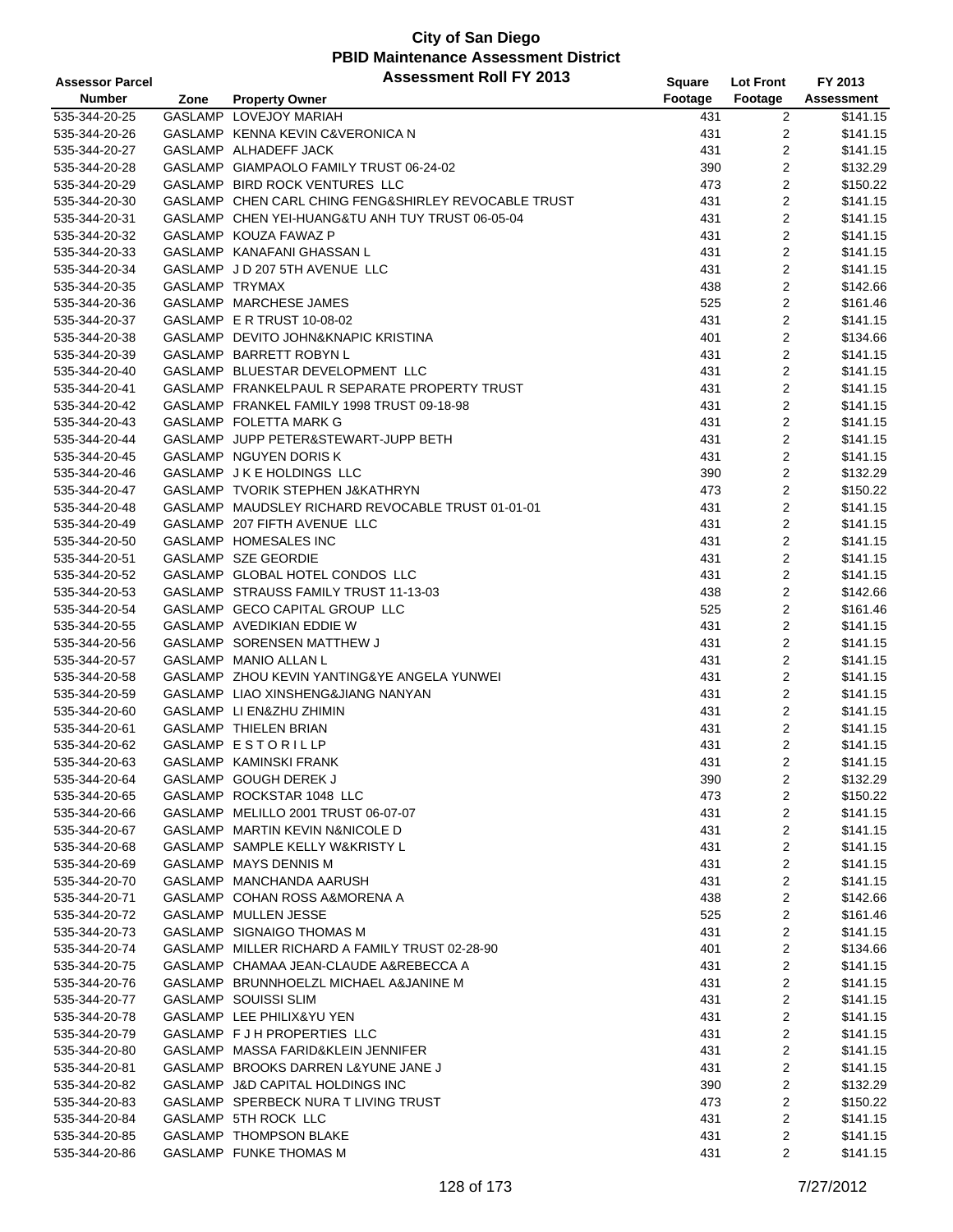| <b>Assessor Parcel</b> |                 | <b>Assessment Roll FY 2013</b>                | Square    | <b>Lot Front</b> | FY 2013              |
|------------------------|-----------------|-----------------------------------------------|-----------|------------------|----------------------|
| Number                 | Zone            | <b>Property Owner</b>                         | Footage   | Footage          | <b>Assessment</b>    |
| 535-344-20-87          |                 | GASLAMP LOM FAMILY TRUST 09-10-09             | 431       | 2                | $\overline{$141.15}$ |
| 535-344-20-88          |                 | GASLAMP MAZE FREIDA L                         | 431       | 2                | \$141.15             |
| 535-344-20-89          |                 | GASLAMP INZUNZA JOSEPH P&KRISTI L             | 438       | 2                | \$142.66             |
| 535-344-20-90          |                 | GASLAMP GOLLEDGE HEIDI                        | 525       | 2                | \$161.46             |
| 535-344-21-01          | GASLAMP TRYMAX  |                                               | 853       | $\overline{2}$   | \$232.34             |
| 535-344-21-02          |                 | GASLAMP TOP OF THE ROCK SAN DIEGO LLC         | 1,162     | 2                | \$299.11             |
| 535-344-21-03          | GASLAMP FU AMY  |                                               | 401       | 2                | \$134.66             |
| 535-344-21-04          |                 | GASLAMP SHAKELIAN ANTO                        | 401       | 2                | \$134.66             |
|                        | GASLAMP FU DUKE |                                               |           |                  |                      |
| 535-344-21-05          |                 |                                               | 390       | 2                | \$132.29             |
| 535-344-21-06          |                 | GASLAMP SCAUZILLO ANNE M                      | 473       | 2                | \$150.22             |
| 535-344-21-07          |                 | GASLAMP CALLAGHAN REVOCABLE TRUST 03-10-99    | 431       | 2                | \$141.15             |
| 535-344-21-08          |                 | GASLAMP SOHOVICH GREGORY P&DEBRA L            | 431       | 2                | \$141.15             |
| 535-344-21-09          |                 | GASLAMP PAVIA FAMILY TRUST 05-08-97           | 431       | $\overline{2}$   | \$141.15             |
| 535-344-21-10          |                 | GASLAMP G N G DEVELOPMENT GROUP LLC           | 431       | $\overline{2}$   | \$141.15             |
| 535-344-21-11          |                 | GASLAMP R M A C REMIC TRUST SERIES 2010-3     | 431       | 2                | \$141.15             |
| 535-344-21-12          |                 | GASLAMP NEU DAVID&ESPERANZA                   | 438       | 2                | \$142.66             |
| 535-344-21-13          |                 | GASLAMP LOPEZ BRANDON S&TRACY A               | 525       | $\overline{2}$   | \$161.46             |
| 535-345-13-00          |                 | GASLAMP SAN DIEGO&ARIZONA EASTERN RAILWAY CO  | 0         | $\mathbf 0$      | \$0.00               |
| 535-345-15-01          |                 | GASLAMP LHO SAN DIEGO HOTEL ONE LP            | 222,360   | 160              | \$51,892.48          |
| 535-345-15-02          |                 | GASLAMP S D BRIDGEWORKS II LLC                | 41,643    | 297              | \$16,127.94          |
| 535-550-10-00          |                 | GASLAMP SAN DIEGO&ARIZONA EASTERN RAILWAY CO  | 0         | 0                | \$0.00               |
| 535-550-11-00          |                 | GASLAMP CITY OF SAN DIEGO                     | 0         | 0                | \$0.00               |
| 535-550-18-00          |                 | GASLAMP AFJR PARTNERSHIP LP                   | 2,478     | 150              | \$4,283.54           |
| 535-550-19-00          |                 | GASLAMP CITY OF SAN DIEGO AFJR PARTNERSHIP LP | 283       | 20               | \$553.75             |
| <b>GASLAMP Total</b>   |                 |                                               | 3,055,203 | 16,225           | \$1,081,667.34       |
|                        |                 |                                               |           |                  |                      |
| 533-544-10-01          | <b>MARINA</b>   | <b>RUNNER FAMILY TRUST</b>                    | 827       | 5                | \$112.98             |
| 533-544-10-02          | <b>MARINA</b>   | <b>GAFFORD WAYNE</b>                          | 1,005     | 5                | \$124.84             |
| 533-544-10-03          | <b>MARINA</b>   | <b>MADDEN BRUCE T&amp;CONSTANCE</b>           | 827       | 5                | \$112.98             |
| 533-544-10-04          | <b>MARINA</b>   | DURKEE SHANE A&LOVLINE D                      | 1,005     | 5                | \$124.84             |
| 533-544-10-05          | <b>MARINA</b>   | KITAGAWA GARY R                               | 780       | 5                | \$109.85             |
| 533-544-10-06          | <b>MARINA</b>   | HOLMES IVAN&LEILANI FAMILY REVOC LIV TRUST    | 1,017     | 5                | \$125.64             |
| 533-544-10-07          | <b>MARINA</b>   | <b>BURNS PATRICK C</b>                        | 780       | 5                | \$109.85             |
| 533-544-10-08          | <b>MARINA</b>   | <b>BURNS PATRICK</b>                          |           | 5                | \$125.64             |
|                        |                 |                                               | 1,017     |                  |                      |
| 533-544-10-09          | <b>MARINA</b>   | LIPPITT JOHN P&LINDA<br><b>GAFFORD WAYNE</b>  | 780       | 5                | \$109.85             |
| 533-544-10-10          | <b>MARINA</b>   |                                               | 1,017     | 5                | \$125.64             |
| 533-544-10-11          | <b>MARINA</b>   | <b>BECERRA AUDREY S</b>                       | 780       | 5                | \$109.85             |
| 533-544-10-12          | <b>MARINA</b>   | K N D REAL ESTATE L L C                       | 1,017     | 5                | \$125.64             |
| 533-544-10-13          | MARINA          | LUKE SANDRA J                                 | 780       | 5                | \$109.85             |
| 533-544-10-14          | <b>MARINA</b>   | CHAZEN RUTHANNE I REVOCABLE TRUST 03-10-10    | 1,017     | 5                | \$125.64             |
| 533-544-10-15          | <b>MARINA</b>   | <b>SNYDER SUSAN</b>                           | 829       | 5                | \$113.11             |
| 533-544-10-16          | <b>MARINA</b>   | <b>GLASSER TODD S</b>                         | 1,005     | 5                | \$124.84             |
| 533-544-10-17          | <b>MARINA</b>   | <b>KIRSON DONALD A</b>                        | 900       | 5                | \$117.84             |
| 533-544-10-18          | <b>MARINA</b>   | VANDEPOL DAVID&LISA                           | 1,078     | 5                | \$129.70             |
| 533-544-10-19          | <b>MARINA</b>   | <b>HAYES GERALDINE</b>                        | 780       | 5                | \$109.85             |
| 533-544-10-20          | <b>MARINA</b>   | ORDONEZ ARTURO M&ARLINE TRUST 07-02-99        | 1,029     | 5                | \$126.43             |
| 533-544-10-21          | <b>MARINA</b>   | <b>HEINRICH MEGAN</b>                         | 780       | 5                | \$109.85             |
| 533-544-10-22          | <b>MARINA</b>   | <b>KENT EDWARD E</b>                          | 1,029     | 5                | \$126.43             |
| 533-544-10-23          | <b>MARINA</b>   | SANCHEZ YVONNE                                | 780       | 5                | \$109.85             |
| 533-544-10-24          | <b>MARINA</b>   | MARTIN H B TRUST 08-12-87                     | 1,017     | 5                | \$125.64             |
| 533-544-10-25          | <b>MARINA</b>   | FITZPATRICK JANE L TRUST 11-30-05             | 780       | 5                | \$109.85             |
| 533-544-10-26          | <b>MARINA</b>   | JENKINS JANET K TRUST 03-12-91                | 1,017     | 5                | \$125.64             |
| 533-544-10-27          | MARINA          | <b>BLISS VAULINE S TR</b>                     | 780       | 5                | \$109.85             |
| 533-544-10-28          | <b>MARINA</b>   | BURCH CAROL F REVOCABLE TRUST 11-18-05        | 1,017     | 5                | \$125.64             |
| 533-544-10-29          | <b>MARINA</b>   | WITTERING NEIL&SUSAN L                        | 780       | 5                | \$109.85             |
| 533-544-10-30          | <b>MARINA</b>   | HUNTER ALICE M                                | 1,017     | 5                | \$125.64             |
| 533-544-10-31          | <b>MARINA</b>   | MANDELBAUM DAVID                              | 780       | 5                | \$109.85             |
| 533-544-10-32          | MARINA          | GLASSON GALE A REVOCABLE TRUST 05-04-04       | 1,017     | 5                | \$125.64             |
| 533-544-10-33          | <b>MARINA</b>   | DALY BONNIE R TRUST 03-29-11                  | 780       | 5                | \$109.85             |
| 533-544-10-34          | <b>MARINA</b>   | VALLACHER SHARON L TRUST 09-20-99             | 1,017     | 5                | \$125.64             |
| 533-544-10-35          | <b>MARINA</b>   | <b>BANIADAM BEHFAR</b>                        | 780       | 5                | \$109.85             |
|                        |                 |                                               |           | 5                |                      |
| 533-544-10-36          | <b>MARINA</b>   | <b>BERMINGHAM EVE</b>                         | 1,017     |                  | \$125.64             |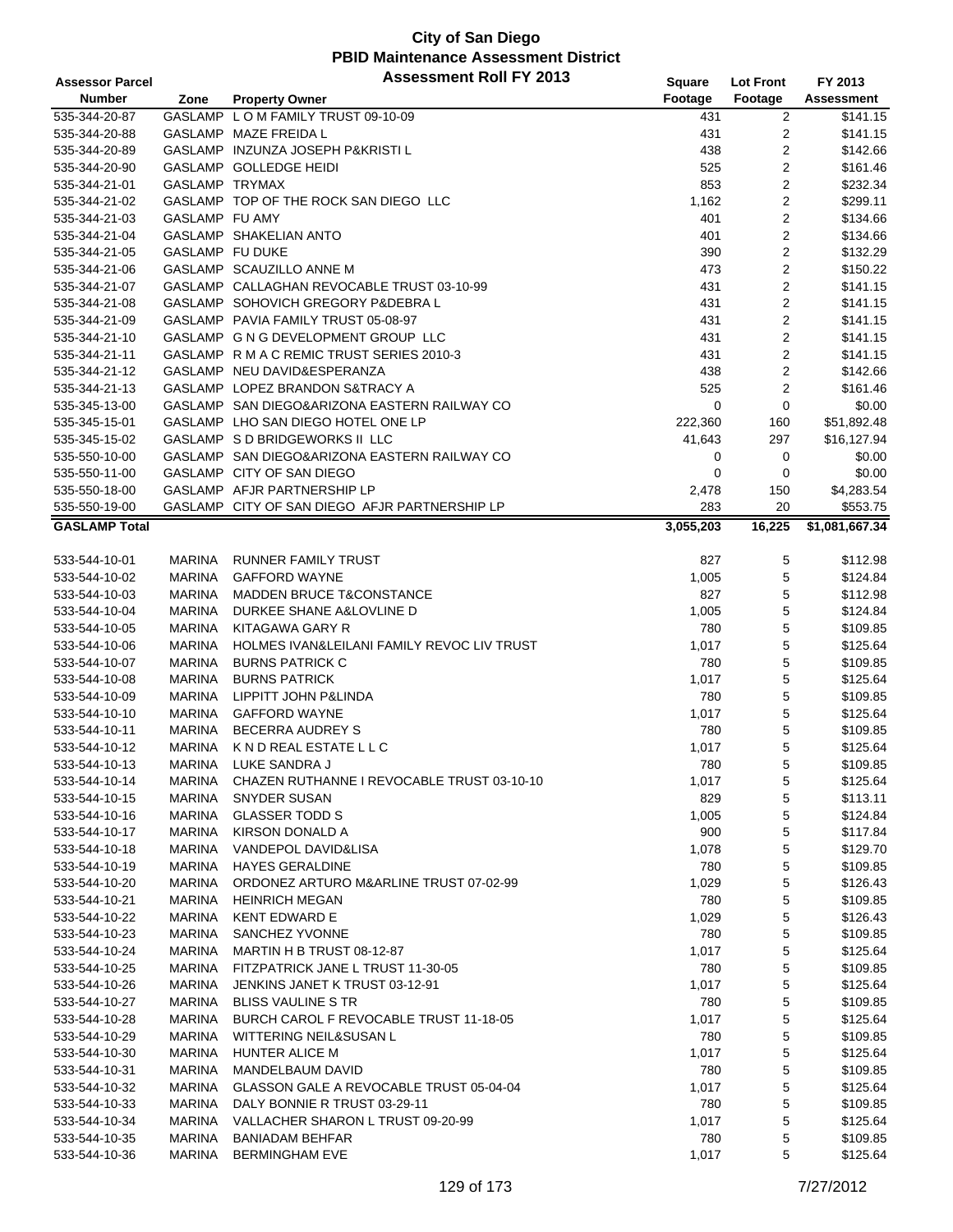| <b>Assessor Parcel</b> |               | <b>Assessment Roll FY 2013</b>             | Square  | <b>Lot Front</b> | FY 2013    |
|------------------------|---------------|--------------------------------------------|---------|------------------|------------|
| <b>Number</b>          | Zone          | <b>Property Owner</b>                      | Footage | Footage          | Assessment |
| 533-544-10-37          | <b>MARINA</b> | CHAZEN RUTHANNE I REVOCABLE TRUST 03-10-10 | 780     | 5                | \$109.85   |
| 533-544-10-38          | <b>MARINA</b> | CHAZEN RUTHANNE I REVOCABLE TRUST 03-10-10 | 1,017   | 5                | \$125.64   |
| 533-544-10-39          | <b>MARINA</b> | CHAZEN RUTHANNE I REVOCABLE TRUST 03-10-10 | 780     | 5                | \$109.85   |
| 533-544-10-40          | <b>MARINA</b> | MILLER MARCIA FAMILY 2005 TRUST 03-17-05   | 1,029   | 5                | \$126.43   |
| 533-544-10-41          | <b>MARINA</b> | CHAZEN RUTHANNE I REVOCABLE TRUST 03-10-10 | 780     | 5                | \$109.85   |
| 533-544-10-42          | <b>MARINA</b> | <b>JOHNSON LENA</b>                        | 1,029   | 5                | \$126.43   |
| 533-544-10-43          | <b>MARINA</b> | AHRENS DIETER REVOCABLE TRUST 02-14-05     | 806     | 5                | \$111.58   |
| 533-544-10-44          | <b>MARINA</b> | DIXON TERRY W&KELLY A                      | 957     | 5                | \$121.64   |
| 533-544-10-45          | <b>MARINA</b> | SHERLOCK DANIEL S&JULIE E                  | 1,103   | 5                | \$131.36   |
| 533-544-10-46          | <b>MARINA</b> | <b>OLIVO FREDERICK M</b>                   | 1,269   | 5                | \$142.42   |
| 533-544-10-47          | <b>MARINA</b> | ADAMS JEFFREY M&MICHELLE L                 | 1,103   | $\mathbf 5$      | \$131.36   |
| 533-544-10-48          | <b>MARINA</b> | SWANSON DOUGLAS L TRUST 05-19-10           | 1,269   | $\mathbf 5$      | \$142.42   |
| 533-544-10-49          | <b>MARINA</b> | <b>TRIBBLE VICTORIA</b>                    | 1,103   | 5                | \$131.36   |
| 533-544-10-50          | <b>MARINA</b> | THOMPSON CYBELE L                          | 1,269   | 5                | \$142.42   |
| 533-544-10-51          | <b>MARINA</b> | BLISS DAY LIVING TRUST 03-21-01            | 1,103   | 5                | \$131.36   |
| 533-544-10-52          | <b>MARINA</b> | NICHOLSON-WATERMAN FAMILY TRUST 05-21-03   | 1,269   | 5                | \$142.42   |
| 533-544-10-53          | <b>MARINA</b> | MARTIN H B TRUST 08-12-87                  | 1,103   | $\mathbf 5$      | \$131.36   |
| 533-544-10-54          | <b>MARINA</b> | RUSTICHELLI CARLO                          | 1,269   | 5                | \$142.42   |
| 533-544-10-55          | <b>MARINA</b> | MACIAS J TERESA D J V TR                   | 1,103   | 5                | \$131.36   |
| 533-544-10-56          | <b>MARINA</b> | <b>EHNOW ROBERT M&amp;COLETTE K</b>        | 1,269   | 5                | \$142.42   |
| 533-544-10-57          | <b>MARINA</b> | SWEARINGEN LEAH J TRUST 08-31-11           |         | 5                | \$111.58   |
|                        | <b>MARINA</b> | <b>KINGSELIGSON CAROL</b>                  | 806     |                  |            |
| 533-544-10-58          |               |                                            | 957     | 5                | \$121.64   |
| 533-544-10-59          | <b>MARINA</b> | DIXON ELEANORE TRUST 10-10-85              | 1,002   | 5                | \$124.64   |
| 533-544-10-60          | <b>MARINA</b> | MONROY RUTH TR&ROBERT DANIEL M (DCSD) TR   | 1,108   | 5                | \$131.70   |
| 533-544-10-61          | <b>MARINA</b> | BERGER DEBORAH L TR                        | 441     | 5                | \$87.27    |
| 533-544-10-62          | <b>MARINA</b> | <b>FRIBERG AARON&amp;DANIELLE</b>          | 1,173   | 5                | \$136.03   |
| 533-544-10-63          | <b>MARINA</b> | RIVETTI DANIEL A                           | 592     | 5                | \$97.33    |
| 533-544-10-64          | <b>MARINA</b> | <b>MADDEN BRUCE T&amp;CONSTANCE R</b>      | 441     | $\mathbf 5$      | \$87.27    |
| 533-544-10-65          | <b>MARINA</b> | STODDART CAROL J                           | 592     | 5                | \$97.33    |
| 533-544-10-66          | <b>MARINA</b> | MADDEN BRUCE T&CONSTANCE                   | 1,173   | 5                | \$136.03   |
| 533-544-10-67          | <b>MARINA</b> | SILVER FAMILY TRUST 06-17-04               | 1,002   | 5                | \$124.64   |
| 533-544-10-68          | <b>MARINA</b> | ANDERSON ANTON&CHEETHAM SOPHIE             | 1,173   | 5                | \$136.03   |
| 533-544-10-69          | <b>MARINA</b> | MCKECHNIE EXEMPTION TRUST 02-28-91         | 1,002   | 5                | \$124.64   |
| 533-544-10-70          | <b>MARINA</b> | KEIRSEY RACHNEE K LIVING TRUST 02-26-04    | 1,173   | 5                | \$136.03   |
| 533-544-10-71          | <b>MARINA</b> | <b>HUSTWICK DAVID E&amp;MARY B</b>         | 1,002   | 5                | \$124.64   |
| 533-544-10-72          | <b>MARINA</b> | SACHS H&B FAMILY TRUST 01-30-97            | 1,256   | 5                | \$141.55   |
| 533-544-11-01          | <b>MARINA</b> | SOLGA JOHN&JOANN M LIVING TRUST 05-11-01   | 1,002   | 5                | \$124.64   |
| 533-544-11-02          | <b>MARINA</b> | FREEMAN TONY&MIYUKI T                      | 1,256   | 5                | \$141.55   |
| 533-544-11-03          | <b>MARINA</b> | <b>ASHE THOMAS&amp;WENDY</b>               | 441     | 5                | \$87.27    |
| 533-544-11-04          | <b>MARINA</b> | <b>WYMAN VIOLA</b>                         | 1,173   | 5                | \$136.03   |
| 533-544-11-05          | <b>MARINA</b> | <b>VIVIANI ERICA</b>                       | 604     | 5                | \$98.13    |
| 533-544-11-06          | <b>MARINA</b> | <b>VIELE BILLY BYPASS TRUST</b>            | 592     | 5                | \$97.33    |
| 533-544-11-07          | <b>MARINA</b> | <b>WILSON RICHARD F&amp;MICHELE R</b>      | 604     | 5                | \$98.13    |
| 533-544-11-08          | <b>MARINA</b> | MCELROY CECILY M                           | 1,304   | 5                | \$144.75   |
| 533-544-11-09          | <b>MARINA</b> | DEPEW PATRICIA A TRUST 12-12-00            | 1,002   | 5                | \$124.64   |
| 533-544-11-10          | <b>MARINA</b> | TOLBART SHAWNA                             | 1,301   | 5                | \$144.55   |
| 533-544-11-11          | <b>MARINA</b> | <b>AUNT TRUST</b>                          | 921     | 5                | \$119.24   |
| 533-544-11-12          | <b>MARINA</b> | SMITH GARY J E                             | 1,090   | 5                | \$130.50   |
| 533-544-11-13          | <b>MARINA</b> | JARVIS JAMES&ALI H                         | 900     | 5                | \$117.84   |
| 533-544-11-14          | <b>MARINA</b> | <b>CARPENTER REVOCABLE TRUST 11-19-04</b>  | 1,088   | 5                | \$130.36   |
| 533-544-11-15          | <b>MARINA</b> | <b>HASS MARK A</b>                         | 765     | 5                | \$108.85   |
| 533-544-11-16          | <b>MARINA</b> | TWOMEY DAVID LIVING TRUST 05-11-00         | 1,102   | 5                | \$131.30   |
| 533-544-11-17          | <b>MARINA</b> | GOWING ROBERT P LIVING TRUST 10-02-07      | 780     | 5                | \$109.85   |
| 533-544-11-18          | <b>MARINA</b> | LUNA FAMILY TRUST 11-20-08                 | 1,057   | 5                | \$128.30   |
| 533-544-11-19          | <b>MARINA</b> | MARIN JOHN A&CORNELIA L TRS                | 765     | 5                | \$108.85   |
| 533-544-11-20          | <b>MARINA</b> | CHAZEN RUTHANNE I REVOCABLE TRUST 03-10-10 | 1,140   | 5                | \$133.83   |
| 533-544-11-21          | <b>MARINA</b> | <b>WARBURTON JACK A</b>                    | 780     | 5                | \$109.85   |
| 533-544-11-22          | <b>MARINA</b> | WYLIE ERNEST L&GENEVIEVE A TRS             | 1,017   | 5                | \$125.64   |
| 533-544-11-23          | <b>MARINA</b> | RYAN GREGORY V REVOCABLE 2007 TRUST        | 765     | 5                | \$108.85   |
| 533-544-11-24          | MARINA        | BOTWIN SHELLY H LIVING TRUST 06-18-96      | 1,017   | 5                | \$125.64   |
| 533-544-11-25          | <b>MARINA</b> | BECNEL FAMILY TRUST 05-26-94               | 780     | 5                | \$109.85   |
| 533-544-11-26          | <b>MARINA</b> | <b>HANCOCK LAWRENCE A TRUST</b>            | 1,057   | 5                | \$128.30   |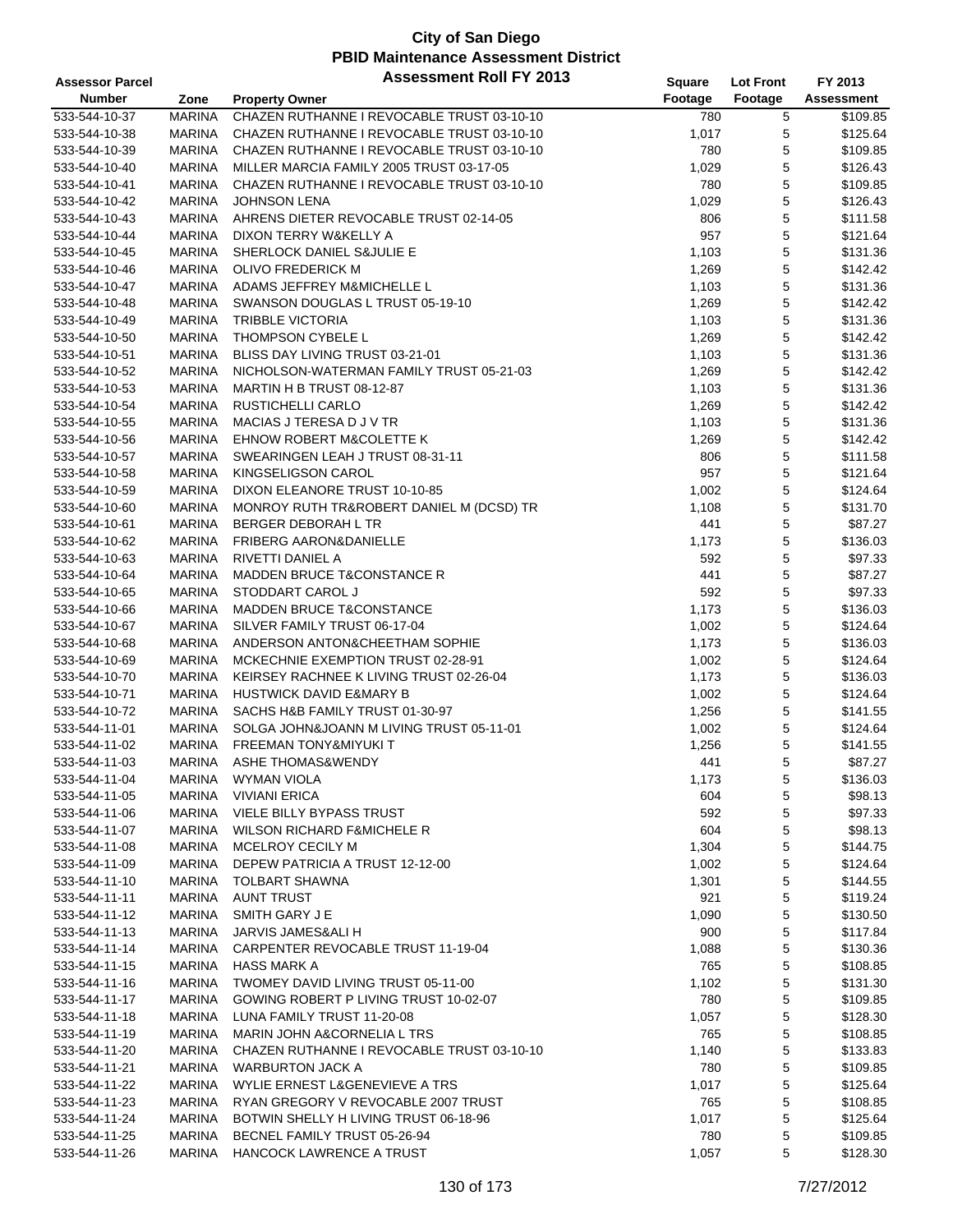| <b>Assessor Parcel</b> |               | <b>Assessment Roll FY 2013</b>                     | Square  | <b>Lot Front</b> | FY 2013              |
|------------------------|---------------|----------------------------------------------------|---------|------------------|----------------------|
| <b>Number</b>          | Zone          | <b>Property Owner</b>                              | Footage | Footage          | Assessment           |
| 533-544-11-27          | <b>MARINA</b> | HANRAHAN THOMAS J&MILDRED F FAMILY TRUST           | 810     | 5                | \$111.85             |
| 533-544-11-28          | <b>MARINA</b> | JONES GLENN D&KITSON MARCIA D                      | 1,005   | 5                | \$124.84             |
| 533-544-11-29          | <b>MARINA</b> | DUVEL CHARLES&MICHELE                              | 765     | 5                | \$108.85             |
| 533-544-11-30          | <b>MARINA</b> | MORGAN FAMILY TRUST 06-03-98                       | 1,017   | 5                | \$125.64             |
| 533-544-11-31          | <b>MARINA</b> | CHEN ANDREW C&SHEN LAURA                           | 829     | 5                | \$113.11             |
| 533-544-11-32          | <b>MARINA</b> | MARTES CONSTANCE A REVOCABLE LIV TRUST             | 1,042   | 5                | \$127.30             |
| 533-544-11-33          | <b>MARINA</b> | SPRINGER DOUGLAS S TRUST 02-01-00                  | 780     | 5                | \$109.85             |
| 533-544-11-34          | <b>MARINA</b> | RHAMY PHILLIP C&CARRA L                            | 1,029   | 5                | \$126.43             |
| 533-544-11-35          | <b>MARINA</b> | <b>SALDANA SUSAN B</b>                             | 1,068   | 5                | \$129.03             |
| 533-544-11-36          | <b>MARINA</b> | <b>WEST GILBERT A&amp;SONIA B</b>                  | 1,369   | 5                | \$149.08             |
| 533-544-11-37          | <b>MARINA</b> | JACKSON DEDRIC N REVOCABLE LIVING TRUST            | 441     | 5                | \$87.27              |
| 533-544-11-38          | <b>MARINA</b> | RHODES DANIEL W                                    | 1,304   | 5                | \$144.75             |
| 533-544-11-39          | <b>MARINA</b> | VALLIN SHERRIL D REVOCABLE TRUST 07-06-05          | 604     | 5                | \$98.13              |
| 533-544-11-40          | <b>MARINA</b> | <b>FORDE PATRICK J</b>                             | 441     | 5                | \$87.27              |
| 533-544-11-41          | <b>MARINA</b> | MARTENS JOHN J                                     | 592     | 5                | \$97.33              |
| 533-544-11-42          | <b>MARINA</b> | PAPERS GARRY II&KAWAOKA RITSUKO                    | 1,173   | 5                | \$136.03             |
| 533-544-11-43          | <b>MARINA</b> | LOKERS GARRET A                                    | 441     | 5                | \$87.27              |
|                        |               |                                                    |         |                  | \$144.75             |
| 533-544-11-44          | <b>MARINA</b> | GIANGIORGI FAMILY TRUST 09-28-99                   | 1,304   | 5                |                      |
| 533-544-11-45          | <b>MARINA</b> | <b>DULAY GAIL A</b>                                | 604     | 5                | \$98.13              |
| 533-544-11-46          | <b>MARINA</b> | GRAY CHARMAINE TRUST 10-31-04                      | 441     | 5                | \$87.27              |
| 533-544-11-47          | <b>MARINA</b> | MUSSER RACHAEL M                                   | 604     | 5                | \$98.13              |
| 533-544-11-48          | <b>MARINA</b> | <b>BABBITT PAUL&amp;WENLING</b>                    | 1,173   | 5                | \$136.03             |
| 533-544-11-49          | <b>MARINA</b> | LONG CARROLL C                                     | 1,000   | 5                | \$124.50             |
| 533-544-11-50          | <b>MARINA</b> | CATALANA ROBERT W&SANDRA A                         | 1,334   | 5                | \$146.75             |
| 533-544-11-51          | <b>MARINA</b> | STEVENS ROGER E LIVING TRUST                       | 1,002   | 5                | \$124.64             |
| 533-544-11-52          | <b>MARINA</b> | <b>VERGIELS JACK L&amp;ANNABELLE</b>               | 1,256   | 5                | \$141.55             |
| 533-544-11-53          | <b>MARINA</b> | TAMSHEN ALLAN&LINDA                                | 441     | 5                | \$87.27              |
| 533-544-11-54          | <b>MARINA</b> | <b>HALL KATIE A</b>                                | 1,173   | 5                | \$136.03             |
| 533-544-11-55          | <b>MARINA</b> | POWERS TIMOTHY                                     | 592     | 5                | \$97.33              |
| 533-544-11-56          | <b>MARINA</b> | GALLEGOS EDWARD&DIANA                              | 441     | 5                | \$87.27              |
| 533-544-11-57          | <b>MARINA</b> | GALLO JANET TRUST 12-07-00                         | 592     | 5                | \$97.33              |
| 533-544-11-58          | <b>MARINA</b> | LUBER MARTIN A                                     | 1,173   | 5                | \$136.03             |
| 533-544-11-59          | <b>MARINA</b> | <b>REES RICHARD D</b>                              | 441     | 5                | \$87.27              |
| 533-544-11-60          | <b>MARINA</b> | HAIGHT GLENN D TRUST 07-28-08                      | 1,173   | 5                | \$136.03             |
| 533-544-11-61          | <b>MARINA</b> | <b>MORONES ENRIQUE</b>                             | 592     | 5                | \$97.33              |
| 533-544-11-62          | <b>MARINA</b> | TWOMEY DAVID LIVING TRUST 05-11-00                 | 441     | 5                | \$87.27              |
| 533-544-11-63          | <b>MARINA</b> | YOUSSIF JOSEPH                                     | 592     | 5                | \$97.33              |
| 533-544-11-64          | <b>MARINA</b> | QUACCIA ARLENE                                     | 1,173   | 5                | \$136.03             |
| 533-544-11-65          | <b>MARINA</b> | STASKO-SCHIMBERG REVOCABLE TRUST 09-15-89          | 1,068   | 5                | \$129.03             |
| 533-544-11-66          | MARINA        | PILCHEN FAMILY TRUST 07-20-05                      | 1,369   | 5                | \$149.08             |
| 533-544-11-67          | <b>MARINA</b> | <b>GREENSTEIN ESTHER TR</b>                        | 765     | 5                | \$108.85             |
| 533-544-11-68          | MARINA        | <b>WILLIAMS CHARLES J</b>                          | 1,029   | 5                | \$126.43             |
| 533-544-11-69          | MARINA        | <b>BLISS VAULINE S TR</b>                          | 780     | 5                | \$109.85             |
| 533-544-11-70          | <b>MARINA</b> | HURWITZ JEANNE C                                   | 1,029   | 5                | \$126.43             |
| 533-544-11-71          | <b>MARINA</b> | JOHNSON GERALD CLAYTON REVOC LIV TRUST             | 765     | 5                | \$108.85             |
| 533-544-11-72          | MARINA        | KITAGAWA GARY R&SWART SANG S                       | 1,057   | 5                | \$128.30             |
| 533-544-11-73          | <b>MARINA</b> | MITCHELL SHAMSKY FAMILY TRUST 11-30-00             | 780     | 5                | \$109.85             |
| 533-544-11-74          | <b>MARINA</b> | POPEK PATRICIA L                                   | 1,017   | 5                | \$125.64             |
| 533-544-11-75          | MARINA        | <b>CHOYCE GAVIN B</b>                              | 765     | 5                | \$108.85             |
| 533-544-11-76          | <b>MARINA</b> | <b>STEIN ROY M</b>                                 | 1,175   | 5                | \$136.16             |
| 533-544-11-77          | <b>MARINA</b> | <b>HERCULES MARGARET A</b>                         | 780     | 5                | \$109.85             |
| 533-544-11-78          | <b>MARINA</b> | ADES SALLY B 2006 REVOCABLE TRUST                  | 1,017   | 5                | \$125.64             |
| 533-544-11-79          | MARINA        | NAREAU JOAN G TRUST 10-03-97                       | 765     | 5                | \$108.85             |
| 533-544-11-80          | <b>MARINA</b> | CATALANA ROBERT W&SANDRA A                         | 1,029   | 5                | \$126.43             |
| 533-544-11-81          | <b>MARINA</b> | RUST JACK W&HOM CONSTANCE J FAMILY TRUST           | 780     | 5                | \$109.85             |
| 533-544-11-82          | MARINA        | PAGLEY TRUST 03-04-99                              | 1,029   | 5                | \$126.43             |
| 533-544-12-01          | MARINA        | QUACCIA LOUIS&ARLENE LIVING TRUST                  | 806     | 5                | \$111.58             |
| 533-544-12-02          | <b>MARINA</b> | SENINI LORI A <aka lori="" s="" williams=""></aka> | 957     | 5                | \$121.64             |
| 533-544-12-03          | <b>MARINA</b> | <b>QUACCIA LOUIS M&amp;R ARLENE</b>                | 1,103   | 5                | \$131.36             |
| 533-544-12-04          | MARINA        | DEGENHARDT JOHN                                    | 1,269   | 5                | \$142.42             |
| 533-544-12-05          | <b>MARINA</b> | PENHARLOW FAMILY TRUST OF 1989                     |         |                  |                      |
| 533-544-12-06          | <b>MARINA</b> | <b>COTTINGHAM ANN</b>                              | 1,103   | 5<br>5           | \$131.36<br>\$142.42 |
|                        |               |                                                    | 1,269   |                  |                      |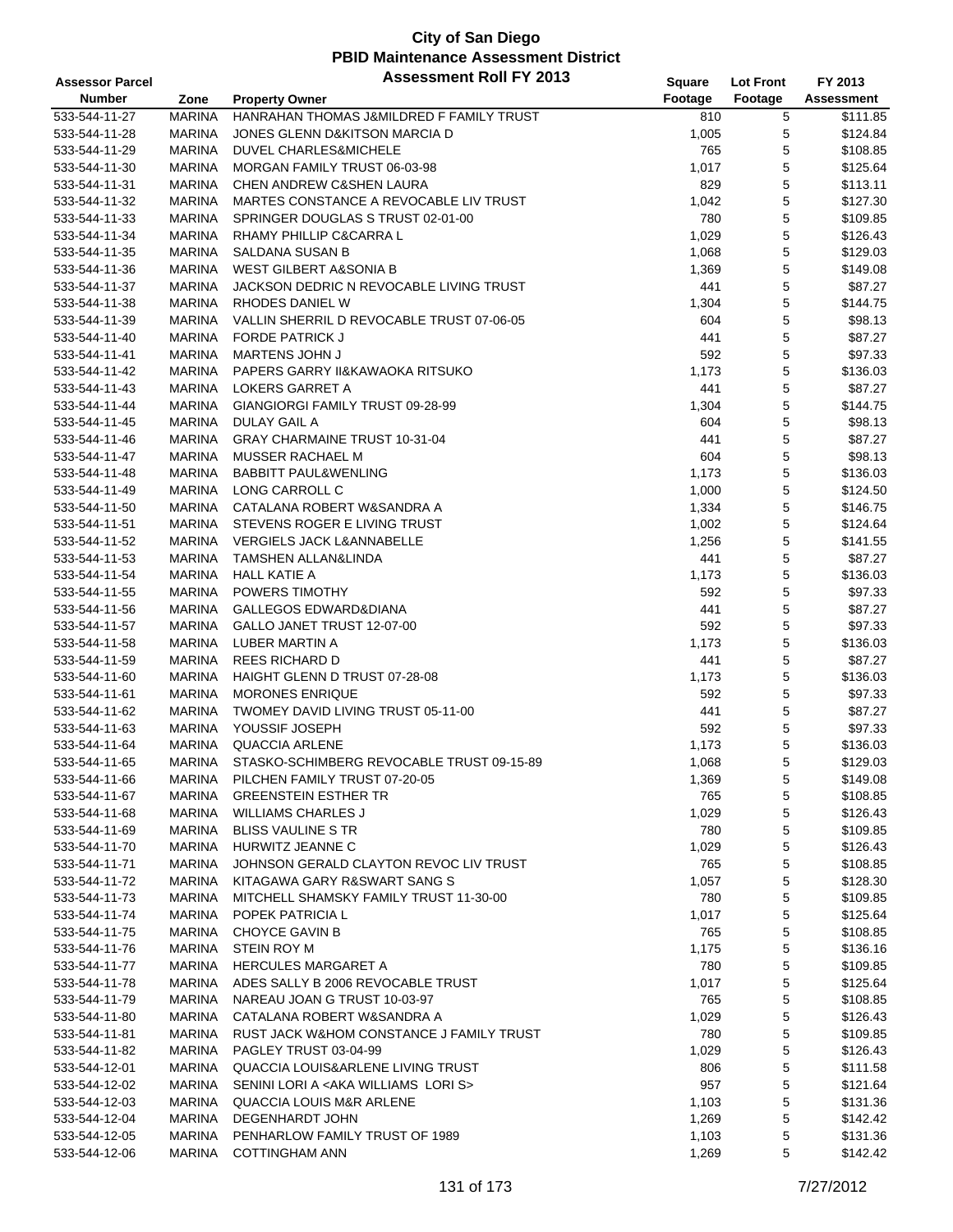| <b>Assessor Parcel</b> |               | <b>Assessment Roll FY 2013</b>               | Square  | <b>Lot Front</b> | FY 2013    |
|------------------------|---------------|----------------------------------------------|---------|------------------|------------|
| <b>Number</b>          | Zone          | <b>Property Owner</b>                        | Footage | Footage          | Assessment |
| 533-544-12-07          | <b>MARINA</b> | SERVETTER GILDA F&LEONARD N TRUST A 12-05-88 | 1,103   | 5                | \$131.36   |
| 533-544-12-08          | <b>MARINA</b> | SUMWALT DENNIS G&BEVERLY L                   | 1,269   | 5                | \$142.42   |
| 533-544-12-09          | <b>MARINA</b> | BERNSEN GINA M 2011 TRUST 09-07-11           | 1,103   | 5                | \$131.36   |
| 533-544-12-10          | <b>MARINA</b> | <b>BUSH JAMES E TR</b>                       | 1,269   | 5                | \$142.42   |
| 533-544-12-11          | <b>MARINA</b> | <b>JURICEK RONALD J</b>                      | 806     | 5                | \$111.58   |
| 533-544-12-12          | MARINA        | VILCANS-ATVARA FAMILY TRUST 03-08-11         | 957     | $\mathbf 5$      | \$121.64   |
| 533-544-12-13          | <b>MARINA</b> | BLEAU SHAROL L REVOCABLE TRUST 06-13-09      | 806     | 5                | \$111.58   |
| 533-544-12-14          | <b>MARINA</b> | <b>CHARLOTTA STEVEN P&amp;JOY</b>            | 957     | 5                | \$121.64   |
| 533-544-12-15          | <b>MARINA</b> | <b>FURMANSKY BERT S</b>                      | 1,103   | $\mathbf 5$      | \$131.36   |
| 533-544-12-16          | <b>MARINA</b> | <b>BLAKE MICHAEL H&amp;ANN E</b>             | 1,269   | 5                | \$142.42   |
| 533-544-12-17          | MARINA        | AUGHINBAUGH EUGENE R                         | 1,103   | 5                | \$131.36   |
| 533-544-12-18          | <b>MARINA</b> | <b>DARIUS LAURA</b>                          | 1,269   | 5                | \$142.42   |
| 533-544-12-19          | <b>MARINA</b> | RUSCITTO ROBERT A&SHAUNA M                   | 1,103   | 5                | \$131.36   |
| 533-544-12-20          | <b>MARINA</b> | HERLEVIC JOHN TRUST 11-03-06                 | 1,269   | 5                | \$142.42   |
| 533-544-12-21          | <b>MARINA</b> | BEVERIDGE FAMILY TRUST 06-16-08              | 1,130   | 5                | \$133.16   |
| 533-544-12-22          | <b>MARINA</b> | <b>VOLPE DONNA</b>                           | 1,297   | 5                | \$144.28   |
| 533-544-12-23          | <b>MARINA</b> | DUPUIS RONALD D&SHOHREH                      | 1,111   | $\mathbf 5$      | \$131.90   |
| 533-544-12-24          | MARINA        | <b>MORIN ANDREW&amp;YAO</b>                  | 1,289   | 5                | \$143.75   |
| 533-544-12-25          | <b>MARINA</b> | ELLIOTT LYNDA K                              | 1,103   | 5                | \$131.36   |
| 533-544-12-26          | <b>MARINA</b> | <b>GRAU KRISTE J</b>                         | 1,269   | 5                | \$142.42   |
| 533-544-12-27          | <b>MARINA</b> | <b>DEVOY MARK&amp;JULEE</b>                  | 1,103   | 5                | \$131.36   |
| 533-544-12-28          | <b>MARINA</b> | <b>EDMONDSON DIANA Y</b>                     | 1,269   | 5                | \$142.42   |
| 533-544-12-29          | <b>MARINA</b> | <b>MADIGAN MICHAEL D</b>                     | 1,103   | 5                | \$131.36   |
| 533-544-12-30          | MARINA        | MARCIANTE ANTHONY J&ROBERTA J                | 1,269   | 5                | \$142.42   |
| 533-544-12-31          | <b>MARINA</b> | <b>SPIEGEL MICHAEL S</b>                     | 1,103   | 5                | \$131.36   |
| 533-544-12-32          | <b>MARINA</b> | WILLIAMS MICHAEL D&PEREZ-WILLIAMS LOURDES    | 1,269   | 5                | \$142.42   |
| 533-544-12-33          | <b>MARINA</b> | MCMANUS ELIZABETH E TR                       | 1,111   | 5                | \$131.90   |
| 533-544-12-34          | <b>MARINA</b> | BYI BRONSON TRUST 04-06-06                   | 1,289   | $\mathbf 5$      | \$143.75   |
| 533-544-12-35          | MARINA        | VEZZETTI BARBARA K REVOCABLE TRUST 05-07-90  | 940     | 5                | \$120.51   |
| 533-544-12-36          | <b>MARINA</b> | PNMACMORTGAGE COLLC                          | 1,050   | 5                | \$127.83   |
| 533-544-12-37          | <b>MARINA</b> | WALLACE SHIRLEY T TRUST 05-19-04             | 780     | 5                | \$109.85   |
| 533-544-12-38          | <b>MARINA</b> | WALL AMY J                                   | 1,017   | 5                | \$125.64   |
| 533-544-12-39          | <b>MARINA</b> | JENNESS LESLIE A REVOCABLE TRUST 11-20-06    | 780     | 5                | \$109.85   |
| 533-544-12-40          | <b>MARINA</b> | NICKELL FAMILY BYPASS TRUST 05-18-93         | 1,029   | $\mathbf 5$      | \$126.43   |
| 533-544-12-41          | MARINA        | WIEDEMANN LESLIE A&PEGGY J                   | 780     | 5                | \$109.85   |
| 533-544-12-42          | MARINA        | YOUNG FAYE M LIVING TRUST 05-13-08           | 1,029   | 5                | \$126.43   |
| 533-544-12-43          | <b>MARINA</b> | DREW DOROTHEA                                | 780     | 5                | \$109.85   |
| 533-544-12-44          | <b>MARINA</b> | HARMON KIRK T&CHRISTIAN L                    | 1,017   | 5                | \$125.64   |
| 533-544-12-45          | <b>MARINA</b> | MOUTES FAMILY TRUST 04-23-99                 | 900     | 5                | \$117.84   |
| 533-544-12-46          | <b>MARINA</b> | RODRIGUEZ MARIO A&LORRAINE U                 | 1,058   | 5                | \$128.37   |
| 533-544-12-47          | <b>MARINA</b> | SMITH R 1996 TRUST                           | 829     | 5                | \$113.11   |
| 533-544-12-48          | MARINA        | <b>MCNANEY DENNIS</b>                        | 1,005   | 5                | \$124.84   |
| 533-544-12-49          | <b>MARINA</b> | PERFECT CANDENCE 401K PLAN                   | 780     | 5                | \$109.85   |
| 533-544-12-50          | <b>MARINA</b> | <b>RUTH BERNARD</b>                          | 1,029   | 5                | \$126.43   |
| 533-544-12-51          | <b>MARINA</b> | NOMLAND MARIA E                              | 900     | $\mathbf 5$      | \$117.84   |
| 533-544-12-52          | <b>MARINA</b> | <b>WILSON HELEN W TR</b>                     | 1,058   | 5                | \$128.37   |
| 533-544-12-53          | <b>MARINA</b> | POLITZER PETER A TRUST 12-01-03              | 780     | 5                | \$109.85   |
| 533-544-12-54          | MARINA        | CASTRO ALEJANDRINA TRUST 03-02-95            | 1,029   | 5                | \$126.43   |
| 533-544-12-55          | <b>MARINA</b> | COUTTS STELLA J TR                           | 829     | 5                | \$113.11   |
| 533-544-12-56          | MARINA        | LEWIS DAVID TRUST 04-12-05                   | 1,036   | 5                | \$126.90   |
| 533-544-12-58          | <b>MARINA</b> | WYLIE ERNEST L&GENEVIEVE A TRS               | 1,287   | 5                | \$143.62   |
| 533-544-12-60          | MARINA        | <b>GLANZ FRANKLIN S&amp;SHIRLEY A TRS</b>    | 950     | 5                | \$121.17   |
| 533-544-12-61          | MARINA        | MELVILLE SANDRA LIVING TRUST 12-14-98        | 761     | 5                | \$108.59   |
| 533-544-12-62          | <b>MARINA</b> | <b>RICE CRAIG D</b>                          | 950     | 5                | \$121.17   |
| 533-544-12-63          | <b>MARINA</b> | COASTAL LEGAL CONSULTANTS INC                | 761     | 5                | \$108.59   |
| 533-544-12-64          | MARINA        | HOAGLAND ELEANOR K REVOCABLE TRUST 09-05-07  | 950     | 5                | \$121.17   |
| 533-544-12-65          | MARINA        | WHITE SUZANNE O TRUST 02-03-89               | 761     | 5                | \$108.59   |
| 533-544-12-66          | <b>MARINA</b> | <b>JOHNSON CHINA R</b>                       | 950     | 5                | \$121.17   |
| 533-544-12-67          | <b>MARINA</b> | ANDREASON JOHN C LIVING TRUST 07-16-07       | 1,121   | 5                | \$132.56   |
| 533-544-12-68          | <b>MARINA</b> | <b>HASS MARK A&amp;JENNIFER D</b>            | 1,300   | 5                | \$144.48   |
| 533-544-12-69          | <b>MARINA</b> | COOGAN FAMILY TRUST 07-19-89                 | 1,882   | 5                | \$183.24   |
| 533-544-13-00          | <b>MARINA</b> | CITY OF SAN DIEGO                            | 0       | 0                | \$0.00     |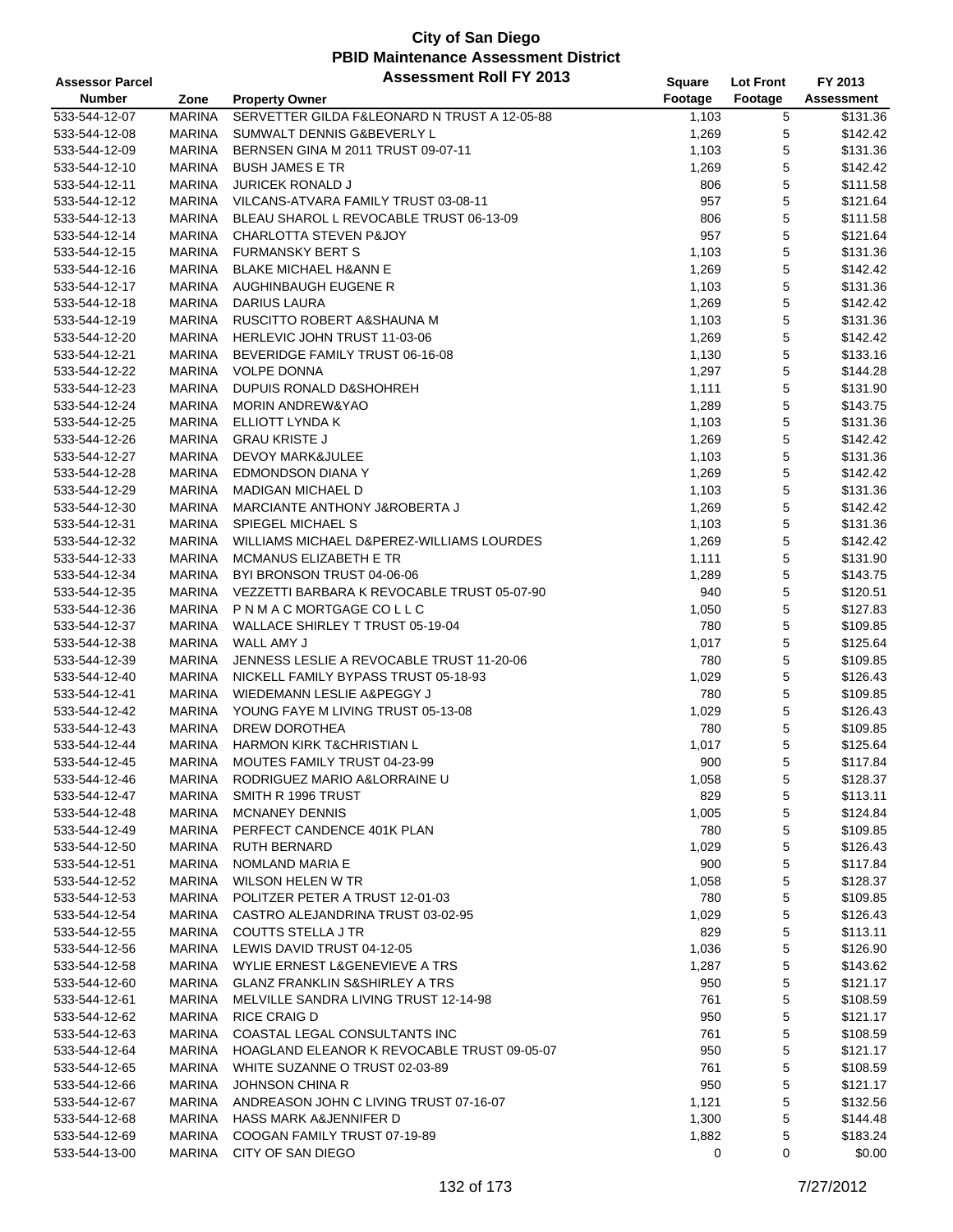| <b>Assessor Parcel</b> |               | <b>Assessment Roll FY 2013</b>                        | <b>Square</b> | <b>Lot Front</b> | FY 2013    |
|------------------------|---------------|-------------------------------------------------------|---------------|------------------|------------|
| <b>Number</b>          | Zone          | <b>Property Owner</b>                                 | Footage       | Footage          | Assessment |
| 533-544-16-01          | <b>MARINA</b> | GUSTAFSON SANDRA A TRUST 09-19-07                     | 1,613         | 4                | \$153.75   |
| 533-544-16-02          | <b>MARINA</b> | LEHMAN FAMILY TRUST 02-13-89                          | 1,613         | 4                | \$153.75   |
| 533-544-16-03          | <b>MARINA</b> | ZIETLOW FAMILY TRUST 07-19-91                         | 1,282         | 4                | \$131.70   |
| 533-544-16-04          | <b>MARINA</b> | LEWIS LYDIA F                                         | 1,282         | 4                | \$131.70   |
| 533-544-16-05          | <b>MARINA</b> | <b>HALL THERESA L</b>                                 | 1,282         | 4                | \$131.70   |
| 533-544-16-06          | <b>MARINA</b> | STRUCTURED ASSET SECURITIES CORP RVRSE MTG LOAN TRUST | 1,308         | 4                | \$133.44   |
| 533-544-16-07          | <b>MARINA</b> | <b>GRISSOM LAWRENCE B&amp;VICTORIA W TRS</b>          | 1,282         | 4                | \$131.70   |
| 533-544-16-08          | <b>MARINA</b> | <b>MERRITT CHARLES R&amp;BONNIE M TRUST 11-19-07</b>  | 890           | 4                | \$105.60   |
| 533-544-16-09          | <b>MARINA</b> | PICKAVANCE WILLIAM W JR&NANCY M                       | 859           | 4                | \$103.53   |
| 533-544-16-10          | <b>MARINA</b> | VAGNONE JENNIE&RALPH IRREVOCABLE TRUST                | 1,282         | 4                | \$131.70   |
| 533-544-16-11          | <b>MARINA</b> | <b>HARING FAMILY TRUST 02-16-10</b>                   | 1,282         | 4                | \$131.70   |
| 533-544-16-12          | <b>MARINA</b> | NEGRETE ISABEL TR                                     | 1,308         | 4                | \$133.44   |
| 533-544-16-13          | <b>MARINA</b> | <b>HARTE ELSIE</b>                                    | 1,282         | 4                | \$131.70   |
| 533-544-16-14          | <b>MARINA</b> | <b>MARRIOTT FRANCIS D&amp;LOIS I</b>                  | 1,613         | 4                | \$153.75   |
| 533-544-16-15          | <b>MARINA</b> | SCHLOSSER FAMILY TRUST 12-19-80                       | 1,613         | 4                | \$153.75   |
| 533-544-16-16          | <b>MARINA</b> | WATKINS MARGARET D REVOCABLE TRUST 03-08-11           | 1,282         | 4                | \$131.70   |
| 533-544-16-17          | <b>MARINA</b> | RICKON PATRICIA A REVOCABLE TRUST 08-03-04            | 1,282         | 4                | \$131.70   |
| 533-544-16-18          | <b>MARINA</b> | PEZZOLI SURVIVORS TRUST A                             | 1,282         | 4                | \$131.70   |
| 533-544-16-19          | <b>MARINA</b> | MOE RONALD C                                          | 1,308         | 4                | \$133.44   |
| 533-544-16-20          | <b>MARINA</b> | NEWELL FRANCES P S                                    | 1,282         | 4                | \$131.70   |
| 533-544-16-21          | <b>MARINA</b> | FERRARA JAMES&ELISABETH J                             | 890           | 4                | \$105.60   |
| 533-544-16-22          | <b>MARINA</b> | CARBONARO ALFRED&MARIE                                | 859           | 4                | \$103.53   |
| 533-544-16-23          | <b>MARINA</b> | <b>JONES MARY S</b>                                   | 1,282         | 4                | \$131.70   |
|                        | <b>MARINA</b> | DOWELL MICHAEL R                                      | 1,282         | 4                | \$131.70   |
| 533-544-16-24          |               |                                                       |               |                  |            |
| 533-544-16-25          | <b>MARINA</b> | <b>CRAMER WILLIAM R&amp;GLORIA C</b>                  | 1,308         | 4                | \$133.44   |
| 533-544-16-26          | MARINA        | SCHOONOVER GEORGE E&DEBORAH M                         | 1,282         | 4                | \$131.70   |
| 533-544-16-27          | <b>MARINA</b> | ADAMS FAMILY TRUST 06-27-07                           | 1,613         | 4                | \$153.75   |
| 533-544-16-28          | <b>MARINA</b> | TERP KARL T TRUST 02-09-08                            | 1,613         | 4                | \$153.75   |
| 533-544-16-29          | <b>MARINA</b> | WRIGHT TRUST B 07-01-88                               | 1,282         | 4                | \$131.70   |
| 533-544-16-30          | <b>MARINA</b> | SORLIE FAMILY TRUST 10-12-82                          | 1,282         | 4                | \$131.70   |
| 533-544-16-31          | <b>MARINA</b> | <b>JORDAN KEVIN M</b>                                 | 1,282         | 4                | \$131.70   |
| 533-544-16-32          | <b>MARINA</b> | VAGNONE RALPH S JR                                    | 1,308         | 4                | \$133.44   |
| 533-544-16-33          | <b>MARINA</b> | STEIN/BOLLHEIMER TRUST 12-29-92                       | 1,282         | 4                | \$131.70   |
| 533-544-16-34          | <b>MARINA</b> | THEIS JAMES F TRUST 10-16-01                          | 890           | 4                | \$105.60   |
| 533-544-16-35          | <b>MARINA</b> | <b>TURRENT MARIA</b>                                  | 859           | 4                | \$103.53   |
| 533-544-16-36          | <b>MARINA</b> | <b>KREW HOWARD</b>                                    | 1,282         | 4                | \$131.70   |
| 533-544-16-37          | <b>MARINA</b> | <b>ACKER MARJORIE P TR</b>                            | 1,282         | 4                | \$131.70   |
| 533-544-16-38          | <b>MARINA</b> | LIU DIOMEDES&ANGELA TRUST 02-17-07                    | 1,308         | 4                | \$133.44   |
| 533-544-16-39          | <b>MARINA</b> | <b>BAMONTE MARGARET</b>                               | 1,282         | 4                | \$131.70   |
| 533-544-16-40          | MARINA        | WEITZEN JOSEPH F&ERLENE J                             | 1,613         | 4                | \$153.75   |
| 533-544-16-41          | MARINA        | OBECK CARL M&CRUZ MICHAEL D                           | 1,613         | 4                | \$153.75   |
| 533-544-16-42          | MARINA        | MARTINIS JOANNE TRUST 08-22-90                        | 1,282         | 4                | \$131.70   |
| 533-544-16-43          | MARINA        | <b>BURNS FRANCES E</b>                                | 1,282         | 4                | \$131.70   |
| 533-544-16-44          | MARINA        | FUJIMOTO MARION REVOCABLE TRUST 04-28-10              | 1,282         | 4                | \$131.70   |
| 533-544-16-45          | MARINA        | WOLFSHEIMER ABBE S REVOCABLE TRUST 04-04-96           | 1,308         | 4                | \$133.44   |
| 533-544-16-46          | MARINA        | SNIDER SHIRLEY R 2004 TRUST 11-11-04                  | 1,282         | 4                | \$131.70   |
| 533-544-16-47          | <b>MARINA</b> | PARPAN-HELBERG TRUST 06-17-08                         | 890           | 4                | \$105.60   |
| 533-544-16-48          | MARINA        | SCANLAN FAMILY TRUST 04-01-03                         | 859           | 4                | \$103.53   |
| 533-544-16-49          | MARINA        | FISK ROBERT C&MARTHA C                                | 1,282         | 4                | \$131.70   |
| 533-544-16-50          | MARINA        | LIPOVSKY KENNETH S&MARTHA L TRS                       | 1,282         | 4                | \$131.70   |
| 533-544-16-51          | MARINA        | <b>LENABURG MARY</b>                                  | 1,308         | 4                | \$133.44   |
| 533-544-16-52          | MARINA        | PIERI DIONIGI                                         | 1,282         | 4                | \$131.70   |
| 533-544-17-01          | MARINA        | JACOBSSON ALF&INGEBORG REVOC SURVIVORS TRUST          | 1,613         | 4                | \$153.75   |
| 533-544-17-02          | MARINA        | PAPPAS MARY REVOCABLE TRUST 04-01-05                  | 1,282         | 4                | \$131.70   |
| 533-544-17-03          | MARINA        | FREMMING BRIAN D&JEANNE S LIVING TRUST                | 865           | 4                | \$103.93   |
| 533-544-17-04          | MARINA        | CORNELIUS WANDA A                                     | 865           | 4                | \$103.93   |
| 533-544-17-05          | MARINA        | STODDARD FAMILY 2006 TRUST 02-28-06                   | 1,282         | 4                | \$131.70   |
| 533-544-17-06          | <b>MARINA</b> | <b>GONZALEZ MARIA T</b>                               | 859           | 4                | \$103.53   |
| 533-544-17-07          | MARINA        | LEONARD PERCY E REVOCABLE LIVING TRUST                | 865           | 4                | \$103.93   |
| 533-544-17-08          | MARINA        | <b>BREHER WILLIAM R&amp;THOMASINE I</b>               | 1,633         | 4                | \$155.08   |
| 533-544-17-09          | MARINA        | AGNEW WILLIAM M&MARY E                                | 1,308         | 4                | \$133.44   |
| 533-544-17-10          | MARINA        | FOWLER SUSAN N                                        | 1,282         | 4                | \$131.70   |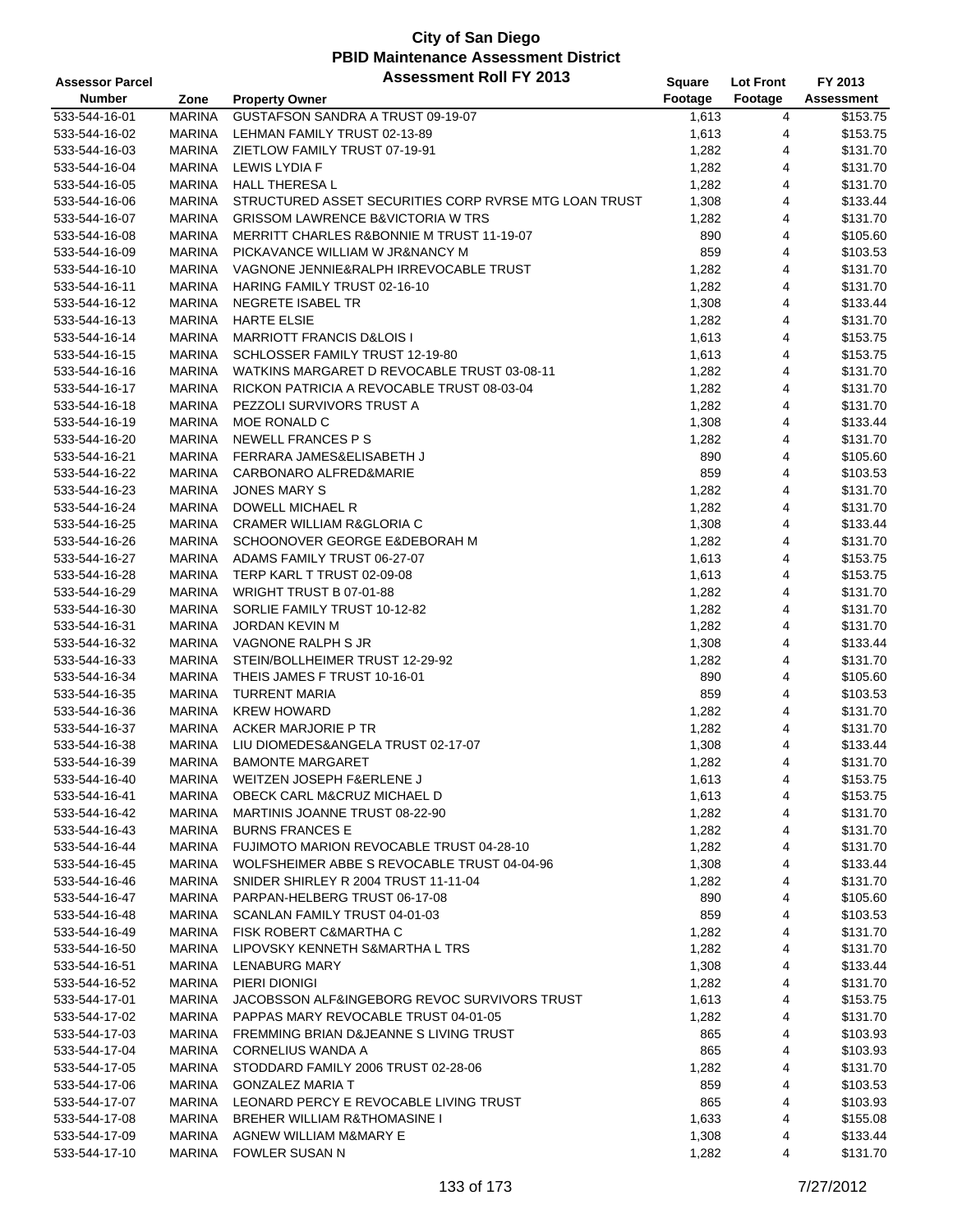| <b>Assessor Parcel</b> |               | <b>Assessment Roll FY 2013</b>               | Square  | <b>Lot Front</b> | FY 2013    |
|------------------------|---------------|----------------------------------------------|---------|------------------|------------|
| <b>Number</b>          | Zone          | <b>Property Owner</b>                        | Footage | Footage          | Assessment |
| 533-544-17-11          | <b>MARINA</b> | MIKHAIL CRUMP FAMILY TRUST 09-01-06          | 1,633   | 4                | \$155.08   |
| 533-544-17-12          | <b>MARINA</b> | <b>FOWLER SUSAN N</b>                        | 1,282   | 4                | \$131.70   |
| 533-544-17-13          | <b>MARINA</b> | SOOY JOHN B&MARGARET M FAMILY TRUST 08-19-91 | 1,308   | 4                | \$133.44   |
| 533-544-17-14          | <b>MARINA</b> | <b>DIFIGLIA VINCENT P</b>                    | 1,613   | 4                | \$153.75   |
| 533-544-17-15          | <b>MARINA</b> | <b>CASAMENTO CHARLES J&amp;TONI G</b>        | 1,282   | 4                | \$131.70   |
| 533-544-17-16          | <b>MARINA</b> | JOHNSON DANIELLE M                           | 865     | 4                | \$103.93   |
| 533-544-17-17          | <b>MARINA</b> | KOERPER JOHN G REVOCABLE TRUST 05-06-03      | 865     | 4                | \$103.93   |
| 533-544-17-18          | <b>MARINA</b> | LINTON FAMILY TRUST 11-18-98                 | 1,282   | 4                | \$131.70   |
| 533-544-17-19          | <b>MARINA</b> | RICHARDS MATTHEW T&MELISSA M                 | 859     | 4                | \$103.53   |
| 533-544-17-20          | <b>MARINA</b> | <b>VOUK IRYNA</b>                            | 865     | 4                | \$103.93   |
| 533-544-17-21          | <b>MARINA</b> | FERM FAMILY SURVIVORS TRUST 02-19-00         | 1,633   | 4                | \$155.08   |
| 533-544-17-22          | <b>MARINA</b> | <b>BASCIANO THOMAS M&amp;HILARY E</b>        | 1,308   | 4                | \$133.44   |
| 533-544-17-23          | <b>MARINA</b> | LARSON CHRISTOPHER C TRUST 10-10-02          | 1,282   | 4                | \$131.70   |
| 533-544-17-24          | <b>MARINA</b> | DELISA GAETANO J                             | 1,633   | 4                | \$155.08   |
| 533-544-17-25          | <b>MARINA</b> | PASTUSZKA-ROBERTSON TRUST                    | 1,282   | 4                | \$131.70   |
| 533-544-17-26          | <b>MARINA</b> | BENZIE MARGARET M REVOCABLE TRUST            | 1,308   | 4                | \$133.44   |
| 533-544-17-27          | <b>MARINA</b> | ANDREWS KEITH R&ZHANG XIAN                   | 1,613   | 4                | \$153.75   |
| 533-544-17-28          | <b>MARINA</b> | <b>HAROUN ANSAR M</b>                        | 1,282   | 4                | \$131.70   |
| 533-544-17-29          | <b>MARINA</b> | <b>MAUDLIN KREGG K</b>                       | 865     | 4                | \$103.93   |
| 533-544-17-30          | <b>MARINA</b> | NELSON BRAV&STEVEN SCHWARTZ                  | 865     | 4                | \$103.93   |
| 533-544-17-31          | <b>MARINA</b> | SOOY JOHN B&MARGARET M FAMILY TRUST 08-19-91 | 1,282   | 4                | \$131.70   |
| 533-544-17-32          | <b>MARINA</b> | KOCZON ETHEL&ANDREW FAMILY TRUST             | 859     | 4                | \$103.53   |
| 533-544-17-33          | <b>MARINA</b> | BARRY DAVID L TRUST 09-16-03                 | 865     | 4                | \$103.93   |
| 533-544-17-34          | <b>MARINA</b> | SHARIPOVA AMINAT T                           | 1,633   | 4                | \$155.08   |
| 533-544-17-35          | <b>MARINA</b> | HOOPLE ELIZABETH G                           | 1,308   | 4                | \$133.44   |
| 533-544-17-36          | <b>MARINA</b> | STANTON MARGARET P TRUST 02-19-93            | 1,282   | 4                | \$131.70   |
| 533-544-17-37          | <b>MARINA</b> | GOTTESFELD DYANN J FAMILY TRUST 03-09-07     | 1,633   | 4                | \$155.08   |
| 533-544-17-38          | MARINA        | WALLER ROBERT A&JUDY T                       | 1,282   | 4                | \$131.70   |
| 533-544-17-39          | <b>MARINA</b> | MIKOLAJCZAK STEPHEN J&KRISTIN R              | 1,308   | 4                | \$133.44   |
| 533-544-17-40          | <b>MARINA</b> | LUPINETTI DON A                              | 1,613   | 4                | \$153.75   |
| 533-544-17-41          | <b>MARINA</b> | NORRIS BRETT&KIMBERLY A                      | 1,282   | 4                | \$131.70   |
| 533-544-17-42          | <b>MARINA</b> | VANDYKE JASON G TR                           | 865     | 4                | \$103.93   |
| 533-544-17-43          | <b>MARINA</b> | CHURCH GAIL L REVOCABLE TRUST 07-31-02       | 865     | 4                | \$103.93   |
| 533-544-17-44          | <b>MARINA</b> | SORLIE FAMILY TRUST 10-12-82                 | 1,282   | 4                | \$131.70   |
| 533-544-17-45          | <b>MARINA</b> | THEIS JAMES F TRUST 10-16-01                 | 859     | 4                | \$103.53   |
| 533-544-17-46          | <b>MARINA</b> | PILGRAM THOMAS K&MARSHALL FIONA B TRUST      | 865     | 4                | \$103.93   |
| 533-544-17-47          | <b>MARINA</b> | WYNN ARTHUR C&ELAINE E FAMILY TRUST          | 1,633   | 4                | \$155.08   |
| 533-544-17-48          | <b>MARINA</b> | SUHR GREGORY W                               | 1,308   | 4                | \$133.44   |
| 533-544-17-49          | <b>MARINA</b> | BATES WARDE J&LAURA K                        | 1,282   | $\overline{4}$   | \$131.70   |
| 533-544-17-50          | MARINA        | FASSMANN SIEGFRIED&STELLA                    | 1,633   | 4                | \$155.08   |
| 533-544-17-51          | <b>MARINA</b> | SUMMERS BARBARA W TRUST 12-19-97             | 1,282   | 4                | \$131.70   |
| 533-544-17-52          | MARINA        | PIERI DIONIGI                                | 1,308   | 4                | \$133.44   |
| 533-544-18-01          | MARINA        | PEARLMAN MARILYN B TRUST 12-16-96            | 1,275   | 4                | \$131.24   |
| 533-544-18-02          | <b>MARINA</b> | PFLEGER FAMILY TRUST 07-16-05                | 1,282   | 4                | \$131.70   |
| 533-544-18-03          | MARINA        | COLASURDO M&V TRUST 08-23-06                 | 1,586   | 4                | \$151.95   |
| 533-544-18-04          | MARINA        | PFLEGER FAMILY TRUST 07-26-05                | 1,282   | 4                | \$131.70   |
| 533-544-18-05          | <b>MARINA</b> | KAMMER ANNE M&BRUCE M                        | 1,275   | 4                | \$131.24   |
| 533-544-18-06          | <b>MARINA</b> | SOOY JOHN B&MARGARET M FAMILY TRUST 08-19-91 | 1,586   | 4                | \$151.95   |
| 533-544-18-07          | MARINA        | KLIEN RICHARD E MARITAL TRUST 11-25-97       | 824     | 4                | \$101.20   |
| 533-544-18-08          | MARINA        | M S K INVEST INC                             | 824     | 4                | \$101.20   |
| 533-544-18-09          | <b>MARINA</b> | GRACIE JANET K REVOCABLE TRUST 12-06-06      | 1,282   | 4                | \$131.70   |
| 533-544-18-10          | MARINA        | <b>KRECKOVSKY MELANIE</b>                    | 1,275   | 4                | \$131.24   |
| 533-544-18-11          | MARINA        | WHITEHEAD JASON A&JADDOU RA                  | 1,282   | 4                | \$131.70   |
| 533-544-18-12          | <b>MARINA</b> | <b>REZNICK SARI R</b>                        | 1,275   | 4                | \$131.24   |
| 533-544-18-13          | <b>MARINA</b> | <b>HERTZOG KARA</b>                          | 1,282   | 4                | \$131.70   |
| 533-544-18-14          | MARINA        | <b>FOWLER JOSHUA F</b>                       | 1,275   | 4                | \$131.24   |
| 533-544-18-15          | MARINA        | THOMASON KELLY D                             | 1,282   | 4                | \$131.70   |
| 533-544-18-16          | <b>MARINA</b> | <b>JONES PHYLLIS A TR</b>                    | 1,282   | 4                | \$131.70   |
| 533-544-18-17          | <b>MARINA</b> | TEVLIN ANDREA H                              | 1,282   | 4                | \$131.70   |
| 533-544-18-18          | MARINA        | SPERBER DOUGLAS J                            | 1,282   | 4                | \$131.70   |
| 533-544-18-19          | MARINA        | JOHNSON-FERRARA ELISABETH M                  | 1,532   | 4                | \$148.35   |
| 533-544-18-20          | <b>MARINA</b> | FRAKER MARY E TRUST 07-02-03                 | 1,282   | 4                | \$131.70   |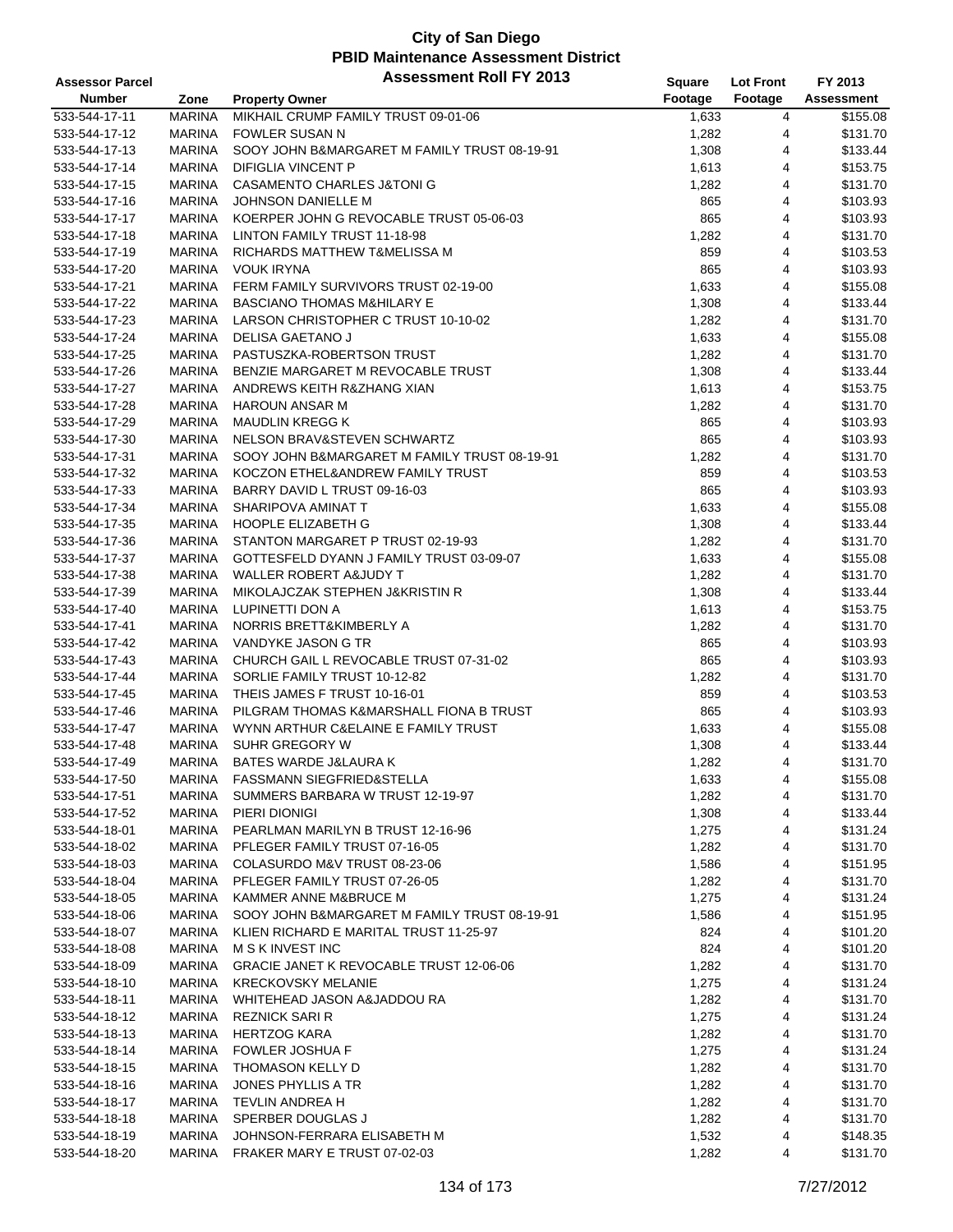| <b>Assessor Parcel</b> |               | <b>Assessment Roll FY 2013</b>                    | Square         | <b>Lot Front</b> | FY 2013    |
|------------------------|---------------|---------------------------------------------------|----------------|------------------|------------|
| <b>Number</b>          | Zone          | <b>Property Owner</b>                             | Footage        | Footage          | Assessment |
| 533-544-18-21          | <b>MARINA</b> | HOLIDAY TRUST 11-18-99                            | 666            | 4                | \$90.68    |
| 533-544-18-22          | <b>MARINA</b> | STROUD-ANDERSEN FAMILY TRUST 08-14-96             | 666            | 4                | \$90.68    |
| 533-544-18-23          | <b>MARINA</b> | MURPHY FAMILY TRUST                               | 1,282          | 4                | \$131.70   |
| 533-544-18-24          | <b>MARINA</b> | DELISA GAETANO J                                  | 666            | 4                | \$90.68    |
| 533-544-18-25          | <b>MARINA</b> | JORDAN LESLIE TRUST 07-23-98                      | 666            | 4                | \$90.68    |
| 533-544-18-26          | <b>MARINA</b> | VINGAS JOHN E                                     | 824            | 4                | \$101.20   |
| 533-544-18-27          | <b>MARINA</b> | <b>GIER MARIA</b>                                 | 824            | 4                | \$101.20   |
| 533-544-18-28          | <b>MARINA</b> | WITHEE DIANA K FAMILY TRUST 09-14-04              | 666            | 4                | \$90.68    |
| 533-544-18-29          | <b>MARINA</b> | <b>IRWIN FAMILY SURVIVORS TRUST 09-20-85</b>      | 1,570          | 4                | \$150.88   |
| 533-544-18-30          | <b>MARINA</b> | WADY GWYNDOLYN T A A FAMILY TRUST 01-11-03        | 1,282          | 4                | \$131.70   |
| 533-544-18-31          | <b>MARINA</b> | MCDOWELL TH LIVING TRUST 08-03-06                 | 1,586          | 4                | \$151.95   |
| 533-544-18-32          | <b>MARINA</b> | DAVIS LELAND&DEBORAH                              | 1,275          | 4                | \$131.24   |
| 533-544-18-33          | <b>MARINA</b> | THACKRAY ARNOLD&DIANA LIVING TRUST 05-12-11       | 1,282          | 4                | \$131.70   |
| 533-544-18-34          | <b>MARINA</b> | TEMPLER ROBERT J JR 2001 TRUST 04-12-01           | 1,586          | 4                | \$151.95   |
| 533-544-18-35          | <b>MARINA</b> | PARKS ARLIE M TRUST 01-09-03                      | 1,282          | 4                | \$131.70   |
| 533-544-18-36          | <b>MARINA</b> | JOHNSTON ROBERT A&JUDITH A FAMILY TRUST           | 1,275          | 4                | \$131.24   |
| 533-544-18-37          | <b>MARINA</b> | SMITHSON GERALD L                                 | 1,586          | 4                | \$151.95   |
| 533-544-18-38          | <b>MARINA</b> | BRAV NELSON P&SCHWARTZ STEVEN N GEN PRTNRSHP      | 824            | 4                | \$101.20   |
| 533-544-18-39          | <b>MARINA</b> | NELSON BRAV&STEVEN SCHWARTZ                       | 824            | 4                | \$101.20   |
| 533-544-18-40          | <b>MARINA</b> | DRISCOLL LORA J                                   | 1,282          | 4                | \$131.70   |
| 533-544-18-41          | <b>MARINA</b> | SHAFER REVOCABLE TRUST                            | 1,275          | 4                | \$131.24   |
| 533-544-18-42          | <b>MARINA</b> | ABH MANAGEMENT INC                                | 1,282          | 4                | \$131.70   |
| 533-544-18-43          | <b>MARINA</b> | MUTSCHELLER JOSEPH LIVING TRUST                   | 1,275          | 4                | \$131.24   |
| 533-544-18-44          | <b>MARINA</b> | FOUNTAIN JOHN&ROSANGELA P                         | 1,282          | 4                | \$131.70   |
| 533-544-18-45          | <b>MARINA</b> | <b>REYES CAROLINA</b>                             | 1,275          | 4                | \$131.24   |
| 533-544-18-46          | <b>MARINA</b> | BRINK DEL W&LAURA A                               | 1,282          | 4                | \$131.70   |
| 533-544-18-47          | <b>MARINA</b> | GRANT HELENE TRUST 08-25-10                       | 1,282          | 4                | \$131.70   |
| 533-544-18-48          | <b>MARINA</b> | WADY GWYNDOLYN T A A FAMILY TRUST 01-11-03        | 1,282          | 4                | \$131.70   |
| 533-544-18-49          | <b>MARINA</b> | ABH MANAGEMENT INC                                | 1,282          | 4                | \$131.70   |
| 533-544-18-50          | <b>MARINA</b> | FEITSMA ORRIE 2001 TRUST 10-25-01                 | 1,532          | 4                | \$148.35   |
| 533-544-18-51          | <b>MARINA</b> | DURNING JUDITH LIVING TRUST 04-04-05              | 1,282          | 4                | \$131.70   |
| 533-544-18-52          | <b>MARINA</b> | <b>BLOOM HOWARD R</b>                             | 666            | 4                | \$90.68    |
| 533-544-18-53          | <b>MARINA</b> | PURCELL CYNTHIA M                                 | 666            | 4                | \$90.68    |
| 533-544-18-54          | <b>MARINA</b> | RAGSDALE HARTWELL W III&VALERIE M                 | 1,282          | 4                | \$131.70   |
| 533-544-18-55          | <b>MARINA</b> | SILVERMAN STEPHEN M                               | 666            | 4                | \$90.68    |
| 533-544-18-56          | <b>MARINA</b> | RIANDA WAYNE TRUST 02-05-02                       | 666            | 4                | \$90.68    |
| 533-544-18-57          | <b>MARINA</b> | HARDCASTLE-TAYLOR FAMILY TRUST 10-08-07           | 824            | 4                | \$101.20   |
| 533-544-18-58          | <b>MARINA</b> | MILLER JULIA M                                    | 824            | 4                | \$101.20   |
| 533-544-18-59          | <b>MARINA</b> | <b>GUNNARSSON PATRIK N&amp;HILL TERIJ</b>         | 666            | $\overline{4}$   | \$90.68    |
| 533-544-18-60          | MARINA        | BARROW REVOCABLE 1994 TRUST 12-28-94              | 1,570          | 4                | \$150.88   |
| 533-544-18-61          | MARINA        | MONTEGNA GREGORY SEPARATE PROPERTY TRUST          | 1,282          | 4                | \$131.70   |
| 533-544-18-62          | MARINA        | MEOLA APRIANO&KATHY                               |                | 4                | \$151.95   |
| 533-544-19-01          | MARINA        | BOTTING RICHARD H JR                              | 1,586<br>1,275 | 4                | \$131.24   |
| 533-544-19-02          | MARINA        | ALLEN NANCY A REVOCABLE TRUST 07-06-04            |                | 4                | \$131.70   |
| 533-544-19-03          | MARINA        | SCHAFFER 1998 TRUST 03-31-98                      | 1,282<br>1,586 | 4                | \$151.95   |
| 533-544-19-04          | MARINA        | COLLUMB CHRISTOPHER&MARGARET                      | 1,282          | 4                | \$131.70   |
| 533-544-19-05          | MARINA        | ALAILIMA SIONELEALOIAFI T M&TAYLOR-ALAILIMA LINDA | 1,275          | 4                | \$131.24   |
| 533-544-19-06          | MARINA        | LAUER ROBERT J REVOCABLE TRUST 10-21-02           | 1,586          | 4                | \$151.95   |
|                        |               | PROCTOR WAYNE H REVOCABLE 2005 TRUST              |                | 4                | \$101.20   |
| 533-544-19-07          | MARINA        |                                                   | 824            | 4                |            |
| 533-544-19-08          | MARINA        | MCAVOY NAJLA REVOCABLE TRUST 08-04-05             | 824            |                  | \$101.20   |
| 533-544-19-09          | MARINA        | <b>COLLINS TROY R&amp;MARYANN</b>                 | 1,282          | 4                | \$131.70   |
| 533-544-19-10          | MARINA        | HOFFMAN PATRICIA A                                | 1,275          | 4                | \$131.24   |
| 533-544-19-11          | MARINA        | BATTERSBY-LEWIS LIVING TRUST 03-05-12             | 1,282          | 4                | \$131.70   |
| 533-544-19-12          | MARINA        | CRISLEY CORNELIUS J TRUST 01-25-99                | 1,275          | 4                | \$131.24   |
| 533-544-19-13          | MARINA        | HOLM FAMILY TRUST 02-13-09                        | 1,282          | 4                | \$131.70   |
| 533-544-19-14          | MARINA        | LESLIE-GEORGIOU MARIA                             | 1,275          | 4                | \$131.24   |
| 533-544-19-15          | MARINA        | MCCARTHY LORRAINE P TRUST 11/07/08                | 1,282          | 4                | \$131.70   |
| 533-544-19-16          | MARINA        | MCGOWEN ROBERT D TRUST 08-25-03                   | 1,282          | 4                | \$131.70   |
| 533-544-19-17          | MARINA        | LILES JUDITH D                                    | 1,282          | 4                | \$131.70   |
| 533-544-19-18          | MARINA        | SCHECHTMAN-TOURANGEAU FAMILY TRUST                | 1,282          | 4                | \$131.70   |
| 533-544-19-19          | MARINA        | SMILEY CHARLES B&SALLY A                          | 1,532          | 4                | \$148.35   |
| 533-544-19-20          | MARINA        | LYONS NANCY J                                     | 1,282          | 4                | \$131.70   |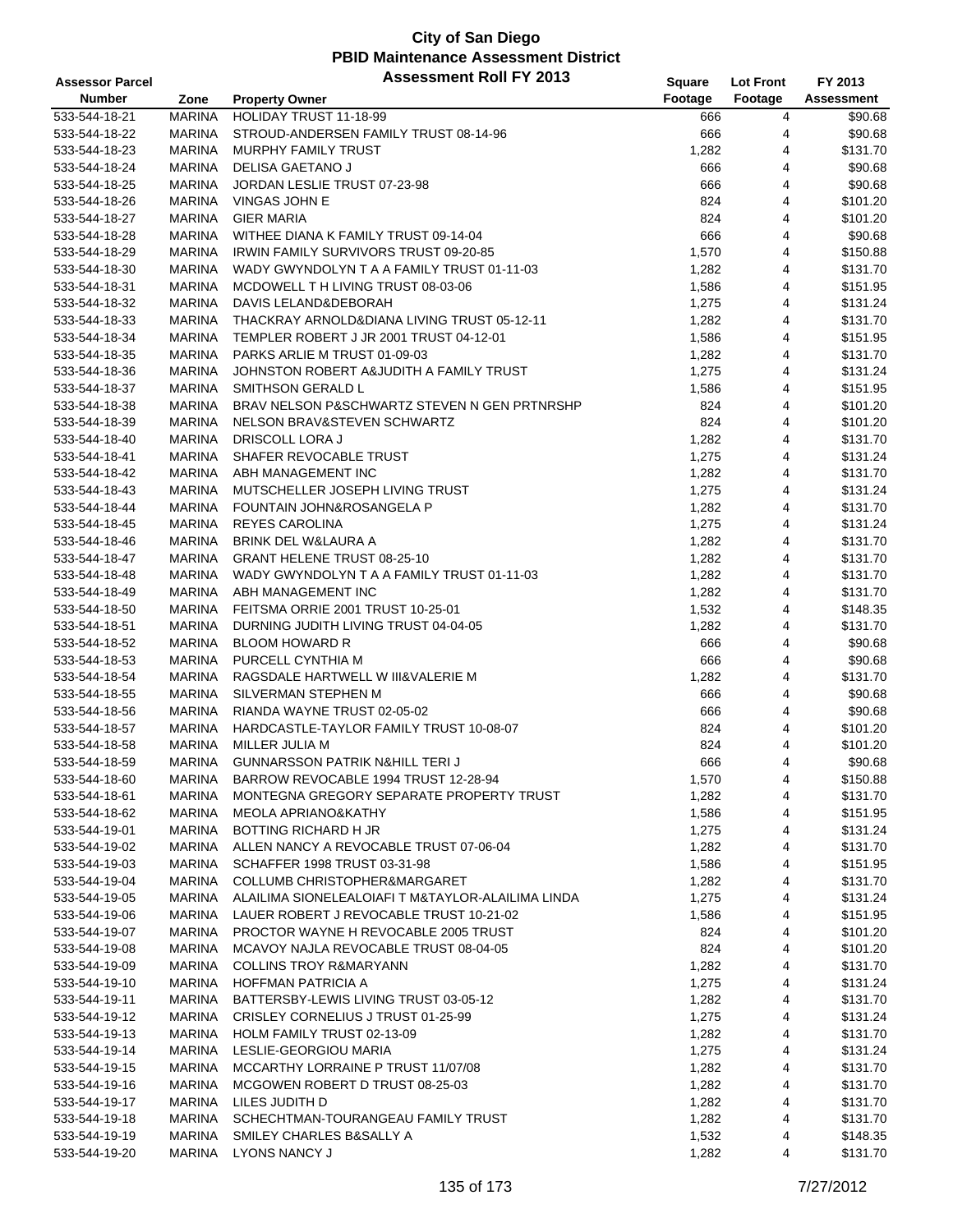| <b>Assessor Parcel</b> |               | <b>Assessment Roll FY 2013</b>                | Square  | <b>Lot Front</b> | FY 2013           |
|------------------------|---------------|-----------------------------------------------|---------|------------------|-------------------|
| <b>Number</b>          | Zone          | <b>Property Owner</b>                         | Footage | Footage          | <b>Assessment</b> |
| 533-544-19-21          | <b>MARINA</b> | LETO NICHOLAS A JR&DEBORRAH H                 | 666     | 4                | \$90.68           |
| 533-544-19-22          | <b>MARINA</b> | DANILUK IAN&MARIA V                           | 666     | 4                | \$90.68           |
| 533-544-19-23          | <b>MARINA</b> | WYLIE ERNEST L&GENEVIEVE A TRS                | 1,282   | 4                | \$131.70          |
| 533-544-19-24          | <b>MARINA</b> | MEHL PAMELA C                                 | 666     | 4                | \$90.68           |
| 533-544-19-25          | <b>MARINA</b> | STAKEM JAMES J                                | 666     | 4                | \$90.68           |
| 533-544-19-26          | MARINA        | SEABORG PATRICIA C                            | 824     | 4                | \$101.20          |
| 533-544-19-27          | <b>MARINA</b> | SORLIE FAMILY TRUST 10-12-82                  | 824     | 4                | \$101.20          |
| 533-544-19-28          | <b>MARINA</b> | AHMADIAN SAEID R&CARLA A                      | 666     | 4                | \$90.68           |
| 533-544-19-29          | <b>MARINA</b> | WALLACE HELEN M M D M P H TRUST 09-06-01      | 1,570   | 4                | \$150.88          |
| 533-544-19-30          | <b>MARINA</b> | WALLACE HELEN M                               | 1,282   | 4                | \$131.70          |
| 533-544-19-31          | <b>MARINA</b> | <b>VMW TRUST</b>                              | 1,586   | 4                | \$151.95          |
| 533-544-19-32          | <b>MARINA</b> | <b>HOGAN FAMILY TRUST 09-14-99</b>            | 1,586   | 4                | \$151.95          |
| 533-544-19-33          | <b>MARINA</b> | MORAN FAMILY TRUST 09-20-95                   | 1,275   | 4                | \$131.24          |
| 533-544-19-34          | MARINA        | CHAFE TERESA H TRUST 02-18-00                 | 824     | 4                | \$101.20          |
| 533-544-19-35          | <b>MARINA</b> | MERRIMAN ETHEL G REVOCABLE TRUST 03-05-02     | 824     | 4                | \$101.20          |
| 533-544-19-36          | <b>MARINA</b> | FESKO JACK&HELEN FAMILY LTD PARTNERSHIP       | 1,282   | 4                | \$131.70          |
| 533-544-19-37          | <b>MARINA</b> | NEIL FAMILY TRUST 11-05-82                    | 1,275   | 4                | \$131.24          |
| 533-544-19-38          | <b>MARINA</b> | TAVAKOLI FAMILY TRUST 12-16-02                | 1,282   | 4                | \$131.70          |
| 533-544-19-39          | <b>MARINA</b> | BATTERSBY-LEWIS LIVING TRUST 03-05-12         | 1,275   | 4                | \$131.24          |
| 533-544-19-40          | <b>MARINA</b> | <b>GENOVESE MARIO J REVOCABLE TRUST</b>       | 1,282   | 4                | \$131.70          |
| 533-544-19-41          | <b>MARINA</b> | NIEMANN GREGORY A LIVING TRUST 11-14-07       | 1,275   | 4                | \$131.24          |
| 533-544-19-42          | <b>MARINA</b> | PAPPAS MARY REVOCABLE TRUST 04-01-05          | 1,282   | 4                | \$131.70          |
| 533-544-19-43          | MARINA        | MAFFIA CIRIACO P M TRUST 04-27-92             | 1,282   | 4                | \$131.70          |
| 533-544-19-44          | MARINA        | <b>FINN DAVID P</b>                           | 1,282   | 4                | \$131.70          |
| 533-544-19-45          | <b>MARINA</b> | LAFKO STEPHEN B&MARGARET A                    | 1,282   | 4                | \$131.70          |
|                        |               |                                               |         |                  |                   |
| 533-544-19-46          | <b>MARINA</b> | HENDERSHOT RUSSELL D&NANCY H                  | 1,532   | 4                | \$148.35          |
| 533-544-19-47          | <b>MARINA</b> | FERRELL MANGUS TRUST 02-12-08                 | 1,282   | 4                | \$131.70          |
| 533-544-19-48          | <b>MARINA</b> | WELCH FAMILY TRUST 08-21-89                   | 666     | 4                | \$90.68           |
| 533-544-19-49          | <b>MARINA</b> | YU ERIC C&ALICE A                             | 666     | 4                | \$90.68           |
| 533-544-19-50          | <b>MARINA</b> | MCFARLAND ANNE S TRUST 02-01-96               | 1,282   | 4                | \$131.70          |
| 533-544-19-51          | MARINA        | HIJAR LYNN R                                  | 666     | 4                | \$90.68           |
| 533-544-19-52          | <b>MARINA</b> | BLASI DANA M TRUST 08-23-94                   | 666     | 4                | \$90.68           |
| 533-544-19-53          | <b>MARINA</b> | WOOD JOHN B                                   | 824     | 4                | \$101.20          |
| 533-544-19-54          | <b>MARINA</b> | BRINGS JOSEPH W TRUST 02-11-09                | 824     | 4                | \$101.20          |
| 533-544-19-55          | <b>MARINA</b> | <b>HODEN BRIAN P&amp;KARIN</b>                | 666     | 4                | \$90.68           |
| 533-544-19-56          | MARINA        | GAUBE ALBRECHT&BARBARA                        | 1,570   | 4                | \$150.88          |
| 533-544-19-57          | MARINA        | BLOMSTERBERG KENNETH N&ROSALIND E FAM TRUST   | 1,282   | 4                | \$131.70          |
| 533-544-19-58          | <b>MARINA</b> | CONLEY PRUDENCE A REVOCABLE TRUST05-31-09     | 1,586   | 4                | \$151.95          |
| 535-041-08-00          | <b>MARINA</b> | ATCHISON TOPEKA&SANTA FE RAILWAY CO           | 0       | $\mathbf 0$      | \$0.00            |
| 535-041-09-00          | MARINA        | SAN DIEGO METROPOLITAN TRANSIT DEV BOARD      | 0       | 0                | \$0.00            |
| 535-041-10-00          | MARINA        | SAN DIEGO&ARIZONA EASTERN RAILWAY CO          | 0       | 0                | \$0.00            |
| 535-041-11-00          | MARINA        | CITY OF SAN DIEGO                             | 0       | 0                | \$0.00            |
| 535-041-13-01          | MARINA        | MELARAGNO-IMMERMAN FAMILY TRUST 06-12-97      | 1,881   | 3                | \$160.02          |
| 535-041-13-02          | MARINA        | <b>CUPO JOSEPH A&amp;BETTY B</b>              | 1,111   | 3                | \$108.73          |
| 535-041-13-03          | MARINA        | KOTLOV VASSILI&NORMAN SARAH                   | 1,455   | 3                | \$131.65          |
| 535-041-13-04          | MARINA        | <b>CARTER DARLENE</b>                         | 1,296   | 3                | \$121.06          |
| 535-041-13-05          | MARINA        | ENGLISH BARBARA J                             | 1,232   | 3                | \$116.79          |
| 535-041-13-06          | MARINA        | BENOIT-BIANCAMANO JEAN-NICOLAS                | 1,597   | 3                | \$141.10          |
| 535-041-13-07          | MARINA        | CARROLL JAMES C&DAGMAR W                      | 1,489   | 3                | \$133.91          |
| 535-041-13-08          | MARINA        | <b>GENIALE HANK&amp;TRUDI</b>                 | 1,609   | 3                | \$141.90          |
| 535-041-13-09          | MARINA        | ROCCA HILARY                                  | 1,634   | 3                | \$143.57          |
| 535-041-13-10          | MARINA        | ROCK FAMILY 2010 TRUST 02-03-10               | 1,961   | 3                | \$165.34          |
| 535-041-13-11          | MARINA        | HONCHOR ADELE                                 | 1,489   | 3                | \$133.91          |
| 535-041-13-12          | MARINA        | <b>COLSON EDWARD E III&amp;KAREN J</b>        | 1,212   | 3                | \$115.46          |
| 535-041-13-13          | MARINA        | REIMANN ALEXANDER E&DOMINIQUE M               | 1,634   | 3                | \$143.57          |
| 535-041-13-14          | MARINA        | TANNER RITA G REVOCABLE TRUST                 | 1,560   | 3                | \$138.64          |
| 535-041-13-15          | MARINA        | TOMLINSON BRIAN G&JANETH J                    | 1,226   | 3                | \$116.39          |
| 535-041-13-16          | MARINA        | DION GERARD H&BARBARA A                       | 1,830   | 3                | \$156.62          |
| 535-041-13-17          | MARINA        | <b>OSTRANDER MARY E</b>                       | 1,296   | 3                | \$121.06          |
| 535-041-13-18          | MARINA        | BOWERS RANDY SEPARATE PROPERTY TRUST 04-24-96 | 1,374   | 3                | \$126.25          |
| 535-041-13-19          | MARINA        | MILLER CLYDE D&SUSAN M                        | 1,692   | 3                | \$147.43          |
| 535-041-13-20          | MARINA        | SPURGEON ACHARYA FAMILY TRUST 02-25-11        | 1,804   | 3                | \$154.89          |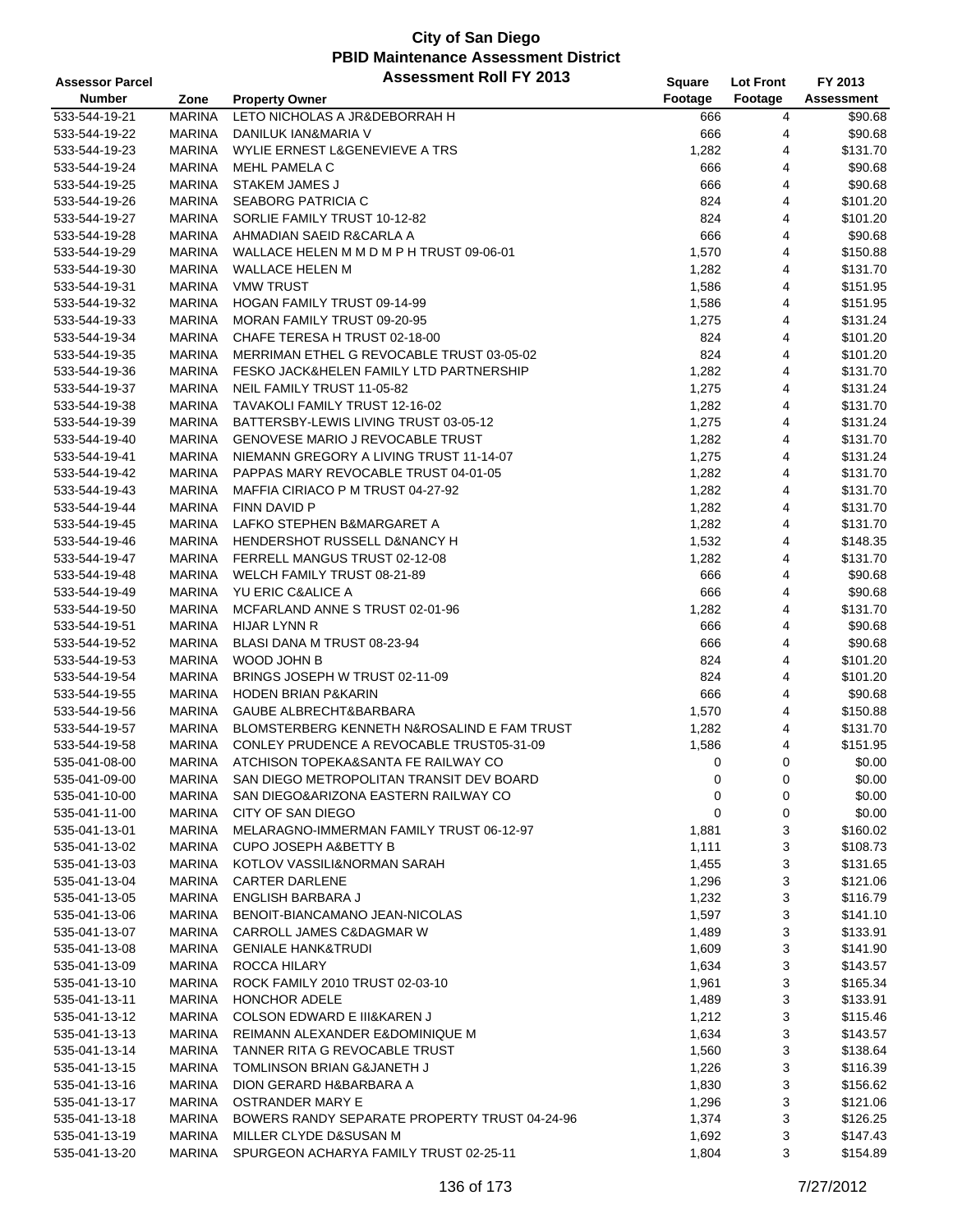| <b>Assessor Parcel</b> |               | <b>Assessment Roll FY 2013</b>          | Square         | <b>Lot Front</b> | FY 2013    |
|------------------------|---------------|-----------------------------------------|----------------|------------------|------------|
| <b>Number</b>          | Zone          | <b>Property Owner</b>                   | Footage        | Footage          | Assessment |
| 535-041-13-21          | <b>MARINA</b> | <b>BARMAN CYNTHIA G</b>                 | 1,479          | 3                | \$133.24   |
| 535-041-13-22          | <b>MARINA</b> | <b>MOYO THANDO S</b>                    | 1,638          | 3                | \$143.83   |
| 535-041-13-23          | <b>MARINA</b> | JORDAN LESLIE TRUST 07-23-98            | 1,565          | 3                | \$138.97   |
| 535-041-13-24          | <b>MARINA</b> | MAHAN FAMILY TRUST 09-29-92             | 1,568          | 3                | \$139.17   |
| 535-041-13-25          | <b>MARINA</b> | STEIN THOMAS A&FRANCES A                | 1,776          | 3                | \$153.02   |
| 535-041-13-26          | <b>MARINA</b> | CHONG GORDON&DORIAN                     | 1,485          | 3                | \$133.64   |
| 535-041-13-27          | <b>MARINA</b> | LORENZI DAVID R                         | 1,634          | 3                | \$143.57   |
| 535-041-13-28          | <b>MARINA</b> | SWERDLOW FAMILY TRUST 02-16-93          | 1,609          | 3                | \$141.90   |
| 535-041-13-29          | <b>MARINA</b> | AMINOFF HOWARD M&SUSAN                  | 1,489          | 3                | \$133.91   |
| 535-041-13-30          | <b>MARINA</b> | ZALESKI FAMILY TRUST 08-10-07           | 1,485          | 3                | \$133.64   |
| 535-041-13-31          | <b>MARINA</b> | ANTHONY PERRY L                         | 1,232          | 3                | \$116.79   |
| 535-041-13-32          | <b>MARINA</b> | SLAUGHTER RICHARD&JANETTE               |                | 3                | \$121.06   |
|                        | MARINA        | BERTRAM BRUCE&VELASQUEZ MARIA T         | 1,296<br>1,455 | 3                | \$131.65   |
| 535-041-13-33          |               |                                         |                |                  |            |
| 535-041-13-34          | <b>MARINA</b> | THOMPSON MICHAEL J                      | 1,111          | 3                | \$108.73   |
| 535-041-13-35          | <b>MARINA</b> | TAYLOR FAMILY TRUST A 03-27-96          | 1,881          | 3                | \$160.02   |
| 535-041-13-36          | <b>MARINA</b> | BERGER FAMILY TRUST 06-05-02            | 1,551          | 3                | \$138.04   |
| 535-041-13-37          | <b>MARINA</b> | <b>WHITNEY JACQUELINE</b>               | 1,574          | 3                | \$139.57   |
| 535-041-13-38          | <b>MARINA</b> | <b>JONES MITCHELL L&amp;MARY M</b>      | 1,574          | 3                | \$139.57   |
| 535-041-13-39          | <b>MARINA</b> | E&L HOLLOWAY L L C                      | 1,530          | 3                | \$136.64   |
| 535-041-13-40          | <b>MARINA</b> | <b>MACHIN MARK&amp;KAREN</b>            | 1,543          | 3                | \$137.51   |
| 535-041-13-41          | <b>MARINA</b> | COWAN ROBERT&LISA FAMILY TRUST 08-11-99 | 1,575          | 3                | \$139.64   |
| 535-041-13-42          | <b>MARINA</b> | <b>MACK MICHAEL P</b>                   | 1,820          | 3                | \$155.95   |
| 535-041-13-43          | <b>MARINA</b> | <b>FELLUS SHLOMO&amp;HALIDA P</b>       | 2,069          | 3                | \$172.54   |
| 535-041-14-01          | <b>MARINA</b> | SWARTZ JAMES L REVOCABLE TRUST 05-09-03 | 1,455          | 3                | \$131.65   |
| 535-041-14-02          | <b>MARINA</b> | <b>GOLDMAN WILLIAM R&amp;JUDITH G</b>   | 1,750          | 3                | \$151.29   |
| 535-041-14-03          | <b>MARINA</b> | LUMSDEN JAMES S                         | 1,385          | 3                | \$126.98   |
| 535-041-14-04          | <b>MARINA</b> | CLARK FAMILY DECEDENTS TRUST 09-20-95   | 596            | 3                | \$74.44    |
| 535-041-14-05          | <b>MARINA</b> | MOYNIHAN TIMOTHY C&JODY S               | 1,270          | 3                | \$119.32   |
| 535-041-14-06          | <b>MARINA</b> | <b>BORRELLI LOUISE</b>                  | 1,133          | 3                | \$110.20   |
| 535-041-14-07          | <b>MARINA</b> | <b>FENNELL CRAIG A</b>                  | 975            | 3                | \$99.68    |
| 535-041-14-08          | <b>MARINA</b> | <b>CARRATO MARY B</b>                   | 975            | 3                | \$99.68    |
| 535-041-14-09          | <b>MARINA</b> | MCCUTCHAN G&M FAMILY TRUST 06-12-04     | 975            | 3                | \$99.68    |
| 535-041-14-10          | <b>MARINA</b> | BESSETTE-HALSEMA DOMINIQUE E            | 943            | 3                | \$97.55    |
| 535-041-14-11          | <b>MARINA</b> | DOMANN WILLIAM A JR&BOST JOVANNA        | 1,060          | 3                | \$105.34   |
| 535-041-15-01          | <b>MARINA</b> | JOHNSON FAMILY TRUST 06-24-85           | 1,477          | 3                | \$133.11   |
| 535-041-15-02          | <b>MARINA</b> | MYGGEN EBBA U                           | 1,556          | 3                | \$138.37   |
| 535-041-15-03          | <b>MARINA</b> | <b>MOJAVER AMIR</b>                     | 1,184          | 3                | \$113.60   |
| 535-041-15-04          | <b>MARINA</b> | <b>SCHINDLER WILLIAM M</b>              | 1,184          | 3                | \$113.60   |
| 535-041-15-05          | <b>MARINA</b> | <b>HART TIMOTHY T</b>                   | 1,181          | 3                | \$113.40   |
| 535-041-15-06          | MARINA        | HECKER GLADYS TRUST 07-18-08            | 1,184          | 3                | \$113.60   |
| 535-041-15-07          | <b>MARINA</b> | LIONATO JOHN&TANIA                      | 879            | 3                | \$93.28    |
| 535-041-15-08          | MARINA        | KANDOTH JOHN&LAURA                      | 1,046          | 3                | \$104.41   |
| 535-041-15-09          | MARINA        | <b>BRANDAIS SYLVIA M</b>                | 1,104          | 3                | \$108.27   |
| 535-041-15-10          | <b>MARINA</b> | FABBRI DONNA R                          | 1,240          | 3                | \$117.33   |
| 535-041-15-11          | MARINA        | <b>ESTES JIM&amp;BETTY</b>              | 1,310          | 3                | \$121.99   |
| 535-041-15-12          | MARINA        | LUDWIGSEN PAUL&ANN E                    | 1,273          | 3                | \$119.52   |
| 535-041-15-13          | <b>MARINA</b> | LOZANO MARTHA E                         | 1,477          | 3                | \$133.11   |
| 535-041-15-14          | <b>MARINA</b> | NAIM RAFAEL&HAVA                        | 1,556          | 3                | \$138.37   |
| 535-041-15-15          | <b>MARINA</b> | SOKOLOVE KAROL S&ANGELA M               | 1,184          | 3                | \$113.60   |
| 535-041-15-16          | MARINA        | OLSON JAYNE M FAMILY TRUST 10-23-03     | 1,184          | 3                | \$113.60   |
| 535-041-15-17          | MARINA        | CRAIG BRUCE D&DOLLY A                   | 1,181          | 3                | \$113.40   |
| 535-041-15-18          | MARINA        | NOVAK FAMILY 2008 TRUST 02-04-08        | 1,184          | 3                | \$113.60   |
| 535-041-15-19          | MARINA        | LEDEZMA ALFREDO                         | 879            | 3                | \$93.28    |
| 535-041-15-20          | MARINA        | WILLEN FAMILY TRUST 03-31-89            | 1,104          | 3                | \$108.27   |
| 535-041-15-21          | MARINA        | SINGER TERIN S 2000 TRUST 01-04-00      | 1,104          | 3                | \$108.27   |
| 535-041-15-22          | MARINA        | BENEDETTI LATAYAH M                     | 1,240          | 3                | \$117.33   |
| 535-041-15-23          | MARINA        | MARTINEZ TEODORO JR&LIDIA S             | 1,310          | 3                | \$121.99   |
| 535-041-15-24          | <b>MARINA</b> | ARANGURE JULISSA                        | 1,273          | 3                | \$119.52   |
| 535-041-15-25          | MARINA        | <b>BUNNETT THOMAS&amp;THEKLA TRUST</b>  | 1,477          | 3                | \$133.11   |
| 535-041-15-26          | MARINA        | BAGLEY RAYMOND C TR&BAGLEY ELEANOR H TR | 1,556          | 3                | \$138.37   |
| 535-041-15-27          | MARINA        | RUPPEN NORM J&DONNA L                   | 1,184          | 3                | \$113.60   |
| 535-041-15-28          | MARINA        | ANZELC AARON                            | 1,184          | 3                | \$113.60   |
|                        |               |                                         |                |                  |            |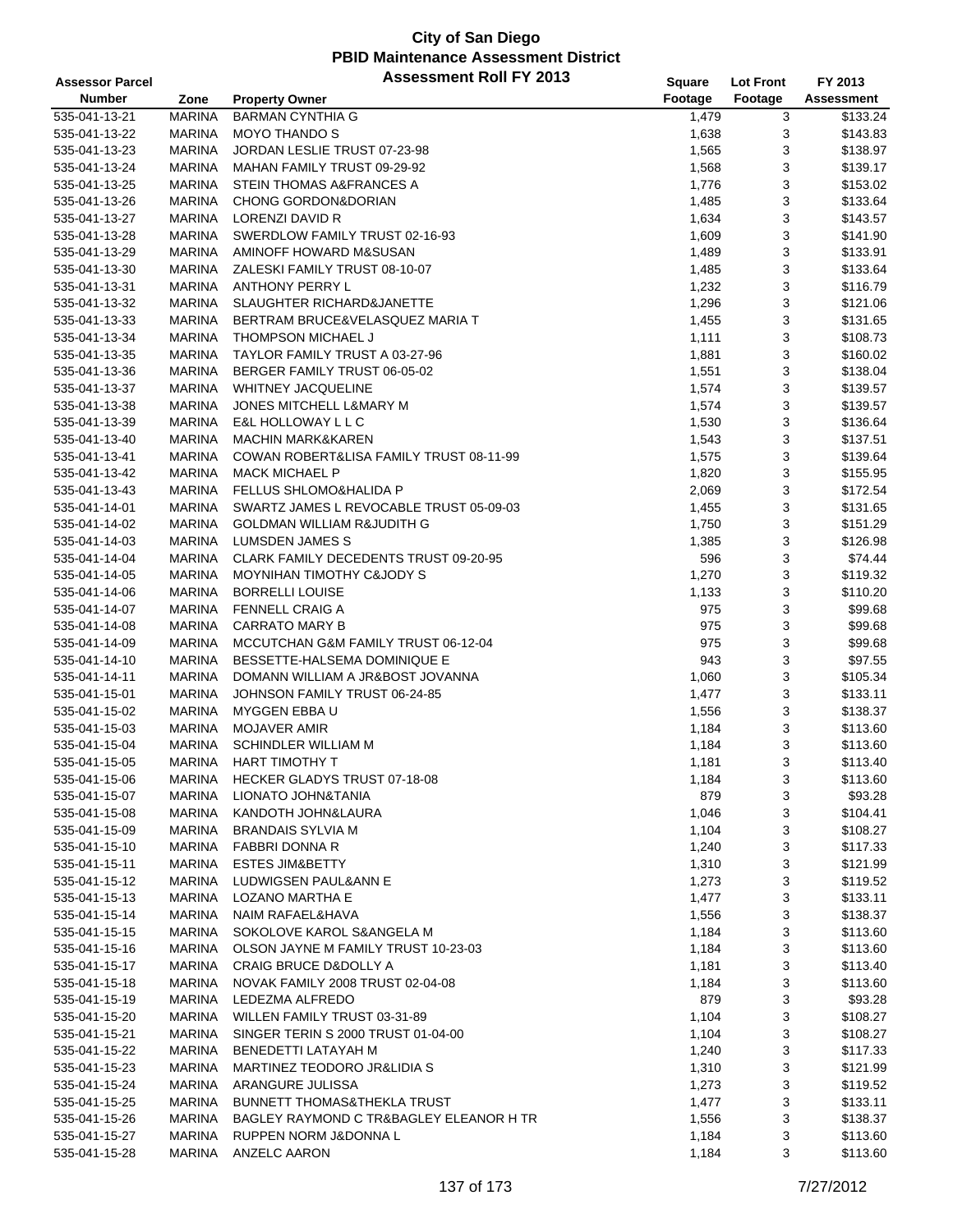| <b>Assessor Parcel</b> |               | <b>Assessment Roll FY 2013</b>               | <b>Square</b> | <b>Lot Front</b> | FY 2013    |
|------------------------|---------------|----------------------------------------------|---------------|------------------|------------|
| <b>Number</b>          | Zone          | <b>Property Owner</b>                        | Footage       | Footage          | Assessment |
| 535-041-15-29          | <b>MARINA</b> | LOYA RENE D&MARGARITA E                      | 1,181         | 3                | \$113.40   |
| 535-041-15-30          | <b>MARINA</b> | MARTIN HAYWOOD H&CATHARINE J                 | 1,184         | 3                | \$113.60   |
| 535-041-15-31          | <b>MARINA</b> | <b>BLACK STEPHEN H RESIDENCE TRUST</b>       | 879           | 3                | \$93.28    |
| 535-041-15-32          | <b>MARINA</b> | <b>BODE JANE</b>                             | 1,046         | 3                | \$104.41   |
| 535-041-15-33          | <b>MARINA</b> | RAKIGJIJA ANTONIO FAMILY TRUST 02-02-07      | 1,104         | 3                | \$108.27   |
| 535-041-15-34          | <b>MARINA</b> | <b>BRENT JUDITH E FAMILY TRUST</b>           | 1,240         | 3                | \$117.33   |
|                        | <b>MARINA</b> | STEIN SCOTT G                                |               | 3                | \$121.99   |
| 535-041-15-35          |               |                                              | 1,310         |                  |            |
| 535-041-15-36          | <b>MARINA</b> | <b>KUZMIN VLADIMIR B</b>                     | 1,273         | 3                | \$119.52   |
| 535-041-15-37          | <b>MARINA</b> | GOLDBERG SHARON G TRUST 01-08-04             | 1,477         | 3                | \$133.11   |
| 535-041-15-38          | <b>MARINA</b> | <b>CARDONE JOHN</b>                          | 1,556         | 3                | \$138.37   |
| 535-041-15-39          | <b>MARINA</b> | <b>CHARON MARC</b>                           | 1,184         | 3                | \$113.60   |
| 535-041-15-40          | <b>MARINA</b> | <b>DUGNANI ROBERTO</b>                       | 1,184         | 3                | \$113.60   |
| 535-041-15-41          | <b>MARINA</b> | SMITH ERNESTINE FAMILY TRUST 11-07-91        | 1,181         | 3                | \$113.40   |
| 535-041-15-42          | <b>MARINA</b> | SOFFER AYELET                                | 1,184         | 3                | \$113.60   |
| 535-041-15-43          | <b>MARINA</b> | <b>BARRETT BRET A&amp;KARI D</b>             | 879           | 3                | \$93.28    |
| 535-041-15-44          | <b>MARINA</b> | <b>BROWN WILLIAM W</b>                       | 1,046         | 3                | \$104.41   |
| 535-041-15-45          | <b>MARINA</b> | <b>HASAL EDWARD&amp;IRENE A</b>              | 1,104         | 3                | \$108.27   |
| 535-041-15-46          | <b>MARINA</b> | DAVIES ROBERT W&PEINIGER LORENE M            | 1,240         | 3                | \$117.33   |
| 535-041-15-47          | <b>MARINA</b> | <b>GUIDO VICTOR M&amp;CARLA J</b>            | 1,310         | 3                | \$121.99   |
| 535-041-15-48          | <b>MARINA</b> | GROVE GRAYSON W LIVING TRUST 02-02-05        | 1,273         | 3                | \$119.52   |
| 535-041-16-01          | <b>MARINA</b> | <b>GARCIA DAVID E</b>                        | 1,252         | 3                | \$118.13   |
| 535-041-16-02          | <b>MARINA</b> | MLCDJPROPERTIESLLC                           | 1,225         | 3                | \$116.33   |
| 535-041-16-03          | <b>MARINA</b> | PILLERSDORF AMY                              | 748           | 3                | \$84.56    |
| 535-041-16-04          | <b>MARINA</b> | <b>GARCIA DAVID E</b>                        | 726           | 3                | \$83.09    |
| 535-041-16-05          | <b>MARINA</b> | GOODMAN ANNE LIVING TRUST 10-26-84           | 1,184         | 3                | \$113.60   |
| 535-041-16-06          | <b>MARINA</b> | ALGERT JAMES H                               | 976           | 3                | \$99.74    |
| 535-041-16-07          | <b>MARINA</b> | FUREY MARTIN J III                           | 1,184         | 3                | \$113.60   |
| 535-041-16-08          | <b>MARINA</b> | NIKOLAI JOHN J&LOLITA T                      | 1,184         | 3                | \$113.60   |
| 535-041-16-09          | <b>MARINA</b> | SERENA LUISA J TRUST 12-15-99                | 1,477         | 3                | \$133.11   |
| 535-041-16-10          | <b>MARINA</b> | KUMMEL ANDREW C                              | 1,556         | 3                | \$138.37   |
| 535-041-16-11          | <b>MARINA</b> | BERGLUND GORAN FAMILY TRUST 02-02-04         | 1,072         | 3                | \$106.14   |
|                        |               |                                              |               |                  |            |
| 535-041-16-12          | <b>MARINA</b> | ESGATE RICHARD J 1999 TRUST 08-09-99         | 1,072         | 3                | \$106.14   |
| 535-041-16-13          | <b>MARINA</b> | SALMON RICHARD A&PAULINE M                   | 1,252         | 3                | \$118.13   |
| 535-041-16-14          | <b>MARINA</b> | <b>NICHOLS MEGHAN G</b>                      | 1,225         | 3                | \$116.33   |
| 535-041-16-15          | <b>MARINA</b> | RADPOUR MANOUCHEHR S                         | 748           | 3                | \$84.56    |
| 535-041-16-16          | <b>MARINA</b> | VALENCIA GUADALUPE&TORRES ELSA               | 726           | 3                | \$83.09    |
| 535-041-16-17          | <b>MARINA</b> | <b>REEDER KATHERINE E</b>                    | 1,184         | 3                | \$113.60   |
| 535-041-16-18          | <b>MARINA</b> | LINTELL ALLISON E                            | 976           | 3                | \$99.74    |
| 535-041-16-19          | <b>MARINA</b> | WARDLE MIKE&GERRY LIVING TRUST 03-29-93      | 1,184         | 3                | \$113.60   |
| 535-041-16-20          | MARINA        | <b>SHEVETONE MARK&amp;ALICIA</b>             | 1,184         | 3                | \$113.60   |
| 535-041-16-21          | MARINA        | ROSEN DANIEL J&MEGHAN L                      | 1,477         | 3                | \$133.11   |
| 535-041-16-22          | MARINA        | REILLY CREDIT SHELTER TRUST 07-06-10         | 1,556         | 3                | \$138.37   |
| 535-041-16-23          | MARINA        | <b>LANGE MICHAEL</b>                         | 1,072         | 3                | \$106.14   |
| 535-041-16-24          | <b>MARINA</b> | SCHMIDT FAMILY TRUST 03-30-99                | 1,072         | 3                | \$106.14   |
| 535-041-16-25          | MARINA        | <b>FARISH MARTHA P SEPARATE PROP TRUST</b>   | 1,252         | 3                | \$118.13   |
| 535-041-16-26          | MARINA        | STEPHENS MARK G                              | 1,225         | 3                | \$116.33   |
| 535-041-16-27          | <b>MARINA</b> | <b>BAGDASAR AMAD</b>                         | 748           | 3                | \$84.56    |
| 535-041-16-28          | MARINA        | ROCKWOOD INTERNATIONAL L L C                 | 726           | 3                | \$83.09    |
| 535-041-16-29          | MARINA        | FENECH DONNA P&CRAIG E FAMILY TRUST 03-03-08 | 1,184         | 3                | \$113.60   |
| 535-041-16-30          | <b>MARINA</b> | LUCKETT LAWRENCE G&JEANELLE G                | 976           | 3                | \$99.74    |
| 535-041-16-31          | MARINA        | WANG FAMILY TRUST 07-19-06                   | 1,184         | 3                | \$113.60   |
| 535-041-16-32          | MARINA        | JURADO JOSE M G&NIEVA N                      | 1,184         | 3                | \$113.60   |
| 535-041-16-33          | MARINA        | BERGER JUDITH A LIVING TRUST 04-17-92        | 1,477         | 3                | \$133.11   |
| 535-041-16-34          | MARINA        | SAMPSON BRYAN D&PEGGY S                      | 1,556         | 3                | \$138.37   |
| 535-041-16-35          | MARINA        | <b>OVERTON JEFFRY L&amp;SHELLI</b>           | 1,072         | 3                | \$106.14   |
| 535-041-16-36          | MARINA        | HAMMERNESS LIVING TRUST 07-16-03             | 1,072         | 3                | \$106.14   |
| 535-041-16-37          | MARINA        | MCCORMICK CHRISTINE TRUST                    | 1,252         | 3                | \$118.13   |
| 535-041-16-38          | <b>MARINA</b> | SALAZAR JORGE A O                            | 1,225         | 3                | \$116.33   |
| 535-041-16-39          | <b>MARINA</b> | KIM CHARLES W&SOO J                          | 748           | 3                | \$84.56    |
|                        |               | AREVALOS ARTURO L&MARGARET F TRUST 08-08-00  | 726           | 3                | \$83.09    |
| 535-041-16-40          | MARINA        |                                              |               |                  |            |
| 535-041-16-41          | <b>MARINA</b> | CORNUELLE CAROLE L LIVING TRUST 01-26-01     | 1,184         | 3                | \$113.60   |
| 535-041-16-42          | MARINA        | <b>GATTASSO CORINNA</b>                      | 976           | 3                | \$99.74    |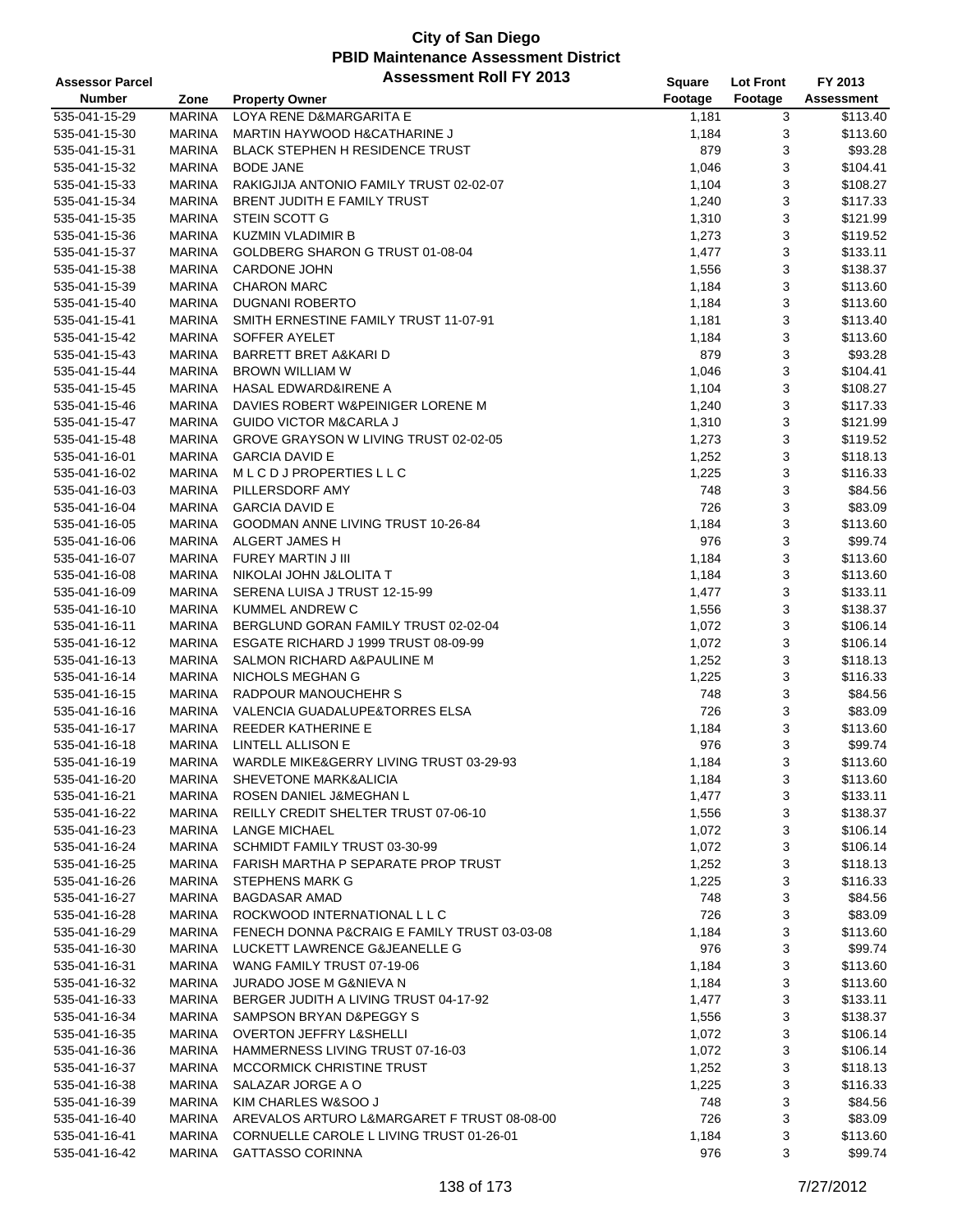| <b>Assessor Parcel</b> |               | <b>Assessment Roll FY 2013</b>                | Square  | <b>Lot Front</b> | FY 2013    |
|------------------------|---------------|-----------------------------------------------|---------|------------------|------------|
| <b>Number</b>          | Zone          | <b>Property Owner</b>                         | Footage | Footage          | Assessment |
| 535-041-16-43          | <b>MARINA</b> | SEILER JOCHEN                                 | 1,184   | 3                | \$113.60   |
| 535-041-16-44          | <b>MARINA</b> | <b>BRADLEY MICHAEL G&amp;PATSY I</b>          | 1,184   | 3                | \$113.60   |
| 535-041-16-45          | <b>MARINA</b> | TIGER CLAW II L L C                           | 1,477   | 3                | \$133.11   |
| 535-041-16-46          | <b>MARINA</b> | <b>CRAIG IRENE</b>                            | 1,556   | 3                | \$138.37   |
| 535-041-16-47          | <b>MARINA</b> | LAWSON HAROLD&DIANE TRUST 02-13-91            | 1,072   | 3                | \$106.14   |
| 535-041-16-48          | MARINA        | <b>VONHELMS GRETCHEN</b>                      | 1,072   | 3                | \$106.14   |
| 535-041-16-49          | MARINA        | <b>CHAPLIN ROBERT I</b>                       | 1,492   | 3                | \$134.11   |
| 535-041-16-50          | <b>MARINA</b> | 20 + INVESTMENTS L L C                        | 1,270   | 3                | \$119.32   |
| 535-041-16-51          | MARINA        | <b>MARTIN ANTHONY&amp;TINA</b>                | 2,266   | 3                | \$185.66   |
| 535-041-16-52          | <b>MARINA</b> | S D HARBOR DRIVE NO 1604 L L C                | 975     | 3                | \$99.68    |
| 535-041-16-53          | MARINA        | BROENING ELISE 2002 FAMILY TRUST              | 975     | 3                | \$99.68    |
| 535-041-16-54          | MARINA        | BANC OF AMERICA FUNDING 2006-G TRUST          | 975     | 3                | \$99.68    |
| 535-041-16-55          | MARINA        | <b>FOLEY NIAMH S</b>                          | 943     | 3                | \$97.55    |
| 535-041-16-56          | MARINA        | WAGGONER WILLIAM H&CONCANNON ROSEANN          | 2,086   | 3                | \$173.67   |
| 535-041-16-57          | <b>MARINA</b> | LOFTPROP L L C                                | 2,120   | 3                | \$175.93   |
| 535-041-16-58          | <b>MARINA</b> | MITTLEMAN BARBARA R                           | 1,433   | 3                | \$130.18   |
| 535-041-16-59          | MARINA        | <b>BOWMAN CHRIS J</b>                         | 1,492   | 3                | \$134.11   |
| 535-041-16-60          | MARINA        | RUSICH MICHELLE A TRUST 12-13-05              | 1,270   | 3                | \$119.32   |
| 535-041-16-61          | <b>MARINA</b> | <b>SPRADLING BRYN</b>                         | 975     | 3                | \$99.68    |
| 535-041-16-62          | MARINA        | <b>MAURER FREDERIC W</b>                      | 975     | 3                | \$99.68    |
| 535-041-16-63          | <b>MARINA</b> | <b>BARRELET AGNES</b>                         | 975     | 3                | \$99.68    |
| 535-041-16-64          | MARINA        | <b>DRESSLER ERIKA L</b>                       | 943     | 3                | \$97.55    |
| 535-041-16-65          | MARINA        | <b>GERNOLD PETER C</b>                        | 1,433   | 3                | \$130.18   |
| 535-041-17-01          | MARINA        | FINCH TERRANCE F&CATHERINE A                  | 1,477   | 3                | \$133.11   |
| 535-041-17-02          | <b>MARINA</b> | FENECH DONNA P&CRAIG E FAMILY TRUST 03-03-08  | 1,556   | 3                | \$138.37   |
| 535-041-17-03          | <b>MARINA</b> | DALY RICHARD G&BARBARA G                      | 1,184   | 3                | \$113.60   |
| 535-041-17-04          | MARINA        | REGULATOR TRUST 07-06-01                      | 1,184   | 3                | \$113.60   |
| 535-041-17-05          | MARINA        | BEHM G THOMAS&SEL R FAMILY TRUST 11-15-91     | 1,181   | 3                | \$113.40   |
| 535-041-17-06          | MARINA        | LEIKER ROBERT D&MARY M FAMILY TRUST 07-16-08  | 1,184   | 3                | \$113.60   |
| 535-041-17-07          | <b>MARINA</b> | LUSKIN MICHAEL J&MARIA T                      | 879     | 3                | \$93.28    |
| 535-041-17-08          | MARINA        | DAVIS GUY W                                   | 1,046   | 3                | \$104.41   |
| 535-041-17-09          | <b>MARINA</b> | ROSS GARY W REVOCABLE TRUST 04-18-94          | 1,104   | 3                | \$108.27   |
| 535-041-17-10          | <b>MARINA</b> | <b>MESSIER MICHAEL J</b>                      | 1,240   | 3                | \$117.33   |
| 535-041-17-11          | <b>MARINA</b> | <b>HURD JAMES&amp;CISSELON</b>                | 1,310   | 3                | \$121.99   |
| 535-041-17-12          | MARINA        | LUCY JOHN P&SHIRLEY R                         | 1,273   | 3                | \$119.52   |
| 535-041-17-13          | <b>MARINA</b> | <b>HIRSCHFELD TERESA</b>                      | 1,477   | 3                | \$133.11   |
| 535-041-17-14          | MARINA        | GAUNT CHRISTINE M TRUST 03-29-05              | 1,556   | 3                | \$138.37   |
| 535-041-17-15          | <b>MARINA</b> | BRUNTON JAMES R LIVING TRUST 04-16-01         | 1,184   | 3                | \$113.60   |
| 535-041-17-16          | <b>MARINA</b> | DUNLAP LIVING TRUST 08-07-08                  | 1,184   | 3                | \$113.60   |
| 535-041-17-17          | MARINA        | <b>SCHIERMEYER JAMES F</b>                    | 1,181   | 3                | \$113.40   |
| 535-041-17-18          | MARINA        | ARCILLA FAMILY TRUST 12-16-97                 | 1,184   | 3                | \$113.60   |
| 535-041-17-19          | MARINA        | REEVE BARRY&KAREN FAMILY TRUST 07-12-10       | 879     | 3                | \$93.28    |
| 535-041-17-20          | MARINA        | <b>RICHARDSON FUNIYO Y</b>                    | 1,046   | 3                | \$104.41   |
| 535-041-17-21          | MARINA        | CHEN LILY REVOCABLE TRUST                     | 1,104   | 3                | \$108.27   |
| 535-041-17-22          | MARINA        | RAVELO FAMILY TRUST 03-01-07                  | 1,240   | 3                | \$117.33   |
| 535-041-17-23          | MARINA        | MCKINZIE CHARLES E&DOROTHY A                  | 1,310   | 3                | \$121.99   |
| 535-041-17-24          | MARINA        | DIMAGGIO KATHRYN A TRUST 12-04-09             | 1,273   | 3                | \$119.52   |
| 535-041-17-25          | MARINA        | CAREY MICHAEL J&WENDY M                       | 1,477   | 3                | \$133.11   |
| 535-041-17-26          | MARINA        | <b>GRAGG CAROLYN K</b>                        | 1,556   | 3                | \$138.37   |
| 535-041-17-27          | MARINA        | STEPHENSON DAVID L&BETHANY R                  | 1,184   | 3                | \$113.60   |
| 535-041-17-28          | MARINA        | MENVIELLE JOSEPH J&CYNTHIA L                  | 1,184   | 3                | \$113.60   |
| 535-041-17-29          | MARINA        | <b>FUREY SEAN M</b>                           | 1,181   | 3                | \$113.40   |
| 535-041-17-30          | MARINA        | SHEPARD HENRY P TRUST 07-28-87                | 1,184   | 3                | \$113.60   |
| 535-041-17-31          | MARINA        | <b>RUBIN ROCHELLE</b>                         | 879     | 3                | \$93.28    |
| 535-041-17-32          | MARINA        | BEE REVOCABLE TRUST 08-18-10                  | 1,046   | 3                | \$104.41   |
| 535-041-17-33          | MARINA        | CLARK DIANA W TRUST 06-28-04                  | 1,104   | 3                | \$108.27   |
| 535-041-17-34          | MARINA        | SWITZER DAVID R&KAREN M LIVING TRUST 03-28-12 | 1,240   | 3                | \$117.33   |
| 535-041-17-35          | MARINA        | HUNT/CARLETON REVOCABLE TRUST 03-24-01        | 1,310   | 3                | \$121.99   |
| 535-041-17-36          | MARINA        | LUNA DENISE M                                 | 1,273   | 3                | \$119.52   |
| 535-041-17-37          | MARINA        | <b>WILLIAM FAMILY TRUST</b>                   | 1,477   | 3                | \$133.11   |
| 535-041-17-38          | MARINA        | CRANE FAMILY TRUST 03-04-98                   | 1,556   | 3                | \$138.37   |
| 535-041-17-39          | MARINA        | TODD MURRAY A REVOCABLE TRUST                 | 1,184   | 3                | \$113.60   |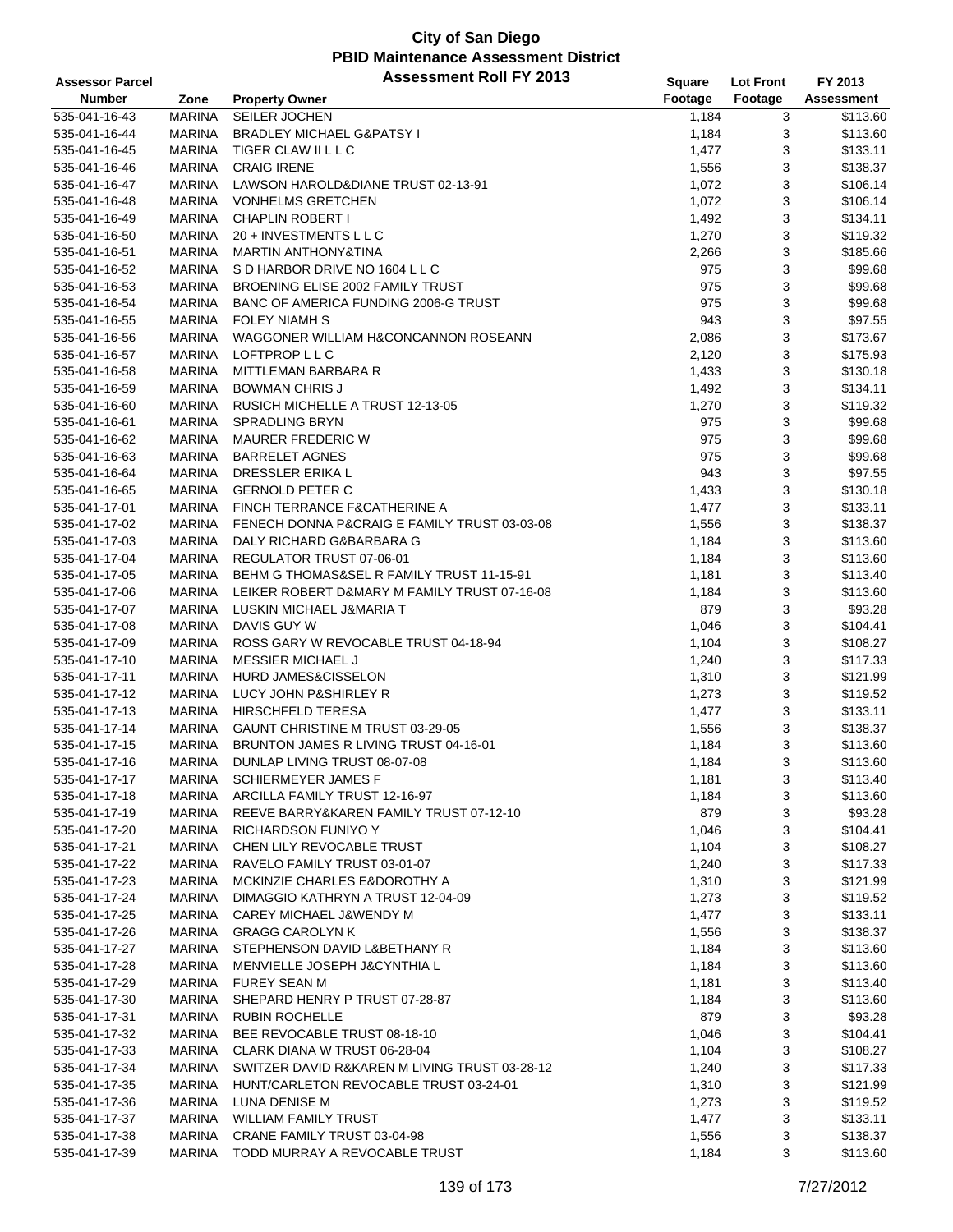| <b>Assessor Parcel</b> |               | <b>Assessment Roll FY 2013</b>            | Square  | <b>Lot Front</b> | FY 2013    |
|------------------------|---------------|-------------------------------------------|---------|------------------|------------|
| <b>Number</b>          | Zone          | <b>Property Owner</b>                     | Footage | Footage          | Assessment |
| 535-041-17-40          | <b>MARINA</b> | LINDGREN PROPERTIES L L C                 | 1,184   | 3                | \$113.60   |
| 535-041-17-41          | <b>MARINA</b> | SCHNEEKLUTH MARK&BARBARA                  | 1,181   | 3                | \$113.40   |
| 535-041-17-42          | <b>MARINA</b> | <b>SHORE CARY</b>                         | 1,184   | 3                | \$113.60   |
| 535-041-17-43          | <b>MARINA</b> | ZOMBOLAS GARY L&HOM PAT Y                 | 879     | 3                | \$93.28    |
| 535-041-17-44          | <b>MARINA</b> | POWER ELIZABETH R REVOCABLE LIVING TRUST  | 1,046   | 3                | \$104.41   |
| 535-041-17-45          | MARINA        | MCKINNELL REVOCABLE TRUST 11-08-02        | 1,104   | 3                | \$108.27   |
| 535-041-17-46          | MARINA        | BLAKE FAMILY TRUST 02-05-96               | 1,240   | 3                | \$117.33   |
| 535-041-17-47          | <b>MARINA</b> | WILKINS ROBERT H REVOCABLE TRUST 07-31-97 | 1,310   | 3                | \$121.99   |
| 535-041-17-48          | <b>MARINA</b> | SIMONDS JOHN&NANCY FAMILY TRUST 10-15-92  | 1,273   | 3                | \$119.52   |
| 535-041-17-49          | <b>MARINA</b> | TRITT SCOTT C                             | 1,477   | 3                | \$133.11   |
| 535-041-17-50          | MARINA        | DANIELSON FAMILY TRUST 12-19-07           | 1,556   | 3                | \$138.37   |
| 535-041-17-51          | MARINA        | WOLFF DOUGLAS M&MARY J                    | 1,184   | 3                | \$113.60   |
| 535-041-17-52          | MARINA        | <b>BEAN JAMES W JR</b>                    | 1,184   | 3                | \$113.60   |
| 535-041-17-53          | <b>MARINA</b> | TAYLOR JUDY M LIVING TRUST 09-29-07       | 1,181   | 3                | \$113.40   |
| 535-041-17-54          | <b>MARINA</b> | HOUGH DAN TRUST 07-30-07                  | 1,184   | 3                | \$113.60   |
| 535-041-17-55          | <b>MARINA</b> | BERCH REVOCABLE LIVING TRUST 09-13-97     | 879     | 3                | \$93.28    |
| 535-041-17-56          | MARINA        | DAVIS JOHN M&COLEEN S                     | 1,046   | 3                | \$104.41   |
| 535-041-17-57          | MARINA        | REICH STEPHEN H REAL PROPERTY TRUST       | 1,104   | 3                | \$108.27   |
| 535-041-17-58          | <b>MARINA</b> | BURTON CHARLES&ANNE M REVOCABLE TRUST     | 1,240   | 3                | \$117.33   |
| 535-041-17-59          | <b>MARINA</b> | <b>JOHNSON CHARLES L</b>                  | 1,310   | 3                | \$121.99   |
| 535-041-17-60          | <b>MARINA</b> | RAYL WILLIAM M                            | 1,273   | 3                | \$119.52   |
| 535-041-17-61          | MARINA        | ZANVILLE HARRY W&JANET E                  | 1,477   | 3                | \$133.11   |
| 535-041-17-62          | MARINA        | ANGELO SANDRA J                           | 1,556   | 3                | \$138.37   |
| 535-041-17-63          | MARINA        | DEGHERI BERNARD&PATRICIA                  | 1,184   | 3                | \$113.60   |
| 535-041-17-64          | <b>MARINA</b> | HOUSHMAND AHMAD&WILCOX SANDRA L           | 1,184   | 3                | \$113.60   |
| 535-041-17-65          | <b>MARINA</b> | 2030 EAST L L C                           | 1,181   | 3                | \$113.40   |
| 535-041-17-66          | <b>MARINA</b> | <b>BARNES WANDA</b>                       | 1,184   | 3                | \$113.60   |
| 535-041-17-67          | MARINA        | GARABEDIAN FAMILY TRUST 07-21-94          | 879     | 3                | \$93.28    |
| 535-041-17-68          | MARINA        | AMERICAN INTERNATIONAL ENTERPRISES INC    | 1,046   | 3                | \$104.41   |
| 535-041-17-69          | <b>MARINA</b> | STEVENS DAVID W REVOCABLE LIVING TRUST    | 1,104   | 3                | \$108.27   |
| 535-041-17-70          | MARINA        | MURPHY R MICHAEL TRUST 02-24-00           | 1,240   | 3                | \$117.33   |
| 535-041-17-71          | <b>MARINA</b> | RIDDLE CRAIG L&BARBARA E TRUST 08-31-00   | 1,310   | 3                | \$121.99   |
| 535-041-17-72          | <b>MARINA</b> | CASAREZ MARY L 2002 TRUST 06-25-02        | 1,273   | 3                | \$119.52   |
| 535-041-17-73          | <b>MARINA</b> | ESGATE RICHARD J 1999 TRUST 08-09-99      | 1,477   | 3                | \$133.11   |
| 535-041-17-74          | <b>MARINA</b> | ESGATE RICHARD J 1999 TRUST 08-09-99      | 1,556   | 3                | \$138.37   |
| 535-041-17-75          | MARINA        | <b>CRUZ MANUEL V</b>                      | 1,184   | 3                | \$113.60   |
| 535-041-17-76          | MARINA        | LOMBARDO CARMELINA D                      | 1,184   | 3                | \$113.60   |
| 535-041-17-77          | <b>MARINA</b> | <b>CONTRERAS ARNULFO</b>                  | 1,181   | 3                | \$113.40   |
| 535-041-17-78          | <b>MARINA</b> | RATTRAY SALLY J SURVIVORS TRUST 11-24-87  | 1,184   | 3                | \$113.60   |
| 535-041-17-79          | MARINA        | SALT SUSAN S REVOCABLE TRUST 10-28-91     | 879     | 3                | \$93.28    |
| 535-041-17-80          | MARINA        | KINNEY THOMAS B&MARGARET M                | 1,046   | 3                | \$104.41   |
| 535-041-17-81          | MARINA        | ESGATE RICHARD J 1999 TRUST 08-09-99      | 1,028   | 3                | \$103.21   |
| 535-041-17-82          | MARINA        | MURPHY R MICHAEL TRUST 02-24-00           | 1,240   | 3                | \$117.33   |
| 535-041-17-83          | MARINA        | HERSCOVITZ FAMILY TRUST 08-23-96          | 1,310   | 3                | \$121.99   |
| 535-041-17-84          | MARINA        | MURPHY R MICHAEL TRUST 02-24-00           | 1,273   | 3                | \$119.52   |
| 535-041-18-01          | MARINA        | LARDON MICHAEL T                          | 1,252   | 3                | \$118.13   |
| 535-041-18-02          | MARINA        | LARDON MICHAEL T LIVING TRUST             | 1,165   | 3                | \$112.33   |
| 535-041-18-03          | MARINA        | R S TRUST 09-14-11                        | 1,095   | 3                | \$107.67   |
| 535-041-18-04          | MARINA        | <b>GILCHRIST SHELDON C</b>                | 726     | 3                | \$83.09    |
| 535-041-18-05          | MARINA        | <b>BARNES ROBERT L&amp;SARAH</b>          | 1,184   | 3                | \$113.60   |
| 535-041-18-06          | MARINA        | <b>BROWN STEVE&amp;TINA M</b>             | 976     | 3                | \$99.74    |
| 535-041-18-07          | MARINA        | LIPANA OSCAR N&DIAZ-LIPANA NARCISA        | 1,184   | 3                | \$113.60   |
| 535-041-18-08          | MARINA        | KAUFMANN FAMILY TRUST 10-01-08            | 1,184   | 3                | \$113.60   |
| 535-041-18-09          | MARINA        | PRIVER FAMILY TRUST 04-02-80              | 1,477   | 3                | \$133.11   |
| 535-041-18-10          | MARINA        | SINCLAIR FAMILY TRUST 11-17-04            | 1,556   | 3                | \$138.37   |
| 535-041-18-11          | MARINA        | WEISHOLTZ MARK&ENID D                     | 1,252   | 3                | \$118.13   |
| 535-041-18-12          | MARINA        | PAUL NONA M TRUST 06-26-86                | 1,165   | 3                | \$112.33   |
| 535-041-18-13          | MARINA        | POWER ELIZABETH R REVOCABLE LIVING TRUST  | 1,095   | 3                | \$107.67   |
| 535-041-18-14          | MARINA        | ZAKULEC WALTER JR&DOUGLAS DIANE           | 726     | 3                | \$83.09    |
| 535-041-18-15          | MARINA        | HAUSER FAMILY TRUST 11-19-99              | 1,184   | 3                | \$113.60   |
| 535-041-18-16          | MARINA        | NADEL MARSHALL&ELIZABETH A                | 976     | 3                | \$99.74    |
| 535-041-18-17          | MARINA        | <b>SMITH SHARON L</b>                     | 1,184   | 3                | \$113.60   |
|                        |               |                                           |         |                  |            |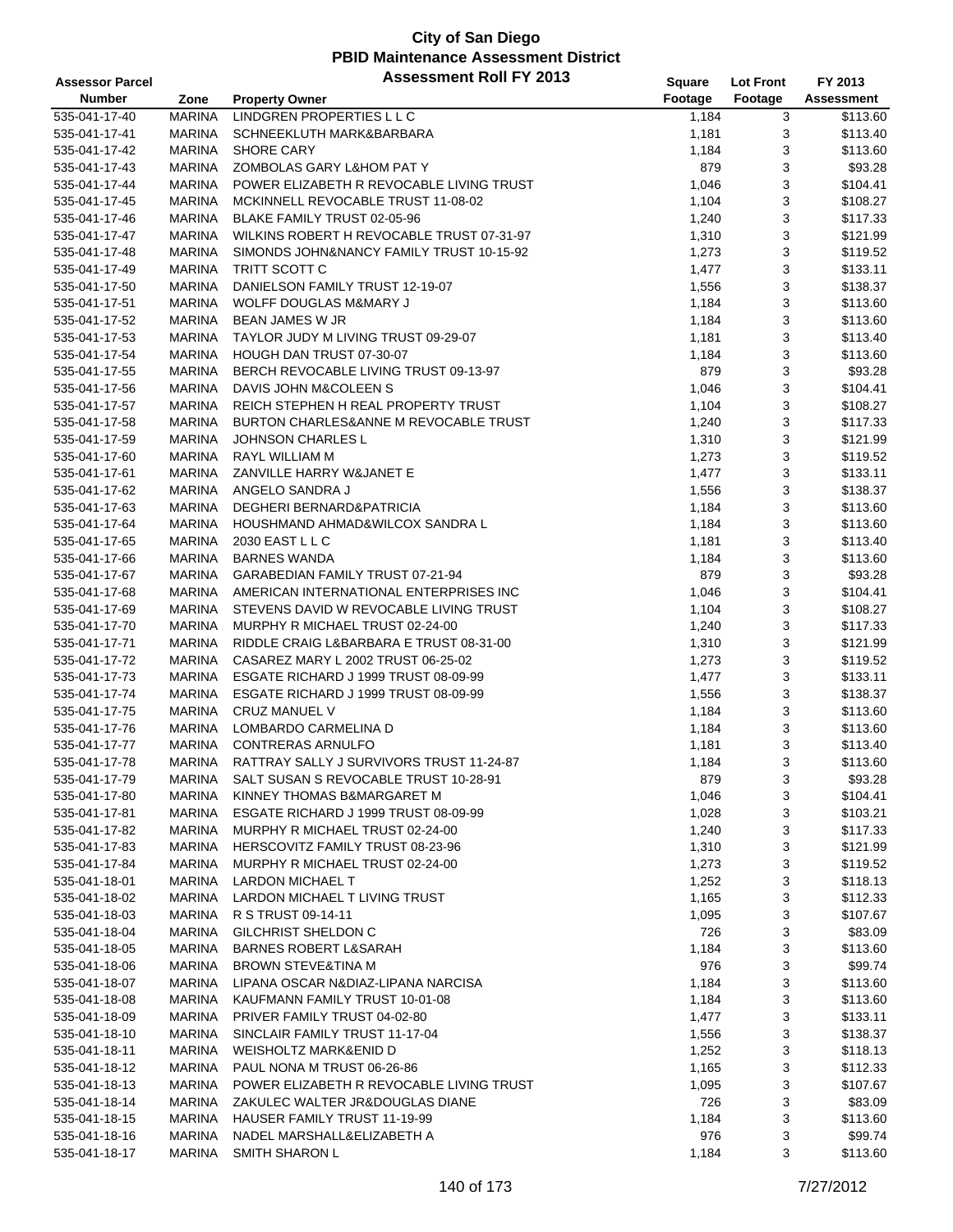| <b>Assessor Parcel</b> |               | <b>Assessment Roll FY 2013</b>                  | <b>Square</b> | <b>Lot Front</b> | FY 2013    |
|------------------------|---------------|-------------------------------------------------|---------------|------------------|------------|
| <b>Number</b>          | Zone          | <b>Property Owner</b>                           | Footage       | Footage          | Assessment |
| 535-041-18-18          | <b>MARINA</b> | BELARMINO LUZ S REVOCABLE TRUST 12-10-91        | 1,184         | 3                | \$113.60   |
| 535-041-18-19          | <b>MARINA</b> | MADDEN-SABBAN MARITAL TRUST 10-12-88            | 1,477         | 3                | \$133.11   |
| 535-041-18-20          | <b>MARINA</b> | HUMMER FAMILY TRUST 07-27-99                    | 1,556         | 3                | \$138.37   |
| 535-041-18-21          | <b>MARINA</b> | <b>KEATING TERENCE J&amp;JANET</b>              | 1,252         | 3                | \$118.13   |
| 535-041-18-22          | <b>MARINA</b> | ANDERSON MICHAEL L 2010 TRUST 06-09-10          | 1,165         | 3                | \$112.33   |
| 535-041-18-23          | MARINA        | FLANNIGAN JEFFREY&ALETA                         | 1,095         | 3                | \$107.67   |
| 535-041-18-24          | MARINA        | GALLO RICHARD&LESLYNN 2004 TRUST 04-20-04       | 726           | 3                | \$83.09    |
| 535-041-18-25          | MARINA        | STEIN FAMILY TRUST 11-04-04                     | 1,184         | 3                | \$113.60   |
| 535-041-18-26          | MARINA        | <b>GERDING INTER VIVOS TRUST 12-09-91</b>       | 976           | 3                | \$99.74    |
| 535-041-18-27          | MARINA        | WINKLER FAMILY TRUST 11-05-86                   | 1,184         | 3                | \$113.60   |
| 535-041-18-28          | MARINA        | BRODY DAVID W                                   | 1,184         | 3                | \$113.60   |
| 535-041-18-29          | MARINA        | CERDA ANTONIO TRUST 06-01-99                    | 1,477         | 3                | \$133.11   |
| 535-041-18-30          | MARINA        | PITALE ANTHONY J&SUSAN R                        | 1,556         | 3                | \$138.37   |
| 535-041-18-31          | MARINA        | LARSEN FAMILY TRUST 01-17-83                    | 1,252         | 3                | \$118.13   |
| 535-041-18-32          | MARINA        | SHELLEY RICHARD A&JUDY                          | 1,165         | 3                | \$112.33   |
| 535-041-18-33          | MARINA        | <b>RICHARDS JOHN T</b>                          | 1,095         | 3                | \$107.67   |
| 535-041-18-34          | MARINA        | <b>JOHNSEN DAVID&amp;CYNTHIA</b>                | 726           | 3                | \$83.09    |
| 535-041-18-35          | MARINA        | FANNELLA JOSEPH S LIVING TRUST 03-19-07         | 1,184         | 3                | \$113.60   |
| 535-041-18-36          | <b>MARINA</b> | SOSTMAN RONALD C&MARLENE I REVOCABLE TRUST      | 976           | 3                | \$99.74    |
| 535-041-18-37          | MARINA        | WEST HARBOR TRUST 06-21-04                      | 1,184         | 3                | \$113.60   |
| 535-041-18-38          | <b>MARINA</b> | <b>HOKANSON ROSEMARY P</b>                      | 1,184         | 3                | \$113.60   |
| 535-041-18-39          | MARINA        | WINKLER FAMILY TRUST 11-05-86                   | 1,477         | 3                | \$133.11   |
| 535-041-18-40          | MARINA        | LARSEN PHILIP J&JANE E                          | 1,556         | 3                | \$138.37   |
| 535-041-18-41          | MARINA        | FREUNDT MCCALL <aka mccall="" pinnell=""></aka> | 1,252         | 3                | \$118.13   |
| 535-041-18-42          | MARINA        | WAGENER DIANE TRUST 08-04-11                    | 1,165         | 3                | \$112.33   |
| 535-041-18-43          | MARINA        | ESMAELZADAH ARJANG B                            | 1,095         | 3                | \$107.67   |
| 535-041-18-44          | MARINA        | FIDALEO FAMILY TRUST 02-26-99                   | 726           | 3                | \$83.09    |
| 535-041-18-45          | MARINA        | THOMPSON RODNEY K                               | 1,184         | 3                | \$113.60   |
| 535-041-18-46          | MARINA        | PAUL DOUGLAS&TERRY FAMILY TRUST 08-02-97        | 976           | 3                | \$99.74    |
| 535-041-18-47          | <b>MARINA</b> | ORTEGA INVESTMENTS L L C                        | 1,184         | 3                | \$113.60   |
| 535-041-18-48          | MARINA        | PETERSON ERIC W&TERESA T                        | 1,184         | 3                | \$113.60   |
| 535-041-18-49          | <b>MARINA</b> | CAMPBELL LINDA K LIVING TRUST 10-11-05          | 1,477         | 3                | \$133.11   |
| 535-041-18-50          | <b>MARINA</b> | BOLANDER TRUST 02-14-03                         | 1,556         | 3                | \$138.37   |
| 535-041-18-51          | <b>MARINA</b> | WEINER DAVID M TRUST 01-21-09                   | 1,252         | 3                | \$118.13   |
| 535-041-18-52          | MARINA        | ROELL ANDREAS TRUST 02-19-08                    | 1,165         | 3                | \$112.33   |
| 535-041-18-53          | MARINA        | LEE LUVIMINDA R REVOCABLE TRUST 06-08-94        | 1,095         | 3                | \$107.67   |
| 535-041-18-54          | MARINA        | MANDELBAUM DAVID                                | 726           | 3                | \$83.09    |
| 535-041-18-55          | <b>MARINA</b> | DORSEE LYNDA E R LIVING TRUST 02-09-08          | 1,184         | 3                | \$113.60   |
| 535-041-18-56          | MARINA        | <b>WHITE MICHELE</b>                            | 976           | 3                | \$99.74    |
| 535-041-18-57          | MARINA        | SUDA RAYMOND T&ANNA M                           | 1,184         | 3                | \$113.60   |
| 535-041-18-58          | MARINA        | <b>WORLEY MARY F</b>                            | 1,184         | 3                | \$113.60   |
| 535-041-18-59          | MARINA        | CRAIG DAVID LIVING TRUST 10-10-03               | 1,477         | 3                | \$133.11   |
| 535-041-18-60          | MARINA        | WANG FAMILY TRUST 07-19-06                      | 1,556         | 3                | \$138.37   |
| 535-041-18-61          | MARINA        | <b>ESGATE RYAN J</b>                            | 1,177         | 3                | \$113.13   |
| 535-041-18-62          | MARINA        | ESGATE RICHARD J 1999 TRUST 08-09-99            | 1,165         | 3                | \$112.33   |
| 535-041-18-63          | MARINA        | MARKARIAN MELKON E REVOCABLE TRUST 10-28-05     | 1,095         | 3                | \$107.67   |
| 535-041-18-64          | MARINA        | <b>CRANE SCOTT</b>                              | 726           | 3                | \$83.09    |
| 535-041-18-65          | <b>MARINA</b> | PETREE DAVID&MARY A FAMILY TRUST 07-28-04       | 1,184         | 3                | \$113.60   |
| 535-041-18-66          | MARINA        | MCFARLAND THOMAS&JANICE                         | 976           | 3                | \$99.74    |
| 535-041-18-67          | <b>MARINA</b> | MILLER GARY J&MARKOVAC JASNA                    | 1,184         | 3                | \$113.60   |
| 535-041-18-68          | MARINA        | MAHAN FAMILY TRUST 09-29-92                     | 1,184         | 3                | \$113.60   |
| 535-041-18-69          | MARINA        | <b>GOMES JAMES M</b>                            | 1,477         | 3                | \$133.11   |
| 535-041-18-70          | MARINA        | LINDGREN PROPERTIES L L C                       | 1,556         | 3                | \$138.37   |
| 535-042-07-00          | <b>MARINA</b> | THE NEW CHILDRENS MUSEUM                        | 22,651        | 428              | \$6,465.10 |
| 535-042-08-01          | MARINA        | MARKET MANAGEMENT L P                           | 1,682         | 3                | \$146.76   |
| 535-042-08-02          | MARINA        | RYAN RONALD C&BETSY M                           | 387           | 3                | \$60.52    |
| 535-042-08-03          | MARINA        | MARKET MANAGEMENT L P                           | 1,145         | 3                | \$111.00   |
| 535-042-08-04          | MARINA        | WAILEA G3LLC                                    | 753           | 3                | \$84.89    |
| 535-042-08-05          | MARINA        | MARKET MANAGEMENT L P                           | 1,973         | 3                | \$166.14   |
| 535-042-08-06          | MARINA        | MARKET MANAGEMENT L P                           | 967           | 3                | \$99.14    |
| 535-042-08-07          | MARINA        | LEE JEHMANN&CHWI YOUNG REVOCABLE TRUST          | 923           | 3                | \$96.21    |
| 535-042-08-08          | MARINA        | WALKER WEST PROPERTIES L L C                    | 1,732         | 3                | \$150.09   |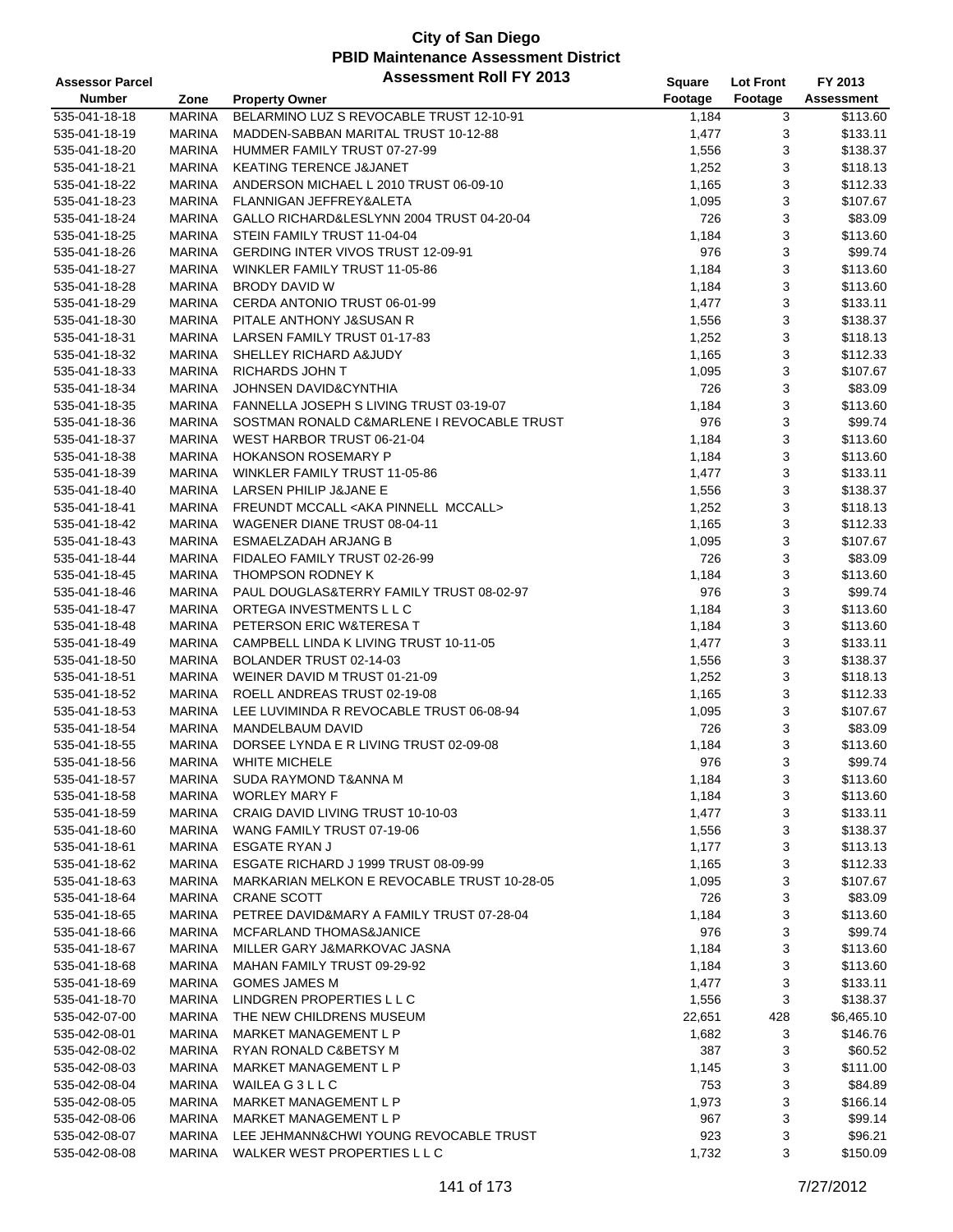| <b>Assessor Parcel</b> |               | <b>Assessment Roll FY 2013</b>            | <b>Square</b>      | <b>Lot Front</b> | FY 2013           |
|------------------------|---------------|-------------------------------------------|--------------------|------------------|-------------------|
| <b>Number</b>          | Zone          | <b>Property Owner</b>                     | Footage            | Footage          | <b>Assessment</b> |
| 535-042-08-09          | <b>MARINA</b> | MARKET MANAGEMENT L P                     | $\overline{2,}161$ | 3                | \$178.66          |
| 535-042-09-01          | <b>MARINA</b> | JONES REX L III&CARROLL DUFFY             | 1,380              | 3                | \$126.65          |
| 535-042-09-02          | <b>MARINA</b> | LABRIE DYLAN C&LOUISE T                   | 669                | 3                | \$79.30           |
| 535-042-09-03          | <b>MARINA</b> | HADAYA DANIEL J                           | 911                | 3                | \$95.41           |
| 535-042-09-04          | <b>MARINA</b> | MCDONALD RODERICK N JR REVOCABLE TRUST    | 1,297              | 3                | \$121.12          |
| 535-042-09-05          | <b>MARINA</b> | MELLEN BRIAN D&DOREEN G                   | 1,297              | 3                | \$121.12          |
| 535-042-09-06          | <b>MARINA</b> | LAUER JULIE                               | 911                | 3                | \$95.41           |
| 535-042-09-07          | <b>MARINA</b> | <b>ZARTARIAN MICHELLE L</b>               | 669                | 3                | \$79.30           |
| 535-042-09-08          | <b>MARINA</b> | MAIN THEODORE F V                         | 1,380              | 3                | \$126.65          |
| 535-042-09-09          | <b>MARINA</b> | <b>HANNEMAN JOHN&amp;LISA</b>             | 1,380              | 3                | \$126.65          |
| 535-042-09-10          | <b>MARINA</b> | BARCELO FAMILY TRUST 08-22-84             | 669                | 3                | \$79.30           |
| 535-042-09-11          | <b>MARINA</b> | <b>GARRIDO RAYMOND</b>                    | 911                | 3                | \$95.41           |
| 535-042-09-12          | <b>MARINA</b> | <b>MASHIAH SHLOMO&amp;LEE</b>             | 1,297              | 3                | \$121.12          |
| 535-042-09-13          | <b>MARINA</b> | KATELYN&CONNOR PROPERTIES L L C           | 1,297              | 3                | \$121.12          |
| 535-042-09-14          | <b>MARINA</b> | RUFF-SPIRER REVOCABLE TRUST 04-11-03      | 911                | 3                | \$95.41           |
| 535-042-09-15          | <b>MARINA</b> | <b>CLOONAN TIMOTHY&amp;TONI M</b>         | 669                | 3                | \$79.30           |
| 535-042-09-16          | <b>MARINA</b> | PEASLEY MICHAEL R                         | 1,380              | 3                | \$126.65          |
| 535-042-09-17          | <b>MARINA</b> | <b>RUTH TODD E&amp;MARIE E</b>            | 1,380              | 3                | \$126.65          |
| 535-042-09-18          | <b>MARINA</b> | <b>KROUTIK VLADISLAV</b>                  | 669                | 3                | \$79.30           |
| 535-042-09-19          | <b>MARINA</b> | <b>GONZALEZ ZAREMA L</b>                  | 911                | 3                | \$95.41           |
| 535-042-09-20          | <b>MARINA</b> | SHEPARD FAMILY TRUST                      | 1,297              | 3                | \$121.12          |
| 535-042-09-21          | <b>MARINA</b> | MARTINEZ MARCELO A R                      | 1,297              | 3                | \$121.12          |
| 535-042-09-22          | <b>MARINA</b> | <b>MARABIAN LINDA J</b>                   | 911                | 3                | \$95.41           |
| 535-042-09-23          | <b>MARINA</b> | VARMA CHANDRASEKHAR P&ARUNA C             | 669                | 3                | \$79.30           |
| 535-042-09-24          | <b>MARINA</b> | WHALEY DAVID A&SCOTT-WHALEY LANA          | 1,380              | 3                | \$126.65          |
| 535-042-09-25          | <b>MARINA</b> | <b>LEBARON ANN</b>                        | 1,380              | 3                | \$126.65          |
| 535-042-09-26          | <b>MARINA</b> | EDDY CHRISTOPHER L&VIRGINIA C             | 669                | 3                | \$79.30           |
| 535-042-09-27          | <b>MARINA</b> | EDDY CHRISTOPHER L&VIRGINIA C             | 911                | 3                | \$95.41           |
| 535-042-09-28          | <b>MARINA</b> | KATZ MARK&ALINA                           | 1,297              | 3                | \$121.12          |
| 535-042-09-29          | <b>MARINA</b> | <b>BRIZOLIS ALEXANDER G</b>               | 1,297              | 3                | \$121.12          |
| 535-042-09-30          | <b>MARINA</b> | <b>BGKLLC</b>                             | 911                | 3                | \$95.41           |
| 535-042-09-31          | <b>MARINA</b> | ORHUN FAMILY TRUST 07-13-05               | 669                | 3                | \$79.30           |
| 535-042-09-32          | <b>MARINA</b> | TABASSI MOHAMMAD&SHAHNAZ                  | 1,380              | 3                | \$126.65          |
| 535-042-09-33          | <b>MARINA</b> | SCHWARTZ JAMES E TRUST 03-24-10           | 1,380              | 3                | \$126.65          |
| 535-042-09-34          | <b>MARINA</b> | PEA MICHAEL L                             | 669                | 3                | \$79.30           |
| 535-042-09-35          | <b>MARINA</b> | <b>HOOPER RAYDEN&amp;COLETTE</b>          | 911                | 3                | \$95.41           |
| 535-042-09-36          | <b>MARINA</b> | <b>BOSCHKEN STEVE&amp;KATHRYN</b>         | 1,297              | 3                | \$121.12          |
| 535-042-09-37          | <b>MARINA</b> | RHEE HELEN H TRUST 04-17-09               | 1,297              | 3                | \$121.12          |
| 535-042-09-38          | <b>MARINA</b> | <b>GONZALEZ GUADALUPE</b>                 | 911                | 3                | \$95.41           |
| 535-042-09-39          | <b>MARINA</b> | LEVY SCOTT A&DELANE C                     | 669                | 3                | \$79.30           |
| 535-042-09-40          | <b>MARINA</b> | KIRKEBY STEVEN C&ADRIENNE M               | 1,380              | 3                | \$126.65          |
| 535-042-09-41          | <b>MARINA</b> | <b>COHEN CHARLES I</b>                    | 1,380              | 3                | \$126.65          |
| 535-042-09-42          | <b>MARINA</b> | ROSHENSKY DAVID                           | 669                | 3                | \$79.30           |
| 535-042-09-43          | <b>MARINA</b> | <b>BAKSHODEH JAMSHIED</b>                 | 911                | 3                | \$95.41           |
| 535-042-09-44          | <b>MARINA</b> | MCARRON/STOKES TRUST 04-01-02             | 1,297              | 3                | \$121.12          |
| 535-042-09-45          | <b>MARINA</b> | KWANG SUNG ELECTRONICS INC                | 1,297              | 3                | \$121.12          |
| 535-042-09-46          | <b>MARINA</b> | <b>HAINES MICHAEL B</b>                   | 911                | 3                | \$95.41           |
| 535-042-09-47          | <b>MARINA</b> | <b>EWING KRISTEN N</b>                    | 669                | 3                | \$79.30           |
| 535-042-09-48          | <b>MARINA</b> | <b>TYLER CAROL S</b>                      | 1,380              | 3                | \$126.65          |
| 535-042-09-49          | <b>MARINA</b> | <b>KELSEY-RODRICK KIMBERLY TRUST</b>      | 1,380              | 3                | \$126.65          |
| 535-042-09-50          | <b>MARINA</b> | MACK 2004 TRUST                           | 669                | 3                | \$79.30           |
| 535-042-09-51          | <b>MARINA</b> | FORMAN ERIC&CHEN IVY YUING                | 911                | 3                | \$95.41           |
| 535-042-09-52          | <b>MARINA</b> | JOHNSON DAVID B&PATRICIA A                | 1,297              | 3                | \$121.12          |
| 535-042-09-53          | <b>MARINA</b> | SMITH BRIAN&MARILYN FAMILY TRUST 05-17-00 | 1,297              | 3                | \$121.12          |
| 535-042-09-54          | <b>MARINA</b> | WINSLETT BRANDI K&LEE E                   | 911                | 3                | \$95.41           |
| 535-042-09-55          | <b>MARINA</b> | PADILLA ALEX C                            | 669                | 3                | \$79.30           |
| 535-042-09-56          | <b>MARINA</b> | ZATT SANDE E TRUST 08-05-03               | 1,380              | 3                | \$126.65          |
| 535-042-09-57          | <b>MARINA</b> | ANAN BASIN ENTERPRISES L L C              | 1,380              | 3                | \$126.65          |
| 535-042-09-58          | <b>MARINA</b> | PETROSSIAN ALEN&DINA                      | 669                | 3                | \$79.30           |
| 535-042-09-59          | <b>MARINA</b> | <b>TOMEO BRIAN</b>                        | 911                | 3                | \$95.41           |
| 535-042-09-60          | <b>MARINA</b> | SHREINER FAMILY TRUST 12-10-03            | 1,297              | 3                | \$121.12          |
| 535-042-09-61          | <b>MARINA</b> | MACKLE THOMAS&B J TRUST 04-29-03          | 1,297              | 3                | \$121.12          |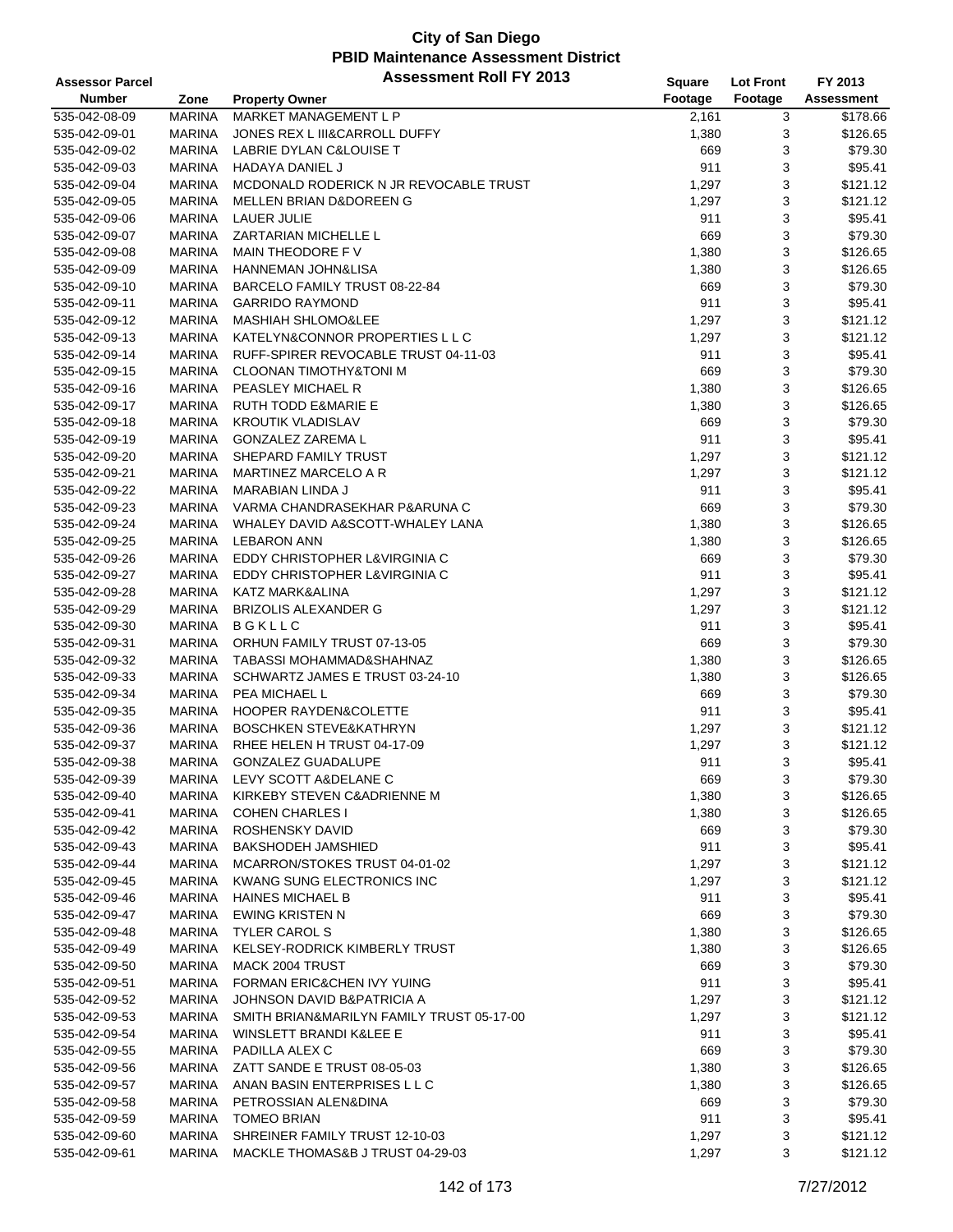| <b>Assessor Parcel</b> |               | <b>Assessment Roll FY 2013</b>                  | Square  | <b>Lot Front</b> | FY 2013    |
|------------------------|---------------|-------------------------------------------------|---------|------------------|------------|
| <b>Number</b>          | Zone          | <b>Property Owner</b>                           | Footage | Footage          | Assessment |
| 535-042-09-62          | <b>MARINA</b> | <b>CYHAN ADRIAN R</b>                           | 911     | 3                | \$95.41    |
| 535-042-09-63          | <b>MARINA</b> | <b>JORDAN TERRY L</b>                           | 669     | 3                | \$79.30    |
| 535-042-09-64          | <b>MARINA</b> | NGUYEN NOA D&LENI                               | 1,380   | 3                | \$126.65   |
| 535-042-10-01          | <b>MARINA</b> | DIBA ALI&LIDIA LIVING TRUST 09-21-00            | 1,537   | 3                | \$137.11   |
| 535-042-10-02          | <b>MARINA</b> | GORE TILTON G&MARILYN V 1991 TRUST              | 1,195   | 3                | \$114.33   |
| 535-042-10-03          | <b>MARINA</b> | <b>HOUSER DOUG&amp;JENNIFER</b>                 | 1,325   | 3                | \$122.99   |
| 535-042-10-04          | <b>MARINA</b> | SPARTA FAMILY TRUST 06-15-05                    | 1,325   | 3                | \$122.99   |
| 535-042-10-05          | <b>MARINA</b> | <b>DAVID TAL&amp;ERIN</b>                       | 1,195   | 3                | \$114.33   |
| 535-042-10-06          | <b>MARINA</b> | MURPHY WILLIAM H&SUSAN M                        | 1,537   | 3                | \$137.11   |
| 535-042-10-07          | <b>MARINA</b> | BASHORE H W III TRUST 02-03-10                  | 1,537   | 3                | \$137.11   |
| 535-042-10-08          | <b>MARINA</b> | <b>MOR EDDY&amp;LEA</b>                         | 1,195   | 3                | \$114.33   |
| 535-042-10-09          | <b>MARINA</b> | <b>SECORD MARK S&amp;JENNIFER L</b>             | 1,325   | 3                | \$122.99   |
| 535-042-10-10          | <b>MARINA</b> | TREADWELL CRAFT REVOCABLE 2001 TRUST            | 1,325   | 3                | \$122.99   |
| 535-042-10-11          | <b>MARINA</b> | TWO PISCES L L C                                | 1,195   | 3                | \$114.33   |
| 535-042-10-12          | <b>MARINA</b> | GOLNAZ SHAMKHALI TRUST 07-06-06                 | 1,537   | 3                | \$137.11   |
| 535-042-10-13          | <b>MARINA</b> | MADUZA ANDREW&CARLANA REVOCABLE TRUST           | 1,537   | 3                | \$137.11   |
| 535-042-10-14          | <b>MARINA</b> | REID ROBIN N LIVING TRUST 02-02-95              | 1,195   | 3                | \$114.33   |
| 535-042-10-15          | <b>MARINA</b> | <b>GILLIAM BARBARA J</b>                        | 1,325   | 3                | \$122.99   |
| 535-042-10-16          | <b>MARINA</b> | CAMPBELL K CAMERON&NEWMAN DIXIE JAN N FAM TRUST | 1,325   | 3                | \$122.99   |
| 535-042-10-17          | <b>MARINA</b> | FORTMULLER FAMILY TRUST 02-10-99                | 1,195   | 3                | \$114.33   |
| 535-042-10-18          | <b>MARINA</b> | <b>PALSSON BERNHARD</b>                         | 1,537   | 3                | \$137.11   |
| 535-042-10-19          | <b>MARINA</b> | HITZEMAN FAMILY TRUST 03-20-91                  | 1,537   | 3                | \$137.11   |
| 535-042-10-20          | <b>MARINA</b> | RYAZANOV SERGEI                                 | 1,195   | 3                | \$114.33   |
| 535-042-10-21          | <b>MARINA</b> | KNIGHTEN GARY&PATSY 1995 TRUST 05-03-95         | 1,596   | 3                | \$141.04   |
| 535-042-10-22          | <b>MARINA</b> | MUNDT ARNO J                                    | 1,325   | 3                | \$122.99   |
| 535-042-10-23          | <b>MARINA</b> | HINDS JOHN A&CAROL L TRUST 01-29-93             | 1,195   | 3                | \$114.33   |
| 535-042-10-24          | <b>MARINA</b> | TAYSI-KURTZ FAMILY TRUST 10-31-08               | 1,537   | 3                | \$137.11   |
| 535-042-10-25          | <b>MARINA</b> | PINNACLE 1501 INC                               | 1,537   | 3                | \$137.11   |
| 535-042-10-26          | <b>MARINA</b> | KRICHMAN JOYCE N LIVING TRUST 03-08-12          | 1,195   | 3                | \$114.33   |
| 535-042-10-27          | <b>MARINA</b> | LANGAN THOMAS TRUST 02-16-07                    | 1,325   | 3                | \$122.99   |
| 535-042-10-28          | <b>MARINA</b> | SCOTT FAMILY REVOCABLE LIVING TRUST 11-06-00    | 1,325   | 3                | \$122.99   |
| 535-042-10-29          | <b>MARINA</b> | LANDRY WILLIAM D 0402 TRUST                     | 1,195   | 3                | \$114.33   |
| 535-042-10-30          | <b>MARINA</b> | BRANCA MELANIE R TRUST 10-08-09                 | 1,537   | 3                | \$137.11   |
| 535-042-10-31          | <b>MARINA</b> | MATTINGLY MARTIN A REVOCABLE LIVING TRUST       | 1,537   | 3                | \$137.11   |
| 535-042-10-32          | MARINA        | <b>MONDER CHET S&amp;SATWINDER K</b>            | 1,195   | 3                | \$114.33   |
| 535-042-10-33          | MARINA        | WATRY FAMILY TRUST 06-06-00                     | 1,325   | 3                | \$122.99   |
| 535-042-10-34          | <b>MARINA</b> | BENNETT GARY J&XIAO WENHUA                      | 1,325   | 3                | \$122.99   |
| 535-042-10-35          | <b>MARINA</b> | <b>HAWKINS DENNIS H&amp;JUDITH O</b>            | 1,195   | 3                | \$114.33   |
| 535-042-10-36          | <b>MARINA</b> | <b>PATEL SHILA LIVING TRUST</b>                 | 1,537   | 3                | \$137.11   |
| 535-042-10-37          | MARINA        | BLAZIE DEANE B&LYNN M                           | 1,537   | 3                | \$137.11   |
| 535-042-10-38          | MARINA        | H M L INVESTMENTS L L C                         | 1,195   | 3                | \$114.33   |
| 535-042-10-39          | MARINA        | MORTON FAMILY TRUST 02-11-04                    | 1,325   | 3                | \$122.99   |
| 535-042-10-40          | MARINA        | JABRO FAMILY TRUST 01-29-04                     | 1,325   | 3                | \$122.99   |
| 535-042-10-41          | MARINA        | ALLEN RONALD J&ANNETTE M                        | 1,195   | 3                | \$114.33   |
| 535-042-10-42          | MARINA        | ZAHARIS CHERYL T FAMILY REVOCABLE TRUST         | 1,537   | 3                | \$137.11   |
| 535-042-10-43          | MARINA        | HOLSTEN ARTHUR C&ELEANOR M FAMILY TRUST         | 1,537   | 3                | \$137.11   |
| 535-042-10-44          | MARINA        | MARSH REVOCABLE LIVING TRUST 07-09-85           | 1,195   | 3                | \$114.33   |
| 535-042-10-45          | <b>MARINA</b> | BELL SUSAN H TRUST 09-07-04                     | 1,325   | 3                | \$122.99   |
| 535-042-10-46          | MARINA        | AMIRNOVIN MAHMOUD                               | 1,596   | 3                | \$141.04   |
| 535-042-10-47          | MARINA        | <b>CORREN 2010 TRUST</b>                        | 1,195   | 3                | \$114.33   |
| 535-042-10-48          | MARINA        | EARNEST KENNETH&MONA FAMILY TRUST 05-08-96      | 1,537   | 3                | \$137.11   |
| 535-042-10-49          | MARINA        | <b>ENQUIST CRAIG A TRUST 09-27-07</b>           | 1,537   | 3                | \$137.11   |
| 535-042-10-50          | MARINA        | BREWER JACK D&DEANNE M                          | 1,195   | 3                | \$114.33   |
| 535-042-10-51          | MARINA        | MANSOLILLO FAMILY TRUST 08-17-01                | 1,325   | 3                | \$122.99   |
| 535-042-10-52          | MARINA        | LAPP DIANE K TRUST 12-03-90                     | 1,325   | 3                | \$122.99   |
| 535-042-10-53          | MARINA        | WEIDER FAMILY TRUST                             | 1,195   | 3                | \$114.33   |
| 535-042-10-54          | MARINA        | MERGLER LIVING TRUST 10-21-93                   | 1,537   | 3                | \$137.11   |
| 535-042-10-55          | <b>MARINA</b> | GREENHILL SHELDON&ELLEN TRUST 05-30-79          | 1,537   | 3                | \$137.11   |
| 535-042-10-56          | <b>MARINA</b> | SOSA JAVIER&SILVIA                              | 1,195   | 3                | \$114.33   |
| 535-042-10-57          | MARINA        | PALAFOUTAS FAMILY TRUST 07-19-95                | 1,325   | 3                | \$122.99   |
| 535-042-10-58          | <b>MARINA</b> | SOSA JAVIER&SILVIA                              | 1,325   | 3                | \$122.99   |
| 535-042-10-59          | <b>MARINA</b> | FLOOD JAMES&SHARON FAMILY EXEMPT TRUST          | 1,195   | 3                | \$114.33   |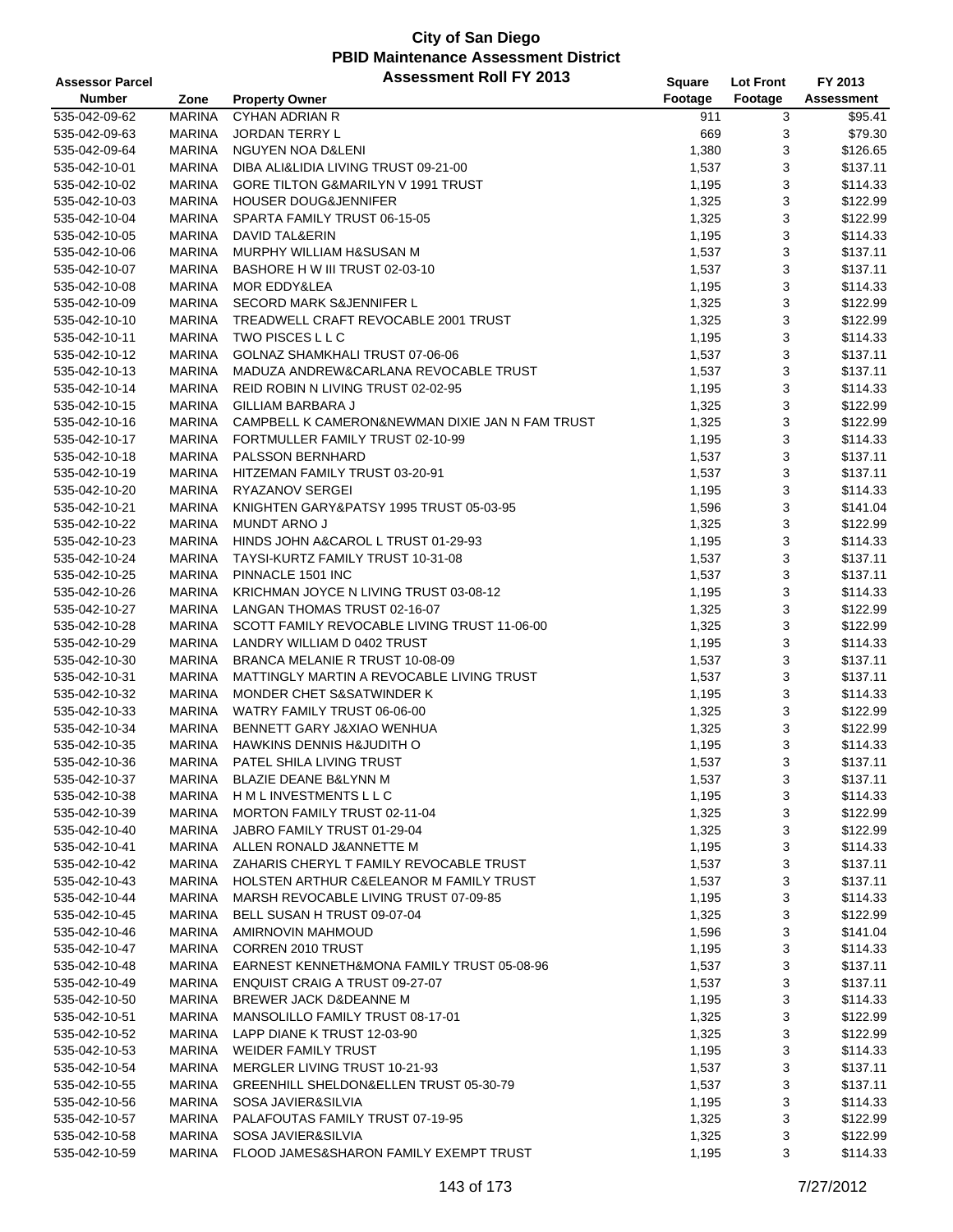| <b>Assessor Parcel</b> |               | <b>Assessment Roll FY 2013</b>              | Square  | <b>Lot Front</b> | FY 2013    |
|------------------------|---------------|---------------------------------------------|---------|------------------|------------|
| <b>Number</b>          | Zone          | <b>Property Owner</b>                       | Footage | Footage          | Assessment |
| 535-042-10-60          | <b>MARINA</b> | WALKER RICHARD G TRUST 01-16-03             | 1,537   | 3                | \$137.11   |
| 535-042-11-01          | <b>MARINA</b> | <b>BRANCA NICHOLAS N</b>                    | 1,759   | 3                | \$151.89   |
| 535-042-11-02          | <b>MARINA</b> | J TAYLOR INVESTMENTS INC                    | 968     | 3                | \$99.21    |
| 535-042-11-03          | <b>MARINA</b> | SAKOSFSKY STEVEN                            | 1,298   | 3                | \$121.19   |
| 535-042-11-04          | <b>MARINA</b> | <b>HALMESMAKI SOFIA</b>                     | 1,294   | 3                | \$120.92   |
| 535-042-11-05          | MARINA        | HELLANDER JOHN&NANETTE                      | 1,759   | 3                | \$151.89   |
| 535-042-11-06          | MARINA        | ALVINO RICHARD M&HOFFMAN ELLEN R            | 1,759   | 3                | \$151.89   |
| 535-042-11-07          | <b>MARINA</b> | <b>NGUYEN VU&amp;MARCIA</b>                 | 968     | 3                | \$99.21    |
| 535-042-11-08          | <b>MARINA</b> | HAWKINS KENNETH W II TRUST 11-15-04         | 1,298   | 3                | \$121.19   |
| 535-042-11-09          | <b>MARINA</b> | <b>GOLSH LAWRENCE G</b>                     | 1,180   | 3                | \$113.33   |
| 535-042-11-10          | MARINA        | VIOLET BLUE FAMILY TRUST 05-24-06           | 1,759   | 3                | \$151.89   |
| 535-042-11-11          | MARINA        | <b>TADIR INC</b>                            | 1,913   | 3                | \$162.15   |
| 535-042-11-12          | MARINA        | O K&B                                       | 968     | 3                | \$99.21    |
| 535-042-11-13          | MARINA        | <b>OATES MARVIN L</b>                       | 1,298   | 3                | \$121.19   |
| 535-042-11-14          | <b>MARINA</b> | MAKSIMOV SERGEY                             | 1,180   | 3                | \$113.33   |
| 535-042-11-15          | <b>MARINA</b> | COHEN FAMILY TRUST 04-16-92                 | 1,759   | 3                | \$151.89   |
| 535-042-11-16          | <b>MARINA</b> | MCELLIOTT RONALD J&KAREN L FAMILY TRUST     | 1,759   | 3                | \$151.89   |
| 535-042-11-17          | MARINA        | <b>MISE TORU&amp;YUMIE</b>                  | 968     | 3                | \$99.21    |
| 535-042-11-18          | <b>MARINA</b> | DMITRIYEV VIKTOR&MARIANNA                   | 1,298   | 3                | \$121.19   |
| 535-042-11-19          | <b>MARINA</b> | <b>MILLER RICHARD S</b>                     | 1,180   | 3                | \$113.33   |
| 535-042-11-20          | <b>MARINA</b> | <b>BJORG STEVE G</b>                        | 1,759   | 3                | \$151.89   |
| 535-042-11-21          | MARINA        | <b>GARNER JOSEPH E&amp;KATHLEEN B</b>       | 1,913   | 3                | \$162.15   |
| 535-042-11-22          | MARINA        | SAKURAI YOSHIKO                             | 968     | 3                | \$99.21    |
| 535-042-11-23          | MARINA        | BRIX 2011 TRUST                             | 1,298   | 3                | \$121.19   |
| 535-042-11-24          | <b>MARINA</b> | PARK FAMILY TRUST 06-10-08                  | 1,180   | 3                | \$113.33   |
| 535-042-11-25          | <b>MARINA</b> | <b>HAWKINS DENNIS H&amp;JUDITH O</b>        | 1,759   | 3                | \$151.89   |
| 535-042-11-26          | <b>MARINA</b> | DIBA ALI&LIDIA LIVING TRUST 09-21-00        | 1,759   | 3                | \$151.89   |
| 535-042-11-27          | MARINA        | M S M F IRREVOCABLE 2009 TRUST              | 968     | 3                | \$99.21    |
| 535-042-11-28          | MARINA        | HELIOS PROPERTIES L L C                     | 1,298   | 3                | \$121.19   |
| 535-042-11-29          | <b>MARINA</b> | <b>CARTER ROBERT H&amp;SANDRA L</b>         | 1,180   | 3                | \$113.33   |
| 535-042-11-30          | MARINA        | MINTZ THEDORE J TR&MINTZ ANNABELLE L TR     | 1,913   | 3                | \$162.15   |
| 535-042-11-32          | <b>MARINA</b> | HAINES MICHAEL B TRUST 08-19-04             | 1,395   | 3                | \$127.65   |
| 535-042-11-33          | <b>MARINA</b> | FIMBRES LUPITA M 2011 TRUST 07-29-11        | 1,395   | 3                | \$127.65   |
| 535-042-11-35          | <b>MARINA</b> | YATES PHYLLIS E                             | 1,999   | 3                | \$167.88   |
| 535-042-11-36          | MARINA        | <b>BREJTFUS RONALD A&amp;HELEN A</b>        | 1,395   | 3                | \$127.65   |
| 535-042-11-37          | MARINA        | TUBAO ANGELES M&GERMINIANO F                | 1,395   | 3                | \$127.65   |
| 535-042-11-38          | MARINA        | MARDER FAMILY TRUST 08-15-05                | 1,999   | 3                | \$167.88   |
| 535-042-11-39          | <b>MARINA</b> | LINK RICHARD G&PATSY C TRUST 10-24-95       | 1,999   | 3                | \$167.88   |
| 535-042-11-40          | MARINA        | ALACCHE ALEXANDER S TRUST 12-19-07          | 1,395   | 3                | \$127.65   |
| 535-042-11-41          | MARINA        | BREWER-GONZALEZ FAMILY TRUST 08-28-01       | 1,395   | 3                | \$127.65   |
| 535-042-11-42          | MARINA        | <b>SAGART SHAWN</b>                         | 1,999   | 3                | \$167.88   |
| 535-042-11-43          | MARINA        | NATAPOW ROBERT&KATHLEEN                     | 1,999   | 3                | \$167.88   |
| 535-042-11-44          | MARINA        | WASSER FAMILY TRUST 03-23-93                | 1,395   | 3                | \$127.65   |
| 535-042-11-45          | MARINA        | SOPHIE INTERVIVOS TRUST 09-22-98            | 1,395   | 3                | \$127.65   |
| 535-042-11-46          | MARINA        | NATAPOW ROBERT&KATHLEEN                     | 1,999   | 3                | \$167.88   |
| 535-042-11-47          | MARINA        | EGGER WALTER T&MARIANNE TRUST 11-15-76      | 2,455   | 3                | \$198.25   |
| 535-042-11-48          | MARINA        | CARRILLO FRANCISCO TRUST 10-26-06           | 1,797   | 3                | \$154.42   |
| 535-042-11-49          | MARINA        | ROBERTS JAMES A&DILLON JULIE COM PROP TRUST | 1,868   | 3                | \$159.15   |
| 535-042-11-50          | MARINA        | KISCHKEL KLAUS 04 TRUST                     | 2,466   | 3                | \$198.98   |
| 535-042-11-51          | MARINA        | MARKET MANAGEMENT LP                        | 1,784   | 3                | \$153.56   |
| 535-042-11-52          | MARINA        | <b>DECOTIIS MICHAEL</b>                     | 1,858   | 3                | \$158.48   |
| 535-042-11-53          | MARINA        | ORTIZ STEVE L&VICTORIA L                    | 2,756   | 3                | \$218.29   |
| 535-042-11-54          | MARINA        | MEIER HAROLD&ELLEN REVOCABLE TRUST 06-17-92 | 2,756   | 3                | \$218.29   |
| 535-042-11-55          | MARINA        | MUZQUIZ CARLO E                             | 2,761   | 3                | \$218.62   |
| 535-042-11-56          | MARINA        | HOUSER RAYMOND D&JENNIFER                   | 2,761   | 3                | \$218.62   |
| 535-042-11-57          | MARINA        | LIPIN SHEILA G TRUST 03-27-01               | 3,469   | 3                | \$265.78   |
| 535-042-11-58          | MARINA        | LIPIN SHEILA G TRUST 03-27-01               | 3,469   | 3                | \$265.78   |
| 535-042-11-59          | MARINA        | S D INVESTMENT LTD                          | 3,998   | 3                | \$301.01   |
| 535-043-05-00          | MARINA        | CITY OF SAN DIEGO                           | 0       | 0                | \$0.00     |
| 535-043-06-00          | MARINA        | SAN DIEGO&ARIZONA EASTERN RAILWAY CO        | 0       | 0                | \$0.00     |
| 535-043-08-00          | MARINA        | SAN DIEGO&ARIZONA EASTERN RAILWAY CO        | 0       | 0                | \$0.00     |
| 535-043-09-00          | MARINA        | CITY OF SAN DIEGO                           | 0       | 0                | \$0.00     |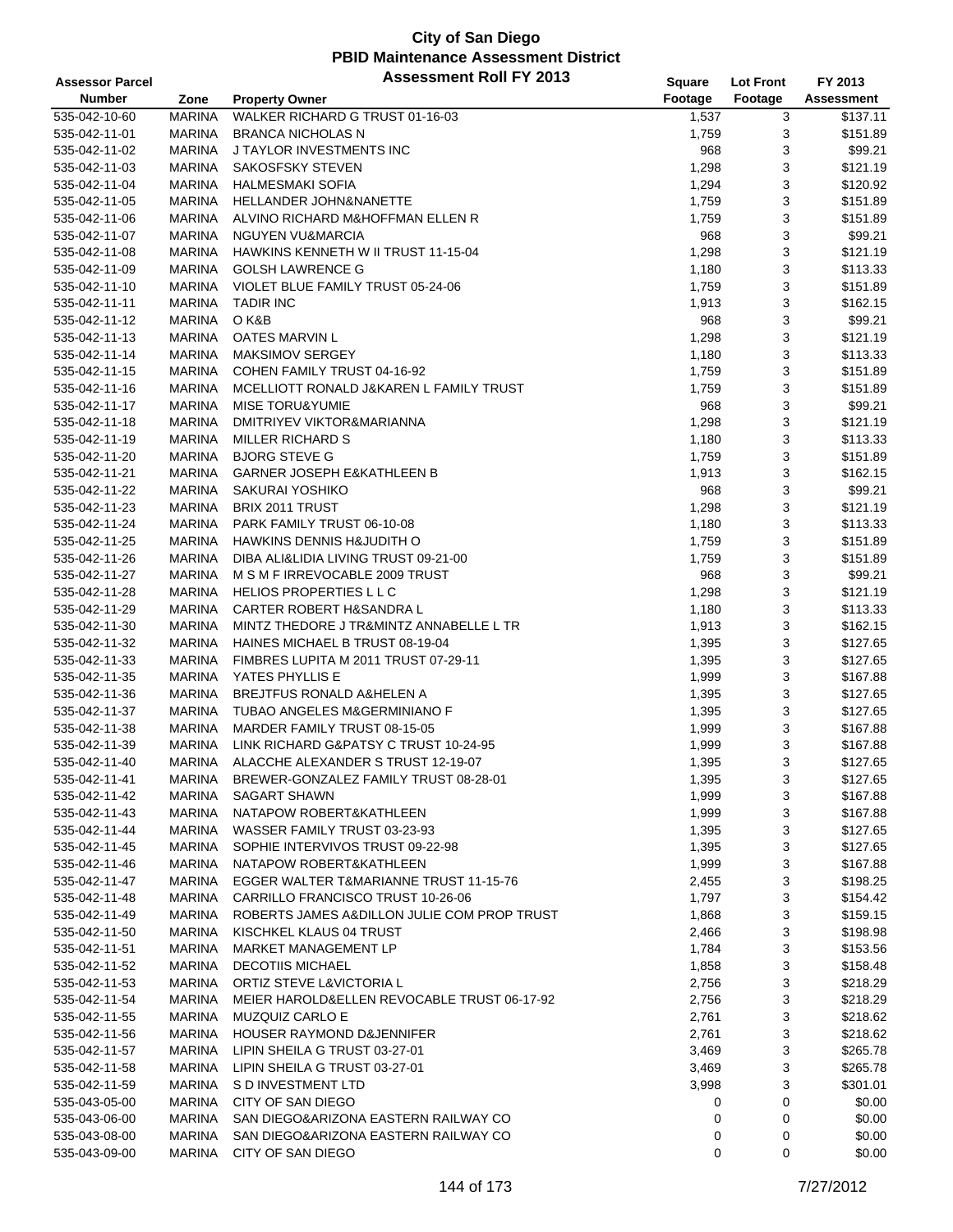| <b>Assessor Parcel</b> |               | <b>Assessment Roll FY 2013</b>                | Square  | <b>Lot Front</b> | FY 2013     |
|------------------------|---------------|-----------------------------------------------|---------|------------------|-------------|
| <b>Number</b>          | Zone          | <b>Property Owner</b>                         | Footage | Footage          | Assessment  |
| 535-043-10-00          | <b>MARINA</b> | CITY OF SAN DIEGO                             | 0       | 130              | \$1,881.78  |
| 535-052-01-00          | <b>MARINA</b> | UNITED STATES OF AMERICA                      | 0       | 1000             | \$15,584.23 |
| 535-053-13-01          | <b>MARINA</b> | <b>INA CORP</b>                               | 34,000  | 6                | \$2,333.88  |
| 535-053-13-02          | <b>MARINA</b> | <b>KATANO TADAHIKO</b>                        | 1,580   | 6                | \$174.71    |
| 535-053-13-03          | <b>MARINA</b> | SCHUTZ JOHN&CAROLYN TRUST 03-11-97            | 2,810   | 6                | \$256.63    |
| 535-053-13-04          | <b>MARINA</b> | <b>VICKING INVESTMENT LTD</b>                 | 3,130   | 6                | \$277.94    |
| 535-053-13-05          | <b>MARINA</b> | <b>CONNER EVA TR</b>                          | 1,970   | 6                | \$200.69    |
| 535-053-13-06          | <b>MARINA</b> | ILNAFTRUST 09-13-00                           | 3,312   | 6                | \$290.06    |
| 535-053-13-07          | <b>MARINA</b> | 700 FRONT ST UNIT 505 TRUST 04-02-12          | 2,880   | 6                | \$261.29    |
| 535-053-13-08          | <b>MARINA</b> | PARNES GERALD&LORRAINE                        | 1,440   | 6                | \$165.39    |
| 535-053-13-09          | <b>MARINA</b> | <b>ZAMAN SIMON&amp;ELLEN</b>                  | 1,280   | 6                | \$154.73    |
| 535-053-13-10          | <b>MARINA</b> | PAPPAS MARY REVOCABLE TRUST                   | 1,800   | 6                | \$189.36    |
| 535-053-13-11          | <b>MARINA</b> | DREISESZUN FAMILY TRUST 03-02-90              | 2,250   | 6                | \$219.33    |
| 535-053-13-12          | <b>MARINA</b> | DOROSHUK JOHN JR 1987 TRUST 10-05-87 ET AL    | 1,450   | 6                | \$166.05    |
| 535-053-13-13          | <b>MARINA</b> | <b>KRESEL PETER A TR</b>                      | 3,180   | 6                | \$281.27    |
| 535-053-13-14          | <b>MARINA</b> | COLLINS ANNE S FAMILY TRUST 12-19-98          | 2,360   | 6                | \$226.66    |
| 535-053-13-15          | <b>MARINA</b> | CROMWELL 2005 TRUST 11-07-05                  | 2,610   | 6                | \$243.31    |
| 535-053-13-16          | <b>MARINA</b> | KELLY CHRISTOPHER M&CARRICO JENNIFER L        | 2,720   | 6                | \$250.64    |
| 535-053-13-17          | <b>MARINA</b> | BIRNBAUM&PILLERSDORF FAMILY TRUST 08-12-97    | 2,190   | 6                | \$215.34    |
|                        | <b>MARINA</b> |                                               |         |                  |             |
| 535-053-13-18          |               | ABBOTT/MOLINA TRUST 11-26-03                  | 2,230   | 6                | \$218.00    |
| 535-053-13-19          | <b>MARINA</b> | <b>MCDONALD KATHERINE J</b>                   | 1,200   | 6                | \$149.40    |
| 535-053-13-20          | <b>MARINA</b> | NITTA HIROYUKI                                | 1,690   | 6                | \$182.04    |
| 535-053-13-21          | <b>MARINA</b> | SHNEOUR LIVING TRUST 11-20-08                 | 2,170   | 6                | \$214.01    |
| 535-053-13-22          | <b>MARINA</b> | BARR HAROLD&PAULA FAMILY TRUST                | 1,320   | 6                | \$157.40    |
| 535-053-13-23          | <b>MARINA</b> | DALESANDRO DONALD L&MARIKA A                  | 1,320   | 6                | \$157.40    |
| 535-053-13-24          | <b>MARINA</b> | <b>MERSON JAY R</b>                           | 2,690   | 6                | \$248.64    |
| 535-053-13-25          | <b>MARINA</b> | <b>JAMES NORMA</b>                            | 2,660   | 6                | \$246.64    |
| 535-053-13-26          | <b>MARINA</b> | LIPIN SHEILA G TRUST 03-27-01                 | 2,170   | 6                | \$214.01    |
| 535-053-13-29          | <b>MARINA</b> | KAST ADRIENNE S REVOCABLE LIVING TRUST        | 1,600   | 6                | \$176.04    |
| 535-053-13-30          | <b>MARINA</b> | CONNOLLY JOHN F                               | 2,090   | 6                | \$208.68    |
| 535-053-13-31          | <b>MARINA</b> | BERG ROBERT G JR REVOCABLE TRUST 04-10-12     | 1,320   | 6                | \$157.40    |
| 535-053-13-32          | <b>MARINA</b> | MALCOLM FAMILY TRUST 03-24-80                 | 2,780   | 6                | \$254.63    |
| 535-053-13-33          | <b>MARINA</b> | MCCORMICK SHEILA K TRUST 1998                 | 2,350   | 6                | \$225.99    |
| 535-053-13-34          | <b>MARINA</b> | GROTTA-LONG TRUST 01-12-05                    | 2,760   | 6                | \$253.30    |
| 535-053-13-35          | <b>MARINA</b> | <b>SNYDER MAXINE</b>                          | 2,610   | 6                | \$243.31    |
| 535-053-13-36          | <b>MARINA</b> | <b>SNYDER MAXINE</b>                          | 1,590   | 6                | \$175.38    |
| 535-053-13-37          | <b>MARINA</b> | BACANI LIVING TRUST 08-15-03                  | 2,090   | 6                | \$208.68    |
| 535-053-13-38          | <b>MARINA</b> | MALCOLM DAVID L&ANNIE                         | 1,320   | 6                | \$157.40    |
| 535-053-13-40          | MARINA        | <b>GALICOT ANA R</b>                          | 2,600   | 6                | \$242.64    |
| 535-053-13-41          | MARINA        | <b>GALICOT ANA R</b>                          | 1,760   | 6                | \$186.70    |
| 535-053-14-01          | <b>MARINA</b> | WINTERS WALLACE&SHIRLEY FAMILY TRUST 03-12-01 | 2,650   | 6                | \$245.97    |
| 535-053-14-02          | <b>MARINA</b> | MOYER PATTY A REVOCABLE TRUST 02-22-12        | 1,940   | 6                | \$198.69    |
| 535-053-14-03          | <b>MARINA</b> | WHITING KENNETH R&BARBARA K                   | 1,900   | 6                | \$196.02    |
| 535-053-14-04          | <b>MARINA</b> | GAMER BARBARA T FAMILY TRUST 09-30-92         | 1,380   | 6                | \$161.39    |
| 535-053-14-05          | <b>MARINA</b> | HAPPY DAYS TRUST 08-08-96                     | 2,330   | 6                | \$224.66    |
| 535-053-14-06          | MARINA        | GONICK JERRY&SUSAN 2005 TRUST 03-01-05        | 1,590   | 6                | \$175.38    |
| 535-053-14-07          | <b>MARINA</b> | PADDOCK CHRISTINE W REVOCABLE 1994 TRUST      | 2,090   | 6                | \$208.68    |
| 535-053-14-08          | <b>MARINA</b> | POLEHONKA RICHARD&ROBERTA A                   | 1,320   | 6                | \$157.40    |
| 535-053-14-09          | <b>MARINA</b> | ORBACH LAURENCE F&RUTH G                      | 2,620   | 6                | \$243.98    |
| 535-053-14-10          | <b>MARINA</b> | P E R/T S TRUST 08-26-03                      | 1,940   | 6                | \$198.69    |
| 535-053-14-11          | <b>MARINA</b> | MARSHALL JAMES B JR&MARISELLE                 | 1,900   | 6                | \$196.02    |
| 535-053-14-12          | <b>MARINA</b> | SHANAHAN KATHLEEN M REVOCABLE TRUST 01-25-08  | 1,380   | 6                | \$161.39    |
| 535-053-14-13          | <b>MARINA</b> | <b>MORRIS CHARLOTTE L</b>                     | 2,290   | 6                | \$222.00    |
| 535-053-14-14          | <b>MARINA</b> | BEVASH JOSEPH A                               | 1,530   | 6                | \$171.38    |
| 535-053-14-15          | <b>MARINA</b> | <b>GAMBLE WARREN LIVING 1996 TRUST</b>        | 1,950   | 6                | \$199.35    |
| 535-053-14-16          | <b>MARINA</b> | CARY DEWITT TRUST 07-13-05                    | 1,270   | 6                | \$154.07    |
| 535-053-14-17          | MARINA        | MCINNIS GAYLE M SEPARATE PROPERTY TRUST       | 2,560   | 6                | \$239.98    |
| 535-053-14-18          | <b>MARINA</b> | <b>WALKER CHRIS L&amp;MARY T</b>              | 1,940   | 6                | \$198.69    |
| 535-053-14-19          | <b>MARINA</b> | FAYMAN DANAH H CALIFORNIA TRUST 05-14-84      | 1,900   | 6                | \$196.02    |
| 535-053-14-20          | <b>MARINA</b> | BRUGGEMANS PAUL C TRUST 10-11-90              | 1,380   | 6                | \$161.39    |
| 535-053-14-21          | <b>MARINA</b> | KRONOVET ESTHER TRUST 05-06-92                | 2,220   | 6                | \$217.34    |
| 535-053-14-22          | <b>MARINA</b> | RIEGER REVOCABLE TRUST                        | 1,460   | 6                | \$166.72    |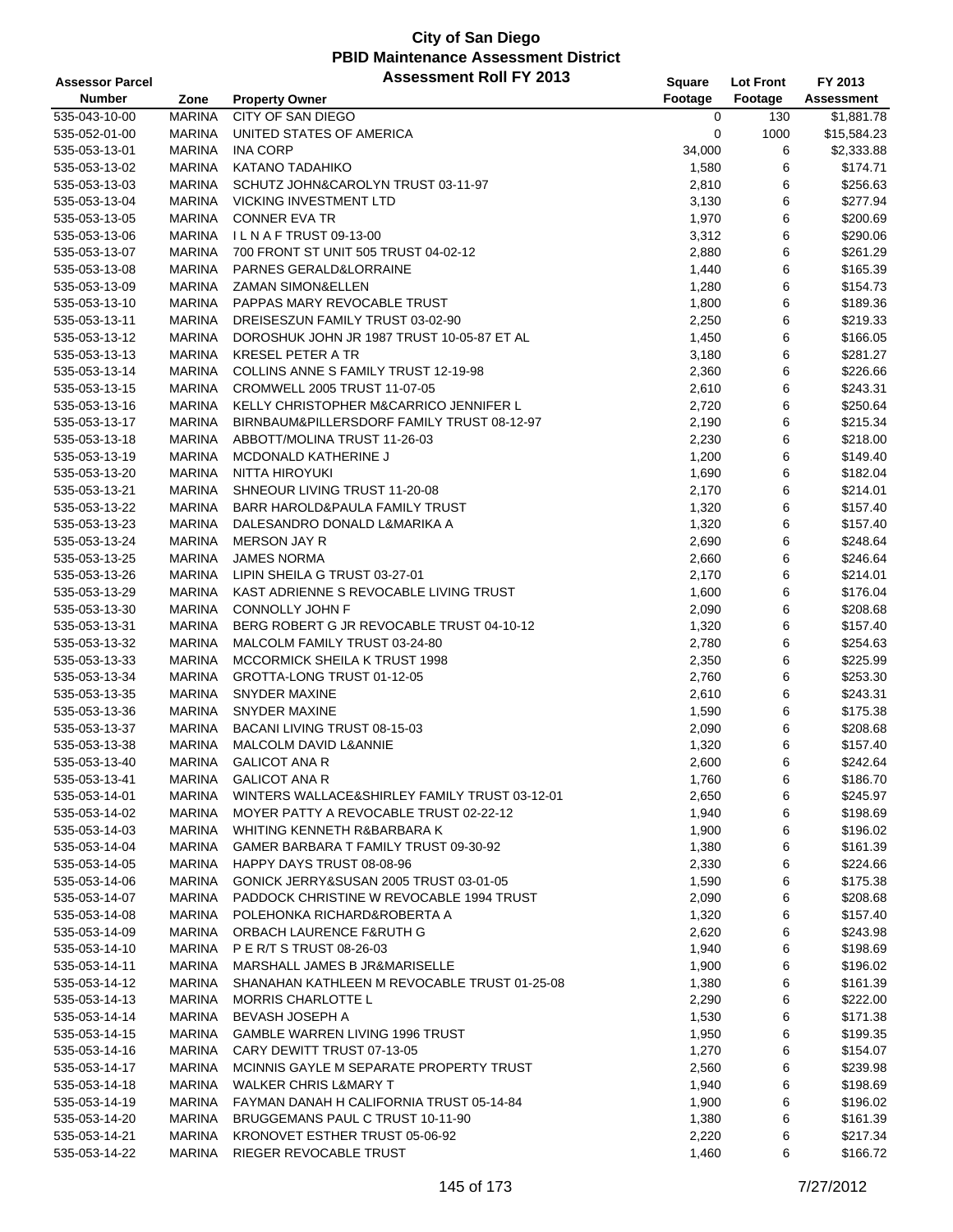| <b>Assessor Parcel</b> |                                | <b>Assessment Roll FY 2013</b>                               | Square         | <b>Lot Front</b> | FY 2013              |
|------------------------|--------------------------------|--------------------------------------------------------------|----------------|------------------|----------------------|
| <b>Number</b>          | Zone                           | <b>Property Owner</b>                                        | Footage        | Footage          | Assessment           |
| 535-053-14-23          | <b>MARINA</b>                  | SMOLIN GERARD JR TRUST 05-28-04                              | 1,950          | 6                | \$199.35             |
| 535-053-14-24          | <b>MARINA</b>                  | ORBACH LAURENCE F&RUTH G                                     | 1,200          | 6                | \$149.40             |
| 535-053-14-25          | <b>MARINA</b>                  | ALLEN PROPERTY TRUST                                         | 2,560          | 6                | \$239.98             |
| 535-053-14-26          | <b>MARINA</b>                  | TANZER TRUST 08-21-00                                        | 1,940          | 6                | \$198.69             |
| 535-053-14-27          | <b>MARINA</b>                  | VANDERGRIEND WARD M&MEANS PAMELA C                           | 1,900          | 6                | \$196.02             |
| 535-053-14-28          | <b>MARINA</b>                  | <b>EPSTEIN ETHEL TRUST</b>                                   | 1,380          | 6                | \$161.39             |
| 535-053-14-29          | <b>MARINA</b>                  | MCCRINK DOROTHY R TRUST 03-24-84                             | 2,220          | 6                | \$217.34             |
| 535-053-14-30          | <b>MARINA</b>                  | KARL ROBERT&DIANA                                            | 1,460          | 6                | \$166.72             |
| 535-053-14-31          | <b>MARINA</b>                  | OLMSTED MARY M&VOGELSTEIN BARBARA M&CARDONE JOHN A TR        | 1,950          | 6                | \$199.35             |
| 535-053-14-32          | <b>MARINA</b>                  | UTHE EDWARD                                                  | 1,200          | 6                | \$149.40             |
| 535-053-14-33          | <b>MARINA</b>                  | RIES FAMILY TRUST 08-12-93                                   | 2,560          | 6                | \$239.98             |
| 535-053-14-34          | <b>MARINA</b>                  | ATWOOD LIVING MARITAL TRUST 09-16-94                         | 1,940          | 6                | \$198.69             |
| 535-053-14-35          | <b>MARINA</b>                  | JANKE CYNTHIA C TRUST 03-12-07                               | 1,900          | 6                | \$196.02             |
| 535-053-14-36          | <b>MARINA</b>                  | BERRY FRANK W JR&DANICE D                                    | 1,380          | 6                | \$161.39             |
| 535-053-14-37          | <b>MARINA</b>                  | SANCHEZ LOUISE B REVOCABLE TRUST 01-13-89                    | 2,220          | 6                | \$217.34             |
| 535-053-14-38          | <b>MARINA</b>                  | SULLIVAN GARY M&CYNTHIA L                                    | 1,460          | 6                | \$166.72             |
| 535-053-14-39          | <b>MARINA</b>                  | STENNETT WILLIAM A&GAYE L TRS                                | 1,950          | 6                | \$199.35             |
| 535-053-14-40          | <b>MARINA</b>                  | SCIOTTO DENNIS R&CAROL A COMMUNITY PROP TRUST                | 1,200          | 6                | \$149.40             |
| 535-053-14-41          | <b>MARINA</b>                  | FINKELSTEIN COMMUNITY PROPERTY TRUST 10-16-01                | 2,560          | 6                | \$239.98             |
| 535-053-14-42          | <b>MARINA</b>                  | RIGOLI GUSTAVO TRUST 08-12-11                                | 1,940          | 6                | \$198.69             |
| 535-053-14-43          | <b>MARINA</b>                  | DAHLEN JOHN F&VIRGINIA A                                     | 1,900          | 6                | \$196.02             |
| 535-053-14-44          | <b>MARINA</b>                  | ALCORN FAMILY TRUST 11-24-03                                 | 1,380          | 6                | \$161.39             |
| 535-053-14-45          | <b>MARINA</b>                  | KASBEER STEPHEN F TRUST 07-06-93                             | 2,220          | 6                | \$217.34             |
| 535-053-14-46          | <b>MARINA</b>                  | PAPPAS MARY REVOCABLE TRUST 04-01-05                         | 1,460          | 6                | \$166.72             |
| 535-053-14-47          | <b>MARINA</b>                  | SCHULMAN STEPHEN&BRENDA FAMILY TRUST 01-26-06                |                | 6                | \$199.35             |
| 535-053-14-48          | <b>MARINA</b>                  | FINKELSTEIN COMMUNITY PROPERTY TRUST 10-16-01                | 1,950<br>1,200 | 6                | \$149.40             |
|                        |                                |                                                              |                |                  |                      |
| 535-053-14-49          | <b>MARINA</b>                  | MACEVICZ FAMILY TRUST 08-16-79                               | 2,560          | 6                | \$239.98             |
| 535-053-14-50          | <b>MARINA</b>                  | CHAPMAN THOMAS H TR&CHAPMAN RUBIE E TR                       | 1,940          | 6<br>6           | \$198.69             |
| 535-053-14-51          | <b>MARINA</b><br><b>MARINA</b> | <b>BERG DENNIS&amp;NANCY</b><br>BEHLING DAVID TRUST 08-22-05 | 1,900          | 6                | \$196.02<br>\$166.72 |
| 535-053-14-54          |                                |                                                              | 1,460          |                  |                      |
| 535-053-14-55          | <b>MARINA</b>                  | HOPKINS FAMILY TRUST 07-23-02                                | 1,950          | 6                | \$199.35             |
| 535-053-14-56          | <b>MARINA</b>                  | HAYO JOANNE                                                  | 1,200          | 6                | \$149.40             |
| 535-053-14-57          | <b>MARINA</b>                  | STRASSER STEVEN SEPARATE PROPERTY TRUST                      | 2,560          | 6                | \$239.98             |
| 535-053-14-58          | <b>MARINA</b>                  | HAZARD THOMAS FAMILY TRUST 07-11-91                          | 1,940          | 6                | \$198.69             |
| 535-053-14-59          | <b>MARINA</b>                  | <b>COHEN SHAUL&amp;MABEL</b>                                 | 1,900          | 6                | \$196.02             |
| 535-053-14-60          | <b>MARINA</b>                  | <b>COHEN SHAUL&amp;MABEL</b>                                 | 1,380          | 6                | \$161.39             |
| 535-053-14-61          | <b>MARINA</b>                  | SHEILA/MORTON S WERTHEIM TRUST 10-12-82                      | 2,220          | 6                | \$217.34             |
| 535-053-14-62          | <b>MARINA</b>                  | DELUCCA SAMUEL J JR                                          | 1,460          | 6                | \$166.72             |
| 535-053-14-63          | <b>MARINA</b>                  | SCHLAMM FAMILY TRUST 06-07-07                                | 1,950          | 6                | \$199.35             |
| 535-053-14-64          | <b>MARINA</b>                  | <b>STEIN JONATHAN&amp;SUSAN</b>                              | 1,200          | 6                | \$149.40             |
| 535-053-14-66          | <b>MARINA</b>                  | GLAZER EDWARD REVOCABLE TRUST 11-29-88                       | 1,940          | 6                | \$198.69             |
| 535-053-14-67          | MARINA                         | <b>SEITEL DAVID</b>                                          | 1,900          | 6                | \$196.02             |
| 535-053-14-68          | <b>MARINA</b>                  | BEVASH JOSEPH A                                              | 1,380          | 6                | \$161.39             |
| 535-053-14-69          | <b>MARINA</b>                  | FITZGERALD CAROLANNE                                         | 2,220          | 6                | \$217.34             |
| 535-053-14-70          | <b>MARINA</b>                  | <b>SPEYER MICHAEL</b>                                        | 1,460          | 6                | \$166.72             |
| 535-053-14-71          | MARINA                         | HURLEY FAMILY TRUST 01-07-94                                 | 1,950          | 6                | \$199.35             |
| 535-053-14-73          | <b>MARINA</b>                  | KRONOVET FAMILY CREDIT SHELTER TRUST                         | 2,560          | 6                | \$239.98             |
| 535-053-14-74          | MARINA                         | SPL LIVING TRUST 12-19-08                                    | 1,940          | 6                | \$198.69             |
| 535-053-14-75          | <b>MARINA</b>                  | PATTERSON STEPHEN L                                          | 1,900          | 6                | \$196.02             |
| 535-053-14-76          | MARINA                         | WALKER NELLORA J CALIFORNIA TRUST 08-24-83                   | 1,380          | 6                | \$161.39             |
| 535-053-14-77          | <b>MARINA</b>                  | PORTER SURVIVORS TRUST 06-01-82                              | 2,220          | 6                | \$217.34             |
| 535-053-14-78          | <b>MARINA</b>                  | PAPPAS MARY REVOCABLE TRUST 04-01-05                         | 1,460          | 6                | \$166.72             |
| 535-053-14-79          | <b>MARINA</b>                  | NAZARI MEHRAD&MICHELE H                                      | 1,950          | 6                | \$199.35             |
| 535-053-14-80          | <b>MARINA</b>                  | DYCHTER SAMUEL S                                             | 1,200          | 6                | \$149.40             |
| 535-053-14-81          | <b>MARINA</b>                  | LOBELSON HARVEY J TRUST 04-23-82                             | 3,600          | 6                | \$309.24             |
| 535-053-14-82          | MARINA                         | EVESHAM TRUST 05-01-90                                       | 3,760          | 6                | \$319.90             |
| 535-053-15-01          | MARINA                         | DOLIN FAMILY TRUST 05-30-11                                  | 2,560          | 6                | \$239.98             |
| 535-053-15-02          | <b>MARINA</b>                  | SHEGA JOHN F&MELINDA G FAMILY TRUST 10-12-10                 | 2,260          | 6                | \$220.00             |
| 535-053-15-03          | MARINA                         | SHEGA JOHN F&MELINDA G FAMILY TRUST 10-12-10                 | 2,660          | 6                | \$246.64             |
| 535-053-15-04          | MARINA                         | SMITH KENNETH J&KATHY L                                      | 2,500          | 6                | \$235.98             |
| 535-053-15-05          | <b>MARINA</b>                  | SIMON ERNEST A&SUSAN M                                       | 1,460          | 6                | \$166.72             |
| 535-053-15-06          | MARINA                         | AYERS ROBERT S&ELIZABETH K TRS                               | 1,950          | 6                | \$199.35             |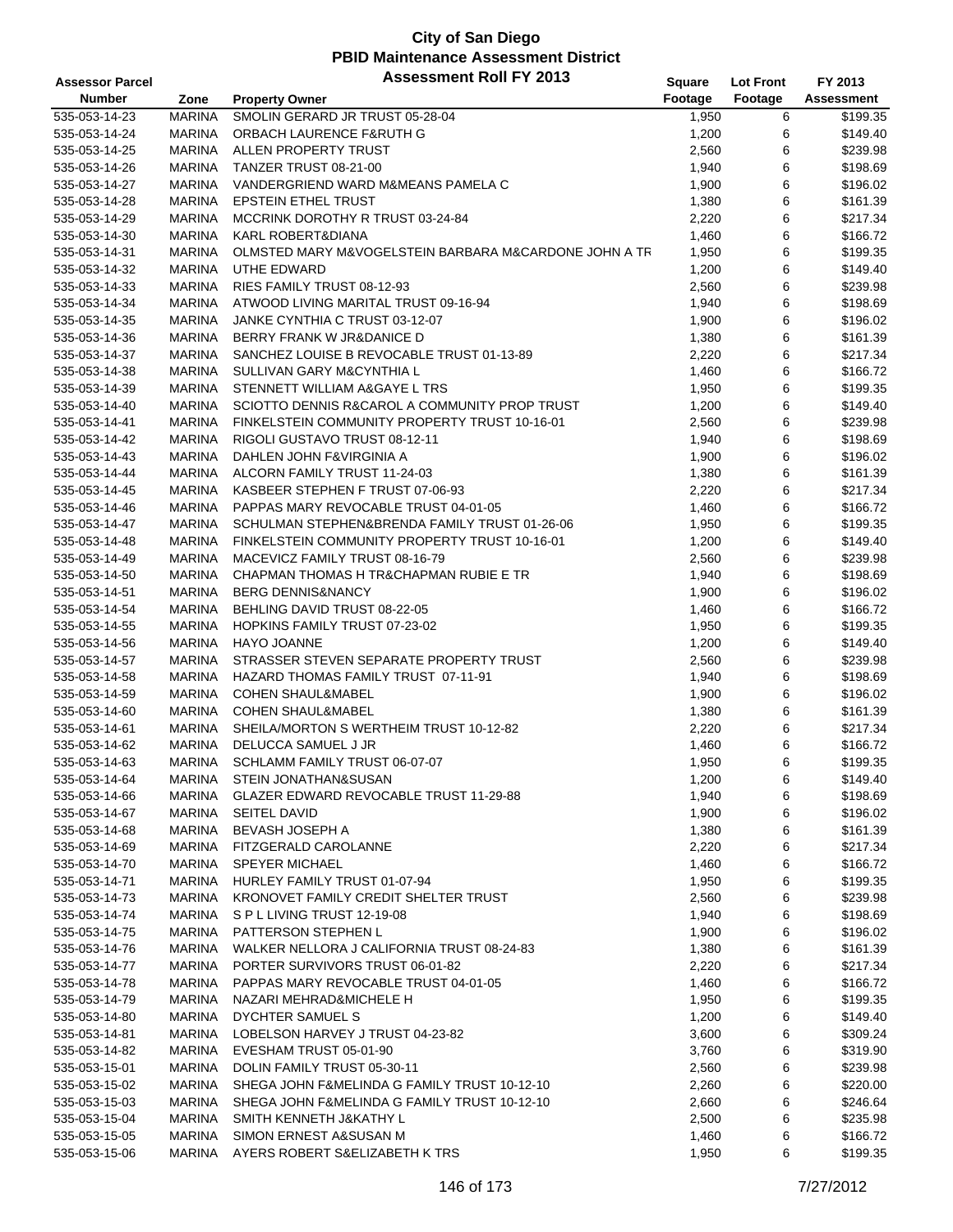| <b>Assessor Parcel</b>         |               | <b>Assessment Roll FY 2013</b>                  | <b>Square</b> | <b>Lot Front</b> | FY 2013     |
|--------------------------------|---------------|-------------------------------------------------|---------------|------------------|-------------|
| <b>Number</b>                  | Zone          | <b>Property Owner</b>                           | Footage       | Footage          | Assessment  |
| 535-053-15-07                  | <b>MARINA</b> | OPPENHEIM STEVEN TRUST 12-29-06                 | 1,200         | 6                | \$149.40    |
| 535-053-15-09                  | <b>MARINA</b> | PENNA DELLA&NAPONIC TRUST 08-13-88              | 2,260         | 6                | \$220.00    |
| 535-053-15-10                  | <b>MARINA</b> | PENNA DELLA&NAPONIC TRUST 08-13-55              | 2,660         | 6                | \$246.64    |
| 535-053-15-11                  | <b>MARINA</b> | ABRAHAMSON CHARLENE Z TR                        | 2,500         | 6                | \$235.98    |
| 535-053-15-12                  | <b>MARINA</b> | ABRAHAMSON CHARLENE Z TR                        | 1,460         | 6                | \$166.72    |
| 535-053-15-13                  | <b>MARINA</b> | MCDONALD FAMILY TRUST 12-29-94                  | 1,950         | 6                | \$199.35    |
|                                |               |                                                 |               | 6                | \$239.98    |
| 535-053-15-15                  | MARINA        | GILES TERRY M                                   | 2,560         |                  |             |
| 535-053-15-16                  | <b>MARINA</b> | <b>GILES TERRY M</b>                            | 2,260         | 6                | \$220.00    |
| 535-053-15-17                  | <b>MARINA</b> | ALLGAUER MARIANNA P TRUST 05-14-04              | 2,660         | 6                | \$246.64    |
| 535-053-15-18                  | <b>MARINA</b> | ALLGAUER MARIANNA P TRUST 05-14-04              | 2,500         | 6                | \$235.98    |
| 535-053-15-19                  | <b>MARINA</b> | MOORES JOHN J                                   | 1,460         | 6                | \$166.72    |
| 535-053-15-20                  | <b>MARINA</b> | R K R DLFY                                      | 1,950         | 6                | \$199.35    |
| 535-053-15-21                  | <b>MARINA</b> | LAND ELAINE REVOCABLE TRUST 05-24-84            | 1,200         | 6                | \$149.40    |
| 535-053-15-22                  | <b>MARINA</b> | <b>WALKER CHRIS L&amp;MARY T</b>                | 2,560         | 6                | \$239.98    |
| 535-053-15-23                  | <b>MARINA</b> | BALL 1998 TRUST 05-27-98                        | 2,260         | 6                | \$220.00    |
| 535-053-15-24                  | <b>MARINA</b> | <b>BALL TRUST 05-27-98</b>                      | 2,660         | 6                | \$246.64    |
| 535-053-15-27                  | <b>MARINA</b> | BERHAN MAHARY T&ABREHET C                       | 1,950         | 6                | \$199.35    |
| 535-053-15-28                  | <b>MARINA</b> | <b>WALKER CHRIS L&amp;MARY T</b>                | 1,200         | 6                | \$149.40    |
| 535-053-15-29                  | <b>MARINA</b> | GREEN WAYNE R TRUST 11-28-86                    | 2,560         | 6                | \$239.98    |
| 535-053-15-30                  | <b>MARINA</b> | <b>COHEN SHAUL&amp;MABLE</b>                    | 2,260         | 6                | \$220.00    |
| 535-053-15-31                  | <b>MARINA</b> | ALTBAUM DANIEL T                                | 2,660         | 6                | \$246.64    |
| 535-053-15-32                  | <b>MARINA</b> | HUNT LARRY H QUALIFIED PERSONAL RESIDENCE TRUST | 2,500         | 6                | \$235.98    |
| 535-053-15-33                  | <b>MARINA</b> | VANDERGRIEND WARD M&MEANS PAMELA C              | 1,460         | 6                | \$166.72    |
| 535-053-15-34                  | <b>MARINA</b> | PAYEUR MURIELLE C TRUST 03-07-05                | 1,950         | 6                | \$199.35    |
| 535-053-15-35                  | <b>MARINA</b> | <b>KAWASHIMA MAURICE</b>                        | 1,200         | 6                | \$149.40    |
| 535-053-15-36                  | <b>MARINA</b> | GAFFEN YEHUDI&PAM FAMILY TRUST 03-18-88         | 3,390         | 6                | \$295.26    |
| 535-053-15-37                  | <b>MARINA</b> | GREIF REVOCABLE LIVING TRUST 04-10-91           | 3,050         | 6                | \$272.61    |
| 535-053-15-38                  | <b>MARINA</b> | ROBINS JEREMIAH B TRUST 07-14-81                | 3,240         | 6                | \$285.27    |
| 535-053-15-39                  | <b>MARINA</b> | LIPIN SHEILA G TRUST 03-27-01                   | 2,580         | 6                | \$241.31    |
| 535-053-15-40                  | <b>MARINA</b> | LIPIN SHEILA G TRUST 03-27-01                   | 2,580         | 6                | \$241.31    |
| 535-053-15-41                  | <b>MARINA</b> | FRONT STREET HOLDING L L C                      | 3,390         | 6                | \$295.26    |
| 535-053-15-42                  | MARINA        | FRONT STREET CONDO L L C                        | 3,050         | 6                | \$272.61    |
| 535-053-15-43                  | <b>MARINA</b> | <b>INAMORI KAZUO&amp;ASAKO</b>                  | 3,240         | 6                | \$285.27    |
| 535-053-15-44                  | <b>MARINA</b> | BIRD LINDA SURVIVORS TRUST 08-31-99             | 2,580         | 6                | \$241.31    |
| 535-053-15-45                  | MARINA        | JENSEN EDWARD E REVOCABLE TRUST 06-09-99        | 2,580         | 6                | \$241.31    |
| 535-053-15-46                  | <b>MARINA</b> | ILKO FAMILY TRUST 03-23-78                      | 3,390         | 6                | \$295.26    |
| 535-053-15-47                  | MARINA        | SLAYEN LAWRENCE F TR (BYPASS TRUST NO 150032)   | 3,050         | 6                | \$272.61    |
|                                |               | RASKIN FAMILY TRUST 01-18-08                    |               | 6                | \$285.27    |
| 535-053-15-48<br>535-053-15-49 | MARINA        | GINNOW ARNOLD O&MARY A TRUST 01-19-97           | 3,240         | 6                |             |
|                                | <b>MARINA</b> |                                                 | 2,580         |                  | \$241.31    |
| 535-053-15-50                  | MARINA        | NEPTUNE PROPERTIES LTD L P                      | 2,580         | 6                | \$241.31    |
| 535-053-15-51                  | MARINA        | SKOMER ROBERT LIVING TRUST 02-23-06             | 3,390         | 6                | \$295.26    |
| 535-053-15-52                  | MARINA        | SMYTHE ROSE J REVOCABLE LIVING TRUST 09-11-08   | 3,050         | 6                | \$272.61    |
| 535-053-15-53                  | <b>MARINA</b> | FELDMAN MEYER H&JUDY                            | 3,240         | 6                | \$285.27    |
| 535-053-15-54                  | MARINA        | MILLS TRUST 01-06-00                            | 2,580         | 6                | \$241.31    |
| 535-053-15-55                  | MARINA        | TILDEN INTERNATIONAL CORP                       | 2,580         | 6                | \$241.31    |
| 535-053-15-56                  | MARINA        | LEVINE MARVIN S&REINETTE TRS                    | 3,960         | 6                | \$333.22    |
| 535-053-15-57                  | <b>MARINA</b> | DAVIES FAMILY TRUST 09-18-08                    | 3,760         | 6                | \$319.90    |
| 535-054-08-00                  | MARINA        | CITY OF SAN DIEGO REDEVELOPMENT AGENCY          | 0             | 0                | \$0.00      |
| 535-054-12-00                  | MARINA        | 600 FRONT STREET INVESTMENT L P                 | 147,240       | 792              | \$18,978.10 |
| 535-055-05-01                  | <b>MARINA</b> | NICOTERA THOMAS                                 | 1,684         | 9                | \$216.38    |
| 535-055-05-02                  | <b>MARINA</b> | <b>HURLEY BRIAN</b>                             | 1,225         | 9                | \$185.81    |
| 535-055-05-03                  | MARINA        | <b>SCHWARTZ CHARLES H&amp;SUSAN L</b>           | 1,225         | 9                | \$185.81    |
| 535-055-05-04                  | MARINA        | BASS SHANNON 2003 TRUST 10-10-03                | 1,225         | 9                | \$185.81    |
| 535-055-05-05                  | MARINA        | SHARP FAMILY TRUST 04-20-12                     | 1,225         | 9                | \$185.81    |
| 535-055-05-06                  | MARINA        | KHEOH THIAN S TRUST 04-30-10                    | 1,684         | 9                | \$216.38    |
| 535-055-05-07                  | MARINA        | LAYTON FAMILY TRUST 01-27-04                    | 1,434         | 9                | \$199.73    |
| 535-055-05-08                  | MARINA        | CARAVELLA GREGORY P&YVONNE L                    | 1,922         | 9                | \$232.23    |
| 535-055-05-09                  | <b>MARINA</b> | PUCA LIVING TRUST 09-24-05                      | 1,434         | 9                | \$199.73    |
| 535-055-05-10                  | MARINA        | CAGNON FAMILY TRUST 3 06-27-11                  | 1,847         | 9                | \$227.24    |
| 535-055-05-11                  | MARINA        | ZELNIKER EDWARD&ELLEN S LIVING TRUST 06-18-87   | 1,225         | 9                | \$185.81    |
| 535-055-05-12                  | MARINA        | <b>BURKE DANIEL V&amp;SUSAN B</b>               | 1,225         | 9                | \$185.81    |
| 535-055-05-13                  | <b>MARINA</b> | R&R LIVING TRUST 07-01-04                       | 1,225         | 9                | \$185.81    |
|                                |               |                                                 |               |                  |             |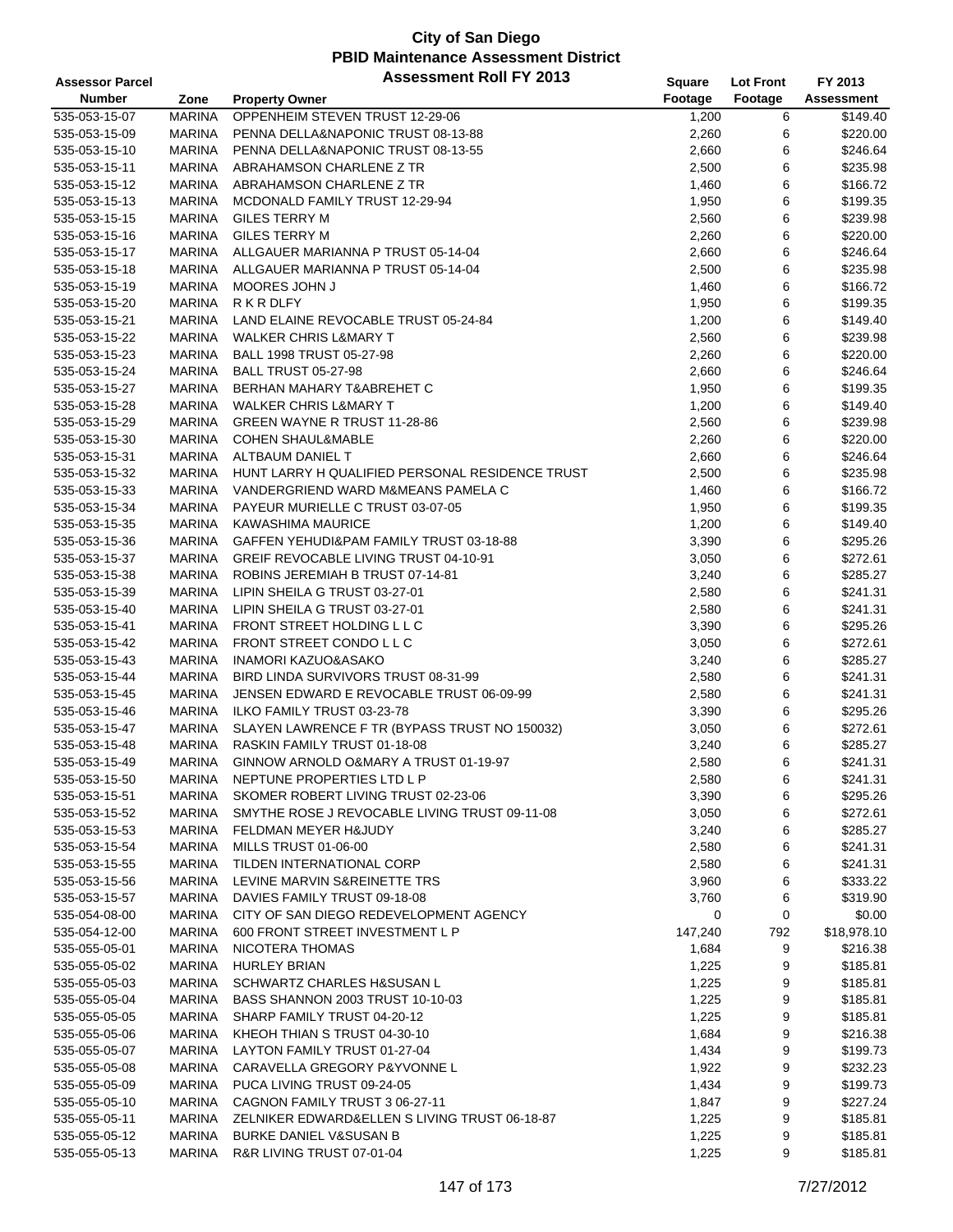| <b>Assessor Parcel</b> |               | <b>Assessment Roll FY 2013</b>               | <b>Square</b> | <b>Lot Front</b> | FY 2013           |
|------------------------|---------------|----------------------------------------------|---------------|------------------|-------------------|
| <b>Number</b>          | Zone          | <b>Property Owner</b>                        | Footage       | Footage          | <b>Assessment</b> |
| 535-055-05-14          | <b>MARINA</b> | <b>REILLY JOHN R&amp;KIMBERLY A</b>          | 1,225         | 9                | \$185.81          |
| 535-055-05-15          | <b>MARINA</b> | YEE MICHAEL C M                              | 1,225         | 9                | \$185.81          |
| 535-055-05-16          | <b>MARINA</b> | KINI PUNDALIK A                              | 1,225         | 9                | \$185.81          |
| 535-055-05-17          | <b>MARINA</b> | <b>BOLLMAN KEVIN</b>                         | 1,847         | 9                | \$227.24          |
| 535-055-05-18          | <b>MARINA</b> | TEMPLE PROPERTY TRUST 03-08-05               | 1,434         | 9                | \$199.73          |
| 535-055-05-19          | <b>MARINA</b> | MCMILLAN VINCENT F&KAREN L                   | 1,922         | $\boldsymbol{9}$ | \$232.23          |
| 535-055-05-20          | <b>MARINA</b> | GREENSPAN REVOCABLE TRUST 04-12-02           | 1,434         | 9                | \$199.73          |
| 535-055-05-21          | <b>MARINA</b> | EERIKAL INDUSEKAR B                          | 1,225         | 9                | \$185.81          |
| 535-055-05-22          | <b>MARINA</b> | MULDER JAMES J TRUST 04-19-99                | 1,225         | 9                | \$185.81          |
| 535-055-05-23          | <b>MARINA</b> | <b>MOYA R ANTHONY</b>                        | 1,225         | 9                | \$185.81          |
| 535-055-05-24          | <b>MARINA</b> | LOPEZ OMAR                                   | 1,225         | 9                | \$185.81          |
| 535-055-05-25          | <b>MARINA</b> | FLEISCHER STUART L TRUST 06-17-08            | 1,225         | 9                | \$185.81          |
| 535-055-05-26          | <b>MARINA</b> | <b>FRANCO NORMA K</b>                        | 1,225         | 9                | \$185.81          |
| 535-055-05-27          | <b>MARINA</b> | POWERS JEFFREY D                             | 1,847         | 9                | \$227.24          |
| 535-055-05-28          | <b>MARINA</b> | LANG DONALD P REVOCABLE TRUST 04-18-03       | 1,434         | 9                | \$199.73          |
| 535-055-05-29          | <b>MARINA</b> | <b>LESTZ EARL</b>                            | 1,922         | 9                | \$232.23          |
| 535-055-05-30          | <b>MARINA</b> | <b>WEBB WALTER K</b>                         | 1,434         | 9                | \$199.73          |
| 535-055-05-31          | <b>MARINA</b> | ARENA DOMINICK A&BARBARA E                   | 1,684         | 9                | \$216.38          |
| 535-055-05-32          | <b>MARINA</b> | PAYDAR REZA                                  | 1,225         | 9                | \$185.81          |
| 535-055-05-33          | <b>MARINA</b> | LONDON ROMA 2004 TRUST 12-16-04              | 1,225         | 9                | \$185.81          |
| 535-055-05-34          | <b>MARINA</b> | <b>CLARK RICHARD K&amp;MARY S</b>            | 1,225         | 9                | \$185.81          |
| 535-055-05-35          | <b>MARINA</b> | ASUNCION FAMILY TRUST 03-15-91               | 1,225         | 9                | \$185.81          |
| 535-055-05-36          | MARINA        | <b>LEBARON JAMES</b>                         | 1,684         | 9                | \$216.38          |
| 535-055-05-37          | <b>MARINA</b> | DEVINE FAMILY TRUST 09-21-05                 | 1,434         | 9                | \$199.73          |
| 535-055-05-38          | <b>MARINA</b> | ABBOTT HOWARD B                              | 1,434         | 9                | \$199.73          |
| 535-055-05-39          | <b>MARINA</b> | KANATAS THEODORE M&JOAN Y                    | 1,847         | 9                | \$227.24          |
| 535-055-05-40          | <b>MARINA</b> | SIERRA 87 FAMILY TRUST 11-17-93              | 1,659         | 9                | \$214.72          |
| 535-055-05-41          | <b>MARINA</b> | FALL DONALD R&JANET M REVOCABLE FAMILY TRUST | 1,332         | 9                | \$192.94          |
| 535-055-05-42          | <b>MARINA</b> | CHELETTE SHARON A                            | 1,332         | 9                | \$192.94          |
| 535-055-05-43          | <b>MARINA</b> | DESSER PETER F 1997 TRUST 01-10-97           | 1,659         | 9                | \$214.72          |
| 535-055-05-44          | <b>MARINA</b> | <b>CLARE KAREN Z</b>                         | 961           | 9                | \$168.23          |
| 535-055-05-45          | <b>MARINA</b> | SALLE RICHARD H&LINDA K TRUST 05-06-92       | 1,550         | 9                | \$207.46          |
| 535-055-05-46          | <b>MARINA</b> | EARNEST KENNETH&MONA FAMILY TRUST 05-08-96   | 1,332         | 9                | \$192.94          |
| 535-055-05-47          | <b>MARINA</b> | <b>JENKINS JOHN A JR&amp;SIRARPI B</b>       | 1,332         | $\boldsymbol{9}$ | \$192.94          |
| 535-055-05-48          | <b>MARINA</b> | ORTEGA LANCE&NICOLE                          | 1,332         | 9                | \$192.94          |
| 535-055-05-49          | <b>MARINA</b> | <b>BLANSETT MARY L</b>                       | 1,332         | 9                | \$192.94          |
| 535-055-05-50          | <b>MARINA</b> | <b>PAYTON JASON L</b>                        | 1,332         | 9                | \$192.94          |
| 535-055-05-51          | <b>MARINA</b> | JOHNSON RICHARD D                            | 1,550         | 9                | \$207.46          |
| 535-055-05-52          | <b>MARINA</b> | LEE LAWRENCE                                 | 961           | 9                | \$168.23          |
| 535-055-05-53          | <b>MARINA</b> | CHIA PEI-CHIEH                               | 1,332         | 9                | \$192.94          |
| 535-055-05-54          | <b>MARINA</b> | PUNG MEREDITH A&JONATHON E TRS               | 1,332         | 9                | \$192.94          |
| 535-055-05-55          | MARINA        | <b>PRYOR KENT E</b>                          | 1,332         | 9                | \$192.94          |
| 535-055-05-56          | <b>MARINA</b> | <b>GONZALES DAVID F&amp;DOMELIA S</b>        | 1,550         | 9                | \$207.46          |
| 535-055-05-57          | <b>MARINA</b> | JESSUP CHERYL L                              | 961           | 9                | \$168.23          |
| 535-055-05-58          | <b>MARINA</b> | ROGERS LIVING TRUST 08-03-10                 | 1,659         | 9                | \$214.72          |
| 535-055-05-59          | <b>MARINA</b> | DUCKOR FAMILY TRUST 12-17-90                 | 1,332         | 9                | \$192.94          |
| 535-055-05-60          | <b>MARINA</b> | DIETZ RONALD E TRUST 04-08-99                | 1,332         | 9                | \$192.94          |
| 535-055-05-61          | <b>MARINA</b> | HARMER-WISSBAUM FAMILY TRUST 12-16-03        | 1,659         | 9                | \$214.72          |
| 535-055-05-62          | <b>MARINA</b> | <b>HILTON ROGER K</b>                        | 1,922         | 9                | \$232.23          |
| 535-055-05-63          | <b>MARINA</b> | WANG CHU-SHENG&CECILIA LI JU                 | 1,550         | 9                | \$207.46          |
| 535-055-06-01          | <b>MARINA</b> | JAD LANDING SDLLC                            | 1,419         | 9                | \$198.73          |
| 535-055-06-02          | <b>MARINA</b> | KUHAR JAMES&MCCLURE JESSICA T                | 1,273         | 9                | \$189.01          |
| 535-055-06-03          | <b>MARINA</b> | LOUBEK GERALD F TRUST 01-24-11               | 1,273         | 9                | \$189.01          |
| 535-055-06-04          | <b>MARINA</b> | KOSLOW MARIBETH REVOCABLE TRUST              | 2,180         | 9                | \$249.41          |
| 535-055-06-05          | <b>MARINA</b> | HAN TONY S&SUSAN                             | 1,273         | 9                | \$189.01          |
| 535-055-06-06          | <b>MARINA</b> | WIT FAMILY TRUST 12-31-03                    | 1,273         | 9                | \$189.01          |
| 535-055-06-07          | MARINA        | JAMES LUKE P                                 | 1,419         | 9                | \$198.73          |
| 535-055-06-08          | <b>MARINA</b> | ZICHITTELLA RICHARD G&MCEACHERN NINA K       | 1,330         | 9                | \$192.80          |
| 535-055-06-09          | MARINA        | STULL FAMILY LIVING 3 TRUST 04-17-79         | 1,922         | 9                | \$232.23          |
| 535-055-06-10          | MARINA        | EARNEST KENNETH W JR                         | 1,330         | 9                | \$192.80          |
| 535-055-06-11          | <b>MARINA</b> | MCEACHERN MARC F                             | 1,330         | 9                | \$192.80          |
| 535-055-06-12          | <b>MARINA</b> | EGGERT FAMILY TRUST 11-29-01                 | 1,088         | 9                | \$176.69          |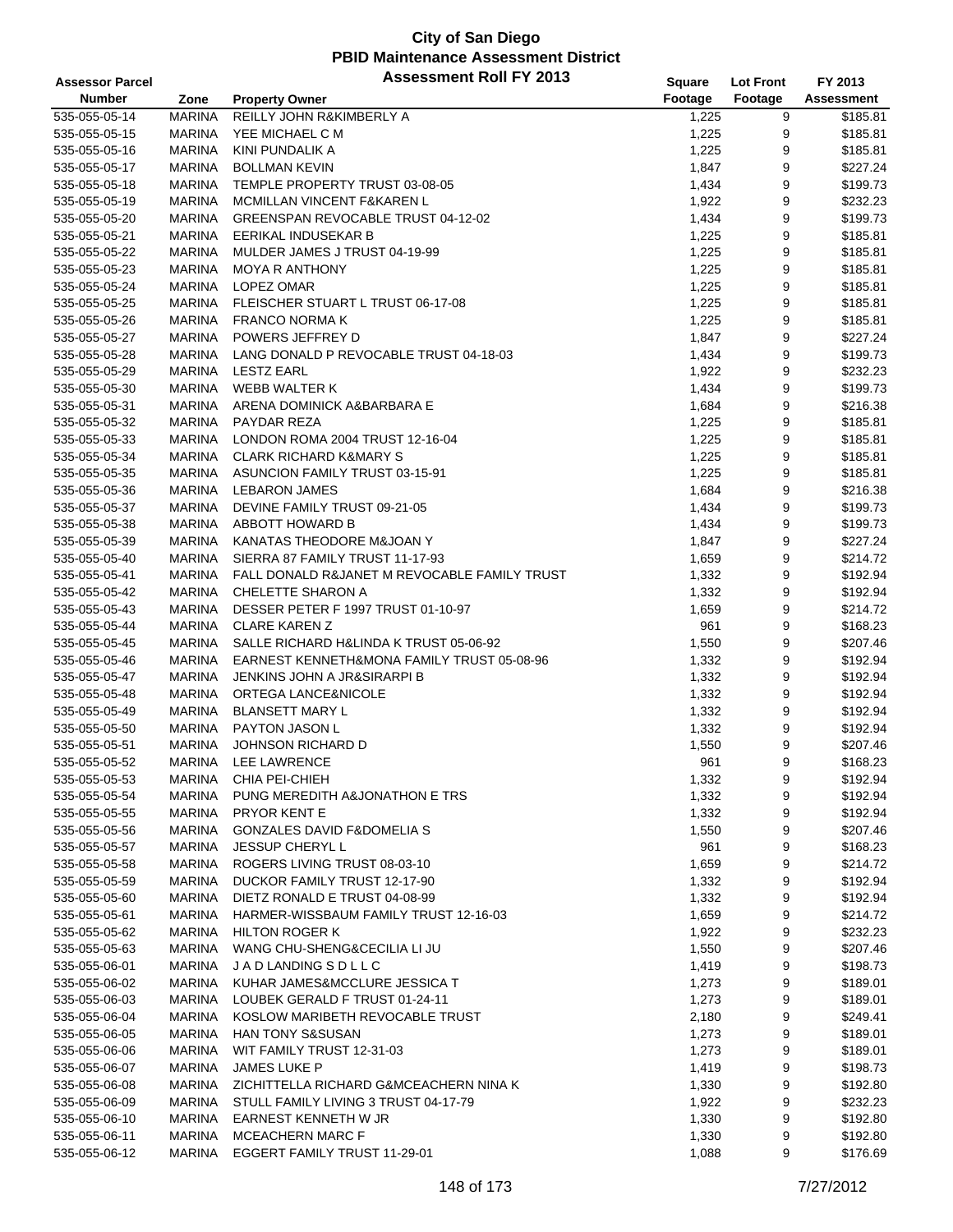| <b>Assessor Parcel</b> |               | <b>Assessment Roll FY 2013</b>              | <b>Square</b> | <b>Lot Front</b> | FY 2013           |
|------------------------|---------------|---------------------------------------------|---------------|------------------|-------------------|
| <b>Number</b>          | Zone          | <b>Property Owner</b>                       | Footage       | Footage          | <b>Assessment</b> |
| 535-055-06-13          | <b>MARINA</b> | MILLER MARCIA A TRUST 10-11-00              | 1,088         | 9                | \$176.69          |
| 535-055-06-14          | <b>MARINA</b> | MAKEEVER INVESTMENTS L P                    | 1,273         | 9                | \$189.01          |
| 535-055-06-15          | <b>MARINA</b> | MULLIN JOHN H&AHLQUIST SUSAN TRUST 05-28-08 | 1,273         | 9                | \$189.01          |
| 535-055-06-16          | <b>MARINA</b> | <b>RUBIN GARY M&amp;HELENE</b>              | 1,273         | 9                | \$189.01          |
| 535-055-06-17          | <b>MARINA</b> | CISCO LINDA A REVOCABLE 2002 TRUST          | 1,273         | 9                | \$189.01          |
| 535-055-06-18          | <b>MARINA</b> | <b>GOSNELL RACHEL A</b>                     | 1,273         | 9                | \$189.01          |
| 535-055-06-19          | <b>MARINA</b> | <b>MORRIS LEROY</b>                         | 1,273         | 9                | \$189.01          |
| 535-055-06-20          | <b>MARINA</b> | ROTSART STEVEN J JR                         | 1,088         | 9                | \$176.69          |
| 535-055-06-21          | <b>MARINA</b> | CHOONOO ELIZABETH J                         | 1,088         | 9                | \$176.69          |
| 535-055-06-22          | <b>MARINA</b> | <b>GARY CHERYL B</b>                        | 1,330         | 9                | \$192.80          |
| 535-055-06-23          | <b>MARINA</b> | POOLE ROBERT D (DP)                         | 1,330         | 9                | \$192.80          |
| 535-055-06-24          | <b>MARINA</b> | SCHULTZ FRANCES M TRUST 09-17-90            | 1,922         | 9                | \$232.23          |
| 535-055-06-25          | <b>MARINA</b> | HEMSTREET STEVEN R LIVING TRUST 12-22-88    | 1,330         | 9                | \$192.80          |
| 535-055-06-26          | <b>MARINA</b> | BERMAN FAMILY TRUST 08-04-04                | 1,273         | 9                | \$189.01          |
| 535-055-06-27          | <b>MARINA</b> | <b>SARVER ROBERT</b>                        | 1,273         | 9                | \$189.01          |
| 535-055-06-28          | <b>MARINA</b> | STANLEY FAMILY 2009 TRUST 08-06-09          | 1,273         | 9                | \$189.01          |
| 535-055-06-29          | <b>MARINA</b> | <b>BRANDLER BRIAN P</b>                     | 1,273         | 9                | \$189.01          |
| 535-055-06-30          | <b>MARINA</b> | <b>HARPER KIMBERLY</b>                      | 1,273         | 9                | \$189.01          |
| 535-055-06-31          | <b>MARINA</b> | MEADOWS BRANDON S TRUST 06-04-10            | 1,273         | 9                | \$189.01          |
| 535-055-06-32          | <b>MARINA</b> | MILLER SUSAN E 2005 TRUST 05-03-05          | 1,330         | 9                | \$192.80          |
|                        |               |                                             |               |                  |                   |
| 535-055-06-33          | <b>MARINA</b> | REIDELBACH CHARLES F JR TRUST 01-17-05      | 1,330         | 9                | \$192.80          |
| 535-055-06-34          | <b>MARINA</b> | DAVIS ROSS E&SISSIE L                       | 1,922         | 9                | \$232.23          |
| 535-055-06-35          | <b>MARINA</b> | <b>MAIR INGEBORG G</b>                      | 1,330         | 9                | \$192.80          |
| 535-055-06-36          | <b>MARINA</b> | <b>KEBLER CURTIS L</b>                      | 1,419         | 9                | \$198.73          |
| 535-055-06-37          | <b>MARINA</b> | <b>CALLAN ROSA C</b>                        | 1,273         | 9                | \$189.01          |
| 535-055-06-38          | <b>MARINA</b> | <b>TORRES LUIS A&amp;CARMEN L</b>           | 1,273         | 9                | \$189.01          |
| 535-055-06-39          | <b>MARINA</b> | KAKOS FAMILY TRUST 08-11-03                 | 2,180         | 9                | \$249.41          |
| 535-055-06-40          | <b>MARINA</b> | DYER ERIKA                                  | 1,273         | 9                | \$189.01          |
| 535-055-06-41          | <b>MARINA</b> | LAVERTY MAURA I                             | 1,273         | 9                | \$189.01          |
| 535-055-06-42          | <b>MARINA</b> | DEICAS EDUARDO B                            | 1,419         | 9                | \$198.73          |
| 535-055-06-43          | <b>MARINA</b> | <b>BAKER RALPH H&amp;KAREN S</b>            | 1,330         | 9                | \$192.80          |
| 535-055-06-44          | <b>MARINA</b> | <b>STEWART MICHAEL R&amp;JULIA</b>          | 1,922         | 9                | \$232.23          |
| 535-055-06-45          | <b>MARINA</b> | OLIVAL AZA K                                | 1,330         | 9                | \$192.80          |
| 535-055-06-46          | <b>MARINA</b> | PRONK ROXANNE                               | 1,330         | 9                | \$192.80          |
| 535-056-05-00          | <b>MARINA</b> | CRACKER FACTORY L L C                       | 24,872        | 200              | \$3,972.62        |
| 535-056-11-00          | <b>MARINA</b> | CITY OF SAN DIEGO REDEVELOPMENT AGENCY      | 0             | 0                | \$0.00            |
| 535-056-12-00          | <b>MARINA</b> | ROYSTER BUILDING FAMILY LTD PARTNERSHIP     | 8,583         | 150              | \$2,308.73        |
| 535-056-15-01          | <b>MARINA</b> | <b>JIMENEZ JORGE A</b>                      | 1,018         | 5                | \$125.70          |
| 535-056-15-02          | MARINA        | MILLS ANDREW REVOCABLE TRUST 10-18-07       | 735           | 5                | \$106.85          |
| 535-056-15-03          | <b>MARINA</b> | GEORGE TRUST 10-27-04                       | 735           | 5                | \$106.85          |
| 535-056-15-04          | <b>MARINA</b> | GONZALES CARMEN 2004 TRUST 10-12-04         | 735           | 5                | \$106.85          |
| 535-056-15-05          | MARINA        | LIM WAYLAND T TRUST 12-11-00                | 1,048         | 5                | \$127.70          |
| 535-056-15-06          | <b>MARINA</b> | ILIC BORIS FAMILY TRUST 12-17-05            | 1,048         | 5                | \$127.70          |
| 535-056-15-07          | <b>MARINA</b> | <b>LOSADA MIGUEL</b>                        | 1,048         | 5                | \$127.70          |
| 535-056-15-08          | <b>MARINA</b> | ADASTA LIVING TRUST 02-14-02                | 1,048         | 5                | \$127.70          |
| 535-056-15-09          | <b>MARINA</b> | LOSADA MIGUEL                               | 1,021         | 5                | \$125.90          |
| 535-056-15-10          | <b>MARINA</b> | PARRENT FAMILY 1992 TRUST 07-23-92          | 1,070         | 5                | \$129.17          |
| 535-056-15-11          | <b>MARINA</b> | LAFAUCI CHAD A                              | 1,016         | 5                | \$125.57          |
| 535-056-15-12          | <b>MARINA</b> | FULTON DON&JODEE FAMILY TRUST 02-23-00      | 735           | 5                | \$106.85          |
| 535-056-15-13          | <b>MARINA</b> | <b>CHERNISS DANIELLE C</b>                  | 735           | 5                | \$106.85          |
| 535-056-15-14          | MARINA        | DRAPER DOUGLAS&DEANNA                       | 735           | 5                | \$106.85          |
| 535-056-15-15          | <b>MARINA</b> | <b>HOOVER HOWARD JR&amp;TERESA</b>          | 735           | 5                | \$106.85          |
| 535-056-15-16          | MARINA        | LECHTENBERG FAMILY TRUST 02-05-86           | 735           | 5                | \$106.85          |
| 535-056-15-17          | MARINA        | DILULLO ANTHONY T TRUST 12-21-07            | 735           | 5                | \$106.85          |
| 535-056-15-18          | MARINA        | PINKSTON PATRICIA D                         | 1,018         | 5                | \$125.70          |
| 535-056-15-19          | <b>MARINA</b> | LIERSCH ANDREW F REVOCABLE TRUST 06-30-94   | 1,014         | 5                | \$125.44          |
| 535-056-15-20          | <b>MARINA</b> | ETSELL TED J                                | 1,071         | 5                | \$129.23          |
| 535-056-15-21          | <b>MARINA</b> | WILEY HOPE L 2003 FAMILY TRUST 11-11-97     | 1,048         | 5                | \$127.70          |
| 535-056-15-22          | <b>MARINA</b> | CACHO DAVID                                 | 1,048         | 5                | \$127.70          |
| 535-056-15-23          | MARINA        | <b>RIEGAL RENE</b>                          | 1,048         | 5                | \$127.70          |
| 535-056-15-24          | <b>MARINA</b> | CARMODY FAMILY REVOCABLE TRUST 01-27-09     | 1,052         | 5                | \$127.97          |
| 535-056-15-25          | <b>MARINA</b> | NIGRO JOHN J                                | 735           | 5                | \$106.85          |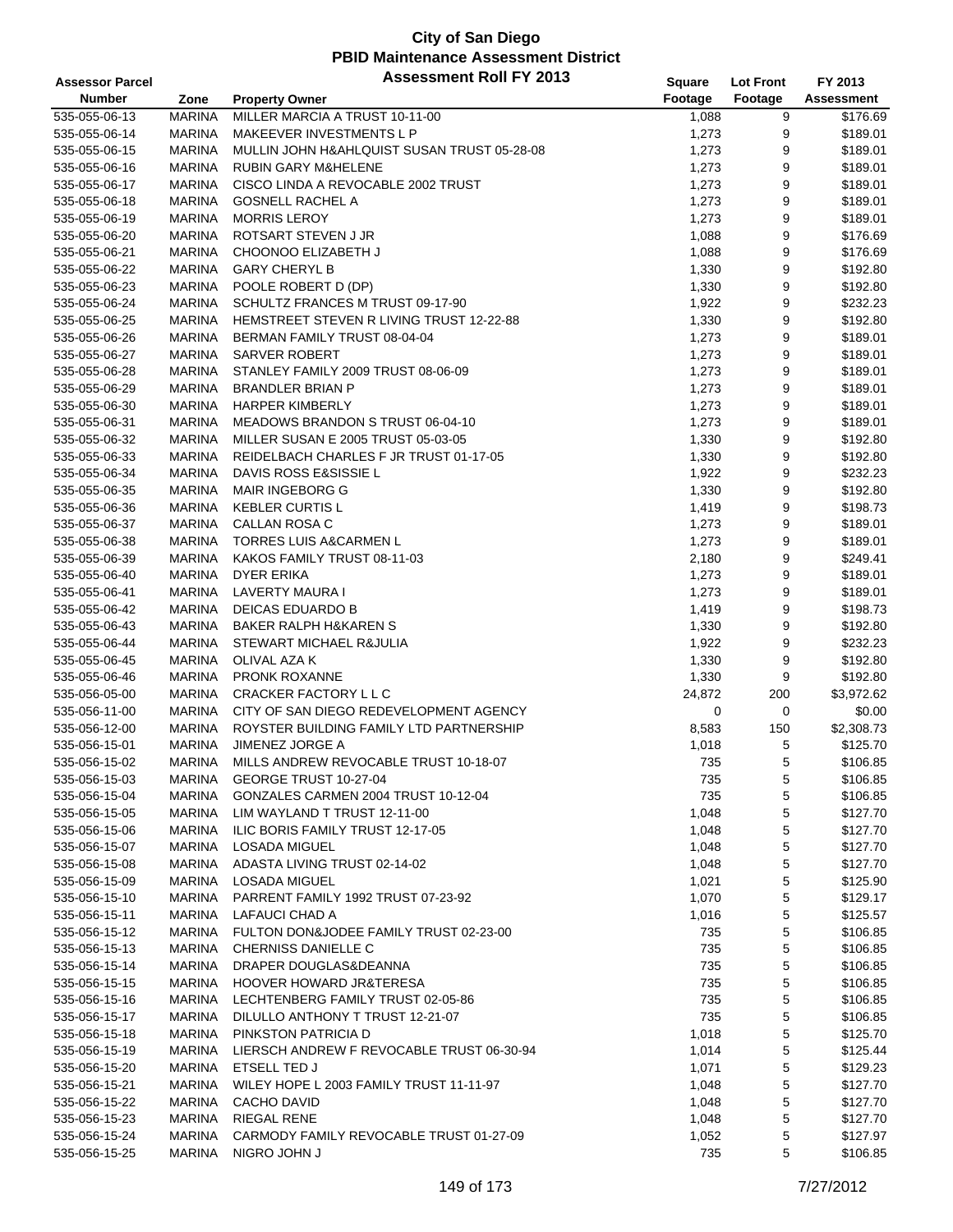| <b>Assessor Parcel</b> |               | <b>Assessment Roll FY 2013</b>                  | Square  | <b>Lot Front</b> | FY 2013           |
|------------------------|---------------|-------------------------------------------------|---------|------------------|-------------------|
| <b>Number</b>          | Zone          | <b>Property Owner</b>                           | Footage | Footage          | <b>Assessment</b> |
| 535-056-15-26          | <b>MARINA</b> | <b>DUNCAN MATTHEW</b>                           | 735     | 5                | \$106.85          |
| 535-056-15-27          | <b>MARINA</b> | <b>WONG MIDORI</b>                              | 735     | 5                | \$106.85          |
| 535-056-15-28          | <b>MARINA</b> | HUBER FAMILY CREDIT SHELTER TRUST               | 1,066   | 5                | \$128.90          |
| 535-056-15-29          | <b>MARINA</b> | SMITH REVOCABLE TRUST 06-15-90                  | 1,066   | 5                | \$128.90          |
| 535-056-15-30          | <b>MARINA</b> | <b>HANSON KIRSTEN S</b>                         | 1,066   | 5                | \$128.90          |
| 535-056-15-31          | <b>MARINA</b> | DEVORE JARROD&CHARLOTTE E                       | 1,066   | $\mathbf 5$      | \$128.90          |
| 535-056-15-32          | <b>MARINA</b> | HANSSEN FAMILY TRUST 07-31-91                   | 1,021   | 5                | \$125.90          |
| 535-056-15-33          | <b>MARINA</b> | <b>CONLEE ROGER L</b>                           | 1,070   | 5                | \$129.17          |
| 535-056-15-34          | <b>MARINA</b> | SALINAS DAGOBERTO JR&MICHELLE                   | 1,016   | 5                | \$125.57          |
| 535-056-15-35          | <b>MARINA</b> | VREM HILARY J TRUST 10-03-08                    | 735     | 5                | \$106.85          |
| 535-056-15-36          | <b>MARINA</b> | ANDERSON KRIS LIVING TRUST 04-08-10             | 735     | 5                | \$106.85          |
| 535-056-15-37          | <b>MARINA</b> | SEUFERT SPENCER T&HOLMES ELIZABETH Q            | 735     | 5                | \$106.85          |
| 535-056-15-38          | <b>MARINA</b> | WILSON MARILYN C TRUST 11-17-02                 | 735     | 5                | \$106.85          |
| 535-056-15-39          | <b>MARINA</b> | <b>CHIFARI THOMAS</b>                           | 735     | 5                | \$106.85          |
| 535-056-15-40          | <b>MARINA</b> | DIAZ RICHARD&CHRISTINE                          | 735     | 5                | \$106.85          |
| 535-056-15-41          | <b>MARINA</b> | FAWCETT HENRY F LIVING TRUST 09-21-07           | 1,035   | 5                | \$126.83          |
| 535-056-15-42          | <b>MARINA</b> | KONSTANZER A CHANDELLE                          | 1,038   | 5                | \$127.03          |
| 535-056-15-43          | <b>MARINA</b> | PETERS 2011 TRUST                               | 1,048   | 5                | \$127.70          |
| 535-056-15-44          | <b>MARINA</b> | NEUDECKER STEPHANIE S                           | 1,048   | 5                | \$127.70          |
| 535-056-15-45          | <b>MARINA</b> | JAMES E SCHNEIDER L L M INC                     | 1,066   | 5                | \$128.90          |
| 535-056-15-46          | <b>MARINA</b> | <b>HOLMES JUDITH A REVOCABLE TRUST 06-10-03</b> | 1,066   | 5                | \$128.90          |
| 535-056-15-47          | <b>MARINA</b> | LIA MARIE B TR                                  | 1,052   | 5                | \$127.97          |
| 535-056-15-48          | <b>MARINA</b> | <b>SEBOK EDWARD G</b>                           | 735     | 5                | \$106.85          |
| 535-056-15-49          | <b>MARINA</b> | <b>DEATON EDMUND I</b>                          | 735     | 5                | \$106.85          |
| 535-056-15-50          | <b>MARINA</b> | <b>BARBAKH SAOUD</b>                            | 735     | 5                | \$106.85          |
| 535-056-15-51          | <b>MARINA</b> | <b>ROUT TIM</b>                                 | 1,066   | 5                | \$128.90          |
| 535-056-15-52          | <b>MARINA</b> | PAWLAK TIMOTHY J                                | 1,066   | 5                | \$128.90          |
| 535-056-15-53          | <b>MARINA</b> | ROSENTHAL YUVAL&EVA                             | 1,066   | 5                | \$128.90          |
| 535-056-15-54          | <b>MARINA</b> | JONES R MICHAEL&STEFFENS CAROL L                | 1,066   | 5                | \$128.90          |
| 535-056-15-55          | <b>MARINA</b> | <b>CUSHMAN MITCHELL TR</b>                      | 1,021   | 5                | \$125.90          |
| 535-056-15-56          | <b>MARINA</b> | DELAPENA ANDREW D                               | 1,070   | 5                | \$129.17          |
| 535-056-15-57          | <b>MARINA</b> | REMER BRUCE&NAOMI TRUST 04-09-82                | 1,016   | 5                | \$125.57          |
| 535-056-15-58          | <b>MARINA</b> | ULLOA M R TRUST 06-08-95                        | 735     | 5                | \$106.85          |
| 535-056-15-59          | <b>MARINA</b> | PETRALIA JACK R JR                              | 735     | $\mathbf 5$      | \$106.85          |
| 535-056-15-60          | <b>MARINA</b> | <b>INUMERABLE BECKY</b>                         | 735     | 5                | \$106.85          |
| 535-056-15-61          | <b>MARINA</b> | LINDNER MARK A&DEBORAH L                        | 735     | 5                | \$106.85          |
| 535-056-15-62          | <b>MARINA</b> | <b>FALEJ JANA M</b>                             | 735     | 5                | \$106.85          |
| 535-056-15-63          | <b>MARINA</b> | <b>DUGOVIC CHRISTINE</b>                        | 735     | 5                | \$106.85          |
| 535-056-15-64          | <b>MARINA</b> | HARRISON PATRICK J&LYNCH ELEANOR W LIV TRUST    | 1,038   | 5                | \$127.03          |
| 535-056-15-65          | <b>MARINA</b> | <b>FISHER EVELINE R</b>                         | 1,038   | 5                | \$127.03          |
| 535-056-15-66          | <b>MARINA</b> | <b>STROTHER JAMES M</b>                         | 1,048   | 5                | \$127.70          |
| 535-056-15-67          | MARINA        | <b>KILLIAN BROOKE L</b>                         | 1,048   | 5                | \$127.70          |
| 535-056-15-68          | <b>MARINA</b> | WILKERSON KENNETH L&ELSA F REVOCABLE TRUST      | 1,066   | 5                | \$128.90          |
| 535-056-15-69          | <b>MARINA</b> | VARS JOHN J JR 1991 TRUST 03-13-91              | 1,066   | 5                | \$128.90          |
| 535-056-15-70          | <b>MARINA</b> | DEMARTINO JOSEPH W                              | 1,052   | 5                | \$127.97          |
| 535-056-15-71          | <b>MARINA</b> | MCDONNELL CHARLES&VICTORIA REVOCABLE TRUST      | 884     | 5                | \$116.78          |
| 535-056-15-72          | <b>MARINA</b> | RICCI ORLANDO                                   | 884     | 5                | \$116.78          |
| 535-056-15-73          | <b>MARINA</b> | KOCZERA BARBARA                                 | 884     | 5                | \$116.78          |
| 535-056-15-74          | <b>MARINA</b> | PEREZ VICTOR O& ELIZABETH V                     | 1,066   | 5                | \$128.90          |
| 535-056-15-75          | <b>MARINA</b> | HOFFMAN THEODORE J&SUSAN                        | 1,066   | 5                | \$128.90          |
| 535-056-15-76          | <b>MARINA</b> | LESSARD STEPHEN C                               | 1,066   | 5                | \$128.90          |
| 535-056-15-77          | <b>MARINA</b> | <b>GARCIA ANDRES E E</b>                        | 1,066   | 5                | \$128.90          |
| 535-056-15-78          | <b>MARINA</b> | KENDALL INTERVIVOS TRUST 08-09-88               | 1,021   | 5                | \$125.90          |
| 535-056-15-79          | <b>MARINA</b> | EMMANUEL IVOR M                                 | 1,070   | 5                | \$129.17          |
| 535-056-15-80          | <b>MARINA</b> | PITT PROPERTY VENTURE L L C                     | 1,016   | 5                | \$125.57          |
| 535-056-15-81          | MARINA        | RAND JANE TRUST 01-07-94                        | 884     | $\mathbf 5$      | \$116.78          |
| 535-056-15-82          | MARINA        | KELSEY GARY R&WINTERS ANDREA M                  | 884     | 5                | \$116.78          |
| 535-056-15-83          | <b>MARINA</b> | AVERY JILL L                                    | 884     | 5                | \$116.78          |
| 535-056-15-84          | <b>MARINA</b> | TEMPEL PROPERTY TRUST 06-09-96                  | 884     | 5                | \$116.78          |
| 535-056-15-85          | MARINA        | BUCKLEY DANA A SEPARATE PROPERTY TRUST          | 884     | 5                | \$116.78          |
| 535-056-15-86          | <b>MARINA</b> | SCHREYER DEAN M&SUSAN M                         | 884     | 5                | \$116.78          |
| 535-056-15-87          | <b>MARINA</b> | <b>NOLAN THERESA</b>                            | 1,035   | 5                | \$126.83          |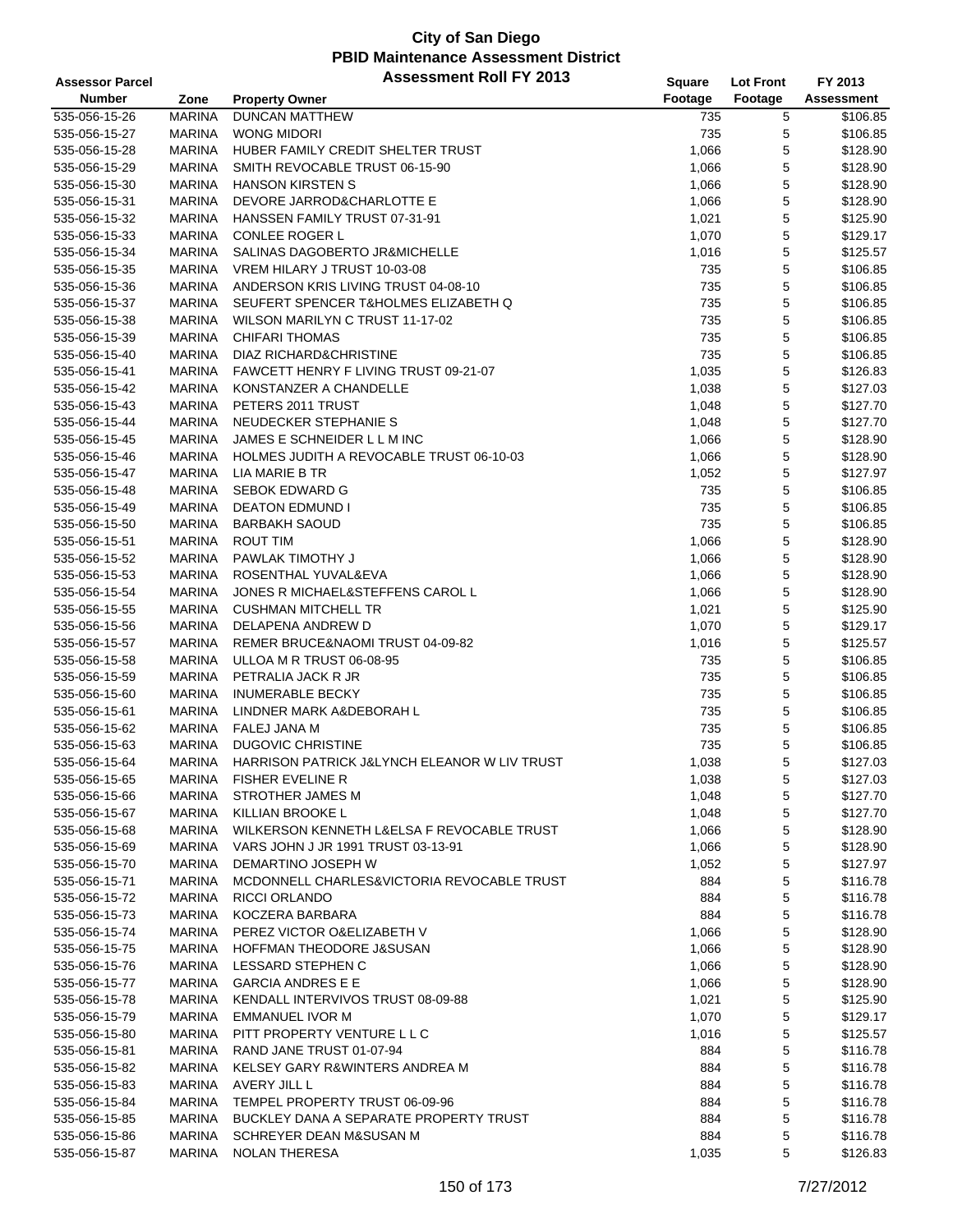| <b>Assessor Parcel</b> |               | <b>Assessment Roll FY 2013</b>                   | <b>Square</b> | <b>Lot Front</b>    | FY 2013     |
|------------------------|---------------|--------------------------------------------------|---------------|---------------------|-------------|
| <b>Number</b>          | Zone          | <b>Property Owner</b>                            | Footage       | Footage             | Assessment  |
| 535-056-15-88          | <b>MARINA</b> | <b>CAPILI DOMINGO&amp;LEAH</b>                   | 1,038         | 5                   | \$127.03    |
| 535-056-15-89          | <b>MARINA</b> | <b>BYRNS DOUGLAS B</b>                           | 1,048         | 5                   | \$127.70    |
| 535-056-15-90          | <b>MARINA</b> | <b>KILMER RENEE</b>                              | 1,048         | 5                   | \$127.70    |
| 535-056-15-91          | <b>MARINA</b> | PIZZINO PHILLIP JR                               | 1,066         | 5                   | \$128.90    |
| 535-056-15-92          | <b>MARINA</b> | MCCOY EDWARD F&NATALIE M                         | 1,066         | 5                   | \$128.90    |
| 535-056-16-01          | <b>MARINA</b> | CARRILLO JULIA A                                 | 1,018         | 5                   | \$125.70    |
| 535-056-16-02          | MARINA        | LANDY MICHAEL E                                  | 1,014         | 5                   | \$125.44    |
| 535-056-16-03          | <b>MARINA</b> | TAGGART WINIFRED E REVOCABLE LIVING TRUST        | 1,034         | 5                   | \$126.77    |
| 535-056-16-04          | <b>MARINA</b> | <b>KENNEY SOMMER C</b>                           | 1,024         | 5                   | \$126.10    |
| 535-056-16-05          | <b>MARINA</b> | POTTER MATTHEW M                                 | 735           | 5                   | \$106.85    |
| 535-056-16-06          | <b>MARINA</b> | PIERNO JENNIFER                                  | 1,034         | 5                   | \$126.77    |
| 535-056-16-07          | <b>MARINA</b> | CHAMBERS-DORAN PAULA REVOCABLE TRUST             | 1,024         | 5                   | \$126.10    |
| 535-056-16-08          | <b>MARINA</b> | KOCZERA BARBARA                                  | 735           | 5                   | \$106.85    |
| 535-056-16-09          | <b>MARINA</b> | DINGERSON BRETT&HEREDIA JOAN                     | 1,034         | 5                   | \$126.77    |
| 535-056-16-10          | <b>MARINA</b> | NGO IVY                                          | 1,024         | 5                   | \$126.10    |
| 535-056-16-11          | <b>MARINA</b> | GIAMETTA SALVATORE TRUST 07-28-98                | 884           | 5                   | \$116.78    |
| 535-064-16-00          | <b>MARINA</b> | MARKET STREET SQUARE <lf> CITY OF SAN DIEGO</lf> | 152,000       | 1000                | \$21,703.90 |
| 535-065-11-00          | <b>MARINA</b> | OLIVER MCMILLAN MARKET STREET L P                | 53,820        | 986                 | \$15,335.05 |
| 535-066-12-01          | <b>MARINA</b> | INVESTCAL RENAISSANCE L L C                      | 1,079         | 4                   | \$118.18    |
| 535-066-12-02          | <b>MARINA</b> | INVESTCAL RENAISSANCE L L C                      | 1,335         | 4                   | \$135.23    |
| 535-066-12-03          | <b>MARINA</b> | <b>INVESTCAL RENAISSANCE L L C</b>               | 1,313         | 4                   | \$133.77    |
| 535-066-12-04          | <b>MARINA</b> | INVESTCAL RENAISSANCE L L C                      | 2,698         | 4                   | \$226.01    |
| 535-066-12-05          | <b>MARINA</b> | <b>WALL STEVEN S</b>                             | 1,077         | 4                   | \$118.05    |
| 535-066-12-06          | <b>MARINA</b> | INVESTCAL RENAISSANCE L L C                      | 2,910         | 4                   | \$240.13    |
| 535-066-12-07          | <b>MARINA</b> | INVESTCAL RENAISSANCE L L C                      | 2,973         | 4                   | \$244.32    |
|                        | <b>MARINA</b> | KRASNY FAMILY 1998 TRUST 07-06-98                | 2,150         | 4                   | \$189.51    |
| 535-066-12-08          | <b>MARINA</b> | GALLI CLAIRE S REVOCABLE TRUST 06-19-08          |               | 4                   |             |
| 535-066-12-09          |               |                                                  | 1,963         |                     | \$177.06    |
| 535-066-12-10          | <b>MARINA</b> | <b>SEEMAN PHYLLIS</b>                            | 2,370         | 4                   | \$204.16    |
| 535-066-12-11          | <b>MARINA</b> | ALLEN GRAHAM INC                                 | 1,984         | 4                   | \$178.46    |
| 535-066-12-12          | <b>MARINA</b> | KLEINSMITH GERALD E TRUST 10-04-00               | 1,555         | 4                   | \$149.89    |
| 535-066-12-13          | <b>MARINA</b> | DAMICO ROBERT J REVOCABLE TRUST 09-10-98         | 2,306         | 4                   | \$199.90    |
| 535-066-12-14          | MARINA        | DISSANAYAKE SHEHAN B                             | 1,760         | 4                   | \$163.54    |
| 535-066-12-15          | <b>MARINA</b> | <b>WHITKINS TRUST</b>                            | 2,686         | 4                   | \$225.21    |
| 535-066-12-16          | <b>MARINA</b> | POLAKOFF GARY&CAROL 2006 TRUST                   | 1,827         | 4                   | \$168.00    |
| 535-066-12-17          | <b>MARINA</b> | SIMMONDS M ROSS SEPARATE PROPERTY TRUST          | 1,569         | 4                   | \$150.82    |
| 535-066-12-18          | <b>MARINA</b> | EPINOZA JOSE G                                   | 2,010         | 4                   | \$180.19    |
| 535-066-12-19          | <b>MARINA</b> | BROWN MARSHALL&MARILYN TRUST 06-01-01            | 1,539         | 4                   | \$148.82    |
| 535-066-12-20          | MARINA        | STEWART BONNIE A REVOCABLE TRUST 04-05-95        | 2,122         | 4<br>$\overline{4}$ | \$187.65    |
| 535-066-12-21          | <b>MARINA</b> | LOTZOF FAMILY TRUST 07-18-05                     | 1,514         |                     | \$147.16    |
| 535-066-12-22          | MARINA        | EASLEY FAMILY LIVING TRUST 04-02-97              | 1,534         | 4                   | \$148.49    |
| 535-066-12-23          | <b>MARINA</b> | PONTS GRETCHEN                                   | 1,829         | 4                   | \$168.13    |
| 535-066-12-24          | MARINA        | ROSENBLUM CRAIG S TRUST 05-22-06                 | 1,900         | 4                   | \$172.86    |
| 535-066-12-25          | <b>MARINA</b> | HARPER JOHN C JR TRUST 11-01-91                  | 1,647         | 4                   | \$156.01    |
| 535-066-12-26          | <b>MARINA</b> | ALTEVERS ROBERT JTRUST 02-13-02                  | 1,753         | 4                   | \$163.07    |
| 535-066-12-27          | <b>MARINA</b> | STAMBAUGH LARRY G&PAMELA                         | 1,891         | 4                   | \$172.26    |
| 535-066-12-28          | MARINA        | PIPCO DANIEL F REVOCABLE TRUST 11-14-11          | 2,831         | 4                   | \$234.87    |
| 535-066-12-29          | <b>MARINA</b> | CLARK VENN-WATSON REVOCABLE TRUST 02-13-12       | 1,990         | 4                   | \$178.86    |
| 535-066-12-30          | <b>MARINA</b> | <b>WALL STEVEN S</b>                             | 2,249         | 4                   | \$196.11    |
| 535-066-12-31          | MARINA        | MONTGOMERY MATTHEW P                             | 2,373         | 4                   | \$204.36    |
| 535-066-13-01          | <b>MARINA</b> | FATHEREE LIVING TRUST 10-11-99                   | 1,381         | 4                   | \$138.30    |
| 535-066-13-02          | <b>MARINA</b> | CATHCART MARILIA                                 | 1,634         | 4                   | \$155.15    |
| 535-066-13-03          | <b>MARINA</b> | <b>BUSCEMI BRIAN A</b>                           | 1,250         | 4                   | \$129.57    |
| 535-066-13-04          | <b>MARINA</b> | RADMAN REVOCABLE LIVING TRUST 12-22-87           | 1,295         | 4                   | \$132.57    |
| 535-066-13-05          | MARINA        | <b>TUBAO GERMINIANO F&amp;ANGELES M</b>          | 1,295         | 4                   | \$132.57    |
| 535-066-13-06          | <b>MARINA</b> | AHMADIAN SAEID&CARLA                             | 1,256         | 4                   | \$129.97    |
| 535-066-13-07          | MARINA        | TUBAO GERMINIANO F&ANGELES M                     | 1,710         | 4                   | \$160.21    |
| 535-066-13-08          | MARINA        | EHYA MANOU FAMILY TRUST 10-08-03                 | 1,700         | 4                   | \$159.54    |
| 535-066-13-09          | <b>MARINA</b> | PAYNE FAMILY TRUST 07-24-07                      | 1,237         | 4                   | \$128.71    |
| 535-066-13-10          | <b>MARINA</b> | ORTANEZ ARSENIO                                  | 1,295         | 4                   | \$132.57    |
| 535-066-13-11          | MARINA        | ALEXANDER DAVID                                  | 1,295         | 4                   | \$132.57    |
| 535-066-13-12          | MARINA        | SPIRA MARVIN A&PATRICIA G FAMILY TRUST           | 1,282         | 4                   | \$131.70    |
| 535-066-13-13          | <b>MARINA</b> | REISIN FAMILY TRUST 11-08-97                     | 1,731         | 4                   | \$161.61    |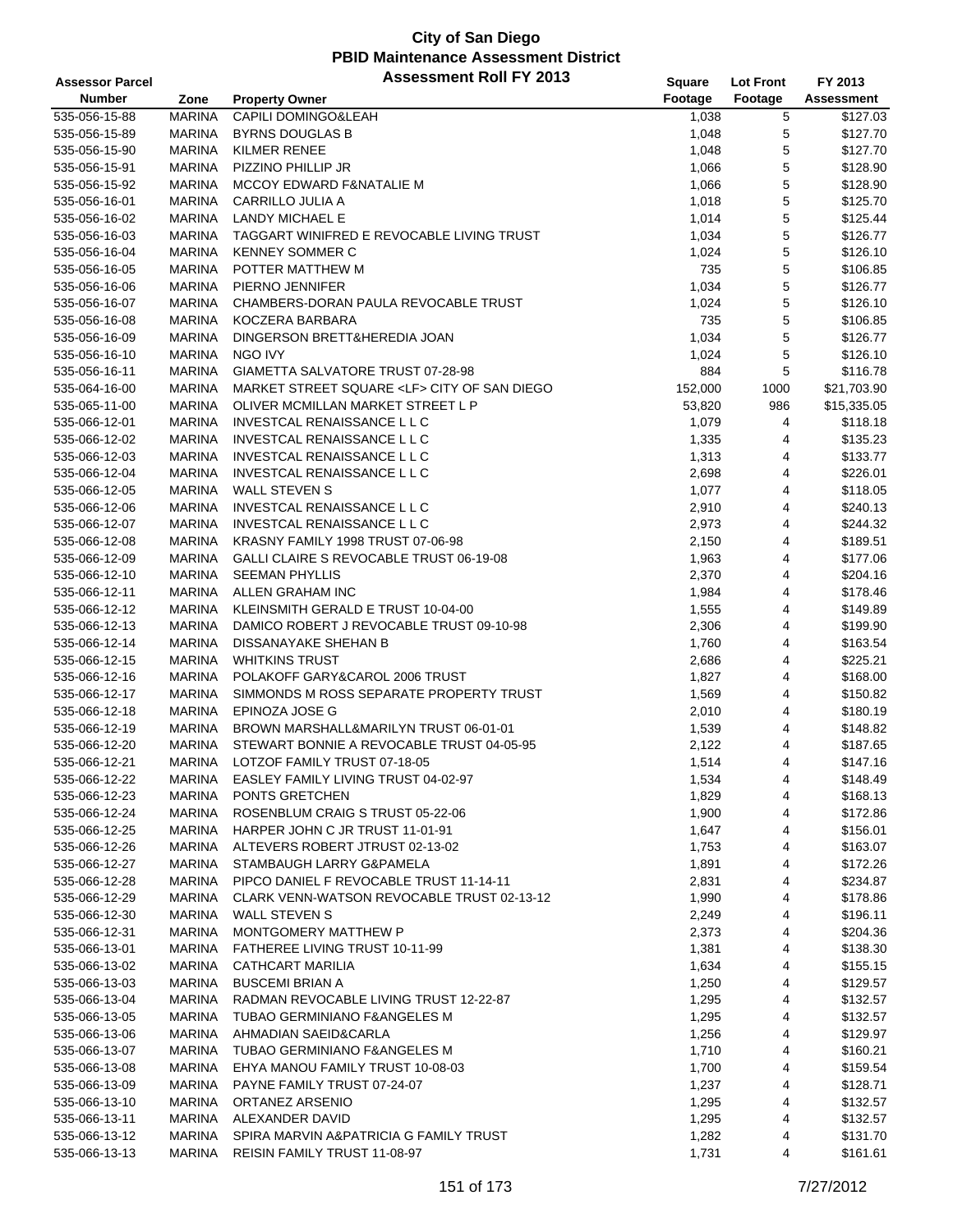| <b>Assessor Parcel</b> |               | <b>Assessment Roll FY 2013</b>                | Square  | <b>Lot Front</b> | FY 2013    |
|------------------------|---------------|-----------------------------------------------|---------|------------------|------------|
| <b>Number</b>          | Zone          | <b>Property Owner</b>                         | Footage | Footage          | Assessment |
| 535-066-13-14          | <b>MARINA</b> | PIRTLE WILLIAM&WILHELMINA TRUST 12-13-06      | 1,700   | 4                | \$159.54   |
| 535-066-13-15          | <b>MARINA</b> | GLASSMAN FAMILY TRUST 12-16-02                | 1,237   | 4                | \$128.71   |
| 535-066-13-16          | <b>MARINA</b> | DAVIS JOHN&JANICE                             | 1,295   | 4                | \$132.57   |
| 535-066-13-17          | <b>MARINA</b> | HSU RAYMOND TAH SHENG&LEE YI YING             | 1,295   | 4                | \$132.57   |
| 535-066-13-18          | <b>MARINA</b> | <b>CAMERON JEFFREY S</b>                      | 1,288   | 4                | \$132.10   |
| 535-066-13-19          | MARINA        | SZETO TONY YUK SANG TR                        | 1,753   | 4                | \$163.07   |
| 535-066-13-20          | MARINA        | CHANDLER KAY TRUST 06-26-01                   | 1,700   | 4                | \$159.54   |
| 535-066-13-21          | <b>MARINA</b> | REIDELBACH CHARLES F JR TRUST 01-17-05        | 1,237   | 4                | \$128.71   |
| 535-066-13-22          | <b>MARINA</b> | <b>MARTIN PENNY</b>                           | 1,295   | 4                | \$132.57   |
| 535-066-13-23          | <b>MARINA</b> | JOHNSTONE ROBERT G&BARBARA L                  | 1,295   | 4                | \$132.57   |
| 535-066-13-24          | MARINA        | <b>DIMOU GEORGIOS D</b>                       | 1,295   | 4                | \$132.57   |
| 535-066-13-25          | MARINA        | CORNICK FAMILY SURVIVORS 1992 TRUST 11-12-92  | 1,701   | 4                | \$159.61   |
| 535-066-13-26          | MARINA        | BAYER ROBERT C&MARY G                         | 1,700   | 4                | \$159.54   |
| 535-066-13-27          | MARINA        | <b>MORRIS CHRISTOPHER W</b>                   | 1,237   | 4                | \$128.71   |
| 535-066-13-28          | MARINA        | S D W HOLDINGS LTD                            | 1,295   | 4                | \$132.57   |
| 535-066-13-29          | MARINA        | LOTZOF LAWRENCE P TRUST 12-22-03              | 1,295   | 4                | \$132.57   |
| 535-066-13-30          | MARINA        | DADURIAN TANIEL&DOINA REVOCABLE TRUST         | 1,302   | 4                | \$133.04   |
| 535-066-13-31          | MARINA        | SMITH DALLAS&DIANE LIVING TRUST               | 1,657   | 4                | \$156.68   |
| 535-066-13-32          | <b>MARINA</b> | OSHAUGHNESSY JOHN L                           | 1,700   | 4                | \$159.54   |
| 535-066-13-33          | MARINA        | NOEHREN STEVEN A&CELIA                        | 1,237   | 4                | \$128.71   |
| 535-066-13-34          | <b>MARINA</b> | <b>CHUHARSKI STUART D</b>                     | 1,295   | 4                | \$132.57   |
| 535-066-13-35          | MARINA        | CALLAN DAVID T&YVONE REVOCABLE TRUST 10-15-07 | 1,295   | 4                | \$132.57   |
| 535-066-13-36          | MARINA        | FLICK FAMILY TRUST 3 09-25-07                 | 1,308   | 4                | \$133.44   |
| 535-066-13-37          | MARINA        | <b>SALAMI ALI</b>                             | 1,734   | 4                | \$161.81   |
| 535-066-13-38          | MARINA        | LONG FAMILY TRUST 05-19-99                    | 1,700   | 4                | \$159.54   |
| 535-066-13-39          | MARINA        | <b>FELCHLIN MICHAEL H</b>                     | 1,237   | 4                | \$128.71   |
| 535-066-13-40          | MARINA        | G J B TRUST 07-16-08                          | 1,295   | 4                | \$132.57   |
| 535-066-13-41          | MARINA        | <b>KELLOUGH KENT</b>                          | 1,295   | 4                | \$132.57   |
| 535-066-13-42          | MARINA        | RINGGOLD FAMILY HUNDREDFOLD TRUST             | 1,315   | 4                | \$133.90   |
| 535-066-13-43          | <b>MARINA</b> | PRIME LOCATION PROPERTIES L L C               | 1,158   | 4                | \$123.45   |
| 535-066-13-44          | MARINA        | SEPEHRI FAMILY TRUST 12-05-01                 | 1,103   | 4                | \$119.78   |
| 535-066-13-45          | <b>MARINA</b> | DIBA ALI A&LIDIA                              | 888     | 4                | \$105.46   |
| 535-066-13-46          | <b>MARINA</b> | BRUGGEMANS PAUL C TRUST 07-02-04              | 770     | 4                | \$97.60    |
| 535-066-13-47          | MARINA        | CIANFARANI-LINKENBACH TRUST 06-26-09          | 1,297   | 4                | \$132.70   |
| 535-066-13-48          | MARINA        | <b>CLARK MICHAEL B</b>                        | 1,298   | 4                | \$132.77   |
| 535-066-13-49          | MARINA        | PEREZ LUIS P&ACOSTA NADIA E L                 | 1,753   | 4                | \$163.07   |
| 535-066-14-01          | MARINA        | BORNSTEIN FAMILY TRUST 04-03-95               | 1,767   | 4                | \$164.01   |
| 535-066-14-02          | <b>MARINA</b> | MARSHALL PAUL G&NANCY P                       | 1,700   | 4                | \$159.54   |
| 535-066-14-03          | <b>MARINA</b> | <b>HUNTINGTON MARJORIE A</b>                  | 1,237   | 4                | \$128.71   |
| 535-066-14-04          | MARINA        | RAUE JOHN A&ROSLYN R FAMILY TRUST 11-10-00    | 1,281   | 4                | \$131.64   |
| 535-066-14-05          | MARINA        | <b>KLEINSMITH GERALD E</b>                    | 1,281   | 4                | \$131.64   |
| 535-066-14-06          | MARINA        | <b>ENGLE FAMILY TRUST 12-19-05</b>            | 1,328   | 4                | \$134.77   |
| 535-066-14-07          | MARINA        | MILBY THEODORE A TRUST 03-08-01               | 1,696   | 4                | \$159.28   |
| 535-066-14-08          | MARINA        | CARASIK TRUST 12-30-86                        | 1,700   | 4                | \$159.54   |
| 535-066-14-09          | MARINA        | SINGER AMIE                                   | 1,237   | 4                | \$128.71   |
| 535-066-14-10          | MARINA        | WAGNER BRIAN&SANDY                            | 1,281   | 4                | \$131.64   |
| 535-066-14-11          | MARINA        | ROSSBACH ROBERT L&NICOLETTE D                 | 1,281   | 4                | \$131.64   |
| 535-066-14-12          | MARINA        | ANDERSON ERIK T                               | 1,335   | 4                | \$135.23   |
| 535-066-14-13          | MARINA        | M C P LIMITED PTNSHP                          | 1,799   | 4                | \$166.14   |
| 535-066-14-14          | MARINA        | <b>GREEN SAMUEL&amp;STEINBERG SUZANNE</b>     | 1,700   | 4                | \$159.54   |
| 535-066-14-15          | MARINA        | HOYT CHARLES SEPARATE PROPERTY TRUST 10-14-08 | 1,237   | 4                | \$128.71   |
| 535-066-14-16          | MARINA        | FRYE REVOCABLE TRUST 08-25-00                 | 1,281   | 4                | \$131.64   |
| 535-066-14-17          | MARINA        | HENNESSEY P&J REVOCABLE TRUST 06-07-96        | 1,281   | 4                | \$131.64   |
| 535-066-14-18          | MARINA        | DREW JOSEPH A                                 | 1,341   | 4                | \$135.63   |
| 535-066-14-19          | MARINA        | PICONI JOHN&GLORIA SURVIVORS TRUST 05-21-07   | 1,724   | 4                | \$161.14   |
| 535-066-14-20          | MARINA        | BRODIE MARK C&MERL ELINOR R TRUST 02-17-09    | 1,713   | 4                | \$160.41   |
| 535-066-14-21          | MARINA        | MESSIEURS DAVALLON TRUST 12-18-02             | 1,259   | 4                | \$130.17   |
| 535-066-14-22          | MARINA        | MOSHTAGHI CAMERON&KARIMI SADIE                | 1,291   | 4                | \$132.30   |
| 535-066-14-23          | MARINA        | MILLER JAMES&MILLER PATRICIA REVOCABLE TRUST  | 1,291   | 4                | \$132.30   |
| 535-066-14-24          | MARINA        | ORTIZ JOHN M&BETTY                            | 1,370   | 4                | \$137.56   |
| 535-066-14-25          | MARINA        | ATIYA FADI W&SAWSAN I                         | 1,845   | 4                | \$169.20   |
| 535-066-14-26          | MARINA        | CLARK J ROBERT&BORSOTTI-CLARK LISA            | 1,713   | 4                | \$160.41   |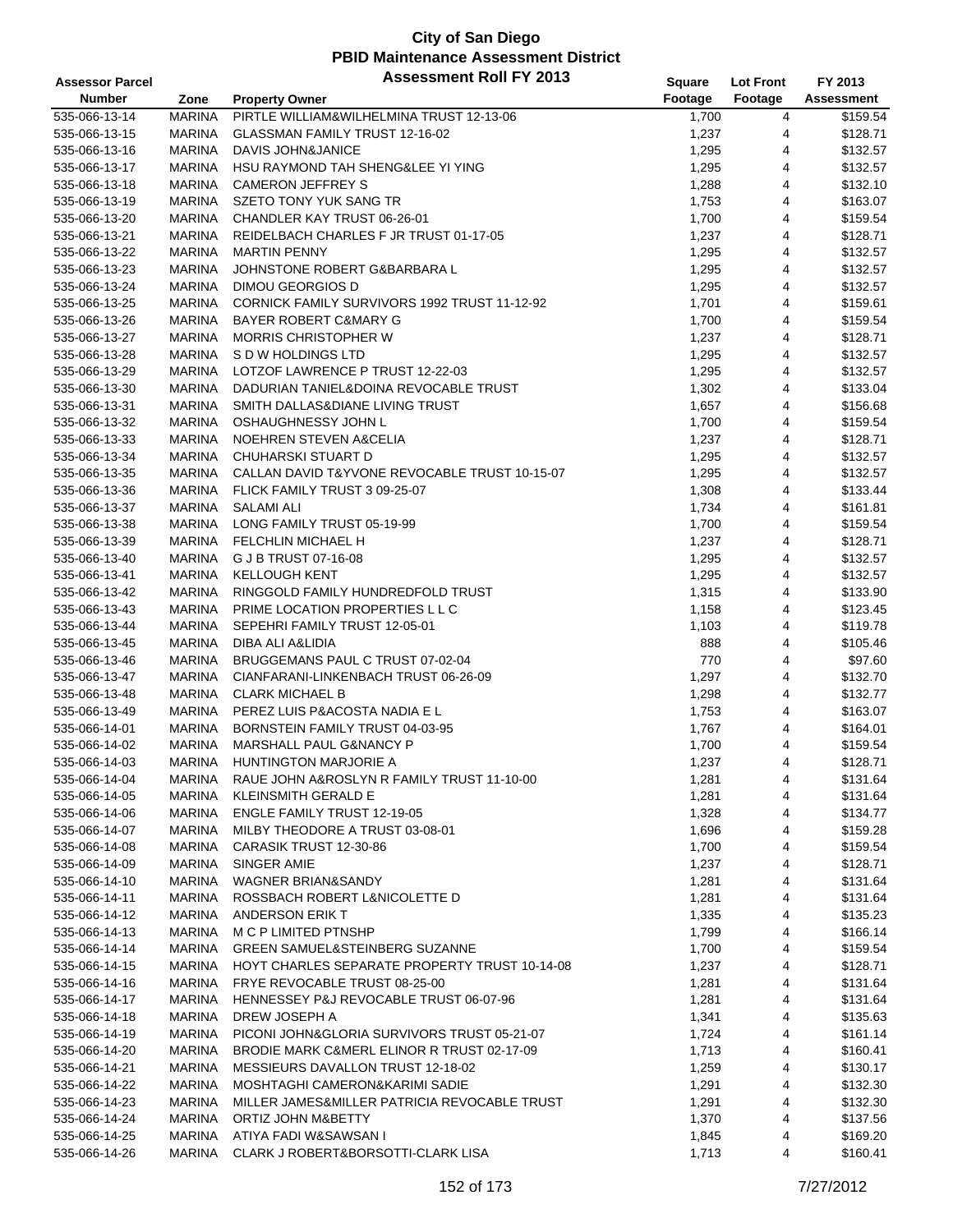| <b>Assessor Parcel</b> |               | <b>Assessment Roll FY 2013</b>                   | Square  | <b>Lot Front</b> | FY 2013    |
|------------------------|---------------|--------------------------------------------------|---------|------------------|------------|
| <b>Number</b>          | Zone          | <b>Property Owner</b>                            | Footage | Footage          | Assessment |
| 535-066-14-27          | <b>MARINA</b> | <b>MOSH CHRIS R</b>                              | 1,259   | 4                | \$130.17   |
| 535-066-14-28          | <b>MARINA</b> | BERHO LORENZO M                                  | 1,291   | 4                | \$132.30   |
| 535-066-14-29          | <b>MARINA</b> | KUPPER TRUST 10-15-04                            | 1,291   | 4                | \$132.30   |
| 535-066-14-30          | <b>MARINA</b> | <b>SHIBA TOM&amp;YURI</b>                        | 1,377   | 4                | \$138.03   |
| 535-066-14-31          | <b>MARINA</b> | <b>CAMPBELL MARY L</b>                           | 1,747   | 4                | \$162.67   |
| 535-066-14-32          | <b>MARINA</b> | KEETER FAMILY TRUST 01-14-05                     | 1,713   | 4                | \$160.41   |
| 535-066-14-33          | MARINA        | HABEGER MATTHEW 2011 TRUST R P 12-23-11 ET AL    | 1,259   | 4                | \$130.17   |
| 535-066-14-34          | <b>MARINA</b> | ZELLAR PATRICK D REVOCABLE TRUST 10-28-08        | 1,291   | 4                | \$132.30   |
| 535-066-14-35          | <b>MARINA</b> | MAY FAMILY TRUST 12-28-00                        | 1,291   | 4                | \$132.30   |
| 535-066-14-36          | <b>MARINA</b> | <b>CONNOLLY STEPHEN G</b>                        | 1,384   | 4                | \$138.50   |
| 535-066-14-37          | <b>MARINA</b> | BEINFEST LAWRENCE C&KATHRYN A                    | 1,878   | 4                | \$171.40   |
| 535-066-14-38          | <b>MARINA</b> | AMES PHILIP QUALIFIED PERSONAL RESIDENCE TRUST   | 1,713   | 4                | \$160.41   |
| 535-066-14-39          | <b>MARINA</b> | VANCE PAUL&JACQUELYN                             | 1,259   | 4                | \$130.17   |
| 535-066-14-40          | <b>MARINA</b> | MERGLER LIVING TRUST 10-21-93                    | 1,275   | 4                | \$131.24   |
| 535-066-14-41          | <b>MARINA</b> | HAYES PHILLIP N&MELISSA M FAMILY TRUST           | 1,274   | 4                | \$131.17   |
| 535-066-14-42          | <b>MARINA</b> | RADMAN ANTONIO&MARIA                             | 1,390   | 4                | \$138.90   |
| 535-066-15-01          | <b>MARINA</b> | HERNANDEZ ALEJANDRA S                            | 1,381   | 4                | \$138.30   |
| 535-066-15-02          | <b>MARINA</b> | <b>HAEMER JOSEPH</b>                             | 1,634   | 4                | \$155.15   |
| 535-066-15-03          | <b>MARINA</b> | PALME LAWRENCE E                                 | 1,250   | 4                | \$129.57   |
| 535-066-15-04          | <b>MARINA</b> | MCCOOL BRIAN C&MEGHAN C                          | 1,295   | 4                | \$132.57   |
| 535-066-15-05          | <b>MARINA</b> | FINN KENNETH E                                   | 1,295   | 4                | \$132.57   |
| 535-066-15-06          | <b>MARINA</b> | SANANO BENJAMIN I                                | 1,256   | 4                | \$129.97   |
| 535-066-15-07          | <b>MARINA</b> | WILLYARD VINCENT&AMY TRUST 01-21-04              | 1,710   | 4                | \$160.21   |
| 535-066-15-08          | <b>MARINA</b> | GREYSTONE TRUST 05-09-03                         | 1,700   | 4                | \$159.54   |
| 535-066-15-09          | <b>MARINA</b> | <b>MCNEILL ROBERT</b>                            | 1,237   | 4                | \$128.71   |
| 535-066-15-10          | <b>MARINA</b> | LPB INVESTMENTS LLC                              | 1,295   | 4                | \$132.57   |
| 535-066-15-11          | <b>MARINA</b> | IRWIN JAY&JUDY A                                 | 1,295   | 4                | \$132.57   |
| 535-066-15-12          | <b>MARINA</b> | HESTER CHARLES&DONNA 2005 TRUST                  | 1,282   | 4                | \$131.70   |
| 535-066-15-13          | <b>MARINA</b> | ATCHIKOVA ELENA TRUST 01-02-09                   | 1,731   | 4                | \$161.61   |
| 535-066-15-14          | <b>MARINA</b> | KOHN PETER&BARBARA                               | 1,700   | 4                | \$159.54   |
| 535-066-15-15          | <b>MARINA</b> | BUDAI FAMILY LIVING TRUST 02-04-10               | 1,237   | 4                | \$128.71   |
| 535-066-15-16          | MARINA        | KAPUR KRISHAN K&JACQULINE K                      | 1,295   | 4                | \$132.57   |
| 535-066-15-17          | <b>MARINA</b> | <b>KERRICK ROBERT V&amp;TERRY T</b>              | 1,295   | 4                | \$132.57   |
| 535-066-15-18          | <b>MARINA</b> | <b>HSU TSAI CHEN</b>                             | 1,288   | 4                | \$132.10   |
| 535-066-15-19          | MARINA        | <b>HUANG MARK</b>                                | 1,753   | 4                | \$163.07   |
| 535-066-15-20          | <b>MARINA</b> | <b>GRUNDY JAMES R</b>                            | 1,700   | 4                | \$159.54   |
| 535-066-15-21          | <b>MARINA</b> | LA CUESTA PROPERTIES L L C                       | 1,237   | 4                | \$128.71   |
| 535-066-15-22          | MARINA        | MANWARING FAMILY TRUST 11-06-90                  | 1,295   | 4                | \$132.57   |
| 535-066-15-23          | <b>MARINA</b> | SHEV ELLIOT L                                    | 1,295   | 4                | \$132.57   |
| 535-066-15-24          | MARINA        | HIGGS LYNDA A LIVING TRUST 06-19-10              | 1,295   | 4                | \$132.57   |
| 535-066-15-25          | MARINA        | ARELLANO REYNALDO&ROWENA FAMILY 2005 TRUST       | 1,701   | 4                | \$159.61   |
| 535-066-15-26          | <b>MARINA</b> | RONAN FAMILY TRUST 05-11-05                      | 1,700   | 4                | \$159.54   |
| 535-066-15-27          | <b>MARINA</b> | WHALEN KENNETH J TRUST 07-01-05                  | 1,237   | 4                | \$128.71   |
| 535-066-15-28          | <b>MARINA</b> | MORAN MATTHEW E&VERONICA D                       | 1,295   | 4                | \$132.57   |
| 535-066-15-29          | <b>MARINA</b> | WIRFEL JOHN C                                    | 1,295   | 4                | \$132.57   |
| 535-066-15-30          | MARINA        | WEQYAN BADER A&ALSABAH HANAN                     | 1,302   | 4                | \$133.04   |
| 535-066-15-31          | <b>MARINA</b> | <b>GONZALEZ MARTIN A</b>                         | 1,657   | 4                | \$156.68   |
| 535-066-15-32          | <b>MARINA</b> | SILVER-HILL FAMILY TRUST 02-08-02                | 1,700   | 4                | \$159.54   |
| 535-066-15-33          | MARINA        | SADIGHI BIJAN&GLADYS                             | 1,237   | 4                | \$128.71   |
| 535-066-15-34          | <b>MARINA</b> | EASLEY FAMILY REVOCABLE LIVING TRUST 08-03-01    | 1,295   | 4                | \$132.57   |
| 535-066-15-35          | <b>MARINA</b> | MORGAN JOSEPH B&HILTRUD E                        | 1,295   | 4                | \$132.57   |
| 535-066-15-36          | MARINA        | CONTOPULOS LIVING TRUST 2004 03-16-04            | 1,308   | 4                | \$133.44   |
| 535-066-15-37          | <b>MARINA</b> | VILLA RICHARD A& THOUSAND JACQUELINE S LIV TRUST | 1,734   | 4                | \$161.81   |
| 535-066-15-38          | <b>MARINA</b> | <b>BALL JENIFER D</b>                            | 1,700   | 4                | \$159.54   |
| 535-066-15-39          | <b>MARINA</b> | UNDERWOOD CHARLES R&PEGGY C                      | 1,237   | 4                | \$128.71   |
| 535-066-15-40          | MARINA        | ROBERTS DAVE LIVING TRUST 06-29-11               | 1,295   | 4                | \$132.57   |
| 535-066-15-41          | MARINA        | JONES FAMILY TRUST 09-21-94                      | 1,295   | 4                | \$132.57   |
| 535-066-15-42          | <b>MARINA</b> | EARNHART JOHN&DIANA FAMILY TRUST 04-22-88        | 1,315   | 4                | \$133.90   |
| 535-066-15-43          | <b>MARINA</b> | KOURY PAUL&B                                     | 1,158   | 4                | \$123.45   |
| 535-066-15-44          | MARINA        | CLARK/MOLDENHAUER TRUST 09-18-90                 | 1,103   | 4                | \$119.78   |
| 535-066-15-45          | <b>MARINA</b> | HELLER FAMILY REVOCABLE TRUST 03-29-99           | 888     | 4                | \$105.46   |
| 535-066-15-46          | <b>MARINA</b> | LOPEZ MICHELLE E                                 | 770     | 4                | \$97.60    |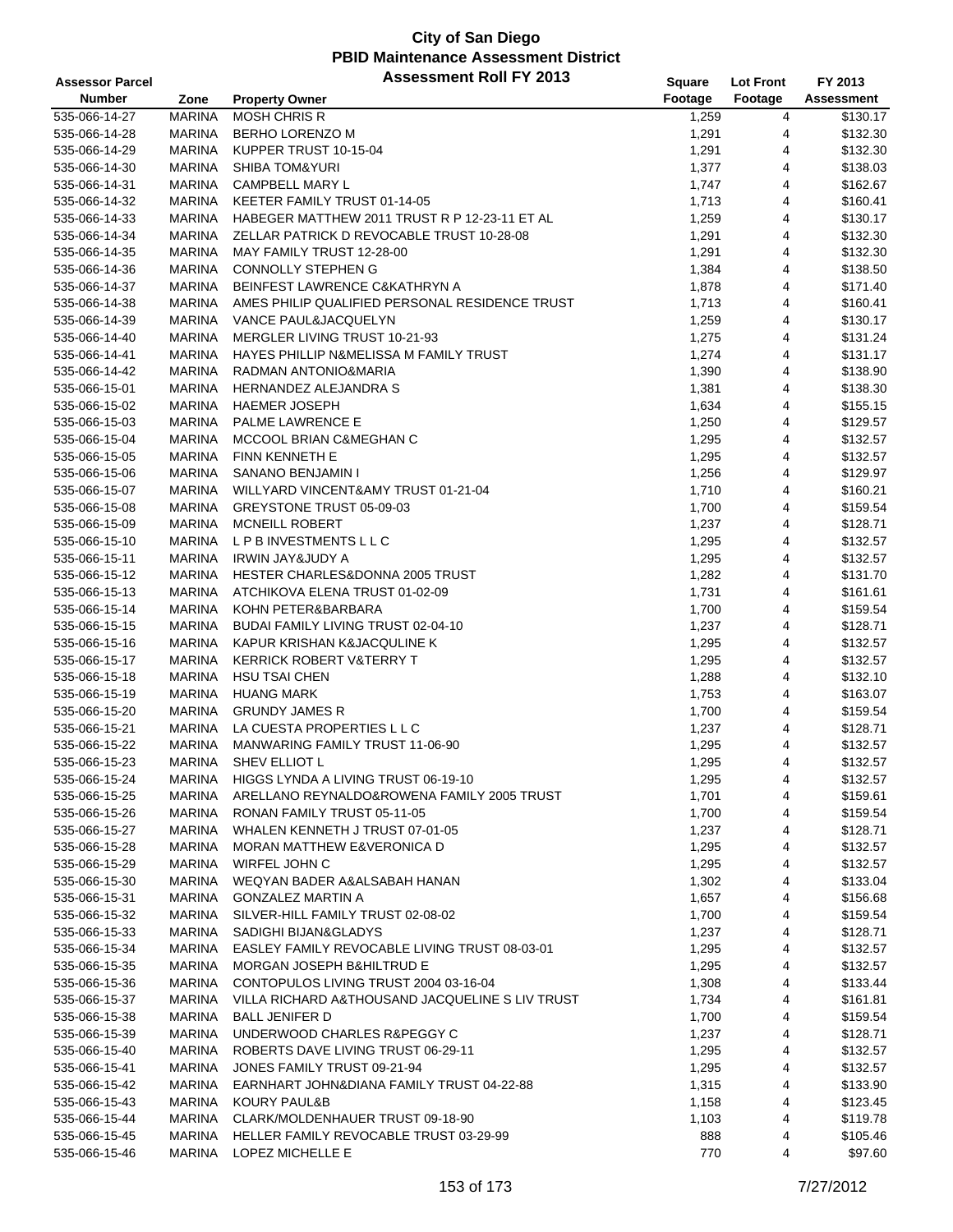| <b>Assessor Parcel</b> |               | <b>Assessment Roll FY 2013</b>           | Square  | <b>Lot Front</b> | FY 2013           |
|------------------------|---------------|------------------------------------------|---------|------------------|-------------------|
| <b>Number</b>          | Zone          | <b>Property Owner</b>                    | Footage | Footage          | <b>Assessment</b> |
| 535-066-15-47          | <b>MARINA</b> | <b>GUPTA PADIMINI S</b>                  | 1,297   | 4                | \$132.70          |
| 535-066-15-48          | <b>MARINA</b> | ADAMS JOHN F&LINDA I                     | 1,298   | 4                | \$132.77          |
| 535-066-15-49          | <b>MARINA</b> | LIU LON-CHANG&PEI-JAR                    | 1,753   | 4                | \$163.07          |
| 535-066-16-01          | <b>MARINA</b> | KOURY PAUL&BARBARA                       | 1,767   | 4                | \$164.01          |
| 535-066-16-02          | <b>MARINA</b> | <b>LLAMAS VICTOR M</b>                   | 1,700   | 4                | \$159.54          |
| 535-066-16-03          | <b>MARINA</b> | TEO CHIEW S&NG ANGELIA S                 | 1,237   | 4                | \$128.71          |
| 535-066-16-04          | MARINA        | KHOSROVI HOUMAN TRUST 05-28-10           | 1,281   | 4                | \$131.64          |
| 535-066-16-05          | <b>MARINA</b> | TERHUNE GENTRY G 1999 TRUST 12-09-99     | 1,281   | 4                | \$131.64          |
| 535-066-16-06          | <b>MARINA</b> | WILSON FAMILY REVOCABLE TRUST 02-25-02   | 1,328   | 4                | \$134.77          |
| 535-066-16-07          | MARINA        | LIVENGOOD FAMILY TRUST 05-09-03          | 1,696   | 4                | \$159.28          |
| 535-066-16-08          | <b>MARINA</b> | SCHUEREN PAUL W&MICHELLE                 | 1,700   | 4                | \$159.54          |
| 535-066-16-09          | <b>MARINA</b> | CAMERON JEFFREY R&CAMERON V FAMILY TRUST | 1,237   | 4                | \$128.71          |
| 535-066-16-10          | MARINA        | RUTKIN CAROL I TRUST 03-28-00            | 1,281   | 4                | \$131.64          |
| 535-066-16-11          | <b>MARINA</b> | JONES PETER C&KATHLEEN Z                 | 1,281   | 4                | \$131.64          |
| 535-066-16-12          | <b>MARINA</b> | KJ DOWNTOWN PROPERTIES LLC               | 1,335   | 4                | \$135.23          |
| 535-066-16-13          | <b>MARINA</b> | BRANIFF WILLIAM&PAULINE TRUST 09-30-11   | 1,799   | 4                | \$166.14          |
| 535-066-16-14          | <b>MARINA</b> | VIBAL LILIOSA D                          | 1,700   | 4                | \$159.54          |
| 535-066-16-15          | <b>MARINA</b> | DARBY BARBARA A LIVING TRUST II 09-26-77 | 1,237   | 4                | \$128.71          |
| 535-066-16-16          | <b>MARINA</b> | MOSHTAGHI CAMERON&KARIMI SAIDE           | 1,281   | 4                | \$131.64          |
| 535-066-16-17          | <b>MARINA</b> | ZIATABARI KHOSROW&PARIDOKHT              | 1,281   | 4                | \$131.64          |
| 535-066-16-18          | MARINA        | VASSEGHI MAHYAR M                        | 1,341   | 4                | \$135.63          |
| 535-066-16-19          | <b>MARINA</b> | WAHLIN JAY D&KRISTINE M                  | 1,724   | 4                | \$161.14          |
| 535-066-16-20          | <b>MARINA</b> | VIDAL JORGE                              | 1,713   | 4                | \$160.41          |
| 535-066-16-21          | MARINA        | KLEINSMITH GERALD E                      | 1,259   | 4                | \$130.17          |
| 535-066-16-22          | <b>MARINA</b> | STOICHEV-MANCHEVA FAMILY TRUST 08-25-04  | 1,291   | 4                | \$132.30          |
| 535-066-16-23          | <b>MARINA</b> | <b>SAFIRI PARSIN</b>                     | 1,291   | 4                | \$132.30          |
| 535-066-16-24          | <b>MARINA</b> | NIBLACK RICHARD&HEDY TRUST A 02-14-92    | 1,370   | 4                | \$137.56          |
| 535-066-16-25          | <b>MARINA</b> | GREEN FAMILY TRUST 10-08-97              | 1,845   | 4                | \$169.20          |
| 535-066-16-26          | <b>MARINA</b> | OBOYLE-LITMAN FAMILY TRUST 06-01-94      | 1,713   | 4                | \$160.41          |
| 535-066-16-27          | <b>MARINA</b> | BENNETT JOHN TRUST 09-23-05              | 1,259   | 4                | \$130.17          |
| 535-066-16-28          | <b>MARINA</b> | METARO TRUST 09-16-08                    | 1,291   | 4                | \$132.30          |
| 535-066-16-29          | MARINA        | METARO TRUST 09-16-08                    | 1,291   | 4                | \$132.30          |
| 535-066-16-30          | <b>MARINA</b> | <b>BAZUA MIGUEL A G</b>                  | 1,377   | 4                | \$138.03          |
| 535-066-16-31          | <b>MARINA</b> | ROTH DAVID M&LISA J JOINT LIVING TRUST   | 1,747   | 4                | \$162.67          |
| 535-066-16-32          | MARINA        | RIGOLI MARIA E G TRUST 08-17-11          | 1,713   | 4                | \$160.41          |
| 535-066-16-33          | MARINA        | CHAN SUSAN FAMILY TRUST 02-22-05         | 1,259   | 4                | \$130.17          |
| 535-066-16-34          | MARINA        | <b>MICHAUD GERARD L</b>                  | 1,291   | 4                | \$132.30          |
| 535-066-16-35          | MARINA        | <b>FREER GRAHAM R&amp;DIANE A</b>        | 1,291   | 4                | \$132.30          |
| 535-066-16-36          | <b>MARINA</b> | <b>EATON DANIEL E</b>                    | 1,384   | $\overline{4}$   | \$138.50          |
| 535-066-16-37          | MARINA        | SMISER ELIZABETH A TRUST 11-26-07        | 1,878   | 4                | \$171.40          |
| 535-066-16-38          | <b>MARINA</b> | HODJATIE FAMILY TRUST 06-13-94           | 1,713   | 4                | \$160.41          |
| 535-066-16-39          | <b>MARINA</b> | JOHNSON SHANNON JOHN                     | 1,259   | 4                | \$130.17          |
| 535-066-16-40          | <b>MARINA</b> | <b>KRAMER MARK E</b>                     | 1,275   | 4                | \$131.24          |
| 535-066-16-41          | <b>MARINA</b> | LUCILLE FAMILY TRUST 01-26-88            | 1,274   | 4                | \$131.17          |
| 535-066-16-42          | <b>MARINA</b> | SMISER ELIZABETH A TRUST 11-26-07        | 1,390   | 4                | \$138.90          |
| 535-066-17-01          | MARINA        | AL-GHANIM NOURA F                        | 3,878   | 4                | \$304.60          |
| 535-066-17-02          | <b>MARINA</b> | <b>BOVEE COURTLAND L</b>                 | 3,783   | 4                | \$298.27          |
| 535-066-17-03          | MARINA        | ZIGARMI PATRICIA TRUST 12-14-06          | 3,731   | 4                | \$294.81          |
| 535-066-17-04          | <b>MARINA</b> | SMITH JEFF                               | 4,528   | 4                | \$347.89          |
| 535-066-17-05          | <b>MARINA</b> | PDSLP                                    | 4,391   | 4                | \$338.76          |
| 535-066-17-06          | <b>MARINA</b> | WING PENNY E FAMILY TRUST 11-09-01       | 4,455   | 4                | \$343.03          |
| 535-066-18-01          | MARINA        | ROSE ALLAN&NORINE                        | 2,099   | 4                | \$186.12          |
| 535-066-18-02          | <b>MARINA</b> | DEMPSEY TODD L TRUST 05-15-92            | 2,036   | 4                | \$181.92          |
| 535-066-18-03          | <b>MARINA</b> | KALLA RADOSLAV                           | 2,032   | 4                | \$181.65          |
| 535-066-18-04          | <b>MARINA</b> | RAMIREZ MARIO R&CLAUDIA M                | 4,528   | 4                | \$347.89          |
| 535-066-18-05          | <b>MARINA</b> | LXS 2005-7N TRUST FUND                   | 2,099   | 4                | \$186.12          |
| 535-066-18-06          | MARINA        | WILLEY-TARTRE TRUST 08-17-06             | 1,941   | 4                | \$175.59          |
| 535-066-18-07          | <b>MARINA</b> | MCCORMICK PATRICK W&CAROLYN B            | 2,032   | 4                | \$181.65          |
| 535-066-18-08          | <b>MARINA</b> | PALAZZO DE CIELO TRUST 07-12-10          | 4,391   | 4                | \$338.76          |
| 535-066-18-09          | MARINA        | COHN D&L FAMILY TRUST 10-28-99           | 4,455   | 4                | \$343.03          |
| 535-071-02-00          | <b>MARINA</b> | <b>BOSA CALIFORNIA L L C</b>             | 2,841   | 114              | \$1,509.41        |
| 535-071-03-00          | MARINA        | BOSA CALIFORNIA L L C                    | 8,683   | 290              | \$3,936.69        |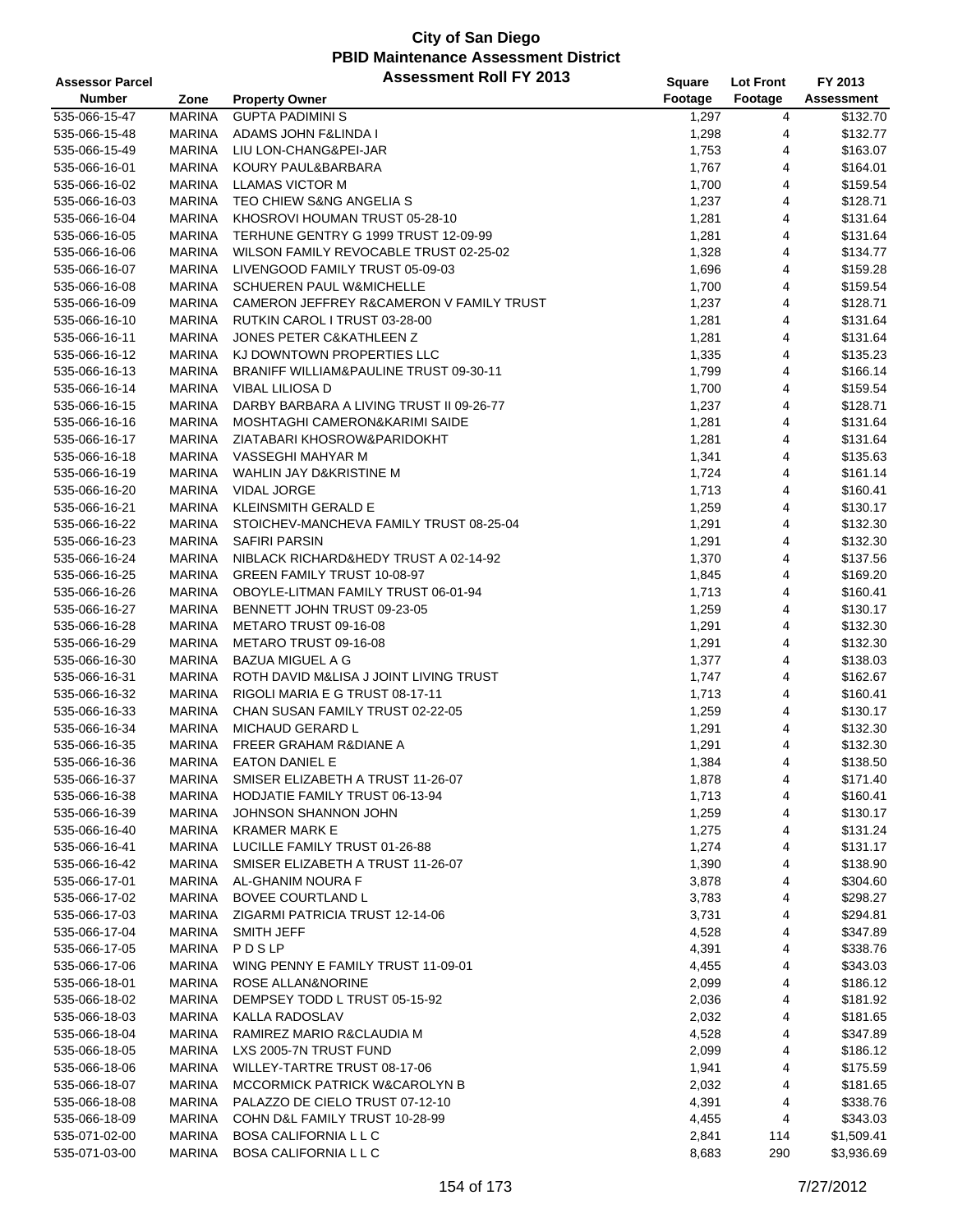| Footage<br><b>Number</b><br>Footage<br>Zone<br><b>Property Owner</b><br>535-071-04-01<br><b>MARINA</b><br>LASALA STEPHEN R JR<br>1,633<br>3<br>1,438<br>3<br>535-071-04-02<br><b>MARINA</b><br><b>EZERZER RAN</b><br>3<br>535-071-05-01<br><b>MARINA</b><br>WELCHER HOWARD E&WANDA G LIVING TRUST<br>1,247<br>3<br>535-071-05-02<br><b>MARINA</b><br>BERGMAN DAVID&VIRGINIA R<br>897<br>3<br>535-071-05-03<br><b>MARINA</b><br>FREED DAVID N<br>1,230<br>3<br>535-071-05-04<br><b>MARINA</b><br>KNOSS RYAN K<br>1,954<br>3<br><b>MARINA</b><br>BENYAMIN SHAMSHOUM S&KAY L TRUST<br>1,234<br>535-071-05-05<br>3<br>535-071-05-06<br><b>MARINA</b><br><b>CHARLES REBECCA M</b><br>1,228<br>3<br><b>MARINA</b><br>535-071-05-07<br>SINCLAIR PETER B&KIRBY MARY E<br>1,249<br>3<br><b>MARINA</b><br>MCCLURKEN MACHINERY INC<br>535-071-06-01<br>1,710<br>3<br>535-071-06-02<br><b>MARINA</b><br>CARLEBACH ZALMAN&NECHAMA D<br>1,640<br>3<br><b>MARINA</b><br>535-071-06-03<br>PISCIOTTA RAYMOND L&GEORGIA L FAM REVOC TRUST<br>2,070<br>3<br><b>MARINA</b><br>KARLOVSKY FAMILY TRUST 02-04-04<br>535-071-06-04<br>1,770<br>3<br>535-071-06-05<br><b>MARINA</b><br>VARELA ESTEBAN&MAGDA V M D FAM REVOC TRUST<br>1,770<br>\$152.62<br>3<br>535-071-06-06<br><b>MARINA</b><br><b>BURKE FRANCIS P&amp;FRANCES L</b><br>\$170.94<br>2,045<br>3<br><b>MARINA</b><br>EPSTEIN R MARK LIVING TRUST 02-11-08<br>1,770<br>\$152.62<br>535-071-06-07<br>3<br>535-071-06-08<br><b>MARINA</b><br><b>CHRISTENSON LESA</b><br>\$136.31<br>1,525<br>3<br>535-071-07-01<br><b>MARINA</b><br><b>BRAY J KENT</b><br>1,036<br>\$103.74<br>3<br>535-071-07-02<br><b>MARINA</b><br>DUBEY LON TRUST 08-11-10<br>1,301<br>\$121.39<br>3<br><b>MARINA</b><br>535-071-07-03<br><b>FANG CHIH-SHANG&amp;LIN CHIA FANG</b><br>1,215<br>\$115.66<br>3<br><b>MARINA</b><br>WEINBERG MICHAEL&ANITA TRUST 08-11-05<br>\$137.57<br>535-071-07-04<br>1,544<br>3<br>535-071-07-05<br><b>MARINA</b><br><b>HOLYFIELD JOE G&amp;LINDA S</b><br>\$117.66<br>1,245<br>3<br><b>GERKE D P L L C</b><br>535-071-07-06<br><b>MARINA</b><br>1,036<br>\$103.74<br>3<br><b>MARINA</b><br>LIPPITT JOHN&LINDA FAMILY TRUST 10-24-03<br>535-071-07-07<br>1,301<br>3<br>535-071-07-08<br><b>MARINA</b><br><b>RUMBAUGH ROBERT</b><br>1,215<br>3<br>535-071-07-09<br><b>MARINA</b><br><b>WALKER FAMILY TRUST 10-14-05</b><br>1,544<br>3<br><b>MARINA</b><br>JOUHAL AMARDEV S<br>535-071-07-10<br>1,245<br>3<br>535-071-07-11<br><b>MARINA</b><br>EIN-MOGHASSEMI MOJTABA<br>1,036<br>3<br>535-071-07-14<br><b>MARINA</b><br><b>CUNNINGHAM TERESA M</b><br>1,544<br>3<br>535-071-07-15<br><b>MARINA</b><br>FERNANDEZ ANA M<br>1,245<br>3<br>535-071-07-16<br><b>MARINA</b><br>BOSCHKEN FAMILY TRUST 03-10-08<br>1,036<br>3<br><b>MARINA</b><br><b>HOULE TRUST</b><br>535-071-07-17<br>1,301<br>3<br>535-071-07-18<br><b>MARINA</b><br>HERRIES WILLIAM H REVOCABLE TRUST<br>1,215<br>3<br><b>MARINA</b><br>535-071-07-19<br>RODMAN ELAINE&PETER FAMILY TRUST 09-28-04<br>1,544<br>3<br><b>MARINA</b><br>SUMMER TRUST 12-06-94<br>535-071-07-20<br>1,245<br>3<br>535-071-07-21<br><b>MARINA</b><br>DLR SOUTHWEST INVESTMENTS LLC<br>1,036<br>3<br>535-071-07-22<br><b>MARINA</b><br>HENSON CYNTHIA L TRUST 01-20-92<br>1,301<br>3<br><b>MARINA</b><br>MOULTON FAMILY TRUST 05-16-00<br>535-071-07-23<br>1,215<br>3<br>535-071-07-24<br><b>MARINA</b><br>BARRY DAVID L TRUST 09-16-03<br>1,544<br>535-071-07-25<br><b>MARINA</b><br>KUCHARSKI FAMILY TRUST<br>3<br>1,245<br>535-071-07-26<br><b>MARINA</b><br>KRABBENSCHMIDT FAMILY TRUST 05-27-08<br>1,036<br>3<br>535-071-07-27<br>MARINA<br>SHADE CAROLYN A 1993 TRUST 12-15-93<br>3<br>1,301<br>3<br>535-071-07-28<br>MARINA<br>HUDSON FAMILY TRUST 12-21-11<br>1,215<br>KANNER LEON&JOELLE TRUST 01-22-03<br>3<br>535-071-07-29<br><b>MARINA</b><br>1,544<br>3<br>535-071-07-30<br>MARINA<br><b>CARDENAS DOLORES</b><br>1,245<br>3<br><b>MARINA</b><br>DEAN ROBERT A&MELANIE C BYPASS TRUST 06-23-81<br>535-071-07-31<br>1,036<br>3<br>535-071-07-32<br>MARINA<br>ARAB FAMILY TRUST 09-09-11<br>1,301<br>3<br>MARINA<br>MURRAY JOHN J&BABCOCK KAREN S LIVING TRUST<br>535-071-07-33<br>1,215<br>3<br>CHADBOURNE BARBARA A FAMILY TRUST 12-18-97<br>535-071-07-34<br>MARINA<br>1,544<br>3<br>535-071-07-35<br>MARINA<br>LAI CHUN HONG PHILIP&CHEN HELEN QING<br>1,245<br>3<br>535-071-07-36<br><b>MARINA</b><br><b>KANSAL NIKHIL</b><br>1,036<br>3<br><b>MARINA</b><br>SCHUCHARDT CHRISTOPHER&DONA L<br>535-071-07-37<br>1,301<br>3<br><b>MARINA</b><br>GILLIAM BARBARA J<br>535-071-07-38<br>1,215<br>3<br>535-071-07-39<br><b>MARINA</b><br>RIGGLE ENTERPRISES L L C<br>1,544<br>3<br>535-071-07-40<br><b>MARINA</b><br>HANSON BARRY&WHITEFIELD DEBRA<br>1,245<br>3<br>MARINA<br><b>BRESNAHAN MATTHEW J</b><br>535-071-07-41<br>1,036<br>3<br>BLASDELL RICHARD J&JEAN F<br>535-071-07-42<br>MARINA<br>1,301 | <b>Assessor Parcel</b> |               | <b>Assessment Roll FY 2013</b>                | Square | <b>Lot Front</b> | FY 2013           |
|----------------------------------------------------------------------------------------------------------------------------------------------------------------------------------------------------------------------------------------------------------------------------------------------------------------------------------------------------------------------------------------------------------------------------------------------------------------------------------------------------------------------------------------------------------------------------------------------------------------------------------------------------------------------------------------------------------------------------------------------------------------------------------------------------------------------------------------------------------------------------------------------------------------------------------------------------------------------------------------------------------------------------------------------------------------------------------------------------------------------------------------------------------------------------------------------------------------------------------------------------------------------------------------------------------------------------------------------------------------------------------------------------------------------------------------------------------------------------------------------------------------------------------------------------------------------------------------------------------------------------------------------------------------------------------------------------------------------------------------------------------------------------------------------------------------------------------------------------------------------------------------------------------------------------------------------------------------------------------------------------------------------------------------------------------------------------------------------------------------------------------------------------------------------------------------------------------------------------------------------------------------------------------------------------------------------------------------------------------------------------------------------------------------------------------------------------------------------------------------------------------------------------------------------------------------------------------------------------------------------------------------------------------------------------------------------------------------------------------------------------------------------------------------------------------------------------------------------------------------------------------------------------------------------------------------------------------------------------------------------------------------------------------------------------------------------------------------------------------------------------------------------------------------------------------------------------------------------------------------------------------------------------------------------------------------------------------------------------------------------------------------------------------------------------------------------------------------------------------------------------------------------------------------------------------------------------------------------------------------------------------------------------------------------------------------------------------------------------------------------------------------------------------------------------------------------------------------------------------------------------------------------------------------------------------------------------------------------------------------------------------------------------------------------------------------------------------------------------------------------------------------------------------------------------------------------------------------------------------------------------------------------------------------------------------------------------------------------------------------------------------------------------------------------------------------------------------------------------------------------------------------------------------------------------------------------------------------------------------------------------------------------------------------------------------------------------------------------------------------------------------------------------------------------------------------------------------------------------------------------------------------------------|------------------------|---------------|-----------------------------------------------|--------|------------------|-------------------|
|                                                                                                                                                                                                                                                                                                                                                                                                                                                                                                                                                                                                                                                                                                                                                                                                                                                                                                                                                                                                                                                                                                                                                                                                                                                                                                                                                                                                                                                                                                                                                                                                                                                                                                                                                                                                                                                                                                                                                                                                                                                                                                                                                                                                                                                                                                                                                                                                                                                                                                                                                                                                                                                                                                                                                                                                                                                                                                                                                                                                                                                                                                                                                                                                                                                                                                                                                                                                                                                                                                                                                                                                                                                                                                                                                                                                                                                                                                                                                                                                                                                                                                                                                                                                                                                                                                                                                                                                                                                                                                                                                                                                                                                                                                                                                                                                                                                                                                    |                        |               |                                               |        |                  | <b>Assessment</b> |
|                                                                                                                                                                                                                                                                                                                                                                                                                                                                                                                                                                                                                                                                                                                                                                                                                                                                                                                                                                                                                                                                                                                                                                                                                                                                                                                                                                                                                                                                                                                                                                                                                                                                                                                                                                                                                                                                                                                                                                                                                                                                                                                                                                                                                                                                                                                                                                                                                                                                                                                                                                                                                                                                                                                                                                                                                                                                                                                                                                                                                                                                                                                                                                                                                                                                                                                                                                                                                                                                                                                                                                                                                                                                                                                                                                                                                                                                                                                                                                                                                                                                                                                                                                                                                                                                                                                                                                                                                                                                                                                                                                                                                                                                                                                                                                                                                                                                                                    |                        |               |                                               |        |                  | \$143.50          |
|                                                                                                                                                                                                                                                                                                                                                                                                                                                                                                                                                                                                                                                                                                                                                                                                                                                                                                                                                                                                                                                                                                                                                                                                                                                                                                                                                                                                                                                                                                                                                                                                                                                                                                                                                                                                                                                                                                                                                                                                                                                                                                                                                                                                                                                                                                                                                                                                                                                                                                                                                                                                                                                                                                                                                                                                                                                                                                                                                                                                                                                                                                                                                                                                                                                                                                                                                                                                                                                                                                                                                                                                                                                                                                                                                                                                                                                                                                                                                                                                                                                                                                                                                                                                                                                                                                                                                                                                                                                                                                                                                                                                                                                                                                                                                                                                                                                                                                    |                        |               |                                               |        |                  | \$130.51          |
|                                                                                                                                                                                                                                                                                                                                                                                                                                                                                                                                                                                                                                                                                                                                                                                                                                                                                                                                                                                                                                                                                                                                                                                                                                                                                                                                                                                                                                                                                                                                                                                                                                                                                                                                                                                                                                                                                                                                                                                                                                                                                                                                                                                                                                                                                                                                                                                                                                                                                                                                                                                                                                                                                                                                                                                                                                                                                                                                                                                                                                                                                                                                                                                                                                                                                                                                                                                                                                                                                                                                                                                                                                                                                                                                                                                                                                                                                                                                                                                                                                                                                                                                                                                                                                                                                                                                                                                                                                                                                                                                                                                                                                                                                                                                                                                                                                                                                                    |                        |               |                                               |        |                  | \$117.79          |
|                                                                                                                                                                                                                                                                                                                                                                                                                                                                                                                                                                                                                                                                                                                                                                                                                                                                                                                                                                                                                                                                                                                                                                                                                                                                                                                                                                                                                                                                                                                                                                                                                                                                                                                                                                                                                                                                                                                                                                                                                                                                                                                                                                                                                                                                                                                                                                                                                                                                                                                                                                                                                                                                                                                                                                                                                                                                                                                                                                                                                                                                                                                                                                                                                                                                                                                                                                                                                                                                                                                                                                                                                                                                                                                                                                                                                                                                                                                                                                                                                                                                                                                                                                                                                                                                                                                                                                                                                                                                                                                                                                                                                                                                                                                                                                                                                                                                                                    |                        |               |                                               |        |                  | \$94.48           |
|                                                                                                                                                                                                                                                                                                                                                                                                                                                                                                                                                                                                                                                                                                                                                                                                                                                                                                                                                                                                                                                                                                                                                                                                                                                                                                                                                                                                                                                                                                                                                                                                                                                                                                                                                                                                                                                                                                                                                                                                                                                                                                                                                                                                                                                                                                                                                                                                                                                                                                                                                                                                                                                                                                                                                                                                                                                                                                                                                                                                                                                                                                                                                                                                                                                                                                                                                                                                                                                                                                                                                                                                                                                                                                                                                                                                                                                                                                                                                                                                                                                                                                                                                                                                                                                                                                                                                                                                                                                                                                                                                                                                                                                                                                                                                                                                                                                                                                    |                        |               |                                               |        |                  | \$116.66          |
|                                                                                                                                                                                                                                                                                                                                                                                                                                                                                                                                                                                                                                                                                                                                                                                                                                                                                                                                                                                                                                                                                                                                                                                                                                                                                                                                                                                                                                                                                                                                                                                                                                                                                                                                                                                                                                                                                                                                                                                                                                                                                                                                                                                                                                                                                                                                                                                                                                                                                                                                                                                                                                                                                                                                                                                                                                                                                                                                                                                                                                                                                                                                                                                                                                                                                                                                                                                                                                                                                                                                                                                                                                                                                                                                                                                                                                                                                                                                                                                                                                                                                                                                                                                                                                                                                                                                                                                                                                                                                                                                                                                                                                                                                                                                                                                                                                                                                                    |                        |               |                                               |        |                  | \$164.88          |
|                                                                                                                                                                                                                                                                                                                                                                                                                                                                                                                                                                                                                                                                                                                                                                                                                                                                                                                                                                                                                                                                                                                                                                                                                                                                                                                                                                                                                                                                                                                                                                                                                                                                                                                                                                                                                                                                                                                                                                                                                                                                                                                                                                                                                                                                                                                                                                                                                                                                                                                                                                                                                                                                                                                                                                                                                                                                                                                                                                                                                                                                                                                                                                                                                                                                                                                                                                                                                                                                                                                                                                                                                                                                                                                                                                                                                                                                                                                                                                                                                                                                                                                                                                                                                                                                                                                                                                                                                                                                                                                                                                                                                                                                                                                                                                                                                                                                                                    |                        |               |                                               |        |                  | \$116.93          |
|                                                                                                                                                                                                                                                                                                                                                                                                                                                                                                                                                                                                                                                                                                                                                                                                                                                                                                                                                                                                                                                                                                                                                                                                                                                                                                                                                                                                                                                                                                                                                                                                                                                                                                                                                                                                                                                                                                                                                                                                                                                                                                                                                                                                                                                                                                                                                                                                                                                                                                                                                                                                                                                                                                                                                                                                                                                                                                                                                                                                                                                                                                                                                                                                                                                                                                                                                                                                                                                                                                                                                                                                                                                                                                                                                                                                                                                                                                                                                                                                                                                                                                                                                                                                                                                                                                                                                                                                                                                                                                                                                                                                                                                                                                                                                                                                                                                                                                    |                        |               |                                               |        |                  | \$116.53          |
|                                                                                                                                                                                                                                                                                                                                                                                                                                                                                                                                                                                                                                                                                                                                                                                                                                                                                                                                                                                                                                                                                                                                                                                                                                                                                                                                                                                                                                                                                                                                                                                                                                                                                                                                                                                                                                                                                                                                                                                                                                                                                                                                                                                                                                                                                                                                                                                                                                                                                                                                                                                                                                                                                                                                                                                                                                                                                                                                                                                                                                                                                                                                                                                                                                                                                                                                                                                                                                                                                                                                                                                                                                                                                                                                                                                                                                                                                                                                                                                                                                                                                                                                                                                                                                                                                                                                                                                                                                                                                                                                                                                                                                                                                                                                                                                                                                                                                                    |                        |               |                                               |        |                  | \$117.93          |
|                                                                                                                                                                                                                                                                                                                                                                                                                                                                                                                                                                                                                                                                                                                                                                                                                                                                                                                                                                                                                                                                                                                                                                                                                                                                                                                                                                                                                                                                                                                                                                                                                                                                                                                                                                                                                                                                                                                                                                                                                                                                                                                                                                                                                                                                                                                                                                                                                                                                                                                                                                                                                                                                                                                                                                                                                                                                                                                                                                                                                                                                                                                                                                                                                                                                                                                                                                                                                                                                                                                                                                                                                                                                                                                                                                                                                                                                                                                                                                                                                                                                                                                                                                                                                                                                                                                                                                                                                                                                                                                                                                                                                                                                                                                                                                                                                                                                                                    |                        |               |                                               |        |                  | \$148.63          |
|                                                                                                                                                                                                                                                                                                                                                                                                                                                                                                                                                                                                                                                                                                                                                                                                                                                                                                                                                                                                                                                                                                                                                                                                                                                                                                                                                                                                                                                                                                                                                                                                                                                                                                                                                                                                                                                                                                                                                                                                                                                                                                                                                                                                                                                                                                                                                                                                                                                                                                                                                                                                                                                                                                                                                                                                                                                                                                                                                                                                                                                                                                                                                                                                                                                                                                                                                                                                                                                                                                                                                                                                                                                                                                                                                                                                                                                                                                                                                                                                                                                                                                                                                                                                                                                                                                                                                                                                                                                                                                                                                                                                                                                                                                                                                                                                                                                                                                    |                        |               |                                               |        |                  | \$143.97          |
|                                                                                                                                                                                                                                                                                                                                                                                                                                                                                                                                                                                                                                                                                                                                                                                                                                                                                                                                                                                                                                                                                                                                                                                                                                                                                                                                                                                                                                                                                                                                                                                                                                                                                                                                                                                                                                                                                                                                                                                                                                                                                                                                                                                                                                                                                                                                                                                                                                                                                                                                                                                                                                                                                                                                                                                                                                                                                                                                                                                                                                                                                                                                                                                                                                                                                                                                                                                                                                                                                                                                                                                                                                                                                                                                                                                                                                                                                                                                                                                                                                                                                                                                                                                                                                                                                                                                                                                                                                                                                                                                                                                                                                                                                                                                                                                                                                                                                                    |                        |               |                                               |        |                  | \$172.60          |
|                                                                                                                                                                                                                                                                                                                                                                                                                                                                                                                                                                                                                                                                                                                                                                                                                                                                                                                                                                                                                                                                                                                                                                                                                                                                                                                                                                                                                                                                                                                                                                                                                                                                                                                                                                                                                                                                                                                                                                                                                                                                                                                                                                                                                                                                                                                                                                                                                                                                                                                                                                                                                                                                                                                                                                                                                                                                                                                                                                                                                                                                                                                                                                                                                                                                                                                                                                                                                                                                                                                                                                                                                                                                                                                                                                                                                                                                                                                                                                                                                                                                                                                                                                                                                                                                                                                                                                                                                                                                                                                                                                                                                                                                                                                                                                                                                                                                                                    |                        |               |                                               |        |                  | \$152.62          |
|                                                                                                                                                                                                                                                                                                                                                                                                                                                                                                                                                                                                                                                                                                                                                                                                                                                                                                                                                                                                                                                                                                                                                                                                                                                                                                                                                                                                                                                                                                                                                                                                                                                                                                                                                                                                                                                                                                                                                                                                                                                                                                                                                                                                                                                                                                                                                                                                                                                                                                                                                                                                                                                                                                                                                                                                                                                                                                                                                                                                                                                                                                                                                                                                                                                                                                                                                                                                                                                                                                                                                                                                                                                                                                                                                                                                                                                                                                                                                                                                                                                                                                                                                                                                                                                                                                                                                                                                                                                                                                                                                                                                                                                                                                                                                                                                                                                                                                    |                        |               |                                               |        |                  |                   |
|                                                                                                                                                                                                                                                                                                                                                                                                                                                                                                                                                                                                                                                                                                                                                                                                                                                                                                                                                                                                                                                                                                                                                                                                                                                                                                                                                                                                                                                                                                                                                                                                                                                                                                                                                                                                                                                                                                                                                                                                                                                                                                                                                                                                                                                                                                                                                                                                                                                                                                                                                                                                                                                                                                                                                                                                                                                                                                                                                                                                                                                                                                                                                                                                                                                                                                                                                                                                                                                                                                                                                                                                                                                                                                                                                                                                                                                                                                                                                                                                                                                                                                                                                                                                                                                                                                                                                                                                                                                                                                                                                                                                                                                                                                                                                                                                                                                                                                    |                        |               |                                               |        |                  |                   |
|                                                                                                                                                                                                                                                                                                                                                                                                                                                                                                                                                                                                                                                                                                                                                                                                                                                                                                                                                                                                                                                                                                                                                                                                                                                                                                                                                                                                                                                                                                                                                                                                                                                                                                                                                                                                                                                                                                                                                                                                                                                                                                                                                                                                                                                                                                                                                                                                                                                                                                                                                                                                                                                                                                                                                                                                                                                                                                                                                                                                                                                                                                                                                                                                                                                                                                                                                                                                                                                                                                                                                                                                                                                                                                                                                                                                                                                                                                                                                                                                                                                                                                                                                                                                                                                                                                                                                                                                                                                                                                                                                                                                                                                                                                                                                                                                                                                                                                    |                        |               |                                               |        |                  |                   |
|                                                                                                                                                                                                                                                                                                                                                                                                                                                                                                                                                                                                                                                                                                                                                                                                                                                                                                                                                                                                                                                                                                                                                                                                                                                                                                                                                                                                                                                                                                                                                                                                                                                                                                                                                                                                                                                                                                                                                                                                                                                                                                                                                                                                                                                                                                                                                                                                                                                                                                                                                                                                                                                                                                                                                                                                                                                                                                                                                                                                                                                                                                                                                                                                                                                                                                                                                                                                                                                                                                                                                                                                                                                                                                                                                                                                                                                                                                                                                                                                                                                                                                                                                                                                                                                                                                                                                                                                                                                                                                                                                                                                                                                                                                                                                                                                                                                                                                    |                        |               |                                               |        |                  |                   |
|                                                                                                                                                                                                                                                                                                                                                                                                                                                                                                                                                                                                                                                                                                                                                                                                                                                                                                                                                                                                                                                                                                                                                                                                                                                                                                                                                                                                                                                                                                                                                                                                                                                                                                                                                                                                                                                                                                                                                                                                                                                                                                                                                                                                                                                                                                                                                                                                                                                                                                                                                                                                                                                                                                                                                                                                                                                                                                                                                                                                                                                                                                                                                                                                                                                                                                                                                                                                                                                                                                                                                                                                                                                                                                                                                                                                                                                                                                                                                                                                                                                                                                                                                                                                                                                                                                                                                                                                                                                                                                                                                                                                                                                                                                                                                                                                                                                                                                    |                        |               |                                               |        |                  |                   |
|                                                                                                                                                                                                                                                                                                                                                                                                                                                                                                                                                                                                                                                                                                                                                                                                                                                                                                                                                                                                                                                                                                                                                                                                                                                                                                                                                                                                                                                                                                                                                                                                                                                                                                                                                                                                                                                                                                                                                                                                                                                                                                                                                                                                                                                                                                                                                                                                                                                                                                                                                                                                                                                                                                                                                                                                                                                                                                                                                                                                                                                                                                                                                                                                                                                                                                                                                                                                                                                                                                                                                                                                                                                                                                                                                                                                                                                                                                                                                                                                                                                                                                                                                                                                                                                                                                                                                                                                                                                                                                                                                                                                                                                                                                                                                                                                                                                                                                    |                        |               |                                               |        |                  |                   |
|                                                                                                                                                                                                                                                                                                                                                                                                                                                                                                                                                                                                                                                                                                                                                                                                                                                                                                                                                                                                                                                                                                                                                                                                                                                                                                                                                                                                                                                                                                                                                                                                                                                                                                                                                                                                                                                                                                                                                                                                                                                                                                                                                                                                                                                                                                                                                                                                                                                                                                                                                                                                                                                                                                                                                                                                                                                                                                                                                                                                                                                                                                                                                                                                                                                                                                                                                                                                                                                                                                                                                                                                                                                                                                                                                                                                                                                                                                                                                                                                                                                                                                                                                                                                                                                                                                                                                                                                                                                                                                                                                                                                                                                                                                                                                                                                                                                                                                    |                        |               |                                               |        |                  |                   |
|                                                                                                                                                                                                                                                                                                                                                                                                                                                                                                                                                                                                                                                                                                                                                                                                                                                                                                                                                                                                                                                                                                                                                                                                                                                                                                                                                                                                                                                                                                                                                                                                                                                                                                                                                                                                                                                                                                                                                                                                                                                                                                                                                                                                                                                                                                                                                                                                                                                                                                                                                                                                                                                                                                                                                                                                                                                                                                                                                                                                                                                                                                                                                                                                                                                                                                                                                                                                                                                                                                                                                                                                                                                                                                                                                                                                                                                                                                                                                                                                                                                                                                                                                                                                                                                                                                                                                                                                                                                                                                                                                                                                                                                                                                                                                                                                                                                                                                    |                        |               |                                               |        |                  |                   |
|                                                                                                                                                                                                                                                                                                                                                                                                                                                                                                                                                                                                                                                                                                                                                                                                                                                                                                                                                                                                                                                                                                                                                                                                                                                                                                                                                                                                                                                                                                                                                                                                                                                                                                                                                                                                                                                                                                                                                                                                                                                                                                                                                                                                                                                                                                                                                                                                                                                                                                                                                                                                                                                                                                                                                                                                                                                                                                                                                                                                                                                                                                                                                                                                                                                                                                                                                                                                                                                                                                                                                                                                                                                                                                                                                                                                                                                                                                                                                                                                                                                                                                                                                                                                                                                                                                                                                                                                                                                                                                                                                                                                                                                                                                                                                                                                                                                                                                    |                        |               |                                               |        |                  |                   |
|                                                                                                                                                                                                                                                                                                                                                                                                                                                                                                                                                                                                                                                                                                                                                                                                                                                                                                                                                                                                                                                                                                                                                                                                                                                                                                                                                                                                                                                                                                                                                                                                                                                                                                                                                                                                                                                                                                                                                                                                                                                                                                                                                                                                                                                                                                                                                                                                                                                                                                                                                                                                                                                                                                                                                                                                                                                                                                                                                                                                                                                                                                                                                                                                                                                                                                                                                                                                                                                                                                                                                                                                                                                                                                                                                                                                                                                                                                                                                                                                                                                                                                                                                                                                                                                                                                                                                                                                                                                                                                                                                                                                                                                                                                                                                                                                                                                                                                    |                        |               |                                               |        |                  |                   |
|                                                                                                                                                                                                                                                                                                                                                                                                                                                                                                                                                                                                                                                                                                                                                                                                                                                                                                                                                                                                                                                                                                                                                                                                                                                                                                                                                                                                                                                                                                                                                                                                                                                                                                                                                                                                                                                                                                                                                                                                                                                                                                                                                                                                                                                                                                                                                                                                                                                                                                                                                                                                                                                                                                                                                                                                                                                                                                                                                                                                                                                                                                                                                                                                                                                                                                                                                                                                                                                                                                                                                                                                                                                                                                                                                                                                                                                                                                                                                                                                                                                                                                                                                                                                                                                                                                                                                                                                                                                                                                                                                                                                                                                                                                                                                                                                                                                                                                    |                        |               |                                               |        |                  |                   |
|                                                                                                                                                                                                                                                                                                                                                                                                                                                                                                                                                                                                                                                                                                                                                                                                                                                                                                                                                                                                                                                                                                                                                                                                                                                                                                                                                                                                                                                                                                                                                                                                                                                                                                                                                                                                                                                                                                                                                                                                                                                                                                                                                                                                                                                                                                                                                                                                                                                                                                                                                                                                                                                                                                                                                                                                                                                                                                                                                                                                                                                                                                                                                                                                                                                                                                                                                                                                                                                                                                                                                                                                                                                                                                                                                                                                                                                                                                                                                                                                                                                                                                                                                                                                                                                                                                                                                                                                                                                                                                                                                                                                                                                                                                                                                                                                                                                                                                    |                        |               |                                               |        |                  | \$121.39          |
|                                                                                                                                                                                                                                                                                                                                                                                                                                                                                                                                                                                                                                                                                                                                                                                                                                                                                                                                                                                                                                                                                                                                                                                                                                                                                                                                                                                                                                                                                                                                                                                                                                                                                                                                                                                                                                                                                                                                                                                                                                                                                                                                                                                                                                                                                                                                                                                                                                                                                                                                                                                                                                                                                                                                                                                                                                                                                                                                                                                                                                                                                                                                                                                                                                                                                                                                                                                                                                                                                                                                                                                                                                                                                                                                                                                                                                                                                                                                                                                                                                                                                                                                                                                                                                                                                                                                                                                                                                                                                                                                                                                                                                                                                                                                                                                                                                                                                                    |                        |               |                                               |        |                  | \$115.66          |
|                                                                                                                                                                                                                                                                                                                                                                                                                                                                                                                                                                                                                                                                                                                                                                                                                                                                                                                                                                                                                                                                                                                                                                                                                                                                                                                                                                                                                                                                                                                                                                                                                                                                                                                                                                                                                                                                                                                                                                                                                                                                                                                                                                                                                                                                                                                                                                                                                                                                                                                                                                                                                                                                                                                                                                                                                                                                                                                                                                                                                                                                                                                                                                                                                                                                                                                                                                                                                                                                                                                                                                                                                                                                                                                                                                                                                                                                                                                                                                                                                                                                                                                                                                                                                                                                                                                                                                                                                                                                                                                                                                                                                                                                                                                                                                                                                                                                                                    |                        |               |                                               |        |                  | \$137.57          |
|                                                                                                                                                                                                                                                                                                                                                                                                                                                                                                                                                                                                                                                                                                                                                                                                                                                                                                                                                                                                                                                                                                                                                                                                                                                                                                                                                                                                                                                                                                                                                                                                                                                                                                                                                                                                                                                                                                                                                                                                                                                                                                                                                                                                                                                                                                                                                                                                                                                                                                                                                                                                                                                                                                                                                                                                                                                                                                                                                                                                                                                                                                                                                                                                                                                                                                                                                                                                                                                                                                                                                                                                                                                                                                                                                                                                                                                                                                                                                                                                                                                                                                                                                                                                                                                                                                                                                                                                                                                                                                                                                                                                                                                                                                                                                                                                                                                                                                    |                        |               |                                               |        |                  | \$117.66          |
|                                                                                                                                                                                                                                                                                                                                                                                                                                                                                                                                                                                                                                                                                                                                                                                                                                                                                                                                                                                                                                                                                                                                                                                                                                                                                                                                                                                                                                                                                                                                                                                                                                                                                                                                                                                                                                                                                                                                                                                                                                                                                                                                                                                                                                                                                                                                                                                                                                                                                                                                                                                                                                                                                                                                                                                                                                                                                                                                                                                                                                                                                                                                                                                                                                                                                                                                                                                                                                                                                                                                                                                                                                                                                                                                                                                                                                                                                                                                                                                                                                                                                                                                                                                                                                                                                                                                                                                                                                                                                                                                                                                                                                                                                                                                                                                                                                                                                                    |                        |               |                                               |        |                  | \$103.74          |
|                                                                                                                                                                                                                                                                                                                                                                                                                                                                                                                                                                                                                                                                                                                                                                                                                                                                                                                                                                                                                                                                                                                                                                                                                                                                                                                                                                                                                                                                                                                                                                                                                                                                                                                                                                                                                                                                                                                                                                                                                                                                                                                                                                                                                                                                                                                                                                                                                                                                                                                                                                                                                                                                                                                                                                                                                                                                                                                                                                                                                                                                                                                                                                                                                                                                                                                                                                                                                                                                                                                                                                                                                                                                                                                                                                                                                                                                                                                                                                                                                                                                                                                                                                                                                                                                                                                                                                                                                                                                                                                                                                                                                                                                                                                                                                                                                                                                                                    |                        |               |                                               |        |                  | \$137.57          |
|                                                                                                                                                                                                                                                                                                                                                                                                                                                                                                                                                                                                                                                                                                                                                                                                                                                                                                                                                                                                                                                                                                                                                                                                                                                                                                                                                                                                                                                                                                                                                                                                                                                                                                                                                                                                                                                                                                                                                                                                                                                                                                                                                                                                                                                                                                                                                                                                                                                                                                                                                                                                                                                                                                                                                                                                                                                                                                                                                                                                                                                                                                                                                                                                                                                                                                                                                                                                                                                                                                                                                                                                                                                                                                                                                                                                                                                                                                                                                                                                                                                                                                                                                                                                                                                                                                                                                                                                                                                                                                                                                                                                                                                                                                                                                                                                                                                                                                    |                        |               |                                               |        |                  | \$117.66          |
|                                                                                                                                                                                                                                                                                                                                                                                                                                                                                                                                                                                                                                                                                                                                                                                                                                                                                                                                                                                                                                                                                                                                                                                                                                                                                                                                                                                                                                                                                                                                                                                                                                                                                                                                                                                                                                                                                                                                                                                                                                                                                                                                                                                                                                                                                                                                                                                                                                                                                                                                                                                                                                                                                                                                                                                                                                                                                                                                                                                                                                                                                                                                                                                                                                                                                                                                                                                                                                                                                                                                                                                                                                                                                                                                                                                                                                                                                                                                                                                                                                                                                                                                                                                                                                                                                                                                                                                                                                                                                                                                                                                                                                                                                                                                                                                                                                                                                                    |                        |               |                                               |        |                  | \$103.74          |
|                                                                                                                                                                                                                                                                                                                                                                                                                                                                                                                                                                                                                                                                                                                                                                                                                                                                                                                                                                                                                                                                                                                                                                                                                                                                                                                                                                                                                                                                                                                                                                                                                                                                                                                                                                                                                                                                                                                                                                                                                                                                                                                                                                                                                                                                                                                                                                                                                                                                                                                                                                                                                                                                                                                                                                                                                                                                                                                                                                                                                                                                                                                                                                                                                                                                                                                                                                                                                                                                                                                                                                                                                                                                                                                                                                                                                                                                                                                                                                                                                                                                                                                                                                                                                                                                                                                                                                                                                                                                                                                                                                                                                                                                                                                                                                                                                                                                                                    |                        |               |                                               |        |                  | \$121.39          |
|                                                                                                                                                                                                                                                                                                                                                                                                                                                                                                                                                                                                                                                                                                                                                                                                                                                                                                                                                                                                                                                                                                                                                                                                                                                                                                                                                                                                                                                                                                                                                                                                                                                                                                                                                                                                                                                                                                                                                                                                                                                                                                                                                                                                                                                                                                                                                                                                                                                                                                                                                                                                                                                                                                                                                                                                                                                                                                                                                                                                                                                                                                                                                                                                                                                                                                                                                                                                                                                                                                                                                                                                                                                                                                                                                                                                                                                                                                                                                                                                                                                                                                                                                                                                                                                                                                                                                                                                                                                                                                                                                                                                                                                                                                                                                                                                                                                                                                    |                        |               |                                               |        |                  | \$115.66          |
|                                                                                                                                                                                                                                                                                                                                                                                                                                                                                                                                                                                                                                                                                                                                                                                                                                                                                                                                                                                                                                                                                                                                                                                                                                                                                                                                                                                                                                                                                                                                                                                                                                                                                                                                                                                                                                                                                                                                                                                                                                                                                                                                                                                                                                                                                                                                                                                                                                                                                                                                                                                                                                                                                                                                                                                                                                                                                                                                                                                                                                                                                                                                                                                                                                                                                                                                                                                                                                                                                                                                                                                                                                                                                                                                                                                                                                                                                                                                                                                                                                                                                                                                                                                                                                                                                                                                                                                                                                                                                                                                                                                                                                                                                                                                                                                                                                                                                                    |                        |               |                                               |        |                  | \$137.57          |
|                                                                                                                                                                                                                                                                                                                                                                                                                                                                                                                                                                                                                                                                                                                                                                                                                                                                                                                                                                                                                                                                                                                                                                                                                                                                                                                                                                                                                                                                                                                                                                                                                                                                                                                                                                                                                                                                                                                                                                                                                                                                                                                                                                                                                                                                                                                                                                                                                                                                                                                                                                                                                                                                                                                                                                                                                                                                                                                                                                                                                                                                                                                                                                                                                                                                                                                                                                                                                                                                                                                                                                                                                                                                                                                                                                                                                                                                                                                                                                                                                                                                                                                                                                                                                                                                                                                                                                                                                                                                                                                                                                                                                                                                                                                                                                                                                                                                                                    |                        |               |                                               |        |                  | \$117.66          |
|                                                                                                                                                                                                                                                                                                                                                                                                                                                                                                                                                                                                                                                                                                                                                                                                                                                                                                                                                                                                                                                                                                                                                                                                                                                                                                                                                                                                                                                                                                                                                                                                                                                                                                                                                                                                                                                                                                                                                                                                                                                                                                                                                                                                                                                                                                                                                                                                                                                                                                                                                                                                                                                                                                                                                                                                                                                                                                                                                                                                                                                                                                                                                                                                                                                                                                                                                                                                                                                                                                                                                                                                                                                                                                                                                                                                                                                                                                                                                                                                                                                                                                                                                                                                                                                                                                                                                                                                                                                                                                                                                                                                                                                                                                                                                                                                                                                                                                    |                        |               |                                               |        |                  | \$103.74          |
|                                                                                                                                                                                                                                                                                                                                                                                                                                                                                                                                                                                                                                                                                                                                                                                                                                                                                                                                                                                                                                                                                                                                                                                                                                                                                                                                                                                                                                                                                                                                                                                                                                                                                                                                                                                                                                                                                                                                                                                                                                                                                                                                                                                                                                                                                                                                                                                                                                                                                                                                                                                                                                                                                                                                                                                                                                                                                                                                                                                                                                                                                                                                                                                                                                                                                                                                                                                                                                                                                                                                                                                                                                                                                                                                                                                                                                                                                                                                                                                                                                                                                                                                                                                                                                                                                                                                                                                                                                                                                                                                                                                                                                                                                                                                                                                                                                                                                                    |                        |               |                                               |        |                  | \$121.39          |
|                                                                                                                                                                                                                                                                                                                                                                                                                                                                                                                                                                                                                                                                                                                                                                                                                                                                                                                                                                                                                                                                                                                                                                                                                                                                                                                                                                                                                                                                                                                                                                                                                                                                                                                                                                                                                                                                                                                                                                                                                                                                                                                                                                                                                                                                                                                                                                                                                                                                                                                                                                                                                                                                                                                                                                                                                                                                                                                                                                                                                                                                                                                                                                                                                                                                                                                                                                                                                                                                                                                                                                                                                                                                                                                                                                                                                                                                                                                                                                                                                                                                                                                                                                                                                                                                                                                                                                                                                                                                                                                                                                                                                                                                                                                                                                                                                                                                                                    |                        |               |                                               |        |                  | \$115.66          |
|                                                                                                                                                                                                                                                                                                                                                                                                                                                                                                                                                                                                                                                                                                                                                                                                                                                                                                                                                                                                                                                                                                                                                                                                                                                                                                                                                                                                                                                                                                                                                                                                                                                                                                                                                                                                                                                                                                                                                                                                                                                                                                                                                                                                                                                                                                                                                                                                                                                                                                                                                                                                                                                                                                                                                                                                                                                                                                                                                                                                                                                                                                                                                                                                                                                                                                                                                                                                                                                                                                                                                                                                                                                                                                                                                                                                                                                                                                                                                                                                                                                                                                                                                                                                                                                                                                                                                                                                                                                                                                                                                                                                                                                                                                                                                                                                                                                                                                    |                        |               |                                               |        |                  | \$137.57          |
|                                                                                                                                                                                                                                                                                                                                                                                                                                                                                                                                                                                                                                                                                                                                                                                                                                                                                                                                                                                                                                                                                                                                                                                                                                                                                                                                                                                                                                                                                                                                                                                                                                                                                                                                                                                                                                                                                                                                                                                                                                                                                                                                                                                                                                                                                                                                                                                                                                                                                                                                                                                                                                                                                                                                                                                                                                                                                                                                                                                                                                                                                                                                                                                                                                                                                                                                                                                                                                                                                                                                                                                                                                                                                                                                                                                                                                                                                                                                                                                                                                                                                                                                                                                                                                                                                                                                                                                                                                                                                                                                                                                                                                                                                                                                                                                                                                                                                                    |                        |               |                                               |        |                  | \$117.66          |
|                                                                                                                                                                                                                                                                                                                                                                                                                                                                                                                                                                                                                                                                                                                                                                                                                                                                                                                                                                                                                                                                                                                                                                                                                                                                                                                                                                                                                                                                                                                                                                                                                                                                                                                                                                                                                                                                                                                                                                                                                                                                                                                                                                                                                                                                                                                                                                                                                                                                                                                                                                                                                                                                                                                                                                                                                                                                                                                                                                                                                                                                                                                                                                                                                                                                                                                                                                                                                                                                                                                                                                                                                                                                                                                                                                                                                                                                                                                                                                                                                                                                                                                                                                                                                                                                                                                                                                                                                                                                                                                                                                                                                                                                                                                                                                                                                                                                                                    |                        |               |                                               |        |                  | \$103.74          |
|                                                                                                                                                                                                                                                                                                                                                                                                                                                                                                                                                                                                                                                                                                                                                                                                                                                                                                                                                                                                                                                                                                                                                                                                                                                                                                                                                                                                                                                                                                                                                                                                                                                                                                                                                                                                                                                                                                                                                                                                                                                                                                                                                                                                                                                                                                                                                                                                                                                                                                                                                                                                                                                                                                                                                                                                                                                                                                                                                                                                                                                                                                                                                                                                                                                                                                                                                                                                                                                                                                                                                                                                                                                                                                                                                                                                                                                                                                                                                                                                                                                                                                                                                                                                                                                                                                                                                                                                                                                                                                                                                                                                                                                                                                                                                                                                                                                                                                    |                        |               |                                               |        |                  | \$121.39          |
|                                                                                                                                                                                                                                                                                                                                                                                                                                                                                                                                                                                                                                                                                                                                                                                                                                                                                                                                                                                                                                                                                                                                                                                                                                                                                                                                                                                                                                                                                                                                                                                                                                                                                                                                                                                                                                                                                                                                                                                                                                                                                                                                                                                                                                                                                                                                                                                                                                                                                                                                                                                                                                                                                                                                                                                                                                                                                                                                                                                                                                                                                                                                                                                                                                                                                                                                                                                                                                                                                                                                                                                                                                                                                                                                                                                                                                                                                                                                                                                                                                                                                                                                                                                                                                                                                                                                                                                                                                                                                                                                                                                                                                                                                                                                                                                                                                                                                                    |                        |               |                                               |        |                  | \$115.66          |
|                                                                                                                                                                                                                                                                                                                                                                                                                                                                                                                                                                                                                                                                                                                                                                                                                                                                                                                                                                                                                                                                                                                                                                                                                                                                                                                                                                                                                                                                                                                                                                                                                                                                                                                                                                                                                                                                                                                                                                                                                                                                                                                                                                                                                                                                                                                                                                                                                                                                                                                                                                                                                                                                                                                                                                                                                                                                                                                                                                                                                                                                                                                                                                                                                                                                                                                                                                                                                                                                                                                                                                                                                                                                                                                                                                                                                                                                                                                                                                                                                                                                                                                                                                                                                                                                                                                                                                                                                                                                                                                                                                                                                                                                                                                                                                                                                                                                                                    |                        |               |                                               |        |                  | \$137.57          |
|                                                                                                                                                                                                                                                                                                                                                                                                                                                                                                                                                                                                                                                                                                                                                                                                                                                                                                                                                                                                                                                                                                                                                                                                                                                                                                                                                                                                                                                                                                                                                                                                                                                                                                                                                                                                                                                                                                                                                                                                                                                                                                                                                                                                                                                                                                                                                                                                                                                                                                                                                                                                                                                                                                                                                                                                                                                                                                                                                                                                                                                                                                                                                                                                                                                                                                                                                                                                                                                                                                                                                                                                                                                                                                                                                                                                                                                                                                                                                                                                                                                                                                                                                                                                                                                                                                                                                                                                                                                                                                                                                                                                                                                                                                                                                                                                                                                                                                    |                        |               |                                               |        |                  | \$117.66          |
|                                                                                                                                                                                                                                                                                                                                                                                                                                                                                                                                                                                                                                                                                                                                                                                                                                                                                                                                                                                                                                                                                                                                                                                                                                                                                                                                                                                                                                                                                                                                                                                                                                                                                                                                                                                                                                                                                                                                                                                                                                                                                                                                                                                                                                                                                                                                                                                                                                                                                                                                                                                                                                                                                                                                                                                                                                                                                                                                                                                                                                                                                                                                                                                                                                                                                                                                                                                                                                                                                                                                                                                                                                                                                                                                                                                                                                                                                                                                                                                                                                                                                                                                                                                                                                                                                                                                                                                                                                                                                                                                                                                                                                                                                                                                                                                                                                                                                                    |                        |               |                                               |        |                  | \$103.74          |
|                                                                                                                                                                                                                                                                                                                                                                                                                                                                                                                                                                                                                                                                                                                                                                                                                                                                                                                                                                                                                                                                                                                                                                                                                                                                                                                                                                                                                                                                                                                                                                                                                                                                                                                                                                                                                                                                                                                                                                                                                                                                                                                                                                                                                                                                                                                                                                                                                                                                                                                                                                                                                                                                                                                                                                                                                                                                                                                                                                                                                                                                                                                                                                                                                                                                                                                                                                                                                                                                                                                                                                                                                                                                                                                                                                                                                                                                                                                                                                                                                                                                                                                                                                                                                                                                                                                                                                                                                                                                                                                                                                                                                                                                                                                                                                                                                                                                                                    |                        |               |                                               |        |                  | \$121.39          |
|                                                                                                                                                                                                                                                                                                                                                                                                                                                                                                                                                                                                                                                                                                                                                                                                                                                                                                                                                                                                                                                                                                                                                                                                                                                                                                                                                                                                                                                                                                                                                                                                                                                                                                                                                                                                                                                                                                                                                                                                                                                                                                                                                                                                                                                                                                                                                                                                                                                                                                                                                                                                                                                                                                                                                                                                                                                                                                                                                                                                                                                                                                                                                                                                                                                                                                                                                                                                                                                                                                                                                                                                                                                                                                                                                                                                                                                                                                                                                                                                                                                                                                                                                                                                                                                                                                                                                                                                                                                                                                                                                                                                                                                                                                                                                                                                                                                                                                    |                        |               |                                               |        |                  | \$115.66          |
|                                                                                                                                                                                                                                                                                                                                                                                                                                                                                                                                                                                                                                                                                                                                                                                                                                                                                                                                                                                                                                                                                                                                                                                                                                                                                                                                                                                                                                                                                                                                                                                                                                                                                                                                                                                                                                                                                                                                                                                                                                                                                                                                                                                                                                                                                                                                                                                                                                                                                                                                                                                                                                                                                                                                                                                                                                                                                                                                                                                                                                                                                                                                                                                                                                                                                                                                                                                                                                                                                                                                                                                                                                                                                                                                                                                                                                                                                                                                                                                                                                                                                                                                                                                                                                                                                                                                                                                                                                                                                                                                                                                                                                                                                                                                                                                                                                                                                                    |                        |               |                                               |        |                  | \$137.57          |
|                                                                                                                                                                                                                                                                                                                                                                                                                                                                                                                                                                                                                                                                                                                                                                                                                                                                                                                                                                                                                                                                                                                                                                                                                                                                                                                                                                                                                                                                                                                                                                                                                                                                                                                                                                                                                                                                                                                                                                                                                                                                                                                                                                                                                                                                                                                                                                                                                                                                                                                                                                                                                                                                                                                                                                                                                                                                                                                                                                                                                                                                                                                                                                                                                                                                                                                                                                                                                                                                                                                                                                                                                                                                                                                                                                                                                                                                                                                                                                                                                                                                                                                                                                                                                                                                                                                                                                                                                                                                                                                                                                                                                                                                                                                                                                                                                                                                                                    |                        |               |                                               |        |                  | \$117.66          |
|                                                                                                                                                                                                                                                                                                                                                                                                                                                                                                                                                                                                                                                                                                                                                                                                                                                                                                                                                                                                                                                                                                                                                                                                                                                                                                                                                                                                                                                                                                                                                                                                                                                                                                                                                                                                                                                                                                                                                                                                                                                                                                                                                                                                                                                                                                                                                                                                                                                                                                                                                                                                                                                                                                                                                                                                                                                                                                                                                                                                                                                                                                                                                                                                                                                                                                                                                                                                                                                                                                                                                                                                                                                                                                                                                                                                                                                                                                                                                                                                                                                                                                                                                                                                                                                                                                                                                                                                                                                                                                                                                                                                                                                                                                                                                                                                                                                                                                    |                        |               |                                               |        |                  | \$103.74          |
|                                                                                                                                                                                                                                                                                                                                                                                                                                                                                                                                                                                                                                                                                                                                                                                                                                                                                                                                                                                                                                                                                                                                                                                                                                                                                                                                                                                                                                                                                                                                                                                                                                                                                                                                                                                                                                                                                                                                                                                                                                                                                                                                                                                                                                                                                                                                                                                                                                                                                                                                                                                                                                                                                                                                                                                                                                                                                                                                                                                                                                                                                                                                                                                                                                                                                                                                                                                                                                                                                                                                                                                                                                                                                                                                                                                                                                                                                                                                                                                                                                                                                                                                                                                                                                                                                                                                                                                                                                                                                                                                                                                                                                                                                                                                                                                                                                                                                                    |                        |               |                                               |        |                  | \$121.39          |
|                                                                                                                                                                                                                                                                                                                                                                                                                                                                                                                                                                                                                                                                                                                                                                                                                                                                                                                                                                                                                                                                                                                                                                                                                                                                                                                                                                                                                                                                                                                                                                                                                                                                                                                                                                                                                                                                                                                                                                                                                                                                                                                                                                                                                                                                                                                                                                                                                                                                                                                                                                                                                                                                                                                                                                                                                                                                                                                                                                                                                                                                                                                                                                                                                                                                                                                                                                                                                                                                                                                                                                                                                                                                                                                                                                                                                                                                                                                                                                                                                                                                                                                                                                                                                                                                                                                                                                                                                                                                                                                                                                                                                                                                                                                                                                                                                                                                                                    |                        |               |                                               |        |                  | \$115.66          |
|                                                                                                                                                                                                                                                                                                                                                                                                                                                                                                                                                                                                                                                                                                                                                                                                                                                                                                                                                                                                                                                                                                                                                                                                                                                                                                                                                                                                                                                                                                                                                                                                                                                                                                                                                                                                                                                                                                                                                                                                                                                                                                                                                                                                                                                                                                                                                                                                                                                                                                                                                                                                                                                                                                                                                                                                                                                                                                                                                                                                                                                                                                                                                                                                                                                                                                                                                                                                                                                                                                                                                                                                                                                                                                                                                                                                                                                                                                                                                                                                                                                                                                                                                                                                                                                                                                                                                                                                                                                                                                                                                                                                                                                                                                                                                                                                                                                                                                    |                        |               |                                               |        |                  | \$137.57          |
|                                                                                                                                                                                                                                                                                                                                                                                                                                                                                                                                                                                                                                                                                                                                                                                                                                                                                                                                                                                                                                                                                                                                                                                                                                                                                                                                                                                                                                                                                                                                                                                                                                                                                                                                                                                                                                                                                                                                                                                                                                                                                                                                                                                                                                                                                                                                                                                                                                                                                                                                                                                                                                                                                                                                                                                                                                                                                                                                                                                                                                                                                                                                                                                                                                                                                                                                                                                                                                                                                                                                                                                                                                                                                                                                                                                                                                                                                                                                                                                                                                                                                                                                                                                                                                                                                                                                                                                                                                                                                                                                                                                                                                                                                                                                                                                                                                                                                                    |                        |               |                                               |        |                  | \$117.66          |
|                                                                                                                                                                                                                                                                                                                                                                                                                                                                                                                                                                                                                                                                                                                                                                                                                                                                                                                                                                                                                                                                                                                                                                                                                                                                                                                                                                                                                                                                                                                                                                                                                                                                                                                                                                                                                                                                                                                                                                                                                                                                                                                                                                                                                                                                                                                                                                                                                                                                                                                                                                                                                                                                                                                                                                                                                                                                                                                                                                                                                                                                                                                                                                                                                                                                                                                                                                                                                                                                                                                                                                                                                                                                                                                                                                                                                                                                                                                                                                                                                                                                                                                                                                                                                                                                                                                                                                                                                                                                                                                                                                                                                                                                                                                                                                                                                                                                                                    |                        |               |                                               |        |                  | \$103.74          |
|                                                                                                                                                                                                                                                                                                                                                                                                                                                                                                                                                                                                                                                                                                                                                                                                                                                                                                                                                                                                                                                                                                                                                                                                                                                                                                                                                                                                                                                                                                                                                                                                                                                                                                                                                                                                                                                                                                                                                                                                                                                                                                                                                                                                                                                                                                                                                                                                                                                                                                                                                                                                                                                                                                                                                                                                                                                                                                                                                                                                                                                                                                                                                                                                                                                                                                                                                                                                                                                                                                                                                                                                                                                                                                                                                                                                                                                                                                                                                                                                                                                                                                                                                                                                                                                                                                                                                                                                                                                                                                                                                                                                                                                                                                                                                                                                                                                                                                    |                        |               |                                               |        |                  | \$121.39          |
|                                                                                                                                                                                                                                                                                                                                                                                                                                                                                                                                                                                                                                                                                                                                                                                                                                                                                                                                                                                                                                                                                                                                                                                                                                                                                                                                                                                                                                                                                                                                                                                                                                                                                                                                                                                                                                                                                                                                                                                                                                                                                                                                                                                                                                                                                                                                                                                                                                                                                                                                                                                                                                                                                                                                                                                                                                                                                                                                                                                                                                                                                                                                                                                                                                                                                                                                                                                                                                                                                                                                                                                                                                                                                                                                                                                                                                                                                                                                                                                                                                                                                                                                                                                                                                                                                                                                                                                                                                                                                                                                                                                                                                                                                                                                                                                                                                                                                                    | 535-071-07-43          | <b>MARINA</b> | DULAC BRADLEY&JANA 2002 FAMILY TRUST 04-23-02 | 1,215  | 3                | \$115.66          |
| 535-071-07-44<br>MARINA<br><b>WOLFBERG STEPHEN</b><br>3<br>1,544                                                                                                                                                                                                                                                                                                                                                                                                                                                                                                                                                                                                                                                                                                                                                                                                                                                                                                                                                                                                                                                                                                                                                                                                                                                                                                                                                                                                                                                                                                                                                                                                                                                                                                                                                                                                                                                                                                                                                                                                                                                                                                                                                                                                                                                                                                                                                                                                                                                                                                                                                                                                                                                                                                                                                                                                                                                                                                                                                                                                                                                                                                                                                                                                                                                                                                                                                                                                                                                                                                                                                                                                                                                                                                                                                                                                                                                                                                                                                                                                                                                                                                                                                                                                                                                                                                                                                                                                                                                                                                                                                                                                                                                                                                                                                                                                                                   |                        |               |                                               |        |                  | \$137.57          |
| 3<br><b>MARINA</b><br>TORTORICI TRUST 04-14-99<br>535-071-07-45<br>1,245                                                                                                                                                                                                                                                                                                                                                                                                                                                                                                                                                                                                                                                                                                                                                                                                                                                                                                                                                                                                                                                                                                                                                                                                                                                                                                                                                                                                                                                                                                                                                                                                                                                                                                                                                                                                                                                                                                                                                                                                                                                                                                                                                                                                                                                                                                                                                                                                                                                                                                                                                                                                                                                                                                                                                                                                                                                                                                                                                                                                                                                                                                                                                                                                                                                                                                                                                                                                                                                                                                                                                                                                                                                                                                                                                                                                                                                                                                                                                                                                                                                                                                                                                                                                                                                                                                                                                                                                                                                                                                                                                                                                                                                                                                                                                                                                                           |                        |               |                                               |        |                  | \$117.66          |
| 3<br>535-071-07-46<br>MARINA<br><b>BOLTE ROLF G&amp;LYDIA L</b><br>1,036                                                                                                                                                                                                                                                                                                                                                                                                                                                                                                                                                                                                                                                                                                                                                                                                                                                                                                                                                                                                                                                                                                                                                                                                                                                                                                                                                                                                                                                                                                                                                                                                                                                                                                                                                                                                                                                                                                                                                                                                                                                                                                                                                                                                                                                                                                                                                                                                                                                                                                                                                                                                                                                                                                                                                                                                                                                                                                                                                                                                                                                                                                                                                                                                                                                                                                                                                                                                                                                                                                                                                                                                                                                                                                                                                                                                                                                                                                                                                                                                                                                                                                                                                                                                                                                                                                                                                                                                                                                                                                                                                                                                                                                                                                                                                                                                                           |                        |               |                                               |        |                  | \$103.74          |
| 3<br>535-071-07-47<br>MARINA<br>BEECHER DEBORAH C TRUST 04-22-08<br>1,301                                                                                                                                                                                                                                                                                                                                                                                                                                                                                                                                                                                                                                                                                                                                                                                                                                                                                                                                                                                                                                                                                                                                                                                                                                                                                                                                                                                                                                                                                                                                                                                                                                                                                                                                                                                                                                                                                                                                                                                                                                                                                                                                                                                                                                                                                                                                                                                                                                                                                                                                                                                                                                                                                                                                                                                                                                                                                                                                                                                                                                                                                                                                                                                                                                                                                                                                                                                                                                                                                                                                                                                                                                                                                                                                                                                                                                                                                                                                                                                                                                                                                                                                                                                                                                                                                                                                                                                                                                                                                                                                                                                                                                                                                                                                                                                                                          |                        |               |                                               |        |                  | \$121.39          |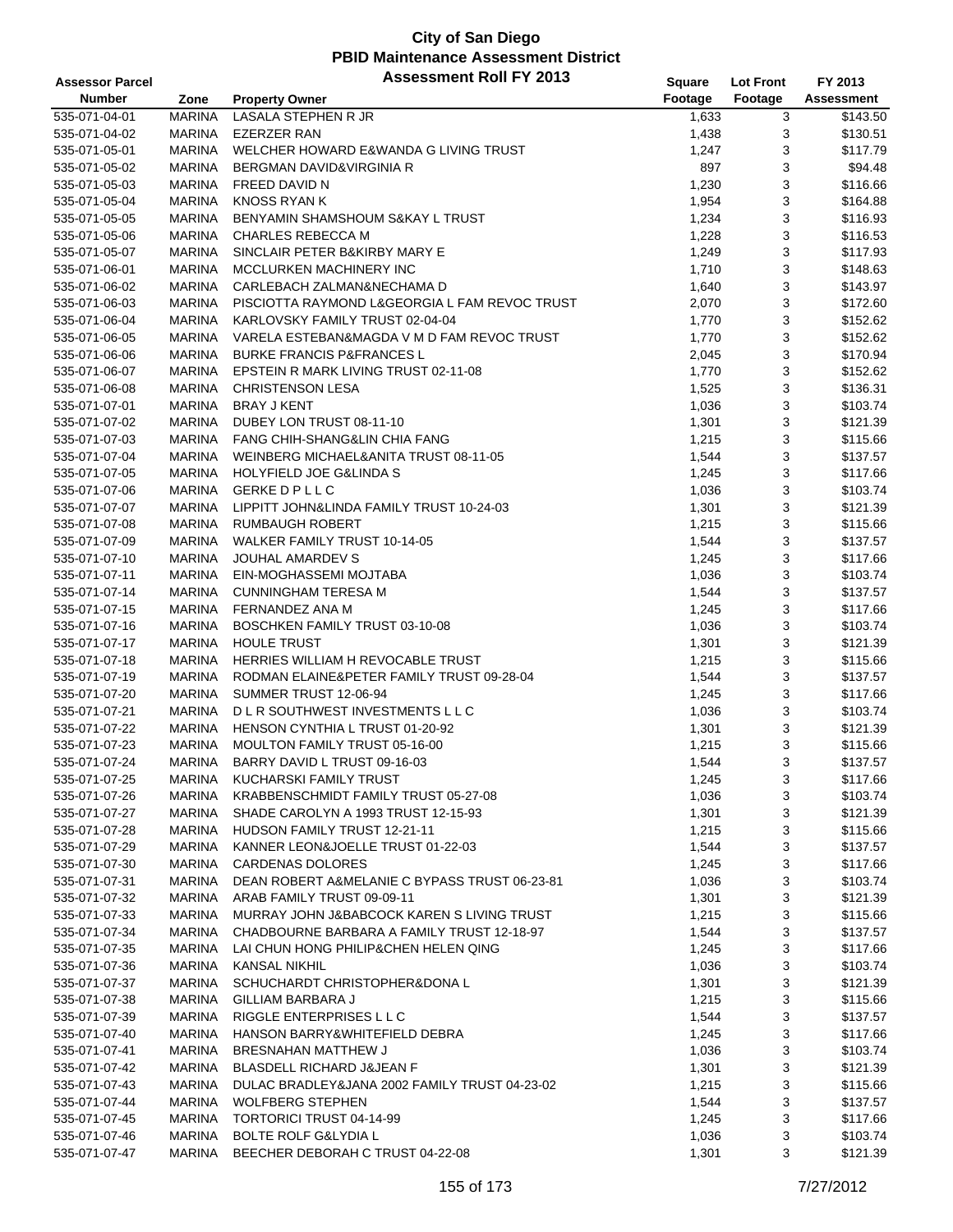| <b>Assessor Parcel</b> |               | <b>Assessment Roll FY 2013</b>               | <b>Square</b> | <b>Lot Front</b> | FY 2013    |
|------------------------|---------------|----------------------------------------------|---------------|------------------|------------|
| <b>Number</b>          | Zone          | <b>Property Owner</b>                        | Footage       | Footage          | Assessment |
| 535-071-07-48          | <b>MARINA</b> | ABELL MICHAEL B LIVING TRUST                 | 1,215         | 3                | \$115.66   |
| 535-071-07-49          | <b>MARINA</b> | DUBEY LON TRUST 08-11-10                     | 1,544         | 3                | \$137.57   |
| 535-071-07-50          | <b>MARINA</b> | DAMNJANOVIC FAMILY TRUST 12-30-09            | 1,245         | 3                | \$117.66   |
| 535-071-07-51          | <b>MARINA</b> | <b>BROWN MYRA E</b>                          | 1,036         | 3                | \$103.74   |
| 535-071-07-52          | <b>MARINA</b> | KOSAKOSKI EDWARD D&NICOLETTE SUSAN L         | 1,301         | 3                | \$121.39   |
| 535-071-07-53          | <b>MARINA</b> | UNIT NO 1303 L L C                           | 1,215         | 3                | \$115.66   |
| 535-071-07-54          | <b>MARINA</b> | <b>WOOLFORD BRIAN</b>                        | 1,544         | 3                | \$137.57   |
| 535-071-07-55          | <b>MARINA</b> | <b>BATEMAN WALTER R JR</b>                   | 1,245         | 3                | \$117.66   |
| 535-071-07-56          | <b>MARINA</b> | SALZER ARTHUR T JR&HATCHER EDITH L           | 1,036         | 3                | \$103.74   |
| 535-071-07-57          | <b>MARINA</b> | ALVINO RICHARD M TRUST 05-06-02              | 1,301         | 3                | \$121.39   |
| 535-071-07-58          | <b>MARINA</b> | ARMSTRONG STEPHEN V&FORREST BONNY J          | 1,215         | 3                | \$115.66   |
| 535-071-07-59          | <b>MARINA</b> | SILANEE HOOSHANG IRA                         | 1,544         | 3                | \$137.57   |
| 535-071-07-60          | <b>MARINA</b> | FLANAGAN SUSAN G TRUST                       | 1,245         | 3                | \$117.66   |
| 535-071-07-61          | MARINA        | EISENBERG FAMILY TRUST 08-11-00              | 1,036         | 3                | \$103.74   |
| 535-071-07-62          | <b>MARINA</b> | BENYAMIN SHAMSHOUM S&KAY L TRUST 12-20-90    | 1,301         | 3                | \$121.39   |
| 535-071-07-63          | <b>MARINA</b> | GIBBONS FAMILY TRUST 12-14-11                | 1,215         | 3                | \$115.66   |
| 535-071-07-64          | <b>MARINA</b> | SAPER JULIE W TRUST 10-14-92                 | 1,544         | 3                | \$137.57   |
| 535-071-07-65          | <b>MARINA</b> | CARLSON FAMILY TRUST 09-18-96                | 1,245         | 3                | \$117.66   |
| 535-071-07-66          | <b>MARINA</b> | KOLE MICHELLE L LIVING TRUST 04-09-12        | 1,036         | 3                | \$103.74   |
| 535-071-07-67          | <b>MARINA</b> | BRANCA MELANIE R TRUST 10-08-09              | 1,301         | 3                | \$121.39   |
| 535-071-07-68          | <b>MARINA</b> | RICH SHELLEY A                               | 1,215         | 3                | \$115.66   |
| 535-071-07-69          | <b>MARINA</b> | <b>BLUM ROBERT&amp;CAROL</b>                 | 1,544         | 3                | \$137.57   |
| 535-071-07-70          | <b>MARINA</b> | <b>BRENSIKE KARL D</b>                       | 1,245         | 3                | \$117.66   |
| 535-071-07-71          | <b>MARINA</b> | DIMARIANO RITA A                             | 1,036         | 3                | \$103.74   |
| 535-071-07-72          | <b>MARINA</b> | <b>KARRAS KENT</b>                           | 1,301         | 3                | \$121.39   |
| 535-071-07-73          | <b>MARINA</b> | DESIMONE FAMILY LIVING TRUST 03-09-10        | 1,215         | 3                | \$115.66   |
| 535-071-07-74          | <b>MARINA</b> | <b>JOSTES FAMILY LIVING TRUST</b>            | 1,544         | 3                | \$137.57   |
| 535-071-07-75          | MARINA        | <b>VERITY CINDY S&amp;REAMS KEITH P</b>      | 1,245         | 3                | \$117.66   |
| 535-071-07-76          | <b>MARINA</b> | JAVAHERI FAMILY TRUST 03-25-06               | 2,516         | 6                | \$237.05   |
| 535-071-08-01          | <b>MARINA</b> | <b>ADVANI ANIL</b>                           | 1,036         | 5                | \$126.90   |
| 535-071-08-02          | <b>MARINA</b> | MICHAN DAVID C                               | 1,301         | $\mathbf 5$      | \$144.55   |
| 535-071-08-03          | <b>MARINA</b> | <b>GENNETTI JOHN A&amp;CORSO THERESE A</b>   | 1,215         | 5                | \$138.82   |
| 535-071-08-04          | <b>MARINA</b> | GETZEL FAMILY TRUST 12-02-04                 | 1,544         | 5                | \$160.73   |
| 535-071-08-05          | <b>MARINA</b> | <b>GOLDSTEIN DON W&amp;TONI B</b>            | 1,245         | $\mathbf 5$      | \$140.82   |
| 535-071-08-06          | MARINA        | HOXIE FAMILY REVOCABLE TRUST 05-07-96        | 1,036         | 5                | \$126.90   |
| 535-071-08-09          | MARINA        | SUAREZ FAMILY TRUST 02-01-06                 | 1,544         | 5                | \$160.73   |
| 535-071-08-10          | <b>MARINA</b> | PEARCE KENNETH A&ADELA FAMILY TRUST          | 1,245         | 5                | \$140.82   |
| 535-071-08-11          | <b>MARINA</b> | ERVANIAN ARMEN&SHARON L                      | 1,036         | 5                | \$126.90   |
| 535-071-08-12          | <b>MARINA</b> | <b>JONES ALAN K</b>                          | 1,301         | 5                | \$144.55   |
| 535-071-08-13          | MARINA        | VINEKAR SHREEKUMAR S&SHYAMALA S              | 1,215         | 5                | \$138.82   |
| 535-071-08-14          | <b>MARINA</b> | <b>CONKLE JOHN A</b>                         | 1,544         | 5                | \$160.73   |
| 535-071-08-15          | <b>MARINA</b> | <b>HAMUI TEOFILO</b>                         | 1,245         | 5                | \$140.82   |
| 535-071-08-16          | <b>MARINA</b> | JOLLEY GARY W&LORI A                         | 1,036         | 5                | \$126.90   |
| 535-071-08-17          | <b>MARINA</b> | MANDELL HELENE T                             | 1,301         | 5                | \$144.55   |
| 535-071-08-18          | MARINA        | NIEM JOHN WIN FONG&CHRISTINE CHEN            | 1,215         | $\mathbf 5$      | \$138.82   |
| 535-071-08-19          | MARINA        | FORWARD FAMILY TRUST 3 05-15-02              | 1,544         | 5                | \$160.73   |
| 535-071-08-20          | <b>MARINA</b> | PESCHKEN GARY&ROSEMARIE FAMILY TRUST         | 1,245         | 5                | \$140.82   |
| 535-071-08-21          | MARINA        | <b>MAIZEL JACK</b>                           | 1,036         | 5                | \$126.90   |
| 535-071-08-22          | MARINA        | NICOLETTI HENRY W&MARY A                     | 1,301         | 5                | \$144.55   |
| 535-071-08-23          | <b>MARINA</b> | PASCUAL RAMONA E                             | 1,215         | 5                | \$138.82   |
| 535-071-08-24          | <b>MARINA</b> | WEBER CHARLES E&NINA R FAMILY TRUST 10-27-05 | 1,544         | 5                | \$160.73   |
| 535-071-08-25          | MARINA        | <b>GRUEN GARY&amp;KAREN</b>                  | 1,245         | 5                | \$140.82   |
| 535-071-08-26          | MARINA        | <b>GELMAN GREGORY</b>                        | 1,036         | 5                | \$126.90   |
| 535-071-08-27          | <b>MARINA</b> | LOW FAMILY TRUST 02-01-89                    | 1,301         | 5                | \$144.55   |
| 535-071-08-28          | <b>MARINA</b> | GRIFFIN FAMILY TRUST 07-17-89                | 1,215         | 5                | \$138.82   |
| 535-071-08-29          | MARINA        | TONG ROBBINS Y LIVING TRUST 06-17-05         | 1,544         | $\mathbf 5$      | \$160.73   |
| 535-071-08-30          | MARINA        | OWEN WILLIAM&JERRI FAMILY TRUST 09-15-93     | 1,245         | 5                | \$140.82   |
| 535-071-08-31          | <b>MARINA</b> | <b>FLEMING MARK</b>                          | 1,036         | 5                | \$126.90   |
| 535-071-08-34          | MARINA        | HEALEY F J REVOCABLE LIVING TRUST11-01-10    | 1,544         | 5                | \$160.73   |
| 535-071-08-35          | MARINA        | <b>FREER GRAHAM R&amp;DIANE A</b>            | 1,245         | 5                | \$140.82   |
| 535-071-08-36          | <b>MARINA</b> | GIEBELMAN STUART&DIXIE FAMILY TRUST 03-17-04 | 1,036         | 5                | \$126.90   |
| 535-071-08-37          | MARINA        | DUSANSKY RICHARD&ABIGAIL N                   | 1,301         | 5                | \$144.55   |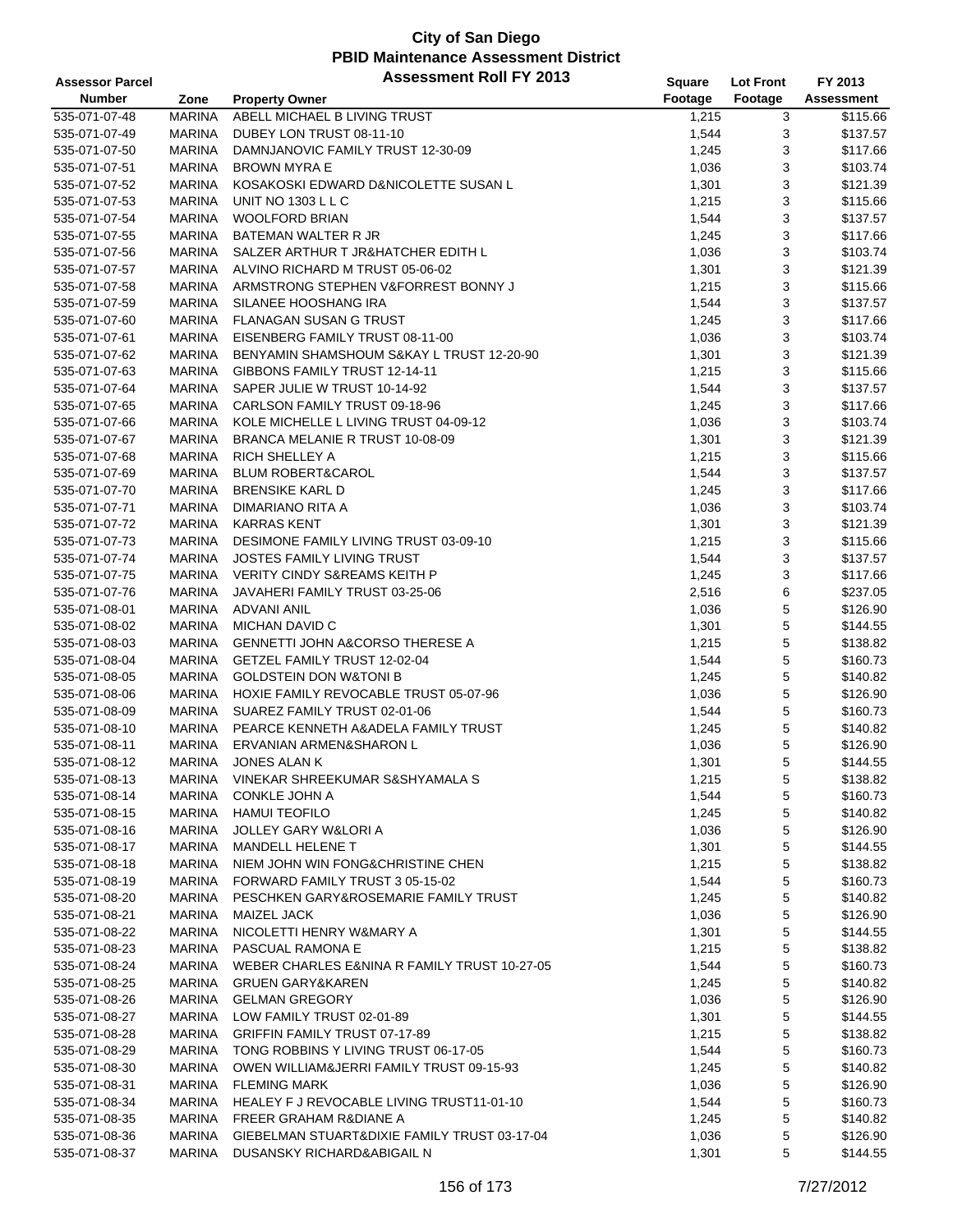| <b>Assessor Parcel</b> |               | <b>Assessment Roll FY 2013</b>              | Square  | <b>Lot Front</b> | FY 2013    |
|------------------------|---------------|---------------------------------------------|---------|------------------|------------|
| <b>Number</b>          | Zone          | <b>Property Owner</b>                       | Footage | Footage          | Assessment |
| 535-071-08-38          | <b>MARINA</b> | MILLS CHARLES W JR                          | 1,215   | 5                | \$138.82   |
| 535-071-08-39          | <b>MARINA</b> | <b>BOGGESS RANDOLPH C</b>                   | 1,544   | 5                | \$160.73   |
| 535-071-08-40          | <b>MARINA</b> | DUDLEY ROBERT&JOANNA                        | 1,245   | 5                | \$140.82   |
| 535-071-08-41          | <b>MARINA</b> | <b>BROCK MARK&amp;ROBIN J</b>               | 1,036   | 5                | \$126.90   |
| 535-071-08-42          | <b>MARINA</b> | HART THOMAS G&CHIKAKO T                     | 1,301   | 5                | \$144.55   |
| 535-071-08-43          | MARINA        | BRIDGES JAMES&JOAN FAMILY 1988 TRUST        | 1,215   | 5                | \$138.82   |
| 535-071-08-44          | <b>MARINA</b> | BUSTAMANTE-ANCHONDO CARLOS                  | 1,544   | 5                | \$160.73   |
| 535-071-08-45          | <b>MARINA</b> | BRENNER FAMILY REVOCABLE TRUST 04-25-94     | 1,245   | 5                | \$140.82   |
| 535-071-08-46          | <b>MARINA</b> | MYKING NAVARRO FAMILY TRUST 02-18-05        | 1,036   | 5                | \$126.90   |
| 535-071-08-47          |               | <b>PYCH MARILOU</b>                         |         |                  | \$144.55   |
|                        | <b>MARINA</b> |                                             | 1,301   | 5                |            |
| 535-071-08-48          | <b>MARINA</b> | HABER MARK REVOCABLE TRUST 04-02-09         | 1,215   | 5                | \$138.82   |
| 535-071-08-49          | <b>MARINA</b> | MCGRATH WILLIAM&GRACE FAMILY TRUST          | 1,544   | 5                | \$160.73   |
| 535-071-08-50          | MARINA        | CHEN FAMILY TRUST 08-19-08                  | 1,245   | 5                | \$140.82   |
| 535-071-08-51          | MARINA        | KELLOGG PATRICIA A REVOCABLE TRUST 02-28-08 | 1,036   | 5                | \$126.90   |
| 535-071-08-52          | <b>MARINA</b> | BARNETT FAMILY TRUST 10-08-03               | 1,301   | 5                | \$144.55   |
| 535-071-08-53          | <b>MARINA</b> | S&W INVESTMENT GROUP L L C                  | 1,215   | 5                | \$138.82   |
| 535-071-08-54          | <b>MARINA</b> | SELDERS W H J REVOCABLE TRUST 09-05-00      | 1,544   | 5                | \$160.73   |
| 535-071-08-55          | MARINA        | LALANI FAMILY LIVING TRUST 05-12-84         | 1,245   | 5                | \$140.82   |
| 535-071-08-56          | <b>MARINA</b> | FORLENZA JOSEPH A                           | 1,036   | 5                | \$126.90   |
| 535-071-08-57          | MARINA        | <b>KRABBENSCHMIDT JOCELYN</b>               | 1,301   | 5                | \$144.55   |
| 535-071-08-58          | <b>MARINA</b> | SZCZSPONIK LIVING TRUST 10-12-99            | 1,215   | 5                | \$138.82   |
| 535-071-08-59          | MARINA        | <b>HERING FAMILY TRUST 03-28-91</b>         | 1,544   | 5                | \$160.73   |
| 535-071-08-60          | MARINA        | WEI FAMILY TRUST 01-21-05                   | 1,245   | 5                | \$140.82   |
| 535-071-08-61          | MARINA        | DROMARETSKY ALEXANDER&FOMINA ALLA           | 1,036   | 5                | \$126.90   |
| 535-071-08-62          | <b>MARINA</b> | WINKEL EVELYN W TRUST 05-02-94              | 1,301   | 5                | \$144.55   |
| 535-071-08-63          | <b>MARINA</b> | <b>VAI WEST L L C</b>                       | 1,215   | 5                | \$138.82   |
| 535-071-08-64          | <b>MARINA</b> | <b>TEBMAN CORP BVI</b>                      | 1,544   | 5                | \$160.73   |
| 535-071-08-65          | <b>MARINA</b> | VRANEZA YVONNE TRUST 05-17-00               | 1,245   | 5                | \$140.82   |
| 535-071-08-66          | <b>MARINA</b> | <b>EMBRY LEON F&amp;HEYMANN MARGO H</b>     | 1,036   | 5                | \$126.90   |
| 535-071-08-67          | <b>MARINA</b> | <b>NELSON MARTIN</b>                        | 1,301   | 5                | \$144.55   |
| 535-071-08-68          | <b>MARINA</b> | RIBEREAU CHANTAL M                          | 1,215   | 5                | \$138.82   |
| 535-071-08-69          | <b>MARINA</b> | MURPHY ZINK LIVING TRUST 10-31-00           | 1,544   | 5                | \$160.73   |
| 535-071-08-70          | <b>MARINA</b> | ROBBINS FAMILY TRUST 03-16-04               | 1,245   | 5                | \$140.82   |
| 535-071-08-71          | <b>MARINA</b> | MEYERS ROGER T SR&BRYANT EDITH A TRS        | 1,036   | 5                | \$126.90   |
| 535-071-08-72          | <b>MARINA</b> | CERISE FAMILY TRUST 12-00-96                | 1,301   | 5                | \$144.55   |
| 535-071-08-73          | <b>MARINA</b> | ROOSENDAAL FAMILY REVOCABLE TRUST           | 1,215   | 5                | \$138.82   |
| 535-071-08-74          | MARINA        | SELINVESTMENTSLLC                           | 1,544   | 5                | \$160.73   |
| 535-071-08-75          | <b>MARINA</b> | RAY FAMILY TRUST 06-23-05                   | 1,245   | 5                | \$140.82   |
| 535-071-08-76          | <b>MARINA</b> | CAMPILLO NORMA L TR                         | 2,516   | 10               | \$283.37   |
| 535-071-08-77          | MARINA        | DEL BOSQUE INTERNATIONAL L L C              | 2,516   | 10               | \$283.37   |
| 535-071-09-01          | MARINA        | SEO SCOTT J                                 | 1,263   | 3                | \$118.86   |
|                        |               |                                             |         |                  |            |
| 535-071-09-02          | MARINA        | AKHAVAN MOJDAH REVOCABLE TRUST 03-29-06     | 1,497   | 3                | \$134.44   |
| 535-071-09-03          | MARINA        | CISCO/SIMPSON TRUST 05-12-93                | 1,530   | 3                | \$136.64   |
| 535-071-09-04          | MARINA        | SORRENTINO JOSEPH M                         | 1,393   | 3                | \$127.52   |
| 535-071-09-05          | MARINA        | NEWTON FAMILY TRUST 02-01-91                | 1,245   | 3                | \$117.66   |
| 535-071-09-06          | MARINA        | MENELEY BRUCE C&KAREN D                     | 1,497   | 3                | \$134.44   |
| 535-071-09-07          | MARINA        | YOON KI HWA&SOON OK                         | 1,530   | 3                | \$136.64   |
| 535-071-09-08          | MARINA        | WARD CHRISTOPHER E&WALKER-WARD CATHY D      | 1,393   | 3                | \$127.52   |
| 535-071-09-09          | MARINA        | <b>VONSZELISKI HEIDI</b>                    | 1,263   | 3                | \$118.86   |
| 535-071-09-10          | MARINA        | MESGHALI HOMAYOUN&PARVIN                    | 2,752   | 3                | \$218.03   |
| 535-071-09-11          | MARINA        | BARBARA PETER&JAQUELYN                      | 2,918   | 3                | \$229.08   |
| 535-071-09-12          | MARINA        | <b>ABBOTT MARTIN</b>                        | 2,468   | 3                | \$199.11   |
| 535-071-09-13          | MARINA        | HENSLEY FAMILY TRUST 02-09-01               | 1,263   | 3                | \$118.86   |
| 535-071-09-14          | MARINA        | KAMFIROOZIE MAJID TRUST 01-16-07            | 1,263   | 3                | \$118.86   |
| 535-071-09-15          | MARINA        | EHSAN MOHAMMAD R                            | 2,752   | 3                | \$218.03   |
| 535-071-09-16          | MARINA        | HURST MARSHALL D&NICHOLS JOYCE E FAMTRUST   | 2,918   | 3                | \$229.08   |
| 535-071-09-17          | MARINA        | L P B INVESTMENTS L L C                     | 2,468   | 3                | \$199.11   |
| 535-071-09-18          | MARINA        | <b>KYI TUNI&amp;CONNIE</b>                  | 1,263   | 3                | \$118.86   |
| 535-071-09-19          | MARINA        | COLBERT FAMILY TRUST 04-15-05               | 2,007   | 3                | \$168.41   |
| 535-071-09-20          | MARINA        | TANKERSLEY MORENO TRUST 07-28-06            | 2,111   | 3                | \$175.33   |
| 535-071-09-21          | MARINA        | <b>MATSON REALTY CORP</b>                   | 2,007   | 3                | \$168.41   |
| 535-071-09-22          | MARINA        | DENHERDER REVOCABLE TRUST 10-11-98          | 2,111   | 3                | \$175.33   |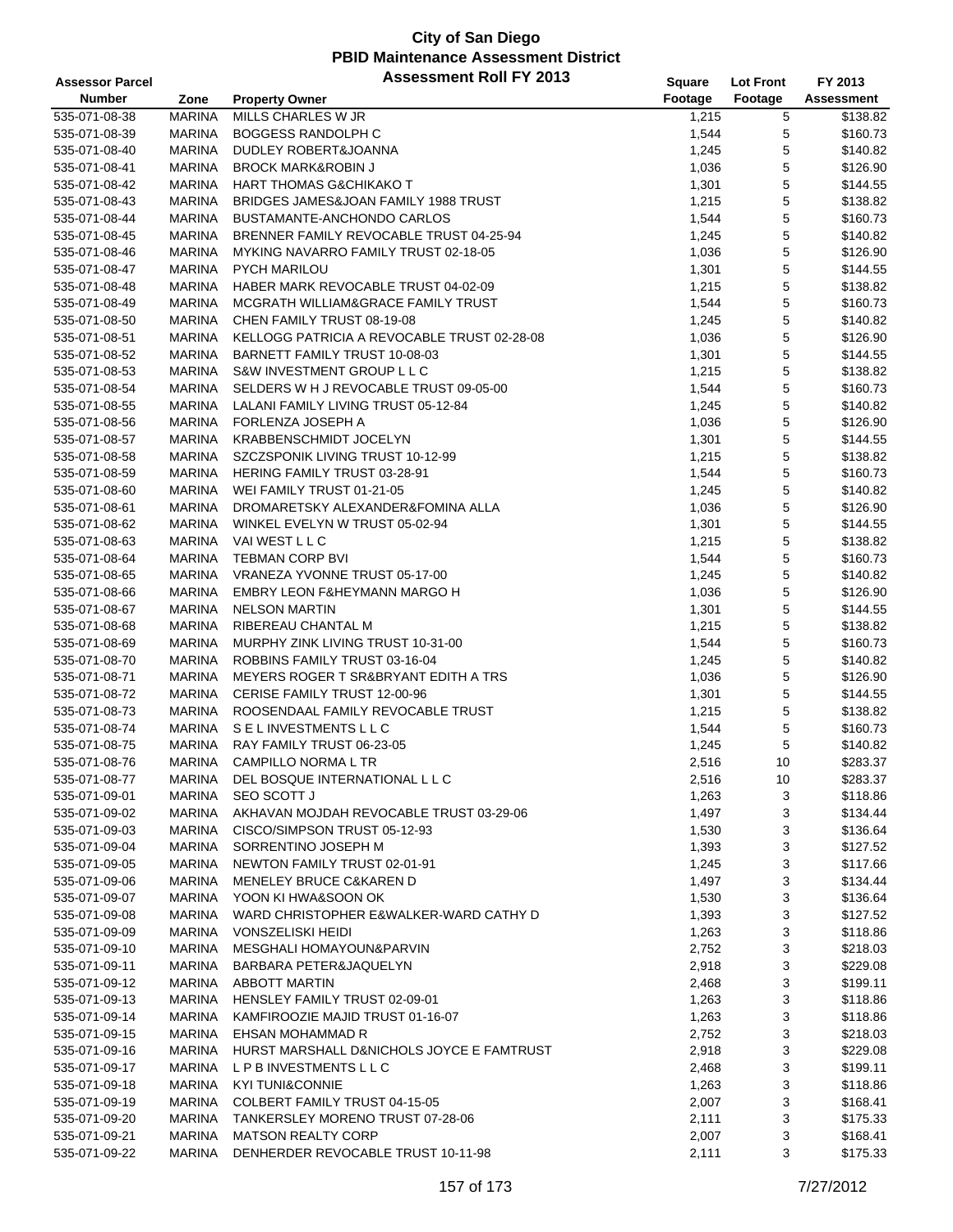| <b>Assessor Parcel</b> |               | <b>Assessment Roll FY 2013</b>                     | Square  | <b>Lot Front</b> | FY 2013    |
|------------------------|---------------|----------------------------------------------------|---------|------------------|------------|
| <b>Number</b>          | Zone          | <b>Property Owner</b>                              | Footage | Footage          | Assessment |
| 535-071-10-01          | <b>MARINA</b> | LINN FAMILY TRUST 01-25-91                         | 1,263   | 3                | \$118.86   |
| 535-071-10-02          | <b>MARINA</b> | VASKO FAMILY TRUST 12-30-98                        | 1,497   | 3                | \$134.44   |
| 535-071-10-03          | <b>MARINA</b> | WHEELER CHARLES E&MARILYN S                        | 1,530   | 3                | \$136.64   |
| 535-071-10-04          | <b>MARINA</b> | <b>BURRUSS RICHARD P JR&amp;PATRICIA A</b>         | 1,393   | 3                | \$127.52   |
| 535-071-10-05          | <b>MARINA</b> | <b>GRASELA JOHN TRUST</b>                          | 1,263   | 3                | \$118.86   |
| 535-071-10-06          | <b>MARINA</b> | SMIBERT LINDA                                      | 1,497   | 3                | \$134.44   |
| 535-071-10-07          | <b>MARINA</b> | ROCKING CHAIR L L C                                | 1,530   | 3                | \$136.64   |
| 535-071-10-08          | <b>MARINA</b> | RINZLER S BARRETT                                  | 1,393   | 3                | \$127.52   |
| 535-071-10-09          | <b>MARINA</b> | <b>GOOD ALBERT L</b>                               | 1,263   | 3                | \$118.86   |
| 535-071-10-10          | <b>MARINA</b> | SHEGERIAN FAMILY TRUST 05-03-10                    | 2,752   | 3                | \$218.03   |
| 535-071-10-11          | MARINA        | <b>WALTON ROBERT&amp;TEHMI</b>                     | 2,918   | 3                | \$229.08   |
| 535-071-10-12          | MARINA        | GRASELA JOHN TRUST 10-04-01                        | 2,468   | 3                | \$199.11   |
| 535-071-10-13          | <b>MARINA</b> | <b>RENNER RENEE L</b>                              | 1,263   | 3                | \$118.86   |
| 535-071-10-14          | <b>MARINA</b> | REEDER LESLIE R                                    | 1,263   | 3                | \$118.86   |
| 535-071-10-15          | <b>MARINA</b> | GARFIELD ROBERT&CARLA FAMILY TRUST 10-13-93        | 2,752   | 3                | \$218.03   |
| 535-071-10-16          | <b>MARINA</b> | MARDER FAMILY TRUST 08-15-05                       | 2,918   | 3                | \$229.08   |
| 535-071-10-17          | <b>MARINA</b> | SCHMIDT ZONDRA L TRUST 07-08-97                    | 2,468   | 3                | \$199.11   |
| 535-071-10-18          | <b>MARINA</b> | THOMPSON ANNA T TRUST 02-23-94                     | 1,263   | 3                | \$118.86   |
| 535-071-10-19          | <b>MARINA</b> | NICHOLAS FAMILY TRUST 06-18-79                     | 2,007   | 3                | \$168.41   |
| 535-071-10-20          | <b>MARINA</b> | HEALEY F J REVOCABLE LIVING TRUST 11-01-10         | 2,111   | 3                | \$175.33   |
| 535-071-10-21          | <b>MARINA</b> | EMBRY/HEBALD LIVING TRUST 12-28-06                 | 2,007   | 3                | \$168.41   |
| 535-071-10-22          | <b>MARINA</b> | GONZALES DANIEL&SYLVIA FAMILY TRUST                | 2,111   | 3                | \$175.33   |
| 535-072-06-01          | MARINA        | MARKET FIRST INVESTMENTS L L C                     | 1,207   | $\boldsymbol{7}$ | \$161.45   |
| 535-072-06-02          | MARINA        | MARKET FIRST INVESTMENTS L L C                     | 5,986   | $\overline{7}$   | \$479.73   |
| 535-072-06-03          | <b>MARINA</b> | MARKET FIRST INVESTMENTS L L C                     | 3,780   | $\overline{7}$   | \$332.81   |
| 535-072-06-04          | <b>MARINA</b> | <b>DREUSIKE SEAN</b>                               | 695     | $\overline{7}$   | \$127.35   |
| 535-072-06-05          | <b>MARINA</b> | <b>RUFENER CHRISTINE</b>                           | 695     | $\overline{7}$   | \$127.35   |
| 535-072-06-06          | <b>MARINA</b> | BASSUK FAMILY TRUST 03-18-09                       | 689     | $\overline{7}$   | \$126.95   |
| 535-072-06-07          | <b>MARINA</b> | WANIER BLAKE M                                     | 1,290   | $\overline{7}$   | \$166.98   |
| 535-072-06-08          | <b>MARINA</b> | <b>FINNERTY GERARD M</b>                           | 1,290   | $\boldsymbol{7}$ | \$166.98   |
| 535-072-06-09          | MARINA        | <b>GALINDO MARTIN A</b>                            | 1,290   | $\overline{7}$   | \$166.98   |
| 535-072-06-10          | <b>MARINA</b> | DAVIDSON WILLIAM R K&SULLIVAN MARGARET T           | 1,290   | $\overline{7}$   | \$166.98   |
| 535-072-06-11          | <b>MARINA</b> | MAGNUSON JOHN H                                    | 1,290   | $\overline{7}$   | \$166.98   |
| 535-072-06-12          | <b>MARINA</b> | <b>BERMAN BEATRICE A</b>                           | 1,290   | $\overline{7}$   | \$166.98   |
| 535-072-06-13          | MARINA        | KRAUTIM CHAWALIT&SORAYA                            | 1,290   | $\overline{7}$   | \$166.98   |
| 535-072-06-14          | <b>MARINA</b> | TOTAH NICHOLAS M                                   | 1,290   | $\boldsymbol{7}$ | \$166.98   |
| 535-072-06-15          | <b>MARINA</b> | <b>BISCIGLIA RONALD</b>                            | 1,265   | $\overline{7}$   | \$165.31   |
| 535-072-06-16          | <b>MARINA</b> | WEINRIB BENJAMIN C                                 | 1,290   | $\overline{7}$   | \$166.98   |
| 535-072-06-17          | <b>MARINA</b> | <b>JONES JESSICA E</b>                             | 1,336   | $\overline{7}$   | \$170.04   |
| 535-072-06-18          | MARINA        | <b>HOGAN TARRA</b>                                 | 1,290   | $\overline{7}$   | \$166.98   |
| 535-072-06-19          | <b>MARINA</b> | <b>FINNEGAN SEAN F</b>                             | 1,290   | 7                | \$166.98   |
| 535-072-06-20          | MARINA        | <b>WYNNE LESLIE B</b>                              | 1,360   | 7                | \$171.64   |
| 535-072-06-21          | <b>MARINA</b> | FOGARTY FAMILY TRUST 09-14-71                      | 695     | 7                | \$127.35   |
| 535-072-06-22          | <b>MARINA</b> | NIDEFFER RYAN R                                    | 1,290   | 7                | \$166.98   |
| 535-072-06-23          | MARINA        | ELLER MATTHEW A                                    | 1,360   | 7                | \$171.64   |
| 535-072-06-24          | MARINA        | YAMANE DARRELL A                                   | 681     | 7                | \$126.42   |
| 535-072-06-25          | <b>MARINA</b> | RILEY REBECCA L                                    | 681     | $\overline{7}$   | \$126.42   |
| 535-072-06-26          | <b>MARINA</b> | <b>OVERLAND DANNY B&amp;NANCY E</b>                | 681     | 7                | \$126.42   |
| 535-072-06-27          | MARINA        | ESCOBAR DAVID G&GALLO-ESCOBAR TRISHA F REVOC TRUST | 681     | 7                | \$126.42   |
| 535-072-06-28          | <b>MARINA</b> | <b>TIMMONS JENNIFER C</b>                          | 681     | 7                | \$126.42   |
| 535-072-06-29          | <b>MARINA</b> | AKHTAR JOAN                                        | 681     | 7                | \$126.42   |
| 535-072-06-30          | <b>MARINA</b> | <b>REDDY SRINIVAS</b>                              | 681     | 7                | \$126.42   |
| 535-072-06-31          | <b>MARINA</b> | <b>SCHMIDT NICHOLAS J</b>                          | 681     | 7                | \$126.42   |
| 535-072-06-32          | <b>MARINA</b> | THOMAS CHRISTOPHER C                               | 681     | 7                | \$126.42   |
| 535-072-06-33          | MARINA        | SERABIA BONITA C REVOCABLE TRUST 09-24-08          | 727     | 7                | \$129.48   |
| 535-072-06-34          | MARINA        | <b>MARTIN DARRYL I</b>                             | 537     | 7                | \$116.83   |
| 535-072-06-35          | MARINA        | TASSE ADAM J LIVING TRUST 09-16-10                 | 585     | 7                | \$120.03   |
| 535-072-06-36          | <b>MARINA</b> | SHETTIGAR UDIPI R&SHABNAM R                        | 585     | 7                | \$120.03   |
| 535-072-06-37          | <b>MARINA</b> | DAVIS WILLIAM C                                    | 585     | 7                | \$120.03   |
| 535-072-06-38          | MARINA        | <b>CHANNING GRYPHON S</b>                          | 585     | 7                | \$120.03   |
| 535-072-06-39          | <b>MARINA</b> | <b>MEZA SVEN</b>                                   | 585     | 7                | \$120.03   |
| 535-072-06-40          | <b>MARINA</b> | CALIFORNIA HOUSING FINANCE AGENCY                  | 585     | 7                | \$120.03   |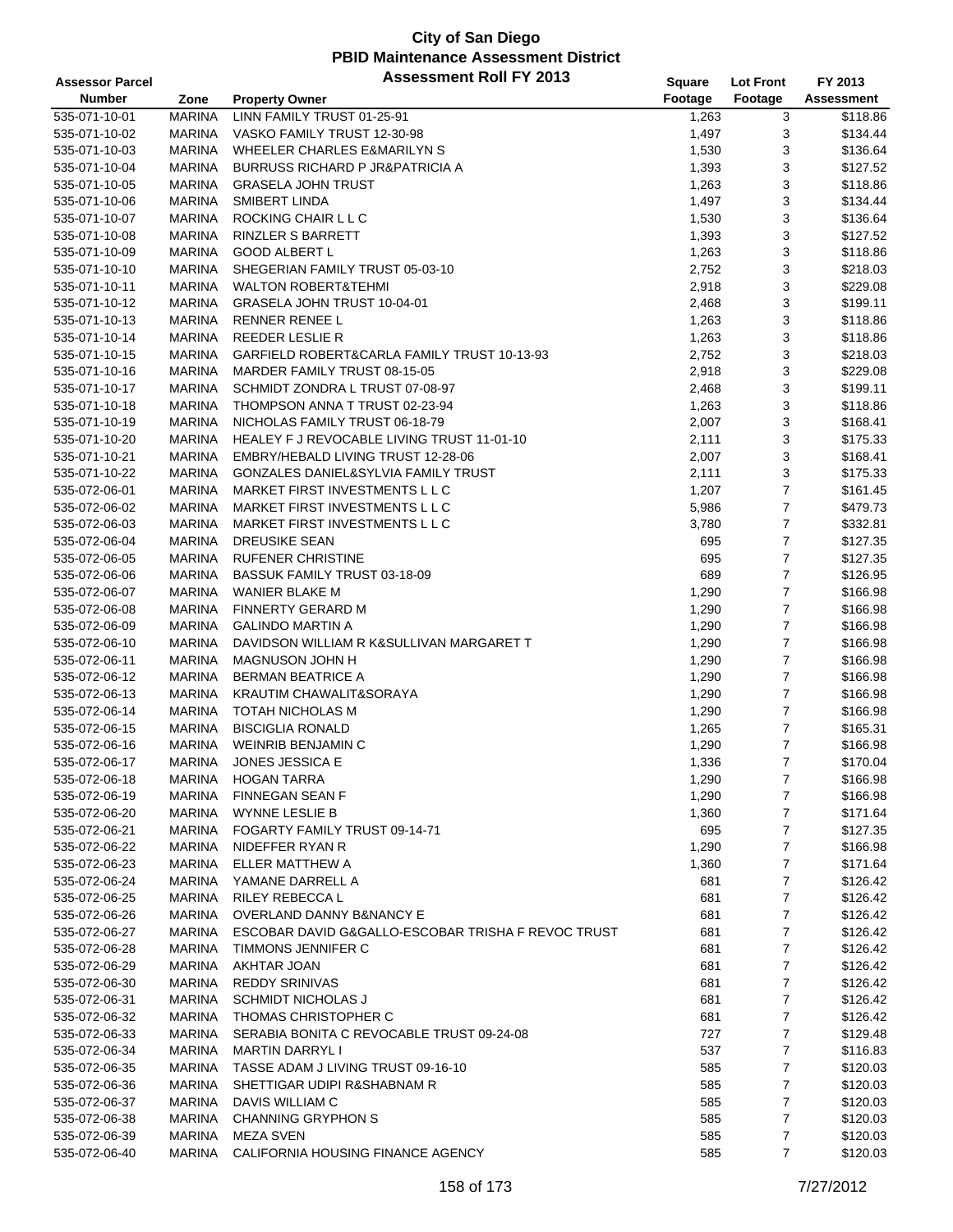| <b>Assessor Parcel</b> |               | <b>Assessment Roll FY 2013</b>           | <b>Square</b> | <b>Lot Front</b> | FY 2013           |
|------------------------|---------------|------------------------------------------|---------------|------------------|-------------------|
| <b>Number</b>          | Zone          | <b>Property Owner</b>                    | Footage       | Footage          | <b>Assessment</b> |
| 535-072-06-41          | <b>MARINA</b> | SEITZ BRUCE J&JENNIFER R                 | 695           | 7                | \$127.35          |
| 535-072-06-42          | <b>MARINA</b> | PASSALACQUA MICHAEL                      | 721           | $\overline{7}$   | \$129.08          |
| 535-072-06-43          | <b>MARINA</b> | GALVAN JACOB D TRUST 02-28-07            | 695           | 7                | \$127.35          |
| 535-072-06-44          | <b>MARINA</b> | LUKETICH ANTHONY&MICHELLE M              | 689           | 7                | \$126.95          |
| 535-072-06-45          | <b>MARINA</b> | <b>CHANG PETER</b>                       | 695           | $\overline{7}$   | \$127.35          |
| 535-072-06-46          | <b>MARINA</b> | <b>SCHMITT DAVID A II</b>                | 681           | $\overline{7}$   | \$126.42          |
| 535-072-06-47          | <b>MARINA</b> | LANSVILLE JENNIFER                       | 681           | $\overline{7}$   | \$126.42          |
| 535-072-06-48          | <b>MARINA</b> | <b>OBROCK KYLE E</b>                     | 681           | $\overline{7}$   | \$126.42          |
| 535-072-06-49          | <b>MARINA</b> | <b>HEWITT FAMILY TRUST 09-29-04</b>      | 681           | 7                | \$126.42          |
| 535-072-06-50          | <b>MARINA</b> | MITCHELL WILLIAM R&TRUDY A               | 681           | 7                | \$126.42          |
| 535-072-06-51          | <b>MARINA</b> | <b>ODOM KEVIN D</b>                      | 681           | $\overline{7}$   | \$126.42          |
| 535-072-06-52          | <b>MARINA</b> | MESHKAT SIAVASH N&SUSAN                  | 681           | $\boldsymbol{7}$ | \$126.42          |
| 535-072-06-53          | <b>MARINA</b> | POZNER NEAL J                            | 681           | $\overline{7}$   | \$126.42          |
| 535-072-06-54          | <b>MARINA</b> | CRUM MELINDA 07-23-04 TRUST              | 681           | $\overline{7}$   | \$126.42          |
| 535-072-06-55          | <b>MARINA</b> | MILLER PHILLIP R&MARTHA                  | 1,005         | 7                | \$148.00          |
| 535-072-06-56          | <b>MARINA</b> | <b>NGUYEN BINH T</b>                     | 675           | $\overline{7}$   | \$126.02          |
| 535-072-06-57          | <b>MARINA</b> | JACKSON DEDRIC N REVOCABLE LIVING TRUST  | 684           | 7                | \$126.62          |
| 535-072-06-58          | <b>MARINA</b> | FIORENTINO ANTHONY                       | 638           | $\overline{7}$   | \$123.56          |
| 535-072-06-59          | <b>MARINA</b> | <b>FISHER KAREN J</b>                    | 654           | $\overline{7}$   | \$124.62          |
| 535-072-06-60          | <b>MARINA</b> | LABORDA DANIEL A                         | 699           | 7                | \$127.62          |
| 535-072-06-61          | <b>MARINA</b> | <b>BROOKS SUSAN H</b>                    | 626           | $\overline{7}$   | \$122.76          |
| 535-072-06-62          | <b>MARINA</b> | POTTER ANN L                             | 691           | $\overline{7}$   | \$127.09          |
| 535-072-06-63          | <b>MARINA</b> | <b>GIOVANNINI KATHIE</b>                 | 679           | $\overline{7}$   | \$126.29          |
| 535-072-06-64          | <b>MARINA</b> | PALMER JONATHAN D&AMBER R S              | 695           | $\overline{7}$   | \$127.35          |
| 535-072-06-65          | <b>MARINA</b> | GUERRIERO DMITRI J&XIA JIN               | 963           | $\overline{7}$   | \$145.20          |
| 535-072-06-66          | <b>MARINA</b> | <b>CORONA PAUL</b>                       | 1,593         | 7                | \$187.16          |
| 535-072-07-01          | <b>MARINA</b> | <b>VERDUGO MARCO A</b>                   | 727           | $\overline{7}$   | \$129.48          |
| 535-072-07-02          | <b>MARINA</b> | <b>MADDOX STEPHEN L</b>                  | 537           | $\overline{7}$   | \$116.83          |
| 535-072-07-03          | <b>MARINA</b> | LOKE PETER&PHUNG ELAINE                  | 577           | $\overline{7}$   | \$119.49          |
| 535-072-07-04          | <b>MARINA</b> | <b>JOHNSON PATRICK B&amp;STEPHANIE R</b> | 577           | $\overline{7}$   | \$119.49          |
| 535-072-07-05          | <b>MARINA</b> | R G N ENTERPRISES INC                    | 577           | 7                | \$119.49          |
| 535-072-07-06          | <b>MARINA</b> | PENSINGER MICHAEL C                      | 577           | 7                | \$119.49          |
| 535-072-07-07          | <b>MARINA</b> | <b>COTA ROBERTO P</b>                    | 577           | $\overline{7}$   | \$119.49          |
| 535-072-07-08          | <b>MARINA</b> | M J G TRUST 01-01-03                     | 577           | 7                | \$119.49          |
| 535-072-07-09          | <b>MARINA</b> | <b>GREER TIMOTHY D</b>                   | 695           | 7                | \$127.35          |
| 535-072-07-10          | <b>MARINA</b> | KOFOED CHRISTOPHER P                     | 691           | $\overline{7}$   | \$127.09          |
| 535-072-07-11          | <b>MARINA</b> | REPSHER BRIAN& OLIVEIRA AUREA            | 695           | 7                | \$127.35          |
| 535-072-07-12          | <b>MARINA</b> | SHOKOOH FAMILY TRUST 05-25-93            | 689           | $\overline{7}$   | \$126.95          |
| 535-072-07-13          | <b>MARINA</b> | <b>KIACHKO DAVID</b>                     | 695           | $\overline{7}$   | \$127.35          |
| 535-072-07-14          | <b>MARINA</b> | <b>GERDES JEFFREY S&amp;MARSHA</b>       | 681           | $\overline{7}$   | \$126.42          |
| 535-072-07-15          | <b>MARINA</b> | <b>BLAKEMAN CARLY J</b>                  | 681           | 7                | \$126.42          |
| 535-072-07-16          | <b>MARINA</b> | <b>BULL CHARLES S&amp;DIANE</b>          | 681           | 7                | \$126.42          |
| 535-072-07-17          | <b>MARINA</b> | <b>BENNETT CHRISTOPHER</b>               | 681           | 7                | \$126.42          |
| 535-072-07-18          | MARINA        | <b>WILSON LISA A</b>                     | 681           | 7                | \$126.42          |
| 535-072-07-19          | <b>MARINA</b> | <b>FAHERTY MICHAEL</b>                   | 681           | 7                | \$126.42          |
| 535-072-07-20          | <b>MARINA</b> | FOGARTY FAMILY TRUST 09-14-71            | 681           | 7                | \$126.42          |
| 535-072-07-21          | <b>MARINA</b> | CANO JOSE M D&PUENTE PATRICIA            | 681           | 7                | \$126.42          |
| 535-072-07-22          | <b>MARINA</b> | LEE KIN&HOANG-LEE KIMBERLY               | 681           | 7                | \$126.42          |
| 535-072-07-23          | MARINA        | <b>KRAUSE ALAN</b>                       | 1,005         | 7                | \$148.00          |
| 535-072-07-24          | <b>MARINA</b> | HENRY RICHARD O&KATHLEEN J               | 675           | 7                | \$126.02          |
| 535-072-07-25          | <b>MARINA</b> | RAE KAREN                                | 684           | 7                | \$126.62          |
| 535-072-07-26          | <b>MARINA</b> | SHERMAN JOHN K                           | 638           | $\boldsymbol{7}$ | \$123.56          |
| 535-072-07-27          | <b>MARINA</b> | <b>KIM HARRY Y</b>                       | 654           | 7                | \$124.62          |
| 535-072-07-28          | <b>MARINA</b> | RALPH ADAM A&MOLLY A                     | 699           | 7                | \$127.62          |
| 535-072-07-29          | <b>MARINA</b> | SMITH PATRICK RICHARD&CHANG HUI WEN      | 626           | 7                | \$122.76          |
| 535-072-07-30          | <b>MARINA</b> | <b>HOADLEY CHARLES R</b>                 | 691           | 7                | \$127.09          |
| 535-072-07-31          | <b>MARINA</b> | <b>HOURIHAN REBECCA</b>                  | 679           | 7                | \$126.29          |
| 535-072-07-32          | <b>MARINA</b> | SAUERS BRETT J                           | 695           | 7                | \$127.35          |
| 535-072-07-33          | <b>MARINA</b> | <b>WILLIAMS COURTNEY</b>                 | 626           | 7                | \$122.76          |
| 535-072-07-34          | MARINA        | STROUD-ANDERSEN FAMILY TRUST 08-14-96    | 767           | 7                | \$132.15          |
| 535-072-07-35          | <b>MARINA</b> | MCFARREN BRAD A                          | 701           | $\overline{7}$   | \$127.75          |
| 535-072-07-36          | <b>MARINA</b> | SACKS INTERVIVOS TRUST                   | 800           | 7                | \$134.34          |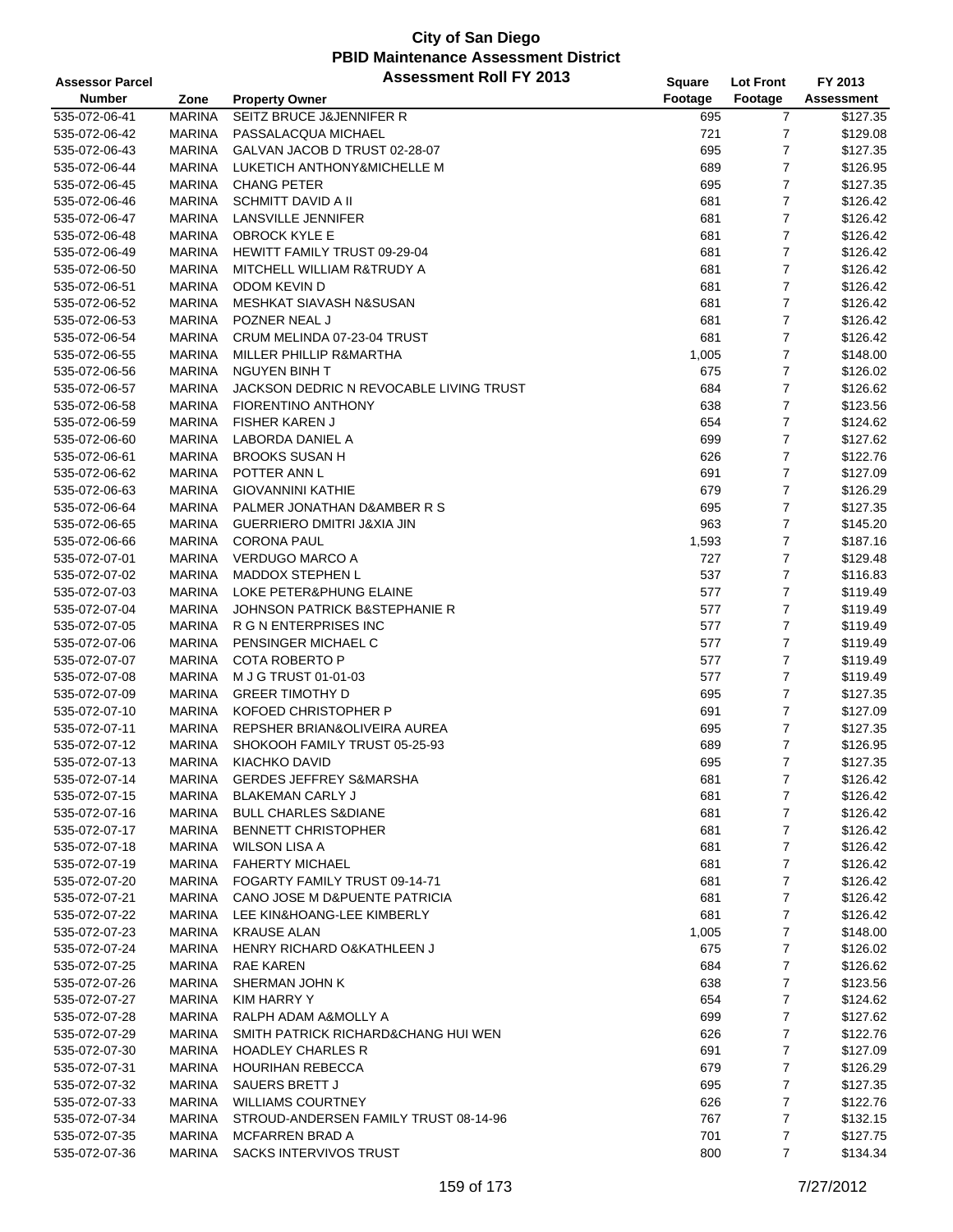#### **City of San Diego PBID Maintenance Assessment District Assessor Parcel Assessment Roll FY 2013**

| <b>Assessor Parcel</b> |               | <b>ASSESSMENT ROIL FT 2013</b>                    | <b>Square</b> | <b>Lot Front</b> | FY 2013           |
|------------------------|---------------|---------------------------------------------------|---------------|------------------|-------------------|
| <b>Number</b>          | Zone          | <b>Property Owner</b>                             | Footage       | Footage          | <b>Assessment</b> |
| 535-072-07-37          | <b>MARINA</b> | WEST BROOKE E <aka brooke="" e="" hodge=""></aka> | 545           | 7                | \$117.36          |
| 535-072-07-38          | <b>MARINA</b> | <b>LUCY JOHN&amp;SHIRLEY</b>                      | 585           | 7                | \$120.03          |
| 535-072-07-39          | <b>MARINA</b> | ALBERT COURT LTD                                  | 585           | 7                | \$120.03          |
|                        |               |                                                   |               |                  |                   |
| 535-072-07-40          | <b>MARINA</b> | STROUD-ANDERSEN FAMILY TRUST 08-14-96             | 585           | $\overline{7}$   | \$120.03          |
| 535-072-07-41          | <b>MARINA</b> | ALMARIO BENJAMIN V JR                             | 585           | 7                | \$120.03          |
| 535-072-07-42          | <b>MARINA</b> | ARAULLO STEPHANY G                                | 585           | 7                | \$120.03          |
| 535-072-07-43          | <b>MARINA</b> | CHEN KUAN-CHENG&LE CHAU HANG FAMILY TRUST         | 585           | 7                | \$120.03          |
| 535-072-07-44          | <b>MARINA</b> | SCHWEIGHART CHRISTOPHER M SEPARATE PROP TRUST     | 691           | 7                | \$127.09          |
| 535-072-07-45          | <b>MARINA</b> | KNOWLES CATHERINE S                               | 695           | 7                | \$127.35          |
| 535-072-07-46          | <b>MARINA</b> | <b>HAWKINS ALYSIA S</b>                           | 689           | 7                | \$126.95          |
| 535-072-07-47          | <b>MARINA</b> | <b>FELDHEIM GREGORY S</b>                         | 695           | $\overline{7}$   | \$127.35          |
|                        | <b>MARINA</b> |                                                   |               | 7                | \$180.70          |
| 535-072-07-48          |               | <b>JONES HOWARD</b>                               | 1,496         |                  |                   |
| 535-072-07-49          | <b>MARINA</b> | FIMBRES SOPHIA M M                                | 1,290         | 7                | \$166.98          |
| 535-072-07-50          | <b>MARINA</b> | HUFFMAN-SASSI FAMILY TRUST 02-18-05               | 1,496         | 7                | \$180.70          |
| 535-072-07-51          | <b>MARINA</b> | SAID BRIAN REVOCABLE TRUST                        | 1,290         | $\overline{7}$   | \$166.98          |
| 535-072-07-52          | <b>MARINA</b> | LEAKE MICHAEL R                                   | 1,496         | 7                | \$180.70          |
| 535-072-07-53          | <b>MARINA</b> | <b>EGGER BRUCE T</b>                              | 1,290         | 7                | \$166.98          |
| 535-072-07-54          | <b>MARINA</b> | JENNETT KRAIG D&ABREO JENNIFER L                  | 1,496         | 7                | \$180.70          |
| 535-072-07-55          | <b>MARINA</b> | <b>MAK HEATHER</b>                                | 1,290         | 7                | \$166.98          |
| 535-072-07-56          | <b>MARINA</b> | <b>SANKES KAREN J</b>                             | 1,496         | 7                | \$180.70          |
| 535-072-07-57          | <b>MARINA</b> | <b>MARTORANO ERIC C</b>                           |               | 7                | \$165.31          |
|                        |               |                                                   | 1,265         |                  |                   |
| 535-072-07-58          | <b>MARINA</b> | <b>SBOTO THOMAS J</b>                             | 1,496         | $\overline{7}$   | \$180.70          |
| 535-072-07-59          | <b>MARINA</b> | FELDMAN ALEXANDER N                               | 1,336         | 7                | \$170.04          |
| 535-072-07-60          | <b>MARINA</b> | <b>CLAYTOR SAKINA</b>                             | 1,496         | 7                | \$180.70          |
| 535-072-07-61          | <b>MARINA</b> | VANHOOZER THOMAS H&MARY E                         | 1,566         | $\overline{7}$   | \$185.36          |
| 535-072-07-62          | <b>MARINA</b> | FAGEN PETER K&SARAH A                             | 695           | 7                | \$127.35          |
| 535-072-07-63          | <b>MARINA</b> | HOLTZ RICHARD C JR&GASCA-HOLTZ MARIA L            | 1,496         | 7                | \$180.70          |
| 535-072-07-64          | <b>MARINA</b> | FRETWELL TIMOTHY C&KIM HYELEE                     | 1,566         | 7                | \$185.36          |
| 535-072-07-65          | <b>MARINA</b> | <b>HUFFMAN VENNESSA</b>                           | 681           | 7                | \$126.42          |
| 535-072-07-66          | <b>MARINA</b> | <b>SCHNOOR GLEN L&amp;ELLEN R</b>                 | 681           | 7                | \$126.42          |
|                        |               |                                                   |               |                  |                   |
| 535-072-07-67          | <b>MARINA</b> | SALDIVAR ADOLFO L                                 | 681           | 7                | \$126.42          |
| 535-072-07-68          | <b>MARINA</b> | <b>HAMAKO KEVIN M</b>                             | 681           | 7                | \$126.42          |
| 535-072-07-69          | <b>MARINA</b> | <b>JOHNSON BEV</b>                                | 681           | 7                | \$126.42          |
| 535-072-07-70          | <b>MARINA</b> | AMONN THOMAS S&JOHNSON-AMONN TERESA L             | 681           | 7                | \$126.42          |
| 535-072-07-71          | <b>MARINA</b> | CHASE LAWRENCE R J W                              | 681           | 7                | \$126.42          |
| 535-072-07-72          | <b>MARINA</b> | DEVOTI JOHN D                                     | 681           | $\overline{7}$   | \$126.42          |
| 535-072-07-73          | <b>MARINA</b> | POWELL SEAN J                                     | 681           | 7                | \$126.42          |
| 535-072-07-74          | <b>MARINA</b> | <b>BACA LILY T</b>                                | 675           | 7                | \$126.02          |
| 535-072-07-75          | <b>MARINA</b> | <b>NEWSHAM ERIC J</b>                             | 684           | $\overline{7}$   | \$126.62          |
|                        |               |                                                   |               |                  |                   |
| 535-072-07-76          | <b>MARINA</b> | DAY CHRYSTAL                                      | 638           | 7                | \$123.56          |
| 535-072-07-77          | <b>MARINA</b> | RAE KAREN                                         | 654           | 7                | \$124.62          |
| 535-072-07-78          | <b>MARINA</b> | OCHESKEY FRED&DALSANTO DIANE                      | 699           | 7                | \$127.62          |
| 535-072-07-79          | <b>MARINA</b> | DANIELS ELIZABETH P                               | 626           | 7                | \$122.76          |
| 535-072-07-80          | <b>MARINA</b> | <b>MAHOMED RENE A</b>                             | 691           | 7                | \$127.09          |
| 535-072-07-81          | <b>MARINA</b> | PALERMO ANTHONY&LAUREN                            | 679           | 7                | \$126.29          |
| 535-072-07-82          | <b>MARINA</b> | SHEEHAN COLLEEN M                                 | 695           | 7                | \$127.35          |
| 535-072-07-83          | <b>MARINA</b> | FINLEY RICHARD W&DOWNEY DIANNE L                  | 626           | 7                | \$122.76          |
| 535-072-07-84          | <b>MARINA</b> | <b>SANDERS THOMAS L</b>                           | 767           | 7                | \$132.15          |
| 535-072-07-85          | <b>MARINA</b> | <b>BACA LILY T</b>                                | 724           | 7                | \$129.28          |
|                        |               |                                                   |               |                  |                   |
| 535-072-07-86          | <b>MARINA</b> | <b>SMITH ANDREW MICHAEL</b>                       | 800           | $\boldsymbol{7}$ | \$134.34          |
| 535-073-03-01          | <b>MARINA</b> | <b>ZLOTNIK JEFFREY</b>                            | 1,209         | 17               | \$277.39          |
| 535-073-03-02          | <b>MARINA</b> | SAN DIEGO CHINESE HISTORICAL SOCIETY&MUSEUM       | 2,509         | 17               | \$363.97          |
| 535-073-03-03          | <b>MARINA</b> | CHUANG CHEN FAMILY TRUST 05-03-10                 | 1,640         | 17               | \$306.10          |
| 535-073-05-00          | <b>MARINA</b> | YING ON MERCHANTS&LABOR BENEVOLENT ASSN INC       | 5,000         | 150              | \$2,070.11        |
| 535-073-08-00          | <b>MARINA</b> | HOM AMY YIM-FONG                                  | 9,000         | 50               | \$1,178.44        |
| 535-073-12-00          | <b>MARINA</b> | <b>ISLAND INN L P</b>                             | 100,000       | 350              | \$10,713.25       |
| 535-073-13-01          | MARINA        | <b>WILSON RICHARD F&amp;MICHELE R</b>             | 880           | 7                | \$139.67          |
|                        |               |                                                   |               |                  |                   |
| 535-073-13-02          | <b>MARINA</b> | <b>HAKALA FAMILY TRUST</b>                        | 1,108         | 7                | \$154.86          |
| 535-073-13-03          | <b>MARINA</b> | <b>REYES RAFAEL</b>                               | 791           | 7                | \$133.75          |
| 535-073-13-04          | <b>MARINA</b> | SWARTZ JAMES L REVOCABLE TRUST 05-09-03           | 669           | 7                | \$125.62          |
| 535-073-13-05          | <b>MARINA</b> | MUSHET WAYNE&DIANE                                | 1,308         | 7                | \$168.18          |
| 535-073-13-06          | <b>MARINA</b> | <b>KALPATILLC</b>                                 | 1,069         | 7                | \$152.26          |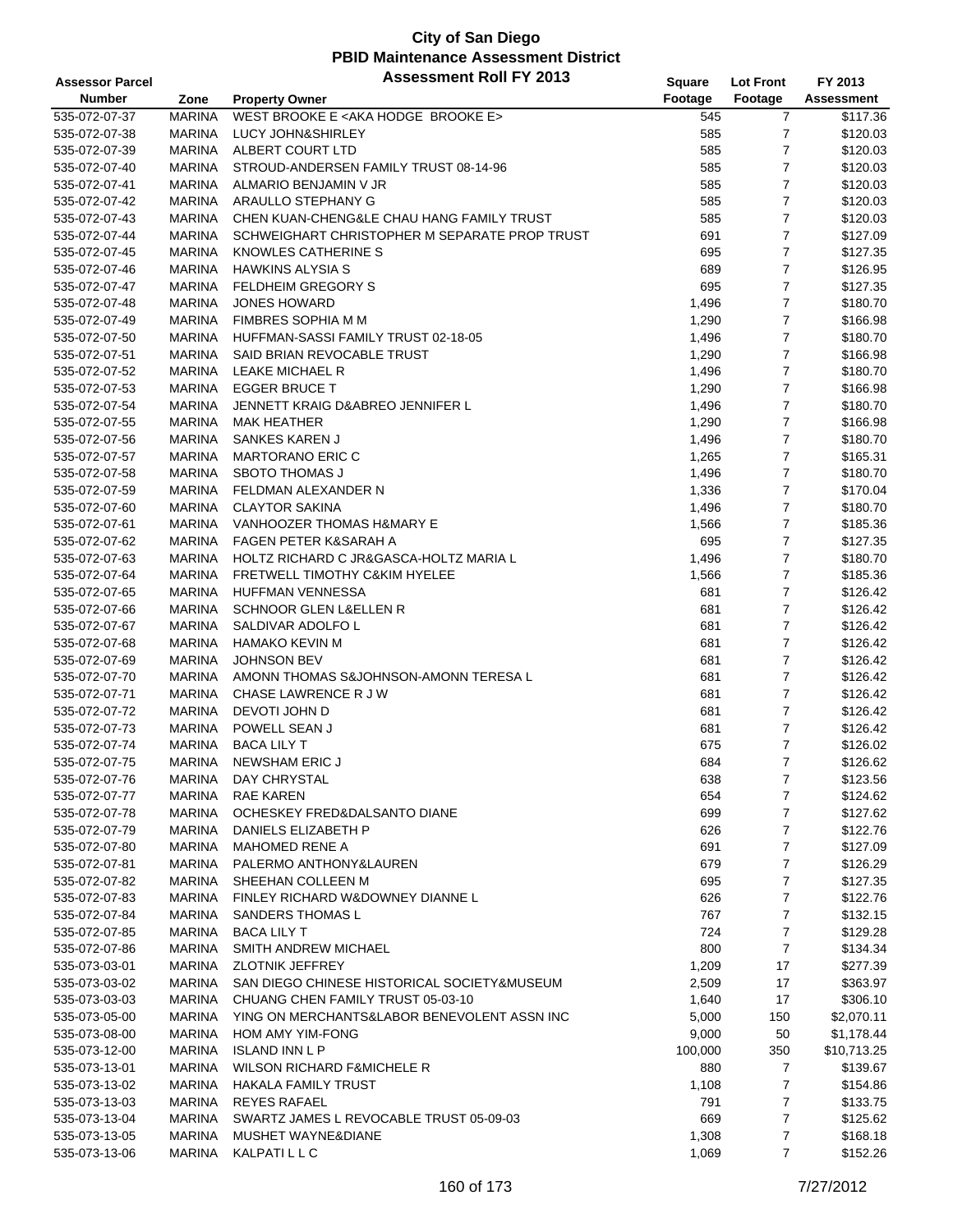| <b>Assessor Parcel</b> |               | <b>Assessment Roll FY 2013</b>                 | Square  | <b>Lot Front</b> | FY 2013     |
|------------------------|---------------|------------------------------------------------|---------|------------------|-------------|
| <b>Number</b>          | Zone          | <b>Property Owner</b>                          | Footage | Footage          | Assessment  |
| 535-073-13-07          | <b>MARINA</b> | KITMITTO ADLY LIVING TRUST 01-08-07            | 718     | $\overline{7}$   | \$128.88    |
| 535-073-13-08          | <b>MARINA</b> | <b>FUNCHES OTIS T</b>                          | 1,063   | $\overline{7}$   | \$151.86    |
| 535-073-13-09          | <b>MARINA</b> | VANORDER FAMILY REVOCABLE TRUST 06-03-03       | 1,308   | $\overline{7}$   | \$168.18    |
| 535-073-13-10          | <b>MARINA</b> | PARAS CHRIS G&OLGA FAMILY TRUST 05-04-87       | 860     | $\overline{7}$   | \$138.34    |
| 535-073-13-11          | <b>MARINA</b> | LOWE JEREMIAH                                  | 923     | $\overline{7}$   | \$142.54    |
| 535-073-13-12          | MARINA        | CIANFARANI-LINKENBACH TRUST 06-26-09           | 982     | $\overline{7}$   | \$146.47    |
| 535-073-13-13          | MARINA        | LUCENTE DEAN&MARTA L                           | 1,036   | $\overline{7}$   | \$150.06    |
| 535-073-13-14          | <b>MARINA</b> | DIFILIPPO JOHN L&NANCY L                       | 1,123   | $\overline{7}$   | \$155.86    |
| 535-073-13-15          | <b>MARINA</b> | WHITE LISA TRUST 05-07-08                      | 1,123   | $\overline{7}$   | \$155.86    |
| 535-073-13-16          | <b>MARINA</b> | ANDREWS MELANIE A                              | 1,308   | $\overline{7}$   | \$168.18    |
| 535-073-13-17          | <b>MARINA</b> | <b>BOND KEVIN D</b>                            | 1,069   | $\overline{7}$   | \$152.26    |
| 535-073-13-18          | MARINA        | AKYUNUS IBRAHIM Y&GULHIS A                     | 734     | $\boldsymbol{7}$ | \$129.95    |
| 535-073-13-19          | <b>MARINA</b> | NANN DARYL S FAMILY TRUST 08-29-06             | 718     | $\overline{7}$   | \$128.88    |
| 535-073-13-20          | <b>MARINA</b> | <b>KECES MERVYN L</b>                          | 1,063   | $\overline{7}$   | \$151.86    |
| 535-073-13-21          | <b>MARINA</b> | <b>KASS IRVING</b>                             | 1,308   | $\overline{7}$   | \$168.18    |
| 535-073-13-22          | <b>MARINA</b> | EAVES BURT&ERIN TRUST 09-23-05                 | 860     | $\overline{7}$   | \$138.34    |
| 535-073-13-23          | <b>MARINA</b> | <b>BICKFORD VERNON E JR&amp;ROSEANNA E</b>     | 923     | $\overline{7}$   | \$142.54    |
| 535-073-13-24          | MARINA        | <b>KEENER JUSTIN W</b>                         | 982     | $\overline{7}$   | \$146.47    |
| 535-073-13-25          | <b>MARINA</b> | SMOLIN JAMIE C                                 | 1,036   | $\overline{7}$   | \$150.06    |
| 535-073-13-26          | <b>MARINA</b> | JENSEN KAREN FAMILY TRUST 12-15-08             | 1,123   | $\boldsymbol{7}$ | \$155.86    |
| 535-073-13-27          | <b>MARINA</b> | CHOATE JAMES&LAURA FAMILY 1999 TRUST           | 1,123   | $\overline{7}$   | \$155.86    |
| 535-073-13-28          | MARINA        | VILLAGE GROUP L L C                            | 1,308   | $\overline{7}$   | \$168.18    |
| 535-073-13-29          | <b>MARINA</b> | <b>ENRIQUEZ ERIC B</b>                         | 1,069   | $\overline{7}$   | \$152.26    |
| 535-073-13-30          | <b>MARINA</b> | DAVIS JEFFRY A&ANN M                           | 734     | $\overline{7}$   | \$129.95    |
| 535-073-13-31          | <b>MARINA</b> | <b>GUEST TRENT B</b>                           | 718     | $\overline{7}$   | \$128.88    |
| 535-073-13-32          | <b>MARINA</b> | SPOON ROBERTA REVOCABLE TRUST 10-19-98         | 1,063   | $\overline{7}$   | \$151.86    |
| 535-073-13-33          | <b>MARINA</b> | MAZANDARANY FARHAD N                           | 1,308   | $\overline{7}$   | \$168.18    |
| 535-073-13-36          | MARINA        | COLE ALAN&JILL 2011 TRUST 01-31-12             | 982     | $\overline{7}$   | \$146.47    |
| 535-073-13-37          | MARINA        | KING GAITHER J JR                              | 1,036   | $\overline{7}$   | \$150.06    |
| 535-073-13-38          | <b>MARINA</b> | BERTELL CHET R TR                              | 1,123   | $\overline{7}$   | \$155.86    |
| 535-073-13-39          | <b>MARINA</b> | <b>KRENZ ROBERT T&amp;JUNGHEE</b>              | 1,308   | $\overline{7}$   | \$168.18    |
| 535-073-13-40          | <b>MARINA</b> | HAEGEN TIMOTHY W&ELIZABETH A                   | 1,069   | $\overline{7}$   | \$152.26    |
| 535-073-13-41          | <b>MARINA</b> | <b>BAUMAN MARY A B</b>                         | 734     | $\overline{7}$   | \$129.95    |
| 535-073-13-42          | <b>MARINA</b> | WRONA LAWRENCE J&KAREN S JOINT REVOC TRUST     | 718     | $\overline{7}$   | \$128.88    |
| 535-073-13-43          | MARINA        | <b>GLASSER LEONARD J</b>                       | 1,063   | $\overline{7}$   | \$151.86    |
| 535-073-13-44          | MARINA        | LUNGREN LINDA E TRUST 07-10-03                 | 1,308   | $\overline{7}$   | \$168.18    |
| 535-073-13-45          | MARINA        | <b>MAHER STEPHEN T</b>                         | 1,308   | $\overline{7}$   | \$168.18    |
| 535-073-13-46          | <b>MARINA</b> | MCGRAW FAMILY TRUST 07-02-02                   | 836     | $\overline{7}$   | \$136.74    |
| 535-073-13-47          | <b>MARINA</b> | OLTHOF JEROEN&ZEITLIN STACEY A                 | 982     | $\overline{7}$   | \$146.47    |
| 535-073-13-48          | MARINA        | WILSON JESS F TRUST 12-17-92                   | 1,036   | $\overline{7}$   | \$150.06    |
| 535-073-13-49          | MARINA        | WILHOIT JOHN B&SANDRA J                        | 1,157   | 7                | \$158.12    |
| 535-073-13-50          | MARINA        | CHERUNDOLO STEVEN E LIVING TRUST 06-27-05      | 1,308   | $\overline{7}$   | \$168.18    |
| 535-073-13-51          | MARINA        | PAINE CHERYL L                                 | 1,069   | $\overline{7}$   | \$152.26    |
| 535-073-13-52          | MARINA        | KNIGHT KARL J                                  | 1,063   | $\overline{7}$   | \$151.86    |
| 535-073-13-53          | MARINA        | QUON CALVERT&SHOU CHIU TRUST A 11-20-92        | 1,308   | $\overline{7}$   | \$168.18    |
| 535-073-13-54          | MARINA        | URGELLES ALAN R                                | 788     | $\boldsymbol{7}$ | \$133.55    |
| 535-073-13-55          | MARINA        | SABA FAMILY TRUST 11-17-97                     | 836     | $\overline{7}$   | \$136.74    |
| 535-073-13-56          | MARINA        | MARTINEZ CHRISTIE&HARDER MATTHEW REVOC TRUST   | 982     | 7                | \$146.47    |
| 535-073-13-57          | MARINA        | FEDERAL NATIONAL MORTGAGE ASSN                 | 1,036   | $\overline{7}$   | \$150.06    |
| 535-073-13-58          | MARINA        | BIDERMANN WILLIAM R&KIM M LIVING TRUST         | 1,768   | $\overline{7}$   | \$198.81    |
| 535-074-02-00          | MARINA        | CITY OF SAN DIEGO                              | 1,200   | 150              | \$2,070.11  |
| 535-074-03-00          | MARINA        | AHERN FRITZ C&SUSANA REVOCABLE TRUST 02-14-05  | 5,000   | 25               | \$622.52    |
| 535-074-04-00          | MARINA        | AHERN FRITZ C&SUSANA REVOCABLE TRUST 02-14-05  | 0       | 25               | \$456.02    |
| 535-074-05-00          | MARINA        | CHINESE CONSOLIDATED BENEVOLENT ASSN OF SD INC | 2,366   | 25               | \$456.02    |
| 535-074-09-00          | MARINA        | 472 THIRD AVE L L C                            | 4,595   | 150              | \$2,070.11  |
| 535-074-10-00          | MARINA        | J STREET INN L P                               | 91,064  | 350              | \$10,118.11 |
| 535-074-11-01          | MARINA        | <b>CLARK KATHRYN M</b>                         | 843     | 8                | \$148.79    |
| 535-074-11-02          | MARINA        | <b>ATKINSON ANTONY</b>                         | 983     | 8                | \$158.11    |
| 535-074-11-03          | MARINA        | LOZANO ERNESTO LIVING TRUST 10-22-10           | 894     | 8                | \$152.19    |
| 535-074-11-04          | MARINA        | <b>BRANDAIS JACQUES H</b>                      | 992     | 8                | \$158.71    |
| 535-074-11-05          | MARINA        | LYON ROBERT C&JACQUELINE K                     | 1,050   | 8                | \$162.58    |
| 535-074-11-06          | MARINA        | SICKLES STEPHAN J                              | 854     | 8                | \$149.52    |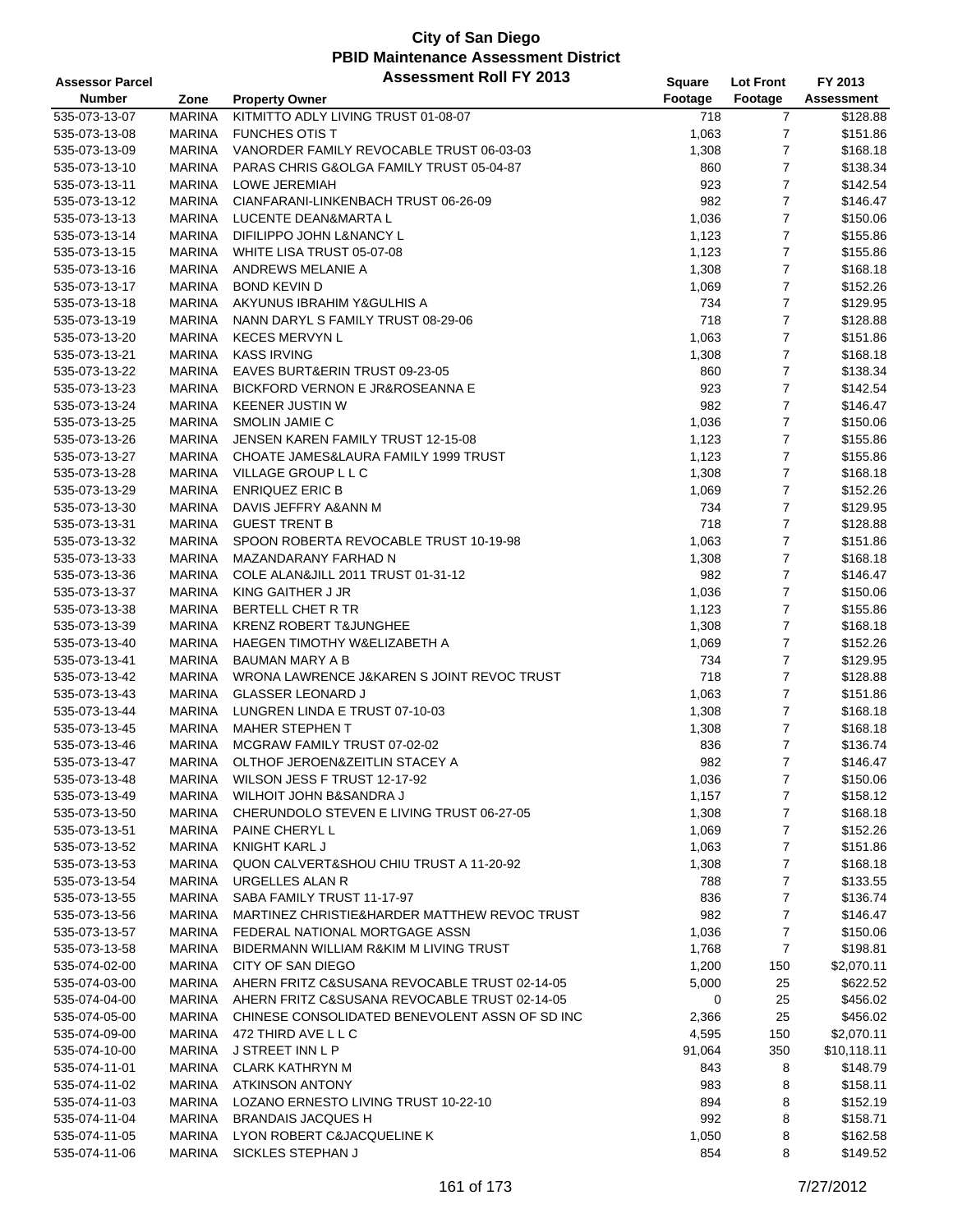| <b>Assessor Parcel</b>         |                         | <b>Assessment Roll FY 2013</b>                | Square       | <b>Lot Front</b> | FY 2013           |
|--------------------------------|-------------------------|-----------------------------------------------|--------------|------------------|-------------------|
| <b>Number</b>                  | Zone                    | <b>Property Owner</b>                         | Footage      | Footage          | <b>Assessment</b> |
| 535-074-11-07                  | <b>MARINA</b>           | <b>WILCZAK EDWARD B</b>                       | 958          | 8                | \$156.45          |
| 535-074-11-08                  | <b>MARINA</b>           | LEE NINA Y REVOCABLE TRUST 01-20-03           | 1,105        | 8                | \$166.24          |
| 535-074-11-09                  | <b>MARINA</b>           | LEVINE ANDREW D                               | 1,100        | 8                | \$165.91          |
| 535-074-11-10                  | <b>MARINA</b>           | <b>CUEVAS ALEX R</b>                          | 983          | 8                | \$158.11          |
| 535-074-11-11                  | <b>MARINA</b>           | ROWLAND ANNA M                                | 1,010        | 8                | \$159.91          |
| 535-074-11-12                  | <b>MARINA</b>           | DELUCA DAVID A                                | 947          | 8                | \$155.72          |
| 535-074-11-13                  | <b>MARINA</b>           | BRANCA MELANIE R TRUST 10-08-09               | 982          | 8                | \$158.05          |
| 535-074-11-14                  | <b>MARINA</b>           | POWELL GAIL L FAMILY TRUST 10-25-07           | 708          | 8                | \$139.80          |
| 535-074-11-15                  | <b>MARINA</b>           | <b>COONS RICHARD</b>                          | 1,036        | 8                | \$161.64          |
| 535-074-11-16                  | <b>MARINA</b>           | BRENNAN BONNIE R FAMILY TRUST 08-09-04        | 778          | 8                | \$144.46          |
| 535-074-11-17                  | <b>MARINA</b>           | <b>FRIEDMAN RON</b>                           | 742          | 8                | \$142.06          |
| 535-074-11-18                  | <b>MARINA</b>           | <b>COSTELLO TRUST</b>                         | 986          | 8                | \$158.31          |
| 535-074-12-00                  | <b>MARINA</b>           | C C B A SENIOR GARDEN L P CITY OF SD          | 24,824       | 125              | \$3,100.87        |
| 535-075-01-00                  | <b>MARINA</b>           | <b>BOSA DEVELOPMENT CA II INC</b>             | 0            | 1000             | \$15,584.23       |
| 535-076-03-00                  | <b>MARINA</b>           | CITY OF SAN DIEGO REDEVELOPMENT AGENCY        | 0            | 185              | \$2,737.23        |
| 535-076-10-00                  | <b>MARINA</b>           | CITY OF SAN DIEGO REDEVELOPMENT AGENCY        | 0            | $\mathbf 0$      | \$0.00            |
| 535-076-11-00                  | <b>MARINA</b>           | CITY OF SAN DIEGO REDEVELOPMENT AGENCY        | 0            | 325              | \$6,026.60        |
| 535-076-13-00                  | <b>MARINA</b>           | ATCHISON TOPEKA&SANTA FE RAILWAY CO           | 0            | 0                | \$0.00            |
| 535-076-14-00                  | <b>MARINA</b>           | SAN DIEGO METROPOLITAN TRANSIT DEV BOARD      | 0            | 0                | \$0.00            |
| 535-076-15-00                  | <b>MARINA</b>           | SAN DIEGO&ARIZONA EASTERN RAILWAY CO          | 0            | 0                | \$0.00            |
| 535-076-16-00                  | <b>MARINA</b>           | CITY OF SAN DIEGO REDEVELOPMENT AGENCY        | 0            | $\pmb{0}$        | \$0.00            |
| 535-076-17-00                  | <b>MARINA</b>           | CITY OF SAN DIEGO(CENTRE CITY DEV CORP)       | 0            | 0                | \$0.00            |
| 535-081-11-00                  | <b>MARINA</b>           | CORNERSTONE LOFTS INC                         | 35,136       | 205              | \$4,714.10        |
| 535-081-12-00                  | <b>MARINA</b>           | CORNERSTONE LOFTS INC                         | 37,749       | 295              | \$5,930.39        |
| 535-086-04-00                  | <b>MARINA</b>           | QUIN YVONNE T TR                              | 2,800        | 50               | \$912.04          |
| 535-086-08-00                  | <b>MARINA</b>           | HORTON GRAND L L C                            | 5,000        | 50               | \$912.04          |
| 535-086-18-00                  | <b>MARINA</b>           | HORTON GRAND L L C                            | 23,940       | 90               | \$2,636.67        |
| 535-086-19-00                  | <b>MARINA</b>           | HORTON GRAND L L C                            | 55,387       | 410              | \$8,436.86        |
| 535-086-20-00                  | <b>MARINA</b>           | HORTON GRAND L L C                            | 29,674       | 80               | \$2,902.74        |
| 535-086-21-01                  | <b>MARINA</b>           | SAN DIEGO CHINESE HISTORICAL SOCIETY&MUSEUM   | 2,248        | $\overline{7}$   | \$230.78          |
| 535-086-21-02                  | <b>MARINA</b>           | COSS FAMILY TRUST 04-24-94                    | 1,886        | $\overline{7}$   | \$206.67          |
| 535-086-21-03                  | <b>MARINA</b>           | COSS FAMILY TRUST 04-24-94                    | 1,866        | 7                | \$205.34          |
| 535-086-21-04                  | <b>MARINA</b>           | JENKINSON ANTHONY H                           | 990          | $\overline{7}$   | \$147.00          |
| 535-086-21-05                  | <b>MARINA</b>           | FAYMAN COREY&CARRERA MARIA                    | 976          | $\overline{7}$   | \$146.07          |
|                                | <b>MARINA</b>           | YARAMADA PRAVEEN K&SARITHA                    |              | $\overline{7}$   | \$164.38          |
| 535-086-21-06<br>535-086-21-07 | <b>MARINA</b>           | NFS LEASING L L C                             | 1,251<br>925 | $\overline{7}$   | \$142.67          |
| 535-086-21-08                  | <b>MARINA</b>           | MAIN PROPERTIES L L C                         | 943          | 7                | \$143.87          |
| 535-086-21-09                  | <b>MARINA</b>           | DELMUNDO ANGELITO&MYLNA T                     | 892          | $\overline{7}$   | \$140.47          |
|                                | <b>MARINA</b>           | <b>GARCIA JAIME L</b>                         | 1,121        | $\overline{7}$   | \$155.72          |
| 535-086-21-10<br>535-086-21-11 |                         | TORRES EVELYN T REVOCABLE LIVING TRUST        |              | $\overline{7}$   | \$136.41          |
|                                | MARINA<br><b>MARINA</b> | <b>FAZA RAED F</b>                            | 831          |                  | \$148.46          |
| 535-086-21-12                  |                         |                                               | 1,012        | 7                |                   |
| 535-086-21-13                  | <b>MARINA</b>           | <b>BARSHAK VALERY</b>                         | 836          | 7                | \$136.74          |
| 535-086-21-14                  | <b>MARINA</b>           | 330-212 J TRUST 08-09-07                      | 623          | 7                | \$122.56          |
| 535-086-21-15                  | <b>MARINA</b>           | <b>URCH GARY E&amp;PRISCILLA</b>              | 990          | 7                | \$147.00          |
| 535-086-21-16                  | <b>MARINA</b>           | ESPINOZA JUAN                                 | 976          | 7                | \$146.07          |
| 535-086-21-17                  | <b>MARINA</b>           | LEE STEVEN S                                  | 1,251        | 7                | \$164.38          |
| 535-086-21-18                  | <b>MARINA</b>           | TOURGEMAN FAMILY TRUST 09-16-03               | 606          | $\overline{7}$   | \$121.42          |
| 535-086-21-19                  | <b>MARINA</b>           | BERZAK FAMILY TRUST 12-15-93                  | 925          | 7                | \$142.67          |
| 535-086-21-20                  | MARINA                  | <b>BLANCO CYNTHIA M</b>                       | 943          | $\overline{7}$   | \$143.87          |
| 535-086-21-21                  | <b>MARINA</b>           | BELLO BOYS FAMILY TRUST 12-17-03              | 892          | 7                | \$140.47          |
| 535-086-21-22                  | <b>MARINA</b>           | <b>MORRISON ANDREW L</b>                      | 1,121        | 7                | \$155.72          |
| 535-086-21-23                  | <b>MARINA</b>           | <b>GRISEL BONNIE J</b>                        | 841          | 7                | \$137.08          |
| 535-086-21-24                  | <b>MARINA</b>           | <b>FUTA TODD S&amp;LISA P</b>                 | 1,022        | 7                | \$149.13          |
| 535-086-21-25                  | <b>MARINA</b>           | DUGGAN FAMILY TRUST 06-16-92                  | 836          | 7                | \$136.74          |
| 535-086-21-26                  | <b>MARINA</b>           | <b>CORBIN DONNA F TRUST</b>                   | 623          | 7                | \$122.56          |
| 535-086-21-27                  | <b>MARINA</b>           | <b>HAHN MARLENE</b>                           | 773          | 7                | \$132.55          |
| 535-086-21-28                  | MARINA                  | SHIGLEY PAUL R                                | 976          | 7                | \$146.07          |
| 535-086-21-29                  | <b>MARINA</b>           | CRITTENDEN MARK&BARBARA FAMILY TRUST 11-17-95 | 1,251        | 7                | \$164.38          |
| 535-086-21-30                  | <b>MARINA</b>           | JOVANOVIC TOMAS&MILENKOVIC VESNA              | 606          | 7                | \$121.42          |
| 535-086-21-31                  | MARINA                  | SMYTH W ROBERT&DEBORAH G                      | 925          | 7                | \$142.67          |
| 535-086-21-32                  | <b>MARINA</b>           | ZHANG FAMILY 2008 TRUST 01-08-09              | 943          | $\overline{7}$   | \$143.87          |
| 535-086-21-33                  | <b>MARINA</b>           | 330 J ST L L C                                | 892          | 7                | \$140.47          |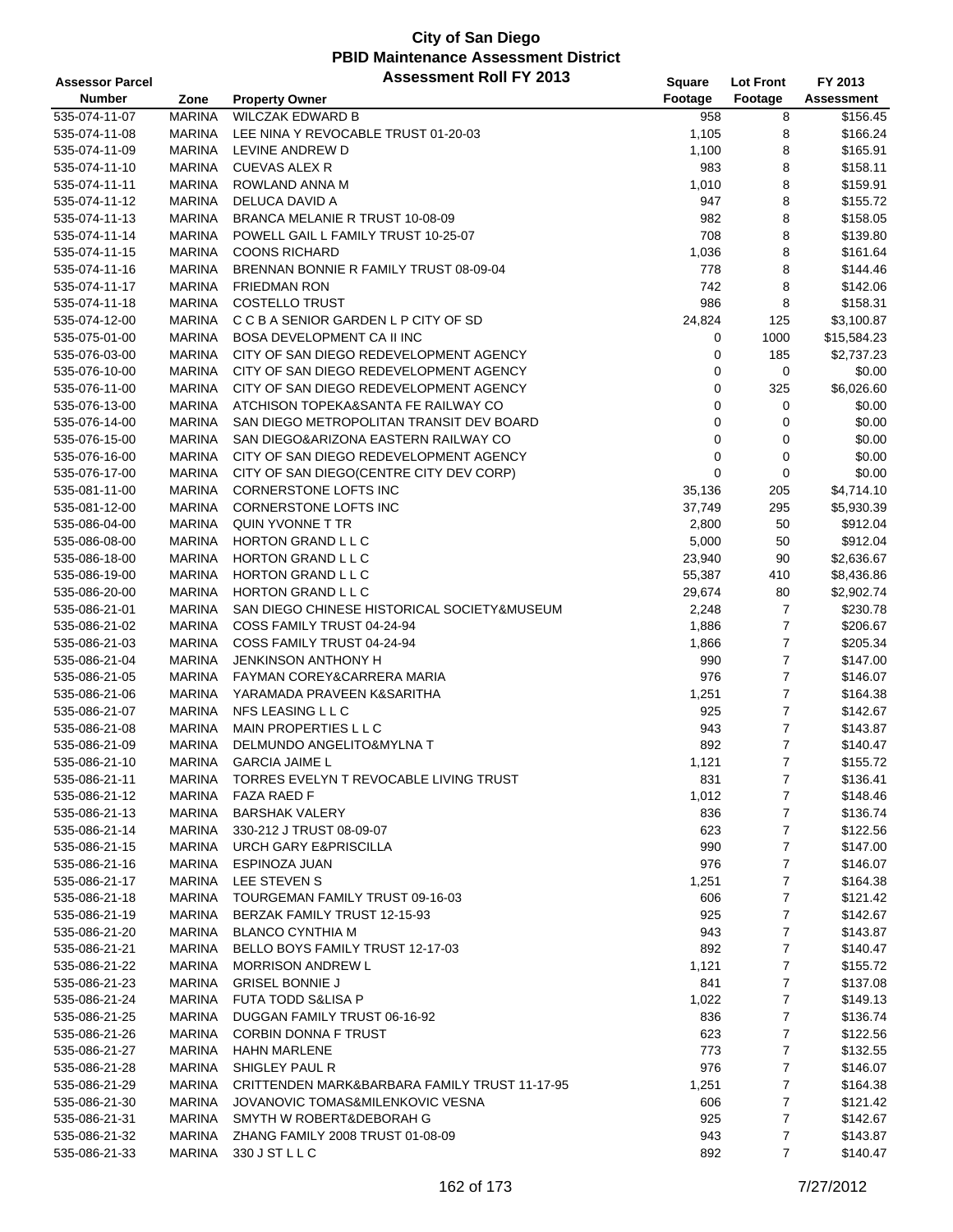| Footage<br><b>Number</b><br>Footage<br>Assessment<br>Zone<br><b>Property Owner</b><br>KHAN REVOCABLE TRUST 05-24-05<br>535-086-21-34<br><b>MARINA</b><br>\$155.72<br>1,121<br>7<br>7<br>535-086-21-35<br><b>MARINA</b><br><b>VANEMMERIK PETER</b><br>841<br>\$137.08<br>7<br><b>MARINA</b><br><b>CREED PHILLIP A</b><br>1,022<br>\$149.13<br>535-086-21-36<br>7<br>535-086-21-37<br><b>MARINA</b><br>MONTGOMERY DAVID E<br>836<br>\$136.74<br>7<br>535-086-21-38<br><b>MARINA</b><br><b>BLANCO DEBRA A</b><br>623<br>\$122.56<br>7<br><b>MARINA</b><br>NIEMEYER STEVEN B<br>773<br>535-086-21-39<br>\$132.55<br>7<br><b>MARINA</b><br>976<br>\$146.07<br>535-086-21-40<br>MILLER BRANDON D<br>7<br>535-086-21-41<br><b>MARINA</b><br>SENEVIRATNE ARUNA&SENEVIRATNE-PERIES DHARSHYNI<br>1,251<br>\$164.38<br>7<br>535-086-21-42<br><b>MARINA</b><br>KLEEMAN EDWARD W REVOCABLE TRUST 04-28-11<br>606<br>\$121.42<br>7<br><b>MARINA</b><br>CAVARETTA PETE&ANN<br>\$142.67<br>535-086-21-43<br>925<br>7<br>535-086-21-44<br><b>MARINA</b><br><b>STEINER AMY</b><br>943<br>\$143.87<br>7<br>535-086-21-45<br><b>MARINA</b><br><b>HOWER ROGER P&amp;SHARON K</b><br>892<br>\$140.47<br>7<br><b>MARINA</b><br><b>RUSH HUI SUK</b><br>1,121<br>\$155.72<br>535-086-21-46<br>7<br><b>MARINA</b><br><b>GALINDO JAVY W</b><br>841<br>\$137.08<br>535-086-21-47<br>7<br><b>MARINA</b><br>HASHEM&HASHEM PROPERTIES L L C<br>1,022<br>\$149.13<br>535-086-21-48<br>7<br><b>MARINA</b><br>MANZARI MATEO R<br>836<br>\$136.74<br>535-086-21-49<br>7<br><b>MARINA</b><br>TANO FRANCIS&IMELDA FAMILY TRUST 06-19-09<br>623<br>\$122.56<br>535-086-21-50<br>7<br>535-086-21-51<br><b>MARINA</b><br><b>HAMMER BRUCE&amp;BERNICE</b><br>976<br>\$146.07<br>7<br>535-086-21-52<br><b>MARINA</b><br><b>FREUNDT ERIC J</b><br>1,251<br>\$164.38<br>7<br>535-086-21-53<br><b>MARINA</b><br>ITZA REVOCABLE TRUST 01-24-96<br>925<br>\$142.67<br>7<br><b>MARINA</b><br>ANDERSON THERESA<br>535-086-21-54<br>943<br>\$143.87<br>7<br><b>MARINA</b><br>KRIEGER ROBERT O JR&BEVERLY A REVOC LIV TRUST<br>892<br>\$140.47<br>535-086-21-55<br>7<br>535-086-21-56<br><b>MARINA</b><br><b>RUBEY JOHN</b><br>1,121<br>\$155.72<br>7<br><b>MARINA</b><br><b>LARSON ERIC</b><br>841<br>\$137.08<br>535-086-21-57<br>7<br>535-086-21-58<br><b>MARINA</b><br>SHIGLEY PAUL R<br>1,022<br>\$149.13<br>7<br>535-086-21-59<br><b>MARINA</b><br>PETRONE RUSSELL A JR TRUST 03-08-02<br>836<br>\$136.74<br>623<br>7<br><b>MARINA</b><br>MONAJAMI FARIBORZ<br>\$122.56<br>535-086-21-60<br><b>MARINA</b><br>PIONEER WAREHOUSE LTD<br>25,770<br>7<br>\$1,797.35<br>535-086-21-61<br>535-096-15-00<br><b>MARINA</b><br>LIONS COMMUNITY SERVICE CORP<br>117,156<br>\$13,592.94<br>500<br>535-096-16-00<br><b>MARINA</b><br>HORTON HOUSE INTERFAITH HOUSING CORP CITY OF SD<br>132,808<br>501<br>\$14,646.94<br><b>MARINA</b><br><b>WILLIAMS FAMILY TRUST</b><br>500<br>\$7,792.08<br>535-341-01-00<br>0<br><b>MARINA</b><br>ALIPOUR MASSOUD S&NASSRIN F<br>2<br>535-341-07-01<br>1,226<br>\$104.81<br>$\overline{c}$<br>535-341-07-02<br><b>MARINA</b><br>POSER BRENT<br>1,024<br>\$91.36<br>2<br>535-341-07-03<br><b>MARINA</b><br>BOLTON DANIEL R REVOCABLE TRUST 10-15-09<br>694<br>\$69.38<br>2<br><b>MARINA</b><br>HORJUS PETER E<br>694<br>\$69.38<br>535-341-07-04<br>2<br><b>MARINA</b><br>NICHOLAS JAMES<br>1,024<br>\$91.36<br>535-341-07-05<br>2<br><b>MARINA</b><br>NICHOLAS JAMES A<br>1,226<br>\$104.81<br>535-341-07-06<br>2<br><b>MARINA</b><br>DEJANE DENISE L SEPARATE PROPERTY TRUST<br>694<br>\$69.38<br>535-341-07-07<br>$\overline{2}$<br><b>MARINA</b><br><b>HASSEY BRENDA TRUST</b><br>933<br>\$85.30<br>535-341-07-08<br><b>MARINA</b><br><b>FULLER BRYAN D</b><br>2<br>\$85.30<br>535-341-07-09<br>933<br><b>MARINA</b><br>MORTON THOMAS&MARILYNN FAMILY TRUST 09-14-95<br>1,025<br>2<br>\$91.43<br>535-341-07-10<br>2<br><b>MARINA</b><br>PEACOCK JERRY E&RACHEL A<br>\$87.43<br>535-341-07-11<br>965<br>2<br>MARINA<br>CABAY FAMILY TRUST 05-17-02<br>1,023<br>\$91.29<br>535-341-07-12<br>2<br><b>MARINA</b><br>WEINER JOE P&KAREN L<br>\$91.29<br>535-341-07-13<br>1,023<br>2<br><b>MARINA</b><br>PASINI FAMILY TRUST 11-17-98<br>\$87.43<br>535-341-07-14<br>965<br>2<br>535-341-07-15<br><b>MARINA</b><br><b>PAJAK DOUGLAS S</b><br>1,025<br>\$91.43<br>2<br><b>MARINA</b><br><b>MONTES ROBERT A</b><br>933<br>\$85.30<br>535-341-07-16<br>2<br><b>MARINA</b><br>AQUINO CHRIS&LYDIA<br>933<br>\$85.30<br>535-341-07-17<br>2<br>673<br>\$67.98<br>535-341-07-18<br><b>MARINA</b><br>VILLANUEVA FAMILY TRUST 12-15-88<br>2<br>535-341-07-19<br><b>MARINA</b><br>FENTON REVOCABLE TRUST 05-15-91<br>1,226<br>\$104.81<br>2<br>535-341-07-20<br><b>MARINA</b><br><b>HICKOK TERESA</b><br>1,024<br>\$91.36<br>2<br><b>MARINA</b><br>CONCEPCION FAMILY TRUST 11-30-95<br>\$69.38<br>535-341-07-21<br>694<br>2<br><b>MARINA</b><br>YAELI RON T&NANCY D TRUST 06-23-98<br>694<br>\$69.38<br>535-341-07-22<br>2<br><b>MARINA</b><br>LORETTA DAVID F&ELLEN<br>\$91.36<br>535-341-07-23<br>1,024<br>2<br><b>MARINA</b><br>KELLER KATHLEEN D FAMILY TRUST 06-21-11<br>1,226<br>\$104.81<br>535-341-07-24<br>2<br><b>MARINA</b><br><b>HUANG CHEN&amp;DU TIAN</b><br>673<br>\$67.98<br>535-341-07-25<br>2<br>\$85.30<br>535-341-07-26<br>MARINA<br><b>ILLEMAN HEIDI</b><br>933<br>2<br><b>MARINA</b><br><b>KC VENTURES INC</b><br>933<br>\$85.30<br>535-341-07-27<br>2<br><b>MARINA</b><br>LOW DAVID A&FRANCES T<br>\$91.43<br>535-341-07-28<br>1,025<br>CROUCH REVOCABLE TRUST 05-01-91<br>2<br>\$87.43<br>535-341-07-29<br>MARINA<br>965<br>2<br><b>MARINA</b><br><b>BORISOVSKY LEO&amp;ELIN</b><br>1,023<br>\$91.29<br>535-341-07-30<br>FRANASIAK EDWIN J NOMINEE FUNDING TRUST<br>2<br><b>MARINA</b><br>1,023<br>\$91.29 | <b>Assessor Parcel</b> | <b>Assessment Roll FY 2013</b> | <b>Square</b> | <b>Lot Front</b> | FY 2013 |
|-------------------------------------------------------------------------------------------------------------------------------------------------------------------------------------------------------------------------------------------------------------------------------------------------------------------------------------------------------------------------------------------------------------------------------------------------------------------------------------------------------------------------------------------------------------------------------------------------------------------------------------------------------------------------------------------------------------------------------------------------------------------------------------------------------------------------------------------------------------------------------------------------------------------------------------------------------------------------------------------------------------------------------------------------------------------------------------------------------------------------------------------------------------------------------------------------------------------------------------------------------------------------------------------------------------------------------------------------------------------------------------------------------------------------------------------------------------------------------------------------------------------------------------------------------------------------------------------------------------------------------------------------------------------------------------------------------------------------------------------------------------------------------------------------------------------------------------------------------------------------------------------------------------------------------------------------------------------------------------------------------------------------------------------------------------------------------------------------------------------------------------------------------------------------------------------------------------------------------------------------------------------------------------------------------------------------------------------------------------------------------------------------------------------------------------------------------------------------------------------------------------------------------------------------------------------------------------------------------------------------------------------------------------------------------------------------------------------------------------------------------------------------------------------------------------------------------------------------------------------------------------------------------------------------------------------------------------------------------------------------------------------------------------------------------------------------------------------------------------------------------------------------------------------------------------------------------------------------------------------------------------------------------------------------------------------------------------------------------------------------------------------------------------------------------------------------------------------------------------------------------------------------------------------------------------------------------------------------------------------------------------------------------------------------------------------------------------------------------------------------------------------------------------------------------------------------------------------------------------------------------------------------------------------------------------------------------------------------------------------------------------------------------------------------------------------------------------------------------------------------------------------------------------------------------------------------------------------------------------------------------------------------------------------------------------------------------------------------------------------------------------------------------------------------------------------------------------------------------------------------------------------------------------------------------------------------------------------------------------------------------------------------------------------------------------------------------------------------------------------------------------------------------------------------------------------------------------------------------------------------------------------------------------------------------------------------------------------------------------------------------------------------------------------------------------------------------------------------------------------------------------------------------------------------------------------------------------------------------------------------------------------------------------------------------------------------------------------------------------------------------------------------------------------------------------------------------------------------------------------------------------------------------------------------------------------------------------------------------------------------------------------------------------------------------------------------------------------------------------------------------------------------------------------------|------------------------|--------------------------------|---------------|------------------|---------|
|                                                                                                                                                                                                                                                                                                                                                                                                                                                                                                                                                                                                                                                                                                                                                                                                                                                                                                                                                                                                                                                                                                                                                                                                                                                                                                                                                                                                                                                                                                                                                                                                                                                                                                                                                                                                                                                                                                                                                                                                                                                                                                                                                                                                                                                                                                                                                                                                                                                                                                                                                                                                                                                                                                                                                                                                                                                                                                                                                                                                                                                                                                                                                                                                                                                                                                                                                                                                                                                                                                                                                                                                                                                                                                                                                                                                                                                                                                                                                                                                                                                                                                                                                                                                                                                                                                                                                                                                                                                                                                                                                                                                                                                                                                                                                                                                                                                                                                                                                                                                                                                                                                                                                                                                                                                                                                                                                                                                                                                                                                                                                                                                                                                                                                                                                                                                 |                        |                                |               |                  |         |
|                                                                                                                                                                                                                                                                                                                                                                                                                                                                                                                                                                                                                                                                                                                                                                                                                                                                                                                                                                                                                                                                                                                                                                                                                                                                                                                                                                                                                                                                                                                                                                                                                                                                                                                                                                                                                                                                                                                                                                                                                                                                                                                                                                                                                                                                                                                                                                                                                                                                                                                                                                                                                                                                                                                                                                                                                                                                                                                                                                                                                                                                                                                                                                                                                                                                                                                                                                                                                                                                                                                                                                                                                                                                                                                                                                                                                                                                                                                                                                                                                                                                                                                                                                                                                                                                                                                                                                                                                                                                                                                                                                                                                                                                                                                                                                                                                                                                                                                                                                                                                                                                                                                                                                                                                                                                                                                                                                                                                                                                                                                                                                                                                                                                                                                                                                                                 |                        |                                |               |                  |         |
|                                                                                                                                                                                                                                                                                                                                                                                                                                                                                                                                                                                                                                                                                                                                                                                                                                                                                                                                                                                                                                                                                                                                                                                                                                                                                                                                                                                                                                                                                                                                                                                                                                                                                                                                                                                                                                                                                                                                                                                                                                                                                                                                                                                                                                                                                                                                                                                                                                                                                                                                                                                                                                                                                                                                                                                                                                                                                                                                                                                                                                                                                                                                                                                                                                                                                                                                                                                                                                                                                                                                                                                                                                                                                                                                                                                                                                                                                                                                                                                                                                                                                                                                                                                                                                                                                                                                                                                                                                                                                                                                                                                                                                                                                                                                                                                                                                                                                                                                                                                                                                                                                                                                                                                                                                                                                                                                                                                                                                                                                                                                                                                                                                                                                                                                                                                                 |                        |                                |               |                  |         |
|                                                                                                                                                                                                                                                                                                                                                                                                                                                                                                                                                                                                                                                                                                                                                                                                                                                                                                                                                                                                                                                                                                                                                                                                                                                                                                                                                                                                                                                                                                                                                                                                                                                                                                                                                                                                                                                                                                                                                                                                                                                                                                                                                                                                                                                                                                                                                                                                                                                                                                                                                                                                                                                                                                                                                                                                                                                                                                                                                                                                                                                                                                                                                                                                                                                                                                                                                                                                                                                                                                                                                                                                                                                                                                                                                                                                                                                                                                                                                                                                                                                                                                                                                                                                                                                                                                                                                                                                                                                                                                                                                                                                                                                                                                                                                                                                                                                                                                                                                                                                                                                                                                                                                                                                                                                                                                                                                                                                                                                                                                                                                                                                                                                                                                                                                                                                 |                        |                                |               |                  |         |
|                                                                                                                                                                                                                                                                                                                                                                                                                                                                                                                                                                                                                                                                                                                                                                                                                                                                                                                                                                                                                                                                                                                                                                                                                                                                                                                                                                                                                                                                                                                                                                                                                                                                                                                                                                                                                                                                                                                                                                                                                                                                                                                                                                                                                                                                                                                                                                                                                                                                                                                                                                                                                                                                                                                                                                                                                                                                                                                                                                                                                                                                                                                                                                                                                                                                                                                                                                                                                                                                                                                                                                                                                                                                                                                                                                                                                                                                                                                                                                                                                                                                                                                                                                                                                                                                                                                                                                                                                                                                                                                                                                                                                                                                                                                                                                                                                                                                                                                                                                                                                                                                                                                                                                                                                                                                                                                                                                                                                                                                                                                                                                                                                                                                                                                                                                                                 |                        |                                |               |                  |         |
|                                                                                                                                                                                                                                                                                                                                                                                                                                                                                                                                                                                                                                                                                                                                                                                                                                                                                                                                                                                                                                                                                                                                                                                                                                                                                                                                                                                                                                                                                                                                                                                                                                                                                                                                                                                                                                                                                                                                                                                                                                                                                                                                                                                                                                                                                                                                                                                                                                                                                                                                                                                                                                                                                                                                                                                                                                                                                                                                                                                                                                                                                                                                                                                                                                                                                                                                                                                                                                                                                                                                                                                                                                                                                                                                                                                                                                                                                                                                                                                                                                                                                                                                                                                                                                                                                                                                                                                                                                                                                                                                                                                                                                                                                                                                                                                                                                                                                                                                                                                                                                                                                                                                                                                                                                                                                                                                                                                                                                                                                                                                                                                                                                                                                                                                                                                                 |                        |                                |               |                  |         |
|                                                                                                                                                                                                                                                                                                                                                                                                                                                                                                                                                                                                                                                                                                                                                                                                                                                                                                                                                                                                                                                                                                                                                                                                                                                                                                                                                                                                                                                                                                                                                                                                                                                                                                                                                                                                                                                                                                                                                                                                                                                                                                                                                                                                                                                                                                                                                                                                                                                                                                                                                                                                                                                                                                                                                                                                                                                                                                                                                                                                                                                                                                                                                                                                                                                                                                                                                                                                                                                                                                                                                                                                                                                                                                                                                                                                                                                                                                                                                                                                                                                                                                                                                                                                                                                                                                                                                                                                                                                                                                                                                                                                                                                                                                                                                                                                                                                                                                                                                                                                                                                                                                                                                                                                                                                                                                                                                                                                                                                                                                                                                                                                                                                                                                                                                                                                 |                        |                                |               |                  |         |
|                                                                                                                                                                                                                                                                                                                                                                                                                                                                                                                                                                                                                                                                                                                                                                                                                                                                                                                                                                                                                                                                                                                                                                                                                                                                                                                                                                                                                                                                                                                                                                                                                                                                                                                                                                                                                                                                                                                                                                                                                                                                                                                                                                                                                                                                                                                                                                                                                                                                                                                                                                                                                                                                                                                                                                                                                                                                                                                                                                                                                                                                                                                                                                                                                                                                                                                                                                                                                                                                                                                                                                                                                                                                                                                                                                                                                                                                                                                                                                                                                                                                                                                                                                                                                                                                                                                                                                                                                                                                                                                                                                                                                                                                                                                                                                                                                                                                                                                                                                                                                                                                                                                                                                                                                                                                                                                                                                                                                                                                                                                                                                                                                                                                                                                                                                                                 |                        |                                |               |                  |         |
|                                                                                                                                                                                                                                                                                                                                                                                                                                                                                                                                                                                                                                                                                                                                                                                                                                                                                                                                                                                                                                                                                                                                                                                                                                                                                                                                                                                                                                                                                                                                                                                                                                                                                                                                                                                                                                                                                                                                                                                                                                                                                                                                                                                                                                                                                                                                                                                                                                                                                                                                                                                                                                                                                                                                                                                                                                                                                                                                                                                                                                                                                                                                                                                                                                                                                                                                                                                                                                                                                                                                                                                                                                                                                                                                                                                                                                                                                                                                                                                                                                                                                                                                                                                                                                                                                                                                                                                                                                                                                                                                                                                                                                                                                                                                                                                                                                                                                                                                                                                                                                                                                                                                                                                                                                                                                                                                                                                                                                                                                                                                                                                                                                                                                                                                                                                                 |                        |                                |               |                  |         |
|                                                                                                                                                                                                                                                                                                                                                                                                                                                                                                                                                                                                                                                                                                                                                                                                                                                                                                                                                                                                                                                                                                                                                                                                                                                                                                                                                                                                                                                                                                                                                                                                                                                                                                                                                                                                                                                                                                                                                                                                                                                                                                                                                                                                                                                                                                                                                                                                                                                                                                                                                                                                                                                                                                                                                                                                                                                                                                                                                                                                                                                                                                                                                                                                                                                                                                                                                                                                                                                                                                                                                                                                                                                                                                                                                                                                                                                                                                                                                                                                                                                                                                                                                                                                                                                                                                                                                                                                                                                                                                                                                                                                                                                                                                                                                                                                                                                                                                                                                                                                                                                                                                                                                                                                                                                                                                                                                                                                                                                                                                                                                                                                                                                                                                                                                                                                 |                        |                                |               |                  |         |
|                                                                                                                                                                                                                                                                                                                                                                                                                                                                                                                                                                                                                                                                                                                                                                                                                                                                                                                                                                                                                                                                                                                                                                                                                                                                                                                                                                                                                                                                                                                                                                                                                                                                                                                                                                                                                                                                                                                                                                                                                                                                                                                                                                                                                                                                                                                                                                                                                                                                                                                                                                                                                                                                                                                                                                                                                                                                                                                                                                                                                                                                                                                                                                                                                                                                                                                                                                                                                                                                                                                                                                                                                                                                                                                                                                                                                                                                                                                                                                                                                                                                                                                                                                                                                                                                                                                                                                                                                                                                                                                                                                                                                                                                                                                                                                                                                                                                                                                                                                                                                                                                                                                                                                                                                                                                                                                                                                                                                                                                                                                                                                                                                                                                                                                                                                                                 |                        |                                |               |                  |         |
|                                                                                                                                                                                                                                                                                                                                                                                                                                                                                                                                                                                                                                                                                                                                                                                                                                                                                                                                                                                                                                                                                                                                                                                                                                                                                                                                                                                                                                                                                                                                                                                                                                                                                                                                                                                                                                                                                                                                                                                                                                                                                                                                                                                                                                                                                                                                                                                                                                                                                                                                                                                                                                                                                                                                                                                                                                                                                                                                                                                                                                                                                                                                                                                                                                                                                                                                                                                                                                                                                                                                                                                                                                                                                                                                                                                                                                                                                                                                                                                                                                                                                                                                                                                                                                                                                                                                                                                                                                                                                                                                                                                                                                                                                                                                                                                                                                                                                                                                                                                                                                                                                                                                                                                                                                                                                                                                                                                                                                                                                                                                                                                                                                                                                                                                                                                                 |                        |                                |               |                  |         |
|                                                                                                                                                                                                                                                                                                                                                                                                                                                                                                                                                                                                                                                                                                                                                                                                                                                                                                                                                                                                                                                                                                                                                                                                                                                                                                                                                                                                                                                                                                                                                                                                                                                                                                                                                                                                                                                                                                                                                                                                                                                                                                                                                                                                                                                                                                                                                                                                                                                                                                                                                                                                                                                                                                                                                                                                                                                                                                                                                                                                                                                                                                                                                                                                                                                                                                                                                                                                                                                                                                                                                                                                                                                                                                                                                                                                                                                                                                                                                                                                                                                                                                                                                                                                                                                                                                                                                                                                                                                                                                                                                                                                                                                                                                                                                                                                                                                                                                                                                                                                                                                                                                                                                                                                                                                                                                                                                                                                                                                                                                                                                                                                                                                                                                                                                                                                 |                        |                                |               |                  |         |
|                                                                                                                                                                                                                                                                                                                                                                                                                                                                                                                                                                                                                                                                                                                                                                                                                                                                                                                                                                                                                                                                                                                                                                                                                                                                                                                                                                                                                                                                                                                                                                                                                                                                                                                                                                                                                                                                                                                                                                                                                                                                                                                                                                                                                                                                                                                                                                                                                                                                                                                                                                                                                                                                                                                                                                                                                                                                                                                                                                                                                                                                                                                                                                                                                                                                                                                                                                                                                                                                                                                                                                                                                                                                                                                                                                                                                                                                                                                                                                                                                                                                                                                                                                                                                                                                                                                                                                                                                                                                                                                                                                                                                                                                                                                                                                                                                                                                                                                                                                                                                                                                                                                                                                                                                                                                                                                                                                                                                                                                                                                                                                                                                                                                                                                                                                                                 |                        |                                |               |                  |         |
|                                                                                                                                                                                                                                                                                                                                                                                                                                                                                                                                                                                                                                                                                                                                                                                                                                                                                                                                                                                                                                                                                                                                                                                                                                                                                                                                                                                                                                                                                                                                                                                                                                                                                                                                                                                                                                                                                                                                                                                                                                                                                                                                                                                                                                                                                                                                                                                                                                                                                                                                                                                                                                                                                                                                                                                                                                                                                                                                                                                                                                                                                                                                                                                                                                                                                                                                                                                                                                                                                                                                                                                                                                                                                                                                                                                                                                                                                                                                                                                                                                                                                                                                                                                                                                                                                                                                                                                                                                                                                                                                                                                                                                                                                                                                                                                                                                                                                                                                                                                                                                                                                                                                                                                                                                                                                                                                                                                                                                                                                                                                                                                                                                                                                                                                                                                                 |                        |                                |               |                  |         |
|                                                                                                                                                                                                                                                                                                                                                                                                                                                                                                                                                                                                                                                                                                                                                                                                                                                                                                                                                                                                                                                                                                                                                                                                                                                                                                                                                                                                                                                                                                                                                                                                                                                                                                                                                                                                                                                                                                                                                                                                                                                                                                                                                                                                                                                                                                                                                                                                                                                                                                                                                                                                                                                                                                                                                                                                                                                                                                                                                                                                                                                                                                                                                                                                                                                                                                                                                                                                                                                                                                                                                                                                                                                                                                                                                                                                                                                                                                                                                                                                                                                                                                                                                                                                                                                                                                                                                                                                                                                                                                                                                                                                                                                                                                                                                                                                                                                                                                                                                                                                                                                                                                                                                                                                                                                                                                                                                                                                                                                                                                                                                                                                                                                                                                                                                                                                 |                        |                                |               |                  |         |
|                                                                                                                                                                                                                                                                                                                                                                                                                                                                                                                                                                                                                                                                                                                                                                                                                                                                                                                                                                                                                                                                                                                                                                                                                                                                                                                                                                                                                                                                                                                                                                                                                                                                                                                                                                                                                                                                                                                                                                                                                                                                                                                                                                                                                                                                                                                                                                                                                                                                                                                                                                                                                                                                                                                                                                                                                                                                                                                                                                                                                                                                                                                                                                                                                                                                                                                                                                                                                                                                                                                                                                                                                                                                                                                                                                                                                                                                                                                                                                                                                                                                                                                                                                                                                                                                                                                                                                                                                                                                                                                                                                                                                                                                                                                                                                                                                                                                                                                                                                                                                                                                                                                                                                                                                                                                                                                                                                                                                                                                                                                                                                                                                                                                                                                                                                                                 |                        |                                |               |                  |         |
|                                                                                                                                                                                                                                                                                                                                                                                                                                                                                                                                                                                                                                                                                                                                                                                                                                                                                                                                                                                                                                                                                                                                                                                                                                                                                                                                                                                                                                                                                                                                                                                                                                                                                                                                                                                                                                                                                                                                                                                                                                                                                                                                                                                                                                                                                                                                                                                                                                                                                                                                                                                                                                                                                                                                                                                                                                                                                                                                                                                                                                                                                                                                                                                                                                                                                                                                                                                                                                                                                                                                                                                                                                                                                                                                                                                                                                                                                                                                                                                                                                                                                                                                                                                                                                                                                                                                                                                                                                                                                                                                                                                                                                                                                                                                                                                                                                                                                                                                                                                                                                                                                                                                                                                                                                                                                                                                                                                                                                                                                                                                                                                                                                                                                                                                                                                                 |                        |                                |               |                  |         |
|                                                                                                                                                                                                                                                                                                                                                                                                                                                                                                                                                                                                                                                                                                                                                                                                                                                                                                                                                                                                                                                                                                                                                                                                                                                                                                                                                                                                                                                                                                                                                                                                                                                                                                                                                                                                                                                                                                                                                                                                                                                                                                                                                                                                                                                                                                                                                                                                                                                                                                                                                                                                                                                                                                                                                                                                                                                                                                                                                                                                                                                                                                                                                                                                                                                                                                                                                                                                                                                                                                                                                                                                                                                                                                                                                                                                                                                                                                                                                                                                                                                                                                                                                                                                                                                                                                                                                                                                                                                                                                                                                                                                                                                                                                                                                                                                                                                                                                                                                                                                                                                                                                                                                                                                                                                                                                                                                                                                                                                                                                                                                                                                                                                                                                                                                                                                 |                        |                                |               |                  |         |
|                                                                                                                                                                                                                                                                                                                                                                                                                                                                                                                                                                                                                                                                                                                                                                                                                                                                                                                                                                                                                                                                                                                                                                                                                                                                                                                                                                                                                                                                                                                                                                                                                                                                                                                                                                                                                                                                                                                                                                                                                                                                                                                                                                                                                                                                                                                                                                                                                                                                                                                                                                                                                                                                                                                                                                                                                                                                                                                                                                                                                                                                                                                                                                                                                                                                                                                                                                                                                                                                                                                                                                                                                                                                                                                                                                                                                                                                                                                                                                                                                                                                                                                                                                                                                                                                                                                                                                                                                                                                                                                                                                                                                                                                                                                                                                                                                                                                                                                                                                                                                                                                                                                                                                                                                                                                                                                                                                                                                                                                                                                                                                                                                                                                                                                                                                                                 |                        |                                |               |                  |         |
|                                                                                                                                                                                                                                                                                                                                                                                                                                                                                                                                                                                                                                                                                                                                                                                                                                                                                                                                                                                                                                                                                                                                                                                                                                                                                                                                                                                                                                                                                                                                                                                                                                                                                                                                                                                                                                                                                                                                                                                                                                                                                                                                                                                                                                                                                                                                                                                                                                                                                                                                                                                                                                                                                                                                                                                                                                                                                                                                                                                                                                                                                                                                                                                                                                                                                                                                                                                                                                                                                                                                                                                                                                                                                                                                                                                                                                                                                                                                                                                                                                                                                                                                                                                                                                                                                                                                                                                                                                                                                                                                                                                                                                                                                                                                                                                                                                                                                                                                                                                                                                                                                                                                                                                                                                                                                                                                                                                                                                                                                                                                                                                                                                                                                                                                                                                                 |                        |                                |               |                  |         |
|                                                                                                                                                                                                                                                                                                                                                                                                                                                                                                                                                                                                                                                                                                                                                                                                                                                                                                                                                                                                                                                                                                                                                                                                                                                                                                                                                                                                                                                                                                                                                                                                                                                                                                                                                                                                                                                                                                                                                                                                                                                                                                                                                                                                                                                                                                                                                                                                                                                                                                                                                                                                                                                                                                                                                                                                                                                                                                                                                                                                                                                                                                                                                                                                                                                                                                                                                                                                                                                                                                                                                                                                                                                                                                                                                                                                                                                                                                                                                                                                                                                                                                                                                                                                                                                                                                                                                                                                                                                                                                                                                                                                                                                                                                                                                                                                                                                                                                                                                                                                                                                                                                                                                                                                                                                                                                                                                                                                                                                                                                                                                                                                                                                                                                                                                                                                 |                        |                                |               |                  |         |
|                                                                                                                                                                                                                                                                                                                                                                                                                                                                                                                                                                                                                                                                                                                                                                                                                                                                                                                                                                                                                                                                                                                                                                                                                                                                                                                                                                                                                                                                                                                                                                                                                                                                                                                                                                                                                                                                                                                                                                                                                                                                                                                                                                                                                                                                                                                                                                                                                                                                                                                                                                                                                                                                                                                                                                                                                                                                                                                                                                                                                                                                                                                                                                                                                                                                                                                                                                                                                                                                                                                                                                                                                                                                                                                                                                                                                                                                                                                                                                                                                                                                                                                                                                                                                                                                                                                                                                                                                                                                                                                                                                                                                                                                                                                                                                                                                                                                                                                                                                                                                                                                                                                                                                                                                                                                                                                                                                                                                                                                                                                                                                                                                                                                                                                                                                                                 |                        |                                |               |                  |         |
|                                                                                                                                                                                                                                                                                                                                                                                                                                                                                                                                                                                                                                                                                                                                                                                                                                                                                                                                                                                                                                                                                                                                                                                                                                                                                                                                                                                                                                                                                                                                                                                                                                                                                                                                                                                                                                                                                                                                                                                                                                                                                                                                                                                                                                                                                                                                                                                                                                                                                                                                                                                                                                                                                                                                                                                                                                                                                                                                                                                                                                                                                                                                                                                                                                                                                                                                                                                                                                                                                                                                                                                                                                                                                                                                                                                                                                                                                                                                                                                                                                                                                                                                                                                                                                                                                                                                                                                                                                                                                                                                                                                                                                                                                                                                                                                                                                                                                                                                                                                                                                                                                                                                                                                                                                                                                                                                                                                                                                                                                                                                                                                                                                                                                                                                                                                                 |                        |                                |               |                  |         |
|                                                                                                                                                                                                                                                                                                                                                                                                                                                                                                                                                                                                                                                                                                                                                                                                                                                                                                                                                                                                                                                                                                                                                                                                                                                                                                                                                                                                                                                                                                                                                                                                                                                                                                                                                                                                                                                                                                                                                                                                                                                                                                                                                                                                                                                                                                                                                                                                                                                                                                                                                                                                                                                                                                                                                                                                                                                                                                                                                                                                                                                                                                                                                                                                                                                                                                                                                                                                                                                                                                                                                                                                                                                                                                                                                                                                                                                                                                                                                                                                                                                                                                                                                                                                                                                                                                                                                                                                                                                                                                                                                                                                                                                                                                                                                                                                                                                                                                                                                                                                                                                                                                                                                                                                                                                                                                                                                                                                                                                                                                                                                                                                                                                                                                                                                                                                 |                        |                                |               |                  |         |
|                                                                                                                                                                                                                                                                                                                                                                                                                                                                                                                                                                                                                                                                                                                                                                                                                                                                                                                                                                                                                                                                                                                                                                                                                                                                                                                                                                                                                                                                                                                                                                                                                                                                                                                                                                                                                                                                                                                                                                                                                                                                                                                                                                                                                                                                                                                                                                                                                                                                                                                                                                                                                                                                                                                                                                                                                                                                                                                                                                                                                                                                                                                                                                                                                                                                                                                                                                                                                                                                                                                                                                                                                                                                                                                                                                                                                                                                                                                                                                                                                                                                                                                                                                                                                                                                                                                                                                                                                                                                                                                                                                                                                                                                                                                                                                                                                                                                                                                                                                                                                                                                                                                                                                                                                                                                                                                                                                                                                                                                                                                                                                                                                                                                                                                                                                                                 |                        |                                |               |                  |         |
|                                                                                                                                                                                                                                                                                                                                                                                                                                                                                                                                                                                                                                                                                                                                                                                                                                                                                                                                                                                                                                                                                                                                                                                                                                                                                                                                                                                                                                                                                                                                                                                                                                                                                                                                                                                                                                                                                                                                                                                                                                                                                                                                                                                                                                                                                                                                                                                                                                                                                                                                                                                                                                                                                                                                                                                                                                                                                                                                                                                                                                                                                                                                                                                                                                                                                                                                                                                                                                                                                                                                                                                                                                                                                                                                                                                                                                                                                                                                                                                                                                                                                                                                                                                                                                                                                                                                                                                                                                                                                                                                                                                                                                                                                                                                                                                                                                                                                                                                                                                                                                                                                                                                                                                                                                                                                                                                                                                                                                                                                                                                                                                                                                                                                                                                                                                                 |                        |                                |               |                  |         |
|                                                                                                                                                                                                                                                                                                                                                                                                                                                                                                                                                                                                                                                                                                                                                                                                                                                                                                                                                                                                                                                                                                                                                                                                                                                                                                                                                                                                                                                                                                                                                                                                                                                                                                                                                                                                                                                                                                                                                                                                                                                                                                                                                                                                                                                                                                                                                                                                                                                                                                                                                                                                                                                                                                                                                                                                                                                                                                                                                                                                                                                                                                                                                                                                                                                                                                                                                                                                                                                                                                                                                                                                                                                                                                                                                                                                                                                                                                                                                                                                                                                                                                                                                                                                                                                                                                                                                                                                                                                                                                                                                                                                                                                                                                                                                                                                                                                                                                                                                                                                                                                                                                                                                                                                                                                                                                                                                                                                                                                                                                                                                                                                                                                                                                                                                                                                 |                        |                                |               |                  |         |
|                                                                                                                                                                                                                                                                                                                                                                                                                                                                                                                                                                                                                                                                                                                                                                                                                                                                                                                                                                                                                                                                                                                                                                                                                                                                                                                                                                                                                                                                                                                                                                                                                                                                                                                                                                                                                                                                                                                                                                                                                                                                                                                                                                                                                                                                                                                                                                                                                                                                                                                                                                                                                                                                                                                                                                                                                                                                                                                                                                                                                                                                                                                                                                                                                                                                                                                                                                                                                                                                                                                                                                                                                                                                                                                                                                                                                                                                                                                                                                                                                                                                                                                                                                                                                                                                                                                                                                                                                                                                                                                                                                                                                                                                                                                                                                                                                                                                                                                                                                                                                                                                                                                                                                                                                                                                                                                                                                                                                                                                                                                                                                                                                                                                                                                                                                                                 |                        |                                |               |                  |         |
|                                                                                                                                                                                                                                                                                                                                                                                                                                                                                                                                                                                                                                                                                                                                                                                                                                                                                                                                                                                                                                                                                                                                                                                                                                                                                                                                                                                                                                                                                                                                                                                                                                                                                                                                                                                                                                                                                                                                                                                                                                                                                                                                                                                                                                                                                                                                                                                                                                                                                                                                                                                                                                                                                                                                                                                                                                                                                                                                                                                                                                                                                                                                                                                                                                                                                                                                                                                                                                                                                                                                                                                                                                                                                                                                                                                                                                                                                                                                                                                                                                                                                                                                                                                                                                                                                                                                                                                                                                                                                                                                                                                                                                                                                                                                                                                                                                                                                                                                                                                                                                                                                                                                                                                                                                                                                                                                                                                                                                                                                                                                                                                                                                                                                                                                                                                                 |                        |                                |               |                  |         |
|                                                                                                                                                                                                                                                                                                                                                                                                                                                                                                                                                                                                                                                                                                                                                                                                                                                                                                                                                                                                                                                                                                                                                                                                                                                                                                                                                                                                                                                                                                                                                                                                                                                                                                                                                                                                                                                                                                                                                                                                                                                                                                                                                                                                                                                                                                                                                                                                                                                                                                                                                                                                                                                                                                                                                                                                                                                                                                                                                                                                                                                                                                                                                                                                                                                                                                                                                                                                                                                                                                                                                                                                                                                                                                                                                                                                                                                                                                                                                                                                                                                                                                                                                                                                                                                                                                                                                                                                                                                                                                                                                                                                                                                                                                                                                                                                                                                                                                                                                                                                                                                                                                                                                                                                                                                                                                                                                                                                                                                                                                                                                                                                                                                                                                                                                                                                 |                        |                                |               |                  |         |
|                                                                                                                                                                                                                                                                                                                                                                                                                                                                                                                                                                                                                                                                                                                                                                                                                                                                                                                                                                                                                                                                                                                                                                                                                                                                                                                                                                                                                                                                                                                                                                                                                                                                                                                                                                                                                                                                                                                                                                                                                                                                                                                                                                                                                                                                                                                                                                                                                                                                                                                                                                                                                                                                                                                                                                                                                                                                                                                                                                                                                                                                                                                                                                                                                                                                                                                                                                                                                                                                                                                                                                                                                                                                                                                                                                                                                                                                                                                                                                                                                                                                                                                                                                                                                                                                                                                                                                                                                                                                                                                                                                                                                                                                                                                                                                                                                                                                                                                                                                                                                                                                                                                                                                                                                                                                                                                                                                                                                                                                                                                                                                                                                                                                                                                                                                                                 |                        |                                |               |                  |         |
|                                                                                                                                                                                                                                                                                                                                                                                                                                                                                                                                                                                                                                                                                                                                                                                                                                                                                                                                                                                                                                                                                                                                                                                                                                                                                                                                                                                                                                                                                                                                                                                                                                                                                                                                                                                                                                                                                                                                                                                                                                                                                                                                                                                                                                                                                                                                                                                                                                                                                                                                                                                                                                                                                                                                                                                                                                                                                                                                                                                                                                                                                                                                                                                                                                                                                                                                                                                                                                                                                                                                                                                                                                                                                                                                                                                                                                                                                                                                                                                                                                                                                                                                                                                                                                                                                                                                                                                                                                                                                                                                                                                                                                                                                                                                                                                                                                                                                                                                                                                                                                                                                                                                                                                                                                                                                                                                                                                                                                                                                                                                                                                                                                                                                                                                                                                                 |                        |                                |               |                  |         |
|                                                                                                                                                                                                                                                                                                                                                                                                                                                                                                                                                                                                                                                                                                                                                                                                                                                                                                                                                                                                                                                                                                                                                                                                                                                                                                                                                                                                                                                                                                                                                                                                                                                                                                                                                                                                                                                                                                                                                                                                                                                                                                                                                                                                                                                                                                                                                                                                                                                                                                                                                                                                                                                                                                                                                                                                                                                                                                                                                                                                                                                                                                                                                                                                                                                                                                                                                                                                                                                                                                                                                                                                                                                                                                                                                                                                                                                                                                                                                                                                                                                                                                                                                                                                                                                                                                                                                                                                                                                                                                                                                                                                                                                                                                                                                                                                                                                                                                                                                                                                                                                                                                                                                                                                                                                                                                                                                                                                                                                                                                                                                                                                                                                                                                                                                                                                 |                        |                                |               |                  |         |
|                                                                                                                                                                                                                                                                                                                                                                                                                                                                                                                                                                                                                                                                                                                                                                                                                                                                                                                                                                                                                                                                                                                                                                                                                                                                                                                                                                                                                                                                                                                                                                                                                                                                                                                                                                                                                                                                                                                                                                                                                                                                                                                                                                                                                                                                                                                                                                                                                                                                                                                                                                                                                                                                                                                                                                                                                                                                                                                                                                                                                                                                                                                                                                                                                                                                                                                                                                                                                                                                                                                                                                                                                                                                                                                                                                                                                                                                                                                                                                                                                                                                                                                                                                                                                                                                                                                                                                                                                                                                                                                                                                                                                                                                                                                                                                                                                                                                                                                                                                                                                                                                                                                                                                                                                                                                                                                                                                                                                                                                                                                                                                                                                                                                                                                                                                                                 |                        |                                |               |                  |         |
|                                                                                                                                                                                                                                                                                                                                                                                                                                                                                                                                                                                                                                                                                                                                                                                                                                                                                                                                                                                                                                                                                                                                                                                                                                                                                                                                                                                                                                                                                                                                                                                                                                                                                                                                                                                                                                                                                                                                                                                                                                                                                                                                                                                                                                                                                                                                                                                                                                                                                                                                                                                                                                                                                                                                                                                                                                                                                                                                                                                                                                                                                                                                                                                                                                                                                                                                                                                                                                                                                                                                                                                                                                                                                                                                                                                                                                                                                                                                                                                                                                                                                                                                                                                                                                                                                                                                                                                                                                                                                                                                                                                                                                                                                                                                                                                                                                                                                                                                                                                                                                                                                                                                                                                                                                                                                                                                                                                                                                                                                                                                                                                                                                                                                                                                                                                                 |                        |                                |               |                  |         |
|                                                                                                                                                                                                                                                                                                                                                                                                                                                                                                                                                                                                                                                                                                                                                                                                                                                                                                                                                                                                                                                                                                                                                                                                                                                                                                                                                                                                                                                                                                                                                                                                                                                                                                                                                                                                                                                                                                                                                                                                                                                                                                                                                                                                                                                                                                                                                                                                                                                                                                                                                                                                                                                                                                                                                                                                                                                                                                                                                                                                                                                                                                                                                                                                                                                                                                                                                                                                                                                                                                                                                                                                                                                                                                                                                                                                                                                                                                                                                                                                                                                                                                                                                                                                                                                                                                                                                                                                                                                                                                                                                                                                                                                                                                                                                                                                                                                                                                                                                                                                                                                                                                                                                                                                                                                                                                                                                                                                                                                                                                                                                                                                                                                                                                                                                                                                 |                        |                                |               |                  |         |
|                                                                                                                                                                                                                                                                                                                                                                                                                                                                                                                                                                                                                                                                                                                                                                                                                                                                                                                                                                                                                                                                                                                                                                                                                                                                                                                                                                                                                                                                                                                                                                                                                                                                                                                                                                                                                                                                                                                                                                                                                                                                                                                                                                                                                                                                                                                                                                                                                                                                                                                                                                                                                                                                                                                                                                                                                                                                                                                                                                                                                                                                                                                                                                                                                                                                                                                                                                                                                                                                                                                                                                                                                                                                                                                                                                                                                                                                                                                                                                                                                                                                                                                                                                                                                                                                                                                                                                                                                                                                                                                                                                                                                                                                                                                                                                                                                                                                                                                                                                                                                                                                                                                                                                                                                                                                                                                                                                                                                                                                                                                                                                                                                                                                                                                                                                                                 |                        |                                |               |                  |         |
|                                                                                                                                                                                                                                                                                                                                                                                                                                                                                                                                                                                                                                                                                                                                                                                                                                                                                                                                                                                                                                                                                                                                                                                                                                                                                                                                                                                                                                                                                                                                                                                                                                                                                                                                                                                                                                                                                                                                                                                                                                                                                                                                                                                                                                                                                                                                                                                                                                                                                                                                                                                                                                                                                                                                                                                                                                                                                                                                                                                                                                                                                                                                                                                                                                                                                                                                                                                                                                                                                                                                                                                                                                                                                                                                                                                                                                                                                                                                                                                                                                                                                                                                                                                                                                                                                                                                                                                                                                                                                                                                                                                                                                                                                                                                                                                                                                                                                                                                                                                                                                                                                                                                                                                                                                                                                                                                                                                                                                                                                                                                                                                                                                                                                                                                                                                                 |                        |                                |               |                  |         |
|                                                                                                                                                                                                                                                                                                                                                                                                                                                                                                                                                                                                                                                                                                                                                                                                                                                                                                                                                                                                                                                                                                                                                                                                                                                                                                                                                                                                                                                                                                                                                                                                                                                                                                                                                                                                                                                                                                                                                                                                                                                                                                                                                                                                                                                                                                                                                                                                                                                                                                                                                                                                                                                                                                                                                                                                                                                                                                                                                                                                                                                                                                                                                                                                                                                                                                                                                                                                                                                                                                                                                                                                                                                                                                                                                                                                                                                                                                                                                                                                                                                                                                                                                                                                                                                                                                                                                                                                                                                                                                                                                                                                                                                                                                                                                                                                                                                                                                                                                                                                                                                                                                                                                                                                                                                                                                                                                                                                                                                                                                                                                                                                                                                                                                                                                                                                 |                        |                                |               |                  |         |
|                                                                                                                                                                                                                                                                                                                                                                                                                                                                                                                                                                                                                                                                                                                                                                                                                                                                                                                                                                                                                                                                                                                                                                                                                                                                                                                                                                                                                                                                                                                                                                                                                                                                                                                                                                                                                                                                                                                                                                                                                                                                                                                                                                                                                                                                                                                                                                                                                                                                                                                                                                                                                                                                                                                                                                                                                                                                                                                                                                                                                                                                                                                                                                                                                                                                                                                                                                                                                                                                                                                                                                                                                                                                                                                                                                                                                                                                                                                                                                                                                                                                                                                                                                                                                                                                                                                                                                                                                                                                                                                                                                                                                                                                                                                                                                                                                                                                                                                                                                                                                                                                                                                                                                                                                                                                                                                                                                                                                                                                                                                                                                                                                                                                                                                                                                                                 |                        |                                |               |                  |         |
|                                                                                                                                                                                                                                                                                                                                                                                                                                                                                                                                                                                                                                                                                                                                                                                                                                                                                                                                                                                                                                                                                                                                                                                                                                                                                                                                                                                                                                                                                                                                                                                                                                                                                                                                                                                                                                                                                                                                                                                                                                                                                                                                                                                                                                                                                                                                                                                                                                                                                                                                                                                                                                                                                                                                                                                                                                                                                                                                                                                                                                                                                                                                                                                                                                                                                                                                                                                                                                                                                                                                                                                                                                                                                                                                                                                                                                                                                                                                                                                                                                                                                                                                                                                                                                                                                                                                                                                                                                                                                                                                                                                                                                                                                                                                                                                                                                                                                                                                                                                                                                                                                                                                                                                                                                                                                                                                                                                                                                                                                                                                                                                                                                                                                                                                                                                                 |                        |                                |               |                  |         |
|                                                                                                                                                                                                                                                                                                                                                                                                                                                                                                                                                                                                                                                                                                                                                                                                                                                                                                                                                                                                                                                                                                                                                                                                                                                                                                                                                                                                                                                                                                                                                                                                                                                                                                                                                                                                                                                                                                                                                                                                                                                                                                                                                                                                                                                                                                                                                                                                                                                                                                                                                                                                                                                                                                                                                                                                                                                                                                                                                                                                                                                                                                                                                                                                                                                                                                                                                                                                                                                                                                                                                                                                                                                                                                                                                                                                                                                                                                                                                                                                                                                                                                                                                                                                                                                                                                                                                                                                                                                                                                                                                                                                                                                                                                                                                                                                                                                                                                                                                                                                                                                                                                                                                                                                                                                                                                                                                                                                                                                                                                                                                                                                                                                                                                                                                                                                 |                        |                                |               |                  |         |
|                                                                                                                                                                                                                                                                                                                                                                                                                                                                                                                                                                                                                                                                                                                                                                                                                                                                                                                                                                                                                                                                                                                                                                                                                                                                                                                                                                                                                                                                                                                                                                                                                                                                                                                                                                                                                                                                                                                                                                                                                                                                                                                                                                                                                                                                                                                                                                                                                                                                                                                                                                                                                                                                                                                                                                                                                                                                                                                                                                                                                                                                                                                                                                                                                                                                                                                                                                                                                                                                                                                                                                                                                                                                                                                                                                                                                                                                                                                                                                                                                                                                                                                                                                                                                                                                                                                                                                                                                                                                                                                                                                                                                                                                                                                                                                                                                                                                                                                                                                                                                                                                                                                                                                                                                                                                                                                                                                                                                                                                                                                                                                                                                                                                                                                                                                                                 |                        |                                |               |                  |         |
|                                                                                                                                                                                                                                                                                                                                                                                                                                                                                                                                                                                                                                                                                                                                                                                                                                                                                                                                                                                                                                                                                                                                                                                                                                                                                                                                                                                                                                                                                                                                                                                                                                                                                                                                                                                                                                                                                                                                                                                                                                                                                                                                                                                                                                                                                                                                                                                                                                                                                                                                                                                                                                                                                                                                                                                                                                                                                                                                                                                                                                                                                                                                                                                                                                                                                                                                                                                                                                                                                                                                                                                                                                                                                                                                                                                                                                                                                                                                                                                                                                                                                                                                                                                                                                                                                                                                                                                                                                                                                                                                                                                                                                                                                                                                                                                                                                                                                                                                                                                                                                                                                                                                                                                                                                                                                                                                                                                                                                                                                                                                                                                                                                                                                                                                                                                                 |                        |                                |               |                  |         |
|                                                                                                                                                                                                                                                                                                                                                                                                                                                                                                                                                                                                                                                                                                                                                                                                                                                                                                                                                                                                                                                                                                                                                                                                                                                                                                                                                                                                                                                                                                                                                                                                                                                                                                                                                                                                                                                                                                                                                                                                                                                                                                                                                                                                                                                                                                                                                                                                                                                                                                                                                                                                                                                                                                                                                                                                                                                                                                                                                                                                                                                                                                                                                                                                                                                                                                                                                                                                                                                                                                                                                                                                                                                                                                                                                                                                                                                                                                                                                                                                                                                                                                                                                                                                                                                                                                                                                                                                                                                                                                                                                                                                                                                                                                                                                                                                                                                                                                                                                                                                                                                                                                                                                                                                                                                                                                                                                                                                                                                                                                                                                                                                                                                                                                                                                                                                 |                        |                                |               |                  |         |
|                                                                                                                                                                                                                                                                                                                                                                                                                                                                                                                                                                                                                                                                                                                                                                                                                                                                                                                                                                                                                                                                                                                                                                                                                                                                                                                                                                                                                                                                                                                                                                                                                                                                                                                                                                                                                                                                                                                                                                                                                                                                                                                                                                                                                                                                                                                                                                                                                                                                                                                                                                                                                                                                                                                                                                                                                                                                                                                                                                                                                                                                                                                                                                                                                                                                                                                                                                                                                                                                                                                                                                                                                                                                                                                                                                                                                                                                                                                                                                                                                                                                                                                                                                                                                                                                                                                                                                                                                                                                                                                                                                                                                                                                                                                                                                                                                                                                                                                                                                                                                                                                                                                                                                                                                                                                                                                                                                                                                                                                                                                                                                                                                                                                                                                                                                                                 |                        |                                |               |                  |         |
|                                                                                                                                                                                                                                                                                                                                                                                                                                                                                                                                                                                                                                                                                                                                                                                                                                                                                                                                                                                                                                                                                                                                                                                                                                                                                                                                                                                                                                                                                                                                                                                                                                                                                                                                                                                                                                                                                                                                                                                                                                                                                                                                                                                                                                                                                                                                                                                                                                                                                                                                                                                                                                                                                                                                                                                                                                                                                                                                                                                                                                                                                                                                                                                                                                                                                                                                                                                                                                                                                                                                                                                                                                                                                                                                                                                                                                                                                                                                                                                                                                                                                                                                                                                                                                                                                                                                                                                                                                                                                                                                                                                                                                                                                                                                                                                                                                                                                                                                                                                                                                                                                                                                                                                                                                                                                                                                                                                                                                                                                                                                                                                                                                                                                                                                                                                                 |                        |                                |               |                  |         |
|                                                                                                                                                                                                                                                                                                                                                                                                                                                                                                                                                                                                                                                                                                                                                                                                                                                                                                                                                                                                                                                                                                                                                                                                                                                                                                                                                                                                                                                                                                                                                                                                                                                                                                                                                                                                                                                                                                                                                                                                                                                                                                                                                                                                                                                                                                                                                                                                                                                                                                                                                                                                                                                                                                                                                                                                                                                                                                                                                                                                                                                                                                                                                                                                                                                                                                                                                                                                                                                                                                                                                                                                                                                                                                                                                                                                                                                                                                                                                                                                                                                                                                                                                                                                                                                                                                                                                                                                                                                                                                                                                                                                                                                                                                                                                                                                                                                                                                                                                                                                                                                                                                                                                                                                                                                                                                                                                                                                                                                                                                                                                                                                                                                                                                                                                                                                 |                        |                                |               |                  |         |
|                                                                                                                                                                                                                                                                                                                                                                                                                                                                                                                                                                                                                                                                                                                                                                                                                                                                                                                                                                                                                                                                                                                                                                                                                                                                                                                                                                                                                                                                                                                                                                                                                                                                                                                                                                                                                                                                                                                                                                                                                                                                                                                                                                                                                                                                                                                                                                                                                                                                                                                                                                                                                                                                                                                                                                                                                                                                                                                                                                                                                                                                                                                                                                                                                                                                                                                                                                                                                                                                                                                                                                                                                                                                                                                                                                                                                                                                                                                                                                                                                                                                                                                                                                                                                                                                                                                                                                                                                                                                                                                                                                                                                                                                                                                                                                                                                                                                                                                                                                                                                                                                                                                                                                                                                                                                                                                                                                                                                                                                                                                                                                                                                                                                                                                                                                                                 |                        |                                |               |                  |         |
|                                                                                                                                                                                                                                                                                                                                                                                                                                                                                                                                                                                                                                                                                                                                                                                                                                                                                                                                                                                                                                                                                                                                                                                                                                                                                                                                                                                                                                                                                                                                                                                                                                                                                                                                                                                                                                                                                                                                                                                                                                                                                                                                                                                                                                                                                                                                                                                                                                                                                                                                                                                                                                                                                                                                                                                                                                                                                                                                                                                                                                                                                                                                                                                                                                                                                                                                                                                                                                                                                                                                                                                                                                                                                                                                                                                                                                                                                                                                                                                                                                                                                                                                                                                                                                                                                                                                                                                                                                                                                                                                                                                                                                                                                                                                                                                                                                                                                                                                                                                                                                                                                                                                                                                                                                                                                                                                                                                                                                                                                                                                                                                                                                                                                                                                                                                                 |                        |                                |               |                  |         |
|                                                                                                                                                                                                                                                                                                                                                                                                                                                                                                                                                                                                                                                                                                                                                                                                                                                                                                                                                                                                                                                                                                                                                                                                                                                                                                                                                                                                                                                                                                                                                                                                                                                                                                                                                                                                                                                                                                                                                                                                                                                                                                                                                                                                                                                                                                                                                                                                                                                                                                                                                                                                                                                                                                                                                                                                                                                                                                                                                                                                                                                                                                                                                                                                                                                                                                                                                                                                                                                                                                                                                                                                                                                                                                                                                                                                                                                                                                                                                                                                                                                                                                                                                                                                                                                                                                                                                                                                                                                                                                                                                                                                                                                                                                                                                                                                                                                                                                                                                                                                                                                                                                                                                                                                                                                                                                                                                                                                                                                                                                                                                                                                                                                                                                                                                                                                 |                        |                                |               |                  |         |
|                                                                                                                                                                                                                                                                                                                                                                                                                                                                                                                                                                                                                                                                                                                                                                                                                                                                                                                                                                                                                                                                                                                                                                                                                                                                                                                                                                                                                                                                                                                                                                                                                                                                                                                                                                                                                                                                                                                                                                                                                                                                                                                                                                                                                                                                                                                                                                                                                                                                                                                                                                                                                                                                                                                                                                                                                                                                                                                                                                                                                                                                                                                                                                                                                                                                                                                                                                                                                                                                                                                                                                                                                                                                                                                                                                                                                                                                                                                                                                                                                                                                                                                                                                                                                                                                                                                                                                                                                                                                                                                                                                                                                                                                                                                                                                                                                                                                                                                                                                                                                                                                                                                                                                                                                                                                                                                                                                                                                                                                                                                                                                                                                                                                                                                                                                                                 |                        |                                |               |                  |         |
|                                                                                                                                                                                                                                                                                                                                                                                                                                                                                                                                                                                                                                                                                                                                                                                                                                                                                                                                                                                                                                                                                                                                                                                                                                                                                                                                                                                                                                                                                                                                                                                                                                                                                                                                                                                                                                                                                                                                                                                                                                                                                                                                                                                                                                                                                                                                                                                                                                                                                                                                                                                                                                                                                                                                                                                                                                                                                                                                                                                                                                                                                                                                                                                                                                                                                                                                                                                                                                                                                                                                                                                                                                                                                                                                                                                                                                                                                                                                                                                                                                                                                                                                                                                                                                                                                                                                                                                                                                                                                                                                                                                                                                                                                                                                                                                                                                                                                                                                                                                                                                                                                                                                                                                                                                                                                                                                                                                                                                                                                                                                                                                                                                                                                                                                                                                                 |                        |                                |               |                  |         |
|                                                                                                                                                                                                                                                                                                                                                                                                                                                                                                                                                                                                                                                                                                                                                                                                                                                                                                                                                                                                                                                                                                                                                                                                                                                                                                                                                                                                                                                                                                                                                                                                                                                                                                                                                                                                                                                                                                                                                                                                                                                                                                                                                                                                                                                                                                                                                                                                                                                                                                                                                                                                                                                                                                                                                                                                                                                                                                                                                                                                                                                                                                                                                                                                                                                                                                                                                                                                                                                                                                                                                                                                                                                                                                                                                                                                                                                                                                                                                                                                                                                                                                                                                                                                                                                                                                                                                                                                                                                                                                                                                                                                                                                                                                                                                                                                                                                                                                                                                                                                                                                                                                                                                                                                                                                                                                                                                                                                                                                                                                                                                                                                                                                                                                                                                                                                 |                        |                                |               |                  |         |
|                                                                                                                                                                                                                                                                                                                                                                                                                                                                                                                                                                                                                                                                                                                                                                                                                                                                                                                                                                                                                                                                                                                                                                                                                                                                                                                                                                                                                                                                                                                                                                                                                                                                                                                                                                                                                                                                                                                                                                                                                                                                                                                                                                                                                                                                                                                                                                                                                                                                                                                                                                                                                                                                                                                                                                                                                                                                                                                                                                                                                                                                                                                                                                                                                                                                                                                                                                                                                                                                                                                                                                                                                                                                                                                                                                                                                                                                                                                                                                                                                                                                                                                                                                                                                                                                                                                                                                                                                                                                                                                                                                                                                                                                                                                                                                                                                                                                                                                                                                                                                                                                                                                                                                                                                                                                                                                                                                                                                                                                                                                                                                                                                                                                                                                                                                                                 |                        |                                |               |                  |         |
|                                                                                                                                                                                                                                                                                                                                                                                                                                                                                                                                                                                                                                                                                                                                                                                                                                                                                                                                                                                                                                                                                                                                                                                                                                                                                                                                                                                                                                                                                                                                                                                                                                                                                                                                                                                                                                                                                                                                                                                                                                                                                                                                                                                                                                                                                                                                                                                                                                                                                                                                                                                                                                                                                                                                                                                                                                                                                                                                                                                                                                                                                                                                                                                                                                                                                                                                                                                                                                                                                                                                                                                                                                                                                                                                                                                                                                                                                                                                                                                                                                                                                                                                                                                                                                                                                                                                                                                                                                                                                                                                                                                                                                                                                                                                                                                                                                                                                                                                                                                                                                                                                                                                                                                                                                                                                                                                                                                                                                                                                                                                                                                                                                                                                                                                                                                                 |                        |                                |               |                  |         |
|                                                                                                                                                                                                                                                                                                                                                                                                                                                                                                                                                                                                                                                                                                                                                                                                                                                                                                                                                                                                                                                                                                                                                                                                                                                                                                                                                                                                                                                                                                                                                                                                                                                                                                                                                                                                                                                                                                                                                                                                                                                                                                                                                                                                                                                                                                                                                                                                                                                                                                                                                                                                                                                                                                                                                                                                                                                                                                                                                                                                                                                                                                                                                                                                                                                                                                                                                                                                                                                                                                                                                                                                                                                                                                                                                                                                                                                                                                                                                                                                                                                                                                                                                                                                                                                                                                                                                                                                                                                                                                                                                                                                                                                                                                                                                                                                                                                                                                                                                                                                                                                                                                                                                                                                                                                                                                                                                                                                                                                                                                                                                                                                                                                                                                                                                                                                 |                        |                                |               |                  |         |
|                                                                                                                                                                                                                                                                                                                                                                                                                                                                                                                                                                                                                                                                                                                                                                                                                                                                                                                                                                                                                                                                                                                                                                                                                                                                                                                                                                                                                                                                                                                                                                                                                                                                                                                                                                                                                                                                                                                                                                                                                                                                                                                                                                                                                                                                                                                                                                                                                                                                                                                                                                                                                                                                                                                                                                                                                                                                                                                                                                                                                                                                                                                                                                                                                                                                                                                                                                                                                                                                                                                                                                                                                                                                                                                                                                                                                                                                                                                                                                                                                                                                                                                                                                                                                                                                                                                                                                                                                                                                                                                                                                                                                                                                                                                                                                                                                                                                                                                                                                                                                                                                                                                                                                                                                                                                                                                                                                                                                                                                                                                                                                                                                                                                                                                                                                                                 |                        |                                |               |                  |         |
|                                                                                                                                                                                                                                                                                                                                                                                                                                                                                                                                                                                                                                                                                                                                                                                                                                                                                                                                                                                                                                                                                                                                                                                                                                                                                                                                                                                                                                                                                                                                                                                                                                                                                                                                                                                                                                                                                                                                                                                                                                                                                                                                                                                                                                                                                                                                                                                                                                                                                                                                                                                                                                                                                                                                                                                                                                                                                                                                                                                                                                                                                                                                                                                                                                                                                                                                                                                                                                                                                                                                                                                                                                                                                                                                                                                                                                                                                                                                                                                                                                                                                                                                                                                                                                                                                                                                                                                                                                                                                                                                                                                                                                                                                                                                                                                                                                                                                                                                                                                                                                                                                                                                                                                                                                                                                                                                                                                                                                                                                                                                                                                                                                                                                                                                                                                                 |                        |                                |               |                  |         |
|                                                                                                                                                                                                                                                                                                                                                                                                                                                                                                                                                                                                                                                                                                                                                                                                                                                                                                                                                                                                                                                                                                                                                                                                                                                                                                                                                                                                                                                                                                                                                                                                                                                                                                                                                                                                                                                                                                                                                                                                                                                                                                                                                                                                                                                                                                                                                                                                                                                                                                                                                                                                                                                                                                                                                                                                                                                                                                                                                                                                                                                                                                                                                                                                                                                                                                                                                                                                                                                                                                                                                                                                                                                                                                                                                                                                                                                                                                                                                                                                                                                                                                                                                                                                                                                                                                                                                                                                                                                                                                                                                                                                                                                                                                                                                                                                                                                                                                                                                                                                                                                                                                                                                                                                                                                                                                                                                                                                                                                                                                                                                                                                                                                                                                                                                                                                 |                        |                                |               |                  |         |
|                                                                                                                                                                                                                                                                                                                                                                                                                                                                                                                                                                                                                                                                                                                                                                                                                                                                                                                                                                                                                                                                                                                                                                                                                                                                                                                                                                                                                                                                                                                                                                                                                                                                                                                                                                                                                                                                                                                                                                                                                                                                                                                                                                                                                                                                                                                                                                                                                                                                                                                                                                                                                                                                                                                                                                                                                                                                                                                                                                                                                                                                                                                                                                                                                                                                                                                                                                                                                                                                                                                                                                                                                                                                                                                                                                                                                                                                                                                                                                                                                                                                                                                                                                                                                                                                                                                                                                                                                                                                                                                                                                                                                                                                                                                                                                                                                                                                                                                                                                                                                                                                                                                                                                                                                                                                                                                                                                                                                                                                                                                                                                                                                                                                                                                                                                                                 |                        |                                |               |                  |         |
|                                                                                                                                                                                                                                                                                                                                                                                                                                                                                                                                                                                                                                                                                                                                                                                                                                                                                                                                                                                                                                                                                                                                                                                                                                                                                                                                                                                                                                                                                                                                                                                                                                                                                                                                                                                                                                                                                                                                                                                                                                                                                                                                                                                                                                                                                                                                                                                                                                                                                                                                                                                                                                                                                                                                                                                                                                                                                                                                                                                                                                                                                                                                                                                                                                                                                                                                                                                                                                                                                                                                                                                                                                                                                                                                                                                                                                                                                                                                                                                                                                                                                                                                                                                                                                                                                                                                                                                                                                                                                                                                                                                                                                                                                                                                                                                                                                                                                                                                                                                                                                                                                                                                                                                                                                                                                                                                                                                                                                                                                                                                                                                                                                                                                                                                                                                                 | 535-341-07-31          |                                |               |                  |         |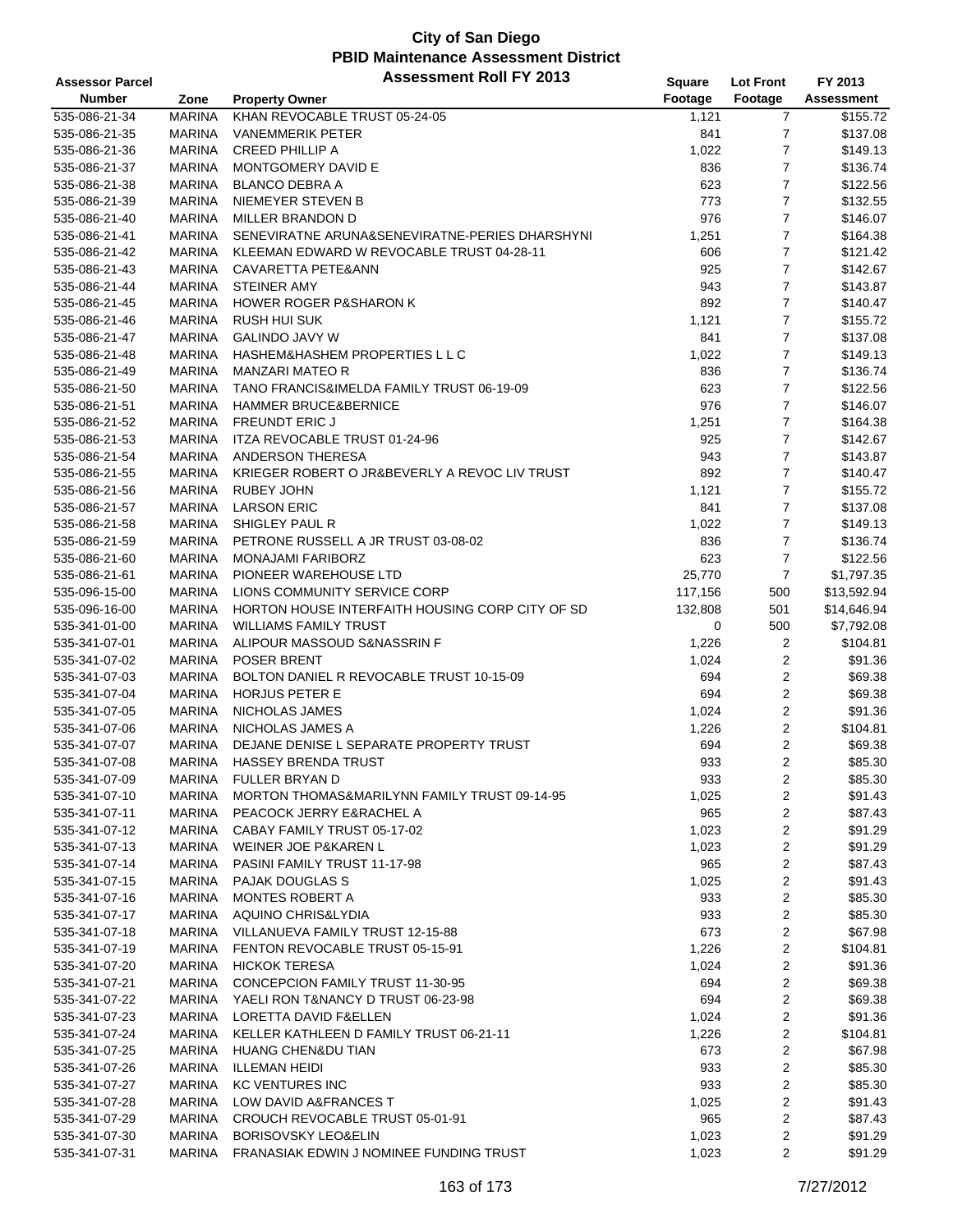| <b>Assessor Parcel</b> |               | <b>Assessment Roll FY 2013</b>                     | <b>Square</b> | <b>Lot Front</b> | FY 2013    |
|------------------------|---------------|----------------------------------------------------|---------------|------------------|------------|
| <b>Number</b>          | Zone          | <b>Property Owner</b>                              | Footage       | Footage          | Assessment |
| 535-341-07-32          | <b>MARINA</b> | PATEL SUNIL K&DAKSHA S                             | 965           | 2                | \$87.43    |
| 535-341-07-33          | <b>MARINA</b> | <b>CONTI GARY R</b>                                | 1,025         | 2                | \$91.43    |
| 535-341-07-34          | <b>MARINA</b> | <b>RITTER KEVIN S</b>                              | 933           | 2                | \$85.30    |
| 535-341-07-35          | <b>MARINA</b> | ROWELL MARK S&ROCHA JESSICA A                      | 933           | 2                | \$85.30    |
| 535-341-07-36          | <b>MARINA</b> | <b>ROA LARRY T&amp;RUTH</b>                        | 673           | 2                | \$67.98    |
| 535-341-07-37          | <b>MARINA</b> | TUMANOV LUDMILA                                    | 1,226         | 2                | \$104.81   |
| 535-341-07-38          | <b>MARINA</b> | SWINTON REVOCABLE TRUST 09-01-99                   | 1,024         | 2                | \$91.36    |
| 535-341-07-39          | <b>MARINA</b> | DIBA ALI&LIDIA                                     | 694           | 2                | \$69.38    |
| 535-341-07-40          | <b>MARINA</b> | ALLEN ROBERT M&PARAVEE                             | 694           | 2                | \$69.38    |
| 535-341-07-41          | <b>MARINA</b> | <b>SEDJO ROGER&amp;RUTH</b>                        | 1,024         | 2                | \$91.36    |
| 535-341-07-42          | <b>MARINA</b> | TRANSACT ENTERPRISES INC DEFINED BENEFIT PENS PLAN | 1,226         | $\overline{2}$   | \$104.81   |
| 535-341-07-43          | <b>MARINA</b> | <b>CRYSTAL FRANKLIN A&amp;GENE K</b>               | 673           | 2                | \$67.98    |
| 535-341-07-44          | <b>MARINA</b> | PETERSEN FAMILY TRUST 06-15-04                     | 933           | 2                | \$85.30    |
| 535-341-07-45          | <b>MARINA</b> | <b>BURTON TAMARA K</b>                             | 933           | 2                | \$85.30    |
| 535-341-07-46          | <b>MARINA</b> | MCCULLOCH ROBIN A                                  | 1,025         | 2                | \$91.43    |
| 535-341-07-47          | <b>MARINA</b> | <b>GREENWOOD MARY I</b>                            | 965           | 2                | \$87.43    |
| 535-341-07-48          | <b>MARINA</b> | NORTHCRAFT KEVIN B&C BREKKE                        | 1,023         | 2                | \$91.29    |
| 535-341-07-49          | <b>MARINA</b> | <b>LOMBARDI WARNER P</b>                           | 1,023         | $\overline{2}$   | \$91.29    |
| 535-341-07-50          | <b>MARINA</b> | KIYAK ALEXIS                                       | 965           | 2                | \$87.43    |
| 535-341-07-51          | <b>MARINA</b> | TAM ESTHER T                                       | 1,025         | 2                | \$91.43    |
| 535-341-07-52          | <b>MARINA</b> | LANINI STEVEN&LINDA                                | 933           | 2                | \$85.30    |
| 535-341-07-53          | <b>MARINA</b> | MEDINA-SOEHN SANDRA L                              | 933           | 2                | \$85.30    |
| 535-341-07-54          | <b>MARINA</b> | POGHARIAN HRAIR H&ROSANA                           | 673           | 2                | \$67.98    |
| 535-341-07-55          | <b>MARINA</b> | LARRAINZAR AMADOR F R&TORRES MARIA M               | 1,226         | 2                | \$104.81   |
| 535-341-07-56          | <b>MARINA</b> | BADER GEORGE&DARLENE TRUST 05-09-86                | 1,024         | $\overline{2}$   | \$91.36    |
| 535-341-07-57          | <b>MARINA</b> | NAGA KARUN D&HARITHA                               | 1,024         | 2                | \$91.36    |
| 535-341-07-58          | <b>MARINA</b> | MCCAIN FAMILY TRUST 05-23-91                       | 1,226         | 2                | \$104.81   |
| 535-341-07-59          | <b>MARINA</b> | KIACHKO DAVID                                      | 673           | 2                | \$67.98    |
| 535-341-07-60          | <b>MARINA</b> | FANTONI ERNESTO&BERNAZZOLI LEILA                   | 933           | 2                | \$85.30    |
| 535-341-07-61          | <b>MARINA</b> | TRISHAYDAN L L C                                   | 933           | 2                | \$85.30    |
| 535-341-07-62          | <b>MARINA</b> | RIVAS-SCHLANGER RAUL J                             | 1,025         | 2                | \$91.43    |
| 535-341-07-63          | <b>MARINA</b> | PEARCE ANDREW                                      | 965           | 2                | \$87.43    |
| 535-341-07-64          | <b>MARINA</b> | MOORE GEOFFREY C&SUZANA                            | 1,023         | 2                | \$91.29    |
| 535-341-07-65          | <b>MARINA</b> | <b>GEAN AMBER N</b>                                | 1,023         | 2                | \$91.29    |
| 535-341-07-66          | <b>MARINA</b> | STEINECKE WILLIAM J II&LAURIE J                    | 965           | 2                | \$87.43    |
| 535-341-07-67          | <b>MARINA</b> | LIN HUI-CHUN                                       | 1,025         | 2                | \$91.43    |
| 535-341-07-68          | <b>MARINA</b> | ROCA RICHARD T&DIANE B                             | 933           | 2                | \$85.30    |
| 535-341-07-69          | <b>MARINA</b> | LINGELBACH THOMAS E                                | 933           | 2                | \$85.30    |
| 535-341-07-70          | <b>MARINA</b> | <b>STEARNS FAMILY TRUST</b>                        | 673           | $\overline{2}$   | \$67.98    |
| 535-341-07-71          | <b>MARINA</b> | <b>GOSSMAN THOMAS J&amp;CAROL A</b>                | 1,226         | 2                | \$104.81   |
| 535-341-07-72          | <b>MARINA</b> | <b>MARCOTTE MARC E&amp;REGINA</b>                  | 1,024         | 2                | \$91.36    |
| 535-341-07-73          | <b>MARINA</b> | FOREMAN PENNY J TRUST 11-16-05                     | 1,024         | 2                | \$91.36    |
| 535-341-07-74          | <b>MARINA</b> | SHERR ROBERT M                                     | 1,226         | 2                | \$104.81   |
| 535-341-07-75          | <b>MARINA</b> | DUENAS JESUS D                                     | 673           | 2                | \$67.98    |
| 535-341-07-76          | <b>MARINA</b> | BLEAU DONN E REVOCABLE TRUST 05-18-07              | 933           | 2                | \$85.30    |
| 535-341-07-77          | <b>MARINA</b> | POGHARIAN TANIEL                                   | 933           | 2                | \$85.30    |
| 535-341-07-78          | <b>MARINA</b> | KECES MERVYN L&ASSCS INC RETIREMENT TRUST          | 1,025         | 2                | \$91.43    |
| 535-341-07-79          | <b>MARINA</b> | SPEHN TRUST 09-22-00                               | 965           | 2                | \$87.43    |
| 535-341-07-80          | <b>MARINA</b> | PERNICANO BRETT                                    | 1,023         | 2                | \$91.29    |
| 535-341-07-81          | <b>MARINA</b> | HALL DONALD L JR TRUST 03-27-09                    | 1,023         | 2                | \$91.29    |
| 535-341-07-82          | <b>MARINA</b> | NGUYEN QUY TRUNG                                   | 965           | 2                | \$87.43    |
| 535-341-07-83          | <b>MARINA</b> | DEREZIN IVAN                                       | 1,025         | 2                | \$91.43    |
| 535-341-07-84          | <b>MARINA</b> | GONZALEZ-BUSTAMANTE GUADALUPE                      | 933           | 2                | \$85.30    |
| 535-341-07-85          | <b>MARINA</b> | SCHILIRO FAMILY TRUST 09-03-10                     | 933           | 2                | \$85.30    |
| 535-341-07-86          | <b>MARINA</b> | EMERY CATHY G TRUST 03-25-05                       | 673           | 2                | \$67.98    |
| 535-341-07-87          | MARINA        | AGFLLC                                             | 1,574         | 31               | \$463.83   |
| 535-341-07-88          | MARINA        | AGFLLC                                             | 1,426         | 28               | \$419.23   |
| 535-341-07-89          | <b>MARINA</b> | AGF L L C                                          | 5,365         | 105              | \$1,573.28 |
| 535-341-07-90          | <b>MARINA</b> | <b>CROWN BAY OWNERS ASSN</b>                       | 0             | 164              | \$1,899.23 |
| 535-345-16-00          | <b>MARINA</b> | CITY OF SAN DIEGO REDEVELOPMENT AGENCY             | 0             | 335              | \$7,099.78 |
| 535-346-18-00          | <b>MARINA</b> | SD METROPOLITAN TRANSIT DEV BOARD                  | 0             | 0                | \$0.00     |
| 535-346-19-00          | MARINA        | SAN DIEGO&ARIZONA EASTERN RAILWAY CO               | 0             | 0                | \$0.00     |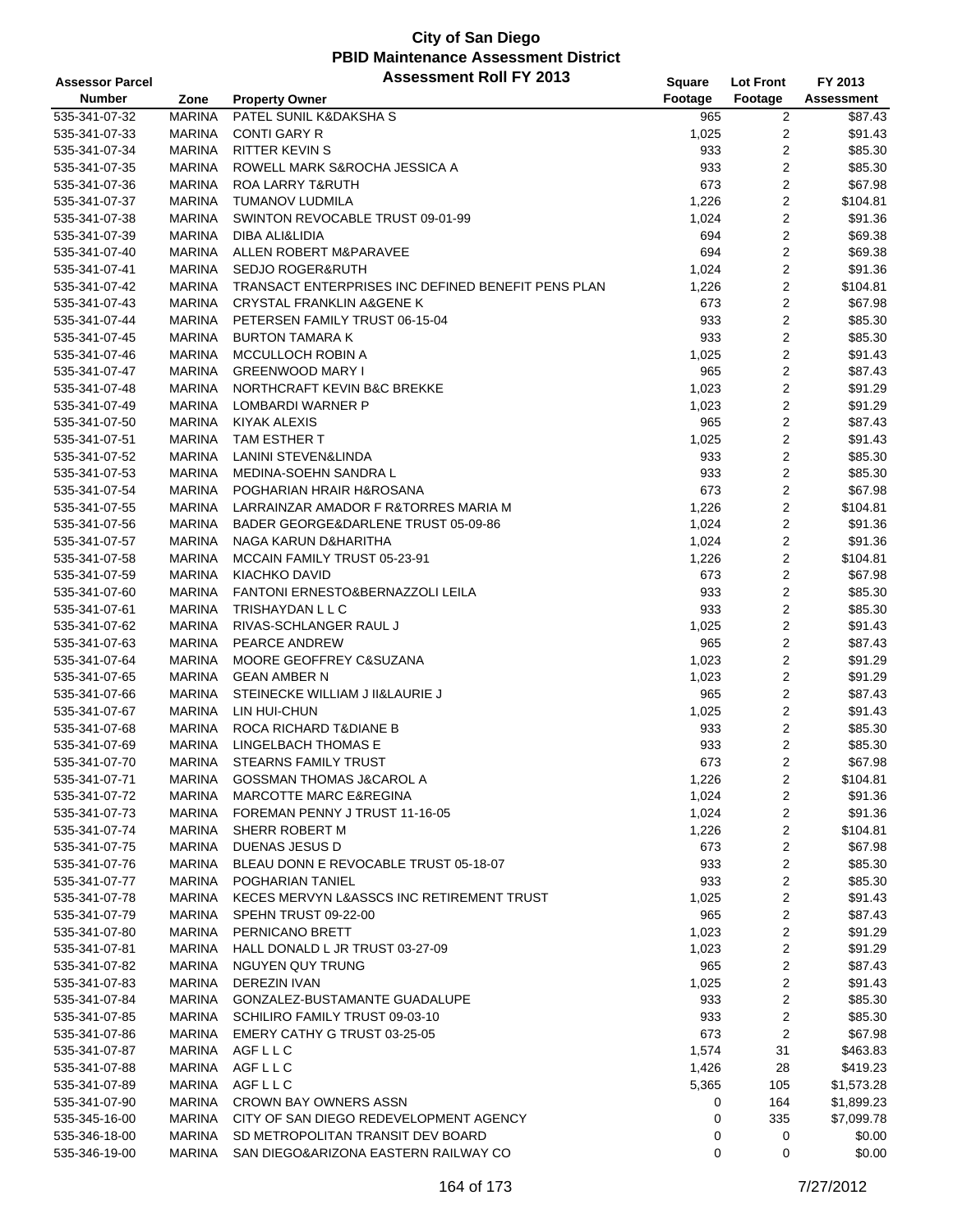| <b>Assessor Parcel</b> |               | <b>Assessment Roll FY 2013</b>             | Square  | <b>Lot Front</b> | FY 2013    |
|------------------------|---------------|--------------------------------------------|---------|------------------|------------|
| <b>Number</b>          | Zone          | <b>Property Owner</b>                      | Footage | Footage          | Assessment |
| 535-346-22-00          | <b>MARINA</b> | SAN DIEGO&ARIZONA EASTERN RAILWAY CO       | 0       | 0                | \$0.00     |
| 535-346-25-00          | <b>MARINA</b> | CITY OF SAN DIEGO                          | 0       | 0                | \$0.00     |
| 535-346-26-00          | <b>MARINA</b> | ATCHISON TOPEKA&SANTA FE RAILWAY CO        | 0       | 0                | \$0.00     |
| 535-347-10-00          | <b>MARINA</b> | ONE HARBOR DRIVE HOMEOWNERS ASSN           | 11,186  | 38               | \$1,185.05 |
| 535-347-13-00          | <b>MARINA</b> | ONE HARBOR DRIVE MASTER ASSN               | 0       | 0                | \$0.00     |
| 535-347-14-00          | <b>MARINA</b> | CITY OF SAN DIEGO                          | 0       | 0                | \$0.00     |
| 535-347-15-01          | <b>MARINA</b> | EFFINGER ANNE M TRUST 12-22-11             | 2,101   | 3                | \$174.67   |
| 535-347-15-02          | <b>MARINA</b> | MESSMER FAMILY TRUST 03-23-94              | 3,106   | 3                | \$241.60   |
| 535-347-15-03          | <b>MARINA</b> | WINTERS AGNES TRUST 06-05-87               | 2,021   | 3                | \$169.34   |
| 535-347-15-04          | <b>MARINA</b> | DORCHESTER WENDY L FAMILY TRUST 08-20-98   | 3,246   | 3                | \$250.93   |
| 535-347-15-05          | <b>MARINA</b> | <b>WANG XIANG Y</b>                        | 1,385   | 3                | \$126.98   |
| 535-347-15-06          | <b>MARINA</b> | RAHE NOBUKO Y REVOCABLE TRUST 06-18-89     | 1,036   | 3                | \$103.74   |
| 535-347-15-07          | <b>MARINA</b> | RIVERS EVERETT D FAMILY TRUST 09-13-94     | 1,624   | 3                | \$142.90   |
| 535-347-15-08          | <b>MARINA</b> | J V S PROPERTIES-CALIFORNIA L L C          | 1,385   | 3                | \$126.98   |
| 535-347-15-09          | <b>MARINA</b> | PONTAC SUSAN T                             | 1,036   | 3                | \$103.74   |
| 535-347-15-10          | <b>MARINA</b> | <b>GARVIE ROBERT C</b>                     | 1,624   | 3                | \$142.90   |
| 535-347-15-11          | <b>MARINA</b> | <b>STIFANO MARIO</b>                       | 1,385   | 3                | \$126.98   |
| 535-347-15-12          | <b>MARINA</b> | <b>COUNCIL ROBERT A</b>                    | 1,036   | 3                | \$103.74   |
| 535-347-15-13          | <b>MARINA</b> | P B&J TRUST 07-03-91                       | 1,624   | 3                | \$142.90   |
| 535-347-15-14          | <b>MARINA</b> | <b>HASSIN JOSEPH</b>                       | 1,572   | 3                | \$139.44   |
|                        | <b>MARINA</b> | <b>CHAU TRUST</b>                          |         | 3                | \$132.91   |
| 535-347-15-15          |               | TORELLI JOHN P&MARIA C                     | 1,474   |                  |            |
| 535-347-15-16          | <b>MARINA</b> |                                            | 1,036   | 3                | \$103.74   |
| 535-347-15-17          | <b>MARINA</b> | ALLEN DEAN&MASAYO                          | 1,572   | 3                | \$139.44   |
| 535-347-15-18          | <b>MARINA</b> | LENOWSKY FAMILY TRUST 11-26-02             | 1,474   | 3                | \$132.91   |
| 535-347-15-19          | <b>MARINA</b> | <b>COOKE DALE R&amp;ALICE E</b>            | 1,036   | 3                | \$103.74   |
| 535-347-15-20          | <b>MARINA</b> | MAY PAUL R&DONNA L                         | 1,572   | 3                | \$139.44   |
| 535-347-15-21          | <b>MARINA</b> | <b>BOWEN DALE</b>                          | 1,474   | 3                | \$132.91   |
| 535-347-15-22          | <b>MARINA</b> | <b>MAGONI CARLO&amp;MARIA</b>              | 1,036   | 3                | \$103.74   |
| 535-347-15-23          | <b>MARINA</b> | S D X ENTERPRISES LTD                      | 1,572   | 3                | \$139.44   |
| 535-347-15-24          | <b>MARINA</b> | CHOI YOUNG ZIN&CHO-KYOUNG SUR REVOC TRUST  | 1,474   | 3                | \$132.91   |
| 535-347-15-25          | <b>MARINA</b> | KASPER CHARLES B&ROSEMARY                  | 1,036   | 3                | \$103.74   |
| 535-347-15-26          | <b>MARINA</b> | <b>AZAR LAWRENCE</b>                       | 1,572   | 3                | \$139.44   |
| 535-347-15-27          | <b>MARINA</b> | <b>SCHINDLER WILLIAM M</b>                 | 1,474   | 3                | \$132.91   |
| 535-347-15-28          | <b>MARINA</b> | <b>KLUG JOHN R</b>                         | 1,036   | 3                | \$103.74   |
| 535-347-15-29          | <b>MARINA</b> | HARTMAN LIVING TRUST 10-03-01              | 1,572   | 3                | \$139.44   |
| 535-347-15-30          | <b>MARINA</b> | <b>JILEK REID&amp;SIMI S</b>               | 1,474   | 3                | \$132.91   |
| 535-347-15-31          | <b>MARINA</b> | BAVASI ROBERT&MARGARET REVOC LIV TRUST     | 1,036   | 3                | \$103.74   |
| 535-347-15-32          | <b>MARINA</b> | <b>HARGADEN SEAN</b>                       | 1,572   | 3                | \$139.44   |
| 535-347-15-35          | <b>MARINA</b> | <b>MORRIS STEPHEN&amp;JILL</b>             | 1,572   | 3                | \$139.44   |
| 535-347-15-36          | MARINA        | HARRINGTON FAMILY REVOCABLE TRUST 08-21-08 | 1,474   | 3                | \$132.91   |
| 535-347-15-37          | MARINA        | JOHNSON FAMILY TRUST 12-19-90              | 1,036   | 3                | \$103.74   |
| 535-347-15-38          | <b>MARINA</b> | FIRST SOVEREIGN CAPITAL INC                | 1,572   | 3                | \$139.44   |
| 535-347-15-39          | MARINA        | VITEK REG A TR&VITEK VICKY L TR            | 1,474   | 3                | \$132.91   |
| 535-347-15-40          | MARINA        | MASTELLONE ANTONIO                         | 1,036   | 3                | \$103.74   |
| 535-347-15-41          | MARINA        | <b>HECHTER AMIR</b>                        | 1,572   | 3                | \$139.44   |
| 535-347-15-42          | MARINA        | GAIN JEFFREY R SR                          | 1,474   | 3                | \$132.91   |
| 535-347-15-43          | MARINA        | <b>GRIMES DAVID L</b>                      | 1,036   | 3                | \$103.74   |
| 535-347-15-44          | MARINA        | PEARSON TRAVIS J&DARLINE M                 | 1,572   | 3                | \$139.44   |
| 535-347-15-45          | MARINA        | KENT FAMILY TRUST 08-13-98                 | 1,474   | 3                | \$132.91   |
| 535-347-15-46          | MARINA        | KHORAMI SAEED SARIKHANI                    | 1,036   | 3                | \$103.74   |
| 535-347-15-47          | MARINA        | RAGAN TRUST 05-12-92                       | 1,572   | 3                | \$139.44   |
| 535-347-15-48          | MARINA        | COHAN PATRICIA G TRUST 01-18-91            | 1,474   | 3                | \$132.91   |
| 535-347-15-49          | MARINA        | BAUMGARTEN D KENNETH SEPARATE PROP TRUST   | 1,036   | 3                | \$103.74   |
| 535-347-15-50          | MARINA        | C W A L T INC ALTERNATIVE LOAN TRUST       | 1,572   | 3                | \$139.44   |
| 535-347-15-51          | MARINA        | CACTUS CANYON L L C                        | 1,474   | 3                | \$132.91   |
| 535-347-15-52          | MARINA        | GILLESPIE WILLIAM R&JUDY                   | 1,036   | 3                | \$103.74   |
| 535-347-15-53          | MARINA        | <b>FREUNDT ERIC</b>                        | 2,510   | 3                | \$201.91   |
| 535-347-16-01          | <b>MARINA</b> | IAQUINTA LORI TRUST 07-08-10               | 1,572   | 3                | \$139.44   |
| 535-347-16-02          | MARINA        | HILFIKER M L TRUST 01-29-07                | 1,474   | 3                | \$132.91   |
| 535-347-16-03          | MARINA        | HILFIKER M L TRUST 01-29-07                | 1,036   | 3                | \$103.74   |
| 535-347-16-04          | MARINA        | SANDERS THOMAS L&FRANCELIA S               | 1,572   | 3                | \$139.44   |
| 535-347-16-05          | MARINA        | DILLON MICHAEL J IRREVOCABLE TRUST         | 1,474   | 3                | \$132.91   |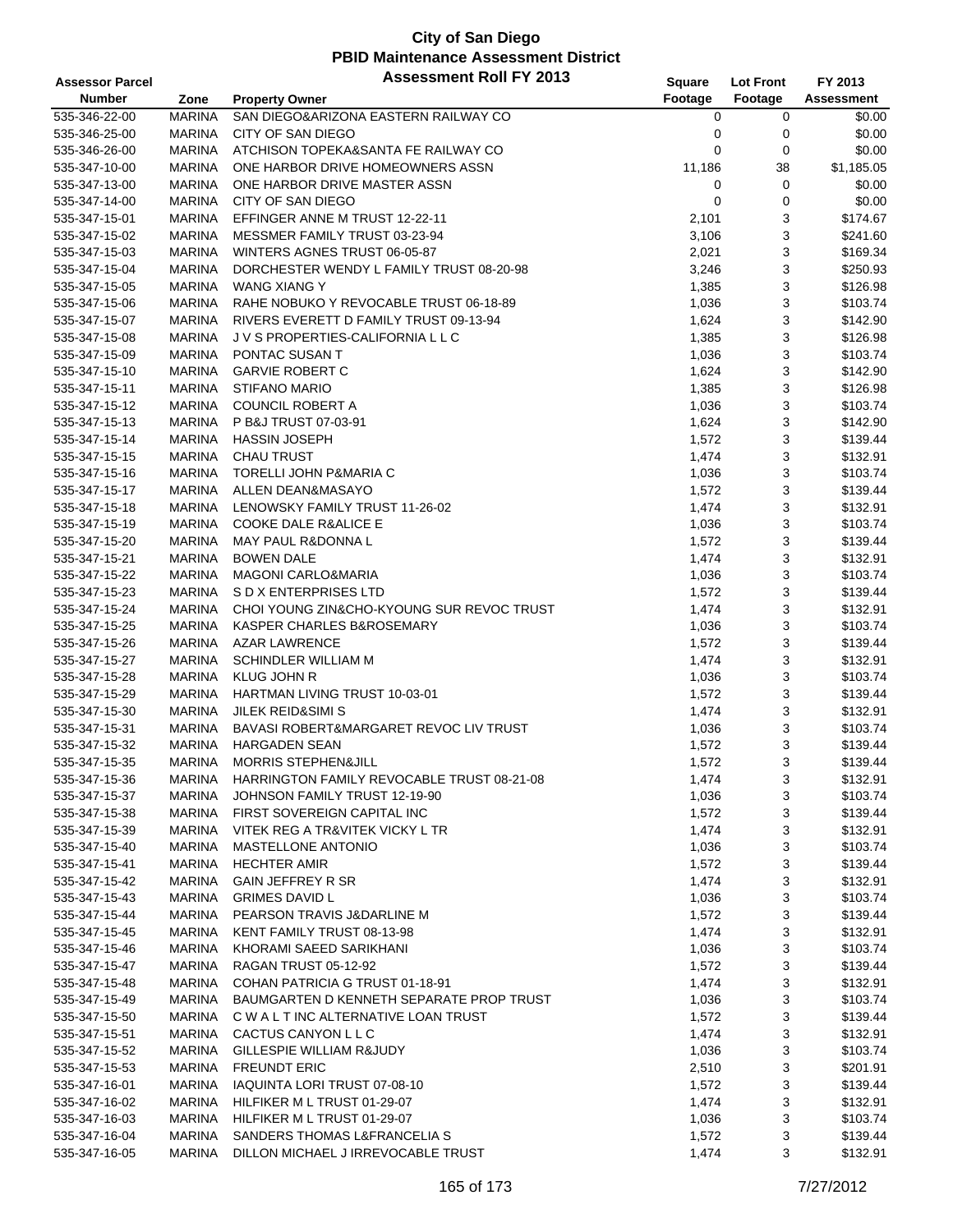| <b>Assessor Parcel</b> |               | <b>Assessment Roll FY 2013</b>               | Square  | <b>Lot Front</b> | FY 2013    |
|------------------------|---------------|----------------------------------------------|---------|------------------|------------|
| <b>Number</b>          | Zone          | <b>Property Owner</b>                        | Footage | Footage          | Assessment |
| 535-347-16-06          | <b>MARINA</b> | KEETER FAMILY TRUST 01-14-05                 | 1,036   | 3                | \$103.74   |
| 535-347-16-07          | <b>MARINA</b> | LARSON JAMES A&DARLENE M REVOC FAM TRUST     | 1,572   | 3                | \$139.44   |
| 535-347-16-08          | <b>MARINA</b> | <b>GARRETT FAMILY TRUST</b>                  | 1,474   | 3                | \$132.91   |
| 535-347-16-09          | <b>MARINA</b> | <b>ZANKIEWICZ TERRY</b>                      | 1,036   | 3                | \$103.74   |
| 535-347-16-10          | <b>MARINA</b> | EIMER MANFRED&GRETCHEN G                     | 1,572   | 3                | \$139.44   |
| 535-347-16-11          | MARINA        | NIGGLI MICHAEL R&BARBARA A                   | 1,474   | 3                | \$132.91   |
| 535-347-16-12          | <b>MARINA</b> | NIGGLI MICHAEL R&BARBARA A                   | 1,036   | 3                | \$103.74   |
| 535-347-16-13          | <b>MARINA</b> | <b>HOLLOW F E&amp;BARBARA K</b>              | 1,572   | 3                | \$139.44   |
| 535-347-16-14          | <b>MARINA</b> | MAXWELL JAMES H&JANETTE F                    | 1,474   | 3                | \$132.91   |
| 535-347-16-15          | <b>MARINA</b> | QUINNELL/WARREN LIVING TRUST 06-19-03        |         | 3                | \$103.74   |
|                        |               |                                              | 1,036   |                  |            |
| 535-347-16-16          | <b>MARINA</b> | STERNBERG FAMILY REVOCABLE TRUST 11-18-99    | 1,572   | 3                | \$139.44   |
| 535-347-16-17          | <b>MARINA</b> | OH YOUNG J                                   | 1,474   | 3                | \$132.91   |
| 535-347-16-18          | <b>MARINA</b> | FRASER JANICE M LIVING TRUST11-17-94         | 1,036   | 3                | \$103.74   |
| 535-347-16-19          | <b>MARINA</b> | <b>SCHROETER HINAKO</b>                      | 1,572   | 3                | \$139.44   |
| 535-347-16-20          | <b>MARINA</b> | HARBOR CLUB HOLDINGS L L C                   | 1,474   | 3                | \$132.91   |
| 535-347-16-21          | <b>MARINA</b> | KLAM WARREN P TRUST 05-19-10                 | 1,036   | 3                | \$103.74   |
| 535-347-16-22          | <b>MARINA</b> | JAVADI MOHAMMAD                              | 1,572   | 3                | \$139.44   |
| 535-347-16-23          | <b>MARINA</b> | <b>WALWICK MAUREEN R TRUST 11-14-05</b>      | 1,474   | 3                | \$132.91   |
| 535-347-16-24          | <b>MARINA</b> | <b>BAMONTE JOSEPH&amp;MARIANNE</b>           | 1,036   | 3                | \$103.74   |
| 535-347-16-25          | <b>MARINA</b> | <b>FISCHER MEGHAN</b>                        | 1,572   | 3                | \$139.44   |
| 535-347-16-26          | <b>MARINA</b> | ARCHER DAVID G TR&ARCHER ANITA R TR          | 1,474   | 3                | \$132.91   |
| 535-347-16-27          | <b>MARINA</b> | PATEL SHILA                                  | 1,036   | 3                | \$103.74   |
| 535-347-16-28          | <b>MARINA</b> | SAWLEY ARLENE B TRUST 05-14-02               | 1,572   | 3                | \$139.44   |
| 535-347-16-29          | MARINA        | BOBBITT FAMILY TRUST 04-18-05                | 1,474   | 3                | \$132.91   |
| 535-347-16-30          | <b>MARINA</b> | FORTINO ALBERT PARTNERSHIP IRREVOC FAM TRUST | 1,036   | 3                | \$103.74   |
| 535-347-16-31          | <b>MARINA</b> | RASCOE D HARRISON TR                         | 1,572   | 3                | \$139.44   |
| 535-347-16-32          | <b>MARINA</b> | STAHLER JOHN P                               | 1,474   | 3                | \$132.91   |
| 535-347-16-33          | <b>MARINA</b> | KNUTH ELIZABETH A LIVING TRUST 10-05-01      | 1,036   | 3                | \$103.74   |
| 535-347-16-34          | <b>MARINA</b> | KOPPEL REVOCABLE FAMILY TRUST 07-05-05       | 1,572   | 3                | \$139.44   |
| 535-347-16-35          | <b>MARINA</b> | SHULTZ RANDY&PAULA FAMILY TRUST 11-15-06     | 1,474   | 3                | \$132.91   |
| 535-347-16-36          | <b>MARINA</b> | RUSSELL FAMILY TRUST 02-28-95                | 1,036   | 3                | \$103.74   |
| 535-347-16-37          | <b>MARINA</b> | <b>GREENBERG JOEL&amp;SENKIER DEBORAH</b>    | 1,572   | 3                | \$139.44   |
| 535-347-16-38          | <b>MARINA</b> | <b>HWA CHIH SHING</b>                        | 1,474   | 3                | \$132.91   |
| 535-347-16-39          | <b>MARINA</b> | RULE JOHN S&PATRICIA M                       | 1,036   | 3                | \$103.74   |
| 535-347-16-40          | <b>MARINA</b> | P B&J TRUST 07-03-91                         | 1,624   | 3                | \$142.90   |
| 535-347-16-41          | <b>MARINA</b> | P B&J TRUST 07-03-91                         | 2,492   | 3                | \$200.71   |
| 535-347-16-42          | MARINA        | ROSE FAMILY TRUST 10-06-71                   | 2,085   | 3                | \$173.60   |
| 535-347-16-43          | <b>MARINA</b> | SANCHEZ THIELEN TRUST 01-15-08               | 2,085   | 3                | \$173.60   |
| 535-347-16-44          | <b>MARINA</b> | FRATAMICO FAMILY TRUST 04-30-09              | 2,085   | 3                | \$173.60   |
| 535-347-16-45          | MARINA        | PIERCE J NEAL JR TRUST 01-28-03              | 2,085   | 3                | \$173.60   |
| 535-347-16-46          | MARINA        | MAXWELL FAMILY TRUST 06-24-93                | 2,085   | 3                | \$173.60   |
| 535-347-16-47          | MARINA        | SEESE LANNY S 2003 TRUST                     | 2,085   | 3                | \$173.60   |
| 535-347-16-48          | MARINA        | RJW 1998 TRUST                               |         | 3                | \$321.32   |
| 535-347-16-49          | MARINA        | BLANK BARRY W TRUST 11-13-96                 | 4,303   |                  |            |
|                        |               |                                              | 3,662   | 3                | \$278.63   |
| 535-347-16-50          | MARINA        | BRUE SANDRA A SEPARATE PROPERTY TRUST        | 3,714   | 3                | \$282.09   |
| 535-347-17-01          | MARINA        | RODRIGUEZ CARLOS&EVA L D                     | 3,069   | 3                | \$239.14   |
| 535-347-17-02          | MARINA        | JOHNSON RALPH W&FAYE P 1975 TRUST            | 3,201   | 3                | \$247.93   |
| 535-347-17-03          | MARINA        | SAENGURAIPORN CHAMNA&PRAPAPEN                | 1,385   | 3                | \$126.98   |
| 535-347-17-04          | MARINA        | PIERCE J NEAL JR TRUST 01-28-03              | 1,036   | 3                | \$103.74   |
| 535-347-17-05          | MARINA        | DEVIN FAMILY TRUST 02-17-05                  | 1,624   | 3                | \$142.90   |
| 535-347-17-06          | MARINA        | COSS FAMILY TRUST 03-24-94                   | 1,385   | 3                | \$126.98   |
| 535-347-17-07          | MARINA        | COSS FAMILY TRUST 03-24-94                   | 1,036   | 3                | \$103.74   |
| 535-347-17-08          | MARINA        | HARBOR CLUB HOMEOWNERS ASSN                  | 1,624   | 3                | \$142.90   |
| 535-347-17-09          | MARINA        | <b>BURNS WILLIAM F III</b>                   | 1,385   | 3                | \$126.98   |
| 535-347-17-10          | MARINA        | OSBORNE LARRY&LOLA                           | 1,036   | 3                | \$103.74   |
| 535-347-17-11          | MARINA        | <b>SULKES MARC</b>                           | 1,624   | 3                | \$142.90   |
| 535-347-17-12          | MARINA        | PERNA TRUST 08-28-91                         | 1,572   | 3                | \$139.44   |
| 535-347-17-13          | <b>MARINA</b> | DIDIO DIANE V TRUST 06-27-05                 | 1,474   | 3                | \$132.91   |
| 535-347-17-14          | MARINA        | COSS FAMILY TRUST 03-24-94                   | 1,036   | 3                | \$103.74   |
| 535-347-17-15          | MARINA        | RODRIGUEZ CARLOS&EVA L D                     | 1,572   | 3                | \$139.44   |
| 535-347-17-16          | <b>MARINA</b> | JONES JULIUS CAESAR JR LIVING TRUST 04-18-00 | 1,474   | 3                | \$132.91   |
| 535-347-17-17          | MARINA        | MCDOUGLE JUDY E                              | 1,036   | 3                | \$103.74   |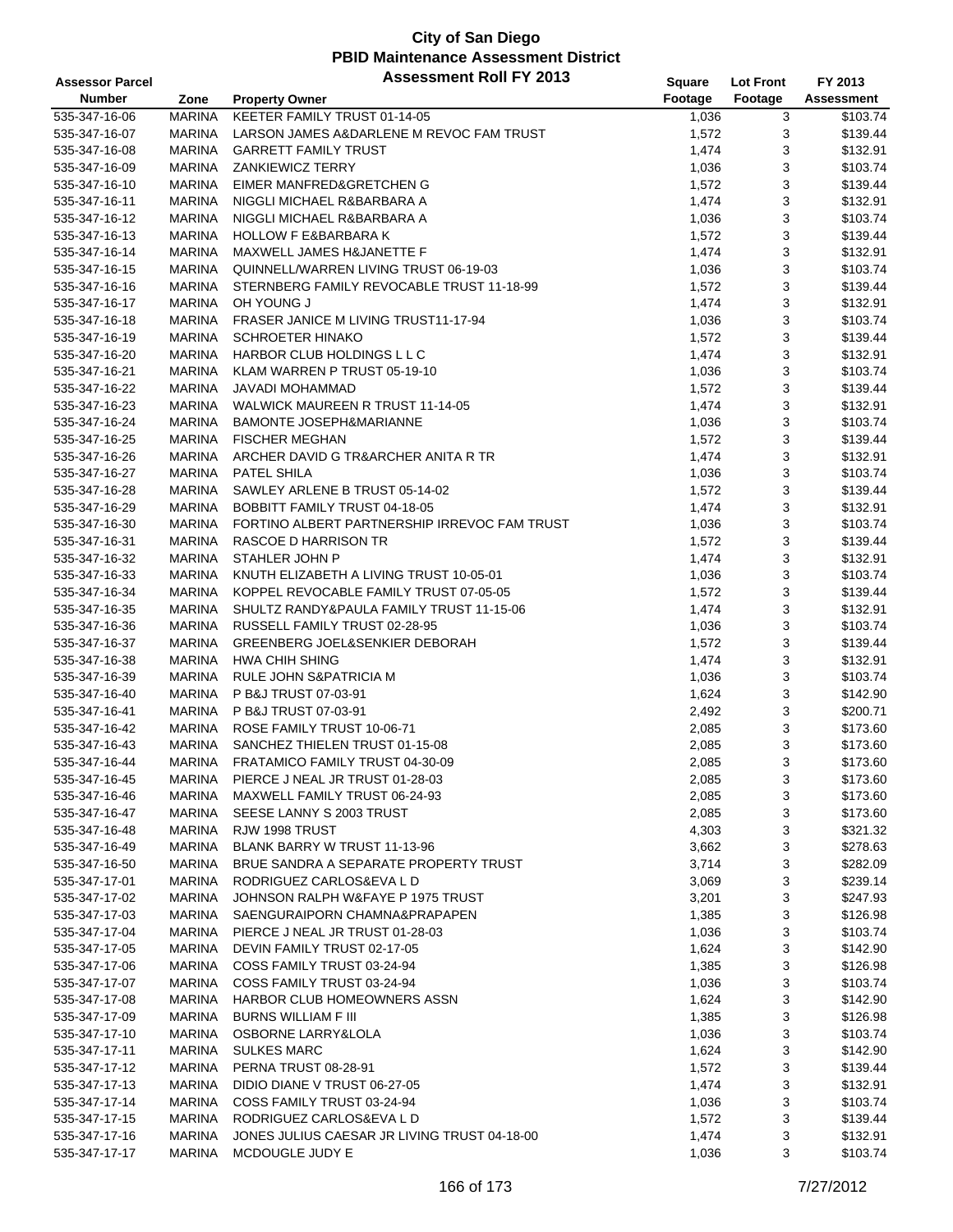| <b>Assessor Parcel</b> |               | <b>Assessment Roll FY 2013</b>                | <b>Square</b> | <b>Lot Front</b> | FY 2013    |
|------------------------|---------------|-----------------------------------------------|---------------|------------------|------------|
| <b>Number</b>          | Zone          | <b>Property Owner</b>                         | Footage       | Footage          | Assessment |
| 535-347-17-18          | <b>MARINA</b> | OSBORNE LAWRENCE M&LOLA M                     | 1,572         | 3                | \$139.44   |
| 535-347-17-19          | <b>MARINA</b> | SHANKS FAMILY TRUST 06-30-99                  | 1,474         | 3                | \$132.91   |
| 535-347-17-20          | <b>MARINA</b> | <b>SHADY KATHERINE</b>                        | 1,036         | 3                | \$103.74   |
| 535-347-17-21          | <b>MARINA</b> | PULHAM FAMILY TRUST 09-01-06                  | 1,572         | 3                | \$139.44   |
| 535-347-17-22          | <b>MARINA</b> | PASHA JOHN&ERIN LIVING TRUST 06-30-00         | 1,474         | 3                | \$132.91   |
| 535-347-17-23          | <b>MARINA</b> | VANDEGRIFF KIM D                              | 1,036         | 3                | \$103.74   |
|                        | <b>MARINA</b> |                                               |               | 3                | \$139.44   |
| 535-347-17-24          |               | ACHESON DANIEL M                              | 1,572         |                  |            |
| 535-347-17-25          | <b>MARINA</b> | SOUTHERTON FAMILY LIVING TRUST 03-08-04       | 1,474         | 3                | \$132.91   |
| 535-347-17-26          | <b>MARINA</b> | NOCIFERA SAM&CHERYL                           | 1,036         | 3                | \$103.74   |
| 535-347-17-27          | <b>MARINA</b> | CARDENAS-ARANA FAMILY LIVING TRUST 03-18-08   | 1,572         | 3                | \$139.44   |
| 535-347-17-28          | <b>MARINA</b> | HILLER DRAKE L&NANCY L REVOCABLE TRUST        | 1,474         | 3                | \$132.91   |
| 535-347-17-29          | <b>MARINA</b> | <b>HUMPHREY OMAR L&amp;CAROL B</b>            | 1,036         | 3                | \$103.74   |
| 535-347-17-30          | <b>MARINA</b> | I NEEDA HAPPY HOME FOUNDATION                 | 1,572         | 3                | \$139.44   |
| 535-347-17-31          | <b>MARINA</b> | <b>TALAMANTES ERNESTO</b>                     | 1,474         | 3                | \$132.91   |
| 535-347-17-32          | <b>MARINA</b> | AMIR AVI&RACHEL                               | 1,036         | 3                | \$103.74   |
| 535-347-17-33          | <b>MARINA</b> | EMERY FAMILY TRUST 09-20-82                   | 1,572         | 3                | \$139.44   |
| 535-347-17-34          | <b>MARINA</b> | SICLOVAN CONSTANTIN& RODICA REVOC TRUST       | 1,474         | 3                | \$132.91   |
| 535-347-17-35          | <b>MARINA</b> | KING JAMES R III                              | 1,036         | 3                | \$103.74   |
| 535-347-17-36          | <b>MARINA</b> | FAUTH FAMILY TRUST 05-17-07                   | 1,572         | 3                | \$139.44   |
| 535-347-17-37          | <b>MARINA</b> | PILCHEN FAMILY TRUST 07-20-05                 | 1,474         | 3                | \$132.91   |
| 535-347-17-38          | <b>MARINA</b> | RITCHER THEODORE REVOCABLE TRUST 07-29-09     | 1,036         | 3                | \$103.74   |
| 535-347-17-39          | <b>MARINA</b> | GRASSO JOHN J&MINA J REVOCABLE TRUST 04-11-05 | 1,572         | 3                | \$139.44   |
| 535-347-17-40          | <b>MARINA</b> | MAHLSTEDT BROOKE P TRUST 03-23-98             | 1,474         | 3                | \$132.91   |
| 535-347-17-41          | <b>MARINA</b> | MAHLSTEDT BROOKE P TRUST 03-23-98             | 1,036         | 3                | \$103.74   |
| 535-347-17-42          | <b>MARINA</b> | PFAHLER REINHOLD A REVOC INTER VIVOS TRUST    | 1,572         | 3                | \$139.44   |
| 535-347-17-43          | <b>MARINA</b> | REED ROBERT L FAMILY TRUST 05-22-03           | 1,474         | 3                | \$132.91   |
| 535-347-17-44          | <b>MARINA</b> | KHALIGH KAMRAN A                              | 1,036         | 3                | \$103.74   |
| 535-347-17-45          | <b>MARINA</b> | NIGGLI MICHAEL R&BARBARA A                    | 1,572         | 3                | \$139.44   |
| 535-347-17-46          | <b>MARINA</b> | HANSEN LIVING TRUST 10-25-94                  | 1,474         | 3                | \$132.91   |
|                        |               |                                               |               |                  |            |
| 535-347-17-47          | <b>MARINA</b> | <b>MANSFIELD DEAN B</b>                       | 1,036         | 3                | \$103.74   |
| 535-347-17-48          | <b>MARINA</b> | MILLER JOAN REVOCABLE TRUST 06-24-03          | 1,572         | 3                | \$139.44   |
| 535-347-17-49          | <b>MARINA</b> | <b>MCCARRON MICHAEL</b>                       | 1,474         | 3                | \$132.91   |
| 535-347-17-50          | <b>MARINA</b> | MCGRADE FAMILY TRUST 11-21-11                 | 1,036         | 3                | \$103.74   |
| 535-347-18-01          | <b>MARINA</b> | <b>COTSWOLD TRUST</b>                         | 1,572         | 3                | \$139.44   |
| 535-347-18-02          | <b>MARINA</b> | MARQUEZ LYDIA R                               | 1,474         | 3                | \$132.91   |
| 535-347-18-03          | <b>MARINA</b> | LIST JANICE M IRA NO LIIAC                    | 1,036         | 3                | \$103.74   |
| 535-347-18-04          | <b>MARINA</b> | THOMSEN FAMILY 1990 TRUST                     | 1,572         | 3                | \$139.44   |
| 535-347-18-07          | <b>MARINA</b> | KAMMER WILLIAM N&JOYCE L                      | 1,572         | 3                | \$139.44   |
| 535-347-18-08          | <b>MARINA</b> | SCHIFFMAN MARK E&KATHERINE A                  | 1,474         | 3                | \$132.91   |
| 535-347-18-09          | MARINA        | <b>MULLIN PATRICIA A</b>                      | 1,036         | 3                | \$103.74   |
| 535-347-18-10          | MARINA        | ARDEBILI M J FAMILY TRUST 10-15-96            | 1,572         | 3                | \$139.44   |
| 535-347-18-11          | MARINA        | SCHELLENBERG LIFETIME TRUST 01-08-97          | 1,474         | 3                | \$132.91   |
| 535-347-18-12          | MARINA        | NIEVES YEMIKO N M                             | 1,036         | 3                | \$103.74   |
| 535-347-18-13          | <b>MARINA</b> | GIBBONS JAMES P&THOMPSON LYNN S               | 1,572         | 3                | \$139.44   |
| 535-347-18-14          | MARINA        | <b>FRAVER LLC</b>                             | 1,474         | 3                | \$132.91   |
| 535-347-18-15          | MARINA        | NEVIN REVOCABLE 1984 TRUST 12-19-84           | 1,036         | 3                | \$103.74   |
| 535-347-18-16          | <b>MARINA</b> | JONES LIVING TRUST 04-11-91                   | 1,572         | 3                | \$139.44   |
| 535-347-18-17          | MARINA        | TATE REVOCABLE LIVING TRUST 04-20-10          | 1,474         | 3                | \$132.91   |
| 535-347-18-18          | MARINA        | GALLUZZO ROBERT J TRUST 09-12-00              | 1,036         | 3                | \$103.74   |
| 535-347-18-19          | <b>MARINA</b> | REES 49 L L C                                 | 1,572         | 3                | \$139.44   |
| 535-347-18-22          | <b>MARINA</b> | ATLEE FRANK&PATRICIA FAMILY TRUST 10-21-96    | 1,572         | 3                | \$139.44   |
| 535-347-18-23          | MARINA        | FRENCH GARY W&CAROL D REVOCABLE TRUST         | 1,474         | 3                | \$132.91   |
|                        |               |                                               |               |                  |            |
| 535-347-18-24          | MARINA        | FRENCH GARY W&CAROL D REVOCABLE TRUST         | 1,036         | 3                | \$103.74   |
| 535-347-18-25          | MARINA        | ARNESON JAMES A&ZANE L REVOCABLE TRUST        | 1,572         | 3                | \$139.44   |
| 535-347-18-26          | <b>MARINA</b> | PATTON CHARLES H&JOAN S REVOCABLE TRUST       | 1,474         | 3                | \$132.91   |
| 535-347-18-27          | MARINA        | THOMPSON DONNA J TRUST 04-12-84               | 1,036         | 3                | \$103.74   |
| 535-347-18-28          | MARINA        | CONLEY PRUDENCE A REVOCABLE TRUST 04-26-06    | 1,572         | 3                | \$139.44   |
| 535-347-18-29          | <b>MARINA</b> | <b>JAQUAR HOLDINGS</b>                        | 1,474         | 3                | \$132.91   |
| 535-347-18-30          | MARINA        | STEWART FAMILY TRUST 04-15-71                 | 1,036         | 3                | \$103.74   |
| 535-347-18-31          | MARINA        | <b>GOTTSCHALK THOMAS</b>                      | 1,572         | 3                | \$139.44   |
| 535-347-18-32          | <b>MARINA</b> | STRONG FAMILY TRUST 11-08-99                  | 1,474         | 3                | \$132.91   |
| 535-347-18-33          | MARINA        | FENN GARY G LIVING TRUST                      | 1,036         | 3                | \$103.74   |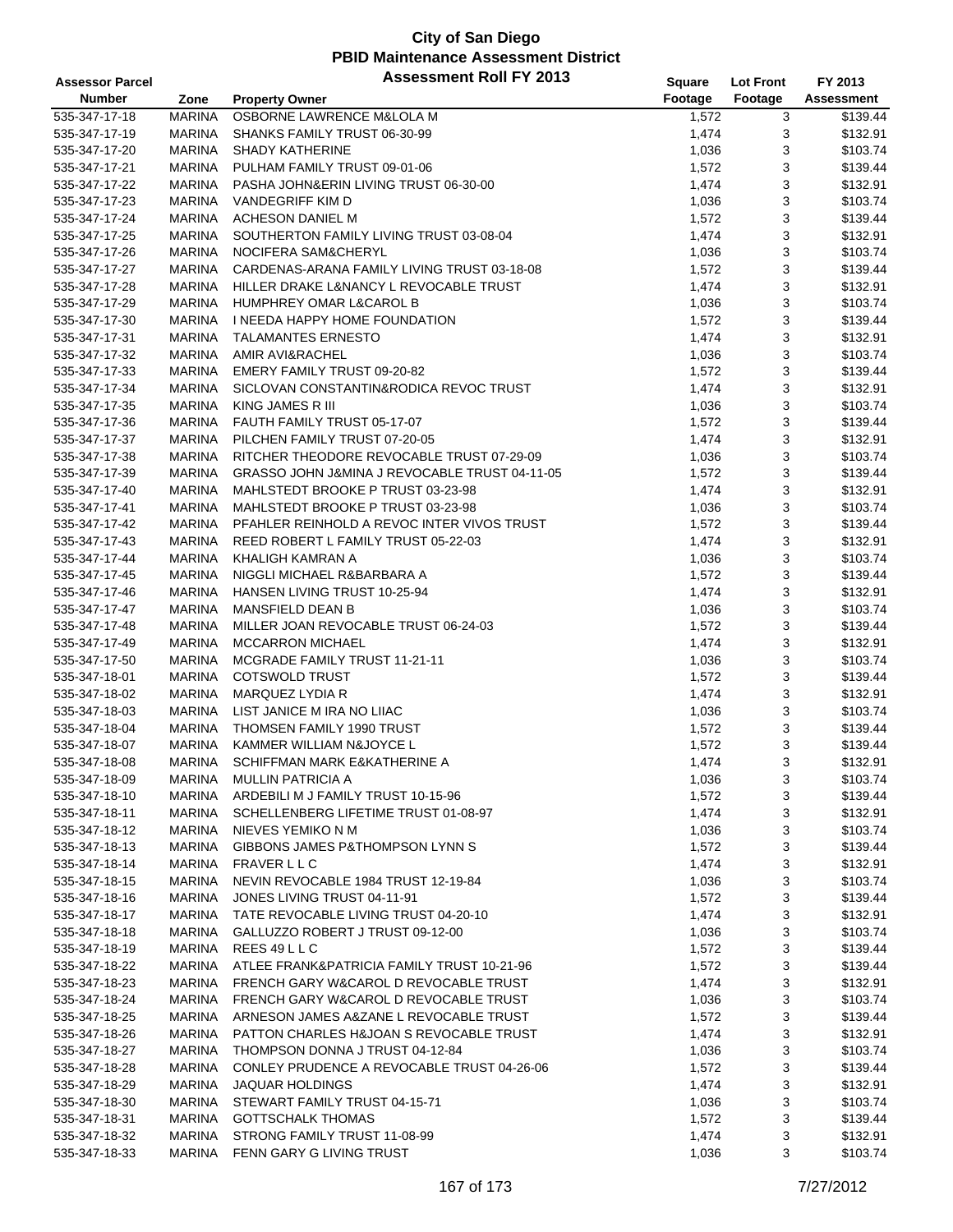| <b>Assessor Parcel</b> |               | <b>Assessment Roll FY 2013</b>                | <b>Square</b> | <b>Lot Front</b> | FY 2013    |
|------------------------|---------------|-----------------------------------------------|---------------|------------------|------------|
| <b>Number</b>          | Zone          | <b>Property Owner</b>                         | Footage       | Footage          | Assessment |
| 535-347-18-34          | <b>MARINA</b> | DEFERNANDEZ SILVIA M                          | 1,572         | 3                | \$139.44   |
| 535-347-18-37          | <b>MARINA</b> | FIORITO FAMILY TRUST 12-01-97                 | 1,572         | 3                | \$139.44   |
| 535-347-18-40          | <b>MARINA</b> | PACHTMAN FAMILY TRUST A 06-11-84              | 1,624         | 3                | \$142.90   |
| 535-347-18-41          | <b>MARINA</b> | STEWART FAMILY TRUST 04-15-71                 | 2,492         | 3                | \$200.71   |
| 535-347-18-42          | <b>MARINA</b> | MARINO CATHERINE C TRUST NO 5 12-22-92        | 2,085         | 3                | \$173.60   |
| 535-347-18-43          | <b>MARINA</b> | MILLS ROBERT L TRUST 06-01-05                 | 2,085         | 3                | \$173.60   |
| 535-347-18-44          | <b>MARINA</b> | BRANDENBURG DAVID&DIANA                       | 2,085         | 3                | \$173.60   |
| 535-347-18-45          | <b>MARINA</b> | BRANDENBURG DAVID W&DIANA L                   | 2,085         | 3                | \$173.60   |
| 535-347-18-48          | <b>MARINA</b> | COSS FAMILY TRUST 03-24-94                    | 4,303         | 3                | \$321.32   |
| 535-347-18-49          | <b>MARINA</b> | RICHTER THEODORE REVOCABLE TRUST 07-29-09     | 3,662         | 3                | \$278.63   |
| 535-347-18-50          | <b>MARINA</b> | WEINZIERL MARK A&ALISON K                     | 3,714         | 3                | \$282.09   |
| 535-347-18-52          | <b>MARINA</b> | SAMIMI RAMIN TRUST 09-08-97                   | 1,474         | 3                | \$132.91   |
| 535-347-18-53          | <b>MARINA</b> | PATEL ANIL S&NISHA A                          | 1,036         | 3                | \$103.74   |
| 535-347-18-54          | <b>MARINA</b> | KORPAN GAIL REVOCABLE TRUST 09-06-96          | 2,510         | 3                | \$201.91   |
| 535-347-18-55          | <b>MARINA</b> | NAUMBURG ODETTE REVOCABLE TRUST 09-05-95      | 4,170         | 3                | \$312.46   |
| 535-347-18-56          | <b>MARINA</b> | BAVASI ROBERT&MARGARET REVOCABLE LIVING TRUST | 2,510         | 3                | \$201.91   |
| 535-347-18-57          | <b>MARINA</b> | YORK GEORGE F&LORRAINE                        | 2,510         | 3                | \$201.91   |
| 535-347-19-00          | <b>MARINA</b> | ONE HARBOR L L C                              | 38,522        | 86               | \$3,561.51 |
| 535-700-11-00          | <b>MARINA</b> | <b>MASRI RODNEY&amp;MICHELLE</b>              | 1,055         | 50               | \$671.41   |
| 535-700-12-00          | <b>MARINA</b> | <b>MASRI RODNEY&amp;MICHELLE</b>              | 7,947         | 50               | \$1,108.31 |
| 535-700-13-00          | <b>MARINA</b> | 619 KETTNER L L C                             | 8,538         | 200              | \$3,074.25 |
| 535-700-14-00          | <b>MARINA</b> | ALLEN JOHN W TRUST                            | 1,716         | 68               | \$977.16   |
| 535-700-21-00          | MARINA        | SD METROPOLITAN TRANSIT DEV BOARD             | 0             | $\mathbf 0$      | \$0.00     |
| 535-700-22-01          | <b>MARINA</b> | PRICCO MARTIN&WOFFORD DENISE                  | 1,460         | 10               | \$213.04   |
| 535-700-22-02          | <b>MARINA</b> | RUBIN JILIEN J                                | 1,460         | 10               | \$213.04   |
| 535-700-22-03          | <b>MARINA</b> | CHARLTON RICHARD M LIVING TRUST 10-23-02      | 1,810         | 10               | \$236.35   |
| 535-700-22-04          | <b>MARINA</b> | ESPONDA FAMILY TRUST 09-15-04                 | 1,757         | 10               | \$232.82   |
| 535-700-22-05          | <b>MARINA</b> | STILLMAN JOLYNDA FAMILY TRUST 12-10-03        | 1,044         | 10               | \$185.34   |
| 535-700-22-06          | <b>MARINA</b> | CAFERRO RONALD N&THERESA H                    | 1,484         | 10               | \$214.64   |
| 535-700-22-07          | <b>MARINA</b> | PALAFOUTAS FAMILY TRUST 07-19-95              | 1,550         | 10               | \$219.04   |
| 535-700-22-08          | <b>MARINA</b> | BEAVER JOHN A&VICKI H TRUST 06-24-04          | 1,044         | 10               | \$185.34   |
| 535-700-22-09          | <b>MARINA</b> | SANTACRUZ JOAN M SEPARATE PROP REVOC TRUST    | 1,757         | 10               | \$232.82   |
| 535-700-22-10          | <b>MARINA</b> | NEUMAN FAMILY TRUST 09-08-04                  | 1,810         | 10               | \$236.35   |
| 535-700-22-11          | <b>MARINA</b> | KNOX MATTHEW J&KELLY LISA L                   | 1,460         | 10               | \$213.04   |
| 535-700-22-12          | <b>MARINA</b> | HOGINS MITCHELL&JOANN REVOCABLE TRUST         | 1,460         | 10               | \$213.04   |
| 535-700-22-13          | <b>MARINA</b> | SHUMAN DAVID S                                | 1,460         | 10               | \$213.04   |
| 535-700-22-14          | <b>MARINA</b> | TIMMONS FAMILY TRUST 11-06-03                 | 1,460         | 10               | \$213.04   |
| 535-700-22-15          | <b>MARINA</b> | CURTIS CAROL E TRUST 11-06-07                 | 1,810         | 10               | \$236.35   |
| 535-700-22-16          | <b>MARINA</b> | OLMSTED WILLIAM W&GAIL L                      | 1,757         | 10               | \$232.82   |
| 535-700-22-17          | MARINA        | ENGELHART ROBERT J&SUSAN M                    | 1,044         | 10               | \$185.34   |
| 535-700-22-18          | <b>MARINA</b> | OSTRANDER FAMILY TRUST 03-05-93               | 1,484         | 10               | \$214.64   |
| 535-700-22-19          | MARINA        | UPLAND DEBORAH E                              | 1,484         | 10               | \$214.64   |
| 535-700-22-20          | <b>MARINA</b> | MIYOSHI JANIS R REVOCABLE 2008 TRUST 11-14-08 | 1,044         | 10               | \$185.34   |
| 535-700-22-21          | <b>MARINA</b> | DOERING TRUST 06-02-88                        | 1,757         | 10               | \$232.82   |
| 535-700-22-22          | MARINA        | WILSON FAMILY TRUST 2 08-24-05                | 1,535         | 10               | \$218.04   |
| 535-700-22-23          | MARINA        | RETTENMUND FAMILY TRUST 12-18-85              | 1,460         | 10               | \$213.04   |
| 535-700-22-24          | <b>MARINA</b> | PABST LYSTA F TRUST 09-30-04                  | 1,460         | 10               | \$213.04   |
| 535-700-22-25          | <b>MARINA</b> | NAVARRO LYDIA G                               | 1,460         | 10               | \$213.04   |
| 535-700-22-26          | <b>MARINA</b> | CRONIN JAMES&SHARON A R                       | 1,460         | 10               | \$213.04   |
| 535-700-22-27          | <b>MARINA</b> | PETERS JEAN E LIVING TRUST 02-20-07           | 1,810         | 10               | \$236.35   |
| 535-700-22-28          | MARINA        | ZANIBONI STEPHEN SEPARATE PROPERTY TRUST      | 1,757         | 10               | \$232.82   |
| 535-700-22-29          | MARINA        | WALKER RENA M TRUST 09-19-94                  | 1,044         | 10               | \$185.34   |
| 535-700-22-30          | MARINA        | <b>GHIZZONE DAVID S</b>                       | 1,484         | 10               | \$214.64   |
| 535-700-22-31          | MARINA        | CARNEVALE COLLEEN M                           | 1,484         | 10               | \$214.64   |
| 535-700-22-32          | <b>MARINA</b> | JACOBS ELEANOR S                              | 1,044         | 10               | \$185.34   |
| 535-700-22-33          | MARINA        | LANGLEY SHIVELY MAXIMUM CREDIT TRUST          | 1,757         | 10               | \$232.82   |
| 535-700-22-34          | MARINA        | WITTERT FAMILY TRUST 04-13-92                 | 1,810         | 10               | \$236.35   |
| 535-700-22-35          | <b>MARINA</b> | <b>TSAI JOANNA</b>                            | 1,460         | 10               | \$213.04   |
| 535-700-22-36          | <b>MARINA</b> | CORNEULLE CAROLE L                            | 1,460         | 10               | \$213.04   |
| 535-700-22-37          | MARINA        | DANOFF LOVE M INTER VIVOS TRUST 11-04-97      | 1,460         | 10               | \$213.04   |
| 535-700-22-38          | <b>MARINA</b> | <b>RIVERA MARIO H</b>                         | 1,460         | 10               | \$213.04   |
| 535-700-22-39          | <b>MARINA</b> | WOODS KENNETH J                               | 1,810         | 10               | \$236.35   |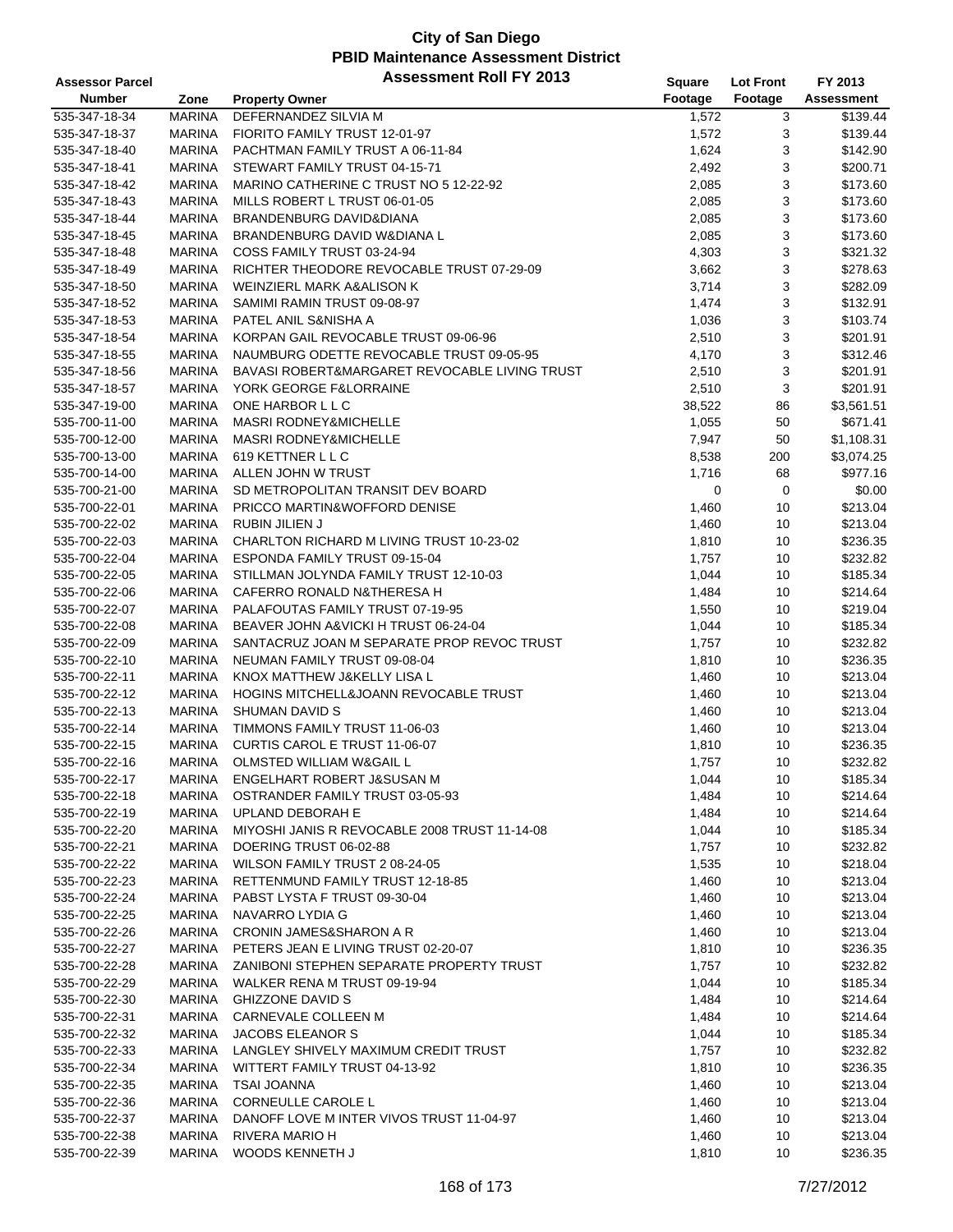| <b>Assessor Parcel</b>         |                                | <b>Assessment Roll FY 2013</b>                                                                | <b>Square</b>  | <b>Lot Front</b> | FY 2013           |
|--------------------------------|--------------------------------|-----------------------------------------------------------------------------------------------|----------------|------------------|-------------------|
| <b>Number</b>                  | Zone                           | <b>Property Owner</b>                                                                         | Footage        | Footage          | <b>Assessment</b> |
| 535-700-22-40                  | <b>MARINA</b>                  | RAZINSKY ELIAS&VALERIE TRUST 09-04-97                                                         | 1,757          | 10               | \$232.82          |
| 535-700-22-41                  | <b>MARINA</b>                  | SCHAFFER LINDA K LIVING TRUST 11-18-09                                                        | 1,044          | 10               | \$185.34          |
| 535-700-22-42                  | <b>MARINA</b>                  | LEGRAND FAMILY TRUST 10-30-08                                                                 | 1,484          | 10               | \$214.64          |
| 535-700-22-43                  | <b>MARINA</b>                  | ALBRECHT CHARLOTTE A REVOCABLE TRUST 10-21-99                                                 | 1,484          | 10               | \$214.64          |
| 535-700-22-44                  | <b>MARINA</b>                  | GITANA-DELEON FAMILY TRUST 03-13-06                                                           | 1,044          | 10               | \$185.34          |
| 535-700-22-45                  | <b>MARINA</b>                  | HERBST JOSEPH P&LESLIE J                                                                      | 1,757          | 10               | \$232.82          |
| 535-700-22-46                  | <b>MARINA</b>                  | DELOSREYES LUISITO R&ELIZABETH B                                                              | 1,535          | 10               | \$218.04          |
| 535-700-22-47                  | <b>MARINA</b>                  | <b>VESES EMILIO A M</b>                                                                       | 1,460          | 10               | \$213.04          |
| 535-700-22-48                  | <b>MARINA</b>                  | WILSON FAMILY TRUST 2 08-24-05                                                                | 1,460          | 10               | \$213.04          |
| 535-700-22-49                  | <b>MARINA</b>                  | SHEGA MONICA J                                                                                | 1,460          | 10               | \$213.04          |
| 535-700-22-50                  | <b>MARINA</b>                  | PEARSON FRANCES L LIVING TRUST 08-02-07                                                       | 1,460          | 10               | \$213.04          |
| 535-700-22-51                  | <b>MARINA</b>                  | GOWAN JOHN W JR (DP)                                                                          | 1,810          | 10               | \$236.35          |
| 535-700-22-52                  | <b>MARINA</b>                  | LENABURG MARY T REVOCABLE TRUST 12-01-06                                                      | 1,757          | 10               | \$232.82          |
| 535-700-22-53                  | <b>MARINA</b>                  | ADAMS JUDITH L TRUST 07-002-03                                                                | 1,044          | 10               | \$185.34          |
| 535-700-22-54                  | <b>MARINA</b>                  | KARLSON RUTH&RICHARD SURVIVORS 2000 TRUST                                                     | 1,484          | 10               | \$214.64          |
| 535-700-22-55                  | <b>MARINA</b>                  | MEYER PAUL I&MARGARET W FAMILY TRUST 12-22-89                                                 | 1,484          | 10               | \$214.64          |
| 535-700-22-56                  | <b>MARINA</b>                  | SWEENEY FAMILY TRUST 09-22-08                                                                 | 1,044          | 10               | \$185.34          |
| 535-700-22-57                  | <b>MARINA</b>                  | ERIKS&ANDIA TRUST 10-10-96                                                                    | 1,757          | 10               | \$232.82          |
| 535-700-22-58                  | <b>MARINA</b>                  | WYLIE ERNEST L&GENEVIEVE A TRS                                                                | 1,810          | 10               | \$236.35          |
| 535-700-22-59                  | <b>MARINA</b>                  | GRAY FAMILY TRUST 02-10-00                                                                    | 1,460          | 10               | \$213.04          |
| 535-700-22-60                  | <b>MARINA</b>                  | RICHTER KING J TRUST 12-10-97                                                                 | 1,460          | 10               | \$213.04          |
| 535-700-22-61                  | <b>MARINA</b>                  | <b>GELB HARVEY&amp;LOIS</b>                                                                   | 1,460          | 10               | \$213.04          |
| 535-700-22-62                  | <b>MARINA</b>                  | STONE RITA I LIVING 2003 TRUST 06-19-03                                                       | 1,460          | 10               | \$213.04          |
| 535-700-22-63                  | <b>MARINA</b>                  | BROEKEMA DORIS J REVOCABLE TRUST                                                              | 1,810          | 10               | \$236.35          |
| 535-700-22-64                  | <b>MARINA</b>                  | ZLAKET SUSAN A TRUST 03-13-06                                                                 | 1,757          | 10               | \$232.82          |
| 535-700-22-65                  | <b>MARINA</b>                  | <b>HAMRICK GEORGE A&amp;JAMIE M</b>                                                           | 1,044          | 10               | \$185.34          |
| 535-700-22-66                  | <b>MARINA</b>                  | GONZALEZ-NIEVES LUIS J                                                                        | 1,484          | 10               | \$214.64          |
| 535-700-22-67                  | <b>MARINA</b>                  | GIANGIORGI JOHN P&KATHLEEN M                                                                  | 1,484          | 10               | \$214.64          |
| 535-700-22-68                  | <b>MARINA</b>                  | <b>RAY FAMILY TRUST</b>                                                                       | 1,044          | 10               | \$185.34          |
| 535-700-22-69                  | <b>MARINA</b>                  | <b>BLAIR MARTIN L&amp;CYNTHIA S</b>                                                           | 1,757          | 10               | \$232.82          |
| 535-700-22-70                  | <b>MARINA</b>                  | LEWIS DAVID TRUST 04-12-05                                                                    | 1,535          | 10               | \$218.04          |
|                                | <b>MARINA</b>                  | <b>BAURER LEWIS I</b>                                                                         |                | 10               | \$213.04          |
| 535-700-22-71<br>535-700-22-72 | <b>MARINA</b>                  | MCPHEE-ROSENBERG FAMILY TRUST 07-18-06                                                        | 1,460<br>1,460 | 10               | \$213.04          |
| 535-700-22-73                  | <b>MARINA</b>                  | <b>SCRIBNER PHYLLIS H</b>                                                                     |                | 10               | \$213.04          |
| 535-700-22-74                  | MARINA                         | STAWISKI JACEK&REBECCA                                                                        | 1,460<br>1,156 | 10               | \$192.80          |
| 535-700-22-75                  | MARINA                         | EINARSSON HAROLD P&TAMLYNN R                                                                  | 2,120          | 10               | \$257.00          |
| 535-700-22-76                  | <b>MARINA</b>                  | SWEDELL KENT H REVOCABLE 1997 TRUST 01-18-97                                                  | 1,757          | 10               | \$232.82          |
| 535-700-22-77                  | <b>MARINA</b>                  | HENEGAR LESLEY LIVING TRUST 03-07-06                                                          | 1,044          | 10               | \$185.34          |
| 535-700-22-78                  | <b>MARINA</b>                  | <b>JONIAUX RICHARD G&amp;MELISSA B</b>                                                        | 1,484          | 10               | \$214.64          |
| 535-700-22-79                  | MARINA                         | FINK MARSHA LIVING TRUST 07-15-11                                                             | 1,484          | 10               | \$214.64          |
| 535-700-22-80                  | <b>MARINA</b>                  | GALLO MARIE 2003 TRUST 08-20-03                                                               | 1,044          | 10               | \$185.34          |
| 535-700-22-81                  | <b>MARINA</b>                  | GILL DAVID TRUST 05-27-99                                                                     | 1,757          |                  | \$232.82          |
| 535-700-22-82                  | <b>MARINA</b>                  | KRUIS STEVEN H&KATHERINE STRUST 11-24-98                                                      | 1,810          | 10<br>10         | \$236.35          |
| 535-700-22-83                  | <b>MARINA</b>                  | JEFFERY KATHERINE                                                                             | 1,460          | 10               | \$213.04          |
| 535-700-22-84                  | <b>MARINA</b>                  | NOBILETTE KENNETH M                                                                           | 1,460          | 10               | \$213.04          |
| 535-700-22-85                  | <b>MARINA</b>                  | BANDIERA JOHN D&SYLVIA A                                                                      | 1,460          | 10               | \$213.04          |
| 535-700-22-86                  | <b>MARINA</b>                  | KOZAK BELA&ALEXA J                                                                            | 1,460          | 10               | \$213.04          |
| 535-700-22-87                  | <b>MARINA</b>                  | WALKER RENA M TRUST 09-19-94                                                                  | 1,810          | 10               | \$236.35          |
| 535-700-22-88                  | MARINA                         | STATE FAMILY TRUST 09-26-00                                                                   | 1,757          | 10               | \$232.82          |
| 535-700-22-89                  | <b>MARINA</b>                  | <b>COMER STEVEN E</b>                                                                         | 1,044          | 10               | \$185.34          |
| 535-700-22-90                  | <b>MARINA</b>                  | <b>CHAPLIN MICHAEL</b>                                                                        | 1,484          |                  | \$214.64          |
| 535-700-22-91                  | <b>MARINA</b>                  | ROGERS JOANNE L                                                                               | 1,484          | 10               | \$214.64          |
| 535-700-22-92                  | <b>MARINA</b>                  | TURNER STEPHANIE C                                                                            |                | 10               | \$185.34          |
| 535-700-22-93                  | <b>MARINA</b>                  | <b>WILLIFORD NANCY E</b>                                                                      | 1,044          | 10               | \$232.82          |
|                                |                                |                                                                                               | 1,757          | 10               |                   |
| 535-700-22-94                  | <b>MARINA</b>                  | HUNGERFORD STEPHEN W                                                                          | 1,535          | 10               | \$218.04          |
| 535-700-22-95                  | <b>MARINA</b>                  | SILVAS MICHAEL&YOLANDA REVOCABLE TRUST                                                        | 1,460          | 10               | \$213.04          |
| 535-700-22-96                  | <b>MARINA</b>                  | DAVIS FAMILY TRUST 10-21-83                                                                   | 1,460          | 10               | \$213.04          |
| 535-700-32-00                  | <b>MARINA</b>                  | SAN DIEGO UNIFIED PORT DISTRICT                                                               | 0              | 0                | \$0.00            |
| 535-700-33-00                  | <b>MARINA</b>                  | SAN DIEGO UNIFIED PORT DISTRICT                                                               | 0              | 0                | \$0.00            |
| 535-700-34-00                  | MARINA                         | ATCHISON TOPEKA&SANTA FE RAILWAY CO SANTA FE PACIFIC REA                                      | 0              | 0                | \$0.00            |
| 535-700-35-00<br>535-700-38-00 | <b>MARINA</b><br><b>MARINA</b> | ATCHISON TOPEKA&SANTA FE RAILWAY CO SANTA FE PACIFIC REA<br>SD METROPOLITAN TRANSIT DEV BOARD | 0<br>0         | 0<br>0           | \$0.00<br>\$0.00  |
|                                |                                |                                                                                               |                |                  |                   |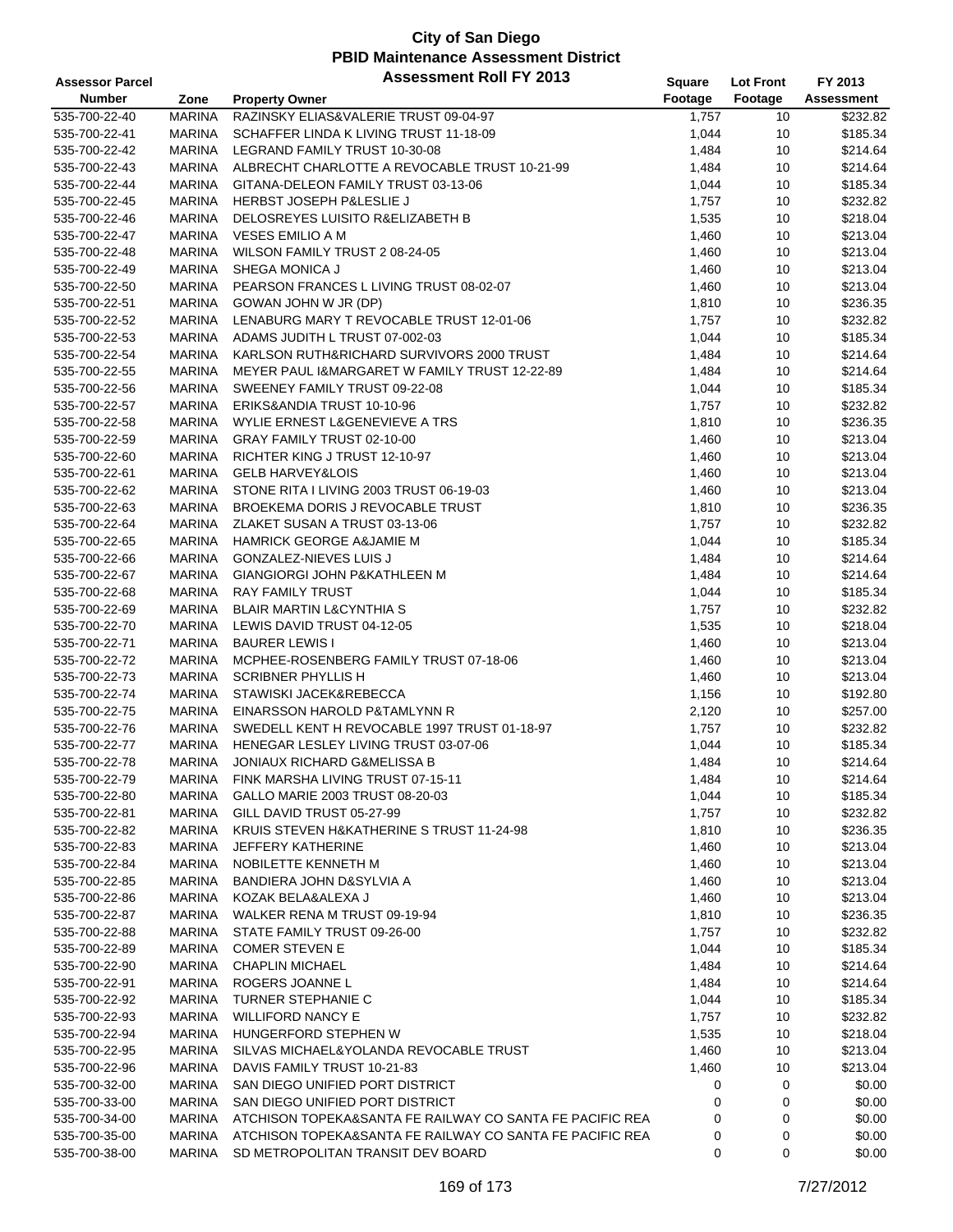| <b>Assessor Parcel</b> |               | <b>Assessment Roll FY 2013</b>                | <b>Square</b> | <b>Lot Front</b> | FY 2013           |
|------------------------|---------------|-----------------------------------------------|---------------|------------------|-------------------|
| <b>Number</b>          | Zone          | <b>Property Owner</b>                         | Footage       | Footage          | <b>Assessment</b> |
| 535-700-40-01          | <b>MARINA</b> | MARNELL DANIEL J&KIEU REVOCABLE TRUST         | 2,368         | 38               | \$597.78          |
| 535-700-40-02          | <b>MARINA</b> | SGUBINI ALESSANDRA REVOCABLE LIVING TRUST     | 1,334         | 38               | \$528.91          |
| 535-700-40-03          | <b>MARINA</b> | PELLETTIRI LEONARD 1990 TRUST                 | 1,678         | 38               | \$551.82          |
| 535-700-40-04          | <b>MARINA</b> | HEINEMAN PHILIP&CHIA JOSEPHINE A              | 1,935         | 38               | \$568.94          |
| 535-700-40-05          | <b>MARINA</b> | ZHOU YA-PING&MARJORIE S 2003 TRUST 06-18-03   | 2,172         | 38               | \$584.72          |
| 535-700-40-06          | <b>MARINA</b> | CIMRMANN IVO&ROMY                             | 1,359         | 38               | \$530.58          |
| 535-700-40-07          | <b>MARINA</b> | BROWER FAMILY TRUST 05-28-91                  | 1,275         | 38               | \$524.98          |
| 535-700-41-00          | <b>MARINA</b> | SAN DIEGO METROPOLITAN TRANSIT DEV BOARD      | 0             | 0                | \$0.00            |
| 535-700-42-00          | <b>MARINA</b> | O C/S D HOLDINGS L L C                        | 237,019       |                  | \$24,100.41       |
|                        | <b>MARINA</b> |                                               |               | 718              |                   |
| 535-700-43-00          |               | O C/S D HOLDINGS L L C                        | 170,810       | 279              | \$14,606.96       |
| 535-700-45-00          | <b>MARINA</b> | ATCHISON TOPEKA&SANTA FE RAILWAY CO           | 0             | 0                | \$0.00            |
| 535-700-47-01          | <b>MARINA</b> | MILLER CHARLES A TRUST 05-10-84               | 2,752         | 18               | \$391.74          |
| 535-700-47-02          | <b>MARINA</b> | <b>BATAVICK GEORGE J</b>                      | 1,825         | 18               | \$330.00          |
| 535-700-47-03          | <b>MARINA</b> | ANDERSON REVOCABLE TRUST 09-15-09             | 2,400         | 18               | \$368.29          |
| 535-700-47-04          | <b>MARINA</b> | <b>BRICK BY BRICK</b>                         | 2,977         | 18               | \$406.72          |
| 535-700-47-05          | <b>MARINA</b> | <b>GAERIN TOBY</b>                            | 911           | 18               | \$269.13          |
| 535-700-47-06          | <b>MARINA</b> | BRICK BY BRICK L L C                          | 960           | 18               | \$272.39          |
| 535-700-47-07          | <b>MARINA</b> | BOYLE JOHN O                                  | 1,200         | 18               | \$288.37          |
| 535-700-47-08          | <b>MARINA</b> | SCHOLNICK/GO FAMILY TRUST 06-16-04            | 1,001         | 18               | \$275.12          |
| 535-700-47-09          | <b>MARINA</b> | <b>MOORE CHERYL R</b>                         | 729           | 18               | \$257.00          |
| 535-700-47-10          | <b>MARINA</b> | <b>COGHLAN KEVIN</b>                          | 1,134         | 18               | \$283.98          |
| 535-700-47-11          | <b>MARINA</b> | <b>STEBBING CLARE H</b>                       | 1,246         | 18               | \$291.44          |
| 535-700-47-12          | <b>MARINA</b> | <b>FOX MARK</b>                               | 1,000         | 18               | \$275.05          |
| 535-700-47-13          | <b>MARINA</b> | <b>MINICK JOSEPH</b>                          | 723           | 18               | \$256.60          |
| 535-700-47-14          | <b>MARINA</b> | CAINE PAUL E&NANCY E TRUST 03-31-87           | 2,151         | 18               | \$351.71          |
| 535-700-47-15          | <b>MARINA</b> | <b>ENGEBRETSON PAMELA J</b>                   | 1,343         | 18               | \$297.90          |
| 535-700-47-16          | <b>MARINA</b> | <b>KIM JANICE J</b>                           | 985           | 18               | \$274.05          |
| 535-700-47-17          | <b>MARINA</b> | <b>MINICK JOSEPH</b>                          | 1,346         | 18               | \$298.10          |
| 535-700-47-18          | <b>MARINA</b> | JEFFERY WILLIAM III&KATHERINE C               | 3,711         | 18               | \$455.61          |
| 535-700-48-00          | <b>MARINA</b> | PORRAS FAMILY REVOCABLE TRUST 09-18-90        | 0             | 0                | \$0.00            |
| 535-700-49-00          | <b>MARINA</b> | CHIEF SAN DIEGO HOTEL L L C                   | 316,563       | 816              | \$30,532.95       |
| 535-700-50-00          | <b>MARINA</b> | AIRTOUCH CELLULAR-SD CHIEF SD HOTEL LLC       | 0             | 0                | \$0.00            |
| 535-700-52-01          | <b>MARINA</b> | <b>BURGDORF STEPHEN R&amp;AXFORD LAURIE A</b> |               | 4                | \$153.88          |
|                        | <b>MARINA</b> | <b>CHIANG JEONGWEN&amp;CREMERS EMILY T</b>    | 1,615         |                  |                   |
| 535-700-52-02          |               |                                               | 1,615         | 4                | \$153.88          |
| 535-700-52-03          | <b>MARINA</b> | CAMEO INVESTMENTS L L C                       | 1,615         | 4                | \$153.88          |
| 535-700-52-04          | <b>MARINA</b> | HORN RICHARD M TRUST 06-16-03                 | 1,615         | 4                | \$153.88          |
| 535-700-52-05          | <b>MARINA</b> | ZALIS LAWRENCE I&GRACYN M                     | 1,615         | 4                | \$153.88          |
| 535-700-52-06          | <b>MARINA</b> | <b>BATES JAMES E&amp;JENNIFER</b>             | 1,615         | 4                | \$153.88          |
| 535-700-52-07          | <b>MARINA</b> | EBENEZER P A D H L L C-SERIES C A HOME        | 1,185         | $\overline{4}$   | \$125.24          |
| 535-700-52-08          | MARINA        | GOLDMAN R&H REVOCABLE TRUST                   | 1,615         | 4                | \$153.88          |
| 535-700-52-09          | <b>MARINA</b> | <b>BARTON THOMAS L</b>                        | 1,615         | 4                | \$153.88          |
| 535-700-52-10          | <b>MARINA</b> | <b>CORR REVOCABLE TRUST 12-13-04</b>          | 1,615         | 4                | \$153.88          |
| 535-700-52-11          | <b>MARINA</b> | <b>BUSACCA ROBERT M</b>                       | 1,615         | 4                | \$153.88          |
| 535-700-52-12          | <b>MARINA</b> | <b>JAMES GAVAN&amp;HEATHER</b>                | 1,615         | 4                | \$153.88          |
| 535-700-52-13          | <b>MARINA</b> | PETRUS FAMILY TRUST 11-03-05                  | 1,615         | 4                | \$153.88          |
| 535-700-52-14          | <b>MARINA</b> | <b>BOENITZ DAVID</b>                          | 1,185         | 4                | \$125.24          |
| 535-700-52-15          | <b>MARINA</b> | TUBAO GERMINIANO&ANGELES FAMILY TRUST         | 1,822         | 4                | \$167.67          |
| 535-700-52-16          | <b>MARINA</b> | SHEA MICHAEL&DEBORAH                          | 1,455         | 4                | \$143.23          |
| 535-700-52-17          | MARINA        | POWELL LEE&YIP LUDY                           | 1,455         | 4                | \$143.23          |
| 535-700-52-18          | <b>MARINA</b> | <b>WARE PATRICE</b>                           | 1,133         | 4                | \$121.78          |
| 535-700-52-19          | <b>MARINA</b> | MASSAS G T&LAURA D                            | 1,786         | 4                | \$165.27          |
| 535-700-52-20          | MARINA        | BETZER ROBERT TRUST 02-06-03                  | 1,843         | 4                | \$169.07          |
| 535-700-52-21          | <b>MARINA</b> | <b>DICKSON ROBERT L</b>                       | 1,231         | 4                | \$128.31          |
| 535-700-52-22          | <b>MARINA</b> | BERNSTEIN MICHAEL E&BERMAN TONIA J            | 1,635         | 4                | \$155.21          |
| 535-700-52-23          | <b>MARINA</b> | CHAIN CLAUDETTE                               | 710           | 4                | \$93.61           |
| 535-700-52-24          | <b>MARINA</b> | ROMANO C M FAMILY TRUST 08-26-05              | 1,877         | 4                | \$171.33          |
| 535-700-52-25          | MARINA        | PRAGER BONNIE TRUST 12-29-93                  | 1,768         | 4                | \$164.07          |
| 535-700-52-26          | <b>MARINA</b> | CASH FAMILY TRUST 07-20-10                    | 1,231         | 4                | \$128.31          |
| 535-700-52-27          | <b>MARINA</b> | <b>HEIM GEORGE</b>                            | 1,545         | 4                | \$149.22          |
| 535-700-52-28          | MARINA        | <b>SHEINMAN FERN</b>                          | 1,374         | 4                | \$137.83          |
| 535-700-52-29          | <b>MARINA</b> | WIDA JULIANA                                  | 1,374         | 4                | \$137.83          |
| 535-700-52-30          | <b>MARINA</b> | SCHETTLER GRANT H TRUST 04-26-95              | 1,575         | 4                | \$151.22          |
|                        |               |                                               |               |                  |                   |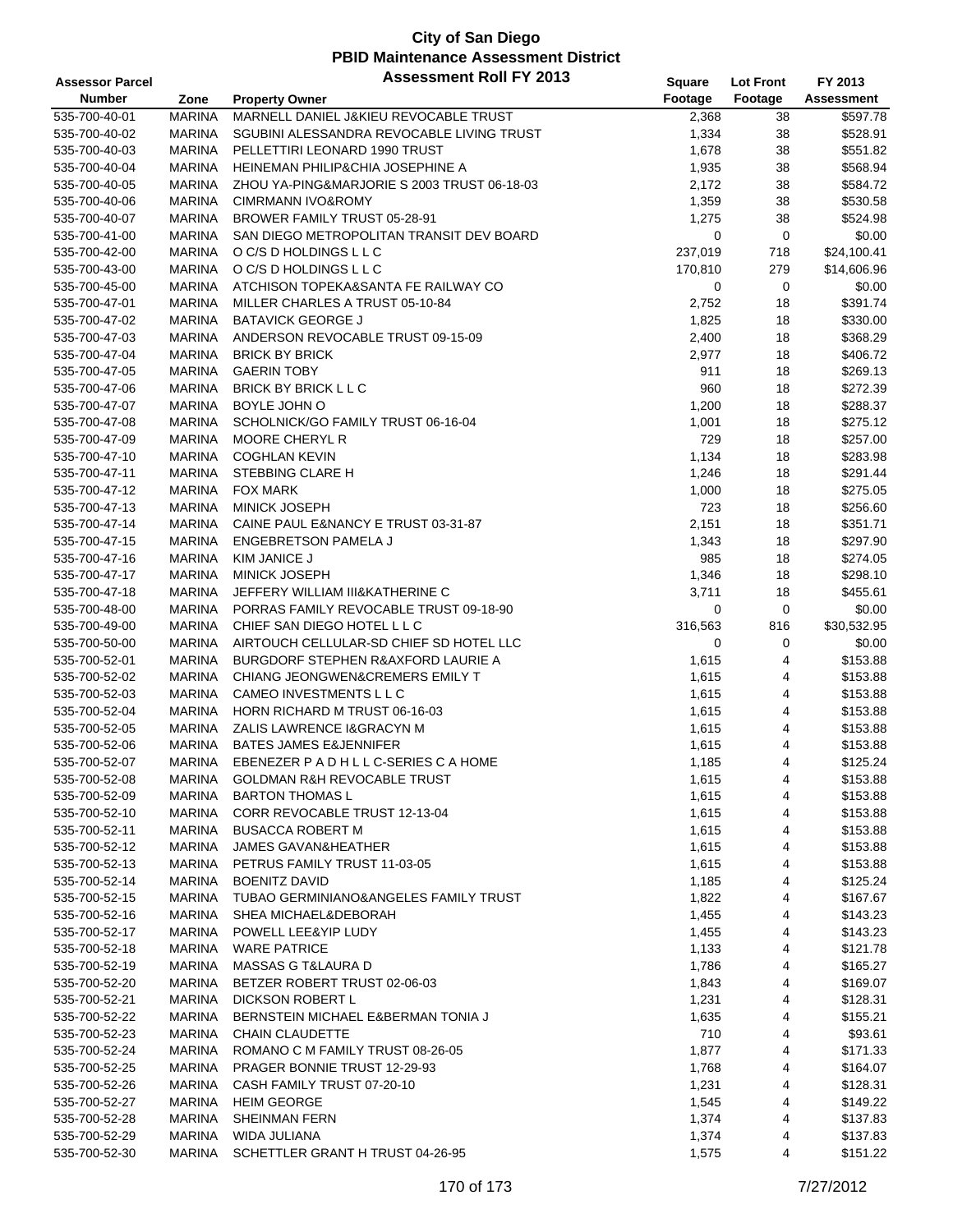| <b>Assessor Parcel</b> |               | <b>Assessment Roll FY 2013</b>                      | <b>Square</b> | <b>Lot Front</b> | FY 2013              |
|------------------------|---------------|-----------------------------------------------------|---------------|------------------|----------------------|
| Number                 | Zone          | <b>Property Owner</b>                               | Footage       | Footage          | Assessment           |
| 535-700-52-31          | <b>MARINA</b> | KEETER FAMILY TRUST 01-14-05                        | 1,150         | 4                | \$122.91             |
| 535-700-52-32          | <b>MARINA</b> | <b>HARWELL ELAINE F</b>                             | 1,338         | 4                | \$135.43             |
| 535-700-52-33          | <b>MARINA</b> | MELLON LOUELLA J FAMILY TRUST 12-27-07              | 1,545         | 4                | \$149.22             |
| 535-700-52-34          | <b>MARINA</b> | <b>GEORGE MARILYN L</b>                             | 1,374         | 4                | \$137.83             |
| 535-700-52-35          | <b>MARINA</b> | KLINE TRUST 02-12-03                                | 1,374         | 4                | \$137.83             |
| 535-700-52-36          | <b>MARINA</b> | GHAVAMI FIROOZ&FETNEH                               | 1,575         | 4                | \$151.22             |
|                        | <b>MARINA</b> | BREDEL NORMAN E&CAROL A                             |               | 4                |                      |
| 535-700-52-37          |               |                                                     | 1,150         |                  | \$122.91             |
| 535-700-52-38          | <b>MARINA</b> | SAADEH FAMILY TRUST 12-19-02                        | 1,227         | 4                | \$128.04             |
| 535-700-52-39          | MARINA        | VANTIL DAVID J&LUANN K TRS                          | 1,353         | 4                | \$136.43             |
| 535-700-52-40          | <b>MARINA</b> | FREYDKIN MIKHAIL&CHERNYAKHOVSKAYA INNA              | 1,113         | 4                | \$120.45             |
| 535-700-52-41          | <b>MARINA</b> | <b>BASSUK HOWARD J&amp;SARAH E</b>                  | 1,545         | 4                | \$149.22             |
| 535-700-52-42          | MARINA        | DODER HAROLD A                                      | 1,374         | 4                | \$137.83             |
| 535-700-52-43          | MARINA        | SUSSMAN RALPH&ELAINE I                              | 1,374         | 4                | \$137.83             |
| 535-700-52-44          | <b>MARINA</b> | <b>WALDEN GREG A</b>                                | 1,575         | 4                | \$151.22             |
| 535-700-52-45          | <b>MARINA</b> | CASE JOHN W&KUMZA M                                 | 1,150         | 4                | \$122.91             |
| 535-700-52-46          | <b>MARINA</b> | MURRAY MICHAEL M&JUDITH S FAMILY TRUST              | 1,227         | 4                | \$128.04             |
| 535-700-52-47          | <b>MARINA</b> | ELMORE FAMILY TRUST 06-03-04                        | 1,353         | 4                | \$136.43             |
| 535-700-52-48          | <b>MARINA</b> | JOO GABOR R&ONA JACQUELINE C                        | 1,113         | 4                | \$120.45             |
| 535-700-52-49          | <b>MARINA</b> | LEVINSOHN DAVID G REVOCABLE TRUST 06-05-06          | 1,545         | 4                | \$149.22             |
| 535-700-52-50          | <b>MARINA</b> | MARTONE FAMILY TRUST 05-09-03                       | 1,374         | 4                | \$137.83             |
| 535-700-52-51          | <b>MARINA</b> | <b>HOOD THOMAS G</b>                                | 1,374         | 4                | \$137.83             |
| 535-700-52-52          | <b>MARINA</b> | HERRIES WILLIAM H REVOCABLE TRUST                   | 1,575         | 4                | \$151.22             |
| 535-700-52-53          | MARINA        | <b>BRUGUIER THOMAS&amp;CAROLYN M</b>                | 1,150         | 4                | \$122.91             |
| 535-700-52-54          | MARINA        | PEREZ RAMON&LYNNE FAMILY TRUST 08-16-06             | 1,227         | 4                | \$128.04             |
| 535-700-52-55          | <b>MARINA</b> | SAILOR TRUST 04-11-03                               | 1,353         | 4                | \$136.43             |
| 535-700-52-56          | <b>MARINA</b> | <b>DELRIO DONALD</b>                                | 1,113         | 4                | \$120.45             |
| 535-700-52-57          | <b>MARINA</b> | KOLAJA/VIVEASH LIVING TRUST 04-09-04                | 1,545         | 4                | \$149.22             |
| 535-700-52-58          | MARINA        | ARCHER PAUL D TRUST 09-12-06                        | 1,374         | 4                | \$137.83             |
| 535-700-52-59          | <b>MARINA</b> | DALIGDIG FAMILY SURVIVORS TRUST 05-25-84            | 1,374         | 4                | \$137.83             |
| 535-700-52-60          | <b>MARINA</b> | <b>GOLDSTEIN IRWIN&amp;SUE W</b>                    | 1,575         | 4                | \$151.22             |
| 535-700-52-61          | <b>MARINA</b> | MARX FAMILY 1987 TRUST                              | 1,401         | 4                | \$139.63             |
| 535-700-52-62          | <b>MARINA</b> | BALES REVOCABLE TRUST 08-05-86                      | 1,353         | 4                | \$136.43             |
| 535-700-52-63          | <b>MARINA</b> | KIBORT PHILLIP M&MARY B                             | 1,113         | 4                | \$120.45             |
| 535-700-53-01          | <b>MARINA</b> | SUN AN SEA PROPERTIES INC                           | 1,545         | 4                | \$149.22             |
|                        | MARINA        | ALTHOFF PATRICK H&PATRICIA L                        |               | 4                | \$137.83             |
| 535-700-53-02          |               | <b>MANSFIELD WILLIAM</b>                            | 1,374         |                  |                      |
| 535-700-53-03          | MARINA        |                                                     | 1,374         | 4                | \$137.83<br>\$149.22 |
| 535-700-53-04          | <b>MARINA</b> | MELVILLE SANDRA LIVING TRUST 12-15-98               | 1,545         | 4                |                      |
| 535-700-53-05          | <b>MARINA</b> | SCOTT RAYE D FAMILY TRUST 08-22-03                  | 1,353         | 4                | \$136.43             |
| 535-700-53-06          | <b>MARINA</b> | TENTILUCCI ALBERT D&SHARON D                        | 1,113         | $\overline{4}$   | \$120.45             |
| 535-700-53-07          | MARINA        | <b>MARTINI S&amp;T LIVING TRUST</b>                 | 1,545         | 4                | \$149.22             |
| 535-700-53-08          | <b>MARINA</b> | WLOHJR GENTOO TRUST 11-15-11                        | 1,374         | 4                | \$137.83             |
| 535-700-53-09          | MARINA        | NUNNINK INVESTMENT TRUST 10-01-87                   | 1,374         | 4                | \$137.83             |
| 535-700-53-10          | MARINA        | BENYAMIN SHAMSHOUM S&KAY L TRUST 12-20-90           | 1,545         | 4                | \$149.22             |
| 535-700-53-11          | <b>MARINA</b> | RANYAK MARK&KATE SANDRA M                           | 1,353         | 4                | \$136.43             |
| 535-700-53-12          | MARINA        | WLOHJR GENTOO TRUST 11-15-11                        | 1,113         | 4                | \$120.45             |
| 535-700-53-13          | MARINA        | <b>CRAVEN CARRIE</b>                                | 1,545         | 4                | \$149.22             |
| 535-700-53-14          | MARINA        | BROWN FAMILY TRUST 01-09-07                         | 1,374         | 4                | \$137.83             |
| 535-700-53-15          | MARINA        | DAMIANO MICHAEL A&SCARLET S REVOCABLE TRUST         | 1,374         | 4                | \$137.83             |
| 535-700-53-16          | MARINA        | LEVY EITAN&GIZELA                                   | 1,545         | 4                | \$149.22             |
| 535-700-53-17          | MARINA        | <b>ZONIS JULIO&amp;PERLA</b>                        | 1,353         | 4                | \$136.43             |
| 535-700-53-18          | MARINA        | LEHRER JOEL R TRUST 07-07-98                        | 1,113         | 4                | \$120.45             |
| 535-700-53-19          | MARINA        | ROMERO DAVID P&LESLIE M K                           | 1,545         | 4                | \$149.22             |
| 535-700-53-20          | MARINA        | NAVARRO STACEY L                                    | 1,374         | 4                | \$137.83             |
| 535-700-53-21          | <b>MARINA</b> | KELLY B R A C FAMILY TRUST 12-07-05                 | 1,374         | 4                | \$137.83             |
| 535-700-53-22          | <b>MARINA</b> | VIRCA NICHOLAS J&BOYLE-VIRCA CATHERINE A            | 1,545         | 4                | \$149.22             |
| 535-700-53-23          | MARINA        | KAU RAYMOND J&SCHLESING MARY C FAMILY TRUST         | 1,353         | 4                | \$136.43             |
| 535-700-53-24          | MARINA        | CONTI PETER M JR&THERESA S                          | 1,113         | 4                | \$120.45             |
| 535-700-53-25          | <b>MARINA</b> | <b>BOZZETTE SAMUEL A</b>                            | 1,545         | 4                | \$149.22             |
| 535-700-53-26          | <b>MARINA</b> | <b>GREEN DOLORES STEVEN&amp;SUSAN FAMILY PTNSHP</b> | 1,374         | 4                | \$137.83             |
| 535-700-53-27          | MARINA        | COLANTONI RINALDO&GABRIELLA                         | 1,374         | 4                | \$137.83             |
| 535-700-53-28          | MARINA        | GRENIER 2002 TRUST 01-10-02                         | 1,545         | 4                | \$149.22             |
| 535-700-53-29          | <b>MARINA</b> | TRACY 2007 TRUST                                    | 1,353         | 4                | \$136.43             |
|                        |               |                                                     |               |                  |                      |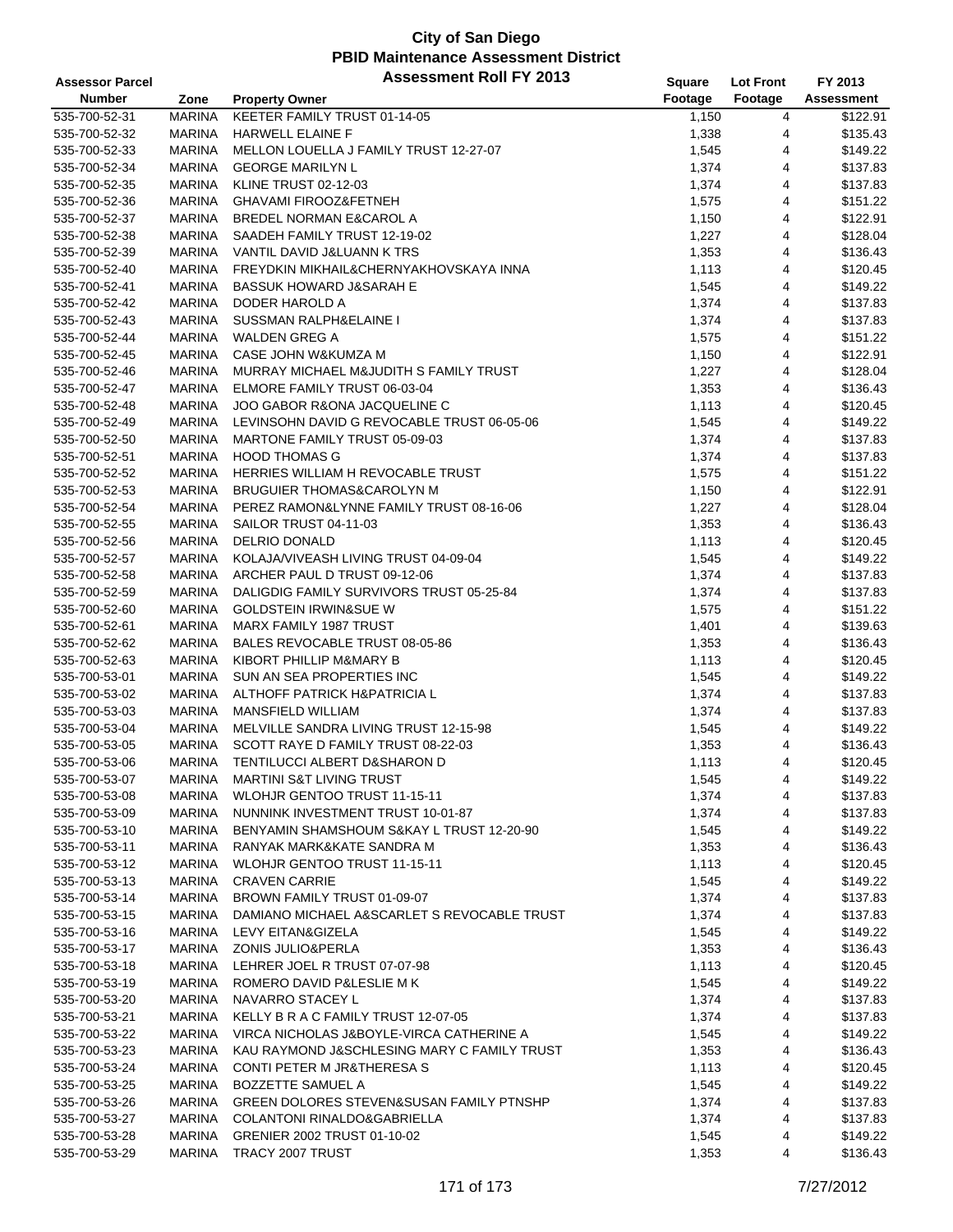| <b>Assessor Parcel</b>         |                         | <b>Assessment Roll FY 2013</b>                | Square         | <b>Lot Front</b> | FY 2013              |
|--------------------------------|-------------------------|-----------------------------------------------|----------------|------------------|----------------------|
| <b>Number</b>                  | Zone                    | <b>Property Owner</b>                         | Footage        | Footage          | Assessment           |
| 535-700-53-30                  | <b>MARINA</b>           | FABRIZIO JOSEPH&MYRA                          | 1,113          | 4                | \$120.45             |
| 535-700-53-31                  | <b>MARINA</b>           | ANDERSON CRAIG A&AMY A                        | 1,545          | 4                | \$149.22             |
| 535-700-53-32                  | <b>MARINA</b>           | STEINMEYER RANDALL                            | 1,374          | 4                | \$137.83             |
| 535-700-53-33                  | <b>MARINA</b>           | STONE FAMILY TRUST 05-24-10                   | 1,374          | 4                | \$137.83             |
| 535-700-53-34                  | <b>MARINA</b>           | HARBOR DRIVE L L C                            | 1,545          | 4                | \$149.22             |
| 535-700-53-35                  | <b>MARINA</b>           | ELWELL KENNETH&SHANNON                        | 1,353          | 4                | \$136.43             |
| 535-700-53-36                  | MARINA                  | ESPINUEVA FAMILY 1995 TRUST                   | 1,113          | 4                | \$120.45             |
| 535-700-53-37                  | <b>MARINA</b>           | BLASI FAMILY TRUST 10-16-81                   | 1,545          | 4                | \$149.22             |
| 535-700-53-38                  | <b>MARINA</b>           | MANNO-HUXFORD NON-MARITAL TRUST 06-02-88      | 1,374          | 4                | \$137.83             |
| 535-700-53-39                  | <b>MARINA</b>           | VANDEWALLE NEAL R TRUST 06-15-04              | 1,374          | 4                | \$137.83             |
| 535-700-53-40                  | <b>MARINA</b>           | FARANDA FAMILY REVOCABLE TRUST 03-22-94       | 1,545          | 4                | \$149.22             |
| 535-700-53-41                  | MARINA                  | TUBAO ANGELES M&GERMINIANO F                  | 1,353          | 4                | \$136.43             |
| 535-700-53-42                  | MARINA                  | PEEBLES BARBARA DESERT TRUST 07-21-03         | 1,113          | 4                | \$120.45             |
|                                | MARINA                  | <b>GENARO DOROTHY A</b>                       |                | 4                | \$149.22             |
| 535-700-53-43                  |                         |                                               | 1,545          |                  |                      |
| 535-700-53-44                  | <b>MARINA</b>           | PANAGOS FAMILY REVOCABLE TRUST 06-06-06       | 1,374          | 4                | \$137.83             |
| 535-700-53-45                  | <b>MARINA</b>           | DERROUGH LEE&BETHANY                          | 1,374          | 4                | \$137.83             |
| 535-700-53-46                  | MARINA                  | HARBOR CHAI PROPERTIES L L C                  | 1,545          | 4                | \$149.22             |
| 535-700-53-47                  | MARINA                  | CORBETT MICHAEL E TRUST 03-06-09              | 1,353          | 4                | \$136.43             |
| 535-700-53-48                  | <b>MARINA</b>           | LIEM GABRIELLA L                              | 1,113          | 4                | \$120.45             |
| 535-700-53-49                  | <b>MARINA</b>           | NAINI SHOKOUH G                               | 1,545          | 4                | \$149.22             |
| 535-700-53-50                  | <b>MARINA</b>           | LEE CLARENCE O&MELVA C INTER VIVOS TRUST      | 1,374          | 4                | \$137.83             |
| 535-700-53-51                  | <b>MARINA</b>           | <b>MOORE ERIC&amp;MARCIA G</b>                | 1,374          | 4                | \$137.83             |
| 535-700-53-52                  | MARINA                  | CUNHA JOSEPH W&CHERYL L FAMILY TRUST 09-02-99 | 1,545          | 4                | \$149.22             |
| 535-700-53-53                  | MARINA                  | WHITE FAMILY TRUST 07-23-96                   | 1,353          | 4                | \$136.43             |
| 535-700-53-54                  | <b>MARINA</b>           | <b>CAMPANARO JESSE T</b>                      | 1,113          | 4                | \$120.45             |
| 535-700-53-55                  | <b>MARINA</b>           | HALSEY FAMILY TRUST 10-02-92                  | 1,545          | 4                | \$149.22             |
| 535-700-53-56                  | <b>MARINA</b>           | CAMINITE FREDERICK V&DIANE E                  | 1,374          | 4                | \$137.83             |
| 535-700-53-57                  | MARINA                  | TANTI ANTHONY&CHRISTINA J                     | 1,374          | 4                | \$137.83             |
| 535-700-53-58                  | MARINA                  | <b>TADROS EMAD G</b>                          | 1,545          | 4                | \$149.22             |
| 535-700-53-59                  | <b>MARINA</b>           | ECKARD CECIL O&MARILYN F FAMILY TRUST         | 1,353          | 4                | \$136.43             |
| 535-700-53-60                  | <b>MARINA</b>           | <b>MARTINEZ SUSAN K</b>                       | 1,113          | 4                | \$120.45             |
| 535-700-53-61                  | <b>MARINA</b>           | <b>GHAZI FREIDOON&amp;SHIVA</b>               | 1,545          | 4                | \$149.22             |
| 535-700-53-62                  | <b>MARINA</b>           | OGDEN DAN W                                   | 1,374          | 4                | \$137.83             |
| 535-700-53-63                  | <b>MARINA</b>           | MOTEKALLEM MOHAMMAD H&HOMA                    | 1,374          | 4                | \$137.83             |
| 535-700-53-64                  | MARINA                  | MAGERS SURVIVORS TRUST 12-09-91               | 1,545          | 4                | \$149.22             |
| 535-700-53-65                  | MARINA                  | GIOBBI AUGUST H&MONICA J 1985 TRUSTS 03-14-85 | 1,353          | 4                | \$136.43             |
| 535-700-53-66                  | <b>MARINA</b>           | ARBITTIER FAMILY LIVING TRUST 06-19-04        | 1,113          | 4                | \$120.45             |
| 535-700-53-67                  | <b>MARINA</b>           | HANSEN KRISTINE J TRUST 04-29-92              | 1,545          | 4                | \$149.22             |
| 535-700-53-68                  | <b>MARINA</b>           | <b>MCMARTIN FIONNA J</b>                      | 1,374          | 4                | \$137.83             |
| 535-700-53-69                  | MARINA                  | <b>RITTO KATIE S</b>                          | 1,374          | 4                | \$137.83             |
| 535-700-53-70                  | <b>MARINA</b>           | <b>KENNY GERARD P</b>                         | 1,545          | 4                | \$149.22             |
| 535-700-53-71                  | MARINA                  | <b>RAMIREZ MIGUEL</b>                         | 1,353          | 4                | \$136.43             |
| 535-700-53-72                  | <b>MARINA</b>           | BARNARD JAMES M&BETTY J                       | 1,113          | 4                | \$120.45             |
| 535-700-53-73                  | MARINA                  | DUNLAP ROBERT M FAMILY TRUST 04-02-07         | 1,545          | 4                | \$149.22             |
| 535-700-53-74                  | MARINA                  | <b>GOLDBERG RICHARD H</b>                     | 1,374          | 4                | \$137.83             |
| 535-700-53-75                  | MARINA                  | DONALDSON 2000 REVOCABLE TRUST 07-14-00       | 1,374          | 4                | \$137.83             |
| 535-700-53-76                  | <b>MARINA</b>           | <b>MISCIONE EUGENE</b>                        | 1,545          | 4                | \$149.22             |
| 535-700-53-77                  | <b>MARINA</b>           | AZER SHERIF A&NAGWA L TRUST 03-07-98          | 1,353          | 4                | \$136.43             |
| 535-700-53-78                  | MARINA                  | SUN MAU YUN FAMILY TRUST 07-16-87             | 1,113          | 4                | \$120.45             |
| 535-700-53-79                  | MARINA                  | YANES BURHAN&ROSTAMI GITI                     | 1,545          | 4                | \$149.22             |
| 535-700-53-80                  | <b>MARINA</b>           | SEAVER JUDITH L LIVING TRUST 07-10-98         | 1,374          | 4                | \$137.83             |
| 535-700-53-81                  | MARINA                  | DERINGTON FAMILY TRUST 03-19-90               | 1,374          | 4                | \$137.83             |
| 535-700-53-82                  | MARINA                  | VANDENBERG LIVING TRUST 09-26-07              | 1,545          | 4                | \$149.22             |
| 535-700-53-83                  | MARINA                  | KUSHLICK JOSEPH W&MCGINLEY MARY J             | 1,353          | 4                | \$136.43             |
| 535-700-53-84                  | <b>MARINA</b>           | VICENCIO JOSEPHINE F SEPARATE PROPERTY TRUST  | 1,113          | 4                | \$120.45             |
| 535-700-54-01                  | <b>MARINA</b>           | MCEVOY JOHN M TRUST 11-18-04                  | 2,172          | 4                | \$190.98             |
| 535-700-54-02                  | MARINA                  | MCGINNIS DANIEL J&DEANNE L TRUST 09-19-96     | 2,172          | 4                | \$190.98             |
| 535-700-54-03                  | <b>MARINA</b>           | MCGINNIS DANIEL J&DEANNE L TRUST 09-18-96     | 1,353          | 4                | \$136.43             |
| 535-700-54-04                  | <b>MARINA</b>           | <b>BROCATO BARRY J</b>                        | 1,268          | 4                | \$130.77             |
|                                |                         | SAN DIEGO HOLDINGS L L C                      |                | 4                |                      |
| 535-700-54-05                  | MARINA<br><b>MARINA</b> | MONTREAUX LTD B V I                           | 1,954          |                  | \$176.46             |
| 535-700-54-06<br>535-700-54-07 | MARINA                  | PHILIPPAKIS ANDREAS FAMILY TRUST 12-22-97     | 2,079<br>1,353 | 4<br>4           | \$184.78<br>\$136.43 |
|                                |                         |                                               |                |                  |                      |